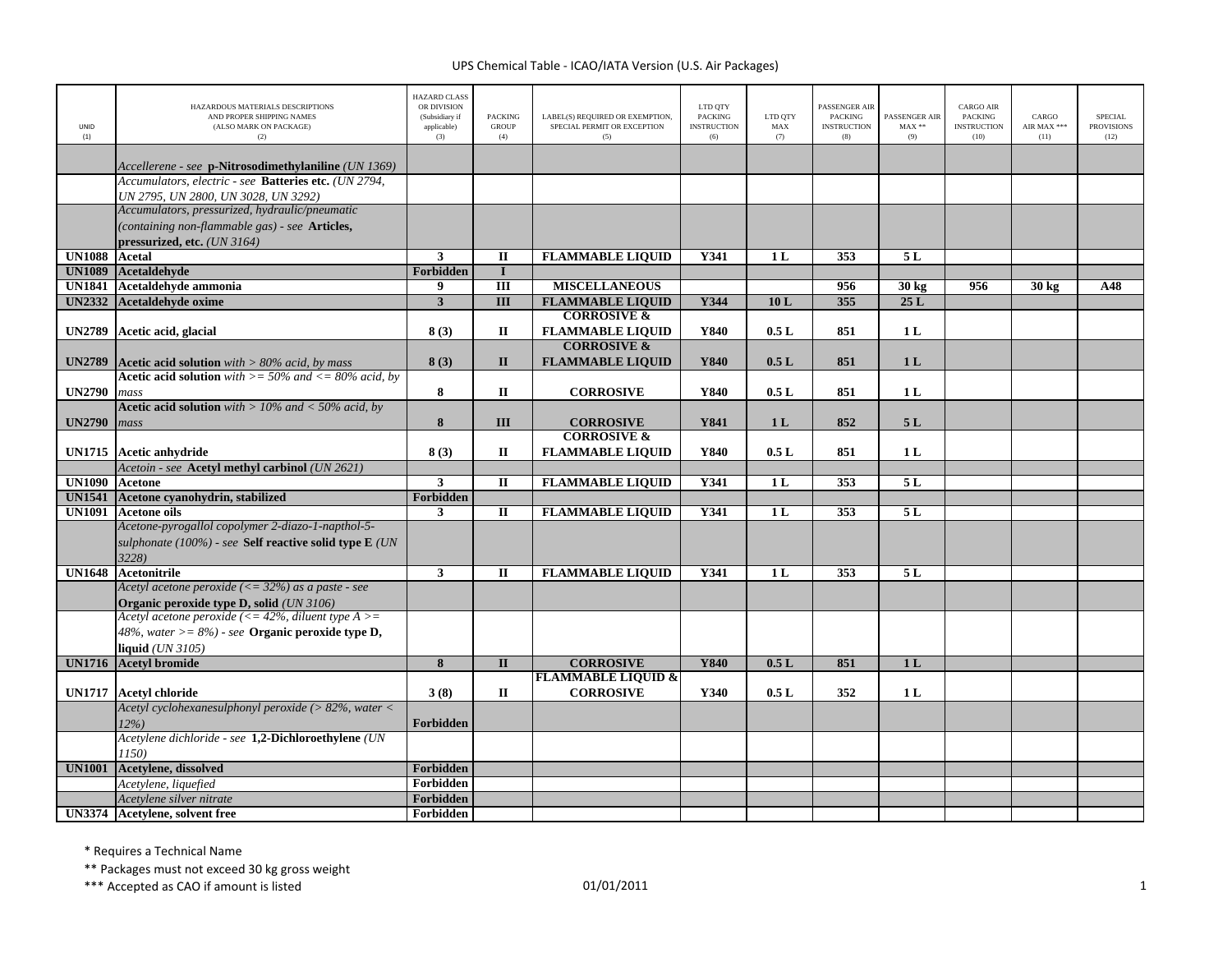| <b>UNID</b><br>(1) | HAZARDOUS MATERIALS DESCRIPTIONS<br>AND PROPER SHIPPING NAMES<br>(ALSO MARK ON PACKAGE)<br>(2)         | HAZARD CLASS<br>OR DIVISION<br>(Subsidiary if<br>applicable)<br>(3) | <b>PACKING</b><br><b>GROUP</b><br>(4) | LABEL(S) REQUIRED OR EXEMPTION,<br>SPECIAL PERMIT OR EXCEPTION<br>(5) | LTD QTY<br><b>PACKING</b><br><b>INSTRUCTION</b><br>(6) | LTD QTY<br>MAX<br>(7) | PASSENGER AIR<br><b>PACKING</b><br><b>INSTRUCTION</b><br>(8) | PASSENGER AIR<br>$MAX**$<br>(9) | <b>CARGO AIR</b><br>PACKING<br><b>INSTRUCTION</b><br>(10) | CARGO<br>AIR MAX ***<br>(11) | <b>SPECIAL</b><br><b>PROVISIONS</b><br>(12) |
|--------------------|--------------------------------------------------------------------------------------------------------|---------------------------------------------------------------------|---------------------------------------|-----------------------------------------------------------------------|--------------------------------------------------------|-----------------------|--------------------------------------------------------------|---------------------------------|-----------------------------------------------------------|------------------------------|---------------------------------------------|
|                    | Acetylene tetrabromide - see Tetrabromoethane (UN<br>2504)                                             |                                                                     |                                       |                                                                       |                                                        |                       |                                                              |                                 |                                                           |                              |                                             |
|                    | Acetylene tetrachloride - see 1,1,2,2 -                                                                |                                                                     |                                       |                                                                       |                                                        |                       |                                                              |                                 |                                                           |                              |                                             |
|                    | Tetrachloroethane (UN 1702)                                                                            |                                                                     |                                       |                                                                       |                                                        |                       |                                                              |                                 |                                                           |                              |                                             |
| <b>UN1898</b>      | <b>Acetyl</b> iodide                                                                                   | $\overline{\mathbf{8}}$                                             | $\overline{\mathbf{u}}$               | <b>CORROSIVE</b>                                                      | <b>Y840</b>                                            | 0.5L                  | 851                                                          | 1 <sub>L</sub>                  |                                                           |                              |                                             |
| <b>UN2621</b>      | <b>Acetyl methyl carbinol</b>                                                                          | $\mathbf{3}$                                                        | III                                   | <b>FLAMMABLE LIQUID</b>                                               | Y344                                                   | 10L                   | 355                                                          | 25L                             |                                                           |                              |                                             |
|                    | Acetyl oxide - see Acetic anhydride (UN 1715)                                                          |                                                                     |                                       |                                                                       |                                                        |                       |                                                              |                                 |                                                           |                              |                                             |
|                    | Acraldehyde, etc. - see Acrolein etc. (UN 1092)                                                        |                                                                     |                                       |                                                                       |                                                        |                       |                                                              |                                 |                                                           |                              |                                             |
|                    |                                                                                                        |                                                                     |                                       | <b>Refer to DOT Special</b>                                           |                                                        |                       |                                                              |                                 |                                                           |                              |                                             |
| <b>UN2713</b>      | <b>Acridine</b>                                                                                        | 6.1<br>3                                                            | III                                   | <b>Permit or 49 CFR 173.13</b>                                        | Y645<br>Y344                                           | 10 <sub>kg</sub>      | 670                                                          | $25 \text{ kg}$<br>25L          |                                                           |                              |                                             |
| <b>UN2607</b>      | Acrolein dimer, stabilized                                                                             |                                                                     | Ш                                     | <b>FLAMMABLE LIQUID</b>                                               |                                                        | 10L                   | 355                                                          |                                 |                                                           |                              |                                             |
| <b>UN1092</b>      | <b>Acrolein, stabilized</b>                                                                            | <b>Forbidden</b>                                                    |                                       | <b>Refer to DOT Special</b>                                           |                                                        |                       |                                                              |                                 |                                                           |                              |                                             |
|                    |                                                                                                        |                                                                     |                                       |                                                                       |                                                        |                       |                                                              |                                 |                                                           |                              |                                             |
| <b>UN2074</b>      | Acrylamide, solid                                                                                      | 6.1                                                                 | III                                   | <b>Permit or 49 CFR 173.13</b><br><b>Refer to DOT Special</b>         | Y645                                                   | $10 \text{ kg}$       | 670                                                          | $25 \text{ kg}$                 |                                                           |                              |                                             |
|                    |                                                                                                        | 6.1                                                                 | III                                   | <b>Permit or 49 CFR 173.13</b>                                        | Y642                                                   | 2L                    | 655                                                          | 25L                             |                                                           |                              | A3                                          |
| <b>UN3426</b>      | <b>Acrylamide solution</b>                                                                             |                                                                     |                                       | <b>CORROSIVE &amp;</b>                                                |                                                        |                       |                                                              |                                 |                                                           |                              |                                             |
| <b>UN2218</b>      | Acrylic acid, stabilized                                                                               | 8(3)                                                                | $\mathbf{I}$                          |                                                                       | Y840                                                   | 0.5L                  | 851                                                          | 1 <sub>L</sub>                  |                                                           |                              |                                             |
| <b>UN1093</b>      | Acrylonitrile, stabilized                                                                              | <b>Forbidden</b>                                                    | $\mathbf{I}$                          | <b>FLAMMABLE LIQUID</b>                                               |                                                        |                       |                                                              |                                 |                                                           |                              |                                             |
|                    |                                                                                                        |                                                                     |                                       |                                                                       |                                                        |                       |                                                              |                                 |                                                           |                              |                                             |
|                    | Actinolite - see White asbestos etc. (UN 2590)<br>Activated carbon or charcoal - see Carbon, activated |                                                                     |                                       |                                                                       |                                                        |                       |                                                              |                                 |                                                           |                              |                                             |
|                    |                                                                                                        |                                                                     |                                       |                                                                       |                                                        |                       |                                                              |                                 |                                                           |                              |                                             |
|                    | UN 1362)                                                                                               |                                                                     |                                       |                                                                       |                                                        |                       |                                                              |                                 |                                                           |                              |                                             |
|                    | Actuating cartridge, explosive - see Cartridges, power                                                 |                                                                     |                                       |                                                                       |                                                        |                       |                                                              |                                 |                                                           |                              |                                             |
|                    | device (UN 0275, UN 0276, UN 0323, UN 0381)                                                            |                                                                     |                                       |                                                                       |                                                        |                       |                                                              |                                 |                                                           |                              |                                             |
| <b>UN1133</b>      | Adhesives containing flammable liquid                                                                  | $\overline{\mathbf{3}}$                                             |                                       | <b>FLAMMABLE LIQUID</b>                                               |                                                        |                       | 351                                                          | 1L                              |                                                           |                              |                                             |
| <b>UN1133</b>      | Adhesives containing flammable liquid                                                                  | $\mathbf{3}$                                                        | $\rm II$                              | <b>FLAMMABLE LIQUID</b>                                               | Y341                                                   | 1 <sub>L</sub>        | 353                                                          | 5L                              |                                                           |                              |                                             |
| <b>UN1133</b>      | Adhesives containing flammable liquid                                                                  | $\mathbf{3}$                                                        | III                                   | <b>FLAMMABLE LIQUID</b>                                               | Y344                                                   | 10L                   | 355                                                          | 25L                             |                                                           |                              | A3                                          |
|                    |                                                                                                        |                                                                     |                                       | <b>Refer to DOT Special</b>                                           |                                                        |                       |                                                              |                                 |                                                           |                              |                                             |
| <b>UN2205</b>      | Adiponitrile                                                                                           | 6.1                                                                 | III                                   | <b>Permit or 49 CFR 173.13</b>                                        | Y642                                                   | 2L                    | 655                                                          | 25 L                            |                                                           |                              |                                             |
|                    | Aeroplane, flares - see Flares, aerial                                                                 |                                                                     |                                       |                                                                       |                                                        |                       |                                                              |                                 |                                                           |                              |                                             |
|                    |                                                                                                        |                                                                     |                                       |                                                                       |                                                        |                       |                                                              |                                 |                                                           |                              |                                             |
| <b>UN1950</b>      | Aerosols, flammable                                                                                    | 2.1                                                                 |                                       | <b>FLAMMABLE GAS</b>                                                  | Y203                                                   | 25 kg G               | 203                                                          | $25 \text{ kg}$                 |                                                           |                              | A145, A167                                  |
|                    | <b>Aerosols, flammable, containing substances in Division</b>                                          |                                                                     |                                       |                                                                       |                                                        |                       |                                                              |                                 |                                                           |                              |                                             |
|                    | 6.1, Packing Group III and substances in Class 8,                                                      |                                                                     |                                       |                                                                       |                                                        |                       |                                                              | <b>Not</b>                      |                                                           |                              |                                             |
| <b>UN1950</b>      | <b>Packing Group III</b>                                                                               | 2.1(6.1,8)                                                          |                                       |                                                                       |                                                        |                       |                                                              | <b>Accepted</b>                 |                                                           |                              |                                             |
|                    | Aerosols, flammable, corrosive, containing substances                                                  |                                                                     |                                       |                                                                       |                                                        |                       |                                                              |                                 |                                                           |                              |                                             |
| <b>UN1950</b>      | in Class 8, Packing Group II                                                                           | Forbidden                                                           |                                       |                                                                       |                                                        |                       |                                                              |                                 |                                                           |                              |                                             |
|                    | Aerosols, flammable, corrosive, containing substances                                                  |                                                                     |                                       | <b>FLAMMABLE GAS &amp;</b>                                            |                                                        |                       |                                                              |                                 |                                                           |                              |                                             |
| <b>UN1950</b>      | in Class 8, Packing Group III                                                                          | 2.1(8)                                                              |                                       | <b>CORROSIVE</b>                                                      | Y203                                                   | 25 kg G               | 203                                                          | $25 \text{ kg}$                 |                                                           |                              | A145, A167                                  |
| <b>UN1950</b>      | Aerosols, flammable, (engine starting fluid)                                                           | Forbidden                                                           |                                       |                                                                       |                                                        |                       |                                                              |                                 |                                                           |                              |                                             |
|                    | Aerosols, flammable, containing substances in Division                                                 |                                                                     |                                       |                                                                       |                                                        |                       |                                                              |                                 |                                                           |                              |                                             |
| <b>UN1950</b>      | 6.1, Packing Group I or II                                                                             | Forbidden                                                           |                                       |                                                                       |                                                        |                       |                                                              |                                 |                                                           |                              |                                             |
|                    | Aerosols, flammable, toxic, containing substances in                                                   |                                                                     |                                       |                                                                       |                                                        |                       |                                                              | <b>Not</b>                      |                                                           |                              |                                             |
|                    | <b>UN1950</b> Division 6.1, Packing Group III                                                          | 2.1(6.1)                                                            |                                       |                                                                       |                                                        |                       |                                                              | Accepted                        |                                                           |                              |                                             |
|                    | UN1950 Aerosols, flammable, containing toxic gas                                                       | Forbidden                                                           |                                       |                                                                       |                                                        |                       |                                                              |                                 |                                                           |                              |                                             |

\* Requires <sup>a</sup> Technical Name

\*\* Packages must not exceed 30 kg gross weight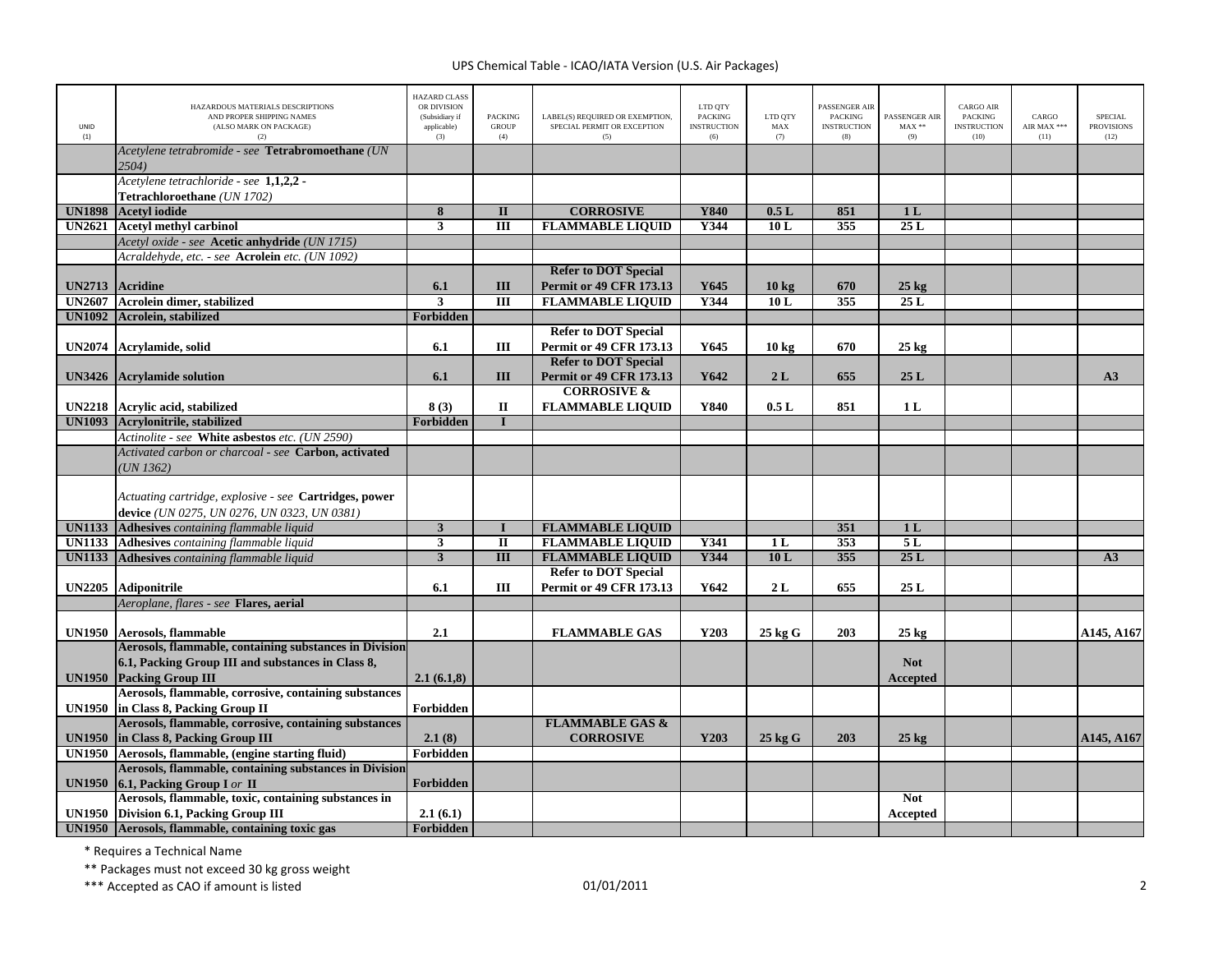| <b>UNID</b><br>(1) | HAZARDOUS MATERIALS DESCRIPTIONS<br>AND PROPER SHIPPING NAMES<br>(ALSO MARK ON PACKAGE)<br>(2) | <b>HAZARD CLASS</b><br>OR DIVISION<br>(Subsidiary if<br>applicable)<br>(3) | <b>PACKING</b><br><b>GROUP</b><br>(4) | LABEL(S) REQUIRED OR EXEMPTION,<br>SPECIAL PERMIT OR EXCEPTION<br>(5) | LTD QTY<br><b>PACKING</b><br><b>INSTRUCTION</b><br>(6) | LTD QTY<br>MAX<br>(7) | <b>PASSENGER AIR</b><br><b>PACKING</b><br><b>INSTRUCTION</b><br>(8) | PASSENGER AIR<br>$\text{MAX}$ **<br>(9) | <b>CARGO AIR</b><br>PACKING<br><b>INSTRUCTION</b><br>(10) | CARGO<br>AIR MAX ***<br>(11) | <b>SPECIAL</b><br><b>PROVISIONS</b><br>(12) |
|--------------------|------------------------------------------------------------------------------------------------|----------------------------------------------------------------------------|---------------------------------------|-----------------------------------------------------------------------|--------------------------------------------------------|-----------------------|---------------------------------------------------------------------|-----------------------------------------|-----------------------------------------------------------|------------------------------|---------------------------------------------|
|                    | UN1950 Aerosols, non-flammable                                                                 | 2.2                                                                        |                                       | <b>NON-FLAMMABLE GAS</b>                                              | Y203                                                   | 25 kg G               | 203                                                                 | 30 kg                                   |                                                           |                              | A98, A145,<br>A167                          |
|                    | Aerosols, non-flammable (containing biological                                                 |                                                                            |                                       |                                                                       |                                                        |                       |                                                                     |                                         |                                                           |                              |                                             |
|                    | products or a medicinal preparation which will be                                              |                                                                            |                                       |                                                                       |                                                        |                       |                                                                     |                                         |                                                           |                              | A98, A145,                                  |
| <b>UN1950</b>      | deteriorated by a heat test)                                                                   | 2.2                                                                        |                                       | <b>NON-FLAMMABLE GAS</b>                                              | Y204                                                   | $25$ kg G             | 204                                                                 | $30 \text{ kg}$                         |                                                           |                              | A167                                        |
|                    | Aerosols, non-flammable, corrosive, containing                                                 |                                                                            |                                       | <b>NON-FLAMMABLE GAS</b>                                              |                                                        |                       |                                                                     |                                         |                                                           |                              |                                             |
| <b>UN1950</b>      | substances in Class 8, Packing Group III                                                       | 2.2(8)                                                                     |                                       | & CORROSIVE                                                           | Y203                                                   | 25 kg G               | 203                                                                 | 30 kg                                   |                                                           |                              | A145, A167                                  |
|                    | Aerosols, non-flammable, containing substances in                                              |                                                                            |                                       |                                                                       |                                                        |                       |                                                                     |                                         |                                                           |                              |                                             |
| <b>UN1950</b>      | Class 8, Packing Group I or II                                                                 | Forbidden                                                                  |                                       |                                                                       |                                                        |                       |                                                                     |                                         |                                                           |                              |                                             |
|                    | Aerosols, non-flammable, containing substances in                                              |                                                                            |                                       |                                                                       |                                                        |                       |                                                                     |                                         |                                                           |                              |                                             |
|                    | Division 6.1, Packing Group III and substances in                                              |                                                                            |                                       |                                                                       |                                                        |                       |                                                                     | <b>Not</b>                              |                                                           |                              |                                             |
| <b>UN1950</b>      | <b>Class 8, Packing Group III</b>                                                              | 2.2(6.1,8)                                                                 |                                       |                                                                       |                                                        |                       |                                                                     | Accepted                                |                                                           |                              |                                             |
|                    | Aerosols, non-flammable, toxic, containing substances                                          |                                                                            |                                       |                                                                       |                                                        |                       |                                                                     |                                         |                                                           |                              |                                             |
| <b>UN1950</b>      | in Division 6.1, Packing Group III                                                             | Forbidden                                                                  |                                       |                                                                       |                                                        |                       |                                                                     |                                         |                                                           |                              |                                             |
|                    | Aerosols, non-flammable, containing substances in                                              |                                                                            |                                       |                                                                       |                                                        |                       |                                                                     |                                         |                                                           |                              |                                             |
| <b>UN1950</b>      | Division 6.1, Packing Group I or II                                                            | Forbidden                                                                  |                                       |                                                                       |                                                        |                       |                                                                     |                                         |                                                           |                              |                                             |
| <b>UN1950</b>      | Aerosols, non-flammable, containing toxic gas                                                  | Forbidden                                                                  |                                       |                                                                       |                                                        |                       |                                                                     |                                         |                                                           |                              |                                             |
|                    |                                                                                                |                                                                            |                                       |                                                                       |                                                        |                       |                                                                     | <b>Not</b>                              |                                                           |                              |                                             |
| <b>UN1950</b>      | Aerosols, non-flammable, oxidizing                                                             | 2.2(5.1)                                                                   |                                       |                                                                       |                                                        |                       |                                                                     | Accepted                                |                                                           |                              |                                             |
| <b>UN1950</b>      | Aerosols, non-flammable (tear gas devices)                                                     | Forbidden                                                                  |                                       |                                                                       |                                                        |                       |                                                                     |                                         |                                                           |                              |                                             |
| <b>UN0331</b>      | <b>Agent, blasting type B</b>                                                                  | Forbidden                                                                  |                                       |                                                                       |                                                        |                       |                                                                     |                                         |                                                           |                              |                                             |
| <b>UN0332</b>      | <b>Agent, blasting type E</b>                                                                  | Forbidden                                                                  |                                       |                                                                       |                                                        |                       |                                                                     |                                         |                                                           |                              |                                             |
| <b>UN0503</b>      | Air bag inflators                                                                              | Forbidden                                                                  |                                       |                                                                       |                                                        |                       |                                                                     |                                         |                                                           |                              |                                             |
|                    |                                                                                                |                                                                            |                                       | <b>MISCELLANEOUS</b>                                                  |                                                        |                       |                                                                     |                                         |                                                           |                              |                                             |
|                    |                                                                                                |                                                                            |                                       | ("EX" number must be                                                  |                                                        |                       |                                                                     |                                         |                                                           |                              |                                             |
|                    |                                                                                                |                                                                            |                                       | entered on SDDG &                                                     |                                                        |                       |                                                                     |                                         |                                                           |                              | A32, A115,                                  |
| <b>UN3268</b>      | Air bag inflators                                                                              | $\boldsymbol{9}$                                                           | III                                   | HMMS)                                                                 |                                                        |                       | 961                                                                 | $25 \text{ kg}$                         | 961                                                       | $30 \text{ kg}$              | A119                                        |
| <b>UN0503</b>      | <b>Air bag modules</b>                                                                         | Forbidden                                                                  |                                       |                                                                       |                                                        |                       |                                                                     |                                         |                                                           |                              |                                             |
|                    |                                                                                                |                                                                            |                                       | <b>MISCELLANEOUS</b>                                                  |                                                        |                       |                                                                     |                                         |                                                           |                              |                                             |
|                    |                                                                                                |                                                                            |                                       | ("EX" number must be                                                  |                                                        |                       |                                                                     |                                         |                                                           |                              |                                             |
|                    |                                                                                                |                                                                            |                                       | entered on SDDG &                                                     |                                                        |                       |                                                                     |                                         |                                                           |                              | A32, A115,                                  |
| <b>UN3268</b>      | Air bag modules                                                                                | 9                                                                          | III                                   | HMMS)                                                                 |                                                        |                       | 961                                                                 | $25 \text{ kg}$                         | 961                                                       | $30 \text{ kg}$              | A119                                        |
| <b>UN1002</b>      | Air, compressed                                                                                | 2.2                                                                        |                                       | <b>NON-FLAMMABLE GAS</b>                                              |                                                        |                       | 200                                                                 | 30 kg                                   |                                                           |                              |                                             |
|                    | Aircraft - see Vehicle etc. (UN 3166)                                                          |                                                                            |                                       |                                                                       |                                                        |                       |                                                                     |                                         |                                                           |                              |                                             |
|                    | Aircraft engines, including turbines - see Engines,                                            |                                                                            |                                       |                                                                       |                                                        |                       |                                                                     |                                         |                                                           |                              |                                             |
|                    | internal combustion etc. (UN 3166)                                                             |                                                                            |                                       |                                                                       |                                                        |                       |                                                                     |                                         |                                                           |                              |                                             |
|                    | Aircraft evacuation slides - see Life-saving appliances,                                       |                                                                            |                                       |                                                                       |                                                        |                       |                                                                     |                                         |                                                           |                              |                                             |
|                    | self-inflating (UN 2990)                                                                       |                                                                            |                                       |                                                                       |                                                        |                       |                                                                     |                                         |                                                           |                              |                                             |
|                    | Aircraft hydraulic power unit fuel tank containing a                                           |                                                                            |                                       |                                                                       |                                                        |                       |                                                                     |                                         |                                                           |                              |                                             |
|                    | mix-ture of anhydrous hydrazine & methyl hydrazine                                             |                                                                            |                                       |                                                                       |                                                        |                       |                                                                     |                                         |                                                           |                              |                                             |
| <b>UN3165</b>      | $(M86$ fuel)                                                                                   | Forbidden                                                                  | $\mathbf I$                           |                                                                       |                                                        |                       |                                                                     |                                         |                                                           |                              |                                             |
|                    | Aircraft survival kits - see Life-saving appliances, not                                       |                                                                            |                                       |                                                                       |                                                        |                       |                                                                     |                                         |                                                           |                              |                                             |
|                    | self-inflating (UN 3072); Life-saving appliances, self-                                        |                                                                            |                                       |                                                                       |                                                        |                       |                                                                     |                                         |                                                           |                              |                                             |
|                    | inflating $(UN 2990)$                                                                          |                                                                            |                                       |                                                                       |                                                        |                       |                                                                     |                                         |                                                           |                              |                                             |
| <b>UN1003</b>      | Air, refrigerated liquid                                                                       | Forbidden                                                                  |                                       |                                                                       |                                                        |                       |                                                                     |                                         |                                                           |                              |                                             |

\* Requires <sup>a</sup> Technical Name

\*\* Packages must not exceed 30 kg gross weight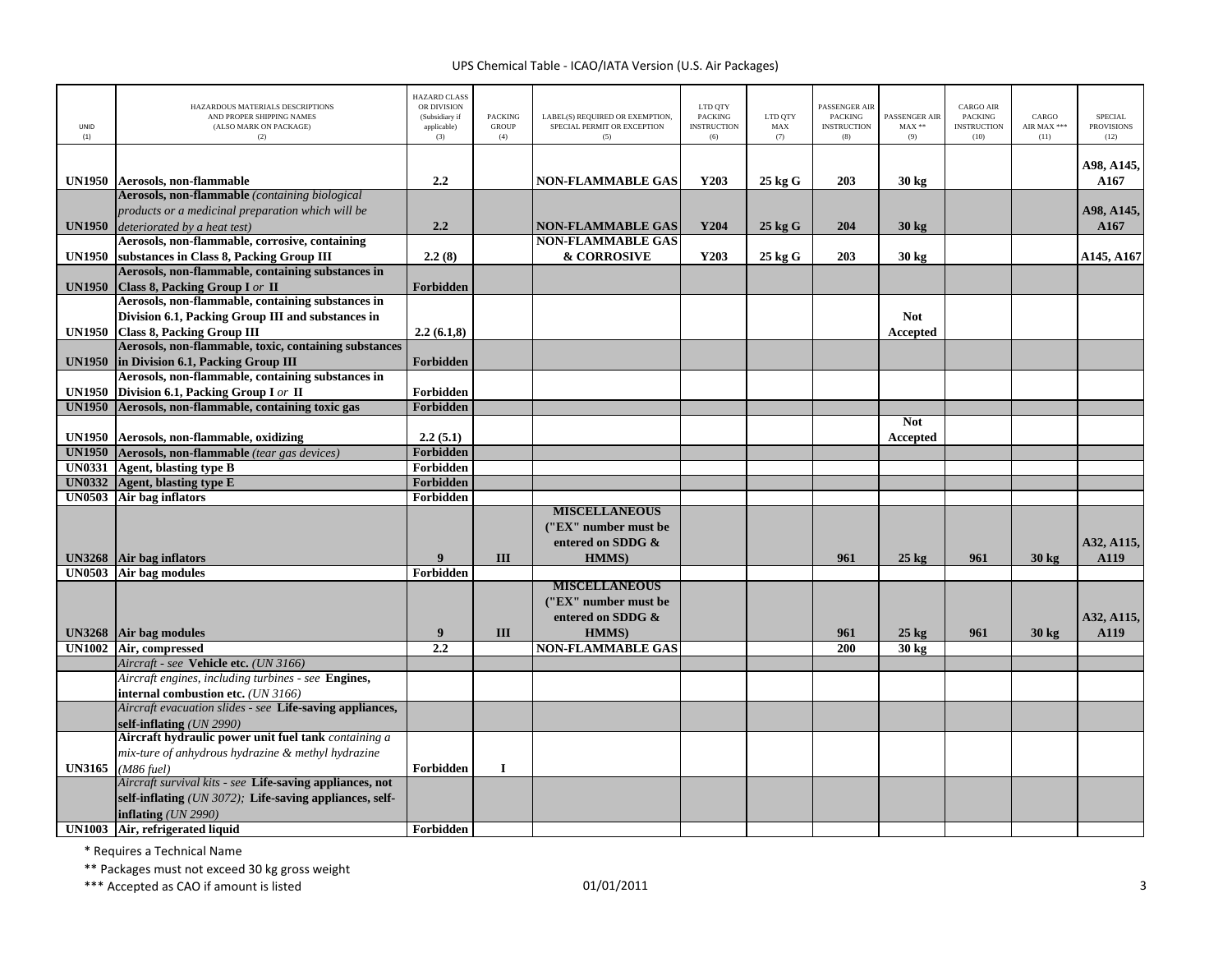| UNID<br>(1)                    | HAZARDOUS MATERIALS DESCRIPTIONS<br>AND PROPER SHIPPING NAMES<br>(ALSO MARK ON PACKAGE)<br>(2) | <b>HAZARD CLASS</b><br>OR DIVISION<br>(Subsidiary if<br>applicable)<br>(3) | <b>PACKING</b><br><b>GROUP</b><br>(4) | LABEL(S) REQUIRED OR EXEMPTION,<br>SPECIAL PERMIT OR EXCEPTION | LTD QTY<br><b>PACKING</b><br><b>INSTRUCTION</b><br>(6) | LTD QTY<br>MAX<br>(7) | PASSENGER AIR<br><b>PACKING</b><br><b>INSTRUCTION</b><br>(8) | PASSENGER AIR<br>$MAX**$<br>(9) | <b>CARGO AIR</b><br><b>PACKING</b><br><b>INSTRUCTION</b><br>(10) | CARGO<br>AIR MAX ***<br>(11) | <b>SPECIAL</b><br><b>PROVISIONS</b><br>(12) |
|--------------------------------|------------------------------------------------------------------------------------------------|----------------------------------------------------------------------------|---------------------------------------|----------------------------------------------------------------|--------------------------------------------------------|-----------------------|--------------------------------------------------------------|---------------------------------|------------------------------------------------------------------|------------------------------|---------------------------------------------|
| <b>UN3274</b>                  | Alcoholates solution, n.o.s. <i>(in alcohol)*</i>                                              | 3(8)                                                                       | $\mathbf{I}$                          | <b>FLAMMABLE LIQUID &amp;</b><br><b>CORROSIVE</b>              | Y340                                                   | 0.5L                  | 352                                                          | 1 <sub>L</sub>                  |                                                                  |                              |                                             |
|                                | Alcohol, denatured - see Alcohols, n.o.s.; Alcohols,                                           |                                                                            |                                       |                                                                |                                                        |                       |                                                              |                                 |                                                                  |                              |                                             |
|                                | flammable, toxic, n.o.s.                                                                       |                                                                            |                                       |                                                                |                                                        |                       |                                                              |                                 |                                                                  |                              |                                             |
|                                | Alcoholic beverages, $\langle 24\%$ alcohol by volume                                          |                                                                            |                                       |                                                                |                                                        |                       |                                                              | 25L                             |                                                                  |                              |                                             |
|                                | Alcoholic beverages, $\langle 1 \rangle = 70\%$ alcohol by volume, in                          |                                                                            |                                       |                                                                |                                                        |                       |                                                              |                                 |                                                                  |                              |                                             |
|                                | $receptacles \leq 5 litres$                                                                    |                                                                            |                                       |                                                                |                                                        |                       |                                                              | 25L                             |                                                                  |                              |                                             |
|                                | Alcoholic beverages with $> 24\%$ and $\lt = 70\%$ alcohol                                     |                                                                            |                                       | See www.ups.com/wine for                                       |                                                        |                       |                                                              |                                 |                                                                  |                              |                                             |
|                                | by volume, in receptacles, each having capacities of                                           |                                                                            |                                       | requirements and                                               |                                                        |                       |                                                              |                                 |                                                                  |                              |                                             |
| <b>UN3065</b>                  | more than 5 litres                                                                             | $\mathbf{3}$                                                               | III                                   | restrictions                                                   |                                                        |                       |                                                              |                                 |                                                                  |                              |                                             |
|                                | Alcoholic beverages with more than 70% alcohol by                                              |                                                                            |                                       | See www.ups.com/wine for                                       |                                                        |                       |                                                              |                                 |                                                                  |                              |                                             |
| <b>UN3065</b>                  | volume                                                                                         | $\overline{\mathbf{3}}$                                                    | $\mathbf{I}$                          | requirements and<br>restrictions                               |                                                        |                       |                                                              |                                 |                                                                  |                              |                                             |
|                                | Alcohol, industrial - see Alcohols, n.o.s. (UN 1987);                                          |                                                                            |                                       |                                                                |                                                        |                       |                                                              |                                 |                                                                  |                              |                                             |
|                                | Alcohols, toxic, flammable, n.o.s. (UN 1986)                                                   |                                                                            |                                       |                                                                |                                                        |                       |                                                              |                                 |                                                                  |                              |                                             |
| <b>UN1987</b>                  | Alcohols, n.o.s.*                                                                              | $\overline{\mathbf{3}}$                                                    | $\overline{\mathbf{u}}$               | <b>FLAMMABLE LIQUID</b>                                        | <b>Y341</b>                                            | 1L                    | 353                                                          | 5L                              |                                                                  |                              | A180                                        |
| <b>UN1987</b>                  | Alcohols, n.o.s.*                                                                              | $\overline{\mathbf{3}}$                                                    | $\overline{III}$                      | <b>FLAMMABLE LIQUID</b>                                        | Y344                                                   | 10L                   | 355                                                          | 25L                             |                                                                  |                              | A3, A180                                    |
| <b>UN1986</b>                  | Alcohols, flammable, toxic, n.o.s.*                                                            | Forbidden                                                                  | $\mathbf I$                           |                                                                |                                                        |                       |                                                              |                                 |                                                                  |                              |                                             |
|                                |                                                                                                |                                                                            |                                       | <b>Refer to DOT Special</b>                                    |                                                        |                       |                                                              |                                 |                                                                  |                              |                                             |
| <b>UN1986</b>                  | Alcohols, flammable, toxic, n.o.s.*                                                            | 3(6.1)                                                                     | $\mathbf{I}$                          | <b>Permit or 49 CFR 173.13</b>                                 | Y341                                                   | 1 <sub>L</sub>        | 352                                                          | 1 <sub>L</sub>                  |                                                                  |                              |                                             |
|                                |                                                                                                |                                                                            |                                       | <b>Refer to DOT Special</b>                                    |                                                        |                       |                                                              |                                 |                                                                  |                              |                                             |
| <b>UN1986</b>                  | Alcohols, flammable, toxic, n.o.s.*                                                            | 3(6.1)                                                                     | Ш                                     | <b>Permit or 49 CFR 173.13</b>                                 | Y343                                                   | 2L                    | 355                                                          | 25L                             |                                                                  |                              | A3                                          |
|                                | Aldehyde ammonia - see Acetaldehyde ammonia (UN                                                |                                                                            |                                       |                                                                |                                                        |                       |                                                              |                                 |                                                                  |                              |                                             |
|                                | 1841)                                                                                          |                                                                            |                                       |                                                                |                                                        |                       |                                                              |                                 |                                                                  |                              |                                             |
| <b>UN1988</b>                  | Aldehydes, flammable, toxic, n.o.s.*                                                           | Forbidden                                                                  | $\mathbf I$                           |                                                                |                                                        |                       |                                                              |                                 |                                                                  |                              |                                             |
|                                |                                                                                                |                                                                            |                                       | <b>Refer to DOT Special</b>                                    |                                                        |                       |                                                              |                                 |                                                                  |                              |                                             |
| <b>UN1988</b>                  | Aldehydes, flammable, toxic, n.o.s.*                                                           | 3(6.1)                                                                     | $\mathbf{I}$                          | <b>Permit or 49 CFR 173.13</b>                                 | Y341                                                   | 1 <sub>L</sub>        | 352                                                          | 1 <sub>L</sub>                  |                                                                  |                              |                                             |
|                                |                                                                                                |                                                                            |                                       | <b>Refer to DOT Special</b>                                    |                                                        |                       |                                                              |                                 |                                                                  |                              |                                             |
| <b>UN1988</b>                  | Aldehydes, flammable, toxic, n.o.s.*                                                           | 3(6.1)                                                                     | III                                   | <b>Permit or 49 CFR 173.13</b>                                 | Y343                                                   | 2L                    | 355                                                          | 25L                             |                                                                  |                              | A3                                          |
| <b>UN1989</b>                  | Aldehydes, n.o.s.*                                                                             | $\mathbf{3}$                                                               | $\bf{I}$<br>$\overline{\mathbf{u}}$   | <b>FLAMMABLE LIQUID</b><br><b>FLAMMABLE LIQUID</b>             |                                                        |                       | 351<br>353                                                   | 1 <sub>L</sub><br>5L            |                                                                  |                              |                                             |
| <b>UN1989</b><br><b>UN1989</b> | Aldehydes, n.o.s.*<br>Aldehydes, n.o.s.*                                                       | $\overline{\mathbf{3}}$<br>$\overline{\mathbf{3}}$                         | III                                   | <b>FLAMMABLE LIQUID</b>                                        | Y341<br>Y344                                           | 1 <sub>L</sub><br>10L | 355                                                          | 25L                             |                                                                  |                              | A3                                          |
|                                |                                                                                                |                                                                            |                                       | <b>Refer to DOT Special</b>                                    |                                                        |                       |                                                              |                                 |                                                                  |                              |                                             |
| <b>UN2839</b>                  | Aldol                                                                                          | 6.1                                                                        | $\Pi$                                 | <b>Permit or 49 CFR 173.13</b>                                 | Y641                                                   | 1 <sub>L</sub>        | 654                                                          | 5 L                             |                                                                  |                              |                                             |
|                                |                                                                                                |                                                                            |                                       |                                                                |                                                        |                       |                                                              | <b>Not</b>                      |                                                                  |                              |                                             |
| <b>UN3206</b>                  | Alkali metal alcoholates, self-heating, corrosive, n.o.s.*                                     | 4.2(8)                                                                     | $\mathbf{I}$                          |                                                                |                                                        |                       |                                                              | <b>Accepted</b>                 |                                                                  |                              |                                             |
|                                |                                                                                                |                                                                            |                                       |                                                                |                                                        |                       |                                                              | <b>Not</b>                      |                                                                  |                              |                                             |
| <b>UN3206</b>                  | Alkali metal alcoholates, self-heating, corrosive, n.o.s.*                                     | 4.2(8)                                                                     | III                                   |                                                                |                                                        |                       |                                                              | Accepted                        |                                                                  |                              |                                             |
| <b>UN1421</b>                  | Alkali metal alloy, liquid, n.o.s.                                                             | Forbidden                                                                  | $\mathbf I$                           |                                                                |                                                        |                       |                                                              |                                 |                                                                  |                              |                                             |
| <b>UN1389</b>                  | Alkali metal amalgam, liquid                                                                   | Forbidden                                                                  | $\mathbf I$                           |                                                                |                                                        |                       |                                                              |                                 |                                                                  |                              |                                             |
| <b>UN3401</b>                  | Alkali metal amalgam, solid                                                                    | Forbidden                                                                  | T                                     |                                                                |                                                        |                       |                                                              |                                 |                                                                  |                              |                                             |
|                                |                                                                                                |                                                                            |                                       | <b>Refer to DOT Special</b>                                    |                                                        |                       |                                                              |                                 |                                                                  |                              |                                             |
| <b>UN1390</b>                  | Alkali metal amides                                                                            | 4.3                                                                        | П                                     | <b>Permit or 49 CFR 173.13</b>                                 | Y475                                                   | 5 <sub>kg</sub>       | 483                                                          | $15 \text{ kg}$                 |                                                                  |                              | A84                                         |
| <b>UN1391</b>                  | Alkali metal dispersion                                                                        | Forbidden                                                                  | $\mathbf I$                           |                                                                |                                                        |                       |                                                              |                                 |                                                                  |                              |                                             |
|                                | UN3482 Alkali metal dispersion                                                                 | Forbidden                                                                  | L                                     |                                                                |                                                        |                       |                                                              |                                 |                                                                  |                              |                                             |

\* Requires <sup>a</sup> Technical Name

\*\* Packages must not exceed 30 kg gross weight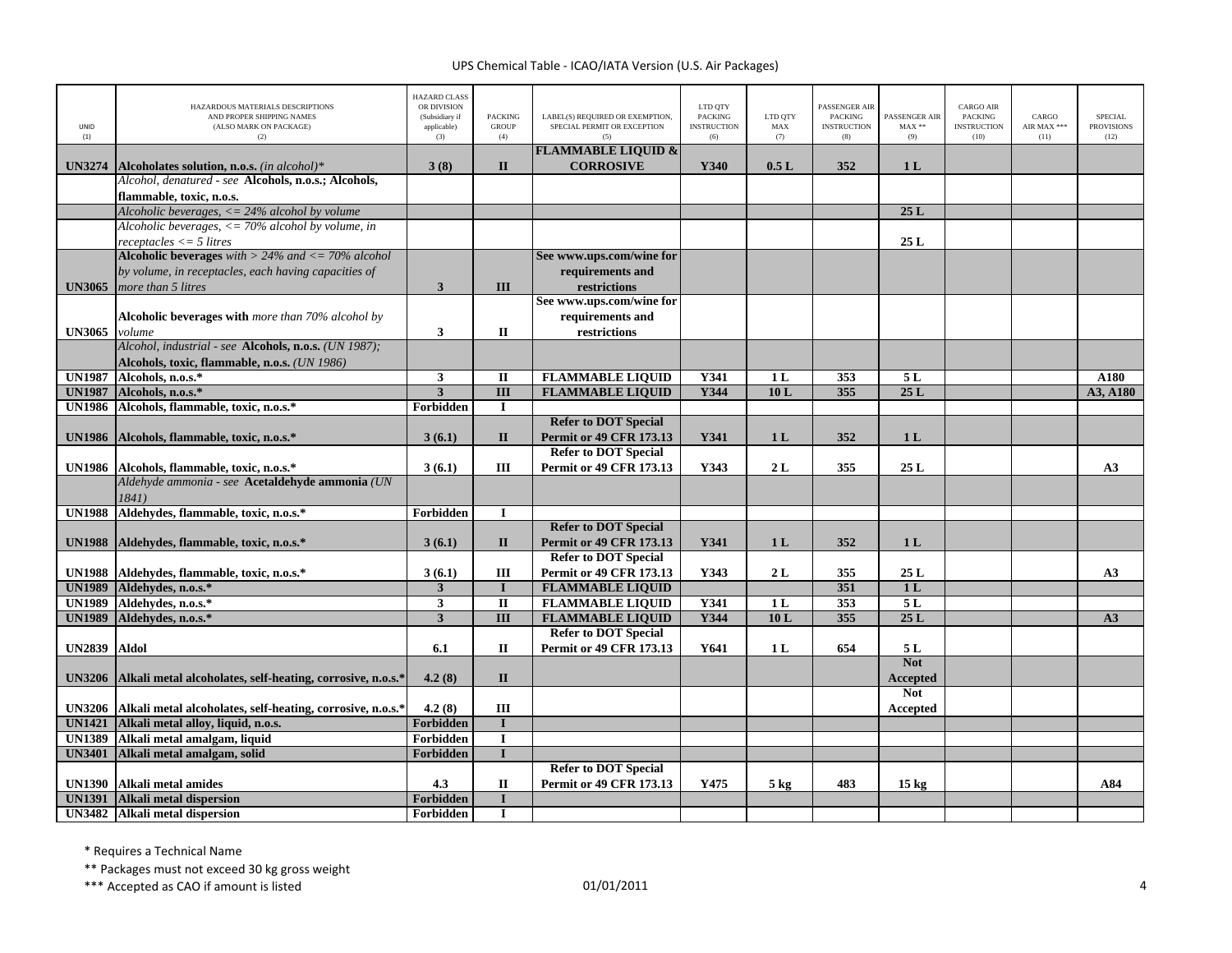| <b>UNID</b><br>(1) | HAZARDOUS MATERIALS DESCRIPTIONS<br>AND PROPER SHIPPING NAMES<br>(ALSO MARK ON PACKAGE)<br>(2) | <b>HAZARD CLASS</b><br>OR DIVISION<br>(Subsidiary if<br>applicable)<br>(3) | <b>PACKING</b><br><b>GROUP</b><br>(4) | LABEL(S) REOUIRED OR EXEMPTION.<br>SPECIAL PERMIT OR EXCEPTION<br>(5) | LTD QTY<br><b>PACKING</b><br><b>INSTRUCTION</b><br>(6) | LTD OTY<br>MAX<br>(7) | <b>PASSENGER AIR</b><br><b>PACKING</b><br><b>INSTRUCTION</b><br>(8) | <b>PASSENGER AIR</b><br>$MAX**$<br>(9) | <b>CARGO AIR</b><br><b>PACKING</b><br><b>INSTRUCTION</b><br>(10) | CARGO<br>AIR MAX ***<br>(11) | <b>SPECIAL</b><br><b>PROVISIONS</b><br>(12) |
|--------------------|------------------------------------------------------------------------------------------------|----------------------------------------------------------------------------|---------------------------------------|-----------------------------------------------------------------------|--------------------------------------------------------|-----------------------|---------------------------------------------------------------------|----------------------------------------|------------------------------------------------------------------|------------------------------|---------------------------------------------|
|                    | Alkaline corrosive battery fluid - see Battery fluid,<br>alkali (UN 2797)                      |                                                                            |                                       |                                                                       |                                                        |                       |                                                                     |                                        |                                                                  |                              |                                             |
| <b>UN3205</b>      | Alkaline earth metal alcoholates, n.o.s.*                                                      | 4.2                                                                        | $\mathbf{I}$                          |                                                                       |                                                        |                       |                                                                     | <b>Not</b><br>Accepted                 |                                                                  |                              |                                             |
| <b>UN3205</b>      | Alkaline earth metal alcoholates, n.o.s.*                                                      | 4.2                                                                        | III                                   |                                                                       |                                                        |                       |                                                                     | <b>Not</b><br>Accepted                 |                                                                  |                              |                                             |
| <b>UN1393</b>      | Alkaline earth metal alloy, n.o.s.                                                             | 4.3                                                                        | $\mathbf{I}$                          | <b>Refer to DOT Special</b><br><b>Permit or 49 CFR 173.13</b>         | Y475                                                   | $5 \text{ kg}$        | 484                                                                 | 15 <sub>kg</sub>                       |                                                                  |                              | A85                                         |
| <b>UN1392</b>      | Alkaline earth metal amalgam, liquid                                                           | Forbidden                                                                  | $\mathbf I$                           |                                                                       |                                                        |                       |                                                                     |                                        |                                                                  |                              |                                             |
| <b>UN3402</b>      | Alkaline earth metal amalgam, solid                                                            | Forbidden                                                                  | $\bf{I}$                              |                                                                       |                                                        |                       |                                                                     |                                        |                                                                  |                              |                                             |
| <b>UN1391</b>      | <b>Alkaline earth metal dispersion</b>                                                         | <b>Forbidden</b>                                                           | $\overline{I}$                        |                                                                       |                                                        |                       |                                                                     |                                        |                                                                  |                              |                                             |
| <b>UN3482</b>      | Alkaline earth metal dispersion                                                                | Forbidden                                                                  | $\mathbf I$                           |                                                                       |                                                        |                       |                                                                     |                                        |                                                                  |                              |                                             |
|                    |                                                                                                |                                                                            |                                       | <b>Refer to DOT Special</b>                                           |                                                        |                       |                                                                     |                                        |                                                                  |                              |                                             |
| <b>UN3140</b>      | Alkaloid salts, liquid, n.o.s.*                                                                | 6.1                                                                        | $\mathbf{I}$                          | <b>Permit or 49 CFR 173.13</b>                                        |                                                        |                       | 652                                                                 | 1 <sub>L</sub>                         |                                                                  |                              | A4, A6                                      |
|                    |                                                                                                |                                                                            |                                       | <b>Refer to DOT Special</b>                                           |                                                        |                       |                                                                     |                                        |                                                                  |                              |                                             |
| <b>UN3140</b>      | Alkaloid salts, liquid, n.o.s.*                                                                | 6.1                                                                        | $\mathbf{I}$                          | Permit or 49 CFR 173.13                                               | Y641                                                   | 1L                    | 654                                                                 | 5L                                     |                                                                  |                              | ${\bf A6}$                                  |
|                    |                                                                                                |                                                                            |                                       | <b>Refer to DOT Special</b>                                           |                                                        |                       |                                                                     |                                        |                                                                  |                              |                                             |
| <b>UN3140</b>      | Alkaloid salts, liquid, n.o.s.*                                                                | 6.1                                                                        | III                                   | <b>Permit or 49 CFR 173.13</b>                                        | Y642                                                   | 2L                    | 655                                                                 | 25L                                    |                                                                  |                              | A3, A6                                      |
|                    |                                                                                                |                                                                            |                                       | <b>Refer to DOT Special</b>                                           |                                                        |                       |                                                                     |                                        |                                                                  |                              |                                             |
| <b>UN1544</b>      | Alkaloid salts, solid, n.o.s.*                                                                 | 6.1                                                                        | $\mathbf I$                           | Permit or 49 CFR 173.13                                               |                                                        |                       | 666                                                                 | $5$ kg                                 |                                                                  |                              | A5, A6                                      |
|                    |                                                                                                |                                                                            |                                       | <b>Refer to DOT Special</b>                                           |                                                        |                       |                                                                     |                                        |                                                                  |                              |                                             |
| <b>UN1544</b>      | Alkaloid salts, solid, n.o.s.*                                                                 | 6.1                                                                        | $\mathbf{I}$                          | <b>Permit or 49 CFR 173.13</b>                                        | Y644                                                   | $1 \text{ kg}$        | 669                                                                 | $25 \text{ kg}$                        |                                                                  |                              | A6                                          |
|                    |                                                                                                |                                                                            |                                       | <b>Refer to DOT Special</b>                                           |                                                        |                       |                                                                     |                                        |                                                                  |                              |                                             |
| <b>UN1544</b>      | Alkaloid salts, solid, n.o.s.*                                                                 | 6.1                                                                        | III                                   | <b>Permit or 49 CFR 173.13</b>                                        | Y645                                                   | 10 <sub>kg</sub>      | 670                                                                 | $25$ kg                                |                                                                  |                              | A3, A6                                      |
|                    |                                                                                                |                                                                            |                                       | <b>Refer to DOT Special</b>                                           |                                                        |                       |                                                                     |                                        |                                                                  |                              |                                             |
|                    | UN3140 Alkaloids, liquid, n.o.s.*                                                              | 6.1                                                                        | $\mathbf{I}$                          | <b>Permit or 49 CFR 173.13</b>                                        |                                                        |                       | 652                                                                 | 1 <sub>L</sub>                         |                                                                  |                              | A4, A6                                      |
|                    |                                                                                                |                                                                            |                                       | <b>Refer to DOT Special</b>                                           |                                                        |                       |                                                                     |                                        |                                                                  |                              |                                             |
| <b>UN3140</b>      | Alkaloids, liquid, n.o.s.*                                                                     | 6.1                                                                        | $\mathbf H$                           | <b>Permit or 49 CFR 173.13</b><br><b>Refer to DOT Special</b>         | Y641                                                   | 1L                    | 654                                                                 | 5L                                     |                                                                  |                              | ${\bf A6}$                                  |
| <b>UN3140</b>      |                                                                                                | 6.1                                                                        | Ш                                     |                                                                       | Y642                                                   | 2L                    | 655                                                                 | 25L                                    |                                                                  |                              |                                             |
|                    | Alkaloids, liquid, n.o.s.*                                                                     |                                                                            |                                       | <b>Permit or 49 CFR 173.13</b><br><b>Refer to DOT Special</b>         |                                                        |                       |                                                                     |                                        |                                                                  |                              | A3, A6                                      |
| <b>UN1544</b>      | Alkaloids, solid, n.o.s.*                                                                      | 6.1                                                                        | $\bf{I}$                              | Permit or 49 CFR 173.13                                               |                                                        |                       | 666                                                                 | $5 \text{ kg}$                         |                                                                  |                              | A5, A6                                      |
|                    |                                                                                                |                                                                            |                                       | <b>Refer to DOT Special</b>                                           |                                                        |                       |                                                                     |                                        |                                                                  |                              |                                             |
| <b>UN1544</b>      | Alkaloids, solid, n.o.s.*                                                                      | 6.1                                                                        | $\mathbf{I}$                          | <b>Permit or 49 CFR 173.13</b>                                        | Y644                                                   | $1 \text{ kg}$        | 669                                                                 | $25$ kg                                |                                                                  |                              | A6                                          |
|                    |                                                                                                |                                                                            |                                       | <b>Refer to DOT Special</b>                                           |                                                        |                       |                                                                     |                                        |                                                                  |                              |                                             |
|                    | UN1544 Alkaloids, solid, n.o.s.*                                                               | 6.1                                                                        | III                                   | Permit or 49 CFR 173.13                                               | Y645                                                   | 10 <sub>kg</sub>      | 670                                                                 | $25$ kg                                |                                                                  |                              | A3, A6                                      |
|                    | Alkylphenols, liquid, n.o.s. including $C_2$ - $C_{12}$                                        |                                                                            |                                       |                                                                       |                                                        |                       |                                                                     |                                        |                                                                  |                              |                                             |
| <b>UN3145</b>      | homologues                                                                                     | 8                                                                          | $\mathbf I$                           | <b>CORROSIVE</b>                                                      |                                                        |                       | 850                                                                 | $0.5\ {\rm L}$                         |                                                                  |                              |                                             |
|                    | Alkylphenols, liquid, n.o.s. including $C_2$ - $C_{12}$                                        |                                                                            |                                       |                                                                       |                                                        |                       |                                                                     |                                        |                                                                  |                              |                                             |
| <b>UN3145</b>      | homologues                                                                                     | 8                                                                          | $\mathbf{I}\mathbf{I}$                | <b>CORROSIVE</b>                                                      | Y840                                                   | 0.5L                  | 851                                                                 | 1L                                     |                                                                  |                              |                                             |
|                    | Alkylphenols, liquid, n.o.s. including $C_2$ - $C_{12}$                                        |                                                                            |                                       |                                                                       |                                                        |                       |                                                                     |                                        |                                                                  |                              |                                             |
| <b>UN3145</b>      | homologues                                                                                     | $8\phantom{1}$                                                             | III                                   | <b>CORROSIVE</b>                                                      | Y841                                                   | 1 <sub>L</sub>        | 852                                                                 | $5 L$                                  |                                                                  |                              | A3                                          |
|                    | Alkylphenols, solid, n.o.s. including $C_2$ - $C_{12}$                                         |                                                                            |                                       |                                                                       |                                                        |                       |                                                                     |                                        |                                                                  |                              |                                             |
|                    | UN2430 homologues                                                                              | 8                                                                          | $\mathbf I$                           | <b>CORROSIVE</b>                                                      |                                                        |                       | 858                                                                 |                                        |                                                                  |                              |                                             |
|                    |                                                                                                |                                                                            |                                       |                                                                       |                                                        |                       |                                                                     | $1 \text{ kg}$                         |                                                                  |                              |                                             |

\* Requires <sup>a</sup> Technical Name

\*\* Packages must not exceed 30 kg gross weight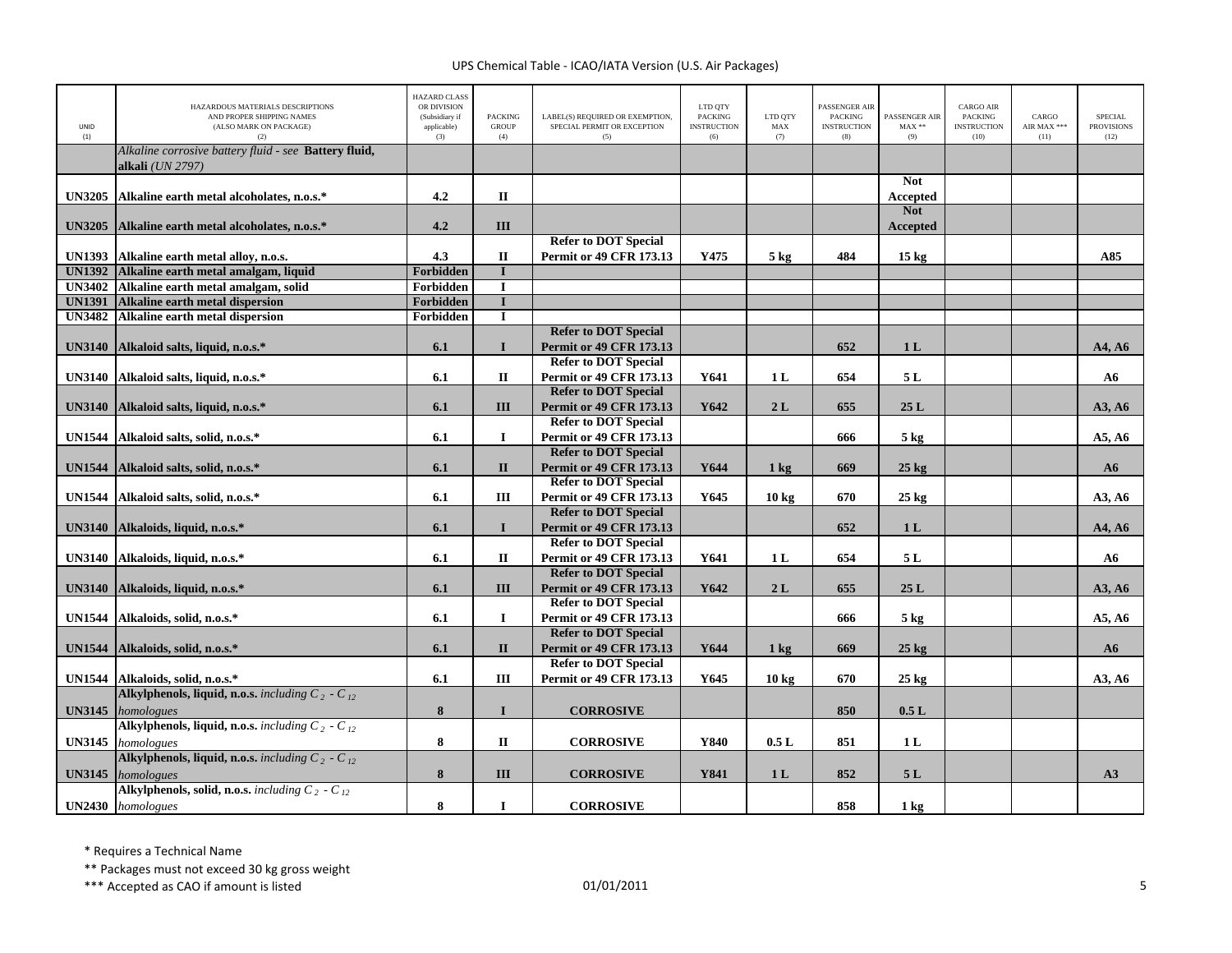| UNID<br>(1)                    | HAZARDOUS MATERIALS DESCRIPTIONS<br>AND PROPER SHIPPING NAMES<br>(ALSO MARK ON PACKAGE)<br>(2)      | <b>HAZARD CLASS</b><br>OR DIVISION<br>(Subsidiary if<br>applicable)<br>(3) | <b>PACKING</b><br><b>GROUP</b><br>(4) | LABEL(S) REQUIRED OR EXEMPTION,<br>SPECIAL PERMIT OR EXCEPTION<br>(5) | LTD QTY<br><b>PACKING</b><br><b>INSTRUCTION</b><br>(6) | LTD QTY<br>MAX<br>(7) | PASSENGER AIR<br><b>PACKING</b><br><b>INSTRUCTION</b><br>(8) | <b>PASSENGER AIR</b><br>$MAX**$<br>(9) | <b>CARGO AIR</b><br><b>PACKING</b><br><b>INSTRUCTION</b><br>(10) | CARGO<br>AIR MAX ***<br>(11) | <b>SPECIAL</b><br><b>PROVISIONS</b><br>(12) |
|--------------------------------|-----------------------------------------------------------------------------------------------------|----------------------------------------------------------------------------|---------------------------------------|-----------------------------------------------------------------------|--------------------------------------------------------|-----------------------|--------------------------------------------------------------|----------------------------------------|------------------------------------------------------------------|------------------------------|---------------------------------------------|
| <b>UN2430</b>                  | Alkylphenols, solid, n.o.s. including $C_2$ - $C_{12}$<br>homologues                                | 8                                                                          | $\mathbf{I}$                          | <b>CORROSIVE</b>                                                      | Y843                                                   | 1 <sub>kg</sub>       | 859                                                          | 15 <sub>kg</sub>                       |                                                                  |                              |                                             |
| <b>UN2430</b>                  | Alkylphenols, solid, n.o.s. including $C_2$ - $C_{12}$<br>homologues                                | 8                                                                          | Ш                                     | <b>CORROSIVE</b>                                                      | Y845                                                   | $5$ kg                | 860                                                          | $25 \text{ kg}$                        |                                                                  |                              | A3                                          |
| <b>UN2586</b>                  | Alkylsulphonic acids, liquid $with < = 5\%$ free sulphuric<br>acid                                  | 8                                                                          | III                                   | <b>CORROSIVE</b>                                                      | <b>Y841</b>                                            | 1 <sub>L</sub>        | 852                                                          | 5L                                     |                                                                  |                              |                                             |
| <b>UN2584</b>                  | Alkylsulphonic acids, liquid $with > 5\%$ free sulphuric<br>acid                                    | 8                                                                          | $\Pi$                                 | <b>CORROSIVE</b>                                                      | Y840                                                   | 0.5L                  | 851                                                          | 1L                                     |                                                                  |                              |                                             |
| <b>UN2585</b>                  | Alkylsulphonic acids, solid with $\langle 596$ free sulphuric<br>acid                               | 8                                                                          | III                                   | <b>CORROSIVE</b>                                                      | Y845                                                   | $5 \text{ kg}$        | 860                                                          | $25 \text{ kg}$                        |                                                                  |                              |                                             |
| <b>UN2583</b>                  | Alkylsulphonic acids, solid with $>$ 5% free sulphuric<br>acid                                      | 8                                                                          | $\mathbf{I}$                          | <b>CORROSIVE</b>                                                      | Y844                                                   | $5 \text{ kg}$        | 859                                                          | 15 <sub>kg</sub>                       |                                                                  |                              |                                             |
| <b>UN2571</b>                  | Alkylsulphuric acids*                                                                               | $\overline{\mathbf{8}}$                                                    | $\overline{\mathbf{u}}$               | <b>CORROSIVE</b>                                                      | Y840                                                   | 0.5L                  | 851                                                          | 1 <sub>L</sub>                         |                                                                  |                              |                                             |
|                                | Allene - see Propadiene, stabilized (UN 2200)                                                       |                                                                            |                                       |                                                                       |                                                        |                       |                                                              |                                        |                                                                  |                              |                                             |
|                                |                                                                                                     |                                                                            |                                       | <b>Refer to DOT Special</b>                                           |                                                        |                       |                                                              |                                        |                                                                  |                              |                                             |
| <b>UN2333</b>                  | <b>Allyl</b> acetate                                                                                | 3(6.1)                                                                     | $\mathbf{I}$                          | <b>Permit or 49 CFR 173.13</b>                                        | Y341                                                   | 1 <sub>L</sub>        | 352                                                          | 1 <sub>L</sub>                         |                                                                  |                              |                                             |
| <b>UN1098</b><br><b>UN2334</b> | <b>Allyl</b> alcohol<br><b>Allylamine</b>                                                           | Forbidden<br>Forbidden                                                     |                                       |                                                                       |                                                        |                       |                                                              |                                        |                                                                  |                              |                                             |
| <b>UN1099</b>                  | <b>Allyl bromide</b>                                                                                | Forbidden                                                                  | $\bf{I}$                              |                                                                       |                                                        |                       |                                                              |                                        |                                                                  |                              |                                             |
| <b>UN1100</b>                  | <b>Allyl chloride</b>                                                                               | Forbidden                                                                  | T                                     |                                                                       |                                                        |                       |                                                              |                                        |                                                                  |                              |                                             |
|                                | Allyl chlorocarbonate - see Allyl chloroformate (UN                                                 |                                                                            |                                       |                                                                       |                                                        |                       |                                                              |                                        |                                                                  |                              |                                             |
|                                | 1722)                                                                                               |                                                                            |                                       |                                                                       |                                                        |                       |                                                              |                                        |                                                                  |                              |                                             |
| <b>UN1722</b>                  | <b>Allyl chloroformate</b>                                                                          | Forbidden                                                                  |                                       |                                                                       |                                                        |                       |                                                              |                                        |                                                                  |                              |                                             |
|                                |                                                                                                     |                                                                            |                                       | <b>Refer to DOT Special</b>                                           |                                                        |                       |                                                              |                                        |                                                                  |                              |                                             |
| <b>UN2335</b>                  | Allyl ethyl ether                                                                                   | 3(6.1)                                                                     | П                                     | <b>Permit or 49 CFR 173.13</b>                                        | Y341                                                   | 1 L                   | 352                                                          | 1 <sub>L</sub>                         |                                                                  |                              |                                             |
| <b>UN2336</b>                  | <b>Allyl</b> formate                                                                                | Forbidden                                                                  | $\bf{I}$                              |                                                                       |                                                        |                       |                                                              |                                        |                                                                  |                              |                                             |
| <b>UN2219</b>                  | Allyl glycidyl ether                                                                                | 3                                                                          | $\overline{III}$                      | <b>FLAMMABLE LIQUID</b>                                               | Y344                                                   | 10L                   | 355                                                          | 25L                                    |                                                                  |                              |                                             |
|                                |                                                                                                     |                                                                            |                                       | <b>FLAMMABLE LIQUID &amp;</b>                                         |                                                        |                       |                                                              |                                        |                                                                  |                              |                                             |
| <b>UN1723</b>                  | <b>Allyl iodide</b>                                                                                 | 3(8)                                                                       | $\mathbf{I}$                          | <b>CORROSIVE</b>                                                      | Y340                                                   | 0.5L                  | 352                                                          | 1 <sub>L</sub>                         |                                                                  |                              |                                             |
| <b>UN1545</b>                  | Allyl isothiocyanate, stabilized                                                                    | Forbidden                                                                  | $\mathbf{I}$                          |                                                                       |                                                        |                       |                                                              |                                        |                                                                  |                              |                                             |
| <b>UN1724</b>                  | Allyltrichlorosilane, stabilized                                                                    | Forbidden                                                                  | $\Pi$                                 |                                                                       |                                                        |                       |                                                              |                                        |                                                                  |                              |                                             |
| <b>UN2870</b>                  | <b>Aluminium borohydride</b>                                                                        | Forbidden                                                                  |                                       |                                                                       |                                                        |                       |                                                              |                                        |                                                                  |                              |                                             |
| <b>UN2870</b>                  | Aluminium borohydride in devices                                                                    | <b>Forbidden</b>                                                           |                                       |                                                                       |                                                        |                       |                                                              |                                        |                                                                  |                              |                                             |
| <b>UN1725</b>                  | <b>Aluminium bromide, anhydrous</b>                                                                 | 8                                                                          | $\mathbf{I}$                          | <b>CORROSIVE</b>                                                      | Y844                                                   | 5 <sub>kg</sub>       | 859                                                          | 15 <sub>kg</sub>                       |                                                                  |                              |                                             |
| <b>UN2580</b>                  | <b>Aluminium bromide solution</b>                                                                   | 8                                                                          | $\overline{III}$                      | <b>CORROSIVE</b>                                                      | <b>Y841</b>                                            | 1 <sub>L</sub>        | 852                                                          | 5L                                     |                                                                  |                              | A <sub>3</sub>                              |
| <b>UN1394</b>                  | <b>Aluminium carbide</b>                                                                            | 4.3                                                                        | $\mathbf I$                           | <b>Refer to DOT Special</b><br>Permit or 49 CFR 173.13                | Y475                                                   | $5 \text{ kg}$        | 484                                                          | 15 <sub>kg</sub>                       |                                                                  |                              |                                             |
| <b>UN1726</b>                  | Aluminium chloride, anhydrous                                                                       | $\pmb{8}$                                                                  | $\overline{\mathbf{u}}$               | <b>CORROSIVE</b>                                                      | <b>Y844</b>                                            | $5$ kg                | 859                                                          | $15$ kg                                |                                                                  |                              |                                             |
| <b>UN2581</b>                  | <b>Aluminium chloride solution</b>                                                                  | 8                                                                          | $\overline{III}$                      | <b>CORROSIVE</b>                                                      | <b>Y841</b>                                            | 1L                    | 852                                                          | 5L                                     |                                                                  |                              | A3                                          |
|                                | Aluminium dross - see Aluminium remelting by-<br>products; Aluminium smelting by-products (UN 3170) |                                                                            |                                       |                                                                       |                                                        |                       |                                                              |                                        |                                                                  |                              |                                             |
|                                | Aluminium dross, hot or wet                                                                         | Forbidden                                                                  |                                       |                                                                       |                                                        |                       |                                                              |                                        |                                                                  |                              |                                             |
|                                |                                                                                                     |                                                                            |                                       | <b>Refer to DOT Special</b>                                           |                                                        |                       |                                                              |                                        |                                                                  |                              |                                             |
|                                | <b>UN1395</b> Aluminium ferrosilicon powder                                                         | 4.3(6.1)                                                                   | $\mathbf{I}$                          | <b>Permit or 49 CFR 173.13</b>                                        | Y474                                                   | $1 \text{ kg}$        | 483                                                          | $15 \text{ kg}$                        |                                                                  |                              |                                             |

\* Requires <sup>a</sup> Technical Name

\*\* Packages must not exceed 30 kg gross weight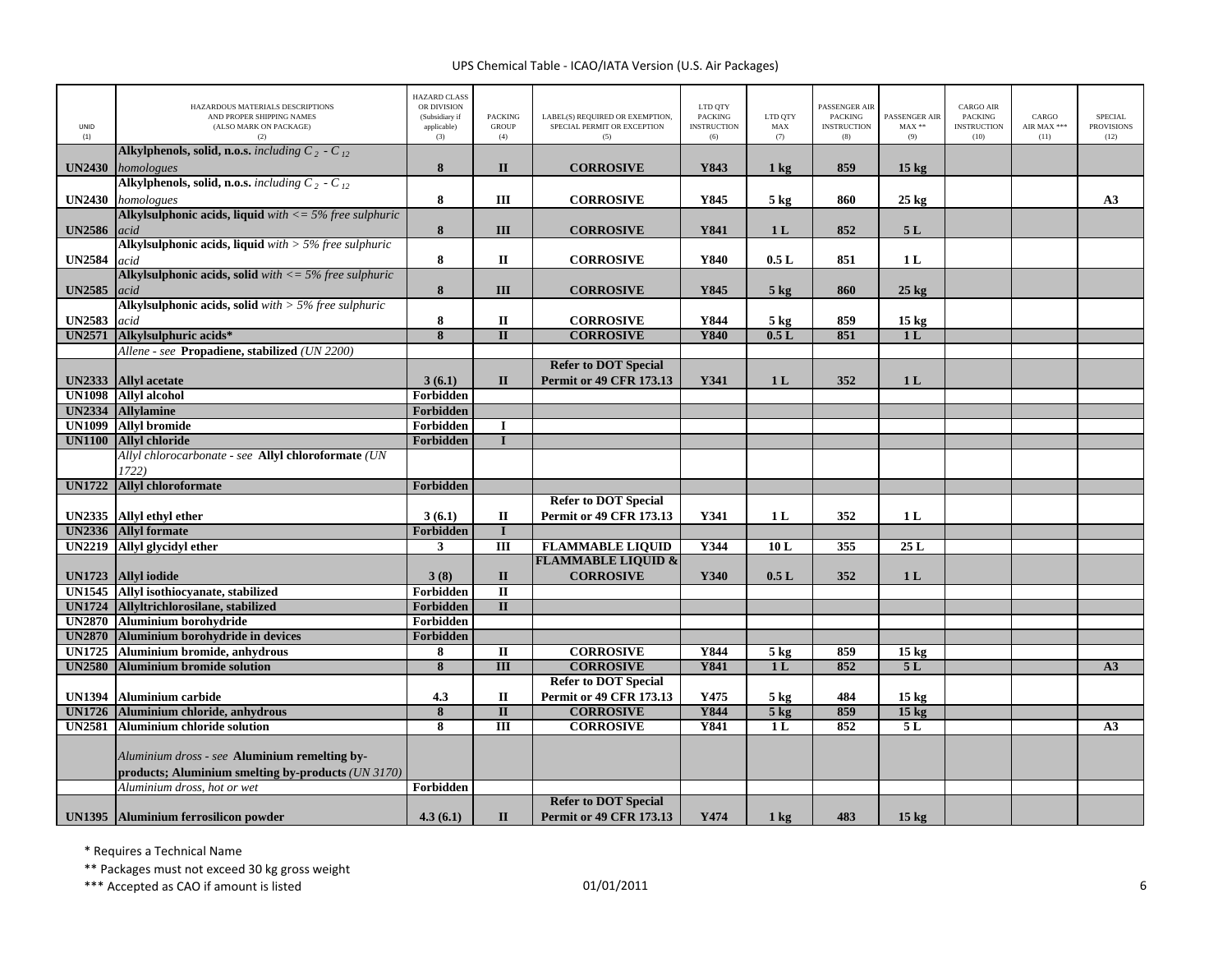| UNID<br>(1)   | HAZARDOUS MATERIALS DESCRIPTIONS<br>AND PROPER SHIPPING NAMES<br>(ALSO MARK ON PACKAGE)<br>(2) | <b>HAZARD CLASS</b><br>OR DIVISION<br>(Subsidiary if<br>applicable)<br>(3) | <b>PACKING</b><br><b>GROUP</b><br>(4) | LABEL(S) REQUIRED OR EXEMPTION,<br>SPECIAL PERMIT OR EXCEPTION<br>(5) | LTD QTY<br><b>PACKING</b><br><b>INSTRUCTION</b><br>(6) | LTD QTY<br>$\mathbf{MAX}$<br>(7) | PASSENGER AIR<br><b>PACKING</b><br><b>INSTRUCTION</b><br>(8) | PASSENGER AIR<br>$MAX**$<br>(9) | <b>CARGO AIR</b><br>PACKING<br><b>INSTRUCTION</b><br>(10) | CARGO<br>AIR MAX ***<br>(11) | <b>SPECIAL</b><br><b>PROVISIONS</b><br>(12) |
|---------------|------------------------------------------------------------------------------------------------|----------------------------------------------------------------------------|---------------------------------------|-----------------------------------------------------------------------|--------------------------------------------------------|----------------------------------|--------------------------------------------------------------|---------------------------------|-----------------------------------------------------------|------------------------------|---------------------------------------------|
| <b>UN2463</b> | <b>Aluminium hydride</b>                                                                       | Forbidden                                                                  | $\mathbf{I}$                          |                                                                       |                                                        |                                  |                                                              |                                 |                                                           |                              |                                             |
| <b>UN1438</b> |                                                                                                | 5.1                                                                        | III                                   |                                                                       |                                                        |                                  |                                                              | <b>Not</b>                      |                                                           |                              |                                             |
| <b>UN1397</b> | <b>Aluminium nitrate</b><br><b>Aluminium phosphide</b>                                         | Forbidden                                                                  | $\mathbf I$                           |                                                                       |                                                        |                                  |                                                              | Accepted                        |                                                           |                              |                                             |
| <b>UN3048</b> | Aluminium phosphide pesticide                                                                  | Forbidden                                                                  | $\mathbf{I}$                          |                                                                       |                                                        |                                  |                                                              |                                 |                                                           |                              |                                             |
| <b>UN1309</b> | Aluminium powder, coated                                                                       | 4.1                                                                        | $\mathbf{I}$                          | <b>FLAMMABLE SOLID</b>                                                | Y441                                                   | $5$ kg                           | 445                                                          | $15 \text{ kg}$                 |                                                           |                              |                                             |
| <b>UN1309</b> | Aluminium powder, coated                                                                       | 4.1                                                                        | $\overline{III}$                      | <b>FLAMMABLE SOLID</b>                                                | Y443                                                   | 10 kg                            | 446                                                          | $25$ kg                         |                                                           |                              | A3                                          |
|               |                                                                                                |                                                                            |                                       | <b>Refer to DOT Special</b>                                           |                                                        |                                  |                                                              |                                 |                                                           |                              |                                             |
| <b>UN1396</b> | Aluminium powder, uncoated                                                                     | 4.3                                                                        | П                                     | <b>Permit or 49 CFR 173.13</b>                                        | Y475                                                   | $5 \text{ kg}$                   | 484                                                          | 15 <sub>kg</sub>                |                                                           |                              |                                             |
|               |                                                                                                |                                                                            |                                       | <b>Refer to DOT Special</b>                                           |                                                        |                                  |                                                              |                                 |                                                           |                              |                                             |
| <b>UN1396</b> | Aluminium powder, uncoated                                                                     | 4.3                                                                        | III                                   | <b>Permit or 49 CFR 173.13</b>                                        | Y477                                                   | $10 \text{ kg}$                  | 486                                                          | $25 \text{ kg}$                 |                                                           |                              | A3                                          |
|               |                                                                                                |                                                                            |                                       | <b>Refer to DOT Special</b>                                           |                                                        |                                  |                                                              |                                 |                                                           |                              |                                             |
| <b>UN3170</b> | <b>Aluminium remelting by-products</b>                                                         | 4.3                                                                        | $\mathbf{I}$                          | <b>Permit or 49 CFR 173.13</b>                                        | Y475                                                   | $5$ kg                           | 484                                                          | 15 <sub>kg</sub>                |                                                           |                              | A102                                        |
|               |                                                                                                |                                                                            |                                       | <b>Refer to DOT Special</b>                                           |                                                        |                                  |                                                              |                                 |                                                           |                              |                                             |
| <b>UN3170</b> | <b>Aluminium remelting by-products</b>                                                         | 4.3                                                                        | III                                   | <b>Permit or 49 CFR 173.13</b>                                        | Y477                                                   | 10 kg                            | 486                                                          | $25 \text{ kg}$                 |                                                           |                              | A3, A102                                    |
| <b>UN2715</b> | <b>Aluminium resinate</b>                                                                      | $\overline{4.1}$                                                           | $\overline{III}$                      | <b>FLAMMABLE SOLID</b>                                                | Y443                                                   | 10 <sub>kg</sub>                 | 446                                                          | $25 \text{ kg}$                 |                                                           |                              |                                             |
|               | Aluminium silicon powder, coated                                                               |                                                                            |                                       |                                                                       |                                                        |                                  |                                                              | $30 \text{ kg}$                 |                                                           |                              |                                             |
|               |                                                                                                |                                                                            |                                       | <b>Refer to DOT Special</b>                                           |                                                        |                                  |                                                              |                                 |                                                           |                              |                                             |
| <b>UN1398</b> | Aluminium silicon powder, uncoated                                                             | 4.3                                                                        | Ш                                     | <b>Permit or 49 CFR 173.13</b>                                        | Y477                                                   | 10 kg                            | 486                                                          | $25 \text{ kg}$                 |                                                           |                              | A3, A53                                     |
|               |                                                                                                |                                                                            |                                       | <b>Refer to DOT Special</b>                                           |                                                        |                                  |                                                              |                                 |                                                           |                              |                                             |
| <b>UN3170</b> | <b>Aluminium smelting by-products</b>                                                          | 4.3                                                                        | $\mathbf{I}$                          | <b>Permit or 49 CFR 173.13</b>                                        | Y475                                                   | $5 \text{ kg}$                   | 484                                                          | 15 <sub>kg</sub>                |                                                           |                              | A102                                        |
|               |                                                                                                |                                                                            |                                       | <b>Refer to DOT Special</b>                                           |                                                        |                                  |                                                              |                                 |                                                           |                              |                                             |
| <b>UN3170</b> | <b>Aluminium smelting by-products</b>                                                          | 4.3                                                                        | III                                   | <b>Permit or 49 CFR 173.13</b>                                        | Y477                                                   | $10 \text{ kg}$                  | 486                                                          | $25 \text{ kg}$                 |                                                           |                              | A3, A102                                    |
|               | Amatols - see Explosive, blasting, type B (UN 0082, UN                                         |                                                                            |                                       |                                                                       |                                                        |                                  |                                                              |                                 |                                                           |                              |                                             |
|               | 0031)                                                                                          |                                                                            |                                       |                                                                       |                                                        |                                  |                                                              |                                 |                                                           |                              |                                             |
|               |                                                                                                |                                                                            |                                       | <b>FLAMMABLE LIQUID &amp;</b>                                         |                                                        |                                  |                                                              |                                 |                                                           |                              |                                             |
| <b>UN2733</b> | Amines, flammable, corrosive, n.o.s.*                                                          | 3(8)                                                                       | $\mathbf I$                           | <b>CORROSIVE</b>                                                      |                                                        |                                  | 350                                                          | 0.5L                            |                                                           |                              |                                             |
|               |                                                                                                |                                                                            |                                       | <b>FLAMMABLE LIQUID &amp;</b>                                         |                                                        |                                  |                                                              |                                 |                                                           |                              |                                             |
| <b>UN2733</b> | Amines, flammable, corrosive, n.o.s.*                                                          | 3(8)                                                                       | $\mathbf{I}$                          | <b>CORROSIVE</b>                                                      | Y340                                                   | 0.5L                             | 352                                                          | 1 <sub>L</sub>                  |                                                           |                              |                                             |
|               |                                                                                                |                                                                            |                                       | <b>FLAMMABLE LIQUID &amp;</b>                                         |                                                        |                                  |                                                              |                                 |                                                           |                              |                                             |
| <b>UN2733</b> | Amines, flammable, corrosive, n.o.s.*                                                          | 3(8)                                                                       | Ш                                     | <b>CORROSIVE</b>                                                      | Y342                                                   | 1 <sub>L</sub>                   | 354                                                          | 5L                              |                                                           |                              | A3                                          |
| <b>UN2735</b> | Amines, liquid, corrosive, n.o.s.*                                                             | 8                                                                          | $\mathbf{I}$                          | <b>CORROSIVE</b>                                                      |                                                        |                                  | 850                                                          | 0.5L                            |                                                           |                              |                                             |
| <b>UN2735</b> | Amines, liquid, corrosive, n.o.s.*                                                             | $\overline{\mathbf{8}}$                                                    | $\overline{\mathbf{u}}$               | <b>CORROSIVE</b>                                                      | <b>Y840</b>                                            | 0.5L                             | 851                                                          | 1L                              |                                                           |                              |                                             |
| <b>UN2735</b> | Amines, liquid, corrosive, n.o.s.*                                                             | 8                                                                          | $\overline{III}$                      | <b>CORROSIVE</b>                                                      | <b>Y841</b>                                            | 1 <sub>L</sub>                   | 852                                                          | 5L                              |                                                           |                              | A3                                          |
|               |                                                                                                |                                                                            |                                       | <b>CORROSIVE &amp;</b>                                                |                                                        |                                  |                                                              |                                 |                                                           |                              |                                             |
| <b>UN2734</b> | Amines, liquid, corrosive, flammable, n.o.s.*                                                  | 8(3)                                                                       | $\bf{I}$                              | <b>FLAMMABLE LIQUID</b>                                               |                                                        |                                  | 850                                                          | 0.5L                            |                                                           |                              |                                             |
|               |                                                                                                |                                                                            |                                       | <b>CORROSIVE &amp;</b>                                                |                                                        |                                  |                                                              |                                 |                                                           |                              |                                             |
| <b>UN2734</b> | Amines, liquid, corrosive, flammable, n.o.s.*                                                  | 8(3)                                                                       | $\mathbf{I}$                          | <b>FLAMMABLE LIQUID</b>                                               | Y840                                                   | 0.5L                             | 851                                                          | 1L                              |                                                           |                              |                                             |
| <b>UN3259</b> | Amines, solid, corrosive, n.o.s.*                                                              | 8                                                                          | $\bf{I}$                              | <b>CORROSIVE</b>                                                      |                                                        |                                  | 858                                                          | 1 <sub>kg</sub>                 |                                                           |                              |                                             |
| <b>UN3259</b> | Amines, solid, corrosive, n.o.s.*                                                              | 8                                                                          | $\mathbf{I}$                          | <b>CORROSIVE</b>                                                      | Y844                                                   | $5$ kg                           | 859                                                          | 15 <sub>kg</sub>                |                                                           |                              |                                             |
| <b>UN3259</b> | Amines, solid, corrosive, n.o.s.*                                                              | 8                                                                          | III                                   | <b>CORROSIVE</b>                                                      | Y845                                                   | $5$ kg                           | 860                                                          | $25 \text{ kg}$                 |                                                           |                              | A <sub>3</sub>                              |
|               | Aminobenzene - see Aniline (UN 1547)                                                           |                                                                            |                                       |                                                                       |                                                        |                                  |                                                              |                                 |                                                           |                              |                                             |
|               | 2-Aminobenzotrifluoride - see 2-Trifluoromethylaniline                                         |                                                                            |                                       |                                                                       |                                                        |                                  |                                                              |                                 |                                                           |                              |                                             |
|               | UN 2942                                                                                        |                                                                            |                                       |                                                                       |                                                        |                                  |                                                              |                                 |                                                           |                              |                                             |
|               | 3-Aminobenzotrifluoride - see 3-Trifluoromethylaniline                                         |                                                                            |                                       |                                                                       |                                                        |                                  |                                                              |                                 |                                                           |                              |                                             |
|               | (UN 2948)                                                                                      |                                                                            |                                       |                                                                       |                                                        |                                  |                                                              |                                 |                                                           |                              |                                             |

\* Requires <sup>a</sup> Technical Name

\*\* Packages must not exceed 30 kg gross weight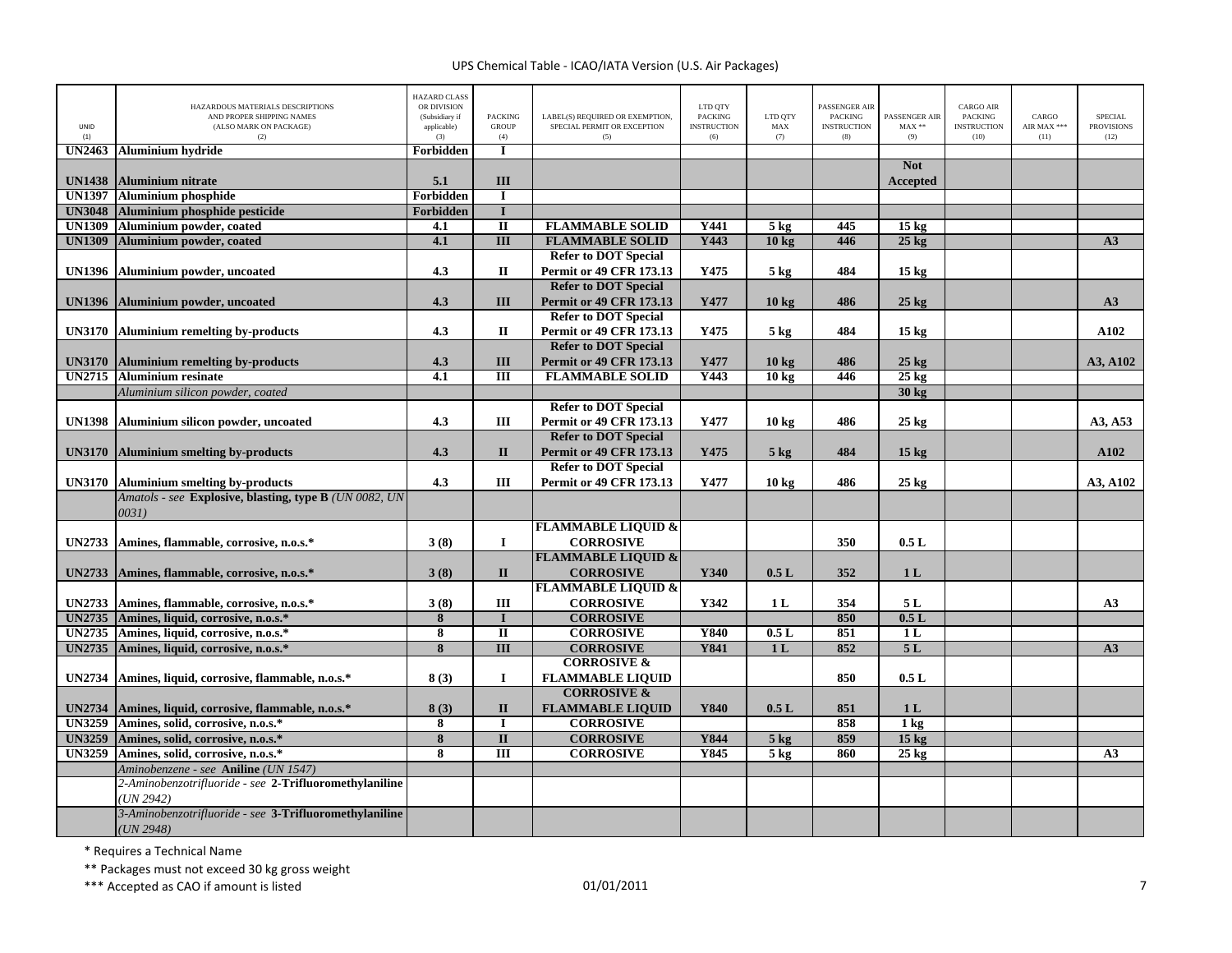| UNID<br>(1)   | HAZARDOUS MATERIALS DESCRIPTIONS<br>AND PROPER SHIPPING NAMES<br>(ALSO MARK ON PACKAGE)<br>(2) | <b>HAZARD CLASS</b><br>OR DIVISION<br>(Subsidiary if<br>applicable)<br>(3) | <b>PACKING</b><br><b>GROUP</b><br>(4) | LABEL(S) REQUIRED OR EXEMPTION,<br>SPECIAL PERMIT OR EXCEPTION<br>(5) | LTD QTY<br><b>PACKING</b><br><b>INSTRUCTION</b><br>(6) | LTD QTY<br>$\operatorname{MAX}$<br>(7) | PASSENGER AIR<br><b>PACKING</b><br><b>INSTRUCTION</b><br>(8) | PASSENGER AIR<br>$MAX**$<br>(9) | <b>CARGO AIR</b><br><b>PACKING</b><br><b>INSTRUCTION</b><br>(10) | CARGO<br>AIR MAX ***<br>(11) | <b>SPECIAL</b><br><b>PROVISIONS</b><br>(12) |
|---------------|------------------------------------------------------------------------------------------------|----------------------------------------------------------------------------|---------------------------------------|-----------------------------------------------------------------------|--------------------------------------------------------|----------------------------------------|--------------------------------------------------------------|---------------------------------|------------------------------------------------------------------|------------------------------|---------------------------------------------|
|               | Aminobutane - see n-Butylamine (UN 1125)                                                       |                                                                            |                                       |                                                                       |                                                        |                                        |                                                              |                                 |                                                                  |                              |                                             |
| <b>UN2673</b> | 2-Amino-4-chlorophenol                                                                         | 6.1                                                                        | $\mathbf{I}$                          | <b>Refer to DOT Special</b><br><b>Permit or 49 CFR 173.13</b>         | Y644                                                   | $1 \text{ kg}$                         | 669                                                          | $25$ kg                         |                                                                  |                              |                                             |
|               |                                                                                                |                                                                            |                                       | <b>Refer to DOT Special</b>                                           |                                                        |                                        |                                                              |                                 |                                                                  |                              |                                             |
|               | UN2946 2-Amino-5-diethylaminopentane                                                           | 6.1                                                                        | Ш                                     | <b>Permit or 49 CFR 173.13</b>                                        | Y642                                                   | 2L                                     | 655                                                          | 25L                             |                                                                  |                              |                                             |
|               | 2-Amino-4,6-dinitrophenol, wetted $with = 20\%$                                                |                                                                            |                                       |                                                                       |                                                        |                                        |                                                              |                                 |                                                                  |                              |                                             |
| <b>UN3317</b> | water, by mass                                                                                 | 4.1                                                                        | $\bf{I}$                              | <b>FLAMMABLE SOLID</b>                                                |                                                        |                                        | 451                                                          | 1 <sub>kg</sub>                 |                                                                  |                              | A40                                         |
| <b>UN3055</b> | 2-(2-Aminoethoxy)ethanol                                                                       | 8                                                                          | III                                   | <b>CORROSIVE</b>                                                      | Y841                                                   | 1 <sub>L</sub>                         | 852                                                          | 5L                              |                                                                  |                              |                                             |
| <b>UN2815</b> | N-Aminoethylpiperazine                                                                         | 8                                                                          | III                                   | <b>CORROSIVE</b>                                                      | <b>Y841</b>                                            | 1 <sub>L</sub>                         | 852                                                          | 5L                              |                                                                  |                              |                                             |
|               |                                                                                                |                                                                            |                                       |                                                                       |                                                        |                                        |                                                              |                                 |                                                                  |                              |                                             |
|               | 1-Amino-nitrobenzenes - see Nitroanilines (UN 1661)                                            |                                                                            |                                       | <b>Refer to DOT Special</b>                                           |                                                        |                                        |                                                              |                                 |                                                                  |                              |                                             |
| <b>UN2512</b> | <b>Aminophenols</b> ( $o$ -, $m$ -, $p$ -)                                                     | 6.1                                                                        | III                                   | <b>Permit or 49 CFR 173.13</b>                                        | Y645                                                   | $10 \text{ kg}$                        | 670                                                          | $25 \text{ kg}$                 |                                                                  |                              | A113                                        |
|               | Aminopropyldiethanolamine - see Amines, liquid,                                                |                                                                            |                                       |                                                                       |                                                        |                                        |                                                              |                                 |                                                                  |                              |                                             |
|               | corrosive, n.o.s. ( <i>UN 2735</i> )                                                           |                                                                            |                                       |                                                                       |                                                        |                                        |                                                              |                                 |                                                                  |                              |                                             |
|               | n-Aminopropylmorpholine - see Amines, liquid,<br>corrosive, n.o.s. (UN 2735)                   |                                                                            |                                       |                                                                       |                                                        |                                        |                                                              |                                 |                                                                  |                              |                                             |
|               |                                                                                                |                                                                            |                                       | <b>Refer to DOT Special</b>                                           |                                                        |                                        |                                                              |                                 |                                                                  |                              |                                             |
| <b>UN2671</b> | Aminopyridines $(o_2, m_2, p_2)$                                                               | 6.1                                                                        | П                                     | <b>Permit or 49 CFR 173.13</b>                                        | Y644                                                   | $1 \text{ kg}$                         | 669                                                          | $25 \text{ kg}$                 |                                                                  |                              |                                             |
| <b>UN1005</b> | Ammonia, anhydrous                                                                             | Forbidden                                                                  |                                       |                                                                       |                                                        |                                        |                                                              |                                 |                                                                  |                              |                                             |
|               | <b>Ammonia solution</b> relative density < $0.880$ at 15 $^{\circ}$ C in                       |                                                                            |                                       |                                                                       |                                                        |                                        |                                                              |                                 |                                                                  |                              |                                             |
| <b>UN2073</b> | water, with $> 35\%$ and $<= 50\%$ ammonia                                                     | Forbidden                                                                  |                                       |                                                                       |                                                        |                                        |                                                              |                                 |                                                                  |                              |                                             |
|               | <b>Ammonia solution</b> relative density $>= 0.880$ and $<$                                    |                                                                            |                                       |                                                                       |                                                        |                                        |                                                              |                                 |                                                                  |                              |                                             |
|               | 0.957 at 15°C in water, with > 10% and $\lt$ = 35%                                             |                                                                            |                                       |                                                                       |                                                        |                                        |                                                              |                                 |                                                                  |                              |                                             |
| <b>UN2672</b> | ammonia                                                                                        | 8                                                                          | Ш                                     | <b>CORROSIVE</b>                                                      | <b>Y841</b>                                            | 1 <sub>L</sub>                         | 852                                                          | 5L                              |                                                                  |                              | A64                                         |
|               | <b>Ammonia solution</b> relative density $< 0.880$ at 15 $^{\circ}$ in                         |                                                                            |                                       |                                                                       |                                                        |                                        |                                                              |                                 |                                                                  |                              |                                             |
| <b>UN3318</b> | water, with $> 50\%$ ammonia                                                                   | Forbidden                                                                  |                                       |                                                                       |                                                        |                                        |                                                              |                                 |                                                                  |                              |                                             |
|               |                                                                                                |                                                                            |                                       | <b>Refer to DOT Special</b>                                           |                                                        |                                        |                                                              |                                 |                                                                  |                              |                                             |
| <b>UN1546</b> | <b>Ammonium arsenate</b>                                                                       | 6.1                                                                        | $\mathbf{I}$                          | <b>Permit or 49 CFR 173.13</b>                                        | Y644                                                   | $1 \text{ kg}$                         | 669                                                          | $25 \text{ kg}$                 |                                                                  |                              |                                             |
|               | Ammonium azide                                                                                 | Forbidden                                                                  |                                       |                                                                       |                                                        |                                        |                                                              |                                 |                                                                  |                              |                                             |
|               | Ammonium bichromate - see Ammonium dichromate<br>(UN 1439)                                     |                                                                            |                                       |                                                                       |                                                        |                                        |                                                              |                                 |                                                                  |                              |                                             |
|               | Ammonium bifluoride, solid - see Ammonium                                                      |                                                                            |                                       |                                                                       |                                                        |                                        |                                                              |                                 |                                                                  |                              |                                             |
|               | hydrogendifluoride, solid (UN 1727)                                                            |                                                                            |                                       |                                                                       |                                                        |                                        |                                                              |                                 |                                                                  |                              |                                             |
|               | Ammonium bifluoride solution - see Ammonium                                                    |                                                                            |                                       |                                                                       |                                                        |                                        |                                                              |                                 |                                                                  |                              |                                             |
|               | hydrogendifluoride solution (UN 2817)                                                          |                                                                            |                                       |                                                                       |                                                        |                                        |                                                              |                                 |                                                                  |                              |                                             |
|               | Ammonium bisulphate - see Ammonium hydrogen                                                    |                                                                            |                                       |                                                                       |                                                        |                                        |                                                              |                                 |                                                                  |                              |                                             |
|               | sulphate $(UN 2506)$                                                                           |                                                                            |                                       |                                                                       |                                                        |                                        |                                                              |                                 |                                                                  |                              |                                             |
|               | Ammonium bisulphite solution - see Bisulphites,<br>aqueous solution, n.o.s. (UN 2693)          |                                                                            |                                       |                                                                       |                                                        |                                        |                                                              |                                 |                                                                  |                              |                                             |
|               | Ammonium bromate                                                                               | Forbidden                                                                  |                                       |                                                                       |                                                        |                                        |                                                              |                                 |                                                                  |                              |                                             |
|               | Ammonium chlorate                                                                              | Forbidden                                                                  |                                       |                                                                       |                                                        |                                        |                                                              |                                 |                                                                  |                              |                                             |
|               |                                                                                                |                                                                            |                                       |                                                                       |                                                        |                                        |                                                              | <b>Not</b>                      |                                                                  |                              |                                             |
| <b>UN1439</b> | <b>Ammonium dichromate</b>                                                                     | 5.1                                                                        | $\mathbf{I}$                          |                                                                       |                                                        |                                        |                                                              | Accepted                        |                                                                  |                              |                                             |
|               |                                                                                                |                                                                            |                                       | <b>Refer to DOT Special</b>                                           |                                                        |                                        |                                                              |                                 |                                                                  |                              |                                             |
|               | UN1843 Ammonium dinitro-o-cresolate, solid                                                     | 6.1                                                                        | $\mathbf{I}$                          | <b>Permit or 49 CFR 173.13</b>                                        | Y644                                                   | $1 \text{ kg}$                         | 669                                                          | $25 \text{ kg}$                 |                                                                  |                              |                                             |

\* Requires <sup>a</sup> Technical Name

\*\* Packages must not exceed 30 kg gross weight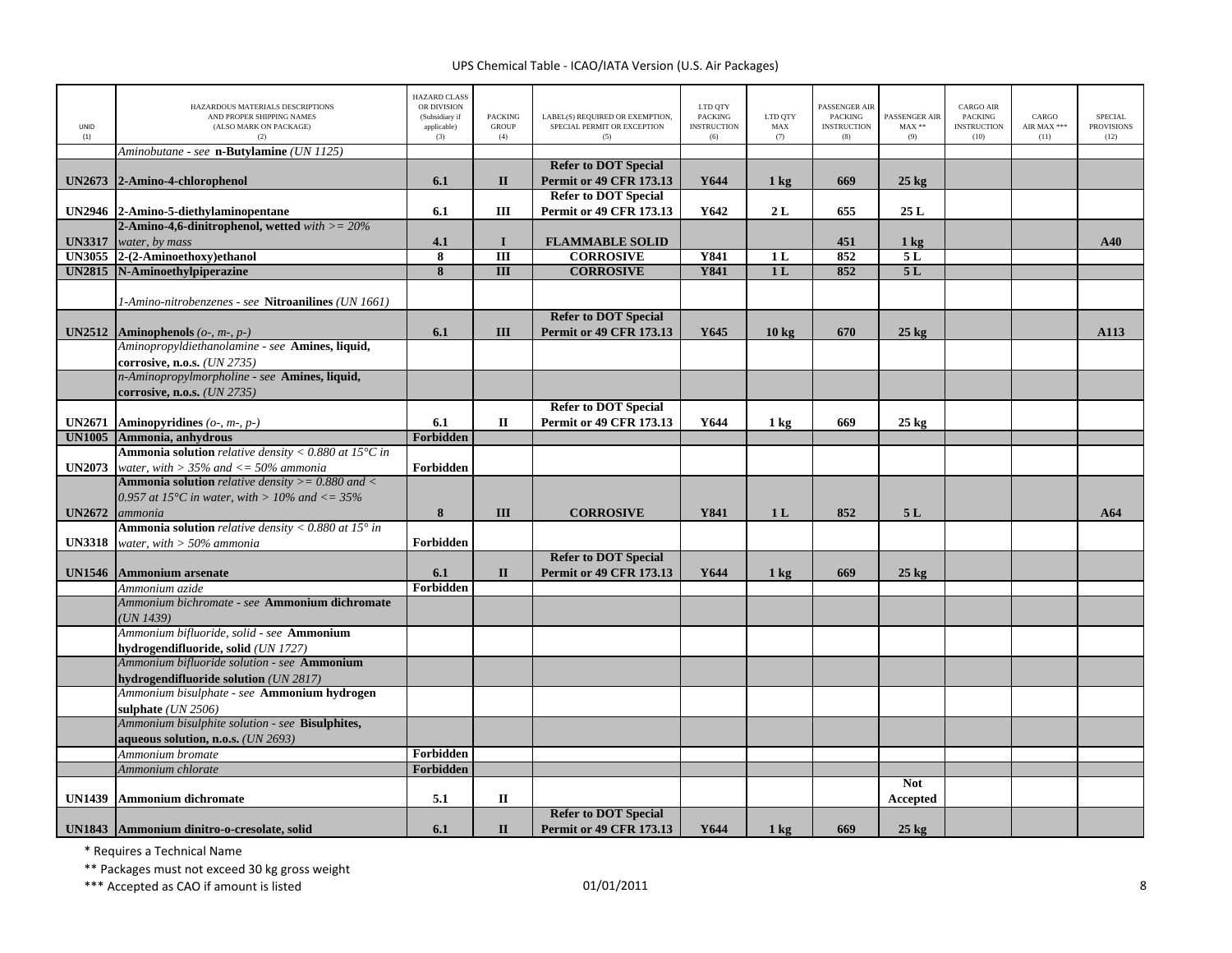| UNID<br>(1)                    | HAZARDOUS MATERIALS DESCRIPTIONS<br>AND PROPER SHIPPING NAMES<br>(ALSO MARK ON PACKAGE)<br>(2)                  | <b>HAZARD CLASS</b><br>OR DIVISION<br>(Subsidiary if<br>applicable)<br>(3) | <b>PACKING</b><br><b>GROUP</b><br>(4) | LABEL(S) REQUIRED OR EXEMPTION,<br>SPECIAL PERMIT OR EXCEPTION | LTD QTY<br><b>PACKING</b><br><b>INSTRUCTION</b><br>(6) | LTD QTY<br>${\rm MAX}$<br>(7) | PASSENGER AIR<br><b>PACKING</b><br><b>INSTRUCTION</b><br>(8) | PASSENGER AIR<br>$MAX**$<br>(9) | <b>CARGO AIR</b><br><b>PACKING</b><br><b>INSTRUCTION</b><br>(10) | CARGO<br>AIR MAX ***<br>(11) | <b>SPECIAL</b><br><b>PROVISIONS</b><br>(12) |
|--------------------------------|-----------------------------------------------------------------------------------------------------------------|----------------------------------------------------------------------------|---------------------------------------|----------------------------------------------------------------|--------------------------------------------------------|-------------------------------|--------------------------------------------------------------|---------------------------------|------------------------------------------------------------------|------------------------------|---------------------------------------------|
|                                |                                                                                                                 |                                                                            |                                       | <b>Refer to DOT Special</b>                                    |                                                        |                               |                                                              |                                 |                                                                  |                              |                                             |
| <b>UN3424</b>                  | Ammonium dinitro-o-cresolate, solution                                                                          | 6.1                                                                        | П                                     | <b>Permit or 49 CFR 173.13</b><br><b>Refer to DOT Special</b>  | Y641                                                   | 1 <sub>L</sub>                | 654                                                          | 5 L                             |                                                                  |                              |                                             |
| <b>UN3424</b>                  | Ammonium dinitro-o-cresolate, solution                                                                          | 6.1                                                                        | III                                   | <b>Permit or 49 CFR 173.13</b>                                 | Y642                                                   | 2L                            | 655                                                          | 25L                             |                                                                  |                              | A3                                          |
|                                |                                                                                                                 |                                                                            |                                       | <b>Refer to DOT Special</b>                                    |                                                        |                               |                                                              |                                 |                                                                  |                              |                                             |
| <b>UN2505</b>                  | Ammonium fluoride                                                                                               | 6.1                                                                        | Ш                                     | <b>Permit or 49 CFR 173.13</b>                                 | Y645                                                   | 10 kg                         | 670                                                          | $25 \text{ kg}$                 |                                                                  |                              |                                             |
|                                |                                                                                                                 |                                                                            |                                       | <b>Refer to DOT Special</b>                                    |                                                        |                               |                                                              |                                 |                                                                  |                              |                                             |
| <b>UN2854</b>                  | Ammonium fluorosilicate                                                                                         | 6.1                                                                        | Ш                                     | <b>Permit or 49 CFR 173.13</b>                                 | Y645                                                   | $10 \text{ kg}$               | 670                                                          | $25 \text{ kg}$                 |                                                                  |                              |                                             |
|                                | Ammonium fulminate                                                                                              | Forbidden                                                                  |                                       |                                                                |                                                        |                               |                                                              |                                 |                                                                  |                              |                                             |
|                                | Ammonium hexafluorosilicate - see Ammonium<br>fluorosilicate (UN 2854)                                          |                                                                            |                                       |                                                                |                                                        |                               |                                                              |                                 |                                                                  |                              |                                             |
|                                | Ammonium hydrate - see Ammonia solution (UN 2073,                                                               |                                                                            |                                       |                                                                |                                                        |                               |                                                              |                                 |                                                                  |                              |                                             |
|                                | UN 2672, UN 3318)                                                                                               |                                                                            |                                       |                                                                |                                                        |                               |                                                              |                                 |                                                                  |                              |                                             |
| <b>UN1727</b>                  | Ammonium hydrogendifluoride, solid                                                                              | 8                                                                          | $\mathbf{I}$                          | <b>CORROSIVE</b>                                               | Y844                                                   | $5$ kg                        | 859                                                          | 15 <sub>kg</sub>                |                                                                  |                              |                                             |
|                                |                                                                                                                 |                                                                            |                                       | <b>Refer to DOT Special</b>                                    |                                                        |                               |                                                              |                                 |                                                                  |                              |                                             |
| <b>UN2817</b>                  | Ammonium hydrogendifluoride solution                                                                            | 8(6.1)                                                                     | П                                     | <b>Permit or 49 CFR 173.13</b>                                 | Y840                                                   | 0.5L                          | 851                                                          | 1 <sub>L</sub>                  |                                                                  |                              |                                             |
|                                |                                                                                                                 |                                                                            |                                       | <b>Refer to DOT Special</b>                                    |                                                        |                               |                                                              |                                 |                                                                  |                              |                                             |
| <b>UN2817</b><br><b>UN2506</b> | Ammonium hydrogendifluoride solution<br>Ammonium hydrogen sulphate                                              | 8(6.1)<br>8                                                                | III<br>$\mathbf{I}$                   | <b>Permit or 49 CFR 173.13</b><br><b>CORROSIVE</b>             | Y841<br><b>Y844</b>                                    | 1 <sub>L</sub><br>$5$ kg      | 852<br>859                                                   | 5L<br>$15$ kg                   |                                                                  |                              | A3                                          |
|                                | Ammonium hydrosulphide, solution - see Ammonium                                                                 |                                                                            |                                       |                                                                |                                                        |                               |                                                              |                                 |                                                                  |                              |                                             |
|                                | sulphide solution (UN 2683)                                                                                     |                                                                            |                                       |                                                                |                                                        |                               |                                                              |                                 |                                                                  |                              |                                             |
|                                | Ammonium hydroxide - see Ammonia solution (UN                                                                   |                                                                            |                                       |                                                                |                                                        |                               |                                                              |                                 |                                                                  |                              |                                             |
|                                | 2073, UN 2672, UN 3318)                                                                                         |                                                                            |                                       |                                                                |                                                        |                               |                                                              |                                 |                                                                  |                              |                                             |
|                                |                                                                                                                 |                                                                            |                                       | <b>Refer to DOT Special</b>                                    |                                                        |                               |                                                              |                                 |                                                                  |                              |                                             |
| <b>UN2859</b>                  | Ammonium metavanadate                                                                                           | 6.1                                                                        | $\mathbf{I}$                          | <b>Permit or 49 CFR 173.13</b>                                 | Y644                                                   | $1 \text{ kg}$                | 669                                                          | $25$ kg                         |                                                                  |                              |                                             |
|                                |                                                                                                                 |                                                                            |                                       |                                                                |                                                        |                               |                                                              |                                 |                                                                  |                              |                                             |
|                                | <b>Ammonium nitrate</b> with $\leq 0.2\%$ combustible<br>substances, including any organic substance calculated |                                                                            |                                       |                                                                |                                                        |                               |                                                              | <b>Not</b>                      |                                                                  |                              |                                             |
| <b>UN1942</b>                  | as carbon, to the exclusion of any other added substance                                                        | 5.1                                                                        | III                                   |                                                                |                                                        |                               |                                                              | Accepted                        |                                                                  |                              |                                             |
|                                |                                                                                                                 |                                                                            |                                       |                                                                |                                                        |                               |                                                              | <b>Not</b>                      |                                                                  |                              |                                             |
| <b>UN2067</b>                  | Ammonium nitrate based fertilizer                                                                               | 5.1                                                                        | III                                   |                                                                |                                                        |                               |                                                              | <b>Accepted</b>                 |                                                                  |                              |                                             |
|                                | Ammonium nitrate emulsion intermediate for blasting                                                             |                                                                            |                                       |                                                                |                                                        |                               |                                                              |                                 |                                                                  |                              |                                             |
| <b>UN3375</b>                  | explosives                                                                                                      | Forbidden                                                                  |                                       |                                                                |                                                        |                               |                                                              |                                 |                                                                  |                              |                                             |
|                                | Ammonium nitrate explosives - see Explosive, blasting,                                                          |                                                                            |                                       |                                                                |                                                        |                               |                                                              |                                 |                                                                  |                              |                                             |
| <b>UN2071</b>                  | <b>type B</b> ( <i>UN 0082, UN 0331</i> )<br><b>Ammonium nitrate fertilizers</b>                                | $\overline{9}$                                                             |                                       | <b>MISCELLANEOUS</b>                                           | Y958                                                   | 30 kg G                       | 958                                                          | 30 kg                           | 958                                                              | $30$ kg                      | A89, A90                                    |
|                                | Ammonium nitrate gel intermediate for blasting                                                                  |                                                                            |                                       |                                                                |                                                        |                               |                                                              |                                 |                                                                  |                              |                                             |
| <b>UN3375</b>                  | explosives                                                                                                      | Forbidden                                                                  |                                       |                                                                |                                                        |                               |                                                              |                                 |                                                                  |                              |                                             |
|                                |                                                                                                                 |                                                                            |                                       |                                                                |                                                        |                               |                                                              |                                 |                                                                  |                              |                                             |
| <b>UN2426</b>                  | Ammonium nitrate, liquid hot concentrated solution                                                              | Forbidden                                                                  |                                       |                                                                |                                                        |                               |                                                              |                                 |                                                                  |                              |                                             |
|                                | Ammonium nitrate suspension intermediate for                                                                    |                                                                            |                                       |                                                                |                                                        |                               |                                                              |                                 |                                                                  |                              |                                             |
| <b>UN3375</b>                  | blasting explosives                                                                                             | Forbidden                                                                  |                                       |                                                                |                                                        |                               |                                                              |                                 |                                                                  |                              |                                             |
|                                | <b>Ammonium nitrate</b> with $> 0.2\%$ combustible                                                              |                                                                            |                                       |                                                                |                                                        |                               |                                                              |                                 |                                                                  |                              |                                             |
|                                | substances, including any organic substance calculated                                                          |                                                                            |                                       |                                                                |                                                        |                               |                                                              |                                 |                                                                  |                              |                                             |
| <b>UN0222</b>                  | as carbon, to the exclusion of any other added substance <b>Forbidden</b>                                       |                                                                            |                                       |                                                                |                                                        |                               |                                                              |                                 |                                                                  |                              |                                             |

\* Requires <sup>a</sup> Technical Name

\*\* Packages must not exceed 30 kg gross weight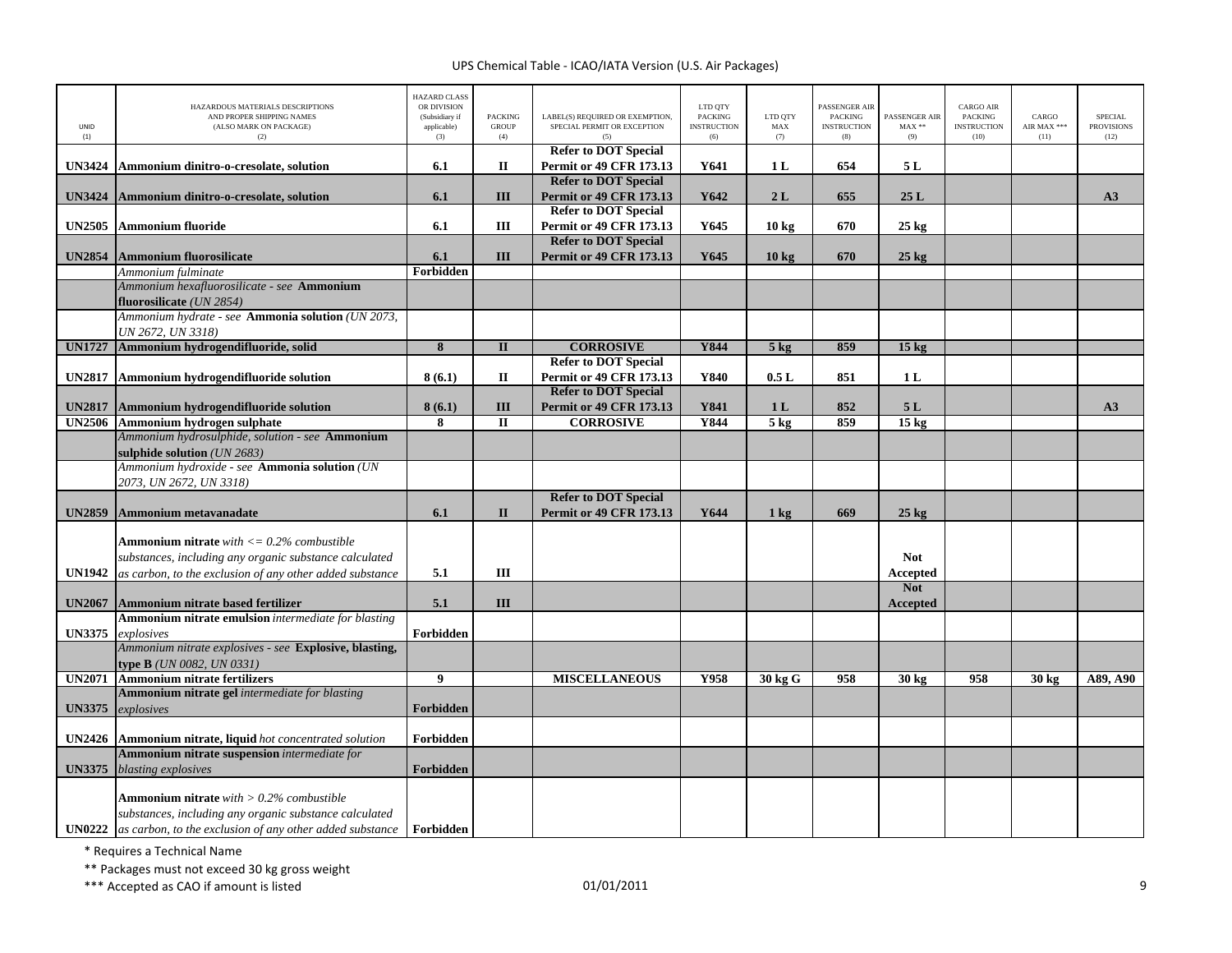| UNID<br>(1)   | HAZARDOUS MATERIALS DESCRIPTIONS<br>AND PROPER SHIPPING NAMES<br>(ALSO MARK ON PACKAGE)<br>(2)   | <b>HAZARD CLASS</b><br>OR DIVISION<br>(Subsidiary if<br>applicable)<br>(3) | <b>PACKING</b><br><b>GROUP</b><br>(4) | LABEL(S) REQUIRED OR EXEMPTION,<br>SPECIAL PERMIT OR EXCEPTION<br>(5) | LTD QTY<br><b>PACKING</b><br><b>INSTRUCTION</b><br>(6) | LTD QTY<br>MAX<br>(7) | PASSENGER AIR<br><b>PACKING</b><br><b>INSTRUCTION</b><br>(8) | PASSENGER AIR<br>$MAX**$<br>(9) | <b>CARGO AIR</b><br><b>PACKING</b><br><b>INSTRUCTION</b><br>(10) | CARGO<br>AIR MAX ***<br>(11) | <b>SPECIAL</b><br><b>PROVISIONS</b><br>(12) |
|---------------|--------------------------------------------------------------------------------------------------|----------------------------------------------------------------------------|---------------------------------------|-----------------------------------------------------------------------|--------------------------------------------------------|-----------------------|--------------------------------------------------------------|---------------------------------|------------------------------------------------------------------|------------------------------|---------------------------------------------|
|               | Ammonium nitrite                                                                                 | Forbidden                                                                  |                                       |                                                                       |                                                        |                       |                                                              |                                 |                                                                  |                              |                                             |
| <b>UN0402</b> | <b>Ammonium perchlorate</b>                                                                      | Forbidden                                                                  |                                       |                                                                       |                                                        |                       |                                                              |                                 |                                                                  |                              |                                             |
|               |                                                                                                  |                                                                            |                                       |                                                                       |                                                        |                       |                                                              | <b>Not</b>                      |                                                                  |                              |                                             |
| <b>UN1442</b> | <b>Ammonium perchlorate</b>                                                                      | 5.1                                                                        | $\mathbf{I}$                          |                                                                       |                                                        |                       |                                                              | Accepted                        |                                                                  |                              |                                             |
|               | Ammonium permanganate                                                                            | Forbidden                                                                  |                                       |                                                                       |                                                        |                       |                                                              |                                 |                                                                  |                              |                                             |
|               |                                                                                                  |                                                                            |                                       |                                                                       |                                                        |                       |                                                              | <b>Not</b>                      |                                                                  |                              |                                             |
| <b>UN1444</b> | Ammonium persulphate                                                                             | 5.1                                                                        | III                                   |                                                                       |                                                        |                       |                                                              | Accepted                        |                                                                  |                              |                                             |
| <b>UN0004</b> | <b>Ammonium picrate</b> dry or wetted with $<$ 10% water                                         | Forbidden                                                                  | $\mathbf{I}$                          |                                                                       |                                                        |                       |                                                              |                                 |                                                                  |                              |                                             |
| <b>UN1310</b> | <b>Ammonium picrate, wetted</b> with $\langle 10 \rangle$ water                                  | 4.1                                                                        |                                       | <b>FLAMMABLE SOLID</b><br><b>Refer to DOT Special</b>                 |                                                        |                       | 451                                                          | $0.5$ kg                        |                                                                  |                              | A40                                         |
|               |                                                                                                  |                                                                            |                                       |                                                                       |                                                        |                       |                                                              |                                 |                                                                  |                              |                                             |
|               | <b>UN2818</b> Ammonium polysulphide solution                                                     | 8(6.1)                                                                     | П                                     | <b>Permit or 49 CFR 173.13</b><br><b>Refer to DOT Special</b>         | Y840                                                   | 0.5L                  | 851                                                          | 1 <sub>L</sub>                  |                                                                  |                              |                                             |
|               |                                                                                                  |                                                                            | Ш                                     | <b>Permit or 49 CFR 173.13</b>                                        | <b>Y841</b>                                            | 1 <sub>L</sub>        | 852                                                          | 5L                              |                                                                  |                              | A3                                          |
| <b>UN2818</b> | Ammonium polysulphide solution                                                                   | 8(6.1)                                                                     |                                       | <b>Refer to DOT Special</b>                                           |                                                        |                       |                                                              |                                 |                                                                  |                              |                                             |
|               | UN2861 Ammonium polyvanadate                                                                     | 6.1                                                                        | $\mathbf{I}$                          | <b>Permit or 49 CFR 173.13</b>                                        | Y644                                                   | 1 <sub>kg</sub>       | 669                                                          | $25$ kg                         |                                                                  |                              |                                             |
|               | Ammonium silicofluoride - see Ammonium                                                           |                                                                            |                                       |                                                                       |                                                        |                       |                                                              |                                 |                                                                  |                              |                                             |
|               | fluorosilicate (UN 2854)                                                                         |                                                                            |                                       |                                                                       |                                                        |                       |                                                              |                                 |                                                                  |                              |                                             |
|               |                                                                                                  |                                                                            |                                       | <b>Refer to DOT Special</b>                                           |                                                        |                       |                                                              |                                 |                                                                  |                              |                                             |
|               | UN2683 Ammonium sulphide solution                                                                | 8(3,6.1)                                                                   | П                                     | <b>Permit or 49 CFR 173.13</b>                                        | Y840                                                   | 0.5L                  | 851                                                          | 1 <sub>L</sub>                  |                                                                  |                              |                                             |
|               |                                                                                                  |                                                                            |                                       |                                                                       |                                                        |                       |                                                              |                                 |                                                                  |                              |                                             |
|               | Ammunition, blank - see Cartridges for weapons, blank                                            |                                                                            |                                       |                                                                       |                                                        |                       |                                                              |                                 |                                                                  |                              |                                             |
|               | (UN 0014, UN 0326, UN 0327, UN 0338, UN 0413)                                                    |                                                                            |                                       |                                                                       |                                                        |                       |                                                              |                                 |                                                                  |                              |                                             |
|               | Ammunition, fixed, semi-fixed or separate loading - see                                          |                                                                            |                                       |                                                                       |                                                        |                       |                                                              |                                 |                                                                  |                              |                                             |
|               | Cartridges for weapons (UN 0005, UN 0006, UN 0007,                                               |                                                                            |                                       |                                                                       |                                                        |                       |                                                              |                                 |                                                                  |                              |                                             |
|               | UN 0321, UN 0348, UN 0412)                                                                       |                                                                            |                                       |                                                                       |                                                        |                       |                                                              |                                 |                                                                  |                              |                                             |
|               | Ammunition, illuminating with or without burster,                                                |                                                                            |                                       |                                                                       |                                                        |                       |                                                              |                                 |                                                                  |                              |                                             |
| <b>UN0171</b> | expelling charge or propelling charge                                                            | Forbidden                                                                  |                                       |                                                                       |                                                        |                       |                                                              |                                 |                                                                  |                              |                                             |
|               | Ammunition, illuminating with or without burster,                                                |                                                                            |                                       |                                                                       |                                                        |                       |                                                              |                                 |                                                                  |                              |                                             |
| <b>UN0254</b> | expelling charge or propelling charge                                                            | Forbidden                                                                  |                                       |                                                                       |                                                        |                       |                                                              |                                 |                                                                  |                              |                                             |
|               | <b>Ammunition, illuminating</b> with or without burster,                                         |                                                                            |                                       |                                                                       |                                                        |                       |                                                              |                                 |                                                                  |                              |                                             |
| <b>UN0297</b> | expelling charge or propelling charge                                                            | Forbidden                                                                  |                                       |                                                                       |                                                        |                       |                                                              |                                 |                                                                  |                              |                                             |
|               | Ammunition, incendiary liquid or gel, with burster,                                              |                                                                            |                                       |                                                                       |                                                        |                       |                                                              |                                 |                                                                  |                              |                                             |
| <b>UN0247</b> | expelling charge or propelling charge                                                            | Forbidden                                                                  |                                       |                                                                       |                                                        |                       |                                                              |                                 |                                                                  |                              |                                             |
|               | Ammunition, incendiary with or without burster,                                                  |                                                                            |                                       |                                                                       |                                                        |                       |                                                              |                                 |                                                                  |                              |                                             |
| <b>UN0009</b> | expelling charge or propelling charge                                                            | Forbidden                                                                  |                                       |                                                                       |                                                        |                       |                                                              |                                 |                                                                  |                              |                                             |
|               | Ammunition, incendiary with or without burster,                                                  |                                                                            |                                       |                                                                       |                                                        |                       |                                                              |                                 |                                                                  |                              |                                             |
| <b>UN0010</b> | expelling charge or propelling charge                                                            | Forbidden                                                                  |                                       |                                                                       |                                                        |                       |                                                              |                                 |                                                                  |                              |                                             |
|               | Ammunition, incendiary with or without burster,                                                  |                                                                            |                                       |                                                                       |                                                        |                       |                                                              |                                 |                                                                  |                              |                                             |
| <b>UN0300</b> | expelling charge or propelling charge<br>Ammunition, incendiary (water-activated contrivances) - | Forbidden                                                                  |                                       |                                                                       |                                                        |                       |                                                              |                                 |                                                                  |                              |                                             |
|               |                                                                                                  |                                                                            |                                       |                                                                       |                                                        |                       |                                                              |                                 |                                                                  |                              |                                             |
|               | see Contrivances, water-activated (UN 0248, UN                                                   |                                                                            |                                       |                                                                       |                                                        |                       |                                                              |                                 |                                                                  |                              |                                             |
|               | 0249)<br>Ammunition, incendiary, white phosphorus with                                           |                                                                            |                                       |                                                                       |                                                        |                       |                                                              |                                 |                                                                  |                              |                                             |
| <b>UN0243</b> | burster, expelling charge or propelling charge                                                   | Forbidden                                                                  |                                       |                                                                       |                                                        |                       |                                                              |                                 |                                                                  |                              |                                             |
|               | Ammunition, incendiary, white phosphorus with                                                    |                                                                            |                                       |                                                                       |                                                        |                       |                                                              |                                 |                                                                  |                              |                                             |
|               | UN0244 burster, expelling charge or propelling charge                                            | Forbidden                                                                  |                                       |                                                                       |                                                        |                       |                                                              |                                 |                                                                  |                              |                                             |

\* Requires <sup>a</sup> Technical Name

\*\* Packages must not exceed 30 kg gross weight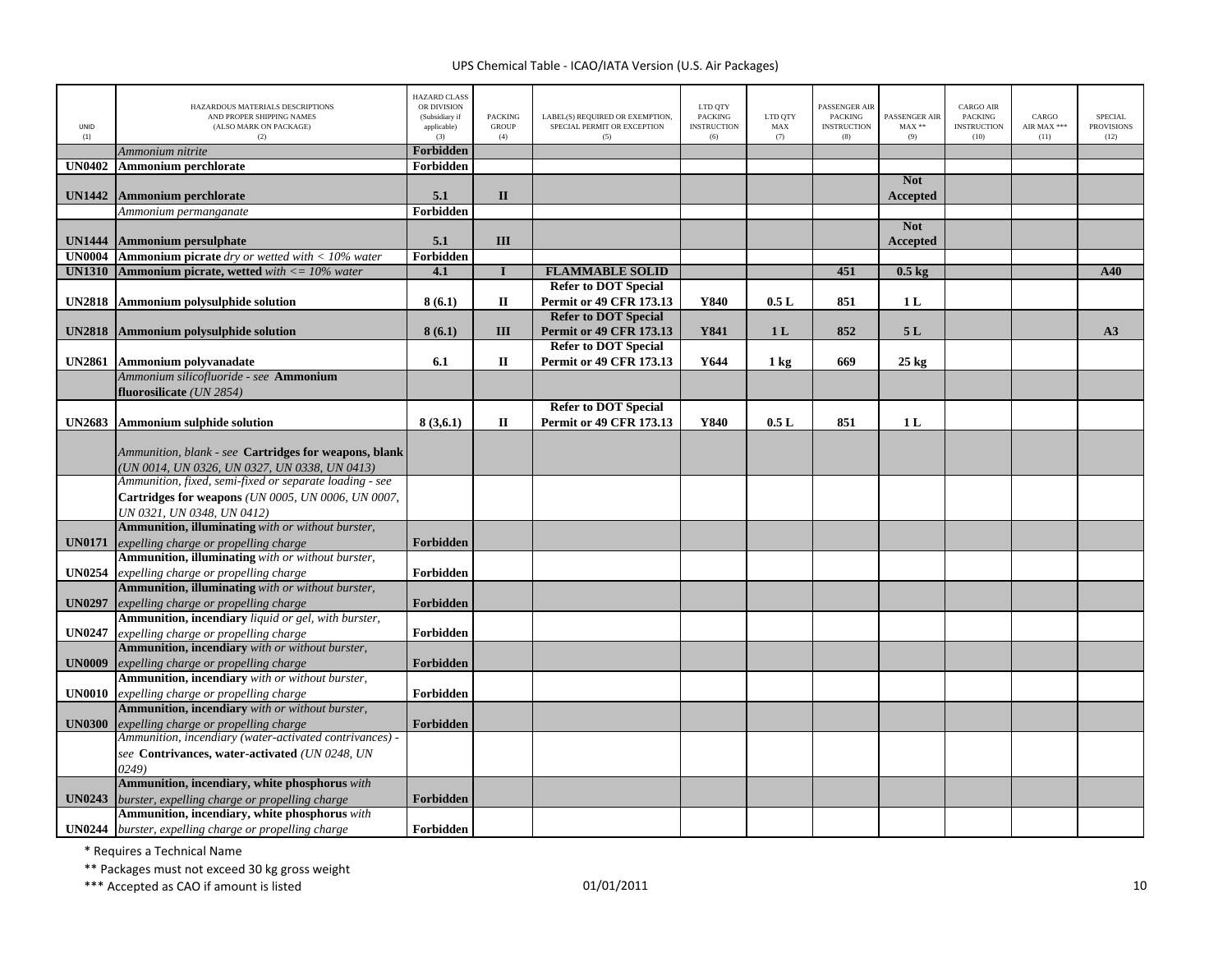| UNID<br>(1)   | HAZARDOUS MATERIALS DESCRIPTIONS<br>AND PROPER SHIPPING NAMES<br>(ALSO MARK ON PACKAGE)<br>(2)                                            | <b>HAZARD CLASS</b><br>OR DIVISION<br>(Subsidiary if<br>applicable)<br>(3) | <b>PACKING</b><br><b>GROUP</b><br>(4) | LABEL(S) REQUIRED OR EXEMPTION,<br>SPECIAL PERMIT OR EXCEPTION<br>(5) | LTD QTY<br><b>PACKING</b><br><b>INSTRUCTION</b><br>(6) | LTD QTY<br>MAX<br>(7) | PASSENGER AIF<br><b>PACKING</b><br><b>INSTRUCTION</b><br>(8) | PASSENGER AIR<br>$MAX**$<br>(9) | <b>CARGO AIR</b><br>PACKING<br><b>INSTRUCTION</b><br>(10) | CARGO<br>AIR MAX ***<br>(11) | <b>SPECIAL</b><br><b>PROVISIONS</b><br>(12) |
|---------------|-------------------------------------------------------------------------------------------------------------------------------------------|----------------------------------------------------------------------------|---------------------------------------|-----------------------------------------------------------------------|--------------------------------------------------------|-----------------------|--------------------------------------------------------------|---------------------------------|-----------------------------------------------------------|------------------------------|---------------------------------------------|
|               | Ammunition, industrial - see Cartridges, oil well (UN<br>0277, UN 0278); Cartridges, power device (UN 0275,<br>UN 0276, UN 0323, UN 0381) |                                                                            |                                       |                                                                       |                                                        |                       |                                                              |                                 |                                                           |                              |                                             |
|               | Ammunition, lachrymatory - see <b>Ammunition, tear-</b>                                                                                   |                                                                            |                                       |                                                                       |                                                        |                       |                                                              |                                 |                                                           |                              |                                             |
| <b>UN0362</b> | producing<br><b>Ammunition</b> , practice                                                                                                 | Forbidden                                                                  |                                       |                                                                       |                                                        |                       |                                                              |                                 |                                                           |                              |                                             |
| <b>UN0488</b> | <b>Ammunition</b> , practice                                                                                                              | Forbidden                                                                  |                                       |                                                                       |                                                        |                       |                                                              |                                 |                                                           |                              |                                             |
| <b>UN0363</b> | <b>Ammunition</b> , proof                                                                                                                 | Forbidden                                                                  |                                       |                                                                       |                                                        |                       |                                                              |                                 |                                                           |                              |                                             |
|               | <b>Ammunition, smoke</b> with or without burster, expelling                                                                               |                                                                            |                                       |                                                                       |                                                        |                       |                                                              |                                 |                                                           |                              |                                             |
| <b>UN0015</b> | charge or propelling charge                                                                                                               | Forbidden                                                                  |                                       |                                                                       |                                                        |                       |                                                              |                                 |                                                           |                              |                                             |
|               | Ammunition, smoke with or without burster, expelling                                                                                      |                                                                            |                                       |                                                                       |                                                        |                       |                                                              |                                 |                                                           |                              |                                             |
| <b>UN0016</b> | charge or propelling charge                                                                                                               | Forbidden                                                                  |                                       |                                                                       |                                                        |                       |                                                              |                                 |                                                           |                              |                                             |
|               | <b>Ammunition, smoke</b> with or without burster, expelling                                                                               |                                                                            |                                       |                                                                       |                                                        |                       |                                                              |                                 |                                                           |                              |                                             |
| <b>UN0303</b> | charge or propelling charge                                                                                                               | Forbidden                                                                  |                                       |                                                                       |                                                        |                       |                                                              |                                 |                                                           |                              |                                             |
|               |                                                                                                                                           |                                                                            |                                       |                                                                       |                                                        |                       |                                                              |                                 |                                                           |                              |                                             |
|               | Ammunition, smoke (water-activated contrivances), with                                                                                    |                                                                            |                                       |                                                                       |                                                        |                       |                                                              |                                 |                                                           |                              |                                             |
|               | or without white phosphorus, burster, expelling charge                                                                                    |                                                                            |                                       |                                                                       |                                                        |                       |                                                              |                                 |                                                           |                              |                                             |
|               | or propelling charge - see Contrivances, water-                                                                                           |                                                                            |                                       |                                                                       |                                                        |                       |                                                              |                                 |                                                           |                              |                                             |
|               | activated, etc. (UN 0248, UN 0249)                                                                                                        |                                                                            |                                       |                                                                       |                                                        |                       |                                                              |                                 |                                                           |                              |                                             |
|               | Ammunition, smoke, white phosphorus with burster,                                                                                         | Forbidden                                                                  |                                       |                                                                       |                                                        |                       |                                                              |                                 |                                                           |                              |                                             |
| <b>UN0245</b> | expelling charge or propelling charge<br>Ammunition, smoke, white phosphorus with burster,                                                |                                                                            |                                       |                                                                       |                                                        |                       |                                                              |                                 |                                                           |                              |                                             |
| <b>UN0246</b> | expelling charge or propelling charge                                                                                                     | Forbidden                                                                  |                                       |                                                                       |                                                        |                       |                                                              |                                 |                                                           |                              |                                             |
|               | Ammunition, sporting - see Cartridges for weapons,                                                                                        |                                                                            |                                       |                                                                       |                                                        |                       |                                                              |                                 |                                                           |                              |                                             |
|               | inert projectile (UN 00012, UN 0328, UN 0329, UN                                                                                          |                                                                            |                                       |                                                                       |                                                        |                       |                                                              |                                 |                                                           |                              |                                             |
|               | 0417)                                                                                                                                     |                                                                            |                                       |                                                                       |                                                        |                       |                                                              |                                 |                                                           |                              |                                             |
|               | Ammunition, tear-producing with burster, expelling                                                                                        |                                                                            |                                       |                                                                       |                                                        |                       |                                                              |                                 |                                                           |                              |                                             |
| <b>UN0018</b> | charge or propelling charge                                                                                                               | Forbidden                                                                  |                                       |                                                                       |                                                        |                       |                                                              |                                 |                                                           |                              |                                             |
|               | Ammunition, tear-producing with burster, expelling                                                                                        |                                                                            |                                       |                                                                       |                                                        |                       |                                                              |                                 |                                                           |                              |                                             |
| <b>UN0019</b> | charge or propelling charge                                                                                                               | Forbidden                                                                  |                                       |                                                                       |                                                        |                       |                                                              |                                 |                                                           |                              |                                             |
|               | Ammunition, tear-producing with burster, expelling                                                                                        |                                                                            |                                       |                                                                       |                                                        |                       |                                                              |                                 |                                                           |                              |                                             |
| <b>UN0301</b> | charge or propelling charge                                                                                                               | Forbidden                                                                  |                                       |                                                                       |                                                        |                       |                                                              |                                 |                                                           |                              |                                             |
|               | Ammunition, tear-producing, non-explosive without                                                                                         |                                                                            |                                       |                                                                       |                                                        |                       |                                                              |                                 |                                                           |                              |                                             |
| <b>UN2017</b> | burster or expelling charge, non-fuzed                                                                                                    | Forbidden                                                                  | $\mathbf{I}$                          |                                                                       |                                                        |                       |                                                              |                                 |                                                           |                              |                                             |
|               | Ammunition, toxic with burster, expelling charge or                                                                                       |                                                                            |                                       |                                                                       |                                                        |                       |                                                              |                                 |                                                           |                              |                                             |
| <b>UN0020</b> | propelling charge*<br>Ammunition, toxic with burster, expelling charge or                                                                 | Forbidden                                                                  |                                       |                                                                       |                                                        |                       |                                                              |                                 |                                                           |                              |                                             |
| <b>UN0021</b> | propelling charge*                                                                                                                        | Forbidden                                                                  |                                       |                                                                       |                                                        |                       |                                                              |                                 |                                                           |                              |                                             |
|               | Ammunition, toxic, non-explosive without burster or                                                                                       |                                                                            |                                       |                                                                       |                                                        |                       |                                                              |                                 |                                                           |                              |                                             |
| <b>UN2016</b> | expelling charge, non-fuzed                                                                                                               | Forbidden                                                                  | $\mathbf{I}$                          |                                                                       |                                                        |                       |                                                              |                                 |                                                           |                              |                                             |
|               |                                                                                                                                           |                                                                            |                                       |                                                                       |                                                        |                       |                                                              |                                 |                                                           |                              |                                             |
|               | Ammunition, toxic (water-activated contrivances) - see                                                                                    |                                                                            |                                       |                                                                       |                                                        |                       |                                                              |                                 |                                                           |                              |                                             |
|               | Contrivances, water-activated (UN 0248, UN 0249)                                                                                          |                                                                            |                                       |                                                                       |                                                        |                       |                                                              |                                 |                                                           |                              |                                             |
|               |                                                                                                                                           |                                                                            |                                       |                                                                       |                                                        |                       |                                                              |                                 |                                                           |                              |                                             |
|               | Amorces - see <b>Fireworks</b> (UN 0333,UN 0336, UN 0337)                                                                                 |                                                                            |                                       |                                                                       |                                                        |                       |                                                              |                                 |                                                           |                              |                                             |
|               | Amosite - see Brown asbestos (UN 2212)                                                                                                    |                                                                            |                                       |                                                                       |                                                        |                       |                                                              |                                 |                                                           |                              |                                             |

\* Requires <sup>a</sup> Technical Name

\*\* Packages must not exceed 30 kg gross weight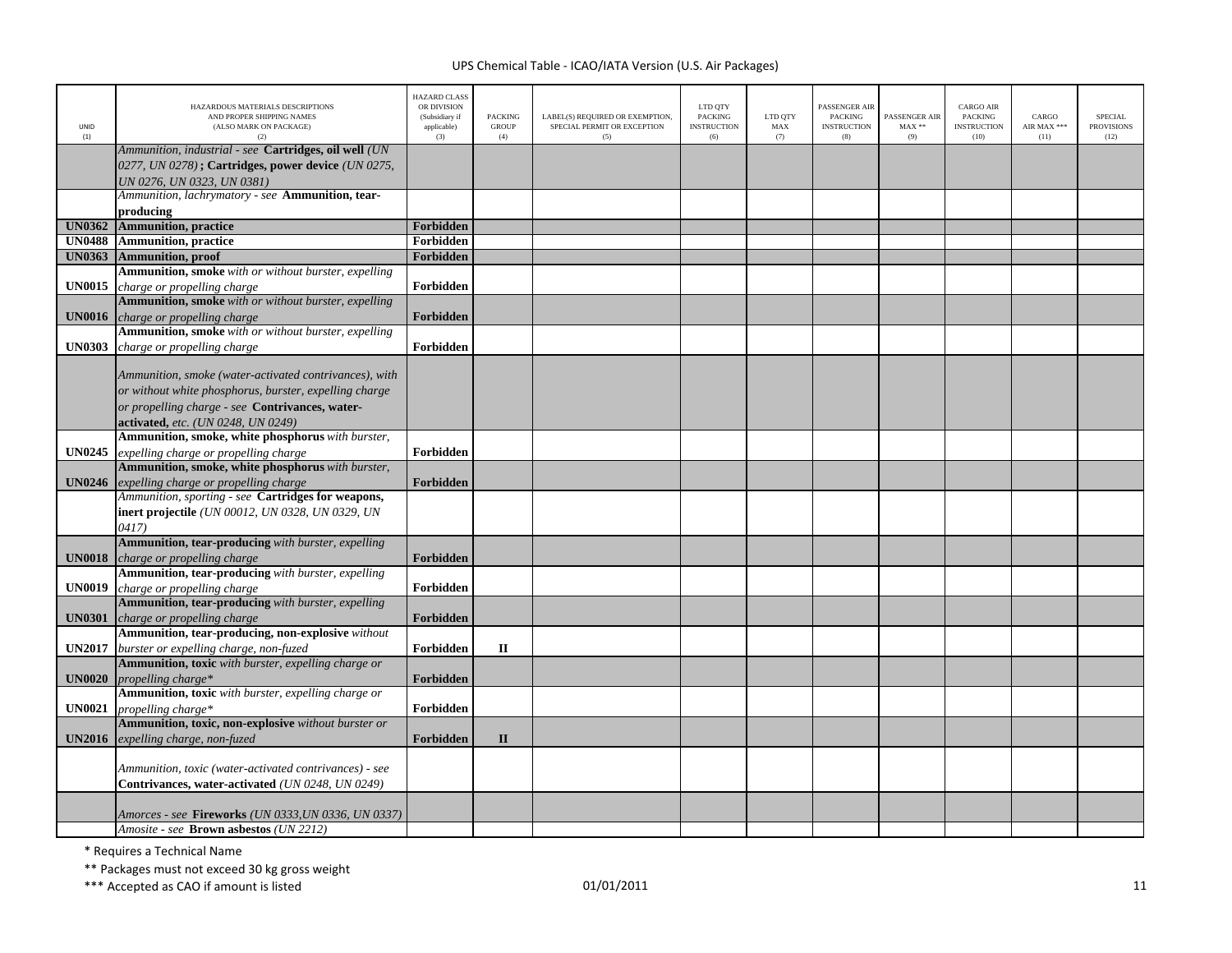| <b>UNID</b><br>(1) | HAZARDOUS MATERIALS DESCRIPTIONS<br>AND PROPER SHIPPING NAMES<br>(ALSO MARK ON PACKAGE)<br>(2) | <b>HAZARD CLASS</b><br>OR DIVISION<br>(Subsidiary if<br>applicable)<br>(3) | <b>PACKING</b><br><b>GROUP</b><br>(4) | LABEL(S) REQUIRED OR EXEMPTION.<br>SPECIAL PERMIT OR EXCEPTION | LTD QTY<br><b>PACKING</b><br><b>INSTRUCTION</b><br>(6) | LTD OTY<br>MAX<br>(7) | <b>PASSENGER AIR</b><br><b>PACKING</b><br><b>INSTRUCTION</b><br>(8) | PASSENGER AIR<br>$MAX**$<br>(9) | <b>CARGO AIR</b><br><b>PACKING</b><br><b>INSTRUCTION</b><br>(10) | CARGO<br>AIR MAX ***<br>(11) | <b>SPECIAL</b><br><b>PROVISIONS</b><br>(12) |
|--------------------|------------------------------------------------------------------------------------------------|----------------------------------------------------------------------------|---------------------------------------|----------------------------------------------------------------|--------------------------------------------------------|-----------------------|---------------------------------------------------------------------|---------------------------------|------------------------------------------------------------------|------------------------------|---------------------------------------------|
| <b>UN1104</b>      | <b>Amyl</b> acetates                                                                           | $\overline{\mathbf{3}}$                                                    | III                                   | <b>FLAMMABLE LIQUID</b>                                        | Y344                                                   | 10L                   | 355                                                                 | 25L                             |                                                                  |                              |                                             |
| <b>UN2819</b>      | Amyl acid phosphate                                                                            | 8                                                                          | $\overline{III}$                      | <b>CORROSIVE</b>                                               | <b>Y841</b>                                            | 1 <sub>L</sub>        | 852                                                                 | 5L                              |                                                                  |                              |                                             |
|                    | Amyl alcohols - see Pentanols (UN 1105)                                                        |                                                                            |                                       |                                                                |                                                        |                       |                                                                     |                                 |                                                                  |                              |                                             |
|                    | Amyl aldehyde - see Valeraldehyde (UN 2058)                                                    |                                                                            |                                       |                                                                |                                                        |                       |                                                                     |                                 |                                                                  |                              |                                             |
| <b>UN1106</b>      | Amylamine                                                                                      | 3(8)                                                                       | $\mathbf{I}$                          | <b>FLAMMABLE LIQUID &amp;</b><br><b>CORROSIVE</b>              | Y340                                                   | 0.5L                  | 352                                                                 | 1 <sub>L</sub>                  |                                                                  |                              |                                             |
|                    |                                                                                                |                                                                            |                                       | <b>FLAMMABLE LIQUID &amp;</b>                                  |                                                        |                       |                                                                     |                                 |                                                                  |                              |                                             |
| <b>UN1106</b>      | <b>Amylamine</b>                                                                               | 3(8)                                                                       | Ш                                     | <b>CORROSIVE</b>                                               | Y342                                                   | 1 <sub>L</sub>        | 354                                                                 | 5L                              |                                                                  |                              | A <sub>3</sub>                              |
| <b>UN2620</b>      | <b>Amyl butyrates</b>                                                                          | $\mathbf{3}$                                                               | $\mathbf{III}$                        | <b>FLAMMABLE LIQUID</b>                                        | Y344                                                   | 10L                   | 355                                                                 | 25L                             |                                                                  |                              |                                             |
|                    | <b>UN1107</b> Amyl chloride                                                                    | $\overline{\mathbf{3}}$                                                    | $\overline{\mathbf{u}}$               | <b>FLAMMABLE LIQUID</b>                                        | <b>Y341</b>                                            | 1 <sub>L</sub>        | 353                                                                 | 5L                              |                                                                  |                              |                                             |
| <b>UN1108</b>      | n-Amylene                                                                                      | $\overline{\mathbf{3}}$                                                    | $\mathbf{I}$                          | <b>FLAMMABLE LIQUID</b>                                        |                                                        |                       | 351                                                                 | 1L                              |                                                                  |                              |                                             |
| <b>UN1109</b>      | <b>Amvl formates</b>                                                                           | $\mathbf{3}$                                                               | $\overline{III}$                      | <b>FLAMMABLE LIQUID</b>                                        | Y344                                                   | 10L                   | 355                                                                 | 25L                             |                                                                  |                              |                                             |
|                    | tert-Amyl hydroperoxide (<= 88%, diluent type $A \geq$                                         |                                                                            |                                       |                                                                |                                                        |                       |                                                                     |                                 |                                                                  |                              |                                             |
|                    | 6%, water $> = 6\%$ ) - see Organic peroxide type E,                                           |                                                                            |                                       |                                                                |                                                        |                       |                                                                     |                                 |                                                                  |                              |                                             |
|                    | liquid $(UN 3107)$                                                                             |                                                                            |                                       |                                                                |                                                        |                       |                                                                     |                                 |                                                                  |                              |                                             |
| <b>UN1111</b>      | Amyl mercaptan                                                                                 | 3                                                                          | $\mathbf{I}$                          | <b>FLAMMABLE LIQUID</b>                                        | <b>Y341</b>                                            | 1 <sub>L</sub>        | 353                                                                 | 5L                              |                                                                  |                              |                                             |
|                    | UN1110 n-Amyl methyl ketone                                                                    | $\overline{\mathbf{3}}$                                                    | $\overline{III}$                      | <b>FLAMMABLE LIQUID</b>                                        | Y344                                                   | 10L                   | 355                                                                 | 25L                             |                                                                  |                              |                                             |
|                    | <b>UN1112</b> Amyl nitrate                                                                     | $\overline{\mathbf{3}}$                                                    | $\overline{\mathbf{H}}$               | <b>FLAMMABLE LIQUID</b>                                        | Y344                                                   | 10L                   | 355                                                                 | 25L                             |                                                                  |                              |                                             |
| <b>UN1113</b>      | <b>Amyl</b> nitrite                                                                            | $\overline{\mathbf{3}}$                                                    | $\overline{\mathbf{u}}$               | <b>FLAMMABLE LIQUID</b>                                        | Y341                                                   | 1 <sub>L</sub>        | 353                                                                 | 5L                              |                                                                  |                              |                                             |
|                    | tert-Amyl peroxy-3,5,5-trimethylhexanoate $\langle \langle = 42\%,$                            |                                                                            |                                       |                                                                |                                                        |                       |                                                                     |                                 |                                                                  |                              |                                             |
|                    | dilute type $B \le 58\%)$ - see Organic peroxide type D,                                       |                                                                            |                                       |                                                                |                                                        |                       |                                                                     |                                 |                                                                  |                              |                                             |
|                    | solid (UN 3106)                                                                                |                                                                            |                                       |                                                                |                                                        |                       |                                                                     |                                 |                                                                  |                              |                                             |
|                    | tert-Amyl peroxybenzoate $\left(\leq 100\% \right)$ - see Organic                              |                                                                            |                                       |                                                                |                                                        |                       |                                                                     |                                 |                                                                  |                              |                                             |
|                    | peroxide type C, liquid (UN 3103)                                                              |                                                                            |                                       |                                                                |                                                        |                       |                                                                     |                                 |                                                                  |                              |                                             |
|                    | tert-Amyl peroxy-2-ethylhexanoate                                                              | Forbidden                                                                  |                                       |                                                                |                                                        |                       |                                                                     |                                 |                                                                  |                              |                                             |
|                    |                                                                                                |                                                                            |                                       |                                                                |                                                        |                       |                                                                     |                                 |                                                                  |                              |                                             |
|                    | tert-Amyl peroxy-2-ethylhexyl carbonate $\left(\leq 100\%\right)$ -                            |                                                                            |                                       |                                                                |                                                        |                       |                                                                     |                                 |                                                                  |                              |                                             |
|                    | see Organic peroxide type D, liquid (UN 3105)                                                  |                                                                            |                                       |                                                                |                                                        |                       |                                                                     |                                 |                                                                  |                              |                                             |
|                    | tert-Amyl peroxy isoproyl carbonate ( $\leq$ 77%, diluent                                      |                                                                            |                                       |                                                                |                                                        |                       |                                                                     |                                 |                                                                  |                              |                                             |
|                    | type $A > = 23\%)$ - see Organic peroxide type C, liquid                                       |                                                                            |                                       |                                                                |                                                        |                       |                                                                     |                                 |                                                                  |                              |                                             |
|                    | (UN 3104)                                                                                      |                                                                            |                                       |                                                                |                                                        |                       |                                                                     |                                 |                                                                  |                              |                                             |
|                    | tert-Amyl peroxyneodecanoate (<= 77%, diluent type B                                           |                                                                            |                                       |                                                                |                                                        |                       |                                                                     |                                 |                                                                  |                              |                                             |
|                    | $= 23\%)$ (UN 3115)                                                                            | Forbidden                                                                  |                                       |                                                                |                                                        |                       |                                                                     |                                 |                                                                  |                              |                                             |
|                    | tert-Amyl peroxyneodecanoate (<= $47%$ , diluent type A                                        |                                                                            |                                       |                                                                |                                                        |                       |                                                                     |                                 |                                                                  |                              |                                             |
|                    | $>= 53\%$ ) (UN 3119)                                                                          | Forbidden                                                                  |                                       |                                                                |                                                        |                       |                                                                     |                                 |                                                                  |                              |                                             |
|                    | tert-Amyl peroxypivalate (<= 77%, diluent type $B >=$                                          |                                                                            |                                       |                                                                |                                                        |                       |                                                                     |                                 |                                                                  |                              |                                             |
|                    | 23%                                                                                            | Forbidden                                                                  |                                       |                                                                |                                                        |                       |                                                                     |                                 |                                                                  |                              |                                             |
| <b>UN1728</b>      | <b>Amyltrichlorosilane</b>                                                                     | Forbidden                                                                  | $\mathbf{I}$                          |                                                                |                                                        |                       |                                                                     |                                 |                                                                  |                              |                                             |
|                    | Anaesthetic ether - see Diethyl ether (UN 1155)                                                |                                                                            |                                       |                                                                |                                                        |                       |                                                                     |                                 |                                                                  |                              |                                             |
|                    |                                                                                                |                                                                            |                                       | <b>Refer to DOT Special</b>                                    |                                                        |                       |                                                                     |                                 |                                                                  |                              |                                             |
| <b>UN1547</b>      | <b>Aniline</b>                                                                                 | 6.1                                                                        | $\mathbf{I}$                          | <b>Permit or 49 CFR 173.13</b>                                 | Y641                                                   | 1 <sub>L</sub>        | 654                                                                 | 5 L                             |                                                                  |                              | A113                                        |
|                    | Aniline chloride - see Aniline hydrochloride (UN 1548)                                         |                                                                            |                                       |                                                                |                                                        |                       |                                                                     |                                 |                                                                  |                              |                                             |
|                    |                                                                                                |                                                                            |                                       | <b>Refer to DOT Special</b>                                    |                                                        |                       |                                                                     |                                 |                                                                  |                              |                                             |
| <b>UN1548</b>      | Aniline hydrochloride                                                                          | 6.1                                                                        | Ш                                     | <b>Permit or 49 CFR 173.13</b>                                 | Y645                                                   | 10 <sub>kg</sub>      | 670                                                                 | $25 \text{ kg}$                 |                                                                  |                              |                                             |
|                    | Aniline oil - see Aniline (UN 1547)                                                            |                                                                            |                                       |                                                                |                                                        |                       |                                                                     |                                 |                                                                  |                              |                                             |

\* Requires <sup>a</sup> Technical Name

\*\* Packages must not exceed 30 kg gross weight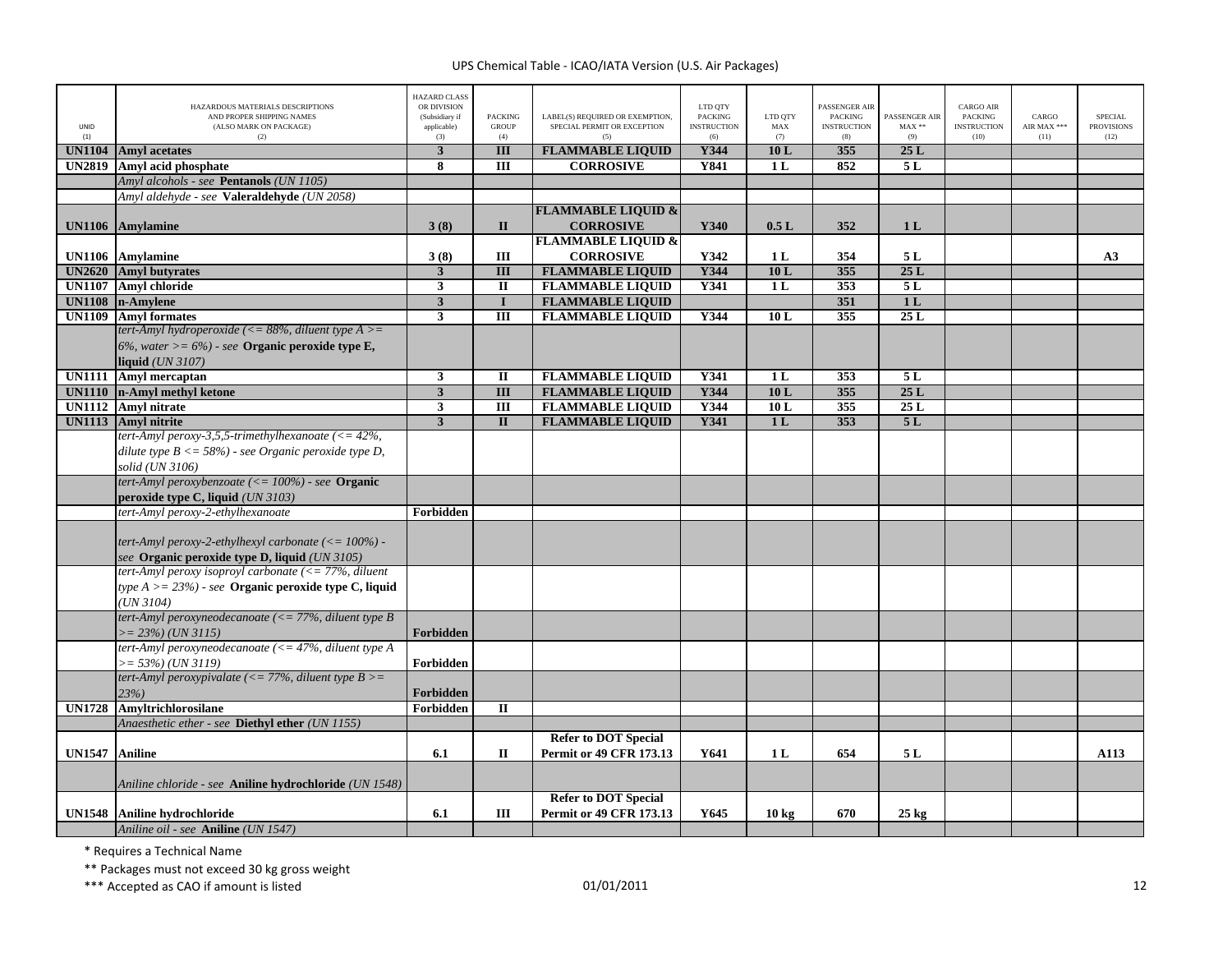| <b>UNID</b><br>(1) | HAZARDOUS MATERIALS DESCRIPTIONS<br>AND PROPER SHIPPING NAMES<br>(ALSO MARK ON PACKAGE)<br>(2) | <b>HAZARD CLASS</b><br>OR DIVISION<br>(Subsidiary if<br>applicable)<br>(3) | <b>PACKING</b><br><b>GROUP</b><br>(4) | LABEL(S) REOUIRED OR EXEMPTION.<br>SPECIAL PERMIT OR EXCEPTION<br>(5) | LTD QTY<br><b>PACKING</b><br><b>INSTRUCTION</b><br>(6) | LTD QTY<br>MAX<br>(7) | PASSENGER AIR<br><b>PACKING</b><br><b>INSTRUCTION</b><br>(8) | PASSENGER AIR<br>$MAX**$<br>(9) | <b>CARGO AIR</b><br><b>PACKING</b><br><b>INSTRUCTION</b><br>(10) | CARGO<br>AIR MAX ***<br>(11) | <b>SPECIAL</b><br><b>PROVISIONS</b><br>(12) |
|--------------------|------------------------------------------------------------------------------------------------|----------------------------------------------------------------------------|---------------------------------------|-----------------------------------------------------------------------|--------------------------------------------------------|-----------------------|--------------------------------------------------------------|---------------------------------|------------------------------------------------------------------|------------------------------|---------------------------------------------|
|                    | Aniline salt - see Aniline hydrochloride (UN 1548)                                             |                                                                            |                                       |                                                                       |                                                        |                       |                                                              |                                 |                                                                  |                              |                                             |
|                    |                                                                                                |                                                                            |                                       | <b>Refer to DOT Special</b>                                           |                                                        |                       |                                                              |                                 |                                                                  |                              |                                             |
| <b>UN2431</b>      | <b>Anisidines</b>                                                                              | 6.1                                                                        | III                                   | <b>Permit or 49 CFR 173.13</b>                                        | Y642                                                   | 2L                    | 655                                                          | 25L                             |                                                                  |                              |                                             |
| <b>UN2222</b>      | <b>Anisole</b>                                                                                 | 3                                                                          | III                                   | <b>FLAMMABLE LIQUID</b>                                               | Y344                                                   | 10L                   | 355                                                          | 25L                             |                                                                  |                              |                                             |
| <b>UN1729</b>      | <b>Anisovl chloride</b>                                                                        | 8                                                                          | $\overline{\mathbf{u}}$               | <b>CORROSIVE</b>                                                      | <b>Y840</b>                                            | 0.5L                  | 851                                                          | 1 <sub>L</sub>                  |                                                                  |                              |                                             |
|                    | Anthophyllite - see White asbestos (UN 2590)                                                   |                                                                            |                                       |                                                                       |                                                        |                       |                                                              |                                 |                                                                  |                              |                                             |
|                    | Antimonious chloride - see Antimony trichloride (UN                                            |                                                                            |                                       |                                                                       |                                                        |                       |                                                              |                                 |                                                                  |                              |                                             |
|                    | 1733)                                                                                          |                                                                            |                                       |                                                                       |                                                        |                       |                                                              |                                 |                                                                  |                              |                                             |
|                    |                                                                                                |                                                                            |                                       | <b>Refer to DOT Special</b>                                           |                                                        |                       |                                                              |                                 |                                                                  |                              |                                             |
| <b>UN3141</b>      | Antimony compound, inorganic, liquid, n.o.s.*                                                  | 6.1                                                                        | Ш                                     | <b>Permit or 49 CFR 173.13</b>                                        | Y642                                                   | 2L                    | 655                                                          | 25L                             |                                                                  |                              | A12                                         |
|                    |                                                                                                |                                                                            |                                       | <b>Refer to DOT Special</b>                                           |                                                        |                       |                                                              |                                 |                                                                  |                              |                                             |
| <b>UN1549</b>      | Antimony compound, inorganic, solid, n.o.s.*                                                   | 6.1                                                                        | III                                   | <b>Permit or 49 CFR 173.13</b>                                        | Y645                                                   | $10 \text{ kg}$       | 670                                                          | $25$ kg                         |                                                                  |                              | A12                                         |
|                    | Antimony hydride - see Stibine (UN 2676)                                                       |                                                                            |                                       |                                                                       |                                                        |                       |                                                              |                                 |                                                                  |                              |                                             |
|                    |                                                                                                |                                                                            |                                       | <b>Refer to DOT Special</b>                                           |                                                        |                       |                                                              |                                 |                                                                  |                              |                                             |
| <b>UN1550</b>      | <b>Antimony lactate</b>                                                                        | 6.1                                                                        | III                                   | <b>Permit or 49 CFR 173.13</b>                                        | Y645                                                   | $10 \text{ kg}$       | 670                                                          | $25 \text{ kg}$                 |                                                                  |                              |                                             |
| <b>UN1730</b>      | Antimony pentachloride, liquid                                                                 | 8                                                                          | $\overline{\mathbf{u}}$               | <b>CORROSIVE</b>                                                      | <b>Y840</b>                                            | 0.5L                  | 851                                                          | 1L                              |                                                                  |                              |                                             |
| <b>UN1731</b>      | <b>Antimony pentachloride solution</b>                                                         | 8                                                                          | $\mathbf{I}$                          | <b>CORROSIVE</b>                                                      | <b>Y840</b>                                            | 0.5L                  | 851                                                          | 1 <sub>L</sub>                  |                                                                  |                              |                                             |
| <b>UN1731</b>      | <b>Antimony pentachloride solution</b>                                                         | 8                                                                          | $\overline{III}$                      | <b>CORROSIVE</b>                                                      | <b>Y841</b>                                            | 1 <sub>L</sub>        | 852                                                          | 5L                              |                                                                  |                              | A <sub>3</sub>                              |
| <b>UN1732</b>      | <b>Antimony pentafluoride</b>                                                                  | Forbidden                                                                  | $\overline{\mathbf{u}}$               |                                                                       |                                                        |                       |                                                              |                                 |                                                                  |                              |                                             |
|                    | Antimony perchloride, liquid - see <b>Antimony</b>                                             |                                                                            |                                       |                                                                       |                                                        |                       |                                                              |                                 |                                                                  |                              |                                             |
|                    | pentachloride, liquid (UN 1730)                                                                |                                                                            |                                       |                                                                       |                                                        |                       |                                                              |                                 |                                                                  |                              |                                             |
|                    |                                                                                                |                                                                            |                                       | <b>Refer to DOT Special</b>                                           |                                                        |                       |                                                              |                                 |                                                                  |                              |                                             |
| <b>UN1551</b>      | <b>Antimony potassium tartrate</b>                                                             | 6.1                                                                        | Ш                                     | <b>Permit or 49 CFR 173.13</b>                                        | Y645                                                   | $10 \text{ kg}$       | 670                                                          | $25$ kg                         |                                                                  |                              |                                             |
|                    |                                                                                                |                                                                            |                                       | <b>Refer to DOT Special</b>                                           |                                                        |                       |                                                              |                                 |                                                                  |                              |                                             |
| <b>UN2871</b>      | <b>Antimony powder</b>                                                                         | 6.1                                                                        | Ш                                     | <b>Permit or 49 CFR 173.13</b>                                        | Y645                                                   | 10 <sub>kg</sub>      | 670                                                          | $25 \text{ kg}$                 |                                                                  |                              |                                             |
|                    | Antimony sulphide and a chlorate, mixture of                                                   | Forbidden                                                                  |                                       |                                                                       |                                                        |                       |                                                              |                                 |                                                                  |                              |                                             |
| <b>UN1733</b>      | <b>Antimony trichloride</b>                                                                    | 8                                                                          | $\mathbf{I}$                          | <b>CORROSIVE</b>                                                      | Y844                                                   | $5$ kg                | 859                                                          | $15 \text{ kg}$                 |                                                                  |                              |                                             |
|                    | ANTU - see Naphthylthiourea (UN 1651)                                                          |                                                                            |                                       |                                                                       |                                                        |                       |                                                              |                                 |                                                                  |                              |                                             |
| <b>UN1006</b>      | Argon, compressed                                                                              | 2.2                                                                        |                                       | <b>NON-FLAMMABLE GAS</b>                                              |                                                        |                       | 200                                                          | 30 kg                           |                                                                  |                              | A69                                         |
|                    |                                                                                                |                                                                            |                                       | <b>NON-FLAMMABLE GAS</b>                                              |                                                        |                       |                                                              |                                 |                                                                  |                              |                                             |
| UN1951             | Argon, refrigerated liquid                                                                     | 2.2                                                                        |                                       | & CRYOGENIC LIQUID                                                    |                                                        |                       | 202                                                          | $30 \text{ kg}$                 |                                                                  |                              | A801                                        |
|                    | Arsenates - see Arsenic compound, liquid, n.o.s. (UN                                           |                                                                            |                                       |                                                                       |                                                        |                       |                                                              |                                 |                                                                  |                              |                                             |
|                    | 1556); Arsenic compound, solid, n.o.s. (UN 1557);                                              |                                                                            |                                       |                                                                       |                                                        |                       |                                                              |                                 |                                                                  |                              |                                             |
|                    | Lead arsenate (UN 1617)                                                                        |                                                                            |                                       |                                                                       |                                                        |                       |                                                              |                                 |                                                                  |                              |                                             |
|                    |                                                                                                |                                                                            |                                       | <b>Refer to DOT Special</b>                                           |                                                        |                       |                                                              |                                 |                                                                  |                              |                                             |
| UN1558 Arsenic     |                                                                                                | 6.1                                                                        | $\mathbf{I}$                          | <b>Permit or 49 CFR 173.13</b>                                        | Y644                                                   | $1 \text{ kg}$        | 669                                                          | $25$ kg                         |                                                                  |                              |                                             |
|                    |                                                                                                |                                                                            |                                       | <b>Refer to DOT Special</b>                                           |                                                        |                       |                                                              |                                 |                                                                  |                              |                                             |
| <b>UN1553</b>      | Arsenic acid, liquid                                                                           | 6.1                                                                        | $\mathbf I$                           | <b>Permit or 49 CFR 173.13</b>                                        |                                                        |                       | 652                                                          | 1 <sub>L</sub>                  |                                                                  |                              |                                             |
|                    |                                                                                                |                                                                            |                                       | <b>Refer to DOT Special</b>                                           |                                                        |                       |                                                              |                                 |                                                                  |                              |                                             |
| <b>UN1554</b>      | Arsenic acid, solid                                                                            | 6.1                                                                        | $\mathbf{I}$                          | <b>Permit or 49 CFR 173.13</b>                                        | Y644                                                   | $1 \text{ kg}$        | 669                                                          | $25$ kg                         |                                                                  |                              |                                             |
|                    |                                                                                                |                                                                            |                                       | <b>Refer to DOT Special</b>                                           |                                                        |                       |                                                              |                                 |                                                                  |                              |                                             |
| <b>UN1562</b>      | <b>Arsenical dust</b>                                                                          | 6.1                                                                        | $\mathbf{I}$                          | <b>Permit or 49 CFR 173.13</b>                                        | Y644                                                   | $1 \text{ kg}$        | 669                                                          | $25 \text{ kg}$                 |                                                                  |                              |                                             |
|                    | Arsenical pesticide, liquid, flammable, toxic flash point                                      |                                                                            |                                       |                                                                       |                                                        |                       |                                                              |                                 |                                                                  |                              |                                             |
| <b>UN2760</b>      | $< 23^{\circ}C^*$                                                                              | Forbidden                                                                  | $\mathbf{I}$                          |                                                                       |                                                        |                       |                                                              |                                 |                                                                  |                              |                                             |
|                    | Arsenical pesticide, liquid, flammable, toxic flash point                                      |                                                                            |                                       | <b>Refer to DOT Special</b>                                           |                                                        |                       |                                                              |                                 |                                                                  |                              |                                             |
| <b>UN2760</b>      | $< 23^{\circ}C^*$                                                                              | 3(6.1)                                                                     | $\mathbf{I}$                          | <b>Permit or 49 CFR 173.13</b>                                        | Y341                                                   | 1 <sub>L</sub>        | 352                                                          | 1 <sub>L</sub>                  |                                                                  |                              |                                             |

\* Requires <sup>a</sup> Technical Name

\*\* Packages must not exceed 30 kg gross weight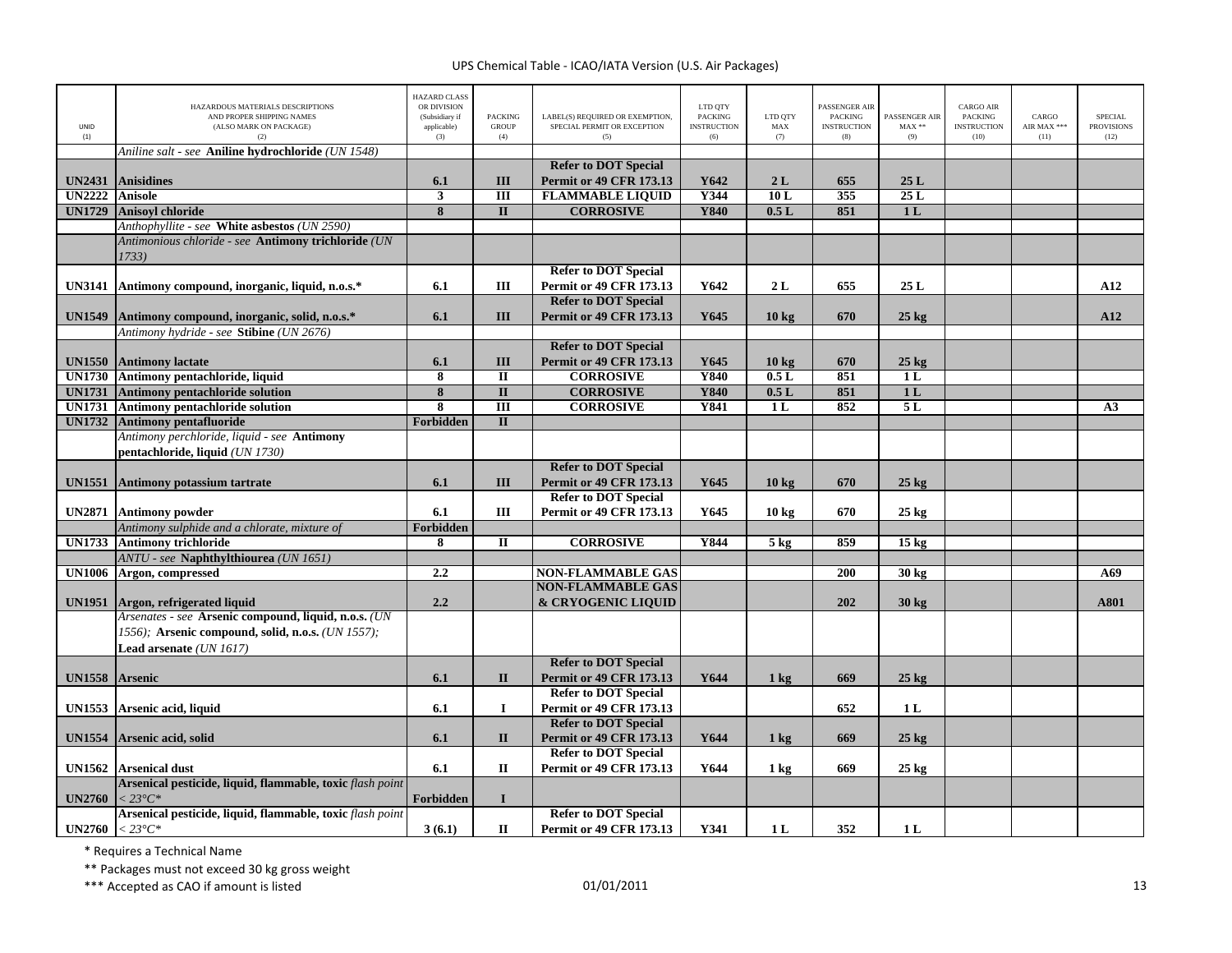| UNID<br>(1)   | HAZARDOUS MATERIALS DESCRIPTIONS<br>AND PROPER SHIPPING NAMES<br>(ALSO MARK ON PACKAGE)<br>(2)                         | <b>HAZARD CLASS</b><br>OR DIVISION<br>(Subsidiary if<br>applicable)<br>(3) | <b>PACKING</b><br><b>GROUP</b><br>(4) | LABEL(S) REQUIRED OR EXEMPTION,<br>SPECIAL PERMIT OR EXCEPTION | LTD QTY<br><b>PACKING</b><br><b>INSTRUCTION</b><br>(6) | LTD QTY<br>MAX<br>(7) | PASSENGER AIR<br><b>PACKING</b><br><b>INSTRUCTION</b><br>(8) | PASSENGER AIR<br>$MAX**$<br>(9) | <b>CARGO AIR</b><br><b>PACKING</b><br><b>INSTRUCTION</b><br>(10) | CARGO<br>AIR MAX ***<br>(11) | <b>SPECIAL</b><br><b>PROVISIONS</b><br>(12) |
|---------------|------------------------------------------------------------------------------------------------------------------------|----------------------------------------------------------------------------|---------------------------------------|----------------------------------------------------------------|--------------------------------------------------------|-----------------------|--------------------------------------------------------------|---------------------------------|------------------------------------------------------------------|------------------------------|---------------------------------------------|
| <b>UN2994</b> | Arsenical pesticide, liquid, toxic*                                                                                    | 6.1                                                                        | $\mathbf{I}$                          | <b>Refer to DOT Special</b><br><b>Permit or 49 CFR 173.13</b>  |                                                        |                       | 652                                                          | 1 <sub>L</sub>                  |                                                                  |                              | A <sub>4</sub>                              |
| <b>UN2994</b> | Arsenical pesticide, liquid, toxic*                                                                                    | 6.1                                                                        | П                                     | <b>Refer to DOT Special</b><br><b>Permit or 49 CFR 173.13</b>  | Y641                                                   | 1 <sub>L</sub>        | 654                                                          | 5L                              |                                                                  |                              |                                             |
|               |                                                                                                                        |                                                                            |                                       | <b>Refer to DOT Special</b>                                    |                                                        |                       |                                                              |                                 |                                                                  |                              |                                             |
| <b>UN2994</b> | Arsenical pesticide, liquid, toxic*                                                                                    | 6.1                                                                        | Ш                                     | <b>Permit or 49 CFR 173.13</b>                                 | Y642                                                   | 2L                    | 655                                                          | 25L                             |                                                                  |                              | A3                                          |
|               | Arsenical pesticide, liquid, toxic, flammable flash point                                                              |                                                                            |                                       | <b>Refer to DOT Special</b>                                    |                                                        |                       |                                                              |                                 |                                                                  |                              |                                             |
| <b>UN2993</b> | $>= 23^{\circ}C^*$                                                                                                     | 6.1(3)                                                                     | $\mathbf I$                           | Permit or 49 CFR 173.13                                        |                                                        |                       | 652                                                          | 1 <sub>L</sub>                  |                                                                  |                              | A <sub>4</sub>                              |
|               | Arsenical pesticide, liquid, toxic, flammable <i>flash point</i>                                                       |                                                                            |                                       | <b>Refer to DOT Special</b>                                    |                                                        |                       |                                                              |                                 |                                                                  |                              |                                             |
| <b>UN2993</b> | $>= 23^{\circ}C^*$                                                                                                     | 6.1(3)                                                                     | $\mathbf{I}$                          | <b>Permit or 49 CFR 173.13</b>                                 | Y641                                                   | 1 <sub>L</sub>        | 654                                                          | 5L                              |                                                                  |                              |                                             |
| <b>UN2993</b> | Arsenical pesticide, liquid, toxic, flammable flash point                                                              |                                                                            | Ш                                     | <b>Refer to DOT Special</b>                                    | Y642                                                   | 2L                    | 655                                                          | 25L                             |                                                                  |                              | A3                                          |
|               | $>= 23^{\circ}C^*$                                                                                                     | 6.1(3)                                                                     |                                       | <b>Permit or 49 CFR 173.13</b><br><b>Refer to DOT Special</b>  |                                                        |                       |                                                              |                                 |                                                                  |                              |                                             |
| <b>UN2759</b> | Arsenical pesticide, solid, toxic*                                                                                     | 6.1                                                                        | $\mathbf I$                           | <b>Permit or 49 CFR 173.13</b>                                 |                                                        |                       | 666                                                          | $5$ kg                          |                                                                  |                              | A <sub>5</sub>                              |
|               |                                                                                                                        |                                                                            |                                       | <b>Refer to DOT Special</b>                                    |                                                        |                       |                                                              |                                 |                                                                  |                              |                                             |
| <b>UN2759</b> | Arsenical pesticide, solid, toxic*                                                                                     | 6.1                                                                        | $\mathbf{I}$                          | <b>Permit or 49 CFR 173.13</b>                                 | Y644                                                   | $1 \text{ kg}$        | 669                                                          | $25 \text{ kg}$                 |                                                                  |                              |                                             |
|               |                                                                                                                        |                                                                            |                                       | <b>Refer to DOT Special</b>                                    |                                                        |                       |                                                              |                                 |                                                                  |                              |                                             |
| <b>UN2759</b> | Arsenical pesticide, solid, toxic*                                                                                     | 6.1                                                                        | III                                   | <b>Permit or 49 CFR 173.13</b>                                 | Y645                                                   | $10 \text{ kg}$       | 670                                                          | $25$ kg                         |                                                                  |                              | A3                                          |
|               |                                                                                                                        |                                                                            |                                       | <b>Refer to DOT Special</b>                                    |                                                        |                       |                                                              |                                 |                                                                  |                              |                                             |
| <b>UN1555</b> | <b>Arsenic bromide</b>                                                                                                 | 6.1                                                                        | $\mathbf{I}$                          | <b>Permit or 49 CFR 173.13</b>                                 | Y644                                                   | $1 \text{ kg}$        | 669                                                          | $25 \text{ kg}$                 |                                                                  |                              |                                             |
|               | Arsenic chloride - see A <b>rsenic trichloride</b> (UN 1560)                                                           |                                                                            |                                       |                                                                |                                                        |                       |                                                              |                                 |                                                                  |                              |                                             |
| <b>UN1556</b> | Arsenic compound, liquid, n.o.s. inorganic, including:<br>arsenates, arsenites, and arsenic sulphides*                 | 6.1                                                                        | I                                     | <b>Refer to DOT Special</b><br><b>Permit or 49 CFR 173.13</b>  |                                                        |                       | 652                                                          | 1 <sub>L</sub>                  |                                                                  |                              | A4. A6                                      |
| <b>UN1556</b> | Arsenic compound, liquid, n.o.s. <i>inorganic</i> , <i>including</i> :<br>arsenates, arsenites, and arsenic sulphides* | 6.1                                                                        | $\mathbf{I}$                          | <b>Refer to DOT Special</b><br><b>Permit or 49 CFR 173.13</b>  | Y641                                                   | 1 <sub>L</sub>        | 654                                                          | 5L                              |                                                                  |                              | A6                                          |
| <b>UN1556</b> | Arsenic compound, liquid, n.o.s. <i>inorganic</i> , <i>including</i> :<br>arsenates, arsenites, and arsenic sulphides* | 6.1                                                                        | Ш                                     | <b>Refer to DOT Special</b><br><b>Permit or 49 CFR 173.13</b>  | Y642                                                   | 2L                    | 655                                                          | 25L                             |                                                                  |                              | A3, A6                                      |
| <b>UN1557</b> | <b>Arsenic compound, solid, n.o.s.</b> inorganic, including:<br>arsenates, arsenites, and arsenic sulphides*           | 6.1                                                                        | $\bf{I}$                              | <b>Refer to DOT Special</b><br><b>Permit or 49 CFR 173.13</b>  |                                                        |                       | 666                                                          | $5 \text{ kg}$                  |                                                                  |                              | A5, A6                                      |
| <b>UN1557</b> | Arsenic compound, solid, n.o.s. <i>inorganic</i> , <i>including</i> :<br>arsenates, arsenites, and arsenic sulphides*  | 6.1                                                                        | $\mathbf{I}$                          | <b>Refer to DOT Special</b><br><b>Permit or 49 CFR 173.13</b>  | Y644                                                   | $1 \text{ kg}$        | 669                                                          | $25 \text{ kg}$                 |                                                                  |                              | A6                                          |
| <b>UN1557</b> | <b>Arsenic compound, solid, n.o.s.</b> inorganic, including:<br>arsenates, arsenites, and arsenic sulphides*           | 6.1                                                                        | III                                   | <b>Refer to DOT Special</b><br><b>Permit or 49 CFR 173.13</b>  | Y645                                                   | $10 \text{ kg}$       | 670                                                          | $25$ kg                         |                                                                  |                              | A3, A6                                      |
|               | Arsenic (III) oxide - see Arsenic trioxide<br>Arsenic (V) oxide - see Arsenic pentoxide                                |                                                                            |                                       |                                                                |                                                        |                       |                                                              |                                 |                                                                  |                              |                                             |
|               |                                                                                                                        |                                                                            |                                       | <b>Refer to DOT Special</b>                                    |                                                        |                       |                                                              |                                 |                                                                  |                              |                                             |
| <b>UN1559</b> | Arsenic pentoxide                                                                                                      | 6.1                                                                        | $\rm II$                              | <b>Permit or 49 CFR 173.13</b>                                 | Y644                                                   | 1 kg                  | 669                                                          | $25 \text{ kg}$                 |                                                                  |                              |                                             |
|               | Arsenic sulphide and chlorate mixtures                                                                                 | Forbidden                                                                  |                                       |                                                                |                                                        |                       |                                                              |                                 |                                                                  |                              |                                             |

\* Requires <sup>a</sup> Technical Name

\*\* Packages must not exceed 30 kg gross weight

\*\*\* Accepted as CAO if amount is listed  $01/01/2011$  and the control of the control of the control of the control of the control of the control of the control of the control of the control of the control of the control of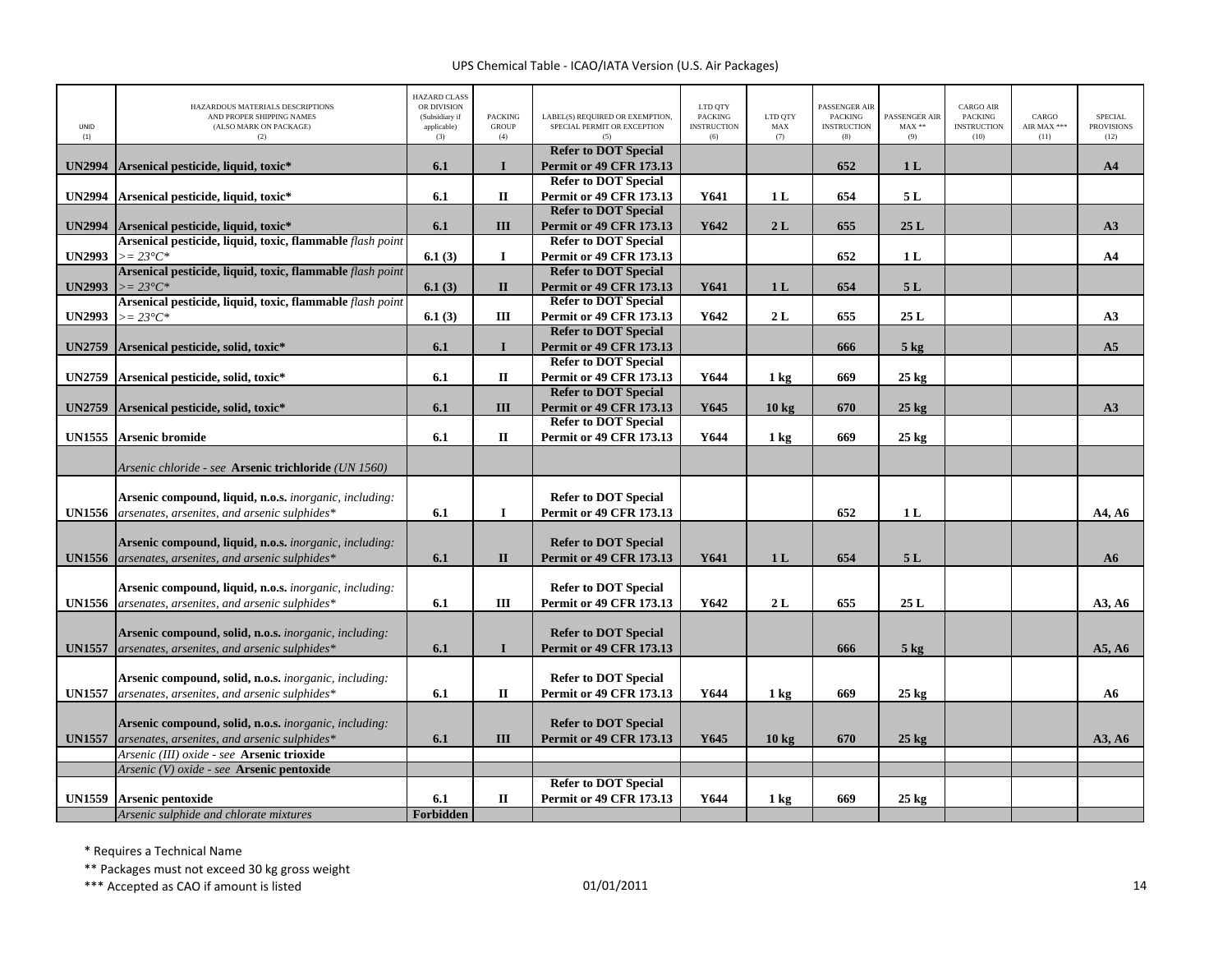| <b>UNID</b><br>(1)             | HAZARDOUS MATERIALS DESCRIPTIONS<br>AND PROPER SHIPPING NAMES<br>(ALSO MARK ON PACKAGE)<br>(2)                   | <b>HAZARD CLASS</b><br>OR DIVISION<br>(Subsidiary if<br>applicable)<br>(3) | <b>PACKING</b><br><b>GROUP</b><br>(4) | LABEL(S) REQUIRED OR EXEMPTION,<br>SPECIAL PERMIT OR EXCEPTION<br>(5) | LTD QTY<br><b>PACKING</b><br><b>INSTRUCTION</b><br>(6) | LTD QTY<br>MAX<br>(7) | PASSENGER AIR<br><b>PACKING</b><br><b>INSTRUCTION</b><br>(8) | PASSENGER AIR<br>$MAX**$<br>(9) | <b>CARGO AIR</b><br><b>PACKING</b><br><b>INSTRUCTION</b><br>(10) | CARGO<br>AIR MAX ***<br>(11) | <b>SPECIAL</b><br><b>PROVISIONS</b><br>(12) |
|--------------------------------|------------------------------------------------------------------------------------------------------------------|----------------------------------------------------------------------------|---------------------------------------|-----------------------------------------------------------------------|--------------------------------------------------------|-----------------------|--------------------------------------------------------------|---------------------------------|------------------------------------------------------------------|------------------------------|---------------------------------------------|
|                                | Arsenic sulphides - see Arsenic compound, liquid, n.o.s.<br>(UN 1556); Arsenic compound, solid, n.o.s. (UN 1557) |                                                                            |                                       |                                                                       |                                                        |                       |                                                              |                                 |                                                                  |                              |                                             |
| <b>UN1560</b>                  | Arsenic trichloride                                                                                              | Forbidden                                                                  |                                       |                                                                       |                                                        |                       |                                                              |                                 |                                                                  |                              |                                             |
|                                |                                                                                                                  |                                                                            |                                       | <b>Refer to DOT Special</b>                                           |                                                        |                       |                                                              |                                 |                                                                  |                              |                                             |
| <b>UN1561</b>                  | Arsenic trioxide                                                                                                 | 6.1                                                                        | $\mathbf{I}$                          | <b>Permit or 49 CFR 173.13</b>                                        | Y644                                                   | $1 \text{ kg}$        | 669                                                          | $25 \text{ kg}$                 |                                                                  |                              |                                             |
|                                | Arsenious chloride - see Arsenic trichloride (UN 1560)                                                           |                                                                            |                                       |                                                                       |                                                        |                       |                                                              |                                 |                                                                  |                              |                                             |
|                                | Arsenites, n.o.s. - see Arsenic compound, liquid, n.o.s.<br>(UN 1556); Arsenic compound, solid, n.o.s. (UN 1557) |                                                                            |                                       |                                                                       |                                                        |                       |                                                              |                                 |                                                                  |                              |                                             |
|                                | Arsenous chloride - see Arsenic trichloride (UN 1560)                                                            |                                                                            |                                       |                                                                       |                                                        |                       |                                                              |                                 |                                                                  |                              |                                             |
| UN2188 Arsine                  |                                                                                                                  | Forbidden                                                                  |                                       |                                                                       |                                                        |                       |                                                              |                                 |                                                                  |                              |                                             |
| <b>UN0486</b>                  | Articles, EEI                                                                                                    | Forbidden                                                                  |                                       |                                                                       |                                                        |                       |                                                              |                                 |                                                                  |                              |                                             |
|                                | UN0349 Articles, explosive, n.o.s.*                                                                              | $\overline{1.4S}$                                                          |                                       | <b>EXPLOSIVE 1.4 S</b>                                                |                                                        |                       | 101                                                          | $25 \text{ kg}$                 |                                                                  |                              | A62                                         |
| <b>UN0350</b><br><b>UN0351</b> | Articles, explosive, n.o.s.*<br>Articles, explosive, n.o.s.*                                                     | Forbidden<br>Forbidden                                                     |                                       |                                                                       |                                                        |                       |                                                              |                                 |                                                                  |                              |                                             |
| <b>UN0352</b>                  | Articles, explosive, n.o.s.*                                                                                     | Forbidden                                                                  |                                       |                                                                       |                                                        |                       |                                                              |                                 |                                                                  |                              |                                             |
| <b>UN0353</b>                  | Articles, explosive, n.o.s.*                                                                                     | Forbidden                                                                  |                                       |                                                                       |                                                        |                       |                                                              |                                 |                                                                  |                              |                                             |
| <b>UN0354</b>                  | Articles, explosive, n.o.s.*                                                                                     | Forbidden                                                                  |                                       |                                                                       |                                                        |                       |                                                              |                                 |                                                                  |                              |                                             |
|                                | UN0355 Articles, explosive, n.o.s.*                                                                              | Forbidden                                                                  |                                       |                                                                       |                                                        |                       |                                                              |                                 |                                                                  |                              |                                             |
|                                | UN0356 Articles, explosive, n.o.s.*                                                                              | Forbidden                                                                  |                                       |                                                                       |                                                        |                       |                                                              |                                 |                                                                  |                              |                                             |
|                                | UN0462 Articles, explosive, n.o.s.*                                                                              | Forbidden                                                                  |                                       |                                                                       |                                                        |                       |                                                              |                                 |                                                                  |                              |                                             |
|                                | UN0463 Articles, explosive, n.o.s.*                                                                              | Forbidden                                                                  |                                       |                                                                       |                                                        |                       |                                                              |                                 |                                                                  |                              |                                             |
|                                | UN0464 Articles, explosive, n.o.s.*                                                                              | Forbidden                                                                  |                                       |                                                                       |                                                        |                       |                                                              |                                 |                                                                  |                              |                                             |
|                                | UN0465 Articles, explosive, n.o.s.*                                                                              | Forbidden                                                                  |                                       |                                                                       |                                                        |                       |                                                              |                                 |                                                                  |                              |                                             |
|                                | UN0466 Articles, explosive, n.o.s.*                                                                              | Forbidden                                                                  |                                       |                                                                       |                                                        |                       |                                                              |                                 |                                                                  |                              |                                             |
|                                | UN0467 Articles, explosive, n.o.s.*                                                                              | Forbidden                                                                  |                                       |                                                                       |                                                        |                       |                                                              |                                 |                                                                  |                              |                                             |
|                                | UN0468 Articles, explosive, n.o.s.*                                                                              | Forbidden                                                                  |                                       |                                                                       |                                                        |                       |                                                              |                                 |                                                                  |                              |                                             |
|                                | UN0469 Articles, explosive, n.o.s.*                                                                              | Forbidden                                                                  |                                       |                                                                       |                                                        |                       |                                                              |                                 |                                                                  |                              |                                             |
| <b>UN0471</b>                  | UN0470 Articles, explosive, n.o.s.*<br>Articles, explosive, n.o.s.*                                              | Forbidden<br>Forbidden                                                     |                                       |                                                                       |                                                        |                       |                                                              |                                 |                                                                  |                              |                                             |
|                                | UN0472 Articles, explosive, n.o.s.*                                                                              | Forbidden                                                                  |                                       |                                                                       |                                                        |                       |                                                              |                                 |                                                                  |                              |                                             |
|                                | UN0486 Articles, explosive, extremely insensitive                                                                | Forbidden                                                                  |                                       |                                                                       |                                                        |                       |                                                              |                                 |                                                                  |                              |                                             |
|                                | Articles, pressurized, hydraulic containing non-                                                                 |                                                                            |                                       |                                                                       |                                                        |                       |                                                              |                                 |                                                                  |                              |                                             |
| <b>UN3164</b>                  | flammable gas                                                                                                    | 2.2                                                                        |                                       | <b>NON-FLAMMABLE GAS</b>                                              |                                                        |                       | 208                                                          | $30$ kg $\rm{G}$                |                                                                  |                              | A48, A114                                   |
| <b>UN3164</b>                  | Articles, pressurized, pneumatic containing non-<br>flammable gas                                                | 2.2                                                                        |                                       | <b>NON-FLAMMABLE GAS</b>                                              |                                                        |                       | 208                                                          | 30 kg G                         |                                                                  |                              | A48, A114                                   |
| <b>UN0380</b>                  | Articles, pyrophoric                                                                                             | <b>Forbidden</b>                                                           |                                       |                                                                       |                                                        |                       |                                                              |                                 |                                                                  |                              |                                             |
| <b>UN0428</b>                  | Articles, pyrotechnic for technical purposes                                                                     | Forbidden                                                                  |                                       |                                                                       |                                                        |                       |                                                              |                                 |                                                                  |                              |                                             |
| <b>UN0429</b>                  | Articles, pyrotechnic for technical purposes                                                                     | Forbidden                                                                  |                                       |                                                                       |                                                        |                       |                                                              |                                 |                                                                  |                              |                                             |
| <b>UN0430</b>                  | Articles, pyrotechnic for technical purposes                                                                     | Forbidden                                                                  |                                       |                                                                       |                                                        |                       |                                                              |                                 |                                                                  |                              |                                             |
| <b>UN0431</b>                  | Articles, pyrotechnic for technical purposes                                                                     | Forbidden                                                                  |                                       |                                                                       |                                                        |                       |                                                              |                                 |                                                                  |                              |                                             |
|                                | UN0432 Articles, pyrotechnic for technical purposes                                                              | 1.4S                                                                       |                                       | <b>EXPLOSIVE 1.4 S</b>                                                |                                                        |                       | 135                                                          | $25 \text{ kg}$                 |                                                                  |                              |                                             |

\* Requires <sup>a</sup> Technical Name

\*\* Packages must not exceed 30 kg gross weight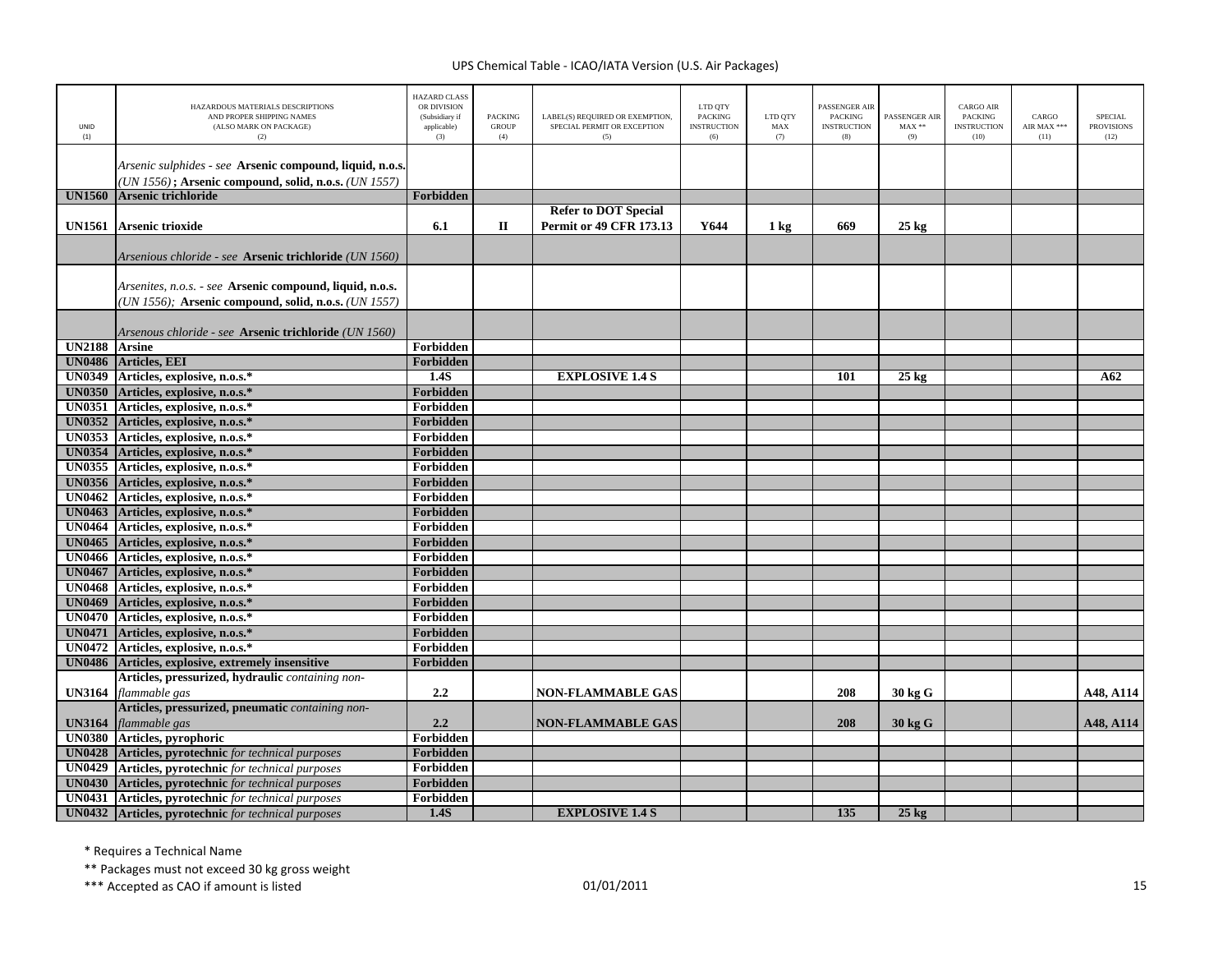| <b>UNID</b><br>(1) | HAZARDOUS MATERIALS DESCRIPTIONS<br>AND PROPER SHIPPING NAMES<br>(ALSO MARK ON PACKAGE)<br>(2) | <b>HAZARD CLASS</b><br>OR DIVISION<br>(Subsidiary if<br>applicable)<br>(3) | <b>PACKING</b><br><b>GROUP</b><br>(4) | LABEL(S) REQUIRED OR EXEMPTION,<br>SPECIAL PERMIT OR EXCEPTION<br>(5) | LTD QTY<br><b>PACKING</b><br><b>INSTRUCTION</b><br>(6) | LTD QTY<br>MAX<br>(7) | PASSENGER AIR<br><b>PACKING</b><br><b>INSTRUCTION</b><br>(8) | PASSENGER AIR<br>$\text{MAX}$ **<br>(9) | <b>CARGO AIR</b><br><b>PACKING</b><br><b>INSTRUCTION</b><br>(10) | CARGO<br>AIR MAX ***<br>(11) | <b>SPECIAL</b><br><b>PROVISIONS</b><br>(12) |
|--------------------|------------------------------------------------------------------------------------------------|----------------------------------------------------------------------------|---------------------------------------|-----------------------------------------------------------------------|--------------------------------------------------------|-----------------------|--------------------------------------------------------------|-----------------------------------------|------------------------------------------------------------------|------------------------------|---------------------------------------------|
| <b>UN2584</b>      | <b>Arylsulphonic acids, liquid</b> with $>$ 5% free sulphuric<br>acid                          | 8                                                                          | $\mathbf{I}$                          | <b>CORROSIVE</b>                                                      | Y840                                                   | 0.5L                  | 851                                                          | 1 <sub>L</sub>                          |                                                                  |                              |                                             |
|                    | <b>Arylsulphonic acids, liquid</b> with $\lt$ = 5% free sulphuric                              |                                                                            |                                       |                                                                       |                                                        |                       |                                                              |                                         |                                                                  |                              |                                             |
| <b>UN2586</b>      | acid                                                                                           | 8                                                                          | III                                   | <b>CORROSIVE</b>                                                      | <b>Y841</b>                                            | 1 <sub>L</sub>        | 852                                                          | 5L                                      |                                                                  |                              |                                             |
|                    | <b>Arylsulphonic acids, solid</b> with $>$ 5% free sulphuric                                   |                                                                            |                                       |                                                                       |                                                        |                       |                                                              |                                         |                                                                  |                              |                                             |
| <b>UN2583</b>      | acid                                                                                           | ${\bf 8}$                                                                  | $\mathbf{I}$                          | <b>CORROSIVE</b>                                                      | Y844                                                   | $5$ kg                | 859                                                          | 15 <sub>kg</sub>                        |                                                                  |                              |                                             |
|                    | <b>Arylsulphonic acids, solid</b> with $\lt$ = 5% free sulphuric                               |                                                                            |                                       |                                                                       |                                                        |                       |                                                              |                                         |                                                                  |                              |                                             |
| <b>UN2585</b>      | acid                                                                                           | 8                                                                          | III                                   | <b>CORROSIVE</b>                                                      | Y845                                                   | $5$ kg                | 860                                                          | $25$ kg                                 |                                                                  |                              |                                             |
|                    | Asbestos - see Blue asbestos (UN 2212); Brown                                                  |                                                                            |                                       |                                                                       |                                                        |                       |                                                              |                                         |                                                                  |                              |                                             |
|                    | asbestos (UN 2212); White asbestos (UN 2590)<br>Ascaridole                                     | Forbidden                                                                  |                                       |                                                                       |                                                        |                       |                                                              |                                         |                                                                  |                              |                                             |
| <b>UN3334</b>      | Aviation regulated liquid, n.o.s.*                                                             | $\boldsymbol{9}$                                                           |                                       | <b>MISCELLANEOUS</b>                                                  |                                                        |                       | 964                                                          | 25L                                     | 964                                                              | 25L                          | A27, A48                                    |
|                    | UN3335 Aviation regulated solid, n.o.s.*                                                       | $\overline{9}$                                                             |                                       | <b>MISCELLANEOUS</b>                                                  |                                                        |                       | 956                                                          | 30 kg                                   | 956                                                              | 30 kg                        | A27, A48                                    |
|                    | Azaurolic acid (salt of) (dry)                                                                 | Forbidden                                                                  |                                       |                                                                       |                                                        |                       |                                                              |                                         |                                                                  |                              |                                             |
|                    | Azidodithiocarbonic acid                                                                       | Forbidden                                                                  |                                       |                                                                       |                                                        |                       |                                                              |                                         |                                                                  |                              |                                             |
|                    | Azidoethyl nitrate                                                                             | Forbidden                                                                  |                                       |                                                                       |                                                        |                       |                                                              |                                         |                                                                  |                              |                                             |
|                    | Azido guanidine picrate (dry)                                                                  | Forbidden                                                                  |                                       |                                                                       |                                                        |                       |                                                              |                                         |                                                                  |                              |                                             |
|                    | 5-Azido-1-hydroxy tetrazole                                                                    | Forbidden                                                                  |                                       |                                                                       |                                                        |                       |                                                              |                                         |                                                                  |                              |                                             |
|                    | Azido hydroxy tetrazole (mercury and silver salts)                                             | Forbidden                                                                  |                                       |                                                                       |                                                        |                       |                                                              |                                         |                                                                  |                              |                                             |
|                    | 3-Azido-1,2-propylene glycol dinitrate                                                         | Forbidden                                                                  |                                       |                                                                       |                                                        |                       |                                                              |                                         |                                                                  |                              |                                             |
| <b>UN3242</b>      | <b>Azodicarbonamide</b>                                                                        | Forbidden                                                                  |                                       |                                                                       |                                                        |                       |                                                              |                                         |                                                                  |                              |                                             |
|                    | Azodicarbonamide formulation type $C \leq 100\%$ - see                                         |                                                                            |                                       |                                                                       |                                                        |                       |                                                              |                                         |                                                                  |                              |                                             |
|                    | Self reactive solid, type C (UN 3224)                                                          |                                                                            |                                       |                                                                       |                                                        |                       |                                                              |                                         |                                                                  |                              |                                             |
|                    | Azodicarbonamide formulation type $D \leq 100\%$ ) - see                                       |                                                                            |                                       |                                                                       |                                                        |                       |                                                              |                                         |                                                                  |                              |                                             |
|                    | Self reactive solid, type D (UN 3226)                                                          |                                                                            |                                       |                                                                       |                                                        |                       |                                                              |                                         |                                                                  |                              |                                             |
|                    | Azodicarbonamide formulation type B, temperature                                               |                                                                            |                                       |                                                                       |                                                        |                       |                                                              |                                         |                                                                  |                              |                                             |
|                    | controlled $\left(\leq 100\%\right)$<br>Azodicarbonamide formulation type C, temperature       | Forbidden                                                                  |                                       |                                                                       |                                                        |                       |                                                              |                                         |                                                                  |                              |                                             |
|                    | controlled                                                                                     | Forbidden                                                                  |                                       |                                                                       |                                                        |                       |                                                              |                                         |                                                                  |                              |                                             |
|                    | Azodicarbonamide formulation type D, temperature                                               |                                                                            |                                       |                                                                       |                                                        |                       |                                                              |                                         |                                                                  |                              |                                             |
|                    | controlled                                                                                     | Forbidden                                                                  |                                       |                                                                       |                                                        |                       |                                                              |                                         |                                                                  |                              |                                             |
|                    |                                                                                                |                                                                            |                                       |                                                                       |                                                        |                       |                                                              |                                         |                                                                  |                              |                                             |
|                    | 2,2'-Azodi (2,4-dimethyl-4-methoxyvaleronitrile) (100%)                                        | Forbidden                                                                  |                                       |                                                                       |                                                        |                       |                                                              |                                         |                                                                  |                              |                                             |
|                    | 2.2'-Azodi (2.4-dimethyl-valeronitrile) (100%)                                                 | Forbidden                                                                  |                                       |                                                                       |                                                        |                       |                                                              |                                         |                                                                  |                              |                                             |
|                    | 2,2'-Azodi (ethyl-2-methylpropionate) (100%)                                                   | Forbidden                                                                  |                                       |                                                                       |                                                        |                       |                                                              |                                         |                                                                  |                              |                                             |
|                    | 1,1'-Azodi (hexahydrobenzonitrile) (100%) - see Self                                           |                                                                            |                                       |                                                                       |                                                        |                       |                                                              |                                         |                                                                  |                              |                                             |
|                    | reactive solid, type $D$ ( <i>UN 3226</i> )                                                    |                                                                            |                                       |                                                                       |                                                        |                       |                                                              |                                         |                                                                  |                              |                                             |
|                    | 2,2'-Azodi (isobutyronitrile) as a water-based paste $\left(\leq$                              |                                                                            |                                       |                                                                       |                                                        |                       |                                                              |                                         |                                                                  |                              |                                             |
|                    | 50%) - see Self reactive solid, type C (UN 3224)                                               |                                                                            |                                       |                                                                       |                                                        |                       |                                                              |                                         |                                                                  |                              |                                             |
|                    | Azodiisobutyronitrile (100%)                                                                   | Forbidden                                                                  |                                       |                                                                       |                                                        |                       |                                                              |                                         |                                                                  |                              |                                             |
|                    | 2,2'-Azodi (isobutyronitrile) (100%)                                                           | Forbidden                                                                  |                                       |                                                                       |                                                        |                       |                                                              |                                         |                                                                  |                              |                                             |
|                    | 2,2'-Azodi (2-methylbutyronitrile) (100%)                                                      | Forbidden                                                                  |                                       |                                                                       |                                                        |                       |                                                              |                                         |                                                                  |                              |                                             |
|                    | Azotetrazole (dry)                                                                             | Forbidden                                                                  |                                       |                                                                       |                                                        |                       |                                                              |                                         |                                                                  |                              |                                             |
|                    | Bag charges - see Charges, propelling, for cannon (UN<br>0242, UN 0279, UN 0414)               |                                                                            |                                       |                                                                       |                                                        |                       |                                                              |                                         |                                                                  |                              |                                             |

\* Requires <sup>a</sup> Technical Name

\*\* Packages must not exceed 30 kg gross weight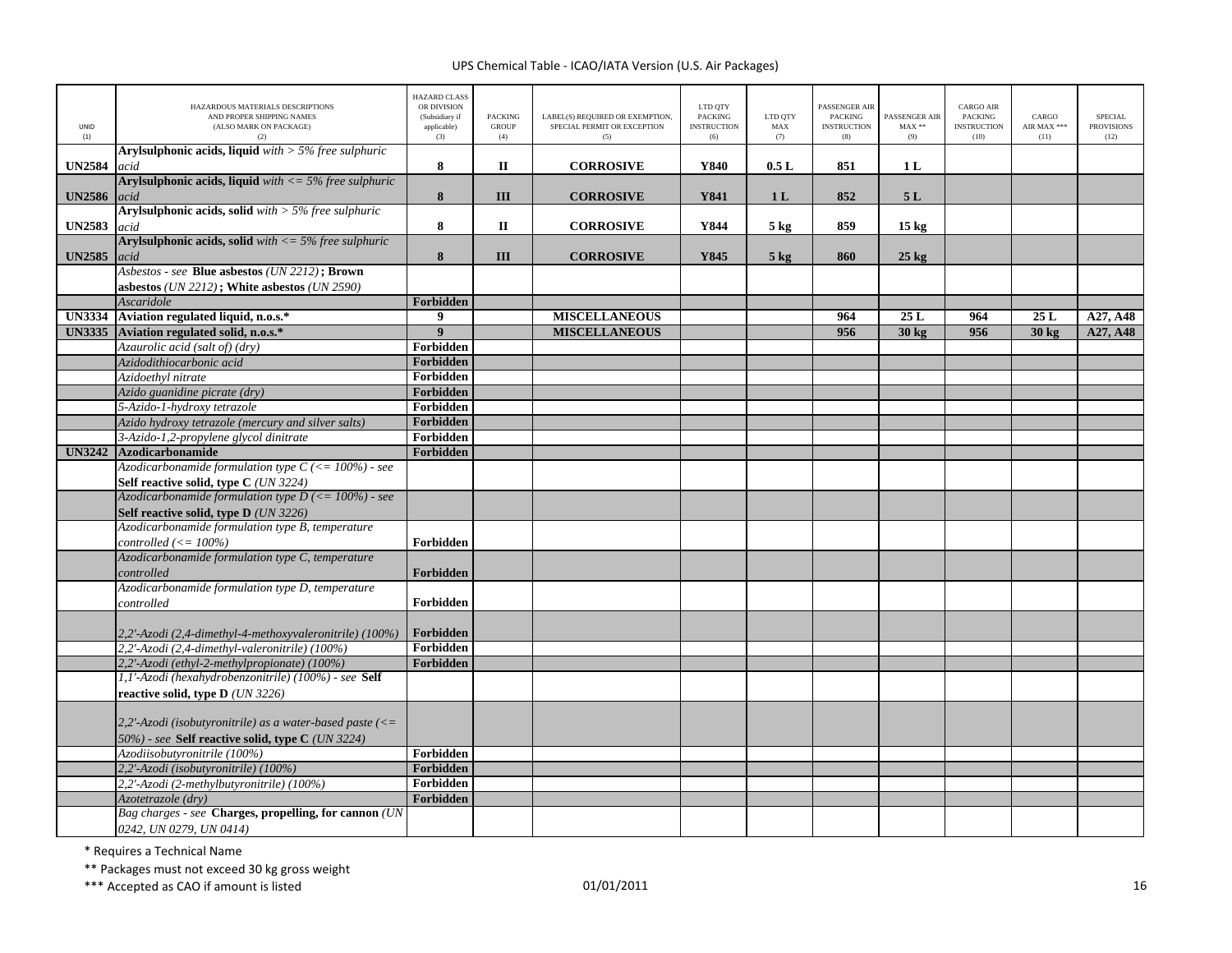| <b>UNID</b><br>(1)   | HAZARDOUS MATERIALS DESCRIPTIONS<br>AND PROPER SHIPPING NAMES<br>(ALSO MARK ON PACKAGE)<br>(2) | <b>HAZARD CLASS</b><br>OR DIVISION<br>(Subsidiary if<br>applicable)<br>(3) | <b>PACKING</b><br><b>GROUP</b><br>(4) | LABEL(S) REQUIRED OR EXEMPTION.<br>SPECIAL PERMIT OR EXCEPTION<br>(5) | LTD QTY<br><b>PACKING</b><br><b>INSTRUCTION</b><br>(6) | LTD QTY<br>MAX<br>(7) | <b>PASSENGER AIR</b><br><b>PACKING</b><br><b>INSTRUCTION</b><br>(8) | PASSENGER AIR<br>$MAX**$<br>(9) | <b>CARGO AIR</b><br><b>PACKING</b><br><b>INSTRUCTION</b><br>(10) | CARGO<br>AIR MAX ***<br>(11) | <b>SPECIAL</b><br><b>PROVISIONS</b><br>(12) |
|----------------------|------------------------------------------------------------------------------------------------|----------------------------------------------------------------------------|---------------------------------------|-----------------------------------------------------------------------|--------------------------------------------------------|-----------------------|---------------------------------------------------------------------|---------------------------------|------------------------------------------------------------------|------------------------------|---------------------------------------------|
|                      | Ballistite - see Powder, smokeless (UN 0160, UN 0161)                                          |                                                                            |                                       |                                                                       |                                                        |                       |                                                                     |                                 |                                                                  |                              |                                             |
|                      | Bangalore torpedoes - see Mines bursting charge (UN<br>0136, UN 0137, UN 0138, UN 0294)        |                                                                            |                                       |                                                                       |                                                        |                       |                                                                     |                                 |                                                                  |                              |                                             |
| <b>UN1400 Barium</b> |                                                                                                | 4.3                                                                        | $\mathbf{I}$                          | <b>Refer to DOT Special</b><br><b>Permit or 49 CFR 173.13</b>         | Y475                                                   | $5 \text{ kg}$        | 484                                                                 | $15 \text{ kg}$                 |                                                                  |                              |                                             |
|                      | UN1854 Barium alloys, pyrophoric                                                               | Forbidden                                                                  |                                       |                                                                       |                                                        |                       |                                                                     |                                 |                                                                  |                              |                                             |
| <b>UN0224</b>        | <b>Barium azide</b> dry or wetted with $<$ 50% water, by mass                                  | Forbidden                                                                  |                                       |                                                                       |                                                        |                       |                                                                     |                                 |                                                                  |                              |                                             |
|                      | <b>UN1571</b> Barium azide, wetted with $\geq$ 50% water, by mass                              | Forbidden                                                                  | I                                     |                                                                       |                                                        |                       |                                                                     |                                 |                                                                  |                              |                                             |
|                      | Barium binoxide - see Barium peroxide                                                          |                                                                            |                                       |                                                                       |                                                        |                       |                                                                     |                                 |                                                                  |                              |                                             |
|                      | <b>UN2719</b> Barium bromate                                                                   | 5.1(6.1)                                                                   | П                                     |                                                                       |                                                        |                       |                                                                     | <b>Not</b><br>Accepted          |                                                                  |                              |                                             |
|                      | UN1445 Barium chlorate, solid                                                                  | 5.1(6.1)                                                                   | $\mathbf{I}$                          |                                                                       |                                                        |                       |                                                                     | <b>Not</b><br>Accepted          |                                                                  |                              |                                             |
| <b>UN3405</b>        | <b>Barium chlorate solution</b>                                                                | 5.1(6.1)                                                                   | $\mathbf H$                           |                                                                       |                                                        |                       |                                                                     | <b>Not</b><br>Accepted          |                                                                  |                              |                                             |
| <b>UN3405</b>        | <b>Barium chlorate solution</b>                                                                | 5.1(6.1)                                                                   | III                                   |                                                                       |                                                        |                       |                                                                     | <b>Not</b><br>Accepted          |                                                                  |                              |                                             |
|                      | UN1564 Barium compound, n.o.s.*                                                                | 6.1                                                                        | П                                     | <b>Refer to DOT Special</b><br><b>Permit or 49 CFR 173.13</b>         | Y644                                                   | $1 \text{ kg}$        | 669                                                                 | $25 \text{ kg}$                 |                                                                  |                              | A82                                         |
|                      | UN1564 Barium compound, n.o.s.*                                                                | 6.1                                                                        | III                                   | <b>Refer to DOT Special</b><br><b>Permit or 49 CFR 173.13</b>         | Y645                                                   | $10 \text{ kg}$       | 670                                                                 | $25 \text{ kg}$                 |                                                                  |                              | A3, A82                                     |
|                      | UN1565 Barium cyanide                                                                          | 6.1                                                                        | $\bf{I}$                              | <b>Refer to DOT Special</b><br><b>Permit or 49 CFR 173.13</b>         |                                                        |                       | 666                                                                 | $5 \text{ kg}$                  |                                                                  |                              |                                             |
|                      | Barium dioxide - see Barium peroxide (UN 1449)                                                 |                                                                            |                                       |                                                                       |                                                        |                       |                                                                     |                                 |                                                                  |                              |                                             |
|                      | <b>UN2741</b> Barium hypochlorite with $>$ 22% available chlorine                              | 5.1(6.1)                                                                   | $\mathbf{I}$                          |                                                                       |                                                        |                       |                                                                     | <b>Not</b><br><b>Accepted</b>   |                                                                  |                              |                                             |
|                      | UN1446 Barium nitrate                                                                          | 5.1(6.1)                                                                   | $\mathbf{I}$                          |                                                                       |                                                        |                       |                                                                     | <b>Not</b><br>Accepted          |                                                                  |                              |                                             |
|                      | UN1884 Barium oxide                                                                            | 6.1                                                                        | Ш                                     | <b>Refer to DOT Special</b><br><b>Permit or 49 CFR 173.13</b>         | Y645                                                   | $10 \text{ kg}$       | 670                                                                 | $25 \text{ kg}$                 |                                                                  |                              |                                             |
| <b>UN1447</b>        | Barium perchlorate, solid                                                                      | 5.1(6.1)                                                                   | $\mathbf{I}$                          |                                                                       |                                                        |                       |                                                                     | <b>Not</b><br><b>Accepted</b>   |                                                                  |                              |                                             |
|                      | <b>UN3406</b> Barium perchlorate solution                                                      | 5.1(6.1)                                                                   | $\mathbf{I}$                          |                                                                       |                                                        |                       |                                                                     | <b>Not</b><br><b>Accepted</b>   |                                                                  |                              |                                             |
|                      | <b>UN3406</b> Barium perchlorate solution                                                      | 5.1(6.1)                                                                   | III                                   |                                                                       |                                                        |                       |                                                                     | <b>Not</b><br><b>Accepted</b>   |                                                                  |                              |                                             |
|                      | UN1448 Barium permanganate                                                                     | 5.1(6.1)                                                                   | $\mathbf H$                           |                                                                       |                                                        |                       |                                                                     | <b>Not</b><br>Accepted          |                                                                  |                              |                                             |
| <b>UN1449</b>        | <b>Barium</b> peroxide                                                                         | 5.1(6.1)                                                                   | $\mathbf{I}$                          |                                                                       |                                                        |                       |                                                                     | <b>Not</b><br>Accepted          |                                                                  |                              |                                             |
|                      | Barium selenate - see Selenates (UN 2630)<br>Barium selenite - see Selenites (UN 2630)         |                                                                            |                                       |                                                                       |                                                        |                       |                                                                     |                                 |                                                                  |                              |                                             |
|                      |                                                                                                |                                                                            |                                       |                                                                       |                                                        |                       |                                                                     |                                 |                                                                  |                              |                                             |
|                      | Barium superoxide - see <b>Barium peroxide</b> (UN 1449)                                       |                                                                            |                                       |                                                                       |                                                        |                       |                                                                     |                                 |                                                                  |                              |                                             |

\* Requires <sup>a</sup> Technical Name

\*\* Packages must not exceed 30 kg gross weight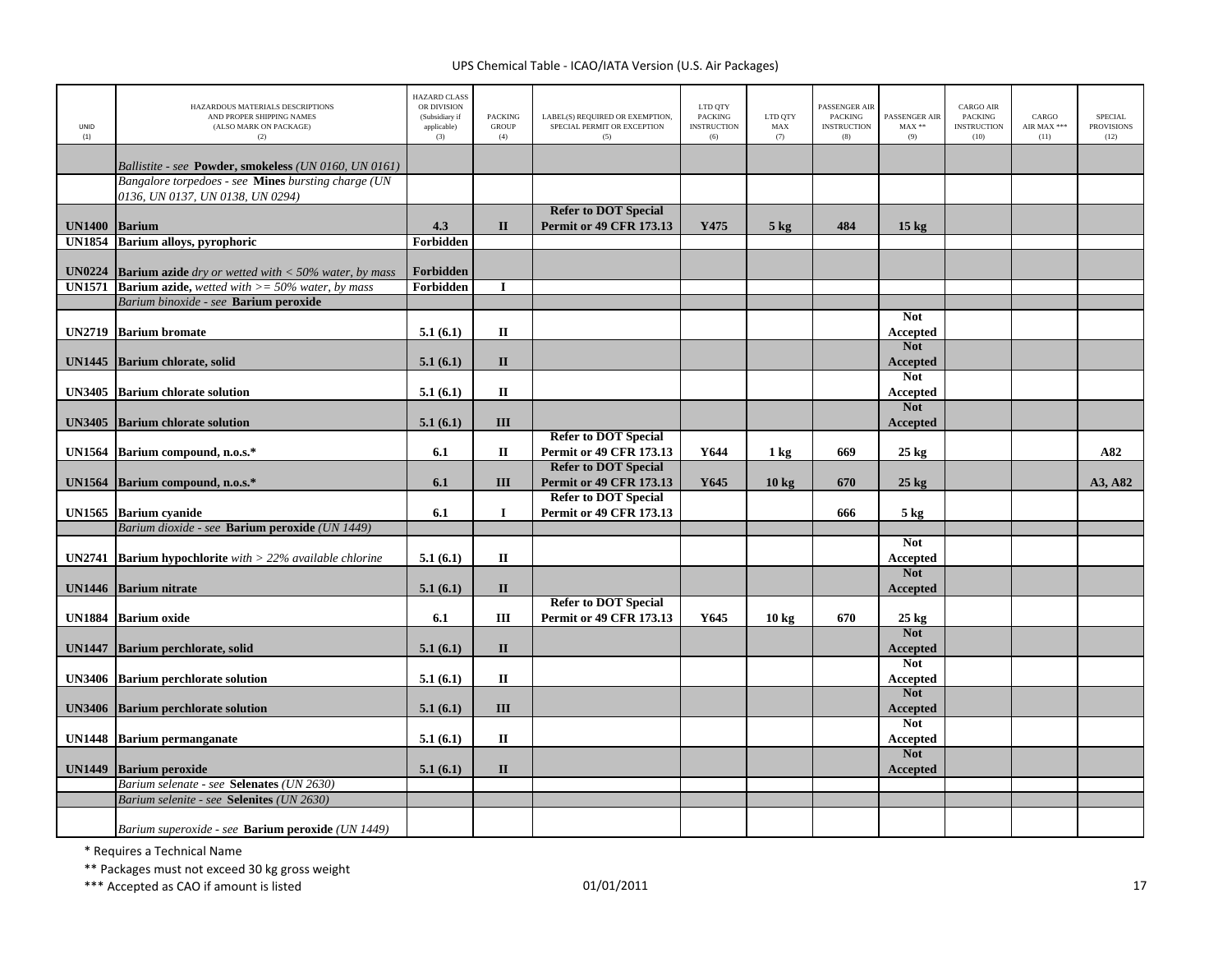| LINID<br>(1)  | HAZARDOUS MATERIALS DESCRIPTIONS<br>AND PROPER SHIPPING NAMES<br>(ALSO MARK ON PACKAGE)<br>(2)      | <b>HAZARD CLASS</b><br>OR DIVISION<br>(Subsidiary if<br>applicable)<br>(3) | <b>PACKING</b><br><b>GROUP</b><br>(4) | LABEL(S) REQUIRED OR EXEMPTION,<br>SPECIAL PERMIT OR EXCEPTION<br>(5) | LTD QTY<br><b>PACKING</b><br><b>INSTRUCTION</b><br>(6) | LTD QTY<br><b>MAX</b><br>(7) | PASSENGER AIR<br><b>PACKING</b><br><b>INSTRUCTION</b><br>(8) | PASSENGER AIR<br>$MAX**$<br>(9)      | <b>CARGO AIR</b><br><b>PACKING</b><br><b>INSTRUCTION</b><br>(10) | CARGO<br>AIR MAX ***<br>(11)         | <b>SPECIAL</b><br><b>PROVISIONS</b><br>(12) |
|---------------|-----------------------------------------------------------------------------------------------------|----------------------------------------------------------------------------|---------------------------------------|-----------------------------------------------------------------------|--------------------------------------------------------|------------------------------|--------------------------------------------------------------|--------------------------------------|------------------------------------------------------------------|--------------------------------------|---------------------------------------------|
| <b>UN3292</b> | <b>Batteries, containing sodium</b>                                                                 | Forbidden                                                                  | $\mathbf{I}$                          |                                                                       |                                                        |                              |                                                              |                                      |                                                                  |                                      |                                             |
|               | Batteries, dry, containing potassium hydroxide, solid                                               |                                                                            |                                       |                                                                       |                                                        |                              |                                                              |                                      |                                                                  |                                      |                                             |
| <b>UN3028</b> | electric storage                                                                                    | 8                                                                          |                                       | <b>CORROSIVE</b>                                                      |                                                        |                              | 871                                                          | $25$ kg G                            |                                                                  |                                      | A183                                        |
|               | Batteries, electric storage - see special provision A123                                            |                                                                            |                                       |                                                                       |                                                        |                              |                                                              |                                      |                                                                  |                                      |                                             |
|               | Batteries, lithium type - see Lithium batteries etc.                                                |                                                                            |                                       |                                                                       |                                                        |                              |                                                              |                                      |                                                                  |                                      |                                             |
| <b>UN2794</b> | Batteries, wet, filled with acid electric storage                                                   | $\bf 8$                                                                    |                                       |                                                                       |                                                        |                              |                                                              | <b>Not</b><br><b>Accepted</b>        |                                                                  |                                      |                                             |
| <b>UN2795</b> | Batteries, wet, filled with alkali electric storage                                                 | 8                                                                          |                                       |                                                                       |                                                        |                              |                                                              | <b>Not</b><br>Accepted               |                                                                  |                                      |                                             |
| <b>UN2800</b> | Batteries, wet, non-spillable electric storage                                                      | $8\phantom{1}$                                                             |                                       | <b>CORROSIVE</b>                                                      |                                                        |                              | 872                                                          | $25$ kg $G$                          |                                                                  |                                      | A48, A67,<br>A164, A183                     |
| <b>UN2796</b> | <b>Battery fluid, acid</b>                                                                          | 8                                                                          | П                                     | <b>CORROSIVE</b>                                                      | Y840                                                   | 0.5L                         | 851                                                          | 1 L                                  |                                                                  |                                      |                                             |
| <b>UN2797</b> | <b>Battery fluid, alkali</b>                                                                        | 8                                                                          | $\mathbf{I}$                          | <b>CORROSIVE</b>                                                      | <b>Y840</b>                                            | 0.5L                         | 851                                                          | 1 <sub>L</sub>                       |                                                                  |                                      |                                             |
| <b>UN3171</b> | <b>Battery-powered equipment</b>                                                                    | 9                                                                          |                                       | <b>MISCELLANEOUS</b>                                                  |                                                        |                              |                                                              | <b>Not</b><br>Accepted<br><b>Not</b> |                                                                  | <b>Not</b><br>Accepted<br><b>Not</b> | A807                                        |
| <b>UN3171</b> | <b>Battery-powered vehicle</b>                                                                      | 9                                                                          |                                       | <b>MISCELLANEOUS</b>                                                  |                                                        |                              |                                                              | Accepted                             |                                                                  | <b>Accepted</b>                      | A807                                        |
|               | UN1990 Benzaldehyde                                                                                 | 9                                                                          | Ш                                     | <b>MISCELLANEOUS</b>                                                  | Y964                                                   | 30 kg G                      | 964                                                          | 25L                                  | 964                                                              | 25L                                  |                                             |
| <b>UN1114</b> | <b>Benzene</b>                                                                                      | $\overline{3}$                                                             | $\mathbf{I}$                          | <b>FLAMMABLE LIQUID</b>                                               | <b>Y341</b>                                            | 1 <sub>L</sub>               | 353                                                          | 5L                                   |                                                                  |                                      |                                             |
|               | Benzene diazonium chloride (dry)                                                                    | Forbidden                                                                  |                                       |                                                                       |                                                        |                              |                                                              |                                      |                                                                  |                                      |                                             |
|               | Benzene diazonium nitrate (dry)                                                                     | Forbidden                                                                  |                                       |                                                                       |                                                        |                              |                                                              |                                      |                                                                  |                                      |                                             |
|               | Benzene-1,3-disulphonyl hydrazide, as paste (100%) -                                                |                                                                            |                                       |                                                                       |                                                        |                              |                                                              |                                      |                                                                  |                                      |                                             |
|               | see Self-reactive solid, type D (UN 3226)<br>Benzene sulphonyl hydrazide (100%) - see Self-reactive |                                                                            |                                       |                                                                       |                                                        |                              |                                                              |                                      |                                                                  |                                      |                                             |
|               | solid, type $D$ ( <i>UN 3226</i> )                                                                  |                                                                            |                                       |                                                                       |                                                        |                              |                                                              |                                      |                                                                  |                                      |                                             |
| <b>UN2225</b> | <b>Benzenesulphonyl chloride</b>                                                                    | 8                                                                          | Ш                                     | <b>CORROSIVE</b>                                                      | <b>Y841</b>                                            | 1 <sub>L</sub>               | 852                                                          | 5L                                   |                                                                  |                                      |                                             |
|               | Benzenethiol - see Phenyl mercaptan (UN 2337)                                                       |                                                                            |                                       |                                                                       |                                                        |                              |                                                              |                                      |                                                                  |                                      |                                             |
|               | Benzene triozonide                                                                                  | Forbidden                                                                  |                                       |                                                                       |                                                        |                              |                                                              |                                      |                                                                  |                                      |                                             |
|               |                                                                                                     |                                                                            |                                       | <b>Refer to DOT Special</b>                                           |                                                        |                              |                                                              |                                      |                                                                  |                                      |                                             |
| <b>UN1885</b> | <b>Benzidine</b>                                                                                    | 6.1                                                                        | $\mathbf{I}$                          | <b>Permit or 49 CFR 173.13</b>                                        | Y644                                                   | $1 \text{ kg}$               | 669                                                          | $25 \text{ kg}$                      |                                                                  |                                      |                                             |
|               | Benzol - see Benzene (UN 1114)                                                                      |                                                                            |                                       |                                                                       |                                                        |                              |                                                              |                                      |                                                                  |                                      |                                             |
|               |                                                                                                     |                                                                            |                                       |                                                                       |                                                        |                              |                                                              |                                      |                                                                  |                                      |                                             |
|               | Benzolene - see Petroleum distillates, n.o.s. (UN 1268)                                             |                                                                            |                                       |                                                                       |                                                        |                              |                                                              |                                      |                                                                  |                                      |                                             |
|               |                                                                                                     |                                                                            |                                       | <b>Refer to DOT Special</b>                                           |                                                        |                              |                                                              |                                      |                                                                  |                                      |                                             |
| <b>UN2224</b> | <b>Benzonitrile</b>                                                                                 | 6.1                                                                        | П                                     | Permit or 49 CFR 173.13                                               | Y641                                                   | 1 <sub>L</sub>               | 654                                                          | 5 L                                  |                                                                  |                                      |                                             |
|               |                                                                                                     |                                                                            |                                       | <b>Refer to DOT Special</b>                                           |                                                        |                              |                                                              |                                      |                                                                  |                                      |                                             |
| <b>UN2587</b> | <b>Benzoquinone</b>                                                                                 | 6.1                                                                        | $\mathbf{I}$                          | <b>Permit or 49 CFR 173.13</b>                                        | Y644                                                   | $1 \text{ kg}$               | 669                                                          | $25 \text{ kg}$                      |                                                                  |                                      |                                             |
|               | Benzosulphochloride - see Benzenesulphonyl chloride<br>(UN 2225)                                    |                                                                            |                                       |                                                                       |                                                        |                              |                                                              |                                      |                                                                  |                                      |                                             |
|               | UN2226 Benzotrichloride                                                                             | 8                                                                          | $\mathbf{I}$                          | <b>CORROSIVE</b>                                                      | <b>Y840</b>                                            | 0.5L                         | 851                                                          | 1 <sub>L</sub>                       |                                                                  |                                      |                                             |
| <b>UN2338</b> | <b>Benzotrifluoride</b>                                                                             | $\overline{3}$                                                             | $\overline{\mathbf{u}}$               | <b>FLAMMABLE LIQUID</b>                                               | <b>Y341</b>                                            | 1L                           | 353                                                          | 5L                                   |                                                                  |                                      |                                             |
|               | Benzoxidiazoles (dry)                                                                               | Forbidden                                                                  |                                       |                                                                       |                                                        |                              |                                                              |                                      |                                                                  |                                      |                                             |
|               | Benzovl azide                                                                                       | Forbidden                                                                  |                                       |                                                                       |                                                        |                              |                                                              |                                      |                                                                  |                                      |                                             |
|               | UN1736 Benzovl chloride                                                                             | 8                                                                          | $\mathbf{I}$                          | <b>CORROSIVE</b>                                                      | Y840                                                   | 0.5L                         | 851                                                          | 1 <sub>L</sub>                       |                                                                  |                                      |                                             |

\* Requires <sup>a</sup> Technical Name

\*\* Packages must not exceed 30 kg gross weight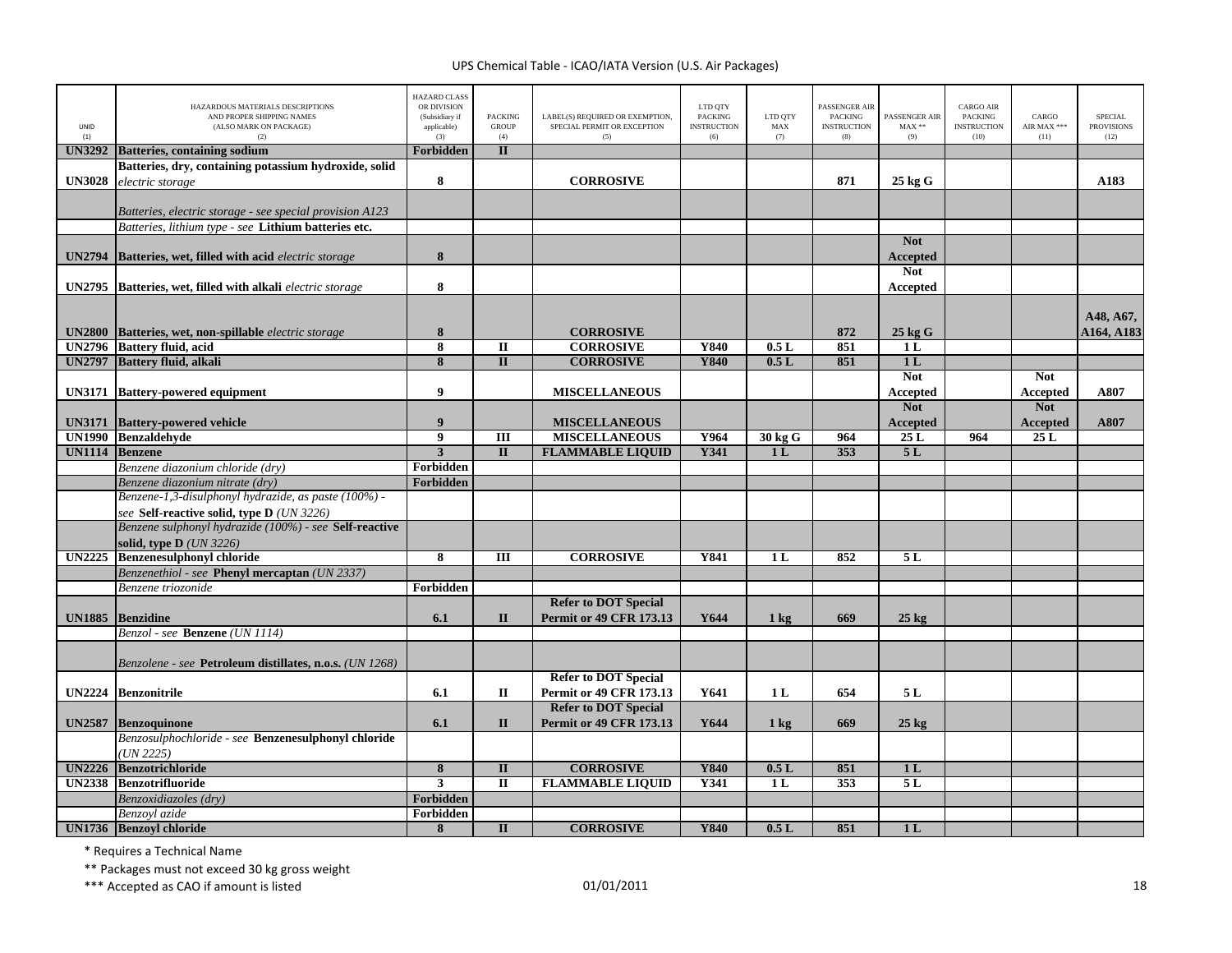| UNID<br>(1)   | HAZARDOUS MATERIALS DESCRIPTIONS<br>AND PROPER SHIPPING NAMES<br>(ALSO MARK ON PACKAGE)<br>(2) | <b>HAZARD CLASS</b><br>OR DIVISION<br>(Subsidiary if<br>applicable)<br>(3) | <b>PACKING</b><br><b>GROUP</b><br>(4) | LABEL(S) REQUIRED OR EXEMPTION.<br>SPECIAL PERMIT OR EXCEPTION | LTD QTY<br><b>PACKING</b><br><b>INSTRUCTION</b><br>(6) | LTD QTY<br>MAX<br>(7) | PASSENGER AIR<br><b>PACKING</b><br><b>INSTRUCTION</b><br>(8) | <b>PASSENGER AIR</b><br>$MAX**$<br>(9) | <b>CARGO AIR</b><br><b>PACKING</b><br><b>INSTRUCTION</b><br>(10) | CARGO<br>AIR MAX ***<br>(11) | <b>SPECIAL</b><br><b>PROVISIONS</b><br>(12) |
|---------------|------------------------------------------------------------------------------------------------|----------------------------------------------------------------------------|---------------------------------------|----------------------------------------------------------------|--------------------------------------------------------|-----------------------|--------------------------------------------------------------|----------------------------------------|------------------------------------------------------------------|------------------------------|---------------------------------------------|
| <b>UN1737</b> | <b>Benzyl bromide</b>                                                                          | 6.1(8)                                                                     | П                                     | <b>Refer to DOT Special</b><br>Permit or 49 CFR 173.13         |                                                        |                       | 653                                                          | 1 <sub>L</sub>                         |                                                                  |                              |                                             |
|               |                                                                                                |                                                                            |                                       | <b>Refer to DOT Special</b>                                    |                                                        |                       |                                                              |                                        |                                                                  |                              |                                             |
|               | UN1738 Benzyl chloride                                                                         | 6.1(8)                                                                     | $\mathbf{I}$                          | <b>Permit or 49 CFR 173.13</b>                                 |                                                        |                       | 653                                                          | 1 <sub>L</sub>                         |                                                                  |                              |                                             |
|               | Benzyl chlorocarbonate - see Benzyl chloroformate<br>(UN 1739)                                 |                                                                            |                                       |                                                                |                                                        |                       |                                                              |                                        |                                                                  |                              |                                             |
| <b>UN1739</b> | <b>Benzyl chloroformate</b>                                                                    | Forbidden                                                                  | T                                     |                                                                |                                                        |                       |                                                              |                                        |                                                                  |                              |                                             |
|               | Benzyl cyanide - see Phenylacetonitrile, liquid (UN<br>2470)                                   |                                                                            |                                       |                                                                |                                                        |                       |                                                              |                                        |                                                                  |                              |                                             |
| <b>UN2619</b> |                                                                                                | 8(3)                                                                       | $\mathbf{I}$                          | <b>CORROSIVE &amp;</b><br><b>FLAMMABLE LIQUID</b>              | Y840                                                   | 0.5L                  | 851                                                          |                                        |                                                                  |                              |                                             |
|               | Benzyldimethylamine<br>4-(Benzyl(ethyl)amino)-3-ethoxy-benzenediazonium zinc                   |                                                                            |                                       |                                                                |                                                        |                       |                                                              | 1 <sub>L</sub>                         |                                                                  |                              |                                             |
|               | chloride (100%) - see Self-reactive substance, type D<br>UN 3226                               |                                                                            |                                       |                                                                |                                                        |                       |                                                              |                                        |                                                                  |                              |                                             |
|               |                                                                                                |                                                                            |                                       | <b>Refer to DOT Special</b>                                    |                                                        |                       |                                                              |                                        |                                                                  |                              |                                             |
| <b>UN1886</b> | <b>Benzylidene chloride</b>                                                                    | 6.1                                                                        | $\mathbf{I}$                          | <b>Permit or 49 CFR 173.13</b>                                 | Y641                                                   | 1 <sub>L</sub>        | 654                                                          | 5L                                     |                                                                  |                              |                                             |
|               | UN2653 Benzyl iodide                                                                           | 6.1                                                                        | $\mathbf H$                           | <b>Refer to DOT Special</b><br><b>Permit or 49 CFR 173.13</b>  | Y641                                                   | 1 <sub>L</sub>        | 654                                                          | 5L                                     |                                                                  |                              |                                             |
|               | 4-(Benzyl(methyl)amino)-3-ethoxy-benzenediazonium                                              |                                                                            |                                       |                                                                |                                                        |                       |                                                              |                                        |                                                                  |                              |                                             |
|               | zinc chloride (100%) - see Self-reactive substance, type<br>$D$ ( <i>UN 3226</i> )             |                                                                            |                                       |                                                                |                                                        |                       |                                                              |                                        |                                                                  |                              |                                             |
|               | UN1566 Beryllium compound, n.o.s.*                                                             | 6.1                                                                        | П                                     | <b>Refer to DOT Special</b><br>Permit or 49 CFR 173.13         | Y644                                                   | $1 \text{ kg}$        | 669                                                          | $25 \text{ kg}$                        |                                                                  |                              |                                             |
|               | UN1566 Beryllium compound, n.o.s.*                                                             | 6.1                                                                        | III                                   | <b>Refer to DOT Special</b><br><b>Permit or 49 CFR 173.13</b>  | Y645                                                   | $10 \text{ kg}$       | 670                                                          | $25 \text{ kg}$                        |                                                                  |                              | A3                                          |
|               | UN2464 Beryllium nitrate                                                                       | 5.1(6.1)                                                                   | $\mathbf H$                           |                                                                |                                                        |                       |                                                              | <b>Not</b><br>Accepted                 |                                                                  |                              |                                             |
| <b>UN1567</b> | <b>Beryllium</b> powder                                                                        | 6.1(4.1)                                                                   | $\mathbf{I}$                          | <b>Refer to DOT Special</b><br><b>Permit or 49 CFR 173.13</b>  | Y644                                                   | $1 \text{ kg}$        | 668                                                          | 15 <sub>kg</sub>                       |                                                                  |                              |                                             |
|               | Beverage extract (concentrate) - see Corrosive liquid,<br>acidic, inorganic, n.o.s. (UN 3264)  |                                                                            |                                       |                                                                |                                                        |                       |                                                              |                                        |                                                                  |                              |                                             |
| <b>UN2251</b> | Bicyclo <sup>[2</sup> ,2,1]hepta-2-5-diene, stabilized                                         | $\mathbf{3}$                                                               | $\mathbf{I}$                          | <b>FLAMMABLE LIQUID</b>                                        | Y341                                                   | 1 <sub>L</sub>        | 353                                                          | 5L                                     |                                                                  |                              |                                             |
|               | Bifluorides, n.o.s. - see Hydrogendifluorides, n.o.s. (UN<br>1740)                             |                                                                            |                                       |                                                                |                                                        |                       |                                                              |                                        |                                                                  |                              |                                             |
| <b>UN3373</b> | <b>Biological substance, category B</b>                                                        | 6.2                                                                        |                                       | <b>INFECTIOUS</b><br><b>SUBSTANCE</b>                          |                                                        |                       | <b>See 650</b>                                               | 4 L or 4 kg                            |                                                                  |                              |                                             |
|               |                                                                                                |                                                                            |                                       |                                                                |                                                        |                       |                                                              | <b>Not</b>                             |                                                                  |                              |                                             |
| <b>UN3291</b> | Biomedical waste, n.o.s.                                                                       | 6.2                                                                        | $\mathbf{I}$                          |                                                                |                                                        |                       |                                                              | Accepted                               |                                                                  |                              |                                             |
|               | Biphenyl triozonide                                                                            | Forbidden                                                                  |                                       | <b>Refer to DOT Special</b>                                    |                                                        |                       |                                                              |                                        |                                                                  |                              |                                             |
|               | UN3016 Bipyridilium pesticide, liquid, toxic*                                                  | 6.1                                                                        | $\mathbf I$                           | <b>Permit or 49 CFR 173.13</b>                                 |                                                        |                       | 652                                                          | 1 <sub>L</sub>                         |                                                                  |                              | A <sub>4</sub>                              |
|               | UN3016 Bipyridilium pesticide, liquid, toxic*                                                  | 6.1                                                                        | $\mathbf{I}$                          | <b>Refer to DOT Special</b><br><b>Permit or 49 CFR 173.13</b>  | Y641                                                   | 1 <sub>L</sub>        | 654                                                          | 5L                                     |                                                                  |                              |                                             |
|               |                                                                                                |                                                                            |                                       | <b>Refer to DOT Special</b>                                    |                                                        |                       |                                                              |                                        |                                                                  |                              |                                             |
|               | UN3016 Bipyridilium pesticide, liquid, toxic*                                                  | 6.1                                                                        | III                                   | <b>Permit or 49 CFR 173.13</b>                                 | Y642                                                   | 2L                    | 655                                                          | 25L                                    |                                                                  |                              | A3                                          |

\* Requires <sup>a</sup> Technical Name

\*\* Packages must not exceed 30 kg gross weight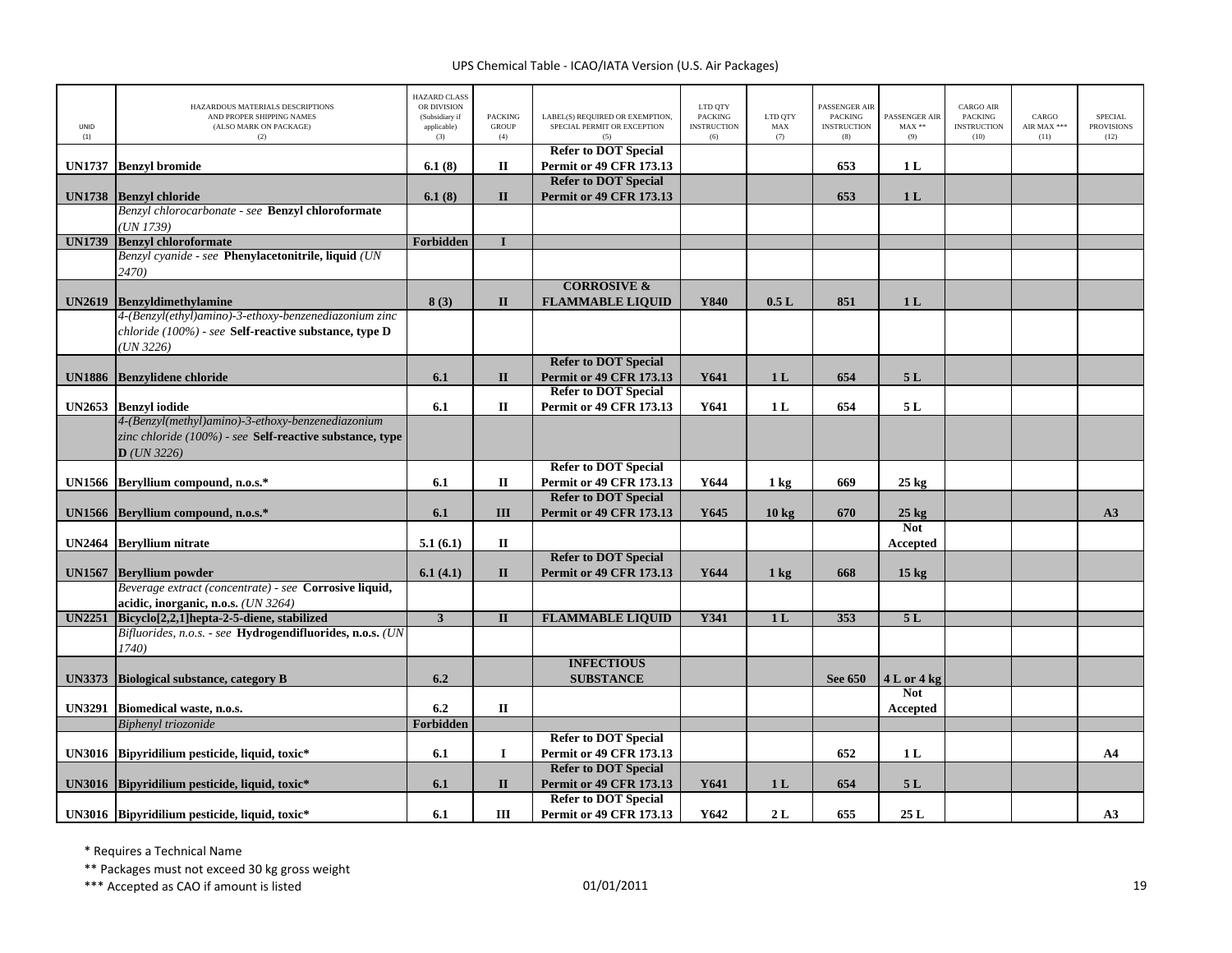| UNID<br>(1)   | HAZARDOUS MATERIALS DESCRIPTIONS<br>AND PROPER SHIPPING NAMES<br>(ALSO MARK ON PACKAGE)<br>(2) | <b>HAZARD CLASS</b><br>OR DIVISION<br>(Subsidiary if<br>applicable)<br>(3) | <b>PACKING</b><br><b>GROUP</b><br>(4) | LABEL(S) REQUIRED OR EXEMPTION,<br>SPECIAL PERMIT OR EXCEPTION<br>(5) | LTD QTY<br><b>PACKING</b><br><b>INSTRUCTION</b><br>(6) | LTD QTY<br>MAX<br>(7) | PASSENGER AIR<br><b>PACKING</b><br><b>INSTRUCTION</b><br>(8) | PASSENGER AIR<br>$MAX**$<br>(9) | <b>CARGO AIR</b><br><b>PACKING</b><br><b>INSTRUCTION</b><br>(10) | CARGO<br>AIR MAX ***<br>(11) | <b>SPECIAL</b><br><b>PROVISIONS</b><br>(12) |
|---------------|------------------------------------------------------------------------------------------------|----------------------------------------------------------------------------|---------------------------------------|-----------------------------------------------------------------------|--------------------------------------------------------|-----------------------|--------------------------------------------------------------|---------------------------------|------------------------------------------------------------------|------------------------------|---------------------------------------------|
| <b>UN3015</b> | Bipyridilium pesticide, liquid, toxic, flammable flash<br>$point >= 23^{\circ}C^*$             | 6.1(3)                                                                     | $\mathbf{I}$                          | <b>Refer to DOT Special</b><br><b>Permit or 49 CFR 173.13</b>         |                                                        |                       | 652                                                          | 1 <sub>L</sub>                  |                                                                  |                              | A <sub>4</sub>                              |
|               | Bipyridilium pesticide, liquid, toxic, flammable flash                                         |                                                                            |                                       | <b>Refer to DOT Special</b>                                           |                                                        |                       |                                                              |                                 |                                                                  |                              |                                             |
| <b>UN3015</b> | $point >= 23^{\circ}C^*$                                                                       | 6.1(3)                                                                     | П                                     | <b>Permit or 49 CFR 173.13</b>                                        | Y641                                                   | 1 <sub>L</sub>        | 654                                                          | 5L                              |                                                                  |                              |                                             |
|               | Bipyridilium pesticide, liquid, toxic, flammable flash                                         |                                                                            |                                       | <b>Refer to DOT Special</b>                                           |                                                        |                       |                                                              |                                 |                                                                  |                              |                                             |
| <b>UN3015</b> | $point >= 23^{\circ}C^*$                                                                       | 6.1(3)                                                                     | III                                   | <b>Permit or 49 CFR 173.13</b>                                        | Y642                                                   | 2L                    | 655                                                          | 25L                             |                                                                  |                              | A3                                          |
|               |                                                                                                |                                                                            |                                       | <b>Refer to DOT Special</b>                                           |                                                        |                       |                                                              |                                 |                                                                  |                              |                                             |
|               | UN2781 Bipyridilium pesticide, solid, toxic*                                                   | 6.1                                                                        | $\bf{I}$                              | <b>Permit or 49 CFR 173.13</b>                                        |                                                        |                       | 666                                                          | $5$ kg                          |                                                                  |                              | A <sub>5</sub>                              |
|               |                                                                                                |                                                                            |                                       | <b>Refer to DOT Special</b>                                           |                                                        |                       |                                                              |                                 |                                                                  |                              |                                             |
| <b>UN2781</b> | Bipyridilium pesticide, solid, toxic*                                                          | 6.1                                                                        | $\mathbf{I}$                          | <b>Permit or 49 CFR 173.13</b>                                        | Y644                                                   | $1 \text{ kg}$        | 669                                                          | $25$ kg                         |                                                                  |                              |                                             |
|               |                                                                                                |                                                                            |                                       | <b>Refer to DOT Special</b>                                           |                                                        |                       |                                                              |                                 |                                                                  |                              |                                             |
|               | UN2781 Bipyridilium pesticide, solid, toxic*                                                   | 6.1                                                                        | Ш                                     | <b>Permit or 49 CFR 173.13</b>                                        | Y645                                                   | $10 \text{ kg}$       | 670                                                          | $25 \text{ kg}$                 |                                                                  |                              | A3                                          |
|               | Bipyridilium pesticide, toxic, liquid, flammable flash                                         |                                                                            | $\mathbf I$                           |                                                                       |                                                        |                       |                                                              |                                 |                                                                  |                              |                                             |
| <b>UN2782</b> | point $<$ 23 $^{\circ}C^*$<br>Bipyridilium pesticide, toxic, liquid, flammable flash           | Forbidden                                                                  |                                       | <b>Refer to DOT Special</b>                                           |                                                        |                       |                                                              |                                 |                                                                  |                              |                                             |
| <b>UN2782</b> | point $<$ 23 $^{\circ}$ C*                                                                     | 6.1(3)                                                                     | $\mathbf{I}$                          | <b>Permit or 49 CFR 173.13</b>                                        | Y341                                                   | 1 <sub>L</sub>        | 352                                                          | 1 <sub>L</sub>                  |                                                                  |                              |                                             |
| <b>UN2837</b> | <b>Bisulphates, aqueous solution</b>                                                           | 8                                                                          | $\mathbf{I}$                          | <b>CORROSIVE</b>                                                      | <b>Y840</b>                                            | 0.5L                  | 851                                                          | 1 <sub>L</sub>                  |                                                                  |                              |                                             |
|               | <b>UN2837</b> Bisulphates, aqueous solution                                                    | 8                                                                          | $\overline{III}$                      | <b>CORROSIVE</b>                                                      | Y841                                                   | 1 <sub>L</sub>        | 852                                                          | 5L                              |                                                                  |                              | A3                                          |
| <b>UN2693</b> | Bisulphites, aqueous solution, n.o.s.*                                                         | $\overline{\mathbf{8}}$                                                    | $\overline{III}$                      | <b>CORROSIVE</b>                                                      | <b>Y841</b>                                            | 1 <sub>L</sub>        | 852                                                          | 5L                              |                                                                  |                              |                                             |
| <b>UN0027</b> | <b>Black powder</b> granular or as a meal                                                      | Forbidden                                                                  |                                       |                                                                       |                                                        |                       |                                                              |                                 |                                                                  |                              |                                             |
| <b>UN0028</b> | <b>Black powder, compressed</b>                                                                | Forbidden                                                                  |                                       |                                                                       |                                                        |                       |                                                              |                                 |                                                                  |                              |                                             |
|               | <b>UN0028</b> Black powder in pellets                                                          | Forbidden                                                                  |                                       |                                                                       |                                                        |                       |                                                              |                                 |                                                                  |                              |                                             |
|               | Blasting cap assemblies - see Detonator assemblies, non                                        |                                                                            |                                       |                                                                       |                                                        |                       |                                                              |                                 |                                                                  |                              |                                             |
|               | electric                                                                                       |                                                                            |                                       |                                                                       |                                                        |                       |                                                              |                                 |                                                                  |                              |                                             |
|               | Blasting caps, electric - see Detonators, electric                                             |                                                                            |                                       |                                                                       |                                                        |                       |                                                              |                                 |                                                                  |                              |                                             |
|               | Blasting caps, non-electric - see Detonators, non-                                             |                                                                            |                                       |                                                                       |                                                        |                       |                                                              |                                 |                                                                  |                              |                                             |
|               | electric                                                                                       |                                                                            |                                       |                                                                       |                                                        |                       |                                                              |                                 |                                                                  |                              |                                             |
|               | Bleaching powder - see Calcium hypochlorite mixture,                                           |                                                                            |                                       |                                                                       |                                                        |                       |                                                              |                                 |                                                                  |                              |                                             |
|               | drv                                                                                            |                                                                            |                                       |                                                                       |                                                        |                       |                                                              |                                 |                                                                  |                              |                                             |
| <b>UN2212</b> | <b>Blue asbestos</b> crocidolite                                                               | $\overline{9}$                                                             |                                       | <b>MISCELLANEOUS</b>                                                  |                                                        |                       | Forbidden                                                    | Forbidden                       | Forbidden                                                        | Forbidden                    | A61                                         |
| <b>UN0033</b> | <b>Bombs</b> bursting charge                                                                   | Forbidden                                                                  |                                       |                                                                       |                                                        |                       |                                                              |                                 |                                                                  |                              |                                             |
| <b>UN0034</b> | <b>Bombs</b> bursting charge                                                                   | Forbidden                                                                  |                                       |                                                                       |                                                        |                       |                                                              |                                 |                                                                  |                              |                                             |
| <b>UN0035</b> | <b>Bombs</b> bursting charge                                                                   | Forbidden                                                                  |                                       |                                                                       |                                                        |                       |                                                              |                                 |                                                                  |                              |                                             |
| <b>UN0291</b> | <b>Bombs</b> bursting charge                                                                   | Forbidden                                                                  |                                       |                                                                       |                                                        |                       |                                                              |                                 |                                                                  |                              |                                             |
|               | Bombs, illuminating - see Ammunition, illuminating                                             |                                                                            |                                       |                                                                       |                                                        |                       |                                                              |                                 |                                                                  |                              |                                             |
| <b>UN0037</b> | <b>Bombs</b> , photo-flash                                                                     | Forbidden                                                                  |                                       |                                                                       |                                                        |                       |                                                              |                                 |                                                                  |                              |                                             |
| <b>UN0038</b> | Bombs, photo-flash                                                                             | Forbidden                                                                  |                                       |                                                                       |                                                        |                       |                                                              |                                 |                                                                  |                              |                                             |
| <b>UN0039</b> | Bombs, photo-flash                                                                             | Forbidden                                                                  |                                       |                                                                       |                                                        |                       |                                                              |                                 |                                                                  |                              |                                             |
| <b>UN0299</b> | Bombs, photo-flash                                                                             | Forbidden                                                                  |                                       |                                                                       |                                                        |                       |                                                              |                                 |                                                                  |                              |                                             |
| <b>UN2028</b> | Bombs, smoke, non-explosive corrosive liquid, without<br>initiating device                     | Forbidden                                                                  | $\mathbf{I}$                          |                                                                       |                                                        |                       |                                                              |                                 |                                                                  |                              |                                             |
|               | Bombs, target identification - see Ammunition,                                                 |                                                                            |                                       |                                                                       |                                                        |                       |                                                              |                                 |                                                                  |                              |                                             |
|               | illuminating                                                                                   |                                                                            |                                       |                                                                       |                                                        |                       |                                                              |                                 |                                                                  |                              |                                             |
| <b>UN0399</b> | <b>Bombs with flammable liquid</b> bursting charge                                             | <b>Forbidden</b>                                                           |                                       |                                                                       |                                                        |                       |                                                              |                                 |                                                                  |                              |                                             |
| <b>UN0400</b> | <b>Bombs with flammable liquid</b> bursting charge                                             | Forbidden                                                                  |                                       |                                                                       |                                                        |                       |                                                              |                                 |                                                                  |                              |                                             |
|               | <b>UN0042</b> Boosters without detonator                                                       | Forbidden                                                                  |                                       |                                                                       |                                                        |                       |                                                              |                                 |                                                                  |                              |                                             |

\* Requires <sup>a</sup> Technical Name

\*\* Packages must not exceed 30 kg gross weight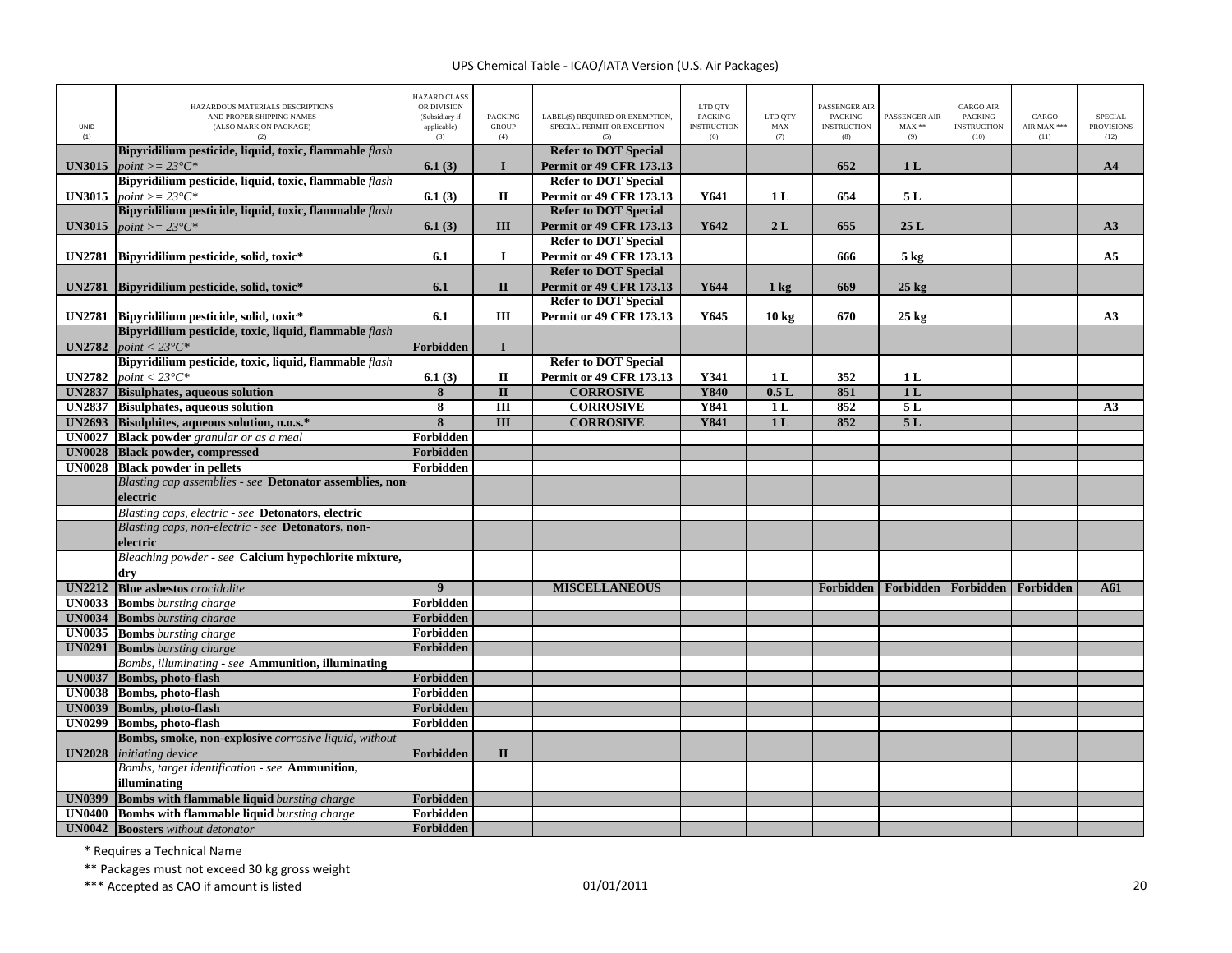| UNID<br>(1)    | HAZARDOUS MATERIALS DESCRIPTIONS<br>AND PROPER SHIPPING NAMES<br>(ALSO MARK ON PACKAGE)<br>(2) | <b>HAZARD CLASS</b><br>OR DIVISION<br>(Subsidiary if<br>applicable)<br>(3) | <b>PACKING</b><br><b>GROUP</b><br>(4) | LABEL(S) REQUIRED OR EXEMPTION,<br>SPECIAL PERMIT OR EXCEPTION<br>(5) | LTD QTY<br><b>PACKING</b><br><b>INSTRUCTION</b><br>(6) | LTD QTY<br>MAX<br>(7) | PASSENGER AIR<br><b>PACKING</b><br><b>INSTRUCTION</b><br>(8) | PASSENGER AIR<br>$MAX**$<br>(9) | <b>CARGO AIR</b><br><b>PACKING</b><br><b>INSTRUCTION</b><br>(10) | CARGO<br>AIR MAX ***<br>(11) | <b>SPECIAL</b><br><b>PROVISIONS</b><br>(12) |
|----------------|------------------------------------------------------------------------------------------------|----------------------------------------------------------------------------|---------------------------------------|-----------------------------------------------------------------------|--------------------------------------------------------|-----------------------|--------------------------------------------------------------|---------------------------------|------------------------------------------------------------------|------------------------------|---------------------------------------------|
| <b>UN0283</b>  | <b>Boosters</b> without detonator                                                              | Forbidden                                                                  |                                       |                                                                       |                                                        |                       |                                                              |                                 |                                                                  |                              |                                             |
| <b>UN0225</b>  | <b>Boosters with detonator</b>                                                                 | Forbidden                                                                  |                                       |                                                                       |                                                        |                       |                                                              |                                 |                                                                  |                              |                                             |
| <b>UN0268</b>  | <b>Boosters with detonator</b>                                                                 | Forbidden                                                                  |                                       |                                                                       |                                                        |                       |                                                              |                                 |                                                                  |                              |                                             |
|                | Borate and chlorate mixture - see Chlorate and borate                                          |                                                                            |                                       |                                                                       |                                                        |                       |                                                              |                                 |                                                                  |                              |                                             |
|                | mixture $(UN\ 1458)$                                                                           |                                                                            |                                       |                                                                       |                                                        |                       |                                                              |                                 |                                                                  |                              |                                             |
| UN1312         | <b>Borneol</b>                                                                                 | 4.1                                                                        | Ш                                     | <b>FLAMMABLE SOLID</b>                                                | Y443                                                   | 10 kg                 | 446                                                          | $25 \text{ kg}$                 |                                                                  |                              |                                             |
| <b>UN2692</b>  | <b>Boron tribromide</b>                                                                        | Forbidden                                                                  |                                       |                                                                       |                                                        |                       |                                                              |                                 |                                                                  |                              |                                             |
|                | <b>UN1741</b> Boron trichloride                                                                | Forbidden                                                                  |                                       |                                                                       |                                                        |                       |                                                              |                                 |                                                                  |                              |                                             |
| <b>UN1008</b>  | <b>Boron trifluoride</b>                                                                       | Forbidden                                                                  |                                       |                                                                       |                                                        |                       |                                                              |                                 |                                                                  |                              |                                             |
|                | UN1742 Boron trifluoride acetic acid complex, liquid                                           | 8                                                                          | $\mathbf{I}$                          | <b>CORROSIVE</b>                                                      | Y840                                                   | 0.5L                  | 851                                                          | 1 <sub>L</sub>                  |                                                                  |                              |                                             |
| <b>UN3419</b>  | Boron trifluoride acetic acid complex, solid                                                   | 8                                                                          | $\mathbf{I}$                          | <b>CORROSIVE</b>                                                      | <b>Y844</b>                                            | 5 <sub>kg</sub>       | 859                                                          | 15 <sub>kg</sub>                |                                                                  |                              |                                             |
|                |                                                                                                |                                                                            |                                       | <b>CORROSIVE &amp;</b>                                                |                                                        |                       |                                                              |                                 |                                                                  |                              |                                             |
| <b>UN2604</b>  | Boron trifluoride diethyl etherate                                                             | 8(3)                                                                       | $\bf{I}$                              | <b>FLAMMABLE LIQUID</b>                                               |                                                        |                       | 850                                                          | 0.5L                            |                                                                  |                              |                                             |
|                | <b>UN2851</b> Boron trifluoride dihydrate                                                      | 8                                                                          | $\overline{\mathbf{u}}$               | <b>CORROSIVE</b>                                                      | <b>Y840</b>                                            | 0.5L                  | 851                                                          | 1 <sub>L</sub>                  |                                                                  |                              |                                             |
|                | UN2965 Boron trifluoride dimethyl etherate                                                     | Forbidden                                                                  | $\bf{I}$                              |                                                                       |                                                        |                       |                                                              |                                 |                                                                  |                              |                                             |
|                | UN1743 Boron trifluoride propionic acid complex, liquid                                        | 8                                                                          | $\mathbf{I}$                          | <b>CORROSIVE</b>                                                      | Y840                                                   | 0.5L                  | 851                                                          | 1 <sub>L</sub>                  |                                                                  |                              |                                             |
|                | UN3420 Boron trifluoride propionic acid complex, solid                                         | 8                                                                          | $\overline{\mathbf{u}}$               | <b>CORROSIVE</b>                                                      | Y844                                                   | $5 \text{ kg}$        | 859                                                          | 15 <sub>kg</sub>                |                                                                  |                              |                                             |
|                |                                                                                                |                                                                            |                                       |                                                                       |                                                        |                       |                                                              | <b>Not</b>                      |                                                                  |                              |                                             |
|                | UN1450 Bromates, inorganic, n.o.s.*                                                            | 5.1                                                                        | $\mathbf{I}$                          |                                                                       |                                                        |                       |                                                              | <b>Accepted</b>                 |                                                                  |                              |                                             |
|                |                                                                                                |                                                                            |                                       |                                                                       |                                                        |                       |                                                              | <b>Not</b>                      |                                                                  |                              |                                             |
|                | UN3213 Bromates, inorganic, aqueous solution, n.o.s.*                                          | 5.1                                                                        | $\mathbf{I}$                          |                                                                       |                                                        |                       |                                                              | Accepted                        |                                                                  |                              |                                             |
|                |                                                                                                |                                                                            |                                       |                                                                       |                                                        |                       |                                                              | <b>Not</b>                      |                                                                  |                              |                                             |
| <b>UN3213</b>  | Bromates, inorganic, aqueous solution, n.o.s.*                                                 | 5.1                                                                        | III                                   |                                                                       |                                                        |                       |                                                              | Accepted                        |                                                                  |                              |                                             |
| UN1744 Bromine |                                                                                                | Forbidden                                                                  |                                       |                                                                       |                                                        |                       |                                                              |                                 |                                                                  |                              |                                             |
|                | Bromine azide                                                                                  | Forbidden                                                                  |                                       |                                                                       |                                                        |                       |                                                              |                                 |                                                                  |                              |                                             |
| <b>UN2901</b>  | <b>Bromine chloride</b>                                                                        | Forbidden                                                                  |                                       |                                                                       |                                                        |                       |                                                              |                                 |                                                                  |                              |                                             |
| <b>UN1745</b>  | <b>Bromine</b> pentafluoride                                                                   | Forbidden                                                                  |                                       |                                                                       |                                                        |                       |                                                              |                                 |                                                                  |                              |                                             |
|                | <b>UN1744</b> Bromine solution                                                                 | Forbidden                                                                  |                                       |                                                                       |                                                        |                       |                                                              |                                 |                                                                  |                              |                                             |
|                | UN1746 Bromine trifluoride                                                                     | Forbidden                                                                  |                                       |                                                                       |                                                        |                       |                                                              |                                 |                                                                  |                              |                                             |
|                | UN3425 Bromoacetic acid, solid                                                                 | 8                                                                          | $\mathbf{I}$                          | <b>CORROSIVE</b>                                                      | Y844                                                   | $5$ kg                | 859                                                          | 15 <sub>kg</sub>                |                                                                  |                              |                                             |
| <b>UN1938</b>  | <b>Bromoacetic acid solution</b>                                                               | 8                                                                          | $\overline{\mathbf{H}}$               | <b>CORROSIVE</b>                                                      | <b>Y840</b>                                            | 0.5L                  | 851                                                          | 1 <sub>L</sub>                  |                                                                  |                              |                                             |
|                | <b>UN1938</b> Bromoacetic acid solution                                                        | 8                                                                          | $\overline{III}$                      | <b>CORROSIVE</b>                                                      | <b>Y841</b>                                            | 1 <sub>L</sub>        | 852                                                          | 5L                              |                                                                  |                              | A3                                          |
| <b>UN1569</b>  | <b>Bromoacetone</b>                                                                            | Forbidden                                                                  |                                       |                                                                       |                                                        |                       |                                                              |                                 |                                                                  |                              |                                             |
|                | omega-Bromoacetophenone - see Phenacyl bromide                                                 |                                                                            |                                       |                                                                       |                                                        |                       |                                                              |                                 |                                                                  |                              |                                             |
|                | (UN 2645)                                                                                      |                                                                            |                                       |                                                                       |                                                        |                       |                                                              |                                 |                                                                  |                              |                                             |
| <b>UN2513</b>  | <b>Bromoacetyl bromide</b>                                                                     | 8                                                                          | $\mathbf{I}$                          | <b>CORROSIVE</b>                                                      | Y840                                                   | 0.5L                  | 851                                                          | 1 <sub>L</sub>                  |                                                                  |                              |                                             |
| <b>UN2514</b>  | <b>Bromobenzene</b>                                                                            | 3                                                                          | $\overline{III}$                      | <b>FLAMMABLE LIQUID</b>                                               | Y344                                                   | 10L                   | 355                                                          | 25L                             |                                                                  |                              |                                             |
| <b>UN1694</b>  | Bromobenzyl cyanides, liquid                                                                   | Forbidden                                                                  | $\mathbf{I}$                          |                                                                       |                                                        |                       |                                                              |                                 |                                                                  |                              |                                             |
|                |                                                                                                |                                                                            |                                       | <b>Refer to DOT Special</b>                                           |                                                        |                       |                                                              |                                 |                                                                  |                              |                                             |
| <b>UN3449</b>  | <b>Bromobenzyl cyanides, solid</b>                                                             | 6.1                                                                        | $\bf{I}$                              | <b>Permit or 49 CFR 173.13</b>                                        |                                                        |                       | 666                                                          | $5 \text{ kg}$                  |                                                                  |                              | A29                                         |
| <b>UN1126</b>  | 1-Bromobutane                                                                                  | $\overline{\mathbf{3}}$                                                    | $\overline{\mathbf{u}}$               | <b>FLAMMABLE LIQUID</b>                                               | <b>Y341</b>                                            | 1 <sub>L</sub>        | 353                                                          | 5L                              |                                                                  |                              |                                             |
| <b>UN2339</b>  | 2-Bromobutane                                                                                  | 3                                                                          | $\overline{\mathbf{u}}$               | <b>FLAMMABLE LIQUID</b>                                               | <b>Y341</b>                                            | 1L                    | 353                                                          | 5L                              |                                                                  |                              |                                             |
|                |                                                                                                |                                                                            |                                       | <b>Refer to DOT Special</b>                                           |                                                        |                       |                                                              |                                 |                                                                  |                              |                                             |
| <b>UN1887</b>  | <b>Bromochloromethane</b>                                                                      | 6.1                                                                        | III                                   | Permit or 49 CFR 173.13                                               | Y642                                                   | 2L                    | 655                                                          | 25L                             |                                                                  |                              |                                             |
|                |                                                                                                |                                                                            |                                       | <b>Refer to DOT Special</b>                                           |                                                        |                       |                                                              |                                 |                                                                  |                              |                                             |
|                |                                                                                                |                                                                            | Ш                                     | <b>Permit or 49 CFR 173.13</b>                                        | Y642                                                   | 2L                    | 655                                                          | 25L                             |                                                                  |                              |                                             |
|                | UN2688 1-Bromo-3-chloropropane                                                                 | 6.1                                                                        |                                       |                                                                       |                                                        |                       |                                                              |                                 |                                                                  |                              |                                             |

\* Requires <sup>a</sup> Technical Name

\*\* Packages must not exceed 30 kg gross weight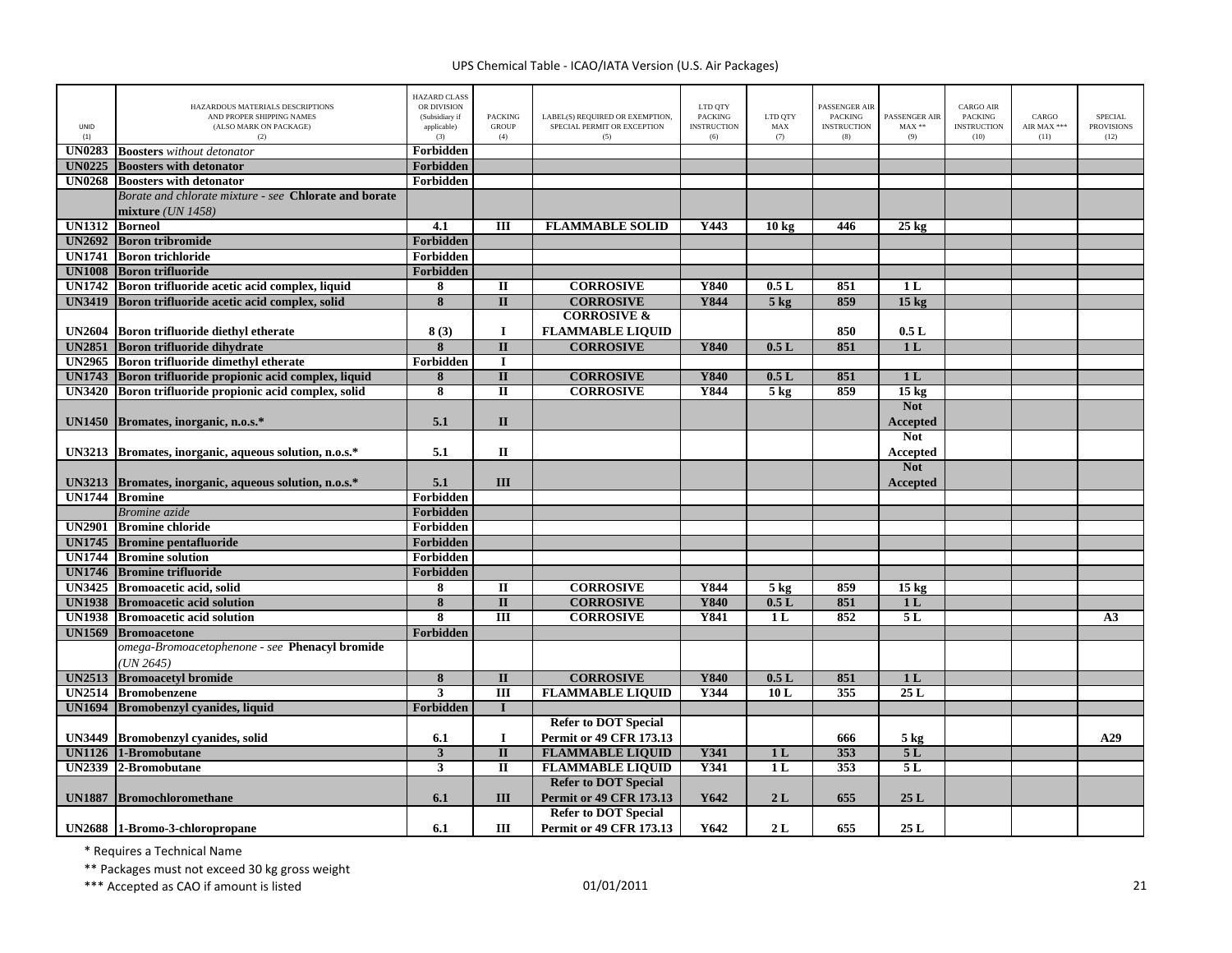| <b>UNID</b><br>(1)   | HAZARDOUS MATERIALS DESCRIPTIONS<br>AND PROPER SHIPPING NAMES<br>(ALSO MARK ON PACKAGE)<br>(2) | <b>HAZARD CLASS</b><br>OR DIVISION<br>(Subsidiary if<br>applicable)<br>(3) | <b>PACKING</b><br><b>GROUP</b><br>(4) | LABEL(S) REQUIRED OR EXEMPTION,<br>SPECIAL PERMIT OR EXCEPTION<br>(5) | LTD QTY<br><b>PACKING</b><br><b>INSTRUCTION</b><br>(6) | LTD QTY<br>MAX<br>(7) | <b>PASSENGER AIR</b><br><b>PACKING</b><br><b>INSTRUCTION</b><br>(8) | PASSENGER AIR<br>$MAX**$<br>(9) | CARGO AIR<br><b>PACKING</b><br><b>INSTRUCTION</b><br>(10) | CARGO<br>AIR MAX ***<br>(11) | <b>SPECIAL</b><br><b>PROVISIONS</b><br>(12) |
|----------------------|------------------------------------------------------------------------------------------------|----------------------------------------------------------------------------|---------------------------------------|-----------------------------------------------------------------------|--------------------------------------------------------|-----------------------|---------------------------------------------------------------------|---------------------------------|-----------------------------------------------------------|------------------------------|---------------------------------------------|
|                      | 4-Bromo-1,2-dinitrobenzene                                                                     | Forbidden                                                                  |                                       |                                                                       |                                                        |                       |                                                                     |                                 |                                                           |                              |                                             |
|                      | 1-Bromo-2,3-epoxypropane - see Epibromohydrin (UN<br>2558)                                     |                                                                            |                                       |                                                                       |                                                        |                       |                                                                     |                                 |                                                           |                              |                                             |
|                      | Bromoethane - see Ethyl bromide (UN 1891)                                                      |                                                                            |                                       |                                                                       |                                                        |                       |                                                                     |                                 |                                                           |                              |                                             |
| <b>UN2340</b>        | 2-Bromoethyl ethyl ether                                                                       | $\overline{\mathbf{3}}$                                                    | $\mathbf{I}$                          | <b>FLAMMABLE LIQUID</b>                                               | <b>Y341</b>                                            | 1 <sub>L</sub>        | 353                                                                 | 5L                              |                                                           |                              |                                             |
|                      |                                                                                                |                                                                            |                                       | <b>Refer to DOT Special</b>                                           |                                                        |                       |                                                                     |                                 |                                                           |                              |                                             |
|                      | UN2515 Bromoform                                                                               | 6.1                                                                        | III                                   | <b>Permit or 49 CFR 173.13</b>                                        | Y642                                                   | 2L                    | 655                                                                 | 25L                             |                                                           |                              |                                             |
|                      | Bromomethane - see Methyl bromide (UN 1062)                                                    |                                                                            |                                       |                                                                       |                                                        |                       |                                                                     |                                 |                                                           |                              |                                             |
| <b>UN2341</b>        | 1-Bromo-3-methylbutane                                                                         | $\mathbf{3}$                                                               | III                                   | <b>FLAMMABLE LIQUID</b>                                               | Y344                                                   | 10L                   | 355                                                                 | 25L                             |                                                           |                              |                                             |
|                      | UN2342 Bromomethylpropanes                                                                     | $\mathbf{3}$                                                               | $\mathbf I$                           | <b>FLAMMABLE LIQUID</b>                                               | Y341                                                   | 1 <sub>L</sub>        | 353                                                                 | 5L                              |                                                           |                              |                                             |
|                      |                                                                                                |                                                                            |                                       | <b>FLAMMABLE SOLID &amp;</b>                                          |                                                        |                       |                                                                     |                                 |                                                           |                              |                                             |
|                      |                                                                                                |                                                                            |                                       | <b>KEEP AWAY FROM</b>                                                 |                                                        |                       |                                                                     |                                 |                                                           |                              |                                             |
|                      | UN3241 2-Bromo-2-nitropropane-1,3-diol                                                         | 4.1                                                                        | III                                   | <b>HEAT</b>                                                           | Y457                                                   | 10 <sub>kg</sub>      | 457                                                                 | $25$ kg                         |                                                           |                              | A20                                         |
|                      | UN2343 2-Bromopentane                                                                          | $\overline{\mathbf{3}}$                                                    | П                                     | <b>FLAMMABLE LIQUID</b>                                               | <b>Y341</b>                                            | 1 <sub>L</sub>        | 353                                                                 | 5L                              |                                                           |                              |                                             |
|                      | <b>UN2344 Bromopropanes</b>                                                                    | $\overline{\mathbf{3}}$                                                    | $\overline{\mathbf{u}}$               | <b>FLAMMABLE LIQUID</b>                                               | <b>Y341</b>                                            | 1L                    | 353                                                                 | 5L                              |                                                           |                              |                                             |
|                      | <b>UN2344</b> Bromopropanes                                                                    | $\mathbf{3}$                                                               | $\overline{m}$                        | <b>FLAMMABLE LIQUID</b>                                               | Y344                                                   | 10L                   | 355                                                                 | 25L                             |                                                           |                              | A <sub>3</sub>                              |
|                      | UN2345 3-Bromopropyne                                                                          | $\overline{3}$                                                             | $\Pi$                                 | <b>FLAMMABLE LIQUID</b>                                               | <b>Y341</b>                                            | 1 <sub>L</sub>        | 353                                                                 | 5L                              |                                                           |                              |                                             |
|                      | <b>Bromosilane</b>                                                                             | Forbidden                                                                  |                                       |                                                                       |                                                        |                       |                                                                     |                                 |                                                           |                              |                                             |
|                      | UN2419 Bromotrifluoroethylene                                                                  | Forbidden                                                                  |                                       |                                                                       |                                                        |                       |                                                                     |                                 |                                                           |                              |                                             |
|                      | UN1009 Bromotrifluoromethane                                                                   | 2.2                                                                        |                                       | <b>NON-FLAMMABLE GAS</b>                                              |                                                        |                       | 200                                                                 | 30 <sub>kg</sub>                |                                                           |                              |                                             |
| <b>UN2212</b>        | <b>Brown asbestos</b> amosite, mysorite                                                        | $\overline{9}$                                                             |                                       | <b>MISCELLANEOUS</b>                                                  |                                                        |                       | Forbidden                                                           | Forbidden                       | Forbidden                                                 | Forbidden                    | A61                                         |
|                      |                                                                                                |                                                                            |                                       | <b>Refer to DOT Special</b>                                           |                                                        |                       |                                                                     |                                 |                                                           |                              |                                             |
| UN1570 Brucine       |                                                                                                | 6.1                                                                        | $\bf{I}$                              | <b>Permit or 49 CFR 173.13</b>                                        |                                                        |                       | 666                                                                 | $5 \text{ kg}$                  |                                                           |                              | A6                                          |
|                      | <b>UN0043</b> Bursters explosive                                                               | Forbidden                                                                  |                                       |                                                                       |                                                        |                       |                                                                     |                                 |                                                           |                              |                                             |
|                      | Butadienes and hydrocarbon mixture, stabilized                                                 |                                                                            |                                       |                                                                       |                                                        |                       |                                                                     |                                 |                                                           |                              |                                             |
| <b>UN1010</b>        | containing $> 40\%$ butadienes                                                                 | Forbidden                                                                  |                                       |                                                                       |                                                        |                       |                                                                     |                                 |                                                           |                              |                                             |
| <b>UN1010</b>        | <b>Butadienes</b> , stabilized                                                                 | Forbidden                                                                  |                                       |                                                                       |                                                        |                       |                                                                     |                                 |                                                           |                              |                                             |
| <b>UN1011 Butane</b> |                                                                                                | Forbidden                                                                  |                                       |                                                                       |                                                        |                       |                                                                     |                                 |                                                           |                              |                                             |
|                      | Butane, butane mixtures and mixtures having similar                                            |                                                                            |                                       |                                                                       |                                                        |                       |                                                                     |                                 |                                                           |                              |                                             |
|                      | properties, in cartridges each $<= 0.5$ kg - see                                               |                                                                            |                                       |                                                                       |                                                        |                       |                                                                     |                                 |                                                           |                              |                                             |
|                      | Receptacles, small, containing gas                                                             |                                                                            |                                       |                                                                       |                                                        |                       |                                                                     |                                 |                                                           |                              |                                             |
|                      | UN2346 Butanedione                                                                             | $\mathbf{3}$                                                               | $\mathbf{I}$                          | <b>FLAMMABLE LIQUID</b>                                               | Y341                                                   | 1 <sub>L</sub>        | 353                                                                 | 5L                              |                                                           |                              |                                             |
|                      | Butane-1-thiol - see Butyl mercaptan                                                           |                                                                            |                                       |                                                                       |                                                        |                       |                                                                     |                                 |                                                           |                              |                                             |
|                      | 1,2,4-Butanetriol trinitrate                                                                   | Forbidden                                                                  |                                       |                                                                       |                                                        |                       |                                                                     |                                 |                                                           |                              |                                             |
|                      | Butan-2-ol - see Butanols                                                                      |                                                                            |                                       |                                                                       |                                                        |                       |                                                                     |                                 |                                                           |                              |                                             |
|                      | 1-Butanol - see Butanols                                                                       |                                                                            |                                       |                                                                       |                                                        |                       |                                                                     |                                 |                                                           |                              |                                             |
|                      | <b>UN1120 Butanols</b>                                                                         | $\overline{\mathbf{3}}$                                                    | $\mathbf{I}$                          | <b>FLAMMABLE LIQUID</b>                                               | <b>Y341</b>                                            | 1 <sub>L</sub>        | 353                                                                 | 5L                              |                                                           |                              |                                             |
| <b>UN1120</b>        | <b>Butanols</b>                                                                                | 3                                                                          | $\overline{III}$                      | <b>FLAMMABLE LIQUID</b>                                               | Y344                                                   | 10L                   | 355                                                                 | 25L                             |                                                           |                              | A <sub>3</sub>                              |
|                      | Butanol, secondary/tertiary - see <b>Butanols</b> (UN 1120)                                    |                                                                            |                                       |                                                                       |                                                        |                       |                                                                     |                                 |                                                           |                              |                                             |
|                      | Butanone - see Ethyl methyl ketone (UN 1193)                                                   |                                                                            |                                       |                                                                       |                                                        |                       |                                                                     |                                 |                                                           |                              |                                             |
|                      | 2-Butenal - see Crotonaldehyde, stabilized (UN 1143)                                           |                                                                            |                                       |                                                                       |                                                        |                       |                                                                     |                                 |                                                           |                              |                                             |
|                      | Butene - see Butylene (UN 1012)                                                                |                                                                            |                                       |                                                                       |                                                        |                       |                                                                     |                                 |                                                           |                              |                                             |
|                      | But-1-ene-3-one - see Methyl vinyl ketone, stabilized                                          |                                                                            |                                       |                                                                       |                                                        |                       |                                                                     |                                 |                                                           |                              |                                             |
|                      | (UN 1251)                                                                                      |                                                                            |                                       |                                                                       |                                                        |                       |                                                                     |                                 |                                                           |                              |                                             |

\* Requires <sup>a</sup> Technical Name

\*\* Packages must not exceed 30 kg gross weight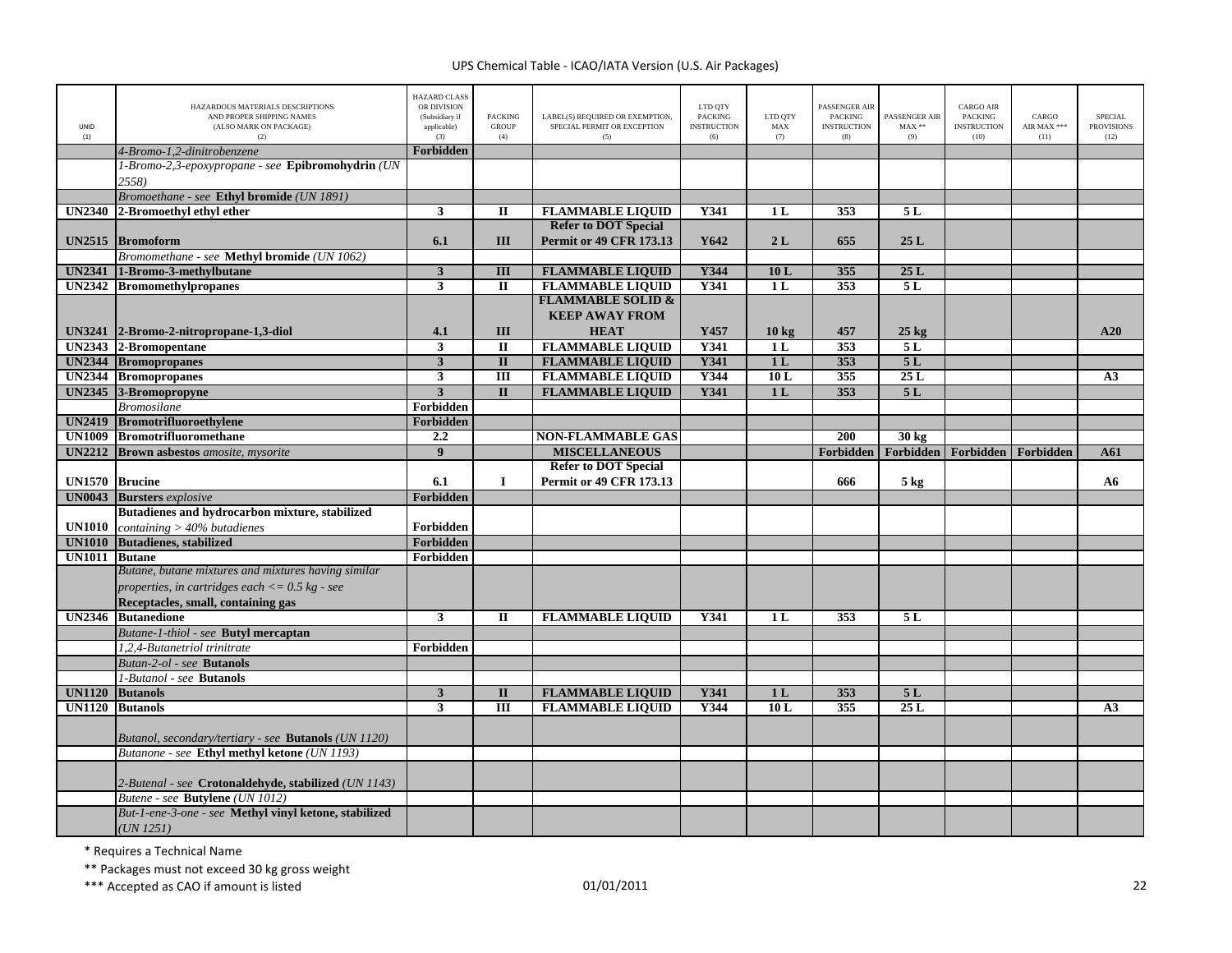| <b>UNID</b><br>(1) | HAZARDOUS MATERIALS DESCRIPTIONS<br>AND PROPER SHIPPING NAMES<br>(ALSO MARK ON PACKAGE)<br>(2)                    | <b>HAZARD CLASS</b><br>OR DIVISION<br>(Subsidiary if<br>applicable)<br>(3) | <b>PACKING</b><br><b>GROUP</b><br>(4) | LABEL(S) REQUIRED OR EXEMPTION,<br>SPECIAL PERMIT OR EXCEPTION<br>(5) | LTD QTY<br><b>PACKING</b><br><b>INSTRUCTION</b><br>(6) | LTD QTY<br>MAX<br>(7) | PASSENGER AIR<br><b>PACKING</b><br><b>INSTRUCTION</b><br>(8) | PASSENGER AIR<br>$MAX**$<br>(9) | <b>CARGO AIR</b><br><b>PACKING</b><br><b>INSTRUCTION</b><br>(10) | CARGO<br>AIR MAX ***<br>(11) | <b>SPECIAL</b><br><b>PROVISIONS</b><br>(12) |
|--------------------|-------------------------------------------------------------------------------------------------------------------|----------------------------------------------------------------------------|---------------------------------------|-----------------------------------------------------------------------|--------------------------------------------------------|-----------------------|--------------------------------------------------------------|---------------------------------|------------------------------------------------------------------|------------------------------|---------------------------------------------|
|                    | 1,2-Buteneoxide - see 1,2-Butylene oxide, stabilized<br>(UN 3022)                                                 |                                                                            |                                       |                                                                       |                                                        |                       |                                                              |                                 |                                                                  |                              |                                             |
|                    | 2-Buten-1-ol - see Methallyl alcohol (UN 2614)                                                                    |                                                                            |                                       |                                                                       |                                                        |                       |                                                              |                                 |                                                                  |                              |                                             |
|                    | tert-Butoxycarbonyl azide                                                                                         | Forbidden                                                                  |                                       |                                                                       |                                                        |                       |                                                              |                                 |                                                                  |                              |                                             |
| <b>UN1123</b>      | <b>Butyl</b> acetates                                                                                             | $\mathbf{3}$                                                               | $\overline{\mathbf{u}}$               | <b>FLAMMABLE LIQUID</b>                                               | <b>Y341</b>                                            | 1 <sub>L</sub>        | 353                                                          | 5L                              |                                                                  |                              |                                             |
|                    | <b>UN1123</b> Butyl acetates                                                                                      | $\overline{\mathbf{3}}$                                                    | $\overline{III}$                      | <b>FLAMMABLE LIQUID</b>                                               | Y344                                                   | 10L                   | 355                                                          | 25L                             |                                                                  |                              | A3                                          |
|                    | Butyl acetate, secondary - see <b>Butyl acetates</b> (UN 1123)                                                    |                                                                            |                                       |                                                                       |                                                        |                       |                                                              |                                 |                                                                  |                              |                                             |
|                    | UN1718 Butyl acid phosphate                                                                                       | 8                                                                          | $\overline{III}$                      | <b>CORROSIVE</b>                                                      | <b>Y841</b>                                            | 1L                    | 852                                                          | 5L                              |                                                                  |                              |                                             |
|                    | UN2348 Butyl acrylates, stabilized                                                                                | $\overline{\mathbf{3}}$                                                    | $\overline{III}$                      | <b>FLAMMABLE LIQUID</b>                                               | Y344                                                   | 10L                   | 355                                                          | 25L                             |                                                                  |                              |                                             |
|                    | Butyl alcohols - see Butanols (UN 1120)                                                                           |                                                                            |                                       |                                                                       |                                                        |                       |                                                              |                                 |                                                                  |                              |                                             |
|                    |                                                                                                                   |                                                                            |                                       | <b>FLAMMABLE LIQUID &amp;</b>                                         |                                                        |                       |                                                              |                                 |                                                                  |                              |                                             |
| <b>UN1125</b>      | n-Butylamine                                                                                                      | 3(8)                                                                       | $\mathbf{I}$                          | <b>CORROSIVE</b>                                                      | Y340                                                   | 0.5L                  | 352                                                          | 1 <sub>L</sub>                  |                                                                  |                              |                                             |
|                    |                                                                                                                   |                                                                            |                                       | <b>Refer to DOT Special</b>                                           |                                                        |                       |                                                              |                                 |                                                                  |                              |                                             |
|                    | UN2738   N-Butylaniline                                                                                           | 6.1                                                                        | $\mathbf{I}$                          | <b>Permit or 49 CFR 173.13</b>                                        | Y641                                                   | 1 L                   | 654                                                          | 5 L                             |                                                                  |                              |                                             |
|                    | sec-Butylbenzene - see Bulylbenzenes (UN 2709)                                                                    |                                                                            |                                       |                                                                       |                                                        |                       |                                                              |                                 |                                                                  |                              |                                             |
|                    | UN2709 Butylbenzenes<br>n-Butyl bromide - see 1-Bromobutane (UN 1126)                                             | 3                                                                          | Ш                                     | <b>FLAMMABLE LIQUID</b>                                               | Y344                                                   | 10L                   | 355                                                          | 25L                             |                                                                  |                              |                                             |
|                    | n-Butyl chloride - see Chlorobutanes (UN 1127)                                                                    |                                                                            |                                       |                                                                       |                                                        |                       |                                                              |                                 |                                                                  |                              |                                             |
|                    | UN2743 n-Butyl chloroformate                                                                                      | Forbidden                                                                  |                                       |                                                                       |                                                        |                       |                                                              |                                 |                                                                  |                              |                                             |
|                    | tert-Butyl cumyl peroxide $(>42\%)$ - see <b>Organic</b>                                                          |                                                                            |                                       |                                                                       |                                                        |                       |                                                              |                                 |                                                                  |                              |                                             |
|                    | peroxide type E, liquid $(UN 3107)$                                                                               |                                                                            |                                       |                                                                       |                                                        |                       |                                                              |                                 |                                                                  |                              |                                             |
|                    |                                                                                                                   |                                                                            |                                       |                                                                       |                                                        |                       |                                                              |                                 |                                                                  |                              |                                             |
|                    | tert-Butyl cumyl peroxide (<= $52\%$ , inert solid >= $48\%$ )                                                    |                                                                            |                                       |                                                                       |                                                        |                       |                                                              |                                 |                                                                  |                              |                                             |
|                    |                                                                                                                   |                                                                            |                                       |                                                                       |                                                        |                       |                                                              |                                 |                                                                  |                              |                                             |
|                    |                                                                                                                   |                                                                            |                                       |                                                                       |                                                        |                       |                                                              |                                 |                                                                  |                              |                                             |
|                    | see Organic peroxide type E, solid (UN 3108)                                                                      |                                                                            |                                       | <b>Refer to DOT Special</b>                                           |                                                        |                       |                                                              |                                 |                                                                  |                              |                                             |
| <b>UN2747</b>      | tert-Butylcyclohexyl chloroformate                                                                                | 6.1                                                                        | Ш                                     | <b>Permit or 49 CFR 173.13</b>                                        | Y642                                                   | 2L                    | 655                                                          | 25L                             |                                                                  |                              |                                             |
|                    | UN1012 Butylene                                                                                                   | Forbidden                                                                  |                                       |                                                                       |                                                        |                       |                                                              |                                 |                                                                  |                              |                                             |
|                    | UN3022 1,2-Butylene oxide, stabilized                                                                             | $\mathbf{3}$                                                               | $\mathbf{I}$                          | <b>FLAMMABLE LIQUID</b>                                               | <b>Y341</b>                                            | 1 <sub>L</sub>        | 353                                                          | 5L                              |                                                                  |                              |                                             |
|                    | Butyl ethers - see Dibutyl ethers (UN 1149)                                                                       |                                                                            |                                       |                                                                       |                                                        |                       |                                                              |                                 |                                                                  |                              |                                             |
|                    | Butyl ethyl ether - see Ethyl butyl ether (UN 1179)                                                               |                                                                            |                                       |                                                                       |                                                        |                       |                                                              |                                 |                                                                  |                              |                                             |
| <b>UN1128</b>      | n-Butyl formate                                                                                                   | $\overline{\mathbf{3}}$                                                    | $\Pi$                                 | <b>FLAMMABLE LIQUID</b>                                               | Y341                                                   | 1 <sub>L</sub>        | 353                                                          | 5L                              |                                                                  |                              |                                             |
|                    | tert-Butyl hydroperoxide (<= 72%, water > = 28%) - see                                                            |                                                                            |                                       |                                                                       |                                                        |                       |                                                              |                                 |                                                                  |                              |                                             |
|                    | Organic peroxide type F, liquid (UN 3109) [OP.13]                                                                 |                                                                            |                                       |                                                                       |                                                        |                       |                                                              |                                 |                                                                  |                              |                                             |
|                    | tert-Butyl hydroperoxide (<= 79%, water > 14%) - see                                                              |                                                                            |                                       |                                                                       |                                                        |                       |                                                              |                                 |                                                                  |                              |                                             |
|                    | Organic peroxide type E, liquid (UN 3107) [OP.13,<br>OP.231                                                       |                                                                            |                                       |                                                                       |                                                        |                       |                                                              |                                 |                                                                  |                              |                                             |
|                    | tert-Butyl hydroperoxide (> 79% and <= 90%, water >=                                                              |                                                                            |                                       |                                                                       |                                                        |                       |                                                              |                                 |                                                                  |                              |                                             |
|                    | 10%) - see Organic peroxide type C, liquid (UN 3104)                                                              |                                                                            |                                       |                                                                       |                                                        |                       |                                                              |                                 |                                                                  |                              |                                             |
|                    | [OP.13]                                                                                                           |                                                                            |                                       |                                                                       |                                                        |                       |                                                              |                                 |                                                                  |                              |                                             |
|                    | tert-Butyl hydroperoxide (<= 80%, diluent type $A$ >=<br>$20\%$ ) - see Organic peroxide type D, liquid (UN 3105) |                                                                            |                                       |                                                                       |                                                        |                       |                                                              |                                 |                                                                  |                              |                                             |

\* Requires <sup>a</sup> Technical Name

\*\* Packages must not exceed 30 kg gross weight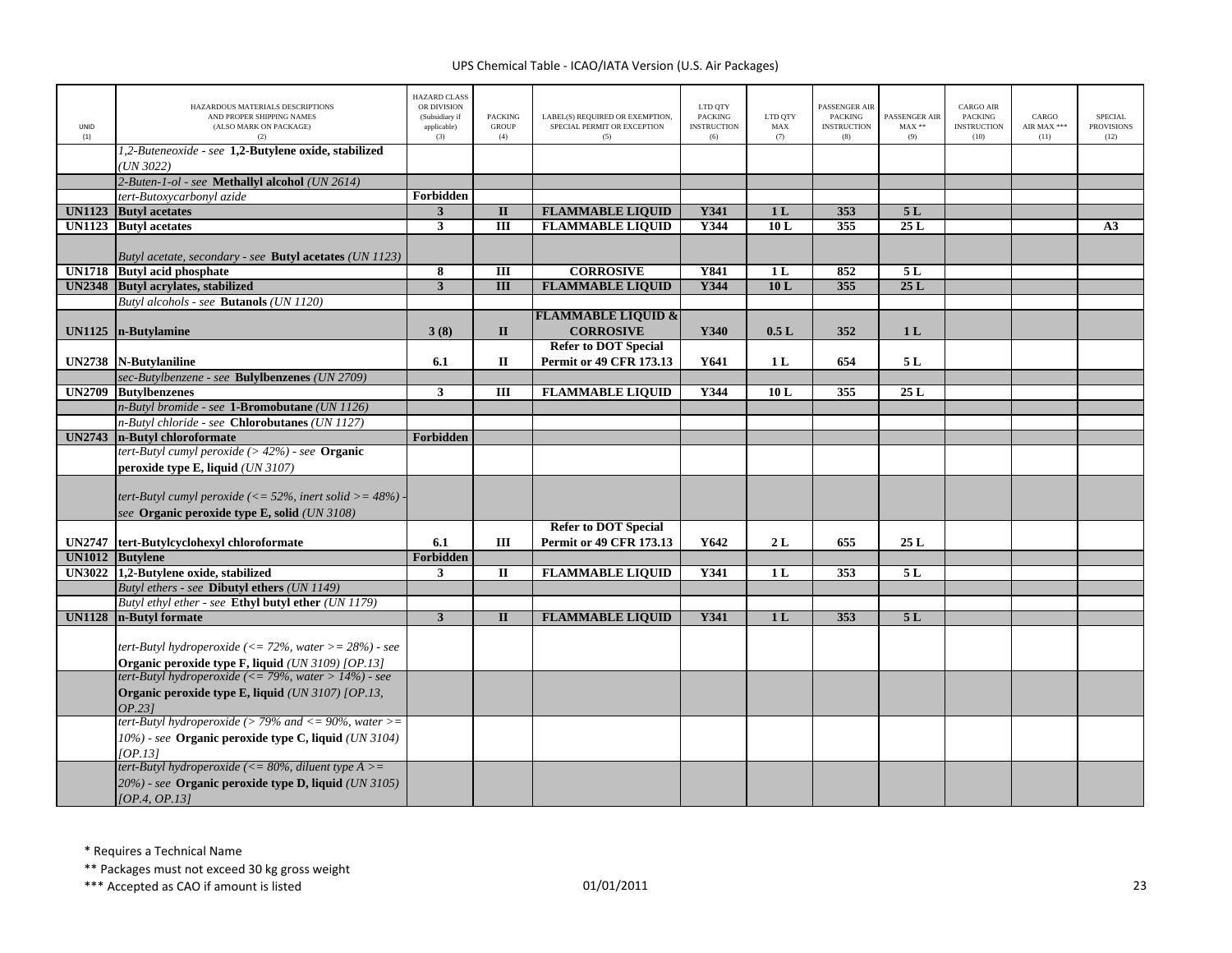| UNID<br>(1)   | HAZARDOUS MATERIALS DESCRIPTIONS<br>AND PROPER SHIPPING NAMES<br>(ALSO MARK ON PACKAGE)<br>(2)                                                    | <b>HAZARD CLASS</b><br>OR DIVISION<br>(Subsidiary if<br>applicable)<br>(3) | <b>PACKING</b><br><b>GROUP</b><br>(4) | LABEL(S) REQUIRED OR EXEMPTION,<br>SPECIAL PERMIT OR EXCEPTION<br>(5) | LTD QTY<br><b>PACKING</b><br><b>INSTRUCTION</b><br>(6) | LTD QTY<br>MAX<br>(7) | PASSENGER AIR<br><b>PACKING</b><br><b>INSTRUCTION</b><br>(8) | PASSENGER AIR<br>$MAX**$<br>(9) | <b>CARGO AIR</b><br><b>PACKING</b><br><b>INSTRUCTION</b><br>(10) | CARGO<br>AIR MAX ***<br>(11) | <b>SPECIAL</b><br><b>PROVISIONS</b><br>(12) |
|---------------|---------------------------------------------------------------------------------------------------------------------------------------------------|----------------------------------------------------------------------------|---------------------------------------|-----------------------------------------------------------------------|--------------------------------------------------------|-----------------------|--------------------------------------------------------------|---------------------------------|------------------------------------------------------------------|------------------------------|---------------------------------------------|
|               | tert-Butyl hydroperoxide (< $82\%$ ) + Di-tert-<br>butylperoxide (> 9%), (water > 7%) - see Organic<br>peroxide type C, liquid $(UN 3104)$ [OP.1] |                                                                            |                                       |                                                                       |                                                        |                       |                                                              |                                 |                                                                  |                              |                                             |
|               | tert-Butyl hydroperoxide (> $90\%$ )                                                                                                              | Forbidden                                                                  |                                       |                                                                       |                                                        |                       |                                                              |                                 |                                                                  |                              |                                             |
| <b>UN3255</b> | tert-Butyl hypochlorite                                                                                                                           | Forbidden                                                                  |                                       |                                                                       |                                                        |                       |                                                              |                                 |                                                                  |                              |                                             |
|               |                                                                                                                                                   |                                                                            |                                       | <b>Refer to DOT Special</b>                                           |                                                        |                       |                                                              |                                 |                                                                  |                              |                                             |
| <b>UN2690</b> | N,n-Butylimidazole                                                                                                                                | 6.1                                                                        | $\mathbf{I}$                          | <b>Permit or 49 CFR 173.13</b>                                        | Y641                                                   | 1 <sub>L</sub>        | 654                                                          | 5L                              |                                                                  |                              |                                             |
|               | N-n-Butyliminazole - see N,n-Butylimidazole (UN                                                                                                   |                                                                            |                                       |                                                                       |                                                        |                       |                                                              |                                 |                                                                  |                              |                                             |
|               | 2690)                                                                                                                                             |                                                                            |                                       |                                                                       |                                                        |                       |                                                              |                                 |                                                                  |                              |                                             |
| <b>UN2484</b> | tert-Butyl isocyanate                                                                                                                             | Forbidden                                                                  |                                       |                                                                       |                                                        |                       |                                                              |                                 |                                                                  |                              |                                             |
| <b>UN2485</b> | n-Butyl isocyanate                                                                                                                                | Forbidden                                                                  |                                       |                                                                       |                                                        |                       |                                                              |                                 |                                                                  |                              |                                             |
| <b>UN2347</b> | <b>Butyl mercaptan</b>                                                                                                                            | $\mathbf{3}$                                                               | $\mathbf{I}$                          | <b>FLAMMABLE LIQUID</b>                                               | Y341                                                   | 1 <sub>L</sub>        | 353                                                          | 5L                              |                                                                  |                              |                                             |
| <b>UN2227</b> | n-Butyl methacrylate, stabilized                                                                                                                  | $\mathbf{3}$                                                               | $\overline{III}$                      | <b>FLAMMABLE LIQUID</b>                                               | Y344                                                   | 10L                   | 355                                                          | 25L                             |                                                                  |                              |                                             |
|               | UN2350 Butyl methyl ether                                                                                                                         | $\overline{3}$                                                             | $\Pi$                                 | <b>FLAMMABLE LIQUID</b>                                               | <b>Y341</b>                                            | 1 <sub>L</sub>        | 353                                                          | 5L                              |                                                                  |                              |                                             |
|               | tert-Butyl monoperoxymaleate ( $\leq$ 52%, diluent type A                                                                                         |                                                                            |                                       |                                                                       |                                                        |                       |                                                              |                                 |                                                                  |                              |                                             |
|               | $\epsilon$ = 48%) - see Organic peroxide type C, liquid (UN)                                                                                      |                                                                            |                                       |                                                                       |                                                        |                       |                                                              |                                 |                                                                  |                              |                                             |
|               | 3103)                                                                                                                                             |                                                                            |                                       |                                                                       |                                                        |                       |                                                              |                                 |                                                                  |                              |                                             |
|               | tert-Butyl monoperoxymaleate ( $\leq$ 52%, inert solid $\geq$ =                                                                                   |                                                                            |                                       |                                                                       |                                                        |                       |                                                              |                                 |                                                                  |                              |                                             |
|               |                                                                                                                                                   |                                                                            |                                       |                                                                       |                                                        |                       |                                                              |                                 |                                                                  |                              |                                             |
|               | 48%) - see Organic peroxide type E, solid (UN 3108)<br>tert-Butyl monoperoxymaleate $\left(\langle = 52\% \right)$ as a paste - see               |                                                                            |                                       |                                                                       |                                                        |                       |                                                              |                                 |                                                                  |                              |                                             |
|               | Organic peroxide type E, solid (UN 3108)                                                                                                          |                                                                            |                                       |                                                                       |                                                        |                       |                                                              |                                 |                                                                  |                              |                                             |
|               | tert-Butyl monoperoxymaleate ( $> 52\%$ )                                                                                                         | Forbidden                                                                  |                                       |                                                                       |                                                        |                       |                                                              |                                 |                                                                  |                              |                                             |
| <b>UN2351</b> | <b>Butyl nitrites</b>                                                                                                                             | $\overline{\mathbf{3}}$                                                    | П                                     | <b>FLAMMABLE LIQUID</b>                                               | Y341                                                   | 1 <sub>L</sub>        | 353                                                          | 5 L                             |                                                                  |                              |                                             |
|               | UN2351 Butyl nitrites                                                                                                                             | $\overline{\mathbf{3}}$                                                    | $\overline{III}$                      | <b>FLAMMABLE LIQUID</b>                                               | <b>Y344</b>                                            | 10L                   | 355                                                          | 25L                             |                                                                  |                              | A3                                          |
|               |                                                                                                                                                   |                                                                            |                                       |                                                                       |                                                        |                       |                                                              |                                 |                                                                  |                              |                                             |
|               | tert-Butyl peroxyacetate (<= 32%, diluent type $B >=$                                                                                             |                                                                            |                                       |                                                                       |                                                        |                       |                                                              |                                 |                                                                  |                              |                                             |
|               | 68%) - see Organic peroxide type F, liquid (UN 3109)                                                                                              |                                                                            |                                       |                                                                       |                                                        |                       |                                                              |                                 |                                                                  |                              |                                             |
|               | tert-Butyl peroxyacetate ( $>$ 32% and $\lt$ = 52%, diluent                                                                                       |                                                                            |                                       |                                                                       |                                                        |                       |                                                              |                                 |                                                                  |                              |                                             |
|               | type $A \geq -48\%$ ) - see Organic peroxide type C, liquid                                                                                       |                                                                            |                                       |                                                                       |                                                        |                       |                                                              |                                 |                                                                  |                              |                                             |
|               | (UN 3104)                                                                                                                                         |                                                                            |                                       |                                                                       |                                                        |                       |                                                              |                                 |                                                                  |                              |                                             |
|               | tert-Butyl peroxyacetate ( $> 52\%$ and $< 77\%$ , diluent type                                                                                   |                                                                            |                                       |                                                                       |                                                        |                       |                                                              |                                 |                                                                  |                              |                                             |
|               | $A > 23\%)$                                                                                                                                       | Forbidden                                                                  |                                       |                                                                       |                                                        |                       |                                                              |                                 |                                                                  |                              |                                             |
|               |                                                                                                                                                   |                                                                            |                                       |                                                                       |                                                        |                       |                                                              |                                 |                                                                  |                              |                                             |
|               | tert-Butyl peroxybenzoate (<= 52%, inert solid >= $48\%$ -                                                                                        |                                                                            |                                       |                                                                       |                                                        |                       |                                                              |                                 |                                                                  |                              |                                             |
|               | see Organic peroxide type D, solid (UN 3106)                                                                                                      |                                                                            |                                       |                                                                       |                                                        |                       |                                                              |                                 |                                                                  |                              |                                             |
|               | tert-Butyl peroxybenzoate ( $>$ 52% and $<$ 77%, diluent                                                                                          |                                                                            |                                       |                                                                       |                                                        |                       |                                                              |                                 |                                                                  |                              |                                             |
|               | type $A \le 23\%$ ) - see <b>Organic peroxide type D, liquid</b>                                                                                  |                                                                            |                                       |                                                                       |                                                        |                       |                                                              |                                 |                                                                  |                              |                                             |
|               | $(UN\,3105)$                                                                                                                                      |                                                                            |                                       |                                                                       |                                                        |                       |                                                              |                                 |                                                                  |                              |                                             |
|               | $t$ ert-Butyl peroxybenzoate (> 77%) - see <b>Organic</b><br>peroxide type C, liquid (UN 3104)                                                    |                                                                            |                                       |                                                                       |                                                        |                       |                                                              |                                 |                                                                  |                              |                                             |
|               |                                                                                                                                                   |                                                                            |                                       |                                                                       |                                                        |                       |                                                              |                                 |                                                                  |                              |                                             |
|               | tert-Butyl peroxy ( $\leq$ 12%) + tert-Butyl peroxybenzoate<br>$(>= 14\%,$ diluent type $A > = 14\%,$ inert solid $>= 60\%$ ) -                   |                                                                            |                                       |                                                                       |                                                        |                       |                                                              |                                 |                                                                  |                              |                                             |
|               | see Organic peroxide type D, solid (UN 3106)                                                                                                      |                                                                            |                                       |                                                                       |                                                        |                       |                                                              |                                 |                                                                  |                              |                                             |
|               |                                                                                                                                                   |                                                                            |                                       |                                                                       |                                                        |                       |                                                              |                                 |                                                                  |                              |                                             |

\* Requires <sup>a</sup> Technical Name

\*\* Packages must not exceed 30 kg gross weight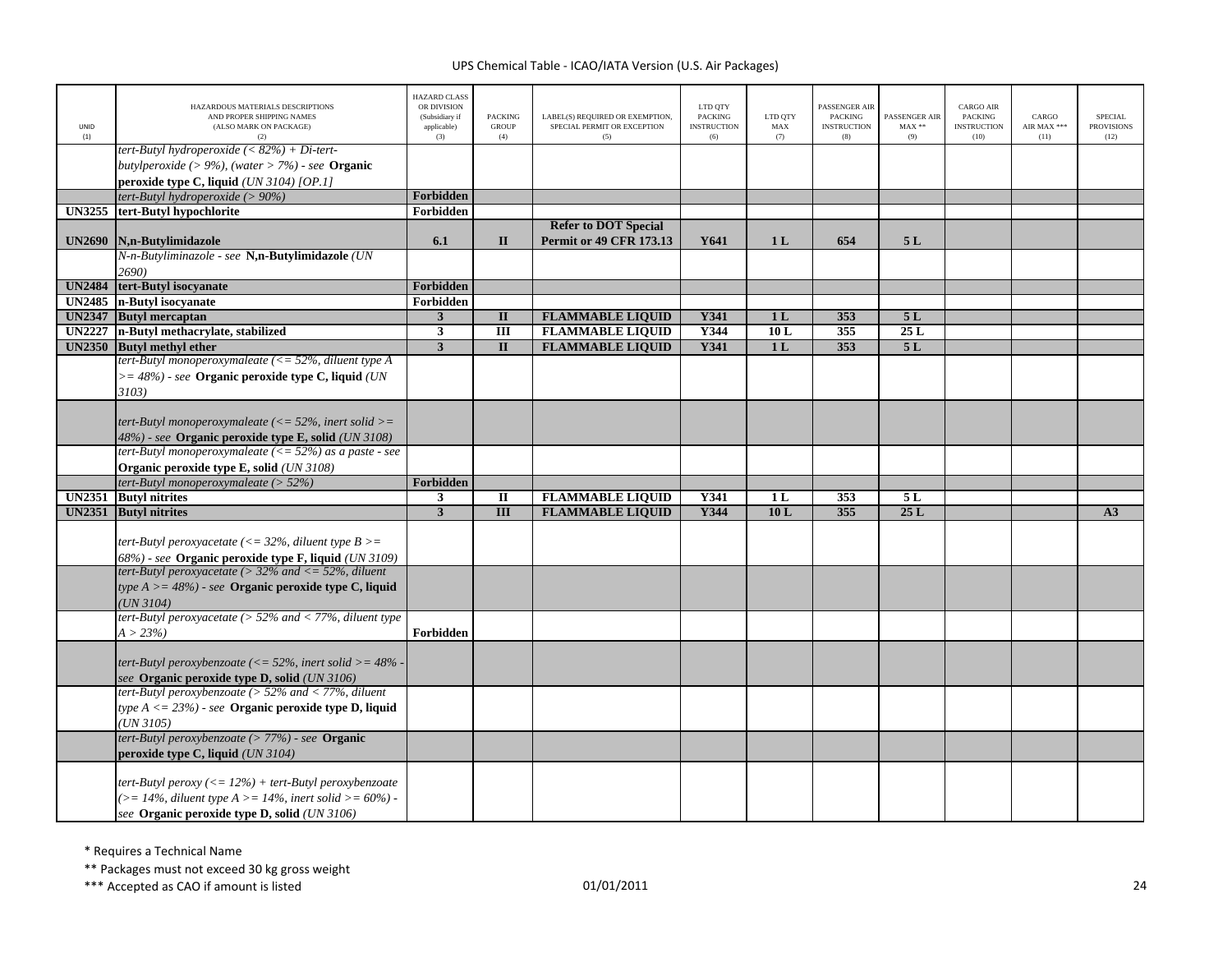| UNID<br>(1) | HAZARDOUS MATERIALS DESCRIPTIONS<br>AND PROPER SHIPPING NAMES<br>(ALSO MARK ON PACKAGE)<br>(2)                                                                                                                              | <b>HAZARD CLASS</b><br>OR DIVISION<br>(Subsidiary if<br>applicable)<br>(3) | <b>PACKING</b><br><b>GROUP</b><br>(4) | LABEL(S) REQUIRED OR EXEMPTION,<br>SPECIAL PERMIT OR EXCEPTION<br>(5) | LTD QTY<br><b>PACKING</b><br><b>INSTRUCTION</b><br>(6) | LTD QTY<br>MAX<br>(7) | PASSENGER AIF<br><b>PACKING</b><br><b>INSTRUCTION</b><br>(8) | PASSENGER AIR<br>$MAX**$<br>(9) | <b>CARGO AIR</b><br><b>PACKING</b><br><b>INSTRUCTION</b><br>(10) | CARGO<br>AIR MAX ***<br>(11) | <b>SPECIAL</b><br><b>PROVISIONS</b><br>(12) |
|-------------|-----------------------------------------------------------------------------------------------------------------------------------------------------------------------------------------------------------------------------|----------------------------------------------------------------------------|---------------------------------------|-----------------------------------------------------------------------|--------------------------------------------------------|-----------------------|--------------------------------------------------------------|---------------------------------|------------------------------------------------------------------|------------------------------|---------------------------------------------|
|             | tert-Butyl peroxybutyl fumarate ( $\leq$ 52%, diluent type A<br>$\epsilon$ = 48%) - see Organic peroxide type D, liquid (UN)<br>3105)                                                                                       |                                                                            |                                       |                                                                       |                                                        |                       |                                                              |                                 |                                                                  |                              |                                             |
|             | tert-Butyl peroxycrotonate (<= 77%, diluent type $A$ >=<br>23%) - see Organic peroxide type D, liquid (UN 3105)                                                                                                             |                                                                            |                                       |                                                                       |                                                        |                       |                                                              |                                 |                                                                  |                              |                                             |
|             | tert-Butyl peroxydiethylacetate                                                                                                                                                                                             | Forbidden                                                                  |                                       |                                                                       |                                                        |                       |                                                              |                                 |                                                                  |                              |                                             |
|             | tert-Butyl peroxyethylacetate $\left(\langle = 31\% \right)$ + tert-Butyl<br>peroxybenzoate (>= 36%, diluent type $B > = 33\%$ )                                                                                            | Forbidden                                                                  |                                       |                                                                       |                                                        |                       |                                                              |                                 |                                                                  |                              |                                             |
|             | tert-Butyl peroxy-2-ethylhexanoate                                                                                                                                                                                          | Forbidden                                                                  |                                       |                                                                       |                                                        |                       |                                                              |                                 |                                                                  |                              |                                             |
|             | tert-Butyl peroxy-2-ethylhexanoate $\left(\langle=12\% \right) + 2,2$ -Di-<br>(tert-butylperoxy) butane (>= $14\%$ , diluent type A >=<br>14%, inert solid > = $60\%$ ) - see Organic peroxide type<br>D, solid $(UN 3106)$ |                                                                            |                                       |                                                                       |                                                        |                       |                                                              |                                 |                                                                  |                              |                                             |
|             | tert-Butyl peroxy-2-ethylhexanoate $(<=31\%) + 2,2$ -Di-<br>(tert-butylperoxy) butane (>= $36\%$ , diluent type B >=<br>33%                                                                                                 | Forbidden                                                                  |                                       |                                                                       |                                                        |                       |                                                              |                                 |                                                                  |                              |                                             |
|             | tert-Butyl peroxy-2-ethylhexylcarbonate $\left(\leq 100\% \right)$ - see<br>Organic peroxide type D, liquid (UN 3105)                                                                                                       |                                                                            |                                       |                                                                       |                                                        |                       |                                                              |                                 |                                                                  |                              |                                             |
|             | tert-Butyl peroxyisobutyrate<br>tert-Butylperoxy isopropylcarbonate $\ll$ = 77%, diluent                                                                                                                                    | Forbidden                                                                  |                                       |                                                                       |                                                        |                       |                                                              |                                 |                                                                  |                              |                                             |
|             | type $A > = 23\%$ ) - see Organic peroxide type C, liquid<br>(UN 3103)                                                                                                                                                      |                                                                            |                                       |                                                                       |                                                        |                       |                                                              |                                 |                                                                  |                              |                                             |
|             | 1-(2-tert-Butylperoxy isopropyl)-3-isopropenylbenzene<br>$\left(\langle=42\%,\text{ inert solid}\right\rangle = 58\%$ - see Organic peroxide<br>type E, liquid (UN 3107)                                                    |                                                                            |                                       |                                                                       |                                                        |                       |                                                              |                                 |                                                                  |                              |                                             |
|             | 1-(2-tert-Butylperoxy isopropyl)-3-isopropenylbenzene<br>$\left( \langle 1   77\%, \text{ diluent type A} \rangle = 23\% \right)$ - see <b>Organic</b><br>peroxide type D, liquid (UN 3105)                                 |                                                                            |                                       |                                                                       |                                                        |                       |                                                              |                                 |                                                                  |                              |                                             |
|             | tert-Butyl peroxy-2-methylbenzoate $\left(\leq 100\% \right)$ - see<br>Organic peroxide type C, liquid (UN 3103)                                                                                                            |                                                                            |                                       |                                                                       |                                                        |                       |                                                              |                                 |                                                                  |                              |                                             |
|             | tert-Butyl peroxyneodecanoate                                                                                                                                                                                               | Forbidden                                                                  |                                       |                                                                       |                                                        |                       |                                                              |                                 |                                                                  |                              |                                             |
|             | tert-Butyl peroxyneoheptanoate                                                                                                                                                                                              | Forbidden                                                                  |                                       |                                                                       |                                                        |                       |                                                              |                                 |                                                                  |                              |                                             |
|             | tert-Butyl peroxypivalate<br>tert-Butylperoxy stearylcarbonate $\left(\leq 100\% \right)$ - see<br>Organic peroxide type D, solid (UN 3106)                                                                                 | Forbidden                                                                  |                                       |                                                                       |                                                        |                       |                                                              |                                 |                                                                  |                              |                                             |
|             | tert-Butyl peroxy-3,5,5-trimethyl-hexanoate ( $>$ 32%) -<br>see Organic peroxide type D, liquid (UN 3105)                                                                                                                   |                                                                            |                                       |                                                                       |                                                        |                       |                                                              |                                 |                                                                  |                              |                                             |
|             | tert-Butyl peroxy-3,5,5-trimethyl-hexanoate ( $\langle = 32\%,$<br>diluent type $A \ge 68\%)$ - see <b>Organic peroxide type F</b> ,<br>liquid $(UN 3109)$                                                                  |                                                                            |                                       |                                                                       |                                                        |                       |                                                              |                                 |                                                                  |                              |                                             |

\* Requires <sup>a</sup> Technical Name

\*\* Packages must not exceed 30 kg gross weight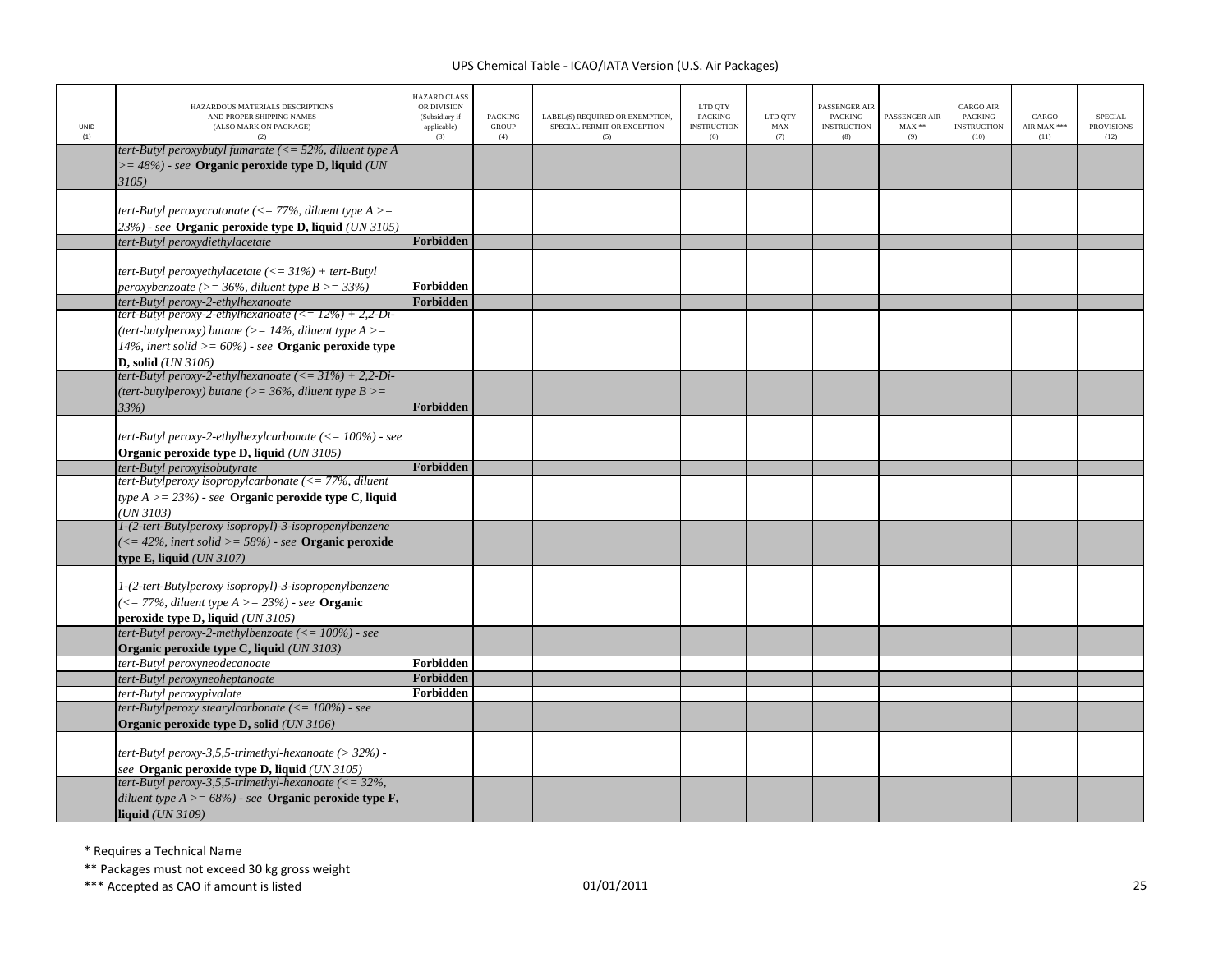| <b>UNID</b><br>(1) | HAZARDOUS MATERIALS DESCRIPTIONS<br>AND PROPER SHIPPING NAMES<br>(ALSO MARK ON PACKAGE)<br>(2) | <b>HAZARD CLASS</b><br>OR DIVISION<br>(Subsidiary if<br>applicable)<br>(3) | <b>PACKING</b><br><b>GROUP</b><br>(4) | LABEL(S) REQUIRED OR EXEMPTION,<br>SPECIAL PERMIT OR EXCEPTION<br>(5) | LTD QTY<br><b>PACKING</b><br><b>INSTRUCTION</b><br>(6) | LTD OTY<br>MAX<br>(7) | PASSENGER AIR<br><b>PACKING</b><br><b>INSTRUCTION</b><br>(8) | PASSENGER AIR<br>$MAX**$<br>(9) | <b>CARGO AIR</b><br>PACKING<br><b>INSTRUCTION</b><br>(10) | CARGO<br>AIR MAX ***<br>(11) | <b>SPECIAL</b><br><b>PROVISIONS</b><br>(12) |
|--------------------|------------------------------------------------------------------------------------------------|----------------------------------------------------------------------------|---------------------------------------|-----------------------------------------------------------------------|--------------------------------------------------------|-----------------------|--------------------------------------------------------------|---------------------------------|-----------------------------------------------------------|------------------------------|---------------------------------------------|
|                    | Butylphenols, liquid - see Alkylphenols, liquid, n.o.s.<br>(UN 3145)                           |                                                                            |                                       |                                                                       |                                                        |                       |                                                              |                                 |                                                           |                              |                                             |
|                    | Butylphenols, solid - see Alkylphenols, solid, n.o.s. (UN<br>2430)                             |                                                                            |                                       |                                                                       |                                                        |                       |                                                              |                                 |                                                           |                              |                                             |
| <b>UN1914</b>      | <b>Butyl</b> propionates                                                                       | $\overline{\mathbf{3}}$                                                    | $\overline{m}$                        | <b>FLAMMABLE LIQUID</b>                                               | Y344                                                   | 10L                   | 355                                                          | 25L                             |                                                           |                              |                                             |
|                    | p-tert-Butyltoluene - see <b>Butyltoluenes</b> (UN 2667)                                       |                                                                            |                                       |                                                                       |                                                        |                       |                                                              |                                 |                                                           |                              |                                             |
|                    |                                                                                                |                                                                            |                                       | <b>Refer to DOT Special</b>                                           |                                                        |                       |                                                              |                                 |                                                           |                              |                                             |
| <b>UN2667</b>      | <b>ButyItoluenes</b>                                                                           | 6.1                                                                        | Ш                                     | <b>Permit or 49 CFR 173.13</b>                                        | Y642                                                   | 2L                    | 655                                                          | 25L                             |                                                           |                              |                                             |
| <b>UN1747</b>      | Butyltrichlorosilane                                                                           | Forbidden                                                                  | $\overline{\mathbf{u}}$               |                                                                       |                                                        |                       |                                                              |                                 |                                                           |                              |                                             |
|                    | UN2956 5-tert-Butyl-2,4,6-trinitro-m-xylene                                                    | Forbidden                                                                  |                                       |                                                                       |                                                        |                       |                                                              |                                 |                                                           |                              |                                             |
|                    | UN2352 Butyl vinyl ether, stabilized                                                           | $\mathbf{3}$                                                               | $\mathbf{I}$                          | <b>FLAMMABLE LIQUID</b>                                               | Y341                                                   | 1 <sub>L</sub>        | 353                                                          | 5L                              |                                                           |                              |                                             |
|                    | But-1-yne - see Ethyl acetylene, stabilized (UN 2452)                                          |                                                                            |                                       |                                                                       |                                                        |                       |                                                              |                                 |                                                           |                              |                                             |
|                    | $UN2716$   1,4-Butynediol                                                                      | 6.1                                                                        | III                                   | <b>Refer to DOT Special</b><br><b>Permit or 49 CFR 173.13</b>         | Y645                                                   | $10 \text{ kg}$       | 670                                                          | $25 \text{ kg}$                 |                                                           |                              |                                             |
|                    | 2-Butyne-1,4,-diol - see 1,4-Butynediol (UN 2716)                                              |                                                                            |                                       |                                                                       |                                                        |                       |                                                              |                                 |                                                           |                              |                                             |
| <b>UN1129</b>      | Butvraldehyde                                                                                  | $\mathbf{3}$                                                               | $\mathbf{I}$                          | <b>FLAMMABLE LIQUID</b>                                               | Y341                                                   | 1 <sub>L</sub>        | 353                                                          | 5L                              |                                                           |                              |                                             |
|                    | UN2840 Butyraldoxime                                                                           | $\mathbf{3}$                                                               | Ш                                     | <b>FLAMMABLE LIQUID</b>                                               | Y344                                                   | 10L                   | 355                                                          | 25 L                            |                                                           |                              |                                             |
| <b>UN2820</b>      | <b>Butyric</b> acid                                                                            | $\overline{\mathbf{8}}$                                                    | $\overline{III}$                      | <b>CORROSIVE</b>                                                      | <b>Y841</b>                                            | 1 <sub>L</sub>        | 852                                                          | 5L                              |                                                           |                              |                                             |
| <b>UN2739</b>      | <b>Butyric anhydride</b>                                                                       | 8                                                                          | $\overline{III}$                      | <b>CORROSIVE</b>                                                      | <b>Y841</b>                                            | 1L                    | 852                                                          | 5L                              |                                                           |                              |                                             |
|                    | Butyrone - see Dipropyl ketone (UN 2710)                                                       |                                                                            |                                       |                                                                       |                                                        |                       |                                                              |                                 |                                                           |                              |                                             |
|                    |                                                                                                |                                                                            |                                       | <b>Refer to DOT Special</b>                                           |                                                        |                       |                                                              |                                 |                                                           |                              |                                             |
|                    | UN2411 Butyronitrile                                                                           | 3(6.1)                                                                     | П                                     | <b>Permit or 49 CFR 173.13</b>                                        | Y341                                                   | 1 <sub>L</sub>        | 352                                                          | 1 <sub>L</sub>                  |                                                           |                              |                                             |
|                    |                                                                                                |                                                                            |                                       | <b>FLAMMABLE LIQUID &amp;</b>                                         |                                                        |                       |                                                              |                                 |                                                           |                              |                                             |
|                    | UN2353 Butyryl chloride                                                                        | 3(8)                                                                       | $\mathbf{I}$                          | <b>CORROSIVE</b>                                                      | Y340                                                   | 0.5L                  | 352                                                          | 1 <sub>L</sub>                  |                                                           |                              |                                             |
|                    | Cable cutters, explosive - see Cutters, cable, explosive<br>UN 0070                            |                                                                            |                                       |                                                                       |                                                        |                       |                                                              |                                 |                                                           |                              |                                             |
|                    |                                                                                                |                                                                            |                                       | <b>Refer to DOT Special</b>                                           |                                                        |                       |                                                              |                                 |                                                           |                              |                                             |
| <b>UN1572</b>      | Cacodylic acid                                                                                 | 6.1                                                                        | $\mathbf{I}$                          | <b>Permit or 49 CFR 173.13</b>                                        | Y644                                                   | $1 \text{ kg}$        | 669                                                          | $25 \text{ kg}$                 |                                                           |                              |                                             |
|                    |                                                                                                |                                                                            |                                       | <b>Refer to DOT Special</b>                                           |                                                        |                       |                                                              |                                 |                                                           |                              |                                             |
| <b>UN2570</b>      | Cadmium compound*                                                                              | 6.1                                                                        | $\bf{I}$                              | <b>Permit or 49 CFR 173.13</b>                                        |                                                        |                       | 666                                                          | $5 \text{ kg}$                  |                                                           |                              | A <sub>5</sub>                              |
|                    |                                                                                                |                                                                            |                                       | <b>Refer to DOT Special</b>                                           |                                                        |                       |                                                              |                                 |                                                           |                              |                                             |
| <b>UN2570</b>      | Cadmium compound*                                                                              | 6.1                                                                        | $\mathbf{I}$                          | <b>Permit or 49 CFR 173.13</b>                                        | Y644                                                   | $1 \text{ kg}$        | 669                                                          | $25 \text{ kg}$                 |                                                           |                              |                                             |
|                    |                                                                                                |                                                                            |                                       | <b>Refer to DOT Special</b>                                           |                                                        |                       |                                                              |                                 |                                                           |                              |                                             |
| <b>UN2570</b>      | Cadmium compound*                                                                              | 6.1                                                                        | III                                   | <b>Permit or 49 CFR 173.13</b>                                        | Y645                                                   | $10 \text{ kg}$       | 670                                                          | $25$ kg                         |                                                           |                              | A3                                          |
| <b>UN1407</b>      | <b>Caesium</b>                                                                                 | Forbidden                                                                  | $\mathbf I$                           |                                                                       |                                                        |                       |                                                              |                                 |                                                           |                              |                                             |
| <b>UN2682</b>      | <b>Caesium hydroxide</b>                                                                       | 8                                                                          | $\overline{\mathbf{u}}$               | <b>CORROSIVE</b>                                                      | <b>Y844</b>                                            | 5 <sub>kg</sub>       | 859                                                          | 15 <sub>kg</sub>                |                                                           |                              |                                             |
| <b>UN2681</b>      | <b>Caesium hydroxide solution</b>                                                              | 8                                                                          | $\mathbf{I}$                          | <b>CORROSIVE</b>                                                      | <b>Y840</b>                                            | 0.5L                  | 851                                                          | 1 <sub>L</sub>                  |                                                           |                              |                                             |
| <b>UN2681</b>      | <b>Caesium hydroxide solution</b>                                                              | 8                                                                          | $\overline{III}$                      | <b>CORROSIVE</b>                                                      | <b>Y841</b>                                            | 1 <sub>L</sub>        | 852                                                          | 5L                              |                                                           |                              | A3                                          |
| <b>UN1451</b>      | <b>Caesium nitrate</b>                                                                         | 5.1                                                                        | III                                   |                                                                       |                                                        |                       |                                                              | <b>Not</b><br><b>Accepted</b>   |                                                           |                              |                                             |
|                    | Caffeine - see Alkaloids etc. (UN 1544, UN 3140)                                               |                                                                            |                                       |                                                                       |                                                        |                       |                                                              |                                 |                                                           |                              |                                             |
|                    | Cajeputene - see Dipentene (UN 2052)                                                           |                                                                            |                                       |                                                                       |                                                        |                       |                                                              |                                 |                                                           |                              |                                             |
|                    |                                                                                                |                                                                            |                                       | <b>Refer to DOT Special</b>                                           |                                                        |                       |                                                              |                                 |                                                           |                              |                                             |
| UN1401 Calcium     |                                                                                                | 4.3                                                                        | П                                     | <b>Permit or 49 CFR 173.13</b>                                        | Y475                                                   | $5 \text{ kg}$        | 484                                                          | 15 <sub>kg</sub>                |                                                           |                              |                                             |
|                    | UN1855 Calcium alloys, pyrophoric                                                              | Forbidden                                                                  |                                       |                                                                       |                                                        |                       |                                                              |                                 |                                                           |                              |                                             |

\* Requires <sup>a</sup> Technical Name

\*\* Packages must not exceed 30 kg gross weight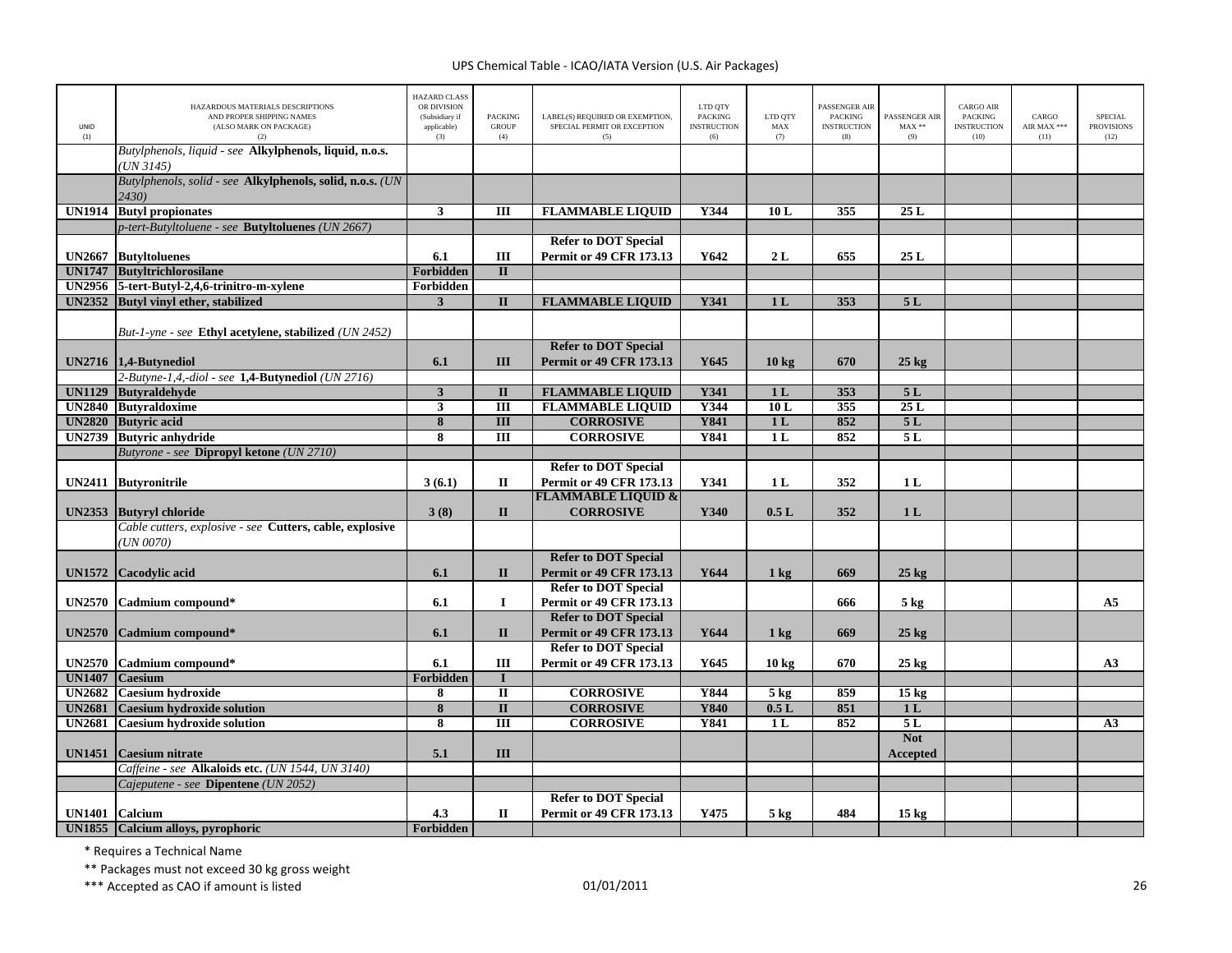| UNID<br>(1)   | HAZARDOUS MATERIALS DESCRIPTIONS<br>AND PROPER SHIPPING NAMES<br>(ALSO MARK ON PACKAGE)<br>(2) | <b>HAZARD CLASS</b><br>OR DIVISION<br>(Subsidiary if<br>applicable)<br>(3) | <b>PACKING</b><br><b>GROUP</b><br>(4) | LABEL(S) REQUIRED OR EXEMPTION,<br>SPECIAL PERMIT OR EXCEPTION<br>(5) | LTD QTY<br><b>PACKING</b><br><b>INSTRUCTION</b><br>(6) | LTD OTY<br>MAX<br>(7) | <b>PASSENGER AIR</b><br><b>PACKING</b><br><b>INSTRUCTION</b><br>(8) | PASSENGER AIR<br>$MAX**$<br>(9) | <b>CARGO AIR</b><br><b>PACKING</b><br><b>INSTRUCTION</b><br>(10) | CARGO<br>AIR MAX ***<br>(11) | <b>SPECIAL</b><br><b>PROVISIONS</b><br>(12) |
|---------------|------------------------------------------------------------------------------------------------|----------------------------------------------------------------------------|---------------------------------------|-----------------------------------------------------------------------|--------------------------------------------------------|-----------------------|---------------------------------------------------------------------|---------------------------------|------------------------------------------------------------------|------------------------------|---------------------------------------------|
| <b>UN1573</b> | <b>Calcium</b> arsenate                                                                        | 6.1                                                                        | $\mathbf{I}$                          | <b>Refer to DOT Special</b><br><b>Permit or 49 CFR 173.13</b>         | Y644                                                   | 1 kg                  | 669                                                                 | $25 \text{ kg}$                 |                                                                  |                              |                                             |
|               |                                                                                                |                                                                            |                                       | <b>Refer to DOT Special</b>                                           |                                                        |                       |                                                                     |                                 |                                                                  |                              |                                             |
| <b>UN1574</b> | Calcium arsenate and calcium arsenite mixture, solid                                           | 6.1                                                                        | $\mathbf{I}$                          | <b>Permit or 49 CFR 173.13</b>                                        | Y644                                                   | $1 \text{ kg}$        | 669                                                                 | $25 \text{ kg}$                 |                                                                  |                              |                                             |
|               | Calcium bisulphite solution - see Bisulphites, aqueous                                         |                                                                            |                                       |                                                                       |                                                        |                       |                                                                     |                                 |                                                                  |                              |                                             |
|               | solution, n.o.s. (UN 2693)                                                                     |                                                                            |                                       |                                                                       |                                                        |                       |                                                                     |                                 |                                                                  |                              |                                             |
| <b>UN1402</b> | Calcium carbide                                                                                | Forbidden                                                                  | $\mathbf{I}$                          |                                                                       |                                                        |                       |                                                                     |                                 |                                                                  |                              |                                             |
|               |                                                                                                |                                                                            |                                       | <b>Refer to DOT Special</b>                                           |                                                        |                       |                                                                     |                                 |                                                                  |                              |                                             |
| <b>UN1402</b> | <b>Calcium</b> carbide                                                                         | 4.3                                                                        | $\rm II$                              | <b>Permit or 49 CFR 173.13</b>                                        | Y475                                                   | $5 \text{ kg}$        | 484                                                                 | 15 <sub>kg</sub><br><b>Not</b>  |                                                                  |                              |                                             |
| <b>UN1452</b> | Calcium chlorate                                                                               | 5.1                                                                        | $\mathbf{I}$                          |                                                                       |                                                        |                       |                                                                     | <b>Accepted</b>                 |                                                                  |                              |                                             |
|               |                                                                                                |                                                                            |                                       |                                                                       |                                                        |                       |                                                                     | <b>Not</b>                      |                                                                  |                              |                                             |
| <b>UN2429</b> | Calcium chlorate, aqueous solution                                                             | 5.1                                                                        | $\rm II$                              |                                                                       |                                                        |                       |                                                                     | Accepted                        |                                                                  |                              |                                             |
|               |                                                                                                |                                                                            |                                       |                                                                       |                                                        |                       |                                                                     | <b>Not</b>                      |                                                                  |                              |                                             |
| <b>UN2429</b> | Calcium chlorate, aqueous solution                                                             | 5.1                                                                        | III                                   |                                                                       |                                                        |                       |                                                                     | Accepted                        |                                                                  |                              |                                             |
|               |                                                                                                |                                                                            |                                       |                                                                       |                                                        |                       |                                                                     | <b>Not</b>                      |                                                                  |                              |                                             |
| <b>UN1453</b> | <b>Calcium</b> chlorite<br>Calcium cyanamide with more than 0.1% calcium                       | 5.1                                                                        | П                                     | <b>Refer to DOT Special</b>                                           |                                                        |                       |                                                                     | Accepted                        |                                                                  |                              |                                             |
| <b>UN1403</b> | carbide                                                                                        | 4.3                                                                        | III                                   | <b>Permit or 49 CFR 173.13</b>                                        | Y477                                                   | $10 \text{ kg}$       | 486                                                                 | $25 \text{ kg}$                 |                                                                  |                              | A71                                         |
|               |                                                                                                |                                                                            |                                       | <b>Refer to DOT Special</b>                                           |                                                        |                       |                                                                     |                                 |                                                                  |                              |                                             |
|               | UN1575 Calcium cyanide                                                                         | 6.1                                                                        | 1                                     | <b>Permit or 49 CFR 173.13</b>                                        |                                                        |                       | 666                                                                 | 5 <sub>kg</sub>                 |                                                                  |                              |                                             |
|               |                                                                                                |                                                                            |                                       |                                                                       |                                                        |                       |                                                                     | <b>Not</b>                      |                                                                  |                              |                                             |
| <b>UN1923</b> | <b>Calcium dithionite</b>                                                                      | 4.2                                                                        | $\mathbf{I}\mathbf{I}$                |                                                                       |                                                        |                       |                                                                     | Accepted                        |                                                                  |                              |                                             |
| <b>UN1404</b> | <b>Calcium hydride</b>                                                                         | Forbidden                                                                  | П                                     |                                                                       |                                                        |                       |                                                                     |                                 |                                                                  |                              |                                             |
|               |                                                                                                |                                                                            |                                       |                                                                       |                                                        |                       |                                                                     | <b>Not</b>                      |                                                                  |                              |                                             |
| <b>UN1923</b> | <b>Calcium hydrosulphite</b>                                                                   | 4.2                                                                        | $\mathbf{I}$                          |                                                                       |                                                        |                       |                                                                     | <b>Accepted</b>                 |                                                                  |                              |                                             |
|               |                                                                                                | 5.1                                                                        | $\mathbf{I}$                          |                                                                       |                                                        |                       |                                                                     | <b>Not</b>                      |                                                                  |                              |                                             |
| <b>UN1748</b> | Calcium hypochlorite, dry                                                                      |                                                                            |                                       |                                                                       |                                                        |                       |                                                                     | Accepted<br><b>Not</b>          |                                                                  |                              |                                             |
|               | UN1748 Calcium hypochlorite, dry                                                               | 5.1                                                                        | III                                   |                                                                       |                                                        |                       |                                                                     | <b>Accepted</b>                 |                                                                  |                              |                                             |
|               | Calcium hypochlorite, dry, corrosive with $>$ 39%                                              |                                                                            |                                       |                                                                       |                                                        |                       |                                                                     | <b>Not</b>                      |                                                                  |                              |                                             |
| <b>UN3485</b> | available chlorine (8.8% available oxygen)                                                     | 5.1(8)                                                                     | П                                     |                                                                       |                                                        |                       |                                                                     | Accepted                        |                                                                  |                              |                                             |
|               | Calcium hypochlorite, hydrated with $>= 5.5\%$ and $<=$                                        |                                                                            |                                       |                                                                       |                                                        |                       |                                                                     | <b>Not</b>                      |                                                                  |                              |                                             |
| <b>UN2880</b> | 16% water                                                                                      | 5.1                                                                        | $\mathbf{I}$                          |                                                                       |                                                        |                       |                                                                     | Accepted                        |                                                                  |                              |                                             |
|               | Calcium hypochlorite, hydrated with $>= 5.5\%$ and $<=$                                        |                                                                            |                                       |                                                                       |                                                        |                       |                                                                     | <b>Not</b>                      |                                                                  |                              |                                             |
| <b>UN2880</b> | 16% water<br>Calcium hypochlorite, hydrated, corrosive $with$ >=                               | 5.1                                                                        | Ш                                     |                                                                       |                                                        |                       |                                                                     | Accepted<br><b>Not</b>          |                                                                  |                              |                                             |
| <b>UN3487</b> | 5.5% and $<$ 16% water                                                                         | 5.1(8)                                                                     | $\mathbf{I}$                          |                                                                       |                                                        |                       |                                                                     | <b>Accepted</b>                 |                                                                  |                              |                                             |
|               | Calcium hypochlorite, hydrated, corrosive $with >=$                                            |                                                                            |                                       |                                                                       |                                                        |                       |                                                                     | <b>Not</b>                      |                                                                  |                              |                                             |
| <b>UN3487</b> | 5.5% and $<$ 16% water                                                                         | 5.1(8)                                                                     | III                                   |                                                                       |                                                        |                       |                                                                     | <b>Accepted</b>                 |                                                                  |                              |                                             |
|               | Calcium hypochlorite, hydrated mixture with $>= 5.5\%$                                         |                                                                            |                                       |                                                                       |                                                        |                       |                                                                     | <b>Not</b>                      |                                                                  |                              |                                             |
| <b>UN2880</b> | and $< 16\%$ water                                                                             | 5.1                                                                        | $\mathbf{I}$                          |                                                                       |                                                        |                       |                                                                     | Accepted                        |                                                                  |                              |                                             |
|               | Calcium hypochlorite, hydrated mixture with $>= 5.5\%$                                         |                                                                            |                                       |                                                                       |                                                        |                       |                                                                     | <b>Not</b>                      |                                                                  |                              |                                             |
| <b>UN2880</b> | and $<$ 16% water                                                                              | 5.1                                                                        | III                                   |                                                                       |                                                        |                       |                                                                     | Accepted                        |                                                                  |                              |                                             |
|               | Calcium hypochlorite mixture, dry, corrosive with >                                            |                                                                            |                                       |                                                                       |                                                        |                       |                                                                     | <b>Not</b>                      |                                                                  |                              |                                             |
|               | <b>UN3486</b> 10% and $\lt$ = 39% available chlorine                                           | 5.1(8)                                                                     | III                                   |                                                                       |                                                        |                       |                                                                     | Accepted                        |                                                                  |                              |                                             |

\* Requires <sup>a</sup> Technical Name

\*\* Packages must not exceed 30 kg gross weight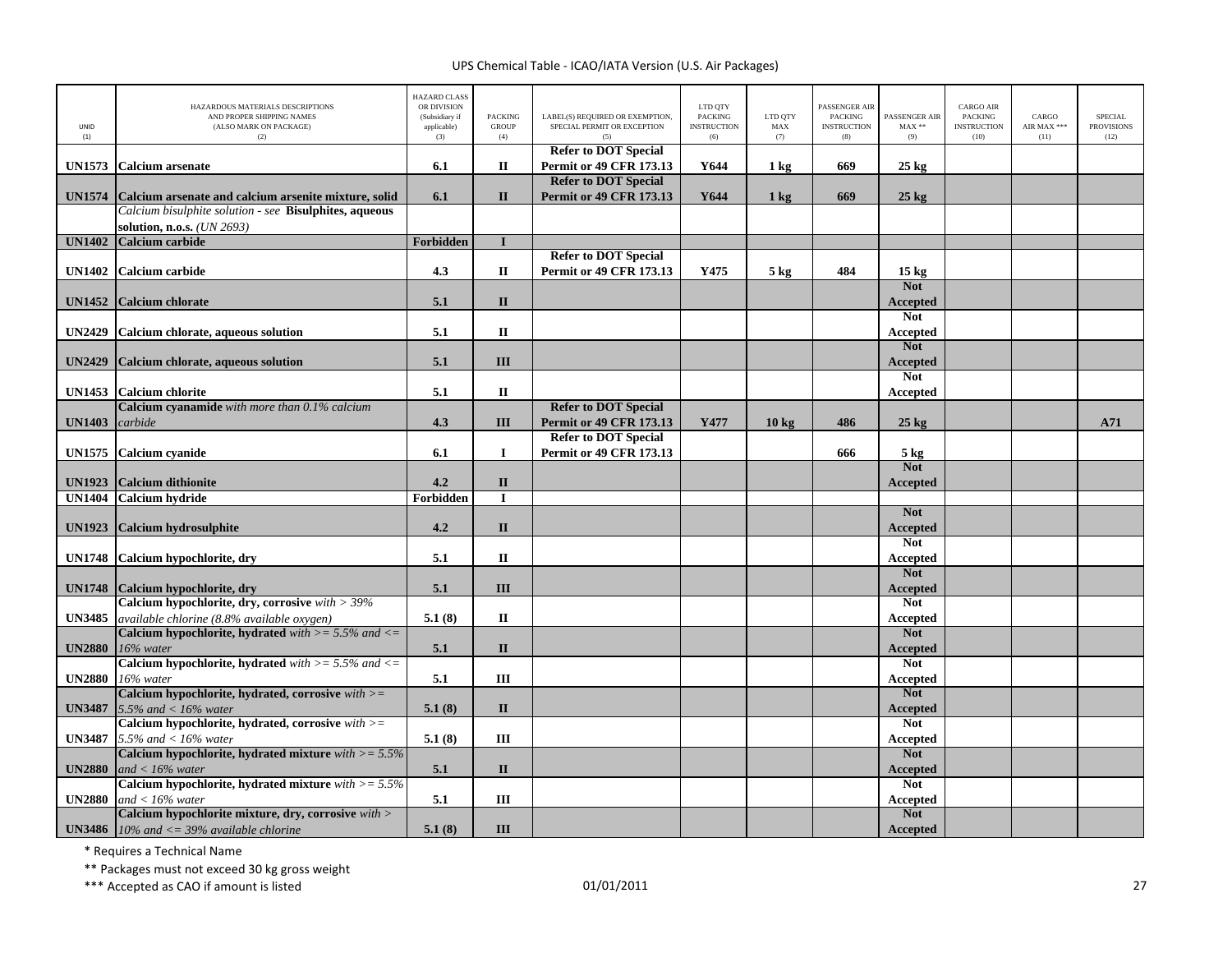| <b>UNID</b><br>(1) | HAZARDOUS MATERIALS DESCRIPTIONS<br>AND PROPER SHIPPING NAMES<br>(ALSO MARK ON PACKAGE)<br>(2)        | <b>HAZARD CLASS</b><br>OR DIVISION<br>(Subsidiary if<br>applicable)<br>(3) | <b>PACKING</b><br><b>GROUP</b><br>(4) | LABEL(S) REQUIRED OR EXEMPTION,<br>SPECIAL PERMIT OR EXCEPTION<br>(5) | LTD QTY<br><b>PACKING</b><br><b>INSTRUCTION</b><br>(6) | LTD QTY<br>MAX<br>(7) | PASSENGER AIR<br><b>PACKING</b><br><b>INSTRUCTION</b><br>(8) | PASSENGER AIR<br>$MAX**$<br>(9) | <b>CARGO AIR</b><br><b>PACKING</b><br><b>INSTRUCTION</b><br>(10) | CARGO<br>AIR MAX ***<br>(11) | <b>SPECIAL</b><br><b>PROVISIONS</b><br>(12) |
|--------------------|-------------------------------------------------------------------------------------------------------|----------------------------------------------------------------------------|---------------------------------------|-----------------------------------------------------------------------|--------------------------------------------------------|-----------------------|--------------------------------------------------------------|---------------------------------|------------------------------------------------------------------|------------------------------|---------------------------------------------|
| <b>UN3485</b>      | Calcium hypochlorite mixture, dry, corrosive with ><br>39% available chlorine (8.8% available oxygen) | 5.1(8)                                                                     | $\mathbf{I}$                          |                                                                       |                                                        |                       |                                                              | <b>Not</b><br>Accepted          |                                                                  |                              |                                             |
|                    | Calcium hypochlorite mixture, dry $with > 10\%$ and                                                   |                                                                            |                                       |                                                                       |                                                        |                       |                                                              | <b>Not</b>                      |                                                                  |                              |                                             |
| <b>UN2208</b>      | $\epsilon = 39\%$ available chlorine                                                                  | 5.1                                                                        | III                                   |                                                                       |                                                        |                       |                                                              | <b>Accepted</b>                 |                                                                  |                              |                                             |
|                    | Calcium hypochlorite mixture, dry $with > 39\%$                                                       |                                                                            |                                       |                                                                       |                                                        |                       |                                                              | <b>Not</b>                      |                                                                  |                              |                                             |
| <b>UN1748</b>      | available chlorine (8.8% available oxygen)                                                            | 5.1                                                                        | $\mathbf{I}$                          |                                                                       |                                                        |                       |                                                              | Accepted                        |                                                                  |                              |                                             |
|                    | Calcium hypochlorite mixture, dry $with > 39\%$                                                       |                                                                            |                                       |                                                                       |                                                        |                       |                                                              | <b>Not</b>                      |                                                                  |                              |                                             |
| <b>UN1748</b>      | available chlorine (8.8% available oxygen)                                                            | 5.1                                                                        | III                                   |                                                                       |                                                        |                       |                                                              | Accepted                        |                                                                  |                              |                                             |
|                    |                                                                                                       |                                                                            |                                       | <b>Refer to DOT Special</b>                                           |                                                        |                       |                                                              |                                 |                                                                  |                              |                                             |
| <b>UN2844</b>      | <b>Calcium manganese silicon</b>                                                                      | 4.3                                                                        | III                                   | <b>Permit or 49 CFR 173.13</b>                                        | Y477                                                   | $10 \text{ kg}$       | 486                                                          | $25 \text{ kg}$<br><b>Not</b>   |                                                                  |                              |                                             |
| <b>UN1454</b>      | Calcium nitrate                                                                                       | 5.1                                                                        | III                                   |                                                                       |                                                        |                       |                                                              | <b>Accepted</b>                 |                                                                  |                              |                                             |
| <b>UN1910</b>      | <b>Calcium</b> oxide                                                                                  | 8                                                                          | $\overline{III}$                      | <b>CORROSIVE</b>                                                      | Y845                                                   | 5 <sub>kg</sub>       | 860                                                          | $25$ kg                         |                                                                  |                              |                                             |
|                    |                                                                                                       |                                                                            |                                       |                                                                       |                                                        |                       |                                                              | <b>Not</b>                      |                                                                  |                              |                                             |
| <b>UN1455</b>      | Calcium perchlorate                                                                                   | 5.1                                                                        | $\mathbf{I}$                          |                                                                       |                                                        |                       |                                                              | Accepted                        |                                                                  |                              |                                             |
|                    |                                                                                                       |                                                                            |                                       |                                                                       |                                                        |                       |                                                              | <b>Not</b>                      |                                                                  |                              |                                             |
| <b>UN1456</b>      | Calcium permanganate                                                                                  | 5.1                                                                        | П                                     |                                                                       |                                                        |                       |                                                              | Accepted                        |                                                                  |                              |                                             |
|                    |                                                                                                       |                                                                            |                                       |                                                                       |                                                        |                       |                                                              | <b>Not</b>                      |                                                                  |                              |                                             |
| <b>UN1457</b>      | Calcium peroxide                                                                                      | 5.1                                                                        | $\mathbf{I}$                          |                                                                       |                                                        |                       |                                                              | <b>Accepted</b>                 |                                                                  |                              |                                             |
| <b>UN1360</b>      | <b>Calcium</b> phosphide                                                                              | Forbidden                                                                  | I                                     |                                                                       |                                                        |                       |                                                              |                                 |                                                                  |                              |                                             |
| <b>UN1855</b>      | Calcium, pyrophoric                                                                                   | Forbidden                                                                  |                                       |                                                                       |                                                        |                       |                                                              |                                 |                                                                  |                              |                                             |
| <b>UN1313</b>      | <b>Calcium</b> resinate                                                                               | 4.1                                                                        | $\overline{m}$                        | <b>FLAMMABLE SOLID</b>                                                | Y443                                                   | 10 <sub>kg</sub>      | 446                                                          | $25 \text{ kg}$                 |                                                                  |                              |                                             |
| <b>UN1314</b>      | <b>Calcium resinate, fused</b>                                                                        | 4.1                                                                        | $\overline{III}$                      | <b>FLAMMABLE SOLID</b>                                                | Y443                                                   | 10 <sub>kg</sub>      | 446                                                          | $25$ kg                         |                                                                  |                              |                                             |
|                    | Calcium selenate - see Selenates (UN 2630)                                                            |                                                                            |                                       | <b>Refer to DOT Special</b>                                           |                                                        |                       |                                                              |                                 |                                                                  |                              |                                             |
| <b>UN1405</b>      | <b>Calcium silicide</b>                                                                               | 4.3                                                                        | $\mathbf{I}$                          | <b>Permit or 49 CFR 173.13</b>                                        | Y475                                                   | $5$ kg                | 484                                                          | 15 <sub>kg</sub>                |                                                                  |                              |                                             |
|                    |                                                                                                       |                                                                            |                                       | <b>Refer to DOT Special</b>                                           |                                                        |                       |                                                              |                                 |                                                                  |                              |                                             |
| <b>UN1405</b>      | Calcium silicide                                                                                      | 4.3                                                                        | III                                   | <b>Permit or 49 CFR 173.13</b>                                        | Y477                                                   | 10 kg                 | 486                                                          | $25 \text{ kg}$                 |                                                                  |                              | A3                                          |
|                    | Calcium silicon - see Calcium silicide (UN 1405)                                                      |                                                                            |                                       |                                                                       |                                                        |                       |                                                              |                                 |                                                                  |                              |                                             |
|                    |                                                                                                       |                                                                            |                                       |                                                                       |                                                        |                       |                                                              |                                 |                                                                  |                              |                                             |
|                    | Calcium superoxide - see Calcium peroxide (UN 1457)                                                   |                                                                            |                                       |                                                                       |                                                        |                       |                                                              |                                 |                                                                  |                              |                                             |
|                    | Camphanone - see Camphor (UN 2717)                                                                    |                                                                            |                                       |                                                                       |                                                        |                       |                                                              |                                 |                                                                  |                              |                                             |
| <b>UN2717</b>      | Camphor, synthetic                                                                                    | 4.1                                                                        | $\overline{m}$                        | <b>FLAMMABLE SOLID</b>                                                | Y443                                                   | 10 <sub>kg</sub>      | 446                                                          | $25$ kg                         |                                                                  |                              |                                             |
| <b>UN1130</b>      | <b>Camphor</b> oil                                                                                    | $\overline{\mathbf{3}}$                                                    | III                                   | <b>FLAMMABLE LIQUID</b>                                               | Y344                                                   | 10L                   | 355                                                          | 25L                             |                                                                  |                              |                                             |
|                    | Camping gas - see Receptacles, small, containing gas                                                  |                                                                            |                                       |                                                                       |                                                        |                       |                                                              |                                 |                                                                  |                              |                                             |
|                    | (UN 2037)                                                                                             |                                                                            |                                       |                                                                       |                                                        |                       |                                                              |                                 |                                                                  |                              |                                             |
| <b>UN2829</b>      | Caproic acid<br>Caps, toy - see Fireworks                                                             | $\overline{\mathbf{8}}$                                                    | $\overline{III}$                      | <b>CORROSIVE</b>                                                      | <b>Y841</b>                                            | 1 <sub>L</sub>        | 852                                                          | 5L                              |                                                                  |                              |                                             |
|                    | Carbamate pesticide, liquid, flammable, toxic flash                                                   |                                                                            |                                       |                                                                       |                                                        |                       |                                                              |                                 |                                                                  |                              |                                             |
| <b>UN2758</b>      | point less than $23^{\circ}C^*$                                                                       | Forbidden                                                                  | I                                     |                                                                       |                                                        |                       |                                                              |                                 |                                                                  |                              |                                             |
|                    | Carbamate pesticide, liquid, flammable, toxic flash                                                   |                                                                            |                                       | <b>Refer to DOT Special</b>                                           |                                                        |                       |                                                              |                                 |                                                                  |                              |                                             |
| <b>UN2758</b>      | point less than 23°C*                                                                                 | 3(6.1)                                                                     | П                                     | <b>Permit or 49 CFR 173.13</b>                                        | Y341                                                   | 1 L                   | 352                                                          | 1L                              |                                                                  |                              |                                             |
|                    |                                                                                                       |                                                                            |                                       | <b>Refer to DOT Special</b>                                           |                                                        |                       |                                                              |                                 |                                                                  |                              |                                             |
| <b>UN2992</b>      | Carbamate pesticide, liquid, toxic*                                                                   | 6.1                                                                        | $\mathbf{I}$                          | Permit or 49 CFR 173.13                                               |                                                        |                       | 652                                                          | 1 <sub>L</sub>                  |                                                                  |                              | A <sub>4</sub>                              |
|                    |                                                                                                       |                                                                            |                                       | <b>Refer to DOT Special</b>                                           |                                                        |                       |                                                              |                                 |                                                                  |                              |                                             |
|                    | UN2992 Carbamate pesticide, liquid, toxic*                                                            | 6.1                                                                        | П                                     | <b>Permit or 49 CFR 173.13</b>                                        | Y641                                                   | 1 <sub>L</sub>        | 654                                                          | 5L                              |                                                                  |                              |                                             |

\* Requires <sup>a</sup> Technical Name

\*\* Packages must not exceed 30 kg gross weight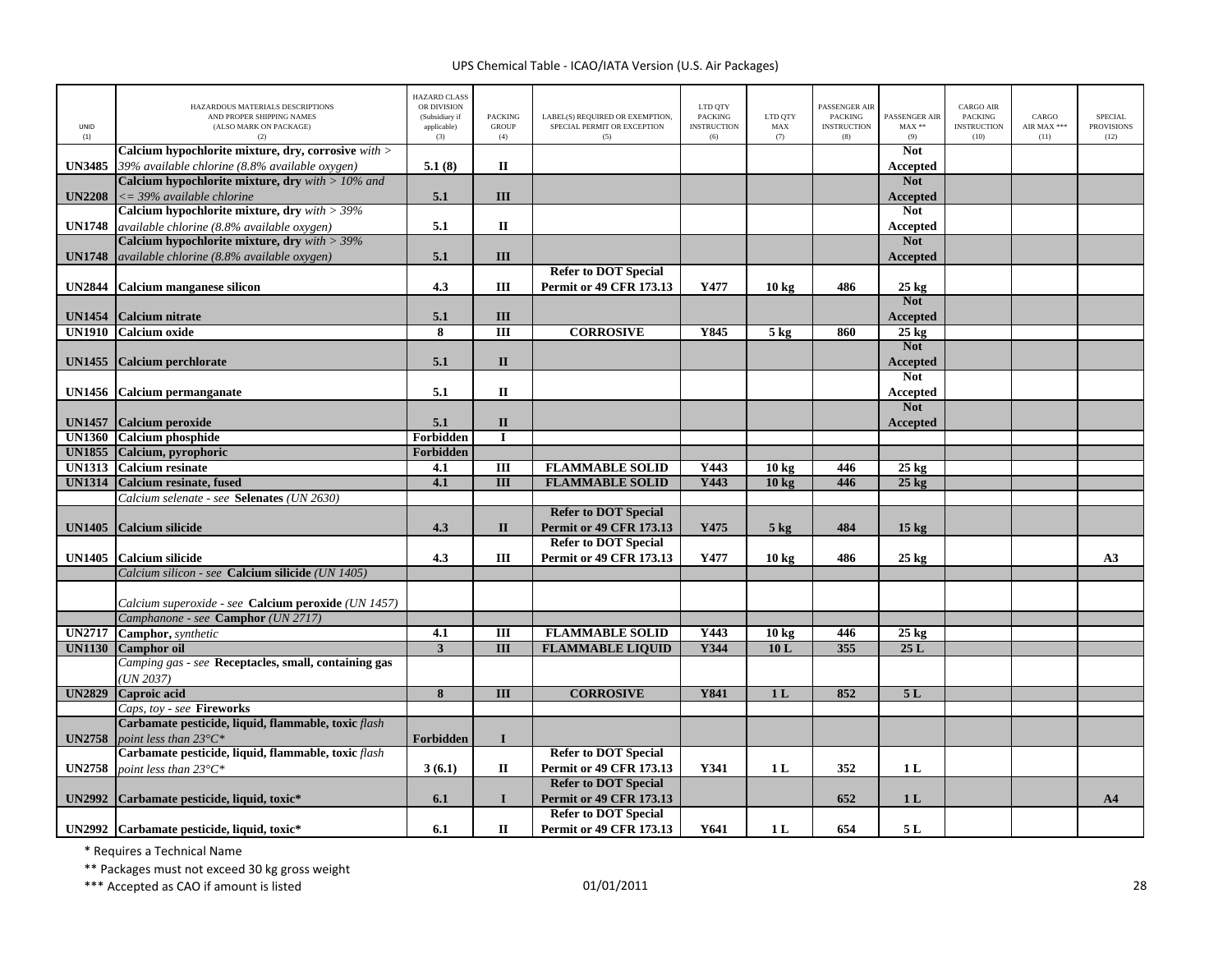|                                | HAZARDOUS MATERIALS DESCRIPTIONS                             | <b>HAZARD CLASS</b><br>OR DIVISION   |                                       |                                                                | LTD QTY                                     |                       | PASSENGER AIR                               |                                 | <b>CARGO AIR</b>                             |                              |                                             |
|--------------------------------|--------------------------------------------------------------|--------------------------------------|---------------------------------------|----------------------------------------------------------------|---------------------------------------------|-----------------------|---------------------------------------------|---------------------------------|----------------------------------------------|------------------------------|---------------------------------------------|
| <b>UNID</b><br>(1)             | AND PROPER SHIPPING NAMES<br>(ALSO MARK ON PACKAGE)<br>(2)   | (Subsidiary if<br>applicable)<br>(3) | <b>PACKING</b><br><b>GROUP</b><br>(4) | LABEL(S) REQUIRED OR EXEMPTION,<br>SPECIAL PERMIT OR EXCEPTION | <b>PACKING</b><br><b>INSTRUCTION</b><br>(6) | LTD OTY<br>MAX<br>(7) | <b>PACKING</b><br><b>INSTRUCTION</b><br>(8) | PASSENGER AIR<br>$MAX**$<br>(9) | <b>PACKING</b><br><b>INSTRUCTION</b><br>(10) | CARGO<br>AIR MAX ***<br>(11) | <b>SPECIAL</b><br><b>PROVISIONS</b><br>(12) |
|                                |                                                              |                                      |                                       | <b>Refer to DOT Special</b>                                    |                                             |                       |                                             |                                 |                                              |                              |                                             |
| <b>UN2992</b>                  | Carbamate pesticide, liquid, toxic*                          | 6.1                                  | III                                   | <b>Permit or 49 CFR 173.13</b>                                 | Y642                                        | 2L                    | 655                                         | 25L                             |                                              |                              | A3                                          |
|                                | Carbamate pesticide, liquid, toxic, flammable flash          |                                      |                                       | <b>Refer to DOT Special</b>                                    |                                             |                       |                                             |                                 |                                              |                              |                                             |
| <b>UN2991</b>                  | point $\geq$ = 23°C*                                         | 6.1(3)                               | $\bf{I}$                              | <b>Permit or 49 CFR 173.13</b>                                 |                                             |                       | 652                                         | 1 <sub>L</sub>                  |                                              |                              | AA                                          |
|                                | Carbamate pesticide, liquid, toxic, flammable <i>flash</i>   |                                      |                                       | <b>Refer to DOT Special</b>                                    |                                             |                       |                                             |                                 |                                              |                              |                                             |
| <b>UN2991</b>                  | $point >= 23^{\circ}C^*$                                     | 6.1(3)                               | $\mathbf{I}$                          | <b>Permit or 49 CFR 173.13</b>                                 | Y641                                        | 1 <sub>L</sub>        | 654                                         | 5L                              |                                              |                              |                                             |
|                                | Carbamate pesticide, liquid, toxic, flammable flash          |                                      |                                       | <b>Refer to DOT Special</b>                                    |                                             |                       |                                             |                                 |                                              |                              |                                             |
| <b>UN2991</b>                  | $point >= 23^{\circ}C^*$                                     | 6.1(3)                               | Ш                                     | <b>Permit or 49 CFR 173.13</b>                                 | Y642                                        | 2L                    | 655                                         | 25L                             |                                              |                              | A3                                          |
|                                |                                                              |                                      |                                       | <b>Refer to DOT Special</b>                                    |                                             |                       |                                             |                                 |                                              |                              |                                             |
| <b>UN2757</b>                  | Carbamate pesticide, solid, toxic*                           | 6.1                                  | $\mathbf I$                           | <b>Permit or 49 CFR 173.13</b><br><b>Refer to DOT Special</b>  |                                             |                       | 666                                         | $5$ kg                          |                                              |                              | A <sub>5</sub>                              |
| <b>UN2757</b>                  | Carbamate pesticide, solid, toxic*                           | 6.1                                  | П                                     | <b>Permit or 49 CFR 173.13</b>                                 | Y644                                        | $1 \text{ kg}$        | 669                                         | $25 \text{ kg}$                 |                                              |                              |                                             |
|                                |                                                              |                                      |                                       | <b>Refer to DOT Special</b>                                    |                                             |                       |                                             |                                 |                                              |                              |                                             |
| <b>UN2757</b>                  | Carbamate pesticide, solid, toxic*                           | 6.1                                  | III                                   | <b>Permit or 49 CFR 173.13</b>                                 | Y645                                        | 10 <sub>kg</sub>      | 670                                         | $25$ kg                         |                                              |                              | A3                                          |
|                                | Carbolic acid etc. - see Phenol etc. (UN 1671. UN 2312,      |                                      |                                       |                                                                |                                             |                       |                                             |                                 |                                              |                              |                                             |
|                                | UN 2821)                                                     |                                      |                                       |                                                                |                                             |                       |                                             |                                 |                                              |                              |                                             |
| <b>UN1361</b>                  | Carbon (animal or vegetable origin)                          | Forbidden                            |                                       |                                                                |                                             |                       |                                             |                                 |                                              |                              |                                             |
|                                |                                                              |                                      |                                       |                                                                |                                             |                       |                                             | <b>Not</b>                      |                                              |                              |                                             |
| <b>UN1362</b>                  | Carbon, activated                                            | 4.2                                  | Ш                                     |                                                                |                                             |                       |                                             | Accepted                        |                                              |                              |                                             |
|                                |                                                              |                                      |                                       |                                                                |                                             |                       |                                             |                                 |                                              |                              |                                             |
|                                | Carbon bisulphide - see Carbon disulphide (UN 1131)          |                                      |                                       |                                                                |                                             |                       |                                             |                                 |                                              |                              |                                             |
|                                | Carbon black (animal or vegetable origin) - see Carbon       |                                      |                                       |                                                                |                                             |                       |                                             |                                 |                                              |                              |                                             |
|                                | UN 1361)                                                     |                                      |                                       |                                                                |                                             |                       |                                             |                                 |                                              |                              |                                             |
| <b>UN1013</b>                  | <b>Carbon dioxide</b>                                        | 2.2                                  |                                       | <b>NON-FLAMMABLE GAS</b>                                       |                                             |                       | 200                                         | 30 kg                           |                                              |                              |                                             |
|                                | Carbon dioxide and ethylene oxide mixture - see              |                                      |                                       |                                                                |                                             |                       |                                             |                                 |                                              |                              |                                             |
|                                | Ethylene oxide and carbon dioxide mixture (UN 1041,          |                                      |                                       |                                                                |                                             |                       |                                             |                                 |                                              |                              |                                             |
|                                | UN 1952, UN 3300)                                            |                                      |                                       |                                                                |                                             |                       |                                             |                                 |                                              |                              |                                             |
|                                |                                                              |                                      |                                       | <b>NON-FLAMMABLE GAS</b>                                       |                                             |                       |                                             |                                 |                                              |                              |                                             |
| <b>UN2187</b><br><b>UN1845</b> | Carbon dioxide, refrigerated liquid<br>Carbon dioxide, solid | 2.2<br>$\overline{9}$                |                                       | & CRYOGENIC LIQUID<br><b>MISCELLANEOUS</b>                     |                                             |                       | 202<br>954                                  | 30 kg<br><b>68 kg G</b>         | 954                                          |                              | A801<br>A48, A151                           |
| <b>UN1131</b>                  | <b>Carbon disulphide</b>                                     | <b>Forbidden</b>                     |                                       |                                                                |                                             |                       |                                             |                                 |                                              | 68 kg G                      |                                             |
| <b>UN1016</b>                  | Carbon monoxide, compressed                                  | Forbidden                            |                                       |                                                                |                                             |                       |                                             |                                 |                                              |                              |                                             |
|                                |                                                              |                                      |                                       |                                                                |                                             |                       |                                             |                                 |                                              |                              |                                             |
|                                | Carbon oxysulphide - see <b>Carbonyl sulphide</b> (UN 2204)  |                                      |                                       |                                                                |                                             |                       |                                             |                                 |                                              |                              |                                             |
|                                |                                                              |                                      |                                       | <b>Refer to DOT Special</b>                                    |                                             |                       |                                             |                                 |                                              |                              |                                             |
| <b>UN2516</b>                  | <b>Carbon tetrabromide</b>                                   | 6.1                                  | Ш                                     | <b>Permit or 49 CFR 173.13</b>                                 | Y645                                        | $10 \text{ kg}$       | 670                                         | $25 \text{ kg}$                 |                                              |                              |                                             |
|                                |                                                              |                                      |                                       | <b>Refer to DOT Special</b>                                    |                                             |                       |                                             |                                 |                                              |                              |                                             |
| <b>UN1846</b>                  | <b>Carbon tetrachloride</b>                                  | 6.1                                  | $\mathbf{I}$                          | <b>Permit or 49 CFR 173.13</b>                                 | Y641                                        | 1L                    | 654                                         | 5L                              |                                              |                              |                                             |
|                                | Carbonyl chloride - see Phosgene (UN 1076)                   |                                      |                                       |                                                                |                                             |                       |                                             |                                 |                                              |                              |                                             |
| <b>UN2417</b>                  | <b>Carbonyl fluoride</b>                                     | Forbidden                            |                                       |                                                                |                                             |                       |                                             |                                 |                                              |                              |                                             |
| <b>UN2204</b>                  | <b>Carbonyl sulphide</b>                                     | Forbidden                            |                                       |                                                                |                                             |                       |                                             |                                 |                                              |                              |                                             |
|                                | Cartridge cases, empty, primed - see Cases, cartridge,       |                                      |                                       |                                                                |                                             |                       |                                             |                                 |                                              |                              |                                             |
|                                | <b>empty, with primer</b> (UN 0055, UN 0379)                 |                                      |                                       |                                                                |                                             |                       |                                             |                                 |                                              |                              |                                             |
|                                | Cartridges, actuating, for aircraft ejector seat catapult,   |                                      |                                       |                                                                |                                             |                       |                                             |                                 |                                              |                              |                                             |
|                                | fire extinguisher, canopy removal or apparatus - see         |                                      |                                       |                                                                |                                             |                       |                                             |                                 |                                              |                              |                                             |
|                                | Cartridges, power device                                     |                                      |                                       |                                                                |                                             |                       |                                             |                                 |                                              |                              |                                             |

\* Requires <sup>a</sup> Technical Name

\*\* Packages must not exceed 30 kg gross weight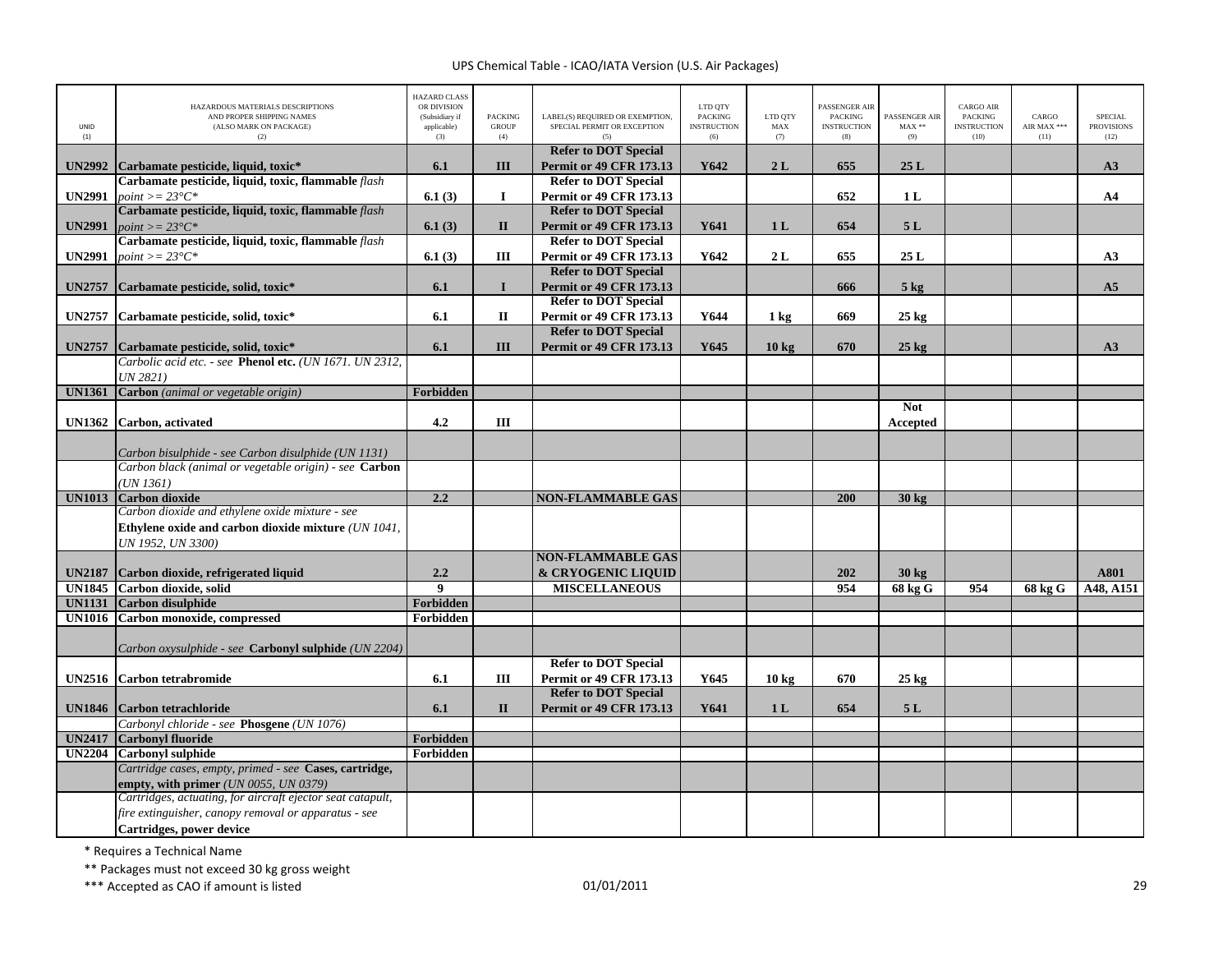| <b>UNID</b><br>(1) | HAZARDOUS MATERIALS DESCRIPTIONS<br>AND PROPER SHIPPING NAMES<br>(ALSO MARK ON PACKAGE)<br>(2) | <b>HAZARD CLASS</b><br>OR DIVISION<br>(Subsidiary if<br>applicable)<br>(3) | <b>PACKING</b><br><b>GROUP</b><br>(4) | LABEL(S) REOUIRED OR EXEMPTION.<br>SPECIAL PERMIT OR EXCEPTION<br>(5) | LTD QTY<br><b>PACKING</b><br><b>INSTRUCTION</b><br>(6) | LTD QTY<br>MAX<br>(7) | <b>PASSENGER AIR</b><br><b>PACKING</b><br><b>INSTRUCTION</b><br>(8) | <b>PASSENGER AIR</b><br>$MAX**$<br>(9) | <b>CARGO AIR</b><br>PACKING<br><b>INSTRUCTION</b><br>(10) | CARGO<br>AIR MAX ***<br>(11) | <b>SPECIAL</b><br><b>PROVISIONS</b><br>(12) |
|--------------------|------------------------------------------------------------------------------------------------|----------------------------------------------------------------------------|---------------------------------------|-----------------------------------------------------------------------|--------------------------------------------------------|-----------------------|---------------------------------------------------------------------|----------------------------------------|-----------------------------------------------------------|------------------------------|---------------------------------------------|
|                    | Cartridges, explosive - see Charges, demolition (UN                                            |                                                                            |                                       |                                                                       |                                                        |                       |                                                                     |                                        |                                                           |                              |                                             |
|                    | 0048)                                                                                          |                                                                            |                                       |                                                                       |                                                        |                       |                                                                     |                                        |                                                           |                              |                                             |
| <b>UN0049</b>      | Cartridges, flash                                                                              | Forbidden                                                                  |                                       |                                                                       |                                                        |                       |                                                                     |                                        |                                                           |                              |                                             |
| <b>UN0050</b>      | Cartridges, flash                                                                              | Forbidden                                                                  |                                       |                                                                       |                                                        |                       |                                                                     |                                        |                                                           |                              |                                             |
| <b>UN0005</b>      | <b>Cartridges for weapons</b> bursting charge                                                  | Forbidden                                                                  |                                       |                                                                       |                                                        |                       |                                                                     |                                        |                                                           |                              |                                             |
| <b>UN0006</b>      | <b>Cartridges for weapons</b> bursting charge                                                  | Forbidden                                                                  |                                       |                                                                       |                                                        |                       |                                                                     |                                        |                                                           |                              |                                             |
| <b>UN0007</b>      | <b>Cartridges for weapons</b> bursting charge                                                  | Forbidden                                                                  |                                       |                                                                       |                                                        |                       |                                                                     |                                        |                                                           |                              |                                             |
| <b>UN0321</b>      | <b>Cartridges for weapons</b> bursting charge                                                  | Forbidden                                                                  |                                       |                                                                       |                                                        |                       |                                                                     |                                        |                                                           |                              |                                             |
| <b>UN0348</b>      | <b>Cartridges for weapons</b> bursting charge                                                  | Forbidden                                                                  |                                       |                                                                       |                                                        |                       |                                                                     |                                        |                                                           |                              |                                             |
| <b>UN0412</b>      | <b>Cartridges for weapons</b> bursting charge                                                  | Forbidden                                                                  |                                       |                                                                       |                                                        |                       |                                                                     |                                        |                                                           |                              |                                             |
| <b>UN0014</b>      | Cartridges for weapons, blank                                                                  | 1.4S                                                                       |                                       | <b>EXPLOSIVE 1.4 S</b>                                                |                                                        |                       | 130                                                                 | $25 \text{ kg}$                        |                                                           |                              |                                             |
| <b>UN0326</b>      | Cartridges for weapons, blank                                                                  | Forbidden                                                                  |                                       |                                                                       |                                                        |                       |                                                                     |                                        |                                                           |                              |                                             |
| <b>UN0327</b>      | <b>Cartridges for weapons, blank</b>                                                           | Forbidden                                                                  |                                       |                                                                       |                                                        |                       |                                                                     |                                        |                                                           |                              |                                             |
| <b>UN0338</b>      | Cartridges for weapons, blank                                                                  | Forbidden                                                                  |                                       |                                                                       |                                                        |                       |                                                                     |                                        |                                                           |                              |                                             |
| <b>UN0413</b>      | Cartridges for weapons, blank                                                                  | Forbidden                                                                  |                                       |                                                                       |                                                        |                       |                                                                     |                                        |                                                           |                              |                                             |
| <b>UN0012</b>      | Cartridges for weapons, inert projectile                                                       | 1.4S                                                                       |                                       | <b>EXPLOSIVE 1.4 S</b>                                                |                                                        |                       | 130                                                                 | $25 \text{ kg}$                        |                                                           |                              |                                             |
| <b>UN0328</b>      | Cartridges for weapons, inert projectile                                                       | Forbidden                                                                  |                                       |                                                                       |                                                        |                       |                                                                     |                                        |                                                           |                              |                                             |
| <b>UN0339</b>      | Cartridges for weapons, inert projectile                                                       | Forbidden                                                                  |                                       |                                                                       |                                                        |                       |                                                                     |                                        |                                                           |                              |                                             |
| <b>UN0417</b>      | Cartridges for weapons, inert projectile                                                       | Forbidden                                                                  |                                       |                                                                       |                                                        |                       |                                                                     |                                        |                                                           |                              |                                             |
|                    | Cartridges, illuminating - see Ammunition,                                                     |                                                                            |                                       |                                                                       |                                                        |                       |                                                                     |                                        |                                                           |                              |                                             |
|                    | illuminating                                                                                   |                                                                            |                                       |                                                                       |                                                        |                       |                                                                     |                                        |                                                           |                              |                                             |
|                    | UN0277 Cartridges, oil well                                                                    | Forbidden                                                                  |                                       |                                                                       |                                                        |                       |                                                                     |                                        |                                                           |                              |                                             |
| <b>UN0278</b>      | Cartridges, oil well                                                                           | Forbidden                                                                  |                                       |                                                                       |                                                        |                       |                                                                     |                                        |                                                           |                              |                                             |
| <b>UN0275</b>      | Cartridges, power device                                                                       | Forbidden                                                                  |                                       |                                                                       |                                                        |                       |                                                                     |                                        |                                                           |                              |                                             |
|                    | UN0276 Cartridges, power device                                                                | Forbidden                                                                  |                                       |                                                                       |                                                        |                       |                                                                     |                                        |                                                           |                              |                                             |
|                    | UN0323 Cartridges, power device                                                                | 1.4S                                                                       |                                       | <b>EXPLOSIVE 1.4 S</b>                                                |                                                        |                       | 134                                                                 | $25 \text{ kg}$                        |                                                           |                              | A <sub>165</sub>                            |
| <b>UN0381</b>      | Cartridges, power device                                                                       | Forbidden                                                                  |                                       |                                                                       |                                                        |                       |                                                                     |                                        |                                                           |                              |                                             |
|                    | UN0054 Cartridges, signal                                                                      | Forbidden                                                                  |                                       |                                                                       |                                                        |                       |                                                                     |                                        |                                                           |                              |                                             |
|                    | UN0312 Cartridges, signal                                                                      | Forbidden                                                                  |                                       |                                                                       |                                                        |                       |                                                                     |                                        |                                                           |                              |                                             |
|                    | UN0405 Cartridges, signal                                                                      | 1.4S                                                                       |                                       | <b>EXPLOSIVE 1.4 S</b>                                                |                                                        |                       | 135                                                                 | $25 \text{ kg}$                        |                                                           |                              |                                             |
| <b>UN0012</b>      | Cartridges, small arms                                                                         | 1.4S                                                                       |                                       | <b>EXPLOSIVE 1.4 S</b>                                                |                                                        |                       | 130                                                                 | $25 \text{ kg}$                        |                                                           |                              |                                             |
|                    | UN0339 Cartridges, small arms                                                                  | Forbidden                                                                  |                                       |                                                                       |                                                        |                       |                                                                     |                                        |                                                           |                              |                                             |
| <b>UN0417</b>      | Cartridges, small arms                                                                         | Forbidden                                                                  |                                       |                                                                       |                                                        |                       |                                                                     |                                        |                                                           |                              |                                             |
|                    | UN0014 Cartridges, small arms, blank                                                           | 1.4S                                                                       |                                       | <b>EXPLOSIVE 1.4 S</b>                                                |                                                        |                       | 130                                                                 | $25 \text{ kg}$                        |                                                           |                              |                                             |
| <b>UN0327</b>      | Cartridges, small arms, blank                                                                  | Forbidden                                                                  |                                       |                                                                       |                                                        |                       |                                                                     |                                        |                                                           |                              |                                             |
| <b>UN0338</b>      | Cartridges, small arms, blank                                                                  | Forbidden                                                                  |                                       |                                                                       |                                                        |                       |                                                                     |                                        |                                                           |                              |                                             |
|                    | Cartridges, starter, jet engine - see Cartridges, power                                        |                                                                            |                                       |                                                                       |                                                        |                       |                                                                     |                                        |                                                           |                              |                                             |
|                    | device                                                                                         |                                                                            |                                       |                                                                       |                                                        |                       |                                                                     |                                        |                                                           |                              |                                             |
| <b>UN0055</b>      | Cases, cartridge, empty, with primer                                                           | 1.4S                                                                       |                                       | <b>EXPLOSIVE 1.4 S</b>                                                |                                                        |                       | 136                                                                 | $25 \text{ kg}$                        |                                                           |                              |                                             |
| <b>UN0379</b>      | Cases, cartridge, empty, with primer                                                           | Forbidden                                                                  |                                       |                                                                       |                                                        |                       |                                                                     |                                        |                                                           |                              |                                             |
| <b>UN0446</b>      | Cases, combustible, empty, without primer                                                      | Forbidden                                                                  |                                       |                                                                       |                                                        |                       |                                                                     |                                        |                                                           |                              |                                             |
| <b>UN0447</b>      | Cases, combustible, empty, without primer                                                      | Forbidden                                                                  |                                       |                                                                       |                                                        |                       |                                                                     |                                        |                                                           |                              |                                             |
|                    | Casinghead gasoline - see Gasoline (UN 1203)                                                   |                                                                            |                                       |                                                                       |                                                        |                       |                                                                     |                                        |                                                           |                              |                                             |
| <b>UN2969</b>      | <b>Castor beans</b>                                                                            | 9                                                                          | $\mathbf{I}$                          | <b>MISCELLANEOUS</b>                                                  |                                                        |                       | 956                                                                 | 30 kg                                  | 956                                                       | 30 kg                        | A31, A48                                    |
| <b>UN2969</b>      | <b>Castor flake</b>                                                                            | 9                                                                          | $\mathbf{I}$                          | <b>MISCELLANEOUS</b>                                                  |                                                        |                       | 956                                                                 | 30 kg                                  | 956                                                       | 30 kg                        | A31, A48                                    |
| <b>UN2969</b>      | <b>Castor</b> meal                                                                             | $\boldsymbol{9}$                                                           | $\mathbf{I}$                          | <b>MISCELLANEOUS</b>                                                  |                                                        |                       | 956                                                                 | 30 kg                                  | 956                                                       | 30 kg                        | A31, A48                                    |

\* Requires <sup>a</sup> Technical Name

\*\* Packages must not exceed 30 kg gross weight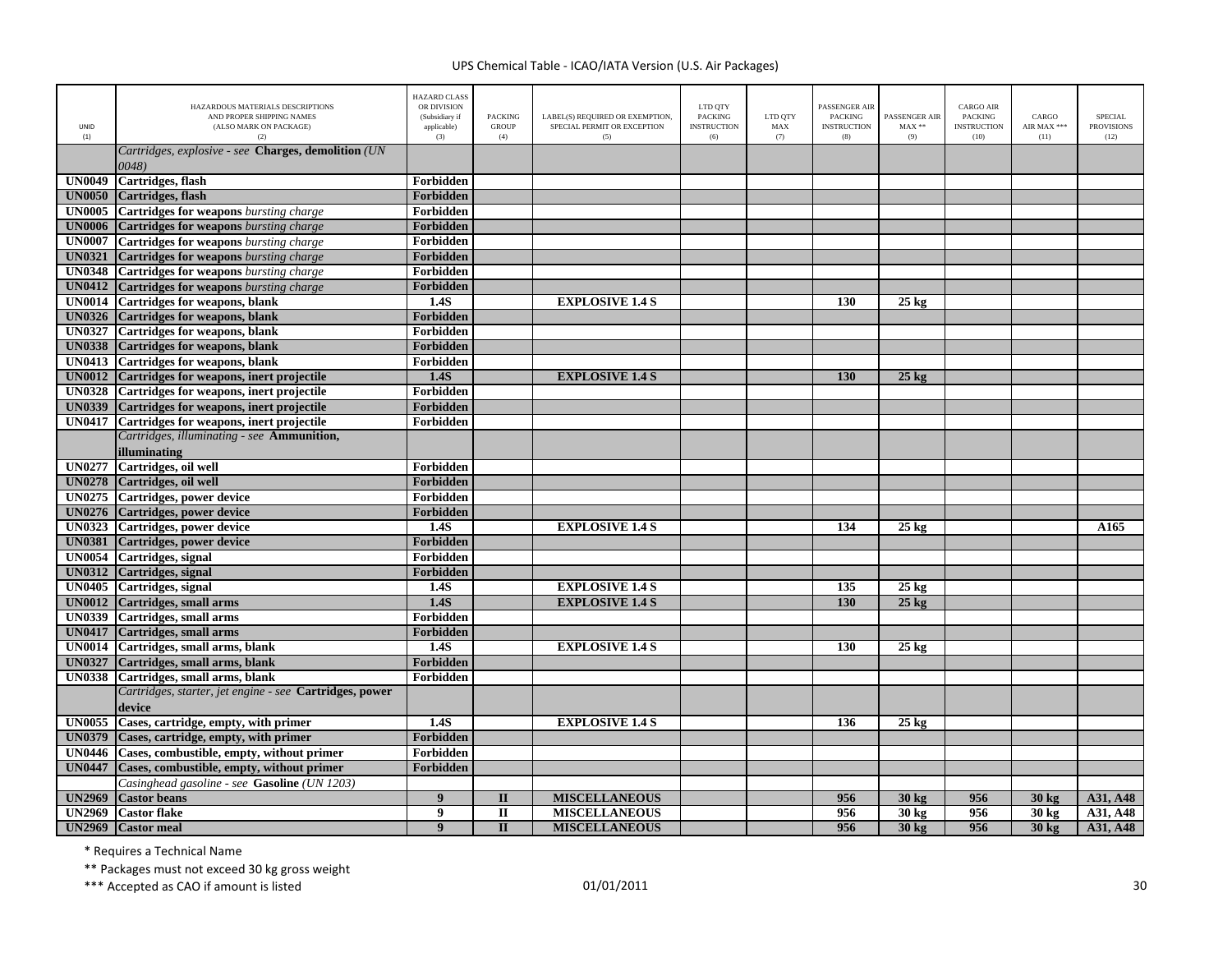| UNID<br>(1)   | HAZARDOUS MATERIALS DESCRIPTIONS<br>AND PROPER SHIPPING NAMES<br>(ALSO MARK ON PACKAGE)<br>(2)                                                                | <b>HAZARD CLASS</b><br>OR DIVISION<br>(Subsidiary if<br>applicable)<br>(3) | <b>PACKING</b><br><b>GROUP</b><br>(4) | LABEL(S) REQUIRED OR EXEMPTION,<br>SPECIAL PERMIT OR EXCEPTION<br>(5) | LTD QTY<br><b>PACKING</b><br><b>INSTRUCTION</b><br>(6) | LTD OTY<br>$\operatorname{MAX}$<br>(7) | <b>PASSENGER AIR</b><br><b>PACKING</b><br><b>INSTRUCTION</b><br>(8) | PASSENGER AIR<br>$\text{MAX}$ **<br>(9) | <b>CARGO AIR</b><br>PACKING<br><b>INSTRUCTION</b><br>(10) | CARGO<br>AIR MAX ***<br>(11) | <b>SPECIAL</b><br><b>PROVISIONS</b><br>(12) |
|---------------|---------------------------------------------------------------------------------------------------------------------------------------------------------------|----------------------------------------------------------------------------|---------------------------------------|-----------------------------------------------------------------------|--------------------------------------------------------|----------------------------------------|---------------------------------------------------------------------|-----------------------------------------|-----------------------------------------------------------|------------------------------|---------------------------------------------|
| <b>UN2969</b> | <b>Castor</b> pomace                                                                                                                                          | $\overline{9}$                                                             | $\mathbf{I}$                          | <b>MISCELLANEOUS</b>                                                  |                                                        |                                        | 956                                                                 | 30 kg                                   | 956                                                       | 30 kg                        | A31, A48                                    |
| <b>UN1719</b> | Caustic alkali liquid, n.o.s.*                                                                                                                                | $\overline{\mathbf{8}}$                                                    | $\mathbf{I}$                          | <b>CORROSIVE</b>                                                      | Y840                                                   | 0.5L                                   | 851                                                                 | 1 <sub>L</sub>                          |                                                           |                              |                                             |
| <b>UN1719</b> | Caustic alkali liquid, n.o.s.*                                                                                                                                | $\overline{\mathbf{8}}$                                                    | $\overline{III}$                      | <b>CORROSIVE</b>                                                      | <b>Y841</b>                                            | 1 <sub>L</sub>                         | 852                                                                 | 5L                                      |                                                           |                              | A3                                          |
|               | Caustic potash - see Potassium hydroxide, solid (UN<br>1813); Potassium hydroxide solution (UN 1814)<br>Caustic soda - see Sodium hydroxide, solid (UN 1823); |                                                                            |                                       |                                                                       |                                                        |                                        |                                                                     |                                         |                                                           |                              |                                             |
|               | Sodium hydroxide solution (UN 1824)                                                                                                                           |                                                                            |                                       |                                                                       |                                                        |                                        |                                                                     |                                         |                                                           |                              |                                             |
|               | Caustic soda liquor - see Sodium hydroxide solution<br>UN 1824)                                                                                               |                                                                            |                                       |                                                                       |                                                        |                                        |                                                                     |                                         |                                                           |                              |                                             |
|               |                                                                                                                                                               |                                                                            |                                       | <b>Refer to DOT Special</b>                                           |                                                        |                                        |                                                                     |                                         |                                                           |                              |                                             |
| <b>UN3292</b> | Cells, containing sodium                                                                                                                                      | 4.3                                                                        | $\rm II$                              | <b>Permit or 49 CFR 173.13</b>                                        |                                                        |                                        | 492                                                                 | 25 kg G                                 |                                                           |                              | A94                                         |
| <b>UN2000</b> | Celluloid in blocks, rods, rolls, sheets, tubes, etc.                                                                                                         | 4.1                                                                        | $\overline{III}$                      | <b>FLAMMABLE SOLID</b>                                                |                                                        |                                        | 456                                                                 | $25$ kg                                 |                                                           |                              | A3, A48                                     |
| <b>UN2002</b> | Celluloid, scrap<br>Cement, flammable - see Adhesives containing                                                                                              | Forbidden                                                                  |                                       |                                                                       |                                                        |                                        |                                                                     |                                         |                                                           |                              |                                             |
|               | flammable liquid (UN 1133)                                                                                                                                    |                                                                            |                                       |                                                                       |                                                        |                                        |                                                                     |                                         |                                                           |                              |                                             |
| <b>UN1333</b> | Cerium slabs, ingots or rods                                                                                                                                  | 4.1                                                                        | $\mathbf{I}$                          | <b>FLAMMABLE SOLID</b>                                                | Y441                                                   | 5 <sub>kg</sub>                        | 445                                                                 | 15 <sub>kg</sub>                        |                                                           |                              |                                             |
| <b>UN3078</b> | <b>Cerium</b> turnings or gritty powder                                                                                                                       | 4.3                                                                        | $\mathbf{I}$                          | <b>Refer to DOT Special</b><br><b>Permit or 49 CFR 173.13</b>         | Y475                                                   | $5$ kg                                 | 484                                                                 | $15 \text{ kg}$                         |                                                           |                              |                                             |
|               | Cesium - see <b>Caesium</b> (UN 1407)                                                                                                                         |                                                                            |                                       |                                                                       |                                                        |                                        |                                                                     |                                         |                                                           |                              |                                             |
|               |                                                                                                                                                               |                                                                            |                                       |                                                                       |                                                        |                                        |                                                                     |                                         |                                                           |                              |                                             |
|               | Charcoal, activated - see Carbon, activated (UN1362)                                                                                                          |                                                                            |                                       |                                                                       |                                                        |                                        |                                                                     |                                         |                                                           |                              |                                             |
|               | Charcoal, non-activated - see <b>Carbon</b> (UN 1361)                                                                                                         |                                                                            |                                       |                                                                       |                                                        |                                        |                                                                     |                                         |                                                           |                              |                                             |
|               | Charcoal screenings, wet                                                                                                                                      | Forbidden                                                                  |                                       |                                                                       |                                                        |                                        |                                                                     |                                         |                                                           |                              |                                             |
|               | Charcoal, wet                                                                                                                                                 | Forbidden                                                                  |                                       |                                                                       |                                                        |                                        |                                                                     |                                         |                                                           |                              |                                             |
| <b>UN0457</b> | Charges, bursting, plastics bonded                                                                                                                            | Forbidden                                                                  |                                       |                                                                       |                                                        |                                        |                                                                     |                                         |                                                           |                              |                                             |
| <b>UN0458</b> | Charges, bursting, plastics bonded                                                                                                                            | Forbidden                                                                  |                                       |                                                                       |                                                        |                                        |                                                                     |                                         |                                                           |                              |                                             |
| <b>UN0459</b> | <b>Charges, bursting, plastics bonded</b>                                                                                                                     | Forbidden                                                                  |                                       |                                                                       |                                                        |                                        |                                                                     |                                         |                                                           |                              |                                             |
| <b>UN0460</b> | <b>Charges, bursting, plastics bonded</b>                                                                                                                     | 1.4S                                                                       |                                       | <b>EXPLOSIVE 1.4 S</b>                                                |                                                        |                                        | 130                                                                 | $25 \text{ kg}$                         |                                                           |                              | A165                                        |
| <b>UN0048</b> | <b>Charges, demolition</b>                                                                                                                                    | Forbidden                                                                  |                                       |                                                                       |                                                        |                                        |                                                                     |                                         |                                                           |                              |                                             |
| <b>UN0056</b> | Charges, depth                                                                                                                                                | Forbidden                                                                  |                                       |                                                                       |                                                        |                                        |                                                                     |                                         |                                                           |                              |                                             |
|               | Charges, expelling, explosive, for fire extinguishers - see                                                                                                   |                                                                            |                                       |                                                                       |                                                        |                                        |                                                                     |                                         |                                                           |                              |                                             |
|               | Cartridges, power device                                                                                                                                      |                                                                            |                                       |                                                                       |                                                        |                                        |                                                                     |                                         |                                                           |                              |                                             |
|               | UN0442 Charges, explosive, commercial without detonator                                                                                                       | Forbidden                                                                  |                                       |                                                                       |                                                        |                                        |                                                                     |                                         |                                                           |                              |                                             |
| <b>UN0443</b> | Charges, explosive, commercial without detonator                                                                                                              | Forbidden                                                                  |                                       |                                                                       |                                                        |                                        |                                                                     |                                         |                                                           |                              |                                             |
| <b>UN0444</b> | Charges, explosive, commercial without detonator                                                                                                              | Forbidden                                                                  |                                       |                                                                       |                                                        |                                        |                                                                     |                                         |                                                           |                              |                                             |
| <b>UN0445</b> | Charges, explosive, commercial without detonator                                                                                                              | 1.4S                                                                       |                                       | <b>EXPLOSIVE 1.4 S</b>                                                |                                                        |                                        | 137                                                                 | $25 \text{ kg}$                         |                                                           |                              | A165                                        |
| <b>UN0271</b> | <b>Charges</b> , propelling                                                                                                                                   | Forbidden                                                                  |                                       |                                                                       |                                                        |                                        |                                                                     |                                         |                                                           |                              |                                             |
| <b>UN0272</b> | <b>Charges, propelling</b>                                                                                                                                    | Forbidden                                                                  |                                       |                                                                       |                                                        |                                        |                                                                     |                                         |                                                           |                              |                                             |
| <b>UN0415</b> | <b>Charges</b> , propelling                                                                                                                                   | Forbidden                                                                  |                                       |                                                                       |                                                        |                                        |                                                                     |                                         |                                                           |                              |                                             |
| <b>UN0491</b> | <b>Charges, propelling</b>                                                                                                                                    | Forbidden                                                                  |                                       |                                                                       |                                                        |                                        |                                                                     |                                         |                                                           |                              |                                             |
|               | UN0242 Charges, propelling, for cannon                                                                                                                        | Forbidden                                                                  |                                       |                                                                       |                                                        |                                        |                                                                     |                                         |                                                           |                              |                                             |
| <b>UN0279</b> | <b>Charges, propelling, for cannon</b>                                                                                                                        | Forbidden                                                                  |                                       |                                                                       |                                                        |                                        |                                                                     |                                         |                                                           |                              |                                             |
| <b>UN0414</b> | Charges, propelling, for cannon                                                                                                                               | Forbidden                                                                  |                                       |                                                                       |                                                        |                                        |                                                                     |                                         |                                                           |                              |                                             |
| <b>UN0059</b> | Charges, shaped without detonator                                                                                                                             | Forbidden                                                                  |                                       |                                                                       |                                                        |                                        |                                                                     |                                         |                                                           |                              |                                             |
|               | <b>UN0439</b> Charges, shaped without detonator                                                                                                               | Forbidden                                                                  |                                       |                                                                       |                                                        |                                        |                                                                     |                                         |                                                           |                              |                                             |

\* Requires <sup>a</sup> Technical Name

\*\* Packages must not exceed 30 kg gross weight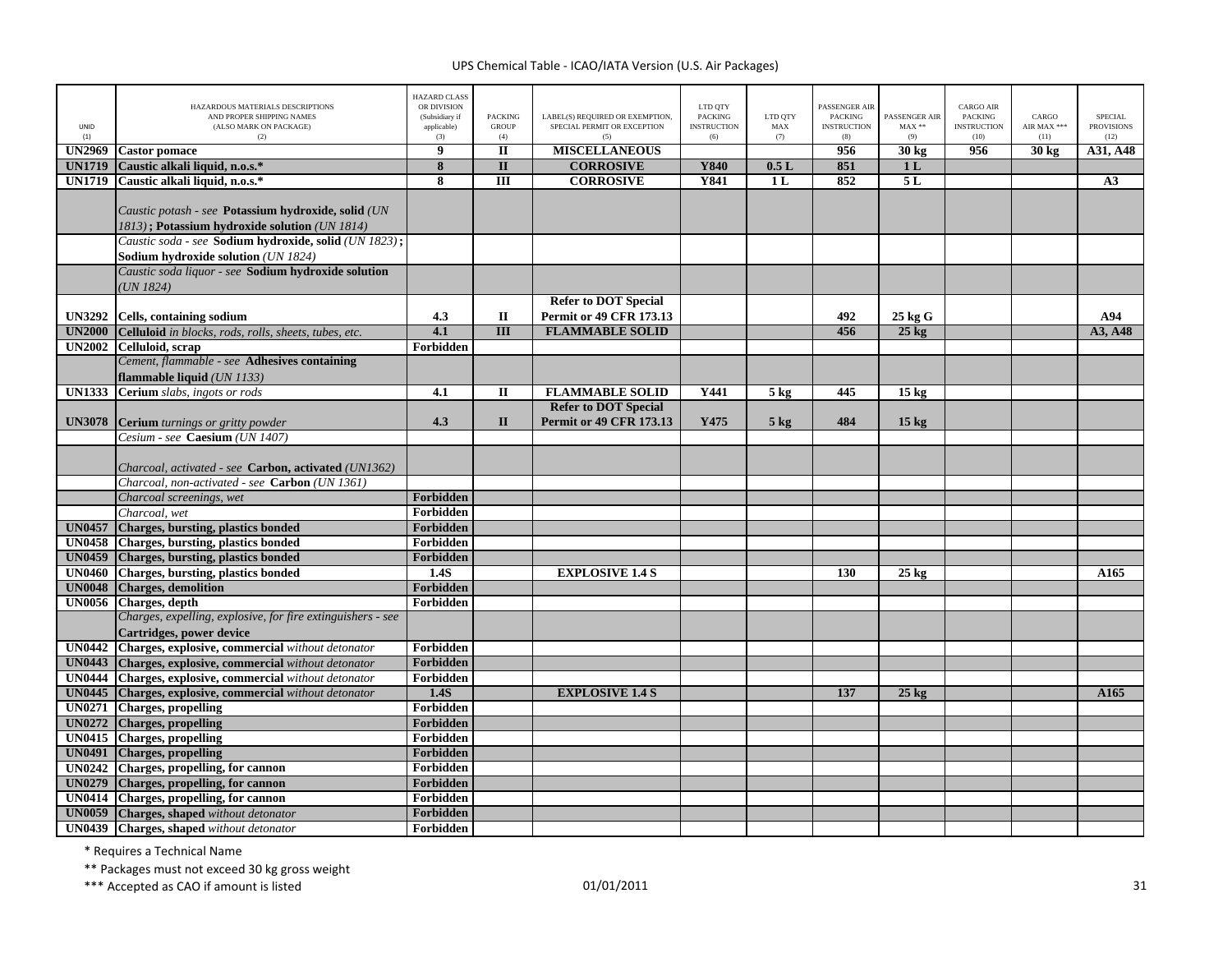| <b>UNID</b><br>(1) | HAZARDOUS MATERIALS DESCRIPTIONS<br>AND PROPER SHIPPING NAMES<br>(ALSO MARK ON PACKAGE)<br>(2) | <b>HAZARD CLASS</b><br>OR DIVISION<br>(Subsidiary if<br>applicable)<br>(3) | <b>PACKING</b><br><b>GROUP</b><br>(4) | LABEL(S) REQUIRED OR EXEMPTION,<br>SPECIAL PERMIT OR EXCEPTION<br>(5) | LTD QTY<br><b>PACKING</b><br><b>INSTRUCTION</b><br>(6) | LTD QTY<br>MAX<br>(7) | PASSENGER AIR<br><b>PACKING</b><br><b>INSTRUCTION</b><br>(8) | PASSENGER AIR<br>$MAX**$<br>(9) | <b>CARGO AIR</b><br>PACKING<br><b>INSTRUCTION</b><br>(10) | CARGO<br>AIR MAX ***<br>(11) | <b>SPECIAL</b><br><b>PROVISIONS</b><br>(12) |
|--------------------|------------------------------------------------------------------------------------------------|----------------------------------------------------------------------------|---------------------------------------|-----------------------------------------------------------------------|--------------------------------------------------------|-----------------------|--------------------------------------------------------------|---------------------------------|-----------------------------------------------------------|------------------------------|---------------------------------------------|
| <b>UN0440</b>      | Charges, shaped without detonator                                                              | Forbidden                                                                  |                                       |                                                                       |                                                        |                       |                                                              |                                 |                                                           |                              |                                             |
| <b>UN0441</b>      | Charges, shaped without detonator                                                              | 1.4S                                                                       |                                       | <b>EXPLOSIVE 1.4 S</b>                                                |                                                        |                       | 137                                                          | $25 \text{ kg}$                 |                                                           |                              | A165                                        |
| <b>UN0237</b>      | Charges, shaped, flexible, linear                                                              | Forbidden                                                                  |                                       |                                                                       |                                                        |                       |                                                              |                                 |                                                           |                              |                                             |
| <b>UN0288</b>      | Charges, shaped, flexible, linear                                                              | Forbidden                                                                  |                                       |                                                                       |                                                        |                       |                                                              |                                 |                                                           |                              |                                             |
| <b>UN0060</b>      | <b>Charges, supplementary, explosive</b>                                                       | Forbidden                                                                  |                                       |                                                                       |                                                        |                       |                                                              |                                 |                                                           |                              |                                             |
| UN3316             | <b>Chemical kit</b>                                                                            | 9                                                                          | I                                     | <b>MISCELLANEOUS</b>                                                  | Y960                                                   | 1 <sub>kg</sub>       | 960                                                          | 10 <sub>kg</sub>                | 960                                                       | 10 <sub>kg</sub>             | A44, A163                                   |
| <b>UN3316</b>      | <b>Chemical kit</b>                                                                            | $\boldsymbol{9}$                                                           | $\overline{\mathbf{u}}$               | <b>MISCELLANEOUS</b>                                                  | <b>Y960</b>                                            | 1 <sub>kg</sub>       | 960                                                          | 10 <sub>kg</sub>                | 960                                                       | 10 <sub>kg</sub>             | A44, A163                                   |
| <b>UN3316</b>      | <b>Chemical kit</b>                                                                            | 9                                                                          | $\overline{III}$                      | <b>MISCELLANEOUS</b>                                                  | Y960                                                   | 1 <sub>kg</sub>       | 960                                                          | 10 <sub>kg</sub>                | 960                                                       | 10 <sub>kg</sub>             | A44, A163                                   |
| <b>UN3315</b>      | <b>Chemical sample, toxic</b>                                                                  | Forbidden                                                                  |                                       |                                                                       |                                                        |                       |                                                              |                                 |                                                           |                              |                                             |
|                    | Chile saltpetre - see Sodium nitrate (UN 1498)                                                 |                                                                            |                                       |                                                                       |                                                        |                       |                                                              |                                 |                                                           |                              |                                             |
|                    |                                                                                                |                                                                            |                                       | <b>Refer to DOT Special</b>                                           |                                                        |                       |                                                              |                                 |                                                           |                              |                                             |
| <b>UN2075</b>      | Chloral, anhydrous, stabilized                                                                 | 6.1                                                                        | $\Pi$                                 | <b>Permit or 49 CFR 173.13</b>                                        | Y641                                                   | 1 <sub>L</sub>        | 654                                                          | 5L                              |                                                           |                              |                                             |
|                    |                                                                                                |                                                                            |                                       |                                                                       |                                                        |                       |                                                              | <b>Not</b>                      |                                                           |                              |                                             |
| <b>UN1458</b>      | <b>Chlorate and borate mixture</b>                                                             | 5.1                                                                        | П                                     |                                                                       |                                                        |                       |                                                              | Accepted                        |                                                           |                              |                                             |
|                    |                                                                                                |                                                                            |                                       |                                                                       |                                                        |                       |                                                              | <b>Not</b>                      |                                                           |                              |                                             |
| <b>UN1458</b>      | <b>Chlorate and borate mixture</b>                                                             | 5.1                                                                        | III                                   |                                                                       |                                                        |                       |                                                              | Accepted                        |                                                           |                              |                                             |
|                    |                                                                                                |                                                                            |                                       |                                                                       |                                                        |                       |                                                              | <b>Not</b>                      |                                                           |                              |                                             |
| <b>UN1459</b>      | Chlorate and magnesium chloride mixture, solid                                                 | 5.1                                                                        | $\mathbf{I}$                          |                                                                       |                                                        |                       |                                                              | Accepted                        |                                                           |                              |                                             |
|                    |                                                                                                |                                                                            |                                       |                                                                       |                                                        |                       |                                                              | <b>Not</b>                      |                                                           |                              |                                             |
| <b>UN1459</b>      | Chlorate and magnesium chloride mixture, solid                                                 | 5.1                                                                        | III                                   |                                                                       |                                                        |                       |                                                              | Accepted                        |                                                           |                              |                                             |
|                    |                                                                                                |                                                                            |                                       |                                                                       |                                                        |                       |                                                              | <b>Not</b>                      |                                                           |                              |                                             |
| <b>UN3407</b>      | Chlorate and magnesium chloride mixture solution                                               | 5.1                                                                        | $\mathbf{I}$                          |                                                                       |                                                        |                       |                                                              | Accepted                        |                                                           |                              |                                             |
|                    |                                                                                                |                                                                            |                                       |                                                                       |                                                        |                       |                                                              | <b>Not</b>                      |                                                           |                              |                                             |
| <b>UN3407</b>      | Chlorate and magnesium chloride mixture solution                                               | 5.1                                                                        | III                                   |                                                                       |                                                        |                       |                                                              | Accepted                        |                                                           |                              |                                             |
|                    |                                                                                                |                                                                            |                                       |                                                                       |                                                        |                       |                                                              | <b>Not</b>                      |                                                           |                              |                                             |
| <b>UN1461</b>      | Chlorates, inorganic, n.o.s.*                                                                  | 5.1                                                                        | $\mathbf{I}$                          |                                                                       |                                                        |                       |                                                              | Accepted                        |                                                           |                              |                                             |
|                    |                                                                                                |                                                                            |                                       |                                                                       |                                                        |                       |                                                              | <b>Not</b>                      |                                                           |                              |                                             |
| <b>UN3210</b>      | Chlorates, inorganic, aqueous solution, n.o.s.*                                                | 5.1                                                                        | $\mathbf{I}$                          |                                                                       |                                                        |                       |                                                              | Accepted                        |                                                           |                              |                                             |
|                    |                                                                                                |                                                                            |                                       |                                                                       |                                                        |                       |                                                              | <b>Not</b>                      |                                                           |                              |                                             |
| <b>UN3210</b>      | Chlorates, inorganic, aqueous solution, n.o.s.*                                                | 5.1                                                                        | III                                   |                                                                       |                                                        |                       |                                                              | Accepted                        |                                                           |                              |                                             |
|                    | <b>Chloric acid, aqueous solution</b> with $\leq 10\%$ chloric                                 |                                                                            |                                       |                                                                       |                                                        |                       |                                                              |                                 |                                                           |                              |                                             |
| <b>UN2626</b>      | acid                                                                                           | <b>Forbidden</b>                                                           |                                       |                                                                       |                                                        |                       |                                                              |                                 |                                                           |                              |                                             |
|                    | UN1017 Chlorine                                                                                | Forbidden                                                                  |                                       |                                                                       |                                                        |                       |                                                              |                                 |                                                           |                              |                                             |
|                    | Chlorine azide                                                                                 | Forbidden                                                                  |                                       |                                                                       |                                                        |                       |                                                              |                                 |                                                           |                              |                                             |
|                    | Chlorine dioxide                                                                               | Forbidden                                                                  |                                       |                                                                       |                                                        |                       |                                                              |                                 |                                                           |                              |                                             |
| <b>UN2548</b>      | <b>Chlorine pentafluoride</b>                                                                  | Forbidden                                                                  |                                       |                                                                       |                                                        |                       |                                                              |                                 |                                                           |                              |                                             |
| <b>UN1749</b>      | <b>Chlorine trifluoride</b>                                                                    | Forbidden                                                                  |                                       |                                                                       |                                                        |                       |                                                              |                                 |                                                           |                              |                                             |
|                    |                                                                                                |                                                                            |                                       |                                                                       |                                                        |                       |                                                              | <b>Not</b>                      |                                                           |                              |                                             |
| <b>UN1462</b>      | Chlorites, inorganic, n.o.s.*                                                                  | 5.1                                                                        | $\mathbf{I}$                          |                                                                       |                                                        |                       |                                                              |                                 |                                                           |                              |                                             |
| <b>UN1908</b>      | <b>Chlorite solution</b>                                                                       | 8                                                                          | $\mathbf{I}$                          | <b>CORROSIVE</b>                                                      | Y840                                                   | 0.5L                  | 851                                                          | Accepted<br>1 <sub>L</sub>      |                                                           |                              |                                             |
| <b>UN1908</b>      | <b>Chlorite solution</b>                                                                       | 8                                                                          | III                                   | <b>CORROSIVE</b>                                                      | <b>Y841</b>                                            | 1 <sub>L</sub>        | 852                                                          | 5L                              |                                                           |                              | A3                                          |
|                    |                                                                                                |                                                                            |                                       |                                                                       |                                                        |                       |                                                              |                                 |                                                           |                              |                                             |
|                    | Chloroacetaldehyde - see 2-Chloroethanal (UN 2232)                                             |                                                                            |                                       |                                                                       |                                                        |                       |                                                              |                                 |                                                           |                              |                                             |
| <b>UN3250</b>      | Chloroacetic acid, molten                                                                      | <b>Forbidden</b>                                                           |                                       |                                                                       |                                                        |                       |                                                              |                                 |                                                           |                              |                                             |
|                    |                                                                                                |                                                                            |                                       | <b>Refer to DOT Special</b>                                           |                                                        |                       |                                                              |                                 |                                                           |                              |                                             |
|                    |                                                                                                |                                                                            |                                       | <b>Permit or 49 CFR 173.13</b>                                        | Y644                                                   |                       | 668                                                          |                                 |                                                           |                              |                                             |
|                    | UN1751 Chloroacetic acid, solid                                                                | 6.1(8)                                                                     | П                                     |                                                                       |                                                        | $1 \text{ kg}$        |                                                              | $15 \text{ kg}$                 |                                                           |                              |                                             |

\* Requires <sup>a</sup> Technical Name

\*\* Packages must not exceed 30 kg gross weight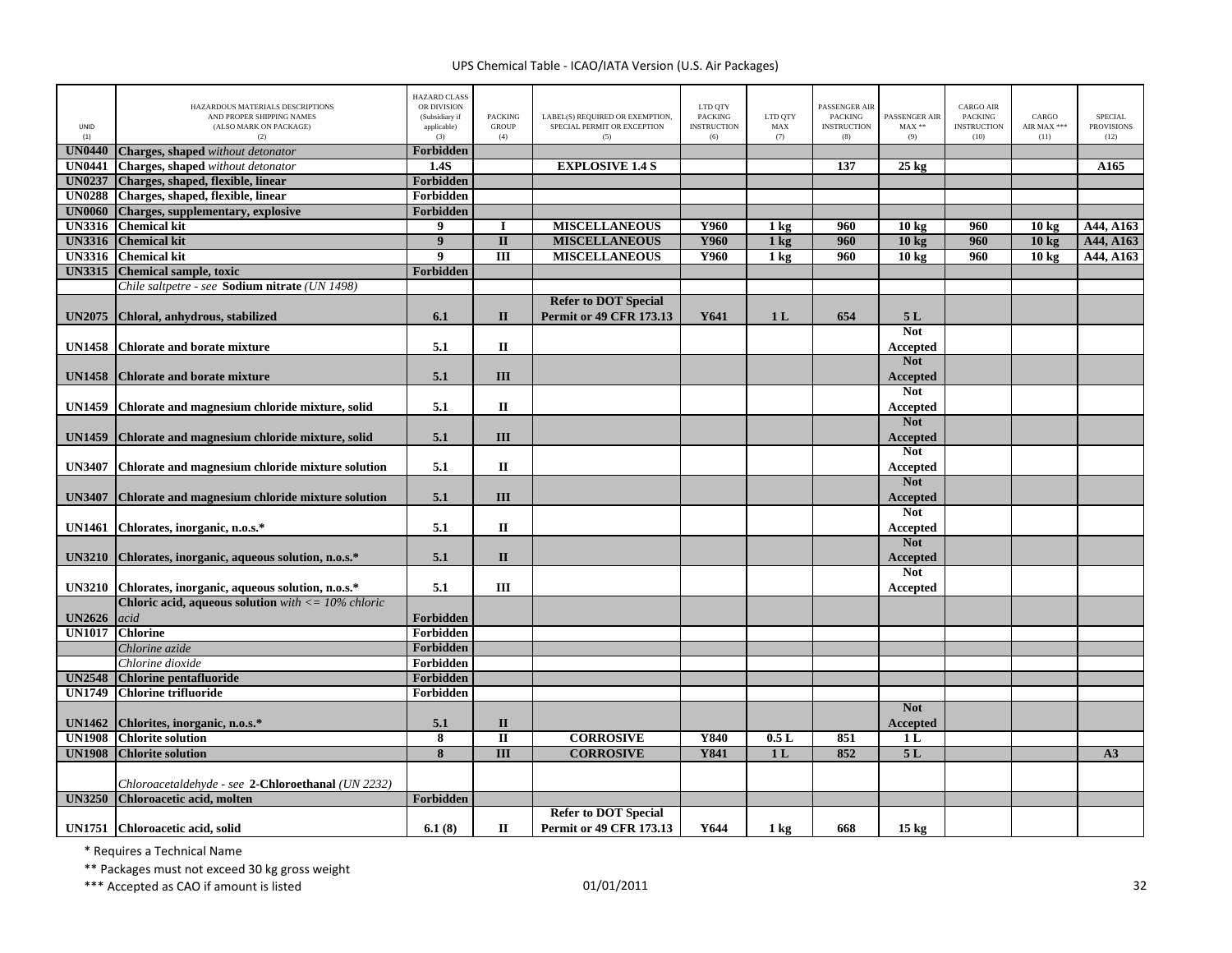| UNID<br>(1)   | HAZARDOUS MATERIALS DESCRIPTIONS<br>AND PROPER SHIPPING NAMES<br>(ALSO MARK ON PACKAGE)<br>(2) | <b>HAZARD CLASS</b><br>OR DIVISION<br>(Subsidiary if<br>applicable)<br>(3) | <b>PACKING</b><br><b>GROUP</b><br>(4) | LABEL(S) REQUIRED OR EXEMPTION,<br>SPECIAL PERMIT OR EXCEPTION<br>(5) | LTD QTY<br><b>PACKING</b><br><b>INSTRUCTION</b><br>(6) | LTD QTY<br>MAX<br>(7) | PASSENGER AIR<br><b>PACKING</b><br><b>INSTRUCTION</b><br>(8) | PASSENGER AIR<br>$MAX**$<br>(9) | <b>CARGO AIR</b><br><b>PACKING</b><br><b>INSTRUCTION</b><br>(10) | CARGO<br>AIR MAX ***<br>(11) | SPECIAL<br><b>PROVISIONS</b><br>(12) |
|---------------|------------------------------------------------------------------------------------------------|----------------------------------------------------------------------------|---------------------------------------|-----------------------------------------------------------------------|--------------------------------------------------------|-----------------------|--------------------------------------------------------------|---------------------------------|------------------------------------------------------------------|------------------------------|--------------------------------------|
| <b>UN1750</b> | <b>Chloroacetic acid solution</b>                                                              | 6.1(8)                                                                     | $\Pi$                                 | <b>Refer to DOT Special</b><br><b>Permit or 49 CFR 173.13</b>         | Y640                                                   | 0.5L                  | 653                                                          | 1 <sub>L</sub>                  |                                                                  |                              |                                      |
| <b>UN1695</b> | Chloroacetone, stabilized                                                                      | Forbidden                                                                  |                                       |                                                                       |                                                        |                       |                                                              |                                 |                                                                  |                              |                                      |
|               | Chloroacetone, unstabilized                                                                    | Forbidden                                                                  |                                       |                                                                       |                                                        |                       |                                                              |                                 |                                                                  |                              |                                      |
|               | <b>UN2668</b> Chloroacetonitrile                                                               | Forbidden                                                                  |                                       |                                                                       |                                                        |                       |                                                              |                                 |                                                                  |                              |                                      |
| <b>UN3416</b> | Chloroacetophenone, liquid                                                                     | Forbidden                                                                  | $\overline{\mathbf{u}}$               |                                                                       |                                                        |                       |                                                              |                                 |                                                                  |                              |                                      |
| <b>UN1697</b> | Chloroacetophenone, solid                                                                      | Forbidden                                                                  | $\overline{\mathbf{u}}$               |                                                                       |                                                        |                       |                                                              |                                 |                                                                  |                              |                                      |
| <b>UN1752</b> | <b>Chloroacetyl chloride</b>                                                                   | Forbidden                                                                  |                                       |                                                                       |                                                        |                       |                                                              |                                 |                                                                  |                              |                                      |
|               |                                                                                                |                                                                            |                                       | <b>Refer to DOT Special</b>                                           |                                                        |                       |                                                              |                                 |                                                                  |                              |                                      |
| <b>UN2019</b> | <b>Chloroanilines</b> , liquid                                                                 | 6.1                                                                        | $\mathbf{I}$                          | <b>Permit or 49 CFR 173.13</b>                                        | Y641                                                   | 1 L                   | 654                                                          | 5 L                             |                                                                  |                              |                                      |
|               |                                                                                                |                                                                            |                                       | <b>Refer to DOT Special</b>                                           |                                                        |                       |                                                              |                                 |                                                                  |                              |                                      |
| <b>UN2018</b> | Chloroanilines, solid                                                                          | 6.1                                                                        | $\mathbf{I}$                          | <b>Permit or 49 CFR 173.13</b>                                        | Y644                                                   | 1 <sub>kg</sub>       | 669                                                          | $25 \text{ kg}$                 |                                                                  |                              |                                      |
|               |                                                                                                |                                                                            |                                       | <b>Refer to DOT Special</b>                                           |                                                        |                       |                                                              |                                 |                                                                  |                              |                                      |
| <b>UN2233</b> | <b>Chloroanisidines</b>                                                                        | 6.1                                                                        | Ш                                     | Permit or 49 CFR 173.13                                               | Y645                                                   | 10 <sub>kg</sub>      | 670                                                          | $25 \text{ kg}$                 |                                                                  |                              |                                      |
|               | <b>UN1134 Chlorobenzene</b>                                                                    | $\mathbf{3}$                                                               | $\overline{III}$                      | <b>FLAMMABLE LIQUID</b>                                               | Y344                                                   | 10L                   | 355                                                          | 25L                             |                                                                  |                              |                                      |
|               | UN2234 Chlorobenzotrifluorides                                                                 | $\overline{\mathbf{3}}$                                                    | III                                   | <b>FLAMMABLE LIQUID</b>                                               | Y344                                                   | 10L                   | 355                                                          | 25 L                            |                                                                  |                              |                                      |
|               |                                                                                                |                                                                            |                                       | <b>Refer to DOT Special</b>                                           |                                                        |                       |                                                              |                                 |                                                                  |                              |                                      |
| <b>UN2235</b> | Chlorobenzyl chlorides, liquid                                                                 | 6.1                                                                        | III                                   | <b>Permit or 49 CFR 173.13</b>                                        | Y642                                                   | 2L                    | 655                                                          | 25L                             |                                                                  |                              |                                      |
|               |                                                                                                |                                                                            |                                       | <b>Refer to DOT Special</b>                                           |                                                        |                       |                                                              |                                 |                                                                  |                              |                                      |
|               | UN3427 Chlorobenzyl chlorides, solid                                                           | 6.1                                                                        | III                                   | <b>Permit or 49 CFR 173.13</b>                                        | Y645                                                   | 10 <sub>kg</sub>      | 670                                                          | $25 \text{ kg}$                 |                                                                  |                              |                                      |
|               | 1-Chloro-3-bromopropane - see 1-Bromo-3-                                                       |                                                                            |                                       |                                                                       |                                                        |                       |                                                              |                                 |                                                                  |                              |                                      |
|               | chloropropane                                                                                  |                                                                            |                                       |                                                                       |                                                        |                       |                                                              |                                 |                                                                  |                              |                                      |
|               | 1-Chlorobutane - see Chlorobutanes                                                             |                                                                            |                                       |                                                                       |                                                        |                       |                                                              |                                 |                                                                  |                              |                                      |
|               | 2-Chlorobutane - see Chlorobutanes                                                             |                                                                            |                                       |                                                                       |                                                        |                       |                                                              |                                 |                                                                  |                              |                                      |
|               | <b>UN1127 Chlorobutanes</b>                                                                    | 3                                                                          | П                                     | <b>FLAMMABLE LIQUID</b>                                               | <b>Y341</b>                                            | 1L                    | 353                                                          | 5L                              |                                                                  |                              |                                      |
|               |                                                                                                |                                                                            |                                       | <b>Refer to DOT Special</b>                                           |                                                        |                       |                                                              |                                 |                                                                  |                              |                                      |
| <b>UN3437</b> | <b>Chlorocresols</b> , solid                                                                   | 6.1                                                                        | $\mathbf{I}$                          | <b>Permit or 49 CFR 173.13</b>                                        | Y644                                                   | $1 \text{ kg}$        | 669                                                          | $25$ kg                         |                                                                  |                              |                                      |
|               |                                                                                                |                                                                            |                                       | <b>Refer to DOT Special</b>                                           |                                                        |                       |                                                              |                                 |                                                                  |                              |                                      |
| <b>UN2669</b> | <b>Chlorocresols solution</b>                                                                  | 6.1                                                                        | $\mathbf{I}$                          | <b>Permit or 49 CFR 173.13</b>                                        | Y641                                                   | 1 <sub>L</sub>        | 654                                                          | 5L                              |                                                                  |                              |                                      |
| <b>UN2669</b> | <b>Chlorocresols solution</b>                                                                  | 6.1                                                                        | III                                   | <b>Refer to DOT Special</b><br><b>Permit or 49 CFR 173.13</b>         | Y642                                                   | 2L                    | 655                                                          | 25L                             |                                                                  |                              | A3                                   |
|               |                                                                                                |                                                                            |                                       |                                                                       |                                                        |                       |                                                              |                                 |                                                                  |                              |                                      |
|               | 3-Chloro-4-diethlyaminobenzene diazonium zinc chloride                                         |                                                                            |                                       |                                                                       |                                                        |                       |                                                              |                                 |                                                                  |                              |                                      |
|               | see Self-reactive substance, type D (UN 3226)                                                  |                                                                            |                                       |                                                                       |                                                        |                       |                                                              |                                 |                                                                  |                              |                                      |
| <b>UN1974</b> | Chlorodifluorobromomethane                                                                     | 2.2                                                                        |                                       | <b>NON-FLAMMABLE GAS</b>                                              |                                                        |                       | 200                                                          | 30 kg                           |                                                                  |                              |                                      |
|               | UN2517 1-Chloro-1,1-difluoroethane                                                             | Forbidden                                                                  |                                       |                                                                       |                                                        |                       |                                                              |                                 |                                                                  |                              |                                      |
| <b>UN1018</b> | <b>Chlorodifluoromethane</b>                                                                   | 2.2                                                                        |                                       | <b>NON-FLAMMABLE GAS</b>                                              |                                                        |                       | 200                                                          | 30 kg                           |                                                                  |                              |                                      |
|               |                                                                                                |                                                                            |                                       |                                                                       |                                                        |                       |                                                              |                                 |                                                                  |                              |                                      |
|               | Chlorodifluoromethane and chloropentafluoroethane                                              |                                                                            |                                       |                                                                       |                                                        |                       |                                                              |                                 |                                                                  |                              |                                      |
|               | mixture fixed boiling point, with approximately 49%                                            |                                                                            |                                       |                                                                       |                                                        |                       |                                                              |                                 |                                                                  |                              |                                      |
| <b>UN1973</b> | chlorodifluoromethane                                                                          | 2.2                                                                        |                                       | <b>NON-FLAMMABLE GAS</b>                                              |                                                        |                       | 200                                                          | $30 \text{ kg}$                 |                                                                  |                              |                                      |
|               | 3-Chloro-1,2-dihydroxypropane - see Glycerol alpha-                                            |                                                                            |                                       |                                                                       |                                                        |                       |                                                              |                                 |                                                                  |                              |                                      |
|               | monochlorohydrin                                                                               |                                                                            |                                       |                                                                       |                                                        |                       |                                                              |                                 |                                                                  |                              |                                      |
|               | Chlorodimethyl ether - see Methyl chloromethyl ether                                           |                                                                            |                                       |                                                                       |                                                        |                       |                                                              |                                 |                                                                  |                              |                                      |
|               | (UN 1239)                                                                                      |                                                                            |                                       |                                                                       |                                                        |                       |                                                              |                                 |                                                                  |                              |                                      |

\* Requires <sup>a</sup> Technical Name

\*\* Packages must not exceed 30 kg gross weight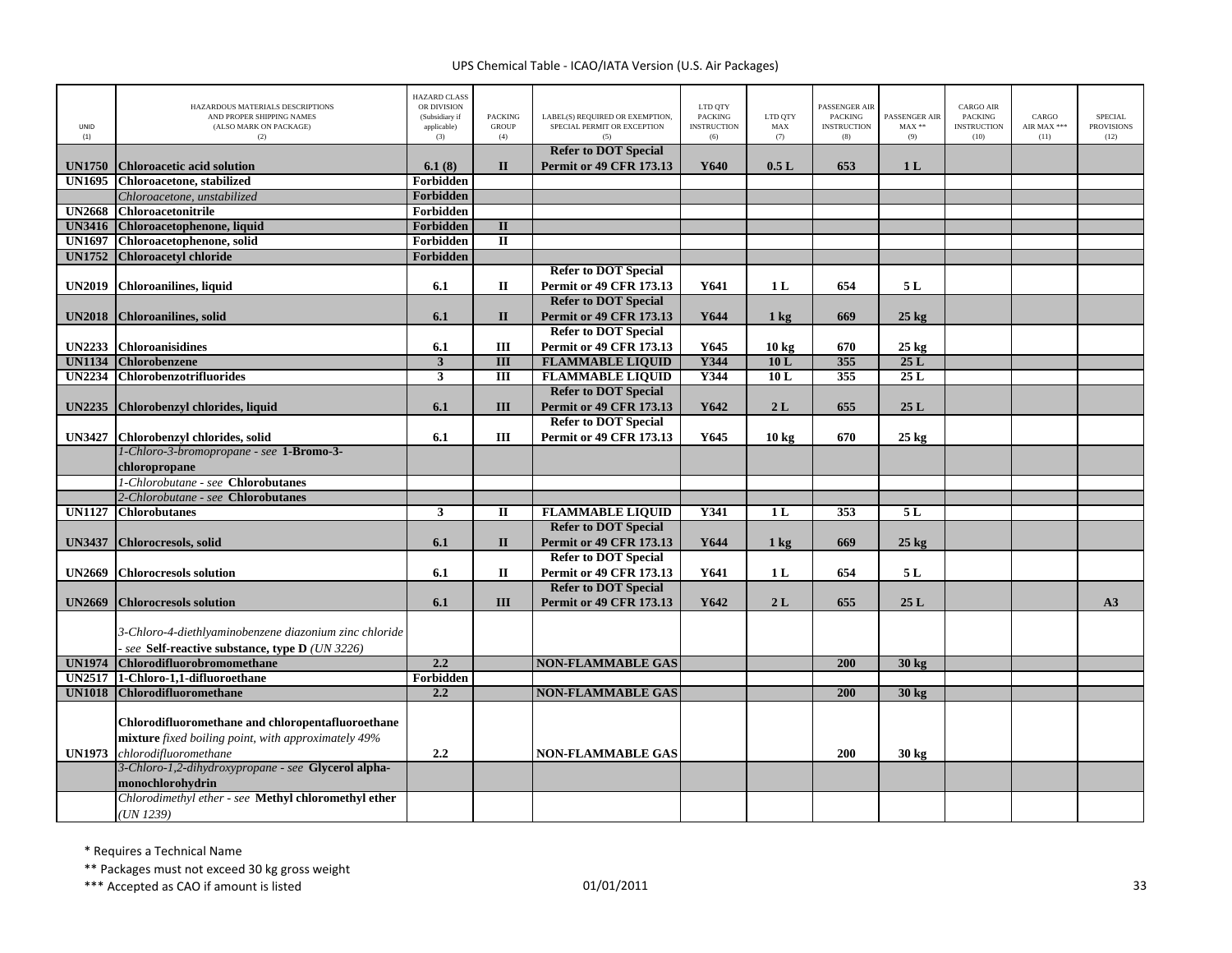| UNID<br>(1)   | HAZARDOUS MATERIALS DESCRIPTIONS<br>AND PROPER SHIPPING NAMES<br>(ALSO MARK ON PACKAGE)<br>(2) | <b>HAZARD CLASS</b><br>OR DIVISION<br>(Subsidiary if<br>applicable)<br>(3) | <b>PACKING</b><br><b>GROUP</b><br>(4) | LABEL(S) REQUIRED OR EXEMPTION.<br>SPECIAL PERMIT OR EXCEPTION<br>(5) | LTD QTY<br><b>PACKING</b><br><b>INSTRUCTION</b><br>(6) | LTD QTY<br>MAX<br>(7) | <b>PASSENGER AIR</b><br><b>PACKING</b><br><b>INSTRUCTION</b><br>(8) | PASSENGER AIR<br>$MAX**$<br>(9) | <b>CARGO AIR</b><br><b>PACKING</b><br><b>INSTRUCTION</b><br>(10) | CARGO<br>AIR MAX ***<br>(11) | <b>SPECIAL</b><br><b>PROVISIONS</b><br>(12) |
|---------------|------------------------------------------------------------------------------------------------|----------------------------------------------------------------------------|---------------------------------------|-----------------------------------------------------------------------|--------------------------------------------------------|-----------------------|---------------------------------------------------------------------|---------------------------------|------------------------------------------------------------------|------------------------------|---------------------------------------------|
| <b>UN1577</b> | Chlorodinitrobenzenes, liquid                                                                  | 6.1                                                                        | $\mathbf{I}$                          |                                                                       |                                                        |                       |                                                                     | <b>Not</b><br>Accepted          |                                                                  |                              |                                             |
| <b>UN3441</b> | Chlorodinitrobenzenes, solid                                                                   | 6.1                                                                        | $\mathbf{I}$                          |                                                                       |                                                        |                       |                                                                     | <b>Not</b><br>Accepted          |                                                                  |                              |                                             |
|               | UN2232 2-Chloroethanal                                                                         | <b>Forbidden</b>                                                           |                                       |                                                                       |                                                        |                       |                                                                     |                                 |                                                                  |                              |                                             |
|               | Chloroethane - see Ethyl chloride (UN 1037)                                                    |                                                                            |                                       |                                                                       |                                                        |                       |                                                                     |                                 |                                                                  |                              |                                             |
|               |                                                                                                |                                                                            |                                       |                                                                       |                                                        |                       |                                                                     |                                 |                                                                  |                              |                                             |
|               | Chloroethane nitrile - see Chloroacetonitrile (UN 2668)                                        |                                                                            |                                       |                                                                       |                                                        |                       |                                                                     |                                 |                                                                  |                              |                                             |
|               | 2-Chloroethanol - see Ethylene chlorohydrin (UN                                                |                                                                            |                                       |                                                                       |                                                        |                       |                                                                     |                                 |                                                                  |                              |                                             |
|               | 1135)                                                                                          |                                                                            |                                       |                                                                       |                                                        |                       |                                                                     |                                 |                                                                  |                              |                                             |
|               |                                                                                                |                                                                            |                                       | <b>Refer to DOT Special</b>                                           |                                                        |                       |                                                                     |                                 |                                                                  |                              |                                             |
| <b>UN1888</b> | <b>Chloroform</b>                                                                              | 6.1                                                                        | III                                   | <b>Permit or 49 CFR 173.13</b>                                        | Y680                                                   | 2L                    | 680                                                                 | 25L                             |                                                                  |                              |                                             |
|               |                                                                                                |                                                                            |                                       | <b>Refer to DOT Special</b>                                           |                                                        |                       |                                                                     |                                 |                                                                  |                              |                                             |
| <b>UN3277</b> | Chloroformates, toxic, corrosive, n.o.s.*                                                      | 6.1(8)                                                                     | П                                     | <b>Permit or 49 CFR 173.13</b>                                        | Y640                                                   | 0.5L                  | 653                                                                 | 1 <sub>L</sub>                  |                                                                  |                              |                                             |
|               |                                                                                                |                                                                            |                                       | <b>Refer to DOT Special</b>                                           |                                                        |                       |                                                                     |                                 |                                                                  |                              |                                             |
| <b>UN2742</b> | Chloroformates, toxic, corrosive, flammable, n.o.s.*                                           | 6.1(3,8)                                                                   | $\mathbf{I}$                          | <b>Permit or 49 CFR 173.13</b>                                        | Y640                                                   | 0.5L                  | 653                                                                 | 1 <sub>L</sub>                  |                                                                  |                              |                                             |
|               | Chloromethane - see Methyl chloride (UN 1063)                                                  |                                                                            |                                       |                                                                       |                                                        |                       |                                                                     |                                 |                                                                  |                              |                                             |
|               | 1-Chloro-3-methylbutane - see Amyl chloride (UN                                                |                                                                            |                                       |                                                                       |                                                        |                       |                                                                     |                                 |                                                                  |                              |                                             |
|               | 1107)                                                                                          |                                                                            |                                       |                                                                       |                                                        |                       |                                                                     |                                 |                                                                  |                              |                                             |
|               | 2-Chloro-2-methylbutane - see Amyl chloride (UN                                                |                                                                            |                                       |                                                                       |                                                        |                       |                                                                     |                                 |                                                                  |                              |                                             |
|               | 1107)                                                                                          |                                                                            |                                       |                                                                       |                                                        |                       |                                                                     |                                 |                                                                  |                              |                                             |
|               |                                                                                                |                                                                            |                                       | <b>Refer to DOT Special</b>                                           |                                                        |                       |                                                                     |                                 |                                                                  |                              |                                             |
| <b>UN2745</b> | <b>Chloromethyl chloroformate</b>                                                              | 6.1(8)                                                                     | $\mathbf{I}$                          | <b>Permit or 49 CFR 173.13</b>                                        | Y640                                                   | 0.5L                  | 653                                                                 | 1 <sub>L</sub>                  |                                                                  |                              |                                             |
|               | Chloromethyl cyanide - see Chloroacetonitrile                                                  |                                                                            |                                       |                                                                       |                                                        |                       |                                                                     |                                 |                                                                  |                              |                                             |
|               |                                                                                                |                                                                            |                                       | <b>Refer to DOT Special</b>                                           |                                                        |                       |                                                                     |                                 |                                                                  |                              |                                             |
| <b>UN2354</b> | <b>Chloromethyl ethyl ether</b>                                                                | 3(6.1)                                                                     | $\mathbf{I}$                          | <b>Permit or 49 CFR 173.13</b>                                        | Y341                                                   | 1 <sub>L</sub>        | 352                                                                 | 1 <sub>L</sub>                  |                                                                  |                              |                                             |
|               | Chloromethyl methyl ether - see Methyl chloromethyl                                            |                                                                            |                                       |                                                                       |                                                        |                       |                                                                     |                                 |                                                                  |                              |                                             |
|               | ether                                                                                          |                                                                            |                                       |                                                                       |                                                        |                       |                                                                     |                                 |                                                                  |                              |                                             |
|               |                                                                                                |                                                                            |                                       | <b>Refer to DOT Special</b>                                           |                                                        |                       |                                                                     |                                 |                                                                  |                              |                                             |
| <b>UN2236</b> | 3-Chloro-4-methylphenyl isocyanate, liquid                                                     | 6.1                                                                        | $\mathbf{I}$                          | <b>Permit or 49 CFR 173.13</b>                                        | Y641                                                   | 1 <sub>L</sub>        | 654                                                                 | 5L                              |                                                                  |                              |                                             |
|               |                                                                                                |                                                                            |                                       | <b>Refer to DOT Special</b>                                           |                                                        |                       |                                                                     |                                 |                                                                  |                              |                                             |
|               | UN3428 3-Chloro-4-methylphenyl isocyanate, solid                                               | 6.1                                                                        | $\mathbf{I}$                          | <b>Permit or 49 CFR 173.13</b>                                        | Y644                                                   | $1 \text{ kg}$        | 669                                                                 | $25$ kg                         |                                                                  |                              |                                             |
|               | 3-Chloro-2-methylprop-1-ene - see Methylallyl chloride                                         |                                                                            |                                       |                                                                       |                                                        |                       |                                                                     |                                 |                                                                  |                              |                                             |
|               | $UN 2668$ )                                                                                    |                                                                            |                                       |                                                                       |                                                        |                       |                                                                     |                                 |                                                                  |                              |                                             |
|               |                                                                                                |                                                                            |                                       | <b>Refer to DOT Special</b>                                           |                                                        |                       |                                                                     |                                 |                                                                  |                              |                                             |
| <b>UN2237</b> | <b>Chloronitroanilines</b>                                                                     | 6.1                                                                        | Ш                                     | Permit or 49 CFR 173.13                                               | Y645                                                   | 10 <sub>kg</sub>      | 670                                                                 | $25 \text{ kg}$                 |                                                                  |                              |                                             |
|               |                                                                                                |                                                                            |                                       | <b>Refer to DOT Special</b>                                           |                                                        |                       |                                                                     |                                 |                                                                  |                              |                                             |
| <b>UN3409</b> | Chloronitrobenzenes, liquid                                                                    | 6.1                                                                        | $\mathbf{I}$                          | <b>Permit or 49 CFR 173.13</b>                                        | Y641                                                   | 1 <sub>L</sub>        | 654                                                                 | 5L                              |                                                                  |                              | A113                                        |
|               |                                                                                                |                                                                            |                                       | <b>Refer to DOT Special</b>                                           |                                                        |                       |                                                                     |                                 |                                                                  |                              |                                             |
| <b>UN1578</b> | Chloronitrobenzenes, solid                                                                     | 6.1                                                                        | П                                     | Permit or 49 CFR 173.13                                               | Y644                                                   | $1 \text{ kg}$        | 669                                                                 | $25 \text{ kg}$                 |                                                                  |                              | A113                                        |
|               |                                                                                                |                                                                            |                                       | <b>Refer to DOT Special</b>                                           |                                                        |                       |                                                                     |                                 |                                                                  |                              |                                             |
| <b>UN2433</b> | Chloronitrotoluenes, liquid                                                                    | 6.1                                                                        | III                                   | <b>Permit or 49 CFR 173.13</b>                                        | Y642                                                   | 2L                    | 655                                                                 | 25L                             |                                                                  |                              |                                             |
|               |                                                                                                |                                                                            |                                       | <b>Refer to DOT Special</b>                                           |                                                        |                       |                                                                     |                                 |                                                                  |                              |                                             |
|               | UN3457 Chloronitrotoluenes, solid                                                              | 6.1                                                                        | Ш                                     | <b>Permit or 49 CFR 173.13</b>                                        | Y645                                                   | 10 <sub>kg</sub>      | 670                                                                 | $25 \text{ kg}$                 |                                                                  |                              |                                             |
|               | UN1020 Chloropentafluoroethane                                                                 | 2.2                                                                        |                                       | <b>NON-FLAMMABLE GAS</b>                                              |                                                        |                       | 200                                                                 | 30 kg                           |                                                                  |                              |                                             |

\* Requires <sup>a</sup> Technical Name

\*\* Packages must not exceed 30 kg gross weight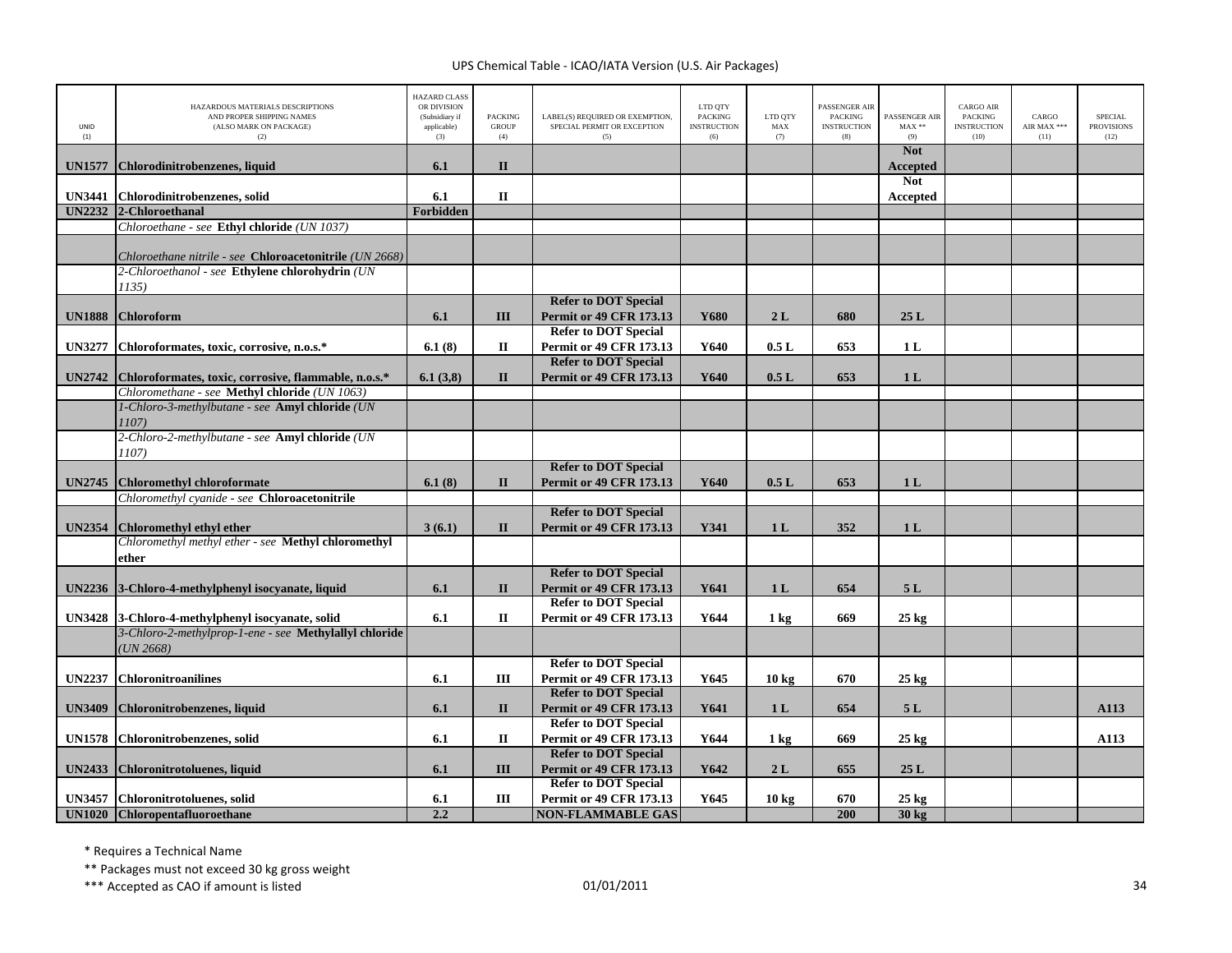| UNID<br>(1)                    | HAZARDOUS MATERIALS DESCRIPTIONS<br>AND PROPER SHIPPING NAMES<br>(ALSO MARK ON PACKAGE)<br>(2)                                                     | <b>HAZARD CLASS</b><br>OR DIVISION<br>(Subsidiary if<br>applicable)<br>(3) | <b>PACKING</b><br><b>GROUP</b><br>(4)   | LABEL(S) REQUIRED OR EXEMPTION,<br>SPECIAL PERMIT OR EXCEPTION<br>(5) | LTD QTY<br><b>PACKING</b><br><b>INSTRUCTION</b><br>(6) | LTD OTY<br>MAX<br>(7)    | <b>PASSENGER AIR</b><br><b>PACKING</b><br><b>INSTRUCTION</b><br>(8) | PASSENGER AIR<br>$\text{MAX}$ **<br>(9) | <b>CARGO AIR</b><br>PACKING<br><b>INSTRUCTION</b><br>(10) | CARGO<br>AIR MAX ***<br>(11) | <b>SPECIAL</b><br><b>PROVISIONS</b><br>(12) |
|--------------------------------|----------------------------------------------------------------------------------------------------------------------------------------------------|----------------------------------------------------------------------------|-----------------------------------------|-----------------------------------------------------------------------|--------------------------------------------------------|--------------------------|---------------------------------------------------------------------|-----------------------------------------|-----------------------------------------------------------|------------------------------|---------------------------------------------|
|                                | 3-Chloroperoxybenzoic acid ( $\leq$ = 57%, inert solid $\geq$ =<br>3%, water $\ge$ = 40%) - see Organic peroxide type D,<br>solid (UN 3106)        |                                                                            |                                         |                                                                       |                                                        |                          |                                                                     |                                         |                                                           |                              |                                             |
|                                | 3-Chloroperoxybenzoic acid ( $\leq$ 77%, inert solid $\geq$ =<br>6%, water $\geq$ = 17%) - see <b>Organic peroxide type D</b> ,<br>solid (UN 3106) |                                                                            |                                         |                                                                       |                                                        |                          |                                                                     |                                         |                                                           |                              |                                             |
|                                | 3-Chloroperoxybenzoic acid ( $> 57\%$ and < 86%, inert                                                                                             |                                                                            |                                         |                                                                       |                                                        |                          |                                                                     |                                         |                                                           |                              |                                             |
|                                | solid with $\langle 14\% \rangle$                                                                                                                  | Forbidden                                                                  |                                         |                                                                       |                                                        |                          | 852                                                                 |                                         |                                                           |                              |                                             |
| <b>UN2904</b><br><b>UN2905</b> | Chlorophenolates, liquid<br><b>Chlorophenolates</b> , solid                                                                                        | 8<br>$\overline{\mathbf{8}}$                                               | III<br>Ш                                | <b>CORROSIVE</b><br><b>CORROSIVE</b>                                  | <b>Y841</b><br>Y845                                    | 1 <sub>L</sub><br>$5$ kg | 860                                                                 | 5L<br>$25 \text{ kg}$                   |                                                           |                              |                                             |
|                                |                                                                                                                                                    |                                                                            |                                         | <b>Refer to DOT Special</b>                                           |                                                        |                          |                                                                     |                                         |                                                           |                              |                                             |
| <b>UN2021</b>                  | Chlorophenols, liquid                                                                                                                              | 6.1                                                                        | Ш                                       | <b>Permit or 49 CFR 173.13</b>                                        | Y642                                                   | 2L                       | 655                                                                 | 25L                                     |                                                           |                              |                                             |
|                                |                                                                                                                                                    |                                                                            |                                         | <b>Refer to DOT Special</b>                                           |                                                        |                          |                                                                     |                                         |                                                           |                              |                                             |
| <b>UN2020</b>                  | <b>Chlorophenols</b> , solid                                                                                                                       | 6.1                                                                        | Ш                                       | <b>Permit or 49 CFR 173.13</b>                                        | Y645                                                   | 10 <sub>kg</sub>         | 670                                                                 | $25$ kg                                 |                                                           |                              | A25                                         |
| <b>UN1753</b>                  | <b>Chlorophenyltrichlorosilane</b>                                                                                                                 | Forbidden                                                                  | $\mathbf{I}$                            |                                                                       |                                                        |                          |                                                                     |                                         |                                                           |                              |                                             |
| <b>UN1580</b>                  | <b>Chloropicrin</b>                                                                                                                                | Forbidden                                                                  |                                         |                                                                       |                                                        |                          |                                                                     |                                         |                                                           |                              |                                             |
|                                | Chloropicrin and methyl bromide mixture $with > 2\%$                                                                                               |                                                                            |                                         |                                                                       |                                                        |                          |                                                                     |                                         |                                                           |                              |                                             |
| <b>UN1581</b>                  | chloropicrin                                                                                                                                       | Forbidden                                                                  |                                         |                                                                       |                                                        |                          |                                                                     |                                         |                                                           |                              |                                             |
| <b>UN1582</b>                  | Chloropicrin and methyl chloride mixture                                                                                                           | Forbidden                                                                  |                                         |                                                                       |                                                        |                          |                                                                     |                                         |                                                           |                              |                                             |
| <b>UN1583</b>                  | Chloropicrin mixture, n.o.s.*                                                                                                                      | Forbidden                                                                  |                                         |                                                                       |                                                        |                          |                                                                     |                                         |                                                           |                              |                                             |
| <b>UN2507</b>                  | Chloroplatinic acid, solid                                                                                                                         | 8                                                                          | $\overline{III}$                        | <b>CORROSIVE</b>                                                      | Y845                                                   | 5 <sub>kg</sub>          | 860                                                                 | $25 \text{ kg}$                         |                                                           |                              |                                             |
| <b>UN1991</b>                  | Chloroprene, stabilized                                                                                                                            | Forbidden                                                                  | $\mathbf{I}$                            |                                                                       |                                                        |                          |                                                                     |                                         |                                                           |                              |                                             |
|                                | Chloroprene, uninhibited                                                                                                                           | Forbidden                                                                  |                                         |                                                                       |                                                        |                          |                                                                     |                                         |                                                           |                              |                                             |
| <b>UN1278</b>                  | 1-Chloropropane                                                                                                                                    | Forbidden                                                                  | $\mathbf{I}$                            |                                                                       |                                                        |                          |                                                                     |                                         |                                                           |                              |                                             |
| <b>UN2356</b>                  | 2-Chloropropane                                                                                                                                    | $\mathbf{3}$                                                               | $\mathbf I$                             | <b>FLAMMABLE LIQUID</b>                                               |                                                        |                          | 351                                                                 | 1 <sub>L</sub>                          |                                                           |                              |                                             |
|                                |                                                                                                                                                    |                                                                            |                                         | <b>Refer to DOT Special</b>                                           |                                                        |                          |                                                                     |                                         |                                                           |                              |                                             |
| <b>UN2849</b>                  | 3-Chloropropanol-1                                                                                                                                 | 6.1                                                                        | Ш                                       | <b>Permit or 49 CFR 173.13</b>                                        | Y642                                                   | 2L                       | 655                                                                 | 25L                                     |                                                           |                              |                                             |
|                                | UN2456 2-Chloropropene                                                                                                                             | $\mathbf{3}$                                                               | $\mathbf I$                             | <b>FLAMMABLE LIQUID</b>                                               |                                                        |                          | 351                                                                 | 1 <sub>L</sub>                          |                                                           |                              |                                             |
|                                | 3-Chloropropenes - see Allyl chloride (UN 1100)                                                                                                    |                                                                            |                                         |                                                                       |                                                        |                          |                                                                     |                                         |                                                           |                              |                                             |
| <b>UN2511</b>                  | 2-Chloropropionic acid                                                                                                                             | 8                                                                          | Ш                                       | <b>CORROSIVE</b>                                                      | <b>Y841</b>                                            | 1 L                      | 852                                                                 | 5 L                                     |                                                           |                              | A3                                          |
|                                |                                                                                                                                                    |                                                                            |                                         | <b>Refer to DOT Special</b>                                           |                                                        |                          |                                                                     |                                         |                                                           |                              |                                             |
| <b>UN2822</b>                  | 2-Chloropyridine                                                                                                                                   | 6.1                                                                        | $\mathbf{I}$<br>$\overline{\mathbf{u}}$ | <b>Permit or 49 CFR 173.13</b><br><b>CORROSIVE</b>                    | Y641                                                   | 1 <sub>L</sub>           | 654                                                                 | 5L                                      |                                                           |                              |                                             |
| <b>UN2987</b>                  | Chlorosilanes, corrosive, n.o.s.                                                                                                                   | 8                                                                          |                                         | <b>CORROSIVE &amp;</b>                                                |                                                        |                          | Forbidden                                                           | Forbidden                               |                                                           |                              | A1                                          |
| <b>UN2986</b>                  | Chlorosilanes, corrosive, flammable, n.o.s.                                                                                                        | 8(3)                                                                       | $\mathbf{I}$                            | <b>FLAMMABLE LIQUID</b>                                               |                                                        |                          | Forbidden                                                           | Forbidden                               |                                                           |                              | ${\bf A1}$                                  |
|                                |                                                                                                                                                    |                                                                            |                                         | <b>FLAMMABLE LIQUID &amp;</b>                                         |                                                        |                          |                                                                     |                                         |                                                           |                              |                                             |
| <b>UN2985</b>                  | Chlorosilanes, flammable, corrosive, n.o.s.                                                                                                        | 3(8)                                                                       | $\mathbf{I}$                            | <b>CORROSIVE</b>                                                      |                                                        |                          | 377                                                                 | 1L                                      |                                                           |                              |                                             |
|                                |                                                                                                                                                    |                                                                            |                                         | <b>Refer to DOT Special</b>                                           |                                                        |                          |                                                                     |                                         |                                                           |                              |                                             |
| <b>UN3361</b>                  | Chlorosilanes, toxic, corrosive, n.o.s.*                                                                                                           | 6.1(8)                                                                     | $\mathbf{I}$                            | <b>Permit or 49 CFR 173.13</b>                                        |                                                        |                          | 681                                                                 | 1 <sub>L</sub>                          |                                                           |                              |                                             |
|                                |                                                                                                                                                    |                                                                            |                                         | <b>Refer to DOT Special</b>                                           |                                                        |                          |                                                                     |                                         |                                                           |                              |                                             |
| <b>UN3362</b>                  | Chlorosilanes, toxic, corrosive, flammable, n.o.s.*                                                                                                | 6.1(3,8)                                                                   | П                                       | <b>Permit or 49 CFR 173.13</b>                                        |                                                        |                          | 681                                                                 | 1 <sub>L</sub>                          |                                                           |                              |                                             |
|                                | Chlorosilanes, water-reactive, flammable, corrosive,                                                                                               |                                                                            |                                         |                                                                       |                                                        |                          |                                                                     |                                         |                                                           |                              |                                             |
| <b>UN2988</b>                  | n.o.s.                                                                                                                                             | Forbidden                                                                  | 1                                       |                                                                       |                                                        |                          |                                                                     |                                         |                                                           |                              |                                             |
|                                |                                                                                                                                                    |                                                                            |                                         |                                                                       |                                                        |                          |                                                                     |                                         |                                                           |                              |                                             |
| <b>UN1754</b>                  | Chlorosulphonic acid with or without sulphur trioxide                                                                                              | Forbidden                                                                  |                                         |                                                                       |                                                        |                          |                                                                     |                                         |                                                           |                              |                                             |
|                                | UN1021 1-Chloro-1,2,2,2-tetrafluoroethane                                                                                                          | 2.2                                                                        |                                         | <b>NON-FLAMMABLE GAS</b>                                              |                                                        |                          | 200                                                                 | 30 kg                                   |                                                           |                              |                                             |

\* Requires <sup>a</sup> Technical Name

\*\* Packages must not exceed 30 kg gross weight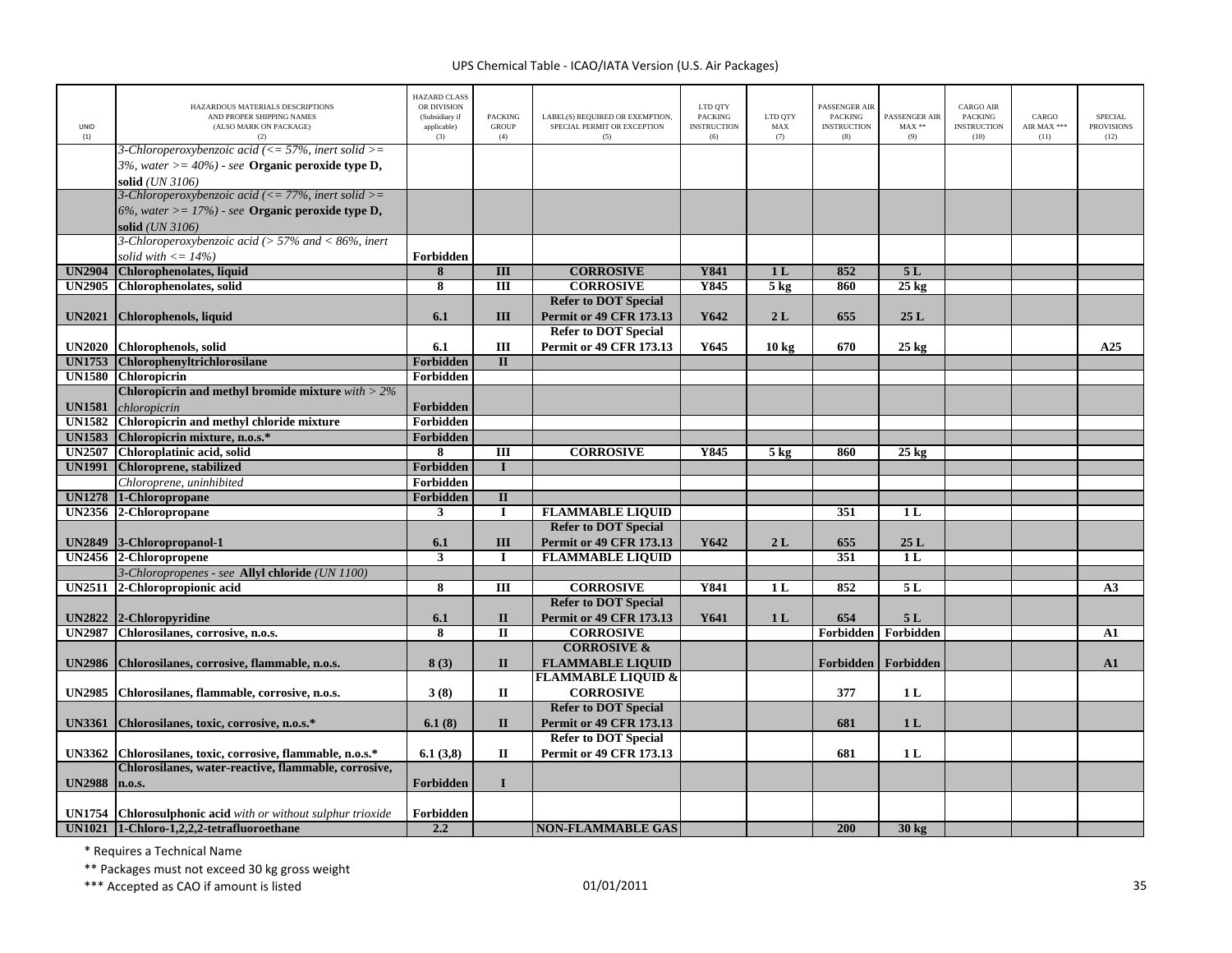| UNID<br>(1)   | HAZARDOUS MATERIALS DESCRIPTIONS<br>AND PROPER SHIPPING NAMES<br>(ALSO MARK ON PACKAGE)<br>(2)                 | <b>HAZARD CLASS</b><br>OR DIVISION<br>(Subsidiary if<br>applicable)<br>(3) | <b>PACKING</b><br><b>GROUP</b><br>(4) | LABEL(S) REQUIRED OR EXEMPTION,<br>SPECIAL PERMIT OR EXCEPTION<br>(5) | LTD QTY<br><b>PACKING</b><br><b>INSTRUCTION</b><br>(6) | LTD QTY<br>MAX<br>(7) | PASSENGER AIR<br><b>PACKING</b><br><b>INSTRUCTION</b><br>(8) | PASSENGER AIR<br>$MAX**$<br>(9) | <b>CARGO AIR</b><br>PACKING<br><b>INSTRUCTION</b><br>(10) | CARGO<br>AIR MAX ***<br>(11) | <b>SPECIAL</b><br><b>PROVISIONS</b><br>(12) |
|---------------|----------------------------------------------------------------------------------------------------------------|----------------------------------------------------------------------------|---------------------------------------|-----------------------------------------------------------------------|--------------------------------------------------------|-----------------------|--------------------------------------------------------------|---------------------------------|-----------------------------------------------------------|------------------------------|---------------------------------------------|
| <b>UN2238</b> | <b>Chlorotoluenes</b>                                                                                          | 3                                                                          | Ш                                     | <b>FLAMMABLE LIQUID</b>                                               | Y344                                                   | 10L                   | 355                                                          | 25L                             |                                                           |                              |                                             |
|               |                                                                                                                |                                                                            |                                       | <b>Refer to DOT Special</b>                                           |                                                        |                       |                                                              |                                 |                                                           |                              |                                             |
| <b>UN1579</b> | 4-Chloro-o-toluidine hydrochloride, solid                                                                      | 6.1                                                                        | Ш                                     | <b>Permit or 49 CFR 173.13</b>                                        | Y645                                                   | $10 \text{ kg}$       | 670                                                          | $25 \text{ kg}$                 |                                                           |                              |                                             |
|               |                                                                                                                |                                                                            |                                       | <b>Refer to DOT Special</b>                                           |                                                        |                       |                                                              |                                 |                                                           |                              |                                             |
|               | UN3410 4-Chloro-o-toluidine hydrochloride solution                                                             | 6.1                                                                        | Ш                                     | <b>Permit or 49 CFR 173.13</b>                                        | Y642                                                   | 2L                    | 655                                                          | 25L                             |                                                           |                              |                                             |
|               |                                                                                                                |                                                                            |                                       | <b>Refer to DOT Special</b>                                           |                                                        |                       |                                                              |                                 |                                                           |                              |                                             |
| <b>UN3429</b> | Chlorotoluidines, liquid                                                                                       | 6.1                                                                        | III                                   | <b>Permit or 49 CFR 173.13</b>                                        | Y642                                                   | 2L                    | 655                                                          | 25L                             |                                                           |                              |                                             |
|               |                                                                                                                |                                                                            |                                       | <b>Refer to DOT Special</b>                                           |                                                        |                       |                                                              |                                 |                                                           |                              |                                             |
| <b>UN2239</b> | <b>Chlorotoluidines</b> , solid                                                                                | 6.1                                                                        | Ш                                     | <b>Permit or 49 CFR 173.13</b>                                        | Y645                                                   | $10 \text{ kg}$       | 670                                                          | $25 \text{ kg}$                 |                                                           |                              |                                             |
| <b>UN1983</b> | 1-Chloro-2,2,2-trifluoroethane                                                                                 | 2.2                                                                        |                                       | <b>NON-FLAMMABLE GAS</b>                                              |                                                        |                       | 200                                                          | 30 kg                           |                                                           |                              |                                             |
|               | Chlorotrifluoroethylene - see Trifluorochloroethylene,                                                         |                                                                            |                                       |                                                                       |                                                        |                       |                                                              |                                 |                                                           |                              |                                             |
|               | stabilized                                                                                                     |                                                                            |                                       |                                                                       |                                                        |                       |                                                              |                                 |                                                           |                              |                                             |
| <b>UN1022</b> | Chlorotrifluoromethane                                                                                         | 2.2                                                                        |                                       | <b>NON-FLAMMABLE GAS</b>                                              |                                                        |                       | 200                                                          | $30$ kg                         |                                                           |                              |                                             |
|               |                                                                                                                |                                                                            |                                       |                                                                       |                                                        |                       |                                                              |                                 |                                                           |                              |                                             |
|               | <b>Chlorotrifluoromethane and trifluoromethane</b>                                                             |                                                                            |                                       |                                                                       |                                                        |                       |                                                              |                                 |                                                           |                              |                                             |
| <b>UN2599</b> | azeotropic mixture approx. 60% chlorotrifluoromethane                                                          | 2.2                                                                        |                                       | <b>NON-FLAMMABLE GAS</b>                                              |                                                        |                       | 200                                                          | 30 kg                           |                                                           |                              |                                             |
|               | Chromic acid, solid - see Chromium trioxide,                                                                   |                                                                            |                                       |                                                                       |                                                        |                       |                                                              |                                 |                                                           |                              |                                             |
|               | anhydrous                                                                                                      |                                                                            |                                       |                                                                       |                                                        |                       |                                                              |                                 |                                                           |                              |                                             |
| <b>UN1755</b> | <b>Chromic acid solution</b>                                                                                   | 8                                                                          | $\mathbf{I}$                          | <b>CORROSIVE</b>                                                      | Y840                                                   | 0.5L                  | 851                                                          | 1 <sub>L</sub>                  |                                                           |                              |                                             |
| <b>UN1755</b> | <b>Chromic acid solution</b><br>Chromic anhydride, solid - see Chromium trioxide,                              | 8                                                                          | $\overline{III}$                      | <b>CORROSIVE</b>                                                      | <b>Y841</b>                                            | 1 <sub>L</sub>        | 852                                                          | 5L                              |                                                           |                              | A3                                          |
|               |                                                                                                                |                                                                            |                                       |                                                                       |                                                        |                       |                                                              |                                 |                                                           |                              |                                             |
| <b>UN1756</b> | anhydrous                                                                                                      | 8                                                                          | $\mathbf{I}$                          |                                                                       | Y844                                                   |                       | 859                                                          |                                 |                                                           |                              |                                             |
| <b>UN1757</b> | Chromic fluoride, solid<br><b>Chromic fluoride solution</b>                                                    |                                                                            | $\mathbf{I}$                          | <b>CORROSIVE</b><br><b>CORROSIVE</b>                                  | <b>Y840</b>                                            | $5$ kg<br>0.5L        | 851                                                          | 15 <sub>kg</sub><br>1 L         |                                                           |                              |                                             |
| <b>UN1757</b> | <b>Chromic fluoride solution</b>                                                                               | 8<br>8                                                                     | $\mathbf{III}$                        | <b>CORROSIVE</b>                                                      | <b>Y841</b>                                            | 1 <sub>L</sub>        | 852                                                          | 5L                              |                                                           |                              | A3                                          |
|               |                                                                                                                |                                                                            |                                       |                                                                       |                                                        |                       |                                                              |                                 |                                                           |                              |                                             |
|               | Chromic nitrate - see <b>Chromium nitrate</b> (UN 2720)<br>Chromic trioxide - see Chromium trioxide, anhydrous |                                                                            |                                       |                                                                       |                                                        |                       |                                                              |                                 |                                                           |                              |                                             |
|               | UN1463)                                                                                                        |                                                                            |                                       |                                                                       |                                                        |                       |                                                              |                                 |                                                           |                              |                                             |
|               |                                                                                                                |                                                                            |                                       |                                                                       |                                                        |                       |                                                              | <b>Not</b>                      |                                                           |                              |                                             |
| <b>UN2720</b> | <b>Chromium nitrate</b>                                                                                        | 5.1                                                                        | III                                   |                                                                       |                                                        |                       |                                                              | <b>Accepted</b>                 |                                                           |                              |                                             |
| <b>UN1758</b> | Chromium oxychloride                                                                                           | 8                                                                          | $\mathbf I$                           | <b>CORROSIVE</b>                                                      |                                                        |                       | 850                                                          | 0.5L                            |                                                           |                              |                                             |
|               |                                                                                                                |                                                                            |                                       |                                                                       |                                                        |                       |                                                              | <b>Not</b>                      |                                                           |                              |                                             |
| <b>UN1463</b> | Chromium trioxide, anhydrous                                                                                   | 5.1(6.1,8)                                                                 | П                                     |                                                                       |                                                        |                       |                                                              | Accepted                        |                                                           |                              |                                             |
| <b>UN2240</b> | Chromosulphuric acid                                                                                           | 8                                                                          | $\mathbf{I}$                          | <b>CORROSIVE</b>                                                      |                                                        |                       | 850                                                          | 0.5L                            |                                                           |                              |                                             |
|               | Chrysotile - see White asbestos (UN 2590)                                                                      |                                                                            |                                       |                                                                       |                                                        |                       |                                                              |                                 |                                                           |                              |                                             |
|               | Cigar and cigarette lighter fluid - see Flammable liquid,                                                      |                                                                            |                                       |                                                                       |                                                        |                       |                                                              |                                 |                                                           |                              |                                             |
|               | $n.o.s.$ ( <i>UN 1993</i> )                                                                                    |                                                                            |                                       |                                                                       |                                                        |                       |                                                              |                                 |                                                           |                              |                                             |
|               | Cigar and cigarette lighters, charged with fuel - see                                                          |                                                                            |                                       |                                                                       |                                                        |                       |                                                              |                                 |                                                           |                              |                                             |
|               | Lighters (UN 1057)                                                                                             |                                                                            |                                       |                                                                       |                                                        |                       |                                                              |                                 |                                                           |                              |                                             |
|               | Cinene - see Dipentene (UN 2052)                                                                               |                                                                            |                                       |                                                                       |                                                        |                       |                                                              |                                 |                                                           |                              |                                             |
|               | Cinnamene - see Styrene monomer, stabilized (UN                                                                |                                                                            |                                       |                                                                       |                                                        |                       |                                                              |                                 |                                                           |                              |                                             |
|               | 2055)                                                                                                          |                                                                            |                                       |                                                                       |                                                        |                       |                                                              |                                 |                                                           |                              |                                             |
|               | Cinnamol - see Styrene monomer, stabilized (UN                                                                 |                                                                            |                                       |                                                                       |                                                        |                       |                                                              |                                 |                                                           |                              |                                             |
|               | 2055                                                                                                           |                                                                            |                                       |                                                                       |                                                        |                       |                                                              |                                 |                                                           |                              |                                             |
|               |                                                                                                                |                                                                            |                                       |                                                                       |                                                        |                       |                                                              | <b>Not</b>                      |                                                           |                              |                                             |
|               | UN3291 Clinical waste, unspecified, n.o.s.                                                                     | 6.2                                                                        | $\mathbf{I}$                          |                                                                       |                                                        |                       |                                                              | Accepted                        |                                                           |                              |                                             |

\* Requires <sup>a</sup> Technical Name

\*\* Packages must not exceed 30 kg gross weight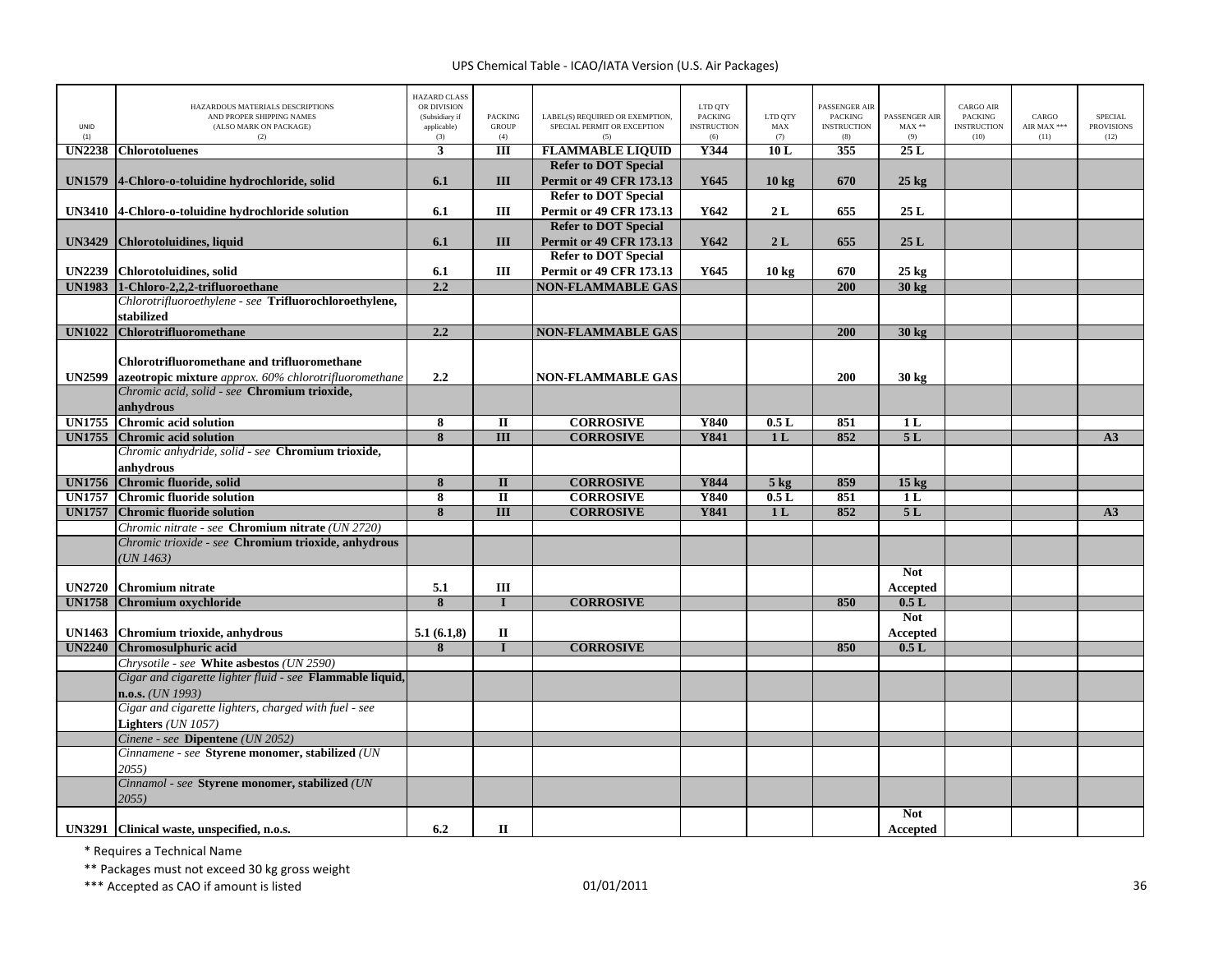| UNID<br>(1)   | HAZARDOUS MATERIALS DESCRIPTIONS<br>AND PROPER SHIPPING NAMES<br>(ALSO MARK ON PACKAGE)<br>(2) | <b>HAZARD CLASS</b><br>OR DIVISION<br>(Subsidiary if<br>applicable)<br>(3) | <b>PACKING</b><br><b>GROUP</b><br>(4) | LABEL(S) REQUIRED OR EXEMPTION,<br>SPECIAL PERMIT OR EXCEPTION<br>(5) | LTD QTY<br><b>PACKING</b><br><b>INSTRUCTION</b><br>(6) | LTD QTY<br>MAX<br>(7) | PASSENGER AIR<br>PACKING<br><b>INSTRUCTION</b><br>(8) | PASSENGER AIR<br>$MAX**$<br>(9) | CARGO AIR<br><b>PACKING</b><br><b>INSTRUCTION</b><br>(10) | CARGO<br>AIR MAX ***<br>(11) | <b>SPECIAL</b><br><b>PROVISIONS</b><br>(12) |
|---------------|------------------------------------------------------------------------------------------------|----------------------------------------------------------------------------|---------------------------------------|-----------------------------------------------------------------------|--------------------------------------------------------|-----------------------|-------------------------------------------------------|---------------------------------|-----------------------------------------------------------|------------------------------|---------------------------------------------|
|               | Coal briquettes, hot                                                                           | Forbidden                                                                  |                                       |                                                                       |                                                        |                       |                                                       |                                 |                                                           |                              |                                             |
| <b>UN1023</b> | Coal gas, compressed                                                                           | Forbidden                                                                  |                                       |                                                                       |                                                        |                       |                                                       |                                 |                                                           |                              |                                             |
| <b>UN1136</b> | Coal tar distillates, flammable                                                                | $\mathbf{3}$                                                               | $\mathbf{I}$                          | <b>FLAMMABLE LIQUID</b>                                               | Y341                                                   | 1 <sub>L</sub>        | 353                                                   | 5L                              |                                                           |                              |                                             |
| <b>UN1136</b> | Coal tar distillates, flammable                                                                | $\mathbf{3}$                                                               | $\overline{III}$                      | <b>FLAMMABLE LIQUID</b>                                               | Y344                                                   | 10L                   | 355                                                   | 25L                             |                                                           |                              | A <sub>3</sub>                              |
|               | Coal tar naphtha - see Petroleum distillates, n.o.s.;                                          |                                                                            |                                       |                                                                       |                                                        |                       |                                                       |                                 |                                                           |                              |                                             |
|               | Petroleum products, n.o.s.                                                                     |                                                                            |                                       |                                                                       |                                                        |                       |                                                       |                                 |                                                           |                              |                                             |
|               | Coal tar oil - see Coal tar distillates, flammable                                             |                                                                            |                                       |                                                                       |                                                        |                       |                                                       |                                 |                                                           |                              |                                             |
|               | <b>Coating solution</b> includes surface treatments or coatings                                |                                                                            |                                       |                                                                       |                                                        |                       |                                                       |                                 |                                                           |                              |                                             |
|               | used for industrial or other purposes such as vehicle                                          |                                                                            |                                       |                                                                       |                                                        |                       |                                                       |                                 |                                                           |                              |                                             |
| <b>UN1139</b> | undercoating, drum or barrel lining                                                            | $\mathbf{3}$                                                               | $\bf{I}$                              | <b>FLAMMABLE LIQUID</b>                                               |                                                        |                       | 351                                                   | 1 <sub>L</sub>                  |                                                           |                              |                                             |
|               | Coating solution includes surface treatments or coatings                                       |                                                                            |                                       |                                                                       |                                                        |                       |                                                       |                                 |                                                           |                              |                                             |
|               | used for industrial or other purposes such as vehicle                                          |                                                                            |                                       |                                                                       |                                                        |                       |                                                       |                                 |                                                           |                              |                                             |
| <b>UN1139</b> | undercoating, drum or barrel lining                                                            | $\mathbf{3}$                                                               | П                                     | <b>FLAMMABLE LIQUID</b>                                               | Y341                                                   | 1 <sub>L</sub>        | 353                                                   | 5L                              |                                                           |                              |                                             |
|               | <b>Coating solution</b> includes surface treatments or coatings                                |                                                                            |                                       |                                                                       |                                                        |                       |                                                       |                                 |                                                           |                              |                                             |
|               | used for industrial or other purposes such as vehicle                                          |                                                                            |                                       |                                                                       |                                                        |                       |                                                       |                                 |                                                           |                              |                                             |
| <b>UN1139</b> | undercoating, drum or barrel lining                                                            | $\mathbf{3}$                                                               | III                                   | <b>FLAMMABLE LIQUID</b>                                               | Y344                                                   | 10L                   | 355                                                   | 25L                             |                                                           |                              |                                             |
| <b>UN2001</b> | Cobalt naphthenates, powder                                                                    | 4.1                                                                        | Ш                                     | <b>FLAMMABLE SOLID</b>                                                | Y443                                                   | 10 <sub>kg</sub>      | 446                                                   | $25 \text{ kg}$                 |                                                           |                              |                                             |
| <b>UN1318</b> | <b>Cobalt resinate, precipitated</b>                                                           | 4.1                                                                        | III                                   | <b>FLAMMABLE SOLID</b>                                                | Y443                                                   | 10 <sub>kg</sub>      | 446                                                   | $25$ kg                         |                                                           |                              |                                             |
|               | Cocculus - see Toxins, extracted from living sources,                                          |                                                                            |                                       |                                                                       |                                                        |                       |                                                       |                                 |                                                           |                              |                                             |
|               | liquid, n.o.s.; Toxins, extracted from living sources,                                         |                                                                            |                                       |                                                                       |                                                        |                       |                                                       |                                 |                                                           |                              |                                             |
|               | solid, n.o.s.                                                                                  |                                                                            |                                       |                                                                       |                                                        |                       |                                                       |                                 |                                                           |                              |                                             |
|               | Coke, hot                                                                                      | Forbidden                                                                  |                                       |                                                                       |                                                        |                       |                                                       |                                 |                                                           |                              |                                             |
|               | Collodion cottons - see Nitrocellulose                                                         |                                                                            |                                       |                                                                       |                                                        |                       |                                                       |                                 |                                                           |                              |                                             |
|               | Cologne spirits - see Perfumery products with                                                  |                                                                            |                                       |                                                                       |                                                        |                       |                                                       |                                 |                                                           |                              |                                             |
|               | flammable solvents (UN 1266)                                                                   |                                                                            |                                       |                                                                       |                                                        |                       |                                                       |                                 |                                                           |                              |                                             |
| <b>UN0382</b> | Components, explosive train, n.o.s.*                                                           | Forbidden                                                                  |                                       |                                                                       |                                                        |                       |                                                       |                                 |                                                           |                              |                                             |
| <b>UN0383</b> | Components, explosive train, n.o.s.*                                                           | Forbidden                                                                  |                                       |                                                                       |                                                        |                       |                                                       |                                 |                                                           |                              |                                             |
| <b>UN0384</b> | Components, explosive train, n.o.s.*                                                           | 1.4S                                                                       |                                       | <b>EXPLOSIVE 1.4 S</b>                                                |                                                        |                       | 101                                                   | $25 \text{ kg}$                 |                                                           |                              | A62                                         |
| <b>UN0461</b> | Components, explosive train, n.o.s.*                                                           | Forbidden                                                                  |                                       |                                                                       |                                                        |                       |                                                       |                                 |                                                           |                              |                                             |
| <b>UN1956</b> | Compressed gas, n.o.s.*                                                                        | 2.2                                                                        |                                       | <b>NON-FLAMMABLE GAS</b>                                              |                                                        |                       | <b>200</b>                                            | 30 <sub>kg</sub>                |                                                           |                              |                                             |
| <b>UN1954</b> |                                                                                                | Forbidden                                                                  |                                       |                                                                       |                                                        |                       |                                                       |                                 |                                                           |                              |                                             |
|               | Compressed gas, flammable, n.o.s.*                                                             |                                                                            |                                       |                                                                       |                                                        |                       |                                                       | <b>Not</b>                      |                                                           |                              |                                             |
|               |                                                                                                |                                                                            |                                       |                                                                       |                                                        |                       |                                                       |                                 |                                                           |                              |                                             |
| <b>UN3156</b> | Compressed gas, oxidizing, n.o.s.*<br>UN1955 Compressed gas, toxic, n.o.s.*                    | 2.2(5.1)<br>Forbidden                                                      |                                       |                                                                       |                                                        |                       |                                                       | Accepted                        |                                                           |                              |                                             |
|               |                                                                                                |                                                                            |                                       |                                                                       |                                                        |                       |                                                       |                                 |                                                           |                              |                                             |
| <b>UN3304</b> | Compressed gas, toxic, corrosive, n.o.s.*                                                      | Forbidden                                                                  |                                       |                                                                       |                                                        |                       |                                                       |                                 |                                                           |                              |                                             |
| <b>UN1953</b> | Compressed gas, toxic, flammable, n.o.s.*                                                      | Forbidden                                                                  |                                       |                                                                       |                                                        |                       |                                                       |                                 |                                                           |                              |                                             |
| <b>UN3305</b> | Compressed gas, toxic, flammable, corrosive, n.o.s.*                                           | Forbidden                                                                  |                                       |                                                                       |                                                        |                       |                                                       |                                 |                                                           |                              |                                             |
| <b>UN3303</b> | Compressed gas, toxic, oxidizing, n.o.s.*                                                      | <b>Forbidden</b>                                                           |                                       |                                                                       |                                                        |                       |                                                       |                                 |                                                           |                              |                                             |
| <b>UN3306</b> | Compressed gas, toxic, oxidizing, corrosive, n.o.s.*                                           | Forbidden                                                                  |                                       |                                                                       |                                                        |                       |                                                       |                                 |                                                           |                              |                                             |
| <b>ID8000</b> | <b>Consumer commodity</b>                                                                      | 9                                                                          |                                       | <b>MISCELLANEOUS</b>                                                  |                                                        |                       | Y963                                                  | 30 kg G                         | Y963                                                      | 30 kg G                      | A112                                        |
|               | Contrivances, water-activated with burster, expelling                                          |                                                                            |                                       |                                                                       |                                                        |                       |                                                       |                                 |                                                           |                              |                                             |
| <b>UN0248</b> | charge or propelling charge*                                                                   | Forbidden                                                                  |                                       |                                                                       |                                                        |                       |                                                       |                                 |                                                           |                              |                                             |
| <b>UN0249</b> | Contrivances, water-activated with burster, expelling<br>charge or propelling charge*          | Forbidden                                                                  |                                       |                                                                       |                                                        |                       |                                                       |                                 |                                                           |                              |                                             |
|               |                                                                                                |                                                                            |                                       | <b>Refer to DOT Special</b>                                           |                                                        |                       |                                                       |                                 |                                                           |                              |                                             |
|               | UN1585 Copper acetoarsenite                                                                    | 6.1                                                                        | П                                     | <b>Permit or 49 CFR 173.13</b>                                        | Y644                                                   | $1 \text{ kg}$        | 669                                                   | $25 \text{ kg}$                 |                                                           |                              |                                             |

\* Requires <sup>a</sup> Technical Name

\*\* Packages must not exceed 30 kg gross weight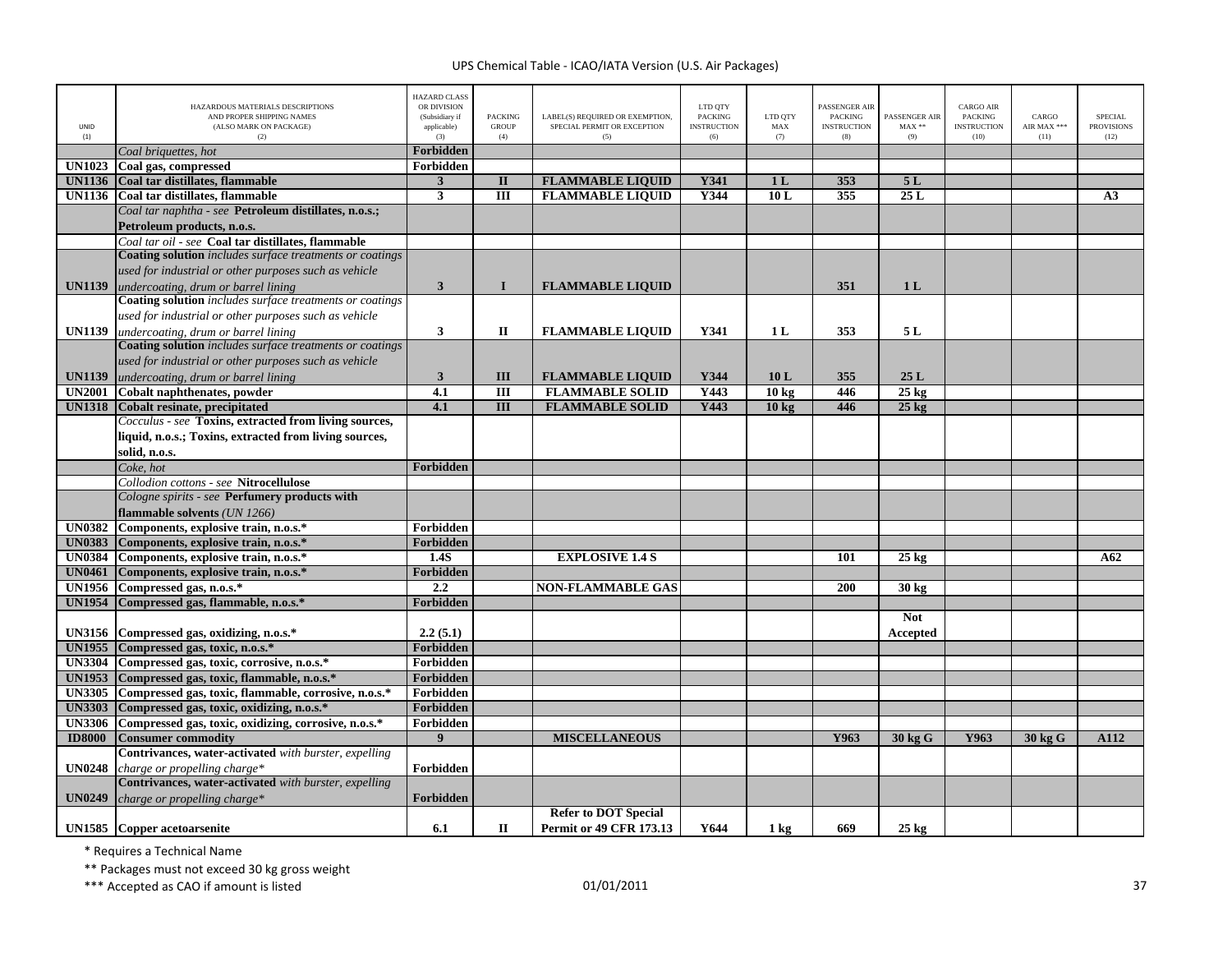| UNID<br>(1)   | HAZARDOUS MATERIALS DESCRIPTIONS<br>AND PROPER SHIPPING NAMES<br>(ALSO MARK ON PACKAGE)<br>(2) | <b>HAZARD CLASS</b><br>OR DIVISION<br>(Subsidiary if<br>applicable)<br>(3) | <b>PACKING</b><br><b>GROUP</b><br>(4) | LABEL(S) REQUIRED OR EXEMPTION,<br>SPECIAL PERMIT OR EXCEPTION<br>(5) | LTD QTY<br><b>PACKING</b><br><b>INSTRUCTION</b><br>(6) | LTD OTY<br>MAX<br>(7) | PASSENGER AIR<br><b>PACKING</b><br><b>INSTRUCTION</b><br>(8) | PASSENGER AIR<br>$MAX**$<br>(9) | <b>CARGO AIR</b><br><b>PACKING</b><br><b>INSTRUCTION</b><br>(10) | CARGO<br>AIR MAX ***<br>(11) | <b>SPECIAL</b><br><b>PROVISIONS</b><br>(12) |
|---------------|------------------------------------------------------------------------------------------------|----------------------------------------------------------------------------|---------------------------------------|-----------------------------------------------------------------------|--------------------------------------------------------|-----------------------|--------------------------------------------------------------|---------------------------------|------------------------------------------------------------------|------------------------------|---------------------------------------------|
|               | Copper acetylide                                                                               | Forbidden                                                                  |                                       |                                                                       |                                                        |                       |                                                              |                                 |                                                                  |                              |                                             |
|               | Copper amine azide                                                                             | Forbidden                                                                  |                                       |                                                                       |                                                        |                       |                                                              |                                 |                                                                  |                              |                                             |
| <b>UN1586</b> | <b>Copper arsenite</b>                                                                         | 6.1                                                                        | $\mathbf{I}$                          | <b>Refer to DOT Special</b><br><b>Permit or 49 CFR 173.13</b>         | Y644                                                   | $1 \text{ kg}$        | 669                                                          | $25 \text{ kg}$                 |                                                                  |                              |                                             |
|               | Copper (II) arsenite - see Copper arsenite                                                     |                                                                            |                                       |                                                                       |                                                        |                       |                                                              |                                 |                                                                  |                              |                                             |
|               | Copper based pesticide, liquid, flammable, toxic flash                                         |                                                                            |                                       |                                                                       |                                                        |                       |                                                              |                                 |                                                                  |                              |                                             |
| <b>UN2776</b> | point $< 23^{\circ}C^*$                                                                        | <b>Forbidden</b>                                                           | $\mathbf{I}$                          |                                                                       |                                                        |                       |                                                              |                                 |                                                                  |                              |                                             |
|               | Copper based pesticide, liquid, flammable, toxic flash                                         |                                                                            |                                       | <b>Refer to DOT Special</b>                                           |                                                        |                       |                                                              |                                 |                                                                  |                              |                                             |
| <b>UN2776</b> | point $< 23^{\circ}C^*$                                                                        | 3(6.1)                                                                     | П                                     | <b>Permit or 49 CFR 173.13</b>                                        | Y341                                                   | 1 <sub>L</sub>        | 352                                                          | 1 <sub>L</sub>                  |                                                                  |                              |                                             |
|               |                                                                                                |                                                                            |                                       | <b>Refer to DOT Special</b>                                           |                                                        |                       |                                                              |                                 |                                                                  |                              |                                             |
| <b>UN3010</b> | Copper based pesticide, liquid, toxic*                                                         | 6.1                                                                        | $\bf{I}$                              | <b>Permit or 49 CFR 173.13</b>                                        |                                                        |                       | 652                                                          | 1 <sub>L</sub>                  |                                                                  |                              | A <sub>4</sub>                              |
|               |                                                                                                |                                                                            |                                       | <b>Refer to DOT Special</b>                                           |                                                        |                       |                                                              |                                 |                                                                  |                              |                                             |
| <b>UN3010</b> | Copper based pesticide, liquid, toxic*                                                         | 6.1                                                                        | $\mathbf{I}$                          | Permit or 49 CFR 173.13                                               | Y641                                                   | 1L                    | 654                                                          | 5L                              |                                                                  |                              |                                             |
|               |                                                                                                |                                                                            |                                       | <b>Refer to DOT Special</b>                                           |                                                        |                       |                                                              |                                 |                                                                  |                              |                                             |
| <b>UN3010</b> | Copper based pesticide, liquid, toxic*                                                         | 6.1                                                                        | Ш                                     | <b>Permit or 49 CFR 173.13</b>                                        | Y642                                                   | 2L                    | 655                                                          | 25L                             |                                                                  |                              | A3                                          |
|               | Copper based pesticide, liquid, toxic, flammable flash                                         |                                                                            |                                       | <b>Refer to DOT Special</b>                                           |                                                        |                       |                                                              |                                 |                                                                  |                              |                                             |
| <b>UN3009</b> | $point >= 23^{\circ}C^*$                                                                       | 6.1(3)                                                                     | $\bf{I}$                              | <b>Permit or 49 CFR 173.13</b>                                        |                                                        |                       | 652                                                          | 1L                              |                                                                  |                              | A <sub>4</sub>                              |
|               | Copper based pesticide, liquid, toxic, flammable flash                                         |                                                                            |                                       | <b>Refer to DOT Special</b>                                           |                                                        |                       |                                                              |                                 |                                                                  |                              |                                             |
| <b>UN3009</b> | $point >= 23^{\circ}C^*$                                                                       | 6.1(3)                                                                     | $\mathbf{I}$                          | <b>Permit or 49 CFR 173.13</b>                                        | Y641                                                   | 1 <sub>L</sub>        | 654                                                          | 5L                              |                                                                  |                              |                                             |
|               | Copper based pesticide, liquid, toxic, flammable flash                                         |                                                                            |                                       | <b>Refer to DOT Special</b>                                           |                                                        |                       |                                                              |                                 |                                                                  |                              |                                             |
| <b>UN3009</b> | $point >= 23^{\circ}C^*$                                                                       | 6.1(3)                                                                     | Ш                                     | <b>Permit or 49 CFR 173.13</b>                                        | Y642                                                   | 2L                    | 655                                                          | 25L                             |                                                                  |                              | A3                                          |
|               |                                                                                                |                                                                            |                                       | <b>Refer to DOT Special</b>                                           |                                                        |                       |                                                              |                                 |                                                                  |                              |                                             |
| <b>UN2775</b> | Copper based pesticide, solid, toxic*                                                          | 6.1                                                                        | $\bf{I}$                              | <b>Permit or 49 CFR 173.13</b>                                        |                                                        |                       | 666                                                          | $5 \text{ kg}$                  |                                                                  |                              | A <sub>5</sub>                              |
|               |                                                                                                |                                                                            |                                       | <b>Refer to DOT Special</b>                                           |                                                        |                       |                                                              |                                 |                                                                  |                              |                                             |
| <b>UN2775</b> | Copper based pesticide, solid, toxic*                                                          | 6.1                                                                        | $\mathbf{I}$                          | Permit or 49 CFR 173.13                                               | Y644                                                   | 1 kg                  | 669                                                          | $25 \text{ kg}$                 |                                                                  |                              |                                             |
|               |                                                                                                |                                                                            |                                       | <b>Refer to DOT Special</b>                                           |                                                        |                       |                                                              |                                 |                                                                  |                              |                                             |
| <b>UN2775</b> | Copper based pesticide, solid, toxic*                                                          | 6.1                                                                        | III                                   | <b>Permit or 49 CFR 173.13</b>                                        | Y645                                                   | 10 <sub>kg</sub>      | 670                                                          | $25 \text{ kg}$                 |                                                                  |                              | A3                                          |
|               |                                                                                                |                                                                            |                                       |                                                                       |                                                        |                       |                                                              | <b>Not</b>                      |                                                                  |                              |                                             |
| <b>UN2721</b> | <b>Copper chlorate</b>                                                                         | 5.1                                                                        | $\mathbf{I}$                          |                                                                       |                                                        |                       |                                                              | <b>Accepted</b>                 |                                                                  |                              |                                             |
| <b>UN2802</b> | <b>Copper chloride</b>                                                                         | 8                                                                          | $\overline{III}$                      | <b>CORROSIVE</b>                                                      | Y845                                                   | 5 <sub>kg</sub>       | 860                                                          | $25 \text{ kg}$                 |                                                                  |                              |                                             |
|               |                                                                                                |                                                                            |                                       | <b>Refer to DOT Special</b>                                           |                                                        |                       |                                                              |                                 |                                                                  |                              |                                             |
| <b>UN1587</b> | <b>Copper cvanide</b>                                                                          | 6.1                                                                        | $\mathbf H$                           | <b>Permit or 49 CFR 173.13</b>                                        | Y644                                                   | $1 \text{ kg}$        | 669                                                          | $25 \text{ kg}$                 |                                                                  |                              |                                             |
|               | Copper selenate - see Selenates                                                                |                                                                            |                                       |                                                                       |                                                        |                       |                                                              |                                 |                                                                  |                              |                                             |
|               | Copper selenite - see Selenites                                                                |                                                                            |                                       |                                                                       |                                                        |                       |                                                              |                                 |                                                                  |                              |                                             |
|               | Copper tetramine nitrate                                                                       | Forbidden                                                                  |                                       |                                                                       |                                                        |                       |                                                              |                                 |                                                                  |                              |                                             |
| <b>UN1363</b> | Copra                                                                                          | Forbidden                                                                  |                                       |                                                                       |                                                        |                       |                                                              |                                 |                                                                  |                              |                                             |
| <b>UN0065</b> | Cord, detonating flexible                                                                      | Forbidden                                                                  |                                       |                                                                       |                                                        |                       |                                                              |                                 |                                                                  |                              |                                             |
| <b>UN0289</b> | Cord, detonating flexible                                                                      | Forbidden                                                                  |                                       |                                                                       |                                                        |                       |                                                              |                                 |                                                                  |                              |                                             |
| <b>UN0102</b> | Cord, detonating metal clad                                                                    | Forbidden                                                                  |                                       |                                                                       |                                                        |                       |                                                              |                                 |                                                                  |                              |                                             |
| <b>UN0290</b> | Cord, detonating metal clad                                                                    | Forbidden                                                                  |                                       |                                                                       |                                                        |                       |                                                              |                                 |                                                                  |                              |                                             |
| <b>UN0104</b> | Cord, detonating, mild effect metal clad                                                       | Forbidden                                                                  |                                       |                                                                       |                                                        |                       |                                                              |                                 |                                                                  |                              |                                             |
| <b>UN0066</b> | Cord, igniter                                                                                  | Forbidden                                                                  |                                       |                                                                       |                                                        |                       |                                                              |                                 |                                                                  |                              |                                             |
|               | Cordite - see Powder, smokeless                                                                |                                                                            |                                       |                                                                       |                                                        |                       |                                                              |                                 |                                                                  |                              |                                             |
| <b>UN1760</b> | Corrosive liquid, n.o.s.*                                                                      | 8                                                                          | $\mathbf I$                           | <b>CORROSIVE</b>                                                      |                                                        |                       | 850                                                          | 0.5L                            |                                                                  |                              |                                             |
| <b>UN1760</b> | Corrosive liquid, n.o.s.*                                                                      | 8                                                                          | $\mathbf{I}$                          | <b>CORROSIVE</b>                                                      | <b>Y840</b>                                            | 0.5L                  | 851                                                          | 1 <sub>L</sub>                  |                                                                  |                              |                                             |
|               | UN1760 Corrosive liquid, n.o.s.*                                                               | 8                                                                          | Ш                                     | <b>CORROSIVE</b>                                                      | Y841                                                   | 1 <sub>L</sub>        | 852                                                          | 5L                              |                                                                  |                              | A3                                          |

\* Requires <sup>a</sup> Technical Name

\*\* Packages must not exceed 30 kg gross weight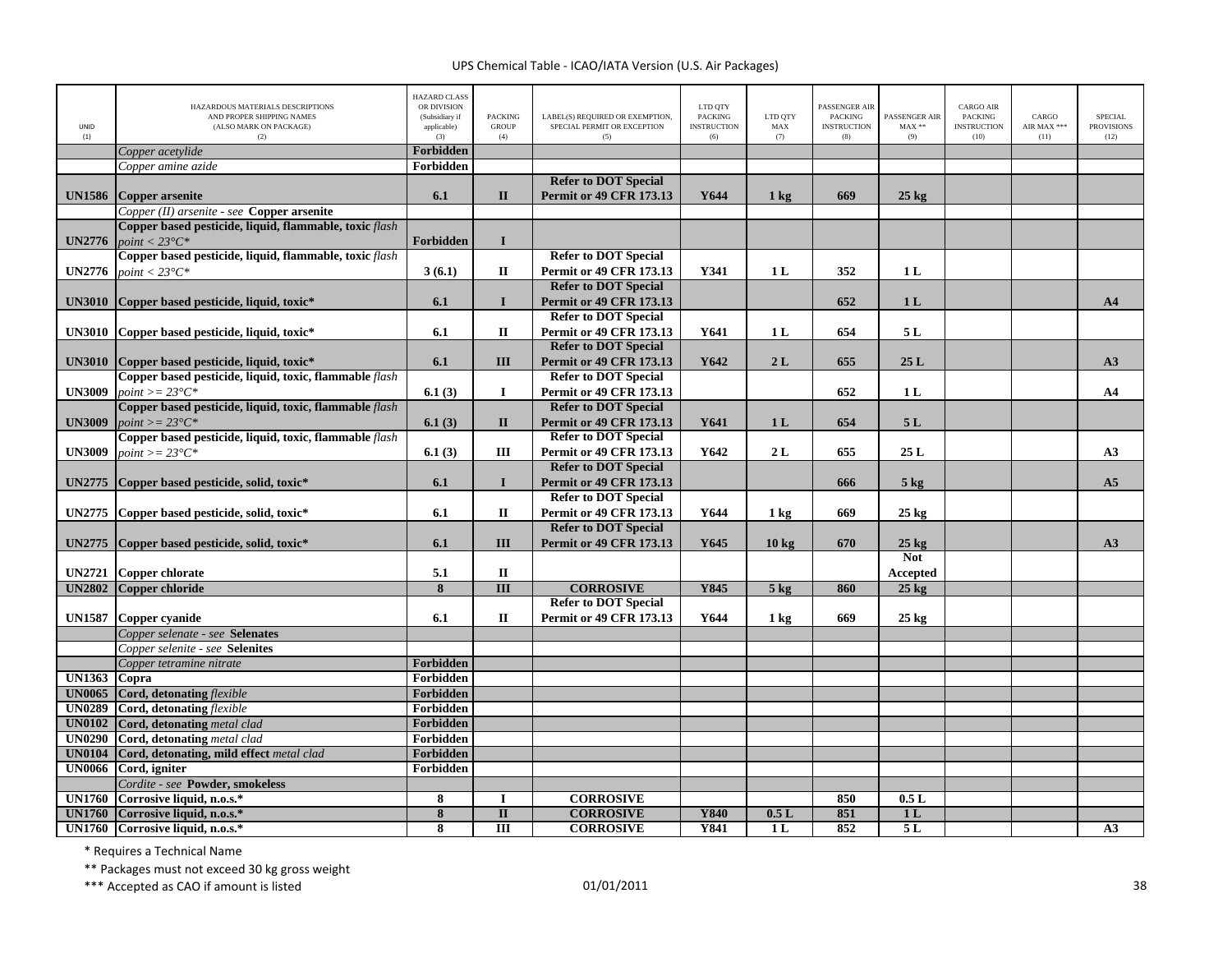| UNID<br>(1)                    | HAZARDOUS MATERIALS DESCRIPTIONS<br>AND PROPER SHIPPING NAMES<br>(ALSO MARK ON PACKAGE)<br>(2) | <b>HAZARD CLASS</b><br>OR DIVISION<br>(Subsidiary if<br>applicable)<br>(3) | <b>PACKING</b><br><b>GROUP</b><br>(4) | LABEL(S) REQUIRED OR EXEMPTION,<br>SPECIAL PERMIT OR EXCEPTION<br>(5) | LTD QTY<br><b>PACKING</b><br><b>INSTRUCTION</b><br>(6) | LTD QTY<br>MAX<br>(7)    | PASSENGER AIR<br><b>PACKING</b><br><b>INSTRUCTION</b><br>(8) | PASSENGER AIR<br>$MAX**$<br>(9)     | CARGO AIR<br><b>PACKING</b><br><b>INSTRUCTION</b><br>(10) | CARGO<br>AIR MAX ***<br>(11) | <b>SPECIAL</b><br><b>PROVISIONS</b><br>(12) |
|--------------------------------|------------------------------------------------------------------------------------------------|----------------------------------------------------------------------------|---------------------------------------|-----------------------------------------------------------------------|--------------------------------------------------------|--------------------------|--------------------------------------------------------------|-------------------------------------|-----------------------------------------------------------|------------------------------|---------------------------------------------|
| <b>UN3264</b>                  | Corrosive liquid, acidic, inorganic, n.o.s.*                                                   | 8                                                                          |                                       | <b>CORROSIVE</b>                                                      |                                                        |                          | 850                                                          | 0.5L                                |                                                           |                              |                                             |
| <b>UN3264</b>                  | Corrosive liquid, acidic, inorganic, n.o.s.*                                                   | 8                                                                          | $\mathbf{I}$                          | <b>CORROSIVE</b>                                                      | Y840                                                   | 0.5L                     | 851                                                          | 1 <sub>L</sub>                      |                                                           |                              |                                             |
| <b>UN3264</b>                  | Corrosive liquid, acidic, inorganic, n.o.s.*                                                   | $\overline{\mathbf{8}}$                                                    | $\overline{III}$                      | <b>CORROSIVE</b>                                                      | <b>Y841</b>                                            | 1 <sub>L</sub>           | 852                                                          | 5L                                  |                                                           |                              | A3                                          |
| <b>UN3265</b>                  | Corrosive liquid, acidic, organic, n.o.s.*                                                     | 8                                                                          | $\mathbf I$                           | <b>CORROSIVE</b>                                                      |                                                        |                          | 850                                                          | 0.5L                                |                                                           |                              |                                             |
| <b>UN3265</b>                  | Corrosive liquid, acidic, organic, n.o.s.*                                                     | 8                                                                          | $\mathbf{I}$                          | <b>CORROSIVE</b>                                                      | Y840                                                   | 0.5L                     | 851                                                          | 1 <sub>L</sub>                      |                                                           |                              |                                             |
| <b>UN3265</b>                  | Corrosive liquid, acidic, organic, n.o.s.*                                                     | 8                                                                          | Ш                                     | <b>CORROSIVE</b>                                                      | Y841                                                   | 1 <sub>L</sub>           | 852                                                          | 5L                                  |                                                           |                              | A <sub>3</sub>                              |
| <b>UN3266</b>                  | Corrosive liquid, basic, inorganic, n.o.s.*                                                    | 8                                                                          |                                       | <b>CORROSIVE</b>                                                      |                                                        |                          | 850                                                          | 0.5L                                |                                                           |                              |                                             |
| <b>UN3266</b>                  | Corrosive liquid, basic, inorganic, n.o.s.*                                                    | 8                                                                          | $\overline{\mathbf{u}}$               | <b>CORROSIVE</b>                                                      | <b>Y840</b>                                            | 0.5L                     | 851                                                          | 1L                                  |                                                           |                              |                                             |
| <b>UN3266</b>                  | Corrosive liquid, basic, inorganic, n.o.s.*                                                    | 8                                                                          | $\overline{\mathbf{H}}$               | <b>CORROSIVE</b>                                                      | <b>Y841</b>                                            | 1 <sub>L</sub>           | 852                                                          | 5L                                  |                                                           |                              | $\overline{A3}$                             |
| <b>UN3267</b>                  | Corrosive liquid, basic, organic, n.o.s.*                                                      | 8                                                                          | $\mathbf I$                           | <b>CORROSIVE</b>                                                      |                                                        |                          | 850                                                          | 0.5L                                |                                                           |                              |                                             |
| <b>UN3267</b>                  | Corrosive liquid, basic, organic, n.o.s.*                                                      | 8                                                                          | $\overline{\mathbf{u}}$               | <b>CORROSIVE</b>                                                      | <b>Y840</b>                                            | 0.5L                     | 851                                                          | 1 <sub>L</sub>                      |                                                           |                              |                                             |
| <b>UN3267</b>                  | Corrosive liquid, basic, organic, n.o.s. <sup>8</sup>                                          | 8                                                                          | $\overline{III}$                      | <b>CORROSIVE</b>                                                      | <b>Y841</b>                                            | 1L                       | 852                                                          | 5L                                  |                                                           |                              | A <sub>3</sub>                              |
|                                |                                                                                                |                                                                            |                                       | <b>CORROSIVE &amp;</b>                                                |                                                        |                          |                                                              |                                     |                                                           |                              |                                             |
| <b>UN2920</b>                  | Corrosive liquid, flammable, n.o.s.*                                                           | 8(3)                                                                       | $\mathbf{I}$                          | <b>FLAMMABLE LIQUID</b>                                               |                                                        |                          | 850                                                          | 0.5L                                |                                                           |                              |                                             |
|                                |                                                                                                |                                                                            |                                       | <b>CORROSIVE &amp;</b>                                                |                                                        |                          |                                                              |                                     |                                                           |                              |                                             |
| <b>UN2920</b>                  | Corrosive liquid, flammable, n.o.s.*                                                           | 8(3)                                                                       | $\mathbf I$                           | <b>FLAMMABLE LIQUID</b>                                               | Y840                                                   | 0.5L                     | 851                                                          | 1L                                  |                                                           |                              |                                             |
| <b>UN3093</b>                  | Corrosive liquid, oxidizing, n.o.s.*                                                           | Forbidden                                                                  | T                                     |                                                                       |                                                        |                          |                                                              |                                     |                                                           |                              |                                             |
|                                |                                                                                                |                                                                            |                                       |                                                                       |                                                        |                          |                                                              | <b>Not</b>                          |                                                           |                              |                                             |
| <b>UN3093</b>                  | Corrosive liquid, oxidizing, n.o.s.*                                                           | 8(5.1)                                                                     | $\mathbf{I}$                          |                                                                       |                                                        |                          |                                                              | <b>Accepted</b>                     |                                                           |                              |                                             |
|                                |                                                                                                |                                                                            |                                       |                                                                       |                                                        |                          |                                                              | <b>Not</b>                          |                                                           |                              |                                             |
| <b>UN3301</b>                  | Corrosive liquid, self-heating, n.o.s.*                                                        | 8(4.2)                                                                     | $\mathbf I$                           |                                                                       |                                                        |                          |                                                              | <b>Accepted</b>                     |                                                           |                              |                                             |
|                                |                                                                                                |                                                                            |                                       |                                                                       |                                                        |                          |                                                              | <b>Not</b>                          |                                                           |                              |                                             |
|                                | UN3301 Corrosive liquid, self-heating, n.o.s.*                                                 | 8(4.2)                                                                     | П                                     |                                                                       |                                                        |                          |                                                              | Accepted                            |                                                           |                              |                                             |
|                                |                                                                                                |                                                                            |                                       | <b>Refer to DOT Special</b>                                           |                                                        |                          |                                                              |                                     |                                                           |                              |                                             |
| <b>UN2922</b>                  | Corrosive liquid, toxic, n.o.s.*                                                               | 8(6.1)                                                                     | $\mathbf{I}$                          | <b>Permit or 49 CFR 173.13</b>                                        |                                                        |                          | 850                                                          | 0.5L                                |                                                           |                              |                                             |
|                                |                                                                                                |                                                                            |                                       | <b>Refer to DOT Special</b>                                           |                                                        |                          |                                                              |                                     |                                                           |                              |                                             |
| <b>UN2922</b>                  | Corrosive liquid, toxic, n.o.s.*                                                               | 8(6.1)                                                                     | П                                     | <b>Permit or 49 CFR 173.13</b>                                        | Y840                                                   | 0.5L                     | 851                                                          | 1 <sub>L</sub>                      |                                                           |                              |                                             |
|                                |                                                                                                |                                                                            |                                       | <b>Refer to DOT Special</b>                                           |                                                        |                          |                                                              |                                     |                                                           |                              |                                             |
| <b>UN2922</b>                  | Corrosive liquid, toxic, n.o.s.*                                                               | 8(6.1)                                                                     | III                                   | <b>Permit or 49 CFR 173.13</b>                                        | Y841                                                   | 1 <sub>L</sub>           | 852                                                          | 5L                                  |                                                           |                              | A3                                          |
|                                | UN3094 Corrosive liquid, water-reactive, n.o.s.*                                               | Forbidden                                                                  | П                                     |                                                                       |                                                        |                          |                                                              |                                     |                                                           |                              |                                             |
|                                |                                                                                                |                                                                            |                                       | <b>Refer to DOT Special</b>                                           |                                                        |                          |                                                              |                                     |                                                           |                              |                                             |
|                                |                                                                                                |                                                                            | $\mathbf{I}$                          |                                                                       |                                                        |                          | 851                                                          | 1 <sub>L</sub>                      |                                                           |                              |                                             |
| <b>UN3094</b><br><b>UN1759</b> | Corrosive liquid, water-reactive, n.o.s.*<br>Corrosive solid, n.o.s.*                          | 8(4.3)                                                                     |                                       | <b>Permit or 49 CFR 173.13</b><br><b>CORROSIVE</b>                    |                                                        |                          | 858                                                          |                                     |                                                           |                              |                                             |
|                                | Corrosive solid. n.o.s.*                                                                       | 8                                                                          | $\bf{I}$                              |                                                                       | Y844                                                   |                          | 859                                                          | 1 <sub>kg</sub>                     |                                                           |                              |                                             |
| <b>UN1759</b><br><b>UN1759</b> | Corrosive solid, n.o.s.*                                                                       | 8<br>8                                                                     | $\mathbf{I}$<br>$\overline{III}$      | <b>CORROSIVE</b><br><b>CORROSIVE</b>                                  | <b>Y845</b>                                            | $5$ kg<br>$5 \text{ kg}$ | 860                                                          | 15 <sub>kg</sub><br>$25 \text{ kg}$ |                                                           |                              |                                             |
|                                |                                                                                                |                                                                            |                                       |                                                                       |                                                        |                          |                                                              |                                     |                                                           |                              | A3                                          |
| <b>UN3260</b>                  | Corrosive solid, acidic, inorganic, n.o.s.*                                                    | 8                                                                          |                                       | <b>CORROSIVE</b>                                                      |                                                        |                          | 858                                                          | 1 <sub>k</sub> g                    |                                                           |                              |                                             |
| <b>UN3260</b>                  | Corrosive solid, acidic, inorganic, n.o.s.*                                                    | 8                                                                          | $\overline{\mathbf{u}}$               | <b>CORROSIVE</b>                                                      | <b>Y844</b>                                            | $5 \text{ kg}$           | 859                                                          | 15 <sub>kg</sub>                    |                                                           |                              |                                             |
| <b>UN3260</b>                  | Corrosive solid, acidic, inorganic, n.o.s.*                                                    | 8                                                                          | $\overline{III}$                      | <b>CORROSIVE</b>                                                      | Y845                                                   | 5 <sub>kg</sub>          | 860                                                          | $25$ kg                             |                                                           |                              | A3                                          |
| <b>UN3261</b>                  | Corrosive solid, acidic, organic, n.o.s.*                                                      | 8                                                                          | $\mathbf I$                           | <b>CORROSIVE</b>                                                      |                                                        |                          | 858                                                          | $1 \text{ kg}$                      |                                                           |                              |                                             |
| <b>UN3261</b>                  | Corrosive solid, acidic, organic, n.o.s.*                                                      | 8                                                                          | $\overline{\mathbf{u}}$               | <b>CORROSIVE</b>                                                      | Y844                                                   | $5 \text{ kg}$           | 859                                                          | 15 <sub>kg</sub>                    |                                                           |                              |                                             |
| <b>UN3261</b>                  | Corrosive solid, acidic, organic, n.o.s.*                                                      | $\overline{\bf 8}$                                                         | $\overline{III}$                      | <b>CORROSIVE</b>                                                      | <b>Y845</b>                                            | 5 <sub>kg</sub>          | 860                                                          | $25 \text{ kg}$                     |                                                           |                              | A3                                          |
| <b>UN3262</b>                  | Corrosive solid, basic, inorganic, n.o.s.*                                                     | 8                                                                          |                                       | <b>CORROSIVE</b>                                                      |                                                        |                          | 858                                                          | 1 <sub>kg</sub>                     |                                                           |                              |                                             |
| <b>UN3262</b>                  | Corrosive solid, basic, inorganic, n.o.s.*                                                     | 8                                                                          | $\overline{\mathbf{u}}$               | <b>CORROSIVE</b>                                                      | Y844                                                   | $5 \text{ kg}$           | 859                                                          | $15 \text{ kg}$                     |                                                           |                              |                                             |
| <b>UN3262</b>                  | Corrosive solid, basic, inorganic, n.o.s.*                                                     | 8                                                                          | $\overline{III}$                      | <b>CORROSIVE</b>                                                      | Y845                                                   | 5 <sub>kg</sub>          | 860                                                          | $25$ kg                             |                                                           |                              | A3                                          |
| <b>UN3263</b>                  | Corrosive solid, basic, organic, n.o.s.*                                                       | $\overline{\bf 8}$                                                         | $\mathbf I$                           | <b>CORROSIVE</b>                                                      |                                                        |                          | 858                                                          | 1 <sub>kg</sub>                     |                                                           |                              |                                             |
|                                | UN3263 Corrosive solid, basic, organic, n.o.s.*                                                | 8                                                                          | $\mathbf{I}$                          | <b>CORROSIVE</b>                                                      | Y844                                                   | $5 \text{ kg}$           | 859                                                          | 15 <sub>kg</sub>                    |                                                           |                              |                                             |

\* Requires <sup>a</sup> Technical Name

\*\* Packages must not exceed 30 kg gross weight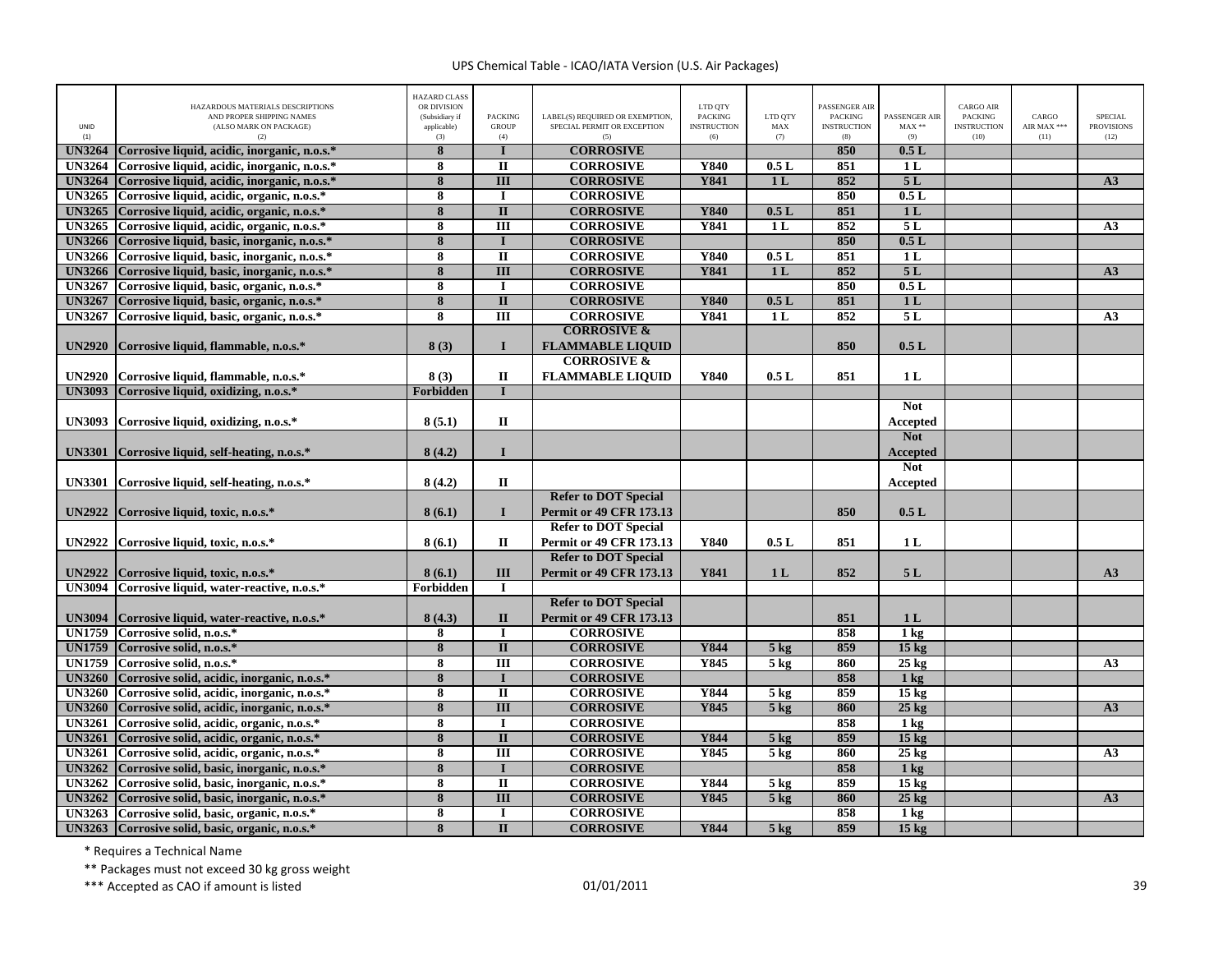|               | HAZARDOUS MATERIALS DESCRIPTIONS<br>AND PROPER SHIPPING NAMES                                                | <b>HAZARD CLASS</b><br>OR DIVISION<br>(Subsidiary if | <b>PACKING</b>      | LABEL(S) REQUIRED OR EXEMPTION, | LTD QTY<br><b>PACKING</b> | LTD QTY         | <b>PASSENGER AIR</b><br><b>PACKING</b> | PASSENGER AIR                 | <b>CARGO AIR</b><br><b>PACKING</b> | CARGO               | <b>SPECIAL</b>            |
|---------------|--------------------------------------------------------------------------------------------------------------|------------------------------------------------------|---------------------|---------------------------------|---------------------------|-----------------|----------------------------------------|-------------------------------|------------------------------------|---------------------|---------------------------|
| UNID<br>(1)   | (ALSO MARK ON PACKAGE)<br>(2)                                                                                | applicable)<br>(3)                                   | <b>GROUP</b><br>(4) | SPECIAL PERMIT OR EXCEPTION     | <b>INSTRUCTION</b><br>(6) | MAX<br>(7)      | <b>INSTRUCTION</b><br>(8)              | $MAX**$<br>(9)                | <b>INSTRUCTION</b><br>(10)         | AIR MAX ***<br>(11) | <b>PROVISIONS</b><br>(12) |
| <b>UN3263</b> | Corrosive solid, basic, organic, n.o.s.*                                                                     | 8                                                    | III                 | <b>CORROSIVE</b>                | Y845                      | 5 <sub>kg</sub> | 860                                    | $25 \text{ kg}$               |                                    |                     | A3                        |
|               |                                                                                                              |                                                      |                     | <b>CORROSIVE &amp;</b>          |                           |                 |                                        |                               |                                    |                     |                           |
| <b>UN2921</b> | Corrosive solid, flammable, n.o.s.*                                                                          | 8(4.1)                                               | $\mathbf{I}$        | <b>FLAMMABLE SOLID</b>          |                           |                 | 858                                    | $1 \text{ kg}$                |                                    |                     |                           |
|               |                                                                                                              |                                                      |                     | <b>CORROSIVE &amp;</b>          |                           |                 |                                        |                               |                                    |                     |                           |
| <b>UN2921</b> | Corrosive solid, flammable, n.o.s.*                                                                          | 8(4.1)                                               | $\mathbf{I}$        | <b>FLAMMABLE SOLID</b>          | Y844                      | $5 \text{ kg}$  | 859                                    | $15 \text{ kg}$               |                                    |                     |                           |
|               |                                                                                                              |                                                      |                     |                                 |                           |                 |                                        | <b>Not</b>                    |                                    |                     |                           |
| <b>UN3084</b> | Corrosive solid, oxidizing, n.o.s.*                                                                          | 8(5.1)                                               | $\mathbf{I}$        |                                 |                           |                 |                                        | <b>Accepted</b>               |                                    |                     |                           |
|               |                                                                                                              |                                                      |                     |                                 |                           |                 |                                        | <b>Not</b>                    |                                    |                     |                           |
| <b>UN3084</b> | Corrosive solid, oxidizing, n.o.s.*                                                                          | 8(5.1)                                               | $\mathbf{I}$        |                                 |                           |                 |                                        | Accepted                      |                                    |                     |                           |
|               |                                                                                                              | 8(4.2)                                               | $\mathbf I$         |                                 |                           |                 |                                        | <b>Not</b>                    |                                    |                     |                           |
| <b>UN3095</b> | Corrosive solid, self-heating, n.o.s.*                                                                       |                                                      |                     |                                 |                           |                 |                                        | <b>Accepted</b><br><b>Not</b> |                                    |                     |                           |
| <b>UN3095</b> | Corrosive solid, self-heating, n.o.s.*                                                                       | 8(4.2)                                               | $\mathbf{I}$        |                                 |                           |                 |                                        | Accepted                      |                                    |                     |                           |
|               |                                                                                                              |                                                      |                     | <b>Refer to DOT Special</b>     |                           |                 |                                        |                               |                                    |                     |                           |
| <b>UN2923</b> | Corrosive solid, toxic, n.o.s.*                                                                              | 8(6.1)                                               | $\mathbf{I}$        | <b>Permit or 49 CFR 173.13</b>  |                           |                 | 858                                    | 1 <sub>kg</sub>               |                                    |                     |                           |
|               |                                                                                                              |                                                      |                     | <b>Refer to DOT Special</b>     |                           |                 |                                        |                               |                                    |                     |                           |
| <b>UN2923</b> | Corrosive solid, toxic, n.o.s.*                                                                              | 8(6.1)                                               | $\mathbf H$         | <b>Permit or 49 CFR 173.13</b>  | Y844                      | $5 \text{ kg}$  | 859                                    | 15 <sub>kg</sub>              |                                    |                     |                           |
|               |                                                                                                              |                                                      |                     | <b>Refer to DOT Special</b>     |                           |                 |                                        |                               |                                    |                     |                           |
| <b>UN2923</b> | Corrosive solid, toxic, n.o.s.*                                                                              | 8(6.1)                                               | Ш                   | <b>Permit or 49 CFR 173.13</b>  | Y845                      | $5$ kg          | 860                                    | $25 \text{ kg}$               |                                    |                     | A3                        |
|               |                                                                                                              |                                                      |                     | <b>Refer to DOT Special</b>     |                           |                 |                                        |                               |                                    |                     |                           |
| <b>UN3096</b> | Corrosive solid, water-reactive, n.o.s.*                                                                     | 8(4.3)                                               | 1                   | <b>Permit or 49 CFR 173.13</b>  |                           |                 | 858                                    | $1 \text{ kg}$                |                                    |                     |                           |
|               |                                                                                                              |                                                      |                     | <b>Refer to DOT Special</b>     |                           |                 |                                        |                               |                                    |                     |                           |
| <b>UN3096</b> | Corrosive solid, water-reactive, n.o.s.*                                                                     | 8(4.3)                                               | $\mathbf{I}$        | <b>Permit or 49 CFR 173.13</b>  | Y844                      | $5 \text{ kg}$  | 859                                    | 15 <sub>kg</sub>              |                                    |                     |                           |
|               |                                                                                                              |                                                      |                     |                                 |                           |                 |                                        |                               |                                    |                     |                           |
|               | Cosmetics, n.o.s. - see Consumer commodity (ID 8000)<br>Cosmetics, corrosive, liquid, n.o.s. - see Corrosive |                                                      |                     |                                 |                           |                 |                                        |                               |                                    |                     |                           |
|               | liquid, n.o.s. (UN 1760)                                                                                     |                                                      |                     |                                 |                           |                 |                                        |                               |                                    |                     |                           |
|               | Cosmetics, corrosive, solid, n.o.s. - see Corrosive solid,                                                   |                                                      |                     |                                 |                           |                 |                                        |                               |                                    |                     |                           |
|               | $n.o.s.$ ( <i>UN 1759</i> )                                                                                  |                                                      |                     |                                 |                           |                 |                                        |                               |                                    |                     |                           |
|               | Cosmetics, flammable, liquid, n.o.s. - see Flammable                                                         |                                                      |                     |                                 |                           |                 |                                        |                               |                                    |                     |                           |
|               | liquid, n.o.s. (UN 1993); Perfumery products (UN                                                             |                                                      |                     |                                 |                           |                 |                                        |                               |                                    |                     |                           |
|               | 1266)                                                                                                        |                                                      |                     |                                 |                           |                 |                                        |                               |                                    |                     |                           |
|               | Cosmetics, flammable, solid, n.o.s. - see Flammable                                                          |                                                      |                     |                                 |                           |                 |                                        |                               |                                    |                     |                           |
|               | solid, inorganic, n.o.s. (UN 3178); Flammable solid,                                                         |                                                      |                     |                                 |                           |                 |                                        |                               |                                    |                     |                           |
|               | organic, n.o.s. (UN 1325)<br>Cosmetics, oxidizing material, liquid, n.o.s. - see                             |                                                      |                     |                                 |                           |                 |                                        |                               |                                    |                     |                           |
|               | Oxidizing liquid, n.o.s. $(UN 3139)$                                                                         |                                                      |                     |                                 |                           |                 |                                        |                               |                                    |                     |                           |
|               | Cosmetics, oxidizing material, solid, n.o.s. - see                                                           |                                                      |                     |                                 |                           |                 |                                        |                               |                                    |                     |                           |
|               | Oxidizing solid, n.o.s. (UN 1479)                                                                            |                                                      |                     |                                 |                           |                 |                                        |                               |                                    |                     |                           |
| <b>UN1364</b> | Cotton waste, oily                                                                                           | Forbidden                                            |                     |                                 |                           |                 |                                        |                               |                                    |                     |                           |
| <b>UN1365</b> | Cotton, wet                                                                                                  | Forbidden                                            |                     |                                 |                           |                 |                                        |                               |                                    |                     |                           |
|               | Coumarin derivative pesticide, liquid, flammable,                                                            |                                                      |                     |                                 |                           |                 |                                        |                               |                                    |                     |                           |
| <b>UN3024</b> | toxic flashpoint less than $23^{\circ}C^*$                                                                   | Forbidden                                            | $\mathbf{I}$        |                                 |                           |                 |                                        |                               |                                    |                     |                           |
|               | Coumarin derivative pesticide, liquid, flammable,                                                            |                                                      |                     | <b>Refer to DOT Special</b>     |                           |                 |                                        |                               |                                    |                     |                           |
|               | <b>UN3024</b> toxic flashpoint less than $23^{\circ}C^*$                                                     | 3(6.1)                                               | $\mathbf{I}$        | <b>Permit or 49 CFR 173.13</b>  | Y341                      | 1 <sub>L</sub>  | 352                                    | 1 <sub>L</sub>                |                                    |                     |                           |

\* Requires <sup>a</sup> Technical Name

\*\* Packages must not exceed 30 kg gross weight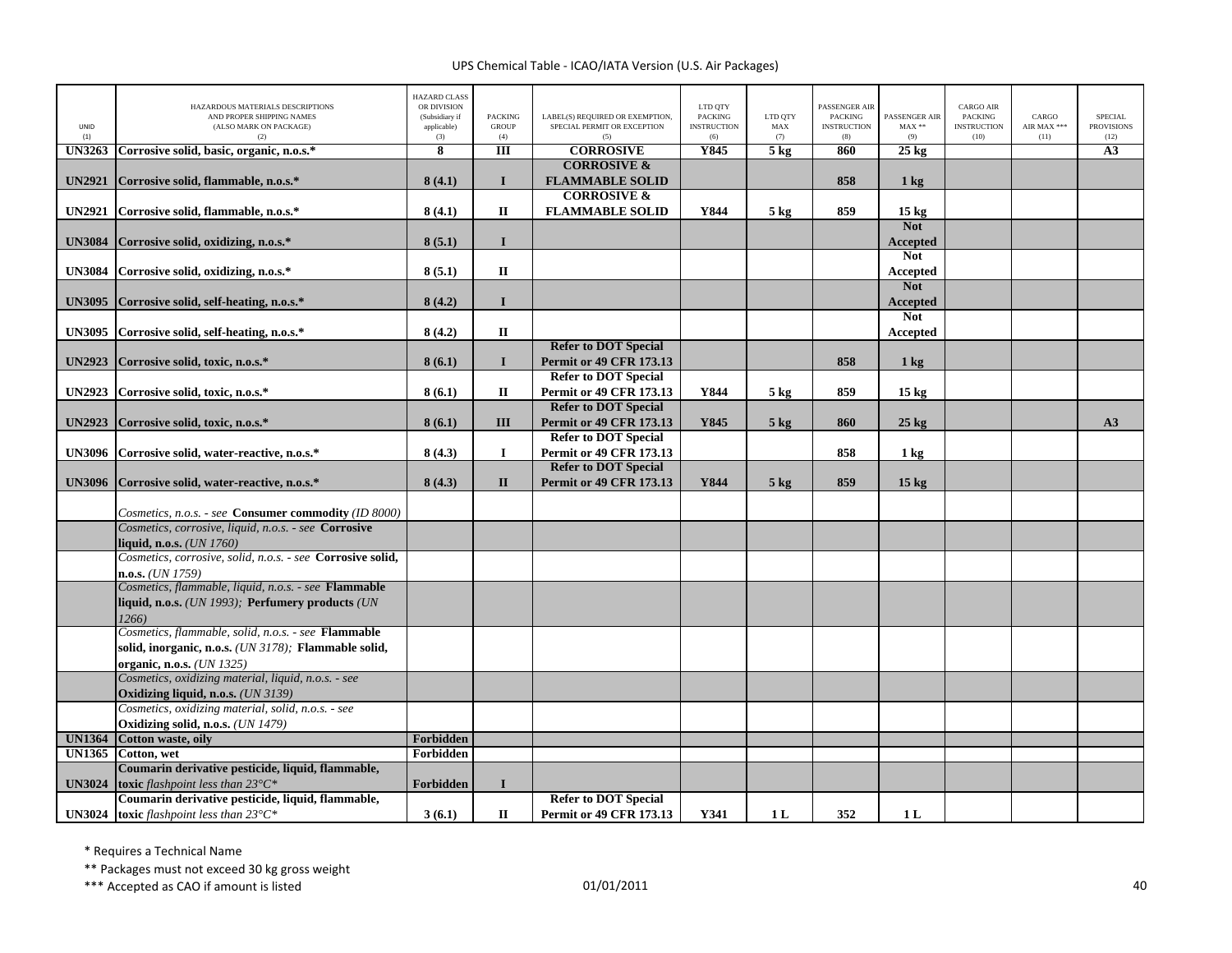| UNID<br>(1)   | HAZARDOUS MATERIALS DESCRIPTIONS<br>AND PROPER SHIPPING NAMES<br>(ALSO MARK ON PACKAGE)<br>(2) | <b>HAZARD CLASS</b><br>OR DIVISION<br>(Subsidiary if<br>applicable)<br>(3) | <b>PACKING</b><br><b>GROUP</b><br>(4) | LABEL(S) REQUIRED OR EXEMPTION,<br>SPECIAL PERMIT OR EXCEPTION<br>(5) | LTD QTY<br><b>PACKING</b><br><b>INSTRUCTION</b><br>(6) | LTD QTY<br>${\rm MAX}$<br>(7) | PASSENGER AIR<br><b>PACKING</b><br><b>INSTRUCTION</b><br>(8) | PASSENGER AIR<br>$MAX**$<br>(9) | <b>CARGO AIR</b><br>PACKING<br><b>INSTRUCTION</b><br>(10) | CARGO<br>AIR MAX ***<br>(11) | <b>SPECIAL</b><br><b>PROVISIONS</b><br>(12) |
|---------------|------------------------------------------------------------------------------------------------|----------------------------------------------------------------------------|---------------------------------------|-----------------------------------------------------------------------|--------------------------------------------------------|-------------------------------|--------------------------------------------------------------|---------------------------------|-----------------------------------------------------------|------------------------------|---------------------------------------------|
| <b>UN3026</b> | Coumarin derivative pesticide, liquid, toxic*                                                  | 6.1                                                                        | $\mathbf{I}$                          | <b>Refer to DOT Special</b><br><b>Permit or 49 CFR 173.13</b>         |                                                        |                               | 652                                                          | 1 <sub>L</sub>                  |                                                           |                              | A <sub>4</sub>                              |
|               |                                                                                                |                                                                            |                                       | <b>Refer to DOT Special</b>                                           |                                                        |                               |                                                              |                                 |                                                           |                              |                                             |
| <b>UN3026</b> | Coumarin derivative pesticide, liquid, toxic*                                                  | 6.1                                                                        | $\mathbf{I}$                          | <b>Permit or 49 CFR 173.13</b>                                        | Y641                                                   | 1 <sub>L</sub>                | 654                                                          | 5 L                             |                                                           |                              |                                             |
|               |                                                                                                |                                                                            |                                       | <b>Refer to DOT Special</b>                                           |                                                        |                               |                                                              |                                 |                                                           |                              |                                             |
| <b>UN3026</b> | Coumarin derivative pesticide, liquid, toxic*                                                  | 6.1                                                                        | III                                   | <b>Permit or 49 CFR 173.13</b>                                        | Y642                                                   | 2L                            | 655                                                          | 25L                             |                                                           |                              | A3                                          |
|               | Coumarin derivative pesticide, liquid, toxic,                                                  |                                                                            | $\bf{I}$                              | <b>Refer to DOT Special</b>                                           |                                                        |                               | 652                                                          | 1 <sub>L</sub>                  |                                                           |                              | AA                                          |
| <b>UN3025</b> | flammable flashpoint >= $23^{\circ}C^*$<br>Coumarin derivative pesticide, liquid, toxic,       | 6.1(3)                                                                     |                                       | <b>Permit or 49 CFR 173.13</b><br><b>Refer to DOT Special</b>         |                                                        |                               |                                                              |                                 |                                                           |                              |                                             |
| <b>UN3025</b> | flammable flashpoint >= $23^{\circ}C^*$                                                        | 6.1(3)                                                                     | $\mathbf{I}$                          | <b>Permit or 49 CFR 173.13</b>                                        | Y641                                                   | 1 <sub>L</sub>                | 654                                                          | 5L                              |                                                           |                              |                                             |
|               | Coumarin derivative pesticide, liquid, toxic,                                                  |                                                                            |                                       | <b>Refer to DOT Special</b>                                           |                                                        |                               |                                                              |                                 |                                                           |                              |                                             |
| <b>UN3025</b> | flammable flashpoint >= $23^{\circ}C^*$                                                        | 6.1(3)                                                                     | $\rm III$                             | Permit or 49 CFR 173.13                                               | Y642                                                   | 2L                            | 655                                                          | 25 L                            |                                                           |                              | A3                                          |
|               |                                                                                                |                                                                            |                                       | <b>Refer to DOT Special</b>                                           |                                                        |                               |                                                              |                                 |                                                           |                              |                                             |
| <b>UN3027</b> | Coumarin derivative pesticide, solid, toxic*                                                   | 6.1                                                                        | $\mathbf{I}$                          | <b>Permit or 49 CFR 173.13</b>                                        |                                                        |                               | 666                                                          | $5$ kg                          |                                                           |                              | A5                                          |
|               |                                                                                                |                                                                            |                                       | <b>Refer to DOT Special</b>                                           |                                                        |                               |                                                              |                                 |                                                           |                              |                                             |
| <b>UN3027</b> | Coumarin derivative pesticide, solid, toxic*                                                   | 6.1                                                                        | $\mathbf I$                           | <b>Permit or 49 CFR 173.13</b><br><b>Refer to DOT Special</b>         | Y644                                                   | $1 \text{ kg}$                | 669                                                          | $25 \text{ kg}$                 |                                                           |                              |                                             |
| <b>UN3027</b> | Coumarin derivative pesticide, solid, toxic*                                                   | 6.1                                                                        | III                                   | <b>Permit or 49 CFR 173.13</b>                                        | Y645                                                   | 10 <sub>kg</sub>              | 670                                                          | $25$ kg                         |                                                           |                              | A3                                          |
|               | Creosote - see Toxic liquid, organic, n.o.s.                                                   |                                                                            |                                       |                                                                       |                                                        |                               |                                                              |                                 |                                                           |                              |                                             |
|               | Creosote salts - see Naphthalene, crude or                                                     |                                                                            |                                       |                                                                       |                                                        |                               |                                                              |                                 |                                                           |                              |                                             |
|               | Naphthalene, refined                                                                           |                                                                            |                                       |                                                                       |                                                        |                               |                                                              |                                 |                                                           |                              |                                             |
|               |                                                                                                |                                                                            |                                       | <b>Refer to DOT Special</b>                                           |                                                        |                               |                                                              |                                 |                                                           |                              |                                             |
| <b>UN2076</b> | Cresols, liquid                                                                                | 6.1(8)                                                                     | $\mathbf{I}$                          | <b>Permit or 49 CFR 173.13</b>                                        | Y640                                                   | 0.5L                          | 653                                                          | 1 <sub>L</sub>                  |                                                           |                              |                                             |
|               | UN3455 Cresols, solid                                                                          | 6.1(8)                                                                     | $\mathbf{I}$                          | <b>Refer to DOT Special</b><br><b>Permit or 49 CFR 173.13</b>         | Y644                                                   |                               | 668                                                          | 15 <sub>kg</sub>                |                                                           |                              |                                             |
|               |                                                                                                |                                                                            |                                       | <b>Refer to DOT Special</b>                                           |                                                        | $1 \text{ kg}$                |                                                              |                                 |                                                           |                              |                                             |
| <b>UN2022</b> | <b>Cresvlic acid</b>                                                                           | 6.1(8)                                                                     | П                                     | <b>Permit or 49 CFR 173.13</b>                                        | Y640                                                   | 0.5L                          | 653                                                          | 1 <sub>L</sub>                  |                                                           |                              |                                             |
|               | Crocidolite - see Blue asbestos                                                                |                                                                            |                                       |                                                                       |                                                        |                               |                                                              |                                 |                                                           |                              |                                             |
| <b>UN1143</b> | Crotonaldehyde, stabilized                                                                     | Forbidden                                                                  |                                       |                                                                       |                                                        |                               |                                                              |                                 |                                                           |                              |                                             |
| <b>UN3472</b> | Crotonic acid, liquid                                                                          | 8                                                                          | $\overline{\mathbf{H}}$               | <b>CORROSIVE</b>                                                      | <b>Y841</b>                                            | 1 <sub>L</sub>                | 852                                                          | 5L                              |                                                           |                              |                                             |
| <b>UN2823</b> | Crotonic acid, solid                                                                           | 8                                                                          | $\overline{III}$                      | <b>CORROSIVE</b>                                                      | Y845                                                   | 5 <sub>kg</sub>               | 860                                                          | $25 \text{ kg}$                 |                                                           |                              |                                             |
|               | Crotonic aldehyde, stabilized - see Crotonaldehyde,                                            |                                                                            |                                       |                                                                       |                                                        |                               |                                                              |                                 |                                                           |                              |                                             |
| <b>UN1144</b> | stabilized<br><b>Crotonvlene</b>                                                               | 3                                                                          |                                       | <b>FLAMMABLE LIQUID</b>                                               |                                                        |                               | 351                                                          | 1 <sub>L</sub>                  |                                                           |                              |                                             |
|               | Crude naphtha - see Petroleum distillates, n.o.s.                                              |                                                                            |                                       |                                                                       |                                                        |                               |                                                              |                                 |                                                           |                              |                                             |
|               | Cumene - see Isopropylbenzene                                                                  |                                                                            |                                       |                                                                       |                                                        |                               |                                                              |                                 |                                                           |                              |                                             |
|               | Cumyl hydroperoxide ( $> 90\%$ and $< 98\%$ , diluent type A                                   |                                                                            |                                       |                                                                       |                                                        |                               |                                                              |                                 |                                                           |                              |                                             |
|               | $\epsilon = 10\%$ ) - see Organic peroxide type E, liquid (UN                                  |                                                                            |                                       |                                                                       |                                                        |                               |                                                              |                                 |                                                           |                              |                                             |
|               | 3107) [OP.13]                                                                                  |                                                                            |                                       |                                                                       |                                                        |                               |                                                              |                                 |                                                           |                              |                                             |
|               | Cumyl hydroperoxide (< 90%, diluent type $A \le 10\%$ ) -                                      |                                                                            |                                       |                                                                       |                                                        |                               |                                                              |                                 |                                                           |                              |                                             |
|               | see Organic peroxide type F, liquid (UN 3109) [OP.13,<br>OP.181                                |                                                                            |                                       |                                                                       |                                                        |                               |                                                              |                                 |                                                           |                              |                                             |
|               | Cumyl peroxyneodecanoate                                                                       | Forbidden                                                                  |                                       |                                                                       |                                                        |                               |                                                              |                                 |                                                           |                              |                                             |
|               | Cumyl peroxyneoheptanoate                                                                      | Forbidden                                                                  |                                       |                                                                       |                                                        |                               |                                                              |                                 |                                                           |                              |                                             |
|               | Cumyl peroxypivalate                                                                           | Forbidden                                                                  |                                       |                                                                       |                                                        |                               |                                                              |                                 |                                                           |                              |                                             |
|               | Cupric cyanide - see Copper cyanide (UN 1587)                                                  |                                                                            |                                       |                                                                       |                                                        |                               |                                                              |                                 |                                                           |                              |                                             |

\* Requires <sup>a</sup> Technical Name

\*\* Packages must not exceed 30 kg gross weight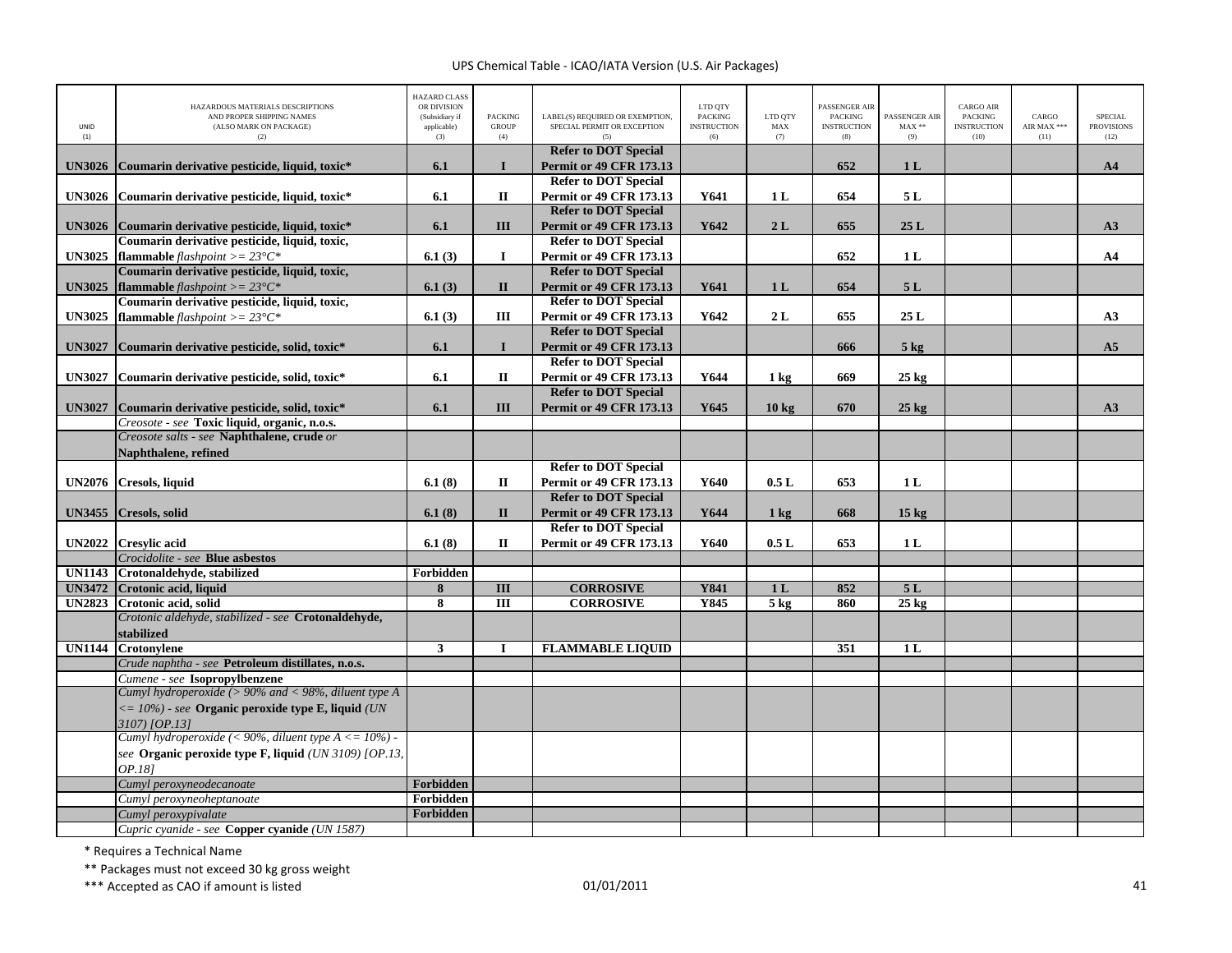| UNID<br>(1)                    | HAZARDOUS MATERIALS DESCRIPTIONS<br>AND PROPER SHIPPING NAMES<br>(ALSO MARK ON PACKAGE)<br>(2) | <b>HAZARD CLASS</b><br>OR DIVISION<br>(Subsidiary if<br>applicable)<br>(3) | <b>PACKING</b><br><b>GROUP</b><br>(4)   | LABEL(S) REQUIRED OR EXEMPTION,<br>SPECIAL PERMIT OR EXCEPTION | LTD QTY<br><b>PACKING</b><br><b>INSTRUCTION</b><br>(6) | LTD QTY<br>MAX<br>(7) | PASSENGER AIR<br><b>PACKING</b><br><b>INSTRUCTION</b><br>(8) | PASSENGER AIR<br>$MAX**$<br>(9) | <b>CARGO AIR</b><br>PACKING<br><b>INSTRUCTION</b><br>(10) | CARGO<br>AIR MAX ***<br>(11) | <b>SPECIAL</b><br><b>PROVISIONS</b><br>(12) |
|--------------------------------|------------------------------------------------------------------------------------------------|----------------------------------------------------------------------------|-----------------------------------------|----------------------------------------------------------------|--------------------------------------------------------|-----------------------|--------------------------------------------------------------|---------------------------------|-----------------------------------------------------------|------------------------------|---------------------------------------------|
| <b>UN1761</b>                  | <b>Cupriethylenediamine solution</b>                                                           | 8(6.1)                                                                     | $\mathbf{I}$                            | <b>Refer to DOT Special</b><br><b>Permit or 49 CFR 173.13</b>  | Y840                                                   | 0.5L                  | 851                                                          | 1 <sub>L</sub>                  |                                                           |                              |                                             |
|                                |                                                                                                |                                                                            |                                         | <b>Refer to DOT Special</b>                                    |                                                        |                       |                                                              |                                 |                                                           |                              |                                             |
| <b>UN1761</b>                  | <b>Cupriethylenediamine solution</b>                                                           | 8(6.1)                                                                     | Ш                                       | <b>Permit or 49 CFR 173.13</b>                                 | Y841                                                   | 1 <sub>L</sub>        | 852                                                          | 5L                              |                                                           |                              | A3                                          |
| <b>UN0070</b>                  | Cutters, cable, explosive                                                                      | 1.4S                                                                       |                                         | <b>EXPLOSIVE 1.4 S</b>                                         |                                                        |                       | 134                                                          | $25$ kg                         |                                                           |                              |                                             |
|                                |                                                                                                |                                                                            |                                         | <b>Refer to DOT Special</b>                                    |                                                        |                       |                                                              |                                 |                                                           |                              |                                             |
| <b>UN1588</b>                  | Cyanides, inorganic, solid, n.o.s.*                                                            | 6.1                                                                        | $\mathbf{I}$                            | <b>Permit or 49 CFR 173.13</b>                                 |                                                        |                       | 666                                                          | $5 \text{ kg}$                  |                                                           |                              | A13                                         |
|                                |                                                                                                |                                                                            |                                         | <b>Refer to DOT Special</b>                                    |                                                        |                       |                                                              |                                 |                                                           |                              |                                             |
| <b>UN1588</b>                  | Cyanides, inorganic, solid, n.o.s.*                                                            | 6.1                                                                        | $\mathbf{I}$                            | <b>Permit or 49 CFR 173.13</b>                                 | Y644                                                   | 1 <sub>kg</sub>       | 669                                                          | $25 \text{ kg}$                 |                                                           |                              | A13                                         |
| <b>UN1588</b>                  | Cyanides, inorganic, solid, n.o.s.*                                                            | 6.1                                                                        | III                                     | <b>Refer to DOT Special</b><br><b>Permit or 49 CFR 173.13</b>  | Y645                                                   | 10 <sub>kg</sub>      | 670                                                          | $25 \text{ kg}$                 |                                                           |                              | A3, A13                                     |
|                                |                                                                                                |                                                                            |                                         | <b>Refer to DOT Special</b>                                    |                                                        |                       |                                                              |                                 |                                                           |                              |                                             |
| <b>UN1935</b>                  | Cyanide solution, n.o.s.*                                                                      | 6.1                                                                        | $\mathbf{I}$                            | <b>Permit or 49 CFR 173.13</b>                                 |                                                        |                       | 652                                                          | 1 <sub>L</sub>                  |                                                           |                              |                                             |
|                                |                                                                                                |                                                                            |                                         | <b>Refer to DOT Special</b>                                    |                                                        |                       |                                                              |                                 |                                                           |                              |                                             |
| <b>UN1935</b>                  | Cyanide solution, n.o.s.*                                                                      | 6.1                                                                        | $\mathbf{I}$                            | <b>Permit or 49 CFR 173.13</b>                                 | Y641                                                   | 1 <sub>L</sub>        | 654                                                          | 5 L                             |                                                           |                              |                                             |
|                                |                                                                                                |                                                                            |                                         | <b>Refer to DOT Special</b>                                    |                                                        |                       |                                                              |                                 |                                                           |                              |                                             |
| UN1935                         | Cyanide solution, n.o.s.*                                                                      | 6.1                                                                        | III                                     | <b>Permit or 49 CFR 173.13</b>                                 | Y642                                                   | 2L                    | 655                                                          | 25L                             |                                                           |                              | A3                                          |
|                                | Cyanides, organic, flammable, toxic, n.o.s. - see Nitriles,                                    |                                                                            |                                         |                                                                |                                                        |                       |                                                              |                                 |                                                           |                              |                                             |
|                                | flammable, toxic, n.o.s. (UN 3273)                                                             |                                                                            |                                         |                                                                |                                                        |                       |                                                              |                                 |                                                           |                              |                                             |
|                                | Cyanides, organic, toxic, n.o.s. - see Nitriles, toxic,                                        |                                                                            |                                         |                                                                |                                                        |                       |                                                              |                                 |                                                           |                              |                                             |
|                                | liquid, n.o.s. ( <i>UN 3276</i> ); Nitriles, toxic, solid, n.o.s.                              |                                                                            |                                         |                                                                |                                                        |                       |                                                              |                                 |                                                           |                              |                                             |
|                                | UN 3439                                                                                        |                                                                            |                                         |                                                                |                                                        |                       |                                                              |                                 |                                                           |                              |                                             |
|                                | Cyanides, organic, toxic, flammable, n.o.s. - see Nitriles,                                    |                                                                            |                                         |                                                                |                                                        |                       |                                                              |                                 |                                                           |                              |                                             |
|                                | toxic, flammable, n.o.s. (UN 3275)                                                             |                                                                            |                                         |                                                                |                                                        |                       |                                                              |                                 |                                                           |                              |                                             |
|                                | Cyanoacetonitrile - see Malononitrile (UN 2647)<br>UN1026 Cyanogen                             | Forbidden                                                                  |                                         |                                                                |                                                        |                       |                                                              |                                 |                                                           |                              |                                             |
| <b>UN1889</b>                  | <b>Cyanogen bromide</b>                                                                        | Forbidden                                                                  |                                         |                                                                |                                                        |                       |                                                              |                                 |                                                           |                              |                                             |
| <b>UN1589</b>                  | Cyanogen chloride, stabilized                                                                  | Forbidden                                                                  |                                         |                                                                |                                                        |                       |                                                              |                                 |                                                           |                              |                                             |
| <b>UN2670</b>                  | <b>Cyanuric chloride</b>                                                                       | 8                                                                          | $\mathbf{I}$                            | <b>CORROSIVE</b>                                               | Y844                                                   | 5 <sub>kg</sub>       | 859                                                          | $15 \text{ kg}$                 |                                                           |                              |                                             |
|                                | Cyanuric triazide                                                                              | Forbidden                                                                  |                                         |                                                                |                                                        |                       |                                                              |                                 |                                                           |                              |                                             |
| <b>UN2601</b>                  | <b>Cyclobutane</b>                                                                             | Forbidden                                                                  |                                         |                                                                |                                                        |                       |                                                              |                                 |                                                           |                              |                                             |
|                                |                                                                                                |                                                                            |                                         | <b>Refer to DOT Special</b>                                    |                                                        |                       |                                                              |                                 |                                                           |                              |                                             |
| UN2744                         | <b>Cyclobutyl chloroformate</b>                                                                | 6.1(3,8)                                                                   | П                                       | <b>Permit or 49 CFR 173.13</b>                                 | Y640                                                   | 0.5L                  | 653                                                          | 1 <sub>L</sub>                  |                                                           |                              |                                             |
|                                |                                                                                                |                                                                            |                                         | <b>Refer to DOT Special</b>                                    |                                                        |                       |                                                              |                                 |                                                           |                              |                                             |
| <b>UN2518</b>                  | 1,5,9-Cyclododecatriene                                                                        | 6.1                                                                        | III                                     | <b>Permit or 49 CFR 173.13</b>                                 | Y642                                                   | 2L                    | 655                                                          | 25L                             |                                                           |                              |                                             |
|                                | UN2241 Cycloheptane                                                                            | 3                                                                          | $\mathbf{I}$                            | <b>FLAMMABLE LIQUID</b>                                        | Y341                                                   | 1L                    | 353                                                          | 5L                              |                                                           |                              |                                             |
|                                |                                                                                                |                                                                            |                                         | <b>Refer to DOT Special</b>                                    |                                                        |                       |                                                              |                                 |                                                           |                              |                                             |
| <b>UN2603</b><br><b>UN2242</b> | Cycloheptatriene<br><b>Cycloheptene</b>                                                        | 3(6.1)<br>3                                                                | $\mathbf{I}$<br>$\overline{\mathbf{u}}$ | <b>Permit or 49 CFR 173.13</b><br><b>FLAMMABLE LIQUID</b>      | Y341<br>Y341                                           | 1 <sub>L</sub><br>1L  | 352<br>353                                                   | 1 <sub>L</sub><br>5L            |                                                           |                              |                                             |
|                                | 1,4-Cyclohexadienedione - see Benzoquinone                                                     |                                                                            |                                         |                                                                |                                                        |                       |                                                              |                                 |                                                           |                              |                                             |
| <b>UN1145</b>                  | Cyclohexane                                                                                    | $\mathbf{3}$                                                               | $\mathbf{I}$                            | <b>FLAMMABLE LIQUID</b>                                        | Y341                                                   | 1 <sub>L</sub>        | 353                                                          | 5L                              |                                                           |                              |                                             |
|                                | Cyclohexanethiol - see Cyclohexyl mercaptan                                                    |                                                                            |                                         |                                                                |                                                        |                       |                                                              |                                 |                                                           |                              |                                             |
| UN1915                         | Cvclohexanone                                                                                  | $\mathbf{3}$                                                               | III                                     | <b>FLAMMABLE LIQUID</b>                                        | Y344                                                   | 10L                   | 355                                                          | 25L                             |                                                           |                              |                                             |
|                                | Cyclohexanone peroxide(s) ( $\leq$ = 32%, inert solid $\geq$ =                                 |                                                                            |                                         |                                                                |                                                        |                       |                                                              |                                 |                                                           |                              |                                             |
|                                | 68%)                                                                                           |                                                                            |                                         |                                                                |                                                        |                       |                                                              | 30 kg                           |                                                           |                              |                                             |

\* Requires <sup>a</sup> Technical Name

\*\* Packages must not exceed 30 kg gross weight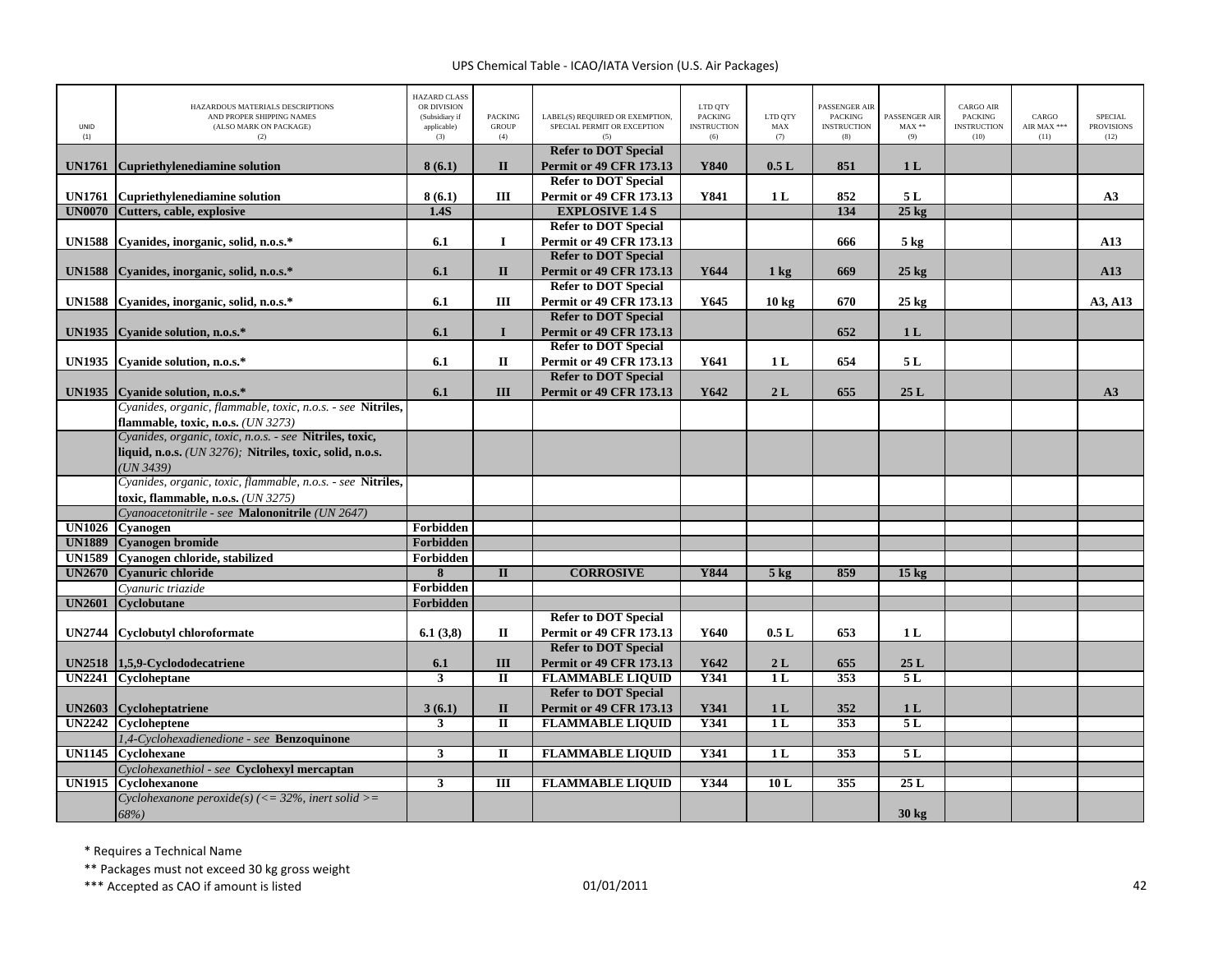| UNID<br>(1)   | HAZARDOUS MATERIALS DESCRIPTIONS<br>AND PROPER SHIPPING NAMES<br>(ALSO MARK ON PACKAGE)<br>(2)                            | <b>HAZARD CLASS</b><br>OR DIVISION<br>(Subsidiary if<br>applicable)<br>(3) | <b>PACKING</b><br><b>GROUP</b><br>(4) | LABEL(S) REQUIRED OR EXEMPTION,<br>SPECIAL PERMIT OR EXCEPTION<br>(5) | LTD QTY<br><b>PACKING</b><br><b>INSTRUCTION</b><br>(6) | LTD OTY<br>MAX<br>(7) | PASSENGER AIR<br><b>PACKING</b><br><b>INSTRUCTION</b><br>(8) | PASSENGER AIR<br>$MAX**$<br>(9) | <b>CARGO AIR</b><br><b>PACKING</b><br><b>INSTRUCTION</b><br>(10) | CARGO<br>AIR MAX ***<br>(11) | <b>SPECIAL</b><br><b>PROVISIONS</b><br>(12) |
|---------------|---------------------------------------------------------------------------------------------------------------------------|----------------------------------------------------------------------------|---------------------------------------|-----------------------------------------------------------------------|--------------------------------------------------------|-----------------------|--------------------------------------------------------------|---------------------------------|------------------------------------------------------------------|------------------------------|---------------------------------------------|
|               | Cyclohexanone peroxide(s) (<= 72%) as a paste - see<br>Organic peroxide type D, solid (UN 3106) [OP.5,<br>OP.201          |                                                                            |                                       |                                                                       |                                                        |                       |                                                              |                                 |                                                                  |                              |                                             |
|               | Cyclohexanone peroxide(s) (<= 72%, diluent type $A \geq$<br>28%) - see Organic peroxide type D, liquid (UN 3105)<br>OP.51 |                                                                            |                                       |                                                                       |                                                        |                       |                                                              |                                 |                                                                  |                              |                                             |
| <b>UN2256</b> | Cyclohexanone peroxide(s) (<= 91%, water >= 9%) -<br>see Organic peroxide type C, solid (UN 3104) [OP.13]<br>Cyclohexene  | $\overline{\mathbf{3}}$                                                    | $\mathbf{I}$                          | <b>FLAMMABLE LIQUID</b>                                               | Y341                                                   | 1 <sub>L</sub>        | 353                                                          | 5L                              |                                                                  |                              |                                             |
| <b>UN1762</b> | Cyclohexenyltrichlorosilane                                                                                               | Forbidden                                                                  | $\mathbf{I}$                          |                                                                       |                                                        |                       |                                                              |                                 |                                                                  |                              |                                             |
| <b>UN2243</b> | <b>Cyclohexyl acetate</b>                                                                                                 | $\mathbf{3}$                                                               | III                                   | <b>FLAMMABLE LIQUID</b>                                               | Y344                                                   | 10L                   | 355                                                          | 25L                             |                                                                  |                              |                                             |
|               |                                                                                                                           |                                                                            |                                       | <b>CORROSIVE &amp;</b>                                                |                                                        |                       |                                                              |                                 |                                                                  |                              |                                             |
|               | UN2357 Cyclohexylamine                                                                                                    | 8(3)                                                                       | $\mathbf{I}$                          | <b>FLAMMABLE LIQUID</b>                                               | Y840                                                   | 0.5L                  | 851                                                          | 1 <sub>L</sub>                  |                                                                  |                              |                                             |
| <b>UN2488</b> | <b>Cyclohexyl isocyanate</b>                                                                                              | Forbidden                                                                  |                                       |                                                                       |                                                        |                       |                                                              |                                 |                                                                  |                              |                                             |
|               | UN3054 Cyclohexyl mercaptan                                                                                               | 3                                                                          | Ш                                     | <b>FLAMMABLE LIQUID</b>                                               | Y344                                                   | 10L                   | 355                                                          | 1 <sub>L</sub>                  |                                                                  |                              |                                             |
| <b>UN1763</b> | Cyclohexyltrichlorosilane                                                                                                 | Forbidden                                                                  | $\mathbf{I}$                          |                                                                       |                                                        |                       |                                                              |                                 |                                                                  |                              |                                             |
|               | Cyclonite and cyclotetramethylenetetranitramine                                                                           |                                                                            |                                       |                                                                       |                                                        |                       |                                                              |                                 |                                                                  |                              |                                             |
| <b>UN0391</b> | mixture, desensitized $\geq$ = 10% phlegmatizer                                                                           | Forbidden                                                                  |                                       |                                                                       |                                                        |                       |                                                              |                                 |                                                                  |                              |                                             |
|               | <b>Cyclonite and cyclotetramethylenetetranitramine</b>                                                                    |                                                                            |                                       |                                                                       |                                                        |                       |                                                              |                                 |                                                                  |                              |                                             |
| <b>UN0391</b> | mixture, wetted with $\geq$ = 15% water                                                                                   | Forbidden                                                                  |                                       |                                                                       |                                                        |                       |                                                              |                                 |                                                                  |                              |                                             |
| <b>UN0483</b> | <b>Cyclonite, desensitized</b>                                                                                            | Forbidden                                                                  |                                       |                                                                       |                                                        |                       |                                                              |                                 |                                                                  |                              |                                             |
| <b>UN0072</b> | <b>Cyclonite, wetted</b> $>= 15\%$ water                                                                                  | Forbidden                                                                  |                                       |                                                                       |                                                        |                       |                                                              |                                 |                                                                  |                              |                                             |
| <b>UN2940</b> | Cyclooctadiene phosphines                                                                                                 | 4.2                                                                        | $\mathbf{I}$                          |                                                                       |                                                        |                       |                                                              | <b>Not</b><br>Accepted          |                                                                  |                              |                                             |
| <b>UN2520</b> | <b>Cyclooctadienes</b>                                                                                                    | $\overline{\mathbf{3}}$                                                    | $\overline{III}$                      | <b>FLAMMABLE LIQUID</b>                                               | Y344                                                   | 10L                   | 355                                                          | 25L                             |                                                                  |                              |                                             |
| <b>UN2358</b> | Cyclooctatetraene                                                                                                         | $\overline{\mathbf{3}}$                                                    | $\mathbf{I}$                          | <b>FLAMMABLE LIQUID</b>                                               | Y341                                                   | 1 <sub>L</sub>        | 353                                                          | 5L                              |                                                                  |                              |                                             |
| <b>UN1146</b> | Cyclopentane                                                                                                              | $\mathbf{3}$                                                               | $\mathbf{I}$                          | <b>FLAMMABLE LIQUID</b>                                               | Y341                                                   | 1 <sub>L</sub>        | 353                                                          | 5L                              |                                                                  |                              |                                             |
| <b>UN2244</b> | Cyclopentanol                                                                                                             | 3                                                                          | $\overline{m}$                        | <b>FLAMMABLE LIQUID</b>                                               | Y344                                                   | 10L                   | 355                                                          | 25L                             |                                                                  |                              |                                             |
|               | UN2245 Cyclopentanone                                                                                                     | $\overline{\mathbf{3}}$                                                    | $\overline{III}$                      | <b>FLAMMABLE LIQUID</b>                                               | Y344                                                   | 10L                   | 355                                                          | 25L                             |                                                                  |                              |                                             |
| <b>UN2246</b> | Cyclopentene                                                                                                              | $\overline{\mathbf{3}}$                                                    | $\Pi$                                 | <b>FLAMMABLE LIQUID</b>                                               | Y341                                                   | 1 <sub>L</sub>        | 353                                                          | 5L                              |                                                                  |                              |                                             |
| <b>UN1027</b> | Cyclopropane                                                                                                              | Forbidden                                                                  |                                       |                                                                       |                                                        |                       |                                                              |                                 |                                                                  |                              |                                             |
| <b>UN0484</b> | Cyclotetramethylenetetranitramine, desensitized                                                                           | Forbidden                                                                  |                                       |                                                                       |                                                        |                       |                                                              |                                 |                                                                  |                              |                                             |
|               | Cyclotetramethylenetetranitramine (dry or                                                                                 |                                                                            |                                       |                                                                       |                                                        |                       |                                                              |                                 |                                                                  |                              |                                             |
|               | unphlegmatized) (HMX)                                                                                                     | Forbidden                                                                  |                                       |                                                                       |                                                        |                       |                                                              |                                 |                                                                  |                              |                                             |
|               | UN0226 Cyclotetramethylenetetranitramine, wetted                                                                          | Forbidden                                                                  |                                       |                                                                       |                                                        |                       |                                                              |                                 |                                                                  |                              |                                             |
|               | <b>Cyclotrimethylenetrinitramine and</b>                                                                                  |                                                                            |                                       |                                                                       |                                                        |                       |                                                              |                                 |                                                                  |                              |                                             |
|               | cyclotetramethylene-tetranitramine mixture,                                                                               |                                                                            |                                       |                                                                       |                                                        |                       |                                                              |                                 |                                                                  |                              |                                             |
| <b>UN0391</b> | <b>desensitized</b> with $\geq$ = 10% phlegmatiser                                                                        | Forbidden                                                                  |                                       |                                                                       |                                                        |                       |                                                              |                                 |                                                                  |                              |                                             |
|               | Cyclotrimethylenetrinitramine and                                                                                         |                                                                            |                                       |                                                                       |                                                        |                       |                                                              |                                 |                                                                  |                              |                                             |
|               | cyclotetramethylene-tetranitramine mixture, wetted                                                                        |                                                                            |                                       |                                                                       |                                                        |                       |                                                              |                                 |                                                                  |                              |                                             |
| <b>UN0391</b> | with $\langle 15\%$ water                                                                                                 | Forbidden                                                                  |                                       |                                                                       |                                                        |                       |                                                              |                                 |                                                                  |                              |                                             |
| <b>UN0483</b> | Cyclotrimethylenetrinitramine, desensitized                                                                               | Forbidden                                                                  |                                       |                                                                       |                                                        |                       |                                                              |                                 |                                                                  |                              |                                             |
| <b>UN0072</b> | Cyclotrimethylenetrinitramine, wetted $with >= 15\%$                                                                      | Forbidden                                                                  |                                       |                                                                       |                                                        |                       |                                                              |                                 |                                                                  |                              |                                             |
|               | water<br>UN2046 Cymenes                                                                                                   | 3                                                                          | Ш                                     | <b>FLAMMABLE LIOUID</b>                                               | Y344                                                   | 10L                   | 355                                                          | 25L                             |                                                                  |                              |                                             |
|               |                                                                                                                           |                                                                            |                                       |                                                                       |                                                        |                       |                                                              |                                 |                                                                  |                              |                                             |

\* Requires <sup>a</sup> Technical Name

\*\* Packages must not exceed 30 kg gross weight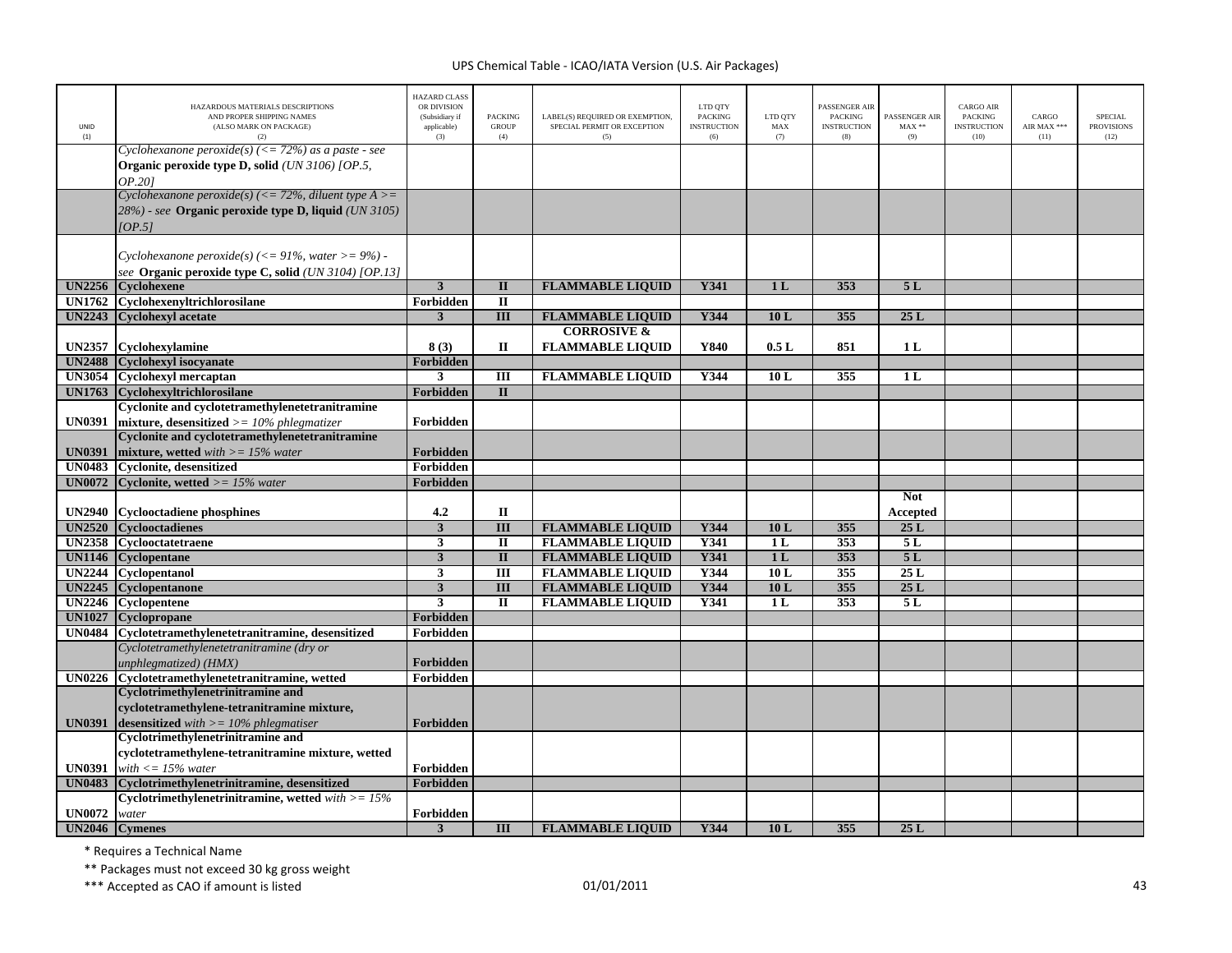| UNID<br>(1)   | HAZARDOUS MATERIALS DESCRIPTIONS<br>AND PROPER SHIPPING NAMES<br>(ALSO MARK ON PACKAGE)<br>(2) | <b>HAZARD CLASS</b><br>OR DIVISION<br>(Subsidiary if<br>applicable)<br>(3) | <b>PACKING</b><br><b>GROUP</b><br>(4) | LABEL(S) REQUIRED OR EXEMPTION.<br>SPECIAL PERMIT OR EXCEPTION<br>(5) | LTD QTY<br><b>PACKING</b><br><b>INSTRUCTION</b><br>(6) | LTD OTY<br>MAX<br>(7) | PASSENGER AIR<br><b>PACKING</b><br><b>INSTRUCTION</b><br>(8) | PASSENGER AIR<br>$MAX**$<br>(9) | <b>CARGO AIR</b><br>PACKING<br><b>INSTRUCTION</b><br>(10) | CARGO<br>AIR MAX ***<br>(11) | SPECIAL<br><b>PROVISIONS</b><br>(12) |
|---------------|------------------------------------------------------------------------------------------------|----------------------------------------------------------------------------|---------------------------------------|-----------------------------------------------------------------------|--------------------------------------------------------|-----------------------|--------------------------------------------------------------|---------------------------------|-----------------------------------------------------------|------------------------------|--------------------------------------|
| <b>UN3363</b> | Dangerous goods in apparatus                                                                   | 9                                                                          |                                       | <b>MISCELLANEOUS</b>                                                  |                                                        |                       | See 962                                                      | <b>See</b><br>173.222(c)        | See 962                                                   | See 962                      | A48, A107                            |
|               |                                                                                                |                                                                            |                                       |                                                                       |                                                        |                       |                                                              | <b>See</b>                      |                                                           |                              |                                      |
| <b>UN3363</b> | Dangerous goods in machinery                                                                   | $\boldsymbol{9}$                                                           |                                       | <b>MISCELLANEOUS</b>                                                  |                                                        |                       | <b>See 962</b>                                               | 173.222(c)                      | <b>See 962</b>                                            | See 962                      | A48, A107                            |
|               | Deanol - see Dimethylaminoethanol (UN 2051)                                                    |                                                                            |                                       |                                                                       |                                                        |                       |                                                              |                                 |                                                           |                              |                                      |
| <b>UN1868</b> | <b>Decaborane</b>                                                                              | Forbidden                                                                  | $\mathbf{I}$                          |                                                                       |                                                        |                       |                                                              |                                 |                                                           |                              |                                      |
| <b>UN1147</b> | Decahydronaphthalene                                                                           | 3                                                                          | $\overline{III}$                      | <b>FLAMMABLE LIQUID</b>                                               | Y344                                                   | 10 L                  | 355                                                          | 25L                             |                                                           |                              |                                      |
|               | Decalin - see Decahydronaphthalene (UN 1147)                                                   |                                                                            |                                       |                                                                       |                                                        |                       |                                                              |                                 |                                                           |                              |                                      |
| <b>UN2247</b> | n-Decane                                                                                       | 3                                                                          | $\overline{III}$                      | <b>FLAMMABLE LIQUID</b>                                               | Y344                                                   | 10L                   | 355                                                          | 25L                             |                                                           |                              |                                      |
|               | Deflagrating metal salts of aromatic nitroderivatives,                                         |                                                                            |                                       |                                                                       |                                                        |                       |                                                              |                                 |                                                           |                              |                                      |
| <b>UN0132</b> | n.o.s.                                                                                         | <b>Forbidden</b>                                                           |                                       |                                                                       |                                                        |                       |                                                              |                                 |                                                           |                              |                                      |
|               | Depth charges - see Charges, depth                                                             |                                                                            |                                       |                                                                       |                                                        |                       |                                                              |                                 |                                                           |                              |                                      |
| <b>UN3379</b> | Desensitized explosive, liquid, n.o.s.*                                                        | Forbidden                                                                  |                                       |                                                                       |                                                        |                       |                                                              |                                 |                                                           |                              |                                      |
| <b>UN3380</b> | Desensitized explosive, solid, n.o.s.*                                                         | Forbidden                                                                  |                                       |                                                                       |                                                        |                       |                                                              |                                 |                                                           |                              |                                      |
|               | Detonating relays - see Detonator assemblies, non-                                             |                                                                            |                                       |                                                                       |                                                        |                       |                                                              |                                 |                                                           |                              |                                      |
|               | electric; Detonators, non-electric                                                             |                                                                            |                                       |                                                                       |                                                        |                       |                                                              |                                 |                                                           |                              |                                      |
| <b>UN0360</b> | Detonator assemblies, non-electric for blasting                                                | Forbidden                                                                  |                                       |                                                                       |                                                        |                       |                                                              |                                 |                                                           |                              |                                      |
| <b>UN0361</b> | Detonator assemblies, non-electric for blasting                                                | Forbidden                                                                  |                                       |                                                                       |                                                        |                       |                                                              |                                 |                                                           |                              |                                      |
| <b>UN0500</b> | <b>Detonator assemblies, non-electric</b> for blasting                                         | 1.4S                                                                       |                                       | <b>EXPLOSIVE 1.4 S</b>                                                |                                                        |                       | 131                                                          | $25$ kg                         |                                                           |                              | A165                                 |
| <b>UN0030</b> | <b>Detonators, electric</b> for blasting                                                       | Forbidden                                                                  |                                       |                                                                       |                                                        |                       |                                                              |                                 |                                                           |                              |                                      |
|               | <b>UN0255</b> Detonators, electric for blasting                                                | Forbidden                                                                  |                                       |                                                                       |                                                        |                       |                                                              |                                 |                                                           |                              |                                      |
| <b>UN0456</b> | <b>Detonators, electric</b> for blasting                                                       | 1.4S                                                                       |                                       | <b>EXPLOSIVE 1.4 S</b>                                                |                                                        |                       | 131                                                          | $25 \text{ kg}$                 |                                                           |                              | A165                                 |
| <b>UN0073</b> | <b>Detonators for ammunition</b>                                                               | Forbidden                                                                  |                                       |                                                                       |                                                        |                       |                                                              |                                 |                                                           |                              |                                      |
| <b>UN0364</b> | <b>Detonators for ammunition</b>                                                               | <b>Forbidden</b>                                                           |                                       |                                                                       |                                                        |                       |                                                              |                                 |                                                           |                              |                                      |
| <b>UN0365</b> | <b>Detonators for ammunition</b>                                                               | Forbidden                                                                  |                                       |                                                                       |                                                        |                       |                                                              |                                 |                                                           |                              |                                      |
|               | <b>UN0366</b> Detonators for ammunition                                                        | 1.4S                                                                       |                                       | <b>EXPLOSIVE 1.4 S</b>                                                |                                                        |                       | 133                                                          | $25 \text{ kg}$                 |                                                           |                              | A165                                 |
| <b>UN0029</b> | <b>Detonators, non-electric</b> for blasting                                                   | Forbidden                                                                  |                                       |                                                                       |                                                        |                       |                                                              |                                 |                                                           |                              |                                      |
| <b>UN0267</b> | Detonators, non-electric for blasting                                                          | Forbidden                                                                  |                                       |                                                                       |                                                        |                       |                                                              |                                 |                                                           |                              |                                      |
| <b>UN0455</b> | <b>Detonators, non-electric</b> for blasting                                                   | 1.4S                                                                       |                                       | <b>EXPLOSIVE 1.4 S</b>                                                |                                                        |                       | 131                                                          | $25 \text{ kg}$                 |                                                           |                              | A165                                 |
| <b>UN1957</b> | Deuterium, compressed                                                                          | <b>Forbidden</b>                                                           |                                       |                                                                       |                                                        |                       |                                                              |                                 |                                                           |                              |                                      |
|               | Devices, small, hydrocarbon gas powered release                                                |                                                                            |                                       |                                                                       |                                                        |                       |                                                              |                                 |                                                           |                              |                                      |
| <b>UN3150</b> | device                                                                                         | Forbidden                                                                  |                                       |                                                                       |                                                        |                       |                                                              |                                 |                                                           |                              |                                      |
| <b>UN1148</b> | <b>Diacetone alcohol</b>                                                                       | $\mathbf{3}$                                                               | $\overline{\mathbf{H}}$               | <b>FLAMMABLE LIQUID</b>                                               | <b>Y341</b>                                            | 1 <sub>L</sub>        | 353                                                          | 5L                              |                                                           |                              |                                      |
| <b>UN1148</b> | <b>Diacetone alcohol</b>                                                                       | $\mathbf{3}$                                                               | $\overline{III}$                      | <b>FLAMMABLE LIQUID</b>                                               | Y344                                                   | 10L                   | 355                                                          | 25L                             |                                                           |                              | A3                                   |
|               | Diacetone alcohol peroxides                                                                    | <b>Forbidden</b>                                                           |                                       |                                                                       |                                                        |                       |                                                              |                                 |                                                           |                              |                                      |
|               | Diacetyl peroxide                                                                              | Forbidden                                                                  |                                       |                                                                       |                                                        |                       |                                                              |                                 |                                                           |                              |                                      |
|               | Diacetyl peroxydicarbonate                                                                     | Forbidden                                                                  |                                       |                                                                       |                                                        |                       |                                                              |                                 |                                                           |                              |                                      |
|               |                                                                                                |                                                                            |                                       | <b>Refer to DOT Special</b>                                           |                                                        |                       |                                                              |                                 |                                                           |                              |                                      |
| <b>UN2359</b> | <b>Diallylamine</b>                                                                            | 3(6.1,8)                                                                   | П                                     | <b>Permit or 49 CFR 173.13</b>                                        | Y340                                                   | 0.5L                  | 352                                                          | 1 <sub>L</sub>                  |                                                           |                              |                                      |
|               |                                                                                                |                                                                            |                                       | <b>Refer to DOT Special</b>                                           |                                                        |                       |                                                              |                                 |                                                           |                              |                                      |
|               | UN2360 Diallyl ether                                                                           | 3(6.1)                                                                     | $\mathbf{I}$                          | Permit or 49 CFR 173.13                                               | Y341                                                   | 1 <sub>L</sub>        | 352                                                          | 1 <sub>L</sub>                  |                                                           |                              |                                      |
|               |                                                                                                |                                                                            |                                       | <b>Refer to DOT Special</b>                                           |                                                        |                       |                                                              |                                 |                                                           |                              |                                      |
|               | UN2651 4,4'-Diaminodiphenylmethane                                                             | 6.1                                                                        | III                                   | <b>Permit or 49 CFR 173.13</b>                                        | Y645                                                   | $10 \text{ kg}$       | 670                                                          | $25 \text{ kg}$                 |                                                           |                              |                                      |
|               |                                                                                                |                                                                            |                                       |                                                                       |                                                        |                       |                                                              |                                 |                                                           |                              |                                      |
|               | 1,2-Diaminoethane - see Ethylenediamine (UN 1604)                                              |                                                                            |                                       |                                                                       |                                                        |                       |                                                              |                                 |                                                           |                              |                                      |

\* Requires <sup>a</sup> Technical Name

\*\* Packages must not exceed 30 kg gross weight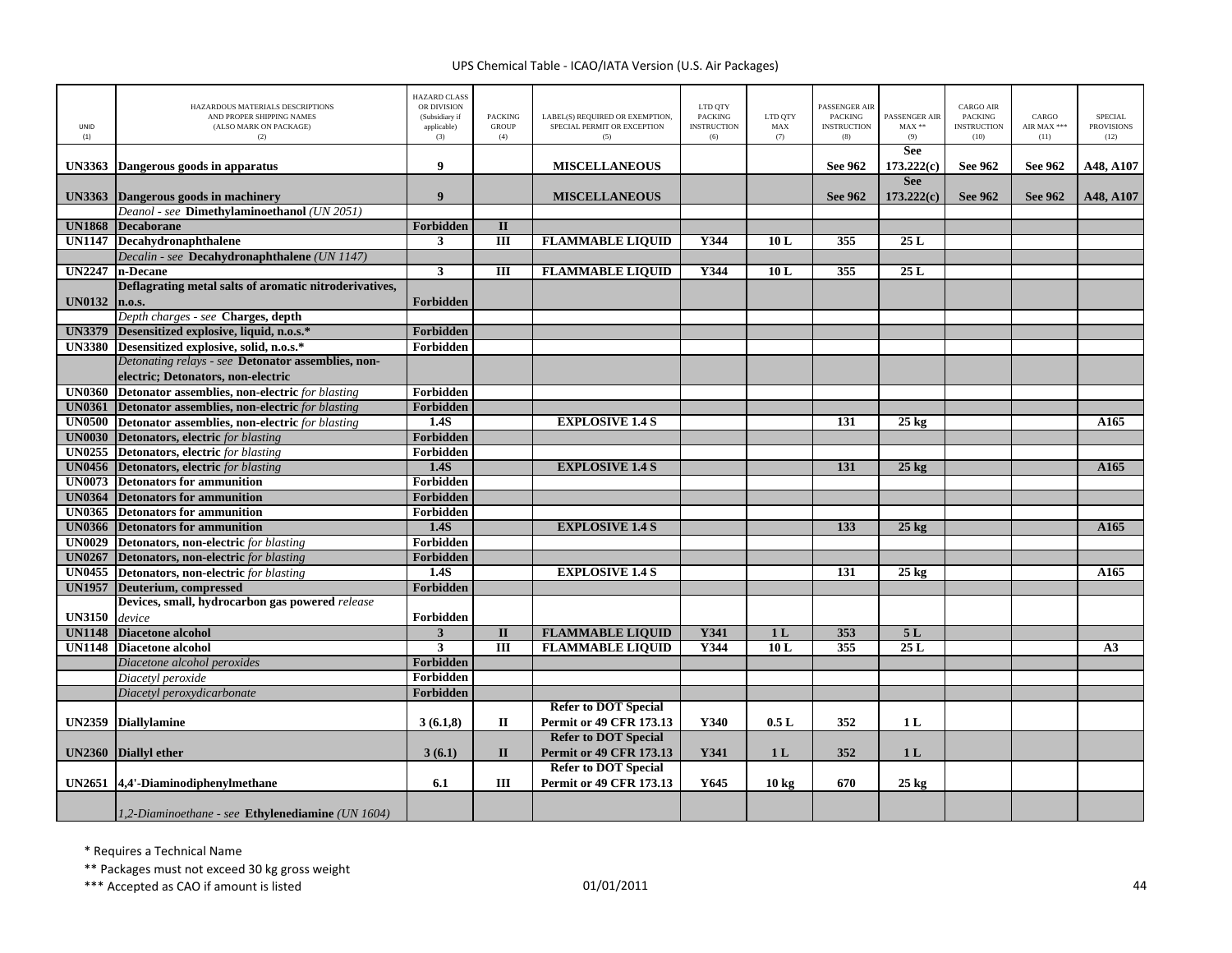| <b>UNID</b>   | HAZARDOUS MATERIALS DESCRIPTIONS<br>AND PROPER SHIPPING NAMES<br>(ALSO MARK ON PACKAGE) | HAZARD CLASS<br>OR DIVISION<br>(Subsidiary if<br>applicable) | <b>PACKING</b><br><b>GROUP</b> | LABEL(S) REQUIRED OR EXEMPTION,<br>SPECIAL PERMIT OR EXCEPTION | LTD QTY<br>PACKING<br><b>INSTRUCTION</b> | LTD QTY<br>MAX | PASSENGER AIR<br><b>PACKING</b><br><b>INSTRUCTION</b> | PASSENGER AIR<br>$MAX**$ | <b>CARGO AIR</b><br>PACKING<br><b>INSTRUCTION</b> | CARGO<br>AIR MAX *** | <b>SPECIAL</b><br><b>PROVISIONS</b> |
|---------------|-----------------------------------------------------------------------------------------|--------------------------------------------------------------|--------------------------------|----------------------------------------------------------------|------------------------------------------|----------------|-------------------------------------------------------|--------------------------|---------------------------------------------------|----------------------|-------------------------------------|
| (1)           | (2)                                                                                     | (3)                                                          | (4)                            | (5)                                                            | (6)                                      | (7)            | (8)                                                   | (9)                      | (10)                                              | (11)                 | (12)                                |
|               | Diaminopropylamine - see 3,3'-Iminodipropylamine                                        |                                                              |                                |                                                                |                                          |                |                                                       |                          |                                                   |                      |                                     |
|               | UN 2269                                                                                 |                                                              |                                |                                                                |                                          |                |                                                       |                          |                                                   |                      |                                     |
|               |                                                                                         |                                                              |                                | <b>Refer to DOT Special</b>                                    |                                          |                |                                                       |                          |                                                   |                      |                                     |
| <b>UN2841</b> | Di-n-amylamine                                                                          | 3(6.1)                                                       | Ш                              | <b>Permit or 49 CFR 173.13</b>                                 | Y343                                     | 2L             | 355                                                   | 25L                      |                                                   |                      |                                     |
|               | Di-tert-amylperoxide (<= 100%) - see Organic                                            |                                                              |                                |                                                                |                                          |                |                                                       |                          |                                                   |                      |                                     |
|               | peroxide type E, liquid (UN 3107)                                                       |                                                              |                                |                                                                |                                          |                |                                                       |                          |                                                   |                      |                                     |
|               | Di-(tert-amylperoxy)cyclohexane ( $\leq$ 82%, diluent type                              |                                                              |                                |                                                                |                                          |                |                                                       |                          |                                                   |                      |                                     |
|               | $A \geq -18\%$ ) - see Organic peroxide type C, liquid (UN                              |                                                              |                                |                                                                |                                          |                |                                                       |                          |                                                   |                      |                                     |
|               | 3103)                                                                                   |                                                              |                                |                                                                |                                          |                |                                                       |                          |                                                   |                      |                                     |
|               | p-Diazidobenzene                                                                        | Forbidden                                                    |                                |                                                                |                                          |                |                                                       |                          |                                                   |                      |                                     |
|               | 1,2-Diazidoethane                                                                       | Forbidden                                                    |                                |                                                                |                                          |                |                                                       |                          |                                                   |                      |                                     |
|               | 1.1'-Diazoaminonaphthalene                                                              | Forbidden                                                    |                                |                                                                |                                          |                |                                                       |                          |                                                   |                      |                                     |
|               | Diazoaminotetrazole (dry)                                                               | Forbidden                                                    |                                |                                                                |                                          |                |                                                       |                          |                                                   |                      |                                     |
|               | Diazodinitrophenol (dry)                                                                | Forbidden                                                    |                                |                                                                |                                          |                |                                                       |                          |                                                   |                      |                                     |
|               | <b>Diazodinitrophenol, wetted</b> with $>=$ 40% water or                                |                                                              |                                |                                                                |                                          |                |                                                       |                          |                                                   |                      |                                     |
| <b>UN0074</b> | mixture of alcohol and water                                                            | Forbidden                                                    |                                |                                                                |                                          |                |                                                       |                          |                                                   |                      |                                     |
|               | Diazodiphenylmethane                                                                    | Forbidden                                                    |                                |                                                                |                                          |                |                                                       |                          |                                                   |                      |                                     |
|               |                                                                                         |                                                              |                                |                                                                |                                          |                |                                                       |                          |                                                   |                      |                                     |
|               | 2-Diazo-1-naphthol sulphonic acid ester mixture, Type                                   |                                                              |                                |                                                                |                                          |                |                                                       |                          |                                                   |                      |                                     |
|               | D, $(<$ 100%) - see Self-reactive solid type D [SR.5]                                   |                                                              |                                |                                                                |                                          |                |                                                       |                          |                                                   |                      |                                     |
|               | 2-Diazo-1-naphthol-4-sulphonylchloride (100%)                                           | Forbidden                                                    |                                |                                                                |                                          |                |                                                       |                          |                                                   |                      |                                     |
|               | 2-Diazo-1-naphthol-5-sulphonylchloride (100%)                                           | Forbidden                                                    |                                |                                                                |                                          |                |                                                       |                          |                                                   |                      |                                     |
|               | Diazonium nitrates (drv)                                                                | Forbidden                                                    |                                |                                                                |                                          |                |                                                       |                          |                                                   |                      |                                     |
|               | Diazonium perchlorates (dry)                                                            | Forbidden                                                    |                                |                                                                |                                          |                |                                                       |                          |                                                   |                      |                                     |
|               | 1,3-Diazopropane                                                                        | Forbidden                                                    |                                |                                                                |                                          |                |                                                       |                          |                                                   |                      |                                     |
|               | Dibenzopyridine - see Acridine (UN 2713)                                                |                                                              |                                |                                                                |                                          |                |                                                       |                          |                                                   |                      |                                     |
|               | Dibenzoyl peroxide ( $> 35\%$ and $< 52\%$ , inert solid with                           |                                                              |                                |                                                                |                                          |                |                                                       |                          |                                                   |                      |                                     |
|               | $\epsilon = 48\%)$ - see Organic peroxide type D, solid (UN                             |                                                              |                                |                                                                |                                          |                |                                                       |                          |                                                   |                      |                                     |
|               | 3106)                                                                                   |                                                              |                                |                                                                |                                          |                |                                                       |                          |                                                   |                      |                                     |
|               | Dibenzoyl peroxide (<= $35\%$ , inert solid >= $65\%$ )                                 |                                                              |                                |                                                                |                                          |                |                                                       | $30 \text{ kg}$          |                                                   |                      |                                     |
|               | Dibenzoyl peroxide (> 36 and < 42%, diluent type $A \leq$                               |                                                              |                                |                                                                |                                          |                |                                                       |                          |                                                   |                      |                                     |
|               | 18%, water $>= 40\%$ ) - see <b>Organic peroxide type E</b> ,                           |                                                              |                                |                                                                |                                          |                |                                                       |                          |                                                   |                      |                                     |
|               | liquid (UN 3107)                                                                        |                                                              |                                |                                                                |                                          |                |                                                       |                          |                                                   |                      |                                     |
|               |                                                                                         |                                                              |                                |                                                                |                                          |                |                                                       |                          |                                                   |                      |                                     |
|               | Dibenzoyl peroxide ( $\leq$ 42%) as a stable dispersion in                              |                                                              |                                |                                                                |                                          |                |                                                       |                          |                                                   |                      |                                     |
|               | water - see <b>Organic peroxide type F, liquid</b> (UN 3109)                            |                                                              |                                |                                                                |                                          |                |                                                       |                          |                                                   |                      |                                     |
|               |                                                                                         |                                                              |                                |                                                                |                                          |                |                                                       |                          |                                                   |                      |                                     |
|               | Dibenzoyl peroxide ( $> 51\%$ , inert solid with $\lt$ = 48%)                           | Forbidden                                                    |                                |                                                                |                                          |                |                                                       |                          |                                                   |                      |                                     |
|               |                                                                                         |                                                              |                                |                                                                |                                          |                |                                                       |                          |                                                   |                      |                                     |
|               | Dibenzoyl peroxide ( $> 52\%$ and $< 62\%$ ) as a paste - see                           |                                                              |                                |                                                                |                                          |                |                                                       |                          |                                                   |                      |                                     |
|               | Organic peroxide type D, solid (UN 3106) [OP.20]                                        |                                                              |                                |                                                                |                                          |                |                                                       |                          |                                                   |                      |                                     |
|               | Dibenzoyl peroxide $\left(\langle = 52\% \right)$ as a paste - see <b>Organic</b>       |                                                              |                                |                                                                |                                          |                |                                                       |                          |                                                   |                      |                                     |
|               | peroxide type E, solid $(UN 3108)$ [OP.20]                                              |                                                              |                                |                                                                |                                          |                |                                                       |                          |                                                   |                      |                                     |
|               |                                                                                         |                                                              |                                |                                                                |                                          |                |                                                       |                          |                                                   |                      |                                     |
|               | Dibenzoyl peroxide ( $\leq$ 56.5% as a paste, water $\geq$ =                            |                                                              |                                |                                                                |                                          |                |                                                       |                          |                                                   |                      |                                     |
|               | 15%) - see Organic peroxide type E, solid (UN 3108)                                     |                                                              |                                |                                                                |                                          |                |                                                       |                          |                                                   |                      |                                     |

\* Requires <sup>a</sup> Technical Name

\*\* Packages must not exceed 30 kg gross weight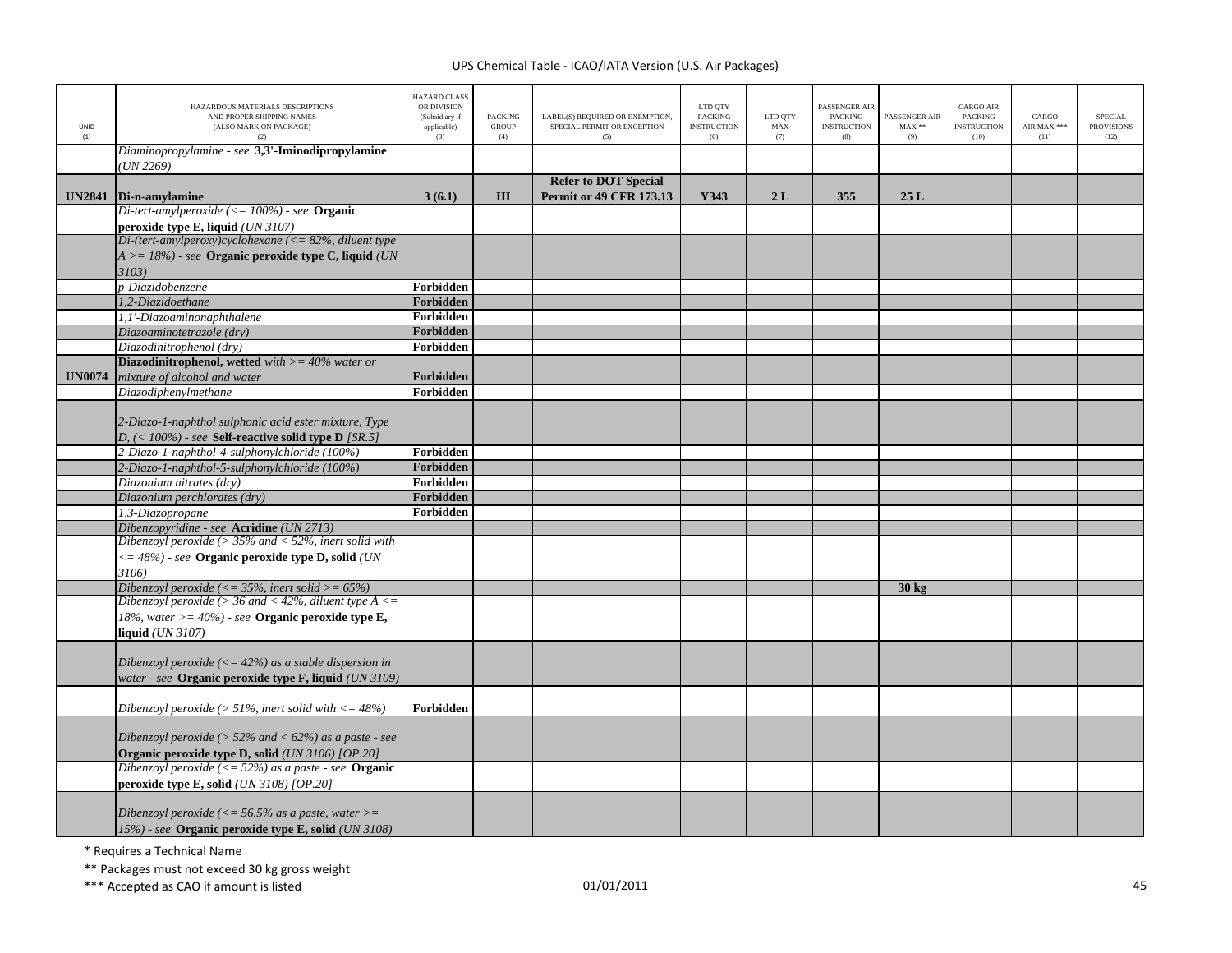| UNID<br>(1)   | HAZARDOUS MATERIALS DESCRIPTIONS<br>AND PROPER SHIPPING NAMES<br>(ALSO MARK ON PACKAGE)<br>(2)                                       | <b>HAZARD CLASS</b><br>OR DIVISION<br>(Subsidiary if<br>applicable)<br>(3) | <b>PACKING</b><br><b>GROUP</b><br>(4) | LABEL(S) REQUIRED OR EXEMPTION,<br>SPECIAL PERMIT OR EXCEPTION<br>(5) | LTD QTY<br><b>PACKING</b><br><b>INSTRUCTION</b><br>(6) | LTD QTY<br>MAX<br>(7) | PASSENGER AIR<br><b>PACKING</b><br><b>INSTRUCTION</b><br>(8) | PASSENGER AIR<br>$MAX**$<br>(9) | <b>CARGO AIR</b><br>PACKING<br><b>INSTRUCTION</b><br>(10) | CARGO<br>AIR MAX ***<br>(11) | <b>SPECIAL</b><br><b>PROVISIONS</b><br>(12) |
|---------------|--------------------------------------------------------------------------------------------------------------------------------------|----------------------------------------------------------------------------|---------------------------------------|-----------------------------------------------------------------------|--------------------------------------------------------|-----------------------|--------------------------------------------------------------|---------------------------------|-----------------------------------------------------------|------------------------------|---------------------------------------------|
|               | Dibenzoyl peroxide (<= $62\%$ , inert solid >= $28\%$ , water<br>$\epsilon$ = 10%) - see Organic peroxide type D, solid (UN<br>3106) |                                                                            |                                       |                                                                       |                                                        |                       |                                                              |                                 |                                                           |                              |                                             |
|               |                                                                                                                                      | Forbidden                                                                  |                                       |                                                                       |                                                        |                       |                                                              |                                 |                                                           |                              |                                             |
|               | Dibenzoyl peroxide, $(> 77%$ and $< 94%$ , water $<= 6\%)$<br>Dibenzoyl peroxide ( $<= 77\%$ , water $>= 23\%)$ - see                |                                                                            |                                       |                                                                       |                                                        |                       |                                                              |                                 |                                                           |                              |                                             |
|               | Organic peroxide type C, solid (UN 3104)                                                                                             |                                                                            |                                       |                                                                       |                                                        |                       |                                                              |                                 |                                                           |                              |                                             |
| <b>UN2434</b> | <b>Dibenzyldichlorosilane</b>                                                                                                        | $\overline{\mathbf{8}}$                                                    | $\mathbf{I}$                          | <b>CORROSIVE</b>                                                      |                                                        |                       | Forbidden   Forbidden   Forbidden                            |                                 |                                                           |                              | A1                                          |
|               | Dibenzyl peroxydicarbonate, more than 87% with water                                                                                 | Forbidden                                                                  |                                       |                                                                       |                                                        |                       |                                                              |                                 |                                                           |                              |                                             |
| <b>UN1911</b> | <b>Diborane</b><br>Dibromoacetylene                                                                                                  | <b>Forbidden</b><br>Forbidden                                              |                                       |                                                                       |                                                        |                       |                                                              |                                 |                                                           |                              |                                             |
|               |                                                                                                                                      |                                                                            |                                       | <b>Refer to DOT Special</b>                                           |                                                        |                       |                                                              |                                 |                                                           |                              |                                             |
|               | UN2648 1.2-Dibromobutan-3-one                                                                                                        | 6.1                                                                        | $\mathbf{I}$                          | <b>Permit or 49 CFR 173.13</b>                                        | Y641                                                   | 1 <sub>L</sub>        | 654                                                          | 5L                              |                                                           |                              |                                             |
|               | 1,2-Dibromo-3-chloropropane - see                                                                                                    |                                                                            |                                       |                                                                       |                                                        |                       |                                                              |                                 |                                                           |                              |                                             |
|               | Dibromochloropropanes (UN 2872)                                                                                                      |                                                                            |                                       |                                                                       |                                                        |                       |                                                              |                                 |                                                           |                              |                                             |
|               |                                                                                                                                      |                                                                            |                                       | <b>Refer to DOT Special</b>                                           |                                                        |                       |                                                              |                                 |                                                           |                              |                                             |
| <b>UN2872</b> | <b>Dibromochloropropanes</b>                                                                                                         | 6.1                                                                        | $\mathbf{I}$                          | <b>Permit or 49 CFR 173.13</b>                                        | Y641                                                   | 1 <sub>L</sub>        | 654                                                          | 5L                              |                                                           |                              |                                             |
| <b>UN2872</b> | <b>Dibromochloropropanes</b>                                                                                                         | 6.1                                                                        | III                                   | <b>Refer to DOT Special</b><br><b>Permit or 49 CFR 173.13</b>         | Y642                                                   | 2L                    | 655                                                          | 25L                             |                                                           |                              | A3                                          |
| <b>UN1941</b> | Dibromodifluoromethane R12B2                                                                                                         | $\boldsymbol{9}$                                                           | III                                   | <b>MISCELLANEOUS</b>                                                  | Y964                                                   | 30 kg G               | 964                                                          | 25L                             | 964                                                       | 25L                          |                                             |
|               |                                                                                                                                      |                                                                            |                                       | <b>Refer to DOT Special</b>                                           |                                                        |                       |                                                              |                                 |                                                           |                              |                                             |
|               | UN2664 Dibromomethane                                                                                                                | 6.1                                                                        | Ш                                     | <b>Permit or 49 CFR 173.13</b>                                        | Y642                                                   | 2L                    | 655                                                          | 25L                             |                                                           |                              |                                             |
|               | 2,5-Dibutoxy-4-(4-morpholinyl) benzediazonium,                                                                                       |                                                                            |                                       |                                                                       |                                                        |                       |                                                              |                                 |                                                           |                              |                                             |
|               | tetrachlorozincate (2:1) (100%) - see Self-reactive solid,                                                                           |                                                                            |                                       |                                                                       |                                                        |                       |                                                              |                                 |                                                           |                              |                                             |
|               | type E                                                                                                                               |                                                                            |                                       |                                                                       |                                                        |                       |                                                              |                                 |                                                           |                              |                                             |
|               |                                                                                                                                      |                                                                            |                                       | <b>CORROSIVE &amp;</b>                                                |                                                        |                       | 851                                                          |                                 |                                                           |                              |                                             |
| <b>UN2248</b> | Di-n-butylamine                                                                                                                      | 8(3)                                                                       | П                                     | <b>FLAMMABLE LIQUID</b><br><b>Refer to DOT Special</b>                | Y840                                                   | 0.5L                  |                                                              | 1 <sub>L</sub>                  |                                                           |                              |                                             |
| <b>UN2873</b> | <b>Dibutylaminoethanol</b>                                                                                                           | 6.1                                                                        | Ш                                     | <b>Permit or 49 CFR 173.13</b>                                        | Y642                                                   | 2L                    | 655                                                          | 25L                             |                                                           |                              |                                             |
|               | 2-Dibutylaminoethanol - see Dibutylaminoethanol                                                                                      |                                                                            |                                       |                                                                       |                                                        |                       |                                                              |                                 |                                                           |                              |                                             |
|               |                                                                                                                                      |                                                                            |                                       |                                                                       |                                                        |                       |                                                              |                                 |                                                           |                              |                                             |
|               | N,N-Di-n-butylaminoethanol - see Dibutylaminoethanol                                                                                 |                                                                            |                                       |                                                                       |                                                        |                       |                                                              |                                 |                                                           |                              |                                             |
|               | Di-(4-tert-butylcyclohexyl) peroxydicarbonate                                                                                        | Forbidden                                                                  |                                       |                                                                       |                                                        |                       |                                                              |                                 |                                                           |                              |                                             |
| <b>UN1149</b> | <b>Dibutyl ethers</b>                                                                                                                | $\overline{\mathbf{3}}$                                                    | Ш                                     | <b>FLAMMABLE LIQUID</b>                                               | Y344                                                   | 10L                   | 355                                                          | 25L                             |                                                           |                              |                                             |
|               | Di-tert-butyl peroxide ( $> 52\%$ ) - see Organic peroxide                                                                           |                                                                            |                                       |                                                                       |                                                        |                       |                                                              |                                 |                                                           |                              |                                             |
|               | <b>type E, liquid</b> ( <i>UN 3107</i> )                                                                                             |                                                                            |                                       |                                                                       |                                                        |                       |                                                              |                                 |                                                           |                              |                                             |
|               | Di-tert-butyl peroxide (<= 52%, diluent type $B > = 48%$ )                                                                           |                                                                            |                                       |                                                                       |                                                        |                       |                                                              |                                 |                                                           |                              |                                             |
|               | see Organic peroxide type F, liquid (UN 3109)                                                                                        |                                                                            |                                       |                                                                       |                                                        |                       |                                                              |                                 |                                                           |                              |                                             |
|               |                                                                                                                                      |                                                                            |                                       |                                                                       |                                                        |                       |                                                              |                                 |                                                           |                              |                                             |
|               | Di-tert-butyl peroxyazelate ( $\lt$ = 52%, diluent type A $\gt$ =                                                                    |                                                                            |                                       |                                                                       |                                                        |                       |                                                              |                                 |                                                           |                              |                                             |
|               | 48%) - see Organic peroxide type D, liquid (UN 3105)<br>2,2-Di-(tert-butylperoxy) butane ( $\leq$ 52%, diluent type A                |                                                                            |                                       |                                                                       |                                                        |                       |                                                              |                                 |                                                           |                              |                                             |
|               | $>= 48\%$ ) - see Organic peroxide type C, liquid (UN                                                                                |                                                                            |                                       |                                                                       |                                                        |                       |                                                              |                                 |                                                           |                              |                                             |
|               | 3103)                                                                                                                                |                                                                            |                                       |                                                                       |                                                        |                       |                                                              |                                 |                                                           |                              |                                             |

\* Requires <sup>a</sup> Technical Name

\*\* Packages must not exceed 30 kg gross weight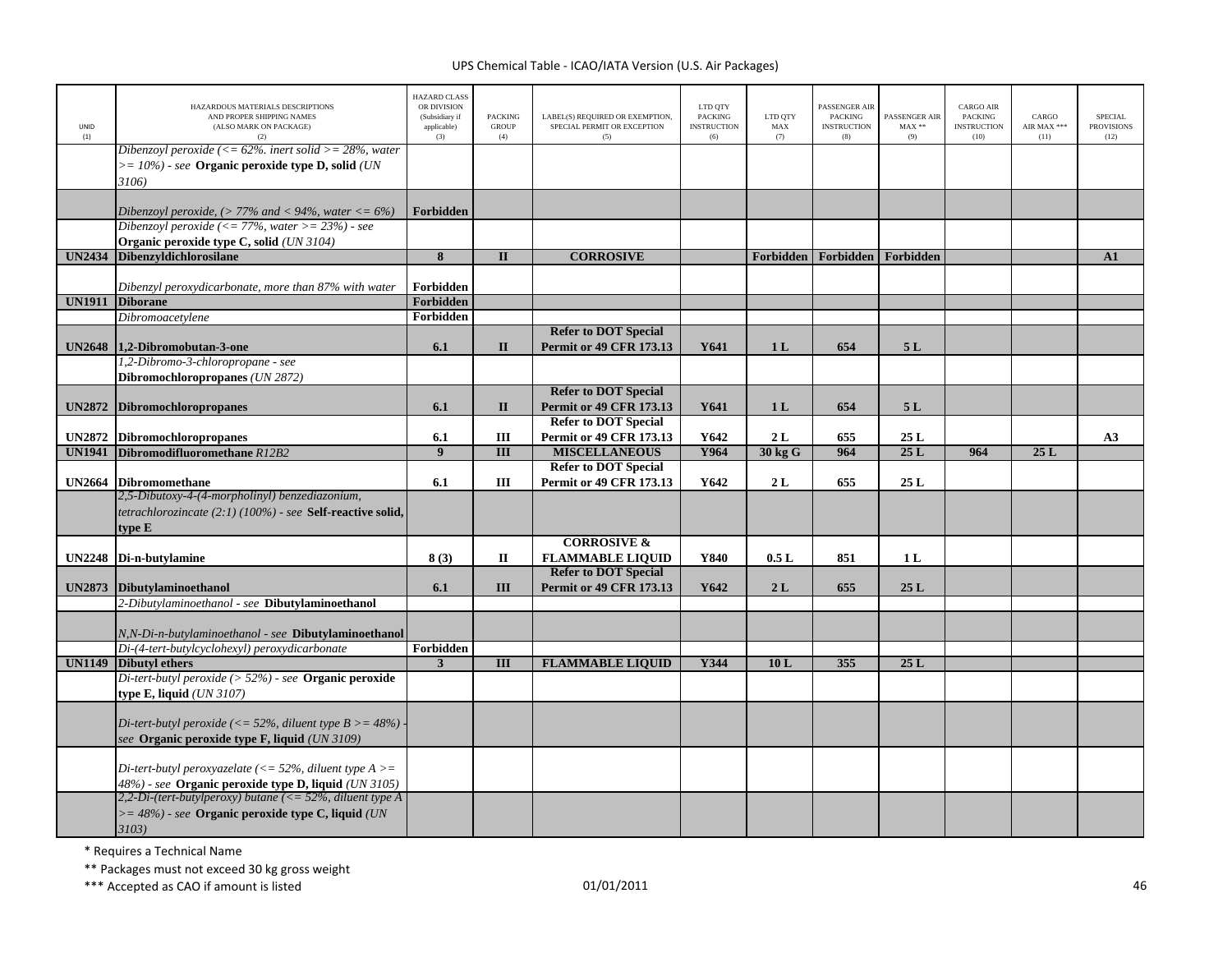| UNID<br>(1) | HAZARDOUS MATERIALS DESCRIPTIONS<br>AND PROPER SHIPPING NAMES<br>(ALSO MARK ON PACKAGE)<br>(2) | <b>HAZARD CLASS</b><br>OR DIVISION<br>(Subsidiary if<br>applicable)<br>(3) | <b>PACKING</b><br>GROUP<br>(4) | LABEL(S) REQUIRED OR EXEMPTION,<br>SPECIAL PERMIT OR EXCEPTION<br>(5) | LTD QTY<br><b>PACKING</b><br><b>INSTRUCTION</b><br>(6) | LTD QTY<br>MAX<br>(7) | PASSENGER AIF<br><b>PACKING</b><br><b>INSTRUCTION</b><br>(8) | PASSENGER AIR<br>$MAX**$<br>(9) | <b>CARGO AIR</b><br>PACKING<br><b>INSTRUCTION</b><br>(10) | CARGO<br>AIR MAX ***<br>(11) | <b>SPECIAL</b><br><b>PROVISIONS</b><br>(12) |
|-------------|------------------------------------------------------------------------------------------------|----------------------------------------------------------------------------|--------------------------------|-----------------------------------------------------------------------|--------------------------------------------------------|-----------------------|--------------------------------------------------------------|---------------------------------|-----------------------------------------------------------|------------------------------|---------------------------------------------|
|             | 2,2-Di-(tert-butylperoxy) butane ( $\langle = 57\%$ , diluent type A                           |                                                                            |                                |                                                                       |                                                        |                       |                                                              |                                 |                                                           |                              |                                             |
|             | $\geq$ = 43%) - see Organic peroxide type D, liquid (UN)                                       |                                                                            |                                |                                                                       |                                                        |                       |                                                              |                                 |                                                           |                              |                                             |
|             | 3105)                                                                                          |                                                                            |                                |                                                                       |                                                        |                       |                                                              |                                 |                                                           |                              |                                             |
|             | $1, 6$ -Di-(tert-butylperoxycarbonyperoxy) hexane (<=                                          |                                                                            |                                |                                                                       |                                                        |                       |                                                              |                                 |                                                           |                              |                                             |
|             | 72%, diluent type $A > = 28\%)$ - see Organic peroxide                                         |                                                                            |                                |                                                                       |                                                        |                       |                                                              |                                 |                                                           |                              |                                             |
|             | type C, liquid $(UN 3103)$<br>1,1-Di-(tert-butylperoxy)cyclohexane ( $\leq$ 13%, diluent       |                                                                            |                                |                                                                       |                                                        |                       |                                                              |                                 |                                                           |                              |                                             |
|             | type $A > = 13\%$ , diluent type $B > = 74\%$ ) - see <b>Organic</b>                           |                                                                            |                                |                                                                       |                                                        |                       |                                                              |                                 |                                                           |                              |                                             |
|             | peroxide type F, liquid (UN 3109)                                                              |                                                                            |                                |                                                                       |                                                        |                       |                                                              |                                 |                                                           |                              |                                             |
|             | $1,1-Di$ -(tert-butylperoxy)cyclohexane (<= 27%, diluent                                       |                                                                            |                                |                                                                       |                                                        |                       |                                                              |                                 |                                                           |                              |                                             |
|             | type $A \ge 25\%$ ) - see Organic peroxide type E, liquid                                      |                                                                            |                                |                                                                       |                                                        |                       |                                                              |                                 |                                                           |                              |                                             |
|             | $UN 3107)$ [OP.21]                                                                             |                                                                            |                                |                                                                       |                                                        |                       |                                                              |                                 |                                                           |                              |                                             |
|             | 1,1-Di-(tert-butylperoxy)cyclohexane (> $42\%$ and <=                                          |                                                                            |                                |                                                                       |                                                        |                       |                                                              |                                 |                                                           |                              |                                             |
|             | 52%, diluent type $A > = 48\%)$ - see Organic peroxide                                         |                                                                            |                                |                                                                       |                                                        |                       |                                                              |                                 |                                                           |                              |                                             |
|             | type D, liquid $(UN 3105)$                                                                     |                                                                            |                                |                                                                       |                                                        |                       |                                                              |                                 |                                                           |                              |                                             |
|             | 1,1-Di-(tert-butylperoxy)cyclohexane ( $\leq$ = 42%, diluent                                   |                                                                            |                                |                                                                       |                                                        |                       |                                                              |                                 |                                                           |                              |                                             |
|             | type $A > = 13\%$ , inert solid $> = 45\%$ ) - see <b>Organic</b>                              |                                                                            |                                |                                                                       |                                                        |                       |                                                              |                                 |                                                           |                              |                                             |
|             | peroxide type D, solid (UN 3106)                                                               |                                                                            |                                |                                                                       |                                                        |                       |                                                              |                                 |                                                           |                              |                                             |
|             | $I, I-Di-(tert-buty peroxy) cyclohexane (\leq 42\%, diluent$                                   |                                                                            |                                |                                                                       |                                                        |                       |                                                              |                                 |                                                           |                              |                                             |
|             | type $A \ge 58\%)$ - see Organic peroxide type F, liquid                                       |                                                                            |                                |                                                                       |                                                        |                       |                                                              |                                 |                                                           |                              |                                             |
|             | (UN 3109)                                                                                      |                                                                            |                                |                                                                       |                                                        |                       |                                                              |                                 |                                                           |                              |                                             |
|             | 1,1-Di-(tert-butylperoxy)cyclohexane (> $52\%$ and <=                                          |                                                                            |                                |                                                                       |                                                        |                       |                                                              |                                 |                                                           |                              |                                             |
|             | 80%, diluent type $A > = 20\%$ ) - see Organic peroxide                                        |                                                                            |                                |                                                                       |                                                        |                       |                                                              |                                 |                                                           |                              |                                             |
|             | type C, liquid $(UN 3103)$                                                                     |                                                                            |                                |                                                                       |                                                        |                       |                                                              |                                 |                                                           |                              |                                             |
|             | $\overline{1,1}\cdot\overline{Di}$ -(tert-butylperoxy)cyclohexane (<= 72%, diluent             |                                                                            |                                |                                                                       |                                                        |                       |                                                              |                                 |                                                           |                              |                                             |
|             | type $B \ge 28\%)$ - see Organic peroxide type C, liquid                                       |                                                                            |                                |                                                                       |                                                        |                       |                                                              |                                 |                                                           |                              |                                             |
|             | (UN 3103) [OP.30]                                                                              |                                                                            |                                |                                                                       |                                                        |                       |                                                              |                                 |                                                           |                              |                                             |
|             | $1, 1-Di-(tert-buty peroxy)cyclohexane (> 80%)$                                                | Forbidden                                                                  |                                |                                                                       |                                                        |                       |                                                              |                                 |                                                           |                              |                                             |
|             | 1,1-Di-(tert-butylperoxy)cyclohexane + tert-butyl peroxy-                                      |                                                                            |                                |                                                                       |                                                        |                       |                                                              |                                 |                                                           |                              |                                             |
|             | 2-ethylhexanoate $\left(\langle = 43\% + \langle = 16\%, \text{ diluent type A}\rangle\right)$ |                                                                            |                                |                                                                       |                                                        |                       |                                                              |                                 |                                                           |                              |                                             |
|             | 41%) - see Organic peroxide type D, liquid (UN 3105)                                           |                                                                            |                                |                                                                       |                                                        |                       |                                                              |                                 |                                                           |                              |                                             |
|             | Di-n-butyl peroxydicarbonate                                                                   | Forbidden                                                                  |                                |                                                                       |                                                        |                       |                                                              |                                 |                                                           |                              |                                             |
|             | Di-sec-butyl peroxydicarbonate                                                                 | Forbidden                                                                  |                                |                                                                       |                                                        |                       |                                                              |                                 |                                                           |                              |                                             |
|             | Di-(tert-butylperoxyisopropyl) benzene(s) (> 42%, inert                                        |                                                                            |                                |                                                                       |                                                        |                       |                                                              |                                 |                                                           |                              |                                             |
|             | solid with $\langle 57\% \rangle$ - see Organic peroxide type D,                               |                                                                            |                                |                                                                       |                                                        |                       |                                                              |                                 |                                                           |                              |                                             |
|             | solid (UN 3106)                                                                                |                                                                            |                                |                                                                       |                                                        |                       |                                                              |                                 |                                                           |                              |                                             |
|             | Di-(tert-butylperoxyisopropyl) benzene(s) (<= $42\%$ , inert                                   |                                                                            |                                |                                                                       |                                                        |                       |                                                              |                                 |                                                           |                              |                                             |
|             | $solid >= 58\%)$                                                                               |                                                                            |                                |                                                                       |                                                        |                       |                                                              | $30 \text{ kg}$                 |                                                           |                              |                                             |
|             | Di-(tert-butylperoxy)phthalate ( $> 42\%$ and $< 52\%$ ,                                       |                                                                            |                                |                                                                       |                                                        |                       |                                                              |                                 |                                                           |                              |                                             |
|             | diluent type $A \le 48\%$ ) - see <b>Organic peroxide type D</b> ,                             |                                                                            |                                |                                                                       |                                                        |                       |                                                              |                                 |                                                           |                              |                                             |
|             | <b>liquid</b> (UN 3105)                                                                        |                                                                            |                                |                                                                       |                                                        |                       |                                                              |                                 |                                                           |                              |                                             |
|             | Di-(tert-butylperoxy)phthalate ( $\langle = 42\%$ , diluent type A                             |                                                                            |                                |                                                                       |                                                        |                       |                                                              |                                 |                                                           |                              |                                             |
|             | $\gamma = 58\%)$ - see Organic peroxide type E, liquid (UN)                                    |                                                                            |                                |                                                                       |                                                        |                       |                                                              |                                 |                                                           |                              |                                             |
|             | 3107)                                                                                          |                                                                            |                                |                                                                       |                                                        |                       |                                                              |                                 |                                                           |                              |                                             |

\* Requires <sup>a</sup> Technical Name

\*\* Packages must not exceed 30 kg gross weight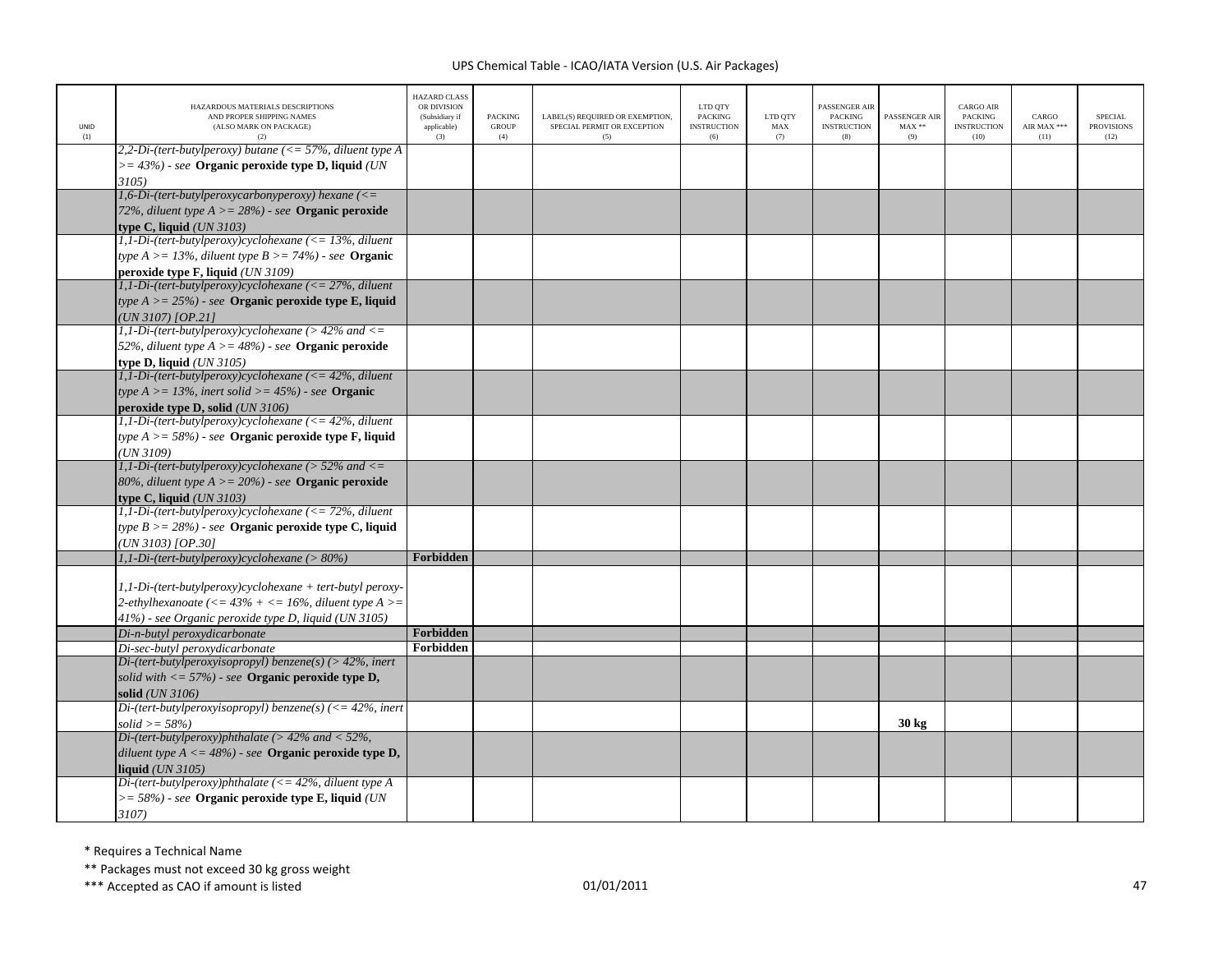| UNID<br>(1)   | HAZARDOUS MATERIALS DESCRIPTIONS<br>AND PROPER SHIPPING NAMES<br>(ALSO MARK ON PACKAGE)<br>(2)                       | <b>HAZARD CLASS</b><br>OR DIVISION<br>(Subsidiary if<br>applicable)<br>(3) | <b>PACKING</b><br><b>GROUP</b><br>(4) | LABEL(S) REQUIRED OR EXEMPTION,<br>SPECIAL PERMIT OR EXCEPTION<br>(5) | LTD QTY<br>PACKING<br><b>INSTRUCTION</b><br>(6) | LTD QTY<br>MAX<br>(7) | PASSENGER AIR<br><b>PACKING</b><br><b>INSTRUCTION</b><br>(8) | PASSENGER AIR<br>$MAX**$<br>(9) | <b>CARGO AIR</b><br><b>PACKING</b><br><b>INSTRUCTION</b><br>(10) | CARGO<br>AIR MAX ***<br>(11) | <b>SPECIAL</b><br><b>PROVISIONS</b><br>(12) |
|---------------|----------------------------------------------------------------------------------------------------------------------|----------------------------------------------------------------------------|---------------------------------------|-----------------------------------------------------------------------|-------------------------------------------------|-----------------------|--------------------------------------------------------------|---------------------------------|------------------------------------------------------------------|------------------------------|---------------------------------------------|
|               | Di-(tert-butylperoxy)phthalate ( $\langle = 52\% \rangle$ as a paste - see                                           |                                                                            |                                       |                                                                       |                                                 |                       |                                                              |                                 |                                                                  |                              |                                             |
|               | Organic peroxide type D, solid (UN 3106) [OP.20]                                                                     |                                                                            |                                       |                                                                       |                                                 |                       |                                                              |                                 |                                                                  |                              |                                             |
|               | 2,2-Di-(tert-butylperoxy)propane ( $\leq$ 42%, diluent type                                                          |                                                                            |                                       |                                                                       |                                                 |                       |                                                              |                                 |                                                                  |                              |                                             |
|               | $A > = 13\%$ , inert solid $> = 45\%$ ) - see <b>Organic peroxide</b><br>type D, solid $(UN\,3106)$                  |                                                                            |                                       |                                                                       |                                                 |                       |                                                              |                                 |                                                                  |                              |                                             |
|               | 2,2-Di-(tert-butylperoxy)propane ( $\langle = 52\%$ , diluent type                                                   |                                                                            |                                       |                                                                       |                                                 |                       |                                                              |                                 |                                                                  |                              |                                             |
|               | $A \geq -48\%)$ - see Organic peroxide type D, liquid (UN                                                            |                                                                            |                                       |                                                                       |                                                 |                       |                                                              |                                 |                                                                  |                              |                                             |
|               | 3105                                                                                                                 |                                                                            |                                       |                                                                       |                                                 |                       |                                                              |                                 |                                                                  |                              |                                             |
|               |                                                                                                                      |                                                                            |                                       |                                                                       |                                                 |                       |                                                              |                                 |                                                                  |                              |                                             |
|               | 1,1-Di-(tert-butylperoxy)-3,3,5-trimethylcyclohexane                                                                 |                                                                            |                                       |                                                                       |                                                 |                       |                                                              |                                 |                                                                  |                              |                                             |
|               | $\epsilon$ = 32%, diluent type A > = 26%, diluent type B > =<br>42%) - see Organic peroxide type E, liquid (UN 3107) |                                                                            |                                       |                                                                       |                                                 |                       |                                                              |                                 |                                                                  |                              |                                             |
|               |                                                                                                                      |                                                                            |                                       |                                                                       |                                                 |                       |                                                              |                                 |                                                                  |                              |                                             |
|               | $1,1-Di-(tert-buty peroxy)-3,3,5-trimethylcyclohexane$ (>                                                            |                                                                            |                                       |                                                                       |                                                 |                       |                                                              |                                 |                                                                  |                              |                                             |
|               | 57% and $\langle 5.99\%$ , diluent type A $\langle 2.99\% \rangle$ - see <b>Organic</b>                              |                                                                            |                                       |                                                                       |                                                 |                       |                                                              |                                 |                                                                  |                              |                                             |
|               | peroxide type C, liquid $(UN 3103)$                                                                                  |                                                                            |                                       |                                                                       |                                                 |                       |                                                              |                                 |                                                                  |                              |                                             |
|               | 1,1-Di-(tert-butylperoxy)-3,3,5-trimethylcyclohexane                                                                 |                                                                            |                                       |                                                                       |                                                 |                       |                                                              |                                 |                                                                  |                              |                                             |
|               | $\left(\langle = 57\%, \text{ diluent type A}\rangle = 43\% \right)$ - see Organic                                   |                                                                            |                                       |                                                                       |                                                 |                       |                                                              |                                 |                                                                  |                              |                                             |
|               | peroxide type E, liquid (UN 3107)                                                                                    |                                                                            |                                       |                                                                       |                                                 |                       |                                                              |                                 |                                                                  |                              |                                             |
|               |                                                                                                                      |                                                                            |                                       |                                                                       |                                                 |                       |                                                              |                                 |                                                                  |                              |                                             |
|               | 1,1-Di-(tert-butylperoxy)-3,3,5-trimethylcyclohexane                                                                 |                                                                            |                                       |                                                                       |                                                 |                       |                                                              |                                 |                                                                  |                              |                                             |
|               | $\vert \langle \langle 1257\%, \text{ inert solid} \rangle \rangle = 43\%$ - see <b>Organic peroxide</b>             |                                                                            |                                       |                                                                       |                                                 |                       |                                                              |                                 |                                                                  |                              |                                             |
|               | type D, solid $(UN\,3106)$                                                                                           |                                                                            |                                       |                                                                       |                                                 |                       |                                                              |                                 |                                                                  |                              |                                             |
|               | 1,1-Di-(tert-butylperoxy)-3,3,5-trimethylcyclohexane                                                                 |                                                                            |                                       |                                                                       |                                                 |                       |                                                              |                                 |                                                                  |                              |                                             |
|               | $\left(\leftarrow$ 77%, diluent type B > = 23%) - see Organic                                                        |                                                                            |                                       |                                                                       |                                                 |                       |                                                              |                                 |                                                                  |                              |                                             |
|               | peroxide type D, liquid (UN 3105)                                                                                    |                                                                            |                                       |                                                                       |                                                 |                       |                                                              |                                 |                                                                  |                              |                                             |
|               |                                                                                                                      |                                                                            |                                       |                                                                       |                                                 |                       |                                                              |                                 |                                                                  |                              |                                             |
|               | 1,1-Di-(tert-butylperoxy)-3,3,5t-trimethylcyclohexane                                                                |                                                                            |                                       |                                                                       |                                                 |                       |                                                              |                                 |                                                                  |                              |                                             |
|               | $\left(\langle=90\%, \text{ diluent type } B\right\rangle = 10\%$ ) - see <b>Organic</b>                             |                                                                            |                                       |                                                                       |                                                 |                       |                                                              |                                 |                                                                  |                              |                                             |
|               | peroxide type C, liquid $(UN 3103)$<br>1,1-Di-(tert-butylperoxy)-3,3,5-trimethylcyclohexane, (>                      |                                                                            |                                       |                                                                       |                                                 |                       |                                                              |                                 |                                                                  |                              |                                             |
|               | 90%)                                                                                                                 | Forbidden                                                                  |                                       |                                                                       |                                                 |                       |                                                              |                                 |                                                                  |                              |                                             |
| <b>UN1764</b> | <b>Dichloroacetic acid</b>                                                                                           | 8                                                                          | $\Pi$                                 | <b>CORROSIVE</b>                                                      | <b>Y840</b>                                     | 0.5L                  | 851                                                          | 1 <sub>L</sub>                  |                                                                  |                              |                                             |
|               |                                                                                                                      |                                                                            |                                       | <b>Refer to DOT Special</b>                                           |                                                 |                       |                                                              |                                 |                                                                  |                              |                                             |
|               | UN2649 1,3-Dichloroacetone                                                                                           | 6.1                                                                        | $\rm II$                              | Permit or 49 CFR 173.13                                               | Y644                                            | $1 \text{ kg}$        | 669                                                          | $25$ kg                         |                                                                  |                              |                                             |
|               | <b>UN1765</b> Dichloroacetyl chloride<br>Dichloroacetylene                                                           | 8<br>Forbidden                                                             | $\mathbf{I}$                          | <b>CORROSIVE</b>                                                      | <b>Y840</b>                                     | 0.5L                  | 851                                                          | 1 <sub>L</sub>                  |                                                                  |                              |                                             |
|               |                                                                                                                      |                                                                            |                                       | <b>Refer to DOT Special</b>                                           |                                                 |                       |                                                              |                                 |                                                                  |                              |                                             |
| <b>UN1590</b> | Dichloroanilines, liquid                                                                                             | 6.1                                                                        | $\mathbf{I}$                          | <b>Permit or 49 CFR 173.13</b>                                        | Y641                                            | 1L                    | 654                                                          | 5L                              |                                                                  |                              | A113                                        |
|               |                                                                                                                      |                                                                            |                                       | <b>Refer to DOT Special</b>                                           |                                                 |                       |                                                              |                                 |                                                                  |                              |                                             |
|               | UN3442 Dichloroanilines, solid                                                                                       | 6.1                                                                        | П                                     | Permit or 49 CFR 173.13                                               | Y644                                            | 1 kg                  | 669                                                          | $25 \text{ kg}$                 |                                                                  |                              | A113                                        |
|               |                                                                                                                      |                                                                            |                                       | <b>Refer to DOT Special</b>                                           |                                                 |                       |                                                              |                                 |                                                                  |                              |                                             |
|               | UN1591 o-Dichlorobenzene                                                                                             | 6.1                                                                        | <b>III</b>                            | <b>Permit or 49 CFR 173.13</b>                                        | Y642                                            | 2L                    | 655                                                          | 25L                             |                                                                  |                              | A113                                        |

\* Requires <sup>a</sup> Technical Name

\*\* Packages must not exceed 30 kg gross weight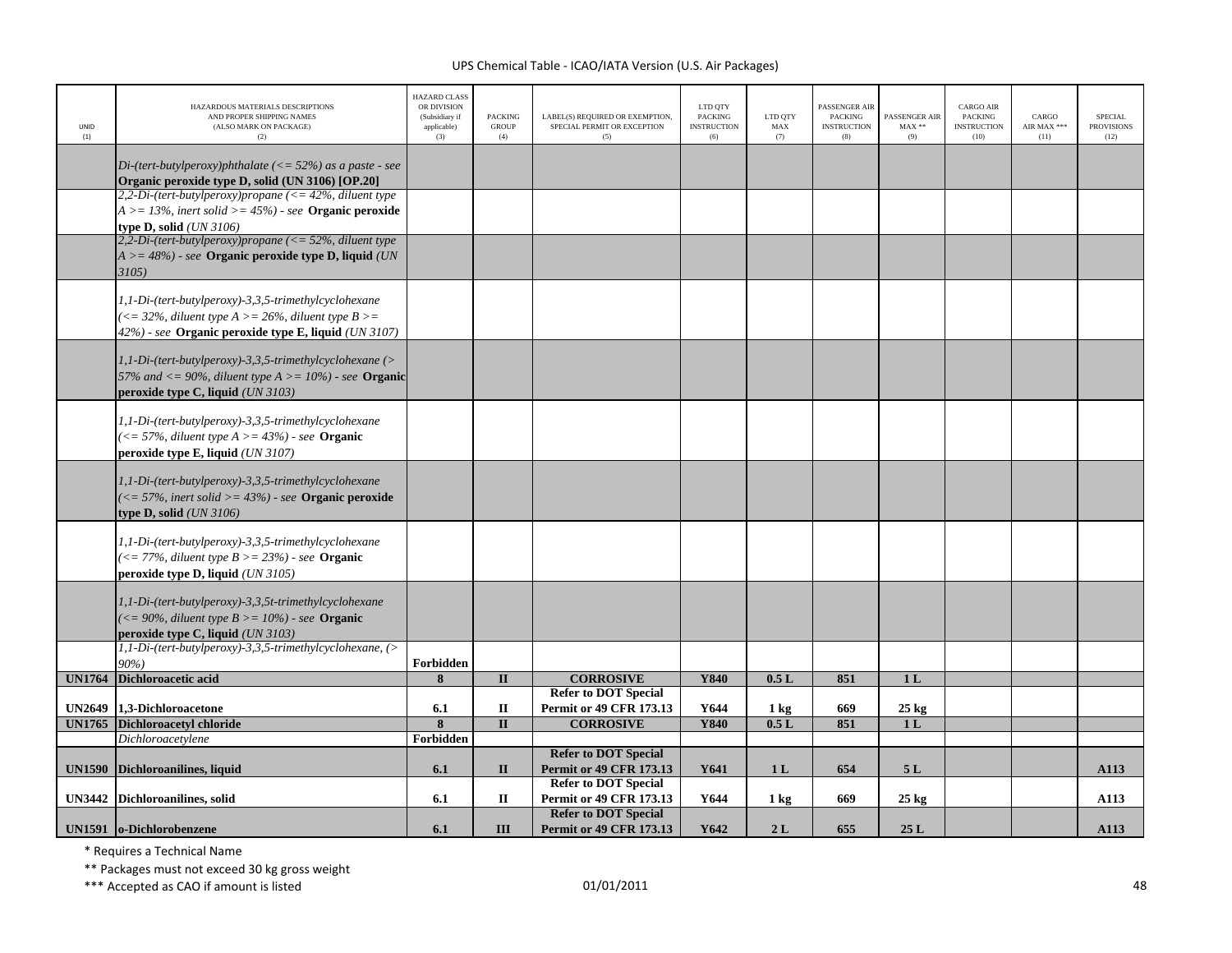| <b>UNID</b><br>(1) | HAZARDOUS MATERIALS DESCRIPTIONS<br>AND PROPER SHIPPING NAMES<br>(ALSO MARK ON PACKAGE)<br>(2) | <b>HAZARD CLASS</b><br>OR DIVISION<br>(Subsidiary if<br>applicable)<br>(3) | <b>PACKING</b><br><b>GROUP</b><br>(4) | LABEL(S) REQUIRED OR EXEMPTION,<br>SPECIAL PERMIT OR EXCEPTION<br>(5) | LTD QTY<br><b>PACKING</b><br><b>INSTRUCTION</b><br>(6) | LTD OTY<br>MAX<br>(7) | PASSENGER AIR<br><b>PACKING</b><br><b>INSTRUCTION</b><br>(8) | PASSENGER AIR<br>$MAX**$<br>(9) | <b>CARGO AIR</b><br>PACKING<br><b>INSTRUCTION</b><br>(10) | CARGO<br>AIR MAX ***<br>(11) | SPECIAL<br><b>PROVISIONS</b><br>(12) |
|--------------------|------------------------------------------------------------------------------------------------|----------------------------------------------------------------------------|---------------------------------------|-----------------------------------------------------------------------|--------------------------------------------------------|-----------------------|--------------------------------------------------------------|---------------------------------|-----------------------------------------------------------|------------------------------|--------------------------------------|
|                    | Di-4-chlorobenzoyl peroxide ( $\leq$ = 32%, inert solid $\geq$ =<br>68%)                       |                                                                            |                                       |                                                                       |                                                        |                       |                                                              | $30 \text{ kg}$                 |                                                           |                              |                                      |
|                    | Di-4-chlorobenzoyl peroxide $\left(\leq 52\% \right)$ as a paste - see                         |                                                                            |                                       |                                                                       |                                                        |                       |                                                              |                                 |                                                           |                              |                                      |
|                    | Organic peroxide type D, solid (UN 3106) [OP.20]                                               |                                                                            |                                       |                                                                       |                                                        |                       |                                                              |                                 |                                                           |                              |                                      |
|                    | Di-4-chlorobenzoyl peroxide ( $\langle = 77\%$ , water $\rangle = 23\%$ )                      | Forbidden                                                                  |                                       |                                                                       |                                                        |                       |                                                              |                                 |                                                           |                              |                                      |
|                    |                                                                                                |                                                                            |                                       | <b>Refer to DOT Special</b>                                           |                                                        |                       |                                                              |                                 |                                                           |                              |                                      |
|                    | UN1916 2.2'-Dichlorodiethyl ether                                                              | 6.1(3)                                                                     | $\mathbf{I}$                          | <b>Permit or 49 CFR 173.13</b>                                        | Y641                                                   | 1 <sub>L</sub>        | 654                                                          | 5 L                             |                                                           |                              |                                      |
|                    | UN1028 Dichlorodifluoromethane                                                                 | 2.2                                                                        |                                       | <b>NON-FLAMMABLE GAS</b>                                              |                                                        |                       | 200                                                          | $30 \text{ kg}$                 |                                                           |                              |                                      |
|                    | Dichlorodifluoromethane and difluoroethane                                                     |                                                                            |                                       |                                                                       |                                                        |                       |                                                              |                                 |                                                           |                              |                                      |
|                    | azeotropic mixture approximately 74%                                                           |                                                                            |                                       |                                                                       |                                                        |                       |                                                              |                                 |                                                           |                              |                                      |
| <b>UN2602</b>      | dichlorodifluoromethane                                                                        | 2.2                                                                        |                                       | <b>NON-FLAMMABLE GAS</b>                                              |                                                        |                       | 200                                                          | $30 \text{ kg}$                 |                                                           |                              |                                      |
| <b>UN2249</b>      | Dichlorodimethyl ether, symmetrical<br>UN2362 1,1-Dichloroethane                               | Forbidden<br>3                                                             | $\mathbf{I}$                          |                                                                       | Y341                                                   |                       | 353                                                          | 5L                              |                                                           |                              |                                      |
|                    | 1,2-Dichloroethane - see Ethylene dichloride                                                   |                                                                            |                                       | <b>FLAMMABLE LIQUID</b>                                               |                                                        | 1 <sub>L</sub>        |                                                              |                                 |                                                           |                              |                                      |
| <b>UN1150</b>      | 1,2-Dichloroethylene                                                                           | $\overline{\mathbf{3}}$                                                    | $\mathbf{I}$                          | <b>FLAMMABLE LIQUID</b>                                               | Y341                                                   | 1 <sub>L</sub>        | 353                                                          | 5L                              |                                                           |                              |                                      |
|                    | Dichloroethyl sulphide                                                                         | Forbidden                                                                  |                                       |                                                                       |                                                        |                       |                                                              |                                 |                                                           |                              |                                      |
| <b>UN1029</b>      | Dichlorofluoromethane                                                                          | 2.2                                                                        |                                       | <b>NON-FLAMMABLE GAS</b>                                              |                                                        |                       | 200                                                          | 30 <sub>kg</sub>                |                                                           |                              |                                      |
|                    | alpha-Dichlorohydrin - see 1,3-Dichloropropanol-2                                              |                                                                            |                                       |                                                                       |                                                        |                       |                                                              |                                 |                                                           |                              |                                      |
|                    |                                                                                                |                                                                            |                                       |                                                                       |                                                        |                       |                                                              | <b>Not</b>                      |                                                           |                              |                                      |
| <b>UN2465</b>      | Dichloroisocyanuric acid, dry                                                                  | 5.1                                                                        | $\mathbf{I}$                          |                                                                       |                                                        |                       |                                                              | Accepted                        |                                                           |                              |                                      |
|                    |                                                                                                |                                                                            |                                       |                                                                       |                                                        |                       |                                                              | <b>Not</b>                      |                                                           |                              |                                      |
|                    | UN2465 Dichloroisocyanuric acid, salts                                                         | 5.1                                                                        | $\rm II$                              |                                                                       |                                                        |                       |                                                              | Accepted                        |                                                           |                              |                                      |
|                    |                                                                                                |                                                                            |                                       | <b>Refer to DOT Special</b>                                           |                                                        |                       |                                                              |                                 |                                                           |                              |                                      |
| <b>UN2490</b>      | Dichloroisopropyl ether                                                                        | 6.1                                                                        | $\Pi$                                 | <b>Permit or 49 CFR 173.13</b>                                        | Y641                                                   | 1 <sub>L</sub>        | 654                                                          | 5L                              |                                                           |                              |                                      |
|                    |                                                                                                |                                                                            |                                       | <b>Refer to DOT Special</b>                                           |                                                        |                       |                                                              |                                 |                                                           |                              |                                      |
|                    | UN1593 Dichloromethane                                                                         | 6.1                                                                        | $\rm III$                             | Permit or 49 CFR 173.13                                               | Y642                                                   | 2L                    | 655                                                          | 25L                             |                                                           |                              |                                      |
|                    |                                                                                                |                                                                            |                                       | <b>Refer to DOT Special</b>                                           |                                                        |                       |                                                              |                                 |                                                           |                              |                                      |
|                    | UN2650 1,1-Dichloro-1-nitroethane                                                              | 6.1                                                                        | $\mathbf{I}$                          | Permit or 49 CFR 173.13                                               | Y641                                                   | 1 <sub>L</sub>        | 654                                                          | 5L                              |                                                           |                              |                                      |
|                    | <b>UN1152</b> Dichloropentanes<br>Dichlorophenols - see Chlorophenols, liquid;                 | $\overline{3}$                                                             | $\overline{III}$                      | <b>FLAMMABLE LIQUID</b>                                               | Y344                                                   | 10L                   | 355                                                          | 25L                             |                                                           |                              |                                      |
|                    | <b>Chlorophenols</b> , solid                                                                   |                                                                            |                                       |                                                                       |                                                        |                       |                                                              |                                 |                                                           |                              |                                      |
|                    |                                                                                                |                                                                            |                                       | <b>Refer to DOT Special</b>                                           |                                                        |                       |                                                              |                                 |                                                           |                              |                                      |
|                    | UN2250 Dichlorophenyl isocyanates                                                              | 6.1                                                                        | $\mathbf{I}\mathbf{I}$                | <b>Permit or 49 CFR 173.13</b>                                        | Y644                                                   | $1 \text{ kg}$        | 669                                                          | $25 \text{ kg}$                 |                                                           |                              |                                      |
| <b>UN1766</b>      | Dichlorophenyltrichlorosilane                                                                  | Forbidden                                                                  | $\rm II$                              |                                                                       |                                                        |                       |                                                              |                                 |                                                           |                              |                                      |
| <b>UN1279</b>      | 1,2-Dichloropropane                                                                            | 3                                                                          | $\overline{\mathbf{u}}$               | <b>FLAMMABLE LIQUID</b>                                               | Y341                                                   | 1 <sub>L</sub>        | 353                                                          | 5L                              |                                                           |                              |                                      |
|                    |                                                                                                |                                                                            |                                       | <b>Refer to DOT Special</b>                                           |                                                        |                       |                                                              |                                 |                                                           |                              |                                      |
| UN2750             | 1,3-Dichloropropanol-2                                                                         | 6.1                                                                        | $\mathbf{I}$                          | <b>Permit or 49 CFR 173.13</b>                                        | Y641                                                   | 1 <sub>L</sub>        | 654                                                          | 5L                              |                                                           |                              |                                      |
|                    |                                                                                                |                                                                            |                                       |                                                                       |                                                        |                       |                                                              |                                 |                                                           |                              |                                      |
|                    | 1,3-Dichloro-2-propanone - see 1,3-Dichloroacetone                                             |                                                                            |                                       |                                                                       |                                                        |                       |                                                              |                                 |                                                           |                              |                                      |
| <b>UN2047</b>      | Dichloropropenes                                                                               | $\overline{\mathbf{3}}$                                                    | $\mathbf{I}$                          | <b>FLAMMABLE LIQUID</b>                                               | <b>Y341</b>                                            | 1 <sub>L</sub>        | 353                                                          | 5L                              |                                                           |                              |                                      |
| <b>UN2047</b>      | <b>Dichloropropenes</b>                                                                        | 3                                                                          | $\overline{III}$                      | <b>FLAMMABLE LIQUID</b>                                               | Y344                                                   | 10L                   | 355                                                          | 25L                             |                                                           |                              | A3                                   |
|                    | <b>UN2189</b> Dichlorosilane                                                                   | Forbidden                                                                  |                                       |                                                                       |                                                        |                       |                                                              |                                 |                                                           |                              |                                      |

\* Requires <sup>a</sup> Technical Name

\*\* Packages must not exceed 30 kg gross weight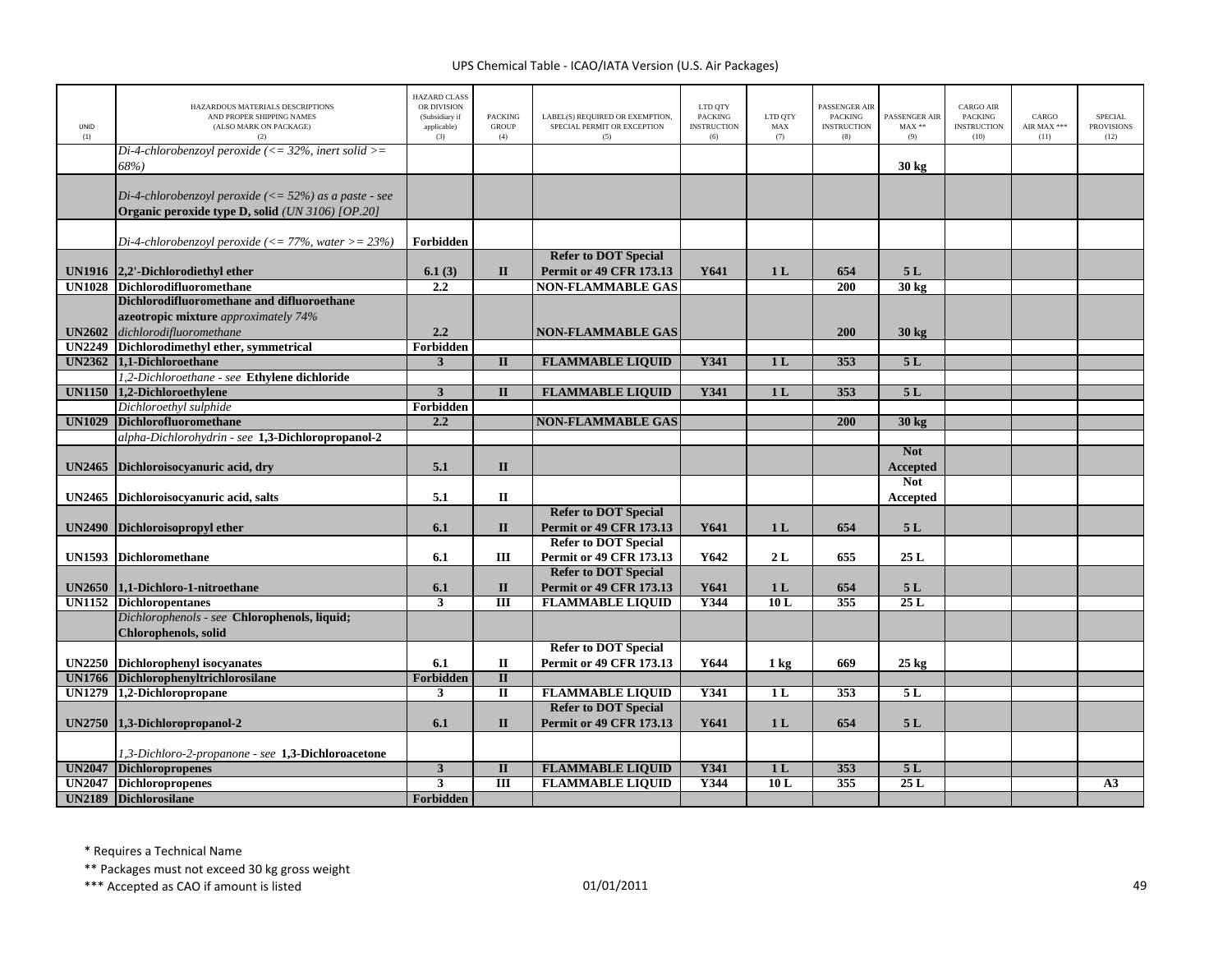| UNID<br>(1)   | HAZARDOUS MATERIALS DESCRIPTIONS<br>AND PROPER SHIPPING NAMES<br>(ALSO MARK ON PACKAGE)<br>(2)       | <b>HAZARD CLASS</b><br>OR DIVISION<br>(Subsidiary if<br>applicable)<br>(3) | <b>PACKING</b><br><b>GROUP</b><br>(4) | LABEL(S) REQUIRED OR EXEMPTION,<br>SPECIAL PERMIT OR EXCEPTION<br>(5) | LTD QTY<br>PACKING<br><b>INSTRUCTION</b><br>(6) | LTD QTY<br>MAX<br>(7) | PASSENGER AIR<br><b>PACKING</b><br><b>INSTRUCTION</b><br>(8) | PASSENGER AIR<br>$MAX**$<br>(9) | <b>CARGO AIR</b><br>PACKING<br><b>INSTRUCTION</b><br>(10) | CARGO<br>AIR MAX ***<br>(11) | <b>SPECIAL</b><br><b>PROVISIONS</b><br>(12) |
|---------------|------------------------------------------------------------------------------------------------------|----------------------------------------------------------------------------|---------------------------------------|-----------------------------------------------------------------------|-------------------------------------------------|-----------------------|--------------------------------------------------------------|---------------------------------|-----------------------------------------------------------|------------------------------|---------------------------------------------|
|               | Dichloro-s-triazine-2,4,6-trione - see<br>Dichloroisocyanuric acid, dry; Dichloroisocyanuric         |                                                                            |                                       |                                                                       |                                                 |                       |                                                              |                                 |                                                           |                              |                                             |
|               | acid, salts                                                                                          |                                                                            |                                       |                                                                       |                                                 |                       |                                                              |                                 |                                                           |                              |                                             |
| <b>UN1958</b> | 1,2-Dichloro-1,1,2,2-tetrafluoroethane                                                               | 2.2                                                                        |                                       | <b>NON-FLAMMABLE GAS</b>                                              |                                                 |                       | 200                                                          | 30 kg                           |                                                           |                              |                                             |
|               | Dichlorovinylchloroarsine                                                                            | <b>Forbidden</b>                                                           |                                       |                                                                       |                                                 |                       |                                                              |                                 |                                                           |                              |                                             |
|               | Dicumyl peroxide $($ > 52%) - see Organic peroxide type<br><b>F</b> , solid <i>(UN 3110) [OP.12]</i> |                                                                            |                                       |                                                                       |                                                 |                       |                                                              |                                 |                                                           |                              |                                             |
|               | Dicumyl peroxide (<= $52\%$ , inert solid >= $48\%$ )<br>OP.291                                      |                                                                            |                                       |                                                                       |                                                 |                       |                                                              | $30 \text{ kg}$                 |                                                           |                              |                                             |
|               | 1,4-Dicyanobutane - see Adiponitrile                                                                 |                                                                            |                                       |                                                                       |                                                 |                       |                                                              |                                 |                                                           |                              |                                             |
| <b>UN2565</b> | <b>Dicyclohexylamine</b>                                                                             | 8                                                                          | III                                   | <b>CORROSIVE</b>                                                      | Y841                                            | 1L                    | 852                                                          | 5L                              |                                                           |                              |                                             |
|               | Dicyclohexylamine nitrite - see Dicyclohexylammonium<br>nitrite                                      |                                                                            |                                       |                                                                       |                                                 |                       |                                                              |                                 |                                                           |                              |                                             |
| <b>UN2687</b> | Dicyclohexylammonium nitrite                                                                         | 4.1                                                                        | Ш                                     | <b>FLAMMABLE SOLID</b>                                                | Y443                                            | 10 <sub>kg</sub>      | 446                                                          | $25$ kg                         |                                                           |                              |                                             |
|               | Dicyclohexyl peroxydicarbonate                                                                       | Forbidden                                                                  |                                       |                                                                       |                                                 |                       |                                                              |                                 |                                                           |                              |                                             |
| <b>UN2048</b> | <b>Dicyclopentadiene</b>                                                                             | 3                                                                          | III                                   | <b>FLAMMABLE LIQUID</b>                                               | Y344                                            | 10L                   | 355                                                          | 25L                             |                                                           |                              |                                             |
|               | Didecanoyl peroxide                                                                                  | Forbidden                                                                  |                                       |                                                                       |                                                 |                       |                                                              |                                 |                                                           |                              |                                             |
|               | UN2372 1,2-Di-(dimethylamino ethane)                                                                 | 3                                                                          | $\mathbf{I}$                          | <b>FLAMMABLE LIQUID</b>                                               | Y341                                            | 1 <sub>L</sub>        | 353                                                          | 5L                              |                                                           |                              |                                             |
|               | 2,2-Di-(4,4-di-(tert-butylperoxy) cyclohexyl) propane                                                |                                                                            |                                       |                                                                       |                                                 |                       |                                                              |                                 |                                                           |                              |                                             |
|               | $\left( \langle = 22\%, \text{ diluent type } B \rangle = 78\% \right)$ - see <b>Organic</b>         |                                                                            |                                       |                                                                       |                                                 |                       |                                                              |                                 |                                                           |                              |                                             |
|               | peroxide type E, liquid (UN 3107)<br>2,2-Di-(4,4-di-(tert-butylperoxy) cyclohexyl) propane           |                                                                            |                                       |                                                                       |                                                 |                       |                                                              |                                 |                                                           |                              |                                             |
|               |                                                                                                      |                                                                            |                                       |                                                                       |                                                 |                       |                                                              |                                 |                                                           |                              |                                             |
|               | $\left(\langle=42\%,\text{ inert solid}\right\rangle=58\%$ - see Organic peroxide                    |                                                                            |                                       |                                                                       |                                                 |                       |                                                              |                                 |                                                           |                              |                                             |
|               | type $D$ , solid $(UN 3106)$                                                                         |                                                                            |                                       |                                                                       |                                                 |                       |                                                              |                                 |                                                           |                              |                                             |
|               | 2,2-Di-(4,4-di-tert-butylperoxycyclohexyl) propane, more                                             |                                                                            |                                       |                                                                       |                                                 |                       |                                                              |                                 |                                                           |                              |                                             |
|               | than 42% with inert solid                                                                            | Forbidden                                                                  |                                       |                                                                       |                                                 |                       |                                                              |                                 |                                                           |                              |                                             |
|               | Di-2,4-dichlorobenzoyl peroxide ( $\langle = 52\%$ ), as a paste                                     |                                                                            |                                       |                                                                       |                                                 |                       |                                                              |                                 |                                                           |                              |                                             |
|               | (UN3118)                                                                                             | Forbidden                                                                  |                                       |                                                                       |                                                 |                       |                                                              |                                 |                                                           |                              |                                             |
|               | Di-2,4-dichlorobenzoyl peroxide ( $\langle = 52\% \rangle$ as a paste                                |                                                                            |                                       |                                                                       |                                                 |                       |                                                              |                                 |                                                           |                              |                                             |
|               | with silicon oil - see Organic peroxide type D, solid                                                |                                                                            |                                       |                                                                       |                                                 |                       |                                                              |                                 |                                                           |                              |                                             |
|               | UN 3106<br>Di-2,4-dichlorobenzoyl peroxide (< 77%, water $\lt$ =                                     |                                                                            |                                       |                                                                       |                                                 |                       |                                                              |                                 |                                                           |                              |                                             |
|               | 23%)                                                                                                 | Forbidden                                                                  |                                       |                                                                       |                                                 |                       |                                                              |                                 |                                                           |                              |                                             |
|               |                                                                                                      |                                                                            |                                       |                                                                       |                                                 |                       |                                                              | <b>Not</b>                      |                                                           |                              |                                             |
| <b>UN1465</b> | Didymium nitrate                                                                                     | 5.1                                                                        | III                                   |                                                                       |                                                 |                       |                                                              | <b>Accepted</b>                 |                                                           |                              |                                             |
| <b>UN1202</b> | <b>Diesel fuel</b>                                                                                   | $\overline{\mathbf{3}}$                                                    | $\overline{III}$                      | <b>FLAMMABLE LIQUID</b>                                               | Y344                                            | 10L                   | 355                                                          | 25L                             |                                                           |                              | A3                                          |
|               | Di-(2-ethoxyethyl)peroxydicarbonate                                                                  | Forbidden                                                                  |                                       |                                                                       |                                                 |                       |                                                              |                                 |                                                           |                              |                                             |
|               | Diethanol nitrosamine dinitrate (dry)                                                                | Forbidden                                                                  |                                       |                                                                       |                                                 |                       |                                                              |                                 |                                                           |                              |                                             |
|               | 1,1-Diethoxyethane - see Acetal                                                                      |                                                                            |                                       |                                                                       |                                                 |                       |                                                              |                                 |                                                           |                              |                                             |
|               |                                                                                                      |                                                                            |                                       |                                                                       |                                                 |                       |                                                              |                                 |                                                           |                              |                                             |
|               | 1,2-Diethoxyethane - see Ethylene glycol diethyl ether                                               |                                                                            |                                       |                                                                       |                                                 |                       |                                                              |                                 |                                                           |                              |                                             |
| <b>UN2373</b> | <b>Diethoxymethane</b>                                                                               | $\overline{\mathbf{3}}$                                                    | $\mathbf{I}$                          | <b>FLAMMABLE LIQUID</b>                                               | Y341                                            | 1 <sub>L</sub>        | 353                                                          | 5L                              |                                                           |                              |                                             |
|               | 2,5-Diethoxy-4-morpholinobenzenediazonium                                                            |                                                                            |                                       |                                                                       |                                                 |                       |                                                              |                                 |                                                           |                              |                                             |
|               | tetrafluoroborate (100%)                                                                             | Forbidden                                                                  |                                       |                                                                       |                                                 |                       |                                                              |                                 |                                                           |                              |                                             |
|               | 2,5-Diethoxy-4-morpholinobenzenediazonium zinc<br>chloride                                           | Forbidden                                                                  |                                       |                                                                       |                                                 |                       |                                                              |                                 |                                                           |                              |                                             |

\* Requires <sup>a</sup> Technical Name

\*\* Packages must not exceed 30 kg gross weight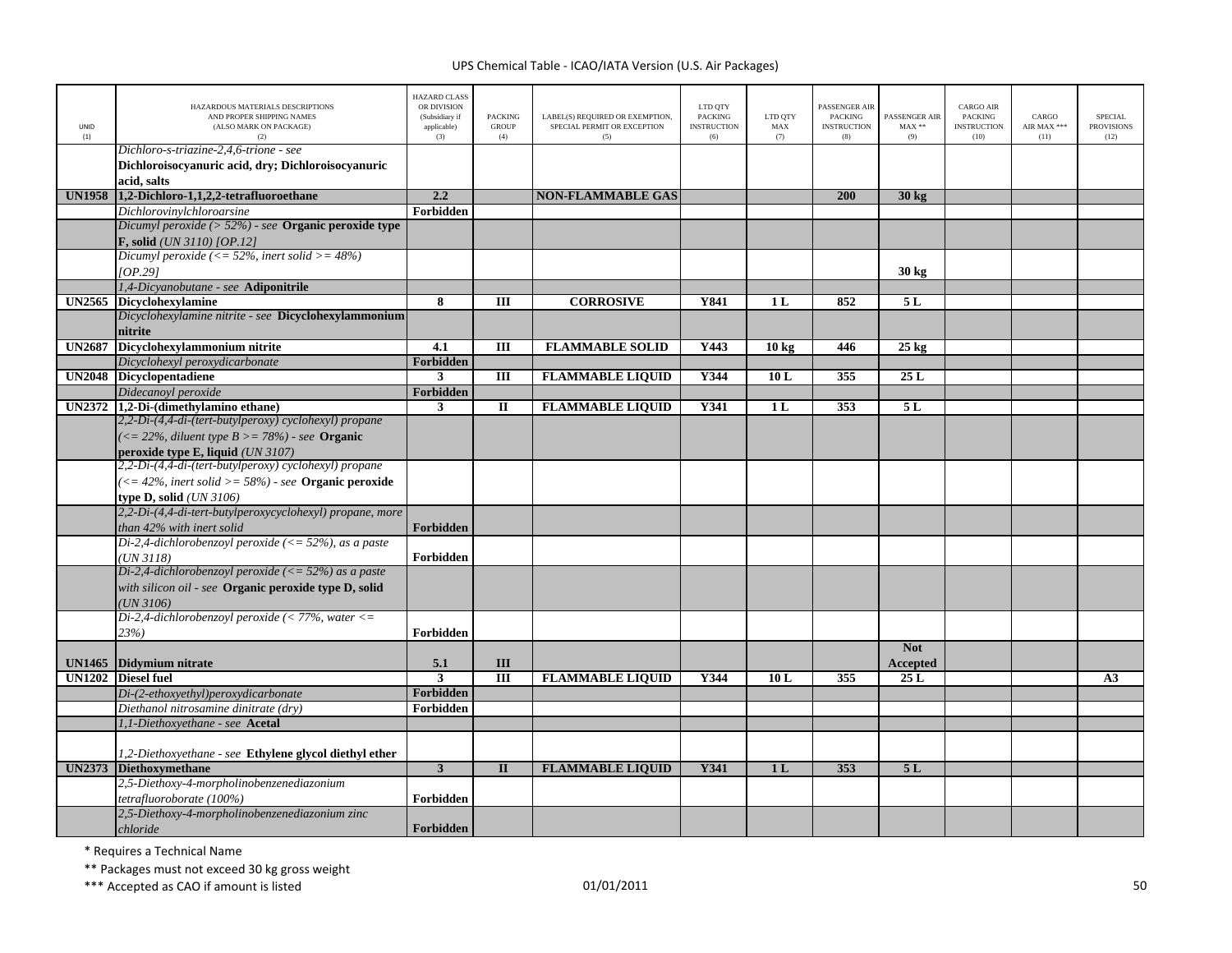| <b>UNID</b><br>(1) | HAZARDOUS MATERIALS DESCRIPTIONS<br>AND PROPER SHIPPING NAMES<br>(ALSO MARK ON PACKAGE)<br>(2)        | <b>HAZARD CLASS</b><br>OR DIVISION<br>(Subsidiary if<br>applicable)<br>(3) | <b>PACKING</b><br><b>GROUP</b><br>(4) | LABEL(S) REQUIRED OR EXEMPTION,<br>SPECIAL PERMIT OR EXCEPTION<br>(5) | LTD QTY<br><b>PACKING</b><br><b>INSTRUCTION</b><br>(6) | LTD QTY<br>MAX<br>(7) | <b>ASSENGER AIR</b><br><b>PACKING</b><br><b>INSTRUCTION</b><br>(8) | PASSENGER AIR<br>$\text{MAX}$ **<br>(9) | CARGO AIR<br>PACKING<br><b>INSTRUCTION</b><br>(10) | CARGO<br>AIR MAX ***<br>(11) | <b>SPECIAL</b><br><b>PROVISIONS</b><br>(12) |
|--------------------|-------------------------------------------------------------------------------------------------------|----------------------------------------------------------------------------|---------------------------------------|-----------------------------------------------------------------------|--------------------------------------------------------|-----------------------|--------------------------------------------------------------------|-----------------------------------------|----------------------------------------------------|------------------------------|---------------------------------------------|
|                    | 2,5-Diethoxy-4-(4-morpholinyl)-benzenediazonium                                                       |                                                                            |                                       |                                                                       |                                                        |                       |                                                                    |                                         |                                                    |                              |                                             |
|                    | sulphate - see Self-reactive solid type D<br>2,5-Diethoxy-4-(phenylsulphonyl) benzenediazonium zinc   |                                                                            |                                       |                                                                       |                                                        |                       |                                                                    |                                         |                                                    |                              |                                             |
|                    | chloride $(>67%)$                                                                                     | Forbidden                                                                  |                                       |                                                                       |                                                        |                       |                                                                    |                                         |                                                    |                              |                                             |
| <b>UN2374</b>      | 3,3-Diethoxypropene                                                                                   | $\mathbf{3}$                                                               | $\mathbf{I}$                          | <b>FLAMMABLE LIQUID</b>                                               | <b>Y341</b>                                            | 1 <sub>L</sub>        | 353                                                                | 5L                                      |                                                    |                              |                                             |
|                    |                                                                                                       |                                                                            |                                       | <b>FLAMMABLE LIQUID &amp;</b>                                         |                                                        |                       |                                                                    |                                         |                                                    |                              |                                             |
|                    | UN1154 Diethylamine                                                                                   | 3(8)                                                                       | $\mathbf{I}$                          | <b>CORROSIVE</b>                                                      | Y340                                                   | 0.5L                  | 352                                                                | 1 <sub>L</sub>                          |                                                    |                              |                                             |
| <b>UN2686</b>      | 2-Diethylaminoethanol                                                                                 | 8(3)                                                                       | П                                     | <b>CORROSIVE &amp;</b><br><b>FLAMMABLE LIQUID</b>                     | Y840                                                   | 0.5L                  | 851                                                                | 1 <sub>L</sub>                          |                                                    |                              |                                             |
|                    |                                                                                                       |                                                                            |                                       | <b>FLAMMABLE LIQUID &amp;</b>                                         |                                                        |                       |                                                                    |                                         |                                                    |                              |                                             |
| <b>UN2684</b>      | 3-Diethylaminopropylamine                                                                             | 3(8)                                                                       | III                                   | <b>CORROSIVE</b>                                                      | Y342                                                   | 1 <sub>L</sub>        | 354                                                                | 5L                                      |                                                    |                              |                                             |
|                    |                                                                                                       |                                                                            |                                       | <b>Refer to DOT Special</b>                                           |                                                        |                       |                                                                    |                                         |                                                    |                              |                                             |
| <b>UN2432</b>      | N,N-Diethylaniline                                                                                    | 6.1                                                                        | Ш                                     | <b>Permit or 49 CFR 173.13</b>                                        | Y642                                                   | 2L                    | 655                                                                | 25L                                     |                                                    |                              | A113                                        |
| <b>UN2049</b>      | <b>Diethylbenzene</b>                                                                                 | $\mathbf{3}$                                                               | III                                   | <b>FLAMMABLE LIQUID</b>                                               | Y344                                                   | 10L                   | 355                                                                | 25L                                     |                                                    |                              |                                             |
|                    | Diethylcarbinol - see Amyl alcohols (UN 1105)                                                         |                                                                            |                                       |                                                                       |                                                        |                       |                                                                    |                                         |                                                    |                              |                                             |
|                    | <b>UN2366</b> Diethyl carbonate                                                                       | $\overline{3}$                                                             | $\mathbf{III}$                        | <b>FLAMMABLE LIQUID</b>                                               | <b>Y344</b>                                            | 10L                   | 355                                                                | 25L                                     |                                                    |                              |                                             |
|                    | UN1767 Diethyldichlorosilane                                                                          | Forbidden                                                                  | $\mathbf{I}$                          |                                                                       |                                                        |                       |                                                                    |                                         |                                                    |                              |                                             |
|                    | Diethylenediamine - see Piperazine (UN 2579)                                                          |                                                                            |                                       |                                                                       |                                                        |                       |                                                                    |                                         |                                                    |                              |                                             |
|                    | Diethyleneglycol bis allyl carbonate $(<= 88\%) +$                                                    |                                                                            |                                       |                                                                       |                                                        |                       |                                                                    |                                         |                                                    |                              |                                             |
|                    | Diisopropylperoxydicarbonate ( $>= 12\%$ )<br>Diethyleneglycol dinitrate, desensitized $>= 25\%$ non- | Forbidden                                                                  |                                       |                                                                       |                                                        |                       |                                                                    |                                         |                                                    |                              |                                             |
| <b>UN0075</b>      |                                                                                                       | Forbidden                                                                  |                                       |                                                                       |                                                        |                       |                                                                    |                                         |                                                    |                              |                                             |
|                    | volatile, water insoluble phlegmatizer<br>Diethyleneglycol dinitrate (dry)                            | Forbidden                                                                  |                                       |                                                                       |                                                        |                       |                                                                    |                                         |                                                    |                              |                                             |
| <b>UN2079</b>      | <b>Diethylenetriamine</b>                                                                             | 8                                                                          | $\mathbf{I}$                          | <b>CORROSIVE</b>                                                      | <b>Y840</b>                                            | 0.5L                  | 851                                                                | 1L                                      |                                                    |                              |                                             |
|                    |                                                                                                       |                                                                            |                                       |                                                                       |                                                        |                       |                                                                    |                                         |                                                    |                              |                                             |
|                    | N,N-Diethylethanolamine - see 2-Diethylaminoethanol                                                   |                                                                            |                                       |                                                                       |                                                        |                       |                                                                    |                                         |                                                    |                              |                                             |
|                    | UN1155 Diethyl ether                                                                                  | $\mathbf{3}$                                                               | $\mathbf{I}$                          | <b>FLAMMABLE LIQUID</b>                                               |                                                        |                       | 351                                                                | 1L                                      |                                                    |                              |                                             |
|                    |                                                                                                       |                                                                            |                                       | <b>CORROSIVE &amp;</b>                                                |                                                        |                       |                                                                    |                                         |                                                    |                              |                                             |
| <b>UN2685</b>      | N,N-Diethylethylenediamine                                                                            | 8(3)                                                                       | П                                     | <b>FLAMMABLE LIQUID</b>                                               | Y840                                                   | 0.5L                  | 851                                                                | 1 <sub>L</sub>                          |                                                    |                              |                                             |
|                    | Diethylgold bromide                                                                                   | Forbidden                                                                  |                                       |                                                                       |                                                        |                       |                                                                    |                                         |                                                    |                              |                                             |
|                    | Di-(2-ethylhexyl)peroxydicarbonate                                                                    | Forbidden                                                                  |                                       |                                                                       |                                                        |                       |                                                                    |                                         |                                                    |                              |                                             |
|                    | Di-(2-ethylhexyl) phosphoric acid - see Diisooctyl acid                                               |                                                                            |                                       |                                                                       |                                                        |                       |                                                                    |                                         |                                                    |                              |                                             |
|                    | phosphate                                                                                             |                                                                            |                                       |                                                                       |                                                        |                       |                                                                    |                                         |                                                    |                              |                                             |
| <b>UN1156</b>      | <b>Diethyl ketone</b>                                                                                 | 3                                                                          | $\mathbf{I}$                          | <b>FLAMMABLE LIQUID</b>                                               | Y341                                                   | 1L                    | 353                                                                | 5L                                      |                                                    |                              |                                             |
|                    | Diethyl peroxydicarbonate, more than 27% in solution                                                  | Forbidden                                                                  |                                       |                                                                       |                                                        |                       |                                                                    |                                         |                                                    |                              |                                             |
|                    |                                                                                                       |                                                                            |                                       | <b>Refer to DOT Special</b>                                           |                                                        |                       |                                                                    |                                         |                                                    |                              |                                             |
|                    | UN1594 Diethyl sulphate                                                                               | 6.1                                                                        | П                                     | <b>Permit or 49 CFR 173.13</b>                                        | Y641                                                   | 1 <sub>L</sub>        | 654                                                                | 5 L                                     |                                                    |                              |                                             |
|                    | UN2375 Diethyl sulphide                                                                               | $\mathbf{3}$                                                               | $\mathbf{I}$                          | <b>FLAMMABLE LIQUID</b>                                               | Y341                                                   | 1 <sub>L</sub>        | 353                                                                | 5L                                      |                                                    |                              |                                             |
| <b>UN2751</b>      | Diethylthiophosphoryl chloride                                                                        | 8                                                                          | $\mathbf{I}$                          | <b>CORROSIVE</b>                                                      | Y840                                                   | 0.5L                  | 851                                                                | 1 <sub>L</sub>                          |                                                    |                              |                                             |
|                    | 2,4-Difluoroaniline - see Fluoroanilines (UN 2941)                                                    |                                                                            |                                       |                                                                       |                                                        |                       |                                                                    |                                         |                                                    |                              |                                             |
|                    |                                                                                                       |                                                                            |                                       |                                                                       |                                                        |                       |                                                                    |                                         |                                                    |                              |                                             |
|                    | Difluorochloroethane - see 1-Chloro-1,1-difluoroethane                                                |                                                                            |                                       |                                                                       |                                                        |                       |                                                                    |                                         |                                                    |                              |                                             |
|                    | UN1030 1,1-Difluoroethane                                                                             | Forbidden                                                                  |                                       |                                                                       |                                                        |                       |                                                                    |                                         |                                                    |                              |                                             |
| <b>UN1959</b>      | 1.1-Difluoroethylene                                                                                  | Forbidden                                                                  |                                       |                                                                       |                                                        |                       |                                                                    |                                         |                                                    |                              |                                             |
|                    | UN3252 Difluoromethane                                                                                | Forbidden                                                                  |                                       |                                                                       |                                                        |                       |                                                                    |                                         |                                                    |                              |                                             |

\* Requires <sup>a</sup> Technical Name

\*\* Packages must not exceed 30 kg gross weight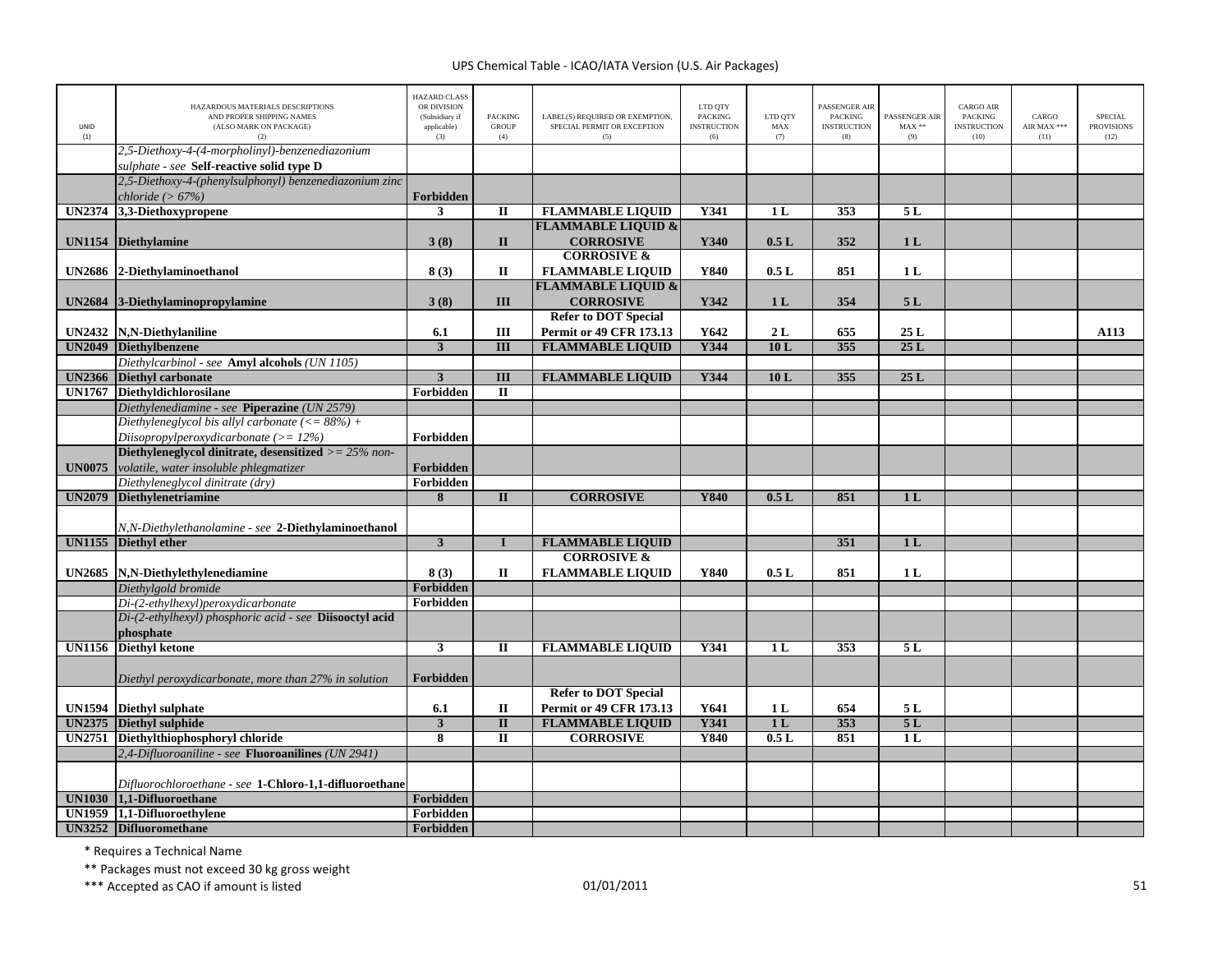|                                | HAZARDOUS MATERIALS DESCRIPTIONS<br>AND PROPER SHIPPING NAMES      | <b>HAZARD CLASS</b><br>OR DIVISION<br>(Subsidiary if | <b>PACKING</b>          | LABEL(S) REQUIRED OR EXEMPTION,             | LTD QTY<br><b>PACKING</b> | LTD OTY                          | PASSENGER AIR<br><b>PACKING</b> | PASSENGER AIR  | <b>CARGO AIR</b><br>PACKING | CARGO               | <b>SPECIAL</b>            |
|--------------------------------|--------------------------------------------------------------------|------------------------------------------------------|-------------------------|---------------------------------------------|---------------------------|----------------------------------|---------------------------------|----------------|-----------------------------|---------------------|---------------------------|
| UNID<br>(1)                    | (ALSO MARK ON PACKAGE)<br>(2)                                      | applicable)<br>(3)                                   | <b>GROUP</b><br>(4)     | SPECIAL PERMIT OR EXCEPTION<br>(5)          | <b>INSTRUCTION</b><br>(6) | MAX<br>(7)                       | <b>INSTRUCTION</b><br>(8)       | $MAX**$<br>(9) | <b>INSTRUCTION</b><br>(10)  | AIR MAX ***<br>(11) | <b>PROVISIONS</b><br>(12) |
|                                | Difluoromethane, pentafluoroethane and 1,1,1,2-                    |                                                      |                         |                                             |                           |                                  |                                 |                |                             |                     |                           |
|                                | tetrafluoroethane azeotropic mixture (23%)                         |                                                      |                         |                                             |                           |                                  |                                 |                |                             |                     |                           |
|                                | difluoromethane and pentafluoroethane (25%) - see                  |                                                      |                         |                                             |                           |                                  |                                 |                |                             |                     |                           |
|                                | Refrigerant gas R 407C                                             |                                                      |                         |                                             |                           |                                  |                                 |                |                             |                     |                           |
|                                | Difluoromethane, pentafluoroethane and 1,1,1,2-                    |                                                      |                         |                                             |                           |                                  |                                 |                |                             |                     |                           |
|                                | tetrafluoroethane azeotropic mixture (20%)                         |                                                      |                         |                                             |                           |                                  |                                 |                |                             |                     |                           |
|                                | difluoromethane and pentafluoroethane (40%) - see                  |                                                      |                         |                                             |                           |                                  |                                 |                |                             |                     |                           |
|                                | Refrigerant gas R 407A                                             |                                                      |                         |                                             |                           |                                  |                                 |                |                             |                     |                           |
|                                | $Difluorome thane$ , pentafluoroethane and $1,1,1,2$ -             |                                                      |                         |                                             |                           |                                  |                                 |                |                             |                     |                           |
|                                | tetrafluoroethane azeotropic mixture (10%)                         |                                                      |                         |                                             |                           |                                  |                                 |                |                             |                     |                           |
|                                | difluoromethane and pentafluoroethane (70%) - see                  |                                                      |                         |                                             |                           |                                  |                                 |                |                             |                     |                           |
|                                | Refrigerant gas R 407B                                             |                                                      |                         |                                             |                           |                                  |                                 |                |                             |                     |                           |
| <b>UN1768</b>                  | Difluorophosphoric acid, anhydrous                                 | 8                                                    | $\mathbf{I}$            | <b>CORROSIVE</b>                            | Y840                      | 0.5L                             | 851                             | 1 <sub>L</sub> |                             |                     |                           |
|                                | 2,2-Dihydroperoxypropane                                           | Forbidden                                            |                         |                                             |                           |                                  |                                 |                |                             |                     |                           |
|                                | 2,2-Dihydroperoxypropane, not more than 27% when                   |                                                      |                         |                                             |                           |                                  |                                 |                |                             |                     |                           |
|                                | with 73% or more inert solid                                       | Forbidden                                            |                         |                                             |                           |                                  |                                 |                |                             |                     |                           |
|                                | UN2376 2,3-Dihydropyran                                            | $\overline{\mathbf{3}}$                              | $\overline{\mathbf{u}}$ | <b>FLAMMABLE LIQUID</b>                     | <b>Y341</b>               | 1L                               | 353                             | 5L             |                             |                     |                           |
|                                | Di-(1-hydroxycyclohexyl)peroxide $\left(\leq 100\% \right)$ - see  |                                                      |                         |                                             |                           |                                  |                                 |                |                             |                     |                           |
|                                | Organic peroxide type D, solid (UN 3106)                           |                                                      |                         |                                             |                           |                                  |                                 |                |                             |                     |                           |
|                                | 1,8-Dihydroxy-2,4,5,7-tetranitroanthraquinone                      |                                                      |                         |                                             |                           |                                  |                                 |                |                             |                     |                           |
|                                | (chrysamminic acid)                                                | Forbidden                                            |                         |                                             |                           |                                  |                                 |                |                             |                     |                           |
|                                | Di-(1-hydroxytetrazole) (dry)                                      | Forbidden                                            |                         |                                             |                           |                                  |                                 |                |                             |                     |                           |
|                                | Diiodoacetylene                                                    | Forbidden                                            |                         |                                             |                           |                                  |                                 |                |                             |                     |                           |
|                                |                                                                    |                                                      |                         | <b>FLAMMABLE LIQUID &amp;</b>               |                           |                                  |                                 |                |                             |                     |                           |
| <b>UN2361</b><br><b>UN2050</b> | Diisobutylamine<br>Diisobutylene, isomeric compound                | 3(8)<br>$\mathbf{3}$                                 | III<br>$\mathbf{I}$     | <b>CORROSIVE</b><br><b>FLAMMABLE LIQUID</b> | Y342<br>Y341              | 1 <sub>L</sub><br>1 <sub>L</sub> | 354<br>353                      | 5L<br>5L       |                             |                     |                           |
| <b>UN1157</b>                  | <b>Diisobutyl ketone</b>                                           | $\overline{3}$                                       | $\overline{\mathbf{H}}$ | <b>FLAMMABLE LIQUID</b>                     | Y344                      | 10L                              | 355                             | 25L            |                             |                     |                           |
|                                | Diisobutyryl peroxide                                              | Forbidden                                            |                         |                                             |                           |                                  |                                 |                |                             |                     |                           |
| <b>UN1902</b>                  | Diisooctyl acid phosphate                                          | 8                                                    | III                     | <b>CORROSIVE</b>                            | <b>Y841</b>               | 1 <sub>L</sub>                   | 852                             | 5L             |                             |                     |                           |
|                                |                                                                    |                                                      |                         | <b>FLAMMABLE LIQUID &amp;</b>               |                           |                                  |                                 |                |                             |                     |                           |
|                                | UN1158 Diisopropylamine                                            | 3(8)                                                 | П                       | <b>CORROSIVE</b>                            | Y340                      | 0.5L                             | 352                             | 1 <sub>L</sub> |                             |                     |                           |
|                                | Di-isopropylbenzene dihydroperoxide ( $\leq$ 82%, diluent          |                                                      |                         |                                             |                           |                                  |                                 |                |                             |                     |                           |
|                                | type $A \ge 5\%$ , water $\ge 5\%$ ) - see <b>Organic peroxide</b> |                                                      |                         |                                             |                           |                                  |                                 |                |                             |                     |                           |
|                                | type D, solid $(UN 3106)$ [OP.24]                                  |                                                      |                         |                                             |                           |                                  |                                 |                |                             |                     |                           |
| <b>UN1159</b>                  | Diisopropyl ether                                                  | $\overline{\mathbf{3}}$                              | $\mathbf{I}$            | <b>FLAMMABLE LIQUID</b>                     | Y341                      | 1 <sub>L</sub>                   | 353                             | 5L             |                             |                     |                           |
|                                | Diisopropyl peroxydicarbonate                                      | Forbidden                                            |                         |                                             |                           |                                  |                                 |                |                             |                     |                           |
|                                | UN2521 Diketene, stabilized                                        | Forbidden                                            |                         |                                             |                           |                                  |                                 |                |                             |                     |                           |
|                                | Dilauroyl peroxide (< 100%) - see <b>Organic peroxide</b>          |                                                      |                         |                                             |                           |                                  |                                 |                |                             |                     |                           |
|                                | type D, solid $(UN 3106)$                                          |                                                      |                         |                                             |                           |                                  |                                 |                |                             |                     |                           |
|                                |                                                                    |                                                      |                         |                                             |                           |                                  |                                 |                |                             |                     |                           |
|                                | Dilauroyl peroxide ( $\leq$ 42%) as a stable dispersion in         |                                                      |                         |                                             |                           |                                  |                                 |                |                             |                     |                           |
|                                | water - see <b>Organic peroxide type F, liquid</b> (UN 3109)       |                                                      |                         |                                             |                           |                                  |                                 |                |                             |                     |                           |
|                                |                                                                    |                                                      |                         |                                             |                           |                                  |                                 |                |                             |                     |                           |
|                                | 4-(Dimethlyamino)-benzenediazonium tricholorzincate(-              |                                                      |                         |                                             |                           |                                  |                                 |                |                             |                     |                           |
|                                | $1)$ (100%) - see Self-reactive solid, type E                      |                                                      |                         |                                             |                           |                                  |                                 |                |                             |                     |                           |
|                                | Di-(3-methoxybutyl) peroxydicarbonate                              | Forbidden                                            |                         |                                             |                           |                                  |                                 |                |                             |                     |                           |

\* Requires <sup>a</sup> Technical Name

\*\* Packages must not exceed 30 kg gross weight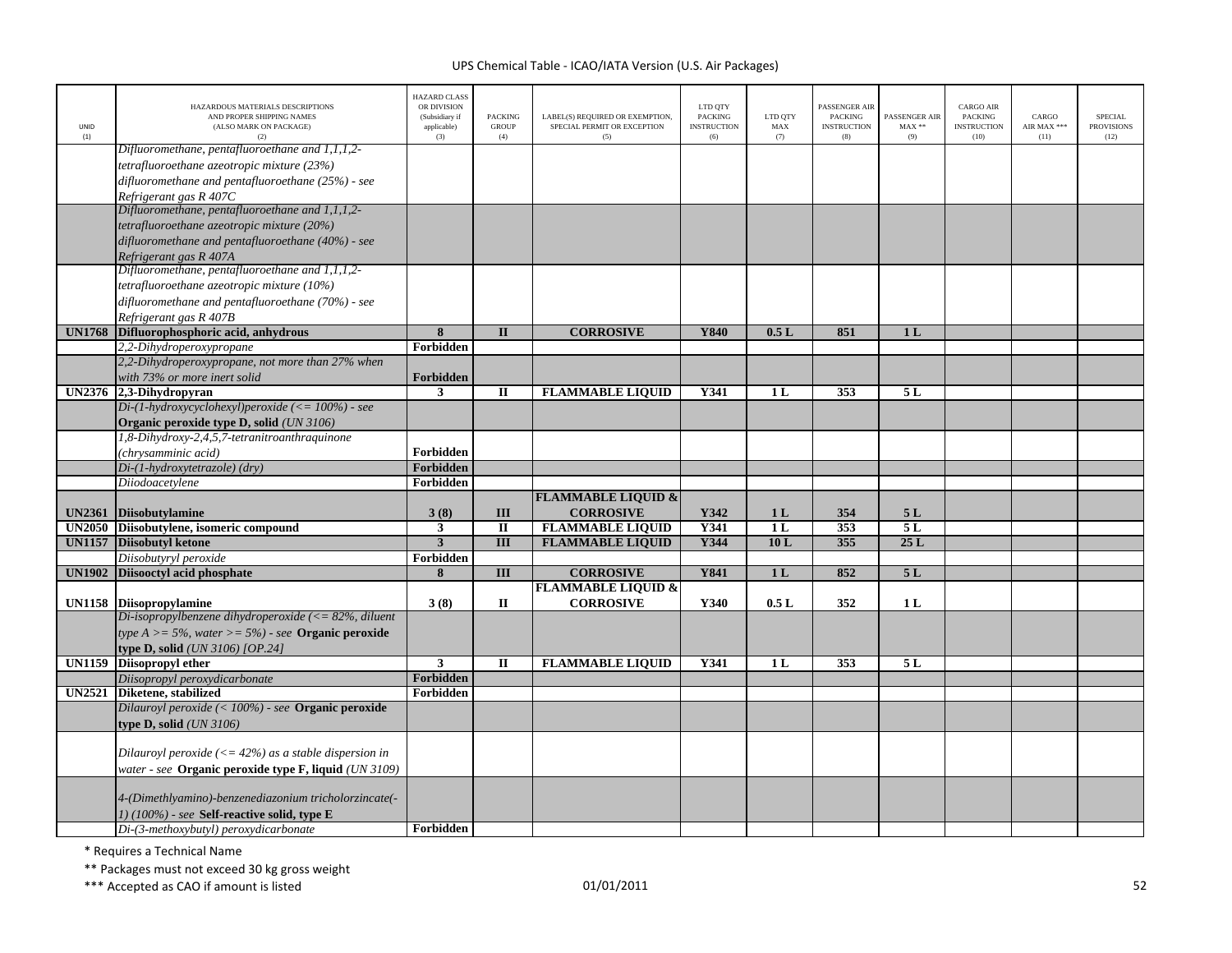| UNID<br>(1)   | HAZARDOUS MATERIALS DESCRIPTIONS<br>AND PROPER SHIPPING NAMES<br>(ALSO MARK ON PACKAGE)<br>(2) | <b>HAZARD CLASS</b><br>OR DIVISION<br>(Subsidiary if<br>applicable)<br>(3) | <b>PACKING</b><br><b>GROUP</b><br>(4) | LABEL(S) REQUIRED OR EXEMPTION,<br>SPECIAL PERMIT OR EXCEPTION<br>(5) | LTD QTY<br><b>PACKING</b><br><b>INSTRUCTION</b><br>(6) | LTD OTY<br>$\mathbf{MAX}$<br>(7) | PASSENGER AIR<br><b>PACKING</b><br><b>INSTRUCTION</b><br>(8) | PASSENGER AIR<br>$MAX**$<br>(9) | <b>CARGO AIR</b><br><b>PACKING</b><br><b>INSTRUCTION</b><br>(10) | CARGO<br>AIR MAX ***<br>(11) | <b>SPECIAL</b><br><b>PROVISIONS</b><br>(12) |
|---------------|------------------------------------------------------------------------------------------------|----------------------------------------------------------------------------|---------------------------------------|-----------------------------------------------------------------------|--------------------------------------------------------|----------------------------------|--------------------------------------------------------------|---------------------------------|------------------------------------------------------------------|------------------------------|---------------------------------------------|
| <b>UN2377</b> | 1,1-Dimethoxyethane                                                                            | $\mathbf{3}$                                                               | $\mathbf{I}$                          | <b>FLAMMABLE LIQUID</b>                                               | <b>Y341</b>                                            | 1 <sub>L</sub>                   | 353                                                          | 5L                              |                                                                  |                              |                                             |
| <b>UN2252</b> | 1,2-Dimethoxyethane                                                                            | 3                                                                          | $\mathbf{I}$                          | <b>FLAMMABLE LIQUID</b>                                               | Y341                                                   | 1 <sub>L</sub>                   | 353                                                          | 5L                              |                                                                  |                              |                                             |
|               | 2,5-Dimethoxy-4-(4-methylphenylsulphonyl)                                                      |                                                                            |                                       |                                                                       |                                                        |                                  |                                                              |                                 |                                                                  |                              |                                             |
|               | benzenediazonium zinc chloride (79%)                                                           | Forbidden                                                                  |                                       |                                                                       |                                                        |                                  |                                                              |                                 |                                                                  |                              |                                             |
|               | Dimethoxystrychnine - see Brucine                                                              |                                                                            |                                       |                                                                       |                                                        |                                  |                                                              |                                 |                                                                  |                              |                                             |
| <b>UN1032</b> | Dimethylamine, anhydrous                                                                       | Forbidden                                                                  |                                       |                                                                       |                                                        |                                  |                                                              |                                 |                                                                  |                              |                                             |
|               |                                                                                                |                                                                            |                                       | <b>FLAMMABLE LIQUID &amp;</b>                                         |                                                        |                                  |                                                              |                                 |                                                                  |                              |                                             |
| <b>UN1160</b> | Dimethylamine, aqueous solution                                                                | 3(8)                                                                       | П                                     | <b>CORROSIVE</b>                                                      | Y340                                                   | 0.5L                             | 352                                                          | 1 <sub>L</sub>                  |                                                                  |                              |                                             |
|               |                                                                                                |                                                                            |                                       | <b>Refer to DOT Special</b>                                           |                                                        |                                  |                                                              |                                 |                                                                  |                              |                                             |
| <b>UN2378</b> | 2-Dimethylaminoacetonitrile                                                                    | 3(6.1)                                                                     | $\mathbf{I}$                          | <b>Permit or 49 CFR 173.13</b>                                        | Y341                                                   | 1L                               | 352                                                          | 1L                              |                                                                  |                              |                                             |
|               |                                                                                                |                                                                            |                                       |                                                                       |                                                        |                                  |                                                              |                                 |                                                                  |                              |                                             |
|               | 4-(Dimethylamino)-benzenediazonium trichlorozincate (-                                         |                                                                            |                                       |                                                                       |                                                        |                                  |                                                              |                                 |                                                                  |                              |                                             |
|               | 1) - see Self-reactive solid type E (UN 3228)                                                  |                                                                            |                                       |                                                                       |                                                        |                                  |                                                              |                                 |                                                                  |                              |                                             |
|               | 4-Dimethylamino-6-(2-dimethylaminoethoxy) toluene-2-                                           |                                                                            |                                       |                                                                       |                                                        |                                  |                                                              |                                 |                                                                  |                              |                                             |
|               |                                                                                                |                                                                            |                                       |                                                                       |                                                        |                                  |                                                              |                                 |                                                                  |                              |                                             |
|               | diazonium zinc chloride (100%)                                                                 | Forbidden                                                                  |                                       | <b>CORROSIVE &amp;</b>                                                |                                                        |                                  |                                                              |                                 |                                                                  |                              |                                             |
|               |                                                                                                |                                                                            |                                       |                                                                       | Y840                                                   |                                  |                                                              |                                 |                                                                  |                              |                                             |
| <b>UN2051</b> | 2-Dimethylaminoethanol                                                                         | 8(3)                                                                       | П                                     | <b>FLAMMABLE LIQUID</b>                                               |                                                        | 0.5L                             | 851                                                          | 1 <sub>L</sub>                  |                                                                  |                              |                                             |
|               |                                                                                                |                                                                            |                                       | <b>Refer to DOT Special</b>                                           |                                                        |                                  |                                                              |                                 |                                                                  |                              |                                             |
|               | UN3302 2-Dimethylaminoethyl acrylate                                                           | 6.1                                                                        | $\mathbf{I}$                          | Permit or 49 CFR 173.13                                               | Y641                                                   | 1 <sub>L</sub>                   | 654                                                          | 5L                              |                                                                  |                              |                                             |
|               |                                                                                                |                                                                            |                                       | <b>Refer to DOT Special</b>                                           |                                                        |                                  |                                                              |                                 |                                                                  |                              |                                             |
|               | UN2522 2-Dimethylaminoethyl methacrylate                                                       | 6.1                                                                        | П                                     | <b>Permit or 49 CFR 173.13</b>                                        | Y641                                                   | 1 <sub>L</sub>                   | 654                                                          | 5 L                             |                                                                  |                              |                                             |
|               |                                                                                                |                                                                            |                                       | <b>Refer to DOT Special</b>                                           |                                                        |                                  |                                                              |                                 |                                                                  |                              |                                             |
| <b>UN2253</b> | N,N-Dimethylaniline                                                                            | 6.1                                                                        | $\mathbf{I}$                          | <b>Permit or 49 CFR 173.13</b>                                        | Y641                                                   | 1 <sub>L</sub>                   | 654                                                          | 5L                              |                                                                  |                              |                                             |
|               | Dimethylarsenic acid - see Cacodylic acid                                                      |                                                                            |                                       |                                                                       |                                                        |                                  |                                                              |                                 |                                                                  |                              |                                             |
|               |                                                                                                |                                                                            |                                       |                                                                       |                                                        |                                  |                                                              |                                 |                                                                  |                              |                                             |
|               | Di-(2-methylbenzol) peroxide ( $\langle = 87\%$ , water $\rangle = 13\%$ )                     | Forbidden                                                                  |                                       |                                                                       |                                                        |                                  |                                                              |                                 |                                                                  |                              |                                             |
|               | Di-(3-methylbenzoyl) peroxide (<= $20\%$ ) + Benzoyl (3-                                       |                                                                            |                                       |                                                                       |                                                        |                                  |                                                              |                                 |                                                                  |                              |                                             |
|               | methylbenzoyl) peroxide (>= $18%$ ) + Dibenzoyl peroxide                                       |                                                                            |                                       |                                                                       |                                                        |                                  |                                                              |                                 |                                                                  |                              |                                             |
|               | $\geq$ = 4%)                                                                                   | Forbidden                                                                  |                                       |                                                                       |                                                        |                                  |                                                              |                                 |                                                                  |                              |                                             |
|               | Di-(4-methylbenzoyl) peroxide ( $\leq$ = 52%) as a paste with                                  |                                                                            |                                       |                                                                       |                                                        |                                  |                                                              |                                 |                                                                  |                              |                                             |
|               | silicon oil - see <b>Organic peroxide type D, solid</b> (UN                                    |                                                                            |                                       |                                                                       |                                                        |                                  |                                                              |                                 |                                                                  |                              |                                             |
|               | 3106)                                                                                          |                                                                            |                                       |                                                                       |                                                        |                                  |                                                              |                                 |                                                                  |                              |                                             |
|               |                                                                                                |                                                                            |                                       |                                                                       |                                                        |                                  |                                                              |                                 |                                                                  |                              |                                             |
|               | 2,5-Dimethyl-2,5-di-(benzoylperoxy)hexane, $\left(\leq 82\%\right)$                            | Forbidden                                                                  |                                       |                                                                       |                                                        |                                  |                                                              |                                 |                                                                  |                              |                                             |
|               | 2,5-Dimethyl-2,5-di-(benzoylperoxy)hexane (<= $82\%$ ,                                         |                                                                            |                                       |                                                                       |                                                        |                                  |                                                              |                                 |                                                                  |                              |                                             |
|               | water $\geq$ = 18%) - see Organic peroxide type C, solid                                       |                                                                            |                                       |                                                                       |                                                        |                                  |                                                              |                                 |                                                                  |                              |                                             |
|               | (UN 3104)                                                                                      |                                                                            |                                       |                                                                       |                                                        |                                  |                                                              |                                 |                                                                  |                              |                                             |
|               | 2,5-Dimethyl-2,5-di-(benzoylperoxy)hexane $\langle \langle = 82\% \rangle$                     |                                                                            |                                       |                                                                       |                                                        |                                  |                                                              |                                 |                                                                  |                              |                                             |
|               | inert solid > = $18\%$ ) - see Organic peroxide type D,                                        |                                                                            |                                       |                                                                       |                                                        |                                  |                                                              |                                 |                                                                  |                              |                                             |
|               | solid (UN 3106)                                                                                |                                                                            |                                       |                                                                       |                                                        |                                  |                                                              |                                 |                                                                  |                              |                                             |
|               |                                                                                                |                                                                            |                                       |                                                                       |                                                        |                                  |                                                              |                                 |                                                                  |                              |                                             |
|               | N,N-Dimethylbenzylamine - see <b>Benzyldimethylamine</b>                                       |                                                                            |                                       |                                                                       |                                                        |                                  |                                                              |                                 |                                                                  |                              |                                             |
|               | UN2457 2,3-Dimethylbutane                                                                      | $\mathbf{3}$                                                               | $\mathbf{I}$                          | <b>FLAMMABLE LIQUID</b>                                               | Y341                                                   | 1 <sub>L</sub>                   | 353                                                          | 5L                              |                                                                  |                              |                                             |
|               |                                                                                                |                                                                            |                                       | <b>FLAMMABLE LIQUID &amp;</b>                                         |                                                        |                                  |                                                              |                                 |                                                                  |                              |                                             |
| <b>UN2379</b> | 1,3-Dimethylbutylamine                                                                         | 3(8)                                                                       | $\mathbf{I}$                          | <b>CORROSIVE</b>                                                      | Y340                                                   | 0.5L                             | 352                                                          | 1 <sub>L</sub>                  |                                                                  |                              |                                             |
|               | UN2262 Dimethylcarbamoyl chloride                                                              | 8                                                                          | $\mathbf{I}$                          | <b>CORROSIVE</b>                                                      | <b>Y840</b>                                            | 0.5L                             | 851                                                          | 1 <sub>L</sub>                  |                                                                  |                              |                                             |

\* Requires <sup>a</sup> Technical Name

\*\* Packages must not exceed 30 kg gross weight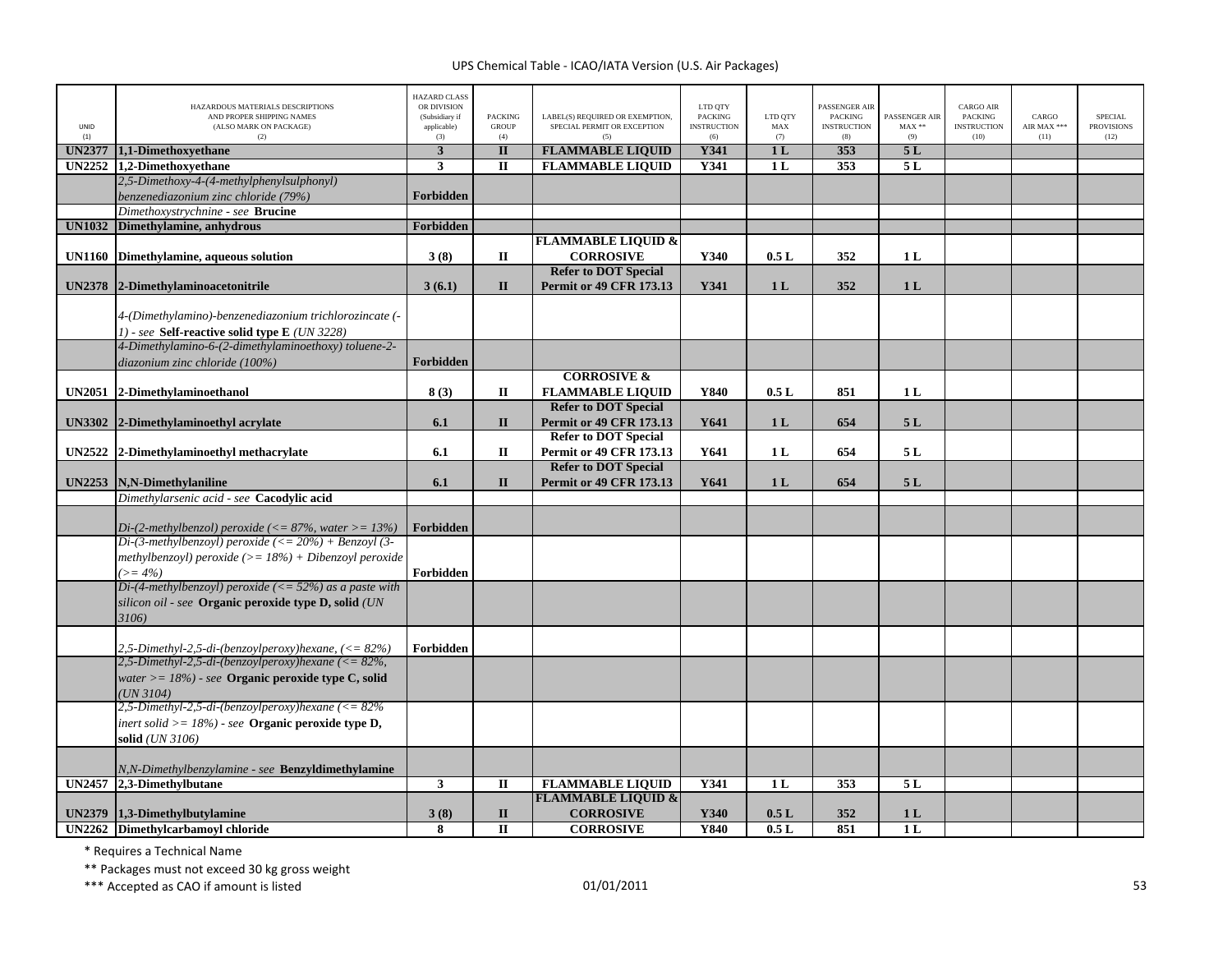| UNID<br>(1)   | HAZARDOUS MATERIALS DESCRIPTIONS<br>AND PROPER SHIPPING NAMES<br>(ALSO MARK ON PACKAGE)<br>(2) | <b>HAZARD CLASS</b><br>OR DIVISION<br>(Subsidiary if<br>applicable)<br>(3) | <b>PACKING</b><br><b>GROUP</b><br>(4) | LABEL(S) REQUIRED OR EXEMPTION,<br>SPECIAL PERMIT OR EXCEPTION<br>(5) | LTD QTY<br>PACKING<br><b>INSTRUCTION</b><br>(6) | LTD QTY<br>MAX<br>(7) | ASSENGER AIR<br><b>PACKING</b><br><b>INSTRUCTION</b><br>(8) | PASSENGER AIR<br>$MAX**$<br>(9) | CARGO AIR<br>PACKING<br><b>INSTRUCTION</b><br>(10) | CARGO<br>AIR MAX ***<br>(11) | <b>SPECIAL</b><br><b>PROVISIONS</b><br>(12) |
|---------------|------------------------------------------------------------------------------------------------|----------------------------------------------------------------------------|---------------------------------------|-----------------------------------------------------------------------|-------------------------------------------------|-----------------------|-------------------------------------------------------------|---------------------------------|----------------------------------------------------|------------------------------|---------------------------------------------|
| <b>UN1161</b> | <b>Dimethyl carbonate</b>                                                                      | $\mathbf{3}$                                                               | $\overline{\mathbf{u}}$               | <b>FLAMMABLE LIQUID</b>                                               | Y341                                            | 1 <sub>L</sub>        | 353                                                         | 5L                              |                                                    |                              |                                             |
| <b>UN2263</b> | <b>Dimethylcyclohexanes</b>                                                                    | $\mathbf{3}$                                                               | $\mathbf{I}$                          | <b>FLAMMABLE LIQUID</b>                                               | Y341                                            | 1 <sub>L</sub>        | 353                                                         | 5L                              |                                                    |                              |                                             |
|               |                                                                                                |                                                                            |                                       | <b>CORROSIVE &amp;</b>                                                |                                                 |                       |                                                             |                                 |                                                    |                              |                                             |
|               | UN2264   N, N-Dimethylcyclohexylamine                                                          | 8(3)                                                                       | $\mathbf{I}$                          | <b>FLAMMABLE LIQUID</b>                                               | Y840                                            | 0.5L                  | 851                                                         | 1 <sub>L</sub>                  |                                                    |                              |                                             |
|               | UN1162 Dimethyldichlorosilane                                                                  | Forbidden                                                                  | $\overline{\mathbf{u}}$               |                                                                       |                                                 |                       |                                                             |                                 |                                                    |                              |                                             |
| <b>UN2380</b> | <b>Dimethyldiethoxysilane</b>                                                                  | $\mathbf{3}$                                                               | $\overline{\mathbf{u}}$               | <b>FLAMMABLE LIQUID</b>                                               | Y341                                            | 1 <sub>L</sub>        | 353                                                         | 5L                              |                                                    |                              |                                             |
|               | 2,5-Dimethyl-2,5-di-(2-ethylhexanoylperoxy) hexane                                             | Forbidden                                                                  |                                       |                                                                       |                                                 |                       |                                                             |                                 |                                                    |                              |                                             |
|               | $2,5$ -Dimethyl-2,5-dihydroperoxyhexane (<= 82%, water                                         |                                                                            |                                       |                                                                       |                                                 |                       |                                                             |                                 |                                                    |                              |                                             |
|               | $\gamma$ = 18%) - see Organic peroxide type C, solid (UN                                       |                                                                            |                                       |                                                                       |                                                 |                       |                                                             |                                 |                                                    |                              |                                             |
|               | 3104)                                                                                          |                                                                            |                                       |                                                                       |                                                 |                       |                                                             |                                 |                                                    |                              |                                             |
| <b>UN2707</b> | <b>Dimethyldioxanes</b>                                                                        | $\mathbf{3}$                                                               | $\mathbf{I}$                          | <b>FLAMMABLE LIQUID</b>                                               | Y341                                            | 1 <sub>L</sub>        | 353                                                         | 5L                              |                                                    |                              |                                             |
| <b>UN2707</b> | Dimethyldioxanes                                                                               | $\overline{\mathbf{3}}$                                                    | $\overline{III}$                      | <b>FLAMMABLE LIQUID</b>                                               | Y344                                            | 10L                   | 355                                                         | 25L                             |                                                    |                              | A3                                          |
|               | 2,5-Dimethyl-1,4-dioxane - see Dimethyldioxanes                                                |                                                                            |                                       |                                                                       |                                                 |                       |                                                             |                                 |                                                    |                              |                                             |
| <b>UN2381</b> | <b>Dimethyl disulphide</b>                                                                     | $\overline{\mathbf{3}}$                                                    | $\mathbf{I}$                          | <b>FLAMMABLE LIQUID</b>                                               | Y341                                            | 1 <sub>L</sub>        | 353                                                         | 5L                              |                                                    |                              |                                             |
|               | 2,5-Dimethyl-2,5-di-(tert-butylperoxy) hexane $(\leq 47\%)$                                    |                                                                            |                                       |                                                                       |                                                 |                       |                                                             |                                 |                                                    |                              |                                             |
|               | as a paste - see Organic peroxide type E, solid (UN                                            |                                                                            |                                       |                                                                       |                                                 |                       |                                                             |                                 |                                                    |                              |                                             |
|               | 3108)                                                                                          |                                                                            |                                       |                                                                       |                                                 |                       |                                                             |                                 |                                                    |                              |                                             |
|               | 2,5-Dimethyl-2,5-di-(tert-butylperoxy) hexane ( $>$ 52%                                        |                                                                            |                                       |                                                                       |                                                 |                       |                                                             |                                 |                                                    |                              |                                             |
|               | and $\langle 90\%,$ diluent type A $\rangle$ = 10%) - see <b>Organic</b>                       |                                                                            |                                       |                                                                       |                                                 |                       |                                                             |                                 |                                                    |                              |                                             |
|               | peroxide type D, liquid (UN 3105)                                                              |                                                                            |                                       |                                                                       |                                                 |                       |                                                             |                                 |                                                    |                              |                                             |
|               | $\frac{2}{5}$ -Dimethyl-2,5-di-(tert-butylperoxy) hexane (<= 52%,                              |                                                                            |                                       |                                                                       |                                                 |                       |                                                             |                                 |                                                    |                              |                                             |
|               | diluent type $A > = 48\%)$ - see Organic peroxide type F,                                      |                                                                            |                                       |                                                                       |                                                 |                       |                                                             |                                 |                                                    |                              |                                             |
|               | <b>liquid</b> (UN 3109)                                                                        |                                                                            |                                       |                                                                       |                                                 |                       |                                                             |                                 |                                                    |                              |                                             |
|               | 2,5-Dimethyl-2,5-di-(tert-butylperoxy) hexane (<= $77\%$ ,                                     |                                                                            |                                       |                                                                       |                                                 |                       |                                                             |                                 |                                                    |                              |                                             |
|               | inert solid $>= 23\%$ ) - see Organic peroxide type E,                                         |                                                                            |                                       |                                                                       |                                                 |                       |                                                             |                                 |                                                    |                              |                                             |
|               | solid (UN 3108)                                                                                |                                                                            |                                       |                                                                       |                                                 |                       |                                                             |                                 |                                                    |                              |                                             |
|               | 2,5-Dimethyl-2,5-di-(tert-butylperoxy) hexane (> 90%) -                                        |                                                                            |                                       |                                                                       |                                                 |                       |                                                             |                                 |                                                    |                              |                                             |
|               | see Organic peroxide type C, liquid (UN 3103)                                                  |                                                                            |                                       |                                                                       |                                                 |                       |                                                             |                                 |                                                    |                              |                                             |
|               | 2,5-Dimethyl-2,5-di-(tert- butylperoxy) hexyne-3 (> 52                                         |                                                                            |                                       |                                                                       |                                                 |                       |                                                             |                                 |                                                    |                              |                                             |
|               | and $\langle 86\%, \text{ diluent type A} \rangle = 14\%$ - see <b>Organic</b>                 |                                                                            |                                       |                                                                       |                                                 |                       |                                                             |                                 |                                                    |                              |                                             |
|               | peroxide type C, liquid $(UN 3103)$ [OP.26]                                                    |                                                                            |                                       |                                                                       |                                                 |                       |                                                             |                                 |                                                    |                              |                                             |
|               | $2,5$ -Dimethyl-2,5-di-(tert-butylperoxy) hexyne-3 (<=                                         |                                                                            |                                       |                                                                       |                                                 |                       |                                                             |                                 |                                                    |                              |                                             |
|               | 52%, inert solid $\geq$ = 48%) - see <b>Organic peroxide type</b>                              |                                                                            |                                       |                                                                       |                                                 |                       |                                                             |                                 |                                                    |                              |                                             |
|               | $D$ , solid $(UN 3106)$                                                                        |                                                                            |                                       |                                                                       |                                                 |                       |                                                             |                                 |                                                    |                              |                                             |
|               |                                                                                                |                                                                            |                                       |                                                                       |                                                 |                       |                                                             |                                 |                                                    |                              |                                             |
|               | 2,5-Dimethyl-2,5-di-(tert- butylperoxy) hexyne-3 (> $86\%$ )                                   | Forbidden                                                                  |                                       |                                                                       |                                                 |                       |                                                             |                                 |                                                    |                              |                                             |
|               | 2,5-Dimethyl-2,5-di-(3,5,5-<br>trimethylhexanoylperoxy)hexane $\ll 77\%$ , diluent type        |                                                                            |                                       |                                                                       |                                                 |                       |                                                             |                                 |                                                    |                              |                                             |
|               |                                                                                                |                                                                            |                                       |                                                                       |                                                 |                       |                                                             |                                 |                                                    |                              |                                             |
|               | $A >= 23\%)$ - see Organic peroxide type D, liquid (UN<br>$3105$ )                             |                                                                            |                                       |                                                                       |                                                 |                       |                                                             |                                 |                                                    |                              |                                             |
|               |                                                                                                |                                                                            |                                       |                                                                       |                                                 |                       |                                                             |                                 |                                                    |                              |                                             |
|               | Dimethylethanolamine - see 2-Dimethylaminoethanol                                              |                                                                            |                                       |                                                                       |                                                 |                       |                                                             |                                 |                                                    |                              |                                             |
|               | UN1033 Dimethyl ether                                                                          | Forbidden                                                                  |                                       |                                                                       |                                                 |                       |                                                             |                                 |                                                    |                              |                                             |
|               | UN2265 N.N-Dimethylformamide                                                                   | 3                                                                          | III                                   | <b>FLAMMABLE LIQUID</b>                                               | Y344                                            | 10L                   | 355                                                         | 25L                             |                                                    |                              |                                             |

\* Requires <sup>a</sup> Technical Name

\*\* Packages must not exceed 30 kg gross weight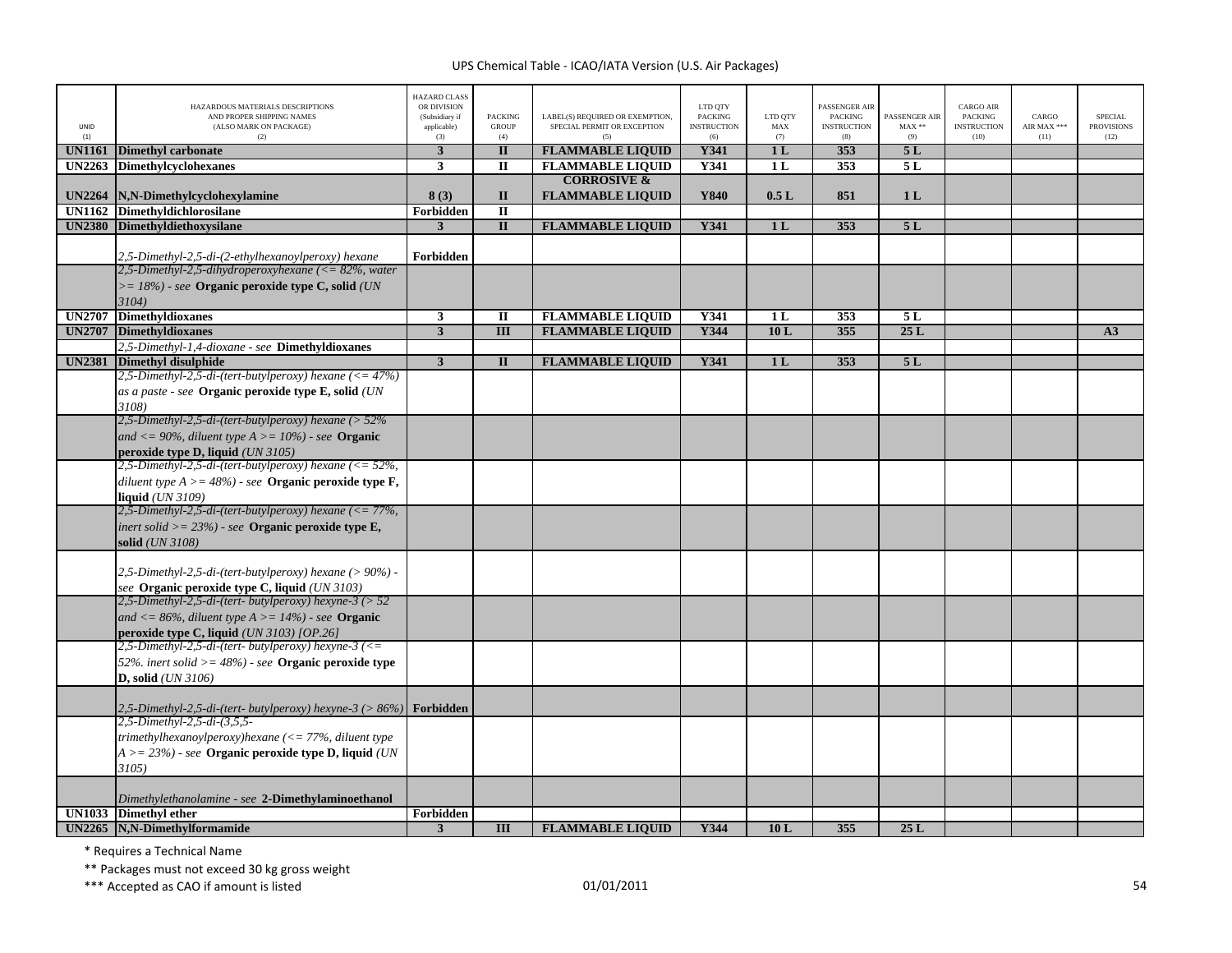| UNID<br>(1)                    | HAZARDOUS MATERIALS DESCRIPTIONS<br>AND PROPER SHIPPING NAMES<br>(ALSO MARK ON PACKAGE)<br>(2) | <b>HAZARD CLASS</b><br>OR DIVISION<br>(Subsidiary if<br>applicable)<br>(3) | <b>PACKING</b><br><b>GROUP</b><br>(4) | LABEL(S) REQUIRED OR EXEMPTION,<br>SPECIAL PERMIT OR EXCEPTION<br>(5) | LTD QTY<br><b>PACKING</b><br><b>INSTRUCTION</b><br>(6) | LTD QTY<br>MAX<br>(7) | PASSENGER AIR<br><b>PACKING</b><br><b>INSTRUCTION</b><br>(8) | <b>PASSENGER AIR</b><br>$MAX**$<br>(9) | <b>CARGO AIR</b><br><b>PACKING</b><br><b>INSTRUCTION</b><br>(10) | CARGO<br>AIR MAX ***<br>(11) | <b>SPECIAL</b><br><b>PROVISIONS</b><br>(12) |
|--------------------------------|------------------------------------------------------------------------------------------------|----------------------------------------------------------------------------|---------------------------------------|-----------------------------------------------------------------------|--------------------------------------------------------|-----------------------|--------------------------------------------------------------|----------------------------------------|------------------------------------------------------------------|------------------------------|---------------------------------------------|
|                                | 1,1-Dimethylhydrazine - see Dimethylhydrazine,<br>unsvmmetrical                                |                                                                            |                                       |                                                                       |                                                        |                       |                                                              |                                        |                                                                  |                              |                                             |
| <b>UN2382</b>                  | Dimethylhydrazine, symmetrical                                                                 | Forbidden                                                                  |                                       |                                                                       |                                                        |                       |                                                              |                                        |                                                                  |                              |                                             |
| <b>UN1163</b>                  | Dimethylhydrazine, unsymmetrical                                                               | Forbidden                                                                  |                                       |                                                                       |                                                        |                       |                                                              |                                        |                                                                  |                              |                                             |
|                                | 1,1-Dimethyl-3-hydroxybutylperoxyneoheptanoate                                                 | Forbidden                                                                  |                                       |                                                                       |                                                        |                       |                                                              |                                        |                                                                  |                              |                                             |
|                                | N,N-Dimethyl-4-nitrosoaniline - see p-                                                         |                                                                            |                                       |                                                                       |                                                        |                       |                                                              |                                        |                                                                  |                              |                                             |
|                                | <b>Nitrosodimethvlaniline</b>                                                                  |                                                                            |                                       |                                                                       |                                                        |                       |                                                              |                                        |                                                                  |                              |                                             |
|                                | UN2044 2,2-Dimethylpropane                                                                     | Forbidden                                                                  |                                       |                                                                       |                                                        |                       |                                                              |                                        |                                                                  |                              |                                             |
|                                |                                                                                                |                                                                            |                                       | <b>FLAMMABLE LIQUID &amp;</b>                                         |                                                        |                       |                                                              |                                        |                                                                  |                              |                                             |
| <b>UN2266</b>                  | Dimethyl-N-propylamine                                                                         | 3(8)                                                                       | $\mathbf{I}$                          | <b>CORROSIVE</b>                                                      | Y340                                                   | 0.5L                  | 352                                                          | 1L                                     |                                                                  |                              |                                             |
|                                | <b>UN1595</b> Dimethyl sulphate                                                                | Forbidden                                                                  |                                       |                                                                       |                                                        |                       |                                                              |                                        |                                                                  |                              |                                             |
| <b>UN1164</b>                  | <b>Dimethyl sulphide</b>                                                                       | $\mathbf{3}$                                                               | $\mathbf I$                           | <b>FLAMMABLE LIQUID</b>                                               | Y341                                                   | 1 <sub>L</sub>        | 353                                                          | 1L                                     |                                                                  |                              |                                             |
|                                |                                                                                                |                                                                            |                                       | <b>Refer to DOT Special</b>                                           |                                                        |                       |                                                              |                                        |                                                                  |                              |                                             |
| <b>UN2267</b><br><b>UN1370</b> | Dimethyl thiophosphoryl chloride<br><b>Dimethylzinc</b>                                        | 6.1(8)<br>Forbidden                                                        | $\mathbf{I}$                          | <b>Permit or 49 CFR 173.13</b>                                        | Y640                                                   | 0.5L                  | 653                                                          | 1 <sub>L</sub>                         |                                                                  |                              |                                             |
|                                |                                                                                                | Forbidden                                                                  |                                       |                                                                       |                                                        |                       |                                                              |                                        |                                                                  |                              |                                             |
|                                | Dimyristyl peroxydicarbonate<br>Di-(2-neodecanoylperoxyisopropyl) benzene                      | Forbidden                                                                  |                                       |                                                                       |                                                        |                       |                                                              |                                        |                                                                  |                              |                                             |
| <b>UN0489</b>                  | <b>DINGU</b>                                                                                   | Forbidden                                                                  |                                       |                                                                       |                                                        |                       |                                                              |                                        |                                                                  |                              |                                             |
|                                |                                                                                                |                                                                            |                                       | <b>Refer to DOT Special</b>                                           |                                                        |                       |                                                              |                                        |                                                                  |                              |                                             |
|                                | <b>UN1596</b> Dinitroanilines                                                                  | 6.1                                                                        | $\mathbf{I}$                          | <b>Permit or 49 CFR 173.13</b>                                        | Y644                                                   | $1 \text{ kg}$        | 669                                                          | $25 \text{ kg}$                        |                                                                  |                              |                                             |
|                                |                                                                                                |                                                                            |                                       | <b>Refer to DOT Special</b>                                           |                                                        |                       |                                                              |                                        |                                                                  |                              |                                             |
| <b>UN1597</b>                  | Dinitrobenzenes, liquid                                                                        | 6.1                                                                        | $\mathbf{I}$                          | <b>Permit or 49 CFR 173.13</b>                                        | Y641                                                   | 1 <sub>L</sub>        | 654                                                          | 5L                                     |                                                                  |                              |                                             |
|                                |                                                                                                |                                                                            |                                       | <b>Refer to DOT Special</b>                                           |                                                        |                       |                                                              |                                        |                                                                  |                              |                                             |
| <b>UN1597</b>                  | Dinitrobenzenes, liquid                                                                        | 6.1                                                                        | Ш                                     | Permit or 49 CFR 173.13                                               | Y642                                                   | 2L                    | 655                                                          | 25L                                    |                                                                  |                              | A3                                          |
|                                |                                                                                                |                                                                            |                                       |                                                                       |                                                        |                       |                                                              | <b>Not</b>                             |                                                                  |                              |                                             |
| <b>UN3443</b>                  | Dinitrobenzenes, solid                                                                         | 6.1                                                                        | $\mathbf{I}$                          |                                                                       |                                                        |                       |                                                              | Accepted                               |                                                                  |                              |                                             |
|                                | Dinitrochlorobenzenes - see Chlorodinitrobenzenes,<br>liquid: Chlorodinitrobenzenes, solid     |                                                                            |                                       |                                                                       |                                                        |                       |                                                              |                                        |                                                                  |                              |                                             |
| <b>UN1598</b>                  | Dinitro-o-cresol                                                                               | 6.1                                                                        | $\mathbf{I}$                          | <b>Refer to DOT Special</b><br><b>Permit or 49 CFR 173.13</b>         | Y644                                                   | $1 \text{ kg}$        | 669                                                          | $25 \text{ kg}$                        |                                                                  |                              | A6                                          |
|                                | Dinitro-7,8-dimethylglycoluril (dry)                                                           | Forbidden                                                                  |                                       |                                                                       |                                                        |                       |                                                              |                                        |                                                                  |                              |                                             |
|                                | 1,3-Dinitro-5,5-dimethyl hydantoin                                                             | Forbidden                                                                  |                                       |                                                                       |                                                        |                       |                                                              |                                        |                                                                  |                              |                                             |
|                                | 1,3-Dinitro-4,5-dinitrosobenzene                                                               | Forbidden                                                                  |                                       |                                                                       |                                                        |                       |                                                              |                                        |                                                                  |                              |                                             |
|                                | 1,2-Dinitroethane                                                                              | Forbidden                                                                  |                                       |                                                                       |                                                        |                       |                                                              |                                        |                                                                  |                              |                                             |
|                                | 1,1-Dinitroethane (dry)                                                                        | Forbidden                                                                  |                                       |                                                                       |                                                        |                       |                                                              |                                        |                                                                  |                              |                                             |
| <b>UN1067</b>                  | Dinitrogen tetroxide                                                                           | Forbidden                                                                  |                                       |                                                                       |                                                        |                       |                                                              |                                        |                                                                  |                              |                                             |
| <b>UN0489</b>                  | Dinitroglycoluril                                                                              | Forbidden                                                                  |                                       |                                                                       |                                                        |                       |                                                              |                                        |                                                                  |                              |                                             |
|                                | Dinitromethane                                                                                 | Forbidden                                                                  |                                       |                                                                       |                                                        |                       |                                                              |                                        |                                                                  |                              |                                             |
| <b>UN0076</b>                  | <b>Dinitrophenol</b> dry or wetted $<$ 15% water, by weight                                    | Forbidden                                                                  |                                       |                                                                       |                                                        |                       |                                                              |                                        |                                                                  |                              |                                             |
|                                | <b>Dinitrophenolates</b> alkali metals, dry or wetted with $\leq$                              |                                                                            |                                       |                                                                       |                                                        |                       |                                                              |                                        |                                                                  |                              |                                             |
| <b>UN0077</b>                  | 15% water, by weight                                                                           | Forbidden                                                                  |                                       |                                                                       |                                                        |                       |                                                              |                                        |                                                                  |                              |                                             |
|                                |                                                                                                |                                                                            |                                       | <b>Refer to DOT Special</b>                                           |                                                        |                       |                                                              |                                        |                                                                  |                              |                                             |
|                                | <b>UN1321</b> Dinitrophenolates, wetted $> = 15\%$ water, by weight                            | 4.1(6.1)                                                                   | $\bf{I}$                              | <b>Permit or 49 CFR 173.13</b>                                        |                                                        |                       | 451                                                          | $1 \text{ kg}$                         |                                                                  |                              | A40                                         |

\* Requires <sup>a</sup> Technical Name

\*\* Packages must not exceed 30 kg gross weight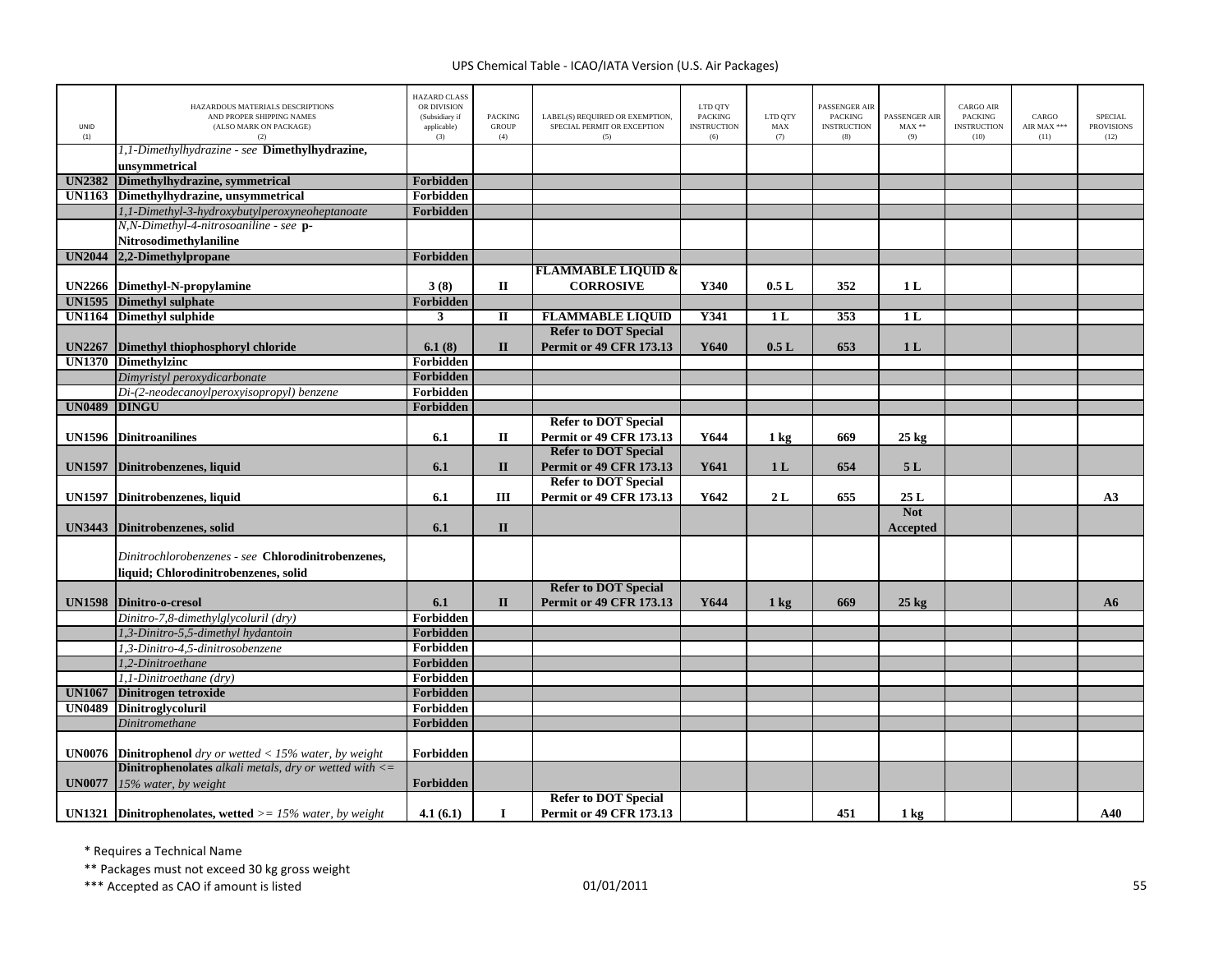| <b>UNID</b><br>(1) | HAZARDOUS MATERIALS DESCRIPTIONS<br>AND PROPER SHIPPING NAMES<br>(ALSO MARK ON PACKAGE)<br>(2)           | <b>HAZARD CLASS</b><br>OR DIVISION<br>(Subsidiary if<br>applicable)<br>(3) | <b>PACKING</b><br><b>GROUP</b><br>(4) | LABEL(S) REQUIRED OR EXEMPTION,<br>SPECIAL PERMIT OR EXCEPTION | LTD QTY<br><b>PACKING</b><br><b>INSTRUCTION</b><br>(6) | LTD OTY<br>MAX<br>(7) | <b>PASSENGER AIR</b><br><b>PACKING</b><br><b>INSTRUCTION</b><br>(8) | PASSENGER AIR<br>$MAX**$<br>(9) | <b>CARGO AIR</b><br><b>PACKING</b><br><b>INSTRUCTION</b><br>(10) | CARGO<br>AIR MAX ***<br>(11) | <b>SPECIAL</b><br><b>PROVISIONS</b><br>(12) |
|--------------------|----------------------------------------------------------------------------------------------------------|----------------------------------------------------------------------------|---------------------------------------|----------------------------------------------------------------|--------------------------------------------------------|-----------------------|---------------------------------------------------------------------|---------------------------------|------------------------------------------------------------------|------------------------------|---------------------------------------------|
| <b>UN1599</b>      | <b>Dinitrophenol solution</b>                                                                            | 6.1                                                                        | $\mathbf{I}$                          | <b>Refer to DOT Special</b><br><b>Permit or 49 CFR 173.13</b>  | Y641                                                   | 1 <sub>L</sub>        | 654                                                                 | 5L                              |                                                                  |                              |                                             |
| <b>UN1599</b>      | <b>Dinitrophenol solution</b>                                                                            | 6.1                                                                        | III                                   | <b>Refer to DOT Special</b><br><b>Permit or 49 CFR 173.13</b>  | Y642                                                   | 2L                    | 655                                                                 | 25L                             |                                                                  |                              | A3                                          |
| <b>UN1320</b>      | <b>Dinitrophenol, wetted</b> $>= 15\%$ water, by weight                                                  | 4.1(6.1)                                                                   | $\mathbf{I}$                          | <b>Refer to DOT Special</b><br><b>Permit or 49 CFR 173.13</b>  |                                                        |                       | 451                                                                 | $1 \text{ kg}$                  |                                                                  |                              | A40                                         |
|                    | Dinitropropylene glycol                                                                                  | <b>Forbidden</b>                                                           |                                       |                                                                |                                                        |                       |                                                                     |                                 |                                                                  |                              |                                             |
| <b>UN0078</b>      | <b>Dinitroresorcinol</b> dry or wetted $\langle 15\% \text{ water}, \text{ by weight} \rangle$           | Forbidden                                                                  |                                       |                                                                |                                                        |                       |                                                                     |                                 |                                                                  |                              |                                             |
|                    | 2,4-Dinitroresorcinol (heavy metal salts of) (dry)                                                       | Forbidden                                                                  |                                       |                                                                |                                                        |                       |                                                                     |                                 |                                                                  |                              |                                             |
|                    | 4,6-Dinitroresorcinol (heavy metal salts of) (dry)                                                       | <b>Forbidden</b>                                                           |                                       |                                                                |                                                        |                       |                                                                     |                                 |                                                                  |                              |                                             |
| <b>UN1322</b>      | <b>Dinitroresorcinol, wetted</b> $> = 15\%$ water, by weight                                             | 4.1                                                                        |                                       | <b>FLAMMABLE SOLID</b>                                         |                                                        |                       | 451                                                                 | 1 <sub>kg</sub>                 |                                                                  |                              | A40                                         |
|                    | 3,5-Dinitrosalicylic acid (lead salt) (dry)                                                              | Forbidden                                                                  |                                       |                                                                |                                                        |                       |                                                                     |                                 |                                                                  |                              |                                             |
| <b>UN0406</b>      | <b>Dinitrosobenzene</b>                                                                                  | Forbidden                                                                  |                                       |                                                                |                                                        |                       |                                                                     |                                 |                                                                  |                              |                                             |
|                    | Dinitrosobenzylamidine and salts of (dry)                                                                | Forbidden                                                                  |                                       |                                                                |                                                        |                       |                                                                     |                                 |                                                                  |                              |                                             |
|                    | $N, N'.$ Dinitroso-N,N'-dimethyl terephthalamide (<= 72%)                                                |                                                                            |                                       |                                                                |                                                        |                       |                                                                     |                                 |                                                                  |                              |                                             |
|                    | as a paste - see Self-reactive solid type C                                                              |                                                                            |                                       |                                                                |                                                        |                       |                                                                     |                                 |                                                                  |                              |                                             |
|                    | N,N'-Dinitroso-N,N'-dimethyl terephthalamide, as a                                                       |                                                                            |                                       |                                                                |                                                        |                       |                                                                     |                                 |                                                                  |                              |                                             |
|                    | paste (72%) - see Self-reactive solid, type C<br>N,N'-Dinitrosopentamethylene tetramine (82%) - see Self |                                                                            |                                       |                                                                |                                                        |                       |                                                                     |                                 |                                                                  |                              |                                             |
|                    | reactive solid, type C                                                                                   |                                                                            |                                       |                                                                |                                                        |                       |                                                                     |                                 |                                                                  |                              |                                             |
|                    | $N, N'.$ Dinitrosopentamethylene tetramine (<= 82%) with                                                 |                                                                            |                                       |                                                                |                                                        |                       |                                                                     |                                 |                                                                  |                              |                                             |
|                    | phlegmatizer - see Self-reactive solid type C                                                            |                                                                            |                                       |                                                                |                                                        |                       |                                                                     |                                 |                                                                  |                              |                                             |
|                    | 2.2-Dinitrostilbene                                                                                      | Forbidden                                                                  |                                       |                                                                |                                                        |                       |                                                                     |                                 |                                                                  |                              |                                             |
|                    |                                                                                                          |                                                                            |                                       |                                                                |                                                        |                       |                                                                     |                                 |                                                                  |                              |                                             |
|                    | 1,4-Dinitro-1,1,4,4-tetramethylolbutane tetranitrate (dry) Forbidden                                     |                                                                            |                                       |                                                                |                                                        |                       |                                                                     |                                 |                                                                  |                              |                                             |
|                    | Dinitrotoluene mixed with sodium chlorate - see                                                          |                                                                            |                                       |                                                                |                                                        |                       |                                                                     |                                 |                                                                  |                              |                                             |
|                    | Explosive, blasting, type C                                                                              |                                                                            |                                       |                                                                |                                                        |                       |                                                                     |                                 |                                                                  |                              |                                             |
|                    |                                                                                                          |                                                                            |                                       | <b>Refer to DOT Special</b>                                    |                                                        |                       |                                                                     |                                 |                                                                  |                              |                                             |
| <b>UN2038</b>      | Dinitrotoluenes, liquid                                                                                  | 6.1                                                                        | $\mathbf{I}$                          | <b>Permit or 49 CFR 173.13</b>                                 | Y641                                                   | 1 <sub>L</sub>        | 654                                                                 | 5L                              |                                                                  |                              |                                             |
| <b>UN1600</b>      | Dinitrotoluenes, molten                                                                                  | Forbidden                                                                  |                                       |                                                                |                                                        |                       |                                                                     |                                 |                                                                  |                              |                                             |
| <b>UN3454</b>      | Dinitrotoluenes, solid                                                                                   | 6.1                                                                        | $\mathbf{I}$                          | <b>Refer to DOT Special</b><br><b>Permit or 49 CFR 173.13</b>  | Y644                                                   |                       | 669                                                                 | $25 \text{ kg}$                 |                                                                  |                              |                                             |
|                    | 2,4-Dinitro-1,3,5-trimethylbenzene                                                                       | Forbidden                                                                  |                                       |                                                                |                                                        | $1 \text{ kg}$        |                                                                     |                                 |                                                                  |                              |                                             |
|                    | Di-(beta-nitroxyethyl) ammonium nitrate                                                                  | Forbidden                                                                  |                                       |                                                                |                                                        |                       |                                                                     |                                 |                                                                  |                              |                                             |
|                    | a,a'-Di-(nitroxy) methylether                                                                            | Forbidden                                                                  |                                       |                                                                |                                                        |                       |                                                                     |                                 |                                                                  |                              |                                             |
|                    |                                                                                                          |                                                                            |                                       |                                                                |                                                        |                       |                                                                     |                                 |                                                                  |                              |                                             |
|                    | 1,9-Dinitroxy pentamethylene-2,4,6,8-tetramine (dry)                                                     | Forbidden                                                                  |                                       |                                                                |                                                        |                       |                                                                     |                                 |                                                                  |                              |                                             |
|                    | Di-n-nonanoyl peroxide                                                                                   | Forbidden                                                                  |                                       |                                                                |                                                        |                       |                                                                     |                                 |                                                                  |                              |                                             |
|                    | Di-n-octanoyl peroxide                                                                                   | Forbidden                                                                  |                                       |                                                                |                                                        |                       |                                                                     |                                 |                                                                  |                              |                                             |
| <b>UN1165</b>      | <b>Dioxane</b>                                                                                           | 3                                                                          | $\mathbf{I}$                          | <b>FLAMMABLE LIQUID</b>                                        | Y341                                                   | 1 <sub>L</sub>        | 353                                                                 | 5L                              |                                                                  |                              |                                             |
| <b>UN1166</b>      | <b>Dioxolane</b>                                                                                         | $\overline{\mathbf{3}}$                                                    | $\overline{\mathbf{u}}$               | <b>FLAMMABLE LIQUID</b>                                        | Y341                                                   | 1L                    | 353                                                                 | 5L                              |                                                                  |                              |                                             |
| <b>UN2052</b>      | <b>Dipentene</b>                                                                                         | 3                                                                          | III                                   | <b>FLAMMABLE LIQUID</b>                                        | Y344                                                   | 10L                   | 355                                                                 | 25L                             |                                                                  |                              |                                             |
|                    | Di-(2-phenoxyethyl) peroxydicarbonate ( $> 85\%$ )                                                       | Forbidden                                                                  |                                       |                                                                |                                                        |                       |                                                                     |                                 |                                                                  |                              |                                             |

\* Requires <sup>a</sup> Technical Name

\*\* Packages must not exceed 30 kg gross weight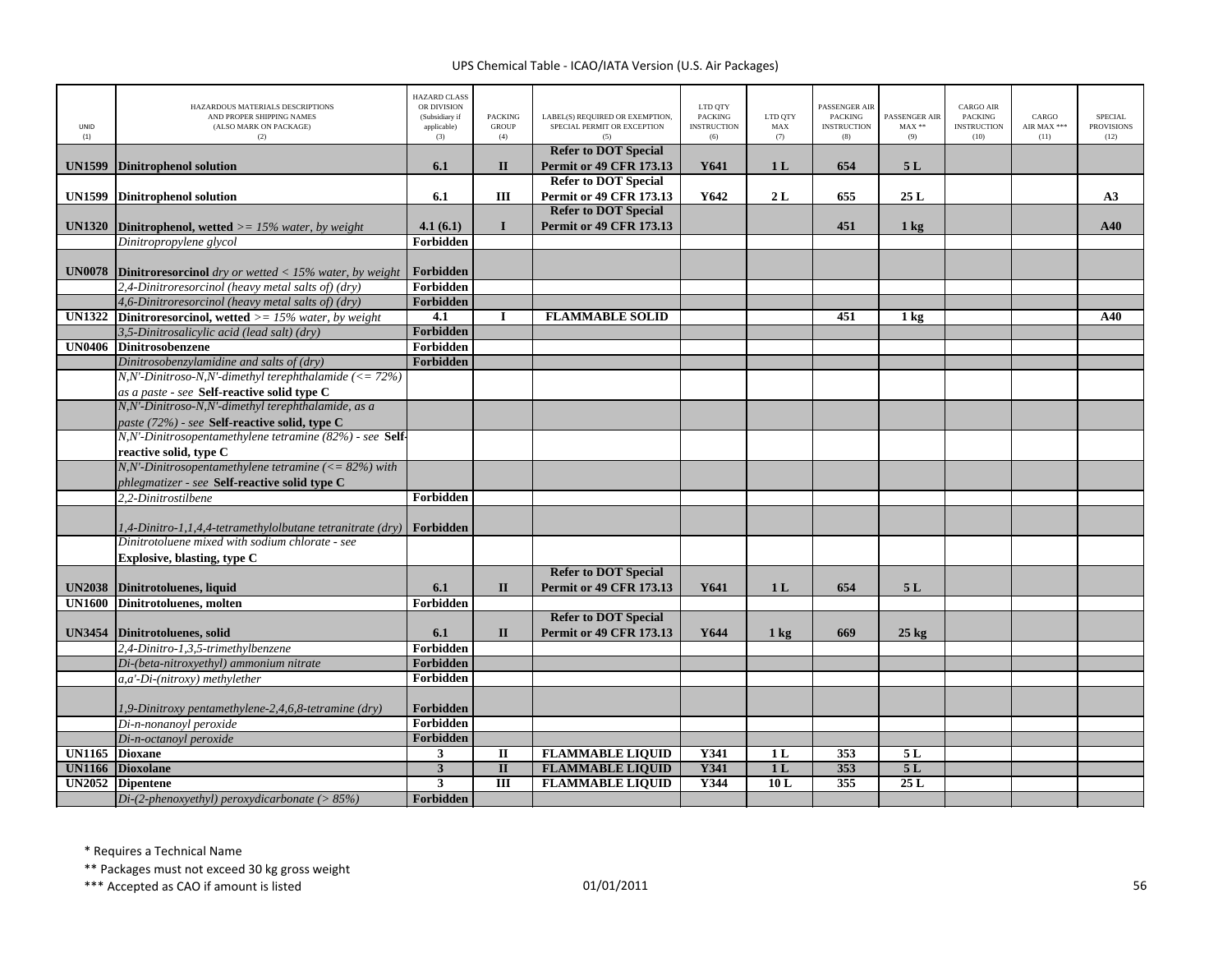| <b>UNID</b><br>(1) | HAZARDOUS MATERIALS DESCRIPTIONS<br>AND PROPER SHIPPING NAMES<br>(ALSO MARK ON PACKAGE)<br>(2)    | <b>HAZARD CLASS</b><br>OR DIVISION<br>(Subsidiary if<br>applicable)<br>(3) | <b>PACKING</b><br><b>GROUP</b><br>(4) | LABEL(S) REQUIRED OR EXEMPTION,<br>SPECIAL PERMIT OR EXCEPTION<br>(5) | LTD QTY<br><b>PACKING</b><br><b>INSTRUCTION</b><br>(6) | LTD OTY<br>$\mathbf{MAX}$<br>(7) | <b>PASSENGER AIR</b><br><b>PACKING</b><br><b>INSTRUCTION</b><br>(8) | PASSENGER AIR<br>$MAX**$<br>(9) | <b>CARGO AIR</b><br><b>PACKING</b><br><b>INSTRUCTION</b><br>(10) | CARGO<br>AIR MAX ***<br>(11) | <b>SPECIAL</b><br><b>PROVISIONS</b><br>(12) |
|--------------------|---------------------------------------------------------------------------------------------------|----------------------------------------------------------------------------|---------------------------------------|-----------------------------------------------------------------------|--------------------------------------------------------|----------------------------------|---------------------------------------------------------------------|---------------------------------|------------------------------------------------------------------|------------------------------|---------------------------------------------|
|                    | $Di-(2\text{-}phenoxyethyl) per oxydicarbonate (\leq 85\%, water)$                                |                                                                            |                                       |                                                                       |                                                        |                                  |                                                                     |                                 |                                                                  |                              |                                             |
|                    | $\epsilon$ = 15%) - see Organic peroxide type D, solid (UN<br>3106)                               |                                                                            |                                       |                                                                       |                                                        |                                  |                                                                     |                                 |                                                                  |                              |                                             |
| <b>UN1698</b>      | Diphenylamine chloroarsine                                                                        | Forbidden                                                                  |                                       |                                                                       |                                                        |                                  |                                                                     |                                 |                                                                  |                              |                                             |
| <b>UN1699</b>      | Diphenylchloroarsine, liquid                                                                      | Forbidden                                                                  |                                       |                                                                       |                                                        |                                  |                                                                     |                                 |                                                                  |                              |                                             |
| <b>UN3450</b>      | Diphenylchloroarsine, solid                                                                       | Forbidden                                                                  | $\blacksquare$                        |                                                                       |                                                        |                                  |                                                                     |                                 |                                                                  |                              |                                             |
| <b>UN1769</b>      | <b>Diphenvidichlorosilane</b>                                                                     | Forbidden                                                                  | $\overline{\mathbf{u}}$               |                                                                       |                                                        |                                  |                                                                     |                                 |                                                                  |                              |                                             |
| <b>UN1770</b>      | Diphenylmethyl bromide                                                                            | 8                                                                          | $\mathbf{I}$                          | <b>CORROSIVE</b>                                                      | Y844                                                   | 5 <sub>kg</sub>                  | 859                                                                 | 15 <sub>kg</sub>                |                                                                  |                              |                                             |
|                    | Diphenyloxide-4,4'-disulphohydrazide (100%) - see Self                                            |                                                                            |                                       |                                                                       |                                                        |                                  |                                                                     |                                 |                                                                  |                              |                                             |
|                    | reactive solid, type $D$ ( <i>UN 3226</i> )                                                       |                                                                            |                                       |                                                                       |                                                        |                                  |                                                                     |                                 |                                                                  |                              |                                             |
| <b>UN0079</b>      | <b>Dipicrylamine</b>                                                                              | <b>Forbidden</b>                                                           |                                       |                                                                       |                                                        |                                  |                                                                     |                                 |                                                                  |                              |                                             |
| <b>UN0401</b>      | <b>Dipicryl sulphide</b> dry or wetted $<$ 10% water                                              | Forbidden                                                                  |                                       |                                                                       |                                                        |                                  |                                                                     |                                 |                                                                  |                              |                                             |
| <b>UN2852</b>      | Dipicryl sulphide, wetted $\geq$ = 10% water                                                      | Forbidden                                                                  | $\mathbf{I}$                          |                                                                       |                                                        |                                  |                                                                     |                                 |                                                                  |                              |                                             |
|                    | Dipropionyl peroxide                                                                              | Forbidden                                                                  |                                       |                                                                       |                                                        |                                  |                                                                     |                                 |                                                                  |                              |                                             |
|                    | Dipropionyl peroxide, more than 28% in solution                                                   | Forbidden                                                                  |                                       |                                                                       |                                                        |                                  |                                                                     |                                 |                                                                  |                              |                                             |
|                    |                                                                                                   |                                                                            |                                       | <b>FLAMMABLE LIQUID &amp;</b>                                         |                                                        |                                  |                                                                     |                                 |                                                                  |                              |                                             |
| <b>UN2383</b>      | <b>Dipropylamine</b>                                                                              | 3(8)                                                                       | П                                     | <b>CORROSIVE</b>                                                      | Y340                                                   | 0.5L                             | 352                                                                 | 1 <sub>L</sub>                  |                                                                  |                              |                                             |
|                    | 4-Dipropylaminobenzenediazonium zinc chloride (100%)<br>see Self reactive solid, type D (UN 3226) |                                                                            |                                       |                                                                       |                                                        |                                  |                                                                     |                                 |                                                                  |                              |                                             |
|                    | Dipropylene triamine - see 3,3'-Iminodipropylamine                                                |                                                                            |                                       |                                                                       |                                                        |                                  |                                                                     |                                 |                                                                  |                              |                                             |
| <b>UN2384</b>      | Di-n-propyl ether                                                                                 | $\mathbf{3}$                                                               | $\mathbf{I}$                          | <b>FLAMMABLE LIQUID</b>                                               | Y341                                                   | 1 <sub>L</sub>                   | 353                                                                 | 5L                              |                                                                  |                              |                                             |
|                    | Di-n-propyl peroxydicarbonate                                                                     | Forbidden                                                                  |                                       |                                                                       |                                                        |                                  |                                                                     |                                 |                                                                  |                              |                                             |
|                    | UN2710 Dipropyl ketone                                                                            | $\mathbf{3}$                                                               | $\overline{\mathbf{H}}$               | <b>FLAMMABLE LIQUID</b>                                               | Y344                                                   | 10L                              | 355                                                                 | 25L                             |                                                                  |                              |                                             |
|                    | UN1903 Disinfectant, liquid, corrosive, n.o.s.*                                                   | 8                                                                          | $\bf{I}$                              | <b>CORROSIVE</b>                                                      |                                                        |                                  | 850                                                                 | 0.5L                            |                                                                  |                              |                                             |
| <b>UN1903</b>      | Disinfectant, liquid, corrosive, n.o.s.*                                                          | 8                                                                          | $\overline{\mathbf{H}}$               | <b>CORROSIVE</b>                                                      | <b>Y840</b>                                            | 0.5L                             | 851                                                                 | 1 <sub>L</sub>                  |                                                                  |                              |                                             |
| <b>UN1903</b>      | Disinfectant, liquid, corrosive, n.o.s.*                                                          | 8                                                                          | $\overline{III}$                      | <b>CORROSIVE</b>                                                      | Y841                                                   | 1 <sub>L</sub>                   | 852                                                                 | 5L                              |                                                                  |                              | A <sub>3</sub>                              |
|                    | UN3142 Disinfectant, liquid, toxic, n.o.s.*                                                       | 6.1                                                                        | $\mathbf{I}$                          | <b>Refer to DOT Special</b><br><b>Permit or 49 CFR 173.13</b>         |                                                        |                                  | 652                                                                 | 1 <sub>L</sub>                  |                                                                  |                              | A <sub>4</sub>                              |
|                    |                                                                                                   |                                                                            |                                       | <b>Refer to DOT Special</b>                                           |                                                        |                                  |                                                                     |                                 |                                                                  |                              |                                             |
|                    | UN3142 Disinfectant, liquid, toxic, n.o.s.*                                                       | 6.1                                                                        | $\mathbf{I}$                          | <b>Permit or 49 CFR 173.13</b>                                        | Y641                                                   | 1 <sub>L</sub>                   | 654                                                                 | 5L                              |                                                                  |                              |                                             |
|                    |                                                                                                   |                                                                            |                                       | <b>Refer to DOT Special</b>                                           |                                                        |                                  |                                                                     |                                 |                                                                  |                              |                                             |
| <b>UN3142</b>      | Disinfectant, liquid, toxic, n.o.s.*                                                              | 6.1                                                                        | III                                   | <b>Permit or 49 CFR 173.13</b>                                        | Y642                                                   | 2L                               | 655                                                                 | 25L                             |                                                                  |                              | A3                                          |
|                    |                                                                                                   |                                                                            |                                       | <b>Refer to DOT Special</b>                                           |                                                        |                                  |                                                                     |                                 |                                                                  |                              |                                             |
| <b>UN1601</b>      | Disinfectant, solid, toxic, n.o.s.*                                                               | 6.1                                                                        | $\bf{I}$                              | <b>Permit or 49 CFR 173.13</b>                                        |                                                        |                                  | 666                                                                 | $5 \text{ kg}$                  |                                                                  |                              | A <sub>5</sub>                              |
|                    |                                                                                                   |                                                                            |                                       | <b>Refer to DOT Special</b>                                           |                                                        |                                  |                                                                     |                                 |                                                                  |                              |                                             |
| <b>UN1601</b>      | Disinfectant, solid, toxic, n.o.s.*                                                               | 6.1                                                                        | $\mathbf{I}$                          | <b>Permit or 49 CFR 173.13</b>                                        | Y644                                                   | $1 \text{ kg}$                   | 669                                                                 | $25 \text{ kg}$                 |                                                                  |                              |                                             |
|                    | UN1601 Disinfectant, solid, toxic, n.o.s.*                                                        | 6.1                                                                        | III                                   | <b>Refer to DOT Special</b><br><b>Permit or 49 CFR 173.13</b>         | Y645                                                   | $10 \text{ kg}$                  | 670                                                                 | $25 \text{ kg}$                 |                                                                  |                              | A <sub>3</sub>                              |
|                    | <b>UN3253</b> Disodium trioxosilicate                                                             | 8                                                                          | $\overline{III}$                      | <b>CORROSIVE</b>                                                      | Y845                                                   | $5$ kg                           | 860                                                                 | $25 \text{ kg}$                 |                                                                  |                              |                                             |
|                    | Disuccinic acid peroxide                                                                          | Forbidden                                                                  |                                       |                                                                       |                                                        |                                  |                                                                     |                                 |                                                                  |                              |                                             |
|                    | $Di-(3,5,5-trimethylhexanovl)$ peroxide                                                           | Forbidden                                                                  |                                       |                                                                       |                                                        |                                  |                                                                     |                                 |                                                                  |                              |                                             |
| <b>UN1167</b>      | Divinyl ether, stabilized                                                                         | $\mathbf{3}$                                                               | $\bf{I}$                              | <b>FLAMMABLE LIQUID</b>                                               |                                                        |                                  | 351                                                                 | 1 <sub>L</sub>                  |                                                                  |                              |                                             |
| <b>UN1771</b>      | Dodecyltrichlorosilane                                                                            | Forbidden                                                                  | $\overline{\mathbf{u}}$               |                                                                       |                                                        |                                  |                                                                     |                                 |                                                                  |                              |                                             |
|                    | Drugs, n.o.s. - see Consumer commodity                                                            |                                                                            |                                       |                                                                       |                                                        |                                  |                                                                     |                                 |                                                                  |                              |                                             |
|                    | Drugs, corrosive, liquid, n.o.s. - see Corrosive liquid,                                          |                                                                            |                                       |                                                                       |                                                        |                                  |                                                                     |                                 |                                                                  |                              |                                             |
|                    | n.o.s.                                                                                            |                                                                            |                                       |                                                                       |                                                        |                                  |                                                                     |                                 |                                                                  |                              |                                             |

\* Requires <sup>a</sup> Technical Name

\*\* Packages must not exceed 30 kg gross weight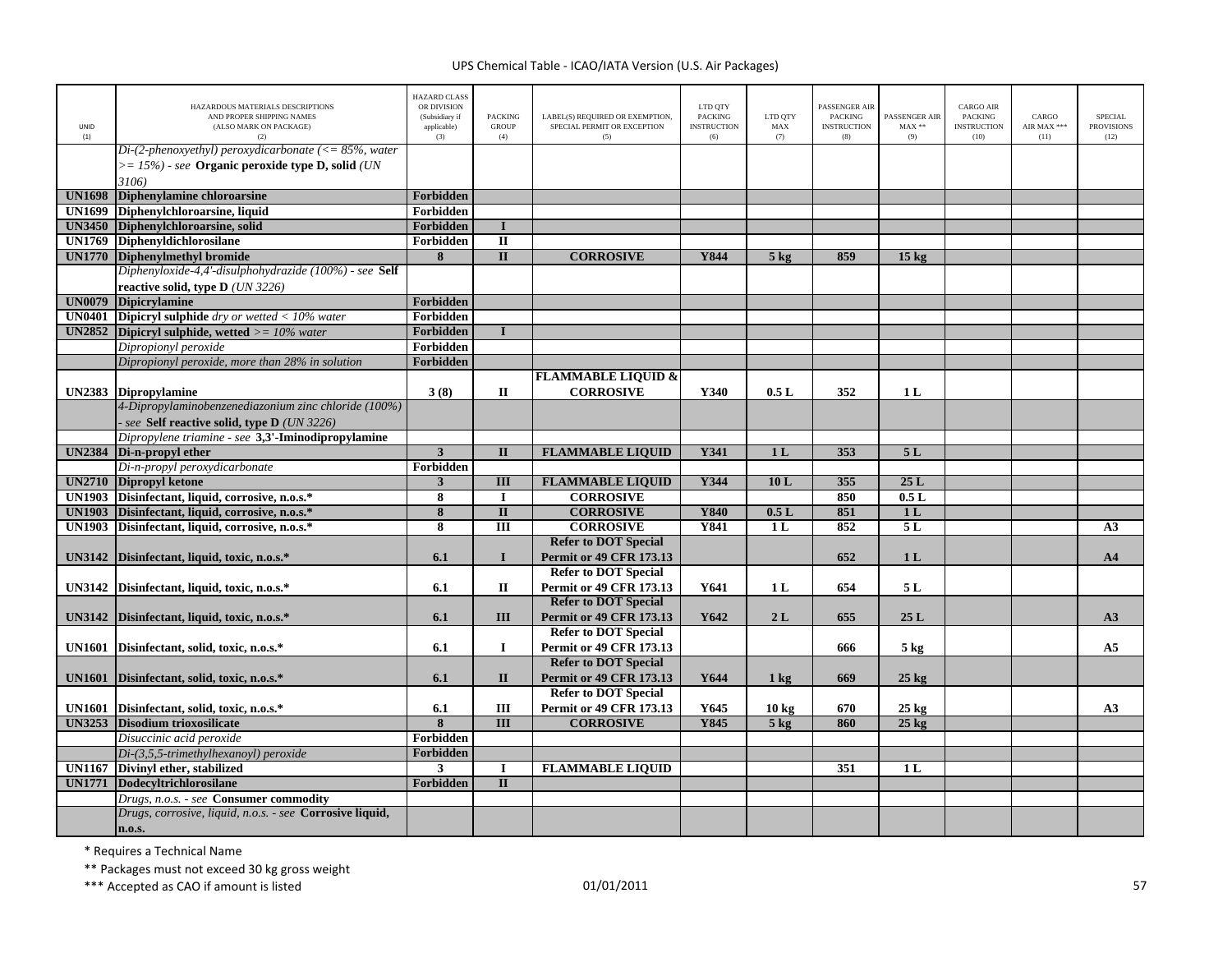| UNID<br>(1)   | HAZARDOUS MATERIALS DESCRIPTIONS<br>AND PROPER SHIPPING NAMES<br>(ALSO MARK ON PACKAGE)<br>(2)                       | <b>HAZARD CLASS</b><br>OR DIVISION<br>(Subsidiary if<br>applicable)<br>(3) | <b>PACKING</b><br><b>GROUP</b><br>(4) | LABEL(S) REQUIRED OR EXEMPTION,<br>SPECIAL PERMIT OR EXCEPTION<br>(5) | LTD QTY<br><b>PACKING</b><br><b>INSTRUCTION</b><br>(6) | LTD QTY<br>MAX<br>(7) | PASSENGER AIR<br><b>PACKING</b><br><b>INSTRUCTION</b><br>(8) | PASSENGER AIR<br>$\text{MAX}$ **<br>(9) | <b>CARGO AIR</b><br><b>PACKING</b><br><b>INSTRUCTION</b><br>(10) | CARGO<br>AIR MAX ***<br>(11) | <b>SPECIAL</b><br><b>PROVISIONS</b><br>(12) |
|---------------|----------------------------------------------------------------------------------------------------------------------|----------------------------------------------------------------------------|---------------------------------------|-----------------------------------------------------------------------|--------------------------------------------------------|-----------------------|--------------------------------------------------------------|-----------------------------------------|------------------------------------------------------------------|------------------------------|---------------------------------------------|
|               | Drugs, corrosive, solid, n.o.s. - see Corrosive solid,<br>n.o.s.                                                     |                                                                            |                                       |                                                                       |                                                        |                       |                                                              |                                         |                                                                  |                              |                                             |
|               | Drugs, flammable, liquid, n.o.s. - see <b>Flammable liquid,</b><br>n.o.s.                                            |                                                                            |                                       |                                                                       |                                                        |                       |                                                              |                                         |                                                                  |                              |                                             |
|               | Drugs, flammable, solid, n.o.s. - see <b>Flammable solid,</b><br>inorganic, n.o.s.; Flammable solid, organic, n.o.s. |                                                                            |                                       |                                                                       |                                                        |                       |                                                              |                                         |                                                                  |                              |                                             |
|               | Drugs, oxidizing, substance, n.o.s. - see <b>Oxidizing liquid</b><br>$\emph{or}$ solid, n.o.s.                       |                                                                            |                                       |                                                                       |                                                        |                       |                                                              |                                         |                                                                  |                              |                                             |
|               | Drugs, toxic, liquid, n.o.s. - see <b>Toxic liquid, organic,</b><br>n.o.s.                                           |                                                                            |                                       |                                                                       |                                                        |                       |                                                              |                                         |                                                                  |                              |                                             |
|               | Drugs, toxic, solid, n.o.s. - see Toxic solid, organic,<br>n.o.s.                                                    |                                                                            |                                       |                                                                       |                                                        |                       |                                                              |                                         |                                                                  |                              |                                             |
| <b>UN1845</b> | Dry ice                                                                                                              | 9                                                                          |                                       | <b>MISCELLANEOUS</b>                                                  |                                                        |                       | 954                                                          | 68 kg G                                 | 954                                                              | 68 kg G                      | A48, A151                                   |
|               | Dye and dye intermediates, flammable liquid - see<br>Flammable liquid, n.o.s.                                        |                                                                            |                                       |                                                                       |                                                        |                       |                                                              |                                         |                                                                  |                              |                                             |
|               | UN2801 Dye intermediate, liquid, corrosive, n.o.s.*                                                                  | $\overline{\mathbf{8}}$                                                    | П                                     | <b>CORROSIVE</b>                                                      |                                                        |                       | 850                                                          | 0.5L                                    |                                                                  |                              |                                             |
| <b>UN2801</b> | Dye intermediate, liquid, corrosive, n.o.s.*                                                                         | 8                                                                          | $\mathbf{I}$                          | <b>CORROSIVE</b>                                                      | <b>Y840</b>                                            | 0.5L                  | 851                                                          | 1 <sub>L</sub>                          |                                                                  |                              |                                             |
| <b>UN2801</b> | Dye intermediate, liquid, corrosive, n.o.s.*                                                                         | 8                                                                          | III                                   | <b>CORROSIVE</b>                                                      | Y841                                                   | 1 <sub>L</sub>        | 852                                                          | 5L                                      |                                                                  |                              | A <sub>3</sub>                              |
|               | UN1602 Dye intermediate, liquid, toxic, n.o.s.*                                                                      | 6.1                                                                        | $\mathbf I$                           | <b>Refer to DOT Special</b><br><b>Permit or 49 CFR 173.13</b>         |                                                        |                       | 652                                                          | 1 <sub>L</sub>                          |                                                                  |                              | A <sub>4</sub>                              |
|               | UN1602 Dye intermediate, liquid, toxic, n.o.s.*                                                                      | 6.1                                                                        | П                                     | <b>Refer to DOT Special</b><br><b>Permit or 49 CFR 173.13</b>         | Y641                                                   | 1 <sub>L</sub>        | 654                                                          | 5L                                      |                                                                  |                              |                                             |
|               | UN1602 Dye intermediate, liquid, toxic, n.o.s.*                                                                      | 6.1                                                                        | III                                   | <b>Refer to DOT Special</b><br><b>Permit or 49 CFR 173.13</b>         | Y642                                                   | 2L                    | 655                                                          | 25L                                     |                                                                  |                              | A3                                          |
|               | UN3147 Dve intermediate, solid, corrosive, n.o.s.*                                                                   | 8                                                                          | $\mathbf I$                           | <b>CORROSIVE</b>                                                      |                                                        |                       | 858                                                          | $1 \text{ kg}$                          |                                                                  |                              |                                             |
|               | UN3147 Dye intermediate, solid, corrosive, n.o.s.*                                                                   | $\overline{\mathbf{8}}$                                                    | $\overline{\mathbf{u}}$               | <b>CORROSIVE</b>                                                      | <b>Y844</b>                                            | $5$ kg                | 859                                                          | 15 <sub>kg</sub>                        |                                                                  |                              |                                             |
|               | UN3147 Dye intermediate, solid, corrosive, n.o.s.*                                                                   | 8                                                                          | III                                   | <b>CORROSIVE</b>                                                      | Y845                                                   | 5 <sub>kg</sub>       | 860                                                          | $25 \text{ kg}$                         |                                                                  |                              | A <sub>3</sub>                              |
|               | UN3143   Dye intermediate, solid, toxic, n.o.s.*                                                                     | 6.1                                                                        | $\mathbf{I}$                          | <b>Refer to DOT Special</b><br><b>Permit or 49 CFR 173.13</b>         |                                                        |                       | 666                                                          | $5 \text{ kg}$                          |                                                                  |                              | A <sub>5</sub>                              |
|               | UN3143 Dye intermediate, solid, toxic, n.o.s.*                                                                       | 6.1                                                                        | $\mathbf{I}$                          | <b>Refer to DOT Special</b><br><b>Permit or 49 CFR 173.13</b>         | Y644                                                   | 1 <sub>kg</sub>       | 669                                                          | $25 \text{ kg}$                         |                                                                  |                              |                                             |
|               | UN3143 Dye intermediate, solid, toxic, n.o.s.*                                                                       | 6.1                                                                        | III                                   | <b>Refer to DOT Special</b><br><b>Permit or 49 CFR 173.13</b>         | Y645                                                   | 10 <sub>kg</sub>      | 670                                                          | $25 \text{ kg}$                         |                                                                  |                              | A3                                          |
|               | UN2801 Dye, liquid, corrosive, n.o.s.*                                                                               | 8                                                                          | $\bf{I}$                              | <b>CORROSIVE</b>                                                      |                                                        |                       | 850                                                          | 0.5L                                    |                                                                  |                              |                                             |
| <b>UN2801</b> | Dye, liquid, corrosive, n.o.s.*                                                                                      | 8                                                                          | $\mathbf{I}$                          | <b>CORROSIVE</b>                                                      | <b>Y840</b>                                            | 0.5L                  | 851                                                          | 1 <sub>L</sub>                          |                                                                  |                              |                                             |
|               | UN2801 Dye, liquid, corrosive, n.o.s.*                                                                               | 8                                                                          | III                                   | <b>CORROSIVE</b>                                                      | Y841                                                   | 1 <sub>L</sub>        | 852                                                          | 5L                                      |                                                                  |                              | A3                                          |
|               | UN1602 Dye, liquid, toxic, n.o.s.*                                                                                   | 6.1                                                                        | $\bf{I}$                              | <b>Refer to DOT Special</b><br><b>Permit or 49 CFR 173.13</b>         |                                                        |                       | 652                                                          | 1 <sub>L</sub>                          |                                                                  |                              | A <sub>4</sub>                              |
|               | UN1602 Dye, liquid, toxic, n.o.s.*                                                                                   | 6.1                                                                        | П                                     | <b>Refer to DOT Special</b><br><b>Permit or 49 CFR 173.13</b>         | Y641                                                   | 1 <sub>L</sub>        | 654                                                          | 5L                                      |                                                                  |                              |                                             |
|               | UN1602 Dye, liquid, toxic, n.o.s. $*$                                                                                | 6.1                                                                        | III                                   | <b>Refer to DOT Special</b><br><b>Permit or 49 CFR 173.13</b>         | Y642                                                   | 2L                    | 655                                                          | 25L                                     |                                                                  |                              | A3                                          |
|               | UN3147 Dye, solid, corrosive, n.o.s.*                                                                                | 8                                                                          | $\blacksquare$                        | <b>CORROSIVE</b>                                                      |                                                        |                       | 858                                                          | $1 \text{ kg}$                          |                                                                  |                              |                                             |
|               | UN3147 Dye, solid, corrosive, n.o.s.*                                                                                | 8                                                                          | $\mathbf{I}$                          | <b>CORROSIVE</b>                                                      | Y844                                                   | 5 <sub>kg</sub>       | 859                                                          | 15 <sub>kg</sub>                        |                                                                  |                              |                                             |
|               | UN3147 Dye, solid, corrosive, n.o.s.*                                                                                | 8                                                                          | III                                   | <b>CORROSIVE</b>                                                      | Y845                                                   | 5 <sub>kg</sub>       | 860                                                          | $25 \text{ kg}$                         |                                                                  |                              | A3                                          |

\* Requires <sup>a</sup> Technical Name

\*\* Packages must not exceed 30 kg gross weight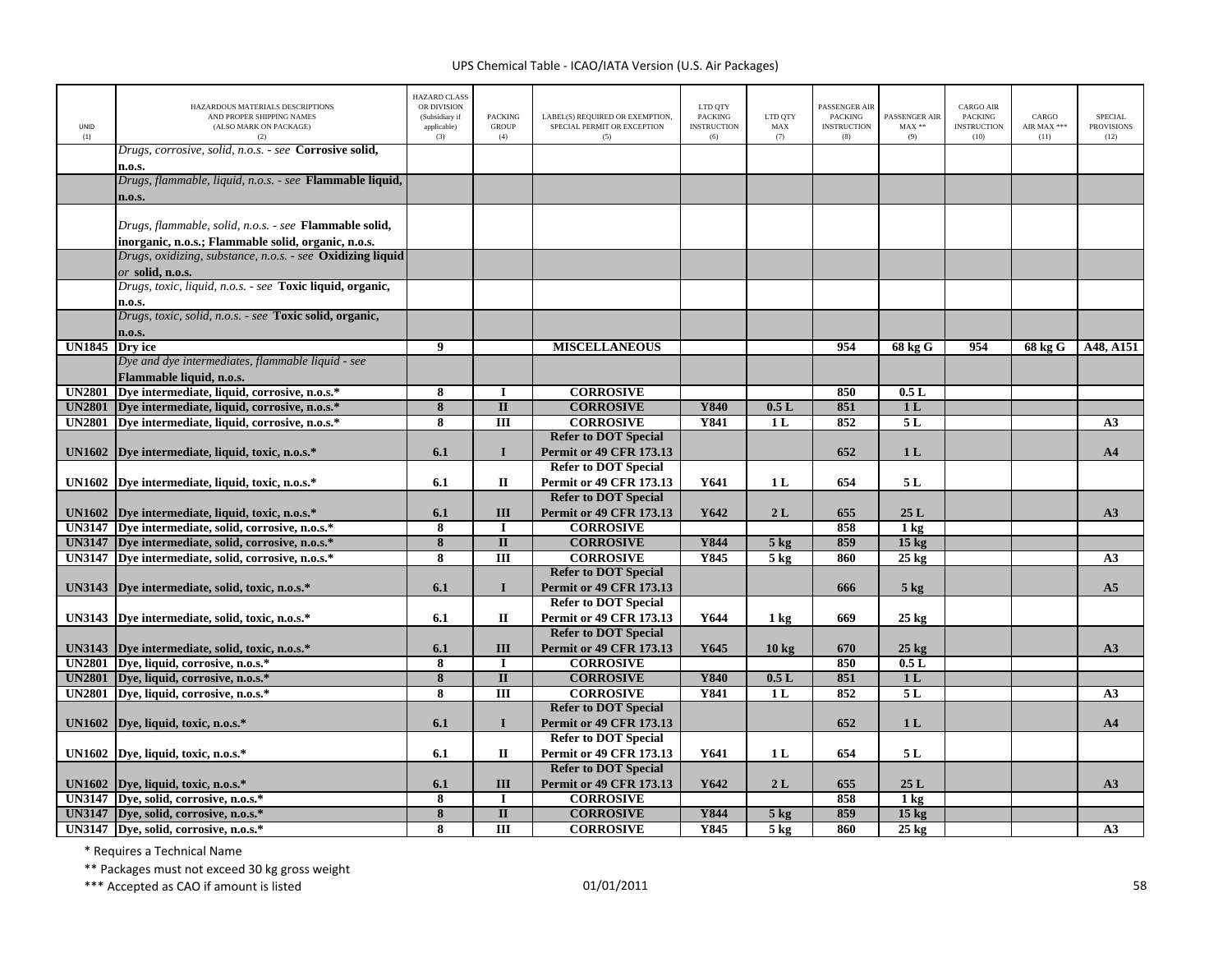| UNID<br>(1)   | HAZARDOUS MATERIALS DESCRIPTIONS<br>AND PROPER SHIPPING NAMES<br>(ALSO MARK ON PACKAGE)<br>(2) | <b>HAZARD CLASS</b><br>OR DIVISION<br>(Subsidiary if<br>applicable)<br>(3) | <b>PACKING</b><br><b>GROUP</b><br>(4) | LABEL(S) REQUIRED OR EXEMPTION,<br>SPECIAL PERMIT OR EXCEPTION | LTD QTY<br><b>PACKING</b><br><b>INSTRUCTION</b><br>(6) | LTD QTY<br>MAX<br>(7) | PASSENGER AIR<br><b>PACKING</b><br><b>INSTRUCTION</b><br>(8) | PASSENGER AIR<br>$MAX**$<br>(9) | <b>CARGO AIR</b><br><b>PACKING</b><br><b>INSTRUCTION</b><br>(10) | CARGO<br>AIR MAX ***<br>(11) | SPECIAL<br><b>PROVISIONS</b><br>(12) |
|---------------|------------------------------------------------------------------------------------------------|----------------------------------------------------------------------------|---------------------------------------|----------------------------------------------------------------|--------------------------------------------------------|-----------------------|--------------------------------------------------------------|---------------------------------|------------------------------------------------------------------|------------------------------|--------------------------------------|
| <b>UN3143</b> |                                                                                                | 6.1                                                                        | $\mathbf{I}$                          | <b>Refer to DOT Special</b><br><b>Permit or 49 CFR 173.13</b>  |                                                        |                       | 666                                                          | $5 \text{ kg}$                  |                                                                  |                              | A <sub>5</sub>                       |
|               | Dye, solid, toxic, n.o.s.*                                                                     |                                                                            |                                       | <b>Refer to DOT Special</b>                                    |                                                        |                       |                                                              |                                 |                                                                  |                              |                                      |
| <b>UN3143</b> | Dye, solid, toxic, n.o.s.*                                                                     | 6.1                                                                        | $\mathbf{I}$                          | <b>Permit or 49 CFR 173.13</b>                                 | Y644                                                   | $1 \text{ kg}$        | 669                                                          | $25 \text{ kg}$                 |                                                                  |                              |                                      |
|               |                                                                                                |                                                                            |                                       | <b>Refer to DOT Special</b>                                    |                                                        |                       |                                                              |                                 |                                                                  |                              |                                      |
| <b>UN3143</b> | Dye, solid, toxic, n.o.s.*                                                                     | 6.1                                                                        | Ш                                     | <b>Permit or 49 CFR 173.13</b>                                 | Y645                                                   | $10 \text{ kg}$       | 670                                                          | $25 \text{ kg}$                 |                                                                  |                              | A3                                   |
|               | Dynamite - see Explosive, blasting, type A                                                     |                                                                            |                                       |                                                                |                                                        |                       |                                                              |                                 |                                                                  |                              |                                      |
|               | Electric storage batteries - see Batteries, etc.                                               |                                                                            |                                       |                                                                |                                                        |                       |                                                              |                                 |                                                                  |                              |                                      |
|               | Electrolyte (acid or alkali) for batteries - see Battery                                       |                                                                            |                                       |                                                                |                                                        |                       |                                                              |                                 |                                                                  |                              |                                      |
|               | fluid, acid or Battery fluid, alkali<br>Electron tubes containing mercury - see Mercury        |                                                                            |                                       |                                                                |                                                        |                       |                                                              |                                 |                                                                  |                              |                                      |
|               | contained in manufactured articles                                                             |                                                                            |                                       |                                                                |                                                        |                       |                                                              |                                 |                                                                  |                              |                                      |
|               | Elevated temperature liquid, n.o.s. at or above $100^{\circ}$ C                                |                                                                            |                                       |                                                                |                                                        |                       |                                                              |                                 |                                                                  |                              |                                      |
|               | and below its flash point including molten metals, molten                                      |                                                                            |                                       |                                                                |                                                        |                       |                                                              |                                 |                                                                  |                              |                                      |
| <b>UN3257</b> | salts, etc.*                                                                                   | 9                                                                          | Ш                                     | <b>MISCELLANEOUS</b>                                           |                                                        |                       |                                                              |                                 | Forbidden   Forbidden   Forbidden   Forbidden                    |                              |                                      |
|               | Elevated temperature liquid, flammable, n.o.s. flash                                           |                                                                            |                                       |                                                                |                                                        |                       |                                                              |                                 |                                                                  |                              |                                      |
| <b>UN3256</b> | point above 60°C, at or above its flash point*                                                 | Forbidden                                                                  | III                                   |                                                                |                                                        |                       |                                                              |                                 |                                                                  |                              |                                      |
|               |                                                                                                |                                                                            |                                       |                                                                |                                                        |                       |                                                              |                                 |                                                                  |                              |                                      |
| <b>UN3258</b> | Elevated temperature solid, n.o.s. at or above $240^{\circ}C^*$                                | 9                                                                          | Ш                                     | <b>MISCELLANEOUS</b>                                           |                                                        |                       |                                                              |                                 | Forbidden   Forbidden   Forbidden                                | Forbidden                    |                                      |
|               |                                                                                                |                                                                            |                                       |                                                                |                                                        |                       |                                                              |                                 |                                                                  | <b>Not</b>                   |                                      |
| <b>UN3166</b> | Engine, fuel cell, flammable gas powered<br>Engine, fuel cell, flammable liquid powered        | $\boldsymbol{9}$<br>$\overline{9}$                                         |                                       | <b>MISCELLANEOUS</b><br><b>MISCELLANEOUS</b>                   |                                                        |                       | 950                                                          |                                 | 950                                                              | <b>Accepted</b>              | A806                                 |
| <b>UN3166</b> |                                                                                                |                                                                            |                                       |                                                                |                                                        |                       |                                                              | 30 kg G                         |                                                                  | 30 kg G<br><b>Not</b>        | A806                                 |
| <b>UN3166</b> | Engine, internal combustion, flammable gas powered                                             | 9                                                                          |                                       | <b>MISCELLANEOUS</b>                                           |                                                        |                       | Forbidden                                                    | Forbidden                       |                                                                  | Accepted                     | A806                                 |
|               | Engine, internal combustion, flammable liquid                                                  |                                                                            |                                       |                                                                |                                                        |                       |                                                              |                                 |                                                                  |                              |                                      |
| <b>UN3166</b> | powered                                                                                        | 9                                                                          |                                       | <b>MISCELLANEOUS</b>                                           |                                                        |                       | 950                                                          | 30 kg G                         | 950                                                              | 30 kg G                      | A806                                 |
|               | Engines, rocket - see Rocket motors, etc.                                                      |                                                                            |                                       |                                                                |                                                        |                       |                                                              |                                 |                                                                  |                              |                                      |
| <b>UN3082</b> | Environmentally hazardous substance, liquid, n.o.s.*                                           | $\overline{9}$                                                             | $\overline{III}$                      | <b>MISCELLANEOUS</b>                                           | Y964                                                   | 30 kg G               | 964                                                          | 25L                             | 964                                                              | 25L                          | A97, A158                            |
|               |                                                                                                |                                                                            |                                       |                                                                |                                                        |                       |                                                              |                                 |                                                                  |                              |                                      |
|               |                                                                                                |                                                                            |                                       |                                                                |                                                        |                       |                                                              |                                 |                                                                  |                              | A97, A158,                           |
| <b>UN3077</b> | Environmentally hazardous substance, solid, n.o.s.*                                            | 9                                                                          | Ш                                     | <b>MISCELLANEOUS</b>                                           | Y956                                                   | 30 kg G               | 956                                                          | $30 \text{ kg}$                 | 956                                                              | $30 \text{ kg}$              | A179                                 |
| <b>UN2558</b> | Epibromohydrin                                                                                 | Forbidden                                                                  |                                       |                                                                |                                                        |                       |                                                              |                                 |                                                                  |                              |                                      |
| <b>UN2023</b> |                                                                                                | 6.1(3)                                                                     | $\mathbf{I}$                          | <b>Refer to DOT Special</b><br><b>Permit or 49 CFR 173.13</b>  | Y641                                                   | 1 <sub>L</sub>        | 654                                                          | 5L                              |                                                                  |                              | A113                                 |
|               | <b>Epichlorohydrin</b><br>1,2-Epoxybutane, stabilized - see 1,2-Butylene oxide,                |                                                                            |                                       |                                                                |                                                        |                       |                                                              |                                 |                                                                  |                              |                                      |
|               | stabilized                                                                                     |                                                                            |                                       |                                                                |                                                        |                       |                                                              |                                 |                                                                  |                              |                                      |
|               | Epoxyethane - see Ethylene oxide                                                               |                                                                            |                                       |                                                                |                                                        |                       |                                                              |                                 |                                                                  |                              |                                      |
| <b>UN2752</b> | 1,2-Epoxy-3-ethoxypropane                                                                      | $\overline{\mathbf{3}}$                                                    | $\overline{III}$                      | <b>FLAMMABLE LIQUID</b>                                        | Y344                                                   | 10L                   | 355                                                          | 25L                             |                                                                  |                              |                                      |
|               | 2,3-Epoxy-1-propanal - see Glycidaldehyde                                                      |                                                                            |                                       |                                                                |                                                        |                       |                                                              |                                 |                                                                  |                              |                                      |
|               | 2,3-Epoxypropyl ethyl ether - see 1,2-Epoxy-3-                                                 |                                                                            |                                       |                                                                |                                                        |                       |                                                              |                                 |                                                                  |                              |                                      |
|               | ethoxypropane                                                                                  |                                                                            |                                       |                                                                |                                                        |                       |                                                              |                                 |                                                                  |                              |                                      |
| <b>UN3272</b> | Esters, n.o.s.*                                                                                | $\mathbf{3}$                                                               | $\mathbf{I}$                          | <b>FLAMMABLE LIQUID</b>                                        | Y341                                                   | 1 <sub>L</sub>        | 353                                                          | 5L                              |                                                                  |                              |                                      |
| <b>UN3272</b> | Esters, n.o.s.*                                                                                | $\overline{\mathbf{3}}$                                                    | Ш                                     | <b>FLAMMABLE LIQUID</b>                                        | Y344                                                   | 10L                   | 355                                                          | 25L                             |                                                                  |                              | A3                                   |
| <b>UN1035</b> | <b>Ethane</b>                                                                                  | Forbidden                                                                  |                                       |                                                                |                                                        |                       |                                                              |                                 |                                                                  |                              |                                      |
| <b>UN1961</b> | Ethane, refrigerated liquid                                                                    | Forbidden                                                                  |                                       |                                                                |                                                        |                       |                                                              |                                 |                                                                  |                              |                                      |
|               | Ethanethiol - see Ethyl mercaptan                                                              |                                                                            |                                       |                                                                |                                                        |                       |                                                              |                                 |                                                                  |                              |                                      |

\* Requires <sup>a</sup> Technical Name

\*\* Packages must not exceed 30 kg gross weight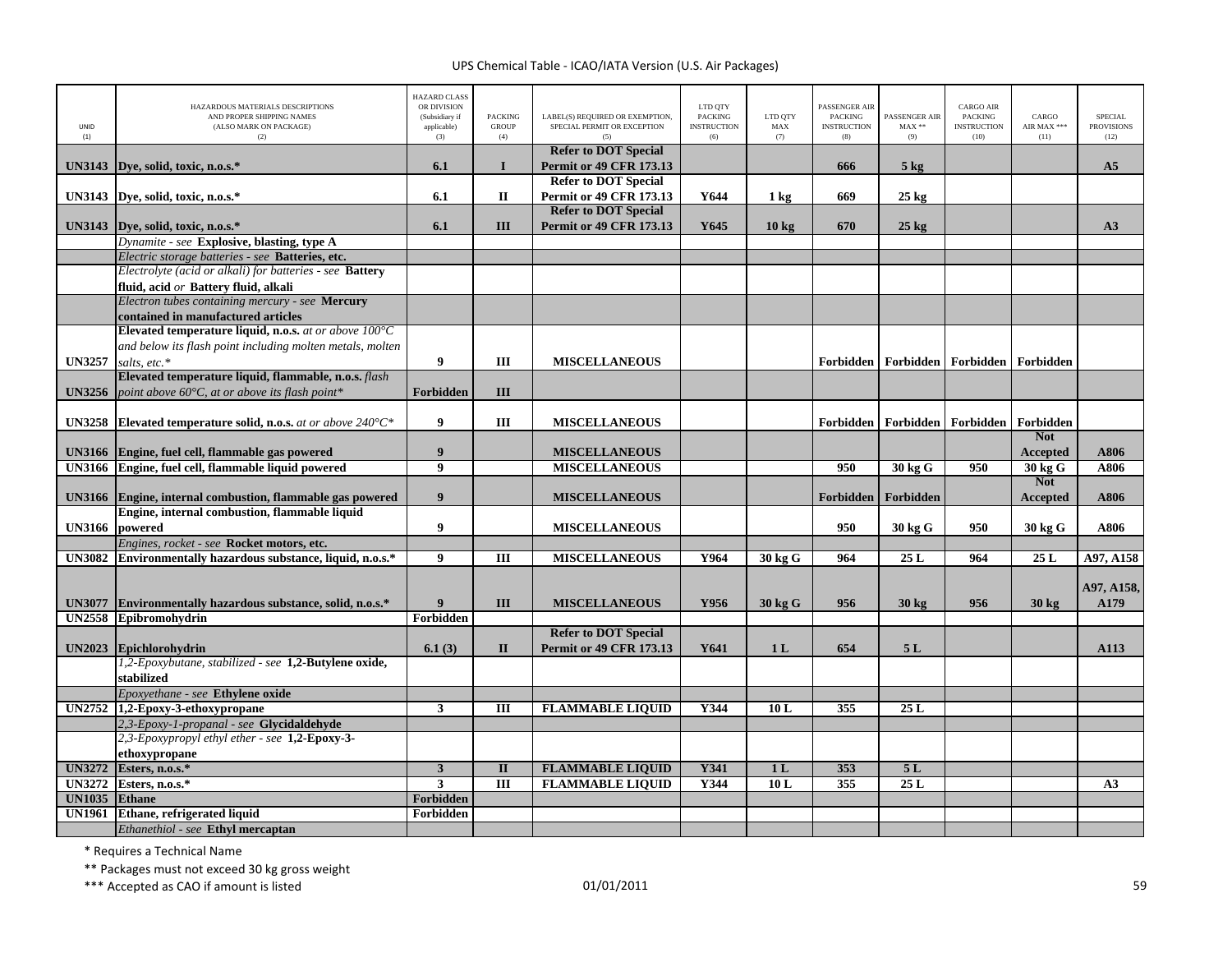|                      | HAZARDOUS MATERIALS DESCRIPTIONS<br>AND PROPER SHIPPING NAMES    | <b>HAZARD CLASS</b><br>OR DIVISION<br>(Subsidiary if | <b>PACKING</b>          | LABEL(S) REQUIRED OR EXEMPTION, | LTD QTY<br><b>PACKING</b> | LTD OTY               | PASSENGER AIR<br><b>PACKING</b> | <b>PASSENGER AIR</b> | <b>CARGO AIR</b><br>PACKING | CARGO       | <b>SPECIAL</b>    |
|----------------------|------------------------------------------------------------------|------------------------------------------------------|-------------------------|---------------------------------|---------------------------|-----------------------|---------------------------------|----------------------|-----------------------------|-------------|-------------------|
| <b>UNID</b>          | (ALSO MARK ON PACKAGE)                                           | applicable)                                          | <b>GROUP</b>            | SPECIAL PERMIT OR EXCEPTION     | <b>INSTRUCTION</b>        | MAX                   | <b>INSTRUCTION</b>              | $MAX**$              | <b>INSTRUCTION</b>          | AIR MAX *** | <b>PROVISIONS</b> |
| (1)<br><b>UN1170</b> | (2)<br><b>Ethanol</b>                                            | (3)<br>3                                             | (4)<br>$\mathbf I$      | (5)<br><b>FLAMMABLE LIQUID</b>  | (6)<br><b>Y341</b>        | (7)<br>1 <sub>L</sub> | (8)<br>353                      | (9)<br>5L            | (10)                        | (11)        | (12)<br>A58, A180 |
|                      |                                                                  |                                                      |                         |                                 |                           |                       |                                 |                      |                             |             | A3, A58,          |
| <b>UN1170</b>        | Ethanol                                                          | $\mathbf{3}$                                         | III                     | <b>FLAMMABLE LIQUID</b>         | Y344                      | 10L                   | 355                             | 25L                  |                             |             | A180              |
|                      | UN2491 Ethanolamine                                              | 8                                                    | $\overline{III}$        | <b>CORROSIVE</b>                | Y841                      | 1L                    | 852                             | 5L                   |                             |             | A3                |
|                      | Ethanol amine dinitrate                                          | Forbidden                                            |                         |                                 |                           |                       |                                 |                      |                             |             |                   |
|                      | <b>UN2491</b> Ethanolamine solution                              | 8                                                    | Ш                       | <b>CORROSIVE</b>                | Y841                      | 1L                    | 852                             | 5L                   |                             |             | A3                |
| <b>UN3475</b>        | Ethanol and gasoline mixture, $> 10\%$ ethanol                   | $\mathbf{3}$                                         | $\mathbf{I}$            | <b>FLAMMABLE LIQUID</b>         | <b>Y341</b>               | 1 <sub>L</sub>        | 353                             | 5L                   |                             |             | A156              |
|                      | <b>UN3475</b> Ethanol and motor spirit mixture, $> 10\%$ ethanol | 3                                                    | $\rm II$                | <b>FLAMMABLE LIQUID</b>         | Y341                      | 1 <sub>L</sub>        | 353                             | 5L                   |                             |             | A156              |
| <b>UN3475</b>        | Ethanol and petrol mixture, $> 10\%$ ethanol                     | $\overline{\mathbf{3}}$                              | $\overline{\mathbf{u}}$ | <b>FLAMMABLE LIQUID</b>         | Y341                      | 1L                    | 353                             | 5L                   |                             |             | A156              |
| <b>UN1170</b>        | <b>Ethanol solution</b>                                          | 3                                                    | $\mathbf{I}$            | <b>FLAMMABLE LIQUID</b>         | <b>Y341</b>               | 1L                    | 353                             | 5L                   |                             |             | A58, A180         |
|                      |                                                                  |                                                      |                         |                                 |                           |                       |                                 |                      |                             |             | A3, A58,          |
|                      | <b>UN1170</b> Ethanol solution                                   | 3                                                    | III                     | <b>FLAMMABLE LIQUID</b>         | Y344                      | 10L                   | 355                             | 25L                  |                             |             | A180              |
|                      | Ether - see Diethyl ether                                        |                                                      |                         |                                 |                           |                       |                                 |                      |                             |             |                   |
| <b>UN3271</b>        | Ethers, n.o.s.*                                                  | $\mathbf{3}$                                         | $\mathbf{I}$            | <b>FLAMMABLE LIQUID</b>         | Y341                      | 1 <sub>L</sub>        | 353                             | 5L                   |                             |             |                   |
|                      | UN3271 Ethers, n.o.s.*                                           | 3                                                    | $\overline{III}$        | <b>FLAMMABLE LIQUID</b>         | Y344                      | 10L                   | 355                             | 25L                  |                             |             | A3                |
|                      | 2-(N,N-Ethoxycarbonyl-phenylamino)-3-methoxy-4-(N-               |                                                      |                         |                                 |                           |                       |                                 |                      |                             |             |                   |
|                      | methyl-N-cyclohexylamino)benzene diazonium zinc                  |                                                      |                         |                                 |                           |                       |                                 |                      |                             |             |                   |
|                      | chloride (<= $62\%$ , < 92%)                                     | Forbidden                                            |                         |                                 |                           |                       |                                 |                      |                             |             |                   |
|                      | 2-(n,n-Ethoxycarbonylphenylamino)-3-methoxy-4-(n-                |                                                      |                         |                                 |                           |                       |                                 |                      |                             |             |                   |
|                      | methyl-n-cyclohexylamino) benzenediazonium zinc                  |                                                      |                         |                                 |                           |                       |                                 |                      |                             |             |                   |
|                      | chloride                                                         | Forbidden                                            |                         |                                 |                           |                       |                                 |                      |                             |             |                   |
|                      |                                                                  |                                                      |                         |                                 |                           |                       |                                 |                      |                             |             |                   |
|                      | 2-Ethoxyethanol - see Ethylene glycol monoethyl ether            |                                                      |                         |                                 |                           |                       |                                 |                      |                             |             |                   |
|                      | 2-Ethoxyethyl acetate - see Ethylene glycol monoethyl            |                                                      |                         |                                 |                           |                       |                                 |                      |                             |             |                   |
|                      | ether acetate                                                    |                                                      |                         |                                 |                           |                       |                                 |                      |                             |             |                   |
|                      | Ethoxy propane-1 - see Ethyl propyl ether                        |                                                      |                         |                                 |                           |                       |                                 |                      |                             |             |                   |
| <b>UN1173</b>        | <b>Ethyl</b> acetate                                             | 3                                                    | $\mathbf{I}$            | <b>FLAMMABLE LIQUID</b>         | Y341                      | 1 <sub>L</sub>        | 353                             | 5L                   |                             |             |                   |
|                      | UN2452 Ethylacetylene, stabilized                                | Forbidden                                            |                         |                                 |                           |                       |                                 |                      |                             |             |                   |
| <b>UN1917</b>        | Ethyl acrylate, stabilized                                       | 3                                                    | $\overline{\mathbf{u}}$ | <b>FLAMMABLE LIQUID</b>         | Y341                      | 1L                    | 353                             | 5L                   |                             |             |                   |
| <b>UN1170</b>        | <b>Ethyl alcohol</b>                                             | $\overline{\mathbf{3}}$                              | $\overline{\mathbf{u}}$ | <b>FLAMMABLE LIQUID</b>         | Y341                      | 1L                    | 353                             | 5L                   |                             |             | A58, A180         |
|                      |                                                                  |                                                      |                         |                                 |                           |                       |                                 |                      |                             |             | A3, A58,          |
|                      | UN1170 Ethyl alcohol                                             | 3                                                    | $\rm III$               | <b>FLAMMABLE LIQUID</b>         | Y344                      | 10L                   | 355                             | 25L                  |                             |             | A180              |
| <b>UN1170</b>        | <b>Ethyl alcohol solution</b>                                    | $\overline{\mathbf{3}}$                              | $\mathbf{I}$            | <b>FLAMMABLE LIQUID</b>         | <b>Y341</b>               | 1 <sub>L</sub>        | 353                             | 5L                   |                             |             | A58, A180         |
|                      |                                                                  |                                                      |                         |                                 |                           |                       |                                 |                      |                             |             | A3, A58,          |
|                      | UN1170 Ethyl alcohol solution                                    | $\mathbf{3}$                                         | Ш                       | <b>FLAMMABLE LIQUID</b>         | Y344                      | 10L                   | 355                             | 25L                  |                             |             | A180              |
| <b>UN1036</b>        | <b>Ethylamine</b>                                                | Forbidden                                            |                         |                                 |                           |                       |                                 |                      |                             |             |                   |
|                      | <b>Ethylamine, aqueous solution</b> with 50% or more and $\lt$   |                                                      |                         | <b>FLAMMABLE LIQUID &amp;</b>   |                           |                       |                                 |                      |                             |             |                   |
| <b>UN2270</b>        | 70% ethylamine                                                   | 3(8)                                                 | $\mathbf{I}$            | <b>CORROSIVE</b>                | Y340                      | 0.5L                  | 352                             | 1L                   |                             |             |                   |
| <b>UN2271</b>        | <b>Ethyl amyl ketone</b>                                         | $\overline{\mathbf{3}}$                              | $\overline{\mathbf{H}}$ | <b>FLAMMABLE LIQUID</b>         | Y344                      | 10L                   | 355                             | 25L                  |                             |             |                   |
|                      |                                                                  |                                                      |                         | <b>Refer to DOT Special</b>     |                           |                       |                                 |                      |                             |             |                   |
| <b>UN2272</b>        | <b>N-Ethylaniline</b>                                            | 6.1                                                  | III                     | <b>Permit or 49 CFR 173.13</b>  | Y642                      | 2L                    | 655                             | 25L                  |                             |             |                   |
|                      |                                                                  |                                                      |                         | <b>Refer to DOT Special</b>     |                           |                       |                                 |                      |                             |             |                   |
| <b>UN2273</b>        | 2-Ethylaniline                                                   | 6.1                                                  | III                     | <b>Permit or 49 CFR 173.13</b>  | Y642                      | 2L                    | 655                             | 25L                  |                             |             |                   |
|                      | UN1175 Ethylbenzene                                              | 3                                                    | $\mathbf{I}$            | <b>FLAMMABLE LIQUID</b>         | Y341                      | 1 <sub>L</sub>        | 353                             | 5L                   |                             |             |                   |
|                      |                                                                  |                                                      |                         | <b>Refer to DOT Special</b>     |                           |                       |                                 |                      |                             |             |                   |
|                      | UN2274   N-Ethyl-N-benzylaniline                                 | 6.1                                                  | Ш                       | <b>Permit or 49 CFR 173.13</b>  | Y642                      | 2L                    | 655                             | 25L                  |                             |             |                   |

\* Requires <sup>a</sup> Technical Name

\*\* Packages must not exceed 30 kg gross weight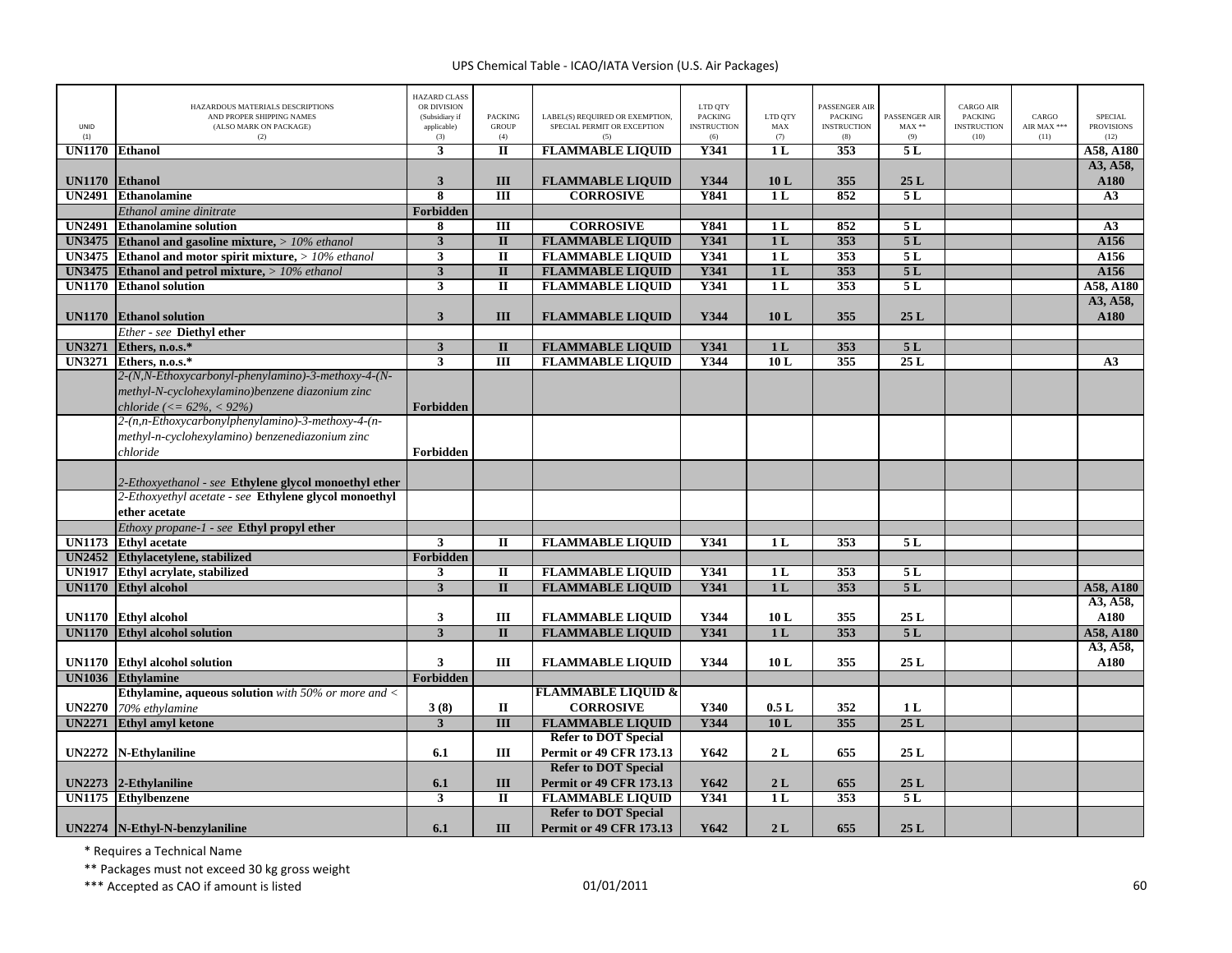| UNID<br>(1)   | HAZARDOUS MATERIALS DESCRIPTIONS<br>AND PROPER SHIPPING NAMES<br>(ALSO MARK ON PACKAGE)<br>(2) | <b>HAZARD CLASS</b><br>OR DIVISION<br>(Subsidiary if<br>applicable)<br>(3) | <b>PACKING</b><br><b>GROUP</b><br>(4) | LABEL(S) REQUIRED OR EXEMPTION,<br>SPECIAL PERMIT OR EXCEPTION<br>(5) | LTD QTY<br><b>PACKING</b><br><b>INSTRUCTION</b><br>(6) | LTD QTY<br>MAX<br>(7) | PASSENGER AIR<br><b>PACKING</b><br><b>INSTRUCTION</b><br>(8) | PASSENGER AIR<br>$MAX**$<br>(9) | <b>CARGO AIR</b><br><b>PACKING</b><br><b>INSTRUCTION</b><br>(10) | CARGO<br>AIR MAX ***<br>(11) | <b>SPECIAL</b><br><b>PROVISIONS</b><br>(12) |
|---------------|------------------------------------------------------------------------------------------------|----------------------------------------------------------------------------|---------------------------------------|-----------------------------------------------------------------------|--------------------------------------------------------|-----------------------|--------------------------------------------------------------|---------------------------------|------------------------------------------------------------------|------------------------------|---------------------------------------------|
|               |                                                                                                | 6.1                                                                        | Ш                                     | <b>Refer to DOT Special</b>                                           | Y642                                                   | 2L                    | 655                                                          | 25L                             |                                                                  |                              |                                             |
| <b>UN2753</b> | N-Ethylbenzyltoluidines, liquid                                                                |                                                                            |                                       | <b>Permit or 49 CFR 173.13</b><br><b>Refer to DOT Special</b>         |                                                        |                       |                                                              |                                 |                                                                  |                              |                                             |
| <b>UN3460</b> | N-Ethylbenzyltoluidines, solid                                                                 | 6.1                                                                        | III                                   | <b>Permit or 49 CFR 173.13</b>                                        | Y645                                                   | $10 \text{ kg}$       | 670                                                          | $25$ kg                         |                                                                  |                              |                                             |
|               | UN1176 Ethyl borate                                                                            | $\mathbf{3}$                                                               | $\mathbf{I}$                          | <b>FLAMMABLE LIQUID</b>                                               | <b>Y341</b>                                            | 1L                    | 353                                                          | 5L                              |                                                                  |                              |                                             |
|               |                                                                                                |                                                                            |                                       | <b>Refer to DOT Special</b>                                           |                                                        |                       |                                                              |                                 |                                                                  |                              |                                             |
| <b>UN1891</b> | <b>Ethyl bromide</b>                                                                           | 6.1                                                                        | $\mathbf{I}$                          | <b>Permit or 49 CFR 173.13</b>                                        | Y641                                                   | 1 <sub>L</sub>        | 654                                                          | 5L                              |                                                                  |                              |                                             |
|               | <b>UN1603</b> Ethyl bromoacetate                                                               | Forbidden                                                                  |                                       |                                                                       |                                                        |                       |                                                              |                                 |                                                                  |                              |                                             |
|               | $UN2275$ 2-Ethylbutanol                                                                        | $\overline{\mathbf{3}}$                                                    | III                                   | <b>FLAMMABLE LIQUID</b>                                               | Y344                                                   | 10L                   | 355                                                          | 25L                             |                                                                  |                              |                                             |
|               | UN1177 2-Ethylbutyl acetate                                                                    | $\mathbf{3}$                                                               | $\overline{III}$                      | <b>FLAMMABLE LIQUID</b>                                               | <b>Y344</b>                                            | 10L                   | 355                                                          | 25L                             |                                                                  |                              |                                             |
|               | UN1179 Ethyl butyl ether                                                                       | $\mathbf{3}$                                                               | $\mathbf{I}$                          | <b>FLAMMABLE LIQUID</b>                                               | Y341                                                   | 1 <sub>L</sub>        | 353                                                          | 5L                              |                                                                  |                              |                                             |
|               | UN1178 2-Ethylbutyraldehyde                                                                    | $\overline{\mathbf{3}}$                                                    | $\overline{\mathbf{u}}$               | <b>FLAMMABLE LIQUID</b>                                               | <b>Y341</b>                                            | 1L                    | 353                                                          | 5L                              |                                                                  |                              |                                             |
|               | UN1180 Ethyl butyrate                                                                          | $\overline{3}$                                                             | $\overline{III}$                      | <b>FLAMMABLE LIQUID</b>                                               | Y344                                                   | 10L                   | 355                                                          | 25L                             |                                                                  |                              |                                             |
| <b>UN1037</b> | <b>Ethyl chloride</b>                                                                          | Forbidden                                                                  |                                       |                                                                       |                                                        |                       |                                                              |                                 |                                                                  |                              |                                             |
|               |                                                                                                |                                                                            |                                       | <b>Refer to DOT Special</b>                                           |                                                        |                       |                                                              |                                 |                                                                  |                              |                                             |
| <b>UN1181</b> | <b>Ethyl chloroacetate</b><br>Ethyl chlorocarbonate - see Ethyl chloroformate                  | 6.1(3)                                                                     | $\mathbf{I}$                          | <b>Permit or 49 CFR 173.13</b>                                        | Y641                                                   | 1 <sub>L</sub>        | 654                                                          | 5L                              |                                                                  |                              |                                             |
|               | UN1182 Ethyl chloroformate                                                                     | Forbidden                                                                  |                                       |                                                                       |                                                        |                       |                                                              |                                 |                                                                  |                              |                                             |
| <b>UN2935</b> | <b>Ethyl 2-chloropropionate</b>                                                                | 3                                                                          | $\overline{III}$                      | <b>FLAMMABLE LIQUID</b>                                               | Y344                                                   | 10L                   | 355                                                          | 25L                             |                                                                  |                              |                                             |
| <b>UN2826</b> | <b>Ethyl chlorothioformate</b>                                                                 | Forbidden                                                                  |                                       |                                                                       |                                                        |                       |                                                              |                                 |                                                                  |                              |                                             |
| <b>UN1862</b> | <b>Ethyl crotonate</b>                                                                         | 3                                                                          | $\mathbf{I}$                          | <b>FLAMMABLE LIQUID</b>                                               | Y341                                                   | 1 <sub>L</sub>        | 353                                                          | 5L                              |                                                                  |                              |                                             |
|               | Ethyl 3,3-di-(tert-amylperoxy)butyrate ( $\langle = 67\%$ , diluent                            |                                                                            |                                       |                                                                       |                                                        |                       |                                                              |                                 |                                                                  |                              |                                             |
|               | type $A >= 33\%)$ - see <b>Organic peroxide type D, liquid</b>                                 |                                                                            |                                       |                                                                       |                                                        |                       |                                                              |                                 |                                                                  |                              |                                             |
|               | UN 3105)                                                                                       |                                                                            |                                       |                                                                       |                                                        |                       |                                                              |                                 |                                                                  |                              |                                             |
|               | Ethyl 3,3-di-(tert-butylperoxy)butyrate (<= $52\%$ , inert                                     |                                                                            |                                       |                                                                       |                                                        |                       |                                                              |                                 |                                                                  |                              |                                             |
|               | solid $\ge$ = 48%) - see Organic peroxide type D, solid                                        |                                                                            |                                       |                                                                       |                                                        |                       |                                                              |                                 |                                                                  |                              |                                             |
|               | $(UN\,3106)$                                                                                   |                                                                            |                                       |                                                                       |                                                        |                       |                                                              |                                 |                                                                  |                              |                                             |
|               | Ethyl 3,3-di-(tert-butylperoxy)butyrate (<= $77\%$ , diluent                                   |                                                                            |                                       |                                                                       |                                                        |                       |                                                              |                                 |                                                                  |                              |                                             |
|               | type $A >= 23\%)$ - see <b>Organic peroxide type D, liquid</b>                                 |                                                                            |                                       |                                                                       |                                                        |                       |                                                              |                                 |                                                                  |                              |                                             |
|               | $(UN\,3105)$                                                                                   |                                                                            |                                       |                                                                       |                                                        |                       |                                                              |                                 |                                                                  |                              |                                             |
|               | Ethyl 3,3-di-(tert-butylperoxy)butyrate (> $77\%$ ) - see                                      |                                                                            |                                       |                                                                       |                                                        |                       |                                                              |                                 |                                                                  |                              |                                             |
|               | Organic peroxide type C, liquid (UN 3103)                                                      |                                                                            |                                       |                                                                       |                                                        |                       |                                                              |                                 |                                                                  |                              |                                             |
| <b>UN1892</b> | <b>Ethyldichloroarsine</b><br><b>UN1183</b> Ethyldichlorosilane                                | Forbidden<br>Forbidden                                                     |                                       |                                                                       |                                                        |                       |                                                              |                                 |                                                                  |                              |                                             |
| <b>UN1962</b> | <b>Ethylene</b>                                                                                | Forbidden                                                                  |                                       |                                                                       |                                                        |                       |                                                              |                                 |                                                                  |                              |                                             |
|               | Ethylene, acetylene and propylene mixture,                                                     |                                                                            |                                       |                                                                       |                                                        |                       |                                                              |                                 |                                                                  |                              |                                             |
|               | refrigerated liquid > = $71.5\%$ ethylene, < = $22.5\%$                                        |                                                                            |                                       |                                                                       |                                                        |                       |                                                              |                                 |                                                                  |                              |                                             |
| <b>UN3138</b> | $acetylene$ , $\lt= 6\%$ propylene                                                             | Forbidden                                                                  |                                       |                                                                       |                                                        |                       |                                                              |                                 |                                                                  |                              |                                             |
| <b>UN1135</b> | <b>Ethylene chlorohydrin</b>                                                                   | Forbidden                                                                  |                                       |                                                                       |                                                        |                       |                                                              |                                 |                                                                  |                              |                                             |
|               |                                                                                                |                                                                            |                                       | <b>CORROSIVE &amp;</b>                                                |                                                        |                       |                                                              |                                 |                                                                  |                              |                                             |
| <b>UN1604</b> | <b>Ethylenediamine</b>                                                                         | 8(3)                                                                       | П                                     | <b>FLAMMABLE LIQUID</b>                                               | Y840                                                   | 0.5L                  | 851                                                          | 1 <sub>L</sub>                  |                                                                  |                              |                                             |
|               | Ethylene diamine diperchlorate                                                                 | Forbidden                                                                  |                                       |                                                                       |                                                        |                       |                                                              |                                 |                                                                  |                              |                                             |
| <b>UN1605</b> | <b>Ethylene dibromide</b>                                                                      | Forbidden                                                                  |                                       |                                                                       |                                                        |                       |                                                              |                                 |                                                                  |                              |                                             |
|               | Ethylene dibromide and methyl bromide liquid mixture -                                         |                                                                            |                                       |                                                                       |                                                        |                       |                                                              |                                 |                                                                  |                              |                                             |
|               | see Methyl bromide and ethylene dibromide mixture,                                             |                                                                            |                                       |                                                                       |                                                        |                       |                                                              |                                 |                                                                  |                              |                                             |
|               | liquid                                                                                         |                                                                            |                                       |                                                                       |                                                        |                       |                                                              |                                 |                                                                  |                              |                                             |

\* Requires <sup>a</sup> Technical Name

\*\* Packages must not exceed 30 kg gross weight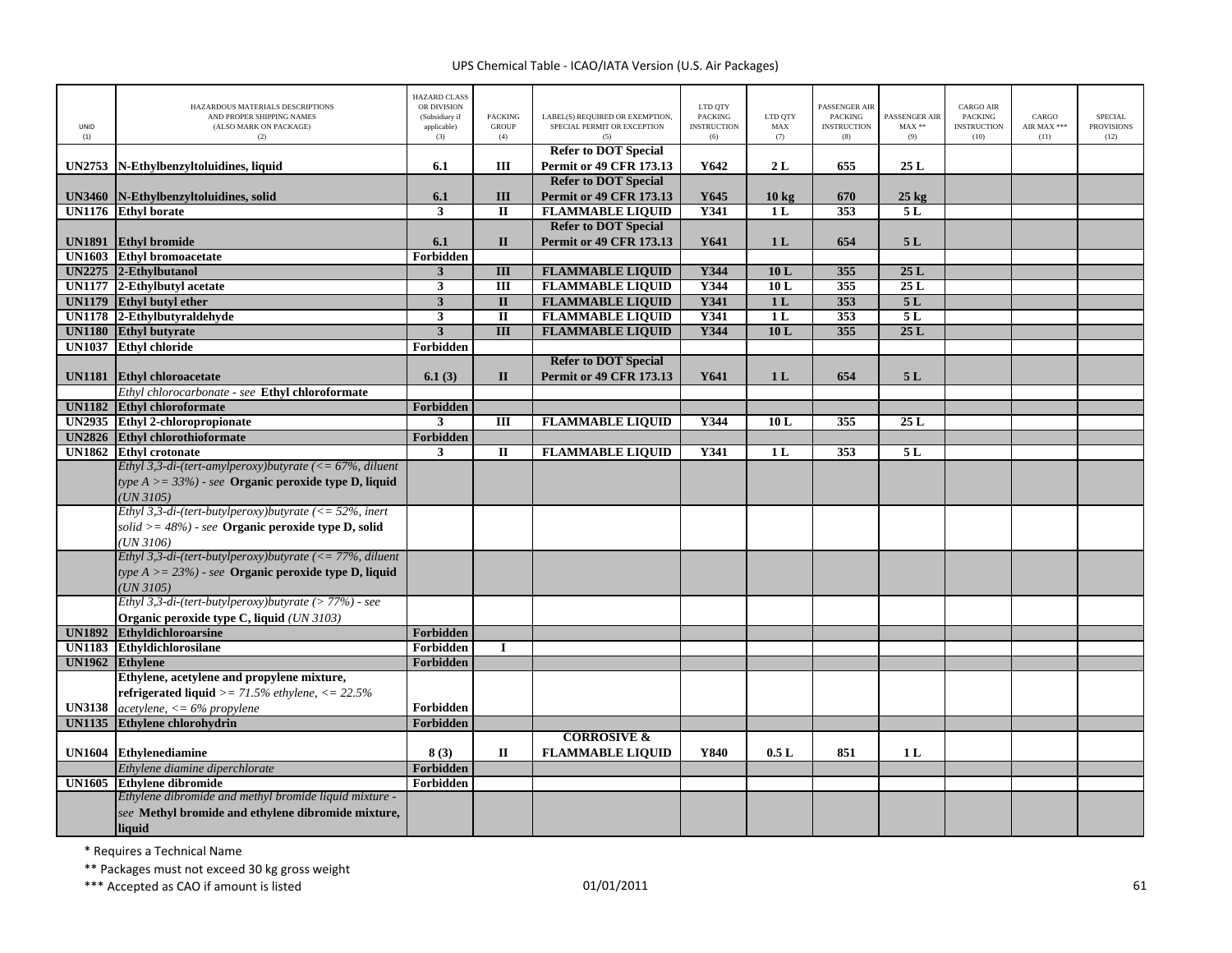| UNID<br>(1)   | HAZARDOUS MATERIALS DESCRIPTIONS<br>AND PROPER SHIPPING NAMES<br>(ALSO MARK ON PACKAGE)<br>(2) | <b>HAZARD CLASS</b><br>OR DIVISION<br>(Subsidiary if<br>applicable)<br>(3) | <b>PACKING</b><br><b>GROUP</b><br>(4) | LABEL(S) REQUIRED OR EXEMPTION,<br>SPECIAL PERMIT OR EXCEPTION<br>(5) | LTD QTY<br><b>PACKING</b><br><b>INSTRUCTION</b><br>(6) | LTD QTY<br>MAX<br>(7) | PASSENGER AIR<br><b>PACKING</b><br><b>INSTRUCTION</b><br>(8) | PASSENGER AIR<br>$MAX**$<br>(9) | <b>CARGO AIR</b><br><b>PACKING</b><br><b>INSTRUCTION</b><br>(10) | CARGO<br>AIR MAX ***<br>(11) | <b>SPECIAL</b><br><b>PROVISIONS</b><br>(12) |
|---------------|------------------------------------------------------------------------------------------------|----------------------------------------------------------------------------|---------------------------------------|-----------------------------------------------------------------------|--------------------------------------------------------|-----------------------|--------------------------------------------------------------|---------------------------------|------------------------------------------------------------------|------------------------------|---------------------------------------------|
|               |                                                                                                |                                                                            |                                       | <b>Refer to DOT Special</b>                                           | Y341                                                   |                       | 352                                                          |                                 |                                                                  |                              |                                             |
|               | UN1184 Ethylene dichloride                                                                     | 3(6.1)<br>$\mathbf{3}$                                                     | П<br>$\overline{\mathbf{u}}$          | <b>Permit or 49 CFR 173.13</b><br><b>FLAMMABLE LIQUID</b>             | <b>Y341</b>                                            | 1 L<br>1 <sub>L</sub> | 353                                                          | 1 <sub>L</sub><br>5L            |                                                                  |                              |                                             |
| <b>UN1153</b> | Ethylene glycol diethyl ether<br>UN1153 Ethylene glycol diethyl ether                          | $\mathbf{3}$                                                               | $\overline{III}$                      | <b>FLAMMABLE LIQUID</b>                                               | Y344                                                   | 10L                   | 355                                                          | 25L                             |                                                                  |                              |                                             |
|               | Ethylene glycol dinitrate                                                                      | <b>Forbidden</b>                                                           |                                       |                                                                       |                                                        |                       |                                                              |                                 |                                                                  |                              |                                             |
| <b>UN1171</b> | Ethylene glycol monoethyl ether                                                                | $\mathbf{3}$                                                               | Ш                                     | <b>FLAMMABLE LIQUID</b>                                               | Y344                                                   | 10L                   | 355                                                          | 25L                             |                                                                  |                              |                                             |
|               | UN1172 Ethylene glycol monoethyl ether acetate                                                 | $\mathbf{3}$                                                               | III                                   | <b>FLAMMABLE LIQUID</b>                                               | Y344                                                   | 10L                   | 355                                                          | 25L                             |                                                                  |                              |                                             |
|               | UN1188 Ethylene glycol monomethyl ether                                                        | 3                                                                          | $\overline{III}$                      | <b>FLAMMABLE LIQUID</b>                                               | Y344                                                   | 10L                   | 355                                                          | 25L                             |                                                                  |                              |                                             |
| <b>UN1189</b> | Ethylene glycol monomethyl ether acetate                                                       | $\overline{3}$                                                             | $\Pi$                                 | <b>FLAMMABLE LIQUID</b>                                               | Y344                                                   | 10L                   | 355                                                          | 25L                             |                                                                  |                              |                                             |
|               | UN1185 Ethyleneimine, stabilized                                                               | Forbidden                                                                  |                                       |                                                                       |                                                        |                       |                                                              |                                 |                                                                  |                              |                                             |
|               | UN1040 Ethylene oxide                                                                          | Forbidden                                                                  |                                       |                                                                       |                                                        |                       |                                                              |                                 |                                                                  |                              |                                             |
|               | Ethylene oxide and carbon dioxide mixture $with > 9\%$                                         |                                                                            |                                       |                                                                       |                                                        |                       |                                                              |                                 |                                                                  |                              |                                             |
|               | <b>UN1041</b> and $\lt$ = 87% ethylene oxide                                                   | Forbidden                                                                  |                                       |                                                                       |                                                        |                       |                                                              |                                 |                                                                  |                              |                                             |
|               | Ethylene oxide and carbon dioxide mixture with >                                               |                                                                            |                                       |                                                                       |                                                        |                       |                                                              |                                 |                                                                  |                              |                                             |
|               | UN3300 87% ethylene oxide                                                                      | Forbidden                                                                  |                                       |                                                                       |                                                        |                       |                                                              |                                 |                                                                  |                              |                                             |
|               | Ethylene oxide and carbon dioxide mixture $with \leq$                                          |                                                                            |                                       |                                                                       |                                                        |                       |                                                              |                                 |                                                                  |                              |                                             |
|               | UN1952 9% ethylene oxide                                                                       | 2.2                                                                        |                                       | <b>NON-FLAMMABLE GAS</b>                                              |                                                        |                       | 200                                                          | $25 \text{ kg}$                 |                                                                  |                              |                                             |
|               | Ethylene oxide and chlorotetrafluoroethane mixture                                             |                                                                            |                                       |                                                                       |                                                        |                       |                                                              |                                 |                                                                  |                              |                                             |
| <b>UN3297</b> | with $\epsilon = 8.8\%$ ethylene oxide                                                         | 2.2                                                                        |                                       | <b>NON-FLAMMABLE GAS</b>                                              |                                                        |                       | 200                                                          | $25 \text{ kg}$                 |                                                                  |                              |                                             |
|               | Ethylene oxide and dichlorodifluoromethane mixture                                             |                                                                            |                                       |                                                                       |                                                        |                       |                                                              | <b>Not</b>                      |                                                                  |                              |                                             |
|               | <b>UN3070</b> with $\langle 12.5\% \rangle$ ethylene oxide                                     | 2.2                                                                        |                                       |                                                                       |                                                        |                       |                                                              | Accepted                        |                                                                  |                              |                                             |
| <b>UN3298</b> | Ethylene oxide and pentafluoroethane mixture with                                              | 2.2                                                                        |                                       |                                                                       |                                                        |                       | 200                                                          |                                 |                                                                  |                              |                                             |
|               | $\epsilon$ = 7.9% ethylene oxide<br>Ethylene oxide and propylene oxide mixture $with \leq$     |                                                                            |                                       | <b>NON-FLAMMABLE GAS</b>                                              |                                                        |                       |                                                              | $25 \text{ kg}$                 |                                                                  |                              |                                             |
|               | UN2983 30% ethylene oxide                                                                      | Forbidden                                                                  | $\bf{I}$                              |                                                                       |                                                        |                       |                                                              |                                 |                                                                  |                              |                                             |
|               | Ethylene oxide and tetrafluoroethane mixture $with < =$                                        |                                                                            |                                       |                                                                       |                                                        |                       |                                                              |                                 |                                                                  |                              |                                             |
| <b>UN3299</b> | 5.6% ethylene oxide                                                                            | 2.2                                                                        |                                       | <b>NON-FLAMMABLE GAS</b>                                              |                                                        |                       | 200                                                          | $25 \text{ kg}$                 |                                                                  |                              |                                             |
|               | Ethylene oxide with nitrogen $up$ to a total pressure of $I$                                   |                                                                            |                                       |                                                                       |                                                        |                       |                                                              |                                 |                                                                  |                              |                                             |
|               | <b>UN1040</b> MPa at $50^{\circ}$ C                                                            | Forbidden                                                                  |                                       |                                                                       |                                                        |                       |                                                              |                                 |                                                                  |                              |                                             |
|               | UN1038 Ethylene, refrigerated liquid                                                           | Forbidden                                                                  |                                       |                                                                       |                                                        |                       |                                                              |                                 |                                                                  |                              |                                             |
|               | UN1155 Ethyl ether                                                                             | 3                                                                          | $\bf{I}$                              | <b>FLAMMABLE LIQUID</b>                                               |                                                        |                       | 351                                                          | 1 <sub>L</sub>                  |                                                                  |                              |                                             |
|               | <b>UN2453</b> Ethyl fluoride                                                                   | Forbidden                                                                  |                                       |                                                                       |                                                        |                       |                                                              |                                 |                                                                  |                              |                                             |
|               | <b>UN1190</b> Ethyl formate                                                                    | $\mathbf{3}$                                                               | $\mathbf H$                           | <b>FLAMMABLE LIQUID</b>                                               | Y341                                                   | 1 <sub>L</sub>        | 353                                                          | 5L                              |                                                                  |                              |                                             |
|               |                                                                                                |                                                                            |                                       | <b>FLAMMABLE LIQUID &amp;</b>                                         |                                                        |                       |                                                              |                                 |                                                                  |                              |                                             |
|               | UN2276 2-Ethylhexylamine                                                                       | 3(8)                                                                       | III                                   | <b>CORROSIVE</b>                                                      | Y342                                                   | 1 <sub>L</sub>        | 354                                                          | 5L                              |                                                                  |                              |                                             |
|               |                                                                                                |                                                                            |                                       | <b>Refer to DOT Special</b>                                           |                                                        |                       |                                                              |                                 |                                                                  |                              |                                             |
|               | UN2748 2-Ethylhexyl chloroformate                                                              | 6.1(8)                                                                     | П                                     | <b>Permit or 49 CFR 173.13</b>                                        | Y640                                                   | 0.5L                  | 653                                                          | 1 <sub>L</sub>                  |                                                                  |                              |                                             |
|               | Ethyl hydroperoxide                                                                            | Forbidden                                                                  |                                       |                                                                       |                                                        |                       |                                                              |                                 |                                                                  |                              |                                             |
|               | Ethylidene chloride - see 1,1-Dichloroethane (UN 2362)                                         |                                                                            |                                       |                                                                       |                                                        |                       |                                                              |                                 |                                                                  |                              |                                             |
| <b>UN2385</b> | <b>Ethyl isobutyrate</b>                                                                       | $\mathbf{3}$                                                               | $\mathbf{I}$                          | <b>FLAMMABLE LIQUID</b>                                               | <b>Y341</b>                                            | 1 <sub>L</sub>        | 353                                                          | 5L                              |                                                                  |                              |                                             |
|               | <b>UN2481</b> Ethyl isocyanate                                                                 | Forbidden                                                                  | $\mathbf I$                           |                                                                       |                                                        |                       |                                                              |                                 |                                                                  |                              |                                             |
| <b>UN1192</b> | <b>Ethyl</b> lactate                                                                           | 3                                                                          | III                                   | <b>FLAMMABLE LIQUID</b>                                               | Y344                                                   | 10L                   | 355                                                          | 25L                             |                                                                  |                              |                                             |
|               | UN2363 Ethyl mercaptan                                                                         | Forbidden                                                                  | $\bf{I}$                              |                                                                       |                                                        |                       |                                                              |                                 |                                                                  |                              |                                             |
| <b>UN2277</b> | Ethyl methacrylate, stabilized                                                                 | 3                                                                          | $\mathbf{I}$                          | <b>FLAMMABLE LIQUID</b>                                               | Y341                                                   | 1 <sub>L</sub>        | 353                                                          | 5L                              |                                                                  |                              |                                             |
|               | UN1039 Ethyl methyl ether                                                                      | Forbidden                                                                  |                                       |                                                                       |                                                        |                       |                                                              |                                 |                                                                  |                              |                                             |

\* Requires <sup>a</sup> Technical Name

\*\* Packages must not exceed 30 kg gross weight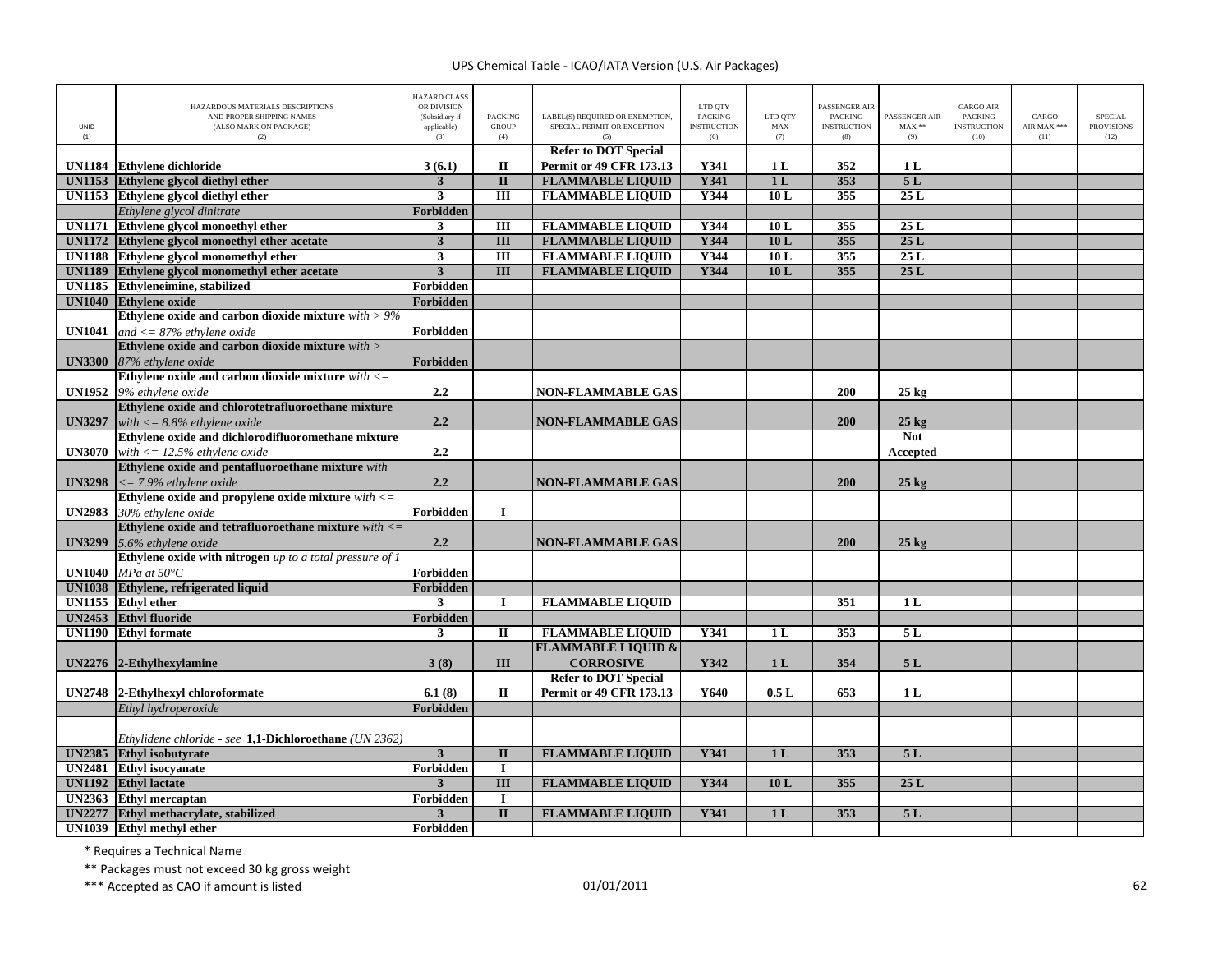| <b>UNID</b><br>(1) | HAZARDOUS MATERIALS DESCRIPTIONS<br>AND PROPER SHIPPING NAMES<br>(ALSO MARK ON PACKAGE)<br>(2) | <b>HAZARD CLASS</b><br>OR DIVISION<br>(Subsidiary if<br>applicable)<br>(3) | <b>PACKING</b><br><b>GROUP</b><br>(4) | LABEL(S) REQUIRED OR EXEMPTION,<br>SPECIAL PERMIT OR EXCEPTION<br>(5) | LTD QTY<br><b>PACKING</b><br><b>INSTRUCTION</b><br>(6) | LTD OTY<br>MAX<br>(7) | <b>PASSENGER AIR</b><br><b>PACKING</b><br><b>INSTRUCTION</b><br>(8) | PASSENGER AIR<br>$\text{MAX}$ **<br>(9) | <b>CARGO AIR</b><br>PACKING<br><b>INSTRUCTION</b><br>(10) | CARGO<br>AIR MAX ***<br>(11) | <b>SPECIAL</b><br><b>PROVISIONS</b><br>(12) |
|--------------------|------------------------------------------------------------------------------------------------|----------------------------------------------------------------------------|---------------------------------------|-----------------------------------------------------------------------|--------------------------------------------------------|-----------------------|---------------------------------------------------------------------|-----------------------------------------|-----------------------------------------------------------|------------------------------|---------------------------------------------|
| <b>UN1193</b>      | <b>Ethyl methyl ketone</b>                                                                     | $\overline{3}$                                                             | $\Pi$                                 | <b>FLAMMABLE LIQUID</b>                                               | Y341                                                   | 1 <sub>L</sub>        | 353                                                                 | 5L                                      |                                                           |                              |                                             |
|                    | Ethyl methyl ketone peroxide, (diluent type $A \leq 48\%$ ,                                    |                                                                            |                                       |                                                                       |                                                        |                       |                                                                     |                                         |                                                           |                              |                                             |
|                    | available oxygen $> 10\%$ and $< 10.7\%$ )                                                     | Forbidden                                                                  |                                       |                                                                       |                                                        |                       |                                                                     |                                         |                                                           |                              |                                             |
|                    | Ethyl methyl ketone peroxide, (diluent type $A \le 55\%$ ,                                     |                                                                            |                                       |                                                                       |                                                        |                       |                                                                     |                                         |                                                           |                              |                                             |
|                    | <i>available oxygen</i> $>= 10\%$ - see <b>Organic peroxide type</b>                           |                                                                            |                                       |                                                                       |                                                        |                       |                                                                     |                                         |                                                           |                              |                                             |
|                    | D, liquid $(UN 3105)$                                                                          |                                                                            |                                       |                                                                       |                                                        |                       |                                                                     |                                         |                                                           |                              |                                             |
|                    | Ethyl methyl ketone peroxide, (diluent type $A \le 60\%$ ,                                     |                                                                            |                                       |                                                                       |                                                        |                       |                                                                     |                                         |                                                           |                              |                                             |
|                    | <i>available oxygen</i> $>= 8.2\%$ - see <b>Organic peroxide type</b>                          |                                                                            |                                       |                                                                       |                                                        |                       |                                                                     |                                         |                                                           |                              |                                             |
|                    | <b>E, liquid</b> ( <i>UN 3107</i> )                                                            |                                                                            |                                       |                                                                       |                                                        |                       |                                                                     |                                         |                                                           |                              |                                             |
|                    | Ethyl nitrate                                                                                  | Forbidden                                                                  |                                       |                                                                       |                                                        |                       |                                                                     |                                         |                                                           |                              |                                             |
|                    | Ethyl nitrite                                                                                  | Forbidden                                                                  |                                       |                                                                       |                                                        |                       |                                                                     |                                         |                                                           |                              |                                             |
| <b>UN1194</b>      | <b>Ethyl nitrite solution</b>                                                                  | Forbidden                                                                  |                                       |                                                                       |                                                        |                       |                                                                     |                                         |                                                           |                              |                                             |
| <b>UN2524</b>      | <b>Ethyl orthoformate</b>                                                                      | $\mathbf{3}$                                                               | Ш                                     | <b>FLAMMABLE LIQUID</b>                                               | Y344                                                   | 10L                   | 355                                                                 | 25L                                     |                                                           |                              |                                             |
|                    |                                                                                                |                                                                            |                                       | <b>Refer to DOT Special</b>                                           |                                                        |                       |                                                                     |                                         |                                                           |                              |                                             |
| <b>UN2525</b>      | <b>Ethyl</b> oxalate                                                                           | 6.1                                                                        | III                                   | <b>Permit or 49 CFR 173.13</b>                                        | Y642                                                   | 2L                    | 655                                                                 | 25L                                     |                                                           |                              |                                             |
|                    | Ethyl perchlorate                                                                              | Forbidden                                                                  |                                       |                                                                       |                                                        |                       |                                                                     |                                         |                                                           |                              |                                             |
| <b>UN2435</b>      | Ethylphenyldichlorosilane                                                                      | Forbidden                                                                  | $\mathbf{I}$                          |                                                                       |                                                        |                       |                                                                     |                                         |                                                           |                              |                                             |
|                    |                                                                                                |                                                                            |                                       | <b>FLAMMABLE LIQUID &amp;</b>                                         |                                                        |                       |                                                                     |                                         |                                                           |                              |                                             |
|                    | UN2386 1-Ethylpiperidine                                                                       | 3(8)                                                                       | $\mathbf{I}$                          | <b>CORROSIVE</b>                                                      | Y340                                                   | 0.5L                  | 352                                                                 | 1 <sub>L</sub>                          |                                                           |                              |                                             |
|                    | UN1195 Ethyl propionate                                                                        | $\mathbf{3}$                                                               | $\mathbf{I}$                          | <b>FLAMMABLE LIQUID</b>                                               | Y341                                                   | 1 <sub>L</sub>        | 353                                                                 | 5L                                      |                                                           |                              |                                             |
| <b>UN2615</b>      | <b>Ethyl propyl ether</b>                                                                      | $\mathbf{3}$                                                               | $\mathbf{I}$                          | <b>FLAMMABLE LIQUID</b>                                               | Y341                                                   | 1 <sub>L</sub>        | 353                                                                 | 5L                                      |                                                           |                              |                                             |
|                    | Ethyl silicate - see Tetraethyl silicate (UN 1292)                                             |                                                                            |                                       |                                                                       |                                                        |                       |                                                                     |                                         |                                                           |                              |                                             |
|                    | Ethyl sulphate - see Diethyl sulphate (UN 1594)                                                |                                                                            |                                       |                                                                       |                                                        |                       |                                                                     |                                         |                                                           |                              |                                             |
|                    | Ethylsulphuric acid - see Alkylsulphuric acids (UN                                             |                                                                            |                                       |                                                                       |                                                        |                       |                                                                     |                                         |                                                           |                              |                                             |
|                    | 2571)                                                                                          |                                                                            |                                       |                                                                       |                                                        |                       |                                                                     |                                         |                                                           |                              |                                             |
|                    |                                                                                                |                                                                            |                                       | <b>Refer to DOT Special</b>                                           |                                                        |                       |                                                                     |                                         |                                                           |                              |                                             |
| <b>UN2754</b>      | <b>N-Ethyltoluidines</b>                                                                       | 6.1                                                                        | П                                     | Permit or 49 CFR 173.13                                               | Y641                                                   | 1 L                   | 654                                                                 | 5 L                                     |                                                           |                              |                                             |
|                    |                                                                                                |                                                                            |                                       | <b>FLAMMABLE LIQUID &amp;</b>                                         |                                                        |                       |                                                                     |                                         |                                                           |                              |                                             |
|                    | UN1196 Ethyltrichlorosilane                                                                    | 3(8)                                                                       | $\mathbf{I}$                          | <b>CORROSIVE</b>                                                      |                                                        |                       | 377                                                                 | 1 <sub>L</sub>                          |                                                           |                              |                                             |
|                    | Etiologic agent - see Infectious substance, affecting                                          |                                                                            |                                       |                                                                       |                                                        |                       |                                                                     |                                         |                                                           |                              |                                             |
|                    | humans; Infectious substance, affecting animals                                                |                                                                            |                                       |                                                                       |                                                        |                       |                                                                     |                                         |                                                           |                              |                                             |
|                    | Explosive articles - see Articles, explosive, n.o.s.                                           |                                                                            |                                       |                                                                       |                                                        |                       |                                                                     |                                         |                                                           |                              |                                             |
| <b>UN0081</b>      | <b>Explosive, blasting, type A</b>                                                             | Forbidden                                                                  |                                       |                                                                       |                                                        |                       |                                                                     |                                         |                                                           |                              |                                             |
|                    | UN0082 Explosive, blasting, type B<br>UN0331 Explosive, blasting, type B                       | Forbidden<br>Forbidden                                                     |                                       |                                                                       |                                                        |                       |                                                                     |                                         |                                                           |                              |                                             |
| <b>UN0083</b>      | Explosive, blasting, type C                                                                    | Forbidden                                                                  |                                       |                                                                       |                                                        |                       |                                                                     |                                         |                                                           |                              |                                             |
| <b>UN0084</b>      | <b>Explosive, blasting, type D</b>                                                             | Forbidden                                                                  |                                       |                                                                       |                                                        |                       |                                                                     |                                         |                                                           |                              |                                             |
|                    | UN0241 Explosive, blasting, type E                                                             | Forbidden                                                                  |                                       |                                                                       |                                                        |                       |                                                                     |                                         |                                                           |                              |                                             |
|                    | UN0332 Explosive, blasting, type E                                                             | Forbidden                                                                  |                                       |                                                                       |                                                        |                       |                                                                     |                                         |                                                           |                              |                                             |
|                    | Explosive, emulsion - see Explosive, blasting, type E                                          |                                                                            |                                       |                                                                       |                                                        |                       |                                                                     |                                         |                                                           |                              |                                             |
|                    | <i>Explosive, seismic - see</i> <b>Explosive, blasting, type A, B</b>                          |                                                                            |                                       |                                                                       |                                                        |                       |                                                                     |                                         |                                                           |                              |                                             |
|                    | or C                                                                                           |                                                                            |                                       |                                                                       |                                                        |                       |                                                                     |                                         |                                                           |                              |                                             |
|                    | Explosive, slurry - see Explosive, blasting, type E                                            |                                                                            |                                       |                                                                       |                                                        |                       |                                                                     |                                         |                                                           |                              |                                             |
|                    |                                                                                                |                                                                            |                                       |                                                                       |                                                        |                       |                                                                     |                                         |                                                           |                              |                                             |
|                    | Explosive substances - see Substances, explosive, n.o.s.                                       |                                                                            |                                       |                                                                       |                                                        |                       |                                                                     |                                         |                                                           |                              |                                             |
|                    | Explosive, water gel - see Explosive, blasting, type E                                         |                                                                            |                                       |                                                                       |                                                        |                       |                                                                     |                                         |                                                           |                              |                                             |

\* Requires <sup>a</sup> Technical Name

\*\* Packages must not exceed 30 kg gross weight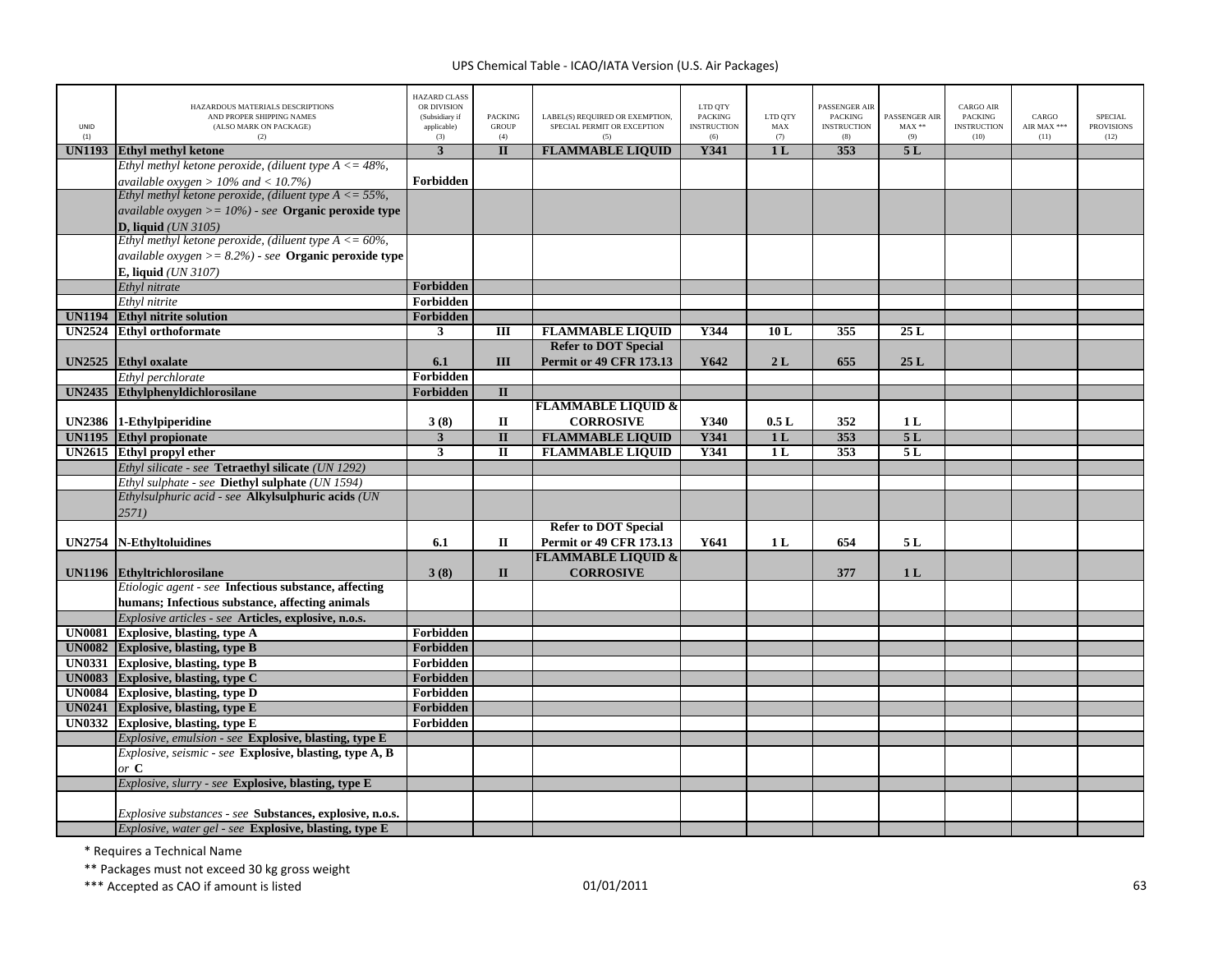|               | HAZARDOUS MATERIALS DESCRIPTIONS                                                                                                  | <b>HAZARD CLASS</b><br>OR DIVISION   |                                       |                                                                       | LTD QTY                                     |                                  | <b>PASSENGER AIR</b>                        |                                 | CARGO AIR                                    |                              |                                             |
|---------------|-----------------------------------------------------------------------------------------------------------------------------------|--------------------------------------|---------------------------------------|-----------------------------------------------------------------------|---------------------------------------------|----------------------------------|---------------------------------------------|---------------------------------|----------------------------------------------|------------------------------|---------------------------------------------|
| UNID<br>(1)   | AND PROPER SHIPPING NAMES<br>(ALSO MARK ON PACKAGE)<br>(2)                                                                        | (Subsidiary if<br>applicable)<br>(3) | <b>PACKING</b><br><b>GROUP</b><br>(4) | LABEL(S) REQUIRED OR EXEMPTION,<br>SPECIAL PERMIT OR EXCEPTION<br>(5) | <b>PACKING</b><br><b>INSTRUCTION</b><br>(6) | LTD QTY<br>$\mathbf{MAX}$<br>(7) | <b>PACKING</b><br><b>INSTRUCTION</b><br>(8) | PASSENGER AIR<br>$MAX**$<br>(9) | <b>PACKING</b><br><b>INSTRUCTION</b><br>(10) | CARGO<br>AIR MAX ***<br>(11) | <b>SPECIAL</b><br><b>PROVISIONS</b><br>(12) |
| <b>UN1169</b> | Extracts, aromatic, liquid                                                                                                        | $\mathbf{3}$                         | $\overline{\mathbf{u}}$               | <b>FLAMMABLE LIQUID</b>                                               | <b>Y341</b>                                 | 1 <sub>L</sub>                   | 353                                         | 5L                              |                                              |                              |                                             |
| <b>UN1169</b> | Extracts, aromatic, liquid                                                                                                        | $\overline{\mathbf{3}}$              | $\overline{III}$                      | <b>FLAMMABLE LIQUID</b>                                               | Y344                                        | 10L                              | 355                                         | 25L                             |                                              |                              | A3                                          |
| <b>UN1197</b> | <b>Extracts, flavouring, liquid</b>                                                                                               | $\overline{\mathbf{3}}$              | $\overline{\mathbf{u}}$               | <b>FLAMMABLE LIQUID</b>                                               | Y341                                        | 1 <sub>L</sub>                   | 353                                         | 5L                              |                                              |                              |                                             |
| <b>UN1197</b> | <b>Extracts, flavouring, liquid</b>                                                                                               | $\mathbf{3}$                         | $\overline{III}$                      | <b>FLAMMABLE LIQUID</b>                                               | Y344                                        | 10L                              | 355                                         | 25L                             |                                              |                              | A3                                          |
|               | UN1373 Fabrics, animal, n.o.s. with oil                                                                                           | Forbidden                            |                                       |                                                                       |                                             |                                  |                                             |                                 |                                              |                              |                                             |
|               | Fabrics impregnated with weakly nitrated                                                                                          |                                      |                                       |                                                                       |                                             |                                  |                                             |                                 |                                              |                              |                                             |
| <b>UN1353</b> | nitrocellulose, n.o.s.                                                                                                            | 4.1                                  | III                                   | <b>FLAMMABLE SOLID</b>                                                | Y443                                        | $10 \text{ kg}$                  | 446                                         | $25 \text{ kg}$                 |                                              |                              |                                             |
|               | UN1373 Fabrics, synthetic, n.o.s. with oil                                                                                        | Forbidden                            |                                       |                                                                       |                                             |                                  |                                             |                                 |                                              |                              |                                             |
|               | UN1373 Fabrics, vegetable, n.o.s. with oil                                                                                        | Forbidden                            |                                       |                                                                       |                                             |                                  |                                             |                                 |                                              |                              |                                             |
|               |                                                                                                                                   |                                      |                                       | <b>Refer to DOT Special</b>                                           |                                             |                                  |                                             |                                 |                                              |                              |                                             |
|               | <b>UN1606</b> Ferric arsenate                                                                                                     | 6.1                                  | $\mathbf{I}$                          | <b>Permit or 49 CFR 173.13</b>                                        | Y644                                        | $1 \text{ kg}$                   | 669                                         | $25 \text{ kg}$                 |                                              |                              |                                             |
|               |                                                                                                                                   |                                      |                                       | <b>Refer to DOT Special</b>                                           |                                             |                                  |                                             |                                 |                                              |                              |                                             |
| <b>UN1607</b> | <b>Ferric</b> arsenite                                                                                                            | 6.1                                  | $\mathbf{I}$                          | <b>Permit or 49 CFR 173.13</b>                                        | Y644                                        | $1 \text{ kg}$                   | 669                                         | $25 \text{ kg}$                 |                                              |                              |                                             |
|               | UN1773 Ferric chloride, anhydrous                                                                                                 | 8                                    | $\overline{III}$                      | <b>CORROSIVE</b>                                                      | Y845                                        | $5$ kg                           | 860                                         | $25 \text{ kg}$                 |                                              |                              |                                             |
|               | <b>UN2582</b> Ferric chloride solution                                                                                            | $\overline{\mathbf{8}}$              | $\overline{III}$                      | <b>CORROSIVE</b>                                                      | <b>Y841</b>                                 | 1L                               | 852                                         | 5L                              |                                              |                              | A3                                          |
|               |                                                                                                                                   |                                      |                                       |                                                                       |                                             |                                  |                                             | <b>Not</b>                      |                                              |                              |                                             |
| <b>UN1466</b> | <b>Ferric nitrate</b>                                                                                                             | 5.1                                  | III                                   |                                                                       |                                             |                                  |                                             | Accepted                        |                                              |                              |                                             |
| <b>UN1323</b> | Ferrocerium                                                                                                                       | 4.1                                  | $\mathbf{I}$                          | <b>FLAMMABLE SOLID</b>                                                | Y441                                        | 5 <sub>kg</sub>                  | 445                                         | 15 <sub>kg</sub>                |                                              |                              | A42                                         |
|               |                                                                                                                                   |                                      |                                       | <b>Refer to DOT Special</b>                                           |                                             |                                  |                                             |                                 |                                              |                              |                                             |
|               | <b>UN1408</b> Ferrosilicon $>=$ 30% and $<$ 90% silicon                                                                           | 4.3(6.1)                             | Ш                                     | <b>Permit or 49 CFR 173.13</b>                                        | Y477                                        | $10 \text{ kg}$                  | 485                                         | $25 \text{ kg}$                 |                                              |                              | A3, A10                                     |
|               |                                                                                                                                   |                                      |                                       | <b>Refer to DOT Special</b>                                           |                                             |                                  |                                             |                                 |                                              |                              |                                             |
| <b>UN1608</b> | <b>Ferrous</b> arsenate                                                                                                           | 6.1                                  | $\mathbf{I}$                          | <b>Permit or 49 CFR 173.13</b>                                        | Y644                                        | $1 \text{ kg}$                   | 669                                         | $25$ kg                         |                                              |                              |                                             |
|               |                                                                                                                                   |                                      |                                       |                                                                       |                                             |                                  |                                             | <b>Not</b>                      |                                              |                              |                                             |
| <b>UN2793</b> | <b>Ferrous metal borings</b> in a form liable to self-heating                                                                     | 4.2                                  | III                                   |                                                                       |                                             |                                  |                                             | Accepted                        |                                              |                              |                                             |
|               |                                                                                                                                   |                                      |                                       |                                                                       |                                             |                                  |                                             | <b>Not</b>                      |                                              |                              |                                             |
| <b>UN2793</b> |                                                                                                                                   | 4.2                                  | III                                   |                                                                       |                                             |                                  |                                             | <b>Accepted</b>                 |                                              |                              |                                             |
|               | <b>Ferrous metal cuttings</b> in a form liable to self-heating                                                                    |                                      |                                       |                                                                       |                                             |                                  |                                             | <b>Not</b>                      |                                              |                              |                                             |
| <b>UN2793</b> |                                                                                                                                   | 4.2                                  | III                                   |                                                                       |                                             |                                  |                                             |                                 |                                              |                              |                                             |
|               | Ferrous metal shavings in a form liable to self-heating                                                                           |                                      |                                       |                                                                       |                                             |                                  |                                             | Accepted<br><b>Not</b>          |                                              |                              |                                             |
|               |                                                                                                                                   | 4.2                                  | III                                   |                                                                       |                                             |                                  |                                             |                                 |                                              |                              |                                             |
| <b>UN2793</b> | <b>Ferrous metal turnings</b> in a form liable to self-heating<br><b>UN1043</b> Fertilizer ammoniating solution with free ammonia | Forbidden                            |                                       |                                                                       |                                             |                                  |                                             | <b>Accepted</b>                 |                                              |                              |                                             |
|               | Fertilizers ammonium nitrate based - see <b>Ammonium</b>                                                                          |                                      |                                       |                                                                       |                                             |                                  |                                             |                                 |                                              |                              |                                             |
|               | nitrate based fertilizer                                                                                                          |                                      |                                       |                                                                       |                                             |                                  |                                             |                                 |                                              |                              |                                             |
|               | Fibreglass repair kit - see Polyester resin kit                                                                                   |                                      |                                       |                                                                       |                                             |                                  |                                             |                                 |                                              |                              |                                             |
| <b>UN1373</b> |                                                                                                                                   |                                      |                                       |                                                                       |                                             |                                  |                                             |                                 |                                              |                              |                                             |
|               | Fibres, animal, n.o.s. with oil<br>Fibres impregnated with weakly nitrated                                                        | Forbidden                            |                                       |                                                                       |                                             |                                  |                                             |                                 |                                              |                              |                                             |
| <b>UN1353</b> | nitrocellulose, n.o.s.                                                                                                            | 4.1                                  | Ш                                     | <b>FLAMMABLE SOLID</b>                                                | Y443                                        | $10 \text{ kg}$                  | 446                                         |                                 |                                              |                              |                                             |
|               |                                                                                                                                   |                                      |                                       |                                                                       |                                             |                                  |                                             | $25 \text{ kg}$                 |                                              |                              |                                             |
| <b>UN1373</b> | Fibres, synthetic, n.o.s. with oil                                                                                                | Forbidden                            |                                       |                                                                       |                                             |                                  |                                             |                                 |                                              |                              |                                             |
| <b>UN1373</b> | Fibres, vegetable, n.o.s. with oil                                                                                                | Forbidden                            |                                       |                                                                       |                                             |                                  |                                             |                                 |                                              |                              |                                             |
|               |                                                                                                                                   |                                      |                                       |                                                                       |                                             |                                  |                                             |                                 |                                              |                              |                                             |
| <b>UN1324</b> | Films, nitrocellulose base gelatin coated, except scrap                                                                           | 4.1                                  | III                                   | <b>FLAMMABLE SOLID</b>                                                | Y454                                        | $10 \text{ kg}$                  | 454                                         | $25 \text{ kg}$                 |                                              |                              |                                             |
|               | Films, nitrocellulose base, from which gelatin has been                                                                           |                                      |                                       |                                                                       |                                             |                                  |                                             |                                 |                                              |                              |                                             |
|               | removed - see <b>Celluloid</b> , scrap                                                                                            |                                      |                                       |                                                                       |                                             |                                  |                                             |                                 |                                              |                              |                                             |
| <b>UN1774</b> | Fire extinguisher charges corrosive liquid                                                                                        | 8                                    | $\mathbf{I}$                          | <b>CORROSIVE</b>                                                      | Y840                                        | 0.5L                             | 851                                         | 1 <sub>L</sub>                  |                                              |                              |                                             |
|               | Fire extinguisher charges, expelling, explosive - see                                                                             |                                      |                                       |                                                                       |                                             |                                  |                                             |                                 |                                              |                              |                                             |
|               | Cartridges, power device                                                                                                          |                                      |                                       |                                                                       |                                             |                                  |                                             |                                 |                                              |                              |                                             |

\* Requires <sup>a</sup> Technical Name

\*\* Packages must not exceed 30 kg gross weight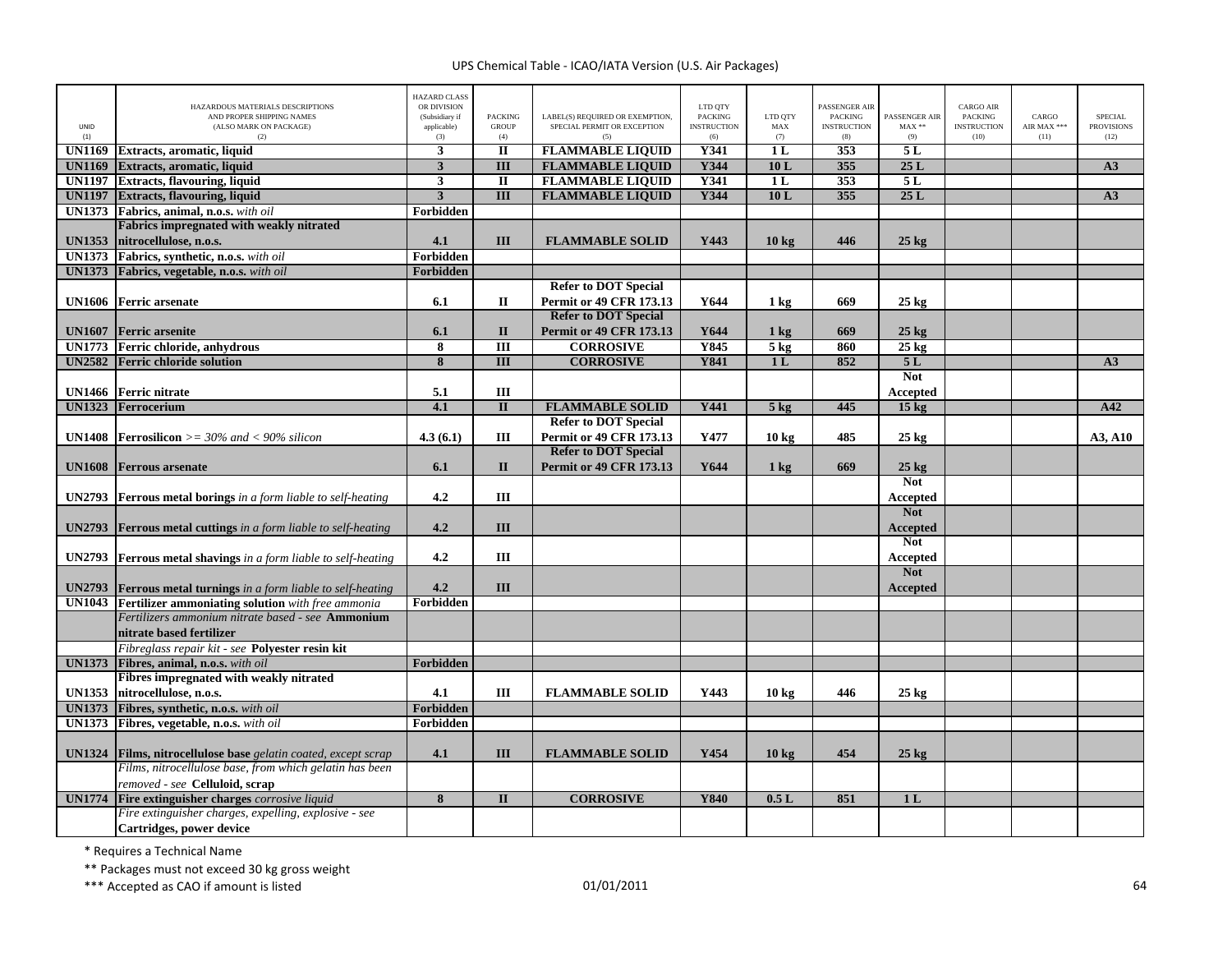| <b>UNID</b><br>(1) | HAZARDOUS MATERIALS DESCRIPTIONS<br>AND PROPER SHIPPING NAMES<br>(ALSO MARK ON PACKAGE)<br>(2) | <b>HAZARD CLASS</b><br>OR DIVISION<br>(Subsidiary if<br>applicable)<br>(3) | <b>PACKING</b><br><b>GROUP</b><br>(4) | LABEL(S) REQUIRED OR EXEMPTION,<br>SPECIAL PERMIT OR EXCEPTION<br>(5) | LTD QTY<br><b>PACKING</b><br><b>INSTRUCTION</b><br>(6) | LTD QTY<br>MAX<br>(7) | PASSENGER AIR<br><b>PACKING</b><br><b>INSTRUCTION</b><br>(8) | PASSENGER AIR<br>$MAX**$<br>(9) | <b>CARGO AIR</b><br><b>PACKING</b><br><b>INSTRUCTION</b><br>(10) | CARGO<br>AIR MAX ***<br>(11) | <b>SPECIAL</b><br><b>PROVISIONS</b><br>(12) |
|--------------------|------------------------------------------------------------------------------------------------|----------------------------------------------------------------------------|---------------------------------------|-----------------------------------------------------------------------|--------------------------------------------------------|-----------------------|--------------------------------------------------------------|---------------------------------|------------------------------------------------------------------|------------------------------|---------------------------------------------|
|                    |                                                                                                |                                                                            |                                       |                                                                       |                                                        |                       |                                                              |                                 |                                                                  |                              |                                             |
| <b>UN1044</b>      | Fire extinguishers with compressed or liquefied gas                                            | 2.2                                                                        |                                       | <b>NON-FLAMMABLE GAS</b>                                              |                                                        |                       | 213                                                          | $30 \text{ kg}$                 |                                                                  |                              | A19                                         |
| <b>UN2623</b>      | Firelighters, solid flammable liquid                                                           | $\overline{4.1}$                                                           | III                                   | <b>FLAMMABLE SOLID</b>                                                | Y443                                                   | $10 \text{ kg}$       | 446                                                          | $25$ kg                         |                                                                  |                              |                                             |
| <b>UN0333</b>      | <b>Fireworks</b>                                                                               | Forbidden                                                                  |                                       |                                                                       |                                                        |                       |                                                              |                                 |                                                                  |                              |                                             |
| <b>UN0334</b>      | <b>Fireworks</b>                                                                               | Forbidden                                                                  |                                       |                                                                       |                                                        |                       |                                                              |                                 |                                                                  |                              |                                             |
| <b>UN0335</b>      | <b>Fireworks</b>                                                                               | Forbidden                                                                  |                                       |                                                                       |                                                        |                       |                                                              |                                 |                                                                  |                              |                                             |
| <b>UN0336</b>      | <b>Fireworks</b>                                                                               | Forbidden                                                                  |                                       |                                                                       |                                                        |                       |                                                              |                                 |                                                                  |                              |                                             |
| <b>UN0337</b>      | <b>Fireworks</b>                                                                               | 1.4S                                                                       |                                       |                                                                       |                                                        |                       |                                                              | <b>Not</b><br><b>Accepted</b>   |                                                                  |                              |                                             |
| <b>UN3316</b>      | <b>First aid kit</b>                                                                           | 9                                                                          |                                       | <b>MISCELLANEOUS</b>                                                  | Y960                                                   | 1 <sub>kg</sub>       | 960                                                          | 10 <sub>kg</sub>                | 960                                                              | 10 <sub>kg</sub>             | A44, A163                                   |
| <b>UN3316</b>      | <b>First aid kit</b>                                                                           | $\overline{9}$                                                             | $\mathbf{I}$                          | <b>MISCELLANEOUS</b>                                                  | <b>Y960</b>                                            | $1$ kg                | 960                                                          | 10 <sub>kg</sub>                | 960                                                              | 10 <sub>kg</sub>             | A44, A163                                   |
| <b>UN3316</b>      | <b>First aid kit</b>                                                                           | $\boldsymbol{9}$                                                           | $\overline{III}$                      | <b>MISCELLANEOUS</b>                                                  | <b>Y960</b>                                            | 1 <sub>kg</sub>       | 960                                                          | 10 <sub>kg</sub>                | 960                                                              | 10 <sub>kg</sub>             | A44, A163                                   |
|                    | Fissile radioactive materials - see <b>Radioactive material.</b>                               |                                                                            |                                       |                                                                       |                                                        |                       |                                                              |                                 |                                                                  |                              |                                             |
|                    | fissile, n.o.s.                                                                                |                                                                            |                                       |                                                                       |                                                        |                       |                                                              |                                 |                                                                  |                              |                                             |
|                    | Flammable gas - see Compressed gas, flammable,                                                 |                                                                            |                                       |                                                                       |                                                        |                       |                                                              |                                 |                                                                  |                              |                                             |
|                    | n.o.s.; Liquefied gas, flammable, n.o.s.                                                       |                                                                            |                                       |                                                                       |                                                        |                       |                                                              |                                 |                                                                  |                              |                                             |
|                    | Flammable gas in lighters - see Lighters                                                       |                                                                            |                                       |                                                                       |                                                        |                       |                                                              |                                 |                                                                  |                              |                                             |
|                    | Flammable gas (small receptacles not fitted with a                                             |                                                                            |                                       |                                                                       |                                                        |                       |                                                              |                                 |                                                                  |                              |                                             |
|                    | dispersion device, not refillable) - see Receptacles,                                          |                                                                            |                                       |                                                                       |                                                        |                       |                                                              |                                 |                                                                  |                              |                                             |
|                    | small, containing gas                                                                          |                                                                            |                                       |                                                                       |                                                        |                       |                                                              |                                 |                                                                  |                              |                                             |
| <b>UN1993</b>      | Flammable liquid, n.o.s.*                                                                      | $\overline{\mathbf{3}}$                                                    | $\mathbf I$                           | <b>FLAMMABLE LIQUID</b>                                               |                                                        |                       | 351                                                          | 1L                              |                                                                  |                              |                                             |
| <b>UN1993</b>      | Flammable liquid, n.o.s.*                                                                      | $\mathbf{3}$                                                               | $\rm II$                              | <b>FLAMMABLE LIQUID</b>                                               | Y341                                                   | 1 <sub>L</sub>        | 353                                                          | 5L                              |                                                                  |                              |                                             |
| <b>UN1993</b>      | Flammable liquid, n.o.s.*                                                                      | $\overline{\mathbf{3}}$                                                    | $\overline{III}$                      | <b>FLAMMABLE LIQUID</b>                                               | Y344                                                   | 10L                   | 355                                                          | 25L                             |                                                                  |                              | A3                                          |
|                    |                                                                                                |                                                                            |                                       | <b>FLAMMABLE LIQUID &amp;</b>                                         |                                                        |                       |                                                              |                                 |                                                                  |                              |                                             |
| <b>UN2924</b>      | Flammable liquid, corrosive, n.o.s.*                                                           | 3(8)                                                                       | $\bf{I}$                              | <b>CORROSIVE</b>                                                      |                                                        |                       | 350                                                          | 0.5L                            |                                                                  |                              |                                             |
|                    |                                                                                                |                                                                            |                                       | <b>FLAMMABLE LIQUID &amp;</b>                                         |                                                        |                       |                                                              |                                 |                                                                  |                              |                                             |
| <b>UN2924</b>      | Flammable liquid, corrosive, n.o.s.*                                                           | 3(8)                                                                       | $\mathbf{I}$                          | <b>CORROSIVE</b>                                                      | Y340                                                   | 0.5L                  | 352                                                          | 1 <sub>L</sub>                  |                                                                  |                              |                                             |
|                    |                                                                                                |                                                                            |                                       | <b>FLAMMABLE LIQUID &amp;</b>                                         |                                                        |                       |                                                              |                                 |                                                                  |                              |                                             |
| <b>UN2924</b>      | Flammable liquid, corrosive, n.o.s.*                                                           | 3(8)                                                                       | Ш                                     | <b>CORROSIVE</b>                                                      | Y342                                                   | 1 L                   | 354                                                          | 5 L                             |                                                                  |                              | A3                                          |
| <b>UN1992</b>      | Flammable liquid, toxic, n.o.s.*                                                               | Forbidden                                                                  | $\mathbf I$                           |                                                                       |                                                        |                       |                                                              |                                 |                                                                  |                              |                                             |
|                    |                                                                                                |                                                                            |                                       | <b>Refer to DOT Special</b>                                           |                                                        |                       |                                                              |                                 |                                                                  |                              |                                             |
| <b>UN1992</b>      | Flammable liquid, toxic, n.o.s.*                                                               | 3(6.1)                                                                     | $\mathbf{I}$                          | Permit or 49 CFR 173.13                                               | Y341                                                   | 1 <sub>L</sub>        | 352                                                          | 1 <sub>L</sub>                  |                                                                  |                              |                                             |
|                    |                                                                                                |                                                                            |                                       | <b>Refer to DOT Special</b>                                           |                                                        |                       |                                                              |                                 |                                                                  |                              |                                             |
| <b>UN1992</b>      | Flammable liquid, toxic, n.o.s.*                                                               | 3(6.1)                                                                     | III                                   | Permit or 49 CFR 173.13                                               | Y343                                                   | 2L                    | 355                                                          | 25L                             |                                                                  |                              | A3                                          |
| <b>UN3286</b>      | Flammable liquid, toxic, corrosive, n.o.s.*                                                    | Forbidden                                                                  | $\bf I$                               |                                                                       |                                                        |                       |                                                              |                                 |                                                                  |                              |                                             |
|                    |                                                                                                |                                                                            |                                       | <b>Refer to DOT Special</b>                                           |                                                        |                       |                                                              |                                 |                                                                  |                              |                                             |
| <b>UN3286</b>      | Flammable liquid, toxic, corrosive, n.o.s.*                                                    | 3(6.1,8)                                                                   | $\mathbf{I}$                          | <b>Permit or 49 CFR 173.13</b>                                        | Y340                                                   | 0.5L                  | 352                                                          | 1 <sub>L</sub>                  |                                                                  |                              |                                             |
|                    |                                                                                                |                                                                            |                                       | <b>FLAMMABLE SOLID &amp;</b>                                          |                                                        |                       |                                                              |                                 |                                                                  |                              |                                             |
| <b>UN3180</b>      | Flammable solid, corrosive, inorganic, n.o.s.*                                                 | 4.1(8)                                                                     | П                                     | <b>CORROSIVE</b>                                                      | Y441                                                   | $5 \text{ kg}$        | 445                                                          | 15 <sub>kg</sub>                |                                                                  |                              |                                             |
|                    |                                                                                                |                                                                            |                                       | <b>FLAMMABLE SOLID &amp;</b>                                          |                                                        |                       |                                                              |                                 |                                                                  |                              |                                             |
| <b>UN3180</b>      | Flammable solid, corrosive, inorganic, n.o.s.*                                                 | 4.1(8)                                                                     | III                                   | <b>CORROSIVE</b>                                                      | Y442                                                   | $5$ kg                | 446                                                          | $25$ kg                         |                                                                  |                              | A3                                          |
|                    |                                                                                                |                                                                            |                                       | <b>FLAMMABLE SOLID &amp;</b>                                          |                                                        |                       |                                                              |                                 |                                                                  |                              |                                             |
| <b>UN2925</b>      | Flammable solid, corrosive, organic, n.o.s.*                                                   | 4.1(8)                                                                     | П                                     | <b>CORROSIVE</b>                                                      | Y441                                                   | $5 \text{ kg}$        | 445                                                          | $15 \text{ kg}$                 |                                                                  |                              |                                             |
|                    |                                                                                                |                                                                            |                                       | <b>FLAMMABLE SOLID &amp;</b>                                          |                                                        |                       |                                                              |                                 |                                                                  |                              |                                             |
|                    | UN2925   Flammable solid, corrosive, organic, n.o.s.*                                          | 4.1(8)                                                                     | III                                   | <b>CORROSIVE</b>                                                      | Y442                                                   | $5$ kg                | 446                                                          | $25$ kg                         |                                                                  |                              | A3                                          |
|                    | UN3178 Flammable solid, inorganic, n.o.s.*                                                     | 4.1                                                                        | $\overline{\mathbf{u}}$               | <b>FLAMMABLE SOLID</b>                                                | <b>Y441</b>                                            | 5 <sub>kg</sub>       | 445                                                          | $15 \text{ kg}$                 |                                                                  |                              |                                             |

\* Requires <sup>a</sup> Technical Name

\*\* Packages must not exceed 30 kg gross weight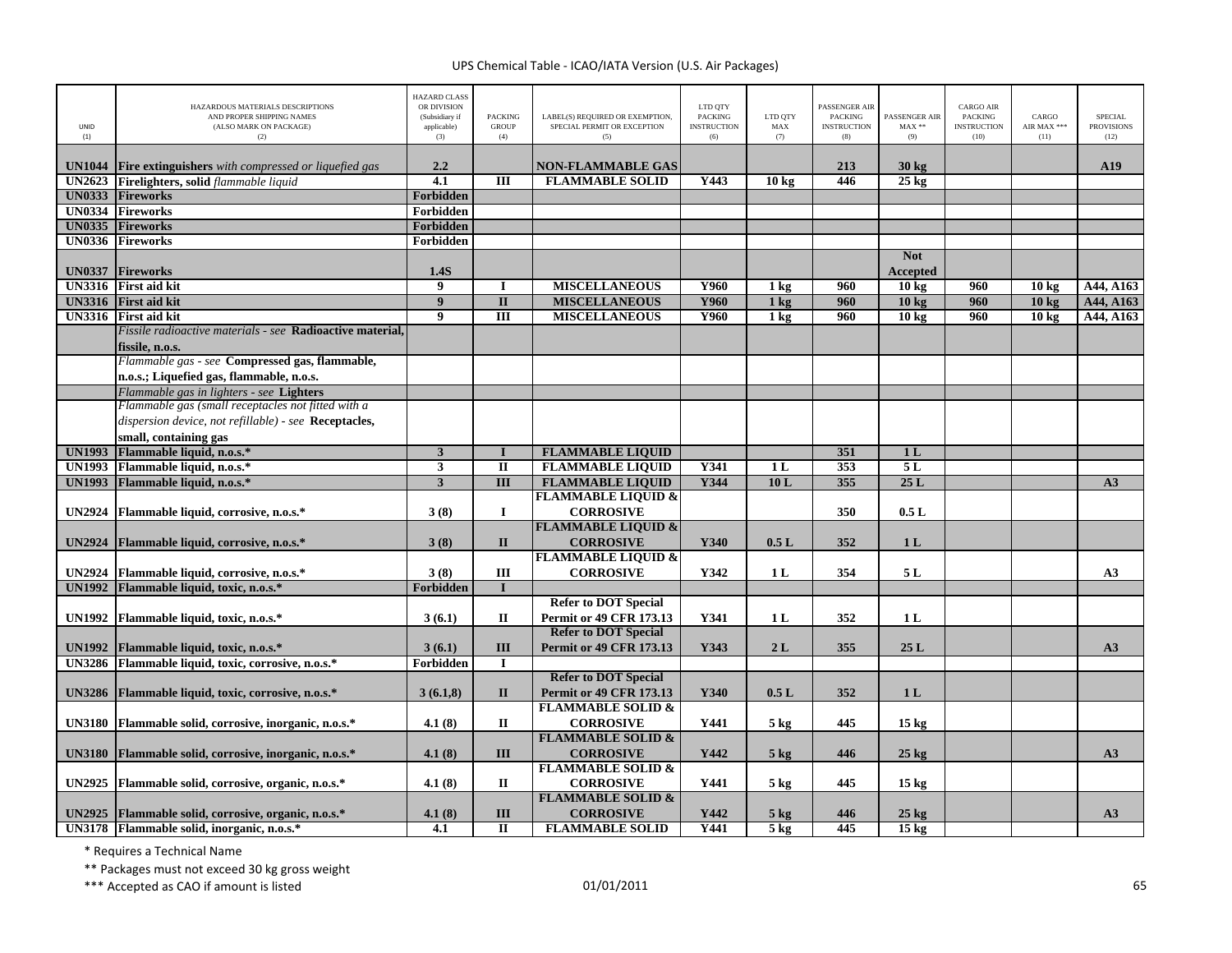|               | HAZARDOUS MATERIALS DESCRIPTIONS<br>AND PROPER SHIPPING NAMES | HAZARD CLASS<br>OR DIVISION<br>(Subsidiary if | <b>PACKING</b>          | LABEL(S) REQUIRED OR EXEMPTION,    | LTD QTY<br>PACKING        | LTD QTY          | PASSENGER AIR<br><b>PACKING</b> | PASSENGER AIR   | <b>CARGO AIR</b><br><b>PACKING</b> | CARGO               | <b>SPECIAL</b>            |
|---------------|---------------------------------------------------------------|-----------------------------------------------|-------------------------|------------------------------------|---------------------------|------------------|---------------------------------|-----------------|------------------------------------|---------------------|---------------------------|
| UNID<br>(1)   | (ALSO MARK ON PACKAGE)<br>(2)                                 | applicable)<br>(3)                            | <b>GROUP</b><br>(4)     | SPECIAL PERMIT OR EXCEPTION<br>(5) | <b>INSTRUCTION</b><br>(6) | MAX<br>(7)       | <b>INSTRUCTION</b><br>(8)       | $MAX**$<br>(9)  | <b>INSTRUCTION</b><br>(10)         | AIR MAX ***<br>(11) | <b>PROVISIONS</b><br>(12) |
| <b>UN3178</b> | Flammable solid, inorganic, n.o.s.*                           | 4.1                                           | Ш                       | <b>FLAMMABLE SOLID</b>             | Y443                      | 10 <sub>kg</sub> | 446                             | $25 \text{ kg}$ |                                    |                     | A3                        |
| <b>UN1325</b> | Flammable solid, organic, n.o.s.*                             | 4.1                                           | $\rm II$                | <b>FLAMMABLE SOLID</b>             | Y441                      | 5 <sub>kg</sub>  | 445                             | $15 \text{ kg}$ |                                    |                     |                           |
| <b>UN1325</b> | Flammable solid, organic, n.o.s.*                             | 4.1                                           | $\overline{III}$        | <b>FLAMMABLE SOLID</b>             | Y443                      | 10 <sub>kg</sub> | 446                             | $25 \text{ kg}$ |                                    |                     | A3                        |
| <b>UN3176</b> | Flammable solid, organic, molten, n.o.s.*                     | Forbidden                                     |                         |                                    |                           |                  |                                 |                 |                                    |                     |                           |
| <b>UN3097</b> | Flammable solid, oxidizing, n.o.s.*                           | Forbidden                                     |                         |                                    |                           |                  |                                 |                 |                                    |                     |                           |
|               |                                                               |                                               |                         | <b>Refer to DOT Special</b>        |                           |                  |                                 |                 |                                    |                     |                           |
| <b>UN3179</b> | Flammable solid, toxic, inorganic, n.o.s.*                    | 4.1(6.1)                                      | $\mathbf{I}$            | <b>Permit or 49 CFR 173.13</b>     | Y440                      | $1 \text{ kg}$   | 445                             | $15 \text{ kg}$ |                                    |                     |                           |
|               |                                                               |                                               |                         | <b>Refer to DOT Special</b>        |                           |                  |                                 |                 |                                    |                     |                           |
| <b>UN3179</b> | Flammable solid, toxic, inorganic, n.o.s.*                    | 4.1(6.1)                                      | III                     | <b>Permit or 49 CFR 173.13</b>     | Y443                      | $10 \text{ kg}$  | 446                             | $25 \text{ kg}$ |                                    |                     | A3                        |
|               |                                                               |                                               |                         | <b>Refer to DOT Special</b>        |                           |                  |                                 |                 |                                    |                     |                           |
| <b>UN2926</b> | Flammable solid, toxic, organic, n.o.s.*                      | 4.1(6.1)                                      | $\mathbf{I}$            | Permit or 49 CFR 173.13            | Y440                      | $1 \text{ kg}$   | 445                             | $15 \text{ kg}$ |                                    |                     |                           |
|               |                                                               |                                               |                         | <b>Refer to DOT Special</b>        |                           |                  |                                 |                 |                                    |                     |                           |
| <b>UN2926</b> | Flammable solid, toxic, organic, n.o.s.*                      | 4.1(6.1)                                      | III                     | <b>Permit or 49 CFR 173.13</b>     | Y443                      | $10 \text{ kg}$  | 468                             | $25 \text{ kg}$ |                                    |                     | A3                        |
| <b>UN0093</b> | <b>Flares</b> , aerial                                        | Forbidden                                     |                         |                                    |                           |                  |                                 |                 |                                    |                     |                           |
| <b>UN0403</b> | <b>Flares</b> , aerial                                        | Forbidden                                     |                         |                                    |                           |                  |                                 |                 |                                    |                     |                           |
| <b>UN0404</b> | <b>Flares</b> , aerial                                        | 1.4S                                          |                         | <b>EXPLOSIVE 1.4 S</b>             |                           |                  | 135                             | $25 \text{ kg}$ |                                    |                     |                           |
| <b>UN0420</b> | <b>Flares</b> , aerial                                        | Forbidden                                     |                         |                                    |                           |                  |                                 |                 |                                    |                     |                           |
| <b>UN0421</b> | Flares, aerial                                                | Forbidden                                     |                         |                                    |                           |                  |                                 |                 |                                    |                     |                           |
|               | Flares, aeroplane - see Flares, aerial                        |                                               |                         |                                    |                           |                  |                                 |                 |                                    |                     |                           |
|               | Flares, distress, small - see Signal devices, hand            |                                               |                         |                                    |                           |                  |                                 |                 |                                    |                     |                           |
|               |                                                               |                                               |                         |                                    |                           |                  |                                 |                 |                                    |                     |                           |
|               | Flares, highway or railway - see Signal devices, hand         |                                               |                         |                                    |                           |                  |                                 |                 |                                    |                     |                           |
| UN0092        | <b>Flares</b> , surface                                       | Forbidden                                     |                         |                                    |                           |                  |                                 |                 |                                    |                     |                           |
| <b>UN0418</b> | <b>Flares</b> , surface                                       | Forbidden                                     |                         |                                    |                           |                  |                                 |                 |                                    |                     |                           |
| UN0419        | <b>Flares</b> , surface                                       | Forbidden                                     |                         |                                    |                           |                  |                                 |                 |                                    |                     |                           |
|               | Flares, water-activated - see Contrivances, water-            |                                               |                         |                                    |                           |                  |                                 |                 |                                    |                     |                           |
|               | activated                                                     |                                               |                         |                                    |                           |                  |                                 |                 |                                    |                     |                           |
| <b>UN0094</b> | <b>Flash powder</b>                                           | Forbidden                                     |                         |                                    |                           |                  |                                 |                 |                                    |                     |                           |
| <b>UN0305</b> | <b>Flash powder</b>                                           | Forbidden                                     |                         |                                    |                           |                  |                                 |                 |                                    |                     |                           |
|               | Flue dusts, toxic - see Arsenical dust                        |                                               |                         |                                    |                           |                  |                                 |                 |                                    |                     |                           |
|               | Fluoric acid - see Hydrofluoric acid                          |                                               |                         |                                    |                           |                  |                                 |                 |                                    |                     |                           |
| <b>UN1045</b> | <b>Fluorine, compressed</b>                                   | Forbidden                                     |                         |                                    |                           |                  |                                 |                 |                                    |                     |                           |
|               |                                                               |                                               |                         | <b>Refer to DOT Special</b>        |                           |                  |                                 |                 |                                    |                     |                           |
| <b>UN2642</b> | <b>Fluoroacetic acid</b>                                      | 6.1                                           | $\mathbf{I}$            | <b>Permit or 49 CFR 173.13</b>     |                           |                  | 665                             | $1 \text{ kg}$  |                                    |                     |                           |
|               |                                                               |                                               |                         | <b>Refer to DOT Special</b>        |                           |                  |                                 |                 |                                    |                     |                           |
| <b>UN2941</b> | <b>Fluoroanilines</b>                                         | 6.1                                           | Ш                       | Permit or 49 CFR 173.13            | Y642                      | 2L               | 655                             | 25L             |                                    |                     |                           |
| <b>UN2387</b> | Fluorobenzene                                                 | $\mathbf{3}$                                  | $\mathbf{I}$            | <b>FLAMMABLE LIQUID</b>            | Y341                      | 1 <sub>L</sub>   | 353                             | 5L              |                                    |                     |                           |
| <b>UN1775</b> | <b>Fluoroboric</b> acid                                       | 8                                             | $\overline{\mathbf{u}}$ | <b>CORROSIVE</b>                   | <b>Y840</b>               | 0.5L             | 851                             | 1 <sub>L</sub>  |                                    |                     |                           |
|               | Fluoroethane - see Ethyl fluoride                             |                                               |                         |                                    |                           |                  |                                 |                 |                                    |                     |                           |
|               | Fluoroform - see <b>Trifluoromethane</b>                      |                                               |                         |                                    |                           |                  |                                 |                 |                                    |                     |                           |
|               | Fluoromethane - see Methyl fluoride                           |                                               |                         |                                    |                           |                  |                                 |                 |                                    |                     |                           |
| <b>UN1776</b> | Fluorophosphoric acid, anhydrous                              | 8                                             | п                       | <b>CORROSIVE</b>                   | Y840                      | 0.5L             | 851                             | 1 <sub>L</sub>  |                                    |                     |                           |
|               |                                                               |                                               |                         | <b>Refer to DOT Special</b>        |                           |                  |                                 |                 |                                    |                     |                           |
| <b>UN2856</b> | Fluorosilicates, n.o.s.*                                      | 6.1                                           | III                     | <b>Permit or 49 CFR 173.13</b>     | Y645                      | $10 \text{ kg}$  | 670                             | $25$ kg         |                                    |                     |                           |
| <b>UN1778</b> | <b>Fluorosilicic acid</b>                                     | 8                                             | $\mathbf{I}$            | <b>CORROSIVE</b>                   | <b>Y840</b>               | 0.5L             | 851                             | 1L              |                                    |                     |                           |
|               | UN1777 Fluorosulphonic acid                                   | 8                                             | $\mathbf I$             | <b>CORROSIVE</b>                   |                           |                  | 850                             | 0.5L            |                                    |                     |                           |

\* Requires <sup>a</sup> Technical Name

\*\* Packages must not exceed 30 kg gross weight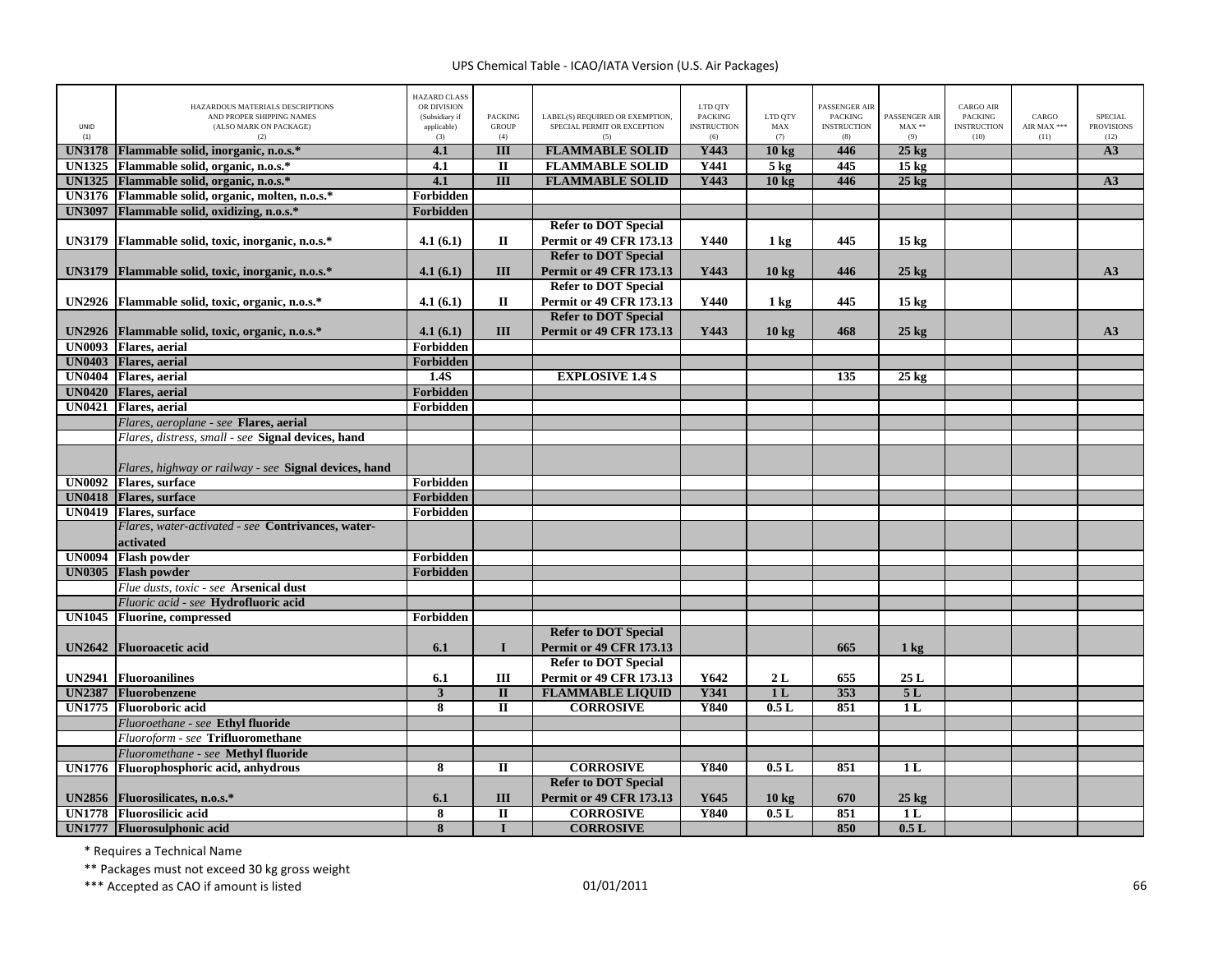| UNID<br>(1)   | HAZARDOUS MATERIALS DESCRIPTIONS<br>AND PROPER SHIPPING NAMES<br>(ALSO MARK ON PACKAGE)<br>(2) | <b>HAZARD CLASS</b><br>OR DIVISION<br>(Subsidiary if<br>applicable)<br>(3) | <b>PACKING</b><br><b>GROUP</b><br>(4) | LABEL(S) REQUIRED OR EXEMPTION,<br>SPECIAL PERMIT OR EXCEPTION<br>(5) | LTD OTY<br><b>PACKING</b><br><b>INSTRUCTION</b><br>(6) | LTD QTY<br>$\operatorname{MAX}$<br>(7) | PASSENGER AIR<br><b>PACKING</b><br><b>INSTRUCTION</b><br>(8) | <b>PASSENGER AIR</b><br>$MAX**$<br>(9) | <b>CARGO AIR</b><br><b>PACKING</b><br><b>INSTRUCTION</b><br>(10) | CARGO<br>AIR MAX ***<br>(11) | <b>SPECIAL</b><br><b>PROVISIONS</b><br>(12) |
|---------------|------------------------------------------------------------------------------------------------|----------------------------------------------------------------------------|---------------------------------------|-----------------------------------------------------------------------|--------------------------------------------------------|----------------------------------------|--------------------------------------------------------------|----------------------------------------|------------------------------------------------------------------|------------------------------|---------------------------------------------|
| <b>UN2388</b> | <b>Fluorotoluenes</b>                                                                          | $\mathbf{3}$                                                               | $\mathbf{I}$                          | <b>FLAMMABLE LIQUID</b>                                               | <b>Y341</b>                                            | 1 <sub>L</sub>                         | 353                                                          | 5L                                     |                                                                  |                              |                                             |
| <b>UN2209</b> | <b>Formaldehyde solution</b> with $>= 25\%$ formaldehyde                                       | 8                                                                          | $\overline{III}$                      | <b>CORROSIVE</b>                                                      | <b>Y841</b>                                            | 1 <sub>L</sub>                         | 852                                                          | 5L                                     |                                                                  |                              |                                             |
|               |                                                                                                |                                                                            |                                       | <b>FLAMMABLE LIQUID &amp;</b>                                         |                                                        |                                        |                                                              |                                        |                                                                  |                              |                                             |
| <b>UN1198</b> | Formaldehyde solution, flammable                                                               | 3(8)                                                                       | Ш                                     | <b>CORROSIVE</b>                                                      | Y342                                                   | 1 <sub>L</sub>                         | 354                                                          | 5L                                     |                                                                  |                              | A180                                        |
|               | Formaldyde solution with $\geq$ 10% and < 25%                                                  |                                                                            |                                       |                                                                       |                                                        |                                        |                                                              |                                        |                                                                  |                              |                                             |
|               | formaldhyde - see Aviation regulated liquid, n.o.s. (UN<br>$3334$ [XB.3]                       |                                                                            |                                       |                                                                       |                                                        |                                        |                                                              |                                        |                                                                  |                              |                                             |
|               | Formalin - see Formaldehyde etc.                                                               |                                                                            |                                       |                                                                       |                                                        |                                        |                                                              |                                        |                                                                  |                              |                                             |
|               | Formamidine sulphinic acid - see Thiourea dioxide                                              |                                                                            |                                       |                                                                       |                                                        |                                        |                                                              |                                        |                                                                  |                              |                                             |
|               |                                                                                                |                                                                            |                                       | <b>CORROSIVE &amp;</b>                                                |                                                        |                                        |                                                              |                                        |                                                                  |                              |                                             |
| <b>UN1779</b> | <b>Formic acid</b> with not $> 85\%$ acid, by mass                                             | 8(3)                                                                       | $\mathbf{I}$                          | <b>FLAMMABLE LIQUID</b>                                               | Y840                                                   | 0.5L                                   | 851                                                          | 1 <sub>L</sub>                         |                                                                  |                              |                                             |
| <b>UN3412</b> | <b>Formic acid</b> with $\geq$ = 5% and < 10% acid, by mass                                    | 8                                                                          | $\overline{III}$                      | <b>CORROSIVE</b>                                                      | <b>Y841</b>                                            | 1 <sub>L</sub>                         | 852                                                          | 5L                                     |                                                                  |                              |                                             |
|               |                                                                                                |                                                                            |                                       |                                                                       |                                                        |                                        |                                                              |                                        |                                                                  |                              |                                             |
|               | <b>UN3412</b> Formic acid with $>= 10\%$ and $<= 85\%$ acid, by mass                           | 8                                                                          | $\Pi$                                 | <b>CORROSIVE</b>                                                      | Y840                                                   | 0.5L                                   | 851                                                          | 1 <sub>L</sub>                         |                                                                  |                              |                                             |
|               | Formic aldehyde - see Formaldehyde solution,                                                   |                                                                            |                                       |                                                                       |                                                        |                                        |                                                              |                                        |                                                                  |                              |                                             |
|               | flammable; Formaldehyde solution                                                               |                                                                            |                                       |                                                                       |                                                        |                                        |                                                              |                                        |                                                                  |                              |                                             |
|               | 2-Formyl-3,4-dihydro-2H-pyran - see Acrolein dimer,                                            |                                                                            |                                       |                                                                       |                                                        |                                        |                                                              |                                        |                                                                  |                              |                                             |
|               | stabilized                                                                                     |                                                                            |                                       |                                                                       |                                                        |                                        |                                                              |                                        |                                                                  |                              |                                             |
|               | N-Formyl-2-(nitromethylene)-1,3-perhydrothiazine                                               |                                                                            |                                       |                                                                       |                                                        |                                        |                                                              |                                        |                                                                  |                              |                                             |
|               | $(100\%)$                                                                                      | <b>Forbidden</b>                                                           |                                       |                                                                       |                                                        |                                        |                                                              |                                        |                                                                  |                              |                                             |
|               | Fracturing devices, explosive without detonator for oil                                        |                                                                            |                                       |                                                                       |                                                        |                                        |                                                              |                                        |                                                                  |                              |                                             |
| <b>UN0099</b> | wells                                                                                          | Forbidden                                                                  |                                       |                                                                       |                                                        |                                        |                                                              |                                        |                                                                  |                              |                                             |
| <b>UN1863</b> | Fuel, aviation, turbine engine                                                                 | 3                                                                          | $\bf{I}$                              | <b>FLAMMABLE LIQUID</b>                                               |                                                        |                                        | 351                                                          | 1 <sub>L</sub>                         |                                                                  |                              |                                             |
| <b>UN1863</b> | Fuel, aviation, turbine engine                                                                 | 3                                                                          | $\mathbf{I}$                          | <b>FLAMMABLE LIQUID</b>                                               | Y341                                                   | 1 <sub>L</sub>                         | 353                                                          | 5L                                     |                                                                  |                              |                                             |
| <b>UN1863</b> | Fuel, aviation, turbine engine                                                                 | $\overline{\mathbf{3}}$                                                    | $\overline{\mathbf{H}}$               | <b>FLAMMABLE LIQUID</b>                                               | Y344                                                   | 10L                                    | 355                                                          | 25L                                    |                                                                  |                              | $\overline{A3}$                             |
|               | Fuel cell cartridges contained in equipment <i>containing</i>                                  |                                                                            |                                       |                                                                       |                                                        |                                        |                                                              |                                        |                                                                  |                              |                                             |
| <b>UN3477</b> | corrosive substances                                                                           | 8                                                                          |                                       | <b>CORROSIVE</b>                                                      |                                                        |                                        | 874                                                          | $5 \text{ kg}$                         |                                                                  |                              | A146, A157                                  |
|               | Fuel cell cartridges contained in equipment containing                                         |                                                                            |                                       |                                                                       |                                                        |                                        |                                                              |                                        |                                                                  |                              |                                             |
| <b>UN3473</b> | flammable liquids<br>Fuel cell cartridges contained in equipment containing                    | $\mathbf{3}$                                                               |                                       | <b>FLAMMABLE LIQUID</b>                                               |                                                        |                                        | 375                                                          | $5$ kg                                 |                                                                  |                              | A146                                        |
|               |                                                                                                |                                                                            |                                       |                                                                       |                                                        |                                        |                                                              |                                        |                                                                  |                              |                                             |
| <b>UN3479</b> | hydrogen in metal hydride<br>Fuel cell cartridges contained in equipment containing            | 2.1                                                                        |                                       | <b>FLAMMABLE GAS</b>                                                  |                                                        |                                        | 216                                                          | 1 <sub>kg</sub>                        |                                                                  |                              | A146, A162                                  |
|               |                                                                                                | 2.1                                                                        |                                       |                                                                       |                                                        |                                        | 216                                                          | 1 <sub>k</sub> g                       |                                                                  |                              |                                             |
| <b>UN3478</b> | liquefied flammable gas<br>Fuel cell cartridges contained in equipment containing              |                                                                            |                                       | <b>FLAMMABLE GAS</b><br><b>Refer to DOT Special</b>                   |                                                        |                                        |                                                              |                                        |                                                                  |                              | A146, A161                                  |
| <b>UN3476</b> | water-reactive substances                                                                      | 4.3                                                                        |                                       | <b>Permit or 49 CFR 173.13</b>                                        |                                                        |                                        | 496                                                          | $5 \text{ kg}$                         |                                                                  |                              | A146, A157                                  |
|               |                                                                                                |                                                                            |                                       |                                                                       |                                                        |                                        |                                                              |                                        |                                                                  |                              |                                             |
|               | <b>UN3477</b> Fuel cell cartridges containing corrosive substances                             | 8                                                                          |                                       | <b>CORROSIVE</b>                                                      |                                                        |                                        | 873                                                          | $5$ kg                                 |                                                                  |                              | A146, A157                                  |
|               | UN3473 Fuel cell cartridges containing flammable liquids                                       | $\overline{\mathbf{3}}$                                                    |                                       | <b>FLAMMABLE LIQUID</b>                                               |                                                        |                                        | 374                                                          | $5$ kg                                 |                                                                  |                              | A146                                        |
|               | Fuel cell cartridges containing hydrogen in metal                                              |                                                                            |                                       |                                                                       |                                                        |                                        |                                                              |                                        |                                                                  |                              |                                             |
| <b>UN3479</b> | hydride                                                                                        | 2.1                                                                        |                                       | <b>FLAMMABLE GAS</b>                                                  |                                                        |                                        | 215                                                          | $1 \text{ kg}$                         |                                                                  |                              | A146, A162                                  |
|               |                                                                                                |                                                                            |                                       |                                                                       |                                                        |                                        |                                                              |                                        |                                                                  |                              |                                             |
|               | <b>UN3478</b> Fuel cell cartridges containing liquefied flammable gas                          | 2.1                                                                        |                                       | <b>FLAMMABLE GAS</b>                                                  |                                                        |                                        | 215                                                          | 1 kg                                   |                                                                  |                              | A146, A161                                  |
|               | Fuel cell cartridges containing water-reactive                                                 |                                                                            |                                       | <b>Refer to DOT Special</b>                                           |                                                        |                                        |                                                              |                                        |                                                                  |                              |                                             |
| <b>UN3476</b> | substances                                                                                     | 4.3                                                                        |                                       | Permit or 49 CFR 173.13                                               |                                                        |                                        | 495                                                          | $5 \text{ kg}$                         |                                                                  |                              | A146, A157                                  |
|               | Fuel cell cartridges packed with equipment containing                                          |                                                                            |                                       |                                                                       |                                                        |                                        |                                                              |                                        |                                                                  |                              |                                             |
|               | <b>UN3477</b> corrosive substances                                                             | 8                                                                          |                                       | <b>CORROSIVE</b>                                                      |                                                        |                                        | 875                                                          | 5 <sub>kg</sub>                        |                                                                  |                              | A146, A157                                  |
|               |                                                                                                |                                                                            |                                       |                                                                       |                                                        |                                        |                                                              |                                        |                                                                  |                              |                                             |

\* Requires <sup>a</sup> Technical Name

\*\* Packages must not exceed 30 kg gross weight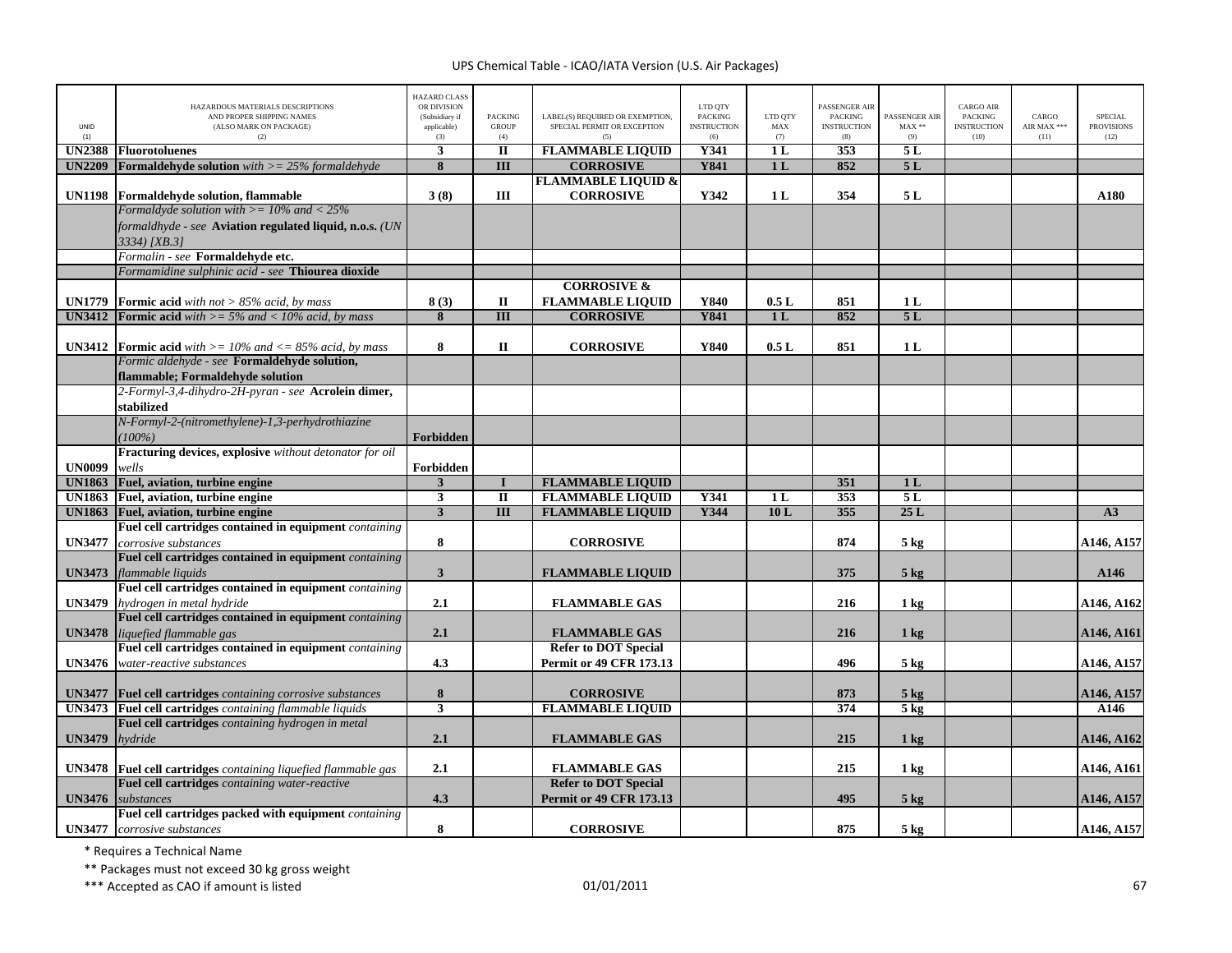| <b>UNID</b><br>(1) | HAZARDOUS MATERIALS DESCRIPTIONS<br>AND PROPER SHIPPING NAMES<br>(ALSO MARK ON PACKAGE)<br>(2) | <b>HAZARD CLASS</b><br>OR DIVISION<br>(Subsidiary if<br>applicable)<br>(3) | <b>PACKING</b><br><b>GROUP</b><br>(4) | LABEL(S) REQUIRED OR EXEMPTION,<br>SPECIAL PERMIT OR EXCEPTION<br>(5) | LTD QTY<br><b>PACKING</b><br><b>INSTRUCTION</b><br>(6) | LTD QTY<br>MAX<br>(7) | PASSENGER AIR<br><b>PACKING</b><br><b>INSTRUCTION</b><br>(8) | PASSENGER AIR<br>$MAX**$<br>(9) | <b>CARGO AIR</b><br>PACKING<br><b>INSTRUCTION</b><br>(10) | CARGO<br>AIR MAX ***<br>(11) | <b>SPECIAL</b><br><b>PROVISIONS</b><br>(12) |
|--------------------|------------------------------------------------------------------------------------------------|----------------------------------------------------------------------------|---------------------------------------|-----------------------------------------------------------------------|--------------------------------------------------------|-----------------------|--------------------------------------------------------------|---------------------------------|-----------------------------------------------------------|------------------------------|---------------------------------------------|
|                    | Fuel cell cartridges packed with equipment containing                                          |                                                                            |                                       |                                                                       |                                                        |                       |                                                              |                                 |                                                           |                              |                                             |
| <b>UN3473</b>      | flammable liquids                                                                              | 3                                                                          |                                       | <b>FLAMMABLE LIQUID</b>                                               |                                                        |                       | 376                                                          | $5$ kg                          |                                                           |                              | A146                                        |
|                    | Fuel cell cartridges packed with equipment containing                                          |                                                                            |                                       |                                                                       |                                                        |                       |                                                              |                                 |                                                           |                              |                                             |
| <b>UN3479</b>      | hydrogen in metal hydride                                                                      | 2.1                                                                        |                                       | <b>FLAMMABLE GAS</b>                                                  |                                                        |                       | 217                                                          | 1 kg                            |                                                           |                              | A146, A162                                  |
|                    | Fuel cell cartridges packed with equipment containing                                          |                                                                            |                                       |                                                                       |                                                        |                       |                                                              |                                 |                                                           |                              |                                             |
| <b>UN3478</b>      | liquefied flammable gas                                                                        | 2.1                                                                        |                                       | <b>FLAMMABLE GAS</b>                                                  |                                                        |                       | 217                                                          | $1 \text{ kg}$                  |                                                           |                              | A146, A161                                  |
|                    | Fuel cell cartridges packed with equipment containing                                          |                                                                            |                                       | <b>Refer to DOT Special</b>                                           |                                                        |                       |                                                              |                                 |                                                           |                              |                                             |
| <b>UN3476</b>      | water-reactive substances                                                                      | 4.3                                                                        |                                       | <b>Permit or 49 CFR 173.13</b>                                        |                                                        |                       | 497                                                          | $5$ kg                          |                                                           |                              | A146, A157                                  |
|                    | Fuel system components (e.g. fuel control units,                                               |                                                                            |                                       |                                                                       |                                                        |                       |                                                              |                                 |                                                           |                              |                                             |
|                    | carburettors, fuel lines, fuel pumps - see Dangerous                                           |                                                                            |                                       |                                                                       |                                                        |                       |                                                              |                                 |                                                           |                              |                                             |
|                    | goods in apparatus; Dangerous goods in machinery as                                            |                                                                            |                                       |                                                                       |                                                        |                       |                                                              |                                 |                                                           |                              |                                             |
|                    | appropriate                                                                                    |                                                                            |                                       |                                                                       |                                                        |                       |                                                              |                                 |                                                           |                              |                                             |
|                    | Fulminate of mercury (dry)<br>Fulminate of mercury, wet - see Mercury fulminate,               | Forbidden                                                                  |                                       |                                                                       |                                                        |                       |                                                              |                                 |                                                           |                              |                                             |
|                    |                                                                                                |                                                                            |                                       |                                                                       |                                                        |                       |                                                              |                                 |                                                           |                              |                                             |
|                    | wetted                                                                                         | Forbidden                                                                  |                                       |                                                                       |                                                        |                       |                                                              |                                 |                                                           |                              |                                             |
|                    | Fulminating gold<br><b>Fulminating mercury</b>                                                 | Forbidden                                                                  |                                       |                                                                       |                                                        |                       |                                                              |                                 |                                                           |                              |                                             |
|                    | <b>Fulminating platinum</b>                                                                    | Forbidden                                                                  |                                       |                                                                       |                                                        |                       |                                                              |                                 |                                                           |                              |                                             |
|                    | <b>Fulminating</b> silver                                                                      | Forbidden                                                                  |                                       |                                                                       |                                                        |                       |                                                              |                                 |                                                           |                              |                                             |
|                    | Fulminic acid                                                                                  | Forbidden                                                                  |                                       |                                                                       |                                                        |                       |                                                              |                                 |                                                           |                              |                                             |
|                    | Fumaroyl dichloride - see Fumaryl chloride                                                     |                                                                            |                                       |                                                                       |                                                        |                       |                                                              |                                 |                                                           |                              |                                             |
| <b>UN1780</b>      | <b>Fumaryl chloride</b>                                                                        | 8                                                                          | $\mathbf{I}$                          | <b>CORROSIVE</b>                                                      | Y840                                                   | 0.5L                  | 851                                                          | 1 <sub>L</sub>                  |                                                           |                              |                                             |
|                    | Fumigant - see appropriate pesticide                                                           |                                                                            |                                       |                                                                       |                                                        |                       |                                                              |                                 |                                                           |                              |                                             |
|                    | Fungicide - see appropriate pesticide                                                          |                                                                            |                                       |                                                                       |                                                        |                       |                                                              |                                 |                                                           |                              |                                             |
|                    |                                                                                                |                                                                            |                                       | <b>Refer to DOT Special</b>                                           |                                                        |                       |                                                              |                                 |                                                           |                              |                                             |
| <b>UN1199</b>      | <b>Furaldehydes</b>                                                                            | 6.1(3)                                                                     | $\mathbf{I}$                          | <b>Permit or 49 CFR 173.13</b>                                        | Y641                                                   | 1 <sub>L</sub>        | 654                                                          | 5L                              |                                                           |                              |                                             |
| <b>UN2389</b>      | Furan                                                                                          | Forbidden                                                                  | $\bf{I}$                              |                                                                       |                                                        |                       |                                                              |                                 |                                                           |                              |                                             |
|                    |                                                                                                |                                                                            |                                       | <b>Refer to DOT Special</b>                                           |                                                        |                       |                                                              |                                 |                                                           |                              |                                             |
| <b>UN2874</b>      | <b>Furfuryl alcohol</b>                                                                        | 6.1                                                                        | III                                   | Permit or 49 CFR 173.13                                               | Y642                                                   | 2L                    | 655                                                          | 25L                             |                                                           |                              |                                             |
|                    |                                                                                                |                                                                            |                                       | <b>FLAMMABLE LIQUID &amp;</b>                                         |                                                        |                       |                                                              |                                 |                                                           |                              |                                             |
|                    | UN2526 Furfurylamine                                                                           | 3(8)                                                                       | Ш                                     | <b>CORROSIVE</b>                                                      | Y342                                                   | 1 <sub>L</sub>        | 354                                                          | 5L                              |                                                           |                              |                                             |
|                    | Furyl carbinol - see Furfuryl alcohol                                                          |                                                                            |                                       |                                                                       |                                                        |                       |                                                              |                                 |                                                           |                              |                                             |
|                    | UN0102 Fuse, detonating metal clad                                                             | Forbidden                                                                  |                                       |                                                                       |                                                        |                       |                                                              |                                 |                                                           |                              |                                             |
|                    | <b>UN0290</b> Fuse, detonating metal clad                                                      | Forbidden                                                                  |                                       |                                                                       |                                                        |                       |                                                              |                                 |                                                           |                              |                                             |
| <b>UN0104</b>      | Fuse, detonating, mild effect metal clad                                                       | Forbidden                                                                  |                                       |                                                                       |                                                        |                       |                                                              |                                 |                                                           |                              |                                             |
| <b>UN0103</b>      | Fuse, igniter tubular, metal clad                                                              | Forbidden                                                                  |                                       |                                                                       |                                                        |                       |                                                              |                                 |                                                           |                              |                                             |
| <b>UN1201</b>      | <b>Fusel oil</b>                                                                               | $\mathbf{3}$                                                               | $\mathbf{I}$                          | <b>FLAMMABLE LIQUID</b>                                               | Y341                                                   | 1 <sub>L</sub>        | 353                                                          | 5L                              |                                                           |                              |                                             |
| <b>UN1201</b>      | <b>Fusel</b> oil                                                                               | 3                                                                          | $\overline{III}$                      | <b>FLAMMABLE LIQUID</b>                                               | Y344                                                   | 10L                   | 355                                                          | 25L                             |                                                           |                              | A3                                          |
| <b>UN0101</b>      | Fuse, non-detonating                                                                           | Forbidden                                                                  |                                       |                                                                       |                                                        |                       |                                                              |                                 |                                                           |                              |                                             |
| <b>UN0105</b>      | <b>Fuse</b> , safety                                                                           | 1.4S                                                                       |                                       | <b>EXPLOSIVE 1.4 S</b>                                                |                                                        |                       | 140                                                          | $25 \text{ kg}$                 |                                                           |                              |                                             |
|                    | Fuzes, combination, percussion or time - see Fuzes,                                            |                                                                            |                                       |                                                                       |                                                        |                       |                                                              |                                 |                                                           |                              |                                             |
|                    | detonating $or$ Fuzes, igniting                                                                |                                                                            |                                       |                                                                       |                                                        |                       |                                                              |                                 |                                                           |                              |                                             |
| <b>UN0106</b>      | <b>Fuzes</b> , detonating                                                                      | Forbidden                                                                  |                                       |                                                                       |                                                        |                       |                                                              |                                 |                                                           |                              |                                             |
| UN0107             | <b>Fuzes</b> , detonating                                                                      | Forbidden                                                                  |                                       |                                                                       |                                                        |                       |                                                              |                                 |                                                           |                              |                                             |
| <b>UN0257</b>      | <b>Fuzes</b> , detonating                                                                      | Forbidden                                                                  |                                       |                                                                       |                                                        |                       |                                                              |                                 |                                                           |                              |                                             |
|                    | UN0367 Fuzes, detonating                                                                       | 1.4S                                                                       |                                       | <b>EXPLOSIVE 1.4 S</b>                                                |                                                        |                       | 141                                                          | $25 \text{ kg}$                 |                                                           |                              |                                             |

\* Requires <sup>a</sup> Technical Name

\*\* Packages must not exceed 30 kg gross weight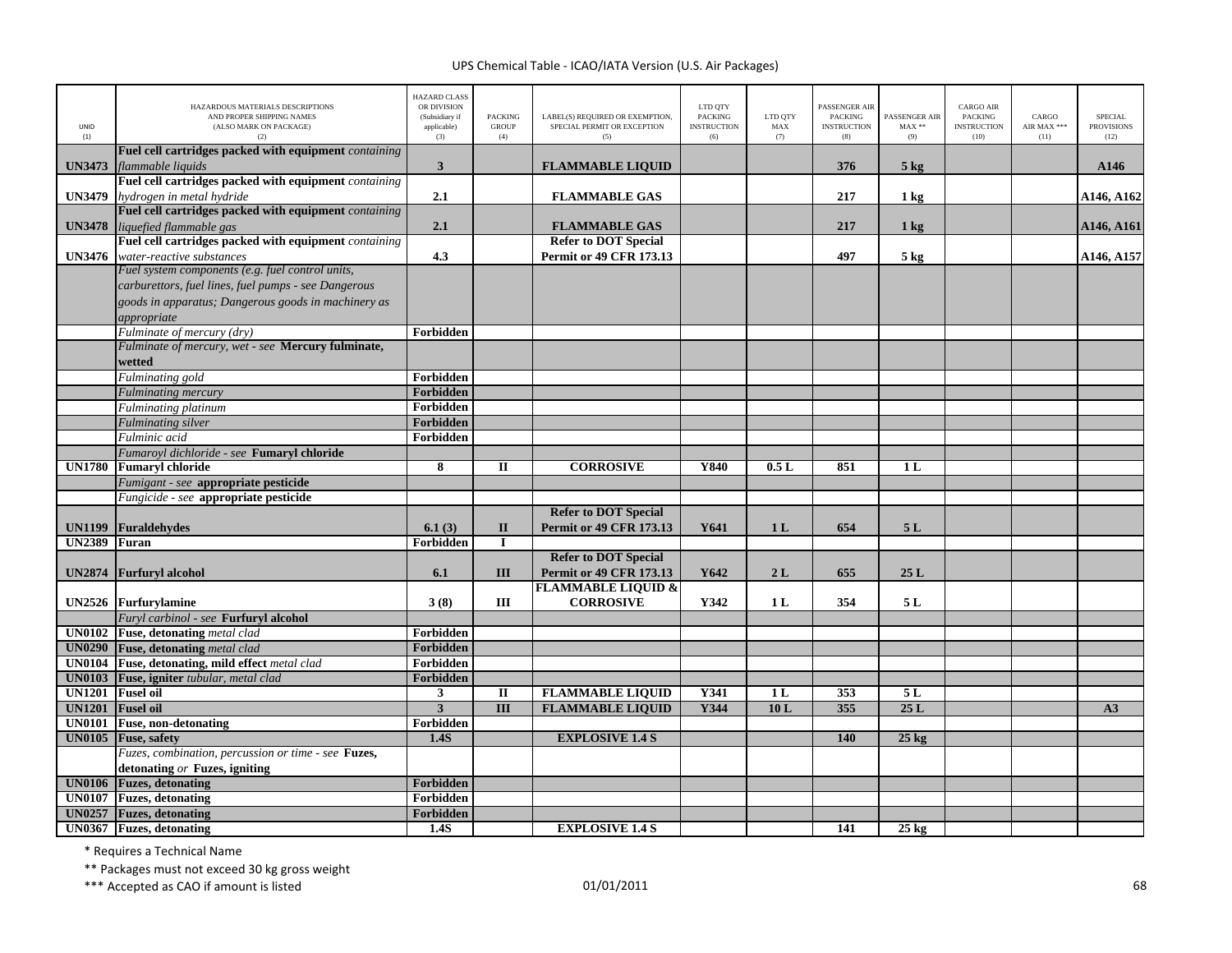| UNID<br>(1)   | HAZARDOUS MATERIALS DESCRIPTIONS<br>AND PROPER SHIPPING NAMES<br>(ALSO MARK ON PACKAGE)<br>(2) | <b>HAZARD CLASS</b><br>OR DIVISION<br>(Subsidiary if<br>applicable)<br>(3) | <b>PACKING</b><br><b>GROUP</b><br>(4) | LABEL(S) REQUIRED OR EXEMPTION,<br>SPECIAL PERMIT OR EXCEPTION<br>(5) | LTD QTY<br><b>PACKING</b><br><b>INSTRUCTION</b><br>(6) | LTD QTY<br>MAX<br>(7) | PASSENGER AIR<br><b>PACKING</b><br><b>INSTRUCTION</b><br>(8) | PASSENGER AIR<br>$MAX**$<br>(9) | <b>CARGO AIR</b><br>PACKING<br><b>INSTRUCTION</b><br>(10) | CARGO<br>AIR MAX ***<br>(11) | SPECIAL<br><b>PROVISIONS</b><br>(12) |
|---------------|------------------------------------------------------------------------------------------------|----------------------------------------------------------------------------|---------------------------------------|-----------------------------------------------------------------------|--------------------------------------------------------|-----------------------|--------------------------------------------------------------|---------------------------------|-----------------------------------------------------------|------------------------------|--------------------------------------|
| <b>UN0408</b> | Fuzes, detonating with protective features                                                     | Forbidden                                                                  |                                       |                                                                       |                                                        |                       |                                                              |                                 |                                                           |                              |                                      |
| <b>UN0409</b> | <b>Fuzes, detonating</b> with protective features                                              | Forbidden                                                                  |                                       |                                                                       |                                                        |                       |                                                              |                                 |                                                           |                              |                                      |
| <b>UN0410</b> | <b>Fuzes, detonating</b> with protective features                                              | Forbidden                                                                  |                                       |                                                                       |                                                        |                       |                                                              |                                 |                                                           |                              |                                      |
| <b>UN0316</b> | <b>Fuzes</b> , igniting                                                                        | Forbidden                                                                  |                                       |                                                                       |                                                        |                       |                                                              |                                 |                                                           |                              |                                      |
| <b>UN0317</b> | <b>Fuzes</b> , igniting                                                                        | Forbidden                                                                  |                                       |                                                                       |                                                        |                       |                                                              |                                 |                                                           |                              |                                      |
| <b>UN0368</b> | <b>Fuzes</b> , igniting                                                                        | 1.4S                                                                       |                                       | <b>EXPLOSIVE 1.4 S</b>                                                |                                                        |                       | 141                                                          | $25$ kg                         |                                                           |                              |                                      |
|               | Galactan trinitrate                                                                            | Forbidden                                                                  |                                       |                                                                       |                                                        |                       |                                                              |                                 |                                                           |                              |                                      |
| <b>UN2803</b> | <b>Gallium</b>                                                                                 | 8                                                                          | $\overline{III}$                      | <b>CORROSIVE</b>                                                      |                                                        |                       | 867                                                          | $20 \text{ kg}$                 |                                                           |                              | A69                                  |
|               | Gas cartridges (flammable) without a release device,                                           |                                                                            |                                       |                                                                       |                                                        |                       |                                                              |                                 |                                                           |                              |                                      |
| <b>UN2037</b> | non-refillable                                                                                 | 2.1                                                                        |                                       | <b>FLAMMABLE GAS</b>                                                  | Y203                                                   | $1 \text{ kg}$        | 203                                                          | $1 \text{ kg}$                  |                                                           |                              | A167                                 |
|               | Gas cartridges (non-flammable) without a release                                               |                                                                            |                                       |                                                                       |                                                        |                       |                                                              |                                 |                                                           |                              |                                      |
| <b>UN2037</b> | device, non-refillable                                                                         | 2.2                                                                        |                                       | <b>NON-FLAMMABLE GAS</b>                                              | Y203                                                   | $1 \text{ kg}$        | 203                                                          | 1 <sub>kg</sub>                 |                                                           |                              | A98, A167                            |
|               | Gas cartridges (oxidizing) without a release device, non-                                      |                                                                            |                                       |                                                                       |                                                        |                       |                                                              | <b>Not</b>                      |                                                           |                              |                                      |
| <b>UN2037</b> | refillable                                                                                     | 2.2(5.1)                                                                   |                                       |                                                                       |                                                        |                       |                                                              | <b>Accepted</b>                 |                                                           |                              |                                      |
|               | Gas cartridges (toxic and corrosive) without a release                                         |                                                                            |                                       |                                                                       |                                                        |                       |                                                              |                                 |                                                           |                              |                                      |
| <b>UN2037</b> | device, non-refillable                                                                         | Forbidden                                                                  |                                       |                                                                       |                                                        |                       |                                                              |                                 |                                                           |                              |                                      |
|               | Gas cartridges (toxic and flammable) without a release                                         |                                                                            |                                       |                                                                       |                                                        |                       |                                                              |                                 |                                                           |                              |                                      |
| <b>UN2037</b> | device, non-refillable                                                                         | Forbidden                                                                  |                                       |                                                                       |                                                        |                       |                                                              |                                 |                                                           |                              |                                      |
|               | Gas cartridges (toxic and oxidizing) without a release                                         |                                                                            |                                       |                                                                       |                                                        |                       |                                                              |                                 |                                                           |                              |                                      |
| <b>UN2037</b> | device, non-refillable                                                                         | Forbidden                                                                  |                                       |                                                                       |                                                        |                       |                                                              |                                 |                                                           |                              |                                      |
|               | Gas cartridges (toxic, flammable and corrosive) without                                        |                                                                            |                                       |                                                                       |                                                        |                       |                                                              |                                 |                                                           |                              |                                      |
|               |                                                                                                |                                                                            |                                       |                                                                       |                                                        |                       |                                                              |                                 |                                                           |                              |                                      |
| <b>UN2037</b> | a release device, non refillable                                                               | Forbidden                                                                  |                                       |                                                                       |                                                        |                       |                                                              |                                 |                                                           |                              |                                      |
|               | Gas cartridges (toxic, oxidizing and corrosive) without a                                      |                                                                            |                                       |                                                                       |                                                        |                       |                                                              |                                 |                                                           |                              |                                      |
| <b>UN2037</b> | release device, non-refillable                                                                 | Forbidden                                                                  |                                       |                                                                       |                                                        |                       |                                                              |                                 |                                                           |                              |                                      |
|               | Gas cartridges (toxic) without a release device, non-                                          |                                                                            |                                       |                                                                       |                                                        |                       |                                                              |                                 |                                                           |                              |                                      |
| <b>UN2037</b> | refillable                                                                                     | Forbidden                                                                  |                                       |                                                                       |                                                        |                       |                                                              |                                 |                                                           |                              |                                      |
|               | Gas, compressed - see Compressed gas                                                           |                                                                            |                                       |                                                                       |                                                        |                       |                                                              |                                 |                                                           |                              |                                      |
|               | Gas drips, hydrocarbon - see Hydrocarbons, liquid,                                             |                                                                            |                                       |                                                                       |                                                        |                       |                                                              |                                 |                                                           |                              |                                      |
|               | n.o.s.                                                                                         |                                                                            |                                       |                                                                       |                                                        |                       |                                                              |                                 |                                                           |                              |                                      |
|               | Gas liquefied - see Liquefied gas, etc.                                                        |                                                                            |                                       |                                                                       |                                                        |                       |                                                              |                                 |                                                           |                              |                                      |
| <b>UN1202</b> | <b>Gas oil</b>                                                                                 | $\overline{\mathbf{3}}$                                                    | $\overline{\mathbf{H}}$               | <b>FLAMMABLE LIQUID</b>                                               | Y344                                                   | 10L                   | 355                                                          | 25L                             |                                                           |                              | A3                                   |
| <b>UN1203</b> | <b>Gasoline</b>                                                                                | 3                                                                          | $\mathbf{I}$                          | <b>FLAMMABLE LIQUID</b>                                               | Y341                                                   | 1 <sub>L</sub>        | 353                                                          | 5L                              |                                                           |                              | A100                                 |
|               | Gasoline, casinghead - see Gasoline                                                            |                                                                            |                                       |                                                                       |                                                        |                       |                                                              |                                 |                                                           |                              |                                      |
|               |                                                                                                |                                                                            |                                       | <b>NON-FLAMMABLE GAS</b>                                              |                                                        |                       |                                                              |                                 |                                                           |                              |                                      |
|               | UN3158 Gas, refrigerated liquid, n.o.s.*                                                       | 2.2                                                                        |                                       | & CRYOGENIC LIQUID                                                    |                                                        |                       | 202                                                          | $25 \text{ kg}$                 |                                                           |                              | A801                                 |
|               | UN3312 Gas, refrigerated liquid, flammable, n.o.s.*                                            | Forbidden                                                                  |                                       |                                                                       |                                                        |                       |                                                              |                                 |                                                           |                              |                                      |
|               | UN3311 Gas, refrigerated liquid, oxidizing, n.o.s.*                                            | Forbidden                                                                  |                                       |                                                                       |                                                        |                       |                                                              |                                 |                                                           |                              |                                      |
|               | Gas sample, non-pressurized, flammable, n.o.s. (not                                            |                                                                            |                                       |                                                                       |                                                        |                       |                                                              |                                 |                                                           |                              |                                      |
| <b>UN3167</b> | refrigerated liquid)                                                                           | 2.1                                                                        |                                       | <b>FLAMMABLE GAS</b>                                                  |                                                        |                       | 206                                                          | 1 <sub>L</sub>                  |                                                           |                              |                                      |
|               | Gas sample, non-pressurized, toxic, n.o.s. (not                                                |                                                                            |                                       |                                                                       |                                                        |                       |                                                              |                                 |                                                           |                              |                                      |
| <b>UN3169</b> | refrigerated liquid)                                                                           | Forbidden                                                                  |                                       |                                                                       |                                                        |                       |                                                              |                                 |                                                           |                              |                                      |
|               | Gas sample, non-pressurized, toxic, flammable, n.o.s.                                          |                                                                            |                                       |                                                                       |                                                        |                       |                                                              |                                 |                                                           |                              |                                      |
| <b>UN3168</b> | (not refrigerated liquid)                                                                      | Forbidden                                                                  |                                       |                                                                       |                                                        |                       |                                                              |                                 |                                                           |                              |                                      |
|               |                                                                                                |                                                                            |                                       |                                                                       |                                                        |                       |                                                              |                                 |                                                           |                              |                                      |
|               | Gas turbine engines - see <b>Engines, internal combustion</b>                                  |                                                                            |                                       |                                                                       |                                                        |                       |                                                              |                                 |                                                           |                              |                                      |
|               | Gelatin, blasting - see Explosive, blasting, type A                                            |                                                                            |                                       |                                                                       |                                                        |                       |                                                              |                                 |                                                           |                              |                                      |

\* Requires <sup>a</sup> Technical Name

\*\* Packages must not exceed 30 kg gross weight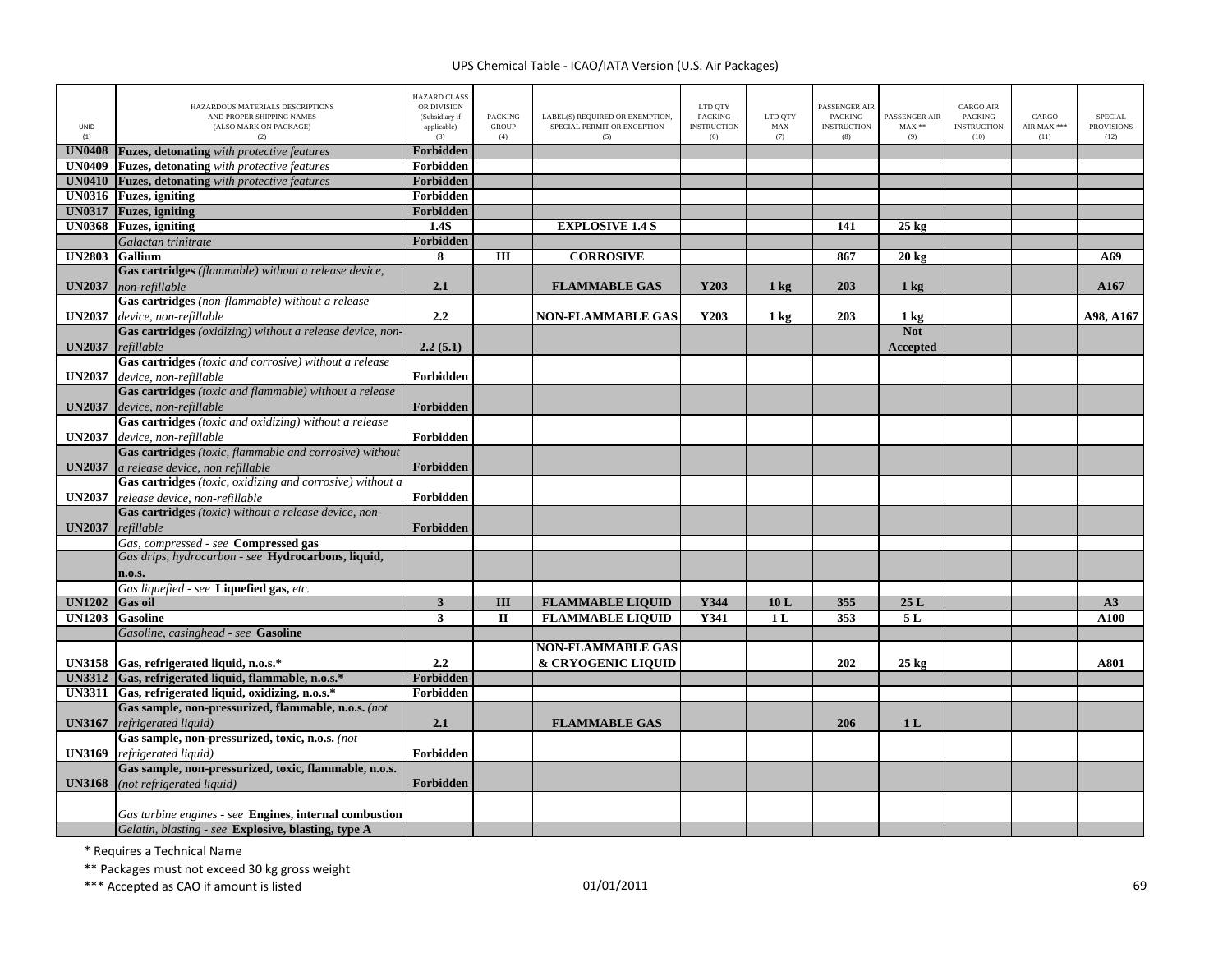| UNID<br>(1)   | HAZARDOUS MATERIALS DESCRIPTIONS<br>AND PROPER SHIPPING NAMES<br>(ALSO MARK ON PACKAGE)<br>(2) | <b>HAZARD CLASS</b><br>OR DIVISION<br>(Subsidiary if<br>applicable)<br>(3) | <b>PACKING</b><br><b>GROUP</b><br>(4) | LABEL(S) REQUIRED OR EXEMPTION,<br>SPECIAL PERMIT OR EXCEPTION<br>(5) | LTD QTY<br><b>PACKING</b><br><b>INSTRUCTION</b><br>(6) | LTD QTY<br>MAX<br>(7) | PASSENGER AIR<br><b>PACKING</b><br><b>INSTRUCTION</b><br>(8) | PASSENGER AIR<br>$MAX**$<br>(9) | <b>CARGO AIR</b><br><b>PACKING</b><br><b>INSTRUCTION</b><br>(10) | CARGO<br>AIR MAX ***<br>(11) | <b>SPECIAL</b><br><b>PROVISIONS</b><br>(12) |
|---------------|------------------------------------------------------------------------------------------------|----------------------------------------------------------------------------|---------------------------------------|-----------------------------------------------------------------------|--------------------------------------------------------|-----------------------|--------------------------------------------------------------|---------------------------------|------------------------------------------------------------------|------------------------------|---------------------------------------------|
|               | Gelatin dynamites - see Explosive, blasting, type A                                            |                                                                            |                                       |                                                                       |                                                        |                       |                                                              |                                 |                                                                  |                              |                                             |
| <b>UN3245</b> | <b>Genetically modified micro-organisms</b>                                                    | 9                                                                          |                                       | <b>MISCELLANEOUS</b>                                                  |                                                        |                       | 959                                                          | 30 kg                           | 959                                                              | $30 \text{ kg}$              | A47                                         |
| <b>UN3245</b> | <b>Genetically modified organisms</b>                                                          | $\boldsymbol{9}$                                                           |                                       | <b>MISCELLANEOUS</b>                                                  |                                                        |                       | 959                                                          | 30 kg                           | 959                                                              | 30 kg                        | A47                                         |
| <b>UN2192</b> | <b>Germane</b>                                                                                 | Forbidden                                                                  |                                       |                                                                       |                                                        |                       |                                                              |                                 |                                                                  |                              |                                             |
|               | Germanium hydride - see Germane                                                                |                                                                            |                                       |                                                                       |                                                        |                       |                                                              |                                 |                                                                  |                              |                                             |
|               | Glycerol-1,3-dichlorohydrin - see 1,3-Dichloropropanol-                                        |                                                                            |                                       |                                                                       |                                                        |                       |                                                              |                                 |                                                                  |                              |                                             |
|               |                                                                                                |                                                                            |                                       |                                                                       |                                                        |                       |                                                              |                                 |                                                                  |                              |                                             |
|               | Glycerol-1,3-dinitrate                                                                         | Forbidden                                                                  |                                       |                                                                       |                                                        |                       |                                                              |                                 |                                                                  |                              |                                             |
|               | Glycerol gluconate trinitrate                                                                  | Forbidden                                                                  |                                       |                                                                       |                                                        |                       |                                                              |                                 |                                                                  |                              |                                             |
|               | Glycerol lactate trinitrate                                                                    | Forbidden                                                                  |                                       |                                                                       |                                                        |                       |                                                              |                                 |                                                                  |                              |                                             |
|               |                                                                                                |                                                                            |                                       | <b>Refer to DOT Special</b>                                           |                                                        |                       |                                                              |                                 |                                                                  |                              |                                             |
| <b>UN2689</b> | Glycerol alpha-monochlorohydrin                                                                | 6.1                                                                        | III                                   | <b>Permit or 49 CFR 173.13</b>                                        | Y642                                                   | 2L                    | 655                                                          | 25L                             |                                                                  |                              |                                             |
|               | Glyceryl trinitrate - see Nitroglycerin, etc.                                                  |                                                                            |                                       |                                                                       |                                                        |                       |                                                              |                                 |                                                                  |                              |                                             |
|               |                                                                                                |                                                                            |                                       | <b>Refer to DOT Special</b>                                           |                                                        |                       |                                                              |                                 |                                                                  |                              |                                             |
| <b>UN2622</b> | <b>Glycidaldehyde</b>                                                                          | 3(6.1)                                                                     | $\mathbf{I}$                          | <b>Permit or 49 CFR 173.13</b>                                        | Y341                                                   | 1 <sub>L</sub>        | 352                                                          | 1 <sub>L</sub>                  |                                                                  |                              |                                             |
|               | <b>UN0284</b> Grenades hand or rifle, with bursting charge                                     | Forbidden                                                                  |                                       |                                                                       |                                                        |                       |                                                              |                                 |                                                                  |                              |                                             |
| <b>UN0285</b> | <b>Grenades</b> hand or rifle, with bursting charge                                            | Forbidden                                                                  |                                       |                                                                       |                                                        |                       |                                                              |                                 |                                                                  |                              |                                             |
| UN0292        | Grenades hand or rifle, with bursting charge                                                   | Forbidden                                                                  |                                       |                                                                       |                                                        |                       |                                                              |                                 |                                                                  |                              |                                             |
| <b>UN0293</b> | Grenades hand or rifle, with bursting charge                                                   | Forbidden                                                                  |                                       |                                                                       |                                                        |                       |                                                              |                                 |                                                                  |                              |                                             |
|               | Grenades, illuminating - see Ammunition, illuminating                                          |                                                                            |                                       |                                                                       |                                                        |                       |                                                              |                                 |                                                                  |                              |                                             |
| <b>UN0110</b> | Grenades, practice hand or rifle                                                               | 1.4S                                                                       |                                       | <b>EXPLOSIVE 1.4 S</b>                                                |                                                        |                       | 141                                                          | $25 \text{ kg}$                 |                                                                  |                              |                                             |
|               | <b>UN0318</b> Grenades, practice hand or rifle                                                 | Forbidden                                                                  |                                       |                                                                       |                                                        |                       |                                                              |                                 |                                                                  |                              |                                             |
|               | <b>UN0372</b> Grenades, practice hand or rifle                                                 | Forbidden                                                                  |                                       |                                                                       |                                                        |                       |                                                              |                                 |                                                                  |                              |                                             |
|               | <b>UN0452</b> Grenades, practice hand or rifle                                                 | Forbidden                                                                  |                                       |                                                                       |                                                        |                       |                                                              |                                 |                                                                  |                              |                                             |
|               | Grenades, smoke - see Ammunition, smoke                                                        |                                                                            |                                       |                                                                       |                                                        |                       |                                                              |                                 |                                                                  |                              |                                             |
| <b>UN1467</b> | <b>Guanidine nitrate</b>                                                                       | 5.1                                                                        | Ш                                     |                                                                       |                                                        |                       |                                                              | <b>Not</b><br>Accepted          |                                                                  |                              |                                             |
|               | Guanyl nitrosaminoguanylidene hydrazine (dry)                                                  | Forbidden                                                                  |                                       |                                                                       |                                                        |                       |                                                              |                                 |                                                                  |                              |                                             |
|               | Guanyl nitrosaminoguanylidene hydrazine, wetted                                                |                                                                            |                                       |                                                                       |                                                        |                       |                                                              |                                 |                                                                  |                              |                                             |
| <b>UN0113</b> | with $>=$ 30% water, by weight                                                                 | Forbidden                                                                  |                                       |                                                                       |                                                        |                       |                                                              |                                 |                                                                  |                              |                                             |
|               | Guanyl nitrosaminoguanylidene hydrazine, wetted, <<br>30% water                                | Forbidden                                                                  |                                       |                                                                       |                                                        |                       |                                                              |                                 |                                                                  |                              |                                             |
|               | Guanyl nitrosaminoguanyltetrazene (dry)                                                        | Forbidden                                                                  |                                       |                                                                       |                                                        |                       |                                                              |                                 |                                                                  |                              |                                             |
|               | Guanyl nitrosaminoguanyltetrazene, wetted with 30%                                             |                                                                            |                                       |                                                                       |                                                        |                       |                                                              |                                 |                                                                  |                              |                                             |
| <b>UN0114</b> | or more water or mixture of alcohol and water                                                  | Forbidden                                                                  |                                       |                                                                       |                                                        |                       |                                                              |                                 |                                                                  |                              |                                             |
|               | Guanyl nitrosaminoguanyltetrazene, wetted, $<$ 30%                                             |                                                                            |                                       |                                                                       |                                                        |                       |                                                              |                                 |                                                                  |                              |                                             |
|               | water or mixture of alcohol and water                                                          | Forbidden                                                                  |                                       |                                                                       |                                                        |                       |                                                              |                                 |                                                                  |                              |                                             |
| <b>UN0027</b> | Gunpowder granular or as a meal                                                                | Forbidden                                                                  |                                       |                                                                       |                                                        |                       |                                                              |                                 |                                                                  |                              |                                             |
| <b>UN0028</b> | Gunpowder, compressed                                                                          | Forbidden                                                                  |                                       |                                                                       |                                                        |                       |                                                              |                                 |                                                                  |                              |                                             |
| <b>UN0028</b> | <b>Gunpowder in pellets</b>                                                                    | Forbidden                                                                  |                                       |                                                                       |                                                        |                       |                                                              |                                 |                                                                  |                              |                                             |
|               | Gutta percha solution - see Rubber solution                                                    |                                                                            |                                       |                                                                       |                                                        |                       |                                                              |                                 |                                                                  |                              |                                             |
| <b>UN2545</b> | Hafnium powder, dry                                                                            | Forbidden                                                                  |                                       |                                                                       |                                                        |                       |                                                              |                                 |                                                                  |                              |                                             |
|               |                                                                                                |                                                                            |                                       |                                                                       |                                                        |                       |                                                              | <b>Not</b>                      |                                                                  |                              |                                             |
|               | UN2545 Hafnium powder, dry                                                                     | 4.2                                                                        | $\mathbf{I}$                          |                                                                       |                                                        |                       |                                                              | Accepted                        |                                                                  |                              |                                             |

\* Requires <sup>a</sup> Technical Name

\*\* Packages must not exceed 30 kg gross weight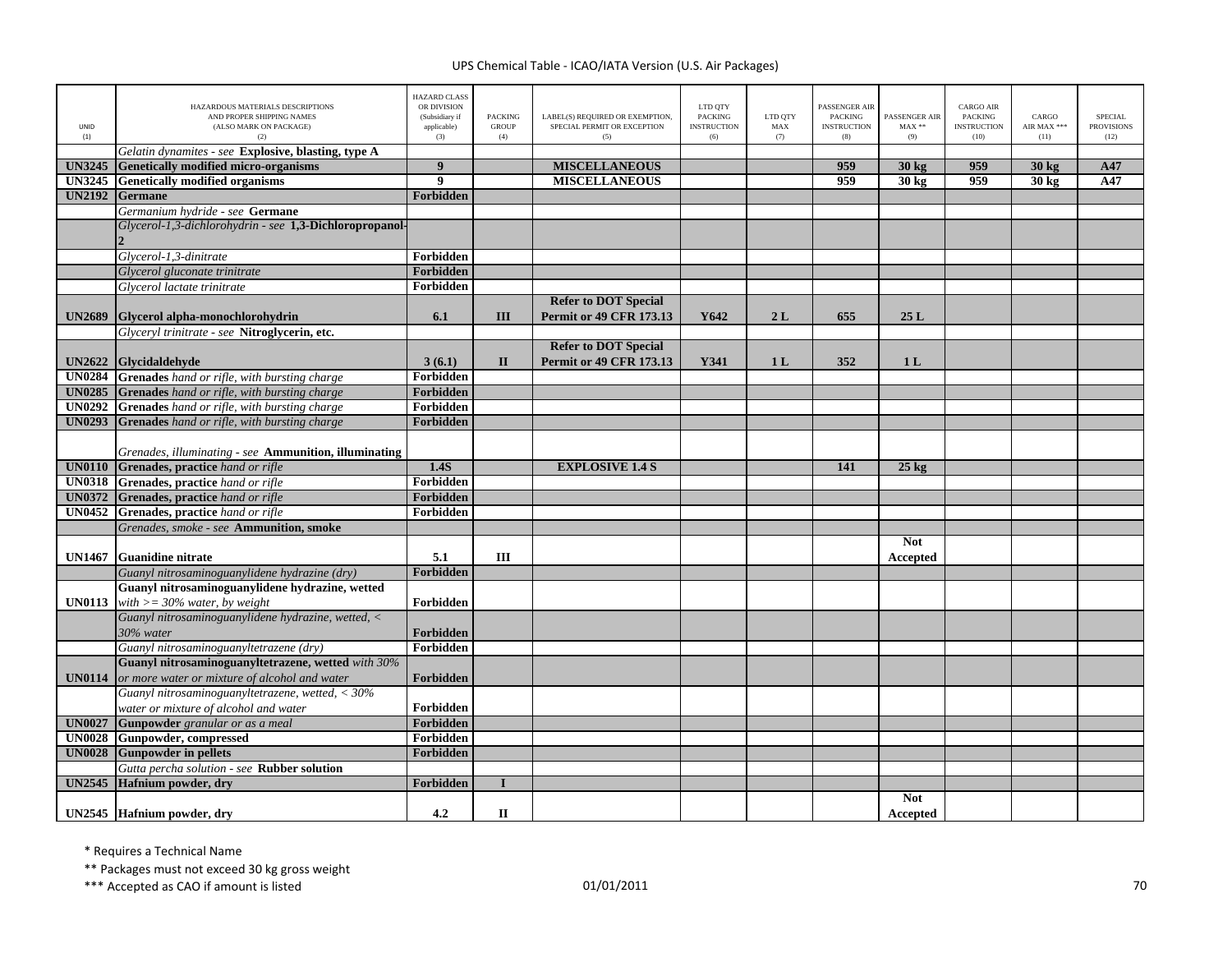| UNID<br>(1)   | HAZARDOUS MATERIALS DESCRIPTIONS<br>AND PROPER SHIPPING NAMES<br>(ALSO MARK ON PACKAGE)<br>(2)                                                                                                                               | <b>HAZARD CLASS</b><br>OR DIVISION<br>(Subsidiary if<br>applicable)<br>(3) | <b>PACKING</b><br><b>GROUP</b><br>(4) | LABEL(S) REQUIRED OR EXEMPTION,<br>SPECIAL PERMIT OR EXCEPTION<br>(5) | LTD QTY<br><b>PACKING</b><br><b>INSTRUCTION</b><br>(6) | LTD QTY<br>${\rm MAX}$<br>(7) | <b>PASSENGER AIR</b><br><b>PACKING</b><br><b>INSTRUCTION</b><br>(8) | PASSENGER AIR<br>$MAX**$<br>(9) | <b>CARGO AIR</b><br>PACKING<br><b>INSTRUCTION</b><br>(10) | CARGO<br>AIR MAX ***<br>(11) | SPECIAL<br><b>PROVISIONS</b><br>(12) |
|---------------|------------------------------------------------------------------------------------------------------------------------------------------------------------------------------------------------------------------------------|----------------------------------------------------------------------------|---------------------------------------|-----------------------------------------------------------------------|--------------------------------------------------------|-------------------------------|---------------------------------------------------------------------|---------------------------------|-----------------------------------------------------------|------------------------------|--------------------------------------|
|               |                                                                                                                                                                                                                              |                                                                            |                                       |                                                                       |                                                        |                               |                                                                     | <b>Not</b>                      |                                                           |                              |                                      |
| <b>UN2545</b> | Hafnium powder, dry                                                                                                                                                                                                          | 4.2                                                                        | III                                   |                                                                       |                                                        |                               |                                                                     | Accepted                        |                                                           |                              |                                      |
| <b>UN1326</b> | Hafnium powder, wetted                                                                                                                                                                                                       | 4.1                                                                        | $\mathbf{I}$                          | <b>FLAMMABLE SOLID</b>                                                | Y441                                                   | $5 \text{ kg}$                | 445                                                                 | $15 \text{ kg}$                 |                                                           |                              | A35                                  |
| <b>UN1202</b> | <b>Heating oil, light</b>                                                                                                                                                                                                    | $\mathbf{3}$                                                               | III                                   | <b>FLAMMABLE LIQUID</b>                                               | Y344                                                   | 10L                           | 355                                                                 | 25L                             |                                                           |                              | A3                                   |
|               | Heat producing article (battery operated equipment, such<br>as underwater torches or soldering equipment, which, if<br>accidentally activated (see special provision A93), will<br>generate extreme heat and can cause fire) |                                                                            |                                       | <b>MISCELLANEOUS</b>                                                  |                                                        |                               |                                                                     |                                 | Forbidden   Forbidden   Forbidden   Forbidden             |                              |                                      |
| <b>UN1046</b> | <b>Helium, compressed</b>                                                                                                                                                                                                    | 2.2                                                                        |                                       | <b>NON-FLAMMABLE GAS</b>                                              |                                                        |                               | 200                                                                 | $30 \text{ kg}$                 |                                                           |                              | A69                                  |
|               |                                                                                                                                                                                                                              |                                                                            |                                       | <b>NON-FLAMMABLE GAS</b>                                              |                                                        |                               |                                                                     |                                 |                                                           |                              |                                      |
| <b>UN1963</b> | Helium, refrigerated liquid                                                                                                                                                                                                  | 2.2                                                                        |                                       | & CRYOGENIC LIQUID                                                    |                                                        |                               | 202                                                                 | 30 kg                           |                                                           |                              | A801                                 |
| <b>UN3296</b> | Heptafluoropropane                                                                                                                                                                                                           | 2.2                                                                        |                                       | <b>NON-FLAMMABLE GAS</b>                                              |                                                        |                               | 200                                                                 | 30 kg                           |                                                           |                              |                                      |
|               | UN3056 n-Heptaldehyde                                                                                                                                                                                                        | $\mathbf{3}$                                                               | Ш                                     | <b>FLAMMABLE LIQUID</b>                                               | Y344                                                   | 10L                           | 355                                                                 | 25L                             |                                                           |                              |                                      |
|               | n-Heptanal - see n-Heptaldehyde<br><b>UN1206</b> Heptanes                                                                                                                                                                    | $\mathbf{3}$                                                               | $\mathbf{I}$                          | <b>FLAMMABLE LIQUID</b>                                               | <b>Y341</b>                                            | 1L                            | 353                                                                 | 5L                              |                                                           |                              |                                      |
|               | 4-Heptanone - see Dipropyl ketone                                                                                                                                                                                            |                                                                            |                                       |                                                                       |                                                        |                               |                                                                     |                                 |                                                           |                              |                                      |
| <b>UN2278</b> | n-Heptene                                                                                                                                                                                                                    | $\mathbf{3}$                                                               | П                                     | <b>FLAMMABLE LIQUID</b>                                               | <b>Y341</b>                                            | 1L                            | 353                                                                 | 5L                              |                                                           |                              |                                      |
|               |                                                                                                                                                                                                                              |                                                                            |                                       | <b>Refer to DOT Special</b>                                           |                                                        |                               |                                                                     |                                 |                                                           |                              |                                      |
| <b>UN2661</b> | <b>Hexachloroacetone</b>                                                                                                                                                                                                     | 6.1                                                                        | III                                   | <b>Permit or 49 CFR 173.13</b>                                        | Y642                                                   | 2L                            | 655                                                                 | 25L                             |                                                           |                              |                                      |
|               |                                                                                                                                                                                                                              |                                                                            |                                       | <b>Refer to DOT Special</b>                                           |                                                        |                               |                                                                     |                                 |                                                           |                              |                                      |
| <b>UN2729</b> | <b>Hexachlorobenzene</b>                                                                                                                                                                                                     | 6.1                                                                        | Ш                                     | <b>Permit or 49 CFR 173.13</b>                                        | Y645                                                   | 10 <sub>kg</sub>              | 670                                                                 | 30 kg                           |                                                           |                              |                                      |
| <b>UN2279</b> | Hexachlorobutadiene                                                                                                                                                                                                          | 6.1                                                                        | III                                   | <b>Refer to DOT Special</b><br><b>Permit or 49 CFR 173.13</b>         | Y642                                                   | 2L                            | 655                                                                 | 25L                             |                                                           |                              |                                      |
|               | Hexachloro-1,3-butadiene - see Hexachlorobutadiene                                                                                                                                                                           |                                                                            |                                       |                                                                       |                                                        |                               |                                                                     |                                 |                                                           |                              |                                      |
| <b>UN2646</b> | Hexachlorocyclopentadiene                                                                                                                                                                                                    | Forbidden                                                                  |                                       |                                                                       |                                                        |                               |                                                                     |                                 |                                                           |                              |                                      |
| <b>UN2875</b> | Hexachlorophene                                                                                                                                                                                                              | 6.1                                                                        | Ш                                     | <b>Refer to DOT Special</b><br><b>Permit or 49 CFR 173.13</b>         | Y645                                                   | 10 <sub>kg</sub>              | 670                                                                 | $25 \text{ kg}$                 |                                                           |                              |                                      |
|               | Hexachloro-2-propanone - see Hexachloroacetone                                                                                                                                                                               |                                                                            |                                       |                                                                       |                                                        |                               |                                                                     |                                 |                                                           |                              |                                      |
| <b>UN1781</b> | Hexadecyltrichlorosilane                                                                                                                                                                                                     | Forbidden                                                                  | $\overline{\mathbf{u}}$               |                                                                       |                                                        |                               |                                                                     |                                 |                                                           |                              |                                      |
| <b>UN2458</b> | <b>Hexadiene</b><br>Hexaethyl tetraphosphate and compressed gas                                                                                                                                                              | $\overline{\mathbf{3}}$                                                    | $\mathbf{I}$                          | <b>FLAMMABLE LIQUID</b>                                               | Y341                                                   | 1 <sub>L</sub>                | 353                                                                 | 5L                              |                                                           |                              |                                      |
| <b>UN1612</b> | mixture                                                                                                                                                                                                                      | Forbidden                                                                  |                                       |                                                                       |                                                        |                               |                                                                     |                                 |                                                           |                              |                                      |
|               |                                                                                                                                                                                                                              |                                                                            |                                       | <b>Refer to DOT Special</b>                                           |                                                        |                               |                                                                     |                                 |                                                           |                              |                                      |
| <b>UN1611</b> | <b>Hexaethyl tetraphosphate</b>                                                                                                                                                                                              | 6.1                                                                        | $\Pi$                                 | <b>Permit or 49 CFR 173.13</b>                                        | Y641                                                   | 1L                            | 654                                                                 | 5L                              |                                                           |                              |                                      |
| <b>UN2420</b> | <b>Hexafluoroacetone</b>                                                                                                                                                                                                     | Forbidden                                                                  |                                       |                                                                       |                                                        |                               |                                                                     |                                 |                                                           |                              |                                      |
|               |                                                                                                                                                                                                                              |                                                                            |                                       | <b>Refer to DOT Special</b>                                           |                                                        |                               |                                                                     |                                 |                                                           |                              |                                      |
| <b>UN2552</b> | Hexafluoroacetone hydrate, liquid                                                                                                                                                                                            | 6.1                                                                        | $\mathbf{I}$                          | <b>Permit or 49 CFR 173.13</b>                                        | Y641                                                   | 1 <sub>L</sub>                | 654                                                                 | 5L                              |                                                           |                              |                                      |
|               |                                                                                                                                                                                                                              |                                                                            |                                       | <b>Refer to DOT Special</b>                                           |                                                        |                               |                                                                     |                                 |                                                           |                              |                                      |
|               | UN3436 Hexafluoroacetone hydrate, solid                                                                                                                                                                                      | 6.1                                                                        | $\mathbf{I}$                          | <b>Permit or 49 CFR 173.13</b>                                        | Y644                                                   | $1 \text{ kg}$                | 669                                                                 | 25 kg                           |                                                           |                              |                                      |
| <b>UN2193</b> | <b>Hexafluoroethane</b>                                                                                                                                                                                                      | 2.2                                                                        |                                       | <b>NON-FLAMMABLE GAS</b>                                              |                                                        |                               | 200                                                                 | 30 kg                           |                                                           |                              |                                      |
| <b>UN1782</b> | Hexafluorophosphoric acid                                                                                                                                                                                                    | 8                                                                          | $\mathbf{I}$                          | <b>CORROSIVE</b>                                                      | Y840                                                   | 0.5L                          | 851                                                                 | 1L                              |                                                           |                              |                                      |
| <b>UN1858</b> | Hexafluoropropylene                                                                                                                                                                                                          | 2.2                                                                        |                                       | <b>NON-FLAMMABLE GAS</b>                                              |                                                        |                               | 200                                                                 | 30 kg                           |                                                           |                              |                                      |
|               | Hexahydrocresol - see Methylcyclohexanols, etc.                                                                                                                                                                              |                                                                            |                                       |                                                                       |                                                        |                               |                                                                     |                                 |                                                           |                              |                                      |

\* Requires <sup>a</sup> Technical Name

\*\* Packages must not exceed 30 kg gross weight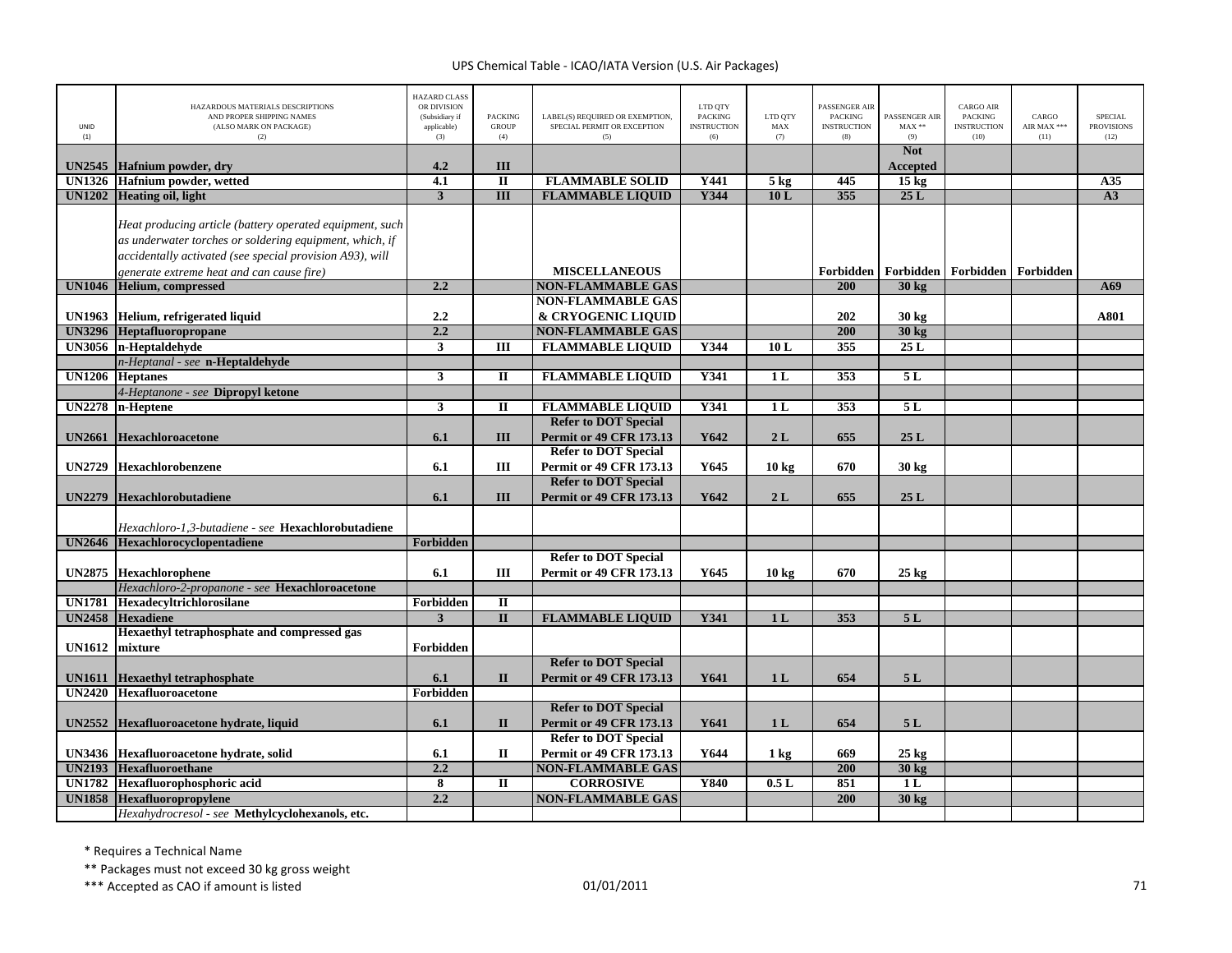| <b>UNID</b><br>(1) | HAZARDOUS MATERIALS DESCRIPTIONS<br>AND PROPER SHIPPING NAMES<br>(ALSO MARK ON PACKAGE)<br>(2)        | <b>HAZARD CLASS</b><br>OR DIVISION<br>(Subsidiary if<br>applicable)<br>(3) | <b>PACKING</b><br><b>GROUP</b><br>(4) | LABEL(S) REQUIRED OR EXEMPTION,<br>SPECIAL PERMIT OR EXCEPTION<br>(5) | LTD QTY<br><b>PACKING</b><br><b>INSTRUCTION</b><br>(6) | LTD QTY<br>MAX<br>(7) | PASSENGER AIR<br><b>PACKING</b><br><b>INSTRUCTION</b><br>(8) | PASSENGER AIR<br>$MAX**$<br>(9) | <b>CARGO AIR</b><br><b>PACKING</b><br><b>INSTRUCTION</b><br>(10) | CARGO<br>AIR MAX ***<br>(11) | <b>SPECIAL</b><br><b>PROVISIONS</b><br>(12) |
|--------------------|-------------------------------------------------------------------------------------------------------|----------------------------------------------------------------------------|---------------------------------------|-----------------------------------------------------------------------|--------------------------------------------------------|-----------------------|--------------------------------------------------------------|---------------------------------|------------------------------------------------------------------|------------------------------|---------------------------------------------|
|                    | Hexahydromethyl phenol - see Methylcyclohexanols,                                                     |                                                                            |                                       |                                                                       |                                                        |                       |                                                              |                                 |                                                                  |                              |                                             |
|                    | etc.                                                                                                  |                                                                            |                                       |                                                                       |                                                        |                       |                                                              |                                 |                                                                  |                              |                                             |
| <b>UN1207</b>      | Hexaldehyde<br>3,3,6,6,9,9-Hexamethyl-1,2,4,5-tetra oxacyclononane,                                   | $\mathbf{3}$                                                               | Ш                                     | <b>FLAMMABLE LIQUID</b>                                               | Y344                                                   | 10L                   | 355                                                          | 25L                             |                                                                  |                              |                                             |
|                    | more than 52%                                                                                         | Forbidden                                                                  |                                       |                                                                       |                                                        |                       |                                                              |                                 |                                                                  |                              |                                             |
| <b>UN2280</b>      | Hexamethylenediamine, solid                                                                           | 8                                                                          | Ш                                     | <b>CORROSIVE</b>                                                      | Y845                                                   | $5 \text{ kg}$        | 860                                                          | $25 \text{ kg}$                 |                                                                  |                              |                                             |
| <b>UN1783</b>      | <b>Hexamethylenediamine solution</b>                                                                  | $\overline{\mathbf{8}}$                                                    | $\overline{\mathbf{u}}$               | <b>CORROSIVE</b>                                                      | <b>Y840</b>                                            | 0.5L                  | 851                                                          | 1 <sub>L</sub>                  |                                                                  |                              |                                             |
| <b>UN1783</b>      | <b>Hexamethylenediamine solution</b>                                                                  | 8                                                                          | $\overline{III}$                      | <b>CORROSIVE</b>                                                      | <b>Y841</b>                                            | 1 <sub>L</sub>        | 852                                                          | 5L                              |                                                                  |                              | A3                                          |
|                    |                                                                                                       |                                                                            |                                       | <b>Refer to DOT Special</b>                                           |                                                        |                       |                                                              |                                 |                                                                  |                              |                                             |
| <b>UN2281</b>      | <b>Hexamethylene diisocyanate</b>                                                                     | 6.1                                                                        | $\mathbf{I}$                          | <b>Permit or 49 CFR 173.13</b>                                        | Y641                                                   | 1 <sub>L</sub>        | 654                                                          | 5L                              |                                                                  |                              |                                             |
|                    |                                                                                                       |                                                                            |                                       | <b>FLAMMABLE LIQUID &amp;</b>                                         |                                                        |                       |                                                              |                                 |                                                                  |                              |                                             |
| <b>UN2493</b>      | Hexamethyleneimine                                                                                    | 3(8)                                                                       | $\mathbf I$                           | <b>CORROSIVE</b>                                                      | Y340                                                   | 0.5L                  | 352                                                          | 1 <sub>L</sub>                  |                                                                  |                              |                                             |
| <b>UN1328</b>      | Hexamethylenetetramine                                                                                | 4.1                                                                        | $\overline{III}$                      | <b>FLAMMABLE SOLID</b>                                                | Y443                                                   | 10 <sub>kg</sub>      | 446                                                          | $25$ kg                         |                                                                  |                              |                                             |
|                    | Hexamethylene triperoxide diamine (dry)                                                               | Forbidden                                                                  |                                       |                                                                       |                                                        |                       |                                                              |                                 |                                                                  |                              |                                             |
|                    | Hexamethylol benzene hexanitrate                                                                      | Forbidden                                                                  |                                       |                                                                       |                                                        |                       |                                                              |                                 |                                                                  |                              |                                             |
|                    | Hexamine - see Hexamethylenetetramine                                                                 |                                                                            |                                       |                                                                       |                                                        |                       |                                                              |                                 |                                                                  |                              |                                             |
| <b>UN1208</b>      | <b>Hexanes</b>                                                                                        | $\mathbf{3}$                                                               | $\mathbf{I}$                          | <b>FLAMMABLE LIQUID</b>                                               | Y341                                                   | 1 <sub>L</sub>        | 353                                                          | 5L                              |                                                                  |                              |                                             |
|                    | Hexanitroazoxy benzene                                                                                | Forbidden                                                                  |                                       |                                                                       |                                                        |                       |                                                              |                                 |                                                                  |                              |                                             |
|                    | 2,2,4,4,6,6-Hexanitro-3,3-dihydroxyazobenzene (dry)                                                   | Forbidden                                                                  |                                       |                                                                       |                                                        |                       |                                                              |                                 |                                                                  |                              |                                             |
| <b>UN0079</b>      | Hexanitrodiphenylamine                                                                                | Forbidden                                                                  |                                       |                                                                       |                                                        |                       |                                                              |                                 |                                                                  |                              |                                             |
|                    | 2,3,4,4,6,6-Hexanitrodiphenylether                                                                    | Forbidden                                                                  |                                       |                                                                       |                                                        |                       |                                                              |                                 |                                                                  |                              |                                             |
|                    |                                                                                                       |                                                                            |                                       |                                                                       |                                                        |                       |                                                              |                                 |                                                                  |                              |                                             |
|                    | N,N'-(Hexanitrodiphenyl) ethylene dinitramine (dry)                                                   | Forbidden                                                                  |                                       |                                                                       |                                                        |                       |                                                              |                                 |                                                                  |                              |                                             |
|                    | Hexanitrodiphenyl urea                                                                                | Forbidden                                                                  |                                       |                                                                       |                                                        |                       |                                                              |                                 |                                                                  |                              |                                             |
|                    | Hexanitroethane                                                                                       | Forbidden                                                                  |                                       |                                                                       |                                                        |                       |                                                              |                                 |                                                                  |                              |                                             |
|                    | Hexanitrooxanilide                                                                                    | Forbidden                                                                  |                                       |                                                                       |                                                        |                       |                                                              |                                 |                                                                  |                              |                                             |
| <b>UN0392</b>      | <b>Hexanitrostilbene</b>                                                                              | Forbidden                                                                  |                                       |                                                                       |                                                        |                       |                                                              |                                 |                                                                  |                              |                                             |
|                    | Hexanoic acid - see Caproic acid                                                                      |                                                                            |                                       |                                                                       |                                                        |                       |                                                              |                                 |                                                                  |                              |                                             |
| <b>UN2282</b>      | <b>Hexanols</b>                                                                                       | $\mathbf{3}$                                                               | III                                   | <b>FLAMMABLE LIQUID</b>                                               | Y344                                                   | 10L                   | 355                                                          | 25L                             |                                                                  |                              |                                             |
| <b>UN2370</b>      | 1-Hexene                                                                                              | $\overline{3}$                                                             | $\mathbf{I}$                          | <b>FLAMMABLE LIQUID</b>                                               | Y341                                                   | 1 <sub>L</sub>        | 353                                                          | 5L                              |                                                                  |                              |                                             |
| <b>UN0391</b>      | Hexogen and cyclotetramethylenetetranitramine<br>mixture, desensitized with $\geq$ = 10% phlegmatizer | Forbidden                                                                  |                                       |                                                                       |                                                        |                       |                                                              |                                 |                                                                  |                              |                                             |
|                    | Hexogen and cyclotetramethylenetetranitramine                                                         |                                                                            |                                       |                                                                       |                                                        |                       |                                                              |                                 |                                                                  |                              |                                             |
| <b>UN0391</b>      | mixture, wetted with $>=15\%$ water                                                                   | Forbidden                                                                  |                                       |                                                                       |                                                        |                       |                                                              |                                 |                                                                  |                              |                                             |
| <b>UN0483</b>      | Hexogen, desensitized                                                                                 | Forbidden                                                                  |                                       |                                                                       |                                                        |                       |                                                              |                                 |                                                                  |                              |                                             |
| <b>UN0072</b>      | Hexogen, wetted with not less than 15% water                                                          | Forbidden                                                                  |                                       |                                                                       |                                                        |                       |                                                              |                                 |                                                                  |                              |                                             |
| <b>UN0118</b>      | <b>Hexolite</b> dry or wetted $<$ 15% water                                                           | Forbidden                                                                  |                                       |                                                                       |                                                        |                       |                                                              |                                 |                                                                  |                              |                                             |
| <b>UN0118</b>      | <b>Hexotol</b> dry or wetted $<$ 15% water                                                            | Forbidden                                                                  |                                       |                                                                       |                                                        |                       |                                                              |                                 |                                                                  |                              |                                             |
| <b>UN0393</b>      | <b>Hexotonal</b>                                                                                      | Forbidden                                                                  |                                       |                                                                       |                                                        |                       |                                                              |                                 |                                                                  |                              |                                             |
| <b>UN0079</b>      | <b>Hexvl</b>                                                                                          | Forbidden                                                                  |                                       |                                                                       |                                                        |                       |                                                              |                                 |                                                                  |                              |                                             |
|                    | tert-Hexyl peroxyneodecanoate (<= 71%, diluent type A                                                 |                                                                            |                                       |                                                                       |                                                        |                       |                                                              |                                 |                                                                  |                              |                                             |
|                    | $\geq$ = 29%)                                                                                         | Forbidden                                                                  |                                       |                                                                       |                                                        |                       |                                                              |                                 |                                                                  |                              |                                             |
|                    | tert-Hexyl peroxypivalate (<= 72%, diluent type $B>$ =<br>28%                                         | Forbidden                                                                  |                                       |                                                                       |                                                        |                       |                                                              |                                 |                                                                  |                              |                                             |
|                    | <b>UN1784</b> Hexyltrichlorosilane                                                                    | Forbidden                                                                  | $\Pi$                                 |                                                                       |                                                        |                       |                                                              |                                 |                                                                  |                              |                                             |

\* Requires <sup>a</sup> Technical Name

\*\* Packages must not exceed 30 kg gross weight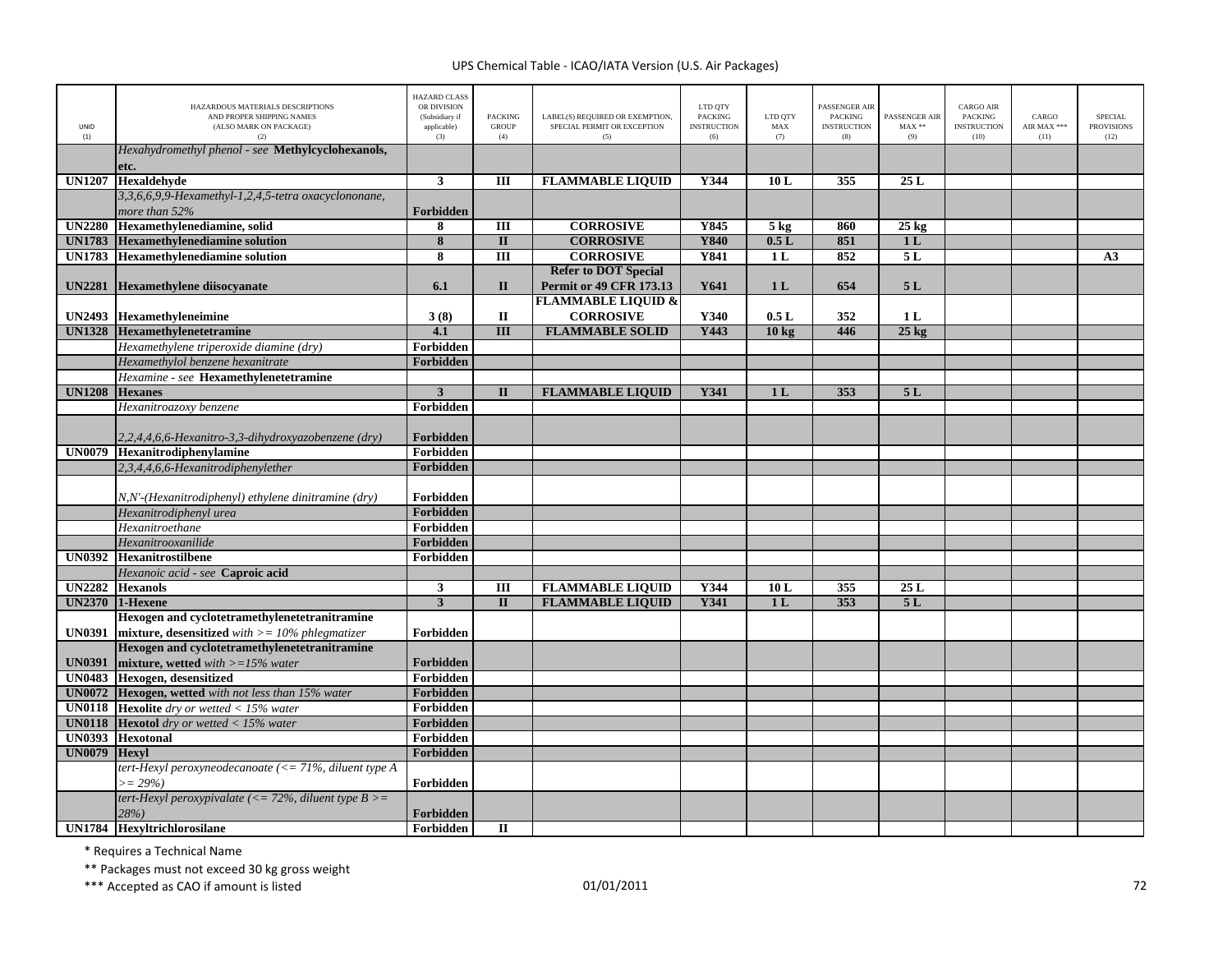| <b>UNID</b><br>(1) | HAZARDOUS MATERIALS DESCRIPTIONS<br>AND PROPER SHIPPING NAMES<br>(ALSO MARK ON PACKAGE)<br>(2)  | <b>HAZARD CLASS</b><br>OR DIVISION<br>(Subsidiary if<br>applicable)<br>(3) | <b>PACKING</b><br><b>GROUP</b><br>(4) | LABEL(S) REQUIRED OR EXEMPTION,<br>SPECIAL PERMIT OR EXCEPTION<br>(5) | LTD OTY<br><b>PACKING</b><br><b>INSTRUCTION</b><br>(6) | LTD QTY<br>MAX<br>(7) | PASSENGER AIR<br><b>PACKING</b><br><b>INSTRUCTION</b><br>(8) | PASSENGER AIR<br>$MAX**$<br>(9) | <b>CARGO AIR</b><br><b>PACKING</b><br><b>INSTRUCTION</b><br>(10) | CARGO<br>AIR MAX ***<br>(11) | <b>SPECIAL</b><br><b>PROVISIONS</b><br>(12) |
|--------------------|-------------------------------------------------------------------------------------------------|----------------------------------------------------------------------------|---------------------------------------|-----------------------------------------------------------------------|--------------------------------------------------------|-----------------------|--------------------------------------------------------------|---------------------------------|------------------------------------------------------------------|------------------------------|---------------------------------------------|
|                    | High explosives - see individual explosive entries                                              |                                                                            |                                       |                                                                       |                                                        |                       |                                                              |                                 |                                                                  |                              |                                             |
| <b>UN0484</b>      | HMX. desensitized                                                                               | Forbidden                                                                  |                                       |                                                                       |                                                        |                       |                                                              |                                 |                                                                  |                              |                                             |
|                    | HMX (dry or unphlegmatized)                                                                     | Forbidden                                                                  |                                       |                                                                       |                                                        |                       |                                                              |                                 |                                                                  |                              |                                             |
| <b>UN0226</b>      | <b>HMX, wetted</b> with $>= 15\%$ water                                                         | Forbidden                                                                  |                                       |                                                                       |                                                        |                       |                                                              |                                 |                                                                  |                              |                                             |
|                    | UN2029 Hydrazine, anhydrous                                                                     | Forbidden                                                                  |                                       |                                                                       |                                                        |                       |                                                              |                                 |                                                                  |                              |                                             |
|                    | UN2030 Hydrazine, aqueous solution > $37\%$ , by mass                                           | Forbidden                                                                  | $\mathbf I$                           |                                                                       |                                                        |                       |                                                              |                                 |                                                                  |                              |                                             |
| <b>UN2030</b>      | <b>Hydrazine, aqueous solution</b> > $37\%$ , by mass                                           | <b>Forbidden</b>                                                           | $\overline{\mathbf{u}}$               |                                                                       |                                                        |                       |                                                              |                                 |                                                                  |                              |                                             |
|                    | <b>UN2030</b> Hydrazine, aqueous solution > $37\%$ , by mass                                    | 8(6.1)                                                                     | Ш                                     | <b>Refer to DOT Special</b><br>Permit or 49 CFR 173.13                | Y841                                                   | 1 L                   | 852                                                          | 5 L                             |                                                                  |                              | A1, A36                                     |
|                    | <b>UN3293</b> Hydrazine, aqueous solution $\lt = 37\%$ hydrazine                                | 6.1                                                                        | III                                   | <b>Refer to DOT Special</b><br><b>Permit or 49 CFR 173.13</b>         | Y642                                                   | 2L                    | 655                                                          | 25L                             |                                                                  |                              | A3                                          |
|                    | UN3484 Hydrazine, aqueous solution, flammable, $>37\%$                                          | Forbidden                                                                  | $\mathbf I$                           |                                                                       |                                                        |                       |                                                              |                                 |                                                                  |                              |                                             |
|                    | Hydrazine azide                                                                                 | <b>Forbidden</b>                                                           |                                       |                                                                       |                                                        |                       |                                                              |                                 |                                                                  |                              |                                             |
|                    | Hydrazine chlorate                                                                              | <b>Forbidden</b>                                                           |                                       |                                                                       |                                                        |                       |                                                              |                                 |                                                                  |                              |                                             |
|                    | Hydrazine dicarbonic acid diazide                                                               | Forbidden                                                                  |                                       |                                                                       |                                                        |                       |                                                              |                                 |                                                                  |                              |                                             |
|                    | Hydrazine perchlorate                                                                           | Forbidden                                                                  |                                       |                                                                       |                                                        |                       |                                                              |                                 |                                                                  |                              |                                             |
|                    | Hydrazine selenate                                                                              | Forbidden                                                                  |                                       |                                                                       |                                                        |                       |                                                              |                                 |                                                                  |                              |                                             |
|                    | Hydrides, metal, water-reactive, n.o.s. - see Metal                                             |                                                                            |                                       |                                                                       |                                                        |                       |                                                              |                                 |                                                                  |                              |                                             |
|                    | hydrides, water-reactive, n.o.s.                                                                |                                                                            |                                       |                                                                       |                                                        |                       |                                                              |                                 |                                                                  |                              |                                             |
| <b>UN1787</b>      | Hydriodic acid                                                                                  | 8                                                                          | $\mathbf{I}$                          | <b>CORROSIVE</b>                                                      | Y840                                                   | 0.5L                  | 851                                                          | 1 <sub>L</sub>                  |                                                                  |                              |                                             |
|                    | UN1787 Hydriodic acid                                                                           | 8                                                                          | III                                   | <b>CORROSIVE</b>                                                      | Y841                                                   | 1L                    | 852                                                          | 5L                              |                                                                  |                              | A3                                          |
|                    | Hydriodic acid, anhydrous - see Hydrogen iodide,                                                |                                                                            |                                       |                                                                       |                                                        |                       |                                                              |                                 |                                                                  |                              |                                             |
|                    | anhydrous                                                                                       |                                                                            |                                       |                                                                       |                                                        |                       |                                                              |                                 |                                                                  |                              |                                             |
| <b>UN1788</b>      | Hydrobromic acid more than 49% strength                                                         | Forbidden                                                                  |                                       |                                                                       |                                                        |                       |                                                              |                                 |                                                                  |                              |                                             |
| <b>UN1788</b>      | <b>Hydrobromic acid</b> not more than 49% strength                                              | 8                                                                          | $\mathbf{I}$                          | <b>CORROSIVE</b>                                                      | Y840                                                   | 0.5L                  | 851                                                          | 1 <sub>L</sub>                  |                                                                  |                              |                                             |
|                    | <b>UN1788</b> Hydrobromic acid not more than 49% strength                                       | 8                                                                          | Ш                                     | <b>CORROSIVE</b>                                                      | Y841                                                   | 1 <sub>L</sub>        | 852                                                          | 5L                              |                                                                  |                              | A3                                          |
| <b>UN1964</b>      | Hydrocarbon gas mixture, compressed, n.o.s.*                                                    | <b>Forbidden</b>                                                           |                                       |                                                                       |                                                        |                       |                                                              |                                 |                                                                  |                              |                                             |
| <b>UN1965</b>      | Hydrocarbon gas mixture, liquefied, n.o.s.*                                                     | Forbidden                                                                  |                                       |                                                                       |                                                        |                       |                                                              |                                 |                                                                  |                              |                                             |
|                    | Hydrocarbon gas-powered small devices - see Devices,                                            |                                                                            |                                       |                                                                       |                                                        |                       |                                                              |                                 |                                                                  |                              |                                             |
|                    | small, hydrocarbon gas powered                                                                  |                                                                            |                                       |                                                                       |                                                        |                       |                                                              |                                 |                                                                  |                              |                                             |
|                    | Hydrocarbon gas refills for small devices with release                                          |                                                                            |                                       |                                                                       |                                                        |                       |                                                              |                                 |                                                                  |                              |                                             |
| <b>UN3150</b>      | device                                                                                          | Forbidden                                                                  |                                       |                                                                       |                                                        |                       |                                                              |                                 |                                                                  |                              |                                             |
| <b>UN3295</b>      | Hydrocarbons, liquid, n.o.s.                                                                    | 3                                                                          |                                       | <b>FLAMMABLE LIQUID</b>                                               |                                                        |                       | 351                                                          | 1 <sub>L</sub>                  |                                                                  |                              |                                             |
|                    | UN3295 Hydrocarbons, liquid, n.o.s.                                                             | 3                                                                          | $\mathbf{I}$                          | <b>FLAMMABLE LIQUID</b>                                               | Y341                                                   | 1 <sub>L</sub>        | 353                                                          | 5L                              |                                                                  |                              |                                             |
| <b>UN3295</b>      | Hydrocarbons, liquid, n.o.s.                                                                    | $\overline{\mathbf{3}}$                                                    | $\overline{\mathbf{H}}$               | <b>FLAMMABLE LIQUID</b>                                               | Y344                                                   | 10L                   | 355                                                          | 25L                             |                                                                  |                              | A3                                          |
| <b>UN1789</b>      | Hydrochloric acid                                                                               | 8                                                                          | $\overline{\mathbf{u}}$               | <b>CORROSIVE</b>                                                      | <b>Y840</b>                                            | 0.5L                  | 851                                                          | 1 <sub>L</sub>                  |                                                                  |                              |                                             |
| <b>UN1789</b>      | <b>Hydrochloric acid</b>                                                                        | 8                                                                          | $\overline{III}$                      | <b>CORROSIVE</b>                                                      | <b>Y841</b>                                            | 1 <sub>L</sub>        | 852                                                          | 5L                              |                                                                  |                              | A3                                          |
|                    | Hydrocyanic acid, aqueous solution $with < = 20\%$                                              |                                                                            |                                       |                                                                       |                                                        |                       |                                                              |                                 |                                                                  |                              |                                             |
| <b>UN1613</b>      | Hydrogen cyanide                                                                                | Forbidden                                                                  |                                       |                                                                       |                                                        |                       |                                                              |                                 |                                                                  |                              |                                             |
|                    | <b>UN1790 Hydrofluoric acid</b> more than $60\%$ strength                                       | 8(6.1)                                                                     | $\bf{I}$                              |                                                                       |                                                        |                       |                                                              | <b>Not</b><br>Accepted          |                                                                  |                              |                                             |
|                    |                                                                                                 |                                                                            |                                       | <b>Refer to DOT Special</b>                                           |                                                        |                       |                                                              |                                 |                                                                  |                              |                                             |
|                    | <b>UN1790</b> Hydrofluoric acid 60% or less strength                                            | 8(6.1)                                                                     | $\mathbf{I}$                          | <b>Permit or 49 CFR 173.13</b>                                        | Y840                                                   | 0.5L                  | 851                                                          | 1 <sub>L</sub>                  |                                                                  |                              |                                             |
|                    | UN1786 Hydrofluoric acid and sulphuric acid mixture                                             | Forbidden                                                                  |                                       |                                                                       |                                                        |                       |                                                              |                                 |                                                                  |                              |                                             |
|                    | Hydrofluoroboric acid - see Fluoroboric acid<br>UN2034 Hydrogen and methane mixture, compressed |                                                                            |                                       |                                                                       |                                                        |                       |                                                              |                                 |                                                                  |                              |                                             |
|                    |                                                                                                 | Forbidden                                                                  |                                       |                                                                       |                                                        |                       |                                                              |                                 |                                                                  |                              |                                             |

\* Requires <sup>a</sup> Technical Name

\*\* Packages must not exceed 30 kg gross weight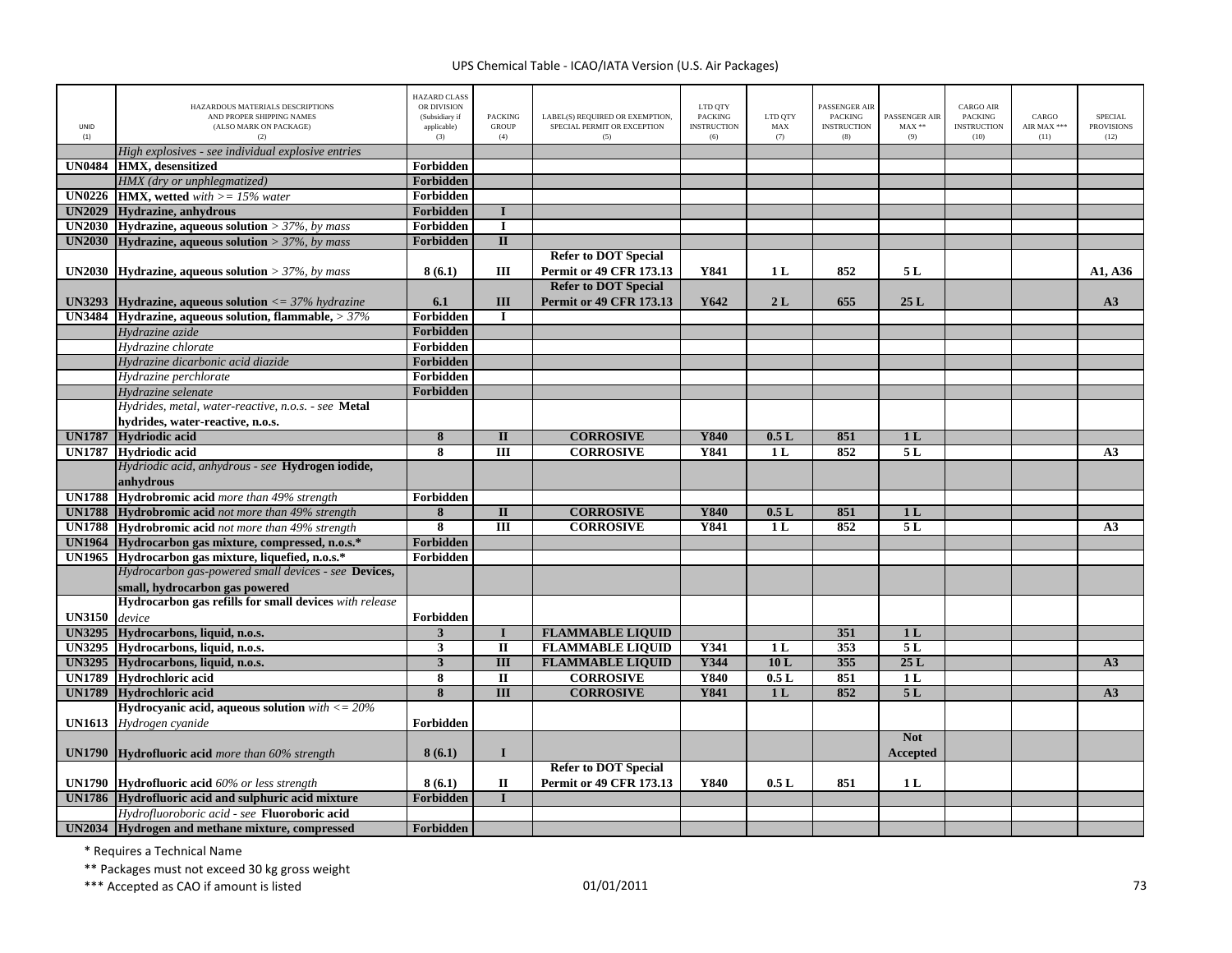| UNID<br>(1)   | HAZARDOUS MATERIALS DESCRIPTIONS<br>AND PROPER SHIPPING NAMES<br>(ALSO MARK ON PACKAGE)<br>(2) | <b>HAZARD CLASS</b><br>OR DIVISION<br>(Subsidiary if<br>applicable)<br>(3) | <b>PACKING</b><br><b>GROUP</b><br>(4) | LABEL(S) REQUIRED OR EXEMPTION,<br>SPECIAL PERMIT OR EXCEPTION<br>(5) | LTD OTY<br><b>PACKING</b><br><b>INSTRUCTION</b><br>(6) | LTD QTY<br>MAX<br>(7) | PASSENGER AIR<br><b>PACKING</b><br><b>INSTRUCTION</b><br>(8) | PASSENGER AIR<br>$MAX**$<br>(9) | <b>CARGO AIR</b><br><b>PACKING</b><br><b>INSTRUCTION</b><br>(10) | CARGO<br>AIR MAX ***<br>(11) | <b>SPECIAL</b><br><b>PROVISIONS</b><br>(12) |
|---------------|------------------------------------------------------------------------------------------------|----------------------------------------------------------------------------|---------------------------------------|-----------------------------------------------------------------------|--------------------------------------------------------|-----------------------|--------------------------------------------------------------|---------------------------------|------------------------------------------------------------------|------------------------------|---------------------------------------------|
|               | Hydrogen arsenide - see Arsine                                                                 |                                                                            |                                       |                                                                       |                                                        |                       |                                                              |                                 |                                                                  |                              |                                             |
| <b>UN1048</b> | Hydrogen bromide, anhydrous                                                                    | Forbidden                                                                  |                                       |                                                                       |                                                        |                       |                                                              |                                 |                                                                  |                              |                                             |
|               | Hydrogen bromide solution - see Hydrobromic acid                                               |                                                                            |                                       |                                                                       |                                                        |                       |                                                              |                                 |                                                                  |                              |                                             |
|               | UN1050 Hydrogen chloride, anhydrous                                                            | <b>Forbidden</b>                                                           |                                       |                                                                       |                                                        |                       |                                                              |                                 |                                                                  |                              |                                             |
|               | UN2186 Hydrogen chloride, refrigerated liquid                                                  | Forbidden                                                                  |                                       |                                                                       |                                                        |                       |                                                              |                                 |                                                                  |                              |                                             |
|               | UN1049 Hydrogen, compressed                                                                    | Forbidden                                                                  |                                       |                                                                       |                                                        |                       |                                                              |                                 |                                                                  |                              |                                             |
|               | Hydrogen cyanide, aqueous solution with not more                                               |                                                                            |                                       |                                                                       |                                                        |                       |                                                              |                                 |                                                                  |                              |                                             |
|               | <b>UN1613</b> than 20% hydrogen cyanide                                                        | Forbidden                                                                  |                                       |                                                                       |                                                        |                       |                                                              |                                 |                                                                  |                              |                                             |
|               | Hydrogen cyanide, solution in alcohol with not more                                            |                                                                            |                                       |                                                                       |                                                        |                       |                                                              |                                 |                                                                  |                              |                                             |
| <b>UN3294</b> | than 45% hydrogen cyanide                                                                      | Forbidden                                                                  |                                       |                                                                       |                                                        |                       |                                                              |                                 |                                                                  |                              |                                             |
|               | <b>UN1051</b> Hydrogen cyanide, stabilized less than 3% water                                  | Forbidden                                                                  |                                       |                                                                       |                                                        |                       |                                                              |                                 |                                                                  |                              |                                             |
|               | Hydrogen cyanide, stabilized less than 3% water and                                            |                                                                            |                                       |                                                                       |                                                        |                       |                                                              |                                 |                                                                  |                              |                                             |
| <b>UN1614</b> | absorbed in a porous inert material                                                            | Forbidden                                                                  |                                       |                                                                       |                                                        |                       |                                                              |                                 |                                                                  |                              |                                             |
|               | Hydrogen cyanide, unstabilized                                                                 | Forbidden                                                                  |                                       |                                                                       |                                                        |                       |                                                              |                                 |                                                                  |                              |                                             |
|               | UN1740 Hydrogendifluorides, solid, n.o.s.                                                      | 8                                                                          | $\mathbf{I}$                          | <b>CORROSIVE</b>                                                      | Y844                                                   | $5$ kg                | 859                                                          | 15 <sub>kg</sub>                |                                                                  |                              |                                             |
|               | UN1740 Hydrogendifluorides, solid, n.o.s.                                                      | 8                                                                          | $\overline{III}$                      | <b>CORROSIVE</b>                                                      | <b>Y845</b>                                            | 5 <sub>kg</sub>       | 860                                                          | $25$ kg                         |                                                                  |                              | A3                                          |
|               | UN3471 Hydrogendifluorides, solution, n.o.s.                                                   | 8(6.1)                                                                     | $\mathbf{I}$                          | <b>CORROSIVE &amp; TOXIC</b>                                          | Y840                                                   | 0.5L                  | 851                                                          | 1 <sub>L</sub>                  |                                                                  |                              |                                             |
|               | UN3471 Hydrogendifluorides, solution, n.o.s.                                                   | 8(6.1)                                                                     | $\overline{III}$                      | <b>CORROSIVE &amp; TOXIC</b>                                          | <b>Y841</b>                                            | 1 <sub>L</sub>        | 852                                                          | 5L                              |                                                                  |                              |                                             |
|               | UN1052 Hydrogen fluoride, anhydrous                                                            | <b>Forbidden</b>                                                           |                                       |                                                                       |                                                        |                       |                                                              |                                 |                                                                  |                              |                                             |
|               | Hydrogen fluoride solution - see <b>Hydrofluoric acid</b>                                      |                                                                            |                                       |                                                                       |                                                        |                       |                                                              |                                 |                                                                  |                              |                                             |
|               | UN3468 Hydrogen in a metal hydride storage system                                              | Forbidden                                                                  |                                       |                                                                       |                                                        |                       |                                                              |                                 |                                                                  |                              |                                             |
|               | Hydrogen in a metal hydride storage system contained                                           |                                                                            |                                       |                                                                       |                                                        |                       |                                                              |                                 |                                                                  |                              |                                             |
|               | UN3468 in equipment                                                                            | Forbidden                                                                  |                                       |                                                                       |                                                        |                       |                                                              |                                 |                                                                  |                              |                                             |
|               | Hydrogen in a metal hydride storage system packed                                              |                                                                            |                                       |                                                                       |                                                        |                       |                                                              |                                 |                                                                  |                              |                                             |
| <b>UN3468</b> | with equipment                                                                                 | Forbidden                                                                  |                                       |                                                                       |                                                        |                       |                                                              |                                 |                                                                  |                              |                                             |
|               | UN2197 Hydrogen iodide, anhydrous                                                              | Forbidden                                                                  |                                       |                                                                       |                                                        |                       |                                                              |                                 |                                                                  |                              |                                             |
|               | Hydrogen iodide solution - see Hydriodic acid (UN                                              |                                                                            |                                       |                                                                       |                                                        |                       |                                                              |                                 |                                                                  |                              |                                             |
|               | 1787)                                                                                          |                                                                            |                                       |                                                                       |                                                        |                       |                                                              |                                 |                                                                  |                              |                                             |
|               |                                                                                                |                                                                            |                                       |                                                                       |                                                        |                       |                                                              |                                 |                                                                  |                              |                                             |
|               | Hydrogen peroxide and peroxyacetic acid mixture,                                               |                                                                            |                                       |                                                                       |                                                        |                       |                                                              | <b>Not</b>                      |                                                                  |                              |                                             |
| <b>UN3149</b> | <b>stabilized</b> with acid(s), water $\leq$ 5% peroxyacetic acid                              | 5.1(8)                                                                     | $\mathbf{I}$                          |                                                                       |                                                        |                       |                                                              | Accepted                        |                                                                  |                              |                                             |
|               |                                                                                                |                                                                            |                                       |                                                                       |                                                        |                       |                                                              |                                 |                                                                  |                              |                                             |
|               | <b>Hydrogen peroxide, aqueous solution</b> $>$ 40% and less                                    |                                                                            |                                       |                                                                       |                                                        |                       |                                                              |                                 |                                                                  |                              |                                             |
| <b>UN2014</b> | than 60% hydrogen peroxide, stabilized as necessary                                            | Forbidden                                                                  |                                       |                                                                       |                                                        |                       |                                                              |                                 |                                                                  |                              |                                             |
|               | Hydrogen peroxide, aqueous solution $> 8\%$ and $<=$                                           |                                                                            |                                       |                                                                       |                                                        |                       |                                                              | <b>Not</b>                      |                                                                  |                              |                                             |
|               | UN2984 20% hydrogen peroxide, stabilized as necessary                                          | 5.1                                                                        | III                                   |                                                                       |                                                        |                       |                                                              | Accepted                        |                                                                  |                              |                                             |
|               | Hydrogen peroxide, aqueous solution $>$ 20% and $<=$                                           |                                                                            |                                       |                                                                       |                                                        |                       |                                                              | <b>Not</b>                      |                                                                  |                              |                                             |
| <b>UN2014</b> | 40% hydrogen peroxide, stabilized as necessary                                                 | 5.1(8)                                                                     | $\mathbf{I}$                          |                                                                       |                                                        |                       |                                                              | Accepted                        |                                                                  |                              |                                             |
|               | Hydrogen peroxide, aqueous solution, stabilized >                                              |                                                                            |                                       |                                                                       |                                                        |                       |                                                              |                                 |                                                                  |                              |                                             |
| <b>UN2015</b> | 60% hydrogen peroxide                                                                          | Forbidden                                                                  |                                       |                                                                       |                                                        |                       |                                                              |                                 |                                                                  |                              |                                             |
| <b>UN2015</b> | Hydrogen peroxide, stabilized                                                                  | Forbidden                                                                  |                                       |                                                                       |                                                        |                       |                                                              |                                 |                                                                  |                              |                                             |
|               | UN1966 Hydrogen, refrigerated liquid                                                           | Forbidden                                                                  |                                       |                                                                       |                                                        |                       |                                                              |                                 |                                                                  |                              |                                             |
|               | UN2202 Hydrogen selenide, anhydrous                                                            | Forbidden                                                                  |                                       |                                                                       |                                                        |                       |                                                              |                                 |                                                                  |                              |                                             |
|               | Hydrogen silicide - see Silane                                                                 |                                                                            |                                       |                                                                       |                                                        |                       |                                                              |                                 |                                                                  |                              |                                             |
|               | UN1053 Hydrogen sulphide                                                                       | Forbidden                                                                  |                                       |                                                                       |                                                        |                       |                                                              |                                 |                                                                  |                              |                                             |

\* Requires <sup>a</sup> Technical Name

\*\* Packages must not exceed 30 kg gross weight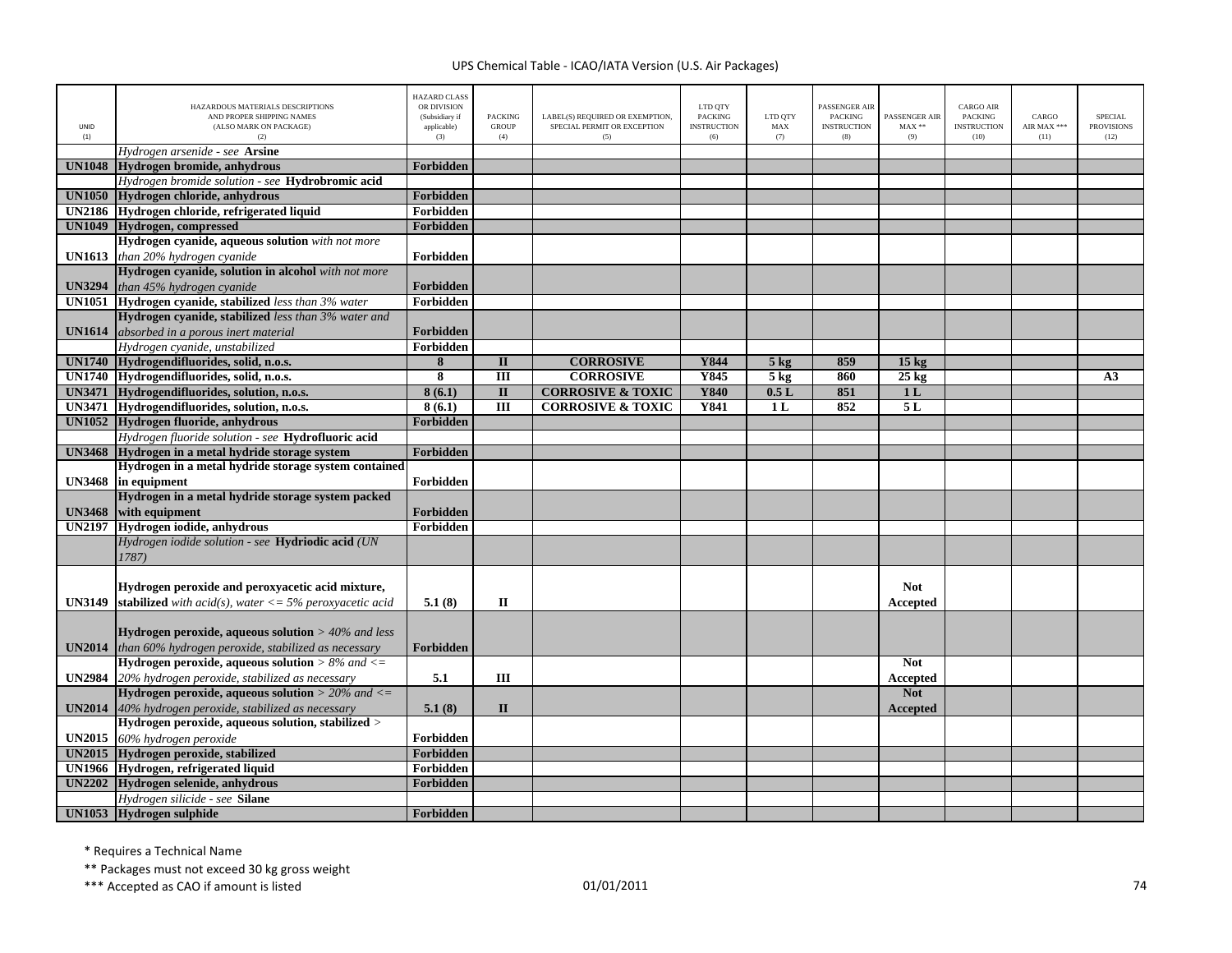| UNID<br>(1)     | HAZARDOUS MATERIALS DESCRIPTIONS<br>AND PROPER SHIPPING NAMES<br>(ALSO MARK ON PACKAGE)<br>(2)           | <b>HAZARD CLASS</b><br>OR DIVISION<br>(Subsidiary if<br>applicable)<br>(3) | <b>PACKING</b><br><b>GROUP</b><br>(4) | LABEL(S) REQUIRED OR EXEMPTION,<br>SPECIAL PERMIT OR EXCEPTION<br>(5) | LTD QTY<br><b>PACKING</b><br><b>INSTRUCTION</b><br>(6) | LTD QTY<br>MAX<br>(7) | <b>PASSENGER AIR</b><br><b>PACKING</b><br><b>INSTRUCTION</b><br>(8) | PASSENGER AIR<br>$MAX**$<br>(9) | <b>CARGO AIR</b><br><b>PACKING</b><br><b>INSTRUCTION</b><br>(10) | CARGO<br>AIR MAX ***<br>(11) | <b>SPECIAL</b><br><b>PROVISIONS</b><br>(12) |
|-----------------|----------------------------------------------------------------------------------------------------------|----------------------------------------------------------------------------|---------------------------------------|-----------------------------------------------------------------------|--------------------------------------------------------|-----------------------|---------------------------------------------------------------------|---------------------------------|------------------------------------------------------------------|------------------------------|---------------------------------------------|
|                 |                                                                                                          |                                                                            |                                       |                                                                       |                                                        |                       |                                                                     |                                 |                                                                  |                              |                                             |
|                 | Hydroselenic acid - see Hydrogen selenide, anhydrous<br>Hydrosilicofluoric acid - see Fluorosilicic acid |                                                                            |                                       |                                                                       |                                                        |                       |                                                                     |                                 |                                                                  |                              |                                             |
|                 | 1-Hydroxybenzotriazole, anhydrous dry or wetted <                                                        |                                                                            |                                       |                                                                       |                                                        |                       |                                                                     |                                 |                                                                  |                              |                                             |
|                 | <b>UN0508</b> 20% water, by mass                                                                         | Forbidden                                                                  |                                       |                                                                       |                                                        |                       |                                                                     |                                 |                                                                  |                              |                                             |
|                 | UN3474 1-Hydroxybenzotriazole monohydrate                                                                | 4.1                                                                        |                                       | <b>FLAMMABLE SOLID</b>                                                |                                                        |                       | 451                                                                 | $0.5 \text{ kg}$                |                                                                  |                              |                                             |
|                 | 3-Hydroxybutan-2-one - see Acetyl methyl carbinol                                                        |                                                                            |                                       |                                                                       |                                                        |                       |                                                                     |                                 |                                                                  |                              |                                             |
|                 | 3-Hydroxy-1,1-dimethylbutyl peroxyneodecanoate                                                           | Forbidden                                                                  |                                       |                                                                       |                                                        |                       |                                                                     |                                 |                                                                  |                              |                                             |
|                 | 2-(2-Hydroxyethoxy)-1-1 (pyrrolidin-1-yl)benzene-4-                                                      |                                                                            |                                       |                                                                       |                                                        |                       |                                                                     |                                 |                                                                  |                              |                                             |
|                 | diazonium zinc chloride                                                                                  | Forbidden                                                                  |                                       |                                                                       |                                                        |                       |                                                                     |                                 |                                                                  |                              |                                             |
|                 | 3-(2-Hydroxyethoxy)-1-1 (pyrrolidin-1-yl)benzene                                                         |                                                                            |                                       |                                                                       |                                                        |                       |                                                                     |                                 |                                                                  |                              |                                             |
|                 | diazonium zinc chloride                                                                                  | Forbidden                                                                  |                                       |                                                                       |                                                        |                       |                                                                     |                                 |                                                                  |                              |                                             |
|                 | Hydroxyl amine iodide                                                                                    | Forbidden                                                                  |                                       |                                                                       |                                                        |                       |                                                                     |                                 |                                                                  |                              |                                             |
| <b>UN2865</b>   | Hydroxylamine sulphate                                                                                   | 8                                                                          | III                                   | <b>CORROSIVE</b>                                                      | Y845                                                   | $5$ kg                | 860                                                                 | $25 \text{ kg}$                 |                                                                  |                              |                                             |
|                 | 1-Hydroxy-3-methyl-2-penten-4-yne - see 1-Pentol (UN                                                     |                                                                            |                                       |                                                                       |                                                        |                       |                                                                     |                                 |                                                                  |                              |                                             |
|                 | 2705)                                                                                                    |                                                                            |                                       |                                                                       |                                                        |                       |                                                                     |                                 |                                                                  |                              |                                             |
|                 | 3-Hydroxyphenol - see Resorcinol (UN 2876)                                                               |                                                                            |                                       |                                                                       |                                                        |                       |                                                                     |                                 |                                                                  |                              |                                             |
|                 |                                                                                                          |                                                                            |                                       |                                                                       |                                                        |                       |                                                                     | <b>Not</b>                      |                                                                  |                              |                                             |
|                 | UN3212 Hypochlorites, inorganic, n.o.s.*                                                                 | 5.1                                                                        | $\mathbf{I}$                          |                                                                       |                                                        |                       |                                                                     | Accepted                        |                                                                  |                              |                                             |
|                 | <b>UN1791</b> Hypochlorite solution                                                                      | $\overline{\mathbf{8}}$                                                    | $\overline{\mathbf{u}}$               | <b>CORROSIVE</b>                                                      | <b>Y840</b>                                            | 0.5L                  | 851                                                                 | 1 <sub>L</sub>                  |                                                                  |                              |                                             |
|                 | <b>UN1791</b> Hypochlorite solution                                                                      | $\overline{\mathbf{8}}$                                                    | $\overline{III}$                      | <b>CORROSIVE</b>                                                      | Y841                                                   | 1 <sub>L</sub>        | 852                                                                 | 5L                              |                                                                  |                              | A <sub>3</sub>                              |
|                 | Hyponitrous acid                                                                                         | Forbidden                                                                  |                                       |                                                                       |                                                        |                       |                                                                     |                                 |                                                                  |                              |                                             |
| UN0121 Igniters |                                                                                                          | Forbidden                                                                  |                                       |                                                                       |                                                        |                       |                                                                     |                                 |                                                                  |                              |                                             |
| UN0314 Igniters |                                                                                                          | Forbidden                                                                  |                                       |                                                                       |                                                        |                       |                                                                     |                                 |                                                                  |                              |                                             |
| UN0315 Igniters |                                                                                                          | Forbidden                                                                  |                                       |                                                                       |                                                        |                       |                                                                     |                                 |                                                                  |                              |                                             |
| <b>UN0325</b>   | <b>Igniters</b>                                                                                          | Forbidden                                                                  |                                       |                                                                       |                                                        |                       |                                                                     |                                 |                                                                  |                              |                                             |
| <b>UN0454</b>   | <b>Igniters</b>                                                                                          | 1.4S                                                                       |                                       | <b>EXPLOSIVE 1.4 S</b>                                                |                                                        |                       | 142                                                                 | $25 \text{ kg}$                 |                                                                  |                              |                                             |
|                 | Ignition element for lighter, containing pyrophoric liquid                                               | Forbidden                                                                  |                                       |                                                                       |                                                        |                       |                                                                     |                                 |                                                                  |                              |                                             |
| <b>UN2269</b>   | 3,3'-Iminodipropylamine                                                                                  | 8                                                                          | Ш                                     | <b>CORROSIVE</b>                                                      | Y841                                                   | 1 <sub>L</sub>        | 852                                                                 | 5L                              |                                                                  |                              |                                             |
|                 | Indiarubber - see Rubber solution                                                                        |                                                                            |                                       |                                                                       |                                                        |                       |                                                                     |                                 |                                                                  |                              |                                             |
| <b>UN2900</b>   | Infectious substance, affecting animals only                                                             | 6.2                                                                        |                                       |                                                                       |                                                        |                       |                                                                     | <b>Not</b><br>Accepted          |                                                                  |                              |                                             |
| <b>UN2814</b>   | Infectious substance, affecting humans                                                                   | 6.2                                                                        |                                       |                                                                       |                                                        |                       |                                                                     | <b>Not</b><br>Accepted          |                                                                  |                              |                                             |
|                 | Inflammable - see Flammable, etc.                                                                        |                                                                            |                                       |                                                                       |                                                        |                       |                                                                     |                                 |                                                                  |                              |                                             |
|                 | Ink, printer's, flammable - see Printing ink (UN 1210)                                                   |                                                                            |                                       |                                                                       |                                                        |                       |                                                                     |                                 |                                                                  |                              |                                             |
|                 | Inositol hexanitrate (dry)                                                                               | Forbidden                                                                  |                                       |                                                                       |                                                        |                       |                                                                     |                                 |                                                                  |                              |                                             |
| <b>UN1968</b>   | Insecticide gas, n.o.s. (aerosols in boxes)*                                                             | 2.2                                                                        |                                       | <b>NON-FLAMMABLE GAS</b>                                              | Y203                                                   | 30 kg G               | 203                                                                 | $30 \text{ kg}$                 |                                                                  |                              |                                             |
| <b>UN1968</b>   | Insecticide gas, n.o.s. (cylinders)*                                                                     | 2.2                                                                        |                                       | <b>NON-FLAMMABLE GAS</b>                                              |                                                        |                       | 200                                                                 | 30 kg                           |                                                                  |                              |                                             |
| <b>UN3354</b>   | Insecticide gas, flammable, n.o.s.*                                                                      | Forbidden                                                                  |                                       |                                                                       |                                                        |                       |                                                                     |                                 |                                                                  |                              |                                             |
| <b>UN1967</b>   | Insecticide gas, toxic, n.o.s.*                                                                          | Forbidden                                                                  |                                       |                                                                       |                                                        |                       |                                                                     |                                 |                                                                  |                              |                                             |
| <b>UN3355</b>   | Insecticide gas, toxic, flammable, n.o.s.*                                                               | Forbidden                                                                  |                                       |                                                                       |                                                        |                       |                                                                     |                                 |                                                                  |                              |                                             |
|                 | Inulin trinitrate (dry)                                                                                  | Forbidden                                                                  |                                       |                                                                       |                                                        |                       |                                                                     |                                 |                                                                  |                              |                                             |

\* Requires <sup>a</sup> Technical Name

\*\* Packages must not exceed 30 kg gross weight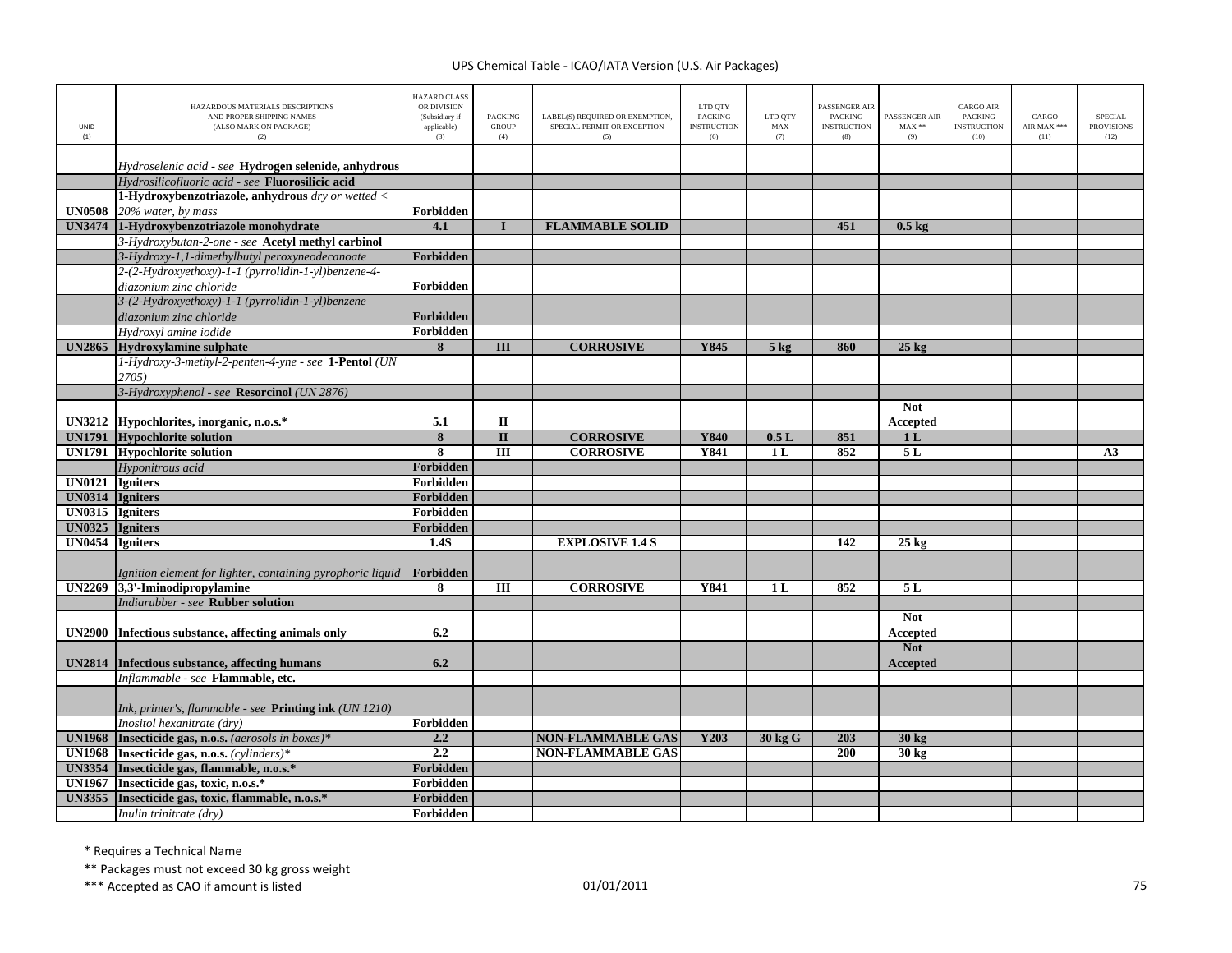| UNID<br>(1)   | HAZARDOUS MATERIALS DESCRIPTIONS<br>AND PROPER SHIPPING NAMES<br>(ALSO MARK ON PACKAGE)<br>(2) | <b>HAZARD CLASS</b><br>OR DIVISION<br>(Subsidiary if<br>applicable)<br>(3) | <b>PACKING</b><br><b>GROUP</b><br>(4) | LABEL(S) REQUIRED OR EXEMPTION,<br>SPECIAL PERMIT OR EXCEPTION | LTD QTY<br><b>PACKING</b><br><b>INSTRUCTION</b><br>(6) | LTD QTY<br>MAX<br>(7) | PASSENGER AIR<br><b>PACKING</b><br><b>INSTRUCTION</b><br>(8) | PASSENGER AIR<br>$MAX**$<br>(9) | <b>CARGO AIR</b><br><b>PACKING</b><br><b>INSTRUCTION</b><br>(10) | CARGO<br>AIR MAX ***<br>(11) | SPECIAL<br><b>PROVISIONS</b><br>(12) |
|---------------|------------------------------------------------------------------------------------------------|----------------------------------------------------------------------------|---------------------------------------|----------------------------------------------------------------|--------------------------------------------------------|-----------------------|--------------------------------------------------------------|---------------------------------|------------------------------------------------------------------|------------------------------|--------------------------------------|
|               |                                                                                                |                                                                            |                                       | <b>Refer to DOT Special</b>                                    |                                                        |                       |                                                              |                                 |                                                                  |                              |                                      |
| <b>UN3495</b> | <b>Iodine</b><br>Iodine azide (drv)                                                            | 8(6.1)<br>Forbidden                                                        | Ш                                     | <b>Permit or 49 CFR 173.13</b>                                 | Y845                                                   | $5$ kg                | 860                                                          | $25 \text{ kg}$                 |                                                                  |                              | A113                                 |
| <b>UN1792</b> | <b>Iodine monochloride</b>                                                                     | <b>Forbidden</b>                                                           | $\mathbf{I}$                          |                                                                |                                                        |                       |                                                              |                                 |                                                                  |                              |                                      |
|               | UN2495 Iodine pentafluoride                                                                    | Forbidden                                                                  |                                       |                                                                |                                                        |                       |                                                              |                                 |                                                                  |                              |                                      |
| <b>UN2390</b> | 2-Iodobutane                                                                                   | $\mathbf{3}$                                                               | $\mathbf{I}$                          | <b>FLAMMABLE LIQUID</b>                                        | Y341                                                   | 1 <sub>L</sub>        | 353                                                          | 5L                              |                                                                  |                              |                                      |
|               | Iodomethane - see Methyl iodide (UN 2644)                                                      |                                                                            |                                       |                                                                |                                                        |                       |                                                              |                                 |                                                                  |                              |                                      |
| <b>UN2391</b> | <b>Iodomethylpropanes</b>                                                                      | $\mathbf{3}$                                                               | $\mathbf{I}$                          | <b>FLAMMABLE LIQUID</b>                                        | Y341                                                   | 1 <sub>L</sub>        | 353                                                          | 5L                              |                                                                  |                              |                                      |
| <b>UN2392</b> | <b>Iodopropanes</b>                                                                            | 3                                                                          | $\overline{III}$                      | <b>FLAMMABLE LIQUID</b>                                        | Y344                                                   | 10L                   | 355                                                          | 25L                             |                                                                  |                              |                                      |
|               | Iodotoluene - see Benzyl iodide (UN 2653)                                                      |                                                                            |                                       |                                                                |                                                        |                       |                                                              |                                 |                                                                  |                              |                                      |
|               | Iodoxy compounds (dry)                                                                         | Forbidden                                                                  |                                       |                                                                |                                                        |                       |                                                              |                                 |                                                                  |                              |                                      |
|               | <b>IPDI</b> - see Isophorone diisocyanate                                                      |                                                                            |                                       |                                                                |                                                        |                       |                                                              |                                 |                                                                  |                              |                                      |
|               | Iridium nitratopentamine iridium nitrate                                                       | Forbidden                                                                  |                                       |                                                                |                                                        |                       |                                                              |                                 |                                                                  |                              |                                      |
|               | Iron and Iron (III), etc. - see Ferric, etc.                                                   |                                                                            |                                       |                                                                |                                                        |                       |                                                              |                                 |                                                                  |                              |                                      |
|               |                                                                                                |                                                                            |                                       |                                                                |                                                        |                       |                                                              |                                 |                                                                  |                              |                                      |
|               | UN1376 Iron oxide, spent obtained from coal gas purification                                   | Forbidden                                                                  |                                       |                                                                |                                                        |                       |                                                              |                                 |                                                                  |                              |                                      |
| <b>UN1994</b> | <b>Iron pentacarbonyl</b>                                                                      | Forbidden                                                                  |                                       |                                                                |                                                        |                       |                                                              |                                 |                                                                  |                              |                                      |
|               | Iron powder, pyrophoric - see Pyrophoric alloy, n.o.s.;                                        |                                                                            |                                       |                                                                |                                                        |                       |                                                              |                                 |                                                                  |                              |                                      |
|               | Pyrophoric metal, n.o.s.                                                                       |                                                                            |                                       |                                                                |                                                        |                       |                                                              |                                 |                                                                  |                              |                                      |
|               | UN1376 Iron sponge, spent obtained from coal gas purification                                  | Forbidden                                                                  |                                       |                                                                |                                                        |                       |                                                              |                                 |                                                                  |                              |                                      |
|               | Iron swarf - see Ferrous metal borings; Ferrous metal                                          |                                                                            |                                       |                                                                |                                                        |                       |                                                              |                                 |                                                                  |                              |                                      |
|               | cuttings; Ferrous metal shavings; Ferrous metal                                                |                                                                            |                                       |                                                                |                                                        |                       |                                                              |                                 |                                                                  |                              |                                      |
|               | turnings                                                                                       |                                                                            |                                       |                                                                |                                                        |                       |                                                              |                                 |                                                                  |                              |                                      |
|               | Irritating agents - see Tear gas substance, liquid, n.o.s;                                     |                                                                            |                                       |                                                                |                                                        |                       |                                                              |                                 |                                                                  |                              |                                      |
|               | Tear gas substance, solid, n.o.s.                                                              |                                                                            |                                       |                                                                |                                                        |                       |                                                              |                                 |                                                                  |                              |                                      |
| <b>UN1969</b> | <b>Isobutane</b>                                                                               | Forbidden                                                                  |                                       |                                                                |                                                        |                       |                                                              |                                 |                                                                  |                              |                                      |
| <b>UN1212</b> | <b>Isobutanol</b>                                                                              | 3                                                                          | III                                   | <b>FLAMMABLE LIQUID</b>                                        | Y344                                                   | 10L                   | 355                                                          | 25L                             |                                                                  |                              |                                      |
|               | Isobutene - see Isobutylene (UN 1055)                                                          | $\overline{\mathbf{3}}$                                                    | $\mathbf{I}$                          |                                                                |                                                        | 1 <sub>L</sub>        | 353                                                          |                                 |                                                                  |                              |                                      |
| <b>UN1213</b> | <b>Isobutyl</b> acetate<br>UN2527 Isobutyl acrylate, stabilized                                | $\mathbf{3}$                                                               | $\overline{III}$                      | <b>FLAMMABLE LIQUID</b><br><b>FLAMMABLE LIQUID</b>             | Y341<br>Y344                                           | 10L                   | 355                                                          | 5L<br>25L                       |                                                                  |                              |                                      |
| <b>UN1212</b> | <b>Isobutyl alcohol</b>                                                                        | $\overline{\mathbf{3}}$                                                    | $\overline{III}$                      | <b>FLAMMABLE LIQUID</b>                                        | Y344                                                   | 10L                   | 355                                                          | 25L                             |                                                                  |                              |                                      |
| <b>UN2045</b> | Isobutvl aldehyde                                                                              | $\mathbf{3}$                                                               | П                                     | <b>FLAMMABLE LIQUID</b>                                        | <b>Y341</b>                                            | 1 <sub>L</sub>        | 353                                                          | 5 L                             |                                                                  |                              |                                      |
|               |                                                                                                |                                                                            |                                       | <b>FLAMMABLE LIQUID &amp;</b>                                  |                                                        |                       |                                                              |                                 |                                                                  |                              |                                      |
| <b>UN1214</b> | <b>Isobutylamine</b>                                                                           | 3(8)                                                                       | $\mathbf{I}$                          | <b>CORROSIVE</b>                                               | Y340                                                   | 0.5L                  | 352                                                          | 1 <sub>L</sub>                  |                                                                  |                              |                                      |
|               | UN1055 Isobutylene                                                                             | Forbidden                                                                  |                                       |                                                                |                                                        |                       |                                                              |                                 |                                                                  |                              |                                      |
| <b>UN2393</b> | <b>Isobutyl formate</b>                                                                        | $\mathbf{3}$                                                               | $\mathbf{I}$                          | <b>FLAMMABLE LIQUID</b>                                        | Y341                                                   | 1 <sub>L</sub>        | 353                                                          | 5L                              |                                                                  |                              |                                      |
| <b>UN2528</b> | <b>Isobutyl</b> isobutyrate                                                                    | $\overline{\mathbf{3}}$                                                    | $\overline{\mathbf{H}}$               | <b>FLAMMABLE LIQUID</b>                                        | Y344                                                   | 10L                   | 355                                                          | 25L                             |                                                                  |                              |                                      |
|               |                                                                                                |                                                                            |                                       | <b>Refer to DOT Special</b>                                    |                                                        |                       |                                                              |                                 |                                                                  |                              |                                      |
|               | UN2486 Isobutyl isocyanate                                                                     | 6.1(3)                                                                     |                                       | <b>Permit or 49 CFR 173.13</b>                                 |                                                        |                       | Forbidden   Forbidden   Forbidden                            |                                 |                                                                  |                              |                                      |
|               | UN2283 Isobutyl methacrylate, stabilized                                                       | 3                                                                          | Ш                                     | <b>FLAMMABLE LIQUID</b>                                        | Y344                                                   | 10L                   | 355                                                          | 25L                             |                                                                  |                              |                                      |
| <b>UN2394</b> | <b>Isobutyl propionate</b>                                                                     | $\mathbf{3}$                                                               | $\overline{III}$                      | <b>FLAMMABLE LIQUID</b>                                        | Y344                                                   | 10L                   | 355                                                          | 25L                             |                                                                  |                              |                                      |
|               | UN2045 Isobutyraldehyde                                                                        | 3                                                                          | $\mathbf{I}$                          | <b>FLAMMABLE LIQUID</b>                                        | <b>Y341</b>                                            | 1 <sub>L</sub>        | 353                                                          | 5L                              |                                                                  |                              |                                      |
|               |                                                                                                |                                                                            |                                       | <b>FLAMMABLE LIQUID &amp;</b>                                  |                                                        |                       |                                                              |                                 |                                                                  |                              |                                      |
|               | UN2529 Isobutyric acid                                                                         | 3(8)                                                                       | III                                   | <b>CORROSIVE</b>                                               | Y342                                                   | 1 <sub>L</sub>        | 354                                                          | 5L                              |                                                                  |                              |                                      |

\* Requires <sup>a</sup> Technical Name

\*\* Packages must not exceed 30 kg gross weight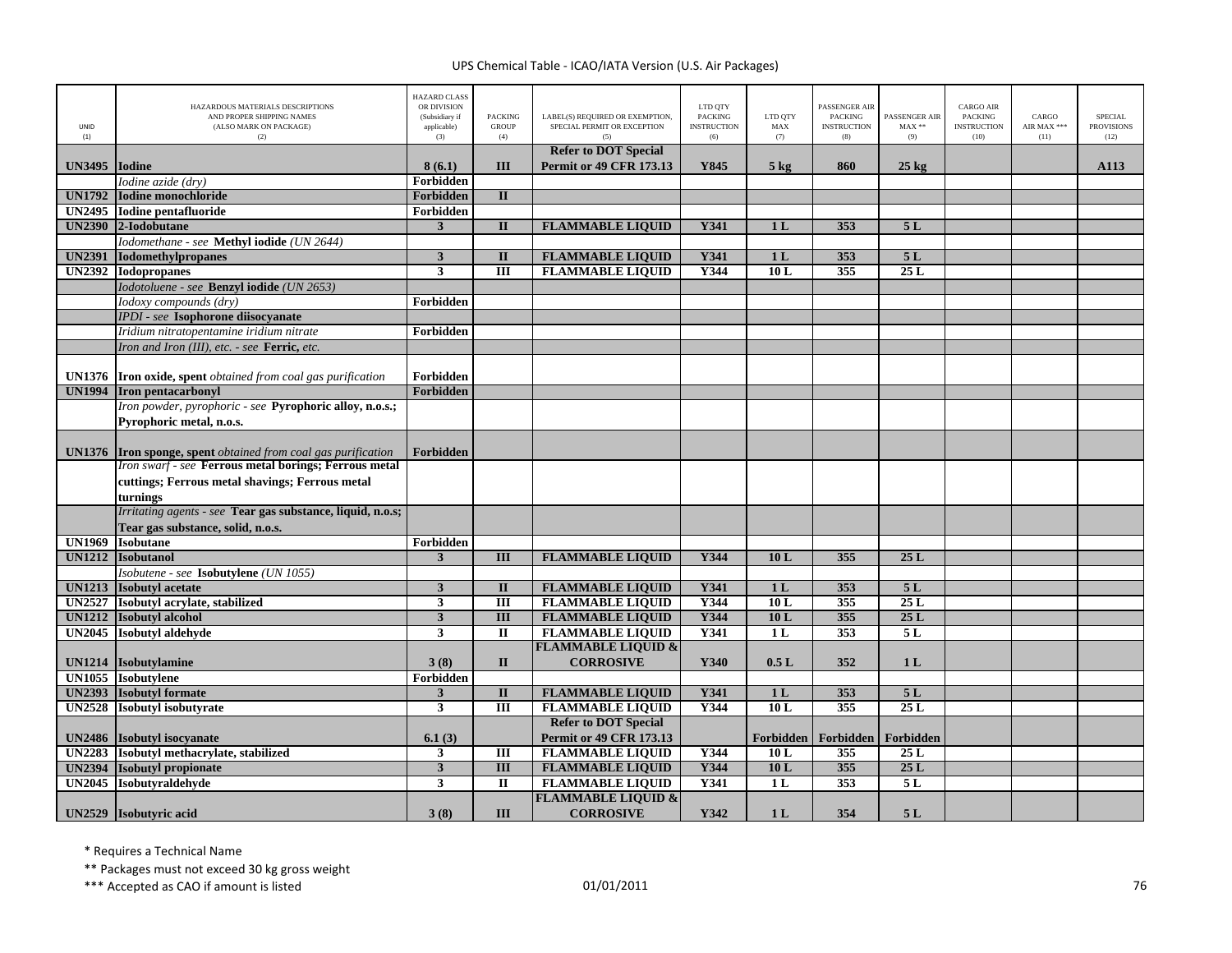| UNID<br>(1)                    | HAZARDOUS MATERIALS DESCRIPTIONS<br>AND PROPER SHIPPING NAMES<br>(ALSO MARK ON PACKAGE)<br>(2)   | <b>HAZARD CLASS</b><br>OR DIVISION<br>(Subsidiary if<br>applicable)<br>(3) | <b>PACKING</b><br><b>GROUP</b><br>(4) | LABEL(S) REQUIRED OR EXEMPTION,<br>SPECIAL PERMIT OR EXCEPTION<br>(5) | LTD QTY<br><b>PACKING</b><br><b>INSTRUCTION</b><br>(6) | LTD QTY<br>MAX<br>(7)            | PASSENGER AIR<br><b>PACKING</b><br><b>INSTRUCTION</b><br>(8) | PASSENGER AIR<br>$MAX**$<br>(9) | <b>CARGO AIR</b><br><b>PACKING</b><br><b>INSTRUCTION</b><br>(10) | CARGO<br>AIR MAX ***<br>(11) | <b>SPECIAL</b><br><b>PROVISIONS</b><br>(12) |
|--------------------------------|--------------------------------------------------------------------------------------------------|----------------------------------------------------------------------------|---------------------------------------|-----------------------------------------------------------------------|--------------------------------------------------------|----------------------------------|--------------------------------------------------------------|---------------------------------|------------------------------------------------------------------|------------------------------|---------------------------------------------|
| <b>UN2284</b>                  | Isobutyronitrile                                                                                 | 3(6.1)                                                                     | $\rm II$                              | <b>Refer to DOT Special</b><br><b>Permit or 49 CFR 173.13</b>         | Y341                                                   | 1 L                              | 352                                                          | 1 <sub>L</sub>                  |                                                                  |                              |                                             |
|                                |                                                                                                  |                                                                            |                                       | <b>FLAMMABLE LIQUID &amp;</b>                                         |                                                        |                                  |                                                              |                                 |                                                                  |                              |                                             |
| <b>UN2395</b>                  | Isobutyryl chloride                                                                              | 3(8)                                                                       | $\mathbf{I}$                          | <b>CORROSIVE</b>                                                      | Y340                                                   | 0.5L                             | 352                                                          | 1 <sub>L</sub>                  |                                                                  |                              |                                             |
|                                |                                                                                                  |                                                                            |                                       | <b>Refer to DOT Special</b>                                           |                                                        |                                  |                                                              |                                 |                                                                  |                              |                                             |
| <b>UN2478</b>                  | Isocyanates, flammable, toxic, n.o.s.*                                                           | 3(6.1)                                                                     | $\mathbf{I}$                          | <b>Permit or 49 CFR 173.13</b>                                        | Y341                                                   | 1 <sub>L</sub>                   | 352                                                          | 1L                              |                                                                  |                              |                                             |
|                                |                                                                                                  |                                                                            |                                       | <b>Refer to DOT Special</b>                                           |                                                        |                                  |                                                              |                                 |                                                                  |                              |                                             |
| <b>UN2478</b>                  | Isocvanates, flammable, toxic, n.o.s.*                                                           | 3(6.1)                                                                     | III                                   | <b>Permit or 49 CFR 173.13</b>                                        | Y343                                                   | 2L                               | 355                                                          | 25L                             |                                                                  |                              | A3                                          |
|                                |                                                                                                  |                                                                            |                                       | <b>Refer to DOT Special</b>                                           |                                                        |                                  |                                                              |                                 |                                                                  |                              |                                             |
| <b>UN2478</b>                  | Isocyanate solution, flammable, toxic, n.o.s.*                                                   | 3(6.1)                                                                     | $\mathbf{I}$                          | <b>Permit or 49 CFR 173.13</b>                                        | Y341                                                   | 1 <sub>L</sub>                   | 352                                                          | 1 <sub>L</sub>                  |                                                                  |                              |                                             |
|                                |                                                                                                  |                                                                            |                                       | <b>Refer to DOT Special</b>                                           |                                                        |                                  |                                                              |                                 |                                                                  |                              |                                             |
| <b>UN2478</b>                  | Isocyanate solution, flammable, toxic, n.o.s.*                                                   | 3(6.1)                                                                     | III                                   | <b>Permit or 49 CFR 173.13</b>                                        | Y343                                                   | 2L                               | 355                                                          | 25L                             |                                                                  |                              | A3                                          |
|                                |                                                                                                  | 6.1                                                                        | $\mathbf{I}$                          | <b>Refer to DOT Special</b><br><b>Permit or 49 CFR 173.13</b>         | Y641                                                   | 1L                               | 654                                                          | 5L                              |                                                                  |                              |                                             |
| <b>UN2206</b>                  | Isocyanate solution, toxic, n.o.s.*                                                              |                                                                            |                                       | <b>Refer to DOT Special</b>                                           |                                                        |                                  |                                                              |                                 |                                                                  |                              |                                             |
| <b>UN2206</b>                  | Isocyanate solution, toxic, n.o.s.*                                                              | 6.1                                                                        | III                                   | <b>Permit or 49 CFR 173.13</b>                                        | Y642                                                   | 2L                               | 655                                                          | 25L                             |                                                                  |                              | A3                                          |
|                                |                                                                                                  |                                                                            |                                       | <b>Refer to DOT Special</b>                                           |                                                        |                                  |                                                              |                                 |                                                                  |                              |                                             |
| <b>UN3080</b>                  | Isocvanate solution, toxic, flammable, n.o.s.*                                                   | 6.1(3)                                                                     | $\mathbf{I}$                          | <b>Permit or 49 CFR 173.13</b>                                        | Y641                                                   | 1L                               | 654                                                          | 5L                              |                                                                  |                              |                                             |
|                                |                                                                                                  |                                                                            |                                       | <b>Refer to DOT Special</b>                                           |                                                        |                                  |                                                              |                                 |                                                                  |                              |                                             |
| <b>UN2206</b>                  | Isocyanates, toxic, n.o.s.*                                                                      | 6.1                                                                        | $\mathbf{I}$                          | <b>Permit or 49 CFR 173.13</b>                                        | Y641                                                   | 1 <sub>L</sub>                   | 654                                                          | 5L                              |                                                                  |                              |                                             |
|                                |                                                                                                  |                                                                            |                                       | <b>Refer to DOT Special</b>                                           |                                                        |                                  |                                                              |                                 |                                                                  |                              |                                             |
| <b>UN2206</b>                  | Isocyanates, toxic, n.o.s.*                                                                      | 6.1                                                                        | III                                   | <b>Permit or 49 CFR 173.13</b>                                        | Y642                                                   | 2L                               | 655                                                          | 25L                             |                                                                  |                              | A3                                          |
|                                |                                                                                                  |                                                                            |                                       | <b>Refer to DOT Special</b>                                           |                                                        |                                  |                                                              |                                 |                                                                  |                              |                                             |
| <b>UN3080</b>                  | Isocyanates, toxic, flammable, n.o.s.*                                                           | 6.1(3)                                                                     | $\mathbf{I}$                          | <b>Permit or 49 CFR 173.13</b>                                        | Y641                                                   | 1 <sub>L</sub>                   | 654                                                          | 5L                              |                                                                  |                              |                                             |
|                                |                                                                                                  |                                                                            |                                       | <b>Refer to DOT Special</b>                                           |                                                        |                                  |                                                              |                                 |                                                                  |                              |                                             |
| <b>UN2285</b>                  | Isocyanatobenzotrifluorides                                                                      | 6.1(3)                                                                     | $\mathbf{I}$                          | <b>Permit or 49 CFR 173.13</b>                                        | Y641                                                   | 1L                               | 654                                                          | 5L                              |                                                                  |                              |                                             |
|                                | 3-Isocyanatomethyl-3,5,5-trimethylcyclohexyl isocyanate<br>see Isophorone diisocvanate (UN 2290) |                                                                            |                                       |                                                                       |                                                        |                                  |                                                              |                                 |                                                                  |                              |                                             |
|                                | Isododecane - see Pentamethylheptane (UN 2286)                                                   |                                                                            |                                       |                                                                       |                                                        |                                  |                                                              |                                 |                                                                  |                              |                                             |
| <b>UN2287</b><br><b>UN2288</b> | <b>Isoheptene</b><br><b>Isohexene</b>                                                            | $\mathbf{3}$<br>$\mathbf{3}$                                               | $\mathbf{I}$<br>$\mathbf{I}$          | <b>FLAMMABLE LIQUID</b><br><b>FLAMMABLE LIQUID</b>                    | Y341<br>Y341                                           | 1 <sub>L</sub><br>1 <sub>L</sub> | 353<br>353                                                   | 5L<br>5L                        |                                                                  |                              |                                             |
|                                | Isooctane - see <b>Octanes</b> (UN 1262)                                                         |                                                                            |                                       |                                                                       |                                                        |                                  |                                                              |                                 |                                                                  |                              |                                             |
| <b>UN1216</b>                  | <b>Isooctene</b>                                                                                 | 3                                                                          | $\mathbf{I}$                          | <b>FLAMMABLE LIQUID</b>                                               | Y341                                                   | 1 <sub>L</sub>                   | 353                                                          | 5L                              |                                                                  |                              |                                             |
|                                | Isopentane - see Pentanes (UN 1265)                                                              |                                                                            |                                       |                                                                       |                                                        |                                  |                                                              |                                 |                                                                  |                              |                                             |
| <b>UN2371</b>                  | <b>Isopentenes</b>                                                                               | $\mathbf{3}$                                                               |                                       | <b>FLAMMABLE LIQUID</b>                                               |                                                        |                                  | 351                                                          | 1L                              |                                                                  |                              |                                             |
|                                | Isopentylamine - see Amylamine (UN 1106)                                                         |                                                                            |                                       |                                                                       |                                                        |                                  |                                                              |                                 |                                                                  |                              |                                             |
|                                | Isopentyl nitrite - see Amyl nitrite (UN 1113)                                                   |                                                                            |                                       |                                                                       |                                                        |                                  |                                                              |                                 |                                                                  |                              |                                             |
| <b>UN2289</b>                  | Isophoronediamine                                                                                | $\pmb{8}$                                                                  | III                                   | <b>CORROSIVE</b>                                                      | <b>Y841</b>                                            | 1 <sub>L</sub>                   | 852                                                          | 5L                              |                                                                  |                              |                                             |
|                                |                                                                                                  |                                                                            |                                       | <b>Refer to DOT Special</b>                                           |                                                        |                                  |                                                              |                                 |                                                                  |                              |                                             |
| <b>UN2290</b>                  | Isophorone diisocvanate                                                                          | 6.1                                                                        | III                                   | <b>Permit or 49 CFR 173.13</b>                                        | Y642                                                   | 2L                               | 655                                                          | 25L                             |                                                                  |                              |                                             |
| <b>UN1218</b>                  | Isoprene, stabilized                                                                             | $\overline{\mathbf{3}}$                                                    |                                       | <b>FLAMMABLE LIQUID</b>                                               |                                                        |                                  | 351                                                          | 1L                              |                                                                  |                              |                                             |
| <b>UN1219</b>                  | <b>Isopropanol</b>                                                                               | $\overline{\mathbf{3}}$                                                    | $\overline{\mathbf{u}}$               | <b>FLAMMABLE LIQUID</b>                                               | <b>Y341</b>                                            | 1L                               | 353                                                          | 5L                              |                                                                  |                              | A180                                        |
| <b>UN2403</b>                  | <b>Isopropenyl acetate</b>                                                                       | $\mathbf{3}$                                                               | $\mathbf{I}$                          | <b>FLAMMABLE LIQUID</b>                                               | Y341                                                   | 1 <sub>L</sub>                   | 353                                                          | 5L                              |                                                                  |                              |                                             |
| <b>UN2303</b>                  | Isopropenylbenzene                                                                               | 3                                                                          | Ш                                     | <b>FLAMMABLE LIQUID</b>                                               | Y344                                                   | 10L                              | 355                                                          | 25L                             |                                                                  |                              |                                             |
|                                | UN1220  Isopropyl acetate                                                                        | 3                                                                          | $\mathbf{I}$                          | <b>FLAMMABLE LIQUID</b>                                               | Y341                                                   | 1 <sub>L</sub>                   | 353                                                          | 5L                              |                                                                  |                              |                                             |

\* Requires <sup>a</sup> Technical Name

\*\* Packages must not exceed 30 kg gross weight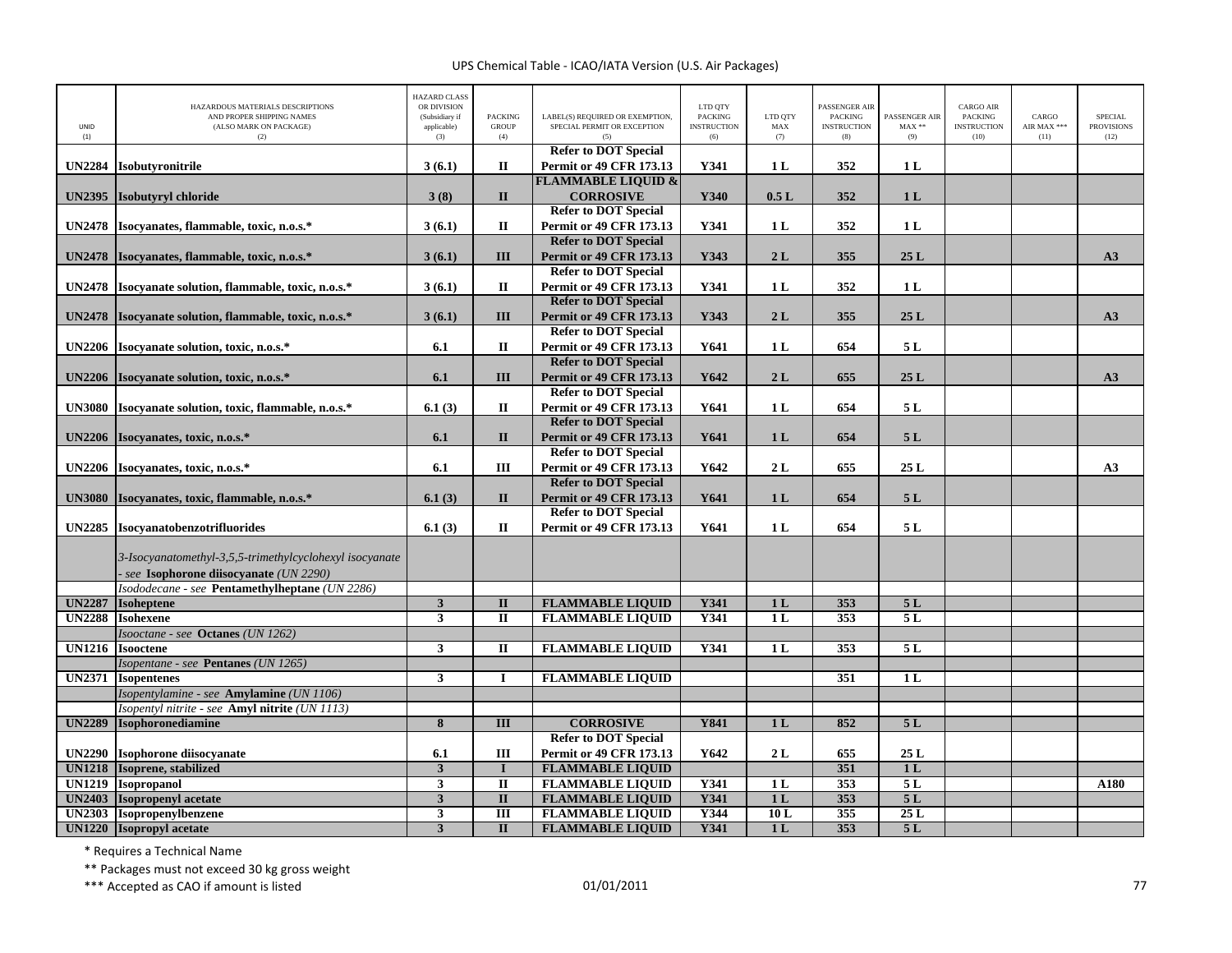| UNID<br>(1)   | HAZARDOUS MATERIALS DESCRIPTIONS<br>AND PROPER SHIPPING NAMES<br>(ALSO MARK ON PACKAGE)<br>(2) | <b>HAZARD CLASS</b><br>OR DIVISION<br>(Subsidiary if<br>applicable)<br>(3) | <b>PACKING</b><br><b>GROUP</b><br>(4) | LABEL(S) REQUIRED OR EXEMPTION,<br>SPECIAL PERMIT OR EXCEPTION<br>(5) | LTD QTY<br><b>PACKING</b><br><b>INSTRUCTION</b><br>(6) | LTD QTY<br>MAX<br>(7) | <b>PASSENGER AIR</b><br><b>PACKING</b><br><b>INSTRUCTION</b><br>(8) | PASSENGER AIR<br>$MAX**$<br>(9) | <b>CARGO AIR</b><br><b>PACKING</b><br><b>INSTRUCTION</b><br>(10) | CARGO<br>AIR MAX ***<br>(11) | <b>SPECIAL</b><br><b>PROVISIONS</b><br>(12) |
|---------------|------------------------------------------------------------------------------------------------|----------------------------------------------------------------------------|---------------------------------------|-----------------------------------------------------------------------|--------------------------------------------------------|-----------------------|---------------------------------------------------------------------|---------------------------------|------------------------------------------------------------------|------------------------------|---------------------------------------------|
| <b>UN1793</b> | Isopropyl acid phosphate                                                                       | 8                                                                          | III                                   | <b>CORROSIVE</b>                                                      | Y845                                                   | 5 <sub>kg</sub>       | 860                                                                 | $25 \text{ kg}$                 |                                                                  |                              |                                             |
| <b>UN1219</b> | <b>Isopropyl alcohol</b>                                                                       | $\overline{\mathbf{3}}$                                                    | $\mathbf{I}$                          | <b>FLAMMABLE LIQUID</b>                                               | <b>Y341</b>                                            | 1L                    | 353                                                                 | 5L                              |                                                                  |                              | A180                                        |
|               |                                                                                                |                                                                            |                                       | <b>FLAMMABLE LIQUID &amp;</b>                                         |                                                        |                       |                                                                     |                                 |                                                                  |                              |                                             |
| <b>UN1221</b> | Isopropylamine                                                                                 | 3(8)                                                                       | $\bf{I}$                              | <b>CORROSIVE</b>                                                      |                                                        |                       | 350                                                                 | 0.5L                            |                                                                  |                              |                                             |
|               | <b>UN1918</b> Isopropylbenzene                                                                 | 3                                                                          | $\overline{\mathbf{H}}$               | <b>FLAMMABLE LIQUID</b>                                               | <b>Y344</b>                                            | 10L                   | 355                                                                 | 25L                             |                                                                  |                              |                                             |
|               |                                                                                                |                                                                            |                                       |                                                                       |                                                        |                       |                                                                     |                                 |                                                                  |                              |                                             |
|               | Isopropyl bromide - see 2-Bromopropane (UN 2344)                                               |                                                                            |                                       |                                                                       |                                                        |                       |                                                                     |                                 |                                                                  |                              |                                             |
|               | Isopropyl sec-butyl peroxydicarbonate $(32\%), with di-$                                       |                                                                            |                                       |                                                                       |                                                        |                       |                                                                     |                                 |                                                                  |                              |                                             |
|               | sec-butyl peroxydicarbonate (15 - 18%), with di-                                               |                                                                            |                                       |                                                                       |                                                        |                       |                                                                     |                                 |                                                                  |                              |                                             |
|               | isopropyl peroxydicarbonate (12 - 15%, diluent type A                                          |                                                                            |                                       |                                                                       |                                                        |                       |                                                                     |                                 |                                                                  |                              |                                             |
|               | $\leq$ = 38%)                                                                                  | Forbidden                                                                  |                                       |                                                                       |                                                        |                       |                                                                     |                                 |                                                                  |                              |                                             |
|               | Isopropyl sec-butyl peroxydicarbonate ( $\langle = 52\%$ ), with di                            |                                                                            |                                       |                                                                       |                                                        |                       |                                                                     |                                 |                                                                  |                              |                                             |
|               | sec-butyl peroxydicarbonate ( $>= 28\%$ ), with di-isopropyl                                   |                                                                            |                                       |                                                                       |                                                        |                       |                                                                     |                                 |                                                                  |                              |                                             |
|               | $perox$ vdicarbonate (< 22%)                                                                   | Forbidden                                                                  |                                       |                                                                       |                                                        |                       |                                                                     |                                 |                                                                  |                              |                                             |
| <b>UN2405</b> | <b>Isopropyl butyrate</b>                                                                      | $\mathbf{3}$                                                               | III                                   | <b>FLAMMABLE LIQUID</b>                                               | Y344                                                   | 10L                   | 355                                                                 | 25L                             |                                                                  |                              |                                             |
|               |                                                                                                |                                                                            |                                       |                                                                       |                                                        |                       |                                                                     |                                 |                                                                  |                              |                                             |
|               | Isopropyl chloride - see 2-Chloropropane (UN 2356)                                             |                                                                            |                                       |                                                                       |                                                        |                       |                                                                     |                                 |                                                                  |                              |                                             |
| <b>UN2947</b> | Isopropyl chloroacetate                                                                        | $\mathbf{3}$                                                               | III                                   | <b>FLAMMABLE LIQUID</b>                                               | Y344                                                   | 10L                   | 355                                                                 | 25L                             |                                                                  |                              |                                             |
| <b>UN2407</b> | <b>Isopropyl chloroformate</b>                                                                 | Forbidden                                                                  |                                       |                                                                       |                                                        |                       |                                                                     |                                 |                                                                  |                              |                                             |
|               | UN2934 Isopropyl 2-chloropropionate                                                            | $\overline{\mathbf{3}}$                                                    | $\overline{III}$                      | <b>FLAMMABLE LIQUID</b>                                               | Y344                                                   | 10L                   | 355                                                                 | 25L                             |                                                                  |                              |                                             |
|               | Isopropylcumyl hydroperoxide > 72%                                                             | Forbidden                                                                  |                                       |                                                                       |                                                        |                       |                                                                     |                                 |                                                                  |                              |                                             |
|               | Isopropylcumyl hydroperoxide (<= $72\%$ , diluent type A                                       |                                                                            |                                       |                                                                       |                                                        |                       |                                                                     |                                 |                                                                  |                              |                                             |
|               | $>= 28\%$ ) [OP.13]                                                                            | <b>Forbidden</b>                                                           |                                       |                                                                       |                                                        |                       |                                                                     |                                 |                                                                  |                              |                                             |
|               | Isopropyl ether - see Diisopropyl ether (UN 1159)                                              |                                                                            |                                       |                                                                       |                                                        |                       |                                                                     |                                 |                                                                  |                              |                                             |
|               |                                                                                                |                                                                            |                                       |                                                                       |                                                        |                       |                                                                     |                                 |                                                                  |                              |                                             |
|               | Isopropylethylene - see 3-Methyl-1-butene (UN 2561)                                            |                                                                            |                                       |                                                                       |                                                        |                       |                                                                     |                                 |                                                                  |                              |                                             |
|               | Isopropyl formate - see Propyl formates (UN 1281)                                              |                                                                            |                                       |                                                                       |                                                        |                       |                                                                     |                                 |                                                                  |                              |                                             |
|               | UN2406 Isopropyl isobutyrate                                                                   | $\overline{\mathbf{3}}$                                                    | $\mathbf{I}$                          | <b>FLAMMABLE LIQUID</b>                                               | Y341                                                   | 1 <sub>L</sub>        | 353                                                                 | 5L                              |                                                                  |                              |                                             |
|               | UN2483 Isopropyl isocyanate                                                                    | Forbidden                                                                  |                                       |                                                                       |                                                        |                       |                                                                     |                                 |                                                                  |                              |                                             |
|               |                                                                                                |                                                                            |                                       |                                                                       |                                                        |                       |                                                                     |                                 |                                                                  |                              |                                             |
| <b>UN1222</b> | Isopropyl mercaptan - see Propanethiols (UN 2402)<br><b>Isopropyl nitrate</b>                  | 3                                                                          | $\mathbf{I}$                          | <b>FLAMMABLE LIQUID</b>                                               | Y341                                                   | 1 <sub>L</sub>        | 353                                                                 | 5L                              |                                                                  |                              |                                             |
| <b>UN2409</b> | <b>Isopropyl propionate</b>                                                                    | $\overline{3}$                                                             | $\Pi$                                 | <b>FLAMMABLE LIQUID</b>                                               | <b>Y341</b>                                            | 1L                    | 353                                                                 | 5L                              |                                                                  |                              |                                             |
|               | Isopropyltoluene - see Cymenes                                                                 |                                                                            |                                       |                                                                       |                                                        |                       |                                                                     |                                 |                                                                  |                              |                                             |
|               | Isopropyltoluol - see Cymenes                                                                  |                                                                            |                                       |                                                                       |                                                        |                       |                                                                     |                                 |                                                                  |                              |                                             |
|               | <b>Isosorbide dinitrate mixture</b> with $\geq 60\%$ lactose.                                  |                                                                            |                                       |                                                                       |                                                        |                       |                                                                     |                                 |                                                                  |                              |                                             |
| <b>UN2907</b> | mannose, starch or calcium hydrogen phosphate                                                  | 4.1                                                                        | $\mathbf{I}$                          | <b>FLAMMABLE SOLID</b>                                                |                                                        |                       | 445                                                                 | $15 \text{ kg}$                 |                                                                  |                              | A49                                         |
| <b>UN3251</b> | Isosorbide-5-mononitrate                                                                       | Forbidden                                                                  |                                       |                                                                       |                                                        |                       |                                                                     |                                 |                                                                  |                              |                                             |
|               | Isothiocyanic acid                                                                             | Forbidden                                                                  |                                       |                                                                       |                                                        |                       |                                                                     |                                 |                                                                  |                              |                                             |
|               | Isovaleraldehyde - see Valeraldehyde                                                           |                                                                            |                                       |                                                                       |                                                        |                       |                                                                     |                                 |                                                                  |                              |                                             |
|               | Jet fuel - see Fuel, aviation, turbine engine                                                  |                                                                            |                                       |                                                                       |                                                        |                       |                                                                     |                                 |                                                                  |                              |                                             |
|               | Jet perforating guns, charged oil well, without                                                |                                                                            |                                       |                                                                       |                                                        |                       |                                                                     |                                 |                                                                  |                              |                                             |
| <b>UN0124</b> | detonator                                                                                      | Forbidden                                                                  |                                       |                                                                       |                                                        |                       |                                                                     |                                 |                                                                  |                              |                                             |
|               | Jet perforating guns, charged oil well, without                                                |                                                                            |                                       |                                                                       |                                                        |                       |                                                                     |                                 |                                                                  |                              |                                             |
|               | UN0494 detonator                                                                               | Forbidden                                                                  |                                       |                                                                       |                                                        |                       |                                                                     |                                 |                                                                  |                              |                                             |

\* Requires <sup>a</sup> Technical Name

\*\* Packages must not exceed 30 kg gross weight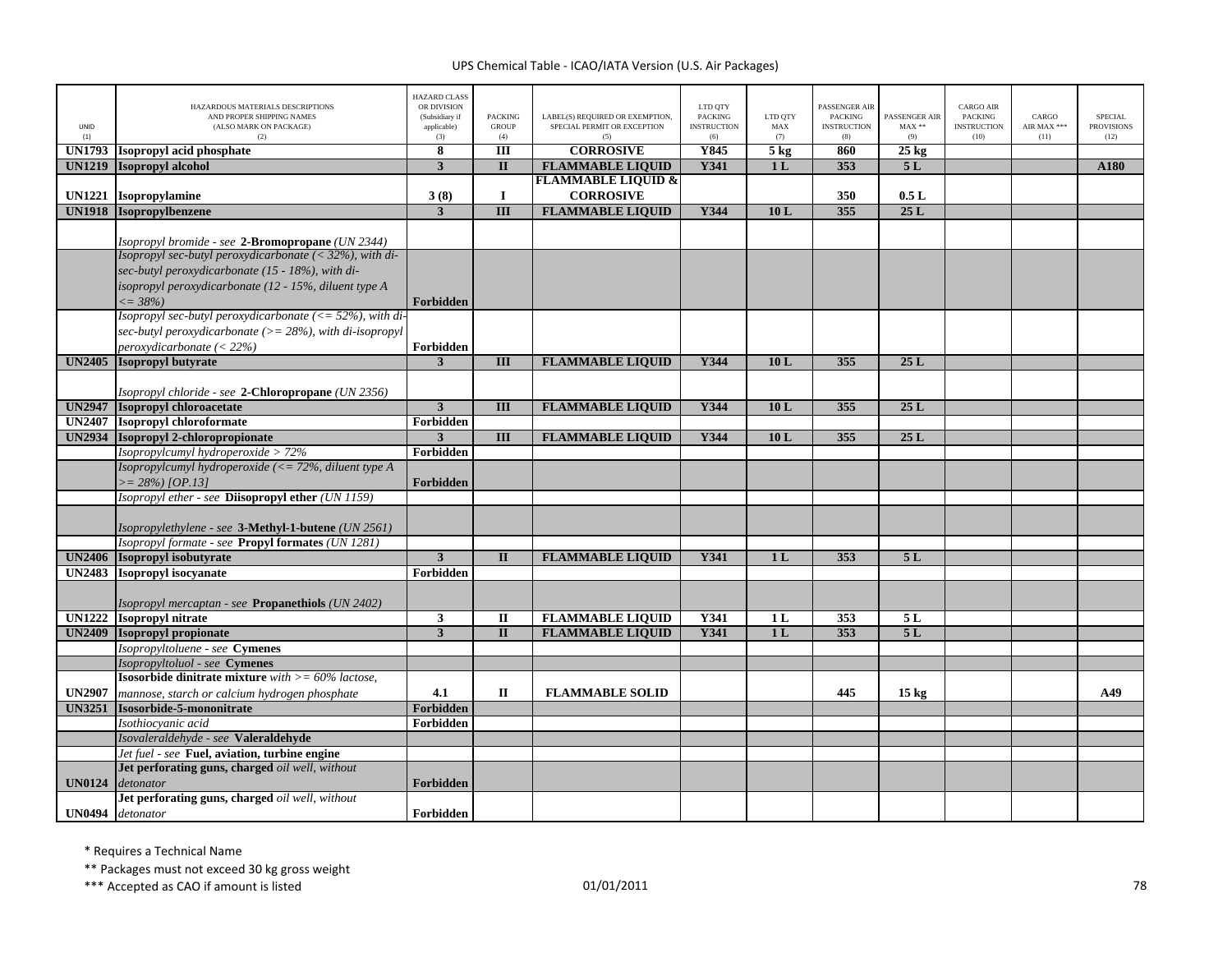| <b>HAZARD CLASS</b><br>OR DIVISION<br>LTD QTY<br>PASSENGER AIR<br>HAZARDOUS MATERIALS DESCRIPTIONS<br>LABEL(S) REQUIRED OR EXEMPTION,<br>LTD QTY<br>AND PROPER SHIPPING NAMES<br><b>PACKING</b><br><b>PACKING</b><br><b>PACKING</b><br>(Subsidiary if<br>SPECIAL PERMIT OR EXCEPTION<br><b>UNID</b><br>(ALSO MARK ON PACKAGE)<br>applicable)<br><b>GROUP</b><br><b>INSTRUCTION</b><br>MAX<br><b>INSTRUCTION</b> | <b>CARGO AIR</b><br>PASSENGER AIR<br><b>PACKING</b><br>$MAX**$<br><b>INSTRUCTION</b> | CARGO<br>AIR MAX *** | <b>SPECIAL</b><br><b>PROVISIONS</b> |
|-----------------------------------------------------------------------------------------------------------------------------------------------------------------------------------------------------------------------------------------------------------------------------------------------------------------------------------------------------------------------------------------------------------------|--------------------------------------------------------------------------------------|----------------------|-------------------------------------|
| (1)<br>(2)<br>(3)<br>(4)<br>(5)<br>(6)<br>(7)<br>(8)                                                                                                                                                                                                                                                                                                                                                            | (9)<br>(10)                                                                          | (11)                 | (12)                                |
| Jet tappers, without detonator - see <b>Charges, shaped</b>                                                                                                                                                                                                                                                                                                                                                     |                                                                                      |                      |                                     |
| <b>UN1223</b><br>$\mathbf{3}$<br>Ш<br><b>FLAMMABLE LIQUID</b><br>Y344<br>10L<br>355<br><b>Kerosene</b>                                                                                                                                                                                                                                                                                                          | 25L                                                                                  |                      |                                     |
| $\overline{\mathbf{3}}$<br><b>FLAMMABLE LIQUID</b><br><b>Y341</b><br>353<br><b>UN1224</b><br>Ketones, liquid, n.o.s.*<br>$\mathbf{I}$<br>1 <sub>L</sub>                                                                                                                                                                                                                                                         | 5L                                                                                   |                      |                                     |
| <b>FLAMMABLE LIQUID</b><br><b>UN1224</b><br>Ketones, liquid, n.o.s.*<br>$\overline{\mathbf{3}}$<br>$\overline{m}$<br>Y344<br>10L<br>355                                                                                                                                                                                                                                                                         | 25L                                                                                  |                      | A3                                  |
| 2.2<br>200<br><b>UN1056</b><br><b>Krypton, compressed</b><br><b>NON-FLAMMABLE GAS</b>                                                                                                                                                                                                                                                                                                                           | 30 kg                                                                                |                      | A69                                 |
|                                                                                                                                                                                                                                                                                                                                                                                                                 | <b>Not</b>                                                                           |                      |                                     |
| 2.2<br><b>UN1970</b><br>Krypton, refrigerated liquid                                                                                                                                                                                                                                                                                                                                                            | Accepted                                                                             |                      |                                     |
| Lacquer base or lacquer chips, nitrocellulose, dry - see                                                                                                                                                                                                                                                                                                                                                        |                                                                                      |                      |                                     |
| Nitrocellulose, etc. (UN 2557)                                                                                                                                                                                                                                                                                                                                                                                  |                                                                                      |                      |                                     |
| <b>Refer to DOT Special</b>                                                                                                                                                                                                                                                                                                                                                                                     |                                                                                      |                      |                                     |
| 6.1<br>Ш<br>Permit or 49 CFR 173.13<br>Y645<br>670<br>UN1616 Lead acetate<br>10 <sub>kg</sub>                                                                                                                                                                                                                                                                                                                   | $25 \text{ kg}$                                                                      |                      |                                     |
| <b>Refer to DOT Special</b>                                                                                                                                                                                                                                                                                                                                                                                     |                                                                                      |                      |                                     |
| $\mathbf{I}$<br>Permit or 49 CFR 173.13<br>6.1<br>Y644<br>669<br><b>UN1617</b><br><b>Lead arsenates</b><br>$1 \text{ kg}$<br><b>Refer to DOT Special</b>                                                                                                                                                                                                                                                        | $25 \text{ kg}$                                                                      |                      |                                     |
| 6.1<br>$\mathbf H$<br><b>Permit or 49 CFR 173.13</b><br>Y644<br>669<br><b>UN1618</b> Lead arsenites<br>$1 \text{ kg}$                                                                                                                                                                                                                                                                                           | $25 \text{ kg}$                                                                      |                      |                                     |
| Forbidden<br>Lead azide (dry)                                                                                                                                                                                                                                                                                                                                                                                   |                                                                                      |                      |                                     |
|                                                                                                                                                                                                                                                                                                                                                                                                                 |                                                                                      |                      |                                     |
| Forbidden<br><b>UN0129</b><br><b>Lead azide, wetted</b> with $>= 20\%$ alcohol and/or water                                                                                                                                                                                                                                                                                                                     |                                                                                      |                      |                                     |
| Lead chloride, solid - see Lead compound, soluble,                                                                                                                                                                                                                                                                                                                                                              |                                                                                      |                      |                                     |
| n.o.s.                                                                                                                                                                                                                                                                                                                                                                                                          |                                                                                      |                      |                                     |
| <b>Refer to DOT Special</b>                                                                                                                                                                                                                                                                                                                                                                                     |                                                                                      |                      |                                     |
| Ш<br><b>Permit or 49 CFR 173.13</b><br>Y645<br>670<br>UN2291 Lead compound, soluble, n.o.s.*<br>6.1<br>10 <sub>kg</sub>                                                                                                                                                                                                                                                                                         | $25 \text{ kg}$                                                                      |                      | A92                                 |
| <b>Refer to DOT Special</b>                                                                                                                                                                                                                                                                                                                                                                                     |                                                                                      |                      |                                     |
| <b>Permit or 49 CFR 173.13</b><br>UN1620 Lead cyanide<br>6.1<br>$\mathbf{I}$<br>Y644<br>669<br>$1 \text{ kg}$                                                                                                                                                                                                                                                                                                   | $25$ kg                                                                              |                      |                                     |
|                                                                                                                                                                                                                                                                                                                                                                                                                 | <b>Not</b>                                                                           |                      |                                     |
| UN1872 Lead dioxide<br>Ш<br>5.1                                                                                                                                                                                                                                                                                                                                                                                 | Accepted<br><b>Not</b>                                                               |                      |                                     |
| <b>UN1469</b><br>Lead nitrate<br>5.1(6.1)<br>$\mathbf{I}$                                                                                                                                                                                                                                                                                                                                                       | Accepted                                                                             |                      |                                     |
| Forbidden<br>Lead nitroresorcinate (dry)                                                                                                                                                                                                                                                                                                                                                                        |                                                                                      |                      |                                     |
|                                                                                                                                                                                                                                                                                                                                                                                                                 | <b>Not</b>                                                                           |                      |                                     |
| $\mathbf{I}$<br>UN1470 Lead perchlorate, solid<br>5.1(6.1)                                                                                                                                                                                                                                                                                                                                                      | <b>Accepted</b>                                                                      |                      |                                     |
|                                                                                                                                                                                                                                                                                                                                                                                                                 | <b>Not</b>                                                                           |                      |                                     |
| $\mathbf{I}$<br>UN3408 Lead perchlorate, solution<br>5.1(6.1)                                                                                                                                                                                                                                                                                                                                                   | Accepted                                                                             |                      |                                     |
|                                                                                                                                                                                                                                                                                                                                                                                                                 | <b>Not</b>                                                                           |                      |                                     |
| III<br><b>UN3408</b> Lead perchlorate, solution<br>5.1(6.1)                                                                                                                                                                                                                                                                                                                                                     | Accepted                                                                             |                      |                                     |
| Lead peroxide - see Lead dioxide                                                                                                                                                                                                                                                                                                                                                                                |                                                                                      |                      |                                     |
| 445<br><b>UN2989</b><br>Lead phosphite, dibasic<br>4.1<br>$\mathbf{I}$<br><b>FLAMMABLE SOLID</b><br>Y441<br>$5$ kg                                                                                                                                                                                                                                                                                              | $5$ kg                                                                               |                      |                                     |
| 4.1<br>$\overline{III}$<br><b>UN2989</b><br>Lead phosphite, dibasic<br><b>FLAMMABLE SOLID</b><br>Y443<br>10 <sub>kg</sub><br>446                                                                                                                                                                                                                                                                                | $15 \text{ kg}$                                                                      |                      | A3                                  |
| Forbidden<br>Lead picrate (dry)                                                                                                                                                                                                                                                                                                                                                                                 |                                                                                      |                      |                                     |
| Forbidden<br>Lead styphnate (dry)                                                                                                                                                                                                                                                                                                                                                                               |                                                                                      |                      |                                     |
| <b>Lead styphnate, wetted</b> with $>= 20\%$ alcohol and/or                                                                                                                                                                                                                                                                                                                                                     |                                                                                      |                      |                                     |
| <b>UN0130</b><br>Forbidden<br>water<br><b>UN1794</b><br><b>CORROSIVE</b><br>859<br>8<br>$\Pi$<br>Y844                                                                                                                                                                                                                                                                                                           |                                                                                      |                      |                                     |
| Lead sulphate more than 3% free acid<br>5 <sub>kg</sub><br>Lead tetraethyl or tetramethyl - see Motor fuel anti-                                                                                                                                                                                                                                                                                                | 15 <sub>kg</sub>                                                                     |                      |                                     |
|                                                                                                                                                                                                                                                                                                                                                                                                                 |                                                                                      |                      |                                     |

\* Requires <sup>a</sup> Technical Name

\*\* Packages must not exceed 30 kg gross weight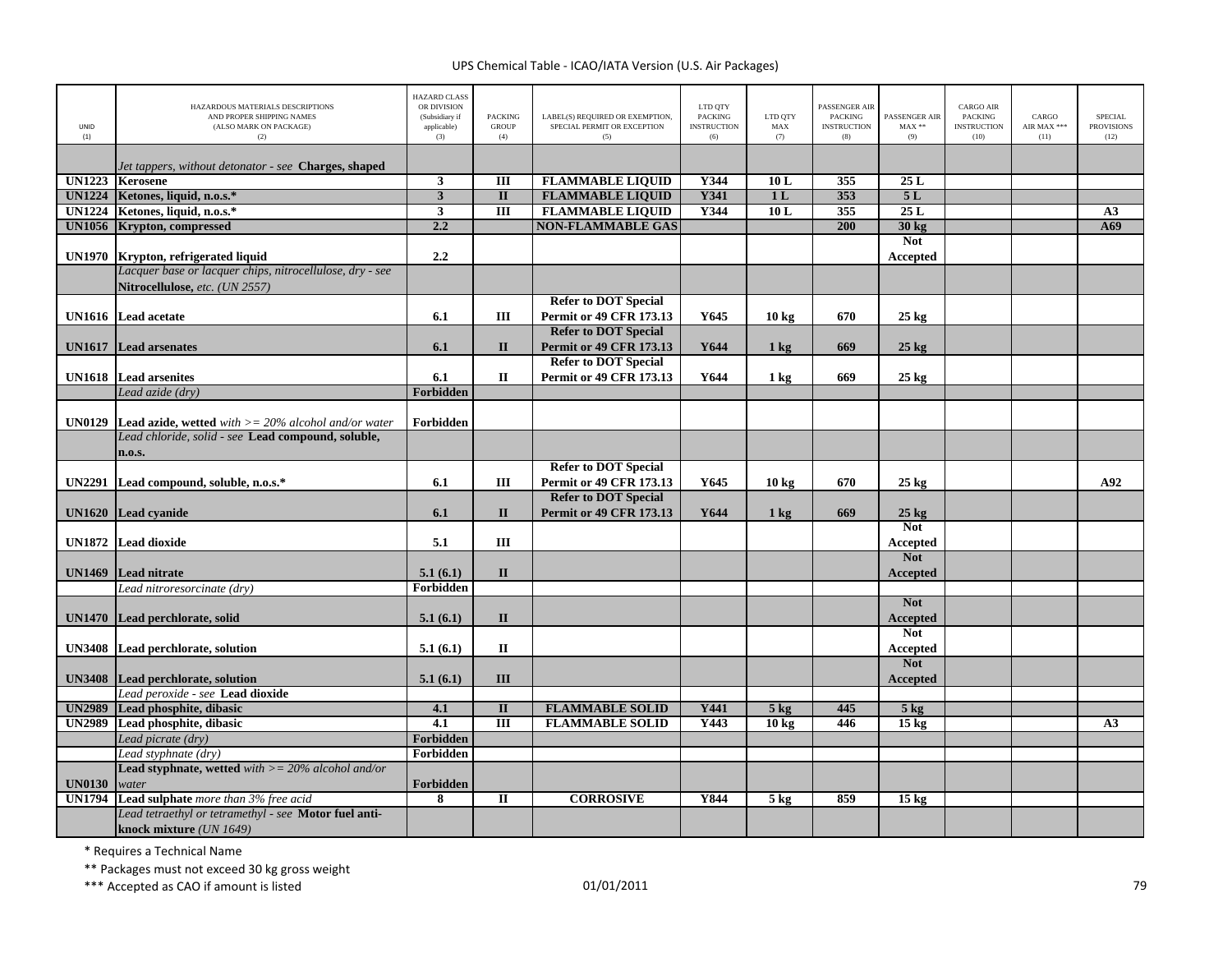| UNID<br>(1)   | HAZARDOUS MATERIALS DESCRIPTIONS<br>AND PROPER SHIPPING NAMES<br>(ALSO MARK ON PACKAGE)<br>(2) | <b>HAZARD CLASS</b><br>OR DIVISION<br>(Subsidiary if<br>applicable)<br>(3) | <b>PACKING</b><br><b>GROUP</b><br>(4) | LABEL(S) REQUIRED OR EXEMPTION,<br>SPECIAL PERMIT OR EXCEPTION<br>(5) | LTD QTY<br><b>PACKING</b><br><b>INSTRUCTION</b><br>(6) | LTD QTY<br>MAX<br>(7) | PASSENGER AIR<br><b>PACKING</b><br><b>INSTRUCTION</b><br>(8) | PASSENGER AIR<br>$MAX**$<br>(9) | <b>CARGO AIR</b><br><b>PACKING</b><br><b>INSTRUCTION</b><br>(10) | CARGO<br>AIR MAX ***<br>(11) | <b>SPECIAL</b><br><b>PROVISIONS</b><br>(12) |
|---------------|------------------------------------------------------------------------------------------------|----------------------------------------------------------------------------|---------------------------------------|-----------------------------------------------------------------------|--------------------------------------------------------|-----------------------|--------------------------------------------------------------|---------------------------------|------------------------------------------------------------------|------------------------------|---------------------------------------------|
|               | Lead trinitroresorcinate (dry)                                                                 | Forbidden                                                                  |                                       |                                                                       |                                                        |                       |                                                              |                                 |                                                                  |                              |                                             |
| <b>UN0130</b> | Lead trinitroresorcinate, wetted                                                               | Forbidden                                                                  |                                       |                                                                       |                                                        |                       |                                                              |                                 |                                                                  |                              |                                             |
|               | Life-saving appliances, not self-inflating <i>containing</i>                                   |                                                                            |                                       |                                                                       |                                                        |                       |                                                              |                                 |                                                                  |                              |                                             |
| <b>UN3072</b> | dangerous goods as equipment                                                                   | 9                                                                          |                                       | <b>MISCELLANEOUS</b>                                                  |                                                        |                       | See 955                                                      | 30 kg G                         | See 955                                                          | 30 kg G                      | A48, A87                                    |
|               | <b>UN2990</b> Life-saving appliances, self-inflating                                           | $\overline{9}$                                                             |                                       | <b>MISCELLANEOUS</b>                                                  |                                                        |                       | See 955                                                      | 30 kg G                         | See 955                                                          | 30 kg G                      | A48, A87                                    |
|               | Lighter flints - see Ferrocerium                                                               |                                                                            |                                       |                                                                       |                                                        |                       |                                                              |                                 |                                                                  |                              |                                             |
|               | Lighter fluid - see Flammable liquid, n.o.s.                                                   |                                                                            |                                       |                                                                       |                                                        |                       |                                                              |                                 |                                                                  |                              |                                             |
| <b>UN1057</b> | Lighter refills containing flammable gas                                                       | 2.1                                                                        |                                       | <b>FLAMMABLE GAS</b>                                                  |                                                        |                       | 201                                                          | $1 \text{ kg}$                  |                                                                  |                              |                                             |
|               | <b>UN1057</b> Lighters containing flammable gas                                                | 2.1                                                                        |                                       | <b>FLAMMABLE GAS</b>                                                  |                                                        |                       | 201                                                          | 1 <sub>kg</sub>                 |                                                                  |                              |                                             |
|               | Lighters (cigarettes), containing pyrophoric liquid                                            | Forbidden                                                                  |                                       |                                                                       |                                                        |                       |                                                              |                                 |                                                                  |                              |                                             |
|               | Lighters (cigarettes) with lighter fluids                                                      | Forbidden                                                                  |                                       |                                                                       |                                                        |                       |                                                              |                                 |                                                                  |                              |                                             |
| <b>UN0131</b> | <b>Lighters</b> , fuse                                                                         | 1.4S                                                                       |                                       | <b>EXPLOSIVE 1.4 S</b>                                                |                                                        |                       | 142                                                          | $25 \text{ kg}$                 |                                                                  |                              |                                             |
|               | Limonene, inactive - see Dipentene                                                             |                                                                            |                                       |                                                                       |                                                        |                       |                                                              |                                 |                                                                  |                              |                                             |
|               | UN3163 Liquefied gas, n.o.s. $*$                                                               | 2.2                                                                        |                                       | <b>NON-FLAMMABLE GAS</b>                                              |                                                        |                       | 200                                                          | 30 kg                           |                                                                  |                              |                                             |
|               | Liquefied gases non-flammable charged with nitrogen,                                           |                                                                            |                                       |                                                                       |                                                        |                       |                                                              |                                 |                                                                  |                              |                                             |
| <b>UN1058</b> | carbon dioxide, or air                                                                         | 2.2                                                                        |                                       | <b>NON-FLAMMABLE GAS</b>                                              |                                                        |                       | 200                                                          | $30 \text{ kg}$                 |                                                                  |                              |                                             |
| <b>UN3161</b> | Liquefied gas, flammable, n.o.s.*                                                              | Forbidden                                                                  |                                       |                                                                       |                                                        |                       |                                                              |                                 |                                                                  |                              |                                             |
|               |                                                                                                |                                                                            |                                       |                                                                       |                                                        |                       |                                                              | <b>Not</b>                      |                                                                  |                              |                                             |
|               | UN3157 Liquefied gas, oxidizing, n.o.s.*                                                       | 2.2(5.1)                                                                   |                                       |                                                                       |                                                        |                       |                                                              | Accepted                        |                                                                  |                              |                                             |
|               | UN3162 Liquefied gas, toxic, n.o.s.*                                                           | Forbidden                                                                  |                                       |                                                                       |                                                        |                       |                                                              |                                 |                                                                  |                              |                                             |
|               | UN3308 Liquefied gas, toxic, corrosive, n.o.s.*                                                | Forbidden                                                                  |                                       |                                                                       |                                                        |                       |                                                              |                                 |                                                                  |                              |                                             |
|               | UN3160 Liquefied gas, toxic, flammable, n.o.s.*                                                | Forbidden                                                                  |                                       |                                                                       |                                                        |                       |                                                              |                                 |                                                                  |                              |                                             |
|               | UN3309 Liquefied gas, toxic, flammable, corrosive, n.o.s.*                                     | Forbidden                                                                  |                                       |                                                                       |                                                        |                       |                                                              |                                 |                                                                  |                              |                                             |
|               | UN3307 Liquefied gas, toxic, oxidizing, n.o.s.*                                                | Forbidden                                                                  |                                       |                                                                       |                                                        |                       |                                                              |                                 |                                                                  |                              |                                             |
|               | UN3310 Liquefied gas, toxic, oxidizing, corrosive, n.o.s.*                                     | Forbidden                                                                  |                                       |                                                                       |                                                        |                       |                                                              |                                 |                                                                  |                              |                                             |
|               | Liquefied petroleum gas - see Petroleum gases,                                                 |                                                                            |                                       |                                                                       |                                                        |                       |                                                              |                                 |                                                                  |                              |                                             |
|               | liquefied                                                                                      |                                                                            |                                       |                                                                       |                                                        |                       |                                                              |                                 |                                                                  |                              |                                             |
|               | Liquor - see Alcoholic beverages                                                               |                                                                            |                                       |                                                                       |                                                        |                       |                                                              |                                 |                                                                  |                              |                                             |
| <b>UN1415</b> | Lithium                                                                                        | Forbidden                                                                  | I                                     |                                                                       |                                                        |                       |                                                              |                                 |                                                                  |                              |                                             |
| <b>UN1410</b> | Lithium aluminium hydride                                                                      | Forbidden                                                                  | T                                     |                                                                       |                                                        |                       |                                                              |                                 |                                                                  |                              |                                             |
|               | UN1411 Lithium aluminium hydride, ethereal                                                     | Forbidden                                                                  | $\mathbf I$                           |                                                                       |                                                        |                       |                                                              |                                 |                                                                  |                              |                                             |
|               | Lithium amide - see Alkali metal amides                                                        |                                                                            |                                       |                                                                       |                                                        |                       |                                                              |                                 |                                                                  |                              |                                             |
|               | <b>UN1413</b> Lithium borohydride                                                              | Forbidden                                                                  | $\mathbf I$                           |                                                                       |                                                        |                       |                                                              |                                 |                                                                  |                              |                                             |
|               |                                                                                                |                                                                            |                                       | <b>Refer to DOT Special</b>                                           |                                                        |                       |                                                              |                                 |                                                                  |                              |                                             |
| <b>UN2830</b> | Lithium ferrosilicon                                                                           | 4.3                                                                        | $\mathbf{I}$                          | <b>Permit or 49 CFR 173.13</b>                                        | Y475                                                   | $5 \text{ kg}$        | 484                                                          | 15 <sub>kg</sub>                |                                                                  |                              |                                             |
| <b>UN1414</b> | <b>Lithium hydride</b>                                                                         | Forbidden                                                                  | $\mathbf I$                           |                                                                       |                                                        |                       |                                                              |                                 |                                                                  |                              |                                             |
|               |                                                                                                |                                                                            |                                       | <b>Refer to DOT Special</b>                                           |                                                        |                       |                                                              |                                 |                                                                  |                              |                                             |
|               | UN2805 Lithium hydride, fused solid                                                            | 4.3                                                                        | $\mathbf{I}$                          | <b>Permit or 49 CFR 173.13</b>                                        | Y475                                                   | $5 \text{ kg}$        | 483                                                          | 15 <sub>kg</sub>                |                                                                  |                              |                                             |
| <b>UN2680</b> | Lithium hydroxide                                                                              | 8                                                                          | $\overline{\mathbf{u}}$               | <b>CORROSIVE</b>                                                      | <b>Y844</b>                                            | $5$ kg                | 859                                                          | $15 \text{ kg}$                 |                                                                  |                              |                                             |
| <b>UN2679</b> | <b>Lithium hydroxide solution</b>                                                              | $\overline{\mathbf{8}}$                                                    | $\overline{\mathbf{u}}$               | <b>CORROSIVE</b>                                                      | <b>Y840</b>                                            | 0.5L                  | 851                                                          | 1 <sub>L</sub>                  |                                                                  |                              |                                             |
| <b>UN2679</b> | <b>Lithium hydroxide solution</b>                                                              | $\overline{\mathbf{8}}$                                                    | $\overline{III}$                      | <b>CORROSIVE</b>                                                      | <b>Y841</b>                                            | 1L                    | 852                                                          | 5L                              |                                                                  |                              | A3                                          |
|               |                                                                                                |                                                                            |                                       |                                                                       |                                                        |                       |                                                              | <b>Not</b>                      |                                                                  |                              |                                             |
| <b>UN1471</b> | Lithium hypochlorite, dry                                                                      | 5.1                                                                        | $\mathbf{I}$                          |                                                                       |                                                        |                       |                                                              | Accepted                        |                                                                  |                              |                                             |
|               |                                                                                                |                                                                            |                                       |                                                                       |                                                        |                       |                                                              | <b>Not</b>                      |                                                                  |                              |                                             |
|               | UN1471 Lithium hypochlorite, dry                                                               | 5.1                                                                        | III                                   |                                                                       |                                                        |                       |                                                              | Accepted                        |                                                                  |                              |                                             |

\* Requires <sup>a</sup> Technical Name

\*\* Packages must not exceed 30 kg gross weight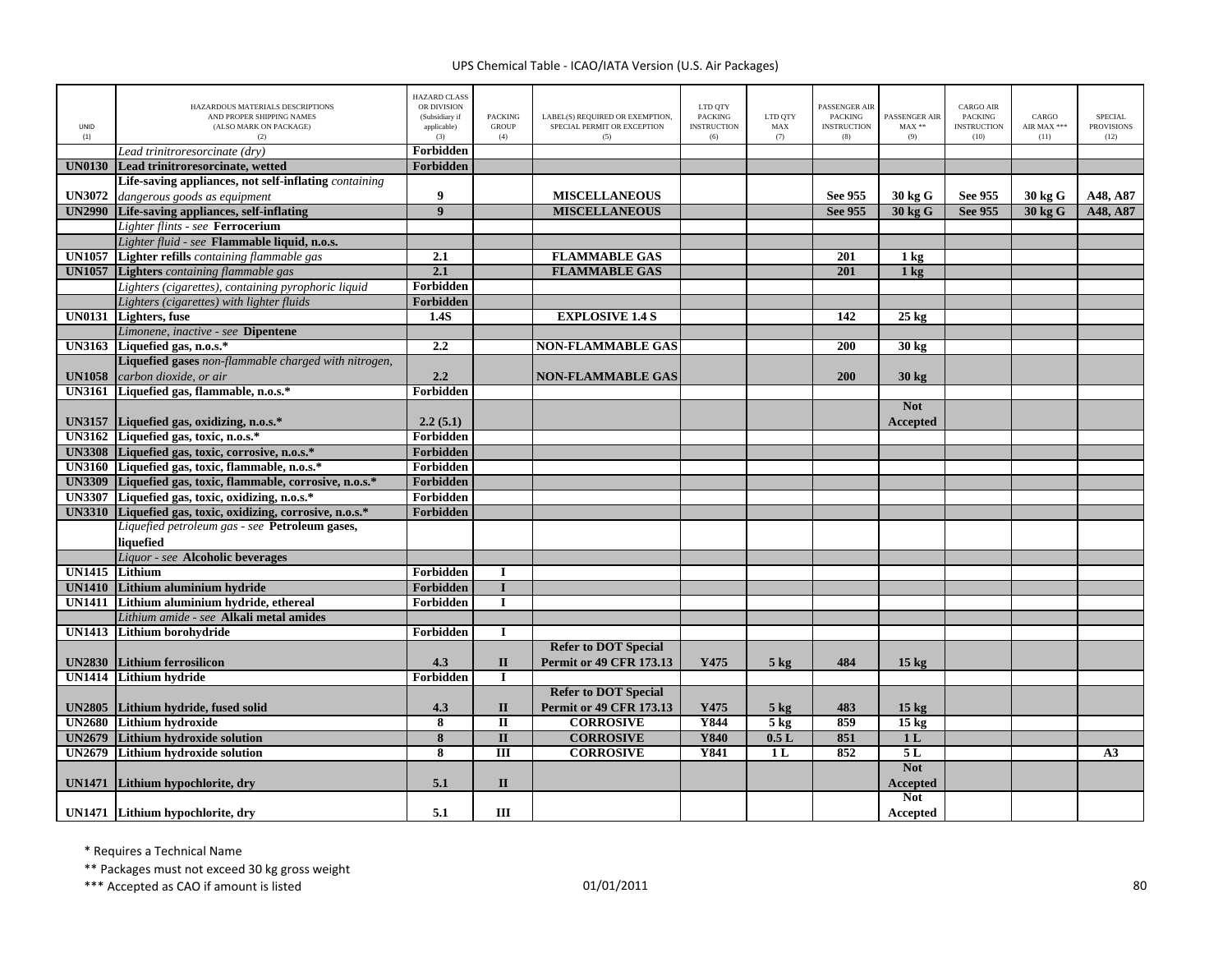| UNID<br>(1)                    | HAZARDOUS MATERIALS DESCRIPTIONS<br>AND PROPER SHIPPING NAMES<br>(ALSO MARK ON PACKAGE)<br>(2)        | <b>HAZARD CLASS</b><br>OR DIVISION<br>(Subsidiary if<br>applicable)<br>(3) | <b>PACKING</b><br><b>GROUP</b><br>(4) | LABEL(S) REQUIRED OR EXEMPTION,<br>SPECIAL PERMIT OR EXCEPTION<br>(5) | LTD QTY<br><b>PACKING</b><br><b>INSTRUCTION</b><br>(6) | LTD OTY<br>MAX<br>(7) | PASSENGER AIR<br><b>PACKING</b><br><b>INSTRUCTION</b><br>(8) | PASSENGER AIR<br>$MAX**$<br>(9) | <b>CARGO AIR</b><br>PACKING<br><b>INSTRUCTION</b><br>(10) | CARGO<br>AIR MAX ***<br>(11) | <b>SPECIAL</b><br><b>PROVISIONS</b><br>(12) |
|--------------------------------|-------------------------------------------------------------------------------------------------------|----------------------------------------------------------------------------|---------------------------------------|-----------------------------------------------------------------------|--------------------------------------------------------|-----------------------|--------------------------------------------------------------|---------------------------------|-----------------------------------------------------------|------------------------------|---------------------------------------------|
| <b>UN1471</b>                  | Lithium hypochlorite mixture                                                                          | 5.1                                                                        | $\mathbf{I}$                          |                                                                       |                                                        |                       |                                                              | <b>Not</b><br><b>Accepted</b>   |                                                           |                              |                                             |
|                                | UN1471 Lithium hypochlorite mixture                                                                   | 5.1                                                                        | Ш                                     |                                                                       |                                                        |                       |                                                              | <b>Not</b><br><b>Accepted</b>   |                                                           |                              |                                             |
| <b>UN3480</b>                  | Lithium ion batteries (including lithium ion polymer<br>batteries)                                    | 9                                                                          | $\mathbf{I}$                          | <b>MISCELLANEOUS</b>                                                  |                                                        |                       | 965                                                          | 5 kg G                          | 965                                                       | 30 kg G                      | A808                                        |
|                                | Lithium ion batteries contained in equipment                                                          |                                                                            |                                       |                                                                       |                                                        |                       |                                                              |                                 |                                                           |                              |                                             |
| <b>UN3481</b>                  | (including lithium ion polymer batteries)                                                             | 9                                                                          | П                                     | <b>MISCELLANEOUS</b>                                                  |                                                        |                       | See 967                                                      | See 967                         | See 967                                                   | See 967                      | A808                                        |
|                                | Lithium ion batteries packed with equipment                                                           |                                                                            |                                       |                                                                       |                                                        |                       |                                                              |                                 |                                                           |                              |                                             |
| <b>UN3481</b>                  | (including lithium ion polymer batteries)                                                             | 9                                                                          | $\mathbf{I}$                          | <b>MISCELLANEOUS</b>                                                  |                                                        |                       | <b>See 966</b>                                               | <b>See 966</b>                  | <b>See 966</b>                                            | <b>See 966</b>               | A808                                        |
| <b>UN3090</b>                  | Lithium metal batteries (including lithium alloy<br>batteries)                                        | 9                                                                          | П                                     | <b>MISCELLANEOUS</b>                                                  |                                                        |                       |                                                              | <b>Not</b><br>Accepted          | 968                                                       | 30 kg G                      | A808                                        |
|                                | Lithium metal batteries contained in equipment                                                        |                                                                            |                                       |                                                                       |                                                        |                       |                                                              |                                 |                                                           |                              |                                             |
| <b>UN3091</b>                  | (including lithium alloy batteries)                                                                   | 9                                                                          | $\mathbf{I}$                          | <b>MISCELLANEOUS</b>                                                  |                                                        |                       | <b>See 970</b>                                               | <b>See 970</b>                  | <b>See 970</b>                                            | <b>See 970</b>               | A808                                        |
|                                | Lithium metal batteries packed with equipment                                                         |                                                                            |                                       |                                                                       |                                                        |                       |                                                              |                                 |                                                           |                              |                                             |
| <b>UN3091</b>                  | <i>(including lithium alloy batteries)</i>                                                            | 9                                                                          | $\mathbf{I}$                          | <b>MISCELLANEOUS</b>                                                  |                                                        |                       | See 969                                                      | See 969                         | See 969                                                   | See 969                      | A808                                        |
| <b>UN2722</b>                  | Lithium nitrate                                                                                       | 5.1                                                                        | III                                   |                                                                       |                                                        |                       |                                                              | <b>Not</b><br>Accepted          |                                                           |                              |                                             |
| <b>UN2806</b>                  | <b>Lithium nitride</b>                                                                                | Forbidden                                                                  | $\mathbf{I}$                          |                                                                       |                                                        |                       |                                                              |                                 |                                                           |                              |                                             |
|                                |                                                                                                       |                                                                            |                                       |                                                                       |                                                        |                       |                                                              | <b>Not</b>                      |                                                           |                              |                                             |
|                                | UN1472 Lithium peroxide                                                                               | 5.1                                                                        | $\mathbf{I}$                          |                                                                       |                                                        |                       |                                                              | Accepted                        |                                                           |                              |                                             |
|                                |                                                                                                       |                                                                            |                                       | <b>Refer to DOT Special</b>                                           |                                                        |                       |                                                              |                                 |                                                           |                              |                                             |
| <b>UN1417</b>                  | <b>Lithium silicon</b><br>LNG - see Methane, refrigerated liquid (UN 1972);                           | 4.3                                                                        | П                                     | <b>Permit or 49 CFR 173.13</b>                                        | Y475                                                   | $5 \text{ kg}$        | 483                                                          | 15 <sub>kg</sub>                |                                                           |                              |                                             |
|                                | Natural gas, refrigerated liquid (UN 1972)                                                            |                                                                            |                                       |                                                                       |                                                        |                       |                                                              |                                 |                                                           |                              |                                             |
|                                |                                                                                                       |                                                                            |                                       | <b>Refer to DOT Special</b>                                           |                                                        |                       |                                                              |                                 |                                                           |                              |                                             |
|                                | <b>UN1621</b> London Purple                                                                           | 6.1                                                                        | $\mathbf{I}$                          | <b>Permit or 49 CFR 173.13</b>                                        | Y644                                                   | 1 <sub>kg</sub>       | 669                                                          | $25$ kg                         |                                                           |                              | A6                                          |
|                                | LPG - see Petroleum gases, liquefied (UN 1075)<br>Lye - see Sodium hydroxide, solid (UN 1823); Sodium |                                                                            |                                       |                                                                       |                                                        |                       |                                                              |                                 |                                                           |                              |                                             |
|                                | hydroxide, solution (UN 1824)                                                                         |                                                                            |                                       |                                                                       |                                                        |                       |                                                              |                                 |                                                           |                              |                                             |
|                                |                                                                                                       |                                                                            |                                       |                                                                       |                                                        |                       |                                                              |                                 |                                                           |                              |                                             |
|                                | Lythene - see Petroleum distillates, n.o.s. (UN 1268)                                                 |                                                                            |                                       |                                                                       |                                                        |                       |                                                              |                                 |                                                           |                              |                                             |
| <b>UN1869</b>                  | <b>Magnesium</b> in pellets, turnings or ribbons                                                      | 4.1                                                                        | Ш                                     | <b>FLAMMABLE SOLID</b>                                                | Y443                                                   | 10 <sub>kg</sub>      | 446                                                          | $25 \text{ kg}$                 |                                                           |                              | A15                                         |
| <b>UN1869</b>                  | Magnesium alloys greater than 50% magnesium in<br>pellets, turnings or ribbons                        | 4.1                                                                        | III                                   | <b>FLAMMABLE SOLID</b>                                                | Y443                                                   | $10 \text{ kg}$       | 446                                                          | $25 \text{ kg}$                 |                                                           |                              | A15                                         |
| <b>UN1418</b>                  | <b>Magnesium alloys powder</b>                                                                        | Forbidden                                                                  | $\mathbf I$                           |                                                                       |                                                        |                       |                                                              |                                 |                                                           |                              |                                             |
|                                |                                                                                                       |                                                                            |                                       |                                                                       |                                                        |                       |                                                              | <b>Not</b>                      |                                                           |                              |                                             |
|                                | UN1418 Magnesium alloys powder                                                                        | 4.3(4.2)                                                                   | $\mathbf{I}$                          |                                                                       |                                                        |                       |                                                              | <b>Accepted</b>                 |                                                           |                              |                                             |
|                                |                                                                                                       |                                                                            |                                       |                                                                       |                                                        |                       |                                                              | <b>Not</b>                      |                                                           |                              |                                             |
| <b>UN1418</b><br><b>UN1419</b> | <b>Magnesium alloys powder</b><br>Magnesium aluminium phosphide                                       | 4.3(4.2)<br>Forbidden                                                      | III<br>$\mathbf{I}$                   |                                                                       |                                                        |                       |                                                              | Accepted                        |                                                           |                              |                                             |
|                                |                                                                                                       |                                                                            |                                       | <b>Refer to DOT Special</b>                                           |                                                        |                       |                                                              |                                 |                                                           |                              |                                             |
| <b>UN1622</b>                  | <b>Magnesium</b> arsenate                                                                             | 6.1                                                                        | $\Pi$                                 | <b>Permit or 49 CFR 173.13</b>                                        | Y644                                                   | $1 \text{ kg}$        | 669                                                          | $25 \text{ kg}$                 |                                                           |                              |                                             |
|                                | Magnesium bisulphite solution - see Bisulphites,                                                      |                                                                            |                                       |                                                                       |                                                        |                       |                                                              |                                 |                                                           |                              |                                             |
|                                | aqueous solution, n.o.s. (UN 2693)                                                                    |                                                                            |                                       |                                                                       |                                                        |                       |                                                              |                                 |                                                           |                              |                                             |

\* Requires <sup>a</sup> Technical Name

\*\* Packages must not exceed 30 kg gross weight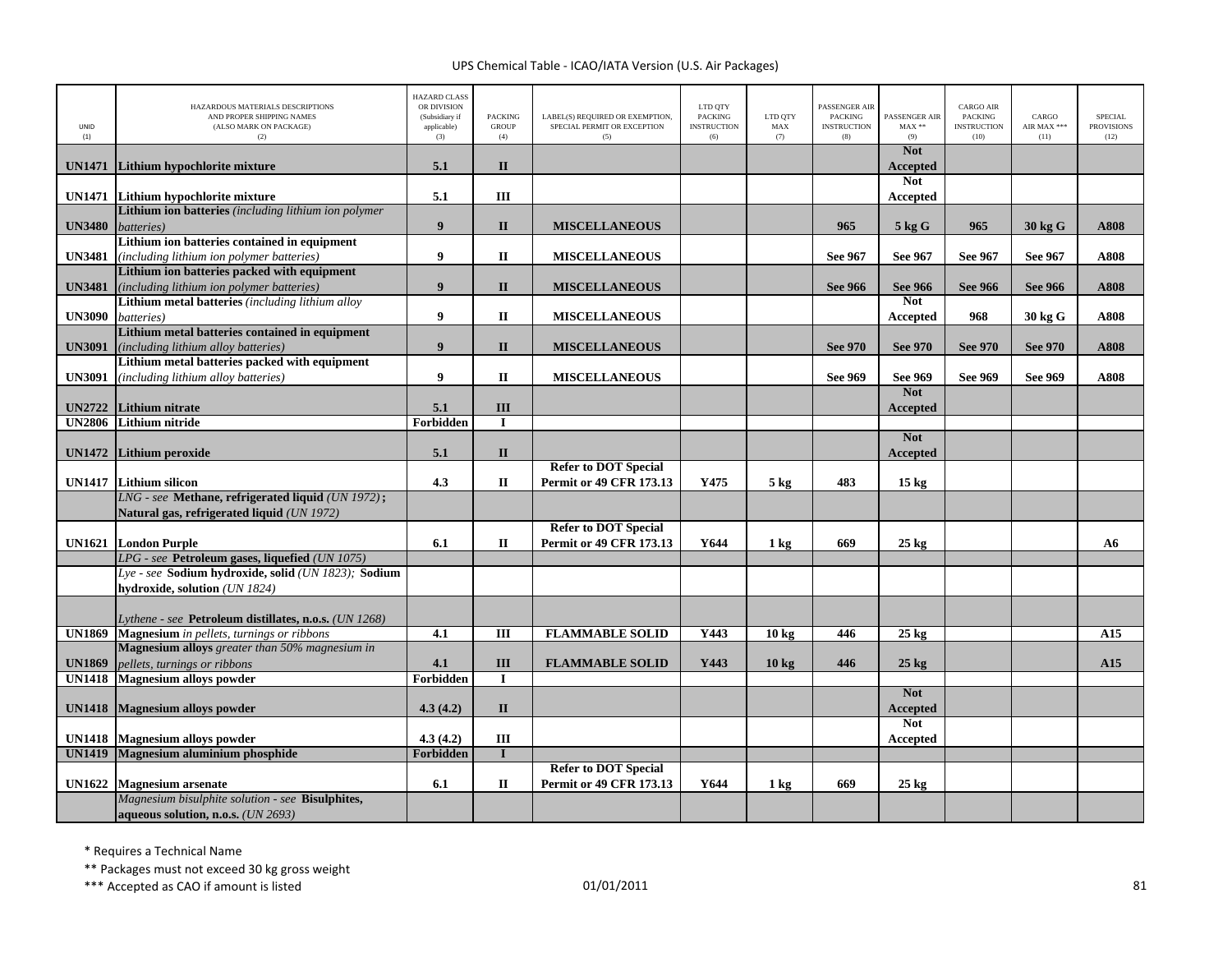| UNID<br>(1)                    | HAZARDOUS MATERIALS DESCRIPTIONS<br>AND PROPER SHIPPING NAMES<br>(ALSO MARK ON PACKAGE)<br>(2)              | <b>HAZARD CLASS</b><br>OR DIVISION<br>(Subsidiary if<br>applicable)<br>(3) | <b>PACKING</b><br><b>GROUP</b><br>(4) | LABEL(S) REQUIRED OR EXEMPTION,<br>SPECIAL PERMIT OR EXCEPTION<br>(5) | LTD QTY<br><b>PACKING</b><br><b>INSTRUCTION</b><br>(6) | LTD QTY<br>MAX<br>(7) | PASSENGER AIR<br><b>PACKING</b><br><b>INSTRUCTION</b><br>(8) | PASSENGER AIR<br>$\text{MAX}$ **<br>(9) | <b>CARGO AIR</b><br><b>PACKING</b><br><b>INSTRUCTION</b><br>(10) | CARGO<br>AIR MAX ***<br>(11) | <b>SPECIAL</b><br><b>PROVISIONS</b><br>(12) |
|--------------------------------|-------------------------------------------------------------------------------------------------------------|----------------------------------------------------------------------------|---------------------------------------|-----------------------------------------------------------------------|--------------------------------------------------------|-----------------------|--------------------------------------------------------------|-----------------------------------------|------------------------------------------------------------------|------------------------------|---------------------------------------------|
| <b>UN1473</b>                  | <b>Magnesium</b> bromate                                                                                    | 5.1                                                                        | $\mathbf{I}$                          |                                                                       |                                                        |                       |                                                              | <b>Not</b><br>Accepted                  |                                                                  |                              |                                             |
|                                |                                                                                                             | 5.1                                                                        | $\mathbf{I}$                          |                                                                       |                                                        |                       |                                                              | <b>Not</b>                              |                                                                  |                              |                                             |
| <b>UN2723</b>                  | <b>Magnesium chlorate</b>                                                                                   |                                                                            |                                       |                                                                       |                                                        |                       |                                                              | Accepted                                |                                                                  |                              |                                             |
|                                | Magnesium chloride and chlorate mixture - see Chlorate<br>and magnesium chloride mixture, solution or solid |                                                                            |                                       |                                                                       |                                                        |                       |                                                              |                                         |                                                                  |                              |                                             |
| <b>UN2004</b>                  | <b>Magnesium diamide</b>                                                                                    | 4.2                                                                        | $\mathbf{I}$                          |                                                                       |                                                        |                       |                                                              | <b>Not</b><br>Accepted                  |                                                                  |                              |                                             |
|                                | Magnesium dross, hot or wet                                                                                 | Forbidden                                                                  |                                       |                                                                       |                                                        |                       |                                                              |                                         |                                                                  |                              |                                             |
| <b>UN2853</b>                  | <b>Magnesium fluorosilicate</b>                                                                             | 6.1                                                                        | III                                   | <b>Refer to DOT Special</b><br><b>Permit or 49 CFR 173.13</b>         | Y645                                                   | $10 \text{ kg}$       | 670                                                          | $25$ kg                                 |                                                                  |                              |                                             |
|                                | Magnesium granules, coated particle size not less than                                                      |                                                                            |                                       | <b>Refer to DOT Special</b>                                           |                                                        |                       |                                                              |                                         |                                                                  |                              |                                             |
| <b>UN2950</b>                  | 149 microns                                                                                                 | 4.3                                                                        | Ш                                     | <b>Permit or 49 CFR 173.13</b>                                        | Y477                                                   | 10 <sub>kg</sub>      | 486                                                          | $25 \text{ kg}$                         |                                                                  |                              |                                             |
| <b>UN2010</b>                  | <b>Magnesium hydride</b>                                                                                    | Forbidden                                                                  | $\mathbf{I}$                          |                                                                       |                                                        |                       |                                                              |                                         |                                                                  |                              |                                             |
|                                |                                                                                                             |                                                                            |                                       |                                                                       |                                                        |                       |                                                              | <b>Not</b>                              |                                                                  |                              |                                             |
| <b>UN1474</b>                  | <b>Magnesium nitrate</b>                                                                                    | 5.1                                                                        | Ш                                     |                                                                       |                                                        |                       |                                                              | Accepted                                |                                                                  |                              |                                             |
| <b>UN1475</b>                  | Magnesium perchlorate                                                                                       | 5.1                                                                        | $\mathbf{I}$                          |                                                                       |                                                        |                       |                                                              | <b>Not</b><br>Accepted                  |                                                                  |                              |                                             |
|                                |                                                                                                             |                                                                            |                                       |                                                                       |                                                        |                       |                                                              | <b>Not</b>                              |                                                                  |                              |                                             |
| <b>UN1476</b>                  | <b>Magnesium peroxide</b>                                                                                   | 5.1                                                                        | $\mathbf{I}\mathbf{I}$                |                                                                       |                                                        |                       |                                                              | Accepted                                |                                                                  |                              |                                             |
| <b>UN2011</b><br><b>UN1418</b> | <b>Magnesium</b> phosphide<br><b>Magnesium</b> powder                                                       | Forbidden<br>Forbidden                                                     | $\mathbf I$                           |                                                                       |                                                        |                       |                                                              |                                         |                                                                  |                              |                                             |
|                                |                                                                                                             |                                                                            |                                       |                                                                       |                                                        |                       |                                                              | <b>Not</b>                              |                                                                  |                              |                                             |
| <b>UN1418</b>                  | <b>Magnesium</b> powder                                                                                     | 4.3(4.2)                                                                   | $\mathbf{I}$                          |                                                                       |                                                        |                       |                                                              | Accepted                                |                                                                  |                              |                                             |
|                                |                                                                                                             |                                                                            |                                       |                                                                       |                                                        |                       |                                                              | <b>Not</b>                              |                                                                  |                              |                                             |
| <b>UN1418</b>                  | <b>Magnesium</b> powder                                                                                     | 4.3(4.2)                                                                   | Ш                                     |                                                                       |                                                        |                       |                                                              | Accepted                                |                                                                  |                              |                                             |
|                                | Magnesium scrap - see Magnesium or Magnesium                                                                |                                                                            |                                       |                                                                       |                                                        |                       |                                                              |                                         |                                                                  |                              |                                             |
|                                | alloys                                                                                                      |                                                                            |                                       |                                                                       |                                                        |                       |                                                              |                                         |                                                                  |                              |                                             |
|                                |                                                                                                             |                                                                            |                                       | <b>Refer to DOT Special</b>                                           |                                                        |                       |                                                              |                                         |                                                                  |                              |                                             |
| <b>UN2624</b>                  | <b>Magnesium silicide</b><br>Magnesium silicofluoride - see <b>Magnesium</b>                                | 4.3                                                                        | П                                     | <b>Permit or 49 CFR 173.13</b>                                        | Y475                                                   | $5 \text{ kg}$        | 483                                                          | $15 \text{ kg}$                         |                                                                  |                              |                                             |
|                                | fluorosilicate                                                                                              |                                                                            |                                       |                                                                       |                                                        |                       |                                                              |                                         |                                                                  |                              |                                             |
|                                |                                                                                                             |                                                                            |                                       | <b>MAGNETIZED</b>                                                     |                                                        |                       |                                                              |                                         |                                                                  |                              |                                             |
| <b>UN2807</b>                  | <b>Magnetized material</b>                                                                                  | 9                                                                          |                                       | <b>MATERIAL</b>                                                       |                                                        |                       | 953                                                          | 30 kg G                                 | 953                                                              | 30 kg G                      | A802                                        |
| <b>UN2215</b>                  | Maleic anhydride                                                                                            | $\overline{\mathbf{8}}$                                                    | $\overline{III}$                      | <b>CORROSIVE</b>                                                      | Y845                                                   | $5$ kg                | 860                                                          | $25$ kg                                 |                                                                  |                              |                                             |
| <b>UN2215</b>                  | Maleic anhydride, molten                                                                                    | Forbidden                                                                  |                                       |                                                                       |                                                        |                       |                                                              |                                         |                                                                  |                              |                                             |
|                                | Malonic dinitrile - see Malononitrile                                                                       |                                                                            |                                       |                                                                       |                                                        |                       |                                                              |                                         |                                                                  |                              |                                             |
|                                | Malonic ethyl ester nitrile - see ethyl cyanoacetate                                                        |                                                                            |                                       |                                                                       |                                                        |                       |                                                              |                                         |                                                                  |                              |                                             |
|                                | Malonodinitrile - see Malononitrile                                                                         |                                                                            |                                       |                                                                       |                                                        |                       |                                                              |                                         |                                                                  |                              |                                             |
| <b>UN2647</b>                  | Malononitrile                                                                                               | 6.1                                                                        | $\mathbf{I}$                          | <b>Refer to DOT Special</b><br><b>Permit or 49 CFR 173.13</b>         | Y644                                                   | $1 \text{ kg}$        | 669                                                          | $25 \text{ kg}$                         |                                                                  |                              |                                             |
| <b>UN2210</b>                  | <b>Maneb</b>                                                                                                | 4.2(4.3)                                                                   | Ш                                     |                                                                       |                                                        |                       |                                                              | <b>Not</b><br><b>Accepted</b>           |                                                                  |                              |                                             |
|                                |                                                                                                             |                                                                            |                                       |                                                                       |                                                        |                       |                                                              | <b>Not</b>                              |                                                                  |                              |                                             |
|                                | <b>UN2210</b> Maneb preparation with not less than 60% maneb                                                | 4.2(4.3)                                                                   | III                                   |                                                                       |                                                        |                       |                                                              | Accepted                                |                                                                  |                              |                                             |

\* Requires <sup>a</sup> Technical Name

\*\* Packages must not exceed 30 kg gross weight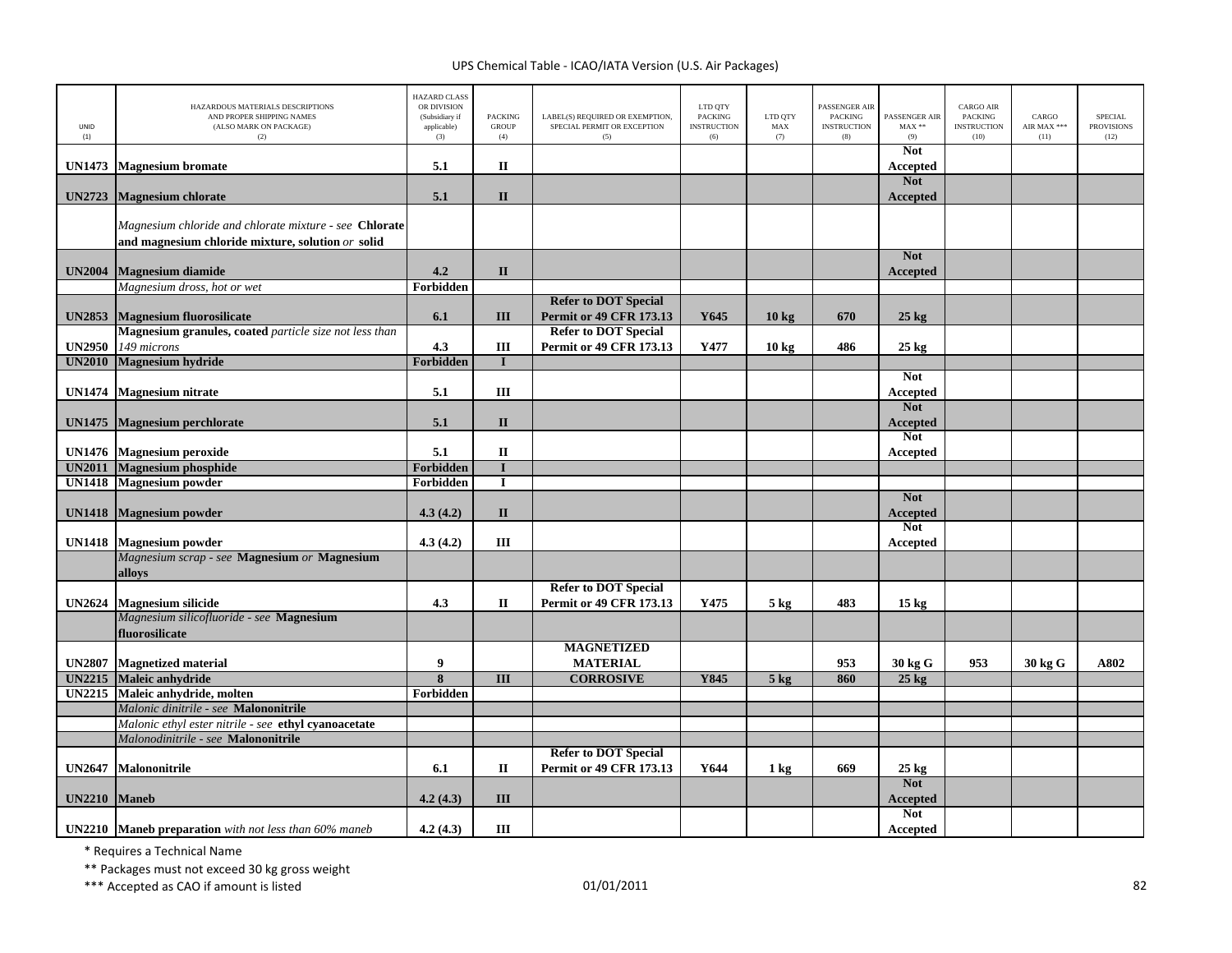| UNID<br>(1)   | HAZARDOUS MATERIALS DESCRIPTIONS<br>AND PROPER SHIPPING NAMES<br>(ALSO MARK ON PACKAGE)<br>(2) | <b>HAZARD CLASS</b><br>OR DIVISION<br>(Subsidiary if<br>applicable)<br>(3) | <b>PACKING</b><br><b>GROUP</b><br>(4) | LABEL(S) REQUIRED OR EXEMPTION,<br>SPECIAL PERMIT OR EXCEPTION<br>(5) | LTD QTY<br><b>PACKING</b><br><b>INSTRUCTION</b><br>(6) | LTD QTY<br>${\rm MAX}$<br>(7) | PASSENGER AIR<br><b>PACKING</b><br><b>INSTRUCTION</b><br>(8) | PASSENGER AIR<br>$MAX**$<br>(9) | <b>CARGO AIR</b><br>PACKING<br><b>INSTRUCTION</b><br>(10) | CARGO<br>AIR MAX ***<br>(11) | <b>SPECIAL</b><br><b>PROVISIONS</b><br>(12) |
|---------------|------------------------------------------------------------------------------------------------|----------------------------------------------------------------------------|---------------------------------------|-----------------------------------------------------------------------|--------------------------------------------------------|-------------------------------|--------------------------------------------------------------|---------------------------------|-----------------------------------------------------------|------------------------------|---------------------------------------------|
| <b>UN2968</b> | Maneb preparation, stabilized against self-heating                                             | 4.3                                                                        | III                                   | <b>Refer to DOT Special</b><br><b>Permit or 49 CFR 173.13</b>         | Y477                                                   | 10 <sub>kg</sub>              | 486                                                          | $25$ kg                         |                                                           |                              | A3                                          |
|               |                                                                                                |                                                                            |                                       | <b>Refer to DOT Special</b>                                           |                                                        |                               |                                                              |                                 |                                                           |                              |                                             |
| <b>UN2968</b> | <b>Maneb, stabilized</b> against self-heating                                                  | 4.3                                                                        | III                                   | <b>Permit or 49 CFR 173.13</b>                                        | Y477                                                   | 10 <sub>kg</sub>              | 486                                                          | $25 \text{ kg}$                 |                                                           |                              | A3                                          |
|               | Manganese ethylene-di-dithiocarbamate - see Maneb,                                             |                                                                            |                                       |                                                                       |                                                        |                               |                                                              |                                 |                                                           |                              |                                             |
|               | etc.                                                                                           |                                                                            |                                       |                                                                       |                                                        |                               |                                                              |                                 |                                                           |                              |                                             |
|               | Manganese ethylene-1,2-di-dithiocarbamate - see                                                |                                                                            |                                       |                                                                       |                                                        |                               |                                                              |                                 |                                                           |                              |                                             |
|               | Maneb, etc.                                                                                    |                                                                            |                                       |                                                                       |                                                        |                               |                                                              | <b>Not</b>                      |                                                           |                              |                                             |
| <b>UN2724</b> | <b>Manganese nitrate</b>                                                                       | 5.1                                                                        | Ш                                     |                                                                       |                                                        |                               |                                                              | <b>Accepted</b>                 |                                                           |                              |                                             |
| <b>UN1330</b> | <b>Manganese resinate</b>                                                                      | 4.1                                                                        | $\overline{III}$                      | <b>FLAMMABLE SOLID</b>                                                | Y443                                                   | 10 <sub>kg</sub>              | 446                                                          | $25 \text{ kg}$                 |                                                           |                              |                                             |
|               | Mannitan tetranitrate                                                                          | Forbidden                                                                  |                                       |                                                                       |                                                        |                               |                                                              |                                 |                                                           |                              |                                             |
|               | Mannitol hexanitrate (dry)                                                                     | Forbidden                                                                  |                                       |                                                                       |                                                        |                               |                                                              |                                 |                                                           |                              |                                             |
| <b>UN0133</b> | Mannitol hexanitrate, wetted                                                                   | Forbidden                                                                  |                                       |                                                                       |                                                        |                               |                                                              |                                 |                                                           |                              |                                             |
| <b>UN2254</b> | <b>Matches</b> , fusee                                                                         | Forbidden                                                                  |                                       |                                                                       |                                                        |                               |                                                              |                                 |                                                           |                              |                                             |
| <b>UN1944</b> | Matches, safety book, card or strike on box                                                    | 4.1                                                                        | $\overline{\mathbf{H}}$               | <b>FLAMMABLE SOLID</b>                                                | Y455                                                   | 10 <sub>kg</sub>              | 455                                                          | $25 \text{ kg}$                 |                                                           |                              | $\overline{A125}$                           |
| <b>UN1331</b> | Matches, "strike anywhere"                                                                     | Forbidden                                                                  |                                       |                                                                       |                                                        |                               |                                                              |                                 |                                                           |                              |                                             |
|               | Matches, trick - see Fireworks (UN 0333, UN 0334, UN                                           |                                                                            |                                       |                                                                       |                                                        |                               |                                                              |                                 |                                                           |                              |                                             |
|               | 0335, UN 0336, UN 0337)                                                                        |                                                                            |                                       |                                                                       |                                                        |                               |                                                              |                                 |                                                           |                              |                                             |
| <b>UN1945</b> | Matches, wax "vesta"                                                                           | $\overline{4.1}$                                                           | $\overline{III}$                      | <b>FLAMMABLE SOLID</b>                                                | Y455                                                   | 10 <sub>kg</sub>              | 455                                                          | $25 \text{ kg}$                 |                                                           |                              | $\overline{A125}$                           |
| <b>UN3291</b> | Medical waste, n.o.s.                                                                          | 6.2                                                                        | $\Pi$                                 |                                                                       |                                                        |                               |                                                              | <b>Not</b>                      |                                                           |                              |                                             |
|               |                                                                                                |                                                                            |                                       |                                                                       |                                                        |                               |                                                              | Accepted                        |                                                           |                              |                                             |
|               | Medicine, n.o.s. - see <b>Consumer commodity</b> (ID 8000)                                     |                                                                            |                                       |                                                                       |                                                        |                               |                                                              |                                 |                                                           |                              |                                             |
|               |                                                                                                |                                                                            |                                       | <b>Refer to DOT Special</b>                                           |                                                        |                               |                                                              |                                 |                                                           |                              |                                             |
| <b>UN3248</b> | Medicine, liquid, flammable, toxic, n.o.s.                                                     | 3(6.1)                                                                     | $\Pi$                                 | <b>Permit or 49 CFR 173.13</b>                                        | Y341                                                   | 1 <sub>L</sub>                | 352                                                          | 1L                              |                                                           |                              | A80                                         |
|               |                                                                                                |                                                                            |                                       | <b>Refer to DOT Special</b>                                           |                                                        |                               |                                                              |                                 |                                                           |                              |                                             |
| <b>UN3248</b> | Medicine, liquid, flammable, toxic, n.o.s.                                                     | 3(6.1)                                                                     | Ш                                     | <b>Permit or 49 CFR 173.13</b>                                        | Y343                                                   | 2L                            | 355                                                          | 5 L                             |                                                           |                              | A3, A80                                     |
|               |                                                                                                |                                                                            |                                       | <b>Refer to DOT Special</b>                                           |                                                        |                               |                                                              |                                 |                                                           |                              |                                             |
| <b>UN1851</b> | Medicine, liquid, toxic, n.o.s.                                                                | 6.1                                                                        | $\mathbf{I}$                          | <b>Permit or 49 CFR 173.13</b>                                        | Y641                                                   | 1L                            | 654                                                          | 5L                              |                                                           |                              |                                             |
|               |                                                                                                |                                                                            |                                       | <b>Refer to DOT Special</b>                                           |                                                        |                               |                                                              |                                 |                                                           |                              |                                             |
|               | UN1851 Medicine, liquid, toxic, n.o.s.                                                         | 6.1                                                                        | Ш                                     | <b>Permit or 49 CFR 173.13</b>                                        | Y642                                                   | 2L                            | 655                                                          | 5L                              |                                                           |                              | A <sub>3</sub>                              |
| <b>UN3249</b> | Medicine, solid, toxic, n.o.s.                                                                 | 6.1                                                                        | $\mathbf{I}$                          | <b>Refer to DOT Special</b><br><b>Permit or 49 CFR 173.13</b>         | Y644                                                   |                               | 669                                                          | $5 \text{ kg}$                  |                                                           |                              |                                             |
|               |                                                                                                |                                                                            |                                       | <b>Refer to DOT Special</b>                                           |                                                        | $1 \text{ kg}$                |                                                              |                                 |                                                           |                              |                                             |
| <b>UN3249</b> | Medicine, solid, toxic, n.o.s.                                                                 | 6.1                                                                        | Ш                                     | <b>Permit or 49 CFR 173.13</b>                                        | Y645                                                   | $5 \text{ kg}$                | 670                                                          | $5 \text{ kg}$                  |                                                           |                              | A3                                          |
|               | p-Mentha-1,8-diene - see Dipentene (UN 2052)                                                   |                                                                            |                                       |                                                                       |                                                        |                               |                                                              |                                 |                                                           |                              |                                             |
|               | $p$ -Menthyl hydroperoxide (> 72%) - see <b>Organic</b>                                        |                                                                            |                                       |                                                                       |                                                        |                               |                                                              |                                 |                                                           |                              |                                             |
|               | peroxide type D, liquid (UN 3105) [OP.13]                                                      |                                                                            |                                       |                                                                       |                                                        |                               |                                                              |                                 |                                                           |                              |                                             |
|               | p-Menthyl hydroperoxide (<= 72%, diluent type $A \geq$                                         |                                                                            |                                       |                                                                       |                                                        |                               |                                                              |                                 |                                                           |                              |                                             |
|               | 28%) - see Organic peroxide type F, liquid (UN 3109)                                           |                                                                            |                                       |                                                                       |                                                        |                               |                                                              |                                 |                                                           |                              |                                             |
|               | [OP.27]                                                                                        |                                                                            |                                       |                                                                       |                                                        |                               |                                                              |                                 |                                                           |                              |                                             |
|               | UN3336 Mercaptan mixture, liquid, flammable, n.o.s.*                                           | $\mathbf{3}$                                                               | $\bf{I}$                              | <b>FLAMMABLE LIQUID</b>                                               |                                                        |                               | Forbidden                                                    | Forbidden                       |                                                           |                              |                                             |
|               | UN3336 Mercaptan mixture, liquid, flammable, n.o.s.*                                           | $\mathbf{3}$                                                               | $\mathbf{I}$                          | <b>FLAMMABLE LIQUID</b>                                               | Y341                                                   | 1 <sub>L</sub>                | 353                                                          | 5L                              |                                                           |                              |                                             |
|               | UN3336 Mercaptan mixture, liquid, flammable, n.o.s.*                                           | 3                                                                          | $\overline{III}$                      | <b>FLAMMABLE LIQUID</b>                                               | Y344                                                   | 10L                           | 355                                                          | 25L                             |                                                           |                              | A3                                          |
|               | UN1228 Mercaptan mixture, liquid, flammable, toxic, n.o.s.*                                    | Forbidden                                                                  | $\mathbf{I}$                          |                                                                       |                                                        |                               |                                                              |                                 |                                                           |                              |                                             |

\* Requires <sup>a</sup> Technical Name

\*\* Packages must not exceed 30 kg gross weight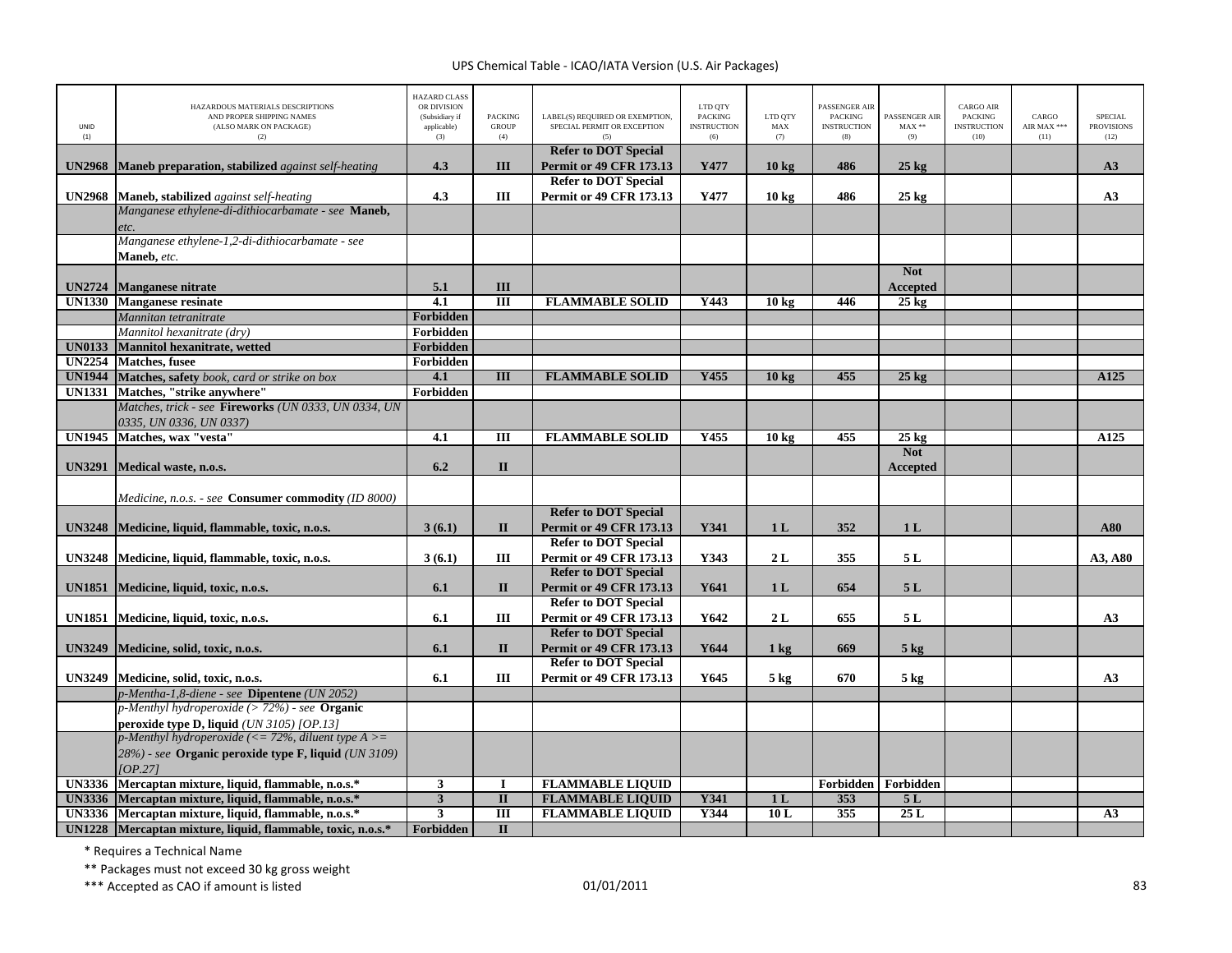| UNID          | HAZARDOUS MATERIALS DESCRIPTIONS<br>AND PROPER SHIPPING NAMES<br>(ALSO MARK ON PACKAGE)               | <b>HAZARD CLASS</b><br>OR DIVISION<br>(Subsidiary if<br>applicable) | <b>PACKING</b><br><b>GROUP</b> | LABEL(S) REQUIRED OR EXEMPTION.<br>SPECIAL PERMIT OR EXCEPTION | LTD QTY<br><b>PACKING</b><br><b>INSTRUCTION</b> | LTD QTY<br>MAX | PASSENGER AIR<br><b>PACKING</b><br><b>INSTRUCTION</b> | <b>PASSENGER AIR</b><br>$MAX**$ | CARGO AIR<br><b>PACKING</b><br><b>INSTRUCTION</b> | CARGO<br>AIR MAX *** | <b>SPECIAL</b><br><b>PROVISIONS</b> |
|---------------|-------------------------------------------------------------------------------------------------------|---------------------------------------------------------------------|--------------------------------|----------------------------------------------------------------|-------------------------------------------------|----------------|-------------------------------------------------------|---------------------------------|---------------------------------------------------|----------------------|-------------------------------------|
| (1)           | (2)                                                                                                   | (3)                                                                 | (4)                            |                                                                | (6)                                             | (7)            | (8)                                                   | (9)                             | (10)                                              | (11)                 | (12)                                |
|               |                                                                                                       |                                                                     |                                | <b>Refer to DOT Special</b>                                    |                                                 |                |                                                       |                                 |                                                   |                      | A1, A3,                             |
| <b>UN1228</b> | Mercaptan mixture, liquid, flammable, toxic, n.o.s.*                                                  | 3(6.1)                                                              | Ш                              | <b>Permit or 49 CFR 173.13</b>                                 | Y373                                            | 1 <sub>L</sub> | 373                                                   | 5 L                             |                                                   |                      | A36                                 |
|               |                                                                                                       |                                                                     |                                | <b>Refer to DOT Special</b>                                    |                                                 |                |                                                       |                                 |                                                   |                      |                                     |
| <b>UN3071</b> | Mercaptan mixture, liquid, toxic, flammable, n.o.s.*<br>UN3336 Mercaptans, liquid, flammable, n.o.s.* | 6.1(3)<br>3                                                         | $\mathbf{I}$                   | <b>Permit or 49 CFR 173.13</b><br><b>FLAMMABLE LIQUID</b>      | Y641                                            | 1 <sub>L</sub> | 654<br>Forbidden                                      | 5L<br>Forbidden                 |                                                   |                      |                                     |
| <b>UN3336</b> | Mercaptans, liquid, flammable, n.o.s.*                                                                | $\overline{3}$                                                      | $\overline{\mathbf{u}}$        | <b>FLAMMABLE LIQUID</b>                                        | <b>Y341</b>                                     | 1L             | 353                                                   | 5L                              |                                                   |                      |                                     |
|               | UN3336 Mercaptans, liquid, flammable, n.o.s.*                                                         | $\mathbf{3}$                                                        | Ш                              | <b>FLAMMABLE LIQUID</b>                                        | Y344                                            | 10L            | 355                                                   | 25L                             |                                                   |                      | A3                                  |
| <b>UN1228</b> | Mercaptans, liquid, flammable, toxic, n.o.s.*                                                         | <b>Forbidden</b>                                                    | $\mathbf{I}$                   |                                                                |                                                 |                |                                                       |                                 |                                                   |                      |                                     |
|               |                                                                                                       |                                                                     |                                | <b>Refer to DOT Special</b>                                    |                                                 |                |                                                       |                                 |                                                   |                      | A1, A3,                             |
| <b>UN1228</b> | Mercaptans, liquid, flammable, toxic, n.o.s.*                                                         | 3(6.1)                                                              | Ш                              | <b>Permit or 49 CFR 173.13</b>                                 | Y373                                            | 1 <sub>L</sub> | 373                                                   | 5L                              |                                                   |                      | A36                                 |
|               |                                                                                                       |                                                                     |                                | <b>Refer to DOT Special</b>                                    |                                                 |                |                                                       |                                 |                                                   |                      |                                     |
| <b>UN3071</b> | Mercaptans, liquid, toxic, flammable, n.o.s.*                                                         | 6.1(3)                                                              | $\mathbf{I}$                   | <b>Permit or 49 CFR 173.13</b>                                 | Y641                                            | 1 <sub>L</sub> | 654                                                   | 5L                              |                                                   |                      |                                     |
|               | 2-Mercaptoethanol - see Thioglycol (UN 2966)                                                          |                                                                     |                                |                                                                |                                                 |                |                                                       |                                 |                                                   |                      |                                     |
|               | 2-Mercaptopropionic acid - see Thiolactic acid (UN                                                    |                                                                     |                                |                                                                |                                                 |                |                                                       |                                 |                                                   |                      |                                     |
|               | 2936)                                                                                                 |                                                                     |                                |                                                                |                                                 |                |                                                       |                                 |                                                   |                      |                                     |
| <b>UN0448</b> | 5-Mercaptotetrazol-1-acetic acid                                                                      | Forbidden                                                           |                                |                                                                |                                                 |                |                                                       |                                 |                                                   |                      |                                     |
|               |                                                                                                       |                                                                     |                                | <b>Refer to DOT Special</b>                                    |                                                 |                |                                                       |                                 |                                                   |                      |                                     |
| <b>UN1623</b> | <b>Mercuric</b> arsenate                                                                              | 6.1                                                                 | $\mathbf{I}$                   | <b>Permit or 49 CFR 173.13</b>                                 | Y644                                            | $1 \text{ kg}$ | 669                                                   | $25 \text{ kg}$                 |                                                   |                      |                                     |
|               |                                                                                                       |                                                                     |                                | <b>Refer to DOT Special</b>                                    |                                                 |                |                                                       |                                 |                                                   |                      |                                     |
|               | UN1624 Mercuric chloride                                                                              | 6.1                                                                 | $\mathbf{I}$                   | <b>Permit or 49 CFR 173.13</b>                                 | Y644                                            | $1 \text{ kg}$ | 669                                                   | $25 \text{ kg}$                 |                                                   |                      |                                     |
|               |                                                                                                       |                                                                     |                                | <b>Refer to DOT Special</b>                                    |                                                 |                |                                                       |                                 |                                                   |                      |                                     |
| <b>UN1625</b> | Mercuric nitrate                                                                                      | 6.1                                                                 | $\mathbf{I}$                   | <b>Permit or 49 CFR 173.13</b>                                 | Y644                                            | $1 \text{ kg}$ | 669                                                   | $25 \text{ kg}$                 |                                                   |                      |                                     |
|               |                                                                                                       |                                                                     |                                | <b>Refer to DOT Special</b>                                    |                                                 |                |                                                       |                                 |                                                   |                      |                                     |
| <b>UN1626</b> | Mercuric potassium cyanide                                                                            | 6.1                                                                 | $\mathbf I$                    | <b>Permit or 49 CFR 173.13</b>                                 |                                                 |                | 666                                                   | $5 \text{ kg}$                  |                                                   |                      |                                     |
|               |                                                                                                       |                                                                     |                                |                                                                |                                                 |                |                                                       |                                 |                                                   |                      |                                     |
|               | Mercuric sulphate - see <b>Mercury sulphate</b> (UN 1645)                                             |                                                                     |                                |                                                                |                                                 |                |                                                       |                                 |                                                   |                      |                                     |
|               | Mercurol - see Mercury nucleate (UN 1639)                                                             |                                                                     |                                |                                                                |                                                 |                |                                                       |                                 |                                                   |                      |                                     |
|               | Mercurous azide                                                                                       | <b>Forbidden</b>                                                    |                                |                                                                |                                                 |                |                                                       |                                 |                                                   |                      |                                     |
|               | Mercurous bisulphate - see Mercury sulphate                                                           |                                                                     |                                |                                                                |                                                 |                |                                                       |                                 |                                                   |                      |                                     |
|               |                                                                                                       |                                                                     |                                | <b>Refer to DOT Special</b>                                    |                                                 |                |                                                       |                                 |                                                   |                      |                                     |
| <b>UN1627</b> | <b>Mercurous nitrate</b>                                                                              | 6.1                                                                 | $\mathbf{I}$                   | <b>Permit or 49 CFR 173.13</b>                                 | Y644                                            | $1 \text{ kg}$ | 669                                                   | $25 \text{ kg}$                 |                                                   |                      |                                     |
|               | Mercurous sulphate - see Mercury sulphate                                                             |                                                                     |                                |                                                                |                                                 |                |                                                       |                                 |                                                   |                      |                                     |
| <b>UN2809</b> | <b>Mercury</b>                                                                                        | $\overline{\mathbf{8}}$                                             | III                            | <b>CORROSIVE</b>                                               |                                                 |                | 868                                                   | $25$ kg                         |                                                   |                      |                                     |
| <b>UN2809</b> | Mercury contained in manufactured articles                                                            | 8                                                                   | $\overline{III}$               | <b>CORROSIVE</b>                                               |                                                 |                | See 869                                               | $25 \text{ kg}$                 |                                                   |                      | A48, A69                            |
|               |                                                                                                       |                                                                     |                                | <b>Refer to DOT Special</b>                                    |                                                 |                |                                                       |                                 |                                                   |                      |                                     |
| <b>UN1629</b> | <b>Mercury</b> acetate                                                                                | 6.1                                                                 | $\mathbf{I}$                   | <b>Permit or 49 CFR 173.13</b>                                 | Y644                                            | $1 \text{ kg}$ | 669                                                   | $25$ kg                         |                                                   |                      |                                     |
|               | Mercury acetylide                                                                                     | Forbidden                                                           |                                |                                                                |                                                 |                |                                                       |                                 |                                                   |                      |                                     |
|               |                                                                                                       |                                                                     |                                | <b>Refer to DOT Special</b>                                    |                                                 |                |                                                       |                                 |                                                   |                      |                                     |
| <b>UN1630</b> | Mercury ammonium chloride                                                                             | 6.1                                                                 | $\mathbf{I}$                   | <b>Permit or 49 CFR 173.13</b>                                 | Y644                                            | $1 \text{ kg}$ | 669                                                   | $25 \text{ kg}$                 |                                                   |                      |                                     |
|               | Mercury based pesticide, liquid, flammable, toxic                                                     |                                                                     |                                |                                                                |                                                 |                |                                                       |                                 |                                                   |                      |                                     |
| <b>UN2778</b> | flash point $<$ 23°C*                                                                                 | Forbidden                                                           | $\mathbf I$                    |                                                                |                                                 |                |                                                       |                                 |                                                   |                      |                                     |
|               | Mercury based pesticide, liquid, flammable, toxic                                                     |                                                                     |                                | <b>Refer to DOT Special</b><br><b>Permit or 49 CFR 173.13</b>  | Y341                                            |                |                                                       |                                 |                                                   |                      |                                     |
| <b>UN2778</b> | flash point $<$ 23°C*                                                                                 | 3(6.1)                                                              | $\mathbf{I}$                   | <b>Refer to DOT Special</b>                                    |                                                 | 1 <sub>L</sub> | 352                                                   | 1 <sub>L</sub>                  |                                                   |                      |                                     |
|               |                                                                                                       | 6.1                                                                 | $\bf{I}$                       | <b>Permit or 49 CFR 173.13</b>                                 |                                                 |                | 652                                                   | 1 <sub>L</sub>                  |                                                   |                      | A <sub>4</sub>                      |
|               | UN3012 Mercury based pesticide, liquid, toxic*                                                        |                                                                     |                                |                                                                |                                                 |                |                                                       |                                 |                                                   |                      |                                     |

\* Requires <sup>a</sup> Technical Name

\*\* Packages must not exceed 30 kg gross weight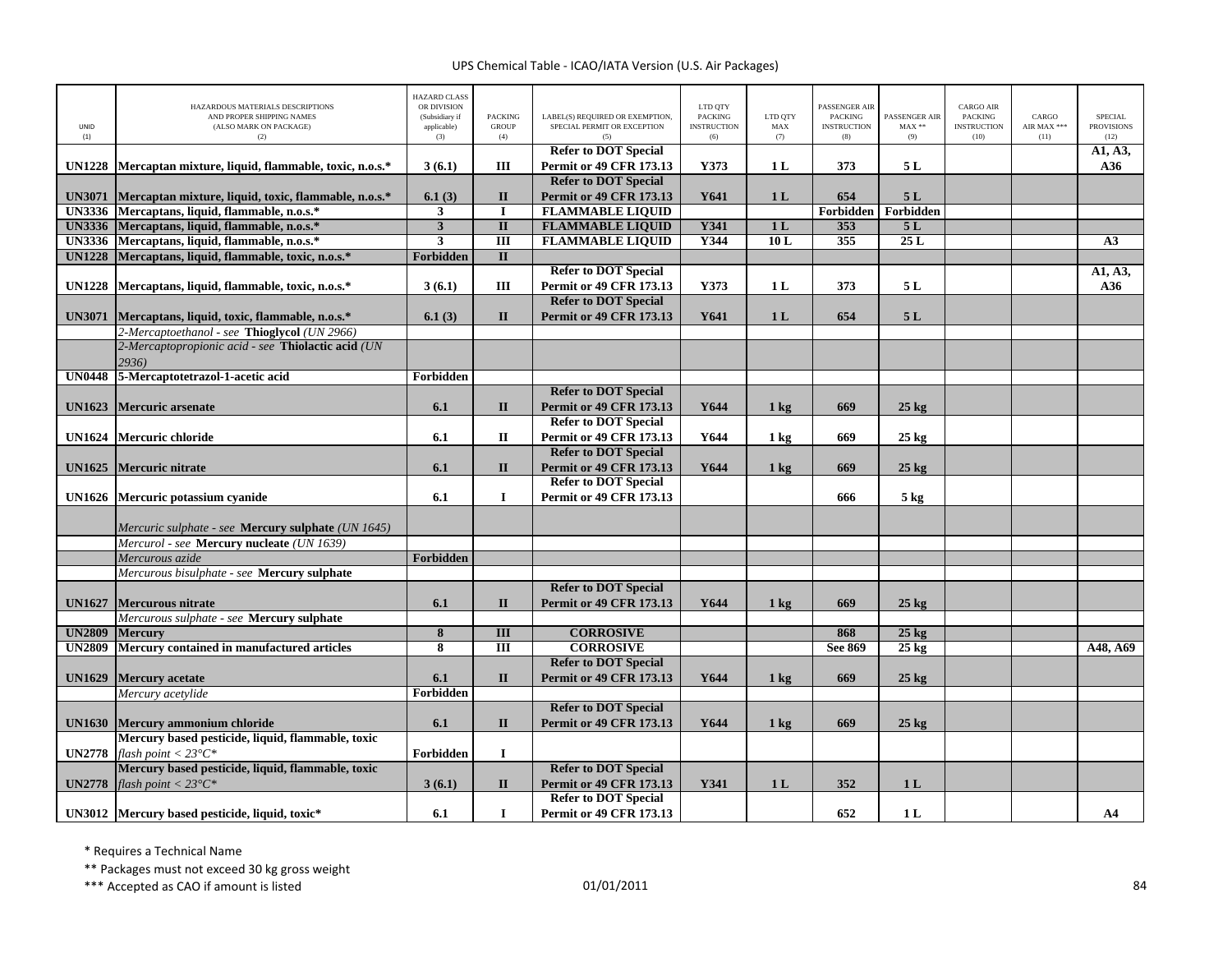| UNID<br>(1)   | HAZARDOUS MATERIALS DESCRIPTIONS<br>AND PROPER SHIPPING NAMES<br>(ALSO MARK ON PACKAGE)<br>(2) | <b>HAZARD CLASS</b><br>OR DIVISION<br>(Subsidiary if<br>applicable)<br>(3) | <b>PACKING</b><br><b>GROUP</b><br>(4) | LABEL(S) REQUIRED OR EXEMPTION,<br>SPECIAL PERMIT OR EXCEPTION | LTD QTY<br><b>PACKING</b><br><b>INSTRUCTION</b><br>(6) | LTD QTY<br>MAX<br>(7) | PASSENGER AIR<br><b>PACKING</b><br><b>INSTRUCTION</b><br>(8) | PASSENGER AIR<br>$MAX**$<br>(9) | <b>CARGO AIR</b><br><b>PACKING</b><br><b>INSTRUCTION</b><br>(10) | CARGO<br>AIR MAX ***<br>(11) | <b>SPECIAL</b><br><b>PROVISIONS</b><br>(12) |
|---------------|------------------------------------------------------------------------------------------------|----------------------------------------------------------------------------|---------------------------------------|----------------------------------------------------------------|--------------------------------------------------------|-----------------------|--------------------------------------------------------------|---------------------------------|------------------------------------------------------------------|------------------------------|---------------------------------------------|
| <b>UN3012</b> | Mercury based pesticide, liquid, toxic*                                                        | 6.1                                                                        | $\mathbf{I}$                          | <b>Refer to DOT Special</b><br><b>Permit or 49 CFR 173.13</b>  | Y641                                                   | 1 <sub>L</sub>        | 654                                                          | 5L                              |                                                                  |                              |                                             |
|               |                                                                                                |                                                                            |                                       | <b>Refer to DOT Special</b>                                    |                                                        |                       |                                                              |                                 |                                                                  |                              |                                             |
| <b>UN3012</b> | Mercury based pesticide, liquid, toxic*                                                        | 6.1                                                                        | Ш                                     | <b>Permit or 49 CFR 173.13</b>                                 | Y642                                                   | 2L                    | 655                                                          | 25L                             |                                                                  |                              | A3                                          |
|               | Mercury based pesticide, liquid, toxic, flammable                                              |                                                                            |                                       | <b>Refer to DOT Special</b>                                    |                                                        |                       |                                                              |                                 |                                                                  |                              |                                             |
| <b>UN3011</b> | flash point $\geq$ = 23°C*                                                                     | 6.1(3)                                                                     | $\mathbf{I}$                          | <b>Permit or 49 CFR 173.13</b><br><b>Refer to DOT Special</b>  |                                                        |                       | 652                                                          | 1 <sub>L</sub>                  |                                                                  |                              | A <sub>4</sub>                              |
| <b>UN3011</b> | Mercury based pesticide, liquid, toxic, flammable<br>flash point $\geq$ = 23°C*                | 6.1(3)                                                                     | П                                     | <b>Permit or 49 CFR 173.13</b>                                 | Y641                                                   | 1 <sub>L</sub>        | 654                                                          | 5L                              |                                                                  |                              |                                             |
|               | Mercury based pesticide, liquid, toxic, flammable                                              |                                                                            |                                       | <b>Refer to DOT Special</b>                                    |                                                        |                       |                                                              |                                 |                                                                  |                              |                                             |
| <b>UN3011</b> | flash point $\geq$ = 23°C*                                                                     | 6.1(3)                                                                     | III                                   | <b>Permit or 49 CFR 173.13</b>                                 | Y642                                                   | 2L                    | 655                                                          | 25 L                            |                                                                  |                              | A3                                          |
|               |                                                                                                |                                                                            |                                       | <b>Refer to DOT Special</b>                                    |                                                        |                       |                                                              |                                 |                                                                  |                              |                                             |
| <b>UN2777</b> | Mercury based pesticide, solid, toxic*                                                         | 6.1                                                                        | $\mathbf I$                           | <b>Permit or 49 CFR 173.13</b>                                 |                                                        |                       | 666                                                          | $5 \text{ kg}$                  |                                                                  |                              | A <sub>5</sub>                              |
|               |                                                                                                |                                                                            |                                       | <b>Refer to DOT Special</b>                                    |                                                        |                       |                                                              |                                 |                                                                  |                              |                                             |
| <b>UN2777</b> | Mercury based pesticide, solid, toxic*                                                         | 6.1                                                                        | $\mathbf{I}$                          | <b>Permit or 49 CFR 173.13</b>                                 | Y644                                                   | $1$ kg                | 669                                                          | $25$ kg                         |                                                                  |                              |                                             |
|               |                                                                                                |                                                                            |                                       | <b>Refer to DOT Special</b>                                    |                                                        |                       |                                                              |                                 |                                                                  |                              |                                             |
| <b>UN2777</b> | Mercury based pesticide, solid, toxic*                                                         | 6.1                                                                        | III                                   | <b>Permit or 49 CFR 173.13</b>                                 | Y645                                                   | 10 <sub>kg</sub>      | 670                                                          | $25 \text{ kg}$                 |                                                                  |                              | A3                                          |
|               |                                                                                                |                                                                            |                                       | <b>Refer to DOT Special</b>                                    |                                                        |                       |                                                              |                                 |                                                                  |                              |                                             |
| <b>UN1631</b> | <b>Mercury benzoate</b>                                                                        | 6.1                                                                        | $\mathbf{I}$                          | <b>Permit or 49 CFR 173.13</b>                                 | Y644                                                   | $1 \text{ kg}$        | 669                                                          | $25$ kg                         |                                                                  |                              |                                             |
|               |                                                                                                |                                                                            |                                       | <b>Refer to DOT Special</b>                                    |                                                        |                       |                                                              |                                 |                                                                  |                              |                                             |
| <b>UN1634</b> | <b>Mercury bromides</b>                                                                        | 6.1                                                                        | $\mathbf{I}$                          | <b>Permit or 49 CFR 173.13</b>                                 | Y644                                                   | $1 \text{ kg}$        | 669                                                          | $25$ kg                         |                                                                  |                              |                                             |
|               |                                                                                                |                                                                            | $\mathbf{I}$                          | <b>Refer to DOT Special</b>                                    |                                                        |                       | 652                                                          | 1L                              |                                                                  |                              | A4, A6,                                     |
| <b>UN2024</b> | Mercury compound, liquid, n.o.s.*                                                              | 6.1                                                                        |                                       | <b>Permit or 49 CFR 173.13</b><br><b>Refer to DOT Special</b>  |                                                        |                       |                                                              |                                 |                                                                  |                              | A18                                         |
| <b>UN2024</b> | Mercury compound, liquid, n.o.s.*                                                              | 6.1                                                                        | $\mathbf{I}$                          | <b>Permit or 49 CFR 173.13</b>                                 | Y641                                                   | 1 <sub>L</sub>        | 654                                                          | 5L                              |                                                                  |                              | A6, A18                                     |
|               |                                                                                                |                                                                            |                                       | <b>Refer to DOT Special</b>                                    |                                                        |                       |                                                              |                                 |                                                                  |                              | A3, A6,                                     |
| <b>UN2024</b> | Mercury compound, liquid, n.o.s.*                                                              | 6.1                                                                        | III                                   | <b>Permit or 49 CFR 173.13</b>                                 | Y642                                                   | 2L                    | 655                                                          | 25L                             |                                                                  |                              | <b>A18</b>                                  |
|               |                                                                                                |                                                                            |                                       | <b>Refer to DOT Special</b>                                    |                                                        |                       |                                                              |                                 |                                                                  |                              | A5, A6,                                     |
| <b>UN2025</b> | Mercury compound, solid, n.o.s.*                                                               | 6.1                                                                        | $\mathbf I$                           | <b>Permit or 49 CFR 173.13</b>                                 |                                                        |                       | 666                                                          | 5 <sub>kg</sub>                 |                                                                  |                              | A18                                         |
|               |                                                                                                |                                                                            |                                       | <b>Refer to DOT Special</b>                                    |                                                        |                       |                                                              |                                 |                                                                  |                              |                                             |
| <b>UN2025</b> | Mercury compound, solid, n.o.s.*                                                               | 6.1                                                                        | $\mathbf{I}$                          | <b>Permit or 49 CFR 173.13</b>                                 | Y644                                                   | $1 \text{ kg}$        | 669                                                          | $25$ kg                         |                                                                  |                              | A6, A18                                     |
|               |                                                                                                |                                                                            |                                       | <b>Refer to DOT Special</b>                                    |                                                        |                       |                                                              |                                 |                                                                  |                              | A3, A6,                                     |
| <b>UN2025</b> | Mercury compound, solid, n.o.s.*                                                               | 6.1                                                                        | III                                   | <b>Permit or 49 CFR 173.13</b>                                 | Y645                                                   | 10 <sub>kg</sub>      | 670                                                          | $25$ kg                         |                                                                  |                              | A18                                         |
|               |                                                                                                |                                                                            |                                       | <b>Refer to DOT Special</b>                                    |                                                        |                       |                                                              |                                 |                                                                  |                              |                                             |
| <b>UN1636</b> | <b>Mercury cvanide</b>                                                                         | 6.1                                                                        | $\mathbf{I}$                          | <b>Permit or 49 CFR 173.13</b>                                 | Y644                                                   | $1 \text{ kg}$        | 669                                                          | $25$ kg                         |                                                                  |                              |                                             |
| <b>UN0135</b> | Mercury fulminate, wetted                                                                      | Forbidden                                                                  |                                       |                                                                |                                                        |                       |                                                              |                                 |                                                                  |                              |                                             |
| <b>UN1637</b> | <b>Mercury gluconate</b>                                                                       | 6.1                                                                        | $\mathbf{I}$                          | <b>Refer to DOT Special</b><br><b>Permit or 49 CFR 173.13</b>  | Y644                                                   | $1 \text{ kg}$        | 669                                                          | $25$ kg                         |                                                                  |                              |                                             |
|               | Mercury iodide aquabasic ammonobasic                                                           | Forbidden                                                                  |                                       |                                                                |                                                        |                       |                                                              |                                 |                                                                  |                              |                                             |
|               |                                                                                                |                                                                            |                                       | <b>Refer to DOT Special</b>                                    |                                                        |                       |                                                              |                                 |                                                                  |                              |                                             |
| <b>UN1638</b> | <b>Mercury</b> iodide                                                                          | 6.1                                                                        | $\mathbf{I}$                          | <b>Permit or 49 CFR 173.13</b>                                 | Y644                                                   | $1 \text{ kg}$        | 669                                                          | $25 \text{ kg}$                 |                                                                  |                              |                                             |
|               | Mercury nitride                                                                                | Forbidden                                                                  |                                       |                                                                |                                                        |                       |                                                              |                                 |                                                                  |                              |                                             |
|               |                                                                                                |                                                                            |                                       | <b>Refer to DOT Special</b>                                    |                                                        |                       |                                                              |                                 |                                                                  |                              |                                             |
| <b>UN1639</b> | <b>Mercury nucleate</b>                                                                        | 6.1                                                                        | $\mathbf{I}$                          | <b>Permit or 49 CFR 173.13</b>                                 | Y644                                                   | $1 \text{ kg}$        | 669                                                          | $25 \text{ kg}$                 |                                                                  |                              |                                             |
|               |                                                                                                |                                                                            |                                       | <b>Refer to DOT Special</b>                                    |                                                        |                       |                                                              |                                 |                                                                  |                              |                                             |
|               | <b>UN1640</b> Mercury oleate                                                                   | 6.1                                                                        | $\mathbf{I}$                          | <b>Permit or 49 CFR 173.13</b>                                 | Y644                                                   | 1 <sub>k</sub> g      | 669                                                          | $25 \text{ kg}$                 |                                                                  |                              |                                             |

\* Requires <sup>a</sup> Technical Name

\*\* Packages must not exceed 30 kg gross weight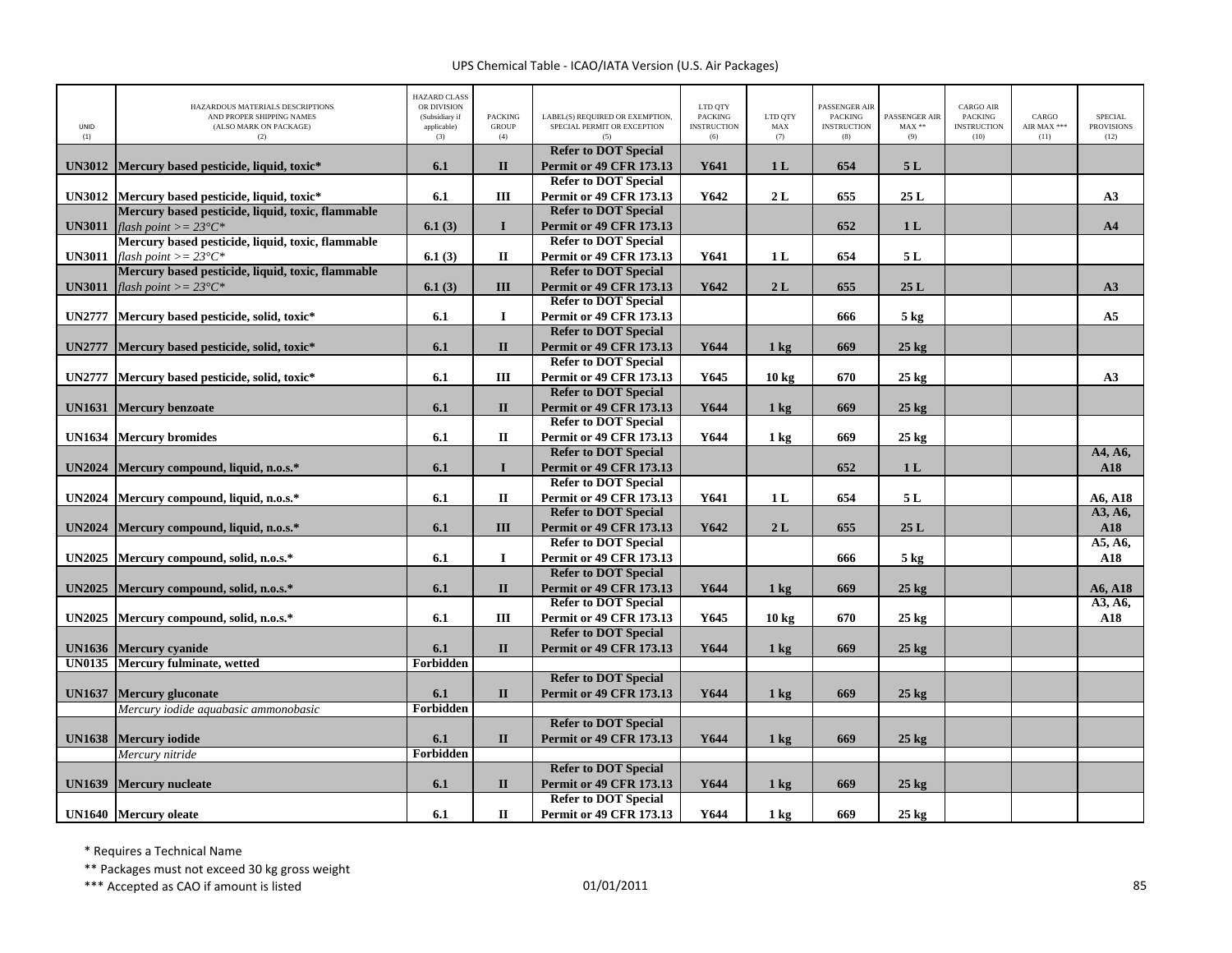| UNID<br>(1)   | HAZARDOUS MATERIALS DESCRIPTIONS<br>AND PROPER SHIPPING NAMES<br>(ALSO MARK ON PACKAGE)<br>(2) | <b>HAZARD CLASS</b><br>OR DIVISION<br>(Subsidiary if<br>applicable)<br>(3) | <b>PACKING</b><br><b>GROUP</b><br>(4) | LABEL(S) REQUIRED OR EXEMPTION.<br>SPECIAL PERMIT OR EXCEPTION<br>(5) | LTD QTY<br><b>PACKING</b><br><b>INSTRUCTION</b><br>(6) | LTD OTY<br>MAX<br>(7) | PASSENGER AIR<br><b>PACKING</b><br><b>INSTRUCTION</b><br>(8) | PASSENGER AIR<br>$MAX**$<br>(9) | <b>CARGO AIR</b><br><b>PACKING</b><br><b>INSTRUCTION</b><br>(10) | CARGO<br>AIR MAX ***<br>(11) | <b>SPECIAL</b><br><b>PROVISIONS</b><br>(12) |
|---------------|------------------------------------------------------------------------------------------------|----------------------------------------------------------------------------|---------------------------------------|-----------------------------------------------------------------------|--------------------------------------------------------|-----------------------|--------------------------------------------------------------|---------------------------------|------------------------------------------------------------------|------------------------------|---------------------------------------------|
|               |                                                                                                |                                                                            |                                       | <b>Refer to DOT Special</b>                                           |                                                        |                       |                                                              |                                 |                                                                  |                              |                                             |
| <b>UN1641</b> | <b>Mercury oxide</b>                                                                           | 6.1                                                                        | $\mathbf{I}$                          | <b>Permit or 49 CFR 173.13</b><br><b>Refer to DOT Special</b>         | Y644                                                   | $1 \text{ kg}$        | 669                                                          | $25 \text{ kg}$                 |                                                                  |                              |                                             |
| <b>UN1642</b> | Mercury oxycyanide, desensitized                                                               | 6.1                                                                        | $\mathbf{I}\mathbf{I}$                | <b>Permit or 49 CFR 173.13</b>                                        | Y644                                                   | $1 \text{ kg}$        | 669                                                          | $25 \text{ kg}$                 |                                                                  |                              |                                             |
|               |                                                                                                |                                                                            |                                       | <b>Refer to DOT Special</b>                                           |                                                        |                       |                                                              |                                 |                                                                  |                              |                                             |
| <b>UN1643</b> | <b>Mercury potassium iodide</b>                                                                | 6.1                                                                        | $\Pi$                                 | <b>Permit or 49 CFR 173.13</b>                                        | Y644                                                   | $1 \text{ kg}$        | 669                                                          | $25 \text{ kg}$                 |                                                                  |                              |                                             |
|               |                                                                                                |                                                                            |                                       | <b>Refer to DOT Special</b>                                           |                                                        |                       |                                                              |                                 |                                                                  |                              |                                             |
| <b>UN1644</b> | <b>Mercury salicylate</b>                                                                      | 6.1                                                                        | $\mathbf{I}$                          | <b>Permit or 49 CFR 173.13</b>                                        | Y644                                                   | $1 \text{ kg}$        | 669                                                          | $25 \text{ kg}$                 |                                                                  |                              |                                             |
|               |                                                                                                |                                                                            |                                       | <b>Refer to DOT Special</b>                                           |                                                        |                       |                                                              |                                 |                                                                  |                              |                                             |
| <b>UN1645</b> | <b>Mercury sulphate</b>                                                                        | 6.1                                                                        | $\mathbf{I}$                          | <b>Permit or 49 CFR 173.13</b>                                        | Y644                                                   | $1 \text{ kg}$        | 669                                                          | $25$ kg                         |                                                                  |                              |                                             |
|               |                                                                                                |                                                                            |                                       | <b>Refer to DOT Special</b>                                           | Y644                                                   |                       |                                                              |                                 |                                                                  |                              |                                             |
|               | UN1646 Mercury thiocyanate<br>Mercury vapour tubes - see Mercury contained in                  | 6.1                                                                        | П                                     | <b>Permit or 49 CFR 173.13</b>                                        |                                                        | $1 \text{ kg}$        | 669                                                          | $25 \text{ kg}$                 |                                                                  |                              |                                             |
|               | manufactured articles (UN 2809)                                                                |                                                                            |                                       |                                                                       |                                                        |                       |                                                              |                                 |                                                                  |                              |                                             |
|               |                                                                                                |                                                                            |                                       |                                                                       |                                                        |                       |                                                              |                                 |                                                                  |                              |                                             |
|               | Mesitylene - see 1,3,5-Trimethylbenzene (UN 2325)                                              |                                                                            |                                       |                                                                       |                                                        |                       |                                                              |                                 |                                                                  |                              |                                             |
|               | <b>UN1229</b> Mesityl oxide                                                                    | $\overline{\mathbf{3}}$                                                    | $\overline{III}$                      | <b>FLAMMABLE LIOUID</b>                                               | <b>Y344</b>                                            | 10L                   | 355                                                          | 25L                             |                                                                  |                              |                                             |
|               |                                                                                                |                                                                            |                                       | <b>Refer to DOT Special</b>                                           |                                                        |                       |                                                              |                                 |                                                                  |                              |                                             |
| <b>UN3281</b> | Metal carbonyls, liquid n.o.s.*                                                                | 6.1                                                                        | $\bf{I}$                              | <b>Permit or 49 CFR 173.13</b>                                        |                                                        |                       | 652                                                          | 1 <sub>L</sub>                  |                                                                  |                              | A4, A137                                    |
|               |                                                                                                |                                                                            |                                       | <b>Refer to DOT Special</b>                                           |                                                        |                       |                                                              |                                 |                                                                  |                              |                                             |
| <b>UN3281</b> | Metal carbonyls, liquid n.o.s.*                                                                | 6.1                                                                        | $\mathbf{I}$                          | <b>Permit or 49 CFR 173.13</b>                                        | Y641                                                   | 1 <sub>L</sub>        | 654                                                          | 5L                              |                                                                  |                              | A137                                        |
|               |                                                                                                |                                                                            |                                       | <b>Refer to DOT Special</b>                                           |                                                        |                       |                                                              |                                 |                                                                  |                              |                                             |
| <b>UN3281</b> | Metal carbonyls, liquid n.o.s.*                                                                | 6.1                                                                        | Ш                                     | <b>Permit or 49 CFR 173.13</b><br><b>Refer to DOT Special</b>         | Y642                                                   | 2L                    | 655                                                          | 25L                             |                                                                  |                              | A3, A137                                    |
| <b>UN3466</b> | Metal carbonyls, solid n.o.s.*                                                                 | 6.1                                                                        | $\mathbf{I}$                          | <b>Permit or 49 CFR 173.13</b>                                        |                                                        |                       | 666                                                          | 5 <sub>kg</sub>                 |                                                                  |                              | A <sub>5</sub>                              |
|               |                                                                                                |                                                                            |                                       | <b>Refer to DOT Special</b>                                           |                                                        |                       |                                                              |                                 |                                                                  |                              |                                             |
| <b>UN3466</b> | Metal carbonyls, solid n.o.s.*                                                                 | 6.1                                                                        | $\mathbf H$                           | <b>Permit or 49 CFR 173.13</b>                                        | Y644                                                   | $1 \text{ kg}$        | 669                                                          | $25 \text{ kg}$                 |                                                                  |                              |                                             |
|               |                                                                                                |                                                                            |                                       | <b>Refer to DOT Special</b>                                           |                                                        |                       |                                                              |                                 |                                                                  |                              |                                             |
| <b>UN3466</b> | Metal carbonyls, solid n.o.s.*                                                                 | 6.1                                                                        | III                                   | <b>Permit or 49 CFR 173.13</b>                                        | Y645                                                   | 10 <sub>kg</sub>      | 670                                                          | $25 \text{ kg}$                 |                                                                  |                              | A3                                          |
|               | UN2881 Metal catalyst, dry*                                                                    | Forbidden                                                                  | $\bf{I}$                              |                                                                       |                                                        |                       |                                                              |                                 |                                                                  |                              |                                             |
| <b>UN2881</b> | Metal catalyst, dry*                                                                           | Forbidden                                                                  | $\Pi$                                 |                                                                       |                                                        |                       |                                                              |                                 |                                                                  |                              |                                             |
|               |                                                                                                |                                                                            |                                       |                                                                       |                                                        |                       |                                                              | <b>Not</b>                      |                                                                  |                              |                                             |
| <b>UN2881</b> | Metal catalyst, dry*                                                                           | 4.2                                                                        | III                                   |                                                                       |                                                        |                       |                                                              | Accepted                        |                                                                  |                              |                                             |
| <b>UN1378</b> | Metal catalyst, wetted with a visible excess of liquid*                                        | Forbidden                                                                  | $\mathbf{I}$                          |                                                                       |                                                        |                       |                                                              |                                 |                                                                  |                              |                                             |
|               | UN1332 Metaldehyde                                                                             | 4.1                                                                        | $\overline{III}$                      | <b>FLAMMABLE SOLID</b>                                                | Y443                                                   | 10 kg                 | 446                                                          | $25$ kg                         |                                                                  |                              |                                             |
|               | UN3182 Metal hydrides, flammable, n.o.s.*                                                      | 4.1                                                                        | $\overline{\mathbf{u}}$               | <b>FLAMMABLE SOLID</b>                                                | Y441                                                   | $5$ kg                | 445                                                          | $15$ kg                         |                                                                  |                              |                                             |
|               | UN3182 Metal hydrides, flammable, n.o.s.*                                                      | 4.1                                                                        | $\overline{III}$                      | <b>FLAMMABLE SOLID</b>                                                | Y443                                                   | 10 <sub>kg</sub>      | 446                                                          | $25 \text{ kg}$                 |                                                                  |                              | A3                                          |
| <b>UN1409</b> | Metal hydrides, water-reactive, n.o.s.*                                                        | Forbidden                                                                  | $\mathbf{I}$                          |                                                                       |                                                        |                       |                                                              |                                 |                                                                  |                              |                                             |
|               |                                                                                                |                                                                            |                                       | <b>Refer to DOT Special</b>                                           |                                                        |                       |                                                              |                                 |                                                                  |                              |                                             |
| <b>UN1409</b> | Metal hydrides, water-reactive, n.o.s.*                                                        | 4.3                                                                        | $\mathbf{I}$                          | Permit or 49 CFR 173.13                                               | Y475                                                   | $5$ kg                | 484                                                          | 15 <sub>kg</sub>                |                                                                  |                              |                                             |
| <b>UN3208</b> | Metallic substance, water-reactive, n.o.s.*                                                    | Forbidden                                                                  | T                                     |                                                                       |                                                        |                       |                                                              |                                 |                                                                  |                              |                                             |
|               |                                                                                                |                                                                            |                                       | <b>Refer to DOT Special</b>                                           |                                                        |                       |                                                              |                                 |                                                                  |                              |                                             |
| <b>UN3208</b> | Metallic substance, water-reactive, n.o.s.*                                                    | 4.3                                                                        | $\mathbf{I}$                          | Permit or 49 CFR 173.13<br><b>Refer to DOT Special</b>                | Y475                                                   | $5 \text{ kg}$        | 483                                                          | 15 <sub>kg</sub>                |                                                                  |                              |                                             |
|               | UN3208 Metallic substance, water-reactive, n.o.s.*                                             | 4.3                                                                        | III                                   | <b>Permit or 49 CFR 173.13</b>                                        | Y476                                                   | 10 <sub>kg</sub>      | 485                                                          | $25 \text{ kg}$                 |                                                                  |                              | A3                                          |
|               |                                                                                                |                                                                            |                                       |                                                                       |                                                        |                       |                                                              |                                 |                                                                  |                              |                                             |

\* Requires <sup>a</sup> Technical Name

\*\* Packages must not exceed 30 kg gross weight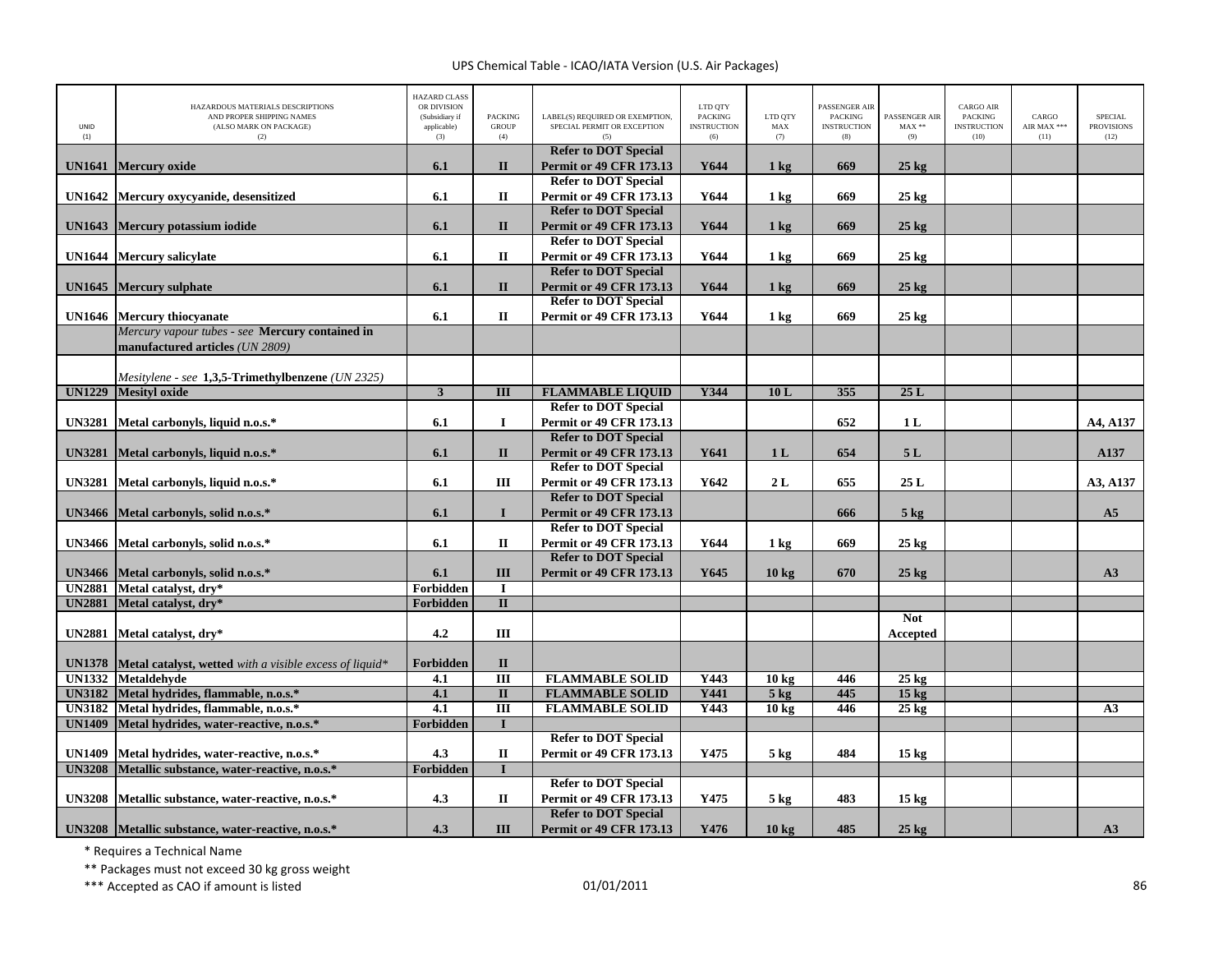| UNID<br>(1)   | HAZARDOUS MATERIALS DESCRIPTIONS<br>AND PROPER SHIPPING NAMES<br>(ALSO MARK ON PACKAGE)<br>(2) | <b>HAZARD CLASS</b><br>OR DIVISION<br>(Subsidiary if<br>applicable)<br>(3) | <b>PACKING</b><br><b>GROUP</b><br>(4) | LABEL(S) REQUIRED OR EXEMPTION,<br>SPECIAL PERMIT OR EXCEPTION<br>(5) | LTD QTY<br><b>PACKING</b><br><b>INSTRUCTION</b><br>(6) | LTD QTY<br>MAX<br>(7) | PASSENGER AIR<br><b>PACKING</b><br><b>INSTRUCTION</b><br>(8) | PASSENGER AIR<br>$MAX**$<br>(9) | <b>CARGO AIR</b><br>PACKING<br><b>INSTRUCTION</b><br>(10) | CARGO<br>AIR MAX ***<br>(11) | <b>SPECIAL</b><br><b>PROVISIONS</b><br>(12) |
|---------------|------------------------------------------------------------------------------------------------|----------------------------------------------------------------------------|---------------------------------------|-----------------------------------------------------------------------|--------------------------------------------------------|-----------------------|--------------------------------------------------------------|---------------------------------|-----------------------------------------------------------|------------------------------|---------------------------------------------|
| <b>UN3209</b> | Metallic substance, water-reactive, self-heating, n.o.s.*                                      | Forbidden                                                                  | $\mathbf I$                           |                                                                       |                                                        |                       |                                                              |                                 |                                                           |                              |                                             |
| <b>UN3209</b> | Metallic substance, water-reactive, self-heating, n.o.s.*                                      | 4.3(4.2)                                                                   | $\mathbf{I}$                          |                                                                       |                                                        |                       |                                                              | Forbidden   Forbidden           |                                                           |                              |                                             |
| <b>UN3209</b> | Metallic substance, water-reactive, self-heating, n.o.s.*                                      | 4.3(4.2)                                                                   | III                                   |                                                                       |                                                        |                       |                                                              | <b>Not</b><br>Accepted          |                                                           |                              |                                             |
| <b>UN3089</b> | Metal powder, flammable, n.o.s.                                                                | 4.1                                                                        | $\overline{\mathbf{u}}$               | <b>FLAMMABLE SOLID</b>                                                | Y441                                                   | $5 \text{ kg}$        | 445                                                          | $15 \text{ kg}$                 |                                                           |                              |                                             |
| <b>UN3089</b> | Metal powder, flammable, n.o.s.                                                                | 4.1                                                                        | $\overline{III}$                      | <b>FLAMMABLE SOLID</b>                                                | Y443                                                   | 10 kg                 | 446                                                          | $25 \text{ kg}$                 |                                                           |                              | A3                                          |
|               |                                                                                                |                                                                            |                                       |                                                                       |                                                        |                       |                                                              | <b>Not</b>                      |                                                           |                              |                                             |
| <b>UN3189</b> | Metal powder, self-heating, n.o.s.*                                                            | 4.2                                                                        | $\mathbf{I}$                          |                                                                       |                                                        |                       |                                                              | <b>Accepted</b>                 |                                                           |                              |                                             |
|               |                                                                                                |                                                                            |                                       |                                                                       |                                                        |                       |                                                              | <b>Not</b>                      |                                                           |                              |                                             |
| <b>UN3189</b> | Metal powder, self-heating, n.o.s.*                                                            | 4.2                                                                        | Ш                                     |                                                                       |                                                        |                       |                                                              | Accepted                        |                                                           |                              |                                             |
| <b>UN3181</b> | Metal salts of organic compounds, flammable, n.o.s.*                                           | 4.1                                                                        | $\mathbf{I}$                          | <b>FLAMMABLE SOLID</b>                                                | Y441                                                   | 5 <sub>kg</sub>       | 445                                                          | 15 <sub>kg</sub>                |                                                           |                              |                                             |
| <b>UN3181</b> | Metal salts of organic compounds, flammable, n.o.s.*                                           | 4.1                                                                        | Ш                                     | <b>FLAMMABLE SOLID</b>                                                | Y443                                                   | 10 <sub>kg</sub>      | 446                                                          | $25 \text{ kg}$                 |                                                           |                              | A <sub>3</sub>                              |
|               |                                                                                                |                                                                            |                                       | <b>Refer to DOT Special</b>                                           |                                                        |                       |                                                              |                                 |                                                           |                              |                                             |
| <b>UN2396</b> | Methacrylaldehyde, stabilized                                                                  | 3(6.1)                                                                     | $\mathbf{I}$                          | <b>Permit or 49 CFR 173.13</b>                                        | Y341                                                   | 1 <sub>L</sub>        | 352                                                          | 1 <sub>L</sub>                  |                                                           |                              |                                             |
| <b>UN2531</b> | Methacrylic acid, stabilized                                                                   | 8                                                                          | $\mathbf{I}$                          | <b>CORROSIVE</b>                                                      | Y840                                                   | 0.5L                  | 851                                                          | 1 <sub>L</sub>                  |                                                           |                              |                                             |
| <b>UN3079</b> | Methacrylonitrile, stabilized                                                                  | Forbidden                                                                  | $\mathbf{I}$                          |                                                                       |                                                        |                       |                                                              |                                 |                                                           |                              |                                             |
| <b>UN2614</b> | <b>Methallyl</b> alcohol                                                                       | 3                                                                          | $\overline{III}$                      | <b>FLAMMABLE LIQUID</b>                                               | Y344                                                   | 10 <sub>L</sub>       | 355                                                          | 25L                             |                                                           |                              |                                             |
|               | Methanal - see Formaldehyde solution, flammable;                                               |                                                                            |                                       |                                                                       |                                                        |                       |                                                              |                                 |                                                           |                              |                                             |
|               | <b>Formaldehyde solution</b><br>Methane and hydrogen, mixture - see Hydrogen and               |                                                                            |                                       |                                                                       |                                                        |                       |                                                              |                                 |                                                           |                              |                                             |
|               |                                                                                                |                                                                            |                                       |                                                                       |                                                        |                       |                                                              |                                 |                                                           |                              |                                             |
| <b>UN1971</b> | methane mixture, compressed<br>Methane, compressed                                             | <b>Forbidden</b>                                                           |                                       |                                                                       |                                                        |                       |                                                              |                                 |                                                           |                              |                                             |
|               |                                                                                                |                                                                            |                                       |                                                                       |                                                        |                       |                                                              |                                 |                                                           |                              |                                             |
| <b>UN1972</b> | Methane, refrigerated liquid with high methane content                                         | Forbidden                                                                  |                                       |                                                                       |                                                        |                       |                                                              |                                 |                                                           |                              |                                             |
| <b>UN3246</b> | Methanesulphonyl chloride                                                                      | Forbidden                                                                  |                                       |                                                                       |                                                        |                       |                                                              |                                 |                                                           |                              |                                             |
|               |                                                                                                |                                                                            |                                       | <b>Refer to DOT Special</b>                                           |                                                        |                       |                                                              |                                 |                                                           |                              |                                             |
|               | UN1230 Methanol                                                                                | 3(6.1)                                                                     | П                                     | <b>Permit or 49 CFR 173.13</b>                                        | Y341                                                   | 1 <sub>L</sub>        | 352                                                          | 1 L                             |                                                           |                              | A104, A113                                  |
|               | Methazoic acid                                                                                 | Forbidden                                                                  |                                       |                                                                       |                                                        |                       |                                                              |                                 |                                                           |                              |                                             |
|               | 2-Methoxyethyl acetate - see Ethylene glycol                                                   |                                                                            |                                       |                                                                       |                                                        |                       |                                                              |                                 |                                                           |                              |                                             |
|               | monomethyl ether acetate                                                                       |                                                                            |                                       |                                                                       |                                                        |                       |                                                              |                                 |                                                           |                              |                                             |
| <b>UN2605</b> | Methoxymethyl isocyanate                                                                       | Forbidden                                                                  | $\bf{I}$                              |                                                                       |                                                        |                       |                                                              |                                 |                                                           |                              |                                             |
|               | UN2293 4-Methoxy-4-methylpentan-2-one                                                          | 3                                                                          | III                                   | <b>FLAMMABLE LIQUID</b>                                               | Y344                                                   | 10L                   | 355                                                          | 25L                             |                                                           |                              |                                             |
|               | 1-Methoxy-2-nitrobenzene or 1-Methoxy-3-nitrobenzene                                           |                                                                            |                                       |                                                                       |                                                        |                       |                                                              |                                 |                                                           |                              |                                             |
|               | or 1-Methoxy-4-nitrobenzene - see Nitroanisoles etc                                            |                                                                            |                                       |                                                                       |                                                        |                       |                                                              |                                 |                                                           |                              |                                             |
|               | (UN 2730, UN 3458)                                                                             |                                                                            |                                       |                                                                       |                                                        |                       |                                                              |                                 |                                                           |                              |                                             |
| <b>UN3092</b> | 1-Methoxy-2-propanol                                                                           | $\mathbf{3}$                                                               | Ш                                     | <b>FLAMMABLE LIQUID</b>                                               | Y344                                                   | 10L                   | 355                                                          | 25L                             |                                                           |                              |                                             |
| <b>UN1231</b> | <b>Methyl</b> acetate                                                                          | $\overline{\mathbf{3}}$                                                    | $\overline{\mathbf{u}}$               | <b>FLAMMABLE LIQUID</b>                                               | Y341                                                   | 1L                    | 353                                                          | 5L                              |                                                           |                              |                                             |
| <b>UN1060</b> | Methylacetylene and propadiene mixture, stabilized                                             | Forbidden                                                                  |                                       |                                                                       |                                                        |                       |                                                              |                                 |                                                           |                              |                                             |
|               | beta-Methyl acrolein - see Crotonaldehyde, stabilized                                          |                                                                            |                                       |                                                                       |                                                        |                       |                                                              |                                 |                                                           |                              |                                             |
| <b>UN1919</b> | Methyl acrylate, stabilized                                                                    | $\mathbf{3}$                                                               | $\mathbf{I}$                          | <b>FLAMMABLE LIQUID</b>                                               | Y341                                                   | 1 <sub>L</sub>        | 353                                                          | 5L                              |                                                           |                              |                                             |
| <b>UN1234</b> | <b>Methvlal</b>                                                                                | 3                                                                          | $\Pi$                                 | <b>FLAMMABLE LIQUID</b>                                               | <b>Y341</b>                                            | 1 <sub>L</sub>        | 353                                                          | 5L                              |                                                           |                              |                                             |
|               | Methyl alcohol - see Methanol (UN 1230)                                                        |                                                                            |                                       |                                                                       |                                                        |                       |                                                              |                                 |                                                           |                              |                                             |

\* Requires <sup>a</sup> Technical Name

\*\* Packages must not exceed 30 kg gross weight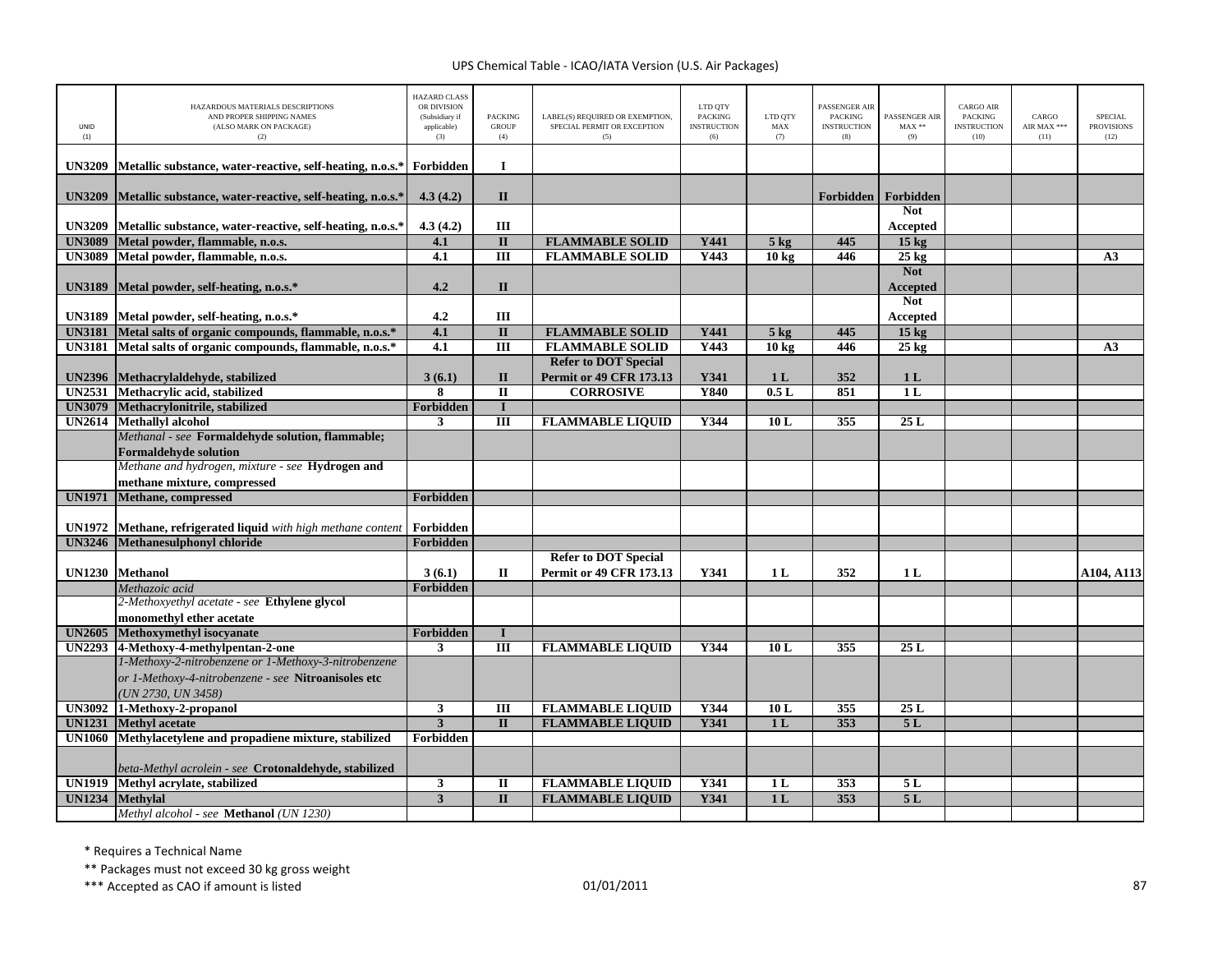| UNID<br>(1)   | HAZARDOUS MATERIALS DESCRIPTIONS<br>AND PROPER SHIPPING NAMES<br>(ALSO MARK ON PACKAGE)<br>(2) | <b>HAZARD CLASS</b><br>OR DIVISION<br>(Subsidiary if<br>applicable)<br>(3) | <b>PACKING</b><br><b>GROUP</b><br>(4)   | LABEL(S) REQUIRED OR EXEMPTION,<br>SPECIAL PERMIT OR EXCEPTION<br>(5) | LTD QTY<br><b>PACKING</b><br><b>INSTRUCTION</b><br>(6) | LTD QTY<br>$\operatorname{MAX}$<br>(7) | PASSENGER AIR<br><b>PACKING</b><br><b>INSTRUCTION</b><br>(8) | PASSENGER AIR<br>$\text{MAX}$ **<br>(9) | CARGO AIR<br><b>PACKING</b><br><b>INSTRUCTION</b><br>(10) | CARGO<br>AIR MAX ***<br>(11) | <b>SPECIAL</b><br><b>PROVISIONS</b><br>(12) |
|---------------|------------------------------------------------------------------------------------------------|----------------------------------------------------------------------------|-----------------------------------------|-----------------------------------------------------------------------|--------------------------------------------------------|----------------------------------------|--------------------------------------------------------------|-----------------------------------------|-----------------------------------------------------------|------------------------------|---------------------------------------------|
|               |                                                                                                |                                                                            |                                         |                                                                       |                                                        |                                        |                                                              |                                         |                                                           |                              |                                             |
| <b>UN2554</b> | Methylallyl alcohol - see <b>Methallyl alcohol</b> (UN 2614)<br>Methylallyl chloride           | $\mathbf{3}$                                                               | П                                       | <b>FLAMMABLE LIQUID</b>                                               | Y341                                                   | 1 <sub>L</sub>                         | 353                                                          | 5L                                      |                                                           |                              |                                             |
| <b>UN1061</b> | Methylamine, anhydrous                                                                         | <b>Forbidden</b>                                                           |                                         |                                                                       |                                                        |                                        |                                                              |                                         |                                                           |                              |                                             |
|               |                                                                                                |                                                                            |                                         | <b>FLAMMABLE LIQUID &amp;</b>                                         |                                                        |                                        |                                                              |                                         |                                                           |                              |                                             |
| UN1235        | Methylamine, aqueous solution                                                                  | 3(8)                                                                       | $\mathbf H$                             | <b>CORROSIVE</b>                                                      | Y340                                                   | 0.5L                                   | 352                                                          | 1 <sub>L</sub>                          |                                                           |                              |                                             |
|               | Methylamine dinitramine and dry salts thereof                                                  | Forbidden                                                                  |                                         |                                                                       |                                                        |                                        |                                                              |                                         |                                                           |                              |                                             |
|               | Methylamine nitroform                                                                          | Forbidden                                                                  |                                         |                                                                       |                                                        |                                        |                                                              |                                         |                                                           |                              |                                             |
|               | Methylamine perchlorate (dry)                                                                  | Forbidden                                                                  |                                         |                                                                       |                                                        |                                        |                                                              |                                         |                                                           |                              |                                             |
|               | 2-(n,n-Methylaminoethylcarbonyl)-4-(3,4-                                                       |                                                                            |                                         |                                                                       |                                                        |                                        |                                                              |                                         |                                                           |                              |                                             |
|               | dimethylphenylsulphonyl) benzenediazonium hydrogen                                             |                                                                            |                                         |                                                                       |                                                        |                                        |                                                              |                                         |                                                           |                              |                                             |
|               | sulphate                                                                                       | Forbidden                                                                  |                                         |                                                                       |                                                        |                                        |                                                              |                                         |                                                           |                              |                                             |
| <b>UN1233</b> | <b>Methylamyl</b> acetate                                                                      | 3                                                                          | $\overline{III}$                        | <b>FLAMMABLE LIQUID</b>                                               | <b>Y344</b>                                            | 10L                                    | 355                                                          | 25L                                     |                                                           |                              |                                             |
|               | Methyl amyl alcohol - see Methyl isobutyl carbinol                                             |                                                                            |                                         |                                                                       |                                                        |                                        |                                                              |                                         |                                                           |                              |                                             |
|               | UN 2053<br>Methyl amyl ketone - see n-Amyl methyl ketone (UN                                   |                                                                            |                                         |                                                                       |                                                        |                                        |                                                              |                                         |                                                           |                              |                                             |
|               | <i>1110</i> )                                                                                  |                                                                            |                                         |                                                                       |                                                        |                                        |                                                              |                                         |                                                           |                              |                                             |
|               |                                                                                                |                                                                            |                                         | <b>Refer to DOT Special</b>                                           |                                                        |                                        |                                                              |                                         |                                                           |                              |                                             |
| <b>UN2294</b> | N-Methylaniline                                                                                | 6.1                                                                        | Ш                                       | <b>Permit or 49 CFR 173.13</b>                                        | Y642                                                   | 2L                                     | 655                                                          | 25L                                     |                                                           |                              |                                             |
|               | Methylated spirit - see Alcohols, n.o.s. (UN 1987);                                            |                                                                            |                                         |                                                                       |                                                        |                                        |                                                              |                                         |                                                           |                              |                                             |
|               | Alcohols, flammable, toxic, n.o.s. (UN 1986)                                                   |                                                                            |                                         |                                                                       |                                                        |                                        |                                                              |                                         |                                                           |                              |                                             |
|               | 4-Methylbenzenesulphonylhydrazide - see Self reactive                                          |                                                                            |                                         |                                                                       |                                                        |                                        |                                                              |                                         |                                                           |                              |                                             |
|               | solid, type D (UN 3226)                                                                        |                                                                            |                                         |                                                                       |                                                        |                                        |                                                              |                                         |                                                           |                              |                                             |
|               |                                                                                                |                                                                            |                                         | <b>Refer to DOT Special</b>                                           |                                                        |                                        |                                                              |                                         |                                                           |                              |                                             |
| <b>UN2937</b> | alpha-Methylbenzyl alcohol, liquid                                                             | 6.1                                                                        | Ш                                       | <b>Permit or 49 CFR 173.13</b>                                        | Y642                                                   | 2L                                     | 655                                                          | 25 L                                    |                                                           |                              |                                             |
|               |                                                                                                |                                                                            |                                         | <b>Refer to DOT Special</b>                                           |                                                        |                                        |                                                              |                                         |                                                           |                              |                                             |
| <b>UN3438</b> | alpha-Methylbenzyl alcohol, solid                                                              | 6.1                                                                        | Ш                                       | <b>Permit or 49 CFR 173.13</b>                                        | Y645                                                   | $10 \text{ kg}$                        | 670                                                          | $25 \text{ kg}$                         |                                                           |                              |                                             |
| <b>UN1062</b> | Methyl bromide with not more than 2% chloropicrin                                              | Forbidden                                                                  |                                         |                                                                       |                                                        |                                        |                                                              |                                         |                                                           |                              |                                             |
|               | Methyl bromide and chloropicrin mixture - see                                                  |                                                                            |                                         |                                                                       |                                                        |                                        |                                                              |                                         |                                                           |                              |                                             |
|               | Chloropicrin and methyl bromide mixture                                                        |                                                                            |                                         |                                                                       |                                                        |                                        |                                                              |                                         |                                                           |                              |                                             |
| <b>UN1647</b> | Methyl bromide and ethylene dibromide mixture,<br>liquid                                       | Forbidden                                                                  |                                         |                                                                       |                                                        |                                        |                                                              |                                         |                                                           |                              |                                             |
|               |                                                                                                |                                                                            |                                         | <b>Refer to DOT Special</b>                                           |                                                        |                                        |                                                              |                                         |                                                           |                              |                                             |
| <b>UN2643</b> | <b>Methyl bromoacetate</b>                                                                     | 6.1                                                                        | П                                       | Permit or 49 CFR 173.13                                               | Y641                                                   | 1 <sub>L</sub>                         | 654                                                          | 5L                                      |                                                           |                              |                                             |
|               | UN3371 2-Methylbutanal                                                                         | $\mathbf{3}$                                                               | $\mathbf{I}$                            | <b>FLAMMABLE LIQUID</b>                                               | <b>Y341</b>                                            | 1 <sub>L</sub>                         | 353                                                          | 5L                                      |                                                           |                              |                                             |
| <b>UN2397</b> | 3-Methylbutan-2-one                                                                            | $\overline{\mathbf{3}}$                                                    | $\overline{\mathbf{u}}$                 | <b>FLAMMABLE LIQUID</b>                                               | <b>Y341</b>                                            | 1L                                     | 353                                                          | 5L                                      |                                                           |                              |                                             |
|               | UN2459 2-Methyl-1-butene                                                                       | $\overline{\mathbf{3}}$                                                    | $\mathbf I$                             | <b>FLAMMABLE LIQUID</b>                                               |                                                        |                                        | 351                                                          | 1 <sub>L</sub>                          |                                                           |                              |                                             |
| <b>UN2460</b> | 2-Methyl-2-butene                                                                              | $\mathbf{3}$                                                               | $\overline{\mathbf{u}}$                 | <b>FLAMMABLE LIQUID</b>                                               | Y341                                                   | 1 <sub>L</sub>                         | 353                                                          | 5L                                      |                                                           |                              |                                             |
| <b>UN2561</b> | 3-Methyl-1-butene                                                                              | $\overline{\mathbf{3}}$                                                    | $\mathbf{I}$                            | <b>FLAMMABLE LIQUID</b>                                               |                                                        |                                        | $\overline{351}$                                             | 1L                                      |                                                           |                              |                                             |
|               |                                                                                                |                                                                            | $\mathbf H$                             | <b>FLAMMABLE LIQUID &amp;</b><br><b>CORROSIVE</b>                     | Y340                                                   | 0.5L                                   | 352                                                          |                                         |                                                           |                              |                                             |
| UN2945        | N-Methylbutylamine                                                                             | 3(8)                                                                       |                                         |                                                                       | <b>Y341</b>                                            | 1 <sub>L</sub>                         | 353                                                          | 1 <sub>L</sub><br>5L                    |                                                           |                              |                                             |
|               |                                                                                                |                                                                            |                                         |                                                                       |                                                        |                                        |                                                              |                                         |                                                           |                              |                                             |
| <b>UN1237</b> | UN2398 Methyl tert-butyl ether<br><b>Methyl butyrate</b>                                       | $\mathbf{3}$<br>$\overline{\mathbf{3}}$                                    | $\overline{\mathbf{u}}$<br>$\mathbf{I}$ | <b>FLAMMABLE LIQUID</b><br><b>FLAMMABLE LIQUID</b>                    | Y341                                                   | 1L                                     | 353                                                          | 5L                                      |                                                           |                              |                                             |

\* Requires <sup>a</sup> Technical Name

\*\* Packages must not exceed 30 kg gross weight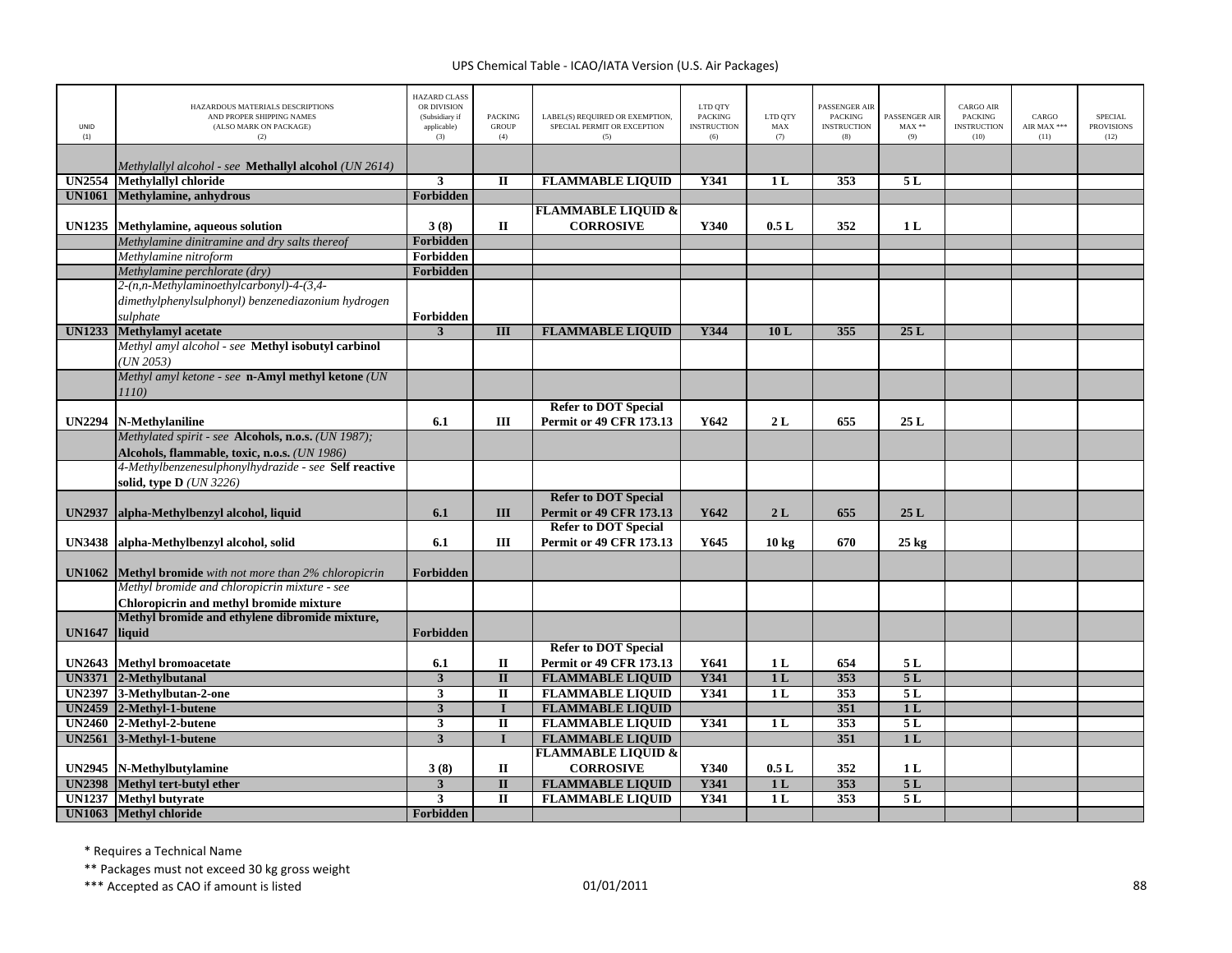| <b>UNID</b><br>(1) | HAZARDOUS MATERIALS DESCRIPTIONS<br>AND PROPER SHIPPING NAMES<br>(ALSO MARK ON PACKAGE)<br>(2) | <b>HAZARD CLASS</b><br>OR DIVISION<br>(Subsidiary if<br>applicable)<br>(3) | <b>PACKING</b><br><b>GROUP</b><br>(4) | LABEL(S) REQUIRED OR EXEMPTION,<br>SPECIAL PERMIT OR EXCEPTION<br>(5) | LTD QTY<br><b>PACKING</b><br><b>INSTRUCTION</b><br>(6) | LTD OTY<br>MAX<br>(7) | <b>PASSENGER AIR</b><br><b>PACKING</b><br><b>INSTRUCTION</b><br>(8) | PASSENGER AIR<br>$MAX**$<br>(9) | <b>CARGO AIR</b><br><b>PACKING</b><br><b>INSTRUCTION</b><br>(10) | CARGO<br>AIR MAX ***<br>(11) | <b>SPECIAL</b><br><b>PROVISIONS</b><br>(12) |
|--------------------|------------------------------------------------------------------------------------------------|----------------------------------------------------------------------------|---------------------------------------|-----------------------------------------------------------------------|--------------------------------------------------------|-----------------------|---------------------------------------------------------------------|---------------------------------|------------------------------------------------------------------|------------------------------|---------------------------------------------|
|                    | Methyl chloride and chloropicrin mixture - see                                                 |                                                                            |                                       |                                                                       |                                                        |                       |                                                                     |                                 |                                                                  |                              |                                             |
|                    | Chloropicrin and methyl chloride mixture                                                       |                                                                            |                                       |                                                                       |                                                        |                       |                                                                     |                                 |                                                                  |                              |                                             |
| <b>UN1912</b>      | Methyl chloride and methylene chloride mixture                                                 | Forbidden                                                                  |                                       |                                                                       |                                                        |                       |                                                                     |                                 |                                                                  |                              |                                             |
| <b>UN2295</b>      | Methyl chloroacetate                                                                           | Forbidden                                                                  |                                       |                                                                       |                                                        |                       |                                                                     |                                 |                                                                  |                              |                                             |
|                    | Methyl chlorocarbonate - see Methyl chloroformate                                              |                                                                            |                                       |                                                                       |                                                        |                       |                                                                     |                                 |                                                                  |                              |                                             |
|                    | UN 1238                                                                                        |                                                                            |                                       |                                                                       |                                                        |                       |                                                                     |                                 |                                                                  |                              |                                             |
|                    | Methyl chloroform - see 1,1,1-Trichloroethane (UN                                              |                                                                            |                                       |                                                                       |                                                        |                       |                                                                     |                                 |                                                                  |                              |                                             |
|                    | 2831)                                                                                          |                                                                            |                                       |                                                                       |                                                        |                       |                                                                     |                                 |                                                                  |                              |                                             |
| <b>UN1238</b>      | <b>Methyl chloroformate</b>                                                                    | Forbidden                                                                  |                                       |                                                                       |                                                        |                       |                                                                     |                                 |                                                                  |                              |                                             |
| <b>UN1239</b>      | Methyl chloromethyl ether                                                                      | Forbidden                                                                  |                                       |                                                                       |                                                        |                       |                                                                     |                                 |                                                                  |                              |                                             |
|                    | UN2933 Methyl 2-chloropropionate                                                               | 3                                                                          | III                                   | <b>FLAMMABLE LIQUID</b>                                               | Y344                                                   | 10L                   | 355                                                                 | 25L                             |                                                                  |                              |                                             |
|                    | Methyl-alpha-chloropropionate - see Methyl 2-                                                  |                                                                            |                                       |                                                                       |                                                        |                       |                                                                     |                                 |                                                                  |                              |                                             |
|                    | chloropropionate (UN 2933)                                                                     |                                                                            |                                       |                                                                       |                                                        |                       |                                                                     |                                 |                                                                  |                              |                                             |
| <b>UN2534</b>      | Methylchlorosilane                                                                             | Forbidden                                                                  |                                       |                                                                       |                                                        |                       |                                                                     |                                 |                                                                  |                              |                                             |
|                    | Methyl cyanide - see Acetonitrile (UN 1648)                                                    |                                                                            |                                       |                                                                       |                                                        |                       |                                                                     |                                 |                                                                  |                              |                                             |
|                    | Methylcycloheanone peroxides ( $\lt$ = 67%, diluent type B                                     |                                                                            |                                       |                                                                       |                                                        |                       |                                                                     |                                 |                                                                  |                              |                                             |
|                    | $>= 33\%$                                                                                      | Forbidden                                                                  |                                       |                                                                       |                                                        |                       |                                                                     |                                 |                                                                  |                              |                                             |
| <b>UN2296</b>      | Methylcyclohexane                                                                              | 3                                                                          | $\mathbf H$                           | <b>FLAMMABLE LIQUID</b>                                               | <b>Y341</b>                                            | 1 <sub>L</sub>        | 353                                                                 | 5L                              |                                                                  |                              |                                             |
| <b>UN2617</b>      | Methylcyclohexanols flammable                                                                  | 3                                                                          | $\overline{\rm III}$                  | <b>FLAMMABLE LIQUID</b>                                               | Y344                                                   | 10L                   | 355                                                                 | 25L                             |                                                                  |                              |                                             |
| <b>UN2297</b>      | Methylcyclohexanone                                                                            | $\mathbf{3}$                                                               | $\overline{\mathbf{H}}$               | <b>FLAMMABLE LIQUID</b>                                               | Y344                                                   | 10L                   | 355                                                                 | 25L                             |                                                                  |                              |                                             |
| <b>UN2298</b>      | <b>Methylcyclopentane</b>                                                                      | 3                                                                          | $\mathbf{I}$                          | <b>FLAMMABLE LIQUID</b>                                               | Y341                                                   | 1 <sub>L</sub>        | 353                                                                 | 5L                              |                                                                  |                              |                                             |
|                    |                                                                                                |                                                                            |                                       | <b>Refer to DOT Special</b>                                           |                                                        |                       |                                                                     |                                 |                                                                  |                              |                                             |
| <b>UN2299</b>      | <b>Methyl dichloroacetate</b>                                                                  | 6.1                                                                        | III                                   | <b>Permit or 49 CFR 173.13</b>                                        | Y642                                                   | 2L                    | 655                                                                 | 25L                             |                                                                  |                              |                                             |
|                    |                                                                                                |                                                                            |                                       |                                                                       |                                                        |                       |                                                                     |                                 |                                                                  |                              |                                             |
| <b>UN1242</b>      | Methyldichlorosilane                                                                           | Forbidden                                                                  |                                       |                                                                       |                                                        |                       |                                                                     |                                 |                                                                  |                              |                                             |
|                    |                                                                                                |                                                                            |                                       |                                                                       |                                                        |                       |                                                                     |                                 |                                                                  |                              |                                             |
|                    | Methylene bromide - see Dibromomethane (UN 2664)                                               |                                                                            |                                       |                                                                       |                                                        |                       |                                                                     |                                 |                                                                  |                              |                                             |
|                    | Methylene chloride - see <b>Dichloromethane</b> (UN 1593)                                      |                                                                            |                                       |                                                                       |                                                        |                       |                                                                     |                                 |                                                                  |                              |                                             |
|                    | Methylene chloride and methyl chloride mixture - see                                           |                                                                            |                                       |                                                                       |                                                        |                       |                                                                     |                                 |                                                                  |                              |                                             |
|                    | Methyl chloride and methylene chloride mixture (UN                                             |                                                                            |                                       |                                                                       |                                                        |                       |                                                                     |                                 |                                                                  |                              |                                             |
|                    | 1912)                                                                                          |                                                                            |                                       |                                                                       |                                                        |                       |                                                                     |                                 |                                                                  |                              |                                             |
|                    | Methylene cyanide - see Malononitrile (UN 2647)                                                |                                                                            |                                       |                                                                       |                                                        |                       |                                                                     |                                 |                                                                  |                              |                                             |
|                    | p,p'-Methylene dianiline - see 4,4'-                                                           |                                                                            |                                       |                                                                       |                                                        |                       |                                                                     |                                 |                                                                  |                              |                                             |
|                    | Diaminodiphenylmethane (UN 2651)                                                               |                                                                            |                                       |                                                                       |                                                        |                       |                                                                     |                                 |                                                                  |                              |                                             |
|                    |                                                                                                |                                                                            |                                       |                                                                       |                                                        |                       |                                                                     |                                 |                                                                  |                              |                                             |
|                    | Methylene dibromide - see Dibromomethane (UN 2664)                                             |                                                                            |                                       |                                                                       |                                                        |                       |                                                                     |                                 |                                                                  |                              |                                             |
|                    | Methylene-di-(3-4-6-trichlorophenol) - see                                                     |                                                                            |                                       |                                                                       |                                                        |                       |                                                                     |                                 |                                                                  |                              |                                             |
|                    | Hexachlorophene (UN 1824)                                                                      |                                                                            |                                       |                                                                       |                                                        |                       |                                                                     |                                 |                                                                  |                              |                                             |
|                    | Methylene glycol dinitrate                                                                     | Forbidden                                                                  |                                       |                                                                       |                                                        |                       |                                                                     |                                 |                                                                  |                              |                                             |
|                    |                                                                                                |                                                                            |                                       |                                                                       |                                                        |                       |                                                                     |                                 |                                                                  |                              |                                             |
| <b>UN1193</b>      | Methyl ethyl ether - see Ethyl methyl ether (UN 1824)<br><b>Methyl ethyl ketone</b>            | $\overline{3}$                                                             | $\mathbf{I}$                          | <b>FLAMMABLE LIQUID</b>                                               | Y341                                                   | 1 <sub>L</sub>        | 353                                                                 | 5L                              |                                                                  |                              |                                             |
|                    | Methyl ethyl ketone peroxide(s), $\left(\leq 50\% \right)$ , available                         |                                                                            |                                       |                                                                       |                                                        |                       |                                                                     |                                 |                                                                  |                              |                                             |

\* Requires <sup>a</sup> Technical Name

\*\* Packages must not exceed 30 kg gross weight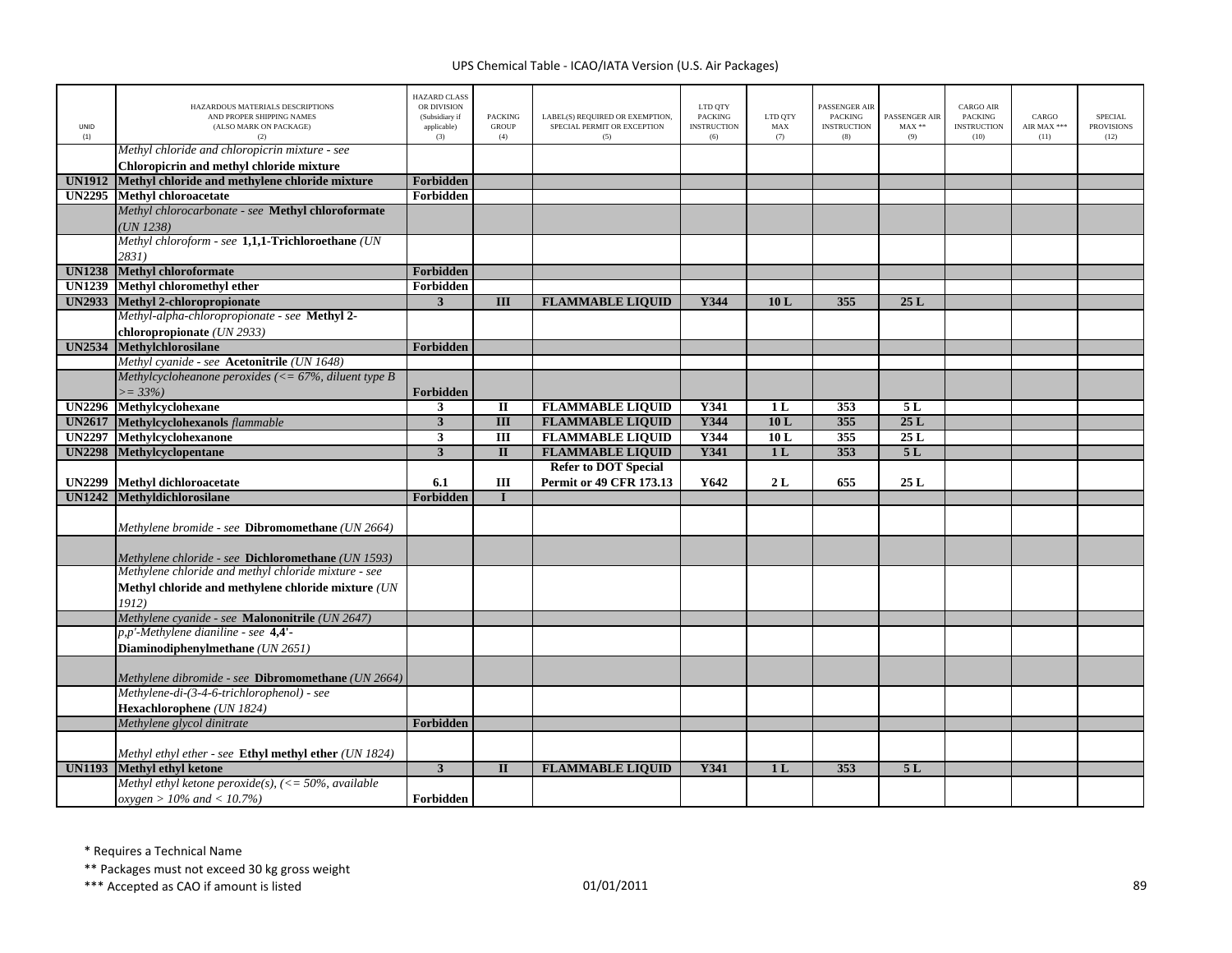| UNID<br>(1)   | HAZARDOUS MATERIALS DESCRIPTIONS<br>AND PROPER SHIPPING NAMES<br>(ALSO MARK ON PACKAGE)<br>(2)                                    | <b>HAZARD CLASS</b><br>OR DIVISION<br>(Subsidiary if<br>applicable)<br>(3) | <b>PACKING</b><br>GROUP<br>(4) | LABEL(S) REQUIRED OR EXEMPTION,<br>SPECIAL PERMIT OR EXCEPTION<br>(5) | LTD QTY<br><b>PACKING</b><br><b>INSTRUCTION</b><br>(6) | LTD QTY<br>MAX<br>(7) | PASSENGER AIR<br><b>PACKING</b><br><b>INSTRUCTION</b><br>(8) | PASSENGER AIR<br>$MAX**$<br>(9) | <b>CARGO AIR</b><br>PACKING<br><b>INSTRUCTION</b><br>(10) | CARGO<br>AIR MAX ***<br>(11) | <b>SPECIAL</b><br><b>PROVISIONS</b><br>(12) |
|---------------|-----------------------------------------------------------------------------------------------------------------------------------|----------------------------------------------------------------------------|--------------------------------|-----------------------------------------------------------------------|--------------------------------------------------------|-----------------------|--------------------------------------------------------------|---------------------------------|-----------------------------------------------------------|------------------------------|---------------------------------------------|
|               | Methyl ethyl ketone peroxide(s) (<= 55%, available<br>$oxygen >= 10\%)$ - see Organic peroxide type D, liquid<br>UN 3105          |                                                                            |                                |                                                                       |                                                        |                       |                                                              |                                 |                                                           |                              |                                             |
|               | Methyl ethyl ketone peroxide(s) ( $\leq 60\%$ , available<br>$oxygen >= 8.2\%)$ - see Organic peroxide type E, liquid<br>UN 3107) |                                                                            |                                |                                                                       |                                                        |                       |                                                              |                                 |                                                           |                              |                                             |
| <b>UN2300</b> | 2-Methyl-5-ethylpyridine                                                                                                          | 6.1                                                                        | III                            | <b>Refer to DOT Special</b><br>Permit or 49 CFR 173.13                | Y642                                                   | 2L                    | 655                                                          | 25L                             |                                                           |                              |                                             |
| <b>UN2454</b> | <b>Methyl fluoride</b>                                                                                                            | Forbidden                                                                  |                                |                                                                       |                                                        |                       |                                                              |                                 |                                                           |                              |                                             |
|               | <b>UN1243</b> Methyl formate                                                                                                      | $\mathbf{3}$                                                               | $\mathbf I$                    | <b>FLAMMABLE LIQUID</b>                                               |                                                        |                       | 351                                                          | 1 <sub>L</sub>                  |                                                           |                              |                                             |
|               | UN2301 2-Methylfuran                                                                                                              | 3                                                                          | $\mathbf{I}$                   | <b>FLAMMABLE LIQUID</b>                                               | <b>Y341</b>                                            | 1 <sub>L</sub>        | 353                                                          | 5L                              |                                                           |                              |                                             |
|               | a-Methylglucoside tetranitrate                                                                                                    | Forbidden                                                                  |                                |                                                                       |                                                        |                       |                                                              |                                 |                                                           |                              |                                             |
|               | a-Methylglycerol trinitrate                                                                                                       | Forbidden                                                                  |                                |                                                                       |                                                        |                       |                                                              |                                 |                                                           |                              |                                             |
|               | Methyl glycol - see Ethylene glycol monomethyl ether                                                                              |                                                                            |                                |                                                                       |                                                        |                       |                                                              |                                 |                                                           |                              |                                             |
|               | Methyl glycol acetate - see Ethylene glycol monomethyl                                                                            |                                                                            |                                |                                                                       |                                                        |                       |                                                              |                                 |                                                           |                              |                                             |
|               | ether acetate                                                                                                                     |                                                                            |                                |                                                                       |                                                        |                       |                                                              |                                 |                                                           |                              |                                             |
| <b>UN3023</b> | 2-Methyl-2-heptanethiol                                                                                                           | Forbidden                                                                  |                                |                                                                       |                                                        |                       |                                                              |                                 |                                                           |                              |                                             |
| <b>UN2302</b> | 5-Methylhexan-2-one                                                                                                               | 3                                                                          | Ш                              | <b>FLAMMABLE LIQUID</b>                                               | Y344                                                   | 10L                   | 355                                                          | 25 L                            |                                                           |                              |                                             |
| <b>UN1244</b> | Methylhydrazine                                                                                                                   | Forbidden                                                                  |                                |                                                                       |                                                        |                       |                                                              |                                 |                                                           |                              |                                             |
| <b>UN2644</b> | <b>Methyl</b> iodide                                                                                                              | Forbidden                                                                  |                                |                                                                       |                                                        |                       |                                                              |                                 |                                                           |                              |                                             |
| <b>UN2053</b> | Methyl isobutyl carbinol                                                                                                          | $\overline{3}$                                                             | III                            | <b>FLAMMABLE LIQUID</b>                                               | Y344                                                   | 10L                   | 355                                                          | 25L                             |                                                           |                              |                                             |
| <b>UN1245</b> | Methyl isobutyl ketone                                                                                                            | $\overline{\mathbf{3}}$                                                    | $\mathbf{I}$                   | <b>FLAMMABLE LIQUID</b>                                               | <b>Y341</b>                                            | 1L                    | 353                                                          | 5L                              |                                                           |                              |                                             |
|               | Methyl isobutyl ketone peroxide(s) ( $\leq$ 62%, diluent type                                                                     |                                                                            |                                |                                                                       |                                                        |                       |                                                              |                                 |                                                           |                              |                                             |
|               | $A >= 19\%)$ - see Organic peroxide type D, liquid (UN<br>3105) [OP11                                                             |                                                                            |                                |                                                                       |                                                        |                       |                                                              |                                 |                                                           |                              |                                             |
| <b>UN2480</b> | <b>Methyl</b> isocyanate                                                                                                          | Forbidden                                                                  |                                |                                                                       |                                                        |                       |                                                              |                                 |                                                           |                              |                                             |
| <b>UN1246</b> | Methyl isopropenyl ketone, stabilized                                                                                             | 3                                                                          | $\mathbf{I}$                   | <b>FLAMMABLE LIQUID</b>                                               | Y341                                                   | 1 <sub>L</sub>        | 353                                                          | 5L                              |                                                           |                              |                                             |
|               | Methyl isopropyl ketone peroxide(s) (diluent type $A \geq 0$                                                                      |                                                                            |                                |                                                                       |                                                        |                       |                                                              |                                 |                                                           |                              |                                             |
|               | 70%) - see Organic peroxide type F, liquid (UN 3109)                                                                              |                                                                            |                                |                                                                       |                                                        |                       |                                                              |                                 |                                                           |                              |                                             |
|               | [OP31]                                                                                                                            |                                                                            |                                |                                                                       |                                                        |                       |                                                              |                                 |                                                           |                              |                                             |
| <b>UN2477</b> | Methyl isothiocyanate                                                                                                             | Forbidden                                                                  |                                |                                                                       |                                                        |                       |                                                              |                                 |                                                           |                              |                                             |
| UN2400        | <b>Methyl</b> isovalerate                                                                                                         | 3                                                                          | $\mathbf{I}$                   | <b>FLAMMABLE LIQUID</b>                                               | <b>Y341</b>                                            | 1L                    | 353                                                          | 5L                              |                                                           |                              |                                             |
| <b>UN1928</b> | Methyl magnesium bromide in ethyl ether                                                                                           | Forbidden                                                                  |                                |                                                                       |                                                        |                       |                                                              |                                 |                                                           |                              |                                             |
| <b>UN1064</b> | <b>Methyl mercaptan</b>                                                                                                           | Forbidden                                                                  |                                |                                                                       |                                                        |                       |                                                              |                                 |                                                           |                              |                                             |
|               | Methyl mercaptopropionaldehyde - see 4-Thiapentanal<br>UN 2785)                                                                   |                                                                            |                                |                                                                       |                                                        |                       |                                                              |                                 |                                                           |                              |                                             |
| <b>UN1247</b> | Methyl methacrylate monomer, stabilized                                                                                           | 3                                                                          | $\mathbf{I}$                   | <b>FLAMMABLE LIQUID</b>                                               | <b>Y341</b>                                            | 1L                    | 353                                                          | 5L                              |                                                           |                              |                                             |
|               |                                                                                                                                   |                                                                            |                                | <b>FLAMMABLE LIQUID &amp;</b>                                         |                                                        |                       |                                                              |                                 |                                                           |                              |                                             |
|               | UN2535 4-Methylmorpholine                                                                                                         | 3(8)                                                                       | $\mathbf{I}$                   | <b>CORROSIVE</b>                                                      | Y340                                                   | 0.5L                  | 352                                                          | 1 <sub>L</sub>                  |                                                           |                              |                                             |
|               |                                                                                                                                   |                                                                            |                                | <b>FLAMMABLE LIQUID &amp;</b>                                         |                                                        |                       |                                                              |                                 |                                                           |                              |                                             |
|               | UN2535 N-Methylmorpholine                                                                                                         | 3(8)                                                                       | $\mathbf{I}$                   | <b>CORROSIVE</b>                                                      | Y340                                                   | 0.5L                  | 352                                                          | 1 <sub>L</sub>                  |                                                           |                              |                                             |
|               | Methyl nitramine (dry), metal salts of                                                                                            | Forbidden                                                                  |                                |                                                                       |                                                        |                       |                                                              |                                 |                                                           |                              |                                             |
|               | Methyl nitrate                                                                                                                    | Forbidden                                                                  |                                |                                                                       |                                                        |                       |                                                              |                                 |                                                           |                              |                                             |
|               | Methyl nitrite                                                                                                                    | Forbidden                                                                  |                                |                                                                       |                                                        |                       |                                                              |                                 |                                                           |                              |                                             |
|               | UN2606 Methyl orthosilicate                                                                                                       | Forbidden                                                                  |                                |                                                                       |                                                        |                       |                                                              |                                 |                                                           |                              |                                             |
|               |                                                                                                                                   |                                                                            |                                |                                                                       |                                                        |                       |                                                              |                                 |                                                           |                              |                                             |

\* Requires <sup>a</sup> Technical Name

\*\* Packages must not exceed 30 kg gross weight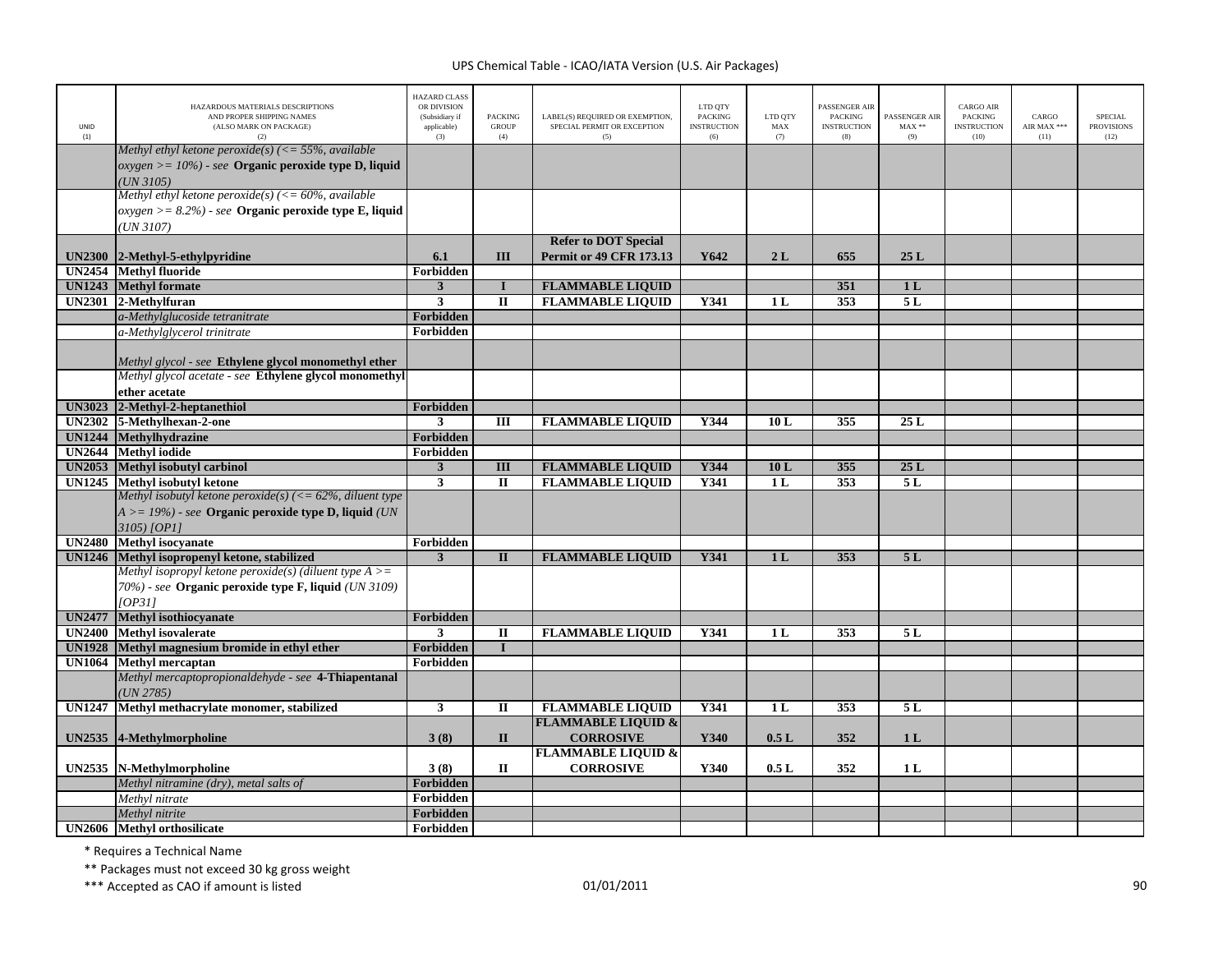| UNID<br>(1)   | HAZARDOUS MATERIALS DESCRIPTIONS<br>AND PROPER SHIPPING NAMES<br>(ALSO MARK ON PACKAGE)<br>(2) | <b>HAZARD CLASS</b><br>OR DIVISION<br>(Subsidiary if<br>applicable)<br>(3) | <b>PACKING</b><br><b>GROUP</b><br>(4) | LABEL(S) REQUIRED OR EXEMPTION,<br>SPECIAL PERMIT OR EXCEPTION<br>(5) | LTD QTY<br>PACKING<br><b>INSTRUCTION</b><br>(6) | LTD QTY<br>MAX<br>(7) | PASSENGER AIR<br><b>PACKING</b><br><b>INSTRUCTION</b><br>(8) | PASSENGER AIR<br>$MAX**$<br>(9) | CARGO AIR<br><b>PACKING</b><br><b>INSTRUCTION</b><br>(10) | CARGO<br>AIR MAX ***<br>(11) | <b>SPECIAL</b><br><b>PROVISIONS</b><br>(12) |
|---------------|------------------------------------------------------------------------------------------------|----------------------------------------------------------------------------|---------------------------------------|-----------------------------------------------------------------------|-------------------------------------------------|-----------------------|--------------------------------------------------------------|---------------------------------|-----------------------------------------------------------|------------------------------|---------------------------------------------|
| <b>UN2461</b> | Methylpentadiene                                                                               | 3                                                                          | $\mathbf{I}$                          | <b>FLAMMABLE LIQUID</b>                                               | <b>Y341</b>                                     | 1 <sub>L</sub>        | 353                                                          | 5L                              |                                                           |                              |                                             |
|               | Methylpentanes - see Hexanes (UN 1208)                                                         |                                                                            |                                       |                                                                       |                                                 |                       |                                                              |                                 |                                                           |                              |                                             |
| <b>UN2560</b> | 2-Methylpentan-2-ol                                                                            | $\mathbf{3}$                                                               | III                                   | <b>FLAMMABLE LIQUID</b>                                               | Y344                                            | 10L                   | 355                                                          | 25L                             |                                                           |                              |                                             |
|               | 4-Methylpentan-2-ol - see Methyl isobuyl carbinol (UN                                          |                                                                            |                                       |                                                                       |                                                 |                       |                                                              |                                 |                                                           |                              |                                             |
|               | 2053)                                                                                          |                                                                            |                                       |                                                                       |                                                 |                       |                                                              |                                 |                                                           |                              |                                             |
|               | 3-Methyl-2-penten-4-ynol - see 1-pentol (UN 2705)                                              |                                                                            |                                       |                                                                       |                                                 |                       |                                                              |                                 |                                                           |                              |                                             |
| <b>UN2437</b> | Methylphenyldichlorosilane                                                                     | 8                                                                          | $\mathbf{I}$                          | <b>CORROSIVE</b>                                                      |                                                 |                       | Forbidden                                                    | Forbidden                       |                                                           |                              | ${\bf A1}$                                  |
|               | 2-Methyl-2-phenylpropane - see Butylbenzenes (UN                                               |                                                                            |                                       |                                                                       |                                                 |                       |                                                              |                                 |                                                           |                              |                                             |
|               | 2709)                                                                                          |                                                                            |                                       |                                                                       |                                                 |                       |                                                              |                                 |                                                           |                              |                                             |
|               | Methyl picric acid (heavy metal salts of)                                                      | Forbidden                                                                  |                                       |                                                                       |                                                 |                       |                                                              |                                 |                                                           |                              |                                             |
|               |                                                                                                |                                                                            |                                       | <b>FLAMMABLE LIQUID &amp;</b>                                         |                                                 |                       |                                                              |                                 |                                                           |                              |                                             |
| <b>UN2399</b> | 1-Methylpiperidine                                                                             | 3(8)                                                                       | $\mathbf{I}$                          | <b>CORROSIVE</b>                                                      | Y340                                            | 0.5L                  | 352                                                          | 1 <sub>L</sub>                  |                                                           |                              |                                             |
| <b>UN1248</b> | <b>Methyl propionate</b>                                                                       | 3                                                                          | $\mathbf{I}$                          | <b>FLAMMABLE LIQUID</b>                                               | Y341                                            | 1 <sub>L</sub>        | 353                                                          | 5L                              |                                                           |                              |                                             |
|               | Methylpropylbenzene - see Cymenes (UN 2046)                                                    |                                                                            |                                       |                                                                       |                                                 |                       |                                                              |                                 |                                                           |                              |                                             |
| <b>UN2612</b> | Methyl propyl ether                                                                            | 3                                                                          | П                                     | <b>FLAMMABLE LIQUID</b>                                               | Y341                                            | 1 L                   | 353                                                          | 5 L                             |                                                           |                              |                                             |
| <b>UN1249</b> | <b>Methyl propyl ketone</b>                                                                    | $\mathbf{3}$                                                               | $\mathbf{I}$                          | <b>FLAMMABLE LIQUID</b>                                               | Y341                                            | 1 <sub>L</sub>        | 353                                                          | 5L                              |                                                           |                              |                                             |
|               | Methyl pyridines - see Picolines (UN 2313)                                                     |                                                                            |                                       |                                                                       |                                                 |                       |                                                              |                                 |                                                           |                              |                                             |
|               | 3-Methyl-4-(pyrrolidin-1-yl) benzenediazonium                                                  |                                                                            |                                       |                                                                       |                                                 |                       |                                                              |                                 |                                                           |                              |                                             |
|               | tetrafluoroborate                                                                              | Forbidden                                                                  |                                       |                                                                       |                                                 |                       |                                                              |                                 |                                                           |                              |                                             |
|               | alpha-Methylstyrene - see Isopropenylbenzene (UN                                               |                                                                            |                                       |                                                                       |                                                 |                       |                                                              |                                 |                                                           |                              |                                             |
|               | 2303)                                                                                          |                                                                            |                                       |                                                                       |                                                 |                       |                                                              |                                 |                                                           |                              |                                             |
|               | Methylstyrene, inhibited - see Vinyltoluenes, inhibited<br>UN 2618                             |                                                                            |                                       |                                                                       |                                                 |                       |                                                              |                                 |                                                           |                              |                                             |
|               | Methyl sulphate - see Dimethyl sulphate (UN 1595)                                              |                                                                            |                                       |                                                                       |                                                 |                       |                                                              |                                 |                                                           |                              |                                             |
|               | Methyl sulphide - see <b>Dimethyl sulphide</b> (UN 1164)                                       |                                                                            |                                       |                                                                       |                                                 |                       |                                                              |                                 |                                                           |                              |                                             |
| <b>UN2536</b> | Methyltetrahydrofuran                                                                          | 3                                                                          | П                                     | <b>FLAMMABLE LIQUID</b>                                               | Y341                                            | 1 L                   | 353                                                          | 5 L                             |                                                           |                              |                                             |
|               |                                                                                                |                                                                            |                                       | <b>Refer to DOT Special</b>                                           |                                                 |                       |                                                              |                                 |                                                           |                              |                                             |
|               | UN2533 Methyl trichloroacetate                                                                 | 6.1                                                                        | $\rm III$                             | <b>Permit or 49 CFR 173.13</b>                                        | Y642                                            | 2L                    | 655                                                          | 25L                             |                                                           |                              |                                             |
| <b>UN1250</b> | <b>Methvltrichlorosilane</b>                                                                   | Forbidden                                                                  | $\overline{\mathbf{u}}$               |                                                                       |                                                 |                       |                                                              |                                 |                                                           |                              |                                             |
|               | Methyl trimethylol methane trinitrate                                                          | Forbidden                                                                  |                                       |                                                                       |                                                 |                       |                                                              |                                 |                                                           |                              |                                             |
| <b>UN2367</b> | alpha-Methylvaleraldehyde                                                                      | $\mathbf{3}$                                                               | П                                     | <b>FLAMMABLE LIQUID</b>                                               | Y341                                            | 1 L                   | 353                                                          | 5 L                             |                                                           |                              |                                             |
|               | Methyl vinyl benzene, stabilized - see Vinyltoluenes,                                          |                                                                            |                                       |                                                                       |                                                 |                       |                                                              |                                 |                                                           |                              |                                             |
|               | stabilized                                                                                     |                                                                            |                                       |                                                                       |                                                 |                       |                                                              |                                 |                                                           |                              |                                             |
| <b>UN1251</b> | Methyl vinyl ketone, stabilized                                                                | Forbidden                                                                  |                                       |                                                                       |                                                 |                       |                                                              |                                 |                                                           |                              |                                             |
|               | MIBC - see Methyl isobutyl carbinol                                                            |                                                                            |                                       |                                                                       |                                                 |                       |                                                              |                                 |                                                           |                              |                                             |
|               | Mine rescue equipment containing carbon dioxide - see                                          |                                                                            |                                       |                                                                       |                                                 |                       |                                                              |                                 |                                                           |                              |                                             |
|               | Carbon dioxide                                                                                 |                                                                            |                                       |                                                                       |                                                 |                       |                                                              |                                 |                                                           |                              |                                             |
| <b>UN0136</b> | <b>Mines</b> bursting charge                                                                   | Forbidden                                                                  |                                       |                                                                       |                                                 |                       |                                                              |                                 |                                                           |                              |                                             |
| <b>UN0137</b> | Mines bursting charge                                                                          | Forbidden                                                                  |                                       |                                                                       |                                                 |                       |                                                              |                                 |                                                           |                              |                                             |
| <b>UN0138</b> | Mines bursting charge                                                                          | Forbidden                                                                  |                                       |                                                                       |                                                 |                       |                                                              |                                 |                                                           |                              |                                             |
| <b>UN0294</b> | Mines bursting charge                                                                          | Forbidden                                                                  |                                       |                                                                       |                                                 |                       |                                                              |                                 |                                                           |                              |                                             |
|               | Mirbane oil - see Nitrobenzene                                                                 |                                                                            |                                       |                                                                       |                                                 |                       |                                                              |                                 |                                                           |                              |                                             |
|               | Missiles, guided - see Rockets; Rockets, liquid fuelled                                        |                                                                            |                                       |                                                                       |                                                 |                       |                                                              |                                 |                                                           |                              |                                             |
|               | Mobility aids - see Battery-powered equipment;                                                 |                                                                            |                                       |                                                                       |                                                 |                       |                                                              |                                 |                                                           |                              |                                             |
|               | <b>Battery-powered vehicle</b>                                                                 |                                                                            |                                       |                                                                       |                                                 |                       |                                                              |                                 |                                                           |                              |                                             |

\* Requires <sup>a</sup> Technical Name

\*\* Packages must not exceed 30 kg gross weight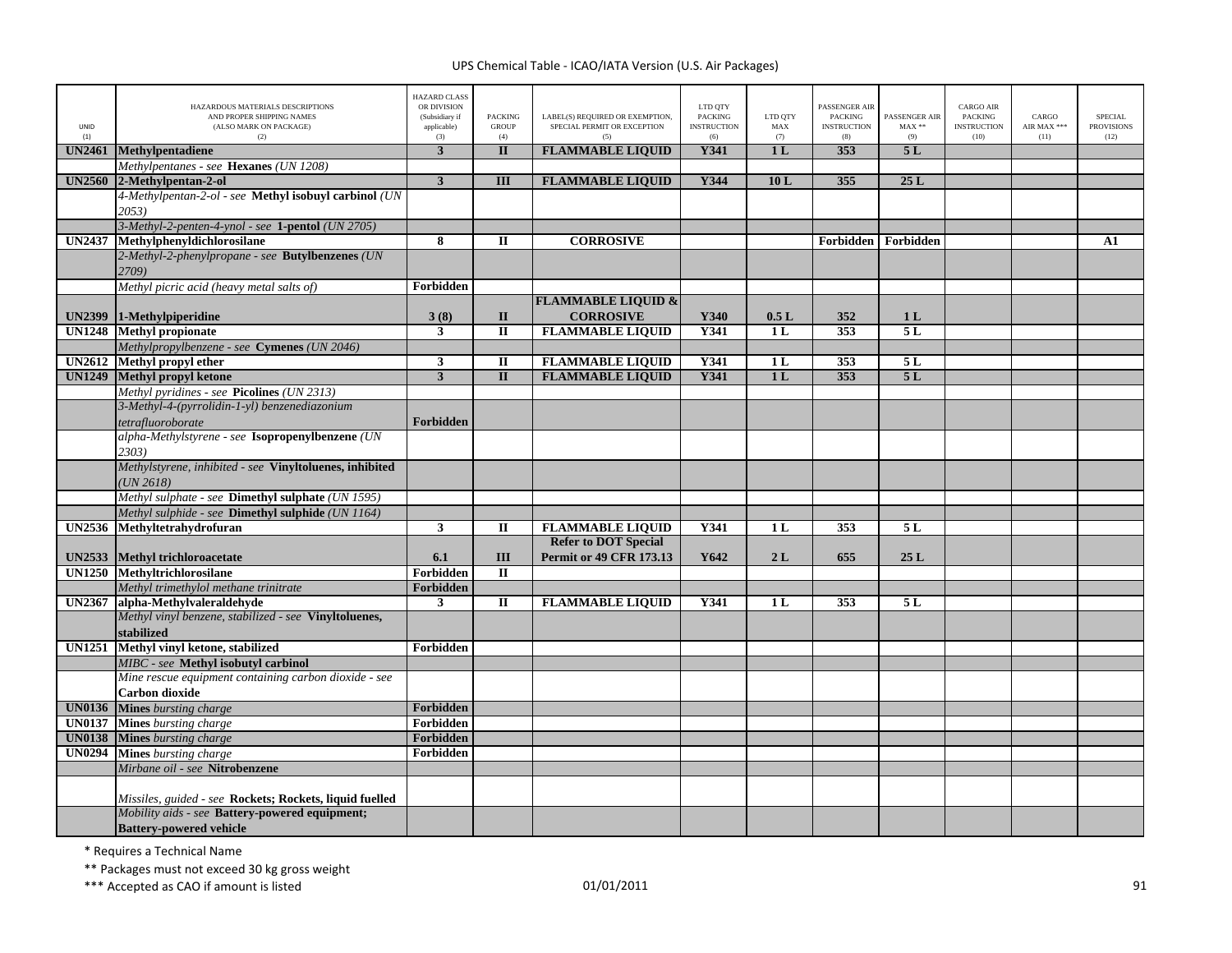| UNID<br>(1)   | HAZARDOUS MATERIALS DESCRIPTIONS<br>AND PROPER SHIPPING NAMES<br>(ALSO MARK ON PACKAGE)<br>(2) | <b>HAZARD CLASS</b><br>OR DIVISION<br>(Subsidiary if<br>applicable)<br>(3) | <b>PACKING</b><br><b>GROUP</b><br>(4) | LABEL(S) REQUIRED OR EXEMPTION,<br>SPECIAL PERMIT OR EXCEPTION<br>(5) | LTD QTY<br><b>PACKING</b><br><b>INSTRUCTION</b><br>(6) | LTD QTY<br>MAX<br>(7) | PASSENGER AIR<br><b>PACKING</b><br><b>INSTRUCTION</b><br>(8) | PASSENGER AIR<br>$MAX**$<br>(9) | <b>CARGO AIR</b><br><b>PACKING</b><br><b>INSTRUCTION</b><br>(10) | CARGO<br>AIR MAX ***<br>(11) | <b>SPECIAL</b><br><b>PROVISIONS</b><br>(12) |
|---------------|------------------------------------------------------------------------------------------------|----------------------------------------------------------------------------|---------------------------------------|-----------------------------------------------------------------------|--------------------------------------------------------|-----------------------|--------------------------------------------------------------|---------------------------------|------------------------------------------------------------------|------------------------------|---------------------------------------------|
| <b>UN2508</b> | Molybdenum pentachloride                                                                       | 8                                                                          | III                                   | <b>CORROSIVE</b>                                                      | Y845                                                   | $5$ kg                | 860                                                          | $25 \text{ kg}$                 |                                                                  |                              |                                             |
|               |                                                                                                |                                                                            |                                       | <b>CORROSIVE &amp;</b>                                                |                                                        |                       |                                                              |                                 |                                                                  |                              |                                             |
| <b>UN2054</b> | Morpholine                                                                                     | 8(3)                                                                       | $\mathbf{I}$                          | <b>FLAMMABLE LIQUID</b>                                               |                                                        |                       | 850                                                          | 0.5L                            |                                                                  |                              |                                             |
|               | Motorcycles - see Vehicle, flammable liquid powered;                                           |                                                                            |                                       |                                                                       |                                                        |                       |                                                              |                                 |                                                                  |                              |                                             |
|               | Vehicle, flammable gas powered                                                                 |                                                                            |                                       |                                                                       |                                                        |                       |                                                              |                                 |                                                                  |                              |                                             |
| <b>UN1649</b> | Motor fuel anti-knock mixture                                                                  | Forbidden                                                                  | $\mathbf I$                           |                                                                       |                                                        |                       |                                                              |                                 |                                                                  |                              |                                             |
| <b>UN3483</b> | Motor fuel anti-knock mixture, flammable                                                       | Forbidden                                                                  |                                       |                                                                       |                                                        |                       |                                                              |                                 |                                                                  |                              |                                             |
| <b>UN1203</b> | <b>Motor spirit</b>                                                                            | $\overline{\mathbf{3}}$                                                    | $\mathbf{I}$                          | <b>FLAMMABLE LIQUID</b>                                               | Y341                                                   | 1 <sub>L</sub>        | 353                                                          | 5L                              |                                                                  |                              | A100                                        |
|               | Muriatic acid - see Hydrochloric acid (UN 1789)                                                |                                                                            |                                       |                                                                       |                                                        |                       |                                                              |                                 |                                                                  |                              |                                             |
| <b>UN2956</b> | <b>Musk xylene</b>                                                                             | Forbidden                                                                  |                                       |                                                                       |                                                        |                       |                                                              |                                 |                                                                  |                              |                                             |
|               | Mysorite - see Brown asbestos (UN 2212)                                                        |                                                                            |                                       |                                                                       |                                                        |                       |                                                              |                                 |                                                                  |                              |                                             |
|               | Naphtha etc. - see Petroleum distillates, n.o.s. (UN                                           |                                                                            |                                       |                                                                       |                                                        |                       |                                                              |                                 |                                                                  |                              |                                             |
|               | 1268); Petroleum products, n.o.s. (UN 1268)                                                    |                                                                            |                                       |                                                                       |                                                        |                       |                                                              |                                 |                                                                  |                              |                                             |
| <b>UN1334</b> | Naphthalene, crude                                                                             | 4.1                                                                        | $\overline{III}$                      | <b>FLAMMABLE SOLID</b>                                                | Y443                                                   | 10 <sub>kg</sub>      | 446                                                          | $25 \text{ kg}$                 |                                                                  |                              |                                             |
|               | Naphthalene diozonide                                                                          | Forbidden                                                                  |                                       |                                                                       |                                                        |                       |                                                              |                                 |                                                                  |                              |                                             |
| <b>UN2304</b> | Naphthalene, molten                                                                            | Forbidden                                                                  | $\overline{III}$                      |                                                                       | Y443                                                   |                       | 446                                                          |                                 |                                                                  |                              |                                             |
| <b>UN1334</b> | Naphthalene, refined                                                                           | 4.1                                                                        |                                       | <b>FLAMMABLE SOLID</b>                                                |                                                        | 10 <sub>kg</sub>      |                                                              | $25$ kg<br><b>Not</b>           |                                                                  |                              |                                             |
| <b>UN2077</b> | alpha-Naphthylamine                                                                            | 6.1                                                                        | III                                   |                                                                       |                                                        |                       |                                                              |                                 |                                                                  |                              |                                             |
|               | Naphthyl amineperchlorate                                                                      | Forbidden                                                                  |                                       |                                                                       |                                                        |                       |                                                              | Accepted                        |                                                                  |                              |                                             |
|               |                                                                                                |                                                                            |                                       |                                                                       |                                                        |                       |                                                              | <b>Not</b>                      |                                                                  |                              |                                             |
| <b>UN1650</b> | beta-Naphthylamine, solid                                                                      | 6.1                                                                        | $\mathbf{I}$                          |                                                                       |                                                        |                       |                                                              | Accepted                        |                                                                  |                              |                                             |
|               |                                                                                                |                                                                            |                                       |                                                                       |                                                        |                       |                                                              | <b>Not</b>                      |                                                                  |                              |                                             |
| <b>UN3411</b> | beta-Naphthylamine, solution                                                                   | 6.1                                                                        | $\Pi$                                 |                                                                       |                                                        |                       |                                                              | <b>Accepted</b>                 |                                                                  |                              |                                             |
|               |                                                                                                |                                                                            |                                       |                                                                       |                                                        |                       |                                                              | <b>Not</b>                      |                                                                  |                              |                                             |
| <b>UN3411</b> | beta-Naphthylamine, solution                                                                   | 6.1                                                                        | III                                   |                                                                       |                                                        |                       |                                                              | Accepted                        |                                                                  |                              |                                             |
|               |                                                                                                |                                                                            |                                       | <b>Refer to DOT Special</b>                                           |                                                        |                       |                                                              |                                 |                                                                  |                              |                                             |
| <b>UN1651</b> | Naphthylthiourea                                                                               | 6.1                                                                        | $\mathbf{I}$                          | <b>Permit or 49 CFR 173.13</b>                                        | Y644                                                   | $1 \text{ kg}$        | 669                                                          | $25$ kg                         |                                                                  |                              | A6                                          |
|               |                                                                                                |                                                                            |                                       | <b>Refer to DOT Special</b>                                           |                                                        |                       |                                                              |                                 |                                                                  |                              |                                             |
| <b>UN1652</b> | <b>Naphthylurea</b>                                                                            | 6.1                                                                        | $\Pi$                                 | <b>Permit or 49 CFR 173.13</b>                                        | Y644                                                   | 1 kg                  | 669                                                          | $25 \text{ kg}$                 |                                                                  |                              |                                             |
| <b>UN1971</b> | Natural gas, compressed high methane content                                                   | Forbidden                                                                  |                                       |                                                                       |                                                        |                       |                                                              |                                 |                                                                  |                              |                                             |
|               | Natural gasoline - see Gasoline (UN 1203); Motor                                               |                                                                            |                                       |                                                                       |                                                        |                       |                                                              |                                 |                                                                  |                              |                                             |
|               | spirit: Petrol (UN 1203)                                                                       |                                                                            |                                       |                                                                       |                                                        |                       |                                                              |                                 |                                                                  |                              |                                             |
|               |                                                                                                |                                                                            |                                       |                                                                       |                                                        |                       |                                                              |                                 |                                                                  |                              |                                             |
| <b>UN1972</b> | Natural gas, refrigerated liquid high methane content                                          | <b>Forbidden</b>                                                           |                                       |                                                                       |                                                        |                       |                                                              |                                 |                                                                  |                              |                                             |
|               | Neohexane - see Hexanes (UN 1208)                                                              |                                                                            |                                       |                                                                       |                                                        |                       |                                                              |                                 |                                                                  |                              |                                             |
| <b>UN1065</b> | Neon, compressed                                                                               | 2.2                                                                        |                                       | <b>NON-FLAMMABLE GAS</b>                                              |                                                        |                       | 200                                                          | $30 \text{ kg}$                 |                                                                  |                              | A69                                         |
|               |                                                                                                |                                                                            |                                       | <b>NON-FLAMMABLE GAS</b>                                              |                                                        |                       |                                                              |                                 |                                                                  |                              |                                             |
| <b>UN1913</b> | Neon, refrigerated liquid                                                                      | 2.2                                                                        |                                       | & CRYOGENIC LIQUID                                                    |                                                        |                       | 202                                                          | $30 \text{ kg}$                 |                                                                  |                              | A801                                        |
|               | Neothyl - see Methyl propyl ether (UN 2612)                                                    |                                                                            |                                       |                                                                       |                                                        |                       |                                                              |                                 |                                                                  |                              |                                             |
| <b>UN1259</b> | <b>Nickel carbonyl</b>                                                                         | Forbidden                                                                  |                                       |                                                                       |                                                        |                       |                                                              |                                 |                                                                  |                              |                                             |
|               |                                                                                                |                                                                            |                                       | <b>Refer to DOT Special</b>                                           |                                                        |                       |                                                              |                                 |                                                                  |                              |                                             |
| <b>UN1653</b> | Nickel cyanide                                                                                 | 6.1                                                                        | $\mathbf{I}$                          | <b>Permit or 49 CFR 173.13</b>                                        | Y644                                                   | $1 \text{ kg}$        | 669                                                          | $25 \text{ kg}$                 |                                                                  |                              |                                             |
|               |                                                                                                |                                                                            |                                       |                                                                       |                                                        |                       |                                                              | <b>Not</b>                      |                                                                  |                              |                                             |
|               | <b>UN2725</b> Nickel nitrate                                                                   | 5.1                                                                        | Ш                                     |                                                                       |                                                        |                       |                                                              | Accepted                        |                                                                  |                              |                                             |

\* Requires <sup>a</sup> Technical Name

\*\* Packages must not exceed 30 kg gross weight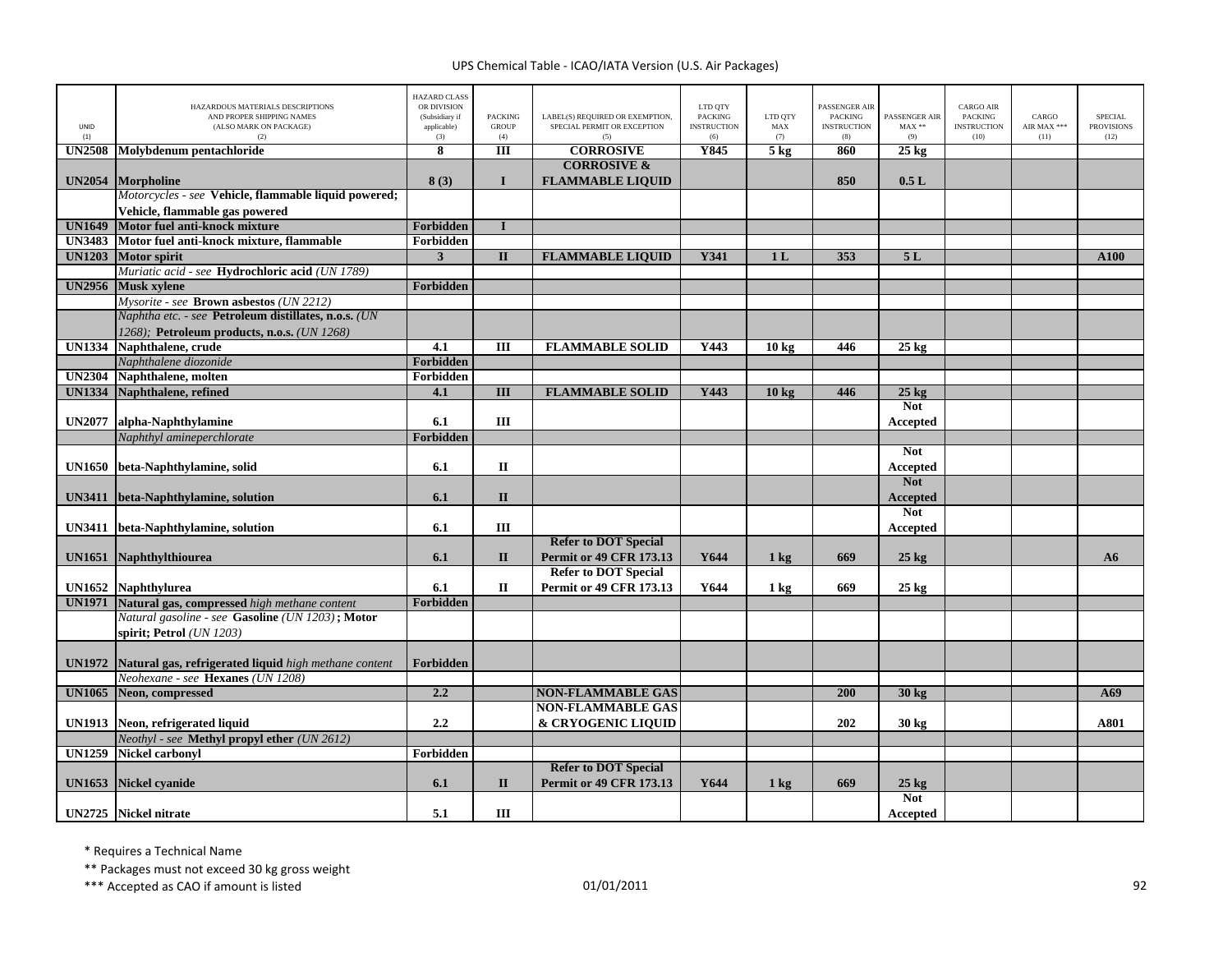| UNID<br>(1)   | HAZARDOUS MATERIALS DESCRIPTIONS<br>AND PROPER SHIPPING NAMES<br>(ALSO MARK ON PACKAGE)<br>(2) | <b>HAZARD CLASS</b><br>OR DIVISION<br>(Subsidiary if<br>applicable)<br>(3) | <b>PACKING</b><br><b>GROUP</b><br>(4) | LABEL(S) REQUIRED OR EXEMPTION,<br>SPECIAL PERMIT OR EXCEPTION<br>(5) | LTD OTY<br><b>PACKING</b><br><b>INSTRUCTION</b><br>(6) | LTD OTY<br>MAX<br>(7) | <b>PASSENGER AIR</b><br><b>PACKING</b><br><b>INSTRUCTION</b><br>(8) | PASSENGER AIR<br>$MAX**$<br>(9) | <b>CARGO AIR</b><br>PACKING<br><b>INSTRUCTION</b><br>(10) | CARGO<br>AIR MAX ***<br>(11) | SPECIAL<br><b>PROVISIONS</b><br>(12) |
|---------------|------------------------------------------------------------------------------------------------|----------------------------------------------------------------------------|---------------------------------------|-----------------------------------------------------------------------|--------------------------------------------------------|-----------------------|---------------------------------------------------------------------|---------------------------------|-----------------------------------------------------------|------------------------------|--------------------------------------|
| <b>UN2726</b> | Nickel nitrite                                                                                 | 5.1                                                                        | III                                   |                                                                       |                                                        |                       |                                                                     | <b>Not</b><br><b>Accepted</b>   |                                                           |                              |                                      |
|               | Nickel picrate                                                                                 | Forbidden                                                                  |                                       |                                                                       |                                                        |                       |                                                                     |                                 |                                                           |                              |                                      |
|               |                                                                                                |                                                                            |                                       |                                                                       |                                                        |                       |                                                                     |                                 |                                                           |                              |                                      |
|               | Nickel tetracarbonyl - see Nickel carbonyl (UN 1259)                                           |                                                                            |                                       |                                                                       |                                                        |                       |                                                                     |                                 |                                                           |                              |                                      |
|               |                                                                                                |                                                                            |                                       | <b>Refer to DOT Special</b>                                           |                                                        |                       |                                                                     |                                 |                                                           |                              |                                      |
| <b>UN1654</b> | <b>Nicotine</b>                                                                                | 6.1                                                                        | $\mathbf H$                           | <b>Permit or 49 CFR 173.13</b>                                        | Y641                                                   | 1 <sub>L</sub>        | 654                                                                 | 5L                              |                                                           |                              |                                      |
|               |                                                                                                |                                                                            |                                       | <b>Refer to DOT Special</b>                                           |                                                        |                       |                                                                     |                                 |                                                           |                              |                                      |
| <b>UN3144</b> | Nicotine compound, liquid, n.o.s.*                                                             | 6.1                                                                        | $\mathbf{I}$                          | <b>Permit or 49 CFR 173.13</b>                                        |                                                        |                       | 652                                                                 | 1 <sub>L</sub>                  |                                                           |                              | A4, A6                               |
|               |                                                                                                |                                                                            |                                       | <b>Refer to DOT Special</b>                                           |                                                        |                       |                                                                     |                                 |                                                           |                              |                                      |
| <b>UN3144</b> | Nicotine compound, liquid, n.o.s.*                                                             | 6.1                                                                        | $\mathbf{I}$                          | <b>Permit or 49 CFR 173.13</b>                                        | Y641                                                   | 1L                    | 654                                                                 | 5L                              |                                                           |                              | A6                                   |
|               |                                                                                                |                                                                            |                                       | <b>Refer to DOT Special</b>                                           |                                                        |                       |                                                                     |                                 |                                                           |                              |                                      |
| <b>UN3144</b> | Nicotine compound, liquid, n.o.s.*                                                             | 6.1                                                                        | III                                   | <b>Permit or 49 CFR 173.13</b><br><b>Refer to DOT Special</b>         | Y642                                                   | 2L                    | 655                                                                 | 25L                             |                                                           |                              | A3, A6                               |
|               |                                                                                                |                                                                            | $\bf{I}$                              |                                                                       |                                                        |                       |                                                                     |                                 |                                                           |                              |                                      |
| <b>UN1655</b> | Nicotine compound, solid, n.o.s.*                                                              | 6.1                                                                        |                                       | <b>Permit or 49 CFR 173.13</b><br><b>Refer to DOT Special</b>         |                                                        |                       | 666                                                                 | $5 \text{ kg}$                  |                                                           |                              | A5, A6                               |
|               | Nicotine compound, solid, n.o.s.*                                                              | 6.1                                                                        | $\mathbf{I}$                          | Permit or 49 CFR 173.13                                               | Y644                                                   |                       | 669                                                                 | $25 \text{ kg}$                 |                                                           |                              | A6                                   |
| <b>UN1655</b> |                                                                                                |                                                                            |                                       | <b>Refer to DOT Special</b>                                           |                                                        | $1 \text{ kg}$        |                                                                     |                                 |                                                           |                              |                                      |
| <b>UN1655</b> | Nicotine compound, solid, n.o.s.*                                                              | 6.1                                                                        | Ш                                     | <b>Permit or 49 CFR 173.13</b>                                        | Y645                                                   | 10 <sub>kg</sub>      | 670                                                                 | $25$ kg                         |                                                           |                              | A3, A6                               |
|               |                                                                                                |                                                                            |                                       | <b>Refer to DOT Special</b>                                           |                                                        |                       |                                                                     |                                 |                                                           |                              |                                      |
| <b>UN1656</b> | Nicotine hydrochloride, liquid                                                                 | 6.1                                                                        | $\mathbf{I}$                          | <b>Permit or 49 CFR 173.13</b>                                        | Y641                                                   | 1 <sub>L</sub>        | 654                                                                 | 5L                              |                                                           |                              | ${\bf A6}$                           |
|               |                                                                                                |                                                                            |                                       | <b>Refer to DOT Special</b>                                           |                                                        |                       |                                                                     |                                 |                                                           |                              |                                      |
| <b>UN1656</b> | Nicotine hydrochloride, liquid                                                                 | 6.1                                                                        | Ш                                     | <b>Permit or 49 CFR 173.13</b>                                        | Y642                                                   | 2L                    | 655                                                                 | 25 L                            |                                                           |                              | A3, A6                               |
|               |                                                                                                |                                                                            |                                       | <b>Refer to DOT Special</b>                                           |                                                        |                       |                                                                     |                                 |                                                           |                              |                                      |
| <b>UN3444</b> | Nicotine hydrochloride, solid                                                                  | 6.1                                                                        | $\mathbf{I}$                          | <b>Permit or 49 CFR 173.13</b>                                        | Y644                                                   | $1$ kg                | 669                                                                 | $25 \text{ kg}$                 |                                                           |                              | ${\bf A6}$                           |
|               |                                                                                                |                                                                            |                                       | <b>Refer to DOT Special</b>                                           |                                                        |                       |                                                                     |                                 |                                                           |                              |                                      |
| <b>UN1656</b> | <b>Nicotine hydrochloride solution</b>                                                         | 6.1                                                                        | $\mathbf H$                           | <b>Permit or 49 CFR 173.13</b>                                        | Y641                                                   | 1L                    | 654                                                                 | 5L                              |                                                           |                              | A6                                   |
|               |                                                                                                |                                                                            |                                       | <b>Refer to DOT Special</b>                                           |                                                        |                       |                                                                     |                                 |                                                           |                              |                                      |
| <b>UN1656</b> | <b>Nicotine hydrochloride solution</b>                                                         | 6.1                                                                        | III                                   | <b>Permit or 49 CFR 173.13</b>                                        | Y642                                                   | 2L                    | 655                                                                 | 25L                             |                                                           |                              | A3, A6                               |
|               |                                                                                                |                                                                            |                                       | <b>Refer to DOT Special</b>                                           |                                                        |                       |                                                                     |                                 |                                                           |                              |                                      |
| <b>UN3144</b> | Nicotine preparation, liquid, n.o.s.*                                                          | 6.1                                                                        | $\mathbf I$                           | <b>Permit or 49 CFR 173.13</b>                                        |                                                        |                       | 652                                                                 | 1L                              |                                                           |                              | A4, A6                               |
|               |                                                                                                |                                                                            |                                       | <b>Refer to DOT Special</b>                                           |                                                        |                       |                                                                     |                                 |                                                           |                              |                                      |
| <b>UN3144</b> | Nicotine preparation, liquid, n.o.s.*                                                          | 6.1                                                                        | $\mathbf{I}$                          | <b>Permit or 49 CFR 173.13</b>                                        | Y641                                                   | 1 <sub>L</sub>        | 654                                                                 | 5L                              |                                                           |                              | ${\bf A6}$                           |
|               |                                                                                                |                                                                            |                                       | <b>Refer to DOT Special</b>                                           |                                                        |                       |                                                                     |                                 |                                                           |                              |                                      |
| <b>UN3144</b> | Nicotine preparation, liquid, n.o.s.*                                                          | 6.1                                                                        | Ш                                     | Permit or 49 CFR 173.13                                               | Y642                                                   | 2L                    | 655                                                                 | 25L                             |                                                           |                              | A3, A6                               |
|               |                                                                                                |                                                                            |                                       | <b>Refer to DOT Special</b>                                           |                                                        |                       |                                                                     |                                 |                                                           |                              |                                      |
| <b>UN1655</b> | Nicotine preparation, solid, n.o.s.*                                                           | 6.1                                                                        | $\mathbf{I}$                          | <b>Permit or 49 CFR 173.13</b>                                        |                                                        |                       | 666                                                                 | $5$ kg                          |                                                           |                              | A5, A6                               |
|               |                                                                                                |                                                                            | $\mathbf{I}$                          | <b>Refer to DOT Special</b>                                           | Y644                                                   |                       | 669                                                                 |                                 |                                                           |                              |                                      |
| <b>UN1655</b> | Nicotine preparation, solid, n.o.s.*                                                           | 6.1                                                                        |                                       | Permit or 49 CFR 173.13<br><b>Refer to DOT Special</b>                |                                                        | $1 \text{ kg}$        |                                                                     | $25 \text{ kg}$                 |                                                           |                              | A6                                   |
| <b>UN1655</b> | Nicotine preparation, solid, n.o.s.*                                                           | 6.1                                                                        | III                                   | <b>Permit or 49 CFR 173.13</b>                                        | Y645                                                   | 10 <sub>kg</sub>      | 670                                                                 | $25 \text{ kg}$                 |                                                           |                              | A3, A6                               |
|               |                                                                                                |                                                                            |                                       | <b>Refer to DOT Special</b>                                           |                                                        |                       |                                                                     |                                 |                                                           |                              |                                      |
| <b>UN1657</b> | <b>Nicotine salicylate</b>                                                                     | 6.1                                                                        | П                                     | Permit or 49 CFR 173.13                                               | Y644                                                   | $1 \text{ kg}$        | 669                                                                 | $25 \text{ kg}$                 |                                                           |                              |                                      |
|               |                                                                                                |                                                                            |                                       | <b>Refer to DOT Special</b>                                           |                                                        |                       |                                                                     |                                 |                                                           |                              |                                      |
|               | UN3445 Nicotine sulphate, solid                                                                | 6.1                                                                        | $\mathbf{I}$                          | <b>Permit or 49 CFR 173.13</b>                                        | Y644                                                   | 1 <sub>kg</sub>       | 669                                                                 | $25$ kg                         |                                                           |                              |                                      |

\* Requires <sup>a</sup> Technical Name

\*\* Packages must not exceed 30 kg gross weight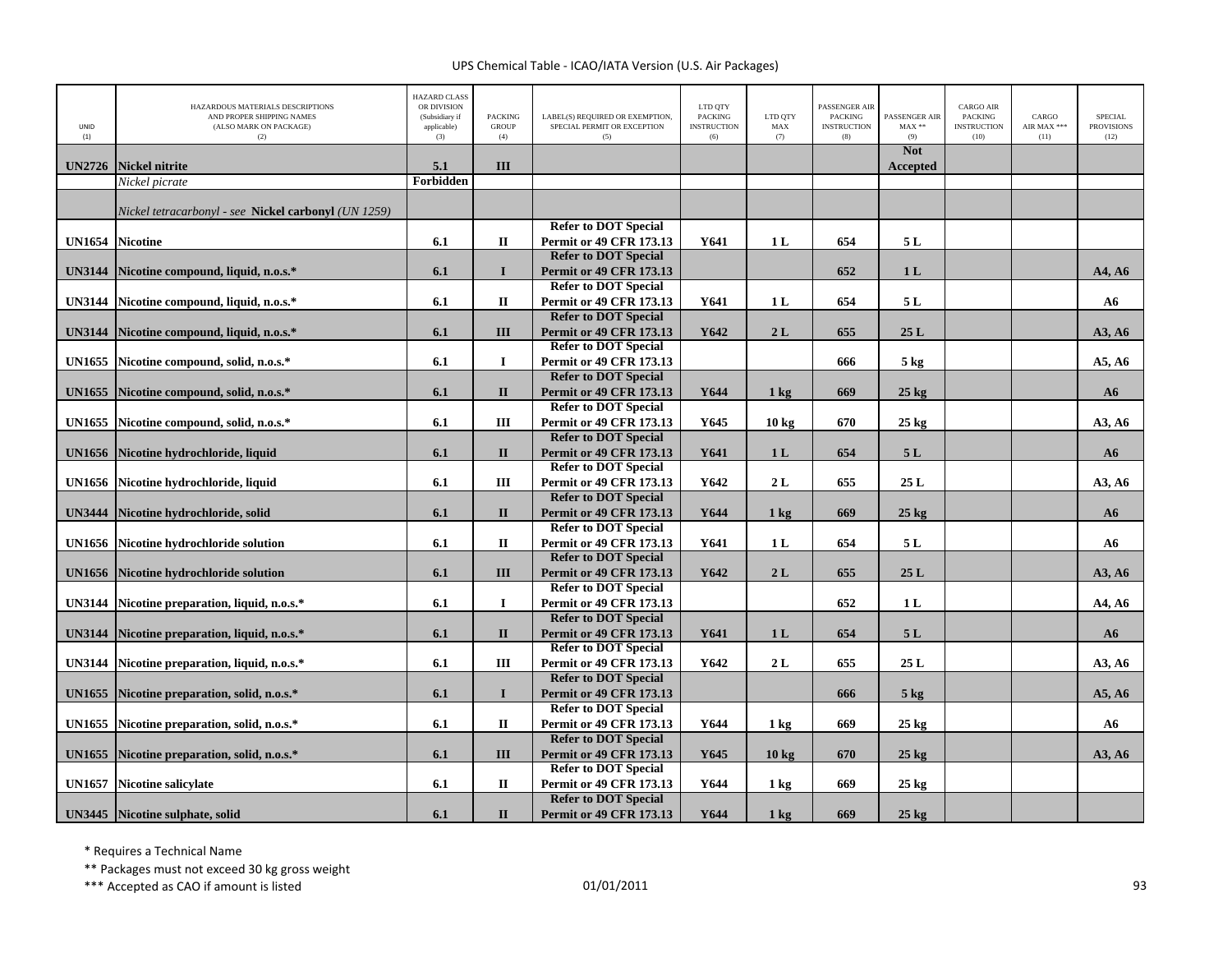| UNID<br>(1)                    | HAZARDOUS MATERIALS DESCRIPTIONS<br>AND PROPER SHIPPING NAMES<br>(ALSO MARK ON PACKAGE)<br>(2)    | <b>HAZARD CLASS</b><br>OR DIVISION<br>(Subsidiary if<br>applicable)<br>(3) | <b>PACKING</b><br><b>GROUP</b><br>(4) | LABEL(S) REQUIRED OR EXEMPTION,<br>SPECIAL PERMIT OR EXCEPTION | LTD QTY<br><b>PACKING</b><br><b>INSTRUCTION</b><br>(6) | LTD QTY<br>MAX<br>(7) | PASSENGER AIR<br><b>PACKING</b><br><b>INSTRUCTION</b><br>(8) | PASSENGER AIR<br>$MAX**$<br>(9) | <b>CARGO AIR</b><br><b>PACKING</b><br><b>INSTRUCTION</b><br>(10) | CARGO<br>AIR MAX ***<br>(11) | <b>SPECIAL</b><br><b>PROVISIONS</b><br>(12) |
|--------------------------------|---------------------------------------------------------------------------------------------------|----------------------------------------------------------------------------|---------------------------------------|----------------------------------------------------------------|--------------------------------------------------------|-----------------------|--------------------------------------------------------------|---------------------------------|------------------------------------------------------------------|------------------------------|---------------------------------------------|
|                                |                                                                                                   |                                                                            |                                       | <b>Refer to DOT Special</b>                                    |                                                        |                       |                                                              |                                 |                                                                  |                              |                                             |
| <b>UN3445</b>                  | Nicotine sulphate, solid                                                                          | 6.1                                                                        | Ш                                     | <b>Permit or 49 CFR 173.13</b>                                 | Y645                                                   | 10 <sub>kg</sub>      | 670                                                          | $25 \text{ kg}$                 |                                                                  |                              |                                             |
|                                |                                                                                                   |                                                                            |                                       | <b>Refer to DOT Special</b>                                    |                                                        |                       |                                                              |                                 |                                                                  |                              |                                             |
| <b>UN1658</b>                  | <b>Nicotine sulphate solution</b>                                                                 | 6.1                                                                        | $\mathbf{I}$                          | <b>Permit or 49 CFR 173.13</b><br><b>Refer to DOT Special</b>  | Y641                                                   | 1 <sub>L</sub>        | 654                                                          | 5L                              |                                                                  |                              |                                             |
| <b>UN1658</b>                  | <b>Nicotine sulphate solution</b>                                                                 | 6.1                                                                        | Ш                                     | <b>Permit or 49 CFR 173.13</b>                                 | Y642                                                   | 2L                    | 655                                                          | 25L                             |                                                                  |                              | A3                                          |
|                                |                                                                                                   |                                                                            |                                       | <b>Refer to DOT Special</b>                                    |                                                        |                       |                                                              |                                 |                                                                  |                              |                                             |
| <b>UN1659</b>                  | <b>Nicotine tartrate</b>                                                                          | 6.1                                                                        | $\mathbf{I}$                          | <b>Permit or 49 CFR 173.13</b>                                 | Y644                                                   | $1 \text{ kg}$        | 669                                                          | $25 \text{ kg}$                 |                                                                  |                              |                                             |
|                                |                                                                                                   |                                                                            |                                       |                                                                |                                                        |                       |                                                              | <b>Not</b>                      |                                                                  |                              |                                             |
| <b>UN1477</b>                  | Nitrates, inorganic, n.o.s.                                                                       | 5.1                                                                        | $\mathbf{I}$                          |                                                                |                                                        |                       |                                                              | <b>Accepted</b>                 |                                                                  |                              |                                             |
|                                |                                                                                                   |                                                                            |                                       |                                                                |                                                        |                       |                                                              | <b>Not</b>                      |                                                                  |                              |                                             |
| <b>UN1477</b>                  | Nitrates, inorganic, n.o.s.                                                                       | 5.1                                                                        | III                                   |                                                                |                                                        |                       |                                                              | Accepted                        |                                                                  |                              |                                             |
|                                |                                                                                                   |                                                                            |                                       |                                                                |                                                        |                       |                                                              | <b>Not</b>                      |                                                                  |                              |                                             |
| <b>UN3218</b>                  | Nitrates, inorganic, aqueous solution, n.o.s.                                                     | 5.1                                                                        | $\mathbf{I}$                          |                                                                |                                                        |                       |                                                              | Accepted                        |                                                                  |                              |                                             |
|                                |                                                                                                   |                                                                            |                                       |                                                                |                                                        |                       |                                                              | <b>Not</b>                      |                                                                  |                              |                                             |
| <b>UN3218</b>                  | Nitrates, inorganic, aqueous solution, n.o.s.                                                     | 5.1                                                                        | III                                   |                                                                |                                                        |                       |                                                              | Accepted                        |                                                                  |                              |                                             |
|                                | Nitrates of diazonium compounds                                                                   | Forbidden                                                                  |                                       |                                                                |                                                        |                       |                                                              |                                 |                                                                  |                              |                                             |
| <b>UN1796</b><br><b>UN1796</b> | <b>Nitrating acid mixture</b> with $>$ 50% nitric acid                                            | Forbidden<br>Forbidden                                                     | $\mathbf I$<br>$\mathbf{I}$           |                                                                |                                                        |                       |                                                              |                                 |                                                                  |                              |                                             |
|                                | Nitrating acid mixture with $\langle 50\% \text{ nitric acid} \rangle$                            |                                                                            |                                       |                                                                |                                                        |                       |                                                              |                                 |                                                                  |                              |                                             |
| <b>UN1826</b>                  | Nitrating acid mixture, spent with $>$ 50% nitric acid                                            | Forbidden                                                                  | $\mathbf I$                           |                                                                |                                                        |                       |                                                              |                                 |                                                                  |                              |                                             |
| <b>UN1826</b>                  | <b>Nitrating acid mixture, spent</b> with $\langle \mathbf{r} = 50\% \text{ nitric acid} \rangle$ | Forbidden                                                                  | $\mathbf{I}$                          |                                                                |                                                        |                       |                                                              |                                 |                                                                  |                              |                                             |
| <b>UN2031</b>                  | <b>Nitric acid</b> other than red fuming, with $>$ 70% nitric acid <b>Forbidden</b>               |                                                                            | $\bf{I}$                              |                                                                |                                                        |                       |                                                              |                                 |                                                                  |                              |                                             |
|                                | <b>UN2031</b> Nitric acid other than red fuming, $\langle 20\% \rangle$ nitric acid               | Forbidden                                                                  | $\mathbf{I}\mathbf{I}$                |                                                                |                                                        |                       |                                                              |                                 |                                                                  |                              |                                             |
|                                | <b>Nitric acid</b> other than red fuming with $>= 65\%$ and $<=$                                  |                                                                            |                                       |                                                                |                                                        |                       |                                                              |                                 |                                                                  |                              |                                             |
| <b>UN2031</b>                  | 70% nitric acid                                                                                   | Forbidden                                                                  | $\mathbf{I}$                          |                                                                |                                                        |                       |                                                              |                                 |                                                                  |                              |                                             |
|                                | <b>Nitric acid</b> other than red fuming with $>$ 20% and $<$                                     |                                                                            |                                       |                                                                |                                                        |                       |                                                              |                                 |                                                                  |                              |                                             |
| <b>UN2031</b>                  | 65% nitric acid                                                                                   | Forbidden                                                                  | $\mathbf H$                           |                                                                |                                                        |                       |                                                              |                                 |                                                                  |                              |                                             |
| <b>UN2032</b>                  | Nitric acid, red fuming                                                                           | Forbidden                                                                  |                                       |                                                                |                                                        |                       |                                                              |                                 |                                                                  |                              |                                             |
| <b>UN1975</b><br><b>UN1975</b> | Nitric oxide and dinitrogen tetroxide mixture<br>Nitric oxide and nitrogen dioxide mixture        | Forbidden<br><b>Forbidden</b>                                              |                                       |                                                                |                                                        |                       |                                                              |                                 |                                                                  |                              |                                             |
| <b>UN1660</b>                  | Nitric oxide, compressed                                                                          | Forbidden                                                                  |                                       |                                                                |                                                        |                       |                                                              |                                 |                                                                  |                              |                                             |
| <b>UN3273</b>                  | Nitriles, flammable, toxic, n.o.s.*                                                               | Forbidden                                                                  | $\mathbf I$                           |                                                                |                                                        |                       |                                                              |                                 |                                                                  |                              |                                             |
|                                |                                                                                                   |                                                                            |                                       | <b>Refer to DOT Special</b>                                    |                                                        |                       |                                                              |                                 |                                                                  |                              |                                             |
| <b>UN3273</b>                  | Nitriles, flammable, toxic, n.o.s.*                                                               | 3(6.1)                                                                     | $\mathbf{I}$                          | <b>Permit or 49 CFR 173.13</b><br><b>Refer to DOT Special</b>  | Y341                                                   | 1L                    | 352                                                          | 1 <sub>L</sub>                  |                                                                  |                              |                                             |
| <b>UN3275</b>                  | Nitriles, toxic, flammable, n.o.s.*                                                               | 6.1(3)                                                                     | $\mathbf I$                           | <b>Permit or 49 CFR 173.13</b>                                 |                                                        |                       | 652                                                          | 1 <sub>L</sub>                  |                                                                  |                              | A4, A137                                    |
| <b>UN3275</b>                  | Nitriles, toxic, flammable, n.o.s.*                                                               | 6.1(3)                                                                     | $\mathbf{I}$                          | <b>Refer to DOT Special</b><br><b>Permit or 49 CFR 173.13</b>  | Y641                                                   | 1 <sub>L</sub>        | 654                                                          | 5 L                             |                                                                  |                              | A137                                        |
| <b>UN3276</b>                  | Nitriles, toxic, liquid, n.o.s.*                                                                  | 6.1                                                                        | $\mathbf{I}$                          | <b>Refer to DOT Special</b><br><b>Permit or 49 CFR 173.13</b>  |                                                        |                       | 652                                                          | 1 <sub>L</sub>                  |                                                                  |                              | A4, A137                                    |
|                                | UN3276 Nitriles, toxic, liquid, n.o.s.*                                                           | 6.1                                                                        | П                                     | <b>Refer to DOT Special</b><br><b>Permit or 49 CFR 173.13</b>  | Y641                                                   | 1 <sub>L</sub>        | 654                                                          | 5 L                             |                                                                  |                              | A137                                        |

\* Requires <sup>a</sup> Technical Name

\*\* Packages must not exceed 30 kg gross weight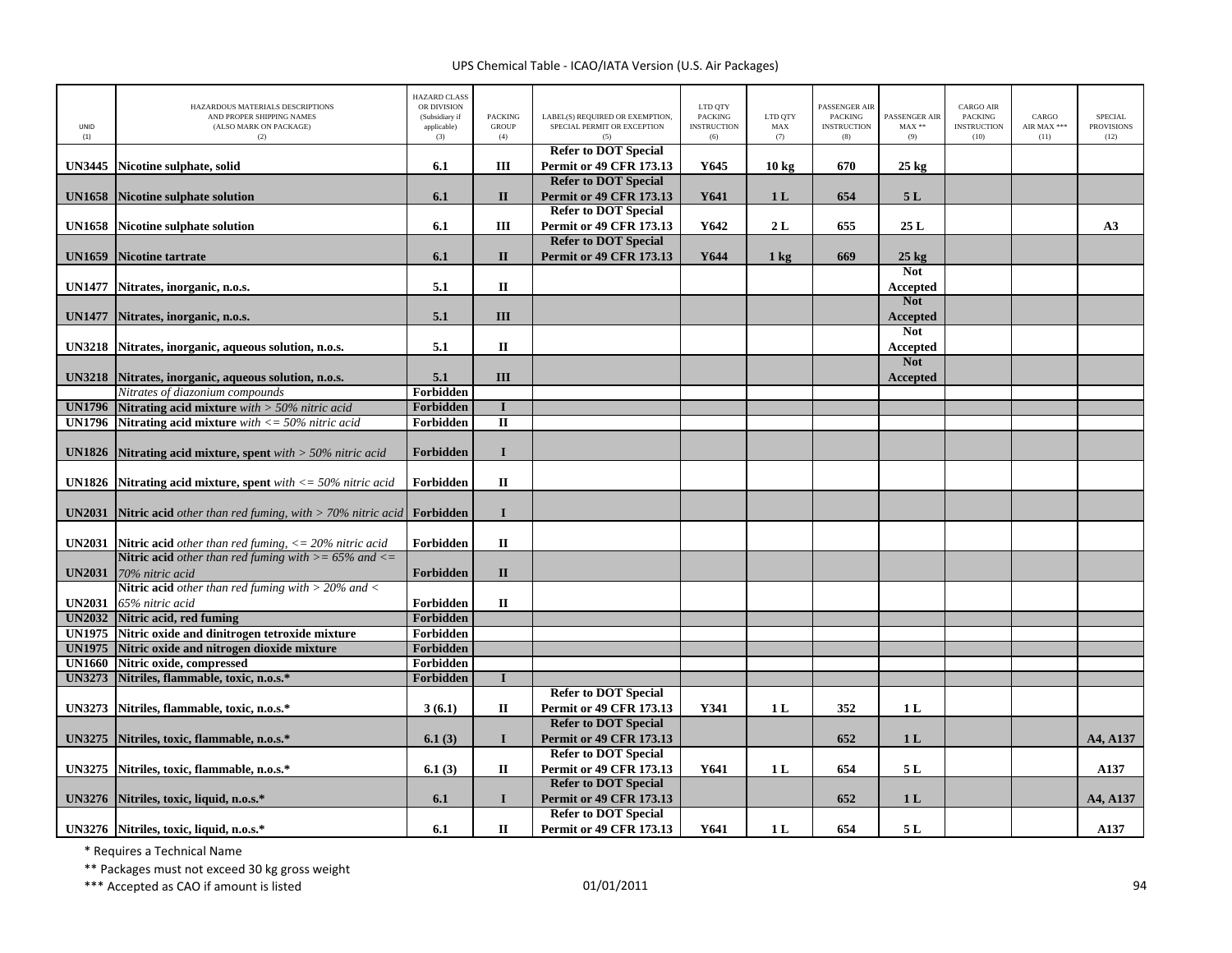| <b>UNID</b><br>(1) | HAZARDOUS MATERIALS DESCRIPTIONS<br>AND PROPER SHIPPING NAMES<br>(ALSO MARK ON PACKAGE)<br>(2) | <b>HAZARD CLASS</b><br>OR DIVISION<br>(Subsidiary if<br>applicable)<br>(3) | <b>PACKING</b><br><b>GROUP</b><br>(4) | LABEL(S) REQUIRED OR EXEMPTION,<br>SPECIAL PERMIT OR EXCEPTION                               | LTD QTY<br><b>PACKING</b><br><b>INSTRUCTION</b><br>(6) | LTD QTY<br>MAX<br>(7) | PASSENGER AIR<br><b>PACKING</b><br><b>INSTRUCTION</b><br>(8) | PASSENGER AIR<br>$MAX**$<br>(9) | <b>CARGO AIR</b><br>PACKING<br><b>INSTRUCTION</b><br>(10) | CARGO<br>AIR MAX ***<br>(11) | <b>SPECIAL</b><br><b>PROVISIONS</b><br>(12) |
|--------------------|------------------------------------------------------------------------------------------------|----------------------------------------------------------------------------|---------------------------------------|----------------------------------------------------------------------------------------------|--------------------------------------------------------|-----------------------|--------------------------------------------------------------|---------------------------------|-----------------------------------------------------------|------------------------------|---------------------------------------------|
| <b>UN3276</b>      | Nitriles, toxic, liquid, n.o.s.*                                                               | 6.1                                                                        | III                                   | <b>Refer to DOT Special</b><br><b>Permit or 49 CFR 173.13</b>                                | Y642                                                   | 2L                    | 655                                                          | 25L                             |                                                           |                              | A3, A137                                    |
| <b>UN3439</b>      | Nitriles, toxic, solid, n.o.s.*                                                                | 6.1                                                                        | $\bf{I}$                              | <b>Refer to DOT Special</b><br><b>Permit or 49 CFR 173.13</b>                                |                                                        |                       | 666                                                          | 5 kg                            |                                                           |                              | A <sub>5</sub>                              |
| <b>UN3439</b>      | Nitriles, toxic, solid, n.o.s.*                                                                | 6.1                                                                        | $\mathbf{I}$                          | <b>Refer to DOT Special</b><br><b>Permit or 49 CFR 173.13</b>                                | Y644                                                   | $1 \text{ kg}$        | 669                                                          | $25 \text{ kg}$                 |                                                           |                              | A <sub>5</sub>                              |
| <b>UN3439</b>      | Nitriles, toxic, solid, n.o.s.*                                                                | 6.1                                                                        | III                                   | <b>Refer to DOT Special</b><br><b>Permit or 49 CFR 173.13</b>                                | Y645                                                   | $10 \text{ kg}$       | 670                                                          | $25 \text{ kg}$<br><b>Not</b>   |                                                           |                              | A3, A5                                      |
| <b>UN2627</b>      | Nitrites, inorganic, n.o.s.*                                                                   | 5.1                                                                        | $\mathbf{I}$                          |                                                                                              |                                                        |                       |                                                              | <b>Accepted</b><br><b>Not</b>   |                                                           |                              |                                             |
| <b>UN3219</b>      | Nitrites, inorganic, aqueous solution, n.o.s.*                                                 | 5.1                                                                        | $\mathbf{I}$                          |                                                                                              |                                                        |                       |                                                              | <b>Accepted</b><br><b>Not</b>   |                                                           |                              |                                             |
| <b>UN3219</b>      | Nitrites, inorganic, aqueous solution, n.o.s.*<br>$\overline{N}$ -Nitroaniline                 | 5.1<br>Forbidden                                                           | III                                   |                                                                                              |                                                        |                       |                                                              | Accepted                        |                                                           |                              |                                             |
| <b>UN1661</b>      | Nitroanilines ( $o$ -, $m$ -, $p$ -)                                                           | 6.1                                                                        | $\mathbf{I}$                          | <b>Refer to DOT Special</b><br><b>Permit or 49 CFR 173.13</b>                                | Y644                                                   | $1 \text{ kg}$        | 669                                                          | $25 \text{ kg}$                 |                                                           |                              | A113                                        |
| <b>UN2730</b>      | Nitroanisoles, liquid                                                                          | 6.1                                                                        | Ш                                     | <b>Refer to DOT Special</b><br>Permit or 49 CFR 173.13                                       | Y642                                                   | 2L                    | 655                                                          | 25L                             |                                                           |                              | A113                                        |
| <b>UN3458</b>      | Nitroanisoles, solid                                                                           | 6.1                                                                        | III                                   | <b>Refer to DOT Special</b><br><b>Permit or 49 CFR 173.13</b><br><b>Refer to DOT Special</b> | Y645                                                   | 10 <sub>kg</sub>      | 670                                                          | $25$ kg                         |                                                           |                              | A113                                        |
| <b>UN1662</b>      | <b>Nitrobenzene</b><br>m-Nitrobenzene diazonium perchlorate                                    | 6.1<br><b>Forbidden</b>                                                    | П                                     | <b>Permit or 49 CFR 173.13</b>                                                               | Y641                                                   | 1 <sub>L</sub>        | 654                                                          | 5L                              |                                                           |                              | A113                                        |
| <b>UN2305</b>      | Nitrobenzenesulphonic acid                                                                     | 8                                                                          | $\mathbf{I}$                          | <b>CORROSIVE</b>                                                                             | Y840                                                   | 0.5L                  | 851                                                          | 1L                              |                                                           |                              |                                             |
|                    | Nitrobenzol - see Nitrobenzene                                                                 |                                                                            |                                       |                                                                                              |                                                        |                       |                                                              |                                 |                                                           |                              |                                             |
|                    | UN0385 5-Nitrobenzotriazol                                                                     | Forbidden                                                                  |                                       |                                                                                              |                                                        |                       |                                                              |                                 |                                                           |                              |                                             |
|                    |                                                                                                |                                                                            |                                       | <b>Refer to DOT Special</b>                                                                  |                                                        |                       |                                                              |                                 |                                                           |                              |                                             |
| <b>UN2306</b>      | Nitrobenzotrifluorides, liquid                                                                 | 6.1                                                                        | $\mathbf{I}$                          | <b>Permit or 49 CFR 173.13</b>                                                               | Y641                                                   | 1 <sub>L</sub>        | 654                                                          | 5L                              |                                                           |                              |                                             |
|                    |                                                                                                |                                                                            |                                       | <b>Refer to DOT Special</b>                                                                  |                                                        |                       |                                                              |                                 |                                                           |                              |                                             |
| <b>UN3431</b>      | Nitrobenzotrifluorides, solid                                                                  | 6.1                                                                        | П                                     | <b>Permit or 49 CFR 173.13</b><br><b>Refer to DOT Special</b>                                | Y644                                                   | $1 \text{ kg}$        | 669                                                          | $25 \text{ kg}$                 |                                                           |                              |                                             |
|                    | UN2732 Nitrobromobenzene, liquid                                                               | 6.1                                                                        | III                                   | <b>Permit or 49 CFR 173.13</b>                                                               | Y642                                                   | 2L                    | 655                                                          | 25L                             |                                                           |                              |                                             |
|                    |                                                                                                |                                                                            |                                       | <b>Refer to DOT Special</b>                                                                  |                                                        |                       |                                                              |                                 |                                                           |                              |                                             |
| <b>UN3459</b>      | Nitrobromobenzene, solid                                                                       | 6.1                                                                        | III                                   | <b>Permit or 49 CFR 173.13</b>                                                               | Y645                                                   | 10 kg                 | 670                                                          | $25 \text{ kg}$                 |                                                           |                              |                                             |
|                    | Nitrocellulose dry or wetted with $<$ 25% water or                                             |                                                                            |                                       |                                                                                              |                                                        |                       |                                                              |                                 |                                                           |                              |                                             |
| <b>UN0340</b>      | alcohol                                                                                        | Forbidden                                                                  |                                       |                                                                                              |                                                        |                       |                                                              |                                 |                                                           |                              |                                             |
|                    | Nitrocellulose unmodified or plasticized with $<$ 18%                                          |                                                                            |                                       |                                                                                              |                                                        |                       |                                                              |                                 |                                                           |                              |                                             |
| <b>UN0341</b>      | plasticizing substance<br>Nitrocellulose membrane filters with $<$ 12.6% nitrogen,             | Forbidden                                                                  |                                       |                                                                                              |                                                        |                       |                                                              |                                 |                                                           |                              | A57, A73,                                   |
| <b>UN3270</b>      | by dry mass                                                                                    | 4.1                                                                        | $\mathbf{I}$                          | <b>FLAMMABLE SOLID</b>                                                                       | Y458                                                   | $1$ kg                | 458                                                          | $1 \text{ kg}$                  |                                                           |                              | A122                                        |
|                    | Nitrocellulose mixture without plasticizer, without                                            |                                                                            |                                       |                                                                                              |                                                        |                       |                                                              |                                 |                                                           |                              |                                             |
|                    | <b>UN2557</b> pigment with not more than $12.6\%$ nitrogen, by dry mass                        | 4.1                                                                        | П                                     | <b>FLAMMABLE SOLID</b>                                                                       |                                                        |                       | 452                                                          | $1 \text{ kg}$                  |                                                           |                              | A57, A86                                    |

\* Requires <sup>a</sup> Technical Name

\*\* Packages must not exceed 30 kg gross weight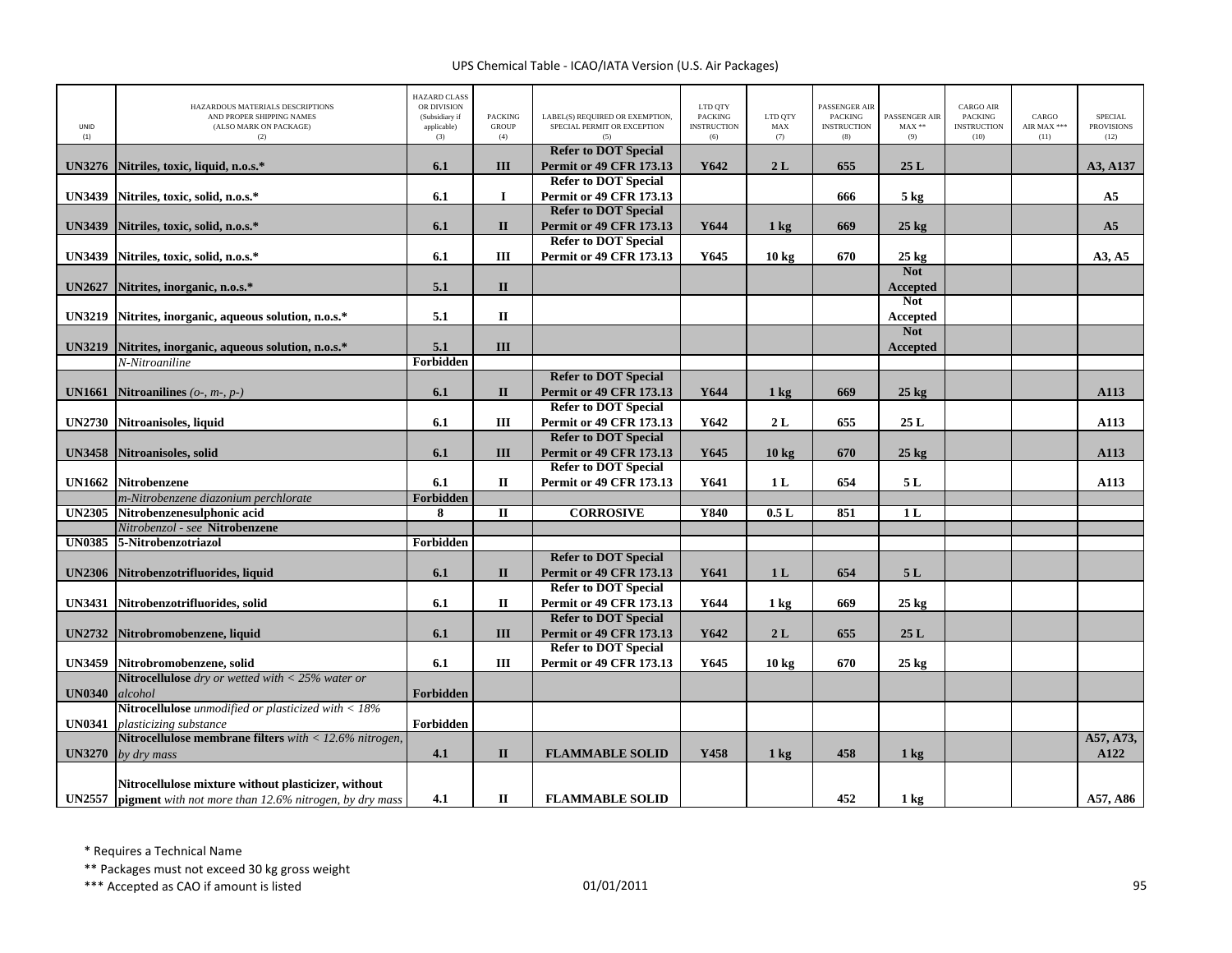| UNID<br>(1)                    | HAZARDOUS MATERIALS DESCRIPTIONS<br>AND PROPER SHIPPING NAMES<br>(ALSO MARK ON PACKAGE)<br>(2)                                                                    | <b>HAZARD CLASS</b><br>OR DIVISION<br>(Subsidiary if<br>applicable)<br>(3) | <b>PACKING</b><br>GROUP<br>(4) | LABEL(S) REQUIRED OR EXEMPTION,<br>SPECIAL PERMIT OR EXCEPTION<br>(5) | LTD QTY<br><b>PACKING</b><br><b>INSTRUCTION</b><br>(6) | LTD OTY<br>MAX<br>(7) | PASSENGER AIR<br><b>PACKING</b><br><b>INSTRUCTION</b><br>(8) | PASSENGER AIR<br>$\text{MAX}$ **<br>(9) | CARGO AIR<br><b>PACKING</b><br><b>INSTRUCTION</b><br>(10) | CARGO<br>AIR MAX ***<br>(11) | <b>SPECIAL</b><br><b>PROVISIONS</b><br>(12) |
|--------------------------------|-------------------------------------------------------------------------------------------------------------------------------------------------------------------|----------------------------------------------------------------------------|--------------------------------|-----------------------------------------------------------------------|--------------------------------------------------------|-----------------------|--------------------------------------------------------------|-----------------------------------------|-----------------------------------------------------------|------------------------------|---------------------------------------------|
| <b>UN2557</b>                  | Nitrocellulose mixture without plasticizer, with<br>pigment with not more than 12.6% nitrogen, by dry mass                                                        | 4.1                                                                        | $\mathbf{I}$                   | <b>FLAMMABLE SOLID</b>                                                |                                                        |                       | 452                                                          | $1 \text{ kg}$                          |                                                           |                              | A57, A86                                    |
| <b>UN2557</b>                  | Nitrocellulose mixture with plasticizer, without<br>pigment with not more than 12.6% nitrogen, by dry mass                                                        | 4.1                                                                        | П                              | <b>FLAMMABLE SOLID</b>                                                |                                                        |                       | 452                                                          | 1 kg                                    |                                                           |                              | A57, A86                                    |
| <b>UN2557</b>                  | Nitrocellulose mixture with plasticizer, with pigment<br>with not more than 12.6% nitrogen, by dry mass                                                           | 4.1                                                                        | $\mathbf{I}$                   | <b>FLAMMABLE SOLID</b>                                                |                                                        |                       | 452                                                          | $1 \text{ kg}$                          |                                                           |                              | A57, A86                                    |
| <b>UN0343</b>                  | Nitrocellulose, plasticized with 18% or more<br>plasticizing substance                                                                                            | Forbidden                                                                  |                                |                                                                       |                                                        |                       |                                                              |                                         |                                                           |                              |                                             |
| <b>UN2059</b>                  | Nitrocellulose solution, flammable with 12.6% or less<br>nitrogen, by dry mass, and 55% or less nitrocellulose                                                    | $\mathbf{3}$                                                               | $\mathbf I$                    | <b>FLAMMABLE LIQUID</b>                                               |                                                        |                       | 351                                                          | 1 <sub>L</sub>                          |                                                           |                              | A91                                         |
| <b>UN2059</b>                  | Nitrocellulose solution, flammable with 12.6% or less<br>nitrogen, by dry mass, and 55% or less nitrocellulose                                                    | $\mathbf{3}$                                                               | $\mathbf{I}$                   | <b>FLAMMABLE LIQUID</b>                                               | Y341                                                   | 1 <sub>L</sub>        | 353                                                          | 5L                                      |                                                           |                              | A91                                         |
| <b>UN2059</b><br><b>UN0342</b> | Nitrocellulose solution, flammable with 12.6% or less<br>nitrogen, by dry mass, and 55% or less nitrocellulose<br>Nitrocellulose, wetted with 25% or more alcohol | $\mathbf{3}$<br>Forbidden                                                  | III                            | <b>FLAMMABLE LIQUID</b>                                               | Y344                                                   | 10L                   | 355                                                          | 25L                                     |                                                           |                              | A3, A91                                     |
|                                | Nitrocellulose with alcohol with 25% or more alcohol<br><b>UN2556</b> by dry mass and 12.6% or less nitrogen, by dry mass                                         | 4.1                                                                        | $\mathbf{I}$                   | <b>FLAMMABLE SOLID</b>                                                |                                                        |                       | 452                                                          | $1 \text{ kg}$                          |                                                           |                              | A57                                         |
|                                | <b>UN2555</b> Nitrocellulose with water with 25% or more water<br>Nitrochlorobenzene - see Chloronitrobenzenes, liquid;                                           | $\overline{4.1}$                                                           | $\overline{\mathbf{u}}$        | <b>FLAMMABLE SOLID</b>                                                |                                                        |                       | 452                                                          | 15 <sub>kg</sub>                        |                                                           |                              | A57                                         |
|                                | Chloronitrobenzenes, solid                                                                                                                                        |                                                                            |                                |                                                                       |                                                        |                       |                                                              |                                         |                                                           |                              |                                             |
| <b>UN2307</b>                  | 3-Nitro-4-chlorobenzotrifluoride                                                                                                                                  | 6.1                                                                        | $\mathbf H$                    | <b>Refer to DOT Special</b><br><b>Permit or 49 CFR 173.13</b>         | Y641                                                   | 1L                    | 654                                                          | 5L                                      |                                                           |                              |                                             |
| <b>UN3434</b>                  | Nitrocresols, liquid                                                                                                                                              | 6.1                                                                        | III                            | <b>Refer to DOT Special</b><br><b>Permit or 49 CFR 173.13</b>         | Y642                                                   | 2L                    | 655                                                          | 25L                                     |                                                           |                              |                                             |
|                                | UN2446 Nitrocresols, solid                                                                                                                                        | 6.1                                                                        | Ш                              | <b>Refer to DOT Special</b><br><b>Permit or 49 CFR 173.13</b>         | Y645                                                   | $10 \text{ kg}$       | 670                                                          | $25 \text{ kg}$                         |                                                           |                              |                                             |
|                                | 6-Nitro-4-diazotoluene-3-sulphonic acid (dry)                                                                                                                     | Forbidden                                                                  |                                |                                                                       |                                                        |                       |                                                              |                                         |                                                           |                              |                                             |
| <b>UN2842</b>                  | <b>Nitroethane</b><br>Nitroethylene polymer                                                                                                                       | 3<br>Forbidden                                                             | Ш                              | <b>FLAMMABLE LIQUID</b>                                               | Y344                                                   | 10L                   | 355                                                          | 25L                                     |                                                           |                              |                                             |
|                                | Nitroethyl nitrate                                                                                                                                                | Forbidden                                                                  |                                |                                                                       |                                                        |                       |                                                              |                                         |                                                           |                              |                                             |
|                                | UN1066 Nitrogen, compressed                                                                                                                                       | 2.2                                                                        |                                | <b>NON-FLAMMABLE GAS</b>                                              |                                                        |                       | 200                                                          | 30 kg                                   |                                                           |                              | A69                                         |
| <b>UN1067</b>                  | Nitrogen dioxide                                                                                                                                                  | Forbidden                                                                  |                                |                                                                       |                                                        |                       |                                                              |                                         |                                                           |                              |                                             |
|                                |                                                                                                                                                                   |                                                                            |                                | <b>NON-FLAMMABLE GAS</b>                                              |                                                        |                       |                                                              |                                         |                                                           |                              | A152,                                       |
| <b>UN1977</b>                  | Nitrogen, refrigerated liquid                                                                                                                                     | 2.2                                                                        |                                | & CRYOGENIC LIQUID                                                    |                                                        |                       | 202                                                          | 30 <sub>kg</sub>                        |                                                           |                              | A168, A801                                  |
|                                | Nitrogen trichloride                                                                                                                                              | Forbidden                                                                  |                                |                                                                       |                                                        |                       |                                                              | <b>Not</b>                              |                                                           |                              |                                             |
| <b>UN2451</b>                  | Nitrogen trifluoride                                                                                                                                              | 2.2(5.1)                                                                   |                                |                                                                       |                                                        |                       |                                                              | Accepted                                |                                                           |                              |                                             |
|                                | Nitrogen triiodide                                                                                                                                                | Forbidden                                                                  |                                |                                                                       |                                                        |                       |                                                              |                                         |                                                           |                              |                                             |
|                                |                                                                                                                                                                   |                                                                            |                                |                                                                       |                                                        |                       |                                                              |                                         |                                                           |                              |                                             |

\* Requires <sup>a</sup> Technical Name

\*\* Packages must not exceed 30 kg gross weight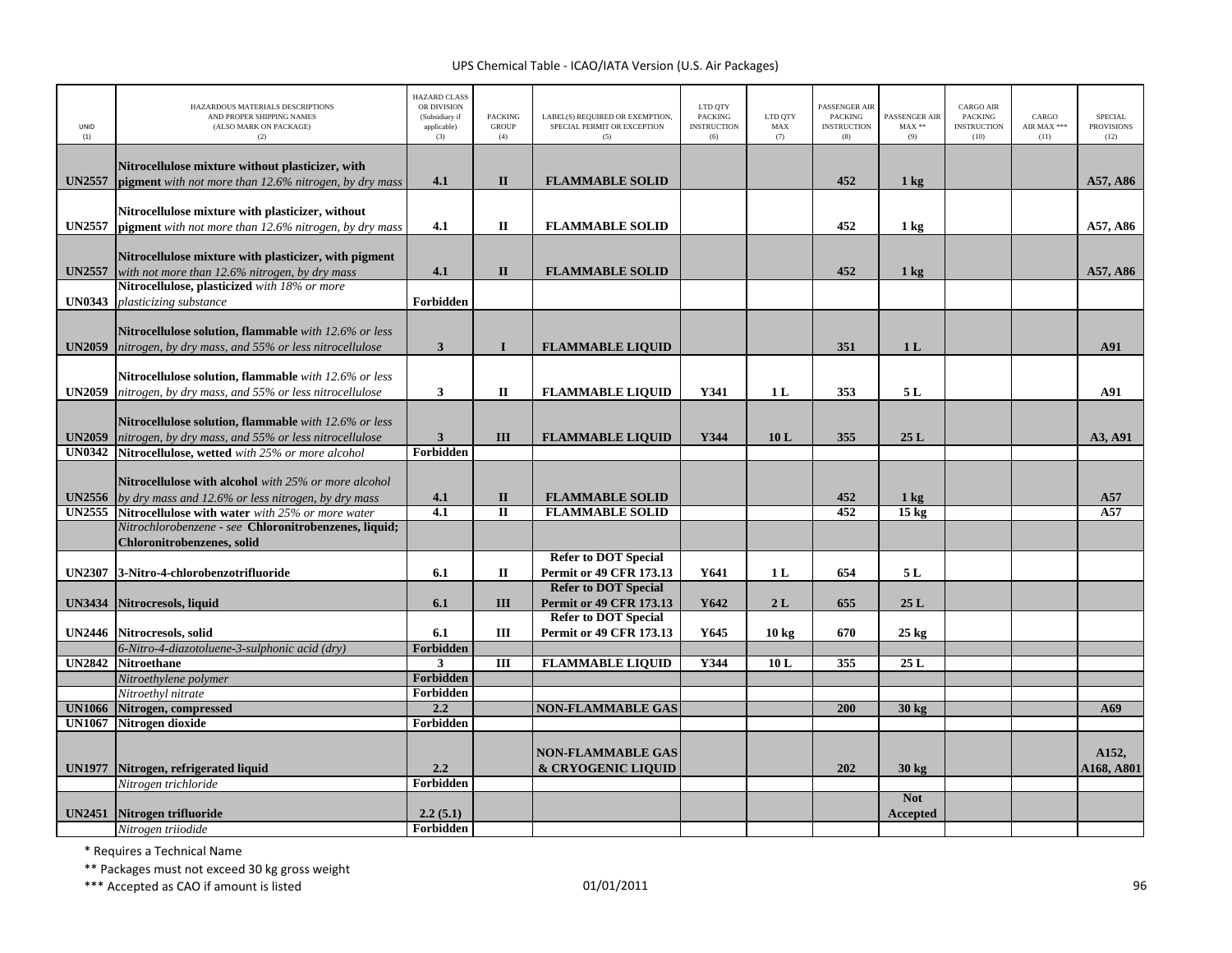| UNID<br>(1)   | HAZARDOUS MATERIALS DESCRIPTIONS<br>AND PROPER SHIPPING NAMES<br>(ALSO MARK ON PACKAGE)<br>(2) | <b>HAZARD CLASS</b><br>OR DIVISION<br>(Subsidiary if<br>applicable)<br>(3) | <b>PACKING</b><br><b>GROUP</b><br>(4) | LABEL(S) REQUIRED OR EXEMPTION,<br>SPECIAL PERMIT OR EXCEPTION<br>(5) | LTD QTY<br><b>PACKING</b><br><b>INSTRUCTION</b><br>(6) | LTD QTY<br>MAX<br>(7) | PASSENGER AIR<br><b>PACKING</b><br><b>INSTRUCTION</b><br>(8) | PASSENGER AIR<br>$MAX**$<br>(9) | <b>CARGO AIR</b><br><b>PACKING</b><br><b>INSTRUCTION</b><br>(10) | CARGO<br>AIR MAX ***<br>(11) | <b>SPECIAL</b><br><b>PROVISIONS</b><br>(12) |
|---------------|------------------------------------------------------------------------------------------------|----------------------------------------------------------------------------|---------------------------------------|-----------------------------------------------------------------------|--------------------------------------------------------|-----------------------|--------------------------------------------------------------|---------------------------------|------------------------------------------------------------------|------------------------------|---------------------------------------------|
|               | Nitrogen triiodide monoamine                                                                   | <b>Forbidden</b>                                                           |                                       |                                                                       |                                                        |                       |                                                              |                                 |                                                                  |                              |                                             |
| <b>UN2421</b> | Nitrogen trioxide                                                                              | Forbidden                                                                  |                                       |                                                                       |                                                        |                       |                                                              |                                 |                                                                  |                              |                                             |
|               | Nitroglycerin, desensitized with $>=$ 40% non-volatile                                         |                                                                            |                                       |                                                                       |                                                        |                       |                                                              |                                 |                                                                  |                              |                                             |
| <b>UN0143</b> | water-insoluble phlegmatizer                                                                   | Forbidden                                                                  |                                       |                                                                       |                                                        |                       |                                                              |                                 |                                                                  |                              |                                             |
|               | Nitroglycerin, liquid, not desensitized                                                        | Forbidden                                                                  |                                       |                                                                       |                                                        |                       |                                                              |                                 |                                                                  |                              |                                             |
|               | Nitroglycerin mixture, desensitized, liquid, n.o.s. with                                       |                                                                            |                                       |                                                                       |                                                        |                       |                                                              |                                 |                                                                  |                              |                                             |
| <b>UN3357</b> | $\epsilon = 30\%$ nitroglycerin*                                                               | Forbidden                                                                  |                                       |                                                                       |                                                        |                       |                                                              |                                 |                                                                  |                              |                                             |
|               | Nitroglycerin mixture, desensitized, liquid, flammable,                                        |                                                                            |                                       |                                                                       |                                                        |                       |                                                              |                                 |                                                                  |                              |                                             |
|               |                                                                                                | Forbidden                                                                  |                                       |                                                                       |                                                        |                       |                                                              |                                 |                                                                  |                              |                                             |
|               | Nitroglycerin mixture desensitized, solid, n.o.s. with >                                       |                                                                            |                                       |                                                                       |                                                        |                       |                                                              |                                 |                                                                  |                              |                                             |
| <b>UN3319</b> | 2% and $\langle 10\%$ nitroglycerin*                                                           | <b>Forbidden</b>                                                           | $\Pi$                                 |                                                                       |                                                        |                       |                                                              |                                 |                                                                  |                              |                                             |
|               | Nitroglycerin solution in alcohol with $\langle 1 \rangle = 1$ %                               |                                                                            |                                       |                                                                       |                                                        |                       |                                                              |                                 |                                                                  |                              |                                             |
| <b>UN1204</b> | nitroglycerin                                                                                  | $\mathbf{3}$                                                               | $\mathbf{I}$                          | <b>FLAMMABLE LIQUID</b>                                               | Y341                                                   | 1 <sub>L</sub>        | 371                                                          | 5 L                             |                                                                  |                              |                                             |
|               | Nitroglycerin solution in alcohol with $> 1\%$ and $<= 5\%$                                    |                                                                            |                                       |                                                                       |                                                        |                       |                                                              |                                 |                                                                  |                              |                                             |
| <b>UN3064</b> | nitroglycerin                                                                                  | Forbidden                                                                  | $\mathbf{I}$                          |                                                                       |                                                        |                       |                                                              |                                 |                                                                  |                              |                                             |
|               | Nitroglycerin solution in alcohol with $> 1\%$ and $<=$                                        |                                                                            |                                       |                                                                       |                                                        |                       |                                                              |                                 |                                                                  |                              |                                             |
| <b>UN0144</b> | 10% nitroglycerin                                                                              | Forbidden                                                                  |                                       |                                                                       |                                                        |                       |                                                              |                                 |                                                                  |                              |                                             |
| <b>UN0282</b> | Nitroguanidine dry or wetted with $<$ 20% water                                                | Forbidden                                                                  |                                       |                                                                       |                                                        |                       |                                                              |                                 |                                                                  |                              |                                             |
|               | Nitroguanidine nitrate                                                                         | Forbidden                                                                  |                                       |                                                                       |                                                        |                       |                                                              |                                 |                                                                  |                              |                                             |
|               | UN1336 Nitroguanidine, wetted with $>= 20\%$ water                                             | 4.1                                                                        | $\mathbf{I}$                          | <b>FLAMMABLE SOLID</b>                                                |                                                        |                       | 451                                                          | $1 \text{ kg}$                  |                                                                  |                              | A40                                         |
|               | 1-Nitro hydantoin                                                                              | Forbidden                                                                  |                                       |                                                                       |                                                        |                       |                                                              |                                 |                                                                  |                              |                                             |
| <b>UN1798</b> | Nitrohydrochloric acid                                                                         | Forbidden                                                                  | $\mathbf{I}$                          |                                                                       |                                                        |                       |                                                              |                                 |                                                                  |                              |                                             |
|               | Nitro isobutane triol trinitrate                                                               | Forbidden                                                                  |                                       |                                                                       |                                                        |                       |                                                              |                                 |                                                                  |                              |                                             |
|               | Nitromannite (dry)                                                                             | Forbidden                                                                  |                                       |                                                                       |                                                        |                       |                                                              |                                 |                                                                  |                              |                                             |
|               | <b>Nitromannite, wetted</b> with $>=$ 40% water, or mixture of                                 |                                                                            |                                       |                                                                       |                                                        |                       |                                                              |                                 |                                                                  |                              |                                             |
| <b>UN0133</b> | alcohol and water                                                                              | Forbidden                                                                  |                                       |                                                                       |                                                        |                       |                                                              |                                 |                                                                  |                              |                                             |
| <b>UN1261</b> | Nitromethane                                                                                   | Forbidden                                                                  | $\mathbf{I}$                          |                                                                       |                                                        |                       |                                                              |                                 |                                                                  |                              |                                             |
|               | N-Nitro-N-methylglycolamide nitrate                                                            | Forbidden                                                                  |                                       |                                                                       |                                                        |                       |                                                              |                                 |                                                                  |                              |                                             |
|               | 2-Nitro-2-methylpropanol nitrate                                                               | Forbidden                                                                  |                                       |                                                                       |                                                        |                       |                                                              |                                 |                                                                  |                              |                                             |
|               | Nitromuriatic acid - see Nitrohydrochloric acid                                                |                                                                            |                                       |                                                                       |                                                        |                       |                                                              |                                 |                                                                  |                              |                                             |
| <b>UN2538</b> | <b>Nitronaphthalene</b>                                                                        | 4.1                                                                        | III                                   | <b>FLAMMABLE SOLID</b>                                                | Y443                                                   | 10 <sub>kg</sub>      | 446                                                          | $25 \text{ kg}$                 |                                                                  |                              |                                             |
|               |                                                                                                |                                                                            |                                       | <b>Refer to DOT Special</b>                                           |                                                        |                       |                                                              |                                 |                                                                  |                              |                                             |
| <b>UN1663</b> | <b>Nitrophenols</b> ( $o$ -, $m$ -, $p$ -)                                                     | 6.1                                                                        | III                                   | <b>Permit or 49 CFR 173.13</b>                                        | Y645                                                   | $10 \text{ kg}$       | 670                                                          | $25$ kg                         |                                                                  |                              | A113                                        |
|               | m-Nitrophenyldinitro methane                                                                   | Forbidden                                                                  |                                       |                                                                       |                                                        |                       |                                                              |                                 |                                                                  |                              |                                             |
| <b>UN3376</b> | 4-Nitrophenylhydrazine with $<$ 30% water                                                      | Forbidden                                                                  |                                       |                                                                       |                                                        |                       |                                                              |                                 |                                                                  |                              |                                             |
| <b>UN2608</b> | <b>Nitropropanes</b>                                                                           | $\mathbf{3}$                                                               | III                                   | <b>FLAMMABLE LIQUID</b>                                               | Y344                                                   | 10L                   | 355                                                          | 25L                             |                                                                  |                              |                                             |
|               |                                                                                                |                                                                            |                                       |                                                                       |                                                        |                       |                                                              | <b>Not</b>                      |                                                                  |                              |                                             |
| <b>UN1369</b> | p-Nitrosodimethylaniline                                                                       | 4.2                                                                        | $\Pi$                                 |                                                                       |                                                        |                       |                                                              | Accepted                        |                                                                  |                              |                                             |
|               | 4-Nitrosophenol (100%)                                                                         | Forbidden                                                                  |                                       |                                                                       |                                                        |                       |                                                              |                                 |                                                                  |                              |                                             |
| <b>UN0146</b> | Nitrostarch dry or wetted with $<$ 20% water                                                   | Forbidden                                                                  |                                       |                                                                       |                                                        |                       |                                                              |                                 |                                                                  |                              |                                             |
| <b>UN1337</b> | <b>Nitrostarch, wetted</b> with $>= 20\%$ water                                                | 4.1                                                                        | $\mathbf{I}$                          | <b>FLAMMABLE SOLID</b>                                                |                                                        |                       | 451                                                          | $1 \text{ kg}$                  |                                                                  |                              | A40                                         |
|               | Nitrosugars (dry)                                                                              | Forbidden                                                                  |                                       |                                                                       |                                                        |                       |                                                              |                                 |                                                                  |                              |                                             |
| <b>UN1069</b> | Nitrosyl chloride                                                                              | Forbidden                                                                  |                                       |                                                                       |                                                        |                       |                                                              |                                 |                                                                  |                              |                                             |
| <b>UN2308</b> | Nitrosylsulphuric acid, liquid                                                                 | 8                                                                          | П                                     | <b>CORROSIVE</b>                                                      | Y840                                                   | 0.5L                  | 851                                                          | 1 <sub>L</sub>                  |                                                                  |                              |                                             |
|               | UN3456 Nitrosylsulphuric acid, solid                                                           | 8                                                                          | $\mathbf{I}$                          | <b>CORROSIVE</b>                                                      | Y844                                                   | $5$ kg                | 859                                                          | 15 <sub>kg</sub>                |                                                                  |                              |                                             |

\* Requires <sup>a</sup> Technical Name

\*\* Packages must not exceed 30 kg gross weight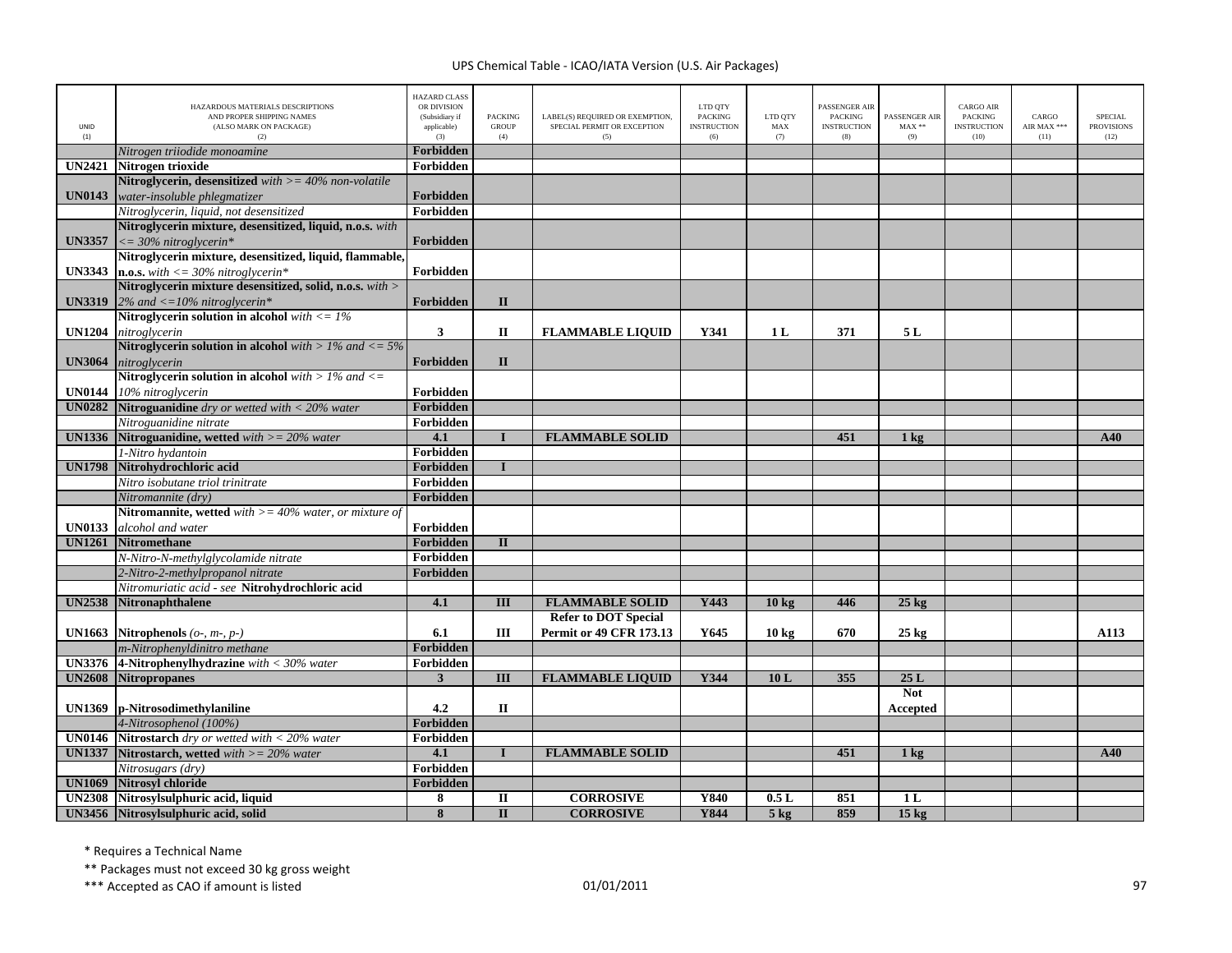| UNID<br>(1)    | HAZARDOUS MATERIALS DESCRIPTIONS<br>AND PROPER SHIPPING NAMES<br>(ALSO MARK ON PACKAGE)<br>(2)      | <b>HAZARD CLASS</b><br>OR DIVISION<br>(Subsidiary if<br>applicable)<br>(3) | <b>PACKING</b><br><b>GROUP</b><br>(4) | LABEL(S) REQUIRED OR EXEMPTION,<br>SPECIAL PERMIT OR EXCEPTION<br>(5) | LTD QTY<br>PACKING<br><b>INSTRUCTION</b><br>(6) | LTD QTY<br>MAX<br>(7) | ASSENGER AIR<br><b>PACKING</b><br><b>INSTRUCTION</b><br>(8) | PASSENGER AIR<br>$\text{MAX}$ **<br>(9) | CARGO AIR<br>PACKING<br><b>INSTRUCTION</b><br>(10) | CARGO<br>AIR MAX ***<br>(11) | <b>SPECIAL</b><br><b>PROVISIONS</b><br>(12) |
|----------------|-----------------------------------------------------------------------------------------------------|----------------------------------------------------------------------------|---------------------------------------|-----------------------------------------------------------------------|-------------------------------------------------|-----------------------|-------------------------------------------------------------|-----------------------------------------|----------------------------------------------------|------------------------------|---------------------------------------------|
|                |                                                                                                     |                                                                            |                                       | <b>Refer to DOT Special</b>                                           |                                                 |                       |                                                             |                                         |                                                    |                              |                                             |
| <b>UN1664</b>  | Nitrotoluenes, liquid                                                                               | 6.1                                                                        | П                                     | <b>Permit or 49 CFR 173.13</b>                                        | Y641                                            | 1 <sub>L</sub>        | 654                                                         | 5L                                      |                                                    |                              |                                             |
|                |                                                                                                     |                                                                            |                                       | <b>Refer to DOT Special</b>                                           |                                                 |                       |                                                             |                                         |                                                    |                              |                                             |
| <b>UN3446</b>  | Nitrotoluenes, solid                                                                                | 6.1                                                                        | $\mathbf{I}$                          | <b>Permit or 49 CFR 173.13</b><br><b>Refer to DOT Special</b>         | Y644                                            | $1 \text{ kg}$        | 669                                                         | $25 \text{ kg}$                         |                                                    |                              |                                             |
| <b>UN2660</b>  | Nitrotoluidines mono                                                                                | 6.1                                                                        | $\rm III$                             | <b>Permit or 49 CFR 173.13</b>                                        | Y645                                            | 10 <sub>kg</sub>      | 670                                                         | $25$ kg                                 |                                                    |                              |                                             |
| <b>UN0490</b>  | Nitrotriazolone                                                                                     | Forbidden                                                                  |                                       |                                                                       |                                                 |                       |                                                             |                                         |                                                    |                              |                                             |
| <b>UN0147</b>  | Nitro urea                                                                                          | Forbidden                                                                  |                                       |                                                                       |                                                 |                       |                                                             |                                         |                                                    |                              |                                             |
|                |                                                                                                     |                                                                            |                                       |                                                                       |                                                 |                       |                                                             | <b>Not</b>                              |                                                    |                              |                                             |
| <b>UN1070</b>  | <b>Nitrous oxide</b>                                                                                | 2.2(5.1)                                                                   |                                       |                                                                       |                                                 |                       |                                                             | <b>Accepted</b>                         |                                                    |                              |                                             |
| <b>UN2201</b>  | Nitrous oxide, refrigerated liquid                                                                  | Forbidden                                                                  |                                       |                                                                       |                                                 |                       |                                                             |                                         |                                                    |                              |                                             |
|                |                                                                                                     |                                                                            |                                       | <b>Refer to DOT Special</b>                                           |                                                 |                       |                                                             |                                         |                                                    |                              |                                             |
| <b>UN1665</b>  | Nitroxylenes, liquid                                                                                | 6.1                                                                        | $\mathbf{I}$                          | <b>Permit or 49 CFR 173.13</b>                                        | Y641                                            | 1 <sub>L</sub>        | 654                                                         | 5L                                      |                                                    |                              |                                             |
|                |                                                                                                     |                                                                            |                                       | <b>Refer to DOT Special</b>                                           |                                                 |                       |                                                             |                                         |                                                    |                              |                                             |
| <b>UN3447</b>  | Nitroxylenes, solid                                                                                 | 6.1                                                                        | П                                     | <b>Permit or 49 CFR 173.13</b>                                        | Y644                                            | $1 \text{ kg}$        | 669                                                         | $25 \text{ kg}$                         |                                                    |                              |                                             |
|                | Non-activated carbon - see Carbon (UN 1361)                                                         |                                                                            |                                       |                                                                       |                                                 |                       |                                                             |                                         |                                                    |                              |                                             |
|                | Non-activated charcoal - see Carbon (UN 1361)                                                       |                                                                            |                                       |                                                                       |                                                 |                       |                                                             |                                         |                                                    |                              |                                             |
| <b>UN1920</b>  | <b>Nonanes</b>                                                                                      | $\overline{\mathbf{3}}$                                                    | Ш                                     | <b>FLAMMABLE LIQUID</b>                                               | Y344                                            | 10L                   | 355                                                         | 25L                                     |                                                    |                              |                                             |
|                | Non-flammable gas etc. - see Compressed gas etc.;                                                   |                                                                            |                                       |                                                                       |                                                 |                       |                                                             |                                         |                                                    |                              |                                             |
|                | Liquefied gas etc.                                                                                  |                                                                            |                                       |                                                                       |                                                 |                       |                                                             |                                         |                                                    |                              |                                             |
|                | Non-liquefied gas - see Compressed gas, etc.<br>Non-liquefied hydrocarbon gas - see Hydrocarbon gas |                                                                            |                                       |                                                                       |                                                 |                       |                                                             |                                         |                                                    |                              |                                             |
|                | mixture, compressed, n.o.s.                                                                         |                                                                            |                                       |                                                                       |                                                 |                       |                                                             |                                         |                                                    |                              |                                             |
| <b>UN1799</b>  | Nonyltrichlorosilane                                                                                | Forbidden                                                                  | $\mathbf{I}$                          |                                                                       |                                                 |                       |                                                             |                                         |                                                    |                              |                                             |
|                | UN2251 2,5-Norbornadiene, stabilized                                                                | 3                                                                          | $\mathbf{I}$                          | <b>FLAMMABLE LIQUID</b>                                               | Y341                                            | 1 <sub>L</sub>        | 353                                                         | 5L                                      |                                                    |                              |                                             |
|                | Normal propyl alcohol - see Propyl alcohol, normal                                                  |                                                                            |                                       |                                                                       |                                                 |                       |                                                             |                                         |                                                    |                              |                                             |
|                | UN 1274)                                                                                            |                                                                            |                                       |                                                                       |                                                 |                       |                                                             |                                         |                                                    |                              |                                             |
| <b>UN0490</b>  | <b>NTO</b>                                                                                          | Forbidden                                                                  |                                       |                                                                       |                                                 |                       |                                                             |                                         |                                                    |                              |                                             |
| <b>UN1800</b>  | Octadecyltrichlorosilane                                                                            | Forbidden                                                                  | $\mathbf{I}$                          |                                                                       |                                                 |                       |                                                             |                                         |                                                    |                              |                                             |
| <b>UN2309</b>  | Octadiene                                                                                           | 3                                                                          | $\mathbf{I}$                          | <b>FLAMMABLE LIQUID</b>                                               | Y341                                            | 1 <sub>L</sub>        | 353                                                         | 5 L                                     |                                                    |                              |                                             |
|                | 1,7-Octadiene-3,5-diyne-1,8-dimethoxy-9-octadecynoic                                                |                                                                            |                                       |                                                                       |                                                 |                       |                                                             |                                         |                                                    |                              |                                             |
|                | acid                                                                                                | <b>Forbidden</b>                                                           |                                       |                                                                       |                                                 |                       |                                                             |                                         |                                                    |                              |                                             |
| <b>UN2422</b>  | Octafluorobut-2-ene                                                                                 | 2.2                                                                        |                                       | <b>NON-FLAMMABLE GAS</b>                                              |                                                 |                       | 200                                                         | 30 kg                                   |                                                    |                              |                                             |
| <b>UN1976</b>  | Octafluorocyclobutane                                                                               | 2.2                                                                        |                                       | <b>NON-FLAMMABLE GAS</b>                                              |                                                 |                       | 200                                                         | 30 kg                                   |                                                    |                              |                                             |
| <b>UN2424</b>  | Octafluoropropane                                                                                   | 2.2                                                                        |                                       | <b>NON-FLAMMABLE GAS</b>                                              |                                                 |                       | 200                                                         | 30 kg                                   |                                                    |                              |                                             |
| <b>UN1262</b>  | <b>Octanes</b>                                                                                      | $\overline{\mathbf{3}}$                                                    | $\overline{\mathbf{u}}$               | <b>FLAMMABLE LIQUID</b>                                               | Y341                                            | 1 <sub>L</sub>        | 353                                                         | 5L                                      |                                                    |                              |                                             |
| <b>UN0484</b>  | Octogen, desensitized                                                                               | Forbidden                                                                  |                                       |                                                                       |                                                 |                       |                                                             |                                         |                                                    |                              |                                             |
| <b>UN0226</b>  | Octogen (dry or unphlegmatized)<br>Octogen, wetted with not less than 15% water                     | Forbidden<br>Forbidden                                                     |                                       |                                                                       |                                                 |                       |                                                             |                                         |                                                    |                              |                                             |
|                | <b>UN0266</b> Octol dry or wetted less than 15% water                                               | Forbidden                                                                  |                                       |                                                                       |                                                 |                       |                                                             |                                         |                                                    |                              |                                             |
| <b>UN0266</b>  | Octolite dry or wetted less than 15% water                                                          | Forbidden                                                                  |                                       |                                                                       |                                                 |                       |                                                             |                                         |                                                    |                              |                                             |
| UN0496 Octonal |                                                                                                     | Forbidden                                                                  |                                       |                                                                       |                                                 |                       |                                                             |                                         |                                                    |                              |                                             |
| <b>UN1191</b>  | <b>Octvl aldehydes</b>                                                                              | $\mathbf{3}$                                                               | Ш                                     | <b>FLAMMABLE LIQUID</b>                                               | Y344                                            | 10L                   | 355                                                         | 25L                                     |                                                    |                              |                                             |
|                | tert-Octyl mercaptan - see 2-Methyl-2-heptanethiol                                                  |                                                                            |                                       |                                                                       |                                                 |                       |                                                             |                                         |                                                    |                              |                                             |
|                | UN 3023                                                                                             |                                                                            |                                       |                                                                       |                                                 |                       |                                                             |                                         |                                                    |                              |                                             |
|                | UN1801 Octyltrichlorosilane                                                                         | Forbidden                                                                  | п                                     |                                                                       |                                                 |                       |                                                             |                                         |                                                    |                              |                                             |

\* Requires <sup>a</sup> Technical Name

\*\* Packages must not exceed 30 kg gross weight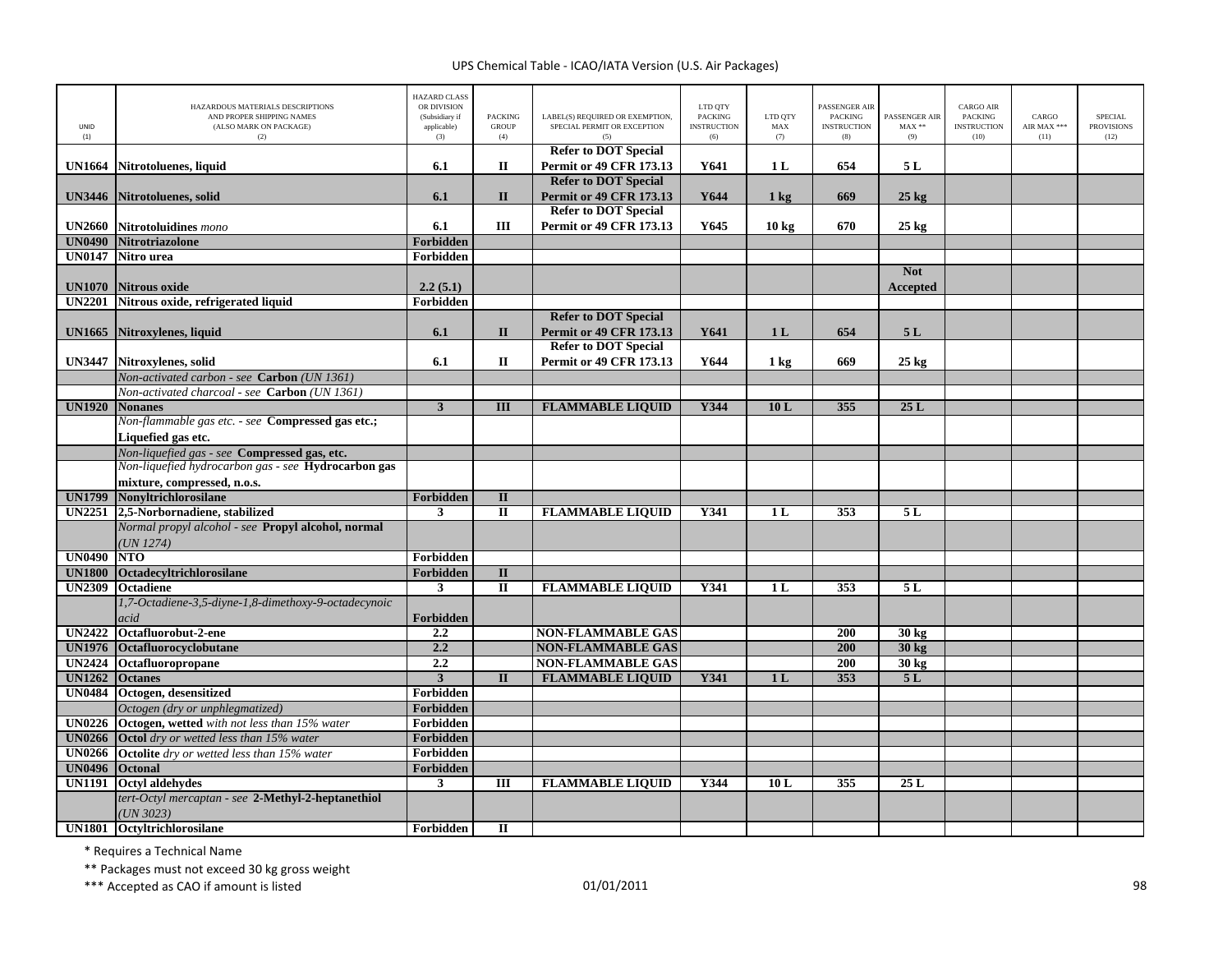| UNID<br>(1)   | HAZARDOUS MATERIALS DESCRIPTIONS<br>AND PROPER SHIPPING NAMES<br>(ALSO MARK ON PACKAGE)<br>(2) | <b>HAZARD CLASS</b><br>OR DIVISION<br>(Subsidiary if<br>applicable)<br>(3) | <b>PACKING</b><br><b>GROUP</b><br>(4) | LABEL(S) REQUIRED OR EXEMPTION,<br>SPECIAL PERMIT OR EXCEPTION<br>(5) | LTD QTY<br><b>PACKING</b><br><b>INSTRUCTION</b><br>(6) | LTD QTY<br>MAX<br>(7) | PASSENGER AIR<br><b>PACKING</b><br><b>INSTRUCTION</b><br>(8) | PASSENGER AIR<br>$MAX**$<br>(9) | <b>CARGO AIR</b><br><b>PACKING</b><br><b>INSTRUCTION</b><br>(10) | CARGO<br>AIR MAX ***<br>(11) | <b>SPECIAL</b><br><b>PROVISIONS</b><br>(12) |
|---------------|------------------------------------------------------------------------------------------------|----------------------------------------------------------------------------|---------------------------------------|-----------------------------------------------------------------------|--------------------------------------------------------|-----------------------|--------------------------------------------------------------|---------------------------------|------------------------------------------------------------------|------------------------------|---------------------------------------------|
|               | Oenanthol - see n-Heptaldehyde (UN 3056)                                                       |                                                                            |                                       |                                                                       |                                                        |                       |                                                              |                                 |                                                                  |                              |                                             |
| <b>UN1071</b> | Oil gas, compressed                                                                            | Forbidden                                                                  |                                       |                                                                       |                                                        |                       |                                                              |                                 |                                                                  |                              |                                             |
|               | Oil well sampling device, charged - see Compressed                                             |                                                                            |                                       |                                                                       |                                                        |                       |                                                              |                                 |                                                                  |                              |                                             |
|               | gas, flammable, n.o.s. (UN 1954); Liquefied gas,                                               |                                                                            |                                       |                                                                       |                                                        |                       |                                                              |                                 |                                                                  |                              |                                             |
|               | flammable, n.o.s. (UN 3161)                                                                    |                                                                            |                                       |                                                                       |                                                        |                       |                                                              |                                 |                                                                  |                              |                                             |
|               | Oleum - see Sulphuric acid, fuming (UN 1831)                                                   |                                                                            |                                       |                                                                       |                                                        |                       |                                                              |                                 |                                                                  |                              |                                             |
|               | Organic peroxide type B, liquid                                                                | Forbidden                                                                  |                                       |                                                                       |                                                        |                       |                                                              |                                 |                                                                  |                              |                                             |
|               | Organic peroxide type B, liquid, temperature                                                   |                                                                            |                                       |                                                                       |                                                        |                       |                                                              |                                 |                                                                  |                              |                                             |
|               | controlled                                                                                     | Forbidden                                                                  |                                       |                                                                       |                                                        |                       |                                                              |                                 |                                                                  |                              |                                             |
|               | Organic peroxide type B, solid                                                                 | Forbidden                                                                  |                                       |                                                                       |                                                        |                       |                                                              |                                 |                                                                  |                              |                                             |
|               | Organic peroxide type B, solid, temperature                                                    |                                                                            |                                       |                                                                       |                                                        |                       |                                                              |                                 |                                                                  |                              |                                             |
|               | controlled                                                                                     | Forbidden                                                                  |                                       |                                                                       |                                                        |                       |                                                              |                                 |                                                                  |                              |                                             |
|               |                                                                                                |                                                                            |                                       |                                                                       |                                                        |                       |                                                              | <b>Not</b>                      |                                                                  |                              |                                             |
| <b>UN3103</b> | Organic peroxide type C, liquid*                                                               | 5.2                                                                        |                                       |                                                                       |                                                        |                       |                                                              | Accepted                        |                                                                  |                              |                                             |
|               | Organic peroxide type C, liquid, temperature                                                   |                                                                            |                                       |                                                                       |                                                        |                       |                                                              |                                 |                                                                  |                              |                                             |
| <b>UN3113</b> | controlled*                                                                                    | Forbidden                                                                  |                                       |                                                                       |                                                        |                       |                                                              |                                 |                                                                  |                              |                                             |
|               |                                                                                                |                                                                            |                                       |                                                                       |                                                        |                       |                                                              | <b>Not</b>                      |                                                                  |                              |                                             |
| <b>UN3104</b> | Organic peroxide type C, solid*                                                                | 5.2                                                                        |                                       |                                                                       |                                                        |                       |                                                              | Accepted                        |                                                                  |                              |                                             |
|               | Organic peroxide type C, solid, temperature                                                    |                                                                            |                                       |                                                                       |                                                        |                       |                                                              |                                 |                                                                  |                              |                                             |
| <b>UN3114</b> | controlled*                                                                                    | Forbidden                                                                  |                                       |                                                                       |                                                        |                       |                                                              |                                 |                                                                  |                              |                                             |
|               |                                                                                                |                                                                            |                                       |                                                                       |                                                        |                       |                                                              | <b>Not</b>                      |                                                                  |                              |                                             |
| <b>UN3105</b> | Organic peroxide type D, liquid*                                                               | 5.2                                                                        |                                       |                                                                       |                                                        |                       |                                                              | Accepted                        |                                                                  |                              |                                             |
|               | Organic peroxide type D, liquid, temperature                                                   |                                                                            |                                       |                                                                       |                                                        |                       |                                                              |                                 |                                                                  |                              |                                             |
| <b>UN3115</b> | controlled*                                                                                    | Forbidden                                                                  |                                       |                                                                       |                                                        |                       |                                                              |                                 |                                                                  |                              |                                             |
|               |                                                                                                |                                                                            |                                       |                                                                       |                                                        |                       |                                                              | <b>Not</b>                      |                                                                  |                              |                                             |
| <b>UN3106</b> | Organic peroxide type D, solid*                                                                | 5.2                                                                        |                                       |                                                                       |                                                        |                       |                                                              | Accepted                        |                                                                  |                              |                                             |
|               | Organic peroxide type D, solid, temperature<br>controlled*                                     |                                                                            |                                       |                                                                       |                                                        |                       |                                                              |                                 |                                                                  |                              |                                             |
| <b>UN3116</b> |                                                                                                | Forbidden                                                                  |                                       |                                                                       |                                                        |                       |                                                              | <b>Not</b>                      |                                                                  |                              |                                             |
| <b>UN3107</b> | Organic peroxide type E, liquid*                                                               | 5.2                                                                        |                                       |                                                                       |                                                        |                       |                                                              |                                 |                                                                  |                              |                                             |
|               | Organic peroxide type E, liquid, temperature                                                   |                                                                            |                                       |                                                                       |                                                        |                       |                                                              | Accepted                        |                                                                  |                              |                                             |
| <b>UN3117</b> | controlled*                                                                                    | Forbidden                                                                  |                                       |                                                                       |                                                        |                       |                                                              |                                 |                                                                  |                              |                                             |
|               |                                                                                                |                                                                            |                                       |                                                                       |                                                        |                       |                                                              | <b>Not</b>                      |                                                                  |                              |                                             |
| <b>UN3108</b> | Organic peroxide type E, solid*                                                                | 5.2                                                                        |                                       |                                                                       |                                                        |                       |                                                              | Accepted                        |                                                                  |                              |                                             |
|               | Organic peroxide type E, solid, temperature                                                    |                                                                            |                                       |                                                                       |                                                        |                       |                                                              |                                 |                                                                  |                              |                                             |
| <b>UN3118</b> | controlled*                                                                                    | Forbidden                                                                  |                                       |                                                                       |                                                        |                       |                                                              |                                 |                                                                  |                              |                                             |
|               |                                                                                                |                                                                            |                                       |                                                                       |                                                        |                       |                                                              | <b>Not</b>                      |                                                                  |                              |                                             |
| <b>UN3109</b> | Organic peroxide type F, liquid*                                                               | 5.2                                                                        |                                       |                                                                       |                                                        |                       |                                                              | Accepted                        |                                                                  |                              |                                             |
|               | Organic peroxide type F, liquid, temperature                                                   |                                                                            |                                       |                                                                       |                                                        |                       |                                                              |                                 |                                                                  |                              |                                             |
| <b>UN3119</b> | controlled*                                                                                    | Forbidden                                                                  |                                       |                                                                       |                                                        |                       |                                                              |                                 |                                                                  |                              |                                             |
|               |                                                                                                |                                                                            |                                       |                                                                       |                                                        |                       |                                                              | <b>Not</b>                      |                                                                  |                              |                                             |
| <b>UN3110</b> | Organic peroxide type F, solid*                                                                | 5.2                                                                        |                                       |                                                                       |                                                        |                       |                                                              | Accepted                        |                                                                  |                              |                                             |
|               | Organic peroxide type F, solid, temperature                                                    |                                                                            |                                       |                                                                       |                                                        |                       |                                                              |                                 |                                                                  |                              |                                             |
| <b>UN3120</b> | controlled*                                                                                    | Forbidden                                                                  |                                       |                                                                       |                                                        |                       |                                                              |                                 |                                                                  |                              |                                             |
|               | UN3313 Organic pigments, self-heating                                                          | Forbidden                                                                  | $\mathbf{I}$                          |                                                                       |                                                        |                       |                                                              |                                 |                                                                  |                              |                                             |
|               | UN3313 Organic pigments, self-heating                                                          | Forbidden                                                                  | $\overline{\mathbf{H}}$               |                                                                       |                                                        |                       |                                                              |                                 |                                                                  |                              |                                             |

\* Requires <sup>a</sup> Technical Name

\*\* Packages must not exceed 30 kg gross weight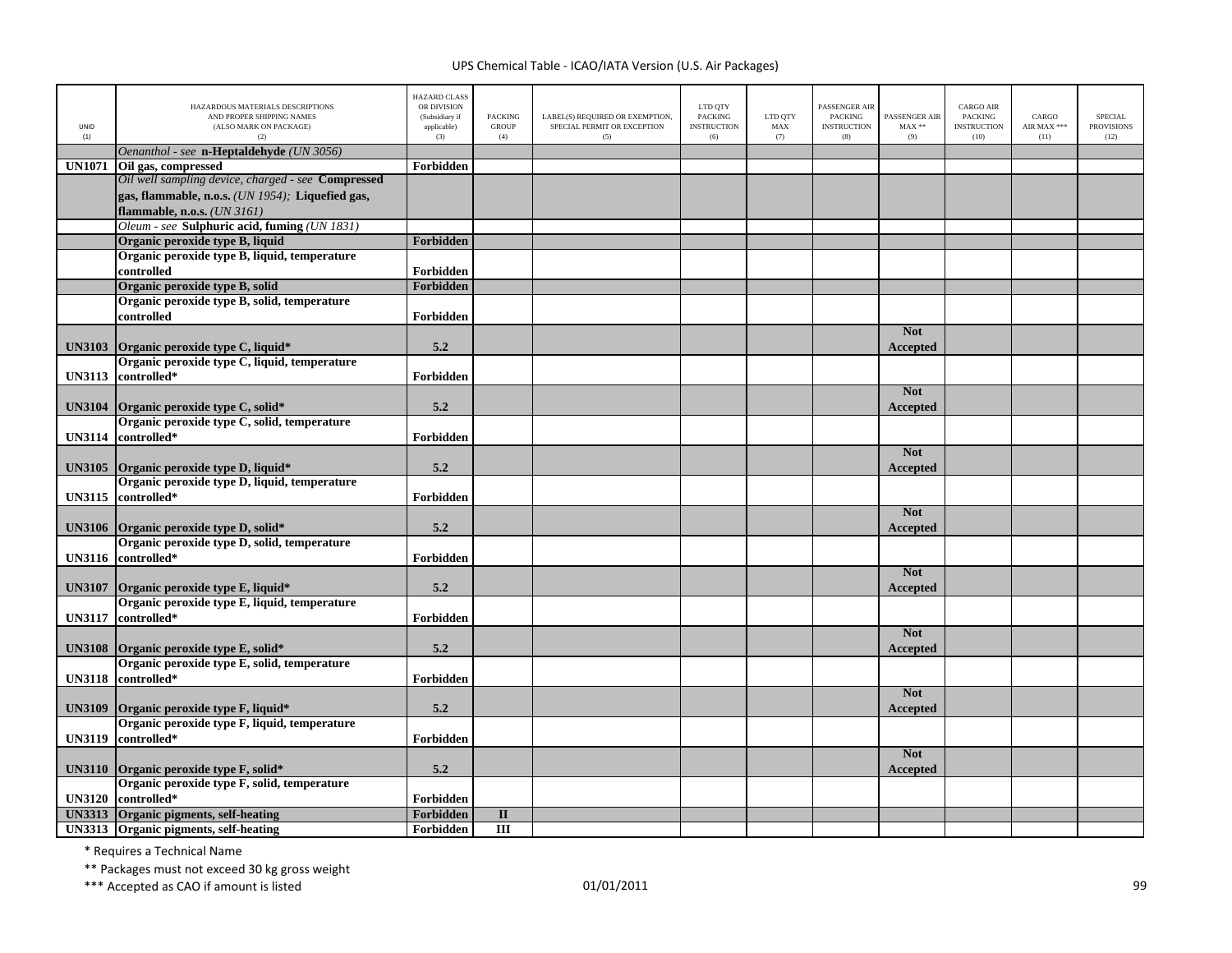| UNID<br>(1)   | HAZARDOUS MATERIALS DESCRIPTIONS<br>AND PROPER SHIPPING NAMES<br>(ALSO MARK ON PACKAGE)<br>(2) | <b>HAZARD CLASS</b><br>OR DIVISION<br>(Subsidiary if<br>applicable)<br>(3) | <b>PACKING</b><br><b>GROUP</b><br>(4) | LABEL(S) REQUIRED OR EXEMPTION,<br>SPECIAL PERMIT OR EXCEPTION | LTD QTY<br><b>PACKING</b><br><b>INSTRUCTION</b><br>(6) | LTD QTY<br>MAX<br>(7) | PASSENGER AIR<br><b>PACKING</b><br><b>INSTRUCTION</b><br>(8) | PASSENGER AIR<br>$\text{MAX}$ **<br>(9) | <b>CARGO AIR</b><br><b>PACKING</b><br><b>INSTRUCTION</b><br>(10) | CARGO<br>AIR MAX ***<br>(11) | <b>SPECIAL</b><br><b>PROVISIONS</b><br>(12) |
|---------------|------------------------------------------------------------------------------------------------|----------------------------------------------------------------------------|---------------------------------------|----------------------------------------------------------------|--------------------------------------------------------|-----------------------|--------------------------------------------------------------|-----------------------------------------|------------------------------------------------------------------|------------------------------|---------------------------------------------|
|               |                                                                                                |                                                                            |                                       | <b>Refer to DOT Special</b>                                    |                                                        |                       |                                                              |                                         |                                                                  |                              |                                             |
| <b>UN3280</b> | Organoarsenic compound, liquid, n.o.s.*                                                        | 6.1                                                                        | $\mathbf I$                           | <b>Permit or 49 CFR 173.13</b><br><b>Refer to DOT Special</b>  |                                                        |                       | 652                                                          | 1 <sub>L</sub>                          |                                                                  |                              | A4, A137                                    |
| <b>UN3280</b> | Organoarsenic compound, liquid, n.o.s.*                                                        | 6.1                                                                        | $\mathbf H$                           | <b>Permit or 49 CFR 173.13</b>                                 | Y641                                                   | 1 <sub>L</sub>        | 654                                                          | 5L                                      |                                                                  |                              | A137                                        |
|               |                                                                                                |                                                                            |                                       | <b>Refer to DOT Special</b>                                    |                                                        |                       |                                                              |                                         |                                                                  |                              |                                             |
| <b>UN3280</b> | Organoarsenic compound, liquid, n.o.s.*                                                        | 6.1                                                                        | III                                   | <b>Permit or 49 CFR 173.13</b>                                 | Y642                                                   | 2L                    | 655                                                          | 25L                                     |                                                                  |                              | A3, A137                                    |
|               |                                                                                                |                                                                            |                                       | <b>Refer to DOT Special</b>                                    |                                                        |                       |                                                              |                                         |                                                                  |                              |                                             |
| <b>UN3465</b> | Organoarsenic compound, solid, n.o.s.*                                                         | 6.1                                                                        | $\bf{I}$                              | <b>Permit or 49 CFR 173.13</b>                                 |                                                        |                       | 666                                                          | $5 \text{ kg}$                          |                                                                  |                              | A <sub>5</sub>                              |
|               |                                                                                                |                                                                            |                                       | <b>Refer to DOT Special</b>                                    |                                                        |                       |                                                              |                                         |                                                                  |                              |                                             |
| <b>UN3465</b> | Organoarsenic compound, solid, n.o.s.*                                                         | 6.1                                                                        | $\mathbf{I}$                          | <b>Permit or 49 CFR 173.13</b>                                 | Y644                                                   | $1 \text{ kg}$        | 669                                                          | $25$ kg                                 |                                                                  |                              |                                             |
|               |                                                                                                |                                                                            |                                       | <b>Refer to DOT Special</b>                                    |                                                        |                       |                                                              |                                         |                                                                  |                              |                                             |
| <b>UN3465</b> | Organoarsenic compound, solid, n.o.s.*                                                         | 6.1                                                                        | Ш                                     | Permit or 49 CFR 173.13                                        | Y645                                                   | 10 <sub>kg</sub>      | 670                                                          | $25$ kg                                 |                                                                  |                              | A3                                          |
|               | Organochlorine pesticide, liquid, flammable, toxic                                             |                                                                            |                                       |                                                                |                                                        |                       |                                                              |                                         |                                                                  |                              |                                             |
| <b>UN2762</b> | flash point less than $23^{\circ}C^*$                                                          | Forbidden                                                                  | $\mathbf{I}$                          |                                                                |                                                        |                       |                                                              |                                         |                                                                  |                              |                                             |
|               | Organochlorine pesticide, liquid, flammable, toxic                                             |                                                                            |                                       | <b>Refer to DOT Special</b>                                    |                                                        |                       |                                                              |                                         |                                                                  |                              |                                             |
| <b>UN2762</b> | flash point less than $23^{\circ}C^*$                                                          | 3(6.1)                                                                     | П                                     | <b>Permit or 49 CFR 173.13</b>                                 | Y341                                                   | 1 <sub>L</sub>        | 352                                                          | 1 <sub>L</sub>                          |                                                                  |                              |                                             |
|               |                                                                                                |                                                                            |                                       | <b>Refer to DOT Special</b>                                    |                                                        |                       |                                                              |                                         |                                                                  |                              |                                             |
| <b>UN2996</b> | Organochlorine pesticide, liquid, toxic*                                                       | 6.1                                                                        | $\mathbf I$                           | <b>Permit or 49 CFR 173.13</b>                                 |                                                        |                       | 652                                                          | 1 <sub>L</sub>                          |                                                                  |                              | A <sub>4</sub>                              |
|               |                                                                                                |                                                                            |                                       | <b>Refer to DOT Special</b>                                    |                                                        |                       |                                                              |                                         |                                                                  |                              |                                             |
| <b>UN2996</b> | Organochlorine pesticide, liquid, toxic*                                                       | 6.1                                                                        | $\mathbf{I}$                          | <b>Permit or 49 CFR 173.13</b><br><b>Refer to DOT Special</b>  | Y641                                                   | 1 <sub>L</sub>        | 654                                                          | 5L                                      |                                                                  |                              |                                             |
|               |                                                                                                | 6.1                                                                        | III                                   | <b>Permit or 49 CFR 173.13</b>                                 | Y642                                                   | 2L                    | 655                                                          | 25L                                     |                                                                  |                              | A3                                          |
| <b>UN2996</b> | Organochlorine pesticide, liquid, toxic*<br>Organochlorine pesticide, liquid, toxic, flammable |                                                                            |                                       | <b>Refer to DOT Special</b>                                    |                                                        |                       |                                                              |                                         |                                                                  |                              |                                             |
| <b>UN2995</b> | flash point not less than $23^{\circ}C^*$                                                      | 6.1(3)                                                                     | $\mathbf I$                           | <b>Permit or 49 CFR 173.13</b>                                 |                                                        |                       | 652                                                          | 1L                                      |                                                                  |                              | A <sub>4</sub>                              |
|               | Organochlorine pesticide, liquid, toxic, flammable                                             |                                                                            |                                       | <b>Refer to DOT Special</b>                                    |                                                        |                       |                                                              |                                         |                                                                  |                              |                                             |
| <b>UN2995</b> | flash point not less than $23^{\circ}C^*$                                                      | 6.1(3)                                                                     | $\mathbf{I}$                          | <b>Permit or 49 CFR 173.13</b>                                 | Y641                                                   | 1 <sub>L</sub>        | 654                                                          | 5L                                      |                                                                  |                              |                                             |
|               | Organochlorine pesticide, liquid, toxic, flammable                                             |                                                                            |                                       | <b>Refer to DOT Special</b>                                    |                                                        |                       |                                                              |                                         |                                                                  |                              |                                             |
| <b>UN2995</b> | flash point not less than $23^{\circ}C^*$                                                      | 6.1(3)                                                                     | Ш                                     | <b>Permit or 49 CFR 173.13</b>                                 | Y642                                                   | 2L                    | 655                                                          | 25L                                     |                                                                  |                              | A3                                          |
|               |                                                                                                |                                                                            |                                       | <b>Refer to DOT Special</b>                                    |                                                        |                       |                                                              |                                         |                                                                  |                              |                                             |
| <b>UN2761</b> | Organochlorine pesticide, solid, toxic*                                                        | 6.1                                                                        | $\mathbf I$                           | <b>Permit or 49 CFR 173.13</b>                                 |                                                        |                       | 666                                                          | $5$ kg                                  |                                                                  |                              | A <sub>5</sub>                              |
|               |                                                                                                |                                                                            |                                       | <b>Refer to DOT Special</b>                                    |                                                        |                       |                                                              |                                         |                                                                  |                              |                                             |
| <b>UN2761</b> | Organochlorine pesticide, solid, toxic*                                                        | 6.1                                                                        | $\mathbf H$                           | <b>Permit or 49 CFR 173.13</b>                                 | Y644                                                   | $1 \text{ kg}$        | 669                                                          | $25$ kg                                 |                                                                  |                              |                                             |
|               |                                                                                                |                                                                            |                                       | <b>Refer to DOT Special</b>                                    |                                                        |                       |                                                              |                                         |                                                                  |                              |                                             |
| <b>UN2761</b> | Organochlorine pesticide, solid, toxic*                                                        | 6.1                                                                        | III                                   | <b>Permit or 49 CFR 173.13</b>                                 | Y645                                                   | 10 <sub>kg</sub>      | 670                                                          | $25$ kg                                 |                                                                  |                              | A3                                          |
|               |                                                                                                |                                                                            |                                       | <b>Refer to DOT Special</b>                                    |                                                        |                       |                                                              |                                         |                                                                  |                              |                                             |
| <b>UN3282</b> | Organometallic compound, toxic, liquid, n.o.s.*                                                | 6.1                                                                        | $\mathbf I$                           | <b>Permit or 49 CFR 173.13</b>                                 |                                                        |                       | 652                                                          | 1 <sub>L</sub>                          |                                                                  |                              | A <sub>4</sub>                              |
|               |                                                                                                |                                                                            |                                       | <b>Refer to DOT Special</b>                                    |                                                        |                       |                                                              |                                         |                                                                  |                              |                                             |
| <b>UN3282</b> | Organometallic compound, toxic, liquid, n.o.s.*                                                | 6.1                                                                        | $\mathbf{I}$                          | <b>Permit or 49 CFR 173.13</b>                                 | Y641                                                   | 1 <sub>L</sub>        | 654                                                          | 5L                                      |                                                                  |                              |                                             |
|               |                                                                                                |                                                                            |                                       | <b>Refer to DOT Special</b>                                    |                                                        |                       |                                                              |                                         |                                                                  |                              |                                             |
| <b>UN3282</b> | Organometallic compound, toxic, liquid, n.o.s.*                                                | 6.1                                                                        | $\rm III$                             | <b>Permit or 49 CFR 173.13</b>                                 | Y642                                                   | 2L                    | 655                                                          | 25L                                     |                                                                  |                              | A3                                          |
|               |                                                                                                |                                                                            | $\mathbf I$                           | <b>Refer to DOT Special</b>                                    |                                                        |                       |                                                              |                                         |                                                                  |                              | A5                                          |
| <b>UN3467</b> | Organometallic compound, toxic, solid, n.o.s.*                                                 | 6.1                                                                        |                                       | <b>Permit or 49 CFR 173.13</b><br><b>Refer to DOT Special</b>  |                                                        |                       | 666                                                          | $5$ kg                                  |                                                                  |                              |                                             |
| <b>UN3467</b> | Organometallic compound, toxic, solid, n.o.s.*                                                 | 6.1                                                                        | $\mathbf{I}$                          | <b>Permit or 49 CFR 173.13</b>                                 | Y644                                                   | 1 <sub>k</sub> g      | 669                                                          | $25 \text{ kg}$                         |                                                                  |                              |                                             |
|               |                                                                                                |                                                                            |                                       | <b>Refer to DOT Special</b>                                    |                                                        |                       |                                                              |                                         |                                                                  |                              |                                             |
|               | UN3467 Organometallic compound, toxic, solid, n.o.s.*                                          | 6.1                                                                        | <b>III</b>                            | <b>Permit or 49 CFR 173.13</b>                                 | Y645                                                   | 10 <sub>kg</sub>      | 670                                                          | $25$ kg                                 |                                                                  |                              | A3                                          |

\* Requires <sup>a</sup> Technical Name

\*\* Packages must not exceed 30 kg gross weight

\*\*\* Accepted as CAO if amount is listed 100  $\sim$  01/01/2011 100  $\sim$  01/01/2011 1000  $\sim$  100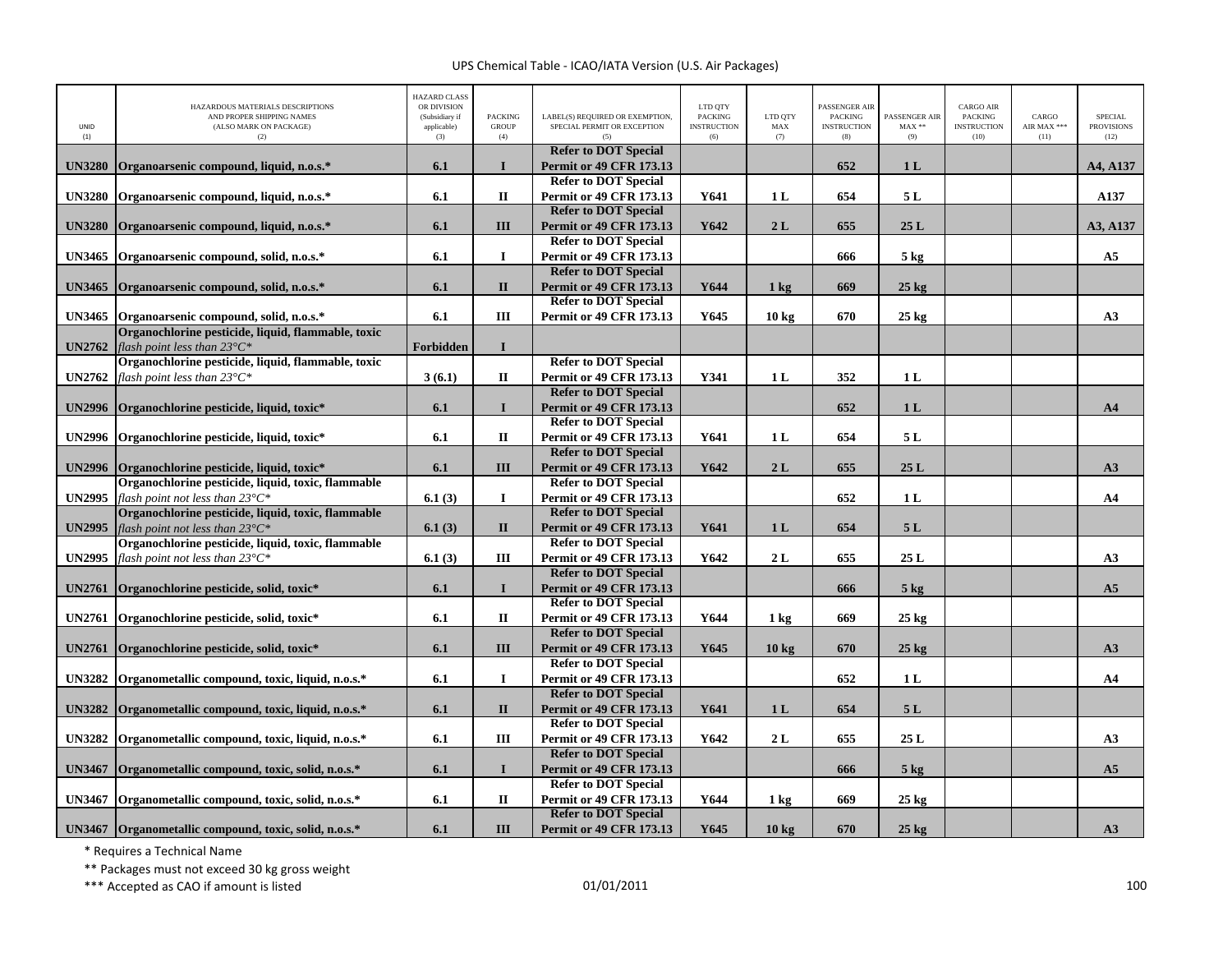| <b>UNID</b><br>(1) | HAZARDOUS MATERIALS DESCRIPTIONS<br>AND PROPER SHIPPING NAMES<br>(ALSO MARK ON PACKAGE)<br>(2) | <b>HAZARD CLASS</b><br>OR DIVISION<br>(Subsidiary if<br>applicable)<br>(3) | <b>PACKING</b><br><b>GROUP</b><br>(4) | LABEL(S) REQUIRED OR EXEMPTION,<br>SPECIAL PERMIT OR EXCEPTION<br>(5) | LTD QTY<br><b>PACKING</b><br><b>INSTRUCTION</b><br>(6) | LTD QTY<br>MAX<br>(7) | <b>PASSENGER AIR</b><br><b>PACKING</b><br><b>INSTRUCTION</b><br>(8) | PASSENGER AIR<br>$MAX**$<br>(9) | <b>CARGO AIR</b><br><b>PACKING</b><br><b>INSTRUCTION</b><br>(10) | CARGO<br>AIR MAX ***<br>(11) | <b>SPECIAL</b><br><b>PROVISIONS</b><br>(12) |
|--------------------|------------------------------------------------------------------------------------------------|----------------------------------------------------------------------------|---------------------------------------|-----------------------------------------------------------------------|--------------------------------------------------------|-----------------------|---------------------------------------------------------------------|---------------------------------|------------------------------------------------------------------|------------------------------|---------------------------------------------|
| <b>UN3392</b>      | Organometallic substance, liquid, pyrophoric*                                                  | Forbidden                                                                  |                                       |                                                                       |                                                        |                       |                                                                     |                                 |                                                                  |                              |                                             |
| <b>UN3394</b>      | Organometallic substance, liquid, pyrophoric, water<br>reactive*                               | Forbidden                                                                  |                                       |                                                                       |                                                        |                       |                                                                     |                                 |                                                                  |                              |                                             |
| <b>UN3398</b>      | Organometallic substance, liquid, water reactive*                                              | Forbidden                                                                  | I                                     |                                                                       |                                                        |                       |                                                                     |                                 |                                                                  |                              |                                             |
|                    |                                                                                                |                                                                            |                                       | <b>Refer to DOT Special</b>                                           |                                                        |                       |                                                                     |                                 |                                                                  |                              |                                             |
| <b>UN3398</b>      | Organometallic substance, liquid, water reactive*                                              | 4.3                                                                        | $\mathbf{I}$                          | <b>Permit or 49 CFR 173.13</b>                                        |                                                        |                       | 478                                                                 | 1L                              |                                                                  |                              |                                             |
|                    |                                                                                                |                                                                            |                                       | <b>Refer to DOT Special</b>                                           |                                                        |                       |                                                                     |                                 |                                                                  |                              |                                             |
| <b>UN3398</b>      | Organometallic substance, liquid, water reactive*                                              | 4.3                                                                        | III                                   | <b>Permit or 49 CFR 173.13</b>                                        |                                                        |                       | 479                                                                 | 5 L                             |                                                                  |                              | A3                                          |
|                    | Organometallic substance, liquid, water reactive,                                              |                                                                            |                                       |                                                                       |                                                        |                       |                                                                     |                                 |                                                                  |                              |                                             |
| <b>UN3399</b>      | flammable*                                                                                     | Forbidden                                                                  | $\mathbf{I}$                          |                                                                       |                                                        |                       |                                                                     |                                 |                                                                  |                              |                                             |
|                    | Organometallic substance, liquid, water reactive,                                              |                                                                            |                                       |                                                                       |                                                        |                       |                                                                     | <b>Not</b>                      |                                                                  |                              |                                             |
| <b>UN3399</b>      | flammable*                                                                                     | 4.3(3)                                                                     | $\Pi$                                 |                                                                       |                                                        |                       |                                                                     | Accepted                        |                                                                  |                              |                                             |
|                    | Organometallic substance, liquid, water reactive,                                              |                                                                            |                                       |                                                                       |                                                        |                       |                                                                     | <b>Not</b>                      |                                                                  |                              |                                             |
| <b>UN3399</b>      | flammable*                                                                                     | 4.3(3)                                                                     | III                                   |                                                                       |                                                        |                       |                                                                     | Accepted                        |                                                                  |                              |                                             |
| <b>UN3391</b>      | Organometallic substance, solid, pyrophoric*                                                   | Forbidden                                                                  |                                       |                                                                       |                                                        |                       |                                                                     |                                 |                                                                  |                              |                                             |
|                    | Organometallic substance, solid, pyrophoric, water                                             |                                                                            |                                       |                                                                       |                                                        |                       |                                                                     |                                 |                                                                  |                              |                                             |
| <b>UN3393</b>      | reactive*                                                                                      | Forbidden                                                                  |                                       |                                                                       |                                                        |                       |                                                                     |                                 |                                                                  |                              |                                             |
|                    |                                                                                                |                                                                            |                                       |                                                                       |                                                        |                       |                                                                     | <b>Not</b>                      |                                                                  |                              |                                             |
|                    | UN3400 Organometallic substance, solid, self-heating*                                          | 4.2                                                                        | $\mathbf{I}$                          |                                                                       |                                                        |                       |                                                                     | <b>Accepted</b>                 |                                                                  |                              |                                             |
|                    |                                                                                                |                                                                            |                                       |                                                                       |                                                        |                       |                                                                     | <b>Not</b>                      |                                                                  |                              |                                             |
| <b>UN3400</b>      | Organometallic substance, solid, self-heating*                                                 | 4.2                                                                        | III                                   |                                                                       |                                                        |                       |                                                                     | Accepted                        |                                                                  |                              |                                             |
| <b>UN3395</b>      | Organometallic substance, solid, water reactive*                                               | Forbidden                                                                  | П                                     |                                                                       |                                                        |                       |                                                                     |                                 |                                                                  |                              |                                             |
|                    |                                                                                                |                                                                            |                                       | <b>Refer to DOT Special</b>                                           |                                                        |                       |                                                                     |                                 |                                                                  |                              |                                             |
| <b>UN3395</b>      | Organometallic substance, solid, water reactive*                                               | 4.3                                                                        | $\mathbf{I}$                          | <b>Permit or 49 CFR 173.13</b>                                        |                                                        |                       | 483                                                                 | 15 <sub>kg</sub>                |                                                                  |                              |                                             |
|                    |                                                                                                |                                                                            |                                       | <b>Refer to DOT Special</b>                                           |                                                        |                       |                                                                     |                                 |                                                                  |                              |                                             |
|                    | UN3395 Organometallic substance, solid, water reactive*                                        | 4.3                                                                        | III                                   | <b>Permit or 49 CFR 173.13</b>                                        |                                                        |                       | 486                                                                 | $25 \text{ kg}$                 |                                                                  |                              | A3                                          |
|                    | Organometallic substance, solid, water reactive,                                               |                                                                            |                                       |                                                                       |                                                        |                       |                                                                     |                                 |                                                                  |                              |                                             |
| <b>UN3396</b>      | flammable*                                                                                     | Forbidden                                                                  | $\mathbf{I}$                          |                                                                       |                                                        |                       |                                                                     |                                 |                                                                  |                              |                                             |
|                    | Organometallic substance, solid, water reactive,                                               |                                                                            |                                       | <b>Refer to DOT Special</b>                                           |                                                        |                       |                                                                     |                                 |                                                                  |                              |                                             |
|                    | UN3396 flammable*                                                                              | 4.3(4.1)                                                                   | $\mathbf H$                           | <b>Permit or 49 CFR 173.13</b>                                        |                                                        |                       | 483                                                                 | 15 <sub>kg</sub>                |                                                                  |                              |                                             |
|                    | Organometallic substance, solid, water reactive,                                               |                                                                            |                                       | <b>Refer to DOT Special</b>                                           |                                                        |                       |                                                                     |                                 |                                                                  |                              |                                             |
| <b>UN3396</b>      | flammable*                                                                                     | 4.3(4.1)                                                                   | III                                   | <b>Permit or 49 CFR 173.13</b>                                        |                                                        |                       | 486                                                                 | $25$ kg                         |                                                                  |                              | A3                                          |
|                    | Organometallic substance, solid, water reactive, self-                                         |                                                                            |                                       |                                                                       |                                                        |                       |                                                                     |                                 |                                                                  |                              |                                             |
| <b>UN3397</b>      | heating*                                                                                       | Forbidden                                                                  | $\mathbf I$                           |                                                                       |                                                        |                       |                                                                     |                                 |                                                                  |                              |                                             |
|                    | Organometallic substance, solid, water reactive, self-                                         |                                                                            |                                       |                                                                       |                                                        |                       |                                                                     | <b>Not</b>                      |                                                                  |                              |                                             |
| <b>UN3397</b>      | heating*                                                                                       | 4.3(4.2)                                                                   | $\mathbf{I}$                          |                                                                       |                                                        |                       |                                                                     | <b>Accepted</b>                 |                                                                  |                              |                                             |
|                    | Organometallic substance, solid, water reactive, self-                                         |                                                                            |                                       |                                                                       |                                                        |                       |                                                                     | <b>Not</b>                      |                                                                  |                              |                                             |
| <b>UN3397</b>      | heating*<br>Organophosphorus compound, toxic, flammable,                                       | 4.3(4.2)                                                                   | Ш                                     | <b>Refer to DOT Special</b>                                           |                                                        |                       |                                                                     | Accepted                        |                                                                  |                              | A4, A6,                                     |
|                    |                                                                                                |                                                                            | $\mathbf I$                           |                                                                       |                                                        |                       | 652                                                                 |                                 |                                                                  |                              | A137                                        |
| <b>UN3279</b>      | $n.o.s.*$<br>Organophosphorus compound, toxic, flammable,                                      | 6.1(3)                                                                     |                                       | <b>Permit or 49 CFR 173.13</b><br><b>Refer to DOT Special</b>         |                                                        |                       |                                                                     | 1 <sub>L</sub>                  |                                                                  |                              |                                             |
| <b>UN3279</b>      | $n.o.s.*$                                                                                      | 6.1(3)                                                                     | $\mathbf{I}$                          | <b>Permit or 49 CFR 173.13</b>                                        | Y641                                                   | 1 <sub>L</sub>        | 654                                                                 | 5 L                             |                                                                  |                              | A6, A137                                    |
|                    |                                                                                                |                                                                            |                                       | <b>Refer to DOT Special</b>                                           |                                                        |                       |                                                                     |                                 |                                                                  |                              | A4, A6,                                     |
| <b>UN3278</b>      | Organophosphorus compound, toxic, liquid, n.o.s.*                                              | 6.1                                                                        | $\mathbf{I}$                          | <b>Permit or 49 CFR 173.13</b>                                        |                                                        |                       | 652                                                                 | 1 <sub>L</sub>                  |                                                                  |                              | A137                                        |
|                    |                                                                                                |                                                                            |                                       | <b>Refer to DOT Special</b>                                           |                                                        |                       |                                                                     |                                 |                                                                  |                              |                                             |
|                    | UN3278 Organophosphorus compound, toxic, liquid, n.o.s.*                                       | 6.1                                                                        | П                                     | <b>Permit or 49 CFR 173.13</b>                                        | Y641                                                   | 1 <sub>L</sub>        | 654                                                                 | 5 L                             |                                                                  |                              | A6, A137                                    |
|                    |                                                                                                |                                                                            |                                       |                                                                       |                                                        |                       |                                                                     |                                 |                                                                  |                              |                                             |

\* Requires <sup>a</sup> Technical Name

\*\* Packages must not exceed 30 kg gross weight

 $***$  Accepted as CAO if amount is listed  $01/01/2011$  and  $01/01/2011$  and  $01/01/2011$  and  $01/01/2011$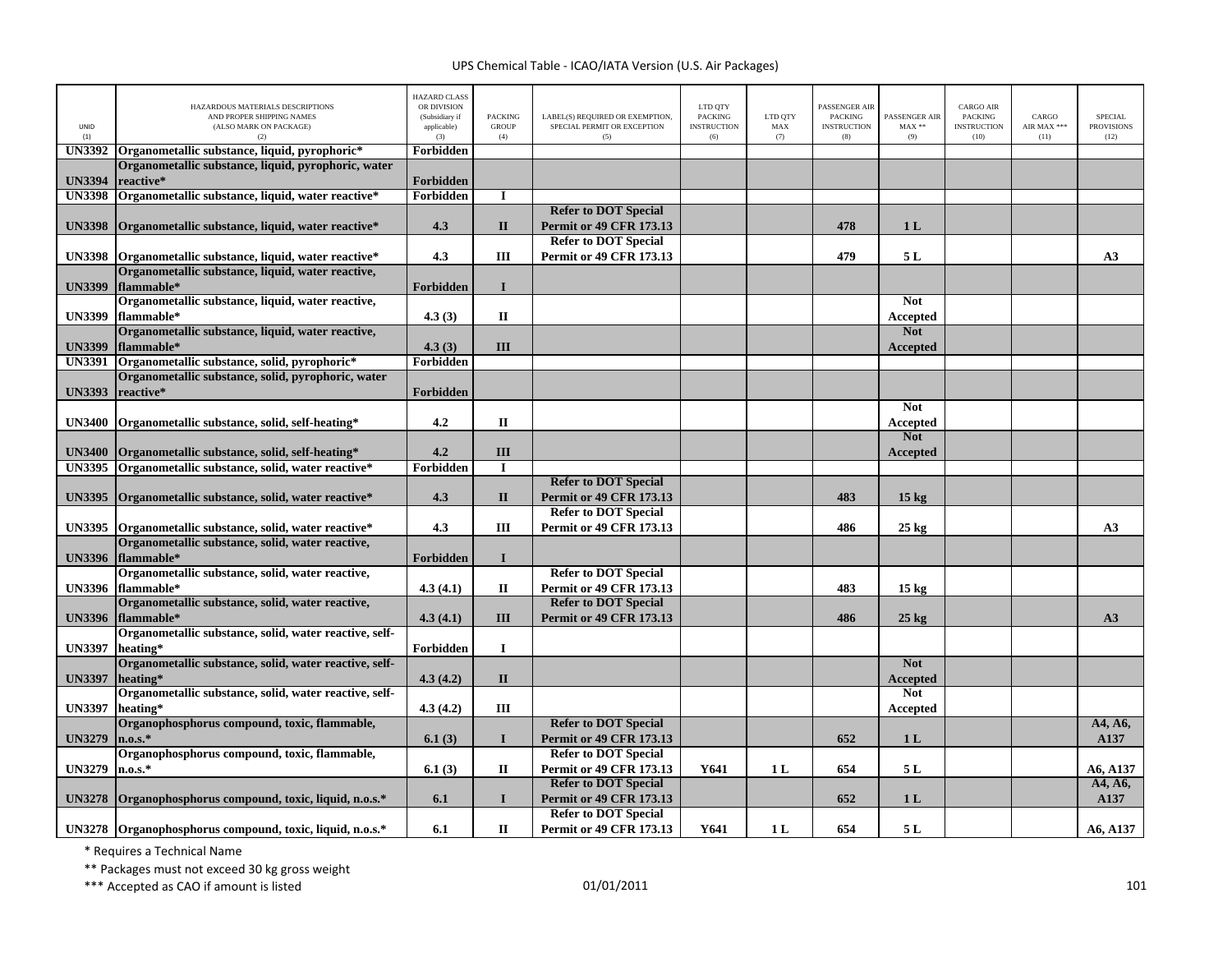| UNID<br>(1)   | HAZARDOUS MATERIALS DESCRIPTIONS<br>AND PROPER SHIPPING NAMES<br>(ALSO MARK ON PACKAGE)<br>(2)    | <b>HAZARD CLASS</b><br>OR DIVISION<br>(Subsidiary if<br>applicable)<br>(3) | <b>PACKING</b><br><b>GROUP</b><br>(4) | LABEL(S) REQUIRED OR EXEMPTION,<br>SPECIAL PERMIT OR EXCEPTION<br>(5) | LTD QTY<br><b>PACKING</b><br><b>INSTRUCTION</b><br>(6) | LTD QTY<br>MAX<br>(7) | PASSENGER AIR<br><b>PACKING</b><br><b>INSTRUCTION</b><br>(8) | PASSENGER AIR<br>$\text{MAX}$ **<br>(9) | <b>CARGO AIR</b><br>PACKING<br><b>INSTRUCTION</b><br>(10) | CARGO<br>AIR MAX ***<br>(11) | <b>SPECIAL</b><br><b>PROVISIONS</b><br>(12) |
|---------------|---------------------------------------------------------------------------------------------------|----------------------------------------------------------------------------|---------------------------------------|-----------------------------------------------------------------------|--------------------------------------------------------|-----------------------|--------------------------------------------------------------|-----------------------------------------|-----------------------------------------------------------|------------------------------|---------------------------------------------|
| <b>UN3278</b> | Organophosphorus compound, toxic, liquid, n.o.s.*                                                 |                                                                            | III                                   | <b>Refer to DOT Special</b><br><b>Permit or 49 CFR 173.13</b>         | Y642                                                   | 2L                    | 655                                                          | 25L                                     |                                                           |                              | A3, A6,<br>A137                             |
|               |                                                                                                   | 6.1                                                                        |                                       | <b>Refer to DOT Special</b>                                           |                                                        |                       |                                                              |                                         |                                                           |                              |                                             |
| <b>UN3464</b> | Organophosphorus compound, toxic, solid, n.o.s.*                                                  | 6.1                                                                        | $\bf{I}$                              | <b>Permit or 49 CFR 173.13</b>                                        |                                                        |                       | 666                                                          | $5 \text{ kg}$                          |                                                           |                              | A5, A6                                      |
|               |                                                                                                   |                                                                            |                                       | <b>Refer to DOT Special</b>                                           |                                                        |                       |                                                              |                                         |                                                           |                              |                                             |
| <b>UN3464</b> | Organophosphorus compound, toxic, solid, n.o.s.*                                                  | 6.1                                                                        | $\mathbf{I}$                          | <b>Permit or 49 CFR 173.13</b>                                        | Y644                                                   | $1 \text{ kg}$        | 669                                                          | $25$ kg                                 |                                                           |                              | A6                                          |
|               |                                                                                                   |                                                                            |                                       | <b>Refer to DOT Special</b>                                           |                                                        |                       |                                                              |                                         |                                                           |                              |                                             |
| <b>UN3464</b> | Organophosphorus compound, toxic, solid, n.o.s.*                                                  | 6.1                                                                        | III                                   | <b>Permit or 49 CFR 173.13</b>                                        | Y645                                                   | $10 \text{ kg}$       | 670                                                          | $25 \text{ kg}$                         |                                                           |                              | A6                                          |
| <b>UN2784</b> | Organophosphorus pesticide, liquid, flammable, toxic<br>flash point less than $23^{\circ}C^*$     | Forbidden                                                                  | $\mathbf I$                           |                                                                       |                                                        |                       |                                                              |                                         |                                                           |                              |                                             |
|               | Organophosphorus pesticide, liquid, flammable, toxic                                              |                                                                            |                                       | <b>Refer to DOT Special</b>                                           |                                                        |                       |                                                              |                                         |                                                           |                              |                                             |
| <b>UN2784</b> | flash point less than $23^{\circ}C^*$                                                             | 3(6.1)                                                                     | $\mathbf H$                           | <b>Permit or 49 CFR 173.13</b>                                        | Y341                                                   | 1 <sub>L</sub>        | 352                                                          | 1 <sub>L</sub>                          |                                                           |                              |                                             |
|               |                                                                                                   |                                                                            |                                       | <b>Refer to DOT Special</b>                                           |                                                        |                       |                                                              |                                         |                                                           |                              |                                             |
| <b>UN3018</b> | Organophosphorus pesticide, liquid, toxic*                                                        | 6.1                                                                        | $\mathbf{I}$                          | <b>Permit or 49 CFR 173.13</b>                                        |                                                        |                       | 652                                                          | 1 <sub>L</sub>                          |                                                           |                              | A <sub>4</sub>                              |
|               |                                                                                                   |                                                                            |                                       | <b>Refer to DOT Special</b>                                           |                                                        |                       |                                                              |                                         |                                                           |                              |                                             |
| <b>UN3018</b> | Organophosphorus pesticide, liquid, toxic*                                                        | 6.1                                                                        | $\mathbf I$                           | <b>Permit or 49 CFR 173.13</b>                                        | Y641                                                   | 1 <sub>L</sub>        | 654                                                          | 5 L                                     |                                                           |                              |                                             |
|               |                                                                                                   |                                                                            |                                       | <b>Refer to DOT Special</b>                                           |                                                        |                       |                                                              |                                         |                                                           |                              |                                             |
| <b>UN3018</b> | Organophosphorus pesticide, liquid, toxic*                                                        | 6.1                                                                        | III                                   | <b>Permit or 49 CFR 173.13</b>                                        | Y642                                                   | 2L                    | 655                                                          | 25L                                     |                                                           |                              | A3                                          |
|               | Organophosphorus pesticide, liquid, toxic, flammable                                              |                                                                            |                                       | <b>Refer to DOT Special</b>                                           |                                                        |                       |                                                              |                                         |                                                           |                              |                                             |
| <b>UN3017</b> | flash point not less than $23^{\circ}C^*$                                                         | 6.1(3)                                                                     | $\bf{I}$                              | <b>Permit or 49 CFR 173.13</b>                                        |                                                        |                       | 652                                                          | 1 <sub>L</sub>                          |                                                           |                              | AA                                          |
|               | Organophosphorus pesticide, liquid, toxic, flammable                                              |                                                                            |                                       | <b>Refer to DOT Special</b>                                           |                                                        |                       |                                                              |                                         |                                                           |                              |                                             |
| <b>UN3017</b> | flash point not less than $23^{\circ}C^*$                                                         | 6.1(3)                                                                     | $\mathbf{I}$                          | <b>Permit or 49 CFR 173.13</b><br><b>Refer to DOT Special</b>         | Y641                                                   | 1 <sub>L</sub>        | 654                                                          | 5L                                      |                                                           |                              |                                             |
| <b>UN3017</b> | Organophosphorus pesticide, liquid, toxic, flammable<br>flash point not less than $23^{\circ}C^*$ | 6.1(3)                                                                     | III                                   | <b>Permit or 49 CFR 173.13</b>                                        | Y642                                                   | 2L                    | 655                                                          | 25L                                     |                                                           |                              | A3                                          |
|               |                                                                                                   |                                                                            |                                       | <b>Refer to DOT Special</b>                                           |                                                        |                       |                                                              |                                         |                                                           |                              |                                             |
| <b>UN2783</b> | Organophosphorus pesticide, solid, toxic*                                                         | 6.1                                                                        | $\mathbf{I}$                          | <b>Permit or 49 CFR 173.13</b>                                        |                                                        |                       | 666                                                          | 5 <sub>kg</sub>                         |                                                           |                              | A5                                          |
|               |                                                                                                   |                                                                            |                                       | <b>Refer to DOT Special</b>                                           |                                                        |                       |                                                              |                                         |                                                           |                              |                                             |
| <b>UN2783</b> | Organophosphorus pesticide, solid, toxic*                                                         | 6.1                                                                        | $\mathbf I$                           | <b>Permit or 49 CFR 173.13</b>                                        | Y644                                                   | $1 \text{ kg}$        | 669                                                          | $25 \text{ kg}$                         |                                                           |                              |                                             |
|               |                                                                                                   |                                                                            |                                       | <b>Refer to DOT Special</b>                                           |                                                        |                       |                                                              |                                         |                                                           |                              |                                             |
| <b>UN2783</b> | Organophosphorus pesticide, solid, toxic*                                                         | 6.1                                                                        | III                                   | <b>Permit or 49 CFR 173.13</b>                                        | Y645                                                   | $10 \text{ kg}$       | 670                                                          | $25$ kg                                 |                                                           |                              | A3                                          |
|               |                                                                                                   |                                                                            |                                       | <b>Refer to DOT Special</b>                                           |                                                        |                       |                                                              |                                         |                                                           |                              |                                             |
| <b>UN2788</b> | Organotin compound, liquid, n.o.s.*                                                               | 6.1                                                                        | $\bf{I}$                              | <b>Permit or 49 CFR 173.13</b>                                        |                                                        |                       | 652                                                          | 1 <sub>L</sub>                          |                                                           |                              | A4, A6                                      |
|               |                                                                                                   |                                                                            |                                       | <b>Refer to DOT Special</b>                                           |                                                        |                       |                                                              |                                         |                                                           |                              |                                             |
| <b>UN2788</b> | Organotin compound, liquid, n.o.s.*                                                               | 6.1                                                                        | $\mathbf{I}$                          | <b>Permit or 49 CFR 173.13</b><br><b>Refer to DOT Special</b>         | Y641                                                   | 1 <sub>L</sub>        | 654                                                          | 5L                                      |                                                           |                              | A6                                          |
| <b>UN2788</b> | Organotin compound, liquid, n.o.s.*                                                               | 6.1                                                                        | III                                   | <b>Permit or 49 CFR 173.13</b>                                        | Y642                                                   | 2L                    | 655                                                          | 25L                                     |                                                           |                              | A3, A6                                      |
|               |                                                                                                   |                                                                            |                                       | <b>Refer to DOT Special</b>                                           |                                                        |                       |                                                              |                                         |                                                           |                              |                                             |
| <b>UN3146</b> | Organotin compound, solid, n.o.s.*                                                                | 6.1                                                                        | $\mathbf{I}$                          | <b>Permit or 49 CFR 173.13</b>                                        |                                                        |                       | 666                                                          | 5 <sub>kg</sub>                         |                                                           |                              | A5, A6                                      |
|               |                                                                                                   |                                                                            |                                       | <b>Refer to DOT Special</b>                                           |                                                        |                       |                                                              |                                         |                                                           |                              |                                             |
| <b>UN3146</b> | Organotin compound, solid, n.o.s.*                                                                | 6.1                                                                        | $\mathbf{I}$                          | <b>Permit or 49 CFR 173.13</b>                                        | Y644                                                   | $1 \text{ kg}$        | 669                                                          | $25 \text{ kg}$                         |                                                           |                              | A6                                          |
|               |                                                                                                   |                                                                            |                                       | <b>Refer to DOT Special</b>                                           |                                                        |                       |                                                              |                                         |                                                           |                              |                                             |
| <b>UN3146</b> | Organotin compound, solid, n.o.s.*                                                                | 6.1                                                                        | III                                   | <b>Permit or 49 CFR 173.13</b>                                        | Y645                                                   | 10 <sub>kg</sub>      | 670                                                          | $25$ kg                                 |                                                           |                              | A3, A6                                      |
|               | Organotin pesticide, liquid, flammable, toxic flash                                               |                                                                            |                                       |                                                                       |                                                        |                       |                                                              |                                         |                                                           |                              |                                             |
| <b>UN2787</b> | point less than $23^{\circ}C^*$                                                                   | Forbidden                                                                  | $\mathbf I$                           |                                                                       |                                                        |                       |                                                              |                                         |                                                           |                              |                                             |
|               | Organotin pesticide, liquid, flammable, toxic flash                                               |                                                                            |                                       | <b>Refer to DOT Special</b>                                           |                                                        |                       |                                                              |                                         |                                                           |                              |                                             |
| <b>UN2787</b> | point less than $23^{\circ}C^*$                                                                   | 3(6.1)                                                                     | $\mathbf{I}$                          | <b>Permit or 49 CFR 173.13</b>                                        | Y341                                                   | 1 <sub>L</sub>        | 352                                                          | 1 <sub>L</sub>                          |                                                           |                              |                                             |

\* Requires <sup>a</sup> Technical Name

\*\* Packages must not exceed 30 kg gross weight

\*\*\* Accepted as CAO if amount is listed 102 and the control of the control of the control of the control of the control of the control of the control of the control of the control of the control of the control of the contr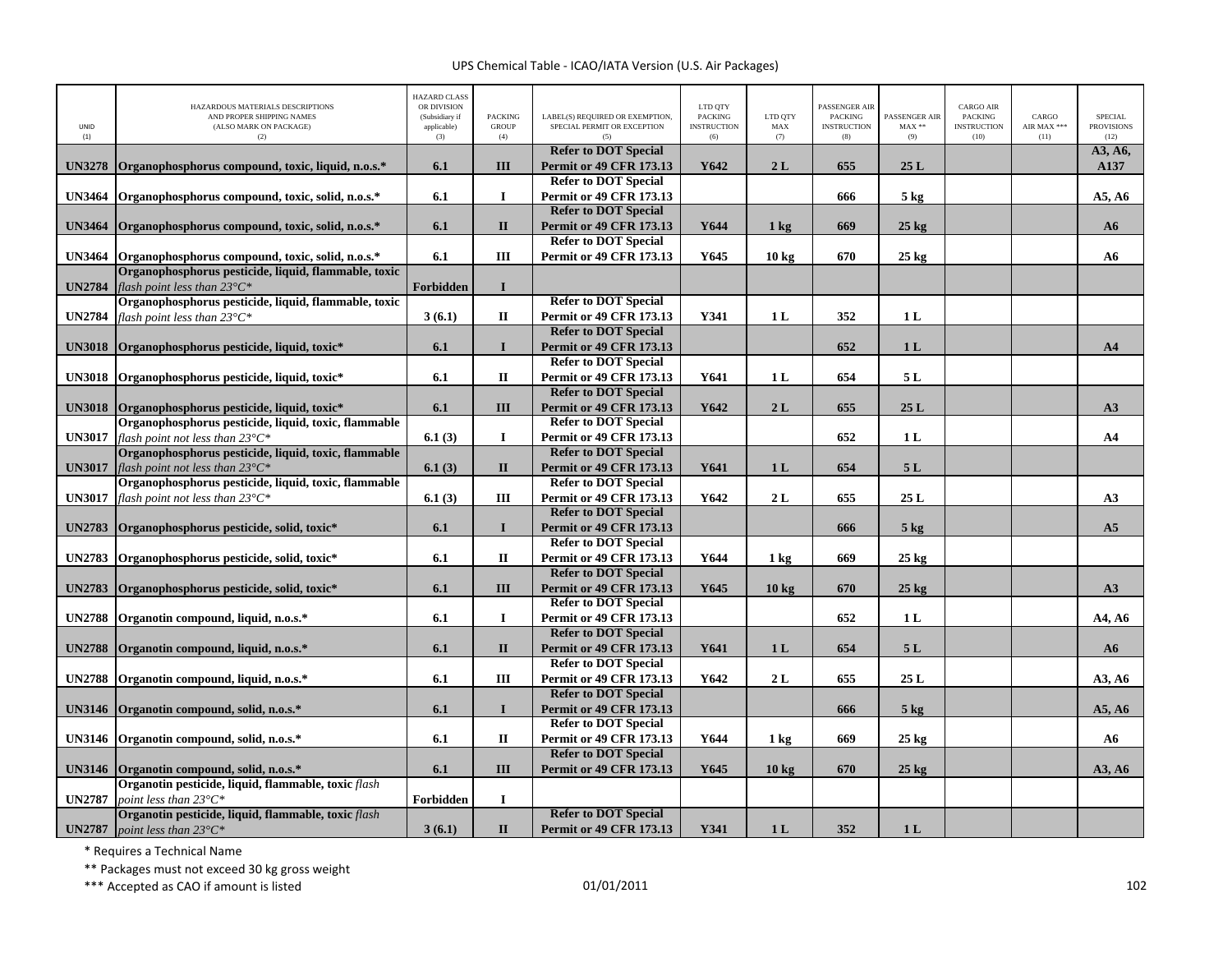| UNID<br>(1)   | HAZARDOUS MATERIALS DESCRIPTIONS<br>AND PROPER SHIPPING NAMES<br>(ALSO MARK ON PACKAGE)<br>(2)      | <b>HAZARD CLASS</b><br>OR DIVISION<br>(Subsidiary if<br>applicable)<br>(3) | <b>PACKING</b><br><b>GROUP</b><br>(4) | LABEL(S) REQUIRED OR EXEMPTION.<br>SPECIAL PERMIT OR EXCEPTION<br>(5) | LTD QTY<br><b>PACKING</b><br><b>INSTRUCTION</b><br>(6) | LTD QTY<br>$\operatorname{MAX}$<br>(7) | PASSENGER AIR<br><b>PACKING</b><br><b>INSTRUCTION</b><br>(8) | PASSENGER AIR<br>$MAX**$<br>(9) | <b>CARGO AIR</b><br>PACKING<br><b>INSTRUCTION</b><br>(10) | CARGO<br>AIR MAX ***<br>(11) | <b>SPECIAL</b><br><b>PROVISIONS</b><br>(12) |
|---------------|-----------------------------------------------------------------------------------------------------|----------------------------------------------------------------------------|---------------------------------------|-----------------------------------------------------------------------|--------------------------------------------------------|----------------------------------------|--------------------------------------------------------------|---------------------------------|-----------------------------------------------------------|------------------------------|---------------------------------------------|
|               |                                                                                                     |                                                                            | $\mathbf{I}$                          | <b>Refer to DOT Special</b>                                           |                                                        |                                        |                                                              |                                 |                                                           |                              |                                             |
| <b>UN3020</b> | Organotin pesticide, liquid, toxic*                                                                 | 6.1                                                                        |                                       | <b>Permit or 49 CFR 173.13</b><br><b>Refer to DOT Special</b>         |                                                        |                                        | 652                                                          | 1 <sub>L</sub>                  |                                                           |                              | A4                                          |
| <b>UN3020</b> | Organotin pesticide, liquid, toxic*                                                                 | 6.1                                                                        | $\mathbf{I}$                          | <b>Permit or 49 CFR 173.13</b>                                        | Y641                                                   | 1 <sub>L</sub>                         | 654                                                          | 5L                              |                                                           |                              |                                             |
|               |                                                                                                     |                                                                            |                                       | <b>Refer to DOT Special</b>                                           |                                                        |                                        |                                                              |                                 |                                                           |                              |                                             |
| <b>UN3020</b> | Organotin pesticide, liquid, toxic*                                                                 | 6.1                                                                        | $\rm III$                             | <b>Permit or 49 CFR 173.13</b>                                        | Y642                                                   | 2L                                     | 655                                                          | 25L                             |                                                           |                              | A3                                          |
|               | Organotin pesticide, liquid, toxic, flammable flash                                                 |                                                                            |                                       | <b>Refer to DOT Special</b>                                           |                                                        |                                        |                                                              |                                 |                                                           |                              |                                             |
| <b>UN3019</b> | point not less than $23^{\circ}C^*$                                                                 | 6.1(3)                                                                     | I                                     | <b>Permit or 49 CFR 173.13</b>                                        |                                                        |                                        | 652                                                          | 1 <sub>L</sub>                  |                                                           |                              | A <sub>4</sub>                              |
| <b>UN3019</b> | Organotin pesticide, liquid, toxic, flammable flash<br>point not less than $23^{\circ}C^*$          | 6.1(3)                                                                     | $\mathbf{I}\mathbf{I}$                | <b>Refer to DOT Special</b><br><b>Permit or 49 CFR 173.13</b>         | Y641                                                   | 1 <sub>L</sub>                         | 654                                                          | 5L                              |                                                           |                              |                                             |
|               | Organotin pesticide, liquid, toxic, flammable flash                                                 |                                                                            |                                       | <b>Refer to DOT Special</b>                                           |                                                        |                                        |                                                              |                                 |                                                           |                              |                                             |
| <b>UN3019</b> | point not less than $23^{\circ}C^*$                                                                 | 6.1(3)                                                                     | III                                   | <b>Permit or 49 CFR 173.13</b>                                        | Y642                                                   | 2L                                     | 655                                                          | 25L                             |                                                           |                              | A3                                          |
|               |                                                                                                     |                                                                            |                                       | <b>Refer to DOT Special</b>                                           |                                                        |                                        |                                                              |                                 |                                                           |                              |                                             |
| <b>UN2786</b> | Organotin pesticide, solid, toxic*                                                                  | 6.1                                                                        | $\mathbf I$                           | <b>Permit or 49 CFR 173.13</b>                                        |                                                        |                                        | 666                                                          | $5 \text{ kg}$                  |                                                           |                              | A <sub>5</sub>                              |
|               |                                                                                                     |                                                                            |                                       | <b>Refer to DOT Special</b>                                           |                                                        |                                        |                                                              |                                 |                                                           |                              |                                             |
| <b>UN2786</b> | Organotin pesticide, solid, toxic*                                                                  | 6.1                                                                        | $\mathbf{I}$                          | <b>Permit or 49 CFR 173.13</b>                                        | Y644                                                   | $1 \text{ kg}$                         | 669                                                          | $25 \text{ kg}$                 |                                                           |                              |                                             |
| <b>UN2786</b> |                                                                                                     | 6.1                                                                        | III                                   | <b>Refer to DOT Special</b><br><b>Permit or 49 CFR 173.13</b>         | Y645                                                   | 10 kg                                  | 670                                                          | $25 \text{ kg}$                 |                                                           |                              | A3                                          |
|               | Organotin pesticide, solid, toxic*                                                                  |                                                                            |                                       |                                                                       |                                                        |                                        |                                                              |                                 |                                                           |                              |                                             |
|               | Orthophosphoric acid - see Phosphoric acid, solution<br>(UN 1805); Phosphoric acid, solid (UN 3453) |                                                                            |                                       |                                                                       |                                                        |                                        |                                                              |                                 |                                                           |                              |                                             |
|               |                                                                                                     |                                                                            |                                       | <b>Refer to DOT Special</b>                                           |                                                        |                                        |                                                              |                                 |                                                           |                              |                                             |
| <b>UN2471</b> | <b>Osmium</b> tetroxide<br>Oxidizing liquid, n.o.s.*                                                | 6.1<br><b>Forbidden</b>                                                    | $\bf{I}$                              | <b>Permit or 49 CFR 173.13</b>                                        |                                                        |                                        | 666                                                          | $5 \text{ kg}$                  |                                                           |                              |                                             |
| <b>UN3139</b> |                                                                                                     |                                                                            |                                       |                                                                       |                                                        |                                        |                                                              | <b>Not</b>                      |                                                           |                              |                                             |
| <b>UN3139</b> | Oxidizing liquid, n.o.s.*                                                                           | 5.1                                                                        | $\mathbf{I}\mathbf{I}$                |                                                                       |                                                        |                                        |                                                              | Accepted                        |                                                           |                              |                                             |
|               |                                                                                                     |                                                                            |                                       |                                                                       |                                                        |                                        |                                                              | <b>Not</b>                      |                                                           |                              |                                             |
| <b>UN3139</b> | Oxidizing liquid, n.o.s.*                                                                           | 5.1                                                                        | $\rm III$                             |                                                                       |                                                        |                                        |                                                              | <b>Accepted</b>                 |                                                           |                              |                                             |
| <b>UN3098</b> | Oxidizing liquid, corrosive, n.o.s.*                                                                | Forbidden                                                                  | T                                     |                                                                       |                                                        |                                        |                                                              |                                 |                                                           |                              |                                             |
|               |                                                                                                     |                                                                            |                                       |                                                                       |                                                        |                                        |                                                              | <b>Not</b>                      |                                                           |                              |                                             |
| <b>UN3098</b> | Oxidizing liquid, corrosive, n.o.s.*                                                                | 5.1(8)                                                                     | $\mathbf{I}$                          |                                                                       |                                                        |                                        |                                                              | <b>Accepted</b><br><b>Not</b>   |                                                           |                              |                                             |
| <b>UN3098</b> | Oxidizing liquid, corrosive, n.o.s.*                                                                | 5.1(8)                                                                     | III                                   |                                                                       |                                                        |                                        |                                                              | Accepted                        |                                                           |                              |                                             |
| <b>UN3099</b> | Oxidizing liquid, toxic, n.o.s.*                                                                    | Forbidden                                                                  |                                       |                                                                       |                                                        |                                        |                                                              |                                 |                                                           |                              |                                             |
|               |                                                                                                     |                                                                            |                                       |                                                                       |                                                        |                                        |                                                              | <b>Not</b>                      |                                                           |                              |                                             |
| <b>UN3099</b> | Oxidizing liquid, toxic, n.o.s.*                                                                    | 5.1(6.1)                                                                   | $\mathbf{I}$                          |                                                                       |                                                        |                                        |                                                              | Accepted                        |                                                           |                              |                                             |
| <b>UN3099</b> | Oxidizing liquid, toxic, n.o.s.*                                                                    | 5.1(6.1)                                                                   | III                                   |                                                                       |                                                        |                                        |                                                              | <b>Not</b><br><b>Accepted</b>   |                                                           |                              |                                             |
| <b>UN1479</b> | Oxidizing solid, n.o.s.*                                                                            | 5.1                                                                        | $\bf{I}$                              |                                                                       |                                                        |                                        |                                                              | <b>Not</b><br>Accepted          |                                                           |                              |                                             |
|               |                                                                                                     |                                                                            |                                       |                                                                       |                                                        |                                        |                                                              | <b>Not</b>                      |                                                           |                              |                                             |
| <b>UN1479</b> | Oxidizing solid, n.o.s.*                                                                            | 5.1                                                                        | $\mathbf{I}$                          |                                                                       |                                                        |                                        |                                                              | <b>Accepted</b>                 |                                                           |                              |                                             |
|               |                                                                                                     |                                                                            |                                       |                                                                       |                                                        |                                        |                                                              | <b>Not</b>                      |                                                           |                              |                                             |
| <b>UN1479</b> | Oxidizing solid, n.o.s.*                                                                            | 5.1                                                                        | Ш                                     |                                                                       |                                                        |                                        |                                                              | Accepted<br><b>Not</b>          |                                                           |                              |                                             |
|               | UN3085 Oxidizing solid, corrosive, n.o.s.*                                                          | 5.1(8)                                                                     |                                       |                                                                       |                                                        |                                        |                                                              | Accepted                        |                                                           |                              |                                             |

\* Requires <sup>a</sup> Technical Name

\*\* Packages must not exceed 30 kg gross weight

\*\*\* Accepted as CAO if amount is listed 103 and the control of the control of the control of the control of the control of the control of the control of the control of the control of the control of the control of the contr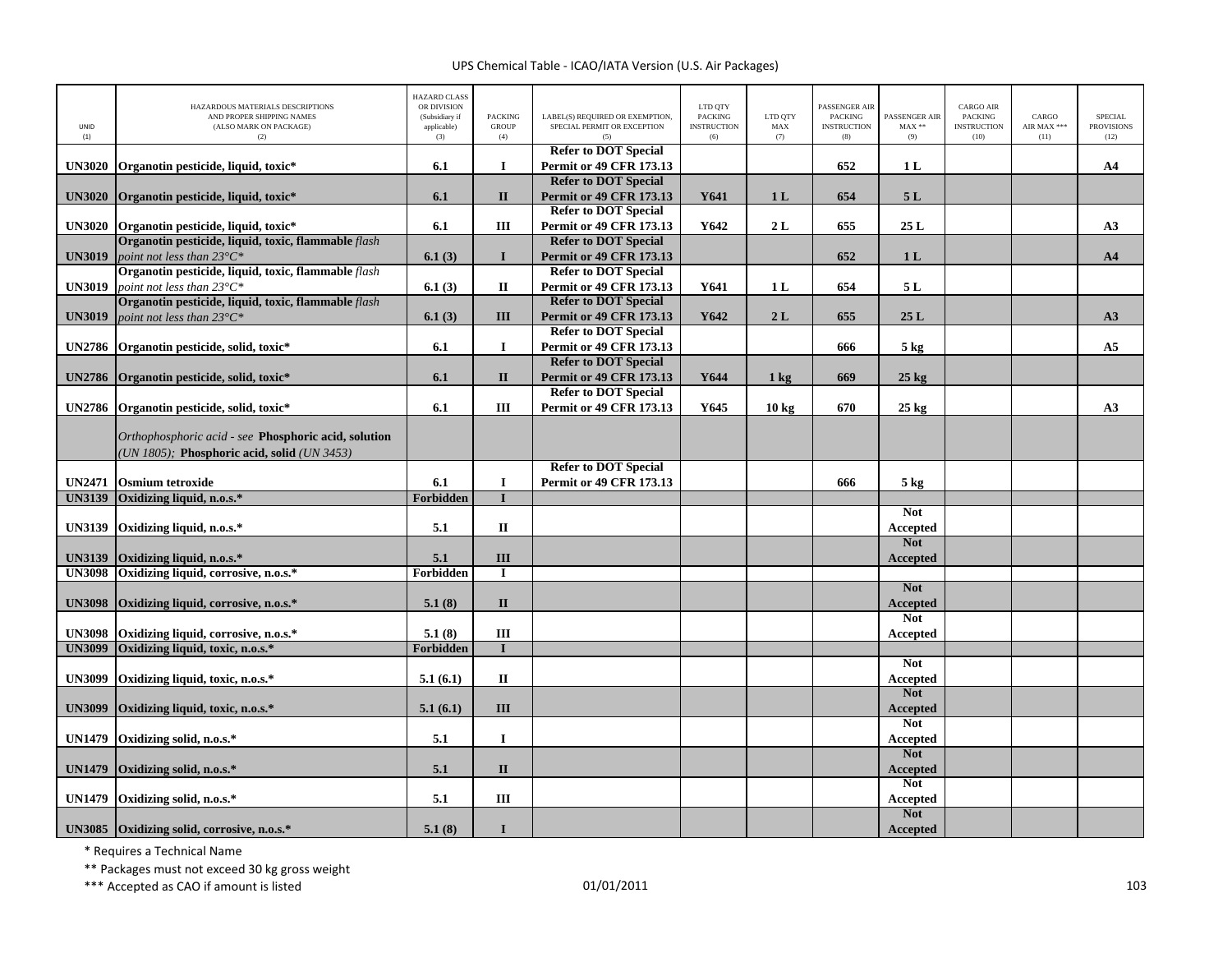| UNID<br>(1)   | HAZARDOUS MATERIALS DESCRIPTIONS<br>AND PROPER SHIPPING NAMES<br>(ALSO MARK ON PACKAGE)<br>(2)                                                                  | <b>HAZARD CLASS</b><br>OR DIVISION<br>(Subsidiary if<br>applicable)<br>(3) | <b>PACKING</b><br><b>GROUP</b><br>(4) | LABEL(S) REQUIRED OR EXEMPTION,<br>SPECIAL PERMIT OR EXCEPTION<br>(5) | LTD QTY<br><b>PACKING</b><br><b>INSTRUCTION</b><br>(6) | LTD QTY<br>MAX<br>(7) | <b>PASSENGER AIR</b><br><b>PACKING</b><br><b>INSTRUCTION</b><br>(8) | PASSENGER AIR<br>$MAX**$<br>(9) | <b>CARGO AIR</b><br><b>PACKING</b><br><b>INSTRUCTION</b><br>(10) | CARGO<br>AIR MAX ***<br>(11) | <b>SPECIAL</b><br><b>PROVISIONS</b><br>(12) |
|---------------|-----------------------------------------------------------------------------------------------------------------------------------------------------------------|----------------------------------------------------------------------------|---------------------------------------|-----------------------------------------------------------------------|--------------------------------------------------------|-----------------------|---------------------------------------------------------------------|---------------------------------|------------------------------------------------------------------|------------------------------|---------------------------------------------|
| <b>UN3085</b> | Oxidizing solid, corrosive, n.o.s.*                                                                                                                             | 5.1(8)                                                                     | $\mathbf H$                           |                                                                       |                                                        |                       |                                                                     | <b>Not</b><br>Accepted          |                                                                  |                              |                                             |
| <b>UN3085</b> | Oxidizing solid, corrosive, n.o.s.*                                                                                                                             | 5.1(8)                                                                     | III                                   |                                                                       |                                                        |                       |                                                                     | <b>Not</b><br>Accepted          |                                                                  |                              |                                             |
| <b>UN3137</b> | Oxidizing solid, flammable, n.o.s.*                                                                                                                             | Forbidden                                                                  |                                       |                                                                       |                                                        |                       |                                                                     |                                 |                                                                  |                              |                                             |
| <b>UN3100</b> | Oxidizing solid, self-heating, n.o.s.*                                                                                                                          | Forbidden                                                                  |                                       |                                                                       |                                                        |                       |                                                                     |                                 |                                                                  |                              |                                             |
| <b>UN3087</b> | Oxidizing solid, toxic, n.o.s.*                                                                                                                                 | 5.1(6.1)                                                                   | $\mathbf I$                           |                                                                       |                                                        |                       |                                                                     | <b>Not</b><br>Accepted          |                                                                  |                              |                                             |
| <b>UN3087</b> | Oxidizing solid, toxic, n.o.s.*                                                                                                                                 | 5.1(6.1)                                                                   | $\mathbf{I}$                          |                                                                       |                                                        |                       |                                                                     | <b>Not</b><br><b>Accepted</b>   |                                                                  |                              |                                             |
| <b>UN3087</b> | Oxidizing solid, toxic, n.o.s.*                                                                                                                                 | 5.1(6.1)                                                                   | III                                   |                                                                       |                                                        |                       |                                                                     | <b>Not</b><br>Accepted          |                                                                  |                              |                                             |
| <b>UN3121</b> | Oxidizing solid, water-reactive, n.o.s.*                                                                                                                        | Forbidden                                                                  |                                       |                                                                       |                                                        |                       |                                                                     |                                 |                                                                  |                              |                                             |
|               | Oxirane - see Ethylene oxide, etc.                                                                                                                              |                                                                            |                                       |                                                                       |                                                        |                       |                                                                     |                                 |                                                                  |                              |                                             |
| <b>UN1072</b> | Oxygen, compressed                                                                                                                                              | 2.2(5.1)                                                                   |                                       |                                                                       |                                                        |                       |                                                                     | <b>Not</b><br>Accepted          |                                                                  |                              |                                             |
| <b>UN2190</b> | Oxygen difluoride, compressed                                                                                                                                   | Forbidden                                                                  |                                       |                                                                       |                                                        |                       |                                                                     |                                 |                                                                  |                              |                                             |
| <b>UN3356</b> | Oxygen generator, chemical including when contained<br>in associated equipment e.g. passenger service units<br>(PSUs), portable breathing equipment (PBE), etc. | Forbidden                                                                  | $\mathbf{I}$                          |                                                                       |                                                        |                       |                                                                     |                                 |                                                                  |                              |                                             |
| <b>UN1073</b> | Oxygen, refrigerated liquid                                                                                                                                     | Forbidden                                                                  |                                       |                                                                       |                                                        |                       |                                                                     |                                 |                                                                  |                              |                                             |
|               | 1-Oxy-4-nitrobenzene - see Nitrophenols                                                                                                                         |                                                                            |                                       |                                                                       |                                                        |                       |                                                                     |                                 |                                                                  |                              |                                             |
| <b>UN1263</b> | Paint (including paint, lacquer, enamel, stain, shellac,<br>varnish, polish, liquid filler and liquid lacquer base)                                             | $\mathbf{3}$                                                               | $\mathbf I$                           | <b>FLAMMABLE LIQUID</b>                                               |                                                        |                       | 351                                                                 | 1 <sub>L</sub>                  |                                                                  |                              | A72                                         |
| <b>UN1263</b> | <b>Paint</b> (including paint, lacquer, enamel, stain, shellac,<br>varnish, polish, liquid filler and liquid lacquer base)                                      | $\mathbf{3}$                                                               | $\mathbf{I}$                          | <b>FLAMMABLE LIQUID</b>                                               | Y341                                                   | 1 <sub>L</sub>        | 353                                                                 | 5L                              |                                                                  |                              | A72                                         |
| <b>UN1263</b> | Paint (including paint, lacquer, enamel, stain, shellac,<br>varnish, polish, liquid filler and liquid lacquer base)                                             | $\mathbf{3}$                                                               | III                                   | <b>FLAMMABLE LIQUID</b>                                               | Y344                                                   | 10L                   | 355                                                                 | 25L                             |                                                                  |                              | A3, A72                                     |
| <b>UN3066</b> | Paint, corrosive (including paint, lacquer, enamel, stain,<br>shellac, varnish, polish, liquid filler and liquid lacquer<br>base)                               | 8                                                                          | $\mathbf{I}$                          | <b>CORROSIVE</b>                                                      | Y840                                                   | 0.5L                  | 851                                                                 | 1 <sub>L</sub>                  |                                                                  |                              | A72                                         |
|               | Paint, corrosive (including paint, lacquer, enamel, stain,                                                                                                      |                                                                            |                                       |                                                                       |                                                        |                       |                                                                     |                                 |                                                                  |                              |                                             |
| <b>UN3066</b> | shellac, varnish, polish, liquid filler and liquid lacquer<br>base)                                                                                             | ${\bf 8}$                                                                  | $\rm III$                             | <b>CORROSIVE</b>                                                      | Y841                                                   | 1 <sub>L</sub>        | 852                                                                 | 5L                              |                                                                  |                              | A3, A72                                     |
|               | Paint, corrosive, flammable (including paint, lacquer,<br>enamel, stain, shellac, varnish, polish, liquid filler and<br><b>UN3470</b> liquid lacquer base)      | 8(3)                                                                       | $\mathbf{I}$                          | <b>CORROSIVE &amp;</b><br><b>FLAMMABLE LIQUID</b>                     | <b>Y840</b>                                            | 0.5L                  | 851                                                                 | 1 <sub>L</sub>                  |                                                                  |                              | A72                                         |
|               | Paint, flammable, corrosive (including paint, lacquer,                                                                                                          |                                                                            |                                       |                                                                       |                                                        |                       |                                                                     |                                 |                                                                  |                              |                                             |
|               | enamel, stain, shellac, varnish, polish, liquid filler and<br><b>UN3469</b> liquid lacquer base)                                                                | 3(8)                                                                       | $\mathbf I$                           | <b>FLAMMABLE LIQUID &amp;</b><br><b>CORROSIVE</b>                     |                                                        |                       | 350                                                                 | 0.5L                            |                                                                  |                              | A72                                         |

\* Requires <sup>a</sup> Technical Name

\*\* Packages must not exceed 30 kg gross weight

 $***$  Accepted as CAO if amount is listed  $01/01/2011$  and  $04/01/2011$  and  $04/01/2011$  and  $04/01/2011$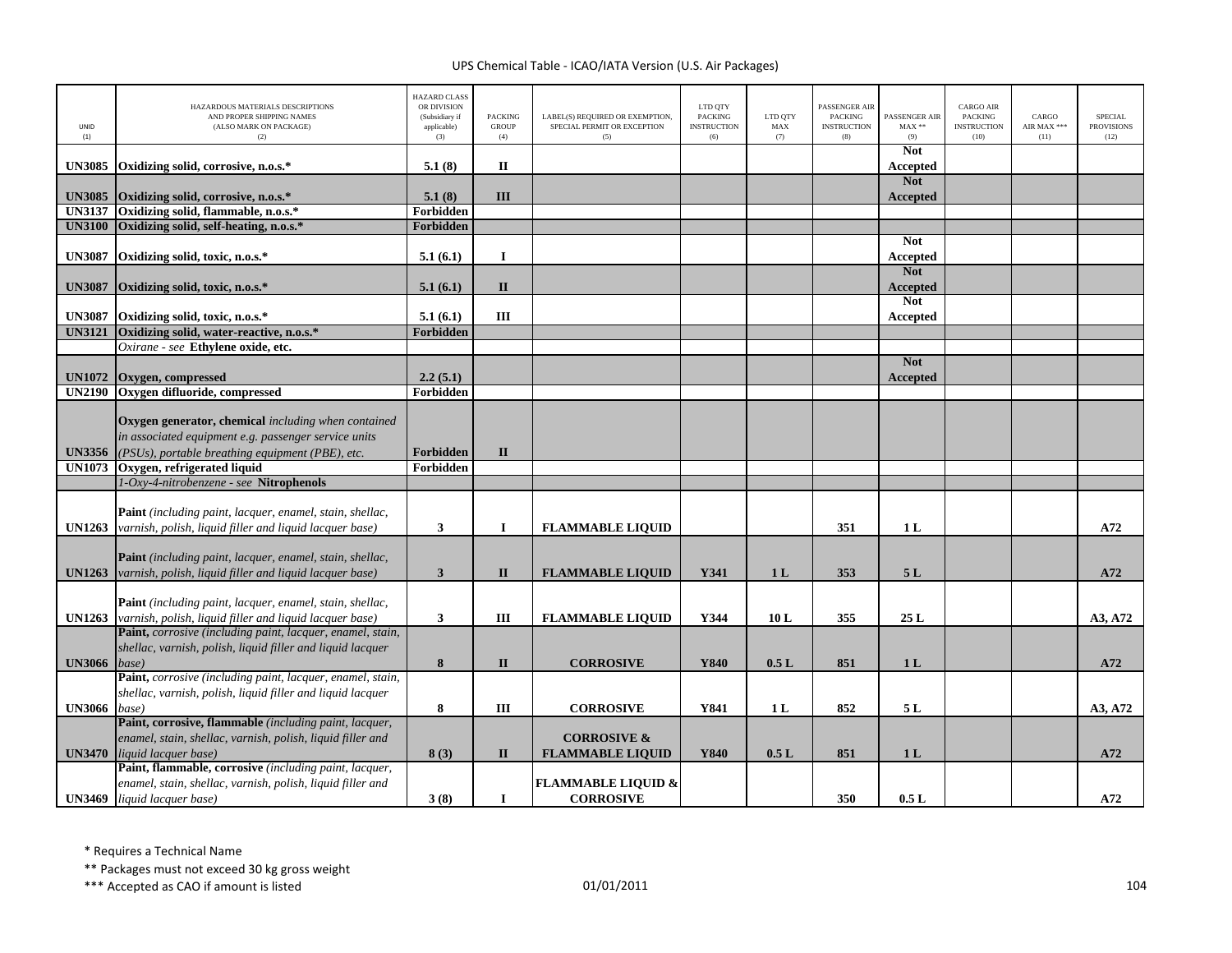| UNID<br>(1)   | HAZARDOUS MATERIALS DESCRIPTIONS<br>AND PROPER SHIPPING NAMES<br>(ALSO MARK ON PACKAGE)<br>(2) | <b>HAZARD CLASS</b><br>OR DIVISION<br>(Subsidiary if<br>applicable)<br>(3) | <b>PACKING</b><br><b>GROUP</b><br>(4) | LABEL(S) REQUIRED OR EXEMPTION,<br>SPECIAL PERMIT OR EXCEPTION<br>(5) | LTD QTY<br><b>PACKING</b><br><b>INSTRUCTION</b><br>(6) | LTD QTY<br>MAX<br>(7) | PASSENGER AIR<br><b>PACKING</b><br><b>INSTRUCTION</b><br>(8) | PASSENGER AIR<br>$MAX**$<br>(9) | <b>CARGO AIR</b><br><b>PACKING</b><br><b>INSTRUCTION</b><br>(10) | CARGO<br>AIR MAX ***<br>(11) | <b>SPECIAL</b><br><b>PROVISIONS</b><br>(12) |
|---------------|------------------------------------------------------------------------------------------------|----------------------------------------------------------------------------|---------------------------------------|-----------------------------------------------------------------------|--------------------------------------------------------|-----------------------|--------------------------------------------------------------|---------------------------------|------------------------------------------------------------------|------------------------------|---------------------------------------------|
|               | Paint, flammable, corrosive (including paint, lacquer,                                         |                                                                            |                                       |                                                                       |                                                        |                       |                                                              |                                 |                                                                  |                              |                                             |
|               | enamel, stain, shellac, varnish, polish, liquid filler and                                     |                                                                            |                                       | <b>FLAMMABLE LIQUID &amp;</b>                                         |                                                        |                       |                                                              |                                 |                                                                  |                              |                                             |
| <b>UN3469</b> | liquid lacquer base)                                                                           | 3(8)                                                                       | $\mathbf{I}$                          | <b>CORROSIVE</b>                                                      | Y340                                                   | 0.5L                  | 352                                                          | 1 <sub>L</sub>                  |                                                                  |                              | A72                                         |
|               | Paint, flammable, corrosive (including paint, lacquer,                                         |                                                                            |                                       |                                                                       |                                                        |                       |                                                              |                                 |                                                                  |                              |                                             |
|               | enamel, stain, shellac, varnish, polish, liquid filler and                                     |                                                                            |                                       | <b>FLAMMABLE LIQUID &amp;</b>                                         |                                                        |                       |                                                              |                                 |                                                                  |                              |                                             |
| <b>UN3469</b> | liquid lacquer base)                                                                           | 3(8)                                                                       | Ш                                     | <b>CORROSIVE</b>                                                      | Y342                                                   | 1 <sub>L</sub>        | 354                                                          | 5 L                             |                                                                  |                              | A3, A72                                     |
|               | Paint related material (including paint thinning or                                            |                                                                            |                                       |                                                                       |                                                        |                       |                                                              |                                 |                                                                  |                              |                                             |
| <b>UN1263</b> | reducing compounds)                                                                            | $\mathbf{3}$                                                               | $\mathbf{I}$                          | <b>FLAMMABLE LIQUID</b>                                               |                                                        |                       | 351                                                          | 1 <sub>L</sub>                  |                                                                  |                              | A72                                         |
|               | Paint related material (including paint thinning or                                            |                                                                            |                                       |                                                                       |                                                        |                       |                                                              |                                 |                                                                  |                              |                                             |
| <b>UN1263</b> | reducing compounds)                                                                            | $\mathbf{3}$                                                               | $\rm II$                              | <b>FLAMMABLE LIQUID</b>                                               | Y341                                                   | 1 <sub>L</sub>        | 353                                                          | 5L                              |                                                                  |                              | A72                                         |
|               | Paint related material (including paint thinning or                                            |                                                                            |                                       |                                                                       |                                                        |                       |                                                              |                                 |                                                                  |                              |                                             |
| <b>UN1263</b> | reducing compounds)<br>Paint related material, corrosive (including paint                      | $\mathbf{3}$                                                               | III                                   | <b>FLAMMABLE LIQUID</b>                                               | Y344                                                   | 10L                   | 355                                                          | 25L                             |                                                                  |                              | A3, A72                                     |
| <b>UN3066</b> | thinning or reducing compounds)                                                                | 8                                                                          | $\mathbf{I}$                          | <b>CORROSIVE</b>                                                      | Y840                                                   | 0.5L                  | 851                                                          | 1L                              |                                                                  |                              | A72                                         |
|               | Paint related material, corrosive (including paint                                             |                                                                            |                                       |                                                                       |                                                        |                       |                                                              |                                 |                                                                  |                              |                                             |
| <b>UN3066</b> | thinning or reducing compounds)                                                                | 8                                                                          | III                                   | <b>CORROSIVE</b>                                                      | Y841                                                   | 1 <sub>L</sub>        | 852                                                          | 5L                              |                                                                  |                              | A3, A72                                     |
|               | Paint related material, corrosive, flammable                                                   |                                                                            |                                       | <b>CORROSIVE &amp;</b>                                                |                                                        |                       |                                                              |                                 |                                                                  |                              |                                             |
| <b>UN3470</b> | (including paint thinning or reducing compounds)                                               | 8(3)                                                                       | П                                     | <b>FLAMMABLE LIOUID</b>                                               | Y840                                                   | 0.5L                  | 851                                                          | 1 <sub>L</sub>                  |                                                                  |                              | A72                                         |
|               | Paint related material, flammable, corrosive                                                   |                                                                            |                                       | <b>FLAMMABLE LIQUID &amp;</b>                                         |                                                        |                       |                                                              |                                 |                                                                  |                              |                                             |
| <b>UN3469</b> | (including paint thinning or reducing compounds)                                               | 3(8)                                                                       | $\mathbf{I}$                          | <b>CORROSIVE</b>                                                      |                                                        |                       | 350                                                          | 0.5L                            |                                                                  |                              | A72                                         |
|               | Paint related material, flammable, corrosive                                                   |                                                                            |                                       | <b>FLAMMABLE LIQUID &amp;</b>                                         |                                                        |                       |                                                              |                                 |                                                                  |                              |                                             |
| <b>UN3469</b> | (including paint thinning or reducing compounds)                                               | 3(8)                                                                       | $\mathbf{I}$                          | <b>CORROSIVE</b>                                                      | Y340                                                   | 0.5L                  | 352                                                          | 1 <sub>L</sub>                  |                                                                  |                              | A72                                         |
|               | Paint related material, flammable, corrosive                                                   |                                                                            |                                       | <b>FLAMMABLE LIQUID &amp;</b>                                         |                                                        |                       |                                                              |                                 |                                                                  |                              |                                             |
| <b>UN3469</b> | (including paint thinning or reducing compounds)                                               | 3(8)                                                                       | III                                   | <b>CORROSIVE</b>                                                      | Y342                                                   | 1 <sub>L</sub>        | 354                                                          | 5L                              |                                                                  |                              | A3, A72                                     |
|               | Paper, unsaturated oil treated incompletely dried,                                             |                                                                            |                                       |                                                                       |                                                        |                       |                                                              |                                 |                                                                  |                              |                                             |
| <b>UN1379</b> | includes carbon paper                                                                          | Forbidden                                                                  |                                       |                                                                       |                                                        |                       |                                                              |                                 |                                                                  |                              |                                             |
|               | Paraffin - see Kerosene (UN 1223)                                                              |                                                                            |                                       |                                                                       |                                                        |                       |                                                              |                                 |                                                                  |                              |                                             |
| <b>UN2213</b> | Paraformaldehyde                                                                               | 4.1                                                                        | $\rm III$                             | <b>FLAMMABLE SOLID</b>                                                | Y443                                                   | 10 <sub>kg</sub>      | 446                                                          | $25 \text{ kg}$                 |                                                                  |                              |                                             |
| <b>UN1264</b> | Paraldehyde                                                                                    | $\overline{3}$                                                             | $\overline{III}$                      | <b>FLAMMABLE LIQUID</b>                                               | Y344                                                   | 10L                   | 355                                                          | 25L                             |                                                                  |                              |                                             |
|               | PCBs - see Polychlorinated biphenyls, liquid (UN                                               |                                                                            |                                       |                                                                       |                                                        |                       |                                                              |                                 |                                                                  |                              |                                             |
| <b>UN1380</b> | 2315); Polychlorinated biphenyls, solid (UN 3432)<br>Pentaborane                               | Forbidden                                                                  |                                       |                                                                       |                                                        |                       |                                                              |                                 |                                                                  |                              |                                             |
|               |                                                                                                |                                                                            |                                       | <b>Refer to DOT Special</b>                                           |                                                        |                       |                                                              |                                 |                                                                  |                              |                                             |
| <b>UN1669</b> | Pentachloroethane                                                                              | 6.1                                                                        | П                                     | <b>Permit or 49 CFR 173.13</b>                                        | Y641                                                   | 1 <sub>L</sub>        | 654                                                          | 5L                              |                                                                  |                              |                                             |
|               |                                                                                                |                                                                            |                                       | <b>Refer to DOT Special</b>                                           |                                                        |                       |                                                              |                                 |                                                                  |                              |                                             |
|               | UN3155 Pentachlorophenol                                                                       | 6.1                                                                        | $\mathbf{I}$                          | <b>Permit or 49 CFR 173.13</b>                                        | Y644                                                   | $1 \text{ kg}$        | 669                                                          | $25 \text{ kg}$                 |                                                                  |                              | A6                                          |
|               | <b>UN0411</b> Pentaerythrite tetranitrate with $>= 7\%$ wax                                    | Forbidden                                                                  |                                       |                                                                       |                                                        |                       |                                                              |                                 |                                                                  |                              |                                             |
|               | Pentaerythrite tetranitrate, desensitized $with >= 15\%$                                       |                                                                            |                                       |                                                                       |                                                        |                       |                                                              |                                 |                                                                  |                              |                                             |
| <b>UN0150</b> | phlegmatizer, by mass                                                                          | Forbidden                                                                  |                                       |                                                                       |                                                        |                       |                                                              |                                 |                                                                  |                              |                                             |
|               | Pentaerythrite tetranitrate (dry)                                                              | Forbidden                                                                  |                                       |                                                                       |                                                        |                       |                                                              |                                 |                                                                  |                              |                                             |
|               |                                                                                                |                                                                            |                                       |                                                                       |                                                        |                       |                                                              |                                 |                                                                  |                              |                                             |
|               | Pentaerythrite tetranitrate mixture, desensitized,                                             |                                                                            |                                       |                                                                       |                                                        |                       |                                                              |                                 |                                                                  |                              |                                             |
| <b>UN3344</b> | solid, n.o.s. with $> 10\%$ and $\lt = 20\%$ PETN, by mass*                                    | Forbidden                                                                  |                                       |                                                                       |                                                        |                       |                                                              |                                 |                                                                  |                              |                                             |
|               | UN0150 Pentaerythrite tetranitrate, wetted                                                     | Forbidden                                                                  |                                       |                                                                       |                                                        |                       |                                                              |                                 |                                                                  |                              |                                             |
|               | UN0411 Pentaerythritol tetranitrate                                                            | Forbidden                                                                  |                                       |                                                                       |                                                        |                       |                                                              |                                 |                                                                  |                              |                                             |

\* Requires <sup>a</sup> Technical Name

\*\* Packages must not exceed 30 kg gross weight

\*\*\* Accepted as CAO if amount is listed 105 and the control of the control of the control of the control of the control of the control of the control of the control of the control of the control of the control of the contr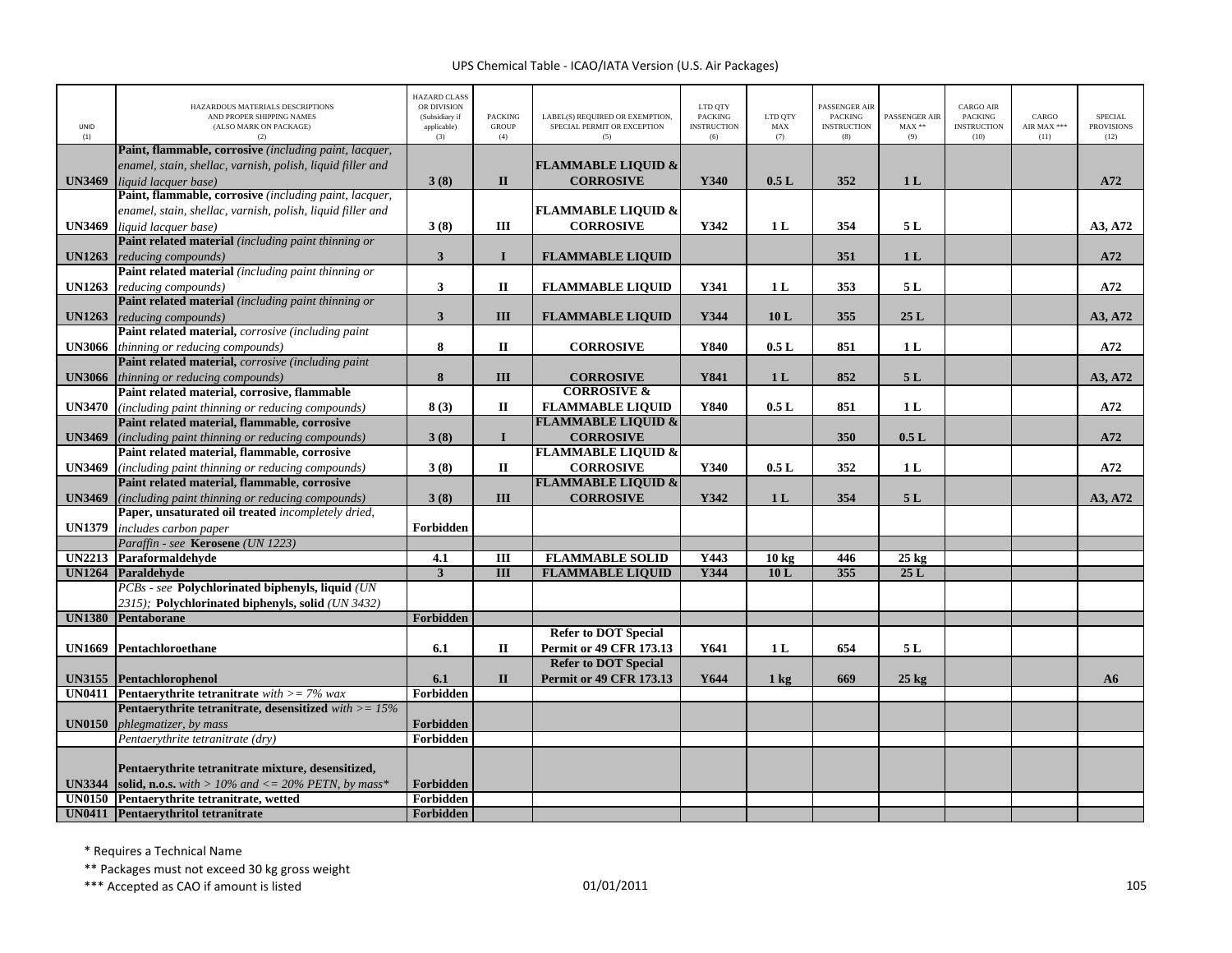| UNID<br>(1)            | HAZARDOUS MATERIALS DESCRIPTIONS<br>AND PROPER SHIPPING NAMES<br>(ALSO MARK ON PACKAGE)<br>(2) | <b>HAZARD CLASS</b><br>OR DIVISION<br>(Subsidiary if<br>applicable)<br>(3) | <b>PACKING</b><br><b>GROUP</b><br>(4) | LABEL(S) REQUIRED OR EXEMPTION,<br>SPECIAL PERMIT OR EXCEPTION<br>(5) | LTD QTY<br><b>PACKING</b><br><b>INSTRUCTION</b><br>(6) | LTD QTY<br>$\operatorname{MAX}$<br>(7) | <b>PASSENGER AIR</b><br><b>PACKING</b><br><b>INSTRUCTION</b><br>(8) | PASSENGER AIR<br>$MAX**$<br>(9) | CARGO AIR<br><b>PACKING</b><br><b>INSTRUCTION</b><br>(10) | CARGO<br>AIR MAX ***<br>(11) | <b>SPECIAL</b><br><b>PROVISIONS</b><br>(12) |
|------------------------|------------------------------------------------------------------------------------------------|----------------------------------------------------------------------------|---------------------------------------|-----------------------------------------------------------------------|--------------------------------------------------------|----------------------------------------|---------------------------------------------------------------------|---------------------------------|-----------------------------------------------------------|------------------------------|---------------------------------------------|
|                        | Pentaerythritol tetranitrate, desensitized with not less                                       |                                                                            |                                       |                                                                       |                                                        |                                        |                                                                     |                                 |                                                           |                              |                                             |
| <b>UN0150</b>          | than 15% phlegmatizer, by mass                                                                 | Forbidden                                                                  |                                       |                                                                       |                                                        |                                        |                                                                     |                                 |                                                           |                              |                                             |
|                        | Pentaerythritol tetranitrate (dry)                                                             | Forbidden                                                                  |                                       |                                                                       |                                                        |                                        |                                                                     |                                 |                                                           |                              |                                             |
|                        | Pentaerythritol tetranitrate mixture, desensitized                                             |                                                                            |                                       |                                                                       |                                                        |                                        |                                                                     |                                 |                                                           |                              |                                             |
| <b>UN3344</b>          | solid, n.o.s. > 10% and <= 20% PETN, by mass*                                                  | Forbidden                                                                  |                                       |                                                                       |                                                        |                                        |                                                                     |                                 |                                                           |                              |                                             |
|                        | <b>Pentaerythritol tetranitrate, wetted</b> $>= 25\%$ water, by                                |                                                                            |                                       |                                                                       |                                                        |                                        |                                                                     |                                 |                                                           |                              |                                             |
| <b>UN0150</b>          | mass                                                                                           | Forbidden                                                                  |                                       |                                                                       |                                                        |                                        |                                                                     |                                 |                                                           |                              |                                             |
|                        | UN3220 Pentafluoroethane                                                                       | 2.2                                                                        |                                       | <b>NON-FLAMMABLE GAS</b>                                              |                                                        |                                        | 200                                                                 | $30 \text{ kg}$                 |                                                           |                              |                                             |
|                        | Pentafluoroethane, 1,1,1-trifluroethane, 1,1,1,2-                                              |                                                                            |                                       |                                                                       |                                                        |                                        |                                                                     |                                 |                                                           |                              |                                             |
|                        | tetrafluoroethane azeotropic mixture with approximately                                        |                                                                            |                                       |                                                                       |                                                        |                                        |                                                                     |                                 |                                                           |                              |                                             |
|                        | 44% pentafluoroethane and 52% 1,1,1-trifluoroethane -                                          |                                                                            |                                       |                                                                       |                                                        |                                        |                                                                     |                                 |                                                           |                              |                                             |
|                        | see Refrigerant gas R 404A                                                                     |                                                                            |                                       |                                                                       |                                                        |                                        |                                                                     |                                 |                                                           |                              |                                             |
|                        | UN2286 Pentamethylheptane                                                                      | $\mathbf{3}$                                                               | III                                   | <b>FLAMMABLE LIQUID</b>                                               | Y344                                                   | 10L                                    | 355                                                                 | 25L                             |                                                           |                              |                                             |
|                        | 3,3,5,7,7-pentamethyl-1,2,4-trioxepane - see Organic<br>peroxide type E, liquid (UN 3107)      |                                                                            |                                       |                                                                       |                                                        |                                        |                                                                     |                                 |                                                           |                              |                                             |
|                        | Pentanal - see Valeraldehyde                                                                   |                                                                            |                                       |                                                                       |                                                        |                                        |                                                                     |                                 |                                                           |                              |                                             |
|                        | n-Pentane - see Pentanes, liquid                                                               |                                                                            |                                       |                                                                       |                                                        |                                        |                                                                     |                                 |                                                           |                              |                                             |
|                        |                                                                                                |                                                                            |                                       | <b>Refer to DOT Special</b>                                           |                                                        |                                        |                                                                     |                                 |                                                           |                              |                                             |
|                        | UN2310 Pentane-2,4-dione                                                                       | 3(6.1)                                                                     | Ш                                     | <b>Permit or 49 CFR 173.13</b>                                        | Y343                                                   | 2L                                     | 355                                                                 | 25L                             |                                                           |                              |                                             |
|                        | <b>UN1265</b> Pentanes, liquid                                                                 | 3                                                                          | $\bf{I}$                              | <b>FLAMMABLE LIQUID</b>                                               |                                                        |                                        | 351                                                                 | 1 <sub>L</sub>                  |                                                           |                              |                                             |
|                        | <b>UN1265</b> Pentanes, liquid                                                                 | $\overline{\mathbf{3}}$                                                    | $\overline{\mathbf{u}}$               | <b>FLAMMABLE LIQUID</b>                                               | <b>Y341</b>                                            | 1L                                     | 353                                                                 | 5L                              |                                                           |                              |                                             |
|                        | Pentanitroaniline (dry)                                                                        | Forbidden                                                                  |                                       |                                                                       |                                                        |                                        |                                                                     |                                 |                                                           |                              |                                             |
|                        | <b>UN1105</b> Pentanols                                                                        | $\mathbf{3}$                                                               | $\rm II$                              | <b>FLAMMABLE LIQUID</b>                                               | Y341                                                   | 1 <sub>L</sub>                         | 353                                                                 | 5L                              |                                                           |                              |                                             |
| <b>UN1105</b>          | <b>Pentanols</b>                                                                               | 3                                                                          | $\overline{III}$                      | <b>FLAMMABLE LIQUID</b>                                               | Y344                                                   | 10L                                    | 355                                                                 | 25L                             |                                                           |                              | A3                                          |
|                        | UN1108 1-Pentene                                                                               | $\overline{\mathbf{3}}$                                                    | $\bf{I}$                              | <b>FLAMMABLE LIQUID</b>                                               |                                                        |                                        | 351                                                                 | 1L                              |                                                           |                              |                                             |
| <b>UN2705</b> 1-Pentol |                                                                                                | 8                                                                          | $\mathbf{I}$                          | <b>CORROSIVE</b>                                                      | Y840                                                   | 0.5L                                   | 851                                                                 | 1 <sub>L</sub>                  |                                                           |                              |                                             |
| <b>UN0151</b>          | <b>Pentolite</b> dry or wetted with $<$ 15% water, by mass                                     | Forbidden                                                                  |                                       |                                                                       |                                                        |                                        |                                                                     |                                 |                                                           |                              |                                             |
|                        | Pentyl nitrite - see Amyl nitrite                                                              |                                                                            |                                       |                                                                       |                                                        |                                        |                                                                     |                                 |                                                           |                              |                                             |
|                        |                                                                                                |                                                                            |                                       |                                                                       |                                                        |                                        |                                                                     | <b>Not</b>                      |                                                           |                              |                                             |
|                        | UN1481 Perchlorates, inorganic, n.o.s.                                                         | 5.1                                                                        | $\rm II$                              |                                                                       |                                                        |                                        |                                                                     | Accepted<br><b>Not</b>          |                                                           |                              |                                             |
|                        | UN1481 Perchlorates, inorganic, n.o.s.                                                         | 5.1                                                                        | III                                   |                                                                       |                                                        |                                        |                                                                     | <b>Accepted</b>                 |                                                           |                              |                                             |
|                        |                                                                                                |                                                                            |                                       |                                                                       |                                                        |                                        |                                                                     | <b>Not</b>                      |                                                           |                              |                                             |
|                        | UN3211 Perchlorates, inorganic, aqueous solution, n.o.s.*                                      | 5.1                                                                        | $\mathbf{I}$                          |                                                                       |                                                        |                                        |                                                                     | Accepted                        |                                                           |                              |                                             |
|                        | UN3211 Perchlorates, inorganic, aqueous solution, n.o.s.*                                      | 5.1                                                                        | III                                   |                                                                       |                                                        |                                        |                                                                     | <b>Not</b><br><b>Accepted</b>   |                                                           |                              |                                             |
|                        |                                                                                                |                                                                            |                                       |                                                                       |                                                        |                                        |                                                                     |                                 |                                                           |                              |                                             |
|                        | <b>UN1873</b> Perchloric acid with $>$ 50% and $\lt$ = 72% acid, by mass                       | 5.1(8)                                                                     | $\mathbf I$                           |                                                                       |                                                        |                                        |                                                                     | Forbidden Forbidden             |                                                           |                              |                                             |
|                        | Perchloric acid with $>$ 72% acid, by mass                                                     | Forbidden                                                                  |                                       |                                                                       |                                                        |                                        |                                                                     |                                 |                                                           |                              |                                             |
|                        | <b>UN1802</b> Perchloric acid with $\lt$ = 50% acid, by mass                                   | Forbidden                                                                  | $\Pi$                                 |                                                                       |                                                        |                                        |                                                                     |                                 |                                                           |                              |                                             |
|                        | Perchlorobenzene - see Hexachlorobenzene (UN 2729)                                             |                                                                            |                                       |                                                                       |                                                        |                                        |                                                                     |                                 |                                                           |                              |                                             |
|                        | Perchlorocyclopentadiene - see                                                                 |                                                                            |                                       |                                                                       |                                                        |                                        |                                                                     |                                 |                                                           |                              |                                             |
|                        | Hexachlorocyclopentadiene (UN 2646)                                                            |                                                                            |                                       |                                                                       |                                                        |                                        |                                                                     |                                 |                                                           |                              |                                             |
|                        |                                                                                                |                                                                            |                                       |                                                                       |                                                        |                                        |                                                                     |                                 |                                                           |                              |                                             |
|                        | Perchloroethylene - see Tetrachloroethylene (UN 1897)                                          |                                                                            |                                       |                                                                       |                                                        |                                        |                                                                     |                                 |                                                           |                              |                                             |

\* Requires <sup>a</sup> Technical Name

\*\* Packages must not exceed 30 kg gross weight

\*\*\* Accepted as CAO if amount is listed 106 and the control of the control of the control of the control of the control of the control of the control of the control of the control of the control of the control of the contr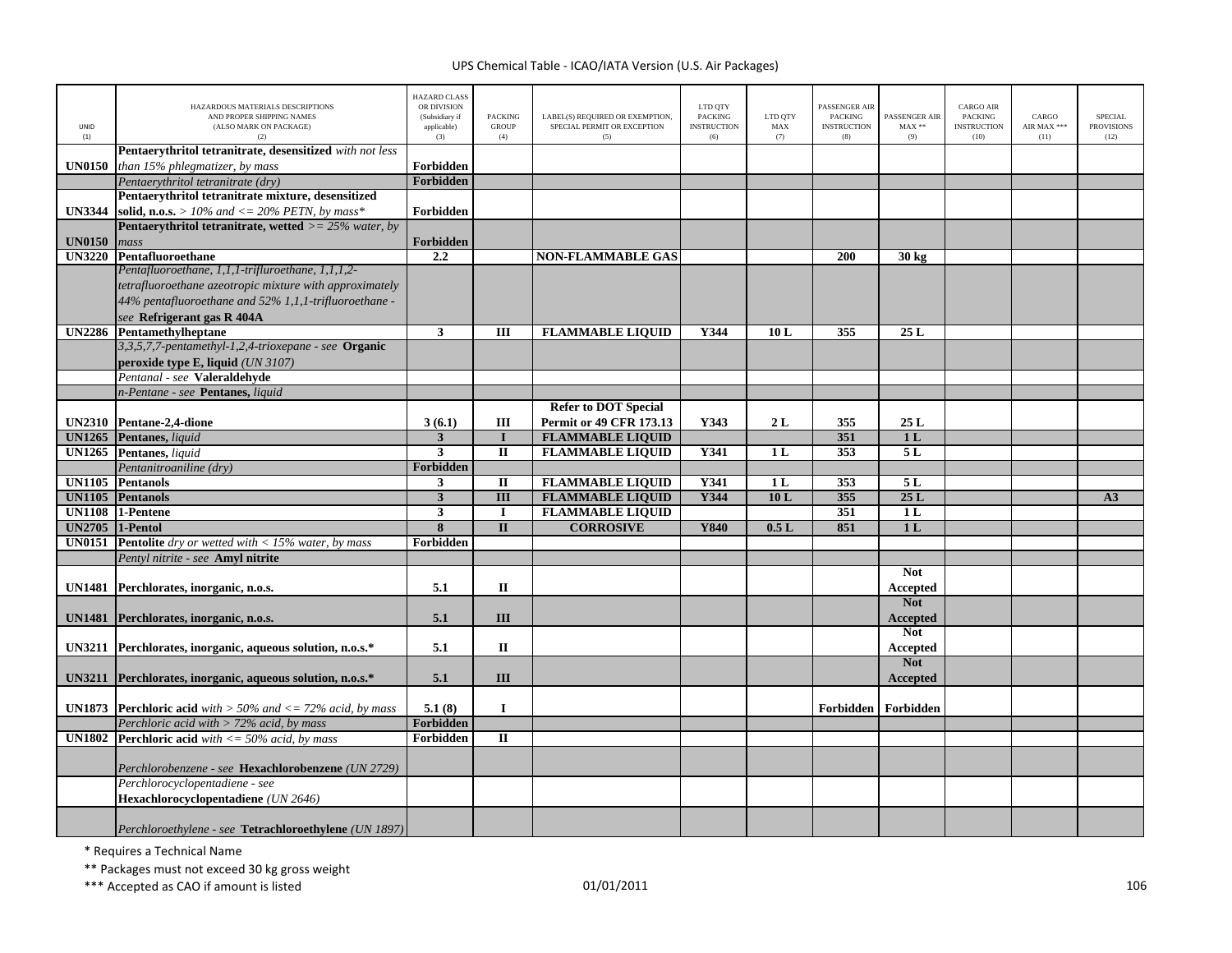| UNID<br>(1)   | HAZARDOUS MATERIALS DESCRIPTIONS<br>AND PROPER SHIPPING NAMES<br>(ALSO MARK ON PACKAGE)<br>(2)                              | <b>HAZARD CLASS</b><br>OR DIVISION<br>(Subsidiary if<br>applicable)<br>(3) | <b>PACKING</b><br><b>GROUP</b><br>(4) | LABEL(S) REQUIRED OR EXEMPTION,<br>SPECIAL PERMIT OR EXCEPTION<br>(5) | LTD QTY<br><b>PACKING</b><br><b>INSTRUCTION</b><br>(6) | LTD QTY<br>MAX<br>(7) | PASSENGER AIR<br><b>PACKING</b><br><b>INSTRUCTION</b><br>(8) | PASSENGER AIR<br>$MAX**$<br>(9) | <b>CARGO AIR</b><br>PACKING<br><b>INSTRUCTION</b><br>(10) | CARGO<br>AIR MAX ***<br>(11) | <b>SPECIAL</b><br><b>PROVISIONS</b><br>(12) |
|---------------|-----------------------------------------------------------------------------------------------------------------------------|----------------------------------------------------------------------------|---------------------------------------|-----------------------------------------------------------------------|--------------------------------------------------------|-----------------------|--------------------------------------------------------------|---------------------------------|-----------------------------------------------------------|------------------------------|---------------------------------------------|
| <b>UN1670</b> | <b>Perchloromethyl mercaptan</b>                                                                                            | Forbidden                                                                  |                                       |                                                                       |                                                        |                       |                                                              |                                 |                                                           |                              |                                             |
| <b>UN3083</b> | <b>Perchloryl fluoride</b>                                                                                                  | Forbidden                                                                  |                                       |                                                                       |                                                        |                       |                                                              |                                 |                                                           |                              |                                             |
|               | Perfluoroacetyl chloride - see Trifluoroacetyl chloride<br>(UN 3057)                                                        |                                                                            |                                       |                                                                       |                                                        |                       |                                                              |                                 |                                                           |                              |                                             |
|               | <b>UN3154</b> Perfluoro (ethyl vinyl ether)                                                                                 | Forbidden                                                                  |                                       |                                                                       |                                                        |                       |                                                              |                                 |                                                           |                              |                                             |
|               | UN3153 Perfluoro (methyl vinyl ether)                                                                                       | Forbidden                                                                  |                                       |                                                                       |                                                        |                       |                                                              |                                 |                                                           |                              |                                             |
|               | Perfluoropropane - see <b>Octafluoropropane</b> (UN 2424)                                                                   |                                                                            |                                       |                                                                       |                                                        |                       |                                                              |                                 |                                                           |                              |                                             |
|               | UN1266 Perfumery products with flammable solvents                                                                           | $\overline{\mathbf{3}}$                                                    | $\overline{\mathbf{u}}$               | <b>FLAMMABLE LIQUID</b>                                               | <b>Y341</b>                                            | 1 <sub>L</sub>        | 353                                                          | 5L                              |                                                           |                              | A72                                         |
| <b>UN1266</b> | <b>Perfumery products</b> with flammable solvents                                                                           | $\mathbf{3}$                                                               | $\overline{III}$                      | <b>FLAMMABLE LIQUID</b>                                               | Y344                                                   | 10L                   | 355                                                          | 25L                             |                                                           |                              | A3, A72                                     |
|               | UN1482 Permanganates, inorganic, n.o.s.*                                                                                    | 5.1                                                                        | $\Pi$                                 |                                                                       |                                                        |                       |                                                              | <b>Not</b><br>Accepted          |                                                           |                              |                                             |
|               | UN1482 Permanganates, inorganic, n.o.s.*                                                                                    | 5.1                                                                        | III                                   |                                                                       |                                                        |                       |                                                              | <b>Not</b><br>Accepted          |                                                           |                              |                                             |
|               | UN3214 Permanganates, inorganic, aqueous solution, n.o.s.*                                                                  | 5.1                                                                        | $\mathbf{I}$                          |                                                                       |                                                        |                       |                                                              | <b>Not</b><br>Accepted          |                                                           |                              |                                             |
|               | Permeation devices for calibrating air quality monitoring<br>equipment - see special provision A41                          |                                                                            |                                       |                                                                       |                                                        |                       |                                                              |                                 |                                                           |                              |                                             |
|               | Peroxide, organic - see Organic peroxide, etc.                                                                              |                                                                            |                                       |                                                                       |                                                        |                       |                                                              |                                 |                                                           |                              |                                             |
|               | UN1483 Peroxides, inorganic, n.o.s.                                                                                         | 5.1                                                                        | $\mathbf{I}$                          |                                                                       |                                                        |                       |                                                              | <b>Not</b><br>Accepted          |                                                           |                              |                                             |
|               | UN1483 Peroxides, inorganic, n.o.s.                                                                                         | 5.1                                                                        | Ш                                     |                                                                       |                                                        |                       |                                                              | <b>Not</b><br>Accepted          |                                                           |                              |                                             |
|               | Peroxyacetic acid (> $43\%$ )                                                                                               | Forbidden                                                                  |                                       |                                                                       |                                                        |                       |                                                              |                                 |                                                           |                              |                                             |
|               | Peroxyacetic acid, type D, stabilized $(< = 43\%)$ - see<br>Organic peroxide type D, liquid (UN 3105) [OP13,<br>OP14. OP191 |                                                                            |                                       |                                                                       |                                                        |                       |                                                              |                                 |                                                           |                              |                                             |
|               | Peroxyacetic acid, type E, stabilized ( $\leq$ 43%) - see                                                                   |                                                                            |                                       |                                                                       |                                                        |                       |                                                              |                                 |                                                           |                              |                                             |
|               | Organic peroxide type E, liquid (UN 3107) [OP13,<br>OP15, OP191                                                             |                                                                            |                                       |                                                                       |                                                        |                       |                                                              |                                 |                                                           |                              |                                             |
|               | Peroxyacetic acid, type F, stabilized (<= $43\%$ ) - see<br>Organic peroxide type F, liquid (UN 3109) [OP13,<br>OP16, OP19] |                                                                            |                                       |                                                                       |                                                        |                       |                                                              |                                 |                                                           |                              |                                             |
|               | Peroxyacetic acid, with $> 43\%$ and $> 6\%$ hydrogen<br>peroxide                                                           | <b>Forbidden</b>                                                           |                                       |                                                                       |                                                        |                       |                                                              |                                 |                                                           |                              |                                             |
|               | Peroxylauric acid                                                                                                           | Forbidden                                                                  |                                       |                                                                       |                                                        |                       |                                                              |                                 |                                                           |                              |                                             |
| <b>UN3215</b> | Persulphates, inorganic, n.o.s.                                                                                             | 5.1                                                                        | III                                   |                                                                       |                                                        |                       |                                                              | <b>Not</b><br><b>Accepted</b>   |                                                           |                              |                                             |
|               | UN3216 Persulphates, inorganic, aqueous solution, n.o.s.                                                                    | 5.1                                                                        | Ш                                     |                                                                       |                                                        |                       |                                                              | <b>Not</b><br>Accepted          |                                                           |                              |                                             |
| <b>UN3021</b> | Pesticide, liquid, flammable, toxic, n.o.s. flash point<br>less than $23^{\circ}C^*$                                        | Forbidden                                                                  | $\mathbf{I}$                          |                                                                       |                                                        |                       |                                                              |                                 |                                                           |                              |                                             |
| <b>UN3021</b> | Pesticide, liquid, flammable, toxic, n.o.s. flash point<br>less than $23^{\circ}C^*$                                        | 3(6.1)                                                                     | П                                     | <b>Refer to DOT Special</b><br>Permit or 49 CFR 173.13                | Y341                                                   | 1 <sub>L</sub>        | 352                                                          | 1 <sub>L</sub>                  |                                                           |                              |                                             |
|               | UN2902 Pesticide, liquid, toxic, n.o.s.*                                                                                    | 6.1                                                                        | $\mathbf I$                           | <b>Refer to DOT Special</b><br><b>Permit or 49 CFR 173.13</b>         |                                                        |                       | 652                                                          | 1 <sub>L</sub>                  |                                                           |                              | A <sub>4</sub>                              |

\* Requires <sup>a</sup> Technical Name

\*\* Packages must not exceed 30 kg gross weight

\*\*\* Accepted as CAO if amount is listed 107 and the control of the control of the control of the control of the control of the control of the control of the control of the control of the control of the control of the contr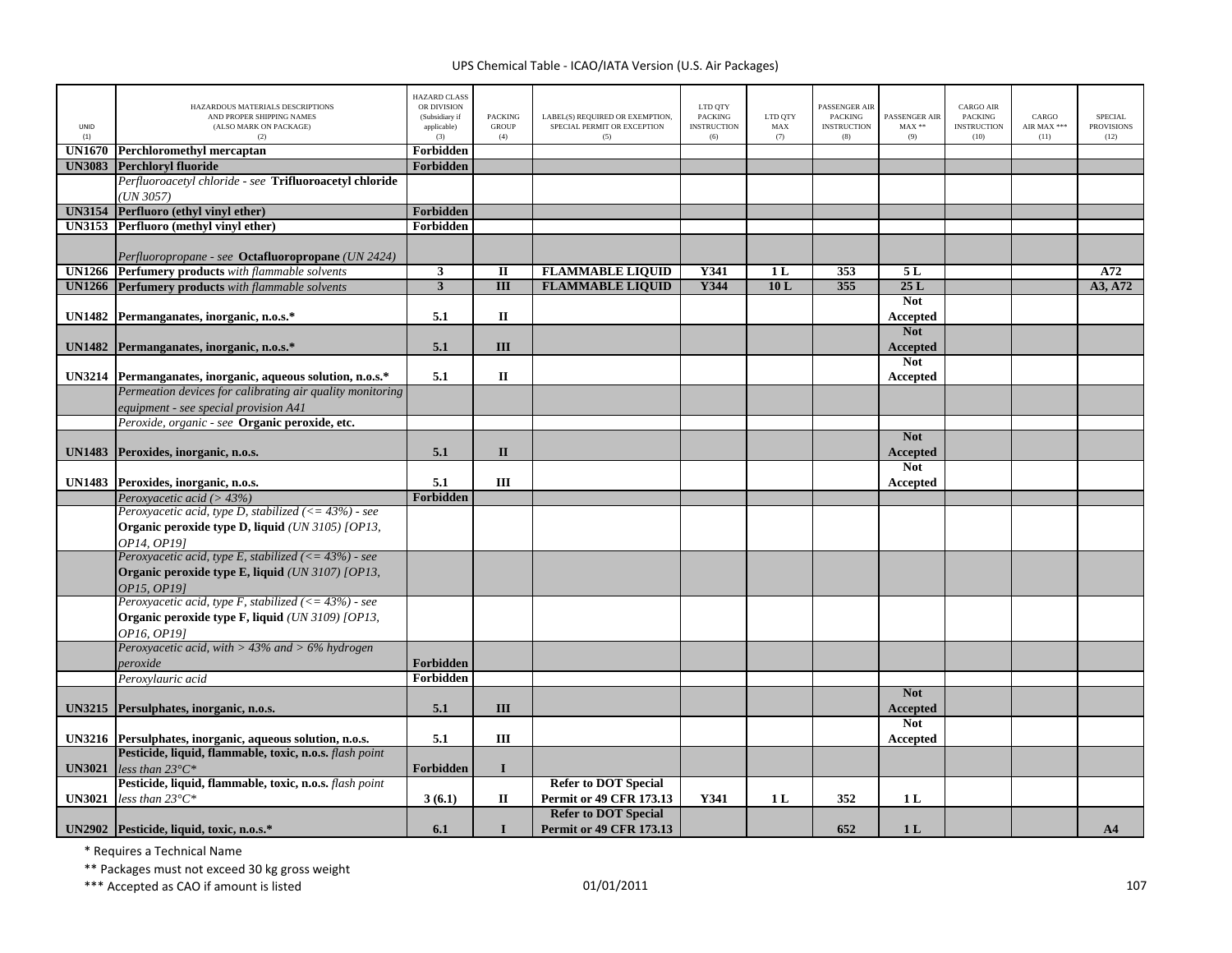| UNID<br>(1)   | HAZARDOUS MATERIALS DESCRIPTIONS<br>AND PROPER SHIPPING NAMES<br>(ALSO MARK ON PACKAGE)<br>(2)  | <b>HAZARD CLASS</b><br>OR DIVISION<br>(Subsidiary if<br>applicable)<br>(3) | <b>PACKING</b><br><b>GROUP</b><br>(4) | LABEL(S) REQUIRED OR EXEMPTION,<br>SPECIAL PERMIT OR EXCEPTION<br>(5) | LTD QTY<br><b>PACKING</b><br><b>INSTRUCTION</b><br>(6) | LTD QTY<br>MAX<br>(7) | PASSENGER AIR<br><b>PACKING</b><br><b>INSTRUCTION</b><br>(8) | PASSENGER AIR<br>$MAX**$<br>(9) | <b>CARGO AIR</b><br><b>PACKING</b><br><b>INSTRUCTION</b><br>(10) | CARGO<br>AIR MAX ***<br>(11) | SPECIAL<br><b>PROVISIONS</b><br>(12) |
|---------------|-------------------------------------------------------------------------------------------------|----------------------------------------------------------------------------|---------------------------------------|-----------------------------------------------------------------------|--------------------------------------------------------|-----------------------|--------------------------------------------------------------|---------------------------------|------------------------------------------------------------------|------------------------------|--------------------------------------|
|               |                                                                                                 |                                                                            | $\mathbf{I}$                          | <b>Refer to DOT Special</b>                                           | Y641                                                   |                       | 654                                                          | 5L                              |                                                                  |                              |                                      |
|               | UN2902 Pesticide, liquid, toxic, n.o.s.*                                                        | 6.1                                                                        |                                       | <b>Permit or 49 CFR 173.13</b><br><b>Refer to DOT Special</b>         |                                                        | 1 <sub>L</sub>        |                                                              |                                 |                                                                  |                              |                                      |
|               | UN2902 Pesticide, liquid, toxic, n.o.s.*                                                        | 6.1                                                                        | III                                   | <b>Permit or 49 CFR 173.13</b>                                        | Y642                                                   | 2L                    | 655                                                          | 25L                             |                                                                  |                              | A3                                   |
|               | Pesticide, liquid, toxic, flammable, n.o.s. flash point not                                     |                                                                            |                                       | <b>Refer to DOT Special</b>                                           |                                                        |                       |                                                              |                                 |                                                                  |                              |                                      |
| <b>UN2903</b> | less than $23^{\circ}C^*$                                                                       | 6.1(3)                                                                     | $\mathbf I$                           | Permit or 49 CFR 173.13                                               |                                                        |                       | 652                                                          | 1 <sub>L</sub>                  |                                                                  |                              | A <sub>4</sub>                       |
|               | Pesticide, liquid, toxic, flammable, n.o.s. flash point not                                     |                                                                            |                                       | <b>Refer to DOT Special</b>                                           |                                                        |                       |                                                              |                                 |                                                                  |                              |                                      |
| <b>UN2903</b> | less than $23^{\circ}C^*$                                                                       | 6.1(3)                                                                     | $\mathbf{I}\mathbf{I}$                | Permit or 49 CFR 173.13                                               | Y641                                                   | 1 <sub>L</sub>        | 654                                                          | 5L                              |                                                                  |                              |                                      |
|               | Pesticide, liquid, toxic, flammable, n.o.s. flash point not<br>less than $23^{\circ}C^*$        |                                                                            | III                                   | <b>Refer to DOT Special</b>                                           | Y642                                                   | 2L                    | 655                                                          | 25L                             |                                                                  |                              |                                      |
| <b>UN2903</b> |                                                                                                 | 6.1(3)                                                                     |                                       | <b>Permit or 49 CFR 173.13</b><br><b>Refer to DOT Special</b>         |                                                        |                       |                                                              |                                 |                                                                  |                              | A3                                   |
|               | UN2588 Pesticide, solid, toxic, n.o.s.*                                                         | 6.1                                                                        | $\mathbf{I}$                          | <b>Permit or 49 CFR 173.13</b>                                        |                                                        |                       | 666                                                          | $5$ kg                          |                                                                  |                              | A <sub>5</sub>                       |
|               |                                                                                                 |                                                                            |                                       | <b>Refer to DOT Special</b>                                           |                                                        |                       |                                                              |                                 |                                                                  |                              |                                      |
|               | UN2588 Pesticide, solid, toxic, n.o.s.*                                                         | 6.1                                                                        | $\mathbf{I}$                          | <b>Permit or 49 CFR 173.13</b>                                        | Y644                                                   | 1 kg                  | 669                                                          | $25~\mathrm{kg}$                |                                                                  |                              |                                      |
|               |                                                                                                 |                                                                            |                                       | <b>Refer to DOT Special</b>                                           |                                                        |                       |                                                              |                                 |                                                                  |                              |                                      |
|               | UN2588 Pesticide, solid, toxic, n.o.s.*                                                         | 6.1                                                                        | III                                   | <b>Permit or 49 CFR 173.13</b>                                        | Y645                                                   | $10 \text{ kg}$       | 670                                                          | $25$ kg                         |                                                                  |                              | A3                                   |
|               | <b>PETN/TNT</b> - see Pentolite, etc.                                                           |                                                                            |                                       |                                                                       |                                                        |                       |                                                              |                                 |                                                                  |                              |                                      |
| <b>UN0411</b> | <b>PETN</b> with $\geq$ = 7% wax, by mass                                                       | Forbidden                                                                  |                                       |                                                                       |                                                        |                       |                                                              |                                 |                                                                  |                              |                                      |
|               |                                                                                                 |                                                                            |                                       |                                                                       |                                                        |                       |                                                              |                                 |                                                                  |                              |                                      |
|               | <b>UN0150 PETN</b> , desensitized with $>= 15\%$ phlegmatizer, by mass<br>PETN (drv)            | Forbidden<br>Forbidden                                                     |                                       |                                                                       |                                                        |                       |                                                              |                                 |                                                                  |                              |                                      |
|               | PETN mixture, desensitized sold, n.o.s. with > 10%                                              |                                                                            |                                       |                                                                       |                                                        |                       |                                                              |                                 |                                                                  |                              |                                      |
| <b>UN3344</b> | and $\epsilon$ = 20% PETN, by mass*                                                             | Forbidden                                                                  |                                       |                                                                       |                                                        |                       |                                                              |                                 |                                                                  |                              |                                      |
|               | <b>UN0150 PETN</b> , wetted with $>= 25\%$ water, by mass                                       | Forbidden                                                                  |                                       |                                                                       |                                                        |                       |                                                              |                                 |                                                                  |                              |                                      |
| UN1203 Petrol |                                                                                                 | $\mathbf{3}$                                                               | $\mathbf{I}$                          | <b>FLAMMABLE LIQUID</b>                                               | Y341                                                   | 1 <sub>L</sub>        | 353                                                          | 5L                              |                                                                  |                              | A100                                 |
| <b>UN1267</b> | Petroleum crude oil                                                                             | 3                                                                          | $\bf{I}$                              | <b>FLAMMABLE LIQUID</b>                                               |                                                        |                       | 351                                                          | 1 <sub>L</sub>                  |                                                                  |                              | A177                                 |
| <b>UN1267</b> | Petroleum crude oil                                                                             | 3                                                                          | $\mathbf{I}$                          | <b>FLAMMABLE LIQUID</b>                                               | Y341                                                   | 1 <sub>L</sub>        | 353                                                          | 5L                              |                                                                  |                              | A177                                 |
| <b>UN1267</b> | Petroleum crude oil                                                                             | $\mathbf{3}$                                                               | $\overline{\mathbf{H}}$               | <b>FLAMMABLE LIQUID</b>                                               | Y344                                                   | 10L                   | 355                                                          | 25L                             |                                                                  |                              | A3, A177                             |
|               | UN1268 Petroleum distillates, n.o.s.                                                            | $\overline{\mathbf{3}}$                                                    | $\mathbf I$                           | <b>FLAMMABLE LIQUID</b>                                               |                                                        |                       | 351                                                          | $\overline{1L}$                 |                                                                  |                              |                                      |
|               | UN1268 Petroleum distillates, n.o.s.                                                            | $\overline{\mathbf{3}}$                                                    | $\overline{\mathbf{u}}$               | <b>FLAMMABLE LIQUID</b>                                               | <b>Y341</b>                                            | 1 <sub>L</sub>        | 353                                                          | 5L                              |                                                                  |                              |                                      |
|               | UN1268 Petroleum distillates, n.o.s.<br>Petroleum ether - see Petroleum distillates, n.o.s. (UN | $\overline{\mathbf{3}}$                                                    | $\overline{III}$                      | <b>FLAMMABLE LIQUID</b>                                               | Y344                                                   | 10L                   | 355                                                          | 25L                             |                                                                  |                              | A3                                   |
|               | 1268)                                                                                           |                                                                            |                                       |                                                                       |                                                        |                       |                                                              |                                 |                                                                  |                              |                                      |
|               | UN1075 Petroleum gases, liquefied                                                               | Forbidden                                                                  |                                       |                                                                       |                                                        |                       |                                                              |                                 |                                                                  |                              |                                      |
|               | Petroleum naphtha - see Petroleum distillates, n.o.s.                                           |                                                                            |                                       |                                                                       |                                                        |                       |                                                              |                                 |                                                                  |                              |                                      |
|               | UN 1268)                                                                                        |                                                                            |                                       |                                                                       |                                                        |                       |                                                              |                                 |                                                                  |                              |                                      |
|               | Petroleum oil - see Petroleum products, n.o.s. (UN                                              |                                                                            |                                       |                                                                       |                                                        |                       |                                                              |                                 |                                                                  |                              |                                      |
|               | 1268)                                                                                           |                                                                            |                                       |                                                                       |                                                        |                       |                                                              |                                 |                                                                  |                              |                                      |
| <b>UN1268</b> | Petroleum products, n.o.s.                                                                      | $\mathbf{3}$                                                               | $\bf{I}$                              | <b>FLAMMABLE LIQUID</b>                                               |                                                        |                       | 351                                                          | 1 <sub>L</sub>                  |                                                                  |                              |                                      |
|               | UN1268 Petroleum products, n.o.s.                                                               | 3                                                                          | $\rm II$                              | <b>FLAMMABLE LIQUID</b>                                               | Y341                                                   | 1 <sub>L</sub>        | 353                                                          | 5L                              |                                                                  |                              |                                      |
|               | UN1268 Petroleum products, n.o.s.                                                               | $\overline{\mathbf{3}}$                                                    | $\overline{III}$                      | <b>FLAMMABLE LIQUID</b>                                               | Y344                                                   | 10L                   | 355                                                          | 25L                             |                                                                  |                              | A3                                   |
|               | Petroleum raffinate - see Petroleum distillates, n.o.s.<br>(UN 1268)                            |                                                                            |                                       |                                                                       |                                                        |                       |                                                              |                                 |                                                                  |                              |                                      |
| <b>UN3494</b> | Petroleum sour crude oil, flammable, toxic                                                      | Forbidden                                                                  | $\mathbf I$                           |                                                                       |                                                        |                       |                                                              |                                 |                                                                  |                              |                                      |
|               |                                                                                                 |                                                                            |                                       | <b>Refer to DOT Special</b>                                           |                                                        |                       |                                                              |                                 |                                                                  |                              |                                      |
|               | UN3494 Petroleum sour crude oil, flammable, toxic                                               | 3(6.1)                                                                     | П                                     | <b>Permit or 49 CFR 173.13</b>                                        | Y341                                                   | 1 <sub>L</sub>        | 352                                                          | 1 <sub>L</sub>                  |                                                                  |                              | A166                                 |

\* Requires <sup>a</sup> Technical Name

\*\* Packages must not exceed 30 kg gross weight

\*\*\* Accepted as CAO if amount is listed 108 and the control of the control of the control of the control of the control of the control of the control of the control of the control of the control of the control of the contr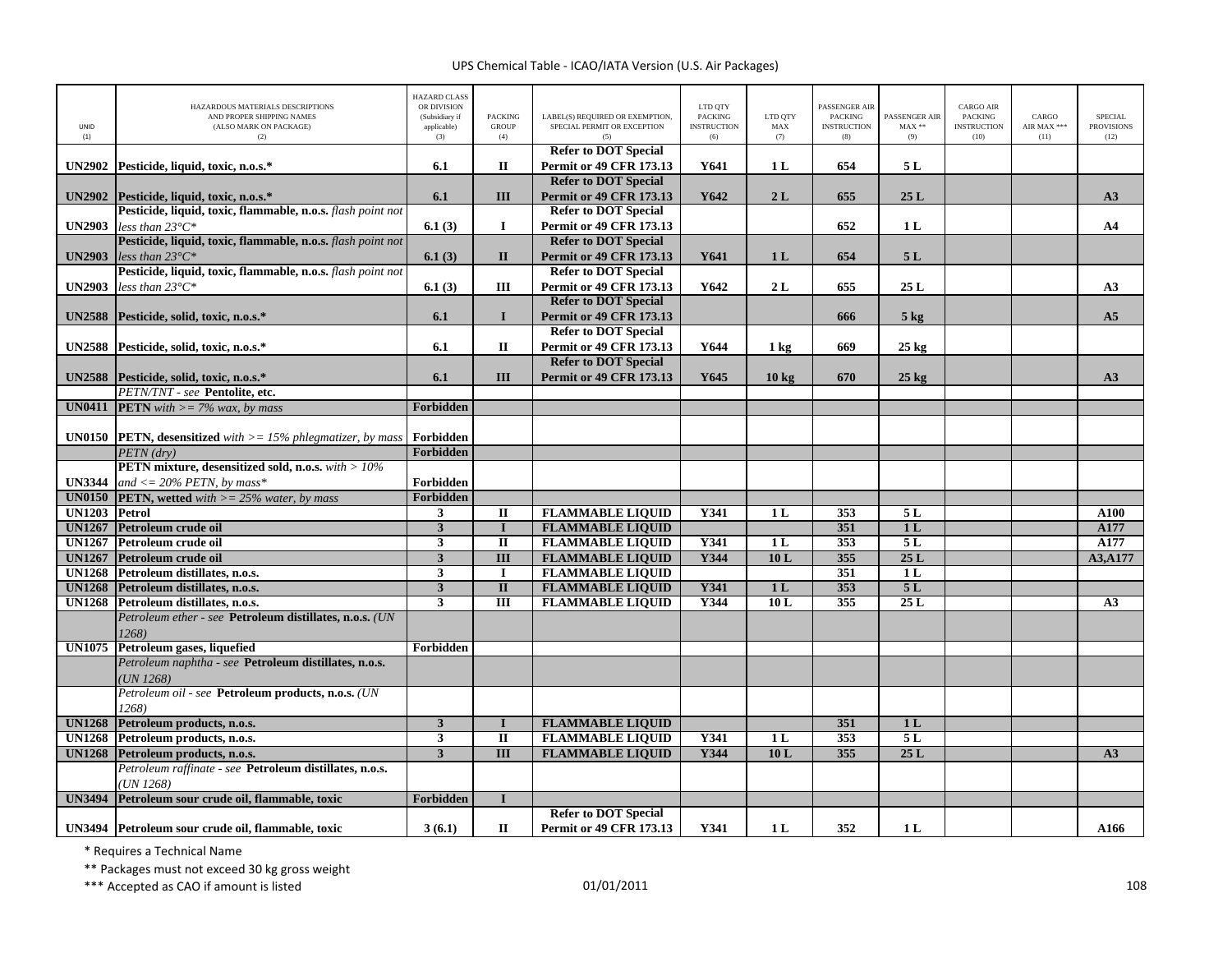| UNID<br>(1)   | HAZARDOUS MATERIALS DESCRIPTIONS<br>AND PROPER SHIPPING NAMES<br>(ALSO MARK ON PACKAGE)<br>(2) | <b>HAZARD CLASS</b><br>OR DIVISION<br>(Subsidiary if<br>applicable)<br>(3) | PACKING<br><b>GROUP</b><br>(4) | LABEL(S) REQUIRED OR EXEMPTION,<br>SPECIAL PERMIT OR EXCEPTION<br>(5) | LTD QTY<br><b>PACKING</b><br><b>INSTRUCTION</b><br>(6) | LTD QTY<br>$\operatorname{MAX}$<br>(7) | PASSENGER AIR<br><b>PACKING</b><br><b>INSTRUCTION</b><br>(8) | PASSENGER AIR<br>$MAX**$<br>(9) | <b>CARGO AIR</b><br>PACKING<br><b>INSTRUCTION</b><br>(10) | CARGO<br>AIR MAX ***<br>(11) | <b>SPECIAL</b><br><b>PROVISIONS</b><br>(12) |
|---------------|------------------------------------------------------------------------------------------------|----------------------------------------------------------------------------|--------------------------------|-----------------------------------------------------------------------|--------------------------------------------------------|----------------------------------------|--------------------------------------------------------------|---------------------------------|-----------------------------------------------------------|------------------------------|---------------------------------------------|
|               |                                                                                                |                                                                            |                                | <b>Refer to DOT Special</b>                                           |                                                        |                                        |                                                              |                                 |                                                           |                              |                                             |
| <b>UN3494</b> | Petroleum sour crude oil, flammable, toxic                                                     | 3(6.1)                                                                     | III                            | <b>Permit or 49 CFR 173.13</b>                                        | Y343                                                   | 2L                                     | 355                                                          | 25L                             |                                                           |                              | A166                                        |
|               | Petroleum spirit - see Petroleum distillates, n.o.s. (UN<br>1268)                              |                                                                            |                                |                                                                       |                                                        |                                        |                                                              |                                 |                                                           |                              |                                             |
|               |                                                                                                |                                                                            |                                | <b>Refer to DOT Special</b>                                           |                                                        |                                        |                                                              |                                 |                                                           |                              |                                             |
| <b>UN2645</b> | <b>Phenacyl bromide</b>                                                                        | 6.1                                                                        | $\mathbf{I}$                   | <b>Permit or 49 CFR 173.13</b>                                        | Y644                                                   | $1 \text{ kg}$                         | 669                                                          | $25 \text{ kg}$                 |                                                           |                              |                                             |
|               |                                                                                                |                                                                            |                                | <b>Refer to DOT Special</b>                                           |                                                        |                                        |                                                              |                                 |                                                           |                              |                                             |
| <b>UN2311</b> | <b>Phenetidines</b>                                                                            | 6.1                                                                        | III                            | <b>Permit or 49 CFR 173.13</b>                                        | Y642                                                   | 2L                                     | 655                                                          | 25L                             |                                                           |                              | A113                                        |
| <b>UN2904</b> | Phenolates, liquid                                                                             | $\overline{\mathbf{8}}$                                                    | $\overline{III}$               | <b>CORROSIVE</b>                                                      | <b>Y841</b>                                            | 1L                                     | 852                                                          | 5L                              |                                                           |                              |                                             |
| <b>UN2905</b> | <b>Phenolates, solid</b>                                                                       | 8                                                                          | $\overline{III}$               | <b>CORROSIVE</b>                                                      | <b>Y845</b>                                            | 5 <sub>kg</sub>                        | 860                                                          | $25 \text{ kg}$                 |                                                           |                              |                                             |
|               | UN2312 Phenol, molten                                                                          | Forbidden                                                                  |                                |                                                                       |                                                        |                                        |                                                              |                                 |                                                           |                              |                                             |
|               |                                                                                                |                                                                            |                                | <b>Refer to DOT Special</b>                                           |                                                        |                                        |                                                              |                                 |                                                           |                              |                                             |
| <b>UN1671</b> | Phenol, solid                                                                                  | 6.1                                                                        | П                              | <b>Permit or 49 CFR 173.13</b>                                        | Y644                                                   | $1 \text{ kg}$                         | 669                                                          | $25 \text{ kg}$                 |                                                           |                              | A113                                        |
|               |                                                                                                |                                                                            |                                | <b>Refer to DOT Special</b>                                           |                                                        |                                        |                                                              |                                 |                                                           |                              |                                             |
| <b>UN2821</b> | <b>Phenol</b> solution                                                                         | 6.1                                                                        | $\mathbf{I}$                   | <b>Permit or 49 CFR 173.13</b>                                        | Y641                                                   | 1 <sub>L</sub>                         | 654                                                          | 5L                              |                                                           |                              |                                             |
|               |                                                                                                |                                                                            |                                | <b>Refer to DOT Special</b>                                           |                                                        |                                        |                                                              |                                 |                                                           |                              |                                             |
| <b>UN2821</b> | <b>Phenol solution</b>                                                                         | 6.1                                                                        | III                            | <b>Permit or 49 CFR 173.13</b>                                        | Y642                                                   | 2L                                     | 655                                                          | 25L                             |                                                           |                              | A3                                          |
|               | UN1803 Phenolsulphonic acid, liquid                                                            | 8                                                                          | $\Pi$                          | <b>CORROSIVE</b>                                                      | <b>Y840</b>                                            | 0.5L                                   | 851                                                          | 1 <sub>L</sub>                  |                                                           |                              |                                             |
|               | Phenoxyacetic acid derivative pesticide, liquid,                                               |                                                                            |                                |                                                                       |                                                        |                                        |                                                              |                                 |                                                           |                              |                                             |
|               | <b>UN3346</b> flammable, toxic flash point less than $23^{\circ}C^*$                           | Forbidden                                                                  | $\mathbf{I}$                   |                                                                       |                                                        |                                        |                                                              |                                 |                                                           |                              |                                             |
|               | Phenoxyacetic acid derivative pesticide, liquid,                                               |                                                                            |                                | <b>Refer to DOT Special</b>                                           |                                                        |                                        |                                                              |                                 |                                                           |                              |                                             |
| <b>UN3346</b> | flammable, toxic flash point less than 23°C*                                                   | 3(6.1)                                                                     | $\mathbf{I}$                   | <b>Permit or 49 CFR 173.13</b>                                        | Y341                                                   | 1 <sub>L</sub>                         | 352                                                          | 1 <sub>L</sub>                  |                                                           |                              |                                             |
|               |                                                                                                |                                                                            |                                | <b>Refer to DOT Special</b>                                           |                                                        |                                        |                                                              |                                 |                                                           |                              |                                             |
|               | UN3348 Phenoxyacetic acid derivative pesticide, liquid, toxic*                                 | 6.1                                                                        | $\bf{I}$                       | <b>Permit or 49 CFR 173.13</b>                                        |                                                        |                                        | 652                                                          | 1 <sub>L</sub>                  |                                                           |                              | A <sub>4</sub>                              |
|               |                                                                                                | 6.1                                                                        | $\mathbf{I}$                   | <b>Refer to DOT Special</b><br><b>Permit or 49 CFR 173.13</b>         | Y641                                                   | 1 <sub>L</sub>                         | 654                                                          | 5L                              |                                                           |                              |                                             |
|               | UN3348 Phenoxyacetic acid derivative pesticide, liquid, toxic*                                 |                                                                            |                                | <b>Refer to DOT Special</b>                                           |                                                        |                                        |                                                              |                                 |                                                           |                              |                                             |
|               | UN3348 Phenoxyacetic acid derivative pesticide, liquid, toxic*                                 | 6.1                                                                        | Ш                              | <b>Permit or 49 CFR 173.13</b>                                        | Y642                                                   | 2L                                     | 655                                                          | 25 L                            |                                                           |                              | A3                                          |
|               | Phenoxyacetic acid derivative pesticide, liquid, toxic,                                        |                                                                            |                                | <b>Refer to DOT Special</b>                                           |                                                        |                                        |                                                              |                                 |                                                           |                              |                                             |
| <b>UN3347</b> | <b>flammable</b> flashpoint not less than $23^{\circ}C^*$                                      | 6.1(3)                                                                     | $\mathbf{I}$                   | <b>Permit or 49 CFR 173.13</b>                                        |                                                        |                                        | 652                                                          | 1 <sub>L</sub>                  |                                                           |                              | A <sub>4</sub>                              |
|               | Phenoxyacetic acid derivative pesticide, liquid, toxic,                                        |                                                                            |                                | <b>Refer to DOT Special</b>                                           |                                                        |                                        |                                                              |                                 |                                                           |                              |                                             |
| <b>UN3347</b> | <b>flammable</b> flashpoint not less than $23^{\circ}C^*$                                      | 6.1(3)                                                                     | $\mathbf{I}$                   | <b>Permit or 49 CFR 173.13</b>                                        | Y641                                                   | 1 <sub>L</sub>                         | 654                                                          | 5L                              |                                                           |                              |                                             |
|               | Phenoxyacetic acid derivative pesticide, liquid, toxic,                                        |                                                                            |                                | <b>Refer to DOT Special</b>                                           |                                                        |                                        |                                                              |                                 |                                                           |                              |                                             |
| <b>UN3347</b> | <b>flammable</b> flashpoint not less than $23^{\circ}C^*$                                      | 6.1(3)                                                                     | III                            | <b>Permit or 49 CFR 173.13</b>                                        | Y642                                                   | 2L                                     | 655                                                          | 25L                             |                                                           |                              | A3                                          |
|               |                                                                                                |                                                                            |                                | <b>Refer to DOT Special</b>                                           |                                                        |                                        |                                                              |                                 |                                                           |                              |                                             |
| <b>UN3345</b> | Phenoxyacetic acid derivative pesticide, solid, toxic*                                         | 6.1                                                                        | $\bf{I}$                       | <b>Permit or 49 CFR 173.13</b>                                        |                                                        |                                        | 666                                                          | $5 \text{ kg}$                  |                                                           |                              | A <sub>5</sub>                              |
|               |                                                                                                |                                                                            |                                | <b>Refer to DOT Special</b>                                           |                                                        |                                        |                                                              |                                 |                                                           |                              |                                             |
| <b>UN3345</b> | Phenoxyacetic acid derivative pesticide, solid, toxic*                                         | 6.1                                                                        | $\mathbf{I}$                   | <b>Permit or 49 CFR 173.13</b>                                        | Y644                                                   | 1 <sub>kg</sub>                        | 669                                                          | $25 \text{ kg}$                 |                                                           |                              |                                             |
|               |                                                                                                |                                                                            |                                | <b>Refer to DOT Special</b>                                           |                                                        |                                        |                                                              |                                 |                                                           |                              |                                             |
| <b>UN3345</b> | Phenoxyacetic acid derivative pesticide, solid, toxic*                                         | 6.1                                                                        | Ш                              | <b>Permit or 49 CFR 173.13</b>                                        | Y645                                                   | 10 kg                                  | 670                                                          | $25 \text{ kg}$                 |                                                           |                              | A3                                          |
|               |                                                                                                |                                                                            |                                | <b>Refer to DOT Special</b>                                           |                                                        |                                        |                                                              |                                 |                                                           |                              |                                             |
|               | UN2470 Phenylacetonitrile, liquid                                                              | 6.1                                                                        | III                            | Permit or 49 CFR 173.13                                               | Y642                                                   | 2L                                     | 655                                                          | 25L                             |                                                           |                              |                                             |
| <b>UN2577</b> | <b>Phenylacetyl chloride</b>                                                                   | 8                                                                          | $\mathbf{I}$                   | <b>CORROSIVE</b>                                                      | <b>Y840</b>                                            | 0.5L                                   | 851                                                          | 1L                              |                                                           |                              |                                             |
|               | Phenylamine - see Aniline (UN 1547)                                                            |                                                                            |                                |                                                                       |                                                        |                                        |                                                              |                                 |                                                           |                              |                                             |
|               | 1-Phenylbutanes - see Butylbenzenes (UN 2709)                                                  |                                                                            |                                |                                                                       |                                                        |                                        |                                                              |                                 |                                                           |                              |                                             |
|               | 2-Phenylbutanes - see Butylbenzenes (UN 2709)                                                  |                                                                            |                                |                                                                       |                                                        |                                        |                                                              |                                 |                                                           |                              |                                             |

\* Requires <sup>a</sup> Technical Name

\*\* Packages must not exceed 30 kg gross weight

\*\*\* Accepted as CAO if amount is listed 109 and the control of the control of the control of the control of the control of the control of the control of the control of the control of the control of the control of the contr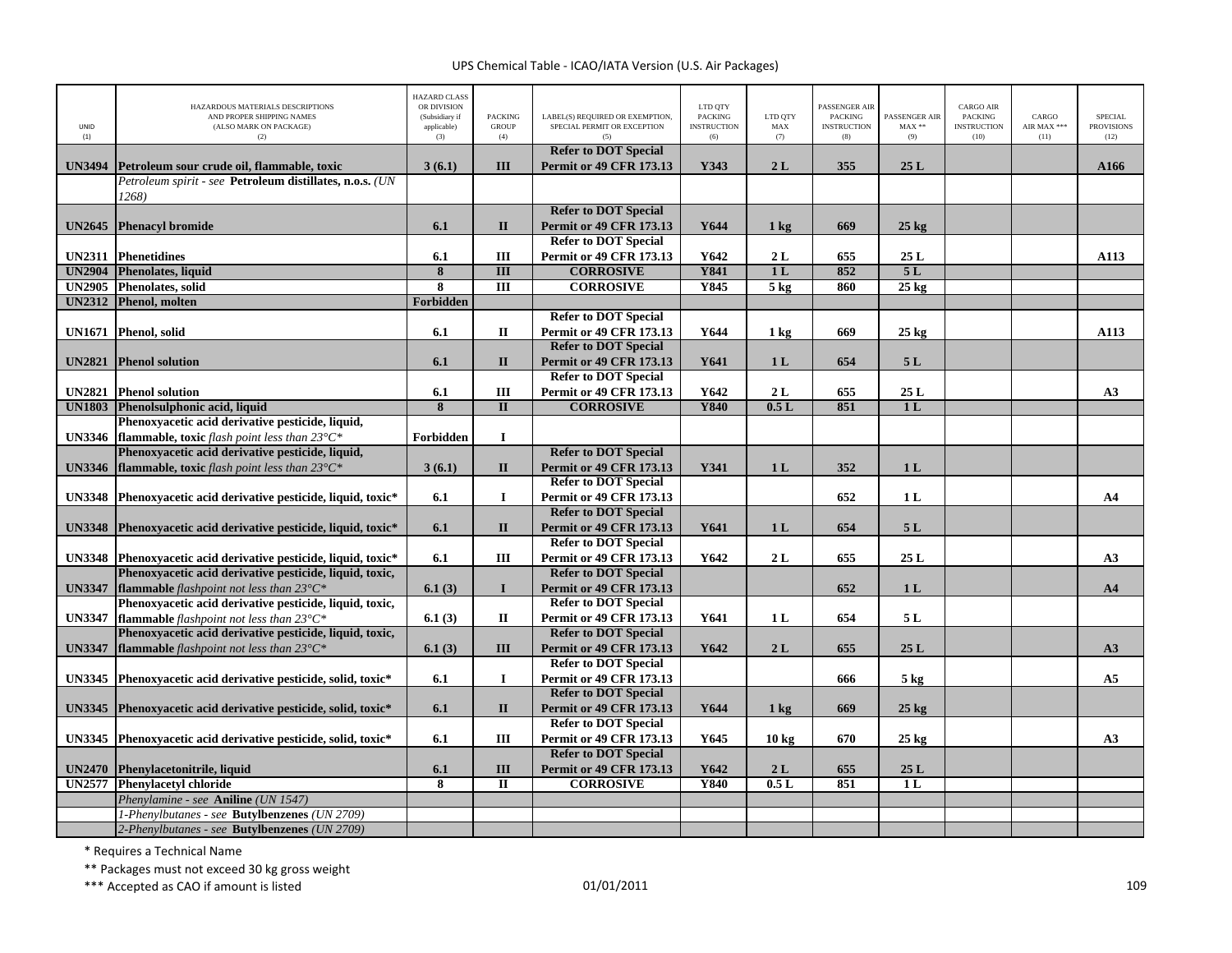| UNID<br>(1)   | HAZARDOUS MATERIALS DESCRIPTIONS<br>AND PROPER SHIPPING NAMES<br>(ALSO MARK ON PACKAGE)<br>(2) | <b>HAZARD CLASS</b><br>OR DIVISION<br>(Subsidiary if<br>applicable)<br>(3) | <b>PACKING</b><br><b>GROUP</b><br>(4) | LABEL(S) REQUIRED OR EXEMPTION,<br>SPECIAL PERMIT OR EXCEPTION<br>(5) | LTD QTY<br><b>PACKING</b><br><b>INSTRUCTION</b><br>(6) | LTD OTY<br>MAX<br>(7) | <b>PASSENGER AIR</b><br><b>PACKING</b><br><b>INSTRUCTION</b><br>(8) | PASSENGER AIR<br>$MAX**$<br>(9) | <b>CARGO AIR</b><br><b>PACKING</b><br><b>INSTRUCTION</b><br>(10) | CARGO<br>AIR MAX ***<br>(11) | <b>SPECIAL</b><br><b>PROVISIONS</b><br>(12) |
|---------------|------------------------------------------------------------------------------------------------|----------------------------------------------------------------------------|---------------------------------------|-----------------------------------------------------------------------|--------------------------------------------------------|-----------------------|---------------------------------------------------------------------|---------------------------------|------------------------------------------------------------------|------------------------------|---------------------------------------------|
| <b>UN1672</b> | Phenylcarbylamine chloride                                                                     | Forbidden                                                                  |                                       |                                                                       |                                                        |                       |                                                                     |                                 |                                                                  |                              |                                             |
|               |                                                                                                |                                                                            |                                       | <b>Refer to DOT Special</b>                                           |                                                        |                       |                                                                     |                                 |                                                                  |                              |                                             |
| <b>UN2746</b> | <b>Phenyl chloroformate</b>                                                                    | 6.1(8)                                                                     | $\mathbf{I}$                          | <b>Permit or 49 CFR 173.13</b>                                        | Y641                                                   | 1 <sub>L</sub>        | 653                                                                 | 1 <sub>L</sub>                  |                                                                  |                              |                                             |
|               | Phenyl cyanide - see Benzonitrile (UN 2224)                                                    |                                                                            |                                       |                                                                       |                                                        |                       |                                                                     |                                 |                                                                  |                              |                                             |
|               | m-Phenylene diaminediperchlorate (dry)                                                         | Forbidden                                                                  |                                       |                                                                       |                                                        |                       |                                                                     |                                 |                                                                  |                              |                                             |
|               |                                                                                                |                                                                            |                                       | <b>Refer to DOT Special</b>                                           |                                                        |                       |                                                                     |                                 |                                                                  |                              |                                             |
| <b>UN1673</b> | <b>Phenylenediamines</b> ( $o$ -, $m$ -, $p$ -)                                                | 6.1                                                                        | Ш                                     | <b>Permit or 49 CFR 173.13</b>                                        | Y645                                                   | 10 <sub>kg</sub>      | 670                                                                 | $25$ kg                         |                                                                  |                              | A113                                        |
|               | Phenylethylene - see Styrene monomer, stabilized (UN                                           |                                                                            |                                       |                                                                       |                                                        |                       |                                                                     |                                 |                                                                  |                              |                                             |
|               | 2055)                                                                                          |                                                                            |                                       |                                                                       |                                                        |                       |                                                                     |                                 |                                                                  |                              |                                             |
|               |                                                                                                |                                                                            |                                       | <b>Refer to DOT Special</b>                                           |                                                        |                       |                                                                     |                                 |                                                                  |                              |                                             |
| <b>UN2572</b> | Phenylhydrazine                                                                                | 6.1                                                                        | $\mathbf{I}$                          | <b>Permit or 49 CFR 173.13</b>                                        | Y641                                                   | 1 <sub>L</sub>        | 654                                                                 | 5 L                             |                                                                  |                              |                                             |
| <b>UN2487</b> | <b>Phenyl isocvanate</b>                                                                       | <b>Forbidden</b>                                                           |                                       |                                                                       |                                                        |                       |                                                                     |                                 |                                                                  |                              |                                             |
|               | Phenylisocyanodichloride - see Phenylcarbylamine                                               |                                                                            |                                       |                                                                       |                                                        |                       |                                                                     |                                 |                                                                  |                              |                                             |
|               | chloride (UN 1672)                                                                             |                                                                            |                                       |                                                                       |                                                        |                       |                                                                     |                                 |                                                                  |                              |                                             |
| <b>UN2337</b> | <b>Phenyl mercaptan</b>                                                                        | Forbidden                                                                  |                                       |                                                                       |                                                        |                       |                                                                     |                                 |                                                                  |                              |                                             |
|               |                                                                                                |                                                                            |                                       | <b>Refer to DOT Special</b>                                           |                                                        |                       |                                                                     |                                 |                                                                  |                              |                                             |
| <b>UN1674</b> | <b>Phenylmercuric acetate</b>                                                                  | 6.1                                                                        | $\mathbf{I}$                          | <b>Permit or 49 CFR 173.13</b>                                        | Y644                                                   | $1 \text{ kg}$        | 669                                                                 | $25 \text{ kg}$                 |                                                                  |                              | A6                                          |
|               |                                                                                                |                                                                            |                                       | <b>Refer to DOT Special</b>                                           |                                                        |                       |                                                                     |                                 |                                                                  |                              |                                             |
|               | UN2026 Phenylmercuric compound, n.o.s.*                                                        | 6.1                                                                        | $\mathbf{I}$                          | <b>Permit or 49 CFR 173.13</b>                                        |                                                        |                       | 666                                                                 | $5$ kg                          |                                                                  |                              | A5, A6                                      |
|               |                                                                                                |                                                                            |                                       | <b>Refer to DOT Special</b>                                           |                                                        |                       |                                                                     |                                 |                                                                  |                              |                                             |
|               | UN2026 Phenylmercuric compound, n.o.s.*                                                        | 6.1                                                                        | $\mathbf H$                           | <b>Permit or 49 CFR 173.13</b>                                        | Y644                                                   | 1 kg                  | 669                                                                 | $25 \text{ kg}$                 |                                                                  |                              | A6                                          |
|               |                                                                                                |                                                                            |                                       | <b>Refer to DOT Special</b>                                           |                                                        |                       |                                                                     |                                 |                                                                  |                              |                                             |
|               | UN2026 Phenylmercuric compound, n.o.s.*                                                        | 6.1                                                                        | III                                   | <b>Permit or 49 CFR 173.13</b>                                        | Y645                                                   | 10 <sub>kg</sub>      | 670                                                                 | $25 \text{ kg}$                 |                                                                  |                              | A3, A6                                      |
|               |                                                                                                |                                                                            |                                       | <b>Refer to DOT Special</b>                                           |                                                        |                       |                                                                     |                                 |                                                                  |                              |                                             |
| <b>UN1894</b> | <b>Phenylmercuric hydroxide</b>                                                                | 6.1                                                                        | П                                     | Permit or 49 CFR 173.13                                               | Y644                                                   | 1 kg                  | 669                                                                 | $25 \text{ kg}$                 |                                                                  |                              |                                             |
|               |                                                                                                |                                                                            |                                       | <b>Refer to DOT Special</b>                                           |                                                        |                       |                                                                     |                                 |                                                                  |                              |                                             |
| <b>UN1895</b> | <b>Phenylmercuric nitrate</b>                                                                  | 6.1                                                                        | $\mathbf{I}$                          | <b>Permit or 49 CFR 173.13</b>                                        | Y644                                                   | $1 \text{ kg}$        | 669                                                                 | $25 \text{ kg}$                 |                                                                  |                              |                                             |
| <b>UN2798</b> | Phenylphosphorus dichloride                                                                    | <b>Forbidden</b>                                                           | $\overline{\mathbf{u}}$               |                                                                       |                                                        |                       |                                                                     |                                 |                                                                  |                              |                                             |
| <b>UN2799</b> | Phenylphosphorus thiodichloride                                                                | Forbidden                                                                  | $\overline{\mathbf{u}}$               |                                                                       |                                                        |                       |                                                                     |                                 |                                                                  |                              |                                             |
|               |                                                                                                |                                                                            |                                       |                                                                       |                                                        |                       |                                                                     |                                 |                                                                  |                              |                                             |
|               | 2-Phenylpropene - see Isopropenylbenzene (UN 2303)                                             |                                                                            |                                       |                                                                       |                                                        |                       |                                                                     |                                 |                                                                  |                              |                                             |
| <b>UN1804</b> | Phenyltrichlorosilane                                                                          | Forbidden                                                                  | $\mathbf{I}$                          |                                                                       |                                                        |                       |                                                                     |                                 |                                                                  |                              |                                             |
| <b>UN1076</b> | <b>Phosgene</b>                                                                                | Forbidden                                                                  |                                       |                                                                       |                                                        |                       |                                                                     |                                 |                                                                  |                              |                                             |
|               |                                                                                                |                                                                            |                                       |                                                                       |                                                        |                       |                                                                     | <b>Not</b>                      |                                                                  |                              |                                             |
| <b>UN2940</b> | 9-Phosphabicyclononanes                                                                        | 4.2                                                                        | $\mathbf{I}$                          |                                                                       |                                                        |                       |                                                                     | Accepted                        |                                                                  |                              |                                             |
| <b>UN2199</b> | Phosphine                                                                                      | Forbidden                                                                  |                                       |                                                                       |                                                        |                       |                                                                     |                                 |                                                                  |                              |                                             |
|               | Phosphoretted hydrogen - see Phosphine (UN 2199)                                               |                                                                            |                                       |                                                                       |                                                        |                       |                                                                     |                                 |                                                                  |                              |                                             |
|               | Phosphoric acid, anhydrous - see Phosphorus pentoxide                                          |                                                                            |                                       |                                                                       |                                                        |                       |                                                                     |                                 |                                                                  |                              |                                             |
|               | UN 1807)                                                                                       |                                                                            |                                       |                                                                       |                                                        |                       |                                                                     |                                 |                                                                  |                              |                                             |
| <b>UN3453</b> | Phosphoric acid, solid                                                                         | $\overline{\mathbf{8}}$                                                    | $\overline{\mathbf{H}}$               | <b>CORROSIVE</b>                                                      | Y845                                                   | $5$ kg                | 860                                                                 | $25$ kg                         |                                                                  |                              |                                             |
| <b>UN1805</b> | Phosphoric acid, solution                                                                      | 8                                                                          | $\overline{III}$                      | <b>CORROSIVE</b>                                                      | <b>Y841</b>                                            | 1L                    | 852                                                                 | 5L                              |                                                                  |                              | A3                                          |
| <b>UN2834</b> | Phosphorous acid                                                                               | $\overline{\mathbf{8}}$                                                    | $\overline{\mathbf{H}}$               | <b>CORROSIVE</b>                                                      | <b>Y845</b>                                            | 5 <sub>kg</sub>       | 860                                                                 | $25 \text{ kg}$                 |                                                                  |                              |                                             |
|               |                                                                                                |                                                                            |                                       |                                                                       |                                                        |                       |                                                                     |                                 |                                                                  |                              |                                             |
|               | Phosphorus (V) sulphide, free from yellow and white                                            |                                                                            |                                       |                                                                       |                                                        |                       |                                                                     |                                 |                                                                  |                              |                                             |
|               | phosphorus - see Phosphorus pentasulphide (UN 1340)                                            |                                                                            |                                       |                                                                       |                                                        |                       |                                                                     |                                 |                                                                  |                              |                                             |

\* Requires <sup>a</sup> Technical Name

\*\* Packages must not exceed 30 kg gross weight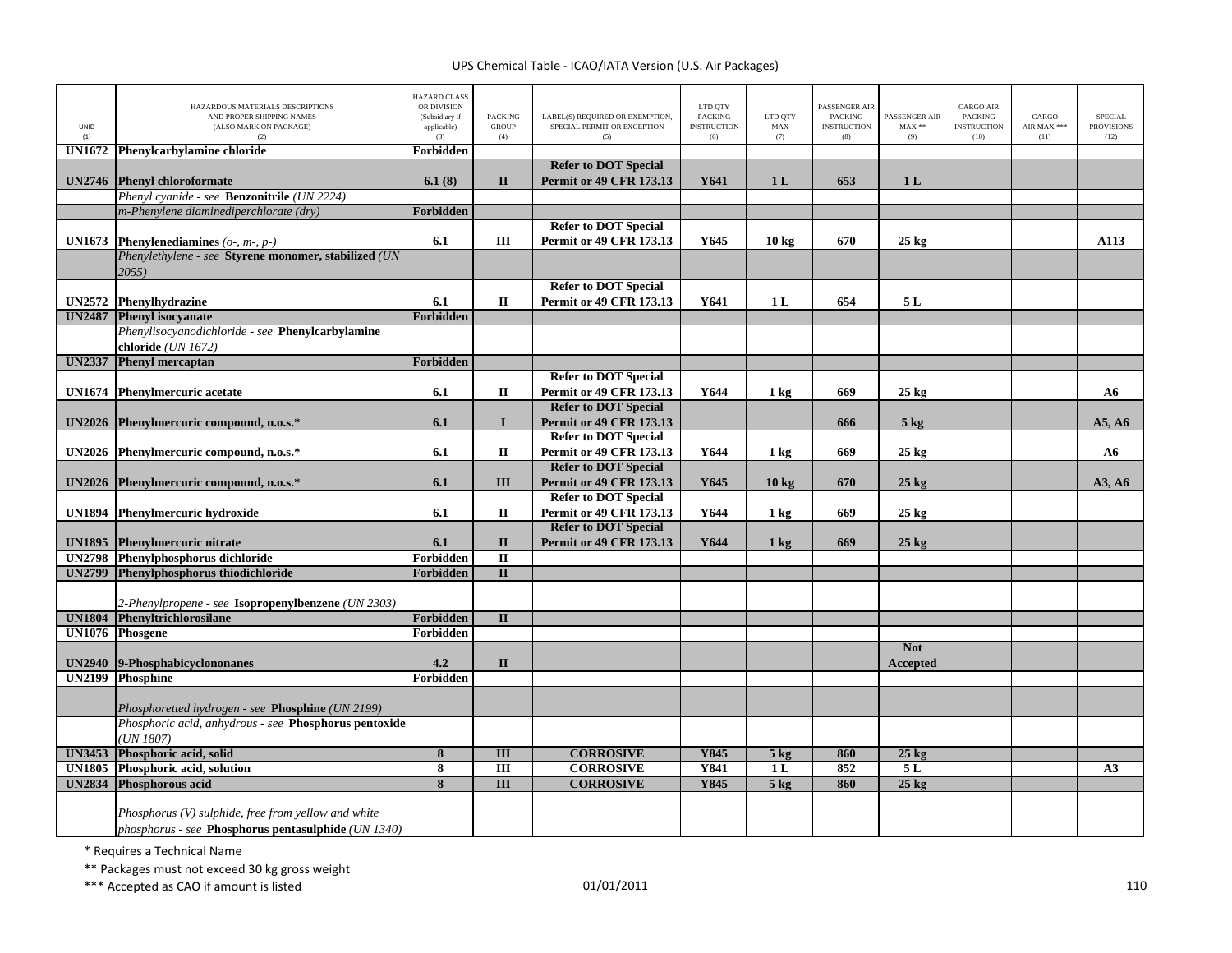| <b>UNID</b><br>(1) | HAZARDOUS MATERIALS DESCRIPTIONS<br>AND PROPER SHIPPING NAMES<br>(ALSO MARK ON PACKAGE)<br>(2) | <b>HAZARD CLASS</b><br>OR DIVISION<br>(Subsidiary if<br>applicable)<br>(3) | <b>PACKING</b><br><b>GROUP</b><br>(4) | LABEL(S) REQUIRED OR EXEMPTION,<br>SPECIAL PERMIT OR EXCEPTION<br>(5) | LTD QTY<br><b>PACKING</b><br><b>INSTRUCTION</b><br>(6) | LTD OTY<br>MAX<br>(7) | <b>PASSENGER AIR</b><br><b>PACKING</b><br><b>INSTRUCTION</b><br>(8) | PASSENGER AIR<br>$MAX**$<br>(9) | <b>CARGO AIR</b><br><b>PACKING</b><br><b>INSTRUCTION</b><br>(10) | CARGO<br>AIR MAX ***<br>(11) | <b>SPECIAL</b><br><b>PROVISIONS</b><br>(12) |
|--------------------|------------------------------------------------------------------------------------------------|----------------------------------------------------------------------------|---------------------------------------|-----------------------------------------------------------------------|--------------------------------------------------------|-----------------------|---------------------------------------------------------------------|---------------------------------|------------------------------------------------------------------|------------------------------|---------------------------------------------|
| <b>UN1338</b>      | Phosphorus, amorphous                                                                          | 4.1                                                                        | III                                   | <b>FLAMMABLE SOLID</b>                                                | Y443                                                   | 10 <sub>kg</sub>      | 446                                                                 | $25 \text{ kg}$                 |                                                                  |                              |                                             |
|                    | Phosphorus bromide - see Phosphorus tribromide (UN                                             |                                                                            |                                       |                                                                       |                                                        |                       |                                                                     |                                 |                                                                  |                              |                                             |
|                    | 1808)                                                                                          |                                                                            |                                       |                                                                       |                                                        |                       |                                                                     |                                 |                                                                  |                              |                                             |
|                    | Phosphorus chloride - see Phosphorus trichloride (UN                                           |                                                                            |                                       |                                                                       |                                                        |                       |                                                                     |                                 |                                                                  |                              |                                             |
|                    | 1809)                                                                                          |                                                                            |                                       |                                                                       |                                                        |                       |                                                                     |                                 |                                                                  |                              |                                             |
|                    | Phosphorus heptasulphide free from yellow and white                                            |                                                                            |                                       |                                                                       |                                                        |                       |                                                                     |                                 |                                                                  |                              |                                             |
| <b>UN1339</b>      | phosphorus                                                                                     | 4.1                                                                        | $\mathbf{I}$                          | <b>FLAMMABLE SOLID</b>                                                | Y441                                                   | $5 \text{ kg}$        | 445                                                                 | $15 \text{ kg}$                 |                                                                  |                              |                                             |
| <b>UN1939</b>      | Phosphorus oxybromide                                                                          | Forbidden                                                                  | $\mathbf{I}$                          |                                                                       |                                                        |                       |                                                                     |                                 |                                                                  |                              |                                             |
| <b>UN2576</b>      | Phosphorus oxybromide, molten                                                                  | Forbidden                                                                  |                                       |                                                                       |                                                        |                       |                                                                     |                                 |                                                                  |                              |                                             |
| <b>UN1810</b>      | Phosphorus oxychloride                                                                         | Forbidden                                                                  |                                       |                                                                       |                                                        |                       |                                                                     |                                 |                                                                  |                              |                                             |
| <b>UN2691</b>      | Phosphorus pentabromide                                                                        | Forbidden                                                                  | $\rm II$                              |                                                                       |                                                        |                       |                                                                     |                                 |                                                                  |                              |                                             |
| <b>UN1806</b>      | Phosphorus pentachloride                                                                       | Forbidden                                                                  | $\mathbf{I}$                          |                                                                       |                                                        |                       |                                                                     |                                 |                                                                  |                              |                                             |
| <b>UN2198</b>      | Phosphorus pentafluoride                                                                       | Forbidden                                                                  |                                       |                                                                       |                                                        |                       |                                                                     |                                 |                                                                  |                              |                                             |
|                    | Phosphorus pentasulphide free from yellow and white                                            |                                                                            |                                       | <b>Refer to DOT Special</b>                                           |                                                        |                       |                                                                     |                                 |                                                                  |                              |                                             |
| <b>UN1340</b>      | phosphorus                                                                                     | 4.3(4.1)                                                                   | $\mathbf{I}$                          | <b>Permit or 49 CFR 173.13</b>                                        | Y475                                                   | $5 \text{ kg}$        | 483                                                                 | 15 <sub>kg</sub>                |                                                                  |                              |                                             |
| <b>UN1807</b>      | <b>Phosphorus pentoxide</b>                                                                    | 8                                                                          | $\Pi$                                 | <b>CORROSIVE</b>                                                      | Y844                                                   | 5 <sub>kg</sub>       | 859                                                                 | $15 \text{ kg}$                 |                                                                  |                              |                                             |
|                    | Phosphorus sesquisulphide free from yellow and white                                           |                                                                            |                                       |                                                                       |                                                        |                       |                                                                     |                                 |                                                                  |                              |                                             |
| <b>UN1341</b>      | phosphorus                                                                                     | 4.1                                                                        | $\mathbf{I}$                          | <b>FLAMMABLE SOLID</b>                                                | Y441                                                   | $5 \text{ kg}$        | 445                                                                 | $15 \text{ kg}$                 |                                                                  |                              |                                             |
|                    | Phosphorus sulphochloride - see Thiophosphoryl                                                 |                                                                            |                                       |                                                                       |                                                        |                       |                                                                     |                                 |                                                                  |                              |                                             |
|                    | chloride (UN 1837)                                                                             |                                                                            |                                       |                                                                       |                                                        |                       |                                                                     |                                 |                                                                  |                              |                                             |
| <b>UN1808</b>      | Phosphorus tribromide                                                                          | Forbidden                                                                  | $\mathbf{I}$                          |                                                                       |                                                        |                       |                                                                     |                                 |                                                                  |                              |                                             |
| <b>UN1809</b>      | Phosphorus trichloride                                                                         | Forbidden                                                                  |                                       |                                                                       |                                                        |                       |                                                                     |                                 |                                                                  |                              |                                             |
| <b>UN2578</b>      | <b>Phosphorus trioxide</b>                                                                     | 8                                                                          | III                                   | <b>CORROSIVE</b>                                                      | Y845                                                   | $5$ kg                | 860                                                                 | $25 \text{ kg}$                 |                                                                  |                              |                                             |
|                    | Phosphorus trisulphide free from yellow and white                                              |                                                                            |                                       |                                                                       |                                                        |                       |                                                                     |                                 |                                                                  |                              |                                             |
| <b>UN1343</b>      | phosphorus                                                                                     | 4.1                                                                        | $\mathbf{I}$                          | <b>FLAMMABLE SOLID</b>                                                | Y441                                                   | $5 \text{ kg}$        | 445                                                                 | $15 \text{ kg}$                 |                                                                  |                              |                                             |
| <b>UN1381</b>      | Phosphorus, white, dry                                                                         | Forbidden                                                                  |                                       |                                                                       |                                                        |                       |                                                                     |                                 |                                                                  |                              |                                             |
| <b>UN1381</b>      | Phosphorus, white, in solution                                                                 | Forbidden                                                                  |                                       |                                                                       |                                                        |                       |                                                                     |                                 |                                                                  |                              |                                             |
| <b>UN2447</b>      | Phosphorus, white, molten                                                                      | Forbidden                                                                  |                                       |                                                                       |                                                        |                       |                                                                     |                                 |                                                                  |                              |                                             |
|                    |                                                                                                |                                                                            |                                       |                                                                       |                                                        |                       |                                                                     |                                 |                                                                  |                              |                                             |
|                    | Phosphorus (white or red) and a chlorate, mixture of                                           | Forbidden                                                                  |                                       |                                                                       |                                                        |                       |                                                                     |                                 |                                                                  |                              |                                             |
| <b>UN1381</b>      | Phosphorus, white, under water                                                                 | Forbidden                                                                  |                                       |                                                                       |                                                        |                       |                                                                     |                                 |                                                                  |                              |                                             |
| <b>UN1381</b>      | Phosphorus, yellow, dry                                                                        | Forbidden                                                                  |                                       |                                                                       |                                                        |                       |                                                                     |                                 |                                                                  |                              |                                             |
|                    | UN1381 Phosphorus, yellow, in solution                                                         | Forbidden                                                                  |                                       |                                                                       |                                                        |                       |                                                                     |                                 |                                                                  |                              |                                             |
|                    | UN1381 Phosphorus, yellow, under water                                                         | Forbidden                                                                  |                                       |                                                                       |                                                        |                       |                                                                     |                                 |                                                                  |                              |                                             |
|                    | Phosphoryl chloride - see Phosphorus oxychloride (UN<br>12231                                  |                                                                            |                                       |                                                                       |                                                        |                       |                                                                     |                                 |                                                                  |                              |                                             |
| <b>UN2214</b>      | Phthalic anhydride with $> 0.05\%$ maleic anhydride                                            | 8                                                                          | III                                   | <b>CORROSIVE</b>                                                      | Y845                                                   | $5 \text{ kg}$        | 860                                                                 | $25 \text{ kg}$                 |                                                                  |                              | A74                                         |
| <b>UN2313</b>      | <b>Picolines</b>                                                                               | 3                                                                          | $\overline{III}$                      | <b>FLAMMABLE LIQUID</b>                                               | <b>Y344</b>                                            | 10L                   | 355                                                                 | 5L                              |                                                                  |                              |                                             |
| <b>UN0153</b>      | Picramide                                                                                      | Forbidden                                                                  |                                       |                                                                       |                                                        |                       |                                                                     |                                 |                                                                  |                              |                                             |
| <b>UN0154</b>      | <b>Picric</b> acid                                                                             | Forbidden                                                                  |                                       |                                                                       |                                                        |                       |                                                                     |                                 |                                                                  |                              |                                             |
| <b>UN3364</b>      | <b>Picric acid, wetted</b> with $>= 10\%$ water, by mass                                       | 4.1                                                                        | <b>I</b>                              | <b>FLAMMABLE SOLID</b>                                                |                                                        |                       | 451                                                                 | $0.5 \text{ kg}$                |                                                                  |                              | A40                                         |
| <b>UN1344</b>      | <b>Picric acid.</b> wetted with $\geq$ = 30% water, by mass                                    | 4.1                                                                        | $\mathbf{I}$                          | <b>FLAMMABLE SOLID</b>                                                |                                                        |                       | 451                                                                 | 1 <sub>k</sub> g                |                                                                  |                              | A40                                         |
| <b>UN0282</b>      | <b>Picrite</b> dry or wetted with $\langle 20\%$ water, by mass                                | Forbidden                                                                  |                                       |                                                                       |                                                        |                       |                                                                     |                                 |                                                                  |                              |                                             |
|                    | <b>UN1336</b> Picrite, wetted with $>= 20\%$ water, by mass                                    | 4.1                                                                        |                                       | <b>FLAMMABLE SOLID</b>                                                |                                                        |                       | 451                                                                 | $1 \text{ kg}$                  |                                                                  |                              | A40                                         |

\* Requires <sup>a</sup> Technical Name

\*\* Packages must not exceed 30 kg gross weight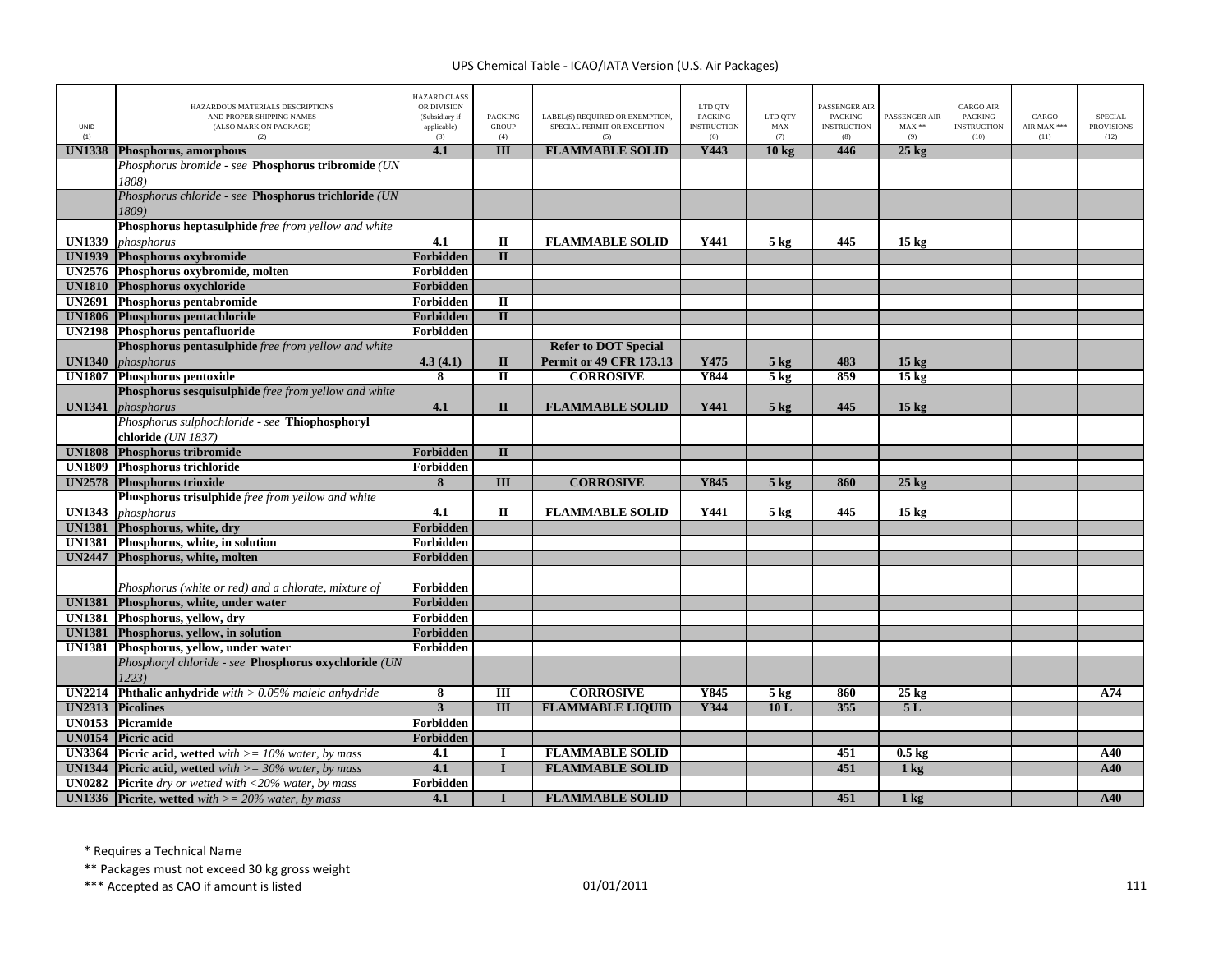| UNID<br>(1)   | HAZARDOUS MATERIALS DESCRIPTIONS<br>AND PROPER SHIPPING NAMES<br>(ALSO MARK ON PACKAGE)<br>(2)                       | <b>HAZARD CLASS</b><br>OR DIVISION<br>(Subsidiary if<br>applicable)<br>(3) | <b>PACKING</b><br><b>GROUP</b><br>(4) | LABEL(S) REQUIRED OR EXEMPTION,<br>SPECIAL PERMIT OR EXCEPTION<br>(5) | LTD QTY<br><b>PACKING</b><br><b>INSTRUCTION</b><br>(6) | LTD QTY<br>MAX<br>(7)             | ASSENGER AIR<br><b>PACKING</b><br><b>INSTRUCTION</b><br>(8) | PASSENGER AIR<br>$MAX**$<br>(9) | <b>CARGO AIR</b><br>PACKING<br><b>INSTRUCTION</b><br>(10) | CARGO<br>AIR MAX ***<br>(11) | <b>SPECIAL</b><br><b>PROVISIONS</b><br>(12) |
|---------------|----------------------------------------------------------------------------------------------------------------------|----------------------------------------------------------------------------|---------------------------------------|-----------------------------------------------------------------------|--------------------------------------------------------|-----------------------------------|-------------------------------------------------------------|---------------------------------|-----------------------------------------------------------|------------------------------|---------------------------------------------|
|               | Picrotoxin - see Toxins, extracted from living sources,                                                              |                                                                            |                                       |                                                                       |                                                        |                                   |                                                             |                                 |                                                           |                              |                                             |
|               | liquid, n.o.s.; Toxins, extracted from living sources,                                                               |                                                                            |                                       |                                                                       |                                                        |                                   |                                                             |                                 |                                                           |                              |                                             |
|               | solid. n.o.s.                                                                                                        |                                                                            |                                       |                                                                       |                                                        |                                   |                                                             |                                 |                                                           |                              |                                             |
| <b>UN0155</b> | <b>Picryl chloride</b>                                                                                               | Forbidden<br>4.1                                                           |                                       | <b>FLAMMABLE SOLID</b>                                                |                                                        |                                   |                                                             |                                 |                                                           |                              |                                             |
| <b>UN3365</b> | <b>Picryl chloride, wetted</b> with $>= 10\%$ water, by mass<br>Pinanyl hydroperoxide (> 56%) - see Organic peroxide |                                                                            | I                                     |                                                                       |                                                        |                                   | 451                                                         | $0.5 \text{ kg}$                |                                                           |                              | A40                                         |
|               |                                                                                                                      |                                                                            |                                       |                                                                       |                                                        |                                   |                                                             |                                 |                                                           |                              |                                             |
|               | type D, liquid (UN 3105) [OP13]                                                                                      |                                                                            |                                       |                                                                       |                                                        |                                   |                                                             |                                 |                                                           |                              |                                             |
|               | Pinanyl hydroperoxide (<= 56, diluent type $A > = 44\%$ ) -                                                          |                                                                            |                                       |                                                                       |                                                        |                                   |                                                             |                                 |                                                           |                              |                                             |
|               | see Organic peroxide type F, liquid (UN 3109)                                                                        |                                                                            |                                       |                                                                       |                                                        |                                   |                                                             |                                 |                                                           |                              |                                             |
| <b>UN2368</b> | alpha-Pinene                                                                                                         | $\overline{\mathbf{3}}$                                                    | $\overline{\mathbf{H}}$               | <b>FLAMMABLE LIQUID</b>                                               | Y344                                                   | 10L                               | 355                                                         | 25L                             |                                                           |                              |                                             |
| <b>UN1272</b> | <b>Pine oil</b>                                                                                                      | $\mathbf{3}$                                                               | $\overline{III}$                      | <b>FLAMMABLE LIQUID</b>                                               | Y344                                                   | 10L                               | 355                                                         | 25L                             |                                                           |                              |                                             |
| <b>UN2579</b> | <b>Piperazine</b>                                                                                                    | $\overline{\mathbf{8}}$                                                    | $\overline{III}$                      | <b>CORROSIVE</b>                                                      | Y845                                                   | $5$ kg                            | 860                                                         | $25 \text{ kg}$                 |                                                           |                              |                                             |
|               |                                                                                                                      |                                                                            |                                       | <b>CORROSIVE &amp;</b>                                                |                                                        |                                   |                                                             |                                 |                                                           |                              |                                             |
|               | UN2401 Piperidine                                                                                                    | 8(3)                                                                       | $\bf{I}$                              | <b>FLAMMABLE LIQUID</b>                                               |                                                        |                                   | 850                                                         | 0.5L                            |                                                           |                              |                                             |
|               | Pivaloyl chloride - see Trimethylacetyl chloride                                                                     |                                                                            |                                       |                                                                       |                                                        |                                   |                                                             |                                 |                                                           |                              |                                             |
|               | Plastic explosives - see Explosive, blasting, type D                                                                 |                                                                            |                                       |                                                                       |                                                        |                                   |                                                             |                                 |                                                           |                              |                                             |
|               | Plastics moulding compound in dough, sheet or                                                                        |                                                                            |                                       |                                                                       |                                                        |                                   |                                                             |                                 |                                                           |                              |                                             |
| <b>UN3314</b> | extruded rope form evolving flammable vapour                                                                         | $\boldsymbol{9}$                                                           | III                                   | <b>MISCELLANEOUS</b>                                                  |                                                        |                                   | 957                                                         | $25 \text{ kg}$                 | 957                                                       | $30$ kg                      | A38                                         |
| <b>UN2006</b> | Plastics, nitrocellulose-based, self-heating, n.o.s.*                                                                | Forbidden                                                                  |                                       |                                                                       |                                                        |                                   |                                                             |                                 |                                                           |                              |                                             |
|               | Plastic solvent, n.o.s. - see Flammable liquid, n.o.s.                                                               |                                                                            |                                       |                                                                       |                                                        |                                   |                                                             |                                 |                                                           |                              |                                             |
|               | UN 19933)                                                                                                            |                                                                            |                                       |                                                                       |                                                        |                                   |                                                             |                                 |                                                           |                              |                                             |
|               | Poisonous - see Toxic, etc.                                                                                          |                                                                            |                                       |                                                                       |                                                        |                                   |                                                             |                                 |                                                           |                              |                                             |
| <b>UN2733</b> |                                                                                                                      | 3(8)                                                                       | $\mathbf{I}$                          | <b>FLAMMABLE LIQUID &amp;</b><br><b>CORROSIVE</b>                     |                                                        |                                   | 350                                                         | 0.5L                            |                                                           |                              |                                             |
|               | Polyamines, flammable, corrosive, n.o.s.*                                                                            |                                                                            |                                       | <b>FLAMMABLE LIQUID &amp;</b>                                         |                                                        |                                   |                                                             |                                 |                                                           |                              |                                             |
|               | UN2733 Polyamines, flammable, corrosive, n.o.s.*                                                                     | 3(8)                                                                       | П                                     | <b>CORROSIVE</b>                                                      | Y340                                                   | 0.5L                              | 352                                                         | 1 <sub>L</sub>                  |                                                           |                              |                                             |
|               |                                                                                                                      |                                                                            |                                       | <b>FLAMMABLE LIQUID &amp;</b>                                         |                                                        |                                   |                                                             |                                 |                                                           |                              |                                             |
| <b>UN2733</b> | Polyamines, flammable, corrosive, n.o.s.*                                                                            | 3(8)                                                                       | III                                   | <b>CORROSIVE</b>                                                      | Y342                                                   | 1 <sub>L</sub>                    | 354                                                         | 5L                              |                                                           |                              | A3                                          |
|               | UN2735 Polyamines, liquid, corrosive, n.o.s.*                                                                        | 8                                                                          | $\bf I$                               | <b>CORROSIVE</b>                                                      |                                                        |                                   | 850                                                         | 0.5L                            |                                                           |                              |                                             |
| <b>UN2735</b> | Polyamines, liquid, corrosive, n.o.s.*                                                                               | $\overline{\mathbf{8}}$                                                    | $\overline{\mathbf{u}}$               | <b>CORROSIVE</b>                                                      | <b>Y840</b>                                            | 0.5L                              | 851                                                         | 1L                              |                                                           |                              |                                             |
| <b>UN2735</b> | Polyamines, liquid, corrosive, n.o.s.*                                                                               | 8                                                                          | $\overline{III}$                      | <b>CORROSIVE</b>                                                      | Y841                                                   | 1 <sub>L</sub>                    | 852                                                         | 5L                              |                                                           |                              | A <sub>3</sub>                              |
|               |                                                                                                                      |                                                                            |                                       | <b>CORROSIVE &amp;</b>                                                |                                                        |                                   |                                                             |                                 |                                                           |                              |                                             |
| <b>UN2734</b> | Polyamines, liquid, corrosive, flammable, n.o.s.*                                                                    | 8(3)                                                                       | $\mathbf{I}$                          | <b>FLAMMABLE LIQUID</b>                                               |                                                        |                                   | 850                                                         | 0.5L                            |                                                           |                              |                                             |
|               |                                                                                                                      |                                                                            |                                       | <b>CORROSIVE &amp;</b>                                                |                                                        |                                   |                                                             |                                 |                                                           |                              |                                             |
|               | UN2734 Polyamines, liquid, corrosive, flammable, n.o.s.*                                                             | 8(3)                                                                       | $\rm II$                              | <b>FLAMMABLE LIQUID</b>                                               | Y840                                                   | 0.5L                              | 851                                                         | 1L                              |                                                           |                              |                                             |
| <b>UN3259</b> | Polyamines, solid, corrosive, n.o.s.*                                                                                | 8                                                                          | $\mathbf{I}$                          | <b>CORROSIVE</b>                                                      |                                                        |                                   | 858                                                         | $1$ kg                          |                                                           |                              |                                             |
|               | UN3259 Polvamines, solid, corrosive, n.o.s.*                                                                         | 8                                                                          | $\mathbf{I}$                          | <b>CORROSIVE</b>                                                      | Y844                                                   | $5 \text{ kg}$                    | 859                                                         | 15 <sub>kg</sub>                |                                                           |                              |                                             |
| <b>UN3259</b> | Polyamines, solid, corrosive, n.o.s.*                                                                                | 8                                                                          | $\overline{III}$                      | <b>CORROSIVE</b>                                                      | <b>Y845</b>                                            | 5 <sub>kg</sub>                   | 860                                                         | $25 \text{ kg}$                 |                                                           |                              | A3                                          |
|               | UN2315 Polychlorinated biphenyls, liquid<br>UN3432 Polychlorinated biphenyls, solid                                  | 9<br>9                                                                     | $\mathbf{I}$<br>$\mathbf{I}$          | <b>MISCELLANEOUS</b><br><b>MISCELLANEOUS</b>                          |                                                        |                                   | 964<br>956                                                  | 25L<br>30 kg                    | 964<br>956                                                | 25L                          | A11<br>A11                                  |
|               | UN3269 Polyester resin kit                                                                                           | $\mathbf{3}$                                                               | $\mathbf{I}$                          | <b>FLAMMABLE LIQUID</b>                                               | Y370                                                   |                                   | $\overline{370}$                                            | $5 \text{ kg}$                  |                                                           | $30 \text{ kg}$              | A66, A163                                   |
| <b>UN3269</b> | <b>Polvester resin kit</b>                                                                                           | $\overline{\mathbf{3}}$                                                    | $\overline{\mathbf{H}}$               | <b>FLAMMABLE LIQUID</b>                                               | <b>Y370</b>                                            | $1 \text{ kg}$<br>1 <sub>kg</sub> | 370                                                         | $5$ kg                          |                                                           |                              | A66, A163                                   |
|               | Polyether poly-tert-butylperoxycarbonate $\langle \langle = 52\%,$                                                   |                                                                            |                                       |                                                                       |                                                        |                                   |                                                             |                                 |                                                           |                              |                                             |
|               | diluent type $B \ge 23\%$ ) - see <b>Organic peroxide type E</b> ,                                                   |                                                                            |                                       |                                                                       |                                                        |                                   |                                                             |                                 |                                                           |                              |                                             |
|               | liquid $(UN 3107)$                                                                                                   |                                                                            |                                       |                                                                       |                                                        |                                   |                                                             |                                 |                                                           |                              |                                             |

\* Requires <sup>a</sup> Technical Name

\*\* Packages must not exceed 30 kg gross weight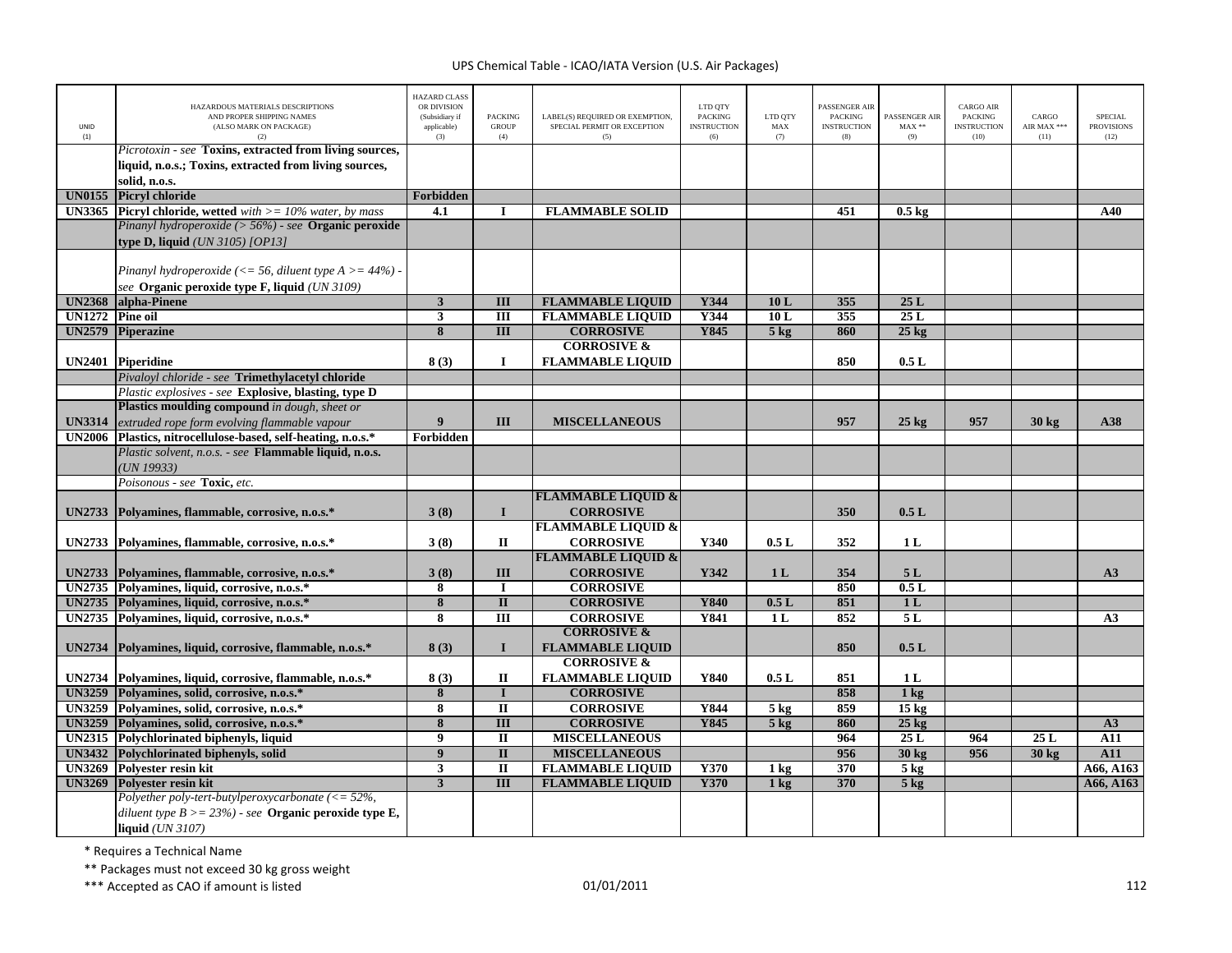| UNID<br>(1)   | HAZARDOUS MATERIALS DESCRIPTIONS<br>AND PROPER SHIPPING NAMES<br>(ALSO MARK ON PACKAGE)<br>(2)      | <b>HAZARD CLASS</b><br>OR DIVISION<br>(Subsidiary if<br>applicable)<br>(3) | PACKING<br><b>GROUP</b><br>(4) | LABEL(S) REQUIRED OR EXEMPTION,<br>SPECIAL PERMIT OR EXCEPTION<br>(5) | LTD QTY<br><b>PACKING</b><br><b>INSTRUCTION</b><br>(6) | LTD QTY<br>$\operatorname{MAX}$<br>(7) | PASSENGER AIR<br><b>PACKING</b><br><b>INSTRUCTION</b><br>(8) | PASSENGER AIR<br>$MAX**$<br>(9) | <b>CARGO AIR</b><br>PACKING<br><b>INSTRUCTION</b><br>(10) | CARGO<br>AIR MAX ***<br>(11) | <b>SPECIAL</b><br><b>PROVISIONS</b><br>(12) |
|---------------|-----------------------------------------------------------------------------------------------------|----------------------------------------------------------------------------|--------------------------------|-----------------------------------------------------------------------|--------------------------------------------------------|----------------------------------------|--------------------------------------------------------------|---------------------------------|-----------------------------------------------------------|------------------------------|---------------------------------------------|
| <b>UN3151</b> | Polyhalogenated biphenyls, liquid                                                                   | 9                                                                          | $\mathbf{I}$                   |                                                                       |                                                        |                                        |                                                              | <b>Not</b><br><b>Accepted</b>   |                                                           |                              | A11, A95                                    |
| <b>UN3152</b> | Polyhalogenated biphenyls, solid                                                                    | $\boldsymbol{9}$                                                           | $\mathbf{I}$                   |                                                                       |                                                        |                                        |                                                              | <b>Not</b><br>Accepted          |                                                           |                              | A11, A95                                    |
| <b>UN3151</b> | Polyhalogenated terphenyls, liquid                                                                  | $\boldsymbol{9}$                                                           | $\mathbf{I}$                   |                                                                       |                                                        |                                        |                                                              | <b>Not</b><br><b>Accepted</b>   |                                                           |                              | A11, A95                                    |
|               | UN3152 Polyhalogenated terphenyls, solid                                                            | $\boldsymbol{9}$                                                           | $\mathbf{I}$                   |                                                                       |                                                        |                                        |                                                              | <b>Not</b><br>Accepted          |                                                           |                              | A11, A95                                    |
| <b>UN2211</b> | Polymeric beads, expandable evolving flammable<br>vapour                                            | $\boldsymbol{9}$                                                           | III                            | <b>MISCELLANEOUS</b>                                                  |                                                        |                                        | 957                                                          | $30 \text{ kg}$                 | 957                                                       | 30 kg                        | A38                                         |
|               | Polystyrene beads, expandable, etc. - see Polymeric<br>beads, expandable, evolving flammable vapour |                                                                            |                                |                                                                       |                                                        |                                        |                                                              |                                 |                                                           |                              |                                             |
|               | UN2257 Potassium                                                                                    | <b>Forbidden</b>                                                           | $\mathbf{I}$                   |                                                                       |                                                        |                                        |                                                              |                                 |                                                           |                              |                                             |
| <b>UN1677</b> | <b>Potassium arsenate</b>                                                                           | 6.1                                                                        | $\mathbf{I}$                   | <b>Refer to DOT Special</b><br>Permit or 49 CFR 173.13                | Y644                                                   | $1 \text{ kg}$                         | 669                                                          | $25 \text{ kg}$                 |                                                           |                              |                                             |
| <b>UN1678</b> | <b>Potassium arsenite</b>                                                                           | 6.1                                                                        | $\mathbf{I}$                   | <b>Refer to DOT Special</b><br><b>Permit or 49 CFR 173.13</b>         | Y644                                                   | $1 \text{ kg}$                         | 669                                                          | $25 \text{ kg}$                 |                                                           |                              |                                             |
|               | Potassium bifluoride - see Potassium<br>hydrogendifluoride, solid; Potassium                        |                                                                            |                                |                                                                       |                                                        |                                        |                                                              |                                 |                                                           |                              |                                             |
|               | hydrogendifluoride, solution                                                                        |                                                                            |                                |                                                                       |                                                        |                                        |                                                              |                                 |                                                           |                              |                                             |
|               | Potassium bisulphate - see Potassium hydrogen<br>sulphate                                           |                                                                            |                                |                                                                       |                                                        |                                        |                                                              |                                 |                                                           |                              |                                             |
|               | Potassium bisulphite solution - see Bisulphites, aqueous                                            |                                                                            |                                |                                                                       |                                                        |                                        |                                                              |                                 |                                                           |                              |                                             |
|               | solution, n.o.s.                                                                                    |                                                                            |                                |                                                                       |                                                        |                                        |                                                              |                                 |                                                           |                              |                                             |
| <b>UN1870</b> | Potassium borohydride                                                                               | Forbidden                                                                  | $\mathbf I$                    |                                                                       |                                                        |                                        |                                                              |                                 |                                                           |                              |                                             |
| <b>UN1484</b> | <b>Potassium bromate</b>                                                                            | 5.1                                                                        | $\mathbf{I}$                   |                                                                       |                                                        |                                        |                                                              | <b>Not</b><br>Accepted          |                                                           |                              |                                             |
|               | Potassium carbonyl                                                                                  | Forbidden                                                                  |                                |                                                                       |                                                        |                                        |                                                              |                                 |                                                           |                              |                                             |
| <b>UN1485</b> | <b>Potassium chlorate</b>                                                                           | 5.1                                                                        | $\mathbf{I}$                   |                                                                       |                                                        |                                        |                                                              | <b>Not</b><br>Accepted          |                                                           |                              |                                             |
| <b>UN2427</b> | Potassium chlorate, aqueous solution                                                                | 5.1                                                                        | $\mathbf{I}$                   |                                                                       |                                                        |                                        |                                                              | <b>Not</b><br><b>Accepted</b>   |                                                           |                              |                                             |
| <b>UN2427</b> | Potassium chlorate, aqueous solution                                                                | 5.1                                                                        | Ш                              |                                                                       |                                                        |                                        |                                                              | <b>Not</b><br>Accepted          |                                                           |                              |                                             |
|               | Potassium chlorate mixed with mineral oil - see<br>Explosive, blasting, type C                      |                                                                            |                                |                                                                       |                                                        |                                        |                                                              |                                 |                                                           |                              |                                             |
| <b>UN1679</b> | Potassium cuprocyanide                                                                              | 6.1                                                                        | $\mathbf{I}$                   | <b>Refer to DOT Special</b><br>Permit or 49 CFR 173.13                | Y644                                                   | $1 \text{ kg}$                         | 669                                                          | $25 \text{ kg}$                 |                                                           |                              |                                             |
| <b>UN1680</b> | Potassium cyanide, solid                                                                            | 6.1                                                                        | $\mathbf{I}$                   | <b>Refer to DOT Special</b><br><b>Permit or 49 CFR 173.13</b>         |                                                        |                                        | 666                                                          | 5 <sub>kg</sub>                 |                                                           |                              |                                             |
|               | <b>UN3413</b> Potassium cyanide solution                                                            | 6.1                                                                        | $\mathbf{I}$                   | <b>Refer to DOT Special</b><br><b>Permit or 49 CFR 173.13</b>         |                                                        |                                        | 652                                                          | 1 <sub>L</sub>                  |                                                           |                              |                                             |
|               | <b>UN3413</b> Potassium cyanide solution                                                            | 6.1                                                                        | $\mathbf{I}$                   | <b>Refer to DOT Special</b><br><b>Permit or 49 CFR 173.13</b>         | Y641                                                   | 1 <sub>L</sub>                         | 654                                                          | 5L                              |                                                           |                              |                                             |
|               | <b>UN3413</b> Potassium cyanide solution                                                            | 6.1                                                                        | Ш                              | <b>Refer to DOT Special</b><br>Permit or 49 CFR 173.13                | Y642                                                   | 2L                                     | 655                                                          | 25L                             |                                                           |                              | A3                                          |

\* Requires <sup>a</sup> Technical Name

\*\* Packages must not exceed 30 kg gross weight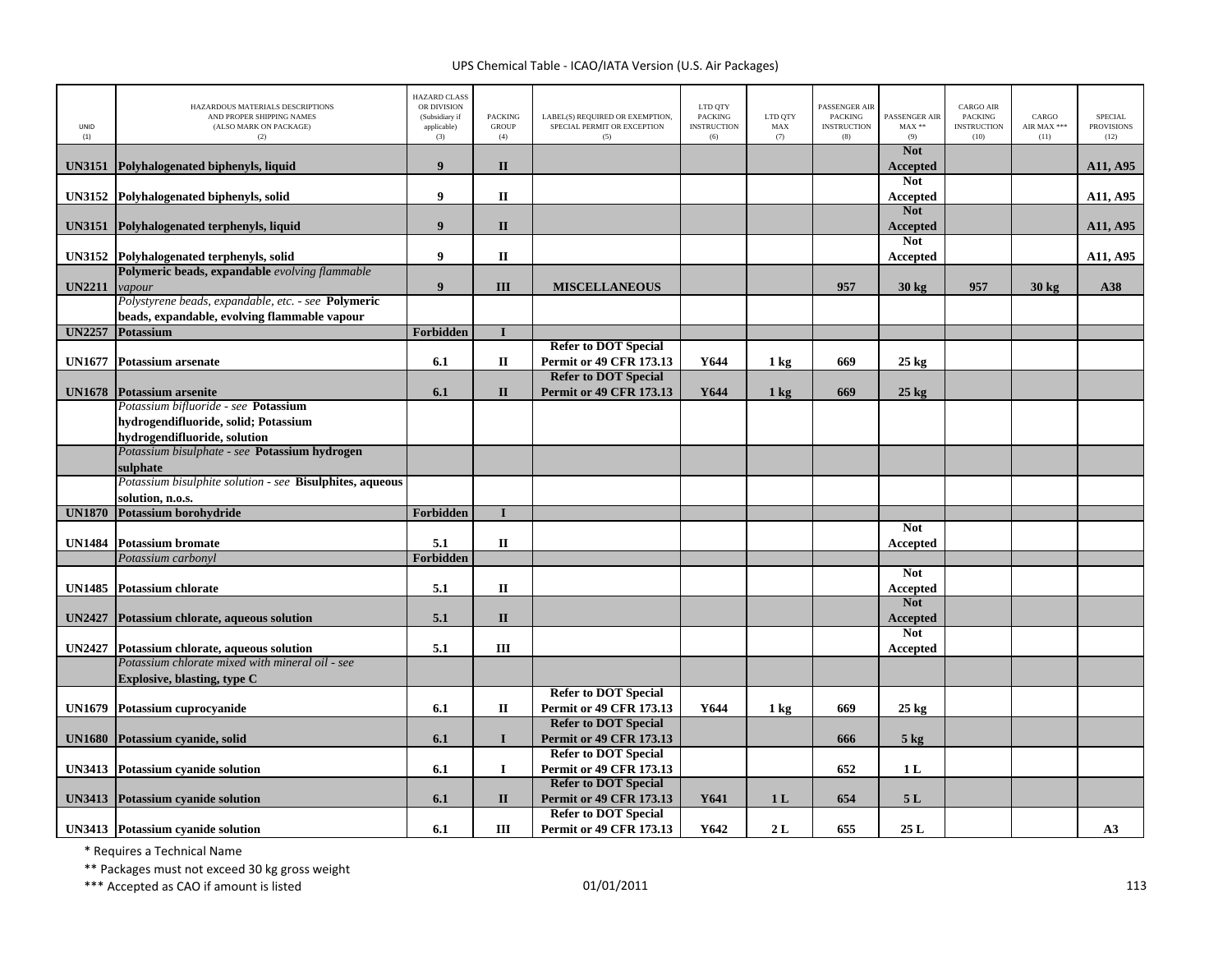| UNID<br>(1)   | HAZARDOUS MATERIALS DESCRIPTIONS<br>AND PROPER SHIPPING NAMES<br>(ALSO MARK ON PACKAGE)<br>(2)                  | <b>HAZARD CLASS</b><br>OR DIVISION<br>(Subsidiary if<br>applicable)<br>(3) | <b>PACKING</b><br><b>GROUP</b><br>(4) | LABEL(S) REQUIRED OR EXEMPTION,<br>SPECIAL PERMIT OR EXCEPTION<br>(5)                        | LTD QTY<br><b>PACKING</b><br><b>INSTRUCTION</b><br>(6) | LTD QTY<br>MAX<br>(7) | ASSENGER AIR<br><b>PACKING</b><br><b>INSTRUCTION</b><br>(8) | PASSENGER AIR<br>$MAX**$<br>(9) | <b>CARGO AIR</b><br>PACKING<br><b>INSTRUCTION</b><br>(10) | CARGO<br>AIR MAX ***<br>(11) | <b>SPECIAL</b><br><b>PROVISIONS</b><br>(12) |
|---------------|-----------------------------------------------------------------------------------------------------------------|----------------------------------------------------------------------------|---------------------------------------|----------------------------------------------------------------------------------------------|--------------------------------------------------------|-----------------------|-------------------------------------------------------------|---------------------------------|-----------------------------------------------------------|------------------------------|---------------------------------------------|
|               | Potassium dicyanocuprate - see Potassium<br>cuprocyanide (UN 1679)                                              |                                                                            |                                       |                                                                                              |                                                        |                       |                                                             |                                 |                                                           |                              |                                             |
| <b>UN1929</b> | <b>Potassium dithionite</b>                                                                                     | 4.2                                                                        | $\mathbf I$                           |                                                                                              |                                                        |                       |                                                             | <b>Not</b><br>Accepted          |                                                           |                              |                                             |
| <b>UN1812</b> | Potassium fluoride, solid                                                                                       | 6.1                                                                        | III                                   | <b>Refer to DOT Special</b><br><b>Permit or 49 CFR 173.13</b><br><b>Refer to DOT Special</b> | Y645                                                   | 10 <sub>kg</sub>      | 670                                                         | $25 \text{ kg}$                 |                                                           |                              |                                             |
| <b>UN3422</b> | <b>Potassium fluoride solution</b>                                                                              | 6.1                                                                        | Ш                                     | <b>Permit or 49 CFR 173.13</b><br><b>Refer to DOT Special</b>                                | Y642                                                   | 2L                    | 655                                                         | 25L                             |                                                           |                              | A3                                          |
| <b>UN2628</b> | <b>Potassium fluoroacetate</b>                                                                                  | 6.1                                                                        | $\mathbf{I}$                          | <b>Permit or 49 CFR 173.13</b><br><b>Refer to DOT Special</b>                                |                                                        |                       | 666                                                         | 5 <sub>kg</sub>                 |                                                           |                              |                                             |
|               | <b>UN2655</b> Potassium fluorosilicate<br>Potassium hexafluorosilicate - see Potassium                          | 6.1                                                                        | Ш                                     | <b>Permit or 49 CFR 173.13</b>                                                               | Y645                                                   | 10 <sub>kg</sub>      | 670                                                         | $25 \text{ kg}$                 |                                                           |                              |                                             |
|               | fluorosilicate (UN 1655)<br>Potassium hydrate - see Potassium hydroxide, solid                                  |                                                                            |                                       |                                                                                              |                                                        |                       |                                                             |                                 |                                                           |                              |                                             |
|               | UN1811 Potassium hydrogendifluoride, solid                                                                      | 8(6.1)                                                                     | $\mathbf{I}$                          | <b>Refer to DOT Special</b><br><b>Permit or 49 CFR 173.13</b>                                | Y844                                                   | $5 \text{ kg}$        | 859                                                         | 15 <sub>kg</sub>                |                                                           |                              |                                             |
|               | UN3421 Potassium hydrogendifluoride solution                                                                    | 8(6.1)                                                                     | П                                     | <b>Refer to DOT Special</b><br><b>Permit or 49 CFR 173.13</b>                                | Y840                                                   | 0.5L                  | 851                                                         | 1L                              |                                                           |                              |                                             |
| <b>UN3421</b> | Potassium hydrogendifluoride solution                                                                           | 8(6.1)                                                                     | III                                   | <b>Refer to DOT Special</b><br><b>Permit or 49 CFR 173.13</b>                                | Y841                                                   | 1 <sub>L</sub>        | 852                                                         | 5L                              |                                                           |                              | A3                                          |
| <b>UN2509</b> | Potassium hydrogen sulphate                                                                                     | 8                                                                          | $\mathbf{I}$                          | <b>CORROSIVE</b>                                                                             | Y844                                                   | 5 <sub>kg</sub>       | 859                                                         | 15 <sub>kg</sub><br><b>Not</b>  |                                                           |                              |                                             |
| <b>UN1929</b> | <b>Potassium hydrosulphite</b>                                                                                  | 4.2                                                                        | $\mathbf{I}$                          |                                                                                              |                                                        |                       |                                                             | <b>Accepted</b>                 |                                                           |                              |                                             |
| <b>UN1813</b> | Potassium hydroxide, solid                                                                                      | 8                                                                          | $\overline{\mathbf{u}}$               | <b>CORROSIVE</b>                                                                             | <b>Y844</b>                                            | 5 <sub>kg</sub>       | 859                                                         | $15 \text{ kg}$                 |                                                           |                              |                                             |
| <b>UN1814</b> | Potassium hydroxide solution                                                                                    | 8                                                                          | $\mathbf{I}$                          | <b>CORROSIVE</b>                                                                             | <b>Y840</b>                                            | 0.5L                  | 851                                                         | 1 <sub>L</sub>                  |                                                           |                              |                                             |
| <b>UN1814</b> | <b>Potassium hydroxide solution</b>                                                                             | $\overline{\mathbf{8}}$                                                    | $\overline{III}$                      | <b>CORROSIVE</b>                                                                             | <b>Y841</b>                                            | 1 <sub>L</sub>        | 852                                                         | 5L                              |                                                           |                              | A3                                          |
| <b>UN1420</b> | Potassium metal alloys, liquid                                                                                  | Forbidden                                                                  | $\mathbf I$<br>$\mathbf I$            |                                                                                              |                                                        |                       |                                                             |                                 |                                                           |                              |                                             |
| <b>UN3403</b> | Potassium metal alloys, solid                                                                                   | Forbidden                                                                  |                                       | <b>Refer to DOT Special</b>                                                                  |                                                        |                       |                                                             |                                 |                                                           |                              |                                             |
| <b>UN2864</b> | Potassium metavanadate                                                                                          | 6.1                                                                        | $\mathbf{I}$                          | <b>Permit or 49 CFR 173.13</b>                                                               | Y644                                                   | $1 \text{ kg}$        | 669                                                         | $25 \text{ kg}$                 |                                                           |                              |                                             |
| <b>UN2033</b> | <b>Potassium monoxide</b>                                                                                       | $\overline{\mathbf{8}}$                                                    | $\overline{\mathbf{u}}$               | <b>CORROSIVE</b>                                                                             | <b>Y844</b>                                            | $5$ kg                | 859                                                         | $15 \text{ kg}$                 |                                                           |                              |                                             |
| <b>UN1486</b> | <b>Potassium nitrate</b>                                                                                        | 5.1                                                                        | III                                   |                                                                                              |                                                        |                       |                                                             | <b>Not</b><br><b>Accepted</b>   |                                                           |                              |                                             |
|               | Potassium nitrate and sodium nitrate mixture - see<br>Sodium nitrate and potassium nitrate mixture (UN<br>1499) |                                                                            |                                       |                                                                                              |                                                        |                       |                                                             |                                 |                                                           |                              |                                             |
| <b>UN1487</b> | Potassium nitrate and sodium nitrite mixture                                                                    | 5.1                                                                        | $\mathbf{I}$                          |                                                                                              |                                                        |                       |                                                             | <b>Not</b><br><b>Accepted</b>   |                                                           |                              |                                             |
| <b>UN1488</b> | <b>Potassium nitrite</b>                                                                                        | 5.1                                                                        | $\mathbf{I}$                          |                                                                                              |                                                        |                       |                                                             | <b>Not</b><br>Accepted          |                                                           |                              |                                             |
| <b>UN1489</b> | <b>Potassium perchlorate</b>                                                                                    | 5.1                                                                        | $\mathbf{I}$                          |                                                                                              |                                                        |                       |                                                             | <b>Not</b><br><b>Accepted</b>   |                                                           |                              |                                             |
|               | <b>UN1490</b> Potassium permanganate                                                                            | 5.1                                                                        | $\mathbf{I}$                          |                                                                                              |                                                        |                       |                                                             | <b>Not</b><br>Accepted          |                                                           |                              |                                             |
|               | UN1491 Potassium peroxide                                                                                       | Forbidden                                                                  | $\mathbf I$                           |                                                                                              |                                                        |                       |                                                             |                                 |                                                           |                              |                                             |

\* Requires <sup>a</sup> Technical Name

\*\* Packages must not exceed 30 kg gross weight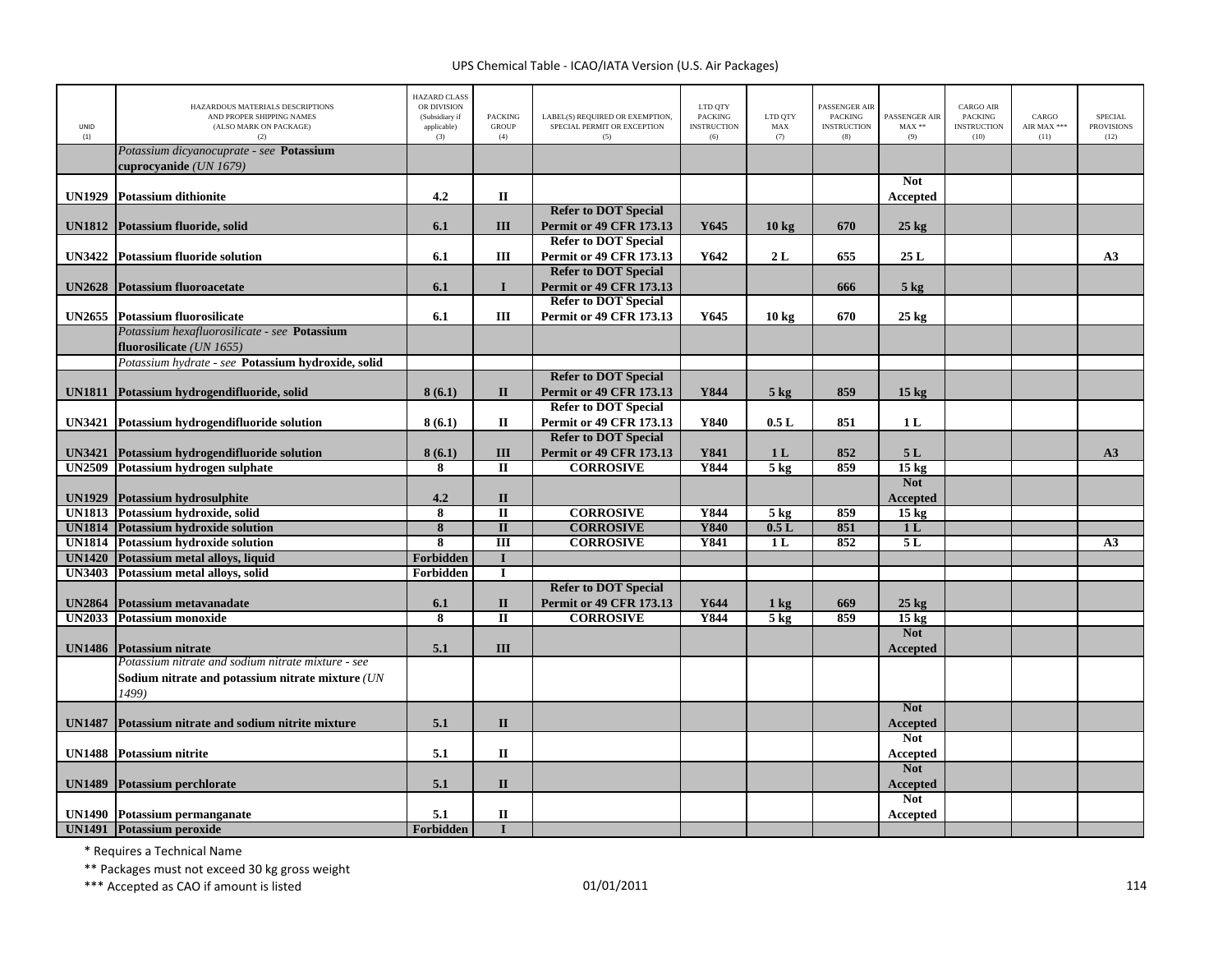| <b>Not</b><br>UN1492 Potassium persulphate<br>5.1<br>Ш<br>Accepted<br>Forbidden<br><b>UN2012</b><br><b>Potassium phosphide</b><br>$\mathbf{I}$<br>Potassium selenate - see Selenates (UN 2630)<br>Potassium selenite - see Selenites (UN 2630)<br>Potassium silicofluoride - see Potassium fluorosilicate<br>(UN 2665)<br><b>UN1422</b><br>Potassium sodium alloys, liquid<br>Forbidden<br>$\bf{I}$<br><b>UN3404</b><br>Potassium sodium alloys, solid<br>Forbidden<br>$\bf{I}$<br><b>Not</b><br>4.2<br>$\mathbf{I}$<br><b>UN1382</b> Potassium sulphide with $<$ 30% water of crystallization<br><b>Accepted</b><br><b>Not</b><br>4.2<br>UN1382 Potassium sulphide, anhydrous<br>$\mathbf{I}$<br>Accepted<br><b>Potassium sulphide, hydrated</b> with $\geq$ = 30% water of<br><b>UN1847</b><br>8<br>$\mathbf{I}$<br><b>CORROSIVE</b><br>859<br>crystallization<br>Y844<br>$5 \text{ kg}$<br>$15 \text{ kg}$<br><b>UN2466</b> Potassium superoxide<br>Forbidden<br>П<br>Potassium tetracyanomercurate (II) - see Mercuric<br>potassium cyanide<br><b>UN0433</b><br><b>Powder cake, wetted</b> with $>= 17\%$ alcohol<br>Forbidden<br><b>UN0159</b><br>Forbidden<br><b>Powder cake, wetted</b> with $>= 25\%$ water, by mass<br><b>UN0433</b><br>Forbidden<br><b>Powder paste, wetted</b> with $>= 17\%$ alcohol<br><b>UN0159</b><br>Powder paste, wetted with not less than 25% water<br>Forbidden<br><b>UN0160</b><br>Powder, smokeless<br>Forbidden<br>Powder, smokeless<br><b>UN0161</b><br>Forbidden<br><b>UN0509</b><br>Powder, smokeless<br>Forbidden<br>Power device, explosive - see Cartridges, power device<br>Pressurized products - see Aerosols<br><b>UN0044</b> Primers, cap type<br>1.4S<br><b>EXPLOSIVE 1.4 S</b><br>133<br>$25 \text{ kg}$<br>UN0377 Primers, cap type<br>Forbidden<br>UN0378 Primers, cap type<br>Forbidden<br>Primers, small arms - see Primers, cap type<br><b>UN0319</b> Primers, tubular<br>Forbidden<br><b>UN0320</b> Primers, tubular<br>Forbidden<br><b>UN0376</b> Primers, tubular<br><b>EXPLOSIVE 1.4 S</b><br>133<br>1.4S<br>$25 \text{ kg}$<br><b>FLAMMABLE LIQUID</b><br>351<br><b>UN1210</b> Printing ink flammable<br>$\mathbf{3}$<br>1 <sub>L</sub><br>A72<br><b>I</b><br>5L<br><b>UN1210</b> Printing ink flammable<br>$\overline{\mathbf{3}}$<br>$\overline{\mathbf{u}}$<br><b>FLAMMABLE LIQUID</b><br><b>Y341</b><br>353<br>A72<br>1 <sub>L</sub><br>25L<br><b>UN1210</b> Printing ink flammable<br>$\overline{III}$<br><b>FLAMMABLE LIQUID</b><br>Y344<br>10L<br>355<br>3<br>A3, A72<br><b>Printing ink related material</b> (including printing ink<br>thinning or reducing compound), flammable<br>$\mathbf{3}$<br>$\mathbf{I}$<br>351<br>1 <sub>L</sub><br>A72<br><b>UN1210</b><br><b>FLAMMABLE LIQUID</b><br><b>Printing ink related material</b> (including printing ink<br><b>UN1210</b> thinning or reducing compound), flammable<br>$\mathbf{3}$<br>$\mathbf{I}$<br>Y341<br>1 <sub>L</sub><br>353<br>5 L<br>A72<br><b>FLAMMABLE LIQUID</b><br><b>Printing ink related material</b> (including printing ink<br>thinning or reducing compound), flammable<br>$\overline{\mathbf{3}}$<br>III<br><b>FLAMMABLE LIQUID</b><br>Y344<br>10L<br>355<br>25L<br>A3, A72<br><b>UN1210</b><br>$\overline{1.4S}$<br><b>EXPLOSIVE 1.4 S</b><br>130<br>$25 \text{ kg}$<br><b>UN0345</b> Projectiles inert with tracer<br><b>UN0424</b> Projectiles inert with tracer | <b>UNID</b><br>(1) | HAZARDOUS MATERIALS DESCRIPTIONS<br>AND PROPER SHIPPING NAMES<br>(ALSO MARK ON PACKAGE)<br>(2) | <b>HAZARD CLASS</b><br>OR DIVISION<br>(Subsidiary if<br>applicable)<br>(3) | <b>PACKING</b><br><b>GROUP</b><br>(4) | LABEL(S) REQUIRED OR EXEMPTION,<br>SPECIAL PERMIT OR EXCEPTION<br>(5) | LTD QTY<br><b>PACKING</b><br><b>INSTRUCTION</b><br>(6) | LTD QTY<br>MAX<br>(7) | <b>PASSENGER AIR</b><br><b>PACKING</b><br><b>INSTRUCTION</b><br>(8) | <b>PASSENGER AIR</b><br>$MAX**$<br>(9) | <b>CARGO AIR</b><br><b>PACKING</b><br><b>INSTRUCTION</b><br>(10) | CARGO<br>AIR MAX ***<br>(11) | <b>SPECIAL</b><br><b>PROVISIONS</b><br>(12) |
|--------------------------------------------------------------------------------------------------------------------------------------------------------------------------------------------------------------------------------------------------------------------------------------------------------------------------------------------------------------------------------------------------------------------------------------------------------------------------------------------------------------------------------------------------------------------------------------------------------------------------------------------------------------------------------------------------------------------------------------------------------------------------------------------------------------------------------------------------------------------------------------------------------------------------------------------------------------------------------------------------------------------------------------------------------------------------------------------------------------------------------------------------------------------------------------------------------------------------------------------------------------------------------------------------------------------------------------------------------------------------------------------------------------------------------------------------------------------------------------------------------------------------------------------------------------------------------------------------------------------------------------------------------------------------------------------------------------------------------------------------------------------------------------------------------------------------------------------------------------------------------------------------------------------------------------------------------------------------------------------------------------------------------------------------------------------------------------------------------------------------------------------------------------------------------------------------------------------------------------------------------------------------------------------------------------------------------------------------------------------------------------------------------------------------------------------------------------------------------------------------------------------------------------------------------------------------------------------------------------------------------------------------------------------------------------------------------------------------------------------------------------------------------------------------------------------------------------------------------------------------------------------------------------------------------------------------------------------------------------------------------------------------------------------------------------------------------------------------------------------------------------------------------------------------------------------------------------------------------------------------------------------------------------------------------------------------------------------------------------------------------------------------------------------|--------------------|------------------------------------------------------------------------------------------------|----------------------------------------------------------------------------|---------------------------------------|-----------------------------------------------------------------------|--------------------------------------------------------|-----------------------|---------------------------------------------------------------------|----------------------------------------|------------------------------------------------------------------|------------------------------|---------------------------------------------|
|                                                                                                                                                                                                                                                                                                                                                                                                                                                                                                                                                                                                                                                                                                                                                                                                                                                                                                                                                                                                                                                                                                                                                                                                                                                                                                                                                                                                                                                                                                                                                                                                                                                                                                                                                                                                                                                                                                                                                                                                                                                                                                                                                                                                                                                                                                                                                                                                                                                                                                                                                                                                                                                                                                                                                                                                                                                                                                                                                                                                                                                                                                                                                                                                                                                                                                                                                                                                                    |                    |                                                                                                |                                                                            |                                       |                                                                       |                                                        |                       |                                                                     |                                        |                                                                  |                              |                                             |
|                                                                                                                                                                                                                                                                                                                                                                                                                                                                                                                                                                                                                                                                                                                                                                                                                                                                                                                                                                                                                                                                                                                                                                                                                                                                                                                                                                                                                                                                                                                                                                                                                                                                                                                                                                                                                                                                                                                                                                                                                                                                                                                                                                                                                                                                                                                                                                                                                                                                                                                                                                                                                                                                                                                                                                                                                                                                                                                                                                                                                                                                                                                                                                                                                                                                                                                                                                                                                    |                    |                                                                                                |                                                                            |                                       |                                                                       |                                                        |                       |                                                                     |                                        |                                                                  |                              |                                             |
|                                                                                                                                                                                                                                                                                                                                                                                                                                                                                                                                                                                                                                                                                                                                                                                                                                                                                                                                                                                                                                                                                                                                                                                                                                                                                                                                                                                                                                                                                                                                                                                                                                                                                                                                                                                                                                                                                                                                                                                                                                                                                                                                                                                                                                                                                                                                                                                                                                                                                                                                                                                                                                                                                                                                                                                                                                                                                                                                                                                                                                                                                                                                                                                                                                                                                                                                                                                                                    |                    |                                                                                                |                                                                            |                                       |                                                                       |                                                        |                       |                                                                     |                                        |                                                                  |                              |                                             |
|                                                                                                                                                                                                                                                                                                                                                                                                                                                                                                                                                                                                                                                                                                                                                                                                                                                                                                                                                                                                                                                                                                                                                                                                                                                                                                                                                                                                                                                                                                                                                                                                                                                                                                                                                                                                                                                                                                                                                                                                                                                                                                                                                                                                                                                                                                                                                                                                                                                                                                                                                                                                                                                                                                                                                                                                                                                                                                                                                                                                                                                                                                                                                                                                                                                                                                                                                                                                                    |                    |                                                                                                |                                                                            |                                       |                                                                       |                                                        |                       |                                                                     |                                        |                                                                  |                              |                                             |
|                                                                                                                                                                                                                                                                                                                                                                                                                                                                                                                                                                                                                                                                                                                                                                                                                                                                                                                                                                                                                                                                                                                                                                                                                                                                                                                                                                                                                                                                                                                                                                                                                                                                                                                                                                                                                                                                                                                                                                                                                                                                                                                                                                                                                                                                                                                                                                                                                                                                                                                                                                                                                                                                                                                                                                                                                                                                                                                                                                                                                                                                                                                                                                                                                                                                                                                                                                                                                    |                    |                                                                                                |                                                                            |                                       |                                                                       |                                                        |                       |                                                                     |                                        |                                                                  |                              |                                             |
|                                                                                                                                                                                                                                                                                                                                                                                                                                                                                                                                                                                                                                                                                                                                                                                                                                                                                                                                                                                                                                                                                                                                                                                                                                                                                                                                                                                                                                                                                                                                                                                                                                                                                                                                                                                                                                                                                                                                                                                                                                                                                                                                                                                                                                                                                                                                                                                                                                                                                                                                                                                                                                                                                                                                                                                                                                                                                                                                                                                                                                                                                                                                                                                                                                                                                                                                                                                                                    |                    |                                                                                                |                                                                            |                                       |                                                                       |                                                        |                       |                                                                     |                                        |                                                                  |                              |                                             |
|                                                                                                                                                                                                                                                                                                                                                                                                                                                                                                                                                                                                                                                                                                                                                                                                                                                                                                                                                                                                                                                                                                                                                                                                                                                                                                                                                                                                                                                                                                                                                                                                                                                                                                                                                                                                                                                                                                                                                                                                                                                                                                                                                                                                                                                                                                                                                                                                                                                                                                                                                                                                                                                                                                                                                                                                                                                                                                                                                                                                                                                                                                                                                                                                                                                                                                                                                                                                                    |                    |                                                                                                |                                                                            |                                       |                                                                       |                                                        |                       |                                                                     |                                        |                                                                  |                              |                                             |
|                                                                                                                                                                                                                                                                                                                                                                                                                                                                                                                                                                                                                                                                                                                                                                                                                                                                                                                                                                                                                                                                                                                                                                                                                                                                                                                                                                                                                                                                                                                                                                                                                                                                                                                                                                                                                                                                                                                                                                                                                                                                                                                                                                                                                                                                                                                                                                                                                                                                                                                                                                                                                                                                                                                                                                                                                                                                                                                                                                                                                                                                                                                                                                                                                                                                                                                                                                                                                    |                    |                                                                                                |                                                                            |                                       |                                                                       |                                                        |                       |                                                                     |                                        |                                                                  |                              |                                             |
|                                                                                                                                                                                                                                                                                                                                                                                                                                                                                                                                                                                                                                                                                                                                                                                                                                                                                                                                                                                                                                                                                                                                                                                                                                                                                                                                                                                                                                                                                                                                                                                                                                                                                                                                                                                                                                                                                                                                                                                                                                                                                                                                                                                                                                                                                                                                                                                                                                                                                                                                                                                                                                                                                                                                                                                                                                                                                                                                                                                                                                                                                                                                                                                                                                                                                                                                                                                                                    |                    |                                                                                                |                                                                            |                                       |                                                                       |                                                        |                       |                                                                     |                                        |                                                                  |                              |                                             |
|                                                                                                                                                                                                                                                                                                                                                                                                                                                                                                                                                                                                                                                                                                                                                                                                                                                                                                                                                                                                                                                                                                                                                                                                                                                                                                                                                                                                                                                                                                                                                                                                                                                                                                                                                                                                                                                                                                                                                                                                                                                                                                                                                                                                                                                                                                                                                                                                                                                                                                                                                                                                                                                                                                                                                                                                                                                                                                                                                                                                                                                                                                                                                                                                                                                                                                                                                                                                                    |                    |                                                                                                |                                                                            |                                       |                                                                       |                                                        |                       |                                                                     |                                        |                                                                  |                              |                                             |
|                                                                                                                                                                                                                                                                                                                                                                                                                                                                                                                                                                                                                                                                                                                                                                                                                                                                                                                                                                                                                                                                                                                                                                                                                                                                                                                                                                                                                                                                                                                                                                                                                                                                                                                                                                                                                                                                                                                                                                                                                                                                                                                                                                                                                                                                                                                                                                                                                                                                                                                                                                                                                                                                                                                                                                                                                                                                                                                                                                                                                                                                                                                                                                                                                                                                                                                                                                                                                    |                    |                                                                                                |                                                                            |                                       |                                                                       |                                                        |                       |                                                                     |                                        |                                                                  |                              |                                             |
|                                                                                                                                                                                                                                                                                                                                                                                                                                                                                                                                                                                                                                                                                                                                                                                                                                                                                                                                                                                                                                                                                                                                                                                                                                                                                                                                                                                                                                                                                                                                                                                                                                                                                                                                                                                                                                                                                                                                                                                                                                                                                                                                                                                                                                                                                                                                                                                                                                                                                                                                                                                                                                                                                                                                                                                                                                                                                                                                                                                                                                                                                                                                                                                                                                                                                                                                                                                                                    |                    |                                                                                                |                                                                            |                                       |                                                                       |                                                        |                       |                                                                     |                                        |                                                                  |                              |                                             |
|                                                                                                                                                                                                                                                                                                                                                                                                                                                                                                                                                                                                                                                                                                                                                                                                                                                                                                                                                                                                                                                                                                                                                                                                                                                                                                                                                                                                                                                                                                                                                                                                                                                                                                                                                                                                                                                                                                                                                                                                                                                                                                                                                                                                                                                                                                                                                                                                                                                                                                                                                                                                                                                                                                                                                                                                                                                                                                                                                                                                                                                                                                                                                                                                                                                                                                                                                                                                                    |                    |                                                                                                |                                                                            |                                       |                                                                       |                                                        |                       |                                                                     |                                        |                                                                  |                              |                                             |
|                                                                                                                                                                                                                                                                                                                                                                                                                                                                                                                                                                                                                                                                                                                                                                                                                                                                                                                                                                                                                                                                                                                                                                                                                                                                                                                                                                                                                                                                                                                                                                                                                                                                                                                                                                                                                                                                                                                                                                                                                                                                                                                                                                                                                                                                                                                                                                                                                                                                                                                                                                                                                                                                                                                                                                                                                                                                                                                                                                                                                                                                                                                                                                                                                                                                                                                                                                                                                    |                    |                                                                                                |                                                                            |                                       |                                                                       |                                                        |                       |                                                                     |                                        |                                                                  |                              |                                             |
|                                                                                                                                                                                                                                                                                                                                                                                                                                                                                                                                                                                                                                                                                                                                                                                                                                                                                                                                                                                                                                                                                                                                                                                                                                                                                                                                                                                                                                                                                                                                                                                                                                                                                                                                                                                                                                                                                                                                                                                                                                                                                                                                                                                                                                                                                                                                                                                                                                                                                                                                                                                                                                                                                                                                                                                                                                                                                                                                                                                                                                                                                                                                                                                                                                                                                                                                                                                                                    |                    |                                                                                                |                                                                            |                                       |                                                                       |                                                        |                       |                                                                     |                                        |                                                                  |                              |                                             |
|                                                                                                                                                                                                                                                                                                                                                                                                                                                                                                                                                                                                                                                                                                                                                                                                                                                                                                                                                                                                                                                                                                                                                                                                                                                                                                                                                                                                                                                                                                                                                                                                                                                                                                                                                                                                                                                                                                                                                                                                                                                                                                                                                                                                                                                                                                                                                                                                                                                                                                                                                                                                                                                                                                                                                                                                                                                                                                                                                                                                                                                                                                                                                                                                                                                                                                                                                                                                                    |                    |                                                                                                |                                                                            |                                       |                                                                       |                                                        |                       |                                                                     |                                        |                                                                  |                              |                                             |
|                                                                                                                                                                                                                                                                                                                                                                                                                                                                                                                                                                                                                                                                                                                                                                                                                                                                                                                                                                                                                                                                                                                                                                                                                                                                                                                                                                                                                                                                                                                                                                                                                                                                                                                                                                                                                                                                                                                                                                                                                                                                                                                                                                                                                                                                                                                                                                                                                                                                                                                                                                                                                                                                                                                                                                                                                                                                                                                                                                                                                                                                                                                                                                                                                                                                                                                                                                                                                    |                    |                                                                                                |                                                                            |                                       |                                                                       |                                                        |                       |                                                                     |                                        |                                                                  |                              |                                             |
|                                                                                                                                                                                                                                                                                                                                                                                                                                                                                                                                                                                                                                                                                                                                                                                                                                                                                                                                                                                                                                                                                                                                                                                                                                                                                                                                                                                                                                                                                                                                                                                                                                                                                                                                                                                                                                                                                                                                                                                                                                                                                                                                                                                                                                                                                                                                                                                                                                                                                                                                                                                                                                                                                                                                                                                                                                                                                                                                                                                                                                                                                                                                                                                                                                                                                                                                                                                                                    |                    |                                                                                                |                                                                            |                                       |                                                                       |                                                        |                       |                                                                     |                                        |                                                                  |                              |                                             |
|                                                                                                                                                                                                                                                                                                                                                                                                                                                                                                                                                                                                                                                                                                                                                                                                                                                                                                                                                                                                                                                                                                                                                                                                                                                                                                                                                                                                                                                                                                                                                                                                                                                                                                                                                                                                                                                                                                                                                                                                                                                                                                                                                                                                                                                                                                                                                                                                                                                                                                                                                                                                                                                                                                                                                                                                                                                                                                                                                                                                                                                                                                                                                                                                                                                                                                                                                                                                                    |                    |                                                                                                |                                                                            |                                       |                                                                       |                                                        |                       |                                                                     |                                        |                                                                  |                              |                                             |
|                                                                                                                                                                                                                                                                                                                                                                                                                                                                                                                                                                                                                                                                                                                                                                                                                                                                                                                                                                                                                                                                                                                                                                                                                                                                                                                                                                                                                                                                                                                                                                                                                                                                                                                                                                                                                                                                                                                                                                                                                                                                                                                                                                                                                                                                                                                                                                                                                                                                                                                                                                                                                                                                                                                                                                                                                                                                                                                                                                                                                                                                                                                                                                                                                                                                                                                                                                                                                    |                    |                                                                                                |                                                                            |                                       |                                                                       |                                                        |                       |                                                                     |                                        |                                                                  |                              |                                             |
|                                                                                                                                                                                                                                                                                                                                                                                                                                                                                                                                                                                                                                                                                                                                                                                                                                                                                                                                                                                                                                                                                                                                                                                                                                                                                                                                                                                                                                                                                                                                                                                                                                                                                                                                                                                                                                                                                                                                                                                                                                                                                                                                                                                                                                                                                                                                                                                                                                                                                                                                                                                                                                                                                                                                                                                                                                                                                                                                                                                                                                                                                                                                                                                                                                                                                                                                                                                                                    |                    |                                                                                                |                                                                            |                                       |                                                                       |                                                        |                       |                                                                     |                                        |                                                                  |                              |                                             |
|                                                                                                                                                                                                                                                                                                                                                                                                                                                                                                                                                                                                                                                                                                                                                                                                                                                                                                                                                                                                                                                                                                                                                                                                                                                                                                                                                                                                                                                                                                                                                                                                                                                                                                                                                                                                                                                                                                                                                                                                                                                                                                                                                                                                                                                                                                                                                                                                                                                                                                                                                                                                                                                                                                                                                                                                                                                                                                                                                                                                                                                                                                                                                                                                                                                                                                                                                                                                                    |                    |                                                                                                |                                                                            |                                       |                                                                       |                                                        |                       |                                                                     |                                        |                                                                  |                              |                                             |
|                                                                                                                                                                                                                                                                                                                                                                                                                                                                                                                                                                                                                                                                                                                                                                                                                                                                                                                                                                                                                                                                                                                                                                                                                                                                                                                                                                                                                                                                                                                                                                                                                                                                                                                                                                                                                                                                                                                                                                                                                                                                                                                                                                                                                                                                                                                                                                                                                                                                                                                                                                                                                                                                                                                                                                                                                                                                                                                                                                                                                                                                                                                                                                                                                                                                                                                                                                                                                    |                    |                                                                                                |                                                                            |                                       |                                                                       |                                                        |                       |                                                                     |                                        |                                                                  |                              |                                             |
|                                                                                                                                                                                                                                                                                                                                                                                                                                                                                                                                                                                                                                                                                                                                                                                                                                                                                                                                                                                                                                                                                                                                                                                                                                                                                                                                                                                                                                                                                                                                                                                                                                                                                                                                                                                                                                                                                                                                                                                                                                                                                                                                                                                                                                                                                                                                                                                                                                                                                                                                                                                                                                                                                                                                                                                                                                                                                                                                                                                                                                                                                                                                                                                                                                                                                                                                                                                                                    |                    |                                                                                                |                                                                            |                                       |                                                                       |                                                        |                       |                                                                     |                                        |                                                                  |                              |                                             |
|                                                                                                                                                                                                                                                                                                                                                                                                                                                                                                                                                                                                                                                                                                                                                                                                                                                                                                                                                                                                                                                                                                                                                                                                                                                                                                                                                                                                                                                                                                                                                                                                                                                                                                                                                                                                                                                                                                                                                                                                                                                                                                                                                                                                                                                                                                                                                                                                                                                                                                                                                                                                                                                                                                                                                                                                                                                                                                                                                                                                                                                                                                                                                                                                                                                                                                                                                                                                                    |                    |                                                                                                |                                                                            |                                       |                                                                       |                                                        |                       |                                                                     |                                        |                                                                  |                              |                                             |
|                                                                                                                                                                                                                                                                                                                                                                                                                                                                                                                                                                                                                                                                                                                                                                                                                                                                                                                                                                                                                                                                                                                                                                                                                                                                                                                                                                                                                                                                                                                                                                                                                                                                                                                                                                                                                                                                                                                                                                                                                                                                                                                                                                                                                                                                                                                                                                                                                                                                                                                                                                                                                                                                                                                                                                                                                                                                                                                                                                                                                                                                                                                                                                                                                                                                                                                                                                                                                    |                    |                                                                                                |                                                                            |                                       |                                                                       |                                                        |                       |                                                                     |                                        |                                                                  |                              |                                             |
|                                                                                                                                                                                                                                                                                                                                                                                                                                                                                                                                                                                                                                                                                                                                                                                                                                                                                                                                                                                                                                                                                                                                                                                                                                                                                                                                                                                                                                                                                                                                                                                                                                                                                                                                                                                                                                                                                                                                                                                                                                                                                                                                                                                                                                                                                                                                                                                                                                                                                                                                                                                                                                                                                                                                                                                                                                                                                                                                                                                                                                                                                                                                                                                                                                                                                                                                                                                                                    |                    |                                                                                                |                                                                            |                                       |                                                                       |                                                        |                       |                                                                     |                                        |                                                                  |                              |                                             |
|                                                                                                                                                                                                                                                                                                                                                                                                                                                                                                                                                                                                                                                                                                                                                                                                                                                                                                                                                                                                                                                                                                                                                                                                                                                                                                                                                                                                                                                                                                                                                                                                                                                                                                                                                                                                                                                                                                                                                                                                                                                                                                                                                                                                                                                                                                                                                                                                                                                                                                                                                                                                                                                                                                                                                                                                                                                                                                                                                                                                                                                                                                                                                                                                                                                                                                                                                                                                                    |                    |                                                                                                |                                                                            |                                       |                                                                       |                                                        |                       |                                                                     |                                        |                                                                  |                              |                                             |
|                                                                                                                                                                                                                                                                                                                                                                                                                                                                                                                                                                                                                                                                                                                                                                                                                                                                                                                                                                                                                                                                                                                                                                                                                                                                                                                                                                                                                                                                                                                                                                                                                                                                                                                                                                                                                                                                                                                                                                                                                                                                                                                                                                                                                                                                                                                                                                                                                                                                                                                                                                                                                                                                                                                                                                                                                                                                                                                                                                                                                                                                                                                                                                                                                                                                                                                                                                                                                    |                    |                                                                                                |                                                                            |                                       |                                                                       |                                                        |                       |                                                                     |                                        |                                                                  |                              |                                             |
|                                                                                                                                                                                                                                                                                                                                                                                                                                                                                                                                                                                                                                                                                                                                                                                                                                                                                                                                                                                                                                                                                                                                                                                                                                                                                                                                                                                                                                                                                                                                                                                                                                                                                                                                                                                                                                                                                                                                                                                                                                                                                                                                                                                                                                                                                                                                                                                                                                                                                                                                                                                                                                                                                                                                                                                                                                                                                                                                                                                                                                                                                                                                                                                                                                                                                                                                                                                                                    |                    |                                                                                                |                                                                            |                                       |                                                                       |                                                        |                       |                                                                     |                                        |                                                                  |                              |                                             |
|                                                                                                                                                                                                                                                                                                                                                                                                                                                                                                                                                                                                                                                                                                                                                                                                                                                                                                                                                                                                                                                                                                                                                                                                                                                                                                                                                                                                                                                                                                                                                                                                                                                                                                                                                                                                                                                                                                                                                                                                                                                                                                                                                                                                                                                                                                                                                                                                                                                                                                                                                                                                                                                                                                                                                                                                                                                                                                                                                                                                                                                                                                                                                                                                                                                                                                                                                                                                                    |                    |                                                                                                |                                                                            |                                       |                                                                       |                                                        |                       |                                                                     |                                        |                                                                  |                              |                                             |
|                                                                                                                                                                                                                                                                                                                                                                                                                                                                                                                                                                                                                                                                                                                                                                                                                                                                                                                                                                                                                                                                                                                                                                                                                                                                                                                                                                                                                                                                                                                                                                                                                                                                                                                                                                                                                                                                                                                                                                                                                                                                                                                                                                                                                                                                                                                                                                                                                                                                                                                                                                                                                                                                                                                                                                                                                                                                                                                                                                                                                                                                                                                                                                                                                                                                                                                                                                                                                    |                    |                                                                                                |                                                                            |                                       |                                                                       |                                                        |                       |                                                                     |                                        |                                                                  |                              |                                             |
|                                                                                                                                                                                                                                                                                                                                                                                                                                                                                                                                                                                                                                                                                                                                                                                                                                                                                                                                                                                                                                                                                                                                                                                                                                                                                                                                                                                                                                                                                                                                                                                                                                                                                                                                                                                                                                                                                                                                                                                                                                                                                                                                                                                                                                                                                                                                                                                                                                                                                                                                                                                                                                                                                                                                                                                                                                                                                                                                                                                                                                                                                                                                                                                                                                                                                                                                                                                                                    |                    |                                                                                                |                                                                            |                                       |                                                                       |                                                        |                       |                                                                     |                                        |                                                                  |                              |                                             |
|                                                                                                                                                                                                                                                                                                                                                                                                                                                                                                                                                                                                                                                                                                                                                                                                                                                                                                                                                                                                                                                                                                                                                                                                                                                                                                                                                                                                                                                                                                                                                                                                                                                                                                                                                                                                                                                                                                                                                                                                                                                                                                                                                                                                                                                                                                                                                                                                                                                                                                                                                                                                                                                                                                                                                                                                                                                                                                                                                                                                                                                                                                                                                                                                                                                                                                                                                                                                                    |                    |                                                                                                |                                                                            |                                       |                                                                       |                                                        |                       |                                                                     |                                        |                                                                  |                              |                                             |
|                                                                                                                                                                                                                                                                                                                                                                                                                                                                                                                                                                                                                                                                                                                                                                                                                                                                                                                                                                                                                                                                                                                                                                                                                                                                                                                                                                                                                                                                                                                                                                                                                                                                                                                                                                                                                                                                                                                                                                                                                                                                                                                                                                                                                                                                                                                                                                                                                                                                                                                                                                                                                                                                                                                                                                                                                                                                                                                                                                                                                                                                                                                                                                                                                                                                                                                                                                                                                    |                    |                                                                                                |                                                                            |                                       |                                                                       |                                                        |                       |                                                                     |                                        |                                                                  |                              |                                             |
|                                                                                                                                                                                                                                                                                                                                                                                                                                                                                                                                                                                                                                                                                                                                                                                                                                                                                                                                                                                                                                                                                                                                                                                                                                                                                                                                                                                                                                                                                                                                                                                                                                                                                                                                                                                                                                                                                                                                                                                                                                                                                                                                                                                                                                                                                                                                                                                                                                                                                                                                                                                                                                                                                                                                                                                                                                                                                                                                                                                                                                                                                                                                                                                                                                                                                                                                                                                                                    |                    |                                                                                                |                                                                            |                                       |                                                                       |                                                        |                       |                                                                     |                                        |                                                                  |                              |                                             |
|                                                                                                                                                                                                                                                                                                                                                                                                                                                                                                                                                                                                                                                                                                                                                                                                                                                                                                                                                                                                                                                                                                                                                                                                                                                                                                                                                                                                                                                                                                                                                                                                                                                                                                                                                                                                                                                                                                                                                                                                                                                                                                                                                                                                                                                                                                                                                                                                                                                                                                                                                                                                                                                                                                                                                                                                                                                                                                                                                                                                                                                                                                                                                                                                                                                                                                                                                                                                                    |                    |                                                                                                |                                                                            |                                       |                                                                       |                                                        |                       |                                                                     |                                        |                                                                  |                              |                                             |
|                                                                                                                                                                                                                                                                                                                                                                                                                                                                                                                                                                                                                                                                                                                                                                                                                                                                                                                                                                                                                                                                                                                                                                                                                                                                                                                                                                                                                                                                                                                                                                                                                                                                                                                                                                                                                                                                                                                                                                                                                                                                                                                                                                                                                                                                                                                                                                                                                                                                                                                                                                                                                                                                                                                                                                                                                                                                                                                                                                                                                                                                                                                                                                                                                                                                                                                                                                                                                    |                    |                                                                                                |                                                                            |                                       |                                                                       |                                                        |                       |                                                                     |                                        |                                                                  |                              |                                             |
|                                                                                                                                                                                                                                                                                                                                                                                                                                                                                                                                                                                                                                                                                                                                                                                                                                                                                                                                                                                                                                                                                                                                                                                                                                                                                                                                                                                                                                                                                                                                                                                                                                                                                                                                                                                                                                                                                                                                                                                                                                                                                                                                                                                                                                                                                                                                                                                                                                                                                                                                                                                                                                                                                                                                                                                                                                                                                                                                                                                                                                                                                                                                                                                                                                                                                                                                                                                                                    |                    |                                                                                                |                                                                            |                                       |                                                                       |                                                        |                       |                                                                     |                                        |                                                                  |                              |                                             |
|                                                                                                                                                                                                                                                                                                                                                                                                                                                                                                                                                                                                                                                                                                                                                                                                                                                                                                                                                                                                                                                                                                                                                                                                                                                                                                                                                                                                                                                                                                                                                                                                                                                                                                                                                                                                                                                                                                                                                                                                                                                                                                                                                                                                                                                                                                                                                                                                                                                                                                                                                                                                                                                                                                                                                                                                                                                                                                                                                                                                                                                                                                                                                                                                                                                                                                                                                                                                                    |                    |                                                                                                | Forbidden                                                                  |                                       |                                                                       |                                                        |                       |                                                                     |                                        |                                                                  |                              |                                             |

\* Requires <sup>a</sup> Technical Name

\*\* Packages must not exceed 30 kg gross weight

\*\*\* Accepted as CAO if amount is listed 115 and 115 and 115 and 115 and 115 and 115 and 115 and 115 and 115 and 115 and 115 and 115 and 115 and 115 and 115 and 115 and 115 and 115 and 115 and 115 and 115 and 115 and 115 an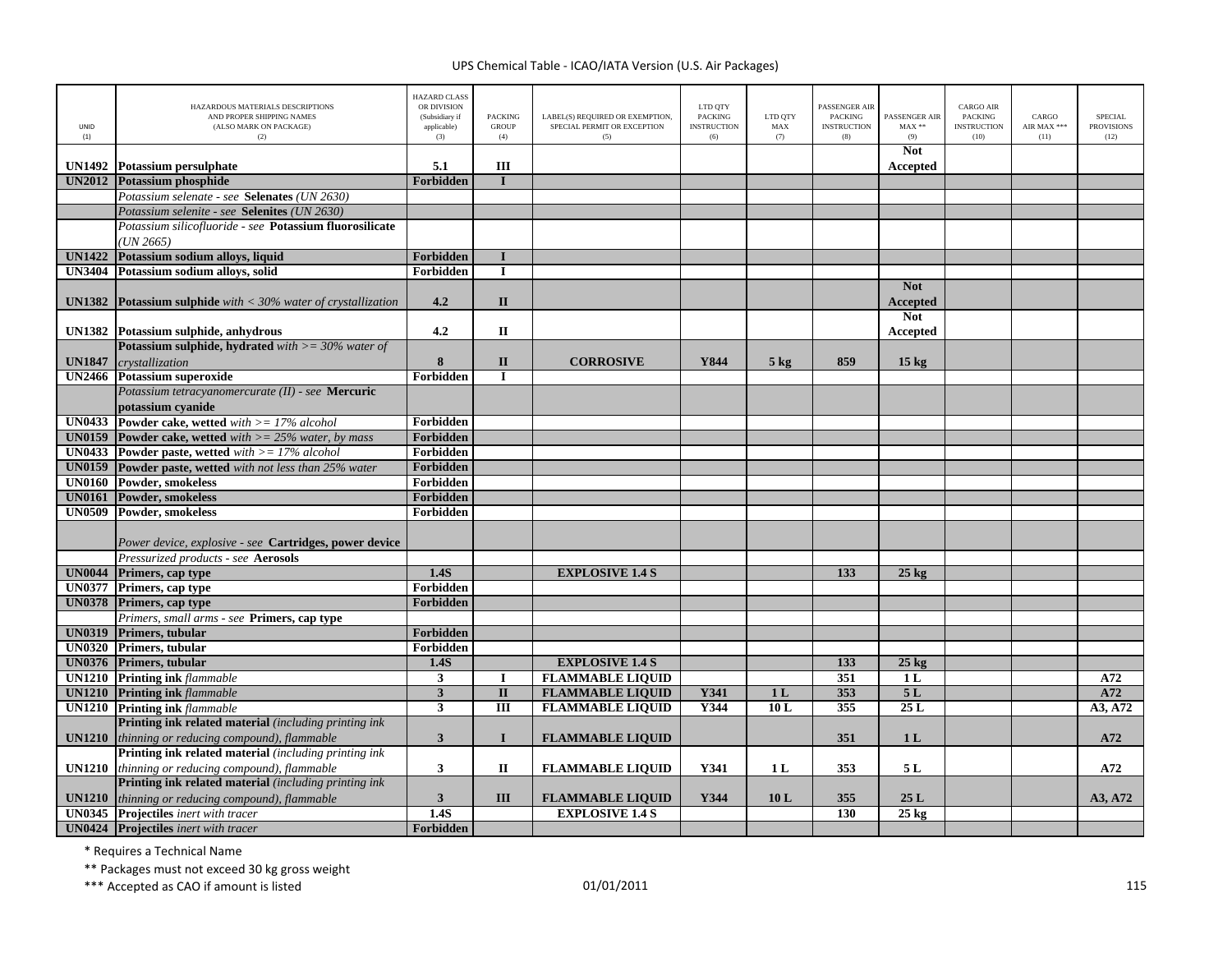| <b>UNID</b><br>(1) | HAZARDOUS MATERIALS DESCRIPTIONS<br>AND PROPER SHIPPING NAMES<br>(ALSO MARK ON PACKAGE)<br>(2) | <b>HAZARD CLASS</b><br>OR DIVISION<br>(Subsidiary if<br>applicable)<br>(3) | <b>PACKING</b><br><b>GROUP</b><br>(4) | LABEL(S) REQUIRED OR EXEMPTION,<br>SPECIAL PERMIT OR EXCEPTION<br>(5) | LTD QTY<br><b>PACKING</b><br><b>INSTRUCTION</b><br>(6) | LTD QTY<br>MAX<br>(7) | PASSENGER AIR<br><b>PACKING</b><br><b>INSTRUCTION</b><br>(8) | PASSENGER AIR<br>$MAX**$<br>(9) | <b>CARGO AIR</b><br><b>PACKING</b><br><b>INSTRUCTION</b><br>(10) | CARGO<br>AIR MAX ***<br>(11) | <b>SPECIAL</b><br><b>PROVISIONS</b><br>(12) |
|--------------------|------------------------------------------------------------------------------------------------|----------------------------------------------------------------------------|---------------------------------------|-----------------------------------------------------------------------|--------------------------------------------------------|-----------------------|--------------------------------------------------------------|---------------------------------|------------------------------------------------------------------|------------------------------|---------------------------------------------|
| <b>UN0425</b>      | <b>Projectiles</b> inert with tracer                                                           | Forbidden                                                                  |                                       |                                                                       |                                                        |                       |                                                              |                                 |                                                                  |                              |                                             |
|                    | <b>UN0346</b> Projectiles with burster or expelling charge                                     | <b>Forbidden</b>                                                           |                                       |                                                                       |                                                        |                       |                                                              |                                 |                                                                  |                              |                                             |
|                    | <b>UN0347</b> Projectiles with burster or expelling charge                                     | Forbidden                                                                  |                                       |                                                                       |                                                        |                       |                                                              |                                 |                                                                  |                              |                                             |
|                    | <b>UN0426</b> Projectiles with burster or expelling charge                                     | Forbidden                                                                  |                                       |                                                                       |                                                        |                       |                                                              |                                 |                                                                  |                              |                                             |
|                    | <b>UN0427</b> Projectiles with burster or expelling charge                                     | Forbidden                                                                  |                                       |                                                                       |                                                        |                       |                                                              |                                 |                                                                  |                              |                                             |
|                    | <b>UN0434</b> Projectiles with burster or expelling charge                                     | Forbidden                                                                  |                                       |                                                                       |                                                        |                       |                                                              |                                 |                                                                  |                              |                                             |
|                    | <b>UN0435</b> Projectiles with burster or expelling charge                                     | Forbidden                                                                  |                                       |                                                                       |                                                        |                       |                                                              |                                 |                                                                  |                              |                                             |
|                    | <b>UN0167</b> Projectiles bursting charge                                                      | Forbidden                                                                  |                                       |                                                                       |                                                        |                       |                                                              |                                 |                                                                  |                              |                                             |
|                    | <b>UN0168</b> Projectiles bursting charge                                                      | Forbidden                                                                  |                                       |                                                                       |                                                        |                       |                                                              |                                 |                                                                  |                              |                                             |
|                    | <b>UN0169</b> Projectile bursting charge                                                       | Forbidden                                                                  |                                       |                                                                       |                                                        |                       |                                                              |                                 |                                                                  |                              |                                             |
|                    | <b>UN0324</b> Projectile bursting charge                                                       | Forbidden                                                                  |                                       |                                                                       |                                                        |                       |                                                              |                                 |                                                                  |                              |                                             |
|                    | <b>UN0344</b> Projectiles bursting charge                                                      | Forbidden                                                                  |                                       |                                                                       |                                                        |                       |                                                              |                                 |                                                                  |                              |                                             |
|                    | Projectiles, illuminating - see Ammunition,                                                    |                                                                            |                                       |                                                                       |                                                        |                       |                                                              |                                 |                                                                  |                              |                                             |
|                    | illuminating, etc.                                                                             |                                                                            |                                       |                                                                       |                                                        |                       |                                                              |                                 |                                                                  |                              |                                             |
|                    |                                                                                                |                                                                            |                                       |                                                                       |                                                        |                       |                                                              |                                 |                                                                  |                              |                                             |
|                    | Propadiene and methylacetylene mixture, stabilized - see                                       |                                                                            |                                       |                                                                       |                                                        |                       |                                                              |                                 |                                                                  |                              |                                             |
|                    | Methylacetylene and propadiene mixture, stabilized                                             |                                                                            |                                       |                                                                       |                                                        |                       |                                                              |                                 |                                                                  |                              |                                             |
|                    | UN2200 Propadiene, stabilized                                                                  | Forbidden                                                                  |                                       |                                                                       |                                                        |                       |                                                              |                                 |                                                                  |                              |                                             |
| UN1978 Propane     |                                                                                                | Forbidden                                                                  |                                       |                                                                       |                                                        |                       |                                                              |                                 |                                                                  |                              |                                             |
|                    | UN2402 Propanethiols                                                                           | 3                                                                          | $\mathbf{I}$                          | <b>FLAMMABLE LIQUID</b>                                               | Y341                                                   | 1L                    | 353                                                          | 5 L                             |                                                                  |                              |                                             |
|                    | UN1274   n-Propanol                                                                            | $\mathbf{3}$                                                               | $\overline{\mathbf{u}}$               | <b>FLAMMABLE LIQUID</b>                                               | <b>Y341</b>                                            | 1 <sub>L</sub>        | 353                                                          | 5L                              |                                                                  |                              |                                             |
|                    | UN1274 n-Propanol                                                                              | 3                                                                          | $\overline{III}$                      | <b>FLAMMABLE LIQUID</b>                                               | Y344                                                   | 10L                   | 355                                                          | 25L                             |                                                                  |                              | A <sub>3</sub>                              |
|                    | <b>UN0495</b> Propellant, liquid                                                               | Forbidden                                                                  |                                       |                                                                       |                                                        |                       |                                                              |                                 |                                                                  |                              |                                             |
|                    |                                                                                                | Forbidden                                                                  |                                       |                                                                       |                                                        |                       |                                                              |                                 |                                                                  |                              |                                             |
|                    | UN0497 Propellant, liquid<br>Propellant, single, double or triple base - see Powder,           |                                                                            |                                       |                                                                       |                                                        |                       |                                                              |                                 |                                                                  |                              |                                             |
|                    |                                                                                                |                                                                            |                                       |                                                                       |                                                        |                       |                                                              |                                 |                                                                  |                              |                                             |
|                    | smokeless                                                                                      |                                                                            |                                       |                                                                       |                                                        |                       |                                                              |                                 |                                                                  |                              |                                             |
|                    | <b>UN0498</b> Propellant, solid                                                                | Forbidden                                                                  |                                       |                                                                       |                                                        |                       |                                                              |                                 |                                                                  |                              |                                             |
| <b>UN0499</b>      | Propellant, solid                                                                              | Forbidden                                                                  |                                       |                                                                       |                                                        |                       |                                                              |                                 |                                                                  |                              |                                             |
|                    | UN0501 Propellant, solid                                                                       | Forbidden                                                                  |                                       |                                                                       |                                                        |                       |                                                              |                                 |                                                                  |                              |                                             |
|                    | Propene - see Propylene (UN 1077)                                                              |                                                                            |                                       |                                                                       |                                                        |                       |                                                              |                                 |                                                                  |                              |                                             |
|                    | UN1275 Propionaldehyde                                                                         | 3                                                                          | п                                     | <b>FLAMMABLE LIQUID</b>                                               | Y341                                                   | 1L                    | 353                                                          | 5 L                             |                                                                  |                              |                                             |
|                    |                                                                                                |                                                                            |                                       | <b>CORROSIVE &amp;</b>                                                |                                                        |                       |                                                              |                                 |                                                                  |                              |                                             |
| <b>UN3463</b>      | <b>Propionic acid</b> with not less than 90% acid, by mass                                     | 8(3)                                                                       | $\mathbf{I}$                          | <b>FLAMMABLE LIQUID</b>                                               | Y840                                                   | 0.5L                  | 851                                                          | 1 <sub>L</sub>                  |                                                                  |                              |                                             |
|                    | <b>Propionic acid</b> with not less than 10% and less than                                     |                                                                            |                                       |                                                                       |                                                        |                       |                                                              |                                 |                                                                  |                              |                                             |
| <b>UN1848</b>      | 90%, by mass                                                                                   | 8                                                                          | Ш                                     | <b>CORROSIVE</b>                                                      | Y841                                                   | 1 <sub>L</sub>        | 852                                                          | 5 L                             |                                                                  |                              |                                             |
|                    | UN2496 Propionic anhydride                                                                     | 8                                                                          | $\mathbf{III}$                        | <b>CORROSIVE</b>                                                      | <b>Y841</b>                                            | 1 <sub>L</sub>        | 852                                                          | 5L                              |                                                                  |                              |                                             |
|                    | UN2404 Propionitrile                                                                           | Forbidden                                                                  | $\mathbf{I}$                          |                                                                       |                                                        |                       |                                                              |                                 |                                                                  |                              |                                             |
|                    |                                                                                                |                                                                            |                                       | <b>FLAMMABLE LIQUID &amp;</b>                                         |                                                        |                       |                                                              |                                 |                                                                  |                              |                                             |
|                    | <b>UN1815</b> Propionyl chloride                                                               | 3(8)                                                                       | $\mathbf{I}$                          | <b>CORROSIVE</b>                                                      | Y340                                                   | 0.5L                  | 352                                                          | 1 <sub>L</sub>                  |                                                                  |                              |                                             |
|                    | UN1276 n-Propyl acetate                                                                        | 3                                                                          | $\mathbf{I}$                          | <b>FLAMMABLE LIQUID</b>                                               | Y341                                                   | 1 <sub>L</sub>        | 353                                                          | 5L                              |                                                                  |                              |                                             |
|                    | <b>UN1274</b> Propyl alcohol, normal                                                           | $\mathbf{3}$                                                               | $\mathbf{I}$                          | <b>FLAMMABLE LIQUID</b>                                               | <b>Y341</b>                                            | 1L                    | 353                                                          | 5L                              |                                                                  |                              |                                             |
|                    | UN1274 Propyl alcohol, normal                                                                  | 3                                                                          | Ш                                     | <b>FLAMMABLE LIQUID</b>                                               | Y344                                                   | 10L                   | 355                                                          | 25L                             |                                                                  |                              | A <sub>3</sub>                              |
|                    |                                                                                                |                                                                            |                                       | <b>FLAMMABLE LIQUID &amp;</b>                                         |                                                        |                       |                                                              |                                 |                                                                  |                              |                                             |
| <b>UN1277</b>      | Propylamine                                                                                    | 3(8)                                                                       | $\mathbf{I}$                          | <b>CORROSIVE</b>                                                      | Y340                                                   | 0.5L                  | 352                                                          | 1 <sub>L</sub>                  |                                                                  |                              |                                             |
|                    | UN2364   n-Propylbenzene                                                                       | $\mathbf{3}$                                                               | III                                   | <b>FLAMMABLE LIQUID</b>                                               | Y344                                                   | 10L                   | 355                                                          | 25L                             |                                                                  |                              |                                             |
|                    | Propyl chloride - see 1-Chloropropane (UN 1278)                                                |                                                                            |                                       |                                                                       |                                                        |                       |                                                              |                                 |                                                                  |                              |                                             |

\* Requires <sup>a</sup> Technical Name

\*\* Packages must not exceed 30 kg gross weight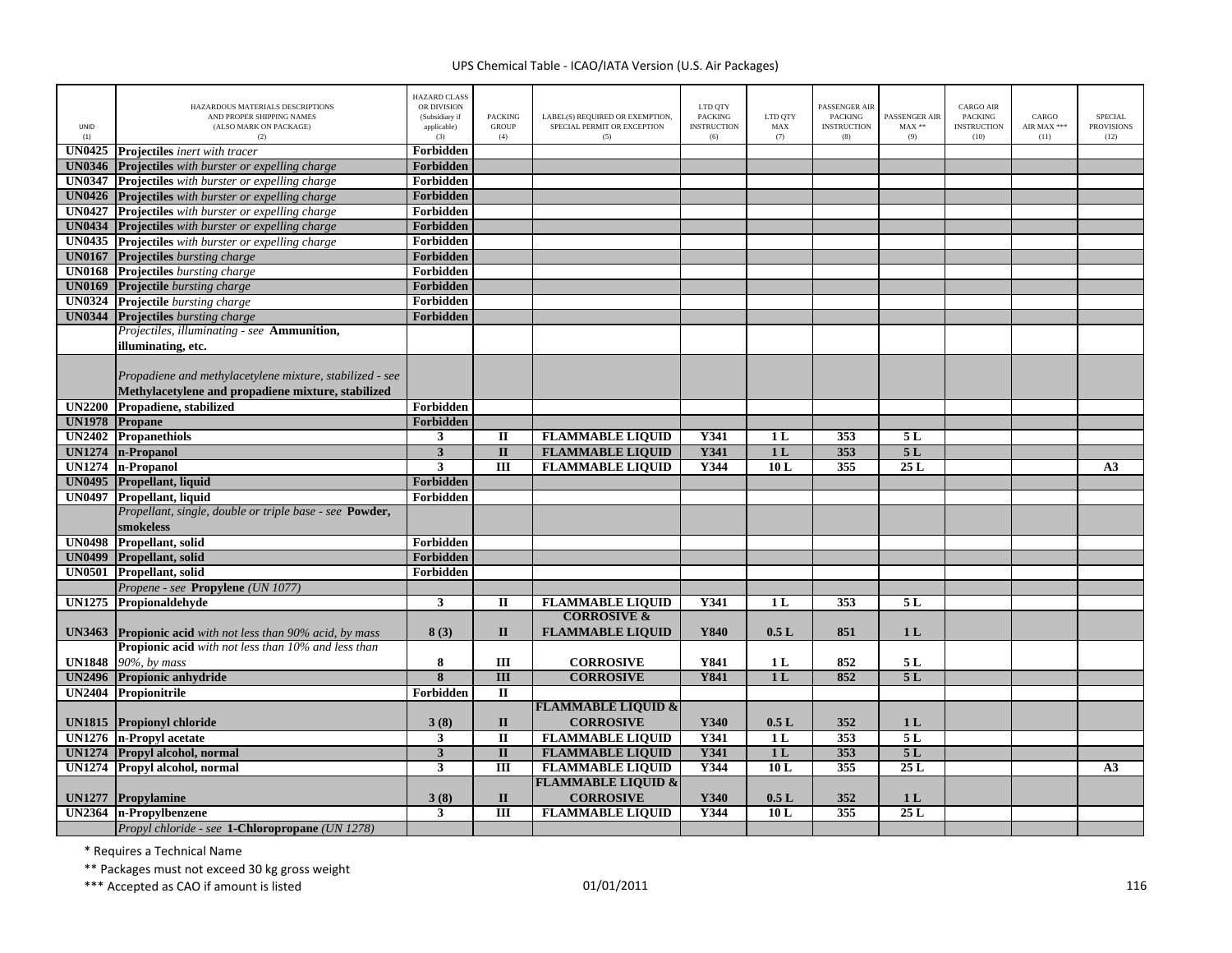| <b>UNID</b><br>(1) | HAZARDOUS MATERIALS DESCRIPTIONS<br>AND PROPER SHIPPING NAMES<br>(ALSO MARK ON PACKAGE)<br>(2) | <b>HAZARD CLASS</b><br>OR DIVISION<br>(Subsidiary if<br>applicable)<br>(3) | PACKING<br><b>GROUP</b><br>(4) | LABEL(S) REQUIRED OR EXEMPTION,<br>SPECIAL PERMIT OR EXCEPTION<br>(5) | LTD QTY<br><b>PACKING</b><br><b>INSTRUCTION</b><br>(6) | LTD QTY<br>MAX<br>(7) | PASSENGER AIR<br><b>PACKING</b><br><b>INSTRUCTION</b><br>(8) | PASSENGER AIR<br>$MAX**$<br>(9) | <b>CARGO AIR</b><br>PACKING<br><b>INSTRUCTION</b><br>(10) | CARGO<br>AIR MAX ***<br>(11) | SPECIAL<br><b>PROVISIONS</b><br>(12) |
|--------------------|------------------------------------------------------------------------------------------------|----------------------------------------------------------------------------|--------------------------------|-----------------------------------------------------------------------|--------------------------------------------------------|-----------------------|--------------------------------------------------------------|---------------------------------|-----------------------------------------------------------|------------------------------|--------------------------------------|
|                    | UN2740 n-Propyl chloroformate                                                                  | Forbidden                                                                  |                                |                                                                       |                                                        |                       |                                                              |                                 |                                                           |                              |                                      |
| <b>UN1077</b>      | Propylene                                                                                      | Forbidden                                                                  |                                |                                                                       |                                                        |                       |                                                              |                                 |                                                           |                              |                                      |
|                    |                                                                                                |                                                                            |                                | <b>Refer to DOT Special</b>                                           |                                                        |                       |                                                              |                                 |                                                           |                              |                                      |
|                    | UN2611 Propylene chlorohydrin                                                                  | 6.1(3)                                                                     | П                              | <b>Permit or 49 CFR 173.13</b>                                        | Y641                                                   | 1 <sub>L</sub>        | 654                                                          | 5L                              |                                                           |                              |                                      |
|                    |                                                                                                |                                                                            |                                | <b>CORROSIVE &amp;</b>                                                |                                                        |                       |                                                              |                                 |                                                           |                              |                                      |
|                    | UN2258 1.2-Propylenediamine                                                                    | 8(3)                                                                       | $\mathbf{I}$                   | <b>FLAMMABLE LIQUID</b>                                               | Y840                                                   | 0.5L                  | 851                                                          | 1 <sub>L</sub>                  |                                                           |                              |                                      |
|                    |                                                                                                |                                                                            |                                | <b>Refer to DOT Special</b>                                           |                                                        |                       |                                                              |                                 |                                                           |                              |                                      |
|                    | UN1921 Propyleneimine, stabilized                                                              | 3(6.1)                                                                     | $\mathbf I$                    | <b>Permit or 49 CFR 173.13</b>                                        |                                                        |                       |                                                              | Forbidden   Forbidden           |                                                           |                              |                                      |
|                    | Propylene or liquefied petroleum gas - see Petroleum                                           |                                                                            |                                |                                                                       |                                                        |                       |                                                              |                                 |                                                           |                              |                                      |
|                    | gases, liquefied (UN 1075)                                                                     |                                                                            |                                |                                                                       |                                                        |                       |                                                              |                                 |                                                           |                              |                                      |
|                    | <b>UN1280</b> Propylene oxide                                                                  | $\overline{\mathbf{3}}$                                                    | <b>I</b>                       | <b>FLAMMABLE LIQUID</b>                                               |                                                        |                       | 351                                                          | 1 <sub>L</sub>                  |                                                           |                              |                                      |
|                    | UN2850 Propylene tetramer                                                                      | $\overline{\mathbf{3}}$                                                    | $\overline{III}$               | <b>FLAMMABLE LIQUID</b>                                               | Y344                                                   | 10L                   | 355                                                          | 25L                             |                                                           |                              |                                      |
|                    | Propylene trimer - see Tripropylene (UN 2057)                                                  |                                                                            |                                |                                                                       |                                                        |                       |                                                              |                                 |                                                           |                              |                                      |
|                    | <b>UN1281</b> Propyl formates                                                                  | $\overline{\mathbf{3}}$                                                    | $\overline{\mathbf{u}}$        | <b>FLAMMABLE LIQUID</b>                                               | Y341                                                   | 1 <sub>L</sub>        | 353                                                          | 5L                              |                                                           |                              |                                      |
|                    | UN2482 n-Propyl isocyanate                                                                     | Forbidden                                                                  |                                |                                                                       |                                                        |                       |                                                              |                                 |                                                           |                              |                                      |
|                    | Propyl mercaptan - see Propanethiols (UN 2402)                                                 |                                                                            |                                |                                                                       |                                                        |                       |                                                              |                                 |                                                           |                              |                                      |
| <b>UN1865</b>      | n-Propyl nitrate                                                                               | $\mathbf{3}$                                                               | $\mathbf{I}$                   | <b>FLAMMABLE LIQUID</b>                                               | Y341                                                   | 1 <sub>L</sub>        | 353                                                          | 5L                              |                                                           |                              |                                      |
|                    | <b>UN1816</b> Propyltrichlorosilane                                                            | Forbidden                                                                  | $\overline{\mathbf{u}}$        |                                                                       |                                                        |                       |                                                              |                                 |                                                           |                              |                                      |
|                    | Pyrazine hexahydride - see Piperazine (UN 2735)                                                |                                                                            |                                |                                                                       |                                                        |                       |                                                              |                                 |                                                           |                              |                                      |
|                    | Pyrethroid pesticide, liquid, flammable, toxic flash                                           |                                                                            |                                |                                                                       |                                                        |                       |                                                              |                                 |                                                           |                              |                                      |
| <b>UN3350</b>      | point less than $23^{\circ}C^*$                                                                | Forbidden                                                                  | $\mathbf I$                    |                                                                       |                                                        |                       |                                                              |                                 |                                                           |                              |                                      |
|                    | Pyrethroid pesticide, liquid, flammable, toxic flash                                           |                                                                            |                                | <b>Refer to DOT Special</b>                                           |                                                        |                       |                                                              |                                 |                                                           |                              |                                      |
| <b>UN3350</b>      | point less than $23^{\circ}C^*$                                                                | 3(6.1)                                                                     | П                              | <b>Permit or 49 CFR 173.13</b>                                        | Y341                                                   | 1 <sub>L</sub>        | 352                                                          | 1 <sub>L</sub>                  |                                                           |                              |                                      |
|                    |                                                                                                |                                                                            |                                | <b>Refer to DOT Special</b>                                           |                                                        |                       |                                                              |                                 |                                                           |                              |                                      |
|                    | UN3352 Pyrethroid pesticide, liquid, toxic*                                                    | 6.1                                                                        | $\mathbf{I}$                   | <b>Permit or 49 CFR 173.13</b>                                        |                                                        |                       | 652                                                          | 1 <sub>L</sub>                  |                                                           |                              | A <sub>4</sub>                       |
|                    |                                                                                                |                                                                            |                                | <b>Refer to DOT Special</b>                                           |                                                        |                       |                                                              |                                 |                                                           |                              |                                      |
|                    | UN3352 Pyrethroid pesticide, liquid, toxic*                                                    | 6.1                                                                        | П                              | <b>Permit or 49 CFR 173.13</b>                                        | Y641                                                   | 1 <sub>L</sub>        | 654                                                          | 5 L                             |                                                           |                              |                                      |
|                    |                                                                                                |                                                                            |                                | <b>Refer to DOT Special</b>                                           |                                                        |                       |                                                              |                                 |                                                           |                              |                                      |
|                    | UN3352 Pyrethroid pesticide, liquid, toxic*                                                    | 6.1                                                                        | III                            | <b>Permit or 49 CFR 173.13</b>                                        | Y642                                                   | 2L                    | 655                                                          | 25L                             |                                                           |                              | A3                                   |
|                    | Pyrethroid pesticide, liquid, toxic, flammable flash                                           |                                                                            |                                | <b>Refer to DOT Special</b>                                           |                                                        |                       |                                                              |                                 |                                                           |                              |                                      |
| <b>UN3351</b>      | point not less than $23^{\circ}C^*$                                                            | 6.1(3)                                                                     | $\bf{I}$                       | <b>Permit or 49 CFR 173.13</b>                                        |                                                        |                       | 652                                                          | 1 <sub>L</sub>                  |                                                           |                              | A <sub>4</sub>                       |
|                    | Pyrethroid pesticide, liquid, toxic, flammable flash                                           |                                                                            |                                | <b>Refer to DOT Special</b>                                           |                                                        |                       |                                                              |                                 |                                                           |                              |                                      |
| <b>UN3351</b>      | point not less than $23^{\circ}C^*$<br>Pyrethroid pesticide, liquid, toxic, flammable flash    | 6.1(3)                                                                     | $\mathbf{I}$                   | <b>Permit or 49 CFR 173.13</b><br><b>Refer to DOT Special</b>         | Y641                                                   | 1 <sub>L</sub>        | 654                                                          | 5L                              |                                                           |                              |                                      |
|                    |                                                                                                |                                                                            |                                |                                                                       |                                                        |                       |                                                              |                                 |                                                           |                              |                                      |
| <b>UN3351</b>      | point not less than $23^{\circ}C^*$                                                            | 6.1(3)                                                                     | Ш                              | <b>Permit or 49 CFR 173.13</b><br><b>Refer to DOT Special</b>         | Y642                                                   | 2L                    | 655                                                          | 25L                             |                                                           |                              | A3                                   |
|                    |                                                                                                |                                                                            | $\mathbf{I}$                   | <b>Permit or 49 CFR 173.13</b>                                        |                                                        |                       |                                                              |                                 |                                                           |                              | A5                                   |
|                    | UN3349 Pyrethroid pesticide, solid, toxic*                                                     | 6.1                                                                        |                                | <b>Refer to DOT Special</b>                                           |                                                        |                       | 666                                                          | $5$ kg                          |                                                           |                              |                                      |
|                    | UN3349 Pyrethroid pesticide, solid, toxic*                                                     | 6.1                                                                        | П                              | <b>Permit or 49 CFR 173.13</b>                                        | Y644                                                   |                       | 669                                                          | $25 \text{ kg}$                 |                                                           |                              |                                      |
|                    |                                                                                                |                                                                            |                                | <b>Refer to DOT Special</b>                                           |                                                        | $1 \text{ kg}$        |                                                              |                                 |                                                           |                              |                                      |
| <b>UN3349</b>      | Pyrethroid pesticide, solid, toxic*                                                            | 6.1                                                                        | III                            | <b>Permit or 49 CFR 173.13</b>                                        | Y645                                                   | 10 kg                 | 670                                                          | $25 \text{ kg}$                 |                                                           |                              | A3                                   |
|                    | UN1282 Pyridine                                                                                | $\mathbf{3}$                                                               | П                              | <b>FLAMMABLE LIQUID</b>                                               | <b>Y341</b>                                            | 1 <sub>L</sub>        | 353                                                          | 5 L                             |                                                           |                              |                                      |
|                    | Pyridine perchlorate                                                                           | Forbidden                                                                  |                                |                                                                       |                                                        |                       |                                                              |                                 |                                                           |                              |                                      |
|                    | UN1383 Pyrophoric alloy, n.o.s.*                                                               | Forbidden                                                                  |                                |                                                                       |                                                        |                       |                                                              |                                 |                                                           |                              |                                      |
|                    | UN3194 Pyrophoric liquid, inorganic, n.o.s.*                                                   | Forbidden                                                                  |                                |                                                                       |                                                        |                       |                                                              |                                 |                                                           |                              |                                      |
|                    | UN2845 Pyrophoric liquid, organic, n.o.s.*                                                     | Forbidden                                                                  |                                |                                                                       |                                                        |                       |                                                              |                                 |                                                           |                              |                                      |

\* Requires <sup>a</sup> Technical Name

\*\* Packages must not exceed 30 kg gross weight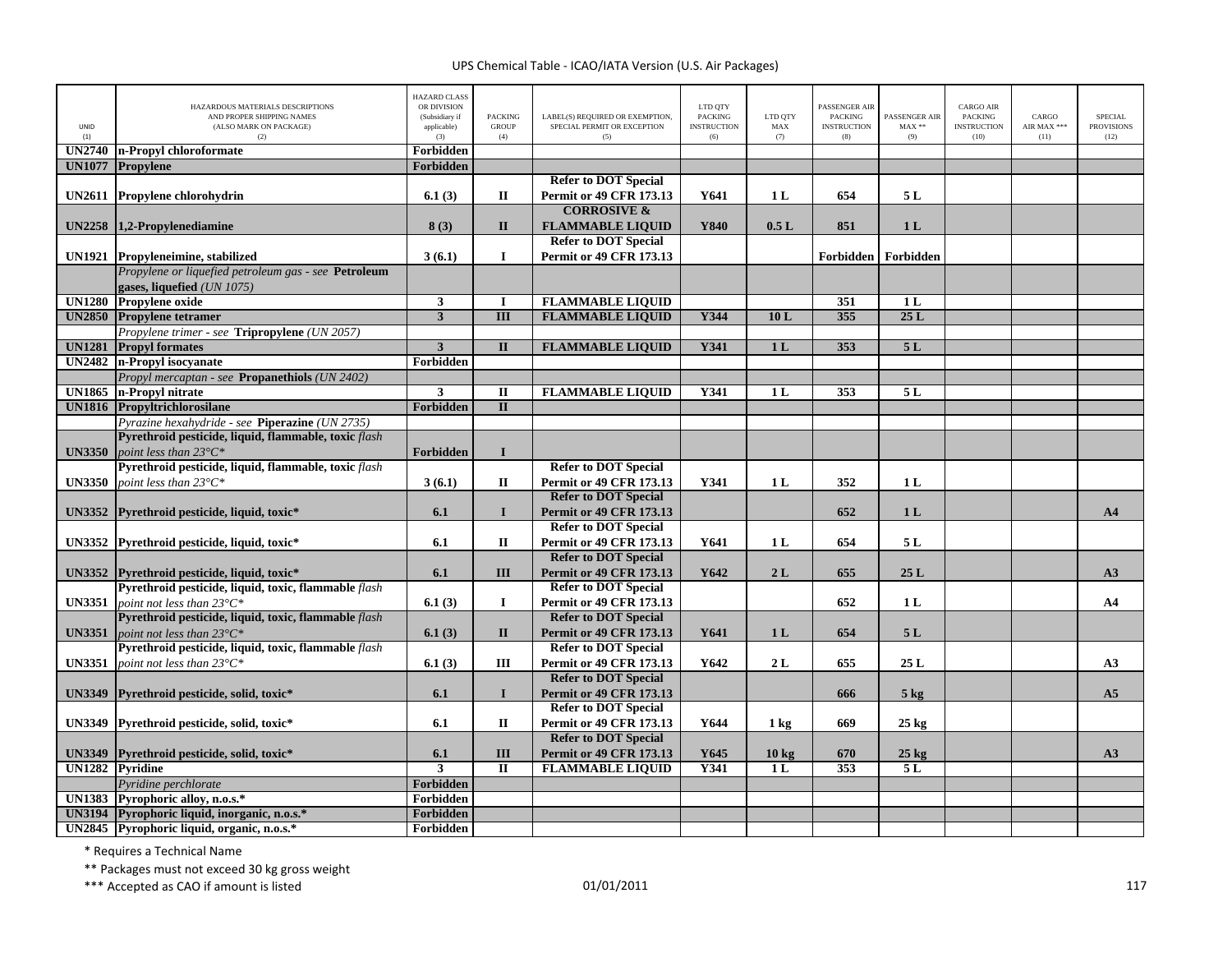| UNID<br>(1)    | HAZARDOUS MATERIALS DESCRIPTIONS<br>AND PROPER SHIPPING NAMES<br>(ALSO MARK ON PACKAGE)<br>(2)                                                    | <b>HAZARD CLASS</b><br>OR DIVISION<br>(Subsidiary if<br>applicable)<br>(3) | <b>PACKING</b><br><b>GROUP</b><br>(4) | LABEL(S) REQUIRED OR EXEMPTION,<br>SPECIAL PERMIT OR EXCEPTION<br>(5) | LTD OTY<br><b>PACKING</b><br><b>INSTRUCTION</b><br>(6) | LTD QTY<br>MAX<br>(7) | PASSENGER AIR<br><b>PACKING</b><br><b>INSTRUCTION</b><br>(8) | PASSENGER AIR<br>$MAX**$<br>(9) | <b>CARGO AIR</b><br>PACKING<br><b>INSTRUCTION</b><br>(10) | CARGO<br>AIR MAX ***<br>(11) | <b>SPECIAL</b><br><b>PROVISIONS</b><br>(12) |
|----------------|---------------------------------------------------------------------------------------------------------------------------------------------------|----------------------------------------------------------------------------|---------------------------------------|-----------------------------------------------------------------------|--------------------------------------------------------|-----------------------|--------------------------------------------------------------|---------------------------------|-----------------------------------------------------------|------------------------------|---------------------------------------------|
| <b>UN1383</b>  | Pyrophoric metal, n.o.s.*                                                                                                                         | Forbidden                                                                  |                                       |                                                                       |                                                        |                       |                                                              |                                 |                                                           |                              |                                             |
| <b>UN3200</b>  | Pyrophoric solid, inorganic, n.o.s.*                                                                                                              | Forbidden                                                                  |                                       |                                                                       |                                                        |                       |                                                              |                                 |                                                           |                              |                                             |
| <b>UN2846</b>  | Pyrophoric solid, organic, n.o.s.*                                                                                                                | Forbidden                                                                  |                                       |                                                                       |                                                        |                       |                                                              |                                 |                                                           |                              |                                             |
|                |                                                                                                                                                   |                                                                            |                                       |                                                                       |                                                        |                       |                                                              | <b>Not</b>                      |                                                           |                              |                                             |
|                | UN1817 Pyrosulphuryl chloride                                                                                                                     | 8                                                                          | $\mathbf{I}$                          |                                                                       |                                                        |                       |                                                              | Accepted                        |                                                           |                              |                                             |
|                | Pyroxylin solution - see Nitrocellulose solution,                                                                                                 |                                                                            |                                       |                                                                       |                                                        |                       |                                                              |                                 |                                                           |                              |                                             |
|                | flammable (UN 2059)                                                                                                                               |                                                                            |                                       |                                                                       |                                                        |                       |                                                              |                                 |                                                           |                              |                                             |
|                |                                                                                                                                                   |                                                                            |                                       | <b>FLAMMABLE LIQUID &amp;</b>                                         |                                                        |                       |                                                              |                                 |                                                           |                              |                                             |
|                | UN1922 Pyrrolidine                                                                                                                                | 3(8)                                                                       | П                                     | <b>CORROSIVE</b>                                                      | Y340                                                   | 0.5L                  | 352                                                          | 1 <sub>L</sub>                  |                                                           |                              |                                             |
|                | Quebrachitol pentanitrate                                                                                                                         | <b>Forbidden</b>                                                           |                                       |                                                                       |                                                        |                       |                                                              |                                 |                                                           |                              |                                             |
|                |                                                                                                                                                   |                                                                            |                                       | <b>Refer to DOT Special</b>                                           |                                                        |                       |                                                              |                                 |                                                           |                              |                                             |
| <b>UN2656</b>  | <b>Ouinoline</b>                                                                                                                                  | 6.1                                                                        | Ш                                     | <b>Permit or 49 CFR 173.13</b>                                        | Y642                                                   | 2L                    | 655                                                          | 25 L                            |                                                           |                              |                                             |
|                | Quinone - see Benzoquinone (UN 2587)                                                                                                              |                                                                            |                                       |                                                                       |                                                        |                       |                                                              |                                 |                                                           |                              |                                             |
|                | Radioactive material, excepted package - articles<br>manufactured from natural uranium $or$ depleted                                              |                                                                            |                                       |                                                                       |                                                        |                       | <b>See sections</b>                                          |                                 |                                                           |                              |                                             |
| <b>UN2909</b>  | uranium $or$ natural thorium                                                                                                                      | $7\phantom{.0}$                                                            |                                       | <b>RADIOACTIVE</b>                                                    |                                                        |                       | 2.7 and 4.13                                                 | 30 kg                           |                                                           |                              | A130                                        |
| <b>UN2908</b>  | Radioactive material, excepted package, empty<br>packaging                                                                                        | $\overline{7}$                                                             |                                       | <b>RADIOACTIVE</b>                                                    |                                                        |                       | <b>See sections</b><br>2.7 and 4.13                          | $30 \text{ kg}$                 |                                                           |                              | A130                                        |
| <b>UN2911</b>  | Radioactive material, excepted package - instruments<br>or articles                                                                               | $\overline{7}$                                                             |                                       | <b>RADIOACTIVE</b>                                                    |                                                        |                       | <b>See sections</b><br>2.7 and 4.13                          | $30 \text{ kg}$                 |                                                           |                              | A130                                        |
|                | Radioactive material, excepted package, limited                                                                                                   |                                                                            |                                       |                                                                       |                                                        |                       | <b>See sections</b>                                          |                                 |                                                           |                              |                                             |
| <b>UN2910</b>  | quantity of material                                                                                                                              | $7\phantom{.0}$                                                            |                                       | <b>RADIOACTIVE</b>                                                    |                                                        |                       | 1.6                                                          | $30 \text{ kg}$                 |                                                           |                              | A23, A130                                   |
|                | Radioactive material, low specific activity (LSA-I) non                                                                                           |                                                                            |                                       |                                                                       |                                                        |                       | <b>See sections</b>                                          |                                 |                                                           |                              |                                             |
| <b>UN2912</b>  | fissile or fissile-excepted                                                                                                                       | $7\phantom{.0}$                                                            |                                       | <b>RADIOACTIVE</b>                                                    |                                                        |                       | 2.7 and 4.13                                                 | 30 kg                           |                                                           |                              | A78, A139                                   |
| <b>UN3321</b>  | Radioactive material, low specific activity (LSA-II)<br>non fissile or fissile-excepted                                                           | $7\phantom{.0}$                                                            |                                       | <b>RADIOACTIVE</b>                                                    |                                                        |                       | <b>See sections</b><br>2.7 and 4.13                          | $30 \text{ kg}$                 |                                                           |                              | A78, A139,<br>A159                          |
|                | Radioactive material, low specific activity (LSA-II)                                                                                              |                                                                            |                                       |                                                                       |                                                        |                       |                                                              | <b>Not</b>                      |                                                           |                              |                                             |
| <b>UN3324</b>  | fissile                                                                                                                                           | $\overline{7}$                                                             |                                       |                                                                       |                                                        |                       |                                                              | Accepted                        |                                                           |                              |                                             |
| <b>UN3322</b>  | Radioactive material, low specific activity (LSA-III)<br>non fissile or fissile-excepted<br>Radioactive material, low specific activity (LSA-III) | $\overline{7}$                                                             |                                       | <b>RADIOACTIVE</b>                                                    |                                                        |                       | <b>See sections</b><br>2.7 and 4.13                          | $30 \text{ kg}$<br><b>Not</b>   |                                                           |                              | A78, A139,<br>A159                          |
|                |                                                                                                                                                   |                                                                            |                                       |                                                                       |                                                        |                       |                                                              |                                 |                                                           |                              |                                             |
| UN3325 fissile |                                                                                                                                                   | $\overline{7}$                                                             |                                       |                                                                       |                                                        |                       |                                                              | Accepted                        |                                                           |                              |                                             |

\* Requires <sup>a</sup> Technical Name

\*\* Packages must not exceed 30 kg gross weight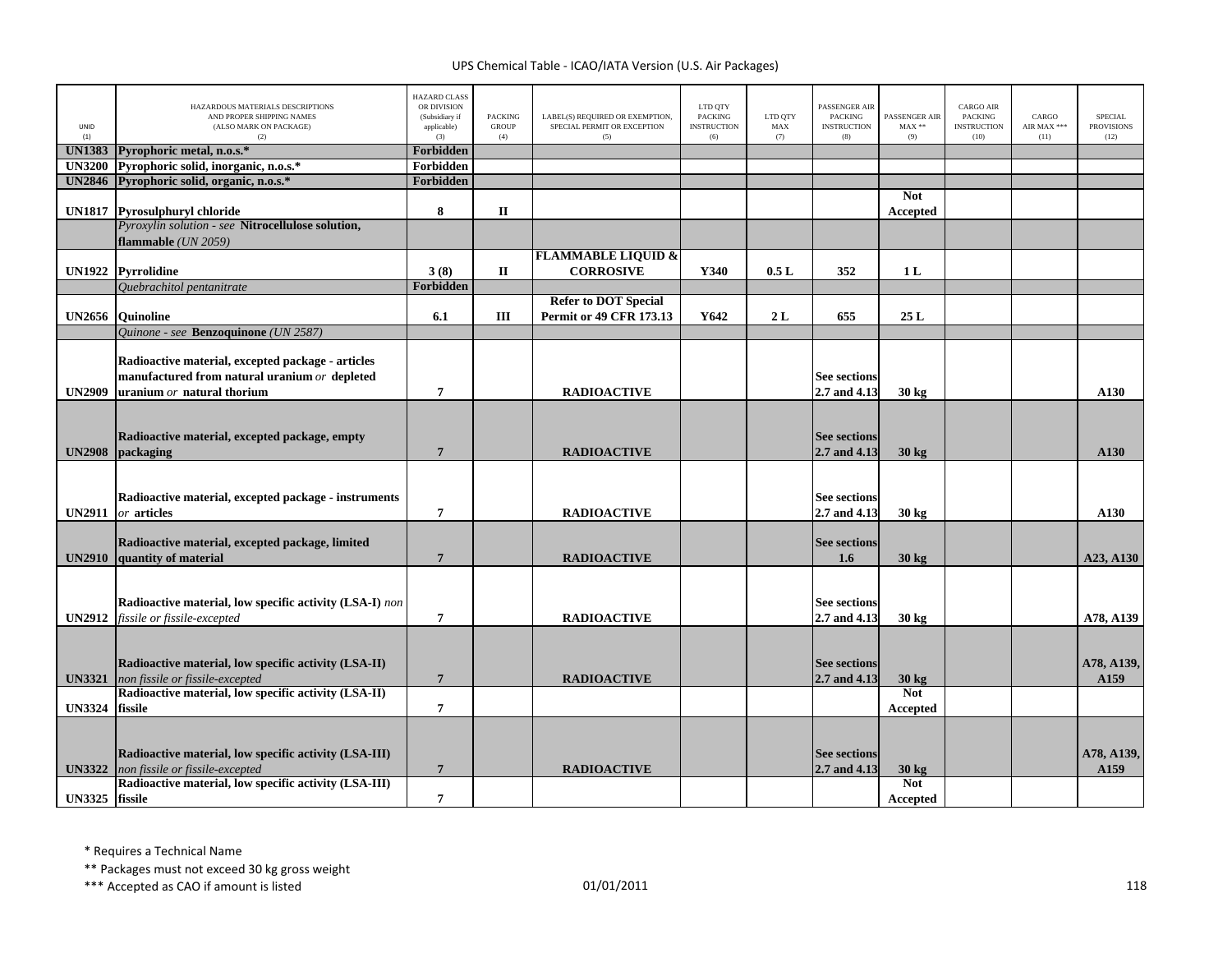| UNID<br>(1)   | HAZARDOUS MATERIALS DESCRIPTIONS<br>AND PROPER SHIPPING NAMES<br>(ALSO MARK ON PACKAGE)<br>(2)          | <b>HAZARD CLASS</b><br>OR DIVISION<br>(Subsidiary if<br>applicable)<br>(3) | <b>PACKING</b><br><b>GROUP</b><br>(4) | LABEL(S) REQUIRED OR EXEMPTION,<br>SPECIAL PERMIT OR EXCEPTION<br>(5) | LTD QTY<br><b>PACKING</b><br><b>INSTRUCTION</b><br>(6) | LTD QTY<br>MAX<br>(7) | PASSENGER AIR<br><b>PACKING</b><br><b>INSTRUCTION</b><br>(8) | PASSENGER AIR<br>$MAX**$<br>(9) | <b>CARGO AIR</b><br><b>PACKING</b><br><b>INSTRUCTION</b><br>(10) | CARGO<br>AIR MAX ***<br>(11) | <b>SPECIAL</b><br><b>PROVISIONS</b><br>(12) |
|---------------|---------------------------------------------------------------------------------------------------------|----------------------------------------------------------------------------|---------------------------------------|-----------------------------------------------------------------------|--------------------------------------------------------|-----------------------|--------------------------------------------------------------|---------------------------------|------------------------------------------------------------------|------------------------------|---------------------------------------------|
|               |                                                                                                         |                                                                            |                                       |                                                                       |                                                        |                       |                                                              |                                 |                                                                  |                              |                                             |
|               | Radioactive material, surface contaminated objects                                                      |                                                                            |                                       |                                                                       |                                                        |                       | <b>See sections</b>                                          |                                 |                                                                  |                              | A78, A139,                                  |
| <b>UN2913</b> | (SCO-I or SCO-II) non-fissile or fissile-excepted<br>Radioactive material, surface contaminated objects | $7\phantom{.0}$                                                            |                                       | <b>RADIOACTIVE</b>                                                    |                                                        |                       | 2.7 and 4.13                                                 | 30 kg<br><b>Not</b>             |                                                                  |                              | A159                                        |
|               | UN3326 (SCO-I or SCO-II), fissile                                                                       | $\overline{7}$                                                             |                                       |                                                                       |                                                        |                       |                                                              | Accepted                        |                                                                  |                              |                                             |
|               | Radioactive material, transported under special                                                         |                                                                            |                                       |                                                                       |                                                        |                       |                                                              | <b>Not</b>                      |                                                                  |                              |                                             |
| <b>UN2919</b> | arrangement non fissile or fissile-excepted                                                             | $7\overline{ }$                                                            |                                       |                                                                       |                                                        |                       |                                                              | <b>Accepted</b>                 |                                                                  |                              |                                             |
| <b>UN3331</b> | Radioactive material, transported under special<br>arrangement, fissile                                 | $\overline{7}$                                                             |                                       |                                                                       |                                                        |                       |                                                              | <b>Not</b>                      |                                                                  |                              |                                             |
|               |                                                                                                         |                                                                            |                                       |                                                                       |                                                        |                       |                                                              | Accepted                        |                                                                  |                              |                                             |
|               |                                                                                                         |                                                                            |                                       |                                                                       |                                                        |                       |                                                              |                                 |                                                                  |                              |                                             |
|               | Radioactive material, Type A package non-special                                                        |                                                                            |                                       |                                                                       |                                                        |                       | <b>See sections</b>                                          |                                 |                                                                  |                              |                                             |
| <b>UN2915</b> | form, non fissile or fissile-excepted<br>Radioactive material, Type A package, fissile (non-            | $7\phantom{.0}$                                                            |                                       | <b>RADIOACTIVE</b>                                                    |                                                        |                       | 2.7 and 4.13                                                 | 30 kg<br><b>Not</b>             |                                                                  |                              | A78, A139                                   |
| <b>UN3327</b> | special form)                                                                                           | $\overline{7}$                                                             |                                       |                                                                       |                                                        |                       |                                                              | Accepted                        |                                                                  |                              |                                             |
|               |                                                                                                         |                                                                            |                                       |                                                                       |                                                        |                       |                                                              |                                 |                                                                  |                              |                                             |
|               |                                                                                                         |                                                                            |                                       |                                                                       |                                                        |                       |                                                              |                                 |                                                                  |                              |                                             |
| <b>UN3332</b> | Radioactive material, Type A package, special form<br>non fissile or fissile-excepted                   | $\overline{7}$                                                             |                                       | <b>RADIOACTIVE</b>                                                    |                                                        |                       | <b>See sections</b><br>2.7 and 4.13                          | $30 \text{ kg}$                 |                                                                  |                              | A78, A139                                   |
|               | Radioactive material, Type A package, special form,                                                     |                                                                            |                                       |                                                                       |                                                        |                       |                                                              | <b>Not</b>                      |                                                                  |                              |                                             |
| <b>UN3333</b> | fissile                                                                                                 | $\overline{7}$                                                             |                                       |                                                                       |                                                        |                       |                                                              | Accepted                        |                                                                  |                              |                                             |
|               | Radioactive material, Type B(M) package non fissile                                                     |                                                                            |                                       |                                                                       |                                                        |                       |                                                              | <b>Not</b>                      |                                                                  |                              |                                             |
| <b>UN2917</b> | or fissile-excepted                                                                                     | $7\phantom{.0}$                                                            |                                       |                                                                       |                                                        |                       |                                                              | <b>Accepted</b><br><b>Not</b>   |                                                                  |                              |                                             |
| <b>UN3329</b> | Radioactive material, Type B(M) package, fissile                                                        | $\overline{7}$                                                             |                                       |                                                                       |                                                        |                       |                                                              | Accepted                        |                                                                  |                              |                                             |
|               | Radioactive material, Type B(U) package non fissile or                                                  |                                                                            |                                       |                                                                       |                                                        |                       |                                                              | <b>Not</b>                      |                                                                  |                              |                                             |
| <b>UN2916</b> | fissile-excepted                                                                                        | $7\phantom{.0}$                                                            |                                       |                                                                       |                                                        |                       |                                                              | <b>Accepted</b>                 |                                                                  |                              |                                             |
|               | UN3328 Radioactive material, Type B(U) package, fissile                                                 | $\overline{7}$                                                             |                                       |                                                                       |                                                        |                       |                                                              | <b>Not</b><br>Accepted          |                                                                  |                              |                                             |
|               |                                                                                                         |                                                                            |                                       |                                                                       |                                                        |                       |                                                              |                                 |                                                                  |                              |                                             |
|               |                                                                                                         |                                                                            |                                       |                                                                       |                                                        |                       |                                                              |                                 |                                                                  |                              |                                             |
|               | Radioactive material, Type C package non fissile or                                                     |                                                                            |                                       |                                                                       |                                                        |                       | <b>See sections</b>                                          |                                 |                                                                  |                              | A23, A78,                                   |
| <b>UN3323</b> | fissile-excepted                                                                                        | $\overline{7}$                                                             |                                       | <b>RADIOACTIVE</b>                                                    |                                                        |                       | 2.7 and 4.13                                                 | $30 \text{ kg}$                 |                                                                  |                              | A139                                        |
|               |                                                                                                         |                                                                            |                                       |                                                                       |                                                        |                       |                                                              |                                 |                                                                  |                              |                                             |
|               |                                                                                                         |                                                                            |                                       | <b>RADIOACTIVE &amp;</b>                                              |                                                        |                       | <b>See sections</b>                                          |                                 |                                                                  |                              |                                             |
|               | UN3330 Radioactive material, Type C package, fissile                                                    | $\overline{7}$                                                             |                                       | <b>FISSILE</b>                                                        |                                                        |                       | 2.7 and 4.13                                                 | 30 kg                           |                                                                  |                              | A76, A78                                    |
| <b>UN2978</b> | Radioactive material, uranium hexafluoride (non<br>fissile or fissile excepted)                         | 7(8)                                                                       |                                       |                                                                       |                                                        |                       |                                                              | <b>Not</b><br>Accepted          |                                                                  |                              |                                             |
|               |                                                                                                         |                                                                            |                                       |                                                                       |                                                        |                       |                                                              | <b>Not</b>                      |                                                                  |                              |                                             |
| <b>UN2977</b> | Radioactive material, uranium hexafluoride, fissile                                                     | 7(8)                                                                       |                                       |                                                                       |                                                        |                       |                                                              | Accepted                        |                                                                  |                              |                                             |
|               | RDX and cyclotetramethylenetetranitramine mixture,                                                      |                                                                            |                                       |                                                                       |                                                        |                       |                                                              |                                 |                                                                  |                              |                                             |
| <b>UN0391</b> | desensitized<br>RDX and cyclotetramethylenetetranitramine mixture,                                      | Forbidden                                                                  |                                       |                                                                       |                                                        |                       |                                                              |                                 |                                                                  |                              |                                             |
| UN0391 wetted |                                                                                                         | Forbidden                                                                  |                                       |                                                                       |                                                        |                       |                                                              |                                 |                                                                  |                              |                                             |

\* Requires <sup>a</sup> Technical Name

\*\* Packages must not exceed 30 kg gross weight

\*\*\* Accepted as CAO if amount is listed 119 and the control of the control of the control of the control of the control of the control of the control of the control of the control of the control of the control of the contr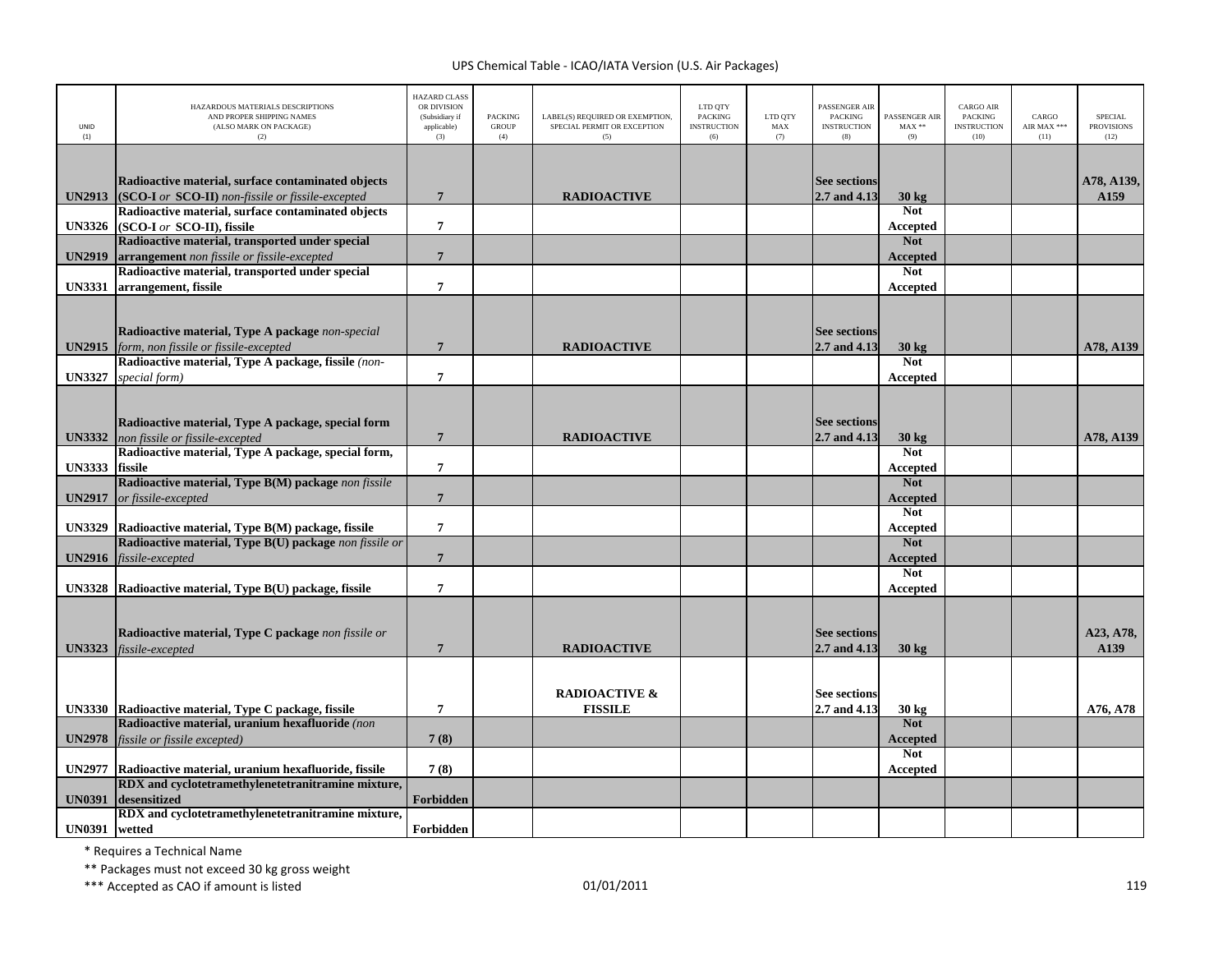| UNID<br>(1)                    | HAZARDOUS MATERIALS DESCRIPTIONS<br>AND PROPER SHIPPING NAMES<br>(ALSO MARK ON PACKAGE)<br>(2) | <b>HAZARD CLASS</b><br>OR DIVISION<br>(Subsidiary if<br>applicable)<br>(3) | <b>PACKING</b><br><b>GROUP</b><br>(4) | LABEL(S) REQUIRED OR EXEMPTION,<br>SPECIAL PERMIT OR EXCEPTION<br>(5) | LTD QTY<br><b>PACKING</b><br><b>INSTRUCTION</b><br>(6) | LTD OTY<br>MAX<br>(7) | PASSENGER AIR<br><b>PACKING</b><br><b>INSTRUCTION</b><br>(8) | PASSENGER AIR<br>$MAX**$<br>(9)    | <b>CARGO AIR</b><br><b>PACKING</b><br><b>INSTRUCTION</b><br>(10) | CARGO<br>AIR MAX ***<br>(11) | <b>SPECIAL</b><br><b>PROVISIONS</b><br>(12) |
|--------------------------------|------------------------------------------------------------------------------------------------|----------------------------------------------------------------------------|---------------------------------------|-----------------------------------------------------------------------|--------------------------------------------------------|-----------------------|--------------------------------------------------------------|------------------------------------|------------------------------------------------------------------|------------------------------|---------------------------------------------|
| <b>UN0483</b>                  | <b>RDX</b> , desensitized                                                                      | Forbidden                                                                  |                                       |                                                                       |                                                        |                       |                                                              |                                    |                                                                  |                              |                                             |
| <b>UN0072</b>                  | RDX, wetted with not less than 15% water, by mass                                              | Forbidden                                                                  |                                       |                                                                       |                                                        |                       |                                                              |                                    |                                                                  |                              |                                             |
|                                | Receptacles, small, containing gas (flammable) without                                         |                                                                            |                                       |                                                                       |                                                        |                       |                                                              |                                    |                                                                  |                              |                                             |
| <b>UN2037</b>                  | a release device, non-refillable                                                               | 2.1                                                                        |                                       | <b>FLAMMABLE GAS</b>                                                  | Y203                                                   | $1 \text{ kg}$        | 203                                                          | $1 \text{ kg}$                     |                                                                  |                              |                                             |
|                                | Receptacles, small, containing gas (non-flammable)                                             |                                                                            |                                       |                                                                       |                                                        |                       |                                                              |                                    |                                                                  |                              |                                             |
| <b>UN2037</b>                  | without a release device, non-refillable                                                       | 2.2                                                                        |                                       | <b>NON-FLAMMABLE GAS</b>                                              | Y203                                                   | 1 <sub>kg</sub>       | 203                                                          | $1 \text{ kg}$                     |                                                                  |                              | A98, A167                                   |
|                                | Receptacles, small, containing gas (oxidizing) without a                                       |                                                                            |                                       |                                                                       |                                                        |                       |                                                              | <b>Not</b>                         |                                                                  |                              |                                             |
| <b>UN2037</b>                  | release device, non-refillable<br>Receptacles, small, containing gas (toxic and corrosive)     | 2.2(5.1)                                                                   |                                       |                                                                       |                                                        |                       |                                                              | <b>Accepted</b>                    |                                                                  |                              |                                             |
|                                |                                                                                                |                                                                            |                                       |                                                                       |                                                        |                       |                                                              |                                    |                                                                  |                              |                                             |
| <b>UN2037</b>                  | without a release device, non-refillable<br>Receptacles, small, containing gas (toxic and      | Forbidden                                                                  |                                       |                                                                       |                                                        |                       |                                                              |                                    |                                                                  |                              |                                             |
| <b>UN2037</b>                  | flammable) without a release device, non-refillable                                            | Forbidden                                                                  |                                       |                                                                       |                                                        |                       |                                                              |                                    |                                                                  |                              |                                             |
|                                | Receptacles, small, containing gas (toxic and oxidizing)                                       |                                                                            |                                       |                                                                       |                                                        |                       |                                                              |                                    |                                                                  |                              |                                             |
| <b>UN2037</b>                  | without a release device, non-refillable                                                       | Forbidden                                                                  |                                       |                                                                       |                                                        |                       |                                                              |                                    |                                                                  |                              |                                             |
|                                |                                                                                                |                                                                            |                                       |                                                                       |                                                        |                       |                                                              |                                    |                                                                  |                              |                                             |
|                                | Receptacles, small, containing gas (toxic, flammable                                           |                                                                            |                                       |                                                                       |                                                        |                       |                                                              |                                    |                                                                  |                              |                                             |
| <b>UN2037</b>                  | and corrosive) without a release device, non-refillable                                        | Forbidden                                                                  |                                       |                                                                       |                                                        |                       |                                                              |                                    |                                                                  |                              |                                             |
|                                |                                                                                                |                                                                            |                                       |                                                                       |                                                        |                       |                                                              |                                    |                                                                  |                              |                                             |
|                                | Receptacles, small, containing gas (toxic, oxidizing and                                       |                                                                            |                                       |                                                                       |                                                        |                       |                                                              |                                    |                                                                  |                              |                                             |
| <b>UN2037</b>                  | corrosive) without a release device, non-refillable                                            | Forbidden                                                                  |                                       |                                                                       |                                                        |                       |                                                              |                                    |                                                                  |                              |                                             |
|                                | Receptacles, small, containing gas (toxic) without a                                           |                                                                            |                                       |                                                                       |                                                        |                       |                                                              |                                    |                                                                  |                              |                                             |
| <b>UN2037</b>                  | release device, non-refillable                                                                 | Forbidden                                                                  |                                       |                                                                       |                                                        |                       |                                                              |                                    |                                                                  |                              |                                             |
|                                | Red phosphorus - see Phosphorus, amorphous (UN                                                 |                                                                            |                                       |                                                                       |                                                        |                       |                                                              |                                    |                                                                  |                              |                                             |
|                                | 1338)                                                                                          |                                                                            |                                       |                                                                       |                                                        |                       |                                                              |                                    |                                                                  |                              |                                             |
| <b>UN1078</b>                  | Refrigerant gas, n.o.s.*                                                                       | 2.2                                                                        |                                       | <b>NON-FLAMMABLE GAS</b>                                              |                                                        |                       | 200                                                          | 30 kg                              |                                                                  |                              |                                             |
| <b>UN1028</b>                  | Refrigerant gas R 12                                                                           | 2.2                                                                        |                                       | <b>NON-FLAMMABLE GAS</b>                                              |                                                        |                       | 200                                                          | 30 kg                              |                                                                  |                              |                                             |
| <b>UN1974</b>                  | <b>Refrigerant gas R 12B1</b>                                                                  | 2.2                                                                        |                                       | <b>NON-FLAMMABLE GAS</b>                                              |                                                        |                       | 200                                                          | 30 kg                              |                                                                  |                              |                                             |
|                                | UN1022 Refrigerant gas R 13                                                                    | $\overline{2.2}$<br>2.2                                                    |                                       | <b>NON-FLAMMABLE GAS</b>                                              |                                                        |                       | 200<br>200                                                   | $30 \text{ kg}$                    |                                                                  |                              |                                             |
| <b>UN1009</b>                  | Refrigerant gas R 13B1<br>Refrigerant gas R 14                                                 | 2.2                                                                        |                                       | <b>NON-FLAMMABLE GAS</b>                                              |                                                        |                       | 200                                                          | 30 kg                              |                                                                  |                              |                                             |
| <b>UN1982</b><br><b>UN1029</b> | Refrigerant gas R 21                                                                           | 2.2                                                                        |                                       | <b>NON-FLAMMABLE GAS</b><br><b>NON-FLAMMABLE GAS</b>                  |                                                        |                       | 200                                                          | $30 \text{ kg}$<br>$30 \text{ kg}$ |                                                                  |                              |                                             |
| <b>UN1018</b>                  | <b>Refrigerant gas R 22</b>                                                                    | 2.2                                                                        |                                       | <b>NON-FLAMMABLE GAS</b>                                              |                                                        |                       | 200                                                          | 30 kg                              |                                                                  |                              |                                             |
| <b>UN1984</b>                  | Refrigerant gas R 23                                                                           | 2.2                                                                        |                                       | <b>NON-FLAMMABLE GAS</b>                                              |                                                        |                       | 200                                                          | 30 kg                              |                                                                  |                              |                                             |
| <b>UN3252</b>                  | Refrigerant gas R 32                                                                           | Forbidden                                                                  |                                       |                                                                       |                                                        |                       |                                                              |                                    |                                                                  |                              |                                             |
| <b>UN1063</b>                  | Refrigerant gas R 40                                                                           | <b>Forbidden</b>                                                           |                                       |                                                                       |                                                        |                       |                                                              |                                    |                                                                  |                              |                                             |
| UN2454                         | <b>Refrigerant gas R 41</b>                                                                    | Forbidden                                                                  |                                       |                                                                       |                                                        |                       |                                                              |                                    |                                                                  |                              |                                             |
| <b>UN1958</b>                  | <b>Refrigerant gas R 114</b>                                                                   | 2.2                                                                        |                                       | <b>NON-FLAMMABLE GAS</b>                                              |                                                        |                       | 200                                                          | 30 kg                              |                                                                  |                              |                                             |
| <b>UN1020</b>                  | Refrigerant gas R 115                                                                          | 2.2                                                                        |                                       | <b>NON-FLAMMABLE GAS</b>                                              |                                                        |                       | 200                                                          | 30 kg                              |                                                                  |                              |                                             |
| <b>UN2193</b>                  | Refrigerant gas R 116                                                                          | 2.2                                                                        |                                       | <b>NON-FLAMMABLE GAS</b>                                              |                                                        |                       | 200                                                          | 30 kg                              |                                                                  |                              |                                             |
| <b>UN1021</b>                  | <b>Refrigerant gas R 124</b>                                                                   | 2.2                                                                        |                                       | <b>NON-FLAMMABLE GAS</b>                                              |                                                        |                       | 200                                                          | $30 \text{ kg}$                    |                                                                  |                              |                                             |
| <b>UN3220</b>                  | <b>Refrigerant gas R 125</b>                                                                   | 2.2                                                                        |                                       | <b>NON-FLAMMABLE GAS</b>                                              |                                                        |                       | 200                                                          | 30 kg                              |                                                                  |                              |                                             |
| <b>UN1983</b>                  | Refrigerant gas R 133a                                                                         | 2.2                                                                        |                                       | <b>NON-FLAMMABLE GAS</b>                                              |                                                        |                       | 200                                                          | $30 \text{ kg}$                    |                                                                  |                              |                                             |
| <b>UN3159</b>                  | Refrigerant gas R 134a                                                                         | 2.2                                                                        |                                       | <b>NON-FLAMMABLE GAS</b>                                              |                                                        |                       | 200                                                          | 30 kg                              |                                                                  |                              |                                             |
| <b>UN2517</b>                  | Refrigerant gas R 142b                                                                         | Forbidden                                                                  |                                       |                                                                       |                                                        |                       |                                                              |                                    |                                                                  |                              |                                             |
| <b>UN2035</b>                  | Refrigerant gas R 143a                                                                         | <b>Forbidden</b>                                                           |                                       |                                                                       |                                                        |                       |                                                              |                                    |                                                                  |                              |                                             |
|                                | UN1030 Refrigerant gas R 152a                                                                  | Forbidden                                                                  |                                       |                                                                       |                                                        |                       |                                                              |                                    |                                                                  |                              |                                             |

\* Requires <sup>a</sup> Technical Name

\*\* Packages must not exceed 30 kg gross weight

\*\*\* Accepted as CAO if amount is listed 120 per control to the control of the control of the control of the control of the control of the control of the control of the control of the control of the control of the control o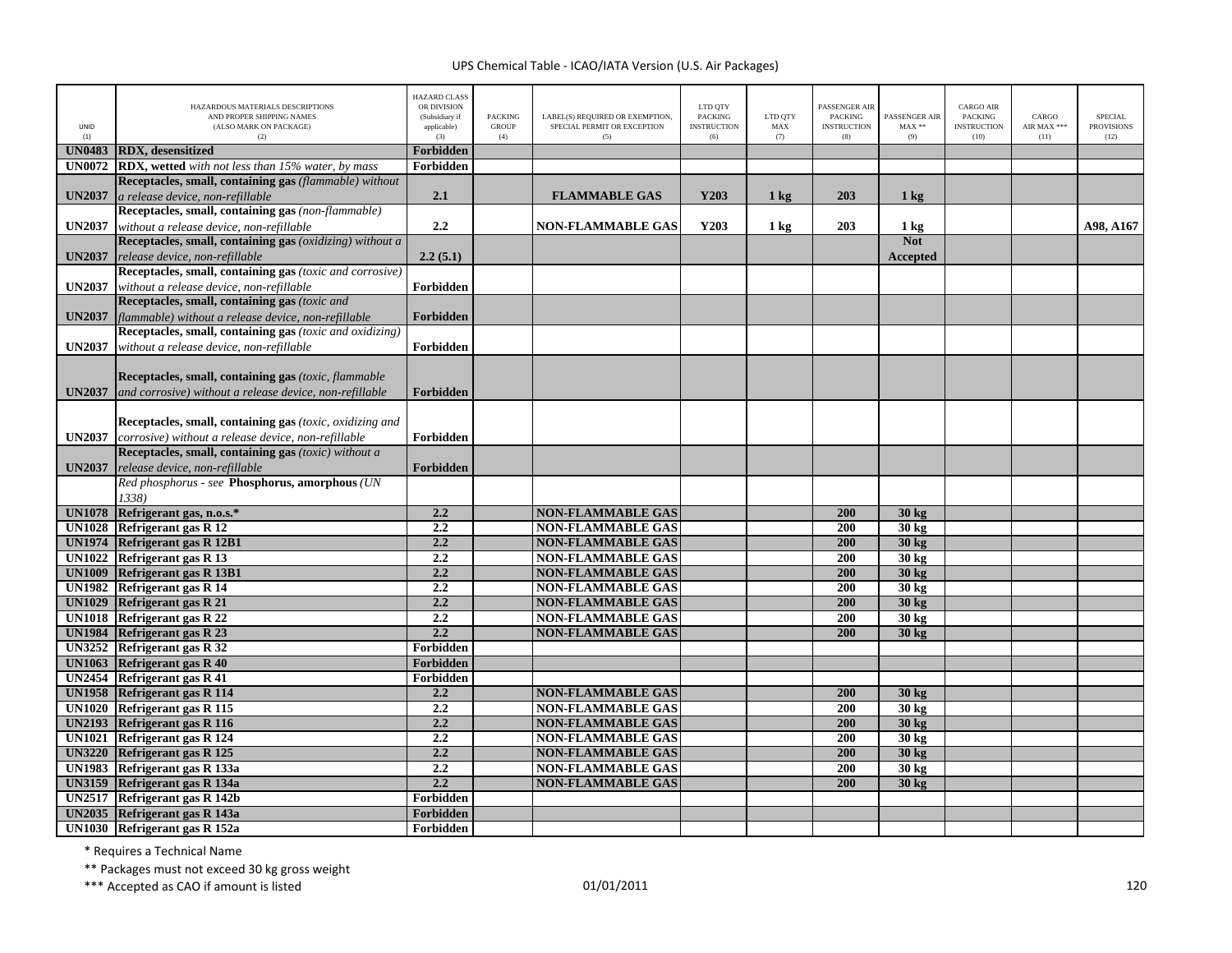| <b>UNID</b><br>(1) | HAZARDOUS MATERIALS DESCRIPTIONS<br>AND PROPER SHIPPING NAMES<br>(ALSO MARK ON PACKAGE)<br>(2) | <b>HAZARD CLASS</b><br>OR DIVISION<br>(Subsidiary if<br>applicable)<br>(3) | <b>PACKING</b><br><b>GROUP</b><br>(4) | LABEL(S) REOUIRED OR EXEMPTION.<br>SPECIAL PERMIT OR EXCEPTION<br>(5) | LTD QTY<br><b>PACKING</b><br><b>INSTRUCTION</b><br>(6) | LTD OTY<br>MAX<br>(7) | PASSENGER AIR<br><b>PACKING</b><br><b>INSTRUCTION</b><br>(8) | <b>PASSENGER AIR</b><br>$MAX**$<br>(9) | CARGO AIR<br><b>PACKING</b><br><b>INSTRUCTION</b><br>(10) | CARGO<br>AIR MAX ***<br>(11) | <b>SPECIAL</b><br><b>PROVISIONS</b><br>(12) |
|--------------------|------------------------------------------------------------------------------------------------|----------------------------------------------------------------------------|---------------------------------------|-----------------------------------------------------------------------|--------------------------------------------------------|-----------------------|--------------------------------------------------------------|----------------------------------------|-----------------------------------------------------------|------------------------------|---------------------------------------------|
|                    | UN2453 Refrigerant gas R 161                                                                   | <b>Forbidden</b>                                                           |                                       |                                                                       |                                                        |                       |                                                              |                                        |                                                           |                              |                                             |
|                    | UN2424 Refrigerant gas R 218                                                                   | 2.2                                                                        |                                       | <b>NON-FLAMMABLE GAS</b>                                              |                                                        |                       | 200                                                          | 30 kg                                  |                                                           |                              |                                             |
| <b>UN3296</b>      | <b>Refrigerant gas R 227</b>                                                                   | 2.2                                                                        |                                       | <b>NON-FLAMMABLE GAS</b>                                              |                                                        |                       | 200                                                          | 30 kg                                  |                                                           |                              |                                             |
|                    | UN3337 Refrigerant gas R 404A                                                                  | 2.2                                                                        |                                       | <b>NON-FLAMMABLE GAS</b>                                              |                                                        |                       | 200                                                          | $30 \text{ kg}$                        |                                                           |                              |                                             |
|                    | UN3338 Refrigerant gas R 407A                                                                  | 2.2                                                                        |                                       | <b>NON-FLAMMABLE GAS</b>                                              |                                                        |                       | 200                                                          | 30 kg                                  |                                                           |                              |                                             |
|                    | UN3339 Refrigerant gas R 407B                                                                  | 2.2                                                                        |                                       | <b>NON-FLAMMABLE GAS</b>                                              |                                                        |                       | $\overline{200}$                                             | 30 kg                                  |                                                           |                              |                                             |
| <b>UN3340</b>      | <b>Refrigerant gas R 407C</b>                                                                  | 2.2                                                                        |                                       | <b>NON-FLAMMABLE GAS</b>                                              |                                                        |                       | 200                                                          | $30 \text{ kg}$                        |                                                           |                              |                                             |
|                    | UN2602 Refrigerant gas R 500                                                                   | 2,2                                                                        |                                       | <b>NON-FLAMMABLE GAS</b>                                              |                                                        |                       | 200                                                          | $30 \text{ kg}$                        |                                                           |                              |                                             |
| <b>UN1973</b>      | Refrigerant gas R 502                                                                          | 2.2                                                                        |                                       | <b>NON-FLAMMABLE GAS</b>                                              |                                                        |                       | 200                                                          | 30 kg                                  |                                                           |                              |                                             |
|                    | UN2599 Refrigerant gas R 503                                                                   | 2.2                                                                        |                                       | <b>NON-FLAMMABLE GAS</b>                                              |                                                        |                       | 200                                                          | 30 kg                                  |                                                           |                              |                                             |
| <b>UN1959</b>      | Refrigerant gas R 1132a                                                                        | Forbidden                                                                  |                                       |                                                                       |                                                        |                       |                                                              |                                        |                                                           |                              |                                             |
|                    | <b>UN1858</b> Refrigerant gas R 1216                                                           | 2.2                                                                        |                                       | <b>NON-FLAMMABLE GAS</b>                                              |                                                        |                       | 200                                                          | $30 \text{ kg}$                        |                                                           |                              |                                             |
| <b>UN2422</b>      | Refrigerant gas R 1318                                                                         | 2.2                                                                        |                                       | <b>NON-FLAMMABLE GAS</b>                                              |                                                        |                       | 200                                                          | 30 kg                                  |                                                           |                              |                                             |
|                    | UN1976 Refrigerant gas R C318                                                                  | 2.2                                                                        |                                       | <b>NON-FLAMMABLE GAS</b>                                              |                                                        |                       | 200                                                          | 30 kg                                  |                                                           |                              |                                             |
|                    | Refrigerating machines containing flammable, non-                                              |                                                                            |                                       |                                                                       |                                                        |                       |                                                              |                                        |                                                           |                              |                                             |
| <b>UN3358</b>      | toxic, liquefied gas                                                                           | <b>Forbidden</b>                                                           |                                       |                                                                       |                                                        |                       |                                                              |                                        |                                                           |                              |                                             |
|                    | Refrigerating machines containing non-flammable, non-                                          |                                                                            |                                       |                                                                       |                                                        |                       |                                                              |                                        |                                                           |                              |                                             |
|                    | toxic, liquefied gas or compressed gas or ammonia                                              |                                                                            |                                       |                                                                       |                                                        |                       |                                                              |                                        |                                                           |                              |                                             |
| <b>UN2857</b>      | solution                                                                                       | $2.2\phantom{0}$                                                           |                                       | <b>NON-FLAMMABLE GAS</b>                                              |                                                        |                       | <b>See 211</b>                                               | $25 \text{ kg}$                        |                                                           |                              | A26                                         |
|                    |                                                                                                |                                                                            |                                       |                                                                       |                                                        |                       |                                                              |                                        |                                                           |                              |                                             |
|                    | Refrigerating machines containing toxic liquefied gas or                                       |                                                                            |                                       |                                                                       |                                                        |                       |                                                              |                                        |                                                           |                              |                                             |
|                    | ammonia solution with more than 50% ammonia                                                    | <b>Forbidden</b>                                                           |                                       |                                                                       |                                                        |                       |                                                              |                                        |                                                           |                              |                                             |
|                    |                                                                                                |                                                                            |                                       |                                                                       |                                                        |                       |                                                              | <b>Not</b>                             |                                                           |                              |                                             |
| <b>UN3291</b>      | Regulated medical waste, n.o.s.                                                                | 6.2                                                                        | $\mathbf{I}$                          |                                                                       |                                                        |                       |                                                              | Accepted                               |                                                           |                              |                                             |
| <b>UN0173</b>      | Release devices, explosive                                                                     | 1.4S                                                                       |                                       | <b>EXPLOSIVE 1.4 S</b>                                                |                                                        |                       | 134                                                          | $25 \text{ kg}$                        |                                                           |                              |                                             |
|                    | <b>UN1866</b> Resin solution flammable                                                         | 3                                                                          | П                                     | <b>FLAMMABLE LIQUID</b>                                               |                                                        |                       | 351                                                          | 1 <sub>L</sub>                         |                                                           |                              |                                             |
|                    | <b>UN1866</b> Resin solution flammable                                                         | $\overline{\mathbf{3}}$                                                    | $\overline{\mathbf{u}}$               | <b>FLAMMABLE LIQUID</b>                                               | <b>Y341</b>                                            | 1 <sub>L</sub>        | 353                                                          | 5L                                     |                                                           |                              |                                             |
| <b>UN1866</b>      | <b>Resin solution</b> flammable                                                                | $\overline{\mathbf{3}}$                                                    | $\overline{III}$                      | <b>FLAMMABLE LIQUID</b>                                               | Y344                                                   | 10L                   | 355                                                          | 25L                                    |                                                           |                              | A <sub>3</sub>                              |
|                    | Resorcin - see Resorcinol                                                                      |                                                                            |                                       |                                                                       |                                                        |                       |                                                              |                                        |                                                           |                              |                                             |
|                    |                                                                                                |                                                                            |                                       | <b>Refer to DOT Special</b>                                           |                                                        |                       |                                                              |                                        |                                                           |                              |                                             |
|                    | UN2876 Resorcinol                                                                              | 6.1                                                                        | Ш                                     | <b>Permit or 49 CFR 173.13</b>                                        | Y645                                                   |                       | 670                                                          |                                        |                                                           |                              |                                             |
|                    | <b>UN0174</b> Rivets, explosive                                                                | 1.4S                                                                       |                                       | <b>EXPLOSIVE 1.4 S</b>                                                |                                                        | $10 \text{ kg}$       | 134                                                          | $25 \text{ kg}$<br>$25 \text{ kg}$     |                                                           |                              |                                             |
|                    | <b>UN0186</b> Rocket motors                                                                    | Forbidden                                                                  |                                       |                                                                       |                                                        |                       |                                                              |                                        |                                                           |                              |                                             |
|                    | <b>UN0280</b> Rocket motors                                                                    | Forbidden                                                                  |                                       |                                                                       |                                                        |                       |                                                              |                                        |                                                           |                              |                                             |
| <b>UN0281</b>      | <b>Rocket motors</b>                                                                           | Forbidden                                                                  |                                       |                                                                       |                                                        |                       |                                                              |                                        |                                                           |                              |                                             |
|                    |                                                                                                | Forbidden                                                                  |                                       |                                                                       |                                                        |                       |                                                              |                                        |                                                           |                              |                                             |
|                    | UN0395 Rocket motors, liquid fuelled                                                           |                                                                            |                                       |                                                                       |                                                        |                       |                                                              |                                        |                                                           |                              |                                             |
|                    | UN0396 Rocket motors, liquid fuelled                                                           | Forbidden                                                                  |                                       |                                                                       |                                                        |                       |                                                              |                                        |                                                           |                              |                                             |
|                    | Rocket motors with hypergolic liquids with or without                                          |                                                                            |                                       |                                                                       |                                                        |                       |                                                              |                                        |                                                           |                              |                                             |
| <b>UN0250</b>      | expelling charge                                                                               | Forbidden                                                                  |                                       |                                                                       |                                                        |                       |                                                              |                                        |                                                           |                              |                                             |
|                    | Rocket motors with hypergolic liquids with or without                                          |                                                                            |                                       |                                                                       |                                                        |                       |                                                              |                                        |                                                           |                              |                                             |
| <b>UN0322</b>      | expelling charge                                                                               | Forbidden                                                                  |                                       |                                                                       |                                                        |                       |                                                              |                                        |                                                           |                              |                                             |
|                    | <b>UN0180</b> Rockets bursting charge                                                          | Forbidden                                                                  |                                       |                                                                       |                                                        |                       |                                                              |                                        |                                                           |                              |                                             |
| <b>UN0181</b>      | <b>Rockets</b> bursting charge                                                                 | Forbidden                                                                  |                                       |                                                                       |                                                        |                       |                                                              |                                        |                                                           |                              |                                             |
| <b>UN0182</b>      | <b>Rockets</b> bursting charge                                                                 | Forbidden                                                                  |                                       |                                                                       |                                                        |                       |                                                              |                                        |                                                           |                              |                                             |
| <b>UN0295</b>      | <b>Rockets</b> bursting charge                                                                 | Forbidden                                                                  |                                       |                                                                       |                                                        |                       |                                                              |                                        |                                                           |                              |                                             |
|                    | <b>UN0436</b> Rockets expelling charge                                                         | Forbidden                                                                  |                                       |                                                                       |                                                        |                       |                                                              |                                        |                                                           |                              |                                             |

\* Requires <sup>a</sup> Technical Name

\*\* Packages must not exceed 30 kg gross weight

\*\*\* Accepted as CAO if amount is listed 121 and the control of the control of the control of the control of the control of the control of the control of the control of the control of the control of the control of the contr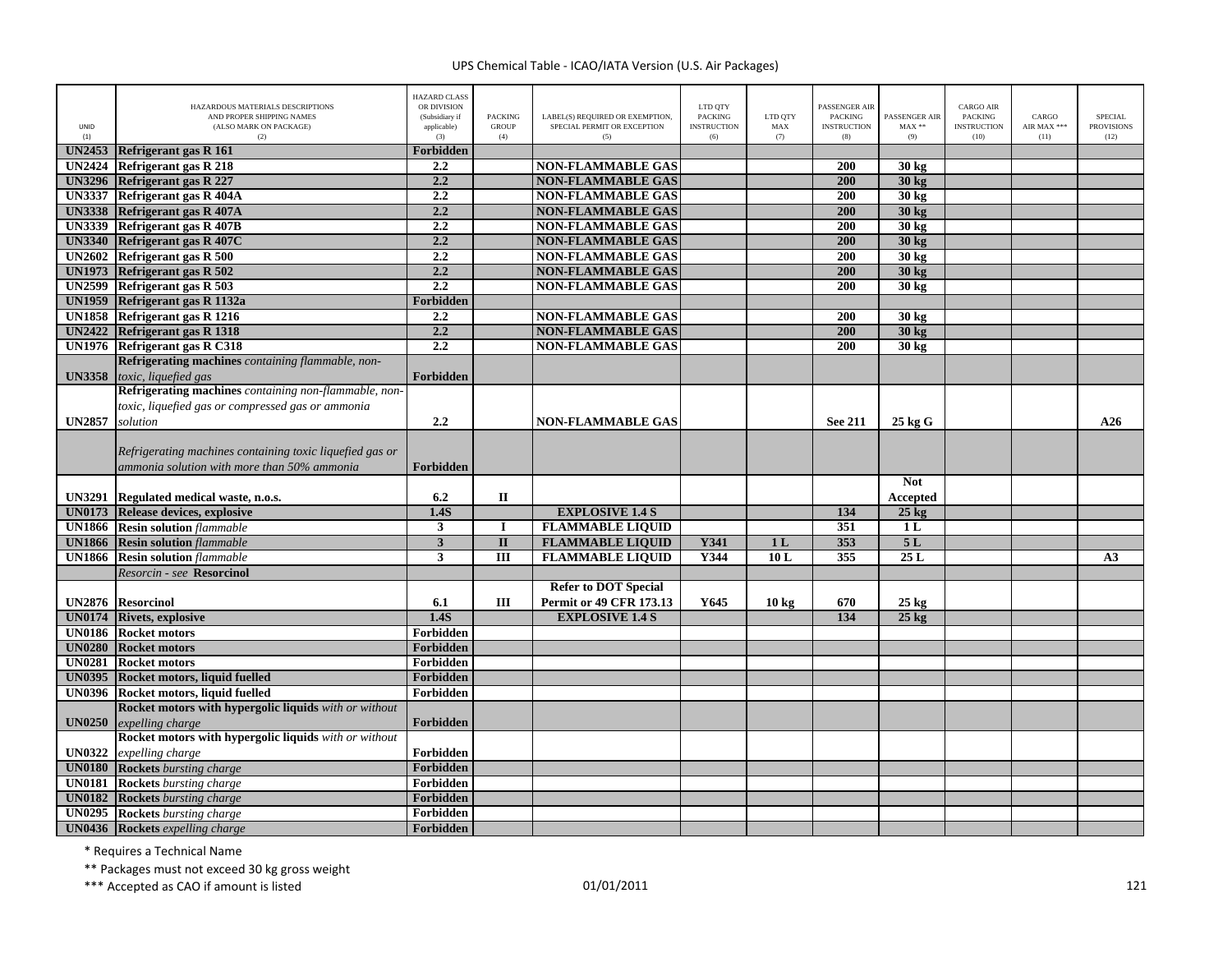| UNID<br>(1)   | HAZARDOUS MATERIALS DESCRIPTIONS<br>AND PROPER SHIPPING NAMES<br>(ALSO MARK ON PACKAGE)<br>(2)                                              | <b>HAZARD CLASS</b><br>OR DIVISION<br>(Subsidiary if<br>applicable)<br>(3) | <b>PACKING</b><br><b>GROUP</b><br>(4)  | LABEL(S) REQUIRED OR EXEMPTION<br>SPECIAL PERMIT OR EXCEPTION<br>(5) | LTD QTY<br><b>PACKING</b><br><b>INSTRUCTION</b><br>(6) | LTD QTY<br>${\rm MAX}$<br>(7)    | PASSENGER AIR<br><b>PACKING</b><br><b>INSTRUCTION</b><br>(8) | PASSENGER AIR<br>$\text{MAX}$ **<br>(9) | <b>CARGO AIR</b><br>PACKING<br><b>INSTRUCTION</b><br>(10) | CARGO<br>AIR MAX ***<br>(11) | <b>SPECIAL</b><br><b>PROVISIONS</b><br>(12) |
|---------------|---------------------------------------------------------------------------------------------------------------------------------------------|----------------------------------------------------------------------------|----------------------------------------|----------------------------------------------------------------------|--------------------------------------------------------|----------------------------------|--------------------------------------------------------------|-----------------------------------------|-----------------------------------------------------------|------------------------------|---------------------------------------------|
| <b>UN0437</b> | Rockets expelling charge                                                                                                                    | Forbidden                                                                  |                                        |                                                                      |                                                        |                                  |                                                              |                                         |                                                           |                              |                                             |
| <b>UN0438</b> | <b>Rockets</b> expelling charge                                                                                                             | Forbidden                                                                  |                                        |                                                                      |                                                        |                                  |                                                              |                                         |                                                           |                              |                                             |
|               | <b>UN0183</b> Rockets inert head                                                                                                            | Forbidden                                                                  |                                        |                                                                      |                                                        |                                  |                                                              |                                         |                                                           |                              |                                             |
| <b>UN0502</b> | <b>Rockets</b> inert head                                                                                                                   | Forbidden                                                                  |                                        |                                                                      |                                                        |                                  |                                                              |                                         |                                                           |                              |                                             |
|               | UN0238 Rockets, line-throwing                                                                                                               | Forbidden                                                                  |                                        |                                                                      |                                                        |                                  |                                                              |                                         |                                                           |                              |                                             |
| <b>UN0240</b> | <b>Rockets, line-throwing</b>                                                                                                               | Forbidden                                                                  |                                        |                                                                      |                                                        |                                  |                                                              |                                         |                                                           |                              |                                             |
|               | UN0453 Rockets, line-throwing                                                                                                               | Forbidden                                                                  |                                        |                                                                      |                                                        |                                  |                                                              |                                         |                                                           |                              |                                             |
| <b>UN0397</b> | Rockets, liquid fuelled bursting charge                                                                                                     | Forbidden                                                                  |                                        |                                                                      |                                                        |                                  |                                                              |                                         |                                                           |                              |                                             |
| <b>UN0398</b> | Rockets, liquid fuelled bursting charge                                                                                                     | Forbidden                                                                  |                                        |                                                                      |                                                        |                                  |                                                              |                                         |                                                           |                              |                                             |
| <b>UN1286</b> | <b>Rosin oil</b>                                                                                                                            | $\mathbf{3}$                                                               | $\mathbf{I}$                           | <b>FLAMMABLE LIQUID</b>                                              | Y341                                                   | 1 <sub>L</sub>                   | 353                                                          | 5L                                      |                                                           |                              |                                             |
|               | UN1286 Rosin oil                                                                                                                            | 3                                                                          | $\overline{III}$                       | <b>FLAMMABLE LIQUID</b>                                              | Y344                                                   | 10L                              | 355                                                          | 25L                                     |                                                           |                              | A3                                          |
|               | <b>Rubber scrap</b> powdered or granulated, not exceeding<br>UN1345 840 microns and rubber content exceeding 45%                            | 4.1                                                                        | $\mathbf{I}$                           | <b>FLAMMABLE SOLID</b>                                               | Y441                                                   | $5 \text{ kg}$                   | 445                                                          | 15 <sub>kg</sub>                        |                                                           |                              |                                             |
| <b>UN1287</b> | <b>Rubber shoddy</b> powdered or granulated, not exceeding<br>UN1345 840 microns and rubber content exceeding 45%<br><b>Rubber solution</b> | 4.1<br>$\overline{\mathbf{3}}$                                             | $\mathbf I$<br>$\overline{\mathbf{u}}$ | <b>FLAMMABLE SOLID</b><br><b>FLAMMABLE LIQUID</b>                    | Y441<br><b>Y341</b>                                    | $5 \text{ kg}$<br>1 <sub>L</sub> | 445<br>353                                                   | 15 <sub>kg</sub><br>5L                  |                                                           |                              |                                             |
|               | <b>UN1287</b> Rubber solution                                                                                                               | $\mathbf{3}$                                                               | $\overline{\mathbf{H}}$                | <b>FLAMMABLE LIQUID</b>                                              | Y344                                                   | 10L                              | 355                                                          | 25L                                     |                                                           |                              | A3                                          |
| <b>UN1423</b> | Rubidium                                                                                                                                    | Forbidden                                                                  | $\mathbf I$                            |                                                                      |                                                        |                                  |                                                              |                                         |                                                           |                              |                                             |
|               | UN2678 Rubidium hydroxide                                                                                                                   |                                                                            | $\overline{\mathbf{u}}$                |                                                                      | Y844                                                   |                                  | 859                                                          |                                         |                                                           |                              |                                             |
| <b>UN2677</b> | Rubidium hydroxide solution                                                                                                                 | 8<br>8                                                                     | $\overline{\mathbf{u}}$                | <b>CORROSIVE</b><br><b>CORROSIVE</b>                                 | <b>Y840</b>                                            | $5$ kg<br>0.5L                   | 851                                                          | 15 <sub>kg</sub><br>1 <sub>L</sub>      |                                                           |                              |                                             |
|               | UN2677 Rubidium hydroxide solution                                                                                                          | 8                                                                          | $\overline{III}$                       | <b>CORROSIVE</b>                                                     | Y841                                                   | 1 <sub>L</sub>                   | 852                                                          | 5L                                      |                                                           |                              | A3                                          |
|               |                                                                                                                                             |                                                                            |                                        |                                                                      |                                                        |                                  |                                                              |                                         |                                                           |                              |                                             |
| <b>UN0190</b> | Saltpetre - see Potassium nitrate (UN 1486)                                                                                                 | Forbidden                                                                  |                                        |                                                                      |                                                        |                                  |                                                              |                                         |                                                           |                              |                                             |
|               | Samples, explosive other than initiating explosive*                                                                                         |                                                                            |                                        |                                                                      |                                                        |                                  |                                                              |                                         |                                                           |                              |                                             |
| <b>UN0503</b> | Sand acid - see <b>Fluorosilicic acid</b> (UN 1778)<br><b>Seat-belt pretensioners</b>                                                       | Forbidden                                                                  |                                        |                                                                      |                                                        |                                  |                                                              |                                         |                                                           |                              |                                             |
|               |                                                                                                                                             |                                                                            |                                        | <b>MISCELLANEOUS</b><br>("EX" number must be<br>entered on SDDG &    |                                                        |                                  |                                                              |                                         |                                                           |                              | A32, A115,                                  |
|               | <b>UN3268</b> Seat-belt pretensioners                                                                                                       | $\mathbf Q$                                                                | Ш                                      | <b>HMMS</b> )                                                        |                                                        |                                  | 961                                                          | $25 \text{ kg}$                         | 961                                                       | $30 \text{ kg}$              | A119                                        |
|               | Security type equipment                                                                                                                     | Forbidden                                                                  |                                        |                                                                      |                                                        |                                  |                                                              |                                         |                                                           |                              |                                             |
| <b>UN1386</b> | <b>Seed cake</b> with $> 1.5\%$ oil and $\lt = 11\%$ moisture                                                                               | <b>Forbidden</b>                                                           |                                        |                                                                      |                                                        |                                  |                                                              |                                         |                                                           |                              |                                             |
| <b>UN2217</b> | <b>Seed cake</b> with $\leq$ 1.5% oil and $\leq$ 11% moisture                                                                               | Forbidden                                                                  |                                        |                                                                      |                                                        |                                  |                                                              |                                         |                                                           |                              |                                             |
|               |                                                                                                                                             |                                                                            |                                        | <b>Refer to DOT Special</b>                                          |                                                        |                                  |                                                              |                                         |                                                           |                              |                                             |
|               | UN2630 Selenates*                                                                                                                           | 6.1                                                                        | $\mathbf I$                            | <b>Permit or 49 CFR 173.13</b>                                       |                                                        |                                  | 666                                                          | $5$ kg                                  |                                                           |                              |                                             |
|               | UN1905 Selenic acid                                                                                                                         | <b>Forbidden</b>                                                           | $\mathbf I$                            |                                                                      |                                                        |                                  |                                                              |                                         |                                                           |                              |                                             |
|               |                                                                                                                                             |                                                                            |                                        | <b>Refer to DOT Special</b>                                          |                                                        |                                  |                                                              |                                         |                                                           |                              |                                             |
| <b>UN2630</b> | Selenites*                                                                                                                                  | 6.1                                                                        | $\mathbf I$                            | <b>Permit or 49 CFR 173.13</b>                                       |                                                        |                                  | 666                                                          | $5$ kg                                  |                                                           |                              |                                             |
|               |                                                                                                                                             |                                                                            |                                        | <b>Refer to DOT Special</b>                                          |                                                        |                                  |                                                              |                                         |                                                           |                              |                                             |
|               | UN3440 Selenium compound, liquid, n.o.s.*                                                                                                   | 6.1                                                                        | $\mathbf{I}$                           | <b>Permit or 49 CFR 173.13</b>                                       |                                                        |                                  | 652                                                          | 1 <sub>L</sub>                          |                                                           |                              | A <sub>4</sub>                              |
|               |                                                                                                                                             |                                                                            |                                        | <b>Refer to DOT Special</b>                                          |                                                        |                                  |                                                              |                                         |                                                           |                              |                                             |
| <b>UN3440</b> | Selenium compound, liquid, n.o.s.*                                                                                                          | 6.1                                                                        | $\mathbf{I}$                           | <b>Permit or 49 CFR 173.13</b>                                       | Y641                                                   | 1 <sub>L</sub>                   | 654                                                          | 5L                                      |                                                           |                              |                                             |
|               |                                                                                                                                             |                                                                            |                                        | <b>Refer to DOT Special</b>                                          |                                                        |                                  |                                                              |                                         |                                                           |                              |                                             |
|               | UN3440 Selenium compound, liquid, n.o.s.*                                                                                                   | 6.1                                                                        | III                                    | <b>Permit or 49 CFR 173.13</b>                                       | Y642                                                   | 2L                               | 655                                                          | 25L                                     |                                                           |                              | A3                                          |

\* Requires <sup>a</sup> Technical Name

\*\* Packages must not exceed 30 kg gross weight

\*\*\* Accepted as CAO if amount is listed 122 no set of the control of the control of the control of the control of the control of the control of the control of the control of the control of the control of the control of the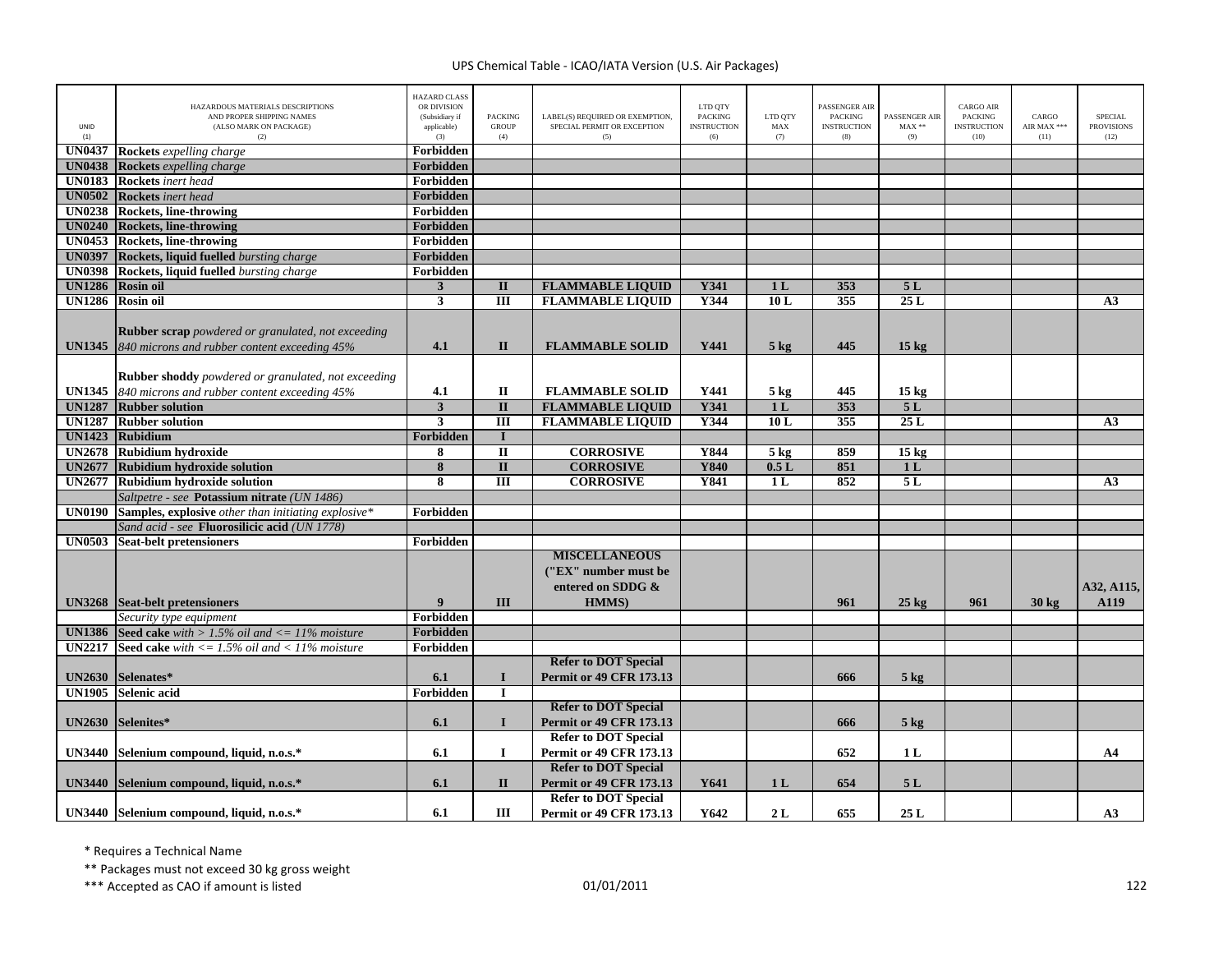| UNID<br>(1)   | HAZARDOUS MATERIALS DESCRIPTIONS<br>AND PROPER SHIPPING NAMES<br>(ALSO MARK ON PACKAGE)<br>(2) | <b>HAZARD CLASS</b><br>OR DIVISION<br>(Subsidiary if<br>applicable)<br>(3) | <b>PACKING</b><br><b>GROUP</b><br>(4) | LABEL(S) REQUIRED OR EXEMPTION,<br>SPECIAL PERMIT OR EXCEPTION<br>(5) | LTD QTY<br><b>PACKING</b><br><b>INSTRUCTION</b><br>(6) | LTD QTY<br>MAX<br>(7) | PASSENGER AIR<br><b>PACKING</b><br><b>INSTRUCTION</b><br>(8) | PASSENGER AIR<br>$MAX**$<br>(9) | <b>CARGO AIR</b><br><b>PACKING</b><br><b>INSTRUCTION</b><br>(10) | CARGO<br>AIR MAX ***<br>(11) | <b>SPECIAL</b><br><b>PROVISIONS</b><br>(12) |
|---------------|------------------------------------------------------------------------------------------------|----------------------------------------------------------------------------|---------------------------------------|-----------------------------------------------------------------------|--------------------------------------------------------|-----------------------|--------------------------------------------------------------|---------------------------------|------------------------------------------------------------------|------------------------------|---------------------------------------------|
| <b>UN3283</b> | Selenium compound, solid, n.o.s.*                                                              | 6.1                                                                        | $\mathbf I$                           | <b>Refer to DOT Special</b><br><b>Permit or 49 CFR 173.13</b>         |                                                        |                       | 666                                                          | 5 <sub>kg</sub>                 |                                                                  |                              | A <sub>5</sub>                              |
| <b>UN3283</b> |                                                                                                | 6.1                                                                        | П                                     | <b>Refer to DOT Special</b><br><b>Permit or 49 CFR 173.13</b>         | Y644                                                   |                       | 669                                                          |                                 |                                                                  |                              |                                             |
|               | Selenium compound, solid, n.o.s.*                                                              |                                                                            |                                       | <b>Refer to DOT Special</b>                                           |                                                        | 1 <sub>kg</sub>       |                                                              | $25$ kg                         |                                                                  |                              |                                             |
| <b>UN3283</b> | Selenium compound, solid, n.o.s.*                                                              | 6.1                                                                        | III                                   | <b>Permit or 49 CFR 173.13</b>                                        | Y645                                                   | $10 \text{ kg}$       | 670                                                          | $25 \text{ kg}$                 |                                                                  |                              | A3                                          |
| <b>UN2657</b> | Selenium disulphide                                                                            | 6.1                                                                        | $\mathbf I$                           | <b>Refer to DOT Special</b><br><b>Permit or 49 CFR 173.13</b>         | Y644                                                   | $1 \text{ kg}$        | 669                                                          | $25~\mathrm{kg}$                |                                                                  |                              |                                             |
| <b>UN2194</b> | Selenium hexafluoride                                                                          | Forbidden                                                                  |                                       |                                                                       |                                                        |                       |                                                              |                                 |                                                                  |                              |                                             |
|               | Selenium nitride                                                                               | Forbidden                                                                  |                                       |                                                                       |                                                        |                       |                                                              |                                 |                                                                  |                              |                                             |
| <b>UN2879</b> | Selenium oxychloride                                                                           | 8(6.1)                                                                     | $\mathbf{I}$                          | <b>Refer to DOT Special</b><br><b>Permit or 49 CFR 173.13</b>         |                                                        |                       | 850                                                          | 0.5L                            |                                                                  |                              |                                             |
|               |                                                                                                |                                                                            |                                       |                                                                       |                                                        |                       |                                                              | <b>Not</b>                      |                                                                  |                              |                                             |
| <b>UN3188</b> | Self-heating liquid, corrosive, inorganic, n.o.s.*                                             | 4.2(8)                                                                     | $\mathbf{I}$                          |                                                                       |                                                        |                       |                                                              | Accepted                        |                                                                  |                              |                                             |
| <b>UN3188</b> | Self-heating liquid, corrosive, inorganic, n.o.s.*                                             | 4.2(8)                                                                     | III                                   |                                                                       |                                                        |                       |                                                              | <b>Not</b><br><b>Accepted</b>   |                                                                  |                              |                                             |
|               |                                                                                                |                                                                            |                                       |                                                                       |                                                        |                       |                                                              | <b>Not</b>                      |                                                                  |                              |                                             |
| <b>UN3185</b> | Self-heating liquid, corrosive, organic, n.o.s.*                                               | 4.2(8)                                                                     | $\mathbf{I}$                          |                                                                       |                                                        |                       |                                                              | Accepted                        |                                                                  |                              |                                             |
| <b>UN3185</b> | Self-heating liquid, corrosive, organic, n.o.s.*                                               | 4.2(8)                                                                     | III                                   |                                                                       |                                                        |                       |                                                              | <b>Not</b><br><b>Accepted</b>   |                                                                  |                              |                                             |
| <b>UN3186</b> | Self-heating liquid, inorganic, n.o.s.*                                                        | 4.2                                                                        | $\mathbf{I}$                          |                                                                       |                                                        |                       |                                                              | <b>Not</b><br>Accepted          |                                                                  |                              |                                             |
|               |                                                                                                |                                                                            |                                       |                                                                       |                                                        |                       |                                                              | <b>Not</b>                      |                                                                  |                              |                                             |
| <b>UN3186</b> | Self-heating liquid, inorganic, n.o.s.*                                                        | 4.2                                                                        | III                                   |                                                                       |                                                        |                       |                                                              | Accepted<br><b>Not</b>          |                                                                  |                              |                                             |
| <b>UN3183</b> | Self-heating liquid, organic, n.o.s.*                                                          | 4.2                                                                        | П                                     |                                                                       |                                                        |                       |                                                              | Accepted                        |                                                                  |                              |                                             |
| <b>UN3183</b> | Self-heating liquid, organic, n.o.s.*                                                          | 4.2                                                                        | III                                   |                                                                       |                                                        |                       |                                                              | <b>Not</b><br>Accepted          |                                                                  |                              |                                             |
| <b>UN3187</b> | Self-heating liquid, toxic, inorganic, n.o.s.*                                                 | 4.2(6.1)                                                                   | $\mathbf{I}$                          |                                                                       |                                                        |                       |                                                              | <b>Not</b><br>Accepted          |                                                                  |                              |                                             |
|               |                                                                                                |                                                                            |                                       |                                                                       |                                                        |                       |                                                              | <b>Not</b>                      |                                                                  |                              |                                             |
| <b>UN3187</b> | Self-heating liquid, toxic, inorganic, n.o.s.*                                                 | 4.2(6.1)                                                                   | III                                   |                                                                       |                                                        |                       |                                                              | Accepted                        |                                                                  |                              |                                             |
| <b>UN3184</b> | Self-heating liquid, toxic, organic, n.o.s.*                                                   | 4.2(6.1)                                                                   | $\mathbf{I}$                          |                                                                       |                                                        |                       |                                                              | <b>Not</b><br>Accepted          |                                                                  |                              |                                             |
| <b>UN3184</b> | Self-heating liquid, toxic, organic, n.o.s.*                                                   | 4.2(6.1)                                                                   | III                                   |                                                                       |                                                        |                       |                                                              | <b>Not</b><br>Accepted          |                                                                  |                              |                                             |
| <b>UN3192</b> | Self-heating solid, corrosive, inorganic, n.o.s.*                                              | 4.2(8)                                                                     | $\mathbf{I}$                          |                                                                       |                                                        |                       |                                                              | <b>Not</b><br>Accepted          |                                                                  |                              |                                             |
|               |                                                                                                |                                                                            |                                       |                                                                       |                                                        |                       |                                                              | <b>Not</b>                      |                                                                  |                              |                                             |
| <b>UN3192</b> | Self-heating solid, corrosive, inorganic, n.o.s.*                                              | 4.2(8)                                                                     | III                                   |                                                                       |                                                        |                       |                                                              | Accepted<br><b>Not</b>          |                                                                  |                              |                                             |
| <b>UN3126</b> | Self-heating solid, corrosive, organic, n.o.s.*                                                | 4.2(8)                                                                     | $\mathbf I$                           |                                                                       |                                                        |                       |                                                              | Accepted                        |                                                                  |                              |                                             |
|               |                                                                                                |                                                                            |                                       |                                                                       |                                                        |                       |                                                              | <b>Not</b>                      |                                                                  |                              |                                             |
| <b>UN3126</b> | Self-heating solid, corrosive, organic, n.o.s.*                                                | 4.2(8)                                                                     | III                                   |                                                                       |                                                        |                       |                                                              | Accepted<br><b>Not</b>          |                                                                  |                              |                                             |
|               | UN3190 Self-heating solid, inorganic, n.o.s.*                                                  | 4.2                                                                        | $\mathbf{I}$                          |                                                                       |                                                        |                       |                                                              | Accepted                        |                                                                  |                              |                                             |

\* Requires <sup>a</sup> Technical Name

\*\* Packages must not exceed 30 kg gross weight

\*\*\* Accepted as CAO if amount is listed 123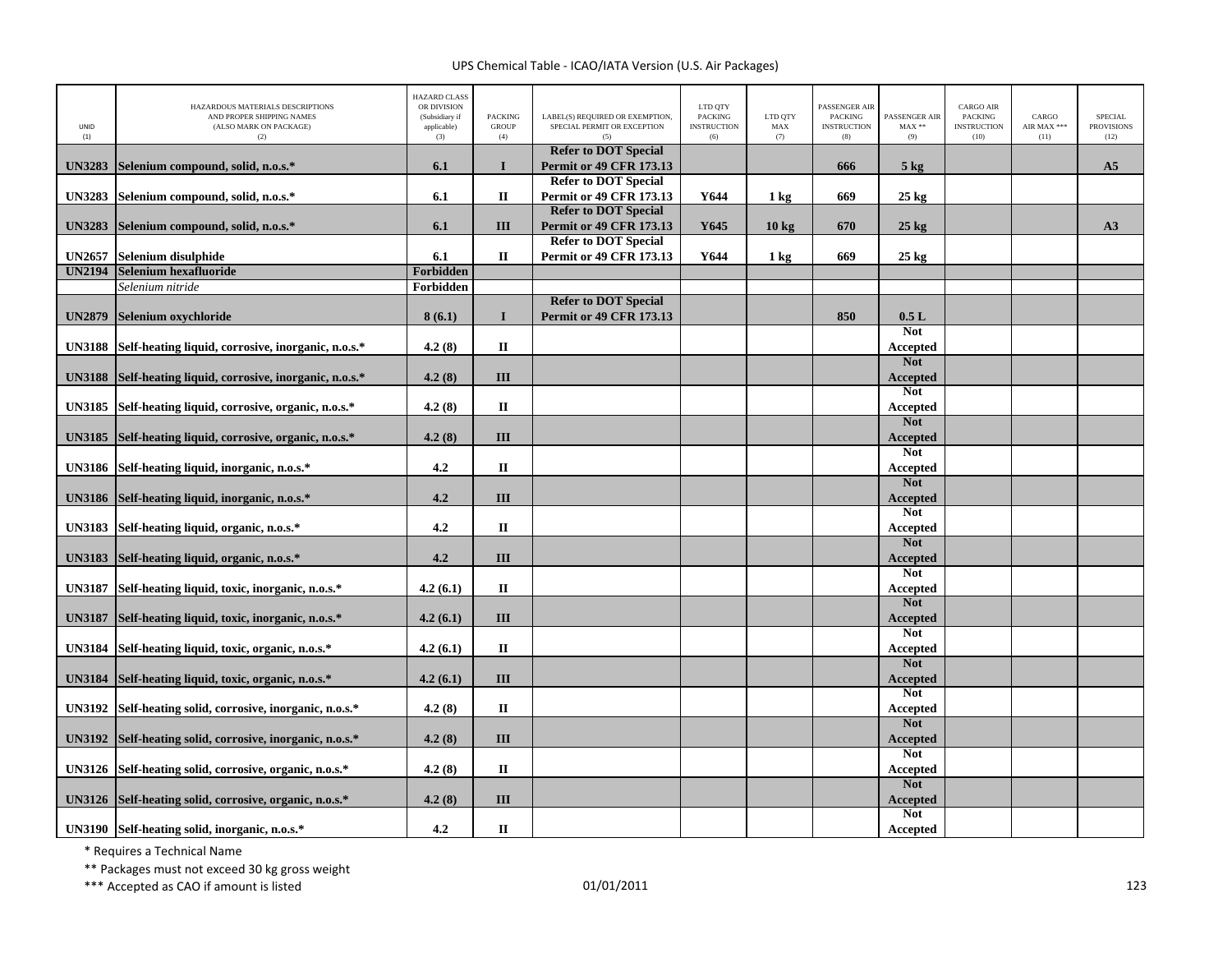| LINID<br>(1)                   | HAZARDOUS MATERIALS DESCRIPTIONS<br>AND PROPER SHIPPING NAMES<br>(ALSO MARK ON PACKAGE)<br>(2)                                                                              | <b>HAZARD CLASS</b><br>OR DIVISION<br>(Subsidiary if<br>applicable)<br>(3) | <b>PACKING</b><br><b>GROUP</b><br>(4) | LABEL(S) REQUIRED OR EXEMPTION,<br>SPECIAL PERMIT OR EXCEPTION<br>(5) | LTD QTY<br><b>PACKING</b><br><b>INSTRUCTION</b><br>(6) | LTD QTY<br>MAX<br>(7) | PASSENGER AIR<br>PACKING<br><b>INSTRUCTION</b><br>(8) | PASSENGER AIR<br>$MAX**$<br>(9) | <b>CARGO AIR</b><br><b>PACKING</b><br><b>INSTRUCTION</b><br>(10) | CARGO<br>AIR MAX ***<br>(11) | <b>SPECIAL</b><br><b>PROVISIONS</b><br>(12) |
|--------------------------------|-----------------------------------------------------------------------------------------------------------------------------------------------------------------------------|----------------------------------------------------------------------------|---------------------------------------|-----------------------------------------------------------------------|--------------------------------------------------------|-----------------------|-------------------------------------------------------|---------------------------------|------------------------------------------------------------------|------------------------------|---------------------------------------------|
| <b>UN3190</b>                  | Self-heating solid, inorganic, n.o.s.*                                                                                                                                      | 4.2                                                                        | III                                   |                                                                       |                                                        |                       |                                                       | <b>Not</b><br><b>Accepted</b>   |                                                                  |                              |                                             |
| <b>UN3088</b>                  | Self-heating solid, organic, n.o.s.*                                                                                                                                        | 4.2                                                                        | $\mathbf{I}$                          |                                                                       |                                                        |                       |                                                       | <b>Not</b><br>Accepted          |                                                                  |                              |                                             |
| <b>UN3088</b>                  | Self-heating solid, organic, n.o.s.*                                                                                                                                        | 4.2                                                                        | III                                   |                                                                       |                                                        |                       |                                                       | <b>Not</b><br><b>Accepted</b>   |                                                                  |                              |                                             |
| <b>UN3127</b>                  | Self-heating solid, oxidizing, n.o.s.                                                                                                                                       | Forbidden                                                                  |                                       |                                                                       |                                                        |                       |                                                       |                                 |                                                                  |                              |                                             |
| <b>UN3191</b>                  | Self-heating solid, toxic, inorganic, n.o.s.*                                                                                                                               | 4.2(6.1)                                                                   | $\mathbf{I}$                          |                                                                       |                                                        |                       |                                                       | <b>Not</b><br><b>Accepted</b>   |                                                                  |                              |                                             |
| <b>UN3191</b>                  | Self-heating solid, toxic, inorganic, n.o.s.*                                                                                                                               | 4.2(6.1)                                                                   | III                                   |                                                                       |                                                        |                       |                                                       | <b>Not</b><br><b>Accepted</b>   |                                                                  |                              |                                             |
| <b>UN3128</b>                  | Self-heating solid, toxic, organic, n.o.s.*                                                                                                                                 | 4.2(6.1)                                                                   | $\mathbf{I}$                          |                                                                       |                                                        |                       |                                                       | <b>Not</b><br><b>Accepted</b>   |                                                                  |                              |                                             |
| <b>UN3128</b>                  | Self-heating solid, toxic, organic, n.o.s.*                                                                                                                                 | 4.2(6.1)                                                                   | Ш                                     |                                                                       |                                                        |                       |                                                       | <b>Not</b><br>Accepted          |                                                                  |                              |                                             |
|                                | Self-inflating passenger restraint systems (air bags) for<br>motor vehicles - see Air bag inflators/modules, etc; Life-<br>saving appliances, Seat-belt pretensioners, etc. |                                                                            |                                       |                                                                       |                                                        |                       |                                                       |                                 |                                                                  |                              |                                             |
|                                | Self-propelled vehicle - see Battery-powered equipment;<br>Battery-powered vehicle; Vehicle, flammable liquid<br>powered; Vehicle, flammable gas powered                    |                                                                            |                                       |                                                                       |                                                        |                       |                                                       |                                 |                                                                  |                              |                                             |
| <b>UN3221</b>                  | Self-reactive liquid type B*                                                                                                                                                | Forbidden                                                                  |                                       |                                                                       |                                                        |                       |                                                       |                                 |                                                                  |                              |                                             |
| <b>UN3231</b>                  | Self-reactive liquid type B, temperature controlled*                                                                                                                        | Forbidden                                                                  |                                       |                                                                       |                                                        |                       |                                                       |                                 |                                                                  |                              |                                             |
|                                |                                                                                                                                                                             |                                                                            |                                       | <b>FLAMMABLE SOLID &amp;</b>                                          |                                                        |                       |                                                       |                                 |                                                                  |                              |                                             |
|                                |                                                                                                                                                                             |                                                                            |                                       | <b>KEEP AWAY FROM</b>                                                 |                                                        |                       |                                                       |                                 |                                                                  |                              |                                             |
| <b>UN3223</b>                  | Self-reactive liquid type $C^*$                                                                                                                                             | 4.1                                                                        |                                       | <b>HEAT</b>                                                           |                                                        |                       | 459                                                   | 5L                              |                                                                  |                              | A20, A803                                   |
| <b>UN3233</b>                  | Self-reactive liquid type C, temperature controlled*                                                                                                                        | Forbidden                                                                  |                                       |                                                                       |                                                        |                       |                                                       |                                 |                                                                  |                              |                                             |
|                                |                                                                                                                                                                             |                                                                            |                                       | <b>FLAMMABLE SOLID &amp;</b>                                          |                                                        |                       |                                                       |                                 |                                                                  |                              |                                             |
|                                |                                                                                                                                                                             | 4.1                                                                        |                                       | <b>KEEP AWAY FROM</b>                                                 |                                                        |                       | 459                                                   |                                 |                                                                  |                              |                                             |
| <b>UN3225</b><br><b>UN3235</b> | Self-reactive liquid type $D^*$<br>Self-reactive liquid type D, temperature controlled*                                                                                     | Forbidden                                                                  |                                       | <b>HEAT</b>                                                           |                                                        |                       |                                                       | 5L                              |                                                                  |                              | A20, A803                                   |
|                                |                                                                                                                                                                             |                                                                            |                                       | <b>FLAMMABLE SOLID &amp;</b>                                          |                                                        |                       |                                                       |                                 |                                                                  |                              |                                             |
|                                |                                                                                                                                                                             |                                                                            |                                       | <b>KEEP AWAY FROM</b>                                                 |                                                        |                       |                                                       |                                 |                                                                  |                              |                                             |
| <b>UN3227</b>                  | Self-reactive liquid type E*                                                                                                                                                | 4.1                                                                        |                                       | <b>HEAT</b>                                                           |                                                        |                       | 459                                                   | 10L                             |                                                                  |                              | A20, A803                                   |
| <b>UN3237</b>                  | Self-reactive liquid type E, temperature controlled*                                                                                                                        | Forbidden                                                                  |                                       |                                                                       |                                                        |                       |                                                       |                                 |                                                                  |                              |                                             |
|                                |                                                                                                                                                                             |                                                                            |                                       | <b>FLAMMABLE SOLID &amp;</b>                                          |                                                        |                       |                                                       |                                 |                                                                  |                              |                                             |
|                                |                                                                                                                                                                             |                                                                            |                                       | <b>KEEP AWAY FROM</b>                                                 |                                                        |                       |                                                       |                                 |                                                                  |                              |                                             |
| <b>UN3229</b>                  | Self-reactive liquid type $F^*$                                                                                                                                             | 4.1                                                                        |                                       | <b>HEAT</b>                                                           |                                                        |                       | 459                                                   | 10L                             |                                                                  |                              | A20, A803                                   |
| <b>UN3239</b>                  | Self-reactive liquid type F, temperature controlled*                                                                                                                        | Forbidden                                                                  |                                       |                                                                       |                                                        |                       |                                                       |                                 |                                                                  |                              |                                             |
|                                | Self-reactive solid type B                                                                                                                                                  | Forbidden                                                                  |                                       |                                                                       |                                                        |                       |                                                       |                                 |                                                                  |                              |                                             |
|                                | Self-reactive solid type B, temperature controlled                                                                                                                          | Forbidden                                                                  |                                       |                                                                       |                                                        |                       |                                                       |                                 |                                                                  |                              |                                             |
|                                |                                                                                                                                                                             |                                                                            |                                       | <b>FLAMMABLE SOLID &amp;</b><br><b>KEEP AWAY FROM</b>                 |                                                        |                       |                                                       |                                 |                                                                  |                              |                                             |
|                                | UN3224 Self-reactive solid type $C^*$                                                                                                                                       | 4.1                                                                        |                                       | <b>HEAT</b>                                                           |                                                        |                       | 459                                                   | $5 \text{ kg}$                  |                                                                  |                              | A20, A803                                   |

\* Requires <sup>a</sup> Technical Name

\*\* Packages must not exceed 30 kg gross weight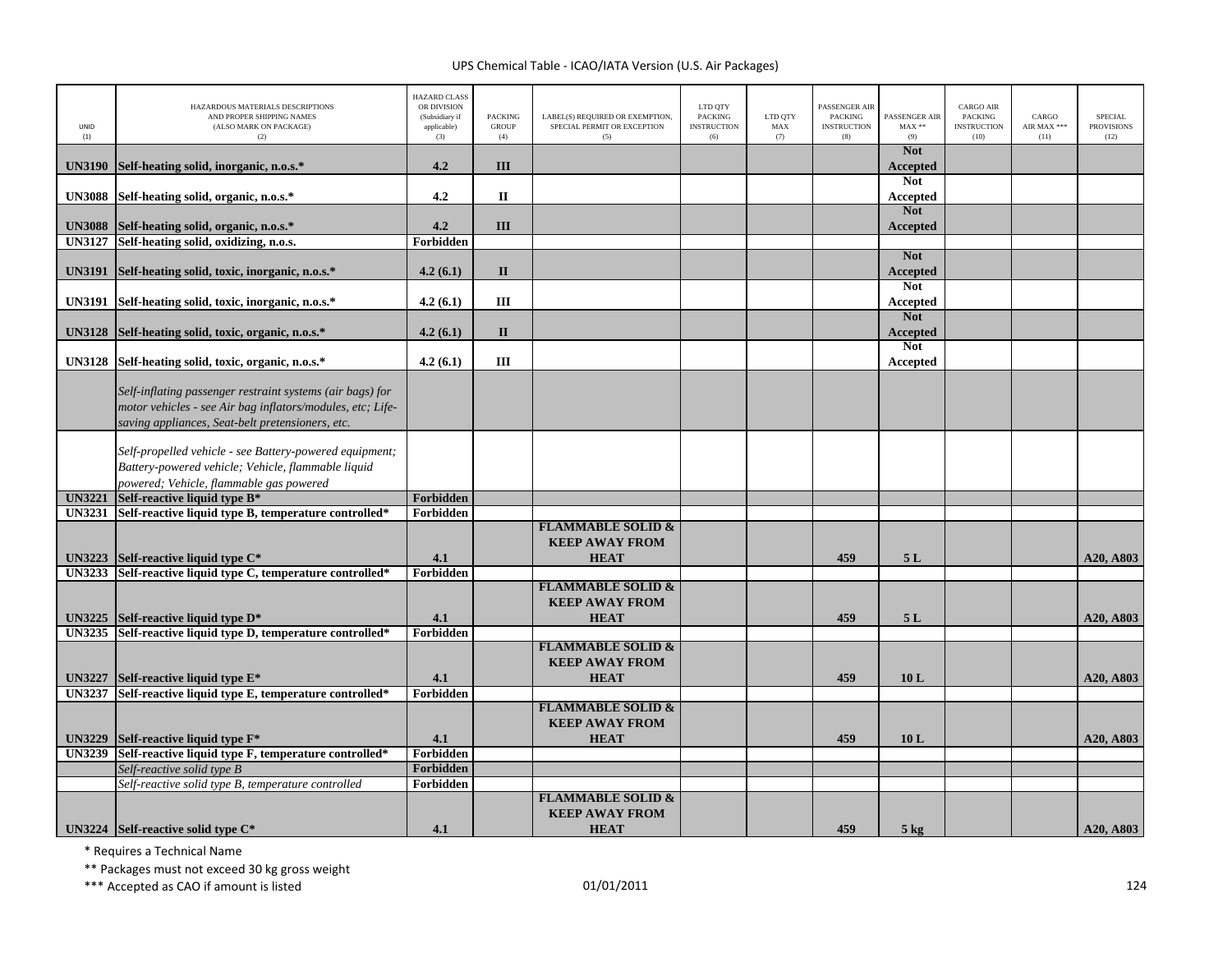| UNID<br>(1)   | HAZARDOUS MATERIALS DESCRIPTIONS<br>AND PROPER SHIPPING NAMES<br>(ALSO MARK ON PACKAGE)<br>(2) | <b>HAZARD CLASS</b><br>OR DIVISION<br>(Subsidiary if<br>applicable)<br>(3) | <b>PACKING</b><br><b>GROUP</b><br>(4) | LABEL(S) REQUIRED OR EXEMPTION,<br>SPECIAL PERMIT OR EXCEPTION<br>(5) | LTD QTY<br><b>PACKING</b><br><b>INSTRUCTION</b><br>(6) | LTD OTY<br>MAX<br>(7) | PASSENGER AIR<br><b>PACKING</b><br><b>INSTRUCTION</b><br>(8) | PASSENGER AIR<br>$MAX**$<br>(9) | <b>CARGO AIR</b><br>PACKING<br><b>INSTRUCTION</b><br>(10) | CARGO<br>AIR MAX ***<br>(11) | <b>SPECIAL</b><br><b>PROVISIONS</b><br>(12) |
|---------------|------------------------------------------------------------------------------------------------|----------------------------------------------------------------------------|---------------------------------------|-----------------------------------------------------------------------|--------------------------------------------------------|-----------------------|--------------------------------------------------------------|---------------------------------|-----------------------------------------------------------|------------------------------|---------------------------------------------|
| <b>UN3234</b> | Self-reactive solid type C, temperature controlled*                                            | Forbidden                                                                  |                                       |                                                                       |                                                        |                       |                                                              |                                 |                                                           |                              |                                             |
|               |                                                                                                |                                                                            |                                       | <b>FLAMMABLE SOLID &amp;</b>                                          |                                                        |                       |                                                              |                                 |                                                           |                              |                                             |
|               |                                                                                                |                                                                            |                                       | <b>KEEP AWAY FROM</b>                                                 |                                                        |                       |                                                              |                                 |                                                           |                              |                                             |
|               | UN3226 Self-reactive solid type $D^*$                                                          | 4.1                                                                        |                                       | <b>HEAT</b>                                                           |                                                        |                       | 459                                                          | $5$ kg                          |                                                           |                              | A20, A803                                   |
| <b>UN3236</b> | Self-reactive solid type D, temperature controlled*                                            | Forbidden                                                                  |                                       |                                                                       |                                                        |                       |                                                              |                                 |                                                           |                              |                                             |
|               |                                                                                                |                                                                            |                                       | <b>FLAMMABLE SOLID &amp;</b>                                          |                                                        |                       |                                                              |                                 |                                                           |                              |                                             |
|               |                                                                                                |                                                                            |                                       | <b>KEEP AWAY FROM</b>                                                 |                                                        |                       |                                                              |                                 |                                                           |                              |                                             |
| <b>UN3228</b> | Self-reactive solid type $E^*$                                                                 | 4.1                                                                        |                                       | <b>HEAT</b>                                                           |                                                        |                       | 459                                                          | $10 \text{ kg}$                 |                                                           |                              | A20, A803                                   |
| <b>UN3238</b> | Self-reactive solid type E, temperature controlled*                                            | Forbidden                                                                  |                                       |                                                                       |                                                        |                       |                                                              |                                 |                                                           |                              |                                             |
|               |                                                                                                |                                                                            |                                       | <b>FLAMMABLE SOLID &amp;</b>                                          |                                                        |                       |                                                              |                                 |                                                           |                              |                                             |
|               |                                                                                                |                                                                            |                                       | <b>KEEP AWAY FROM</b>                                                 |                                                        |                       |                                                              |                                 |                                                           |                              |                                             |
|               | UN3230 Self-reactive solid type $F^*$                                                          | 4.1                                                                        |                                       | <b>HEAT</b>                                                           |                                                        |                       | 459                                                          | $10 \text{ kg}$                 |                                                           |                              | A20, A803                                   |
| <b>UN3240</b> | Self-reactive solid type F, temperature controlled*                                            | Forbidden                                                                  |                                       |                                                                       |                                                        |                       |                                                              |                                 |                                                           |                              |                                             |
| <b>UN1288</b> | <b>Shale oil</b>                                                                               | $\mathbf{3}$                                                               | $\mathbf{I}$                          | <b>FLAMMABLE LIQUID</b>                                               | <b>Y341</b>                                            | 1 <sub>L</sub>        | 353                                                          | 5L                              |                                                           |                              |                                             |
| <b>UN1288</b> | Shale oil                                                                                      | $\mathbf{3}$                                                               | III                                   | <b>FLAMMABLE LIQUID</b>                                               | Y344                                                   | 10L                   | 355                                                          | 25L                             |                                                           |                              | A <sub>3</sub>                              |
|               | Shaped charges, commercial - see Charges, shaped                                               |                                                                            |                                       |                                                                       |                                                        |                       |                                                              |                                 |                                                           |                              |                                             |
| <b>UN0191</b> | Signal devices, hand                                                                           | Forbidden                                                                  |                                       |                                                                       |                                                        |                       |                                                              |                                 |                                                           |                              |                                             |
| <b>UN0373</b> | <b>Signal devices, hand</b>                                                                    | 1.4S                                                                       |                                       | <b>EXPLOSIVE 1.4 S</b>                                                |                                                        |                       | 135                                                          | $25 \text{ kg}$                 |                                                           |                              |                                             |
| <b>UN0194</b> | Signals, distress, ship                                                                        | Forbidden                                                                  |                                       |                                                                       |                                                        |                       |                                                              |                                 |                                                           |                              |                                             |
| <b>UN0195</b> | Signals, distress, ship                                                                        | Forbidden                                                                  |                                       |                                                                       |                                                        |                       |                                                              |                                 |                                                           |                              |                                             |
| <b>UN0505</b> | Signals, distress, ship                                                                        | Forbidden                                                                  |                                       |                                                                       |                                                        |                       |                                                              |                                 |                                                           |                              |                                             |
| <b>UN0506</b> | Signals, distress, ship                                                                        | 1.4S                                                                       |                                       | <b>EXPLOSIVE 1.4 S</b>                                                |                                                        |                       | 135                                                          | $25 \text{ kg}$                 |                                                           |                              |                                             |
|               | Signals, distress, ship, water-activated - see                                                 |                                                                            |                                       |                                                                       |                                                        |                       |                                                              |                                 |                                                           |                              |                                             |
|               | Contrivances, water-activated                                                                  |                                                                            |                                       |                                                                       |                                                        |                       |                                                              |                                 |                                                           |                              |                                             |
| <b>UN0192</b> | Signals, railway track, explosive                                                              | Forbidden                                                                  |                                       |                                                                       |                                                        |                       |                                                              |                                 |                                                           |                              |                                             |
| <b>UN0193</b> | Signals, railway track, explosive                                                              | 1.4S                                                                       |                                       | <b>EXPLOSIVE 1.4 S</b>                                                |                                                        |                       | 135                                                          | $25 \text{ kg}$                 |                                                           |                              |                                             |
| <b>UN0492</b> | Signals, railway track, explosive                                                              | Forbidden                                                                  |                                       |                                                                       |                                                        |                       |                                                              |                                 |                                                           |                              |                                             |
| <b>UN0493</b> | Signals, railway track, explosive                                                              | Forbidden                                                                  |                                       |                                                                       |                                                        |                       |                                                              |                                 |                                                           |                              |                                             |
| <b>UN0196</b> |                                                                                                | Forbidden                                                                  |                                       |                                                                       |                                                        |                       |                                                              |                                 |                                                           |                              |                                             |
|               | <b>Signals</b> , smoke                                                                         | Forbidden                                                                  |                                       |                                                                       |                                                        |                       |                                                              |                                 |                                                           |                              |                                             |
| <b>UN0197</b> | <b>Signals</b> , smoke                                                                         |                                                                            |                                       |                                                                       |                                                        |                       |                                                              |                                 |                                                           |                              |                                             |
| <b>UN0313</b> | Signals, smoke                                                                                 | Forbidden                                                                  |                                       |                                                                       |                                                        |                       |                                                              |                                 |                                                           |                              |                                             |
| <b>UN0487</b> | Signals, smoke                                                                                 | Forbidden                                                                  |                                       |                                                                       |                                                        |                       |                                                              |                                 |                                                           |                              |                                             |
| <b>UN0507</b> | Signals, smoke*                                                                                | 1.4S                                                                       |                                       | <b>EXPLOSIVE 1.4 S</b>                                                |                                                        |                       | 135                                                          | $25 \text{ kg}$                 |                                                           |                              |                                             |
| <b>UN2203</b> | <b>Silane</b>                                                                                  | Forbidden                                                                  |                                       |                                                                       |                                                        |                       |                                                              |                                 |                                                           |                              |                                             |
|               | Silicofluoric acid - see <b>Fluorosilicic acid</b> (UN 1778)                                   |                                                                            |                                       |                                                                       |                                                        |                       |                                                              |                                 |                                                           |                              |                                             |
|               | Silicofluorides, n.o.s. - see Fluorosilicates, n.o.s. (UN                                      |                                                                            |                                       |                                                                       |                                                        |                       |                                                              |                                 |                                                           |                              |                                             |
|               | 2856)                                                                                          |                                                                            |                                       |                                                                       |                                                        |                       |                                                              |                                 |                                                           |                              |                                             |
|               | Silicon chloride - see Silicon tetrachloride (UN 1818)                                         |                                                                            |                                       |                                                                       |                                                        |                       |                                                              |                                 |                                                           |                              |                                             |
|               | <b>UN1346</b> Silicon powder, amorphous                                                        | 4.1                                                                        | Ш                                     | <b>FLAMMABLE SOLID</b>                                                | Y443                                                   | 10 kg                 | 446                                                          | $25 \text{ kg}$                 |                                                           |                              | A54                                         |
| <b>UN1818</b> | <b>Silicon tetrachloride</b>                                                                   | 8                                                                          | $\overline{\mathbf{u}}$               | <b>CORROSIVE</b>                                                      |                                                        |                       | Forbidden Forbidden                                          | Forbidden                       |                                                           |                              | ${\bf A1}$                                  |
| <b>UN1859</b> | <b>Silicon tetrafluoride</b>                                                                   | Forbidden                                                                  |                                       |                                                                       |                                                        |                       |                                                              |                                 |                                                           |                              |                                             |
|               | Silver acetylide (dry)                                                                         | Forbidden                                                                  |                                       |                                                                       |                                                        |                       |                                                              |                                 |                                                           |                              |                                             |
|               |                                                                                                |                                                                            |                                       | <b>Refer to DOT Special</b>                                           |                                                        |                       |                                                              |                                 |                                                           |                              |                                             |
|               | UN1683 Silver arsenite                                                                         | 6.1                                                                        | П                                     | <b>Permit or 49 CFR 173.13</b>                                        | Y644                                                   | $1 \text{ kg}$        | 669                                                          | $25 \text{ kg}$                 |                                                           |                              |                                             |

\* Requires <sup>a</sup> Technical Name

\*\* Packages must not exceed 30 kg gross weight

\*\*\* Accepted as CAO if amount is listed 125 and 125 and 125 and 125 and 125 and 125 and 126 and 125 and 125 and 125 and 125 and 125 and 125 and 125 and 127 and 128 and 128 and 128 and 129 and 129 and 129 and 129 and 129 an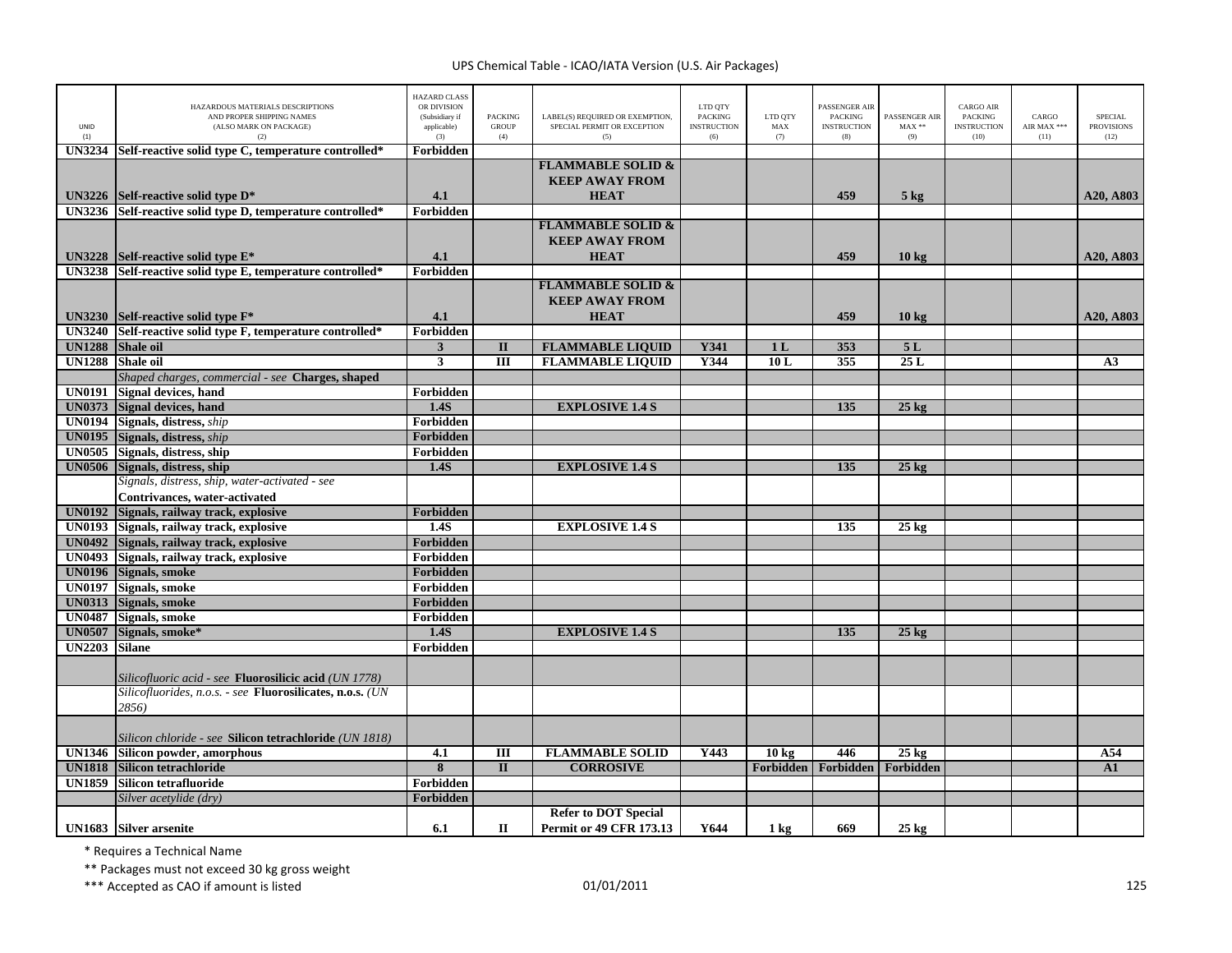| <b>UNID</b><br>(1) | HAZARDOUS MATERIALS DESCRIPTIONS<br>AND PROPER SHIPPING NAMES<br>(ALSO MARK ON PACKAGE)<br>(2)   | <b>HAZARD CLASS</b><br>OR DIVISION<br>(Subsidiary if<br>applicable)<br>(3) | <b>PACKING</b><br><b>GROUP</b><br>(4) | LABEL(S) REQUIRED OR EXEMPTION.<br>SPECIAL PERMIT OR EXCEPTION<br>(5) | LTD QTY<br><b>PACKING</b><br><b>INSTRUCTION</b><br>(6) | LTD OTY<br>MAX<br>(7) | <b>PASSENGER AIR</b><br><b>PACKING</b><br><b>INSTRUCTION</b><br>(8) | PASSENGER AIR<br>$MAX**$<br>(9) | <b>CARGO AIR</b><br><b>PACKING</b><br><b>INSTRUCTION</b><br>(10) | CARGO<br>AIR MAX ***<br>(11) | <b>SPECIAL</b><br><b>PROVISIONS</b><br>(12) |
|--------------------|--------------------------------------------------------------------------------------------------|----------------------------------------------------------------------------|---------------------------------------|-----------------------------------------------------------------------|--------------------------------------------------------|-----------------------|---------------------------------------------------------------------|---------------------------------|------------------------------------------------------------------|------------------------------|---------------------------------------------|
|                    | Silver azide (dry)                                                                               | Forbidden                                                                  |                                       |                                                                       |                                                        |                       |                                                                     |                                 |                                                                  |                              |                                             |
|                    | Silver chlorite (dry)                                                                            | Forbidden                                                                  |                                       |                                                                       |                                                        |                       |                                                                     |                                 |                                                                  |                              |                                             |
|                    |                                                                                                  |                                                                            |                                       | <b>Refer to DOT Special</b>                                           |                                                        |                       |                                                                     |                                 |                                                                  |                              |                                             |
| <b>UN1684</b>      | <b>Silver cyanide</b>                                                                            | 6.1                                                                        | $\mathbf{I}$                          | <b>Permit or 49 CFR 173.13</b>                                        | Y644                                                   | $1 \text{ kg}$        | 669                                                                 | $25 \text{ kg}$                 |                                                                  |                              |                                             |
|                    | Silver fulminate (dry)                                                                           | Forbidden                                                                  |                                       |                                                                       |                                                        |                       |                                                                     |                                 |                                                                  |                              |                                             |
|                    |                                                                                                  |                                                                            |                                       |                                                                       |                                                        |                       |                                                                     | <b>Not</b>                      |                                                                  |                              |                                             |
| <b>UN1493</b>      | <b>Silver nitrate</b>                                                                            | 5.1                                                                        | $\mathbf{I}$                          |                                                                       |                                                        |                       |                                                                     | Accepted                        |                                                                  |                              |                                             |
|                    | Silver oxalate (dry)                                                                             | Forbidden                                                                  |                                       |                                                                       |                                                        |                       |                                                                     |                                 |                                                                  |                              |                                             |
|                    | Silver picrate (dry)                                                                             | Forbidden                                                                  |                                       |                                                                       |                                                        |                       |                                                                     |                                 |                                                                  |                              |                                             |
| <b>UN1347</b>      | <b>Silver picrate, wetted</b> with $\langle 50 \rangle = 30\%$ water                             | Forbidden                                                                  |                                       |                                                                       |                                                        |                       |                                                                     |                                 |                                                                  |                              |                                             |
| <b>UN1906</b>      | <b>Sludge acid</b>                                                                               | Forbidden                                                                  | $\mathbf{I}$                          |                                                                       |                                                        |                       |                                                                     |                                 |                                                                  |                              |                                             |
| <b>UN1907</b>      | <b>Soda lime</b> with $>$ 4% sodium hydroxide                                                    | 8                                                                          | $\overline{III}$                      | <b>CORROSIVE</b>                                                      | Y845                                                   | 5 <sub>kg</sub>       | 860                                                                 | $25 \text{ kg}$                 |                                                                  |                              | A16                                         |
| <b>UN1428</b>      | Sodium                                                                                           | Forbidden                                                                  | $\mathbf{I}$                          |                                                                       |                                                        |                       |                                                                     |                                 |                                                                  |                              |                                             |
| <b>UN2812</b>      | Sodium aluminate, solid                                                                          | 8                                                                          | $\overline{\mathbf{H}}$               | <b>CORROSIVE</b>                                                      | Y845                                                   | 5 <sub>kg</sub>       | 860                                                                 | $25 \text{ kg}$                 |                                                                  |                              |                                             |
| <b>UN1819</b>      | <b>Sodium aluminate solution</b>                                                                 | $\overline{\mathbf{8}}$                                                    | $\overline{\mathbf{H}}$               | <b>CORROSIVE</b>                                                      | <b>Y840</b>                                            | 0.5L                  | 851                                                                 | 1 <sub>L</sub>                  |                                                                  |                              |                                             |
| <b>UN1819</b>      | <b>Sodium aluminate solution</b>                                                                 | 8                                                                          | $\overline{III}$                      | <b>CORROSIVE</b>                                                      | Y841                                                   | 1 <sub>L</sub>        | 852                                                                 | 5L                              |                                                                  |                              | A3                                          |
| <b>UN2835</b>      | Sodium aluminium hydride                                                                         | Forbidden                                                                  | $\Pi$                                 |                                                                       |                                                        |                       |                                                                     |                                 |                                                                  |                              |                                             |
|                    |                                                                                                  |                                                                            |                                       | <b>Refer to DOT Special</b>                                           |                                                        |                       |                                                                     |                                 |                                                                  |                              |                                             |
| <b>UN2863</b>      | Sodium ammonium vanadate                                                                         | 6.1                                                                        | П                                     | <b>Permit or 49 CFR 173.13</b>                                        | Y644                                                   | $1 \text{ kg}$        | 669                                                                 | $25 \text{ kg}$                 |                                                                  |                              |                                             |
|                    |                                                                                                  |                                                                            |                                       | <b>Refer to DOT Special</b>                                           |                                                        |                       |                                                                     |                                 |                                                                  |                              |                                             |
| <b>UN2473</b>      | Sodium arsanilate                                                                                | 6.1                                                                        | Ш                                     | Permit or 49 CFR 173.13                                               | Y645                                                   | 10 <sub>kg</sub>      | 670                                                                 | $25 \text{ kg}$                 |                                                                  |                              |                                             |
|                    |                                                                                                  |                                                                            |                                       | <b>Refer to DOT Special</b>                                           |                                                        |                       |                                                                     |                                 |                                                                  |                              |                                             |
| <b>UN1685</b>      | <b>Sodium</b> arsenate                                                                           | 6.1                                                                        | П                                     | <b>Permit or 49 CFR 173.13</b>                                        | Y644                                                   | $1 \text{ kg}$        | 669                                                                 | $25 \text{ kg}$                 |                                                                  |                              |                                             |
|                    |                                                                                                  |                                                                            |                                       | <b>Refer to DOT Special</b>                                           |                                                        |                       |                                                                     |                                 |                                                                  |                              |                                             |
| <b>UN1686</b>      | Sodium arsenite, aqueous solution                                                                | 6.1                                                                        | $\mathbf{I}$                          | <b>Permit or 49 CFR 173.13</b>                                        | Y641                                                   | 1 <sub>L</sub>        | 654                                                                 | 5L                              |                                                                  |                              | A6                                          |
|                    |                                                                                                  |                                                                            |                                       | <b>Refer to DOT Special</b>                                           |                                                        |                       |                                                                     |                                 |                                                                  |                              |                                             |
| <b>UN1686</b>      | Sodium arsenite, aqueous solution                                                                | 6.1                                                                        | III                                   | <b>Permit or 49 CFR 173.13</b>                                        | Y642                                                   | 2L                    | 655                                                                 | 25L                             |                                                                  |                              | A3, A6                                      |
|                    |                                                                                                  |                                                                            |                                       | <b>Refer to DOT Special</b>                                           |                                                        |                       |                                                                     |                                 |                                                                  |                              |                                             |
| <b>UN2027</b>      | Sodium arsenite, solid                                                                           | 6.1                                                                        | $\mathbf{I}$                          | <b>Permit or 49 CFR 173.13</b>                                        | Y644                                                   | $1 \text{ kg}$        | 669                                                                 | $25$ kg                         |                                                                  |                              | A6                                          |
|                    |                                                                                                  |                                                                            |                                       | <b>Refer to DOT Special</b>                                           |                                                        |                       |                                                                     |                                 |                                                                  |                              |                                             |
| <b>UN1687</b>      | Sodium azide                                                                                     | 6.1                                                                        | $\mathbf H$                           | <b>Permit or 49 CFR 173.13</b>                                        | Y644                                                   | 1 kg                  | 669                                                                 | $25$ kg                         |                                                                  |                              |                                             |
|                    | Sodium bifluoride - see Sodium hydrogendifluoride,                                               |                                                                            |                                       |                                                                       |                                                        |                       |                                                                     |                                 |                                                                  |                              |                                             |
|                    | solid (UN 2539)                                                                                  |                                                                            |                                       |                                                                       |                                                        |                       |                                                                     |                                 |                                                                  |                              |                                             |
|                    | Sodium bisulphate solution - see Bisulphates, aqueous                                            |                                                                            |                                       |                                                                       |                                                        |                       |                                                                     |                                 |                                                                  |                              |                                             |
|                    | solution $(UN 2837)$                                                                             |                                                                            |                                       |                                                                       |                                                        |                       |                                                                     |                                 |                                                                  |                              |                                             |
|                    | Sodium bisulphite solution - see Bisulphites, aqueous                                            |                                                                            |                                       |                                                                       |                                                        |                       |                                                                     |                                 |                                                                  |                              |                                             |
|                    | solution, n.o.s. (UN 2693)                                                                       |                                                                            |                                       |                                                                       |                                                        |                       |                                                                     |                                 |                                                                  |                              |                                             |
| <b>UN1426</b>      | Sodium borohydride                                                                               | Forbidden                                                                  | I                                     |                                                                       |                                                        |                       |                                                                     |                                 |                                                                  |                              |                                             |
|                    | Sodium borohydride and sodium hydroxide solution                                                 |                                                                            |                                       |                                                                       |                                                        |                       |                                                                     |                                 |                                                                  |                              |                                             |
|                    | with $\langle 12\% \text{ sodium borohydride} \text{ and } \langle 120\% \text{ sodium} \rangle$ |                                                                            |                                       |                                                                       |                                                        |                       |                                                                     |                                 |                                                                  |                              |                                             |
| <b>UN3320</b>      | hydroxide, by mass                                                                               | 8                                                                          | $\mathbf{I}$                          | <b>CORROSIVE</b>                                                      | Y840                                                   | 0.5L                  | 851                                                                 | 1 <sub>L</sub>                  |                                                                  |                              |                                             |
|                    | Sodium borohydride and sodium hydroxide solution                                                 |                                                                            |                                       |                                                                       |                                                        |                       |                                                                     |                                 |                                                                  |                              |                                             |
|                    | with $\langle 12\% \text{ sodium borohydride} \text{ and } \langle 120\% \text{ sodium} \rangle$ |                                                                            |                                       |                                                                       |                                                        |                       |                                                                     |                                 |                                                                  |                              |                                             |
| <b>UN3320</b>      | hydroxide, by mass                                                                               | 8                                                                          | III                                   | <b>CORROSIVE</b>                                                      | Y841                                                   | 1 <sub>L</sub>        | 852                                                                 | 5 L                             |                                                                  |                              | A3                                          |
|                    |                                                                                                  |                                                                            |                                       |                                                                       |                                                        |                       |                                                                     | <b>Not</b>                      |                                                                  |                              |                                             |
|                    | <b>UN1494</b> Sodium bromate                                                                     | 5.1                                                                        | $\mathbf{I}$                          |                                                                       |                                                        |                       |                                                                     | Accepted                        |                                                                  |                              |                                             |

\* Requires <sup>a</sup> Technical Name

\*\* Packages must not exceed 30 kg gross weight

\*\*\* Accepted as CAO if amount is listed 126 per control to the control of the 126 per control of the control of the control of the control of the control of the control of the control of the control of the control of the c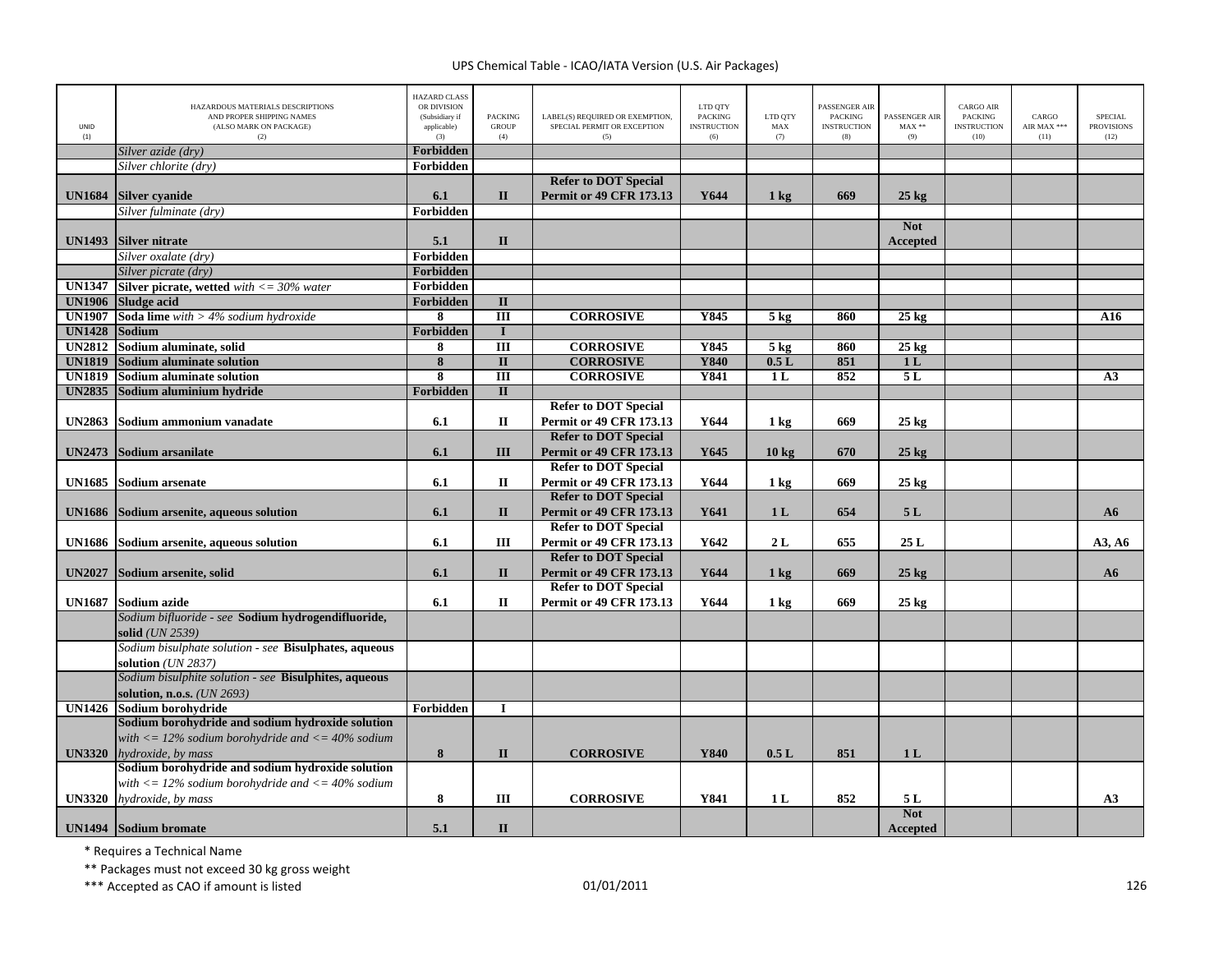| UNID<br>(1)   | HAZARDOUS MATERIALS DESCRIPTIONS<br>AND PROPER SHIPPING NAMES<br>(ALSO MARK ON PACKAGE)<br>(2) | <b>HAZARD CLASS</b><br>OR DIVISION<br>(Subsidiary if<br>applicable)<br>(3) | <b>PACKING</b><br><b>GROUP</b><br>(4) | LABEL(S) REQUIRED OR EXEMPTION.<br>SPECIAL PERMIT OR EXCEPTION | LTD QTY<br><b>PACKING</b><br><b>INSTRUCTION</b><br>(6) | LTD OTY<br>MAX<br>(7) | <b>PASSENGER AIR</b><br><b>PACKING</b><br><b>INSTRUCTION</b><br>(8) | PASSENGER AIR<br>$\text{MAX}$ **<br>(9) | <b>CARGO AIR</b><br><b>PACKING</b><br><b>INSTRUCTION</b><br>(10) | CARGO<br>AIR MAX ***<br>(11) | <b>SPECIAL</b><br><b>PROVISIONS</b><br>(12) |
|---------------|------------------------------------------------------------------------------------------------|----------------------------------------------------------------------------|---------------------------------------|----------------------------------------------------------------|--------------------------------------------------------|-----------------------|---------------------------------------------------------------------|-----------------------------------------|------------------------------------------------------------------|------------------------------|---------------------------------------------|
|               |                                                                                                |                                                                            |                                       | <b>Refer to DOT Special</b>                                    |                                                        |                       |                                                                     |                                         |                                                                  |                              |                                             |
| <b>UN1688</b> | Sodium cacodylate                                                                              | 6.1                                                                        | П                                     | <b>Permit or 49 CFR 173.13</b>                                 | Y644                                                   | 1 kg                  | 669                                                                 | $25 \text{ kg}$<br><b>Not</b>           |                                                                  |                              |                                             |
| <b>UN3378</b> | Sodium carbonate peroxyhydrate                                                                 | 5.1                                                                        | $\mathbf{I}$                          |                                                                |                                                        |                       |                                                                     | <b>Accepted</b>                         |                                                                  |                              |                                             |
|               |                                                                                                |                                                                            |                                       |                                                                |                                                        |                       |                                                                     | <b>Not</b>                              |                                                                  |                              |                                             |
| <b>UN3378</b> | Sodium carbonate peroxyhydrate                                                                 | 5.1                                                                        | Ш                                     |                                                                |                                                        |                       |                                                                     | Accepted                                |                                                                  |                              |                                             |
|               |                                                                                                |                                                                            |                                       |                                                                |                                                        |                       |                                                                     | <b>Not</b>                              |                                                                  |                              |                                             |
| <b>UN1495</b> | Sodium chlorate                                                                                | 5.1                                                                        | $\mathbf{I}$                          |                                                                |                                                        |                       |                                                                     | Accepted                                |                                                                  |                              |                                             |
|               |                                                                                                |                                                                            |                                       |                                                                |                                                        |                       |                                                                     | <b>Not</b>                              |                                                                  |                              |                                             |
| <b>UN2428</b> | Sodium chlorate, aqueous solution                                                              | 5.1                                                                        | $\mathbf{I}$                          |                                                                |                                                        |                       |                                                                     | <b>Accepted</b>                         |                                                                  |                              |                                             |
|               |                                                                                                |                                                                            |                                       |                                                                |                                                        |                       |                                                                     | <b>Not</b>                              |                                                                  |                              |                                             |
| <b>UN2428</b> | Sodium chlorate, aqueous solution                                                              | 5.1                                                                        | III                                   |                                                                |                                                        |                       |                                                                     | <b>Accepted</b>                         |                                                                  |                              |                                             |
|               | Sodium chlorate mixed with dinitrotoluene - see                                                |                                                                            |                                       |                                                                |                                                        |                       |                                                                     |                                         |                                                                  |                              |                                             |
|               | Explosive, blasting, type C                                                                    |                                                                            |                                       |                                                                |                                                        |                       |                                                                     | <b>Not</b>                              |                                                                  |                              |                                             |
| <b>UN1496</b> | <b>Sodium chlorite</b>                                                                         | 5.1                                                                        | $\mathbf{I}$                          |                                                                |                                                        |                       |                                                                     |                                         |                                                                  |                              |                                             |
|               |                                                                                                |                                                                            |                                       | <b>Refer to DOT Special</b>                                    |                                                        |                       |                                                                     | <b>Accepted</b>                         |                                                                  |                              |                                             |
| <b>UN2659</b> | Sodium chloroacetate                                                                           | 6.1                                                                        | Ш                                     | <b>Permit or 49 CFR 173.13</b>                                 | Y645                                                   | 10 <sub>kg</sub>      | 670                                                                 | $25 \text{ kg}$                         |                                                                  |                              |                                             |
|               |                                                                                                |                                                                            |                                       | <b>Refer to DOT Special</b>                                    |                                                        |                       |                                                                     |                                         |                                                                  |                              |                                             |
| <b>UN2316</b> | Sodium cuprocyanide, solid                                                                     | 6.1                                                                        | $\mathbf I$                           | Permit or 49 CFR 173.13                                        |                                                        |                       | 666                                                                 | $5$ kg                                  |                                                                  |                              |                                             |
|               |                                                                                                |                                                                            |                                       | <b>Refer to DOT Special</b>                                    |                                                        |                       |                                                                     |                                         |                                                                  |                              |                                             |
| <b>UN2317</b> | Sodium cuprocyanide solution                                                                   | 6.1                                                                        | $\bf{I}$                              | <b>Permit or 49 CFR 173.13</b>                                 |                                                        |                       | 652                                                                 | 1 <sub>L</sub>                          |                                                                  |                              |                                             |
|               |                                                                                                |                                                                            |                                       | <b>Refer to DOT Special</b>                                    |                                                        |                       |                                                                     |                                         |                                                                  |                              |                                             |
| <b>UN1689</b> | Sodium cyanide, solid                                                                          | 6.1                                                                        | $\mathbf I$                           | <b>Permit or 49 CFR 173.13</b>                                 |                                                        |                       | 666                                                                 | 5 <sub>kg</sub>                         |                                                                  |                              |                                             |
|               |                                                                                                |                                                                            |                                       | <b>Refer to DOT Special</b>                                    |                                                        |                       |                                                                     |                                         |                                                                  |                              |                                             |
| <b>UN3414</b> | Sodium cyanide solution                                                                        | 6.1                                                                        | 1                                     | Permit or 49 CFR 173.13                                        |                                                        |                       | 652                                                                 | 1 <sub>L</sub>                          |                                                                  |                              |                                             |
|               |                                                                                                |                                                                            |                                       | <b>Refer to DOT Special</b>                                    |                                                        |                       |                                                                     |                                         |                                                                  |                              |                                             |
| <b>UN3414</b> | <b>Sodium cyanide solution</b>                                                                 | 6.1                                                                        | $\mathbf{I}$                          | <b>Permit or 49 CFR 173.13</b><br><b>Refer to DOT Special</b>  | Y641                                                   | 1 <sub>L</sub>        | 654                                                                 | 5L                                      |                                                                  |                              |                                             |
|               |                                                                                                |                                                                            | Ш                                     | <b>Permit or 49 CFR 173.13</b>                                 | Y642                                                   | 2L                    | 655                                                                 | 25 L                                    |                                                                  |                              | A3                                          |
| <b>UN3414</b> | Sodium cyanide solution<br>Sodium 2-diazo-1-naphthol-4-sulphonate (100%) - see                 | 6.1                                                                        |                                       |                                                                |                                                        |                       |                                                                     |                                         |                                                                  |                              |                                             |
|               | Self reactive solid, type D (UN 3226)                                                          |                                                                            |                                       |                                                                |                                                        |                       |                                                                     |                                         |                                                                  |                              |                                             |
|               | Sodium 2-diazo-1-naphthol-5-sulphonate (100%) - see                                            |                                                                            |                                       |                                                                |                                                        |                       |                                                                     |                                         |                                                                  |                              |                                             |
|               | Self reactive solid, type D (UN 3226)                                                          |                                                                            |                                       |                                                                |                                                        |                       |                                                                     |                                         |                                                                  |                              |                                             |
|               | Sodium dicyanocuprate (I), solid - see Sodium                                                  |                                                                            |                                       |                                                                |                                                        |                       |                                                                     |                                         |                                                                  |                              |                                             |
|               | cuprocyanide, solid <i>(UN 2316)</i>                                                           |                                                                            |                                       |                                                                |                                                        |                       |                                                                     |                                         |                                                                  |                              |                                             |
|               | Sodium dicyanocuprate (I), solution - see Sodium                                               |                                                                            |                                       |                                                                |                                                        |                       |                                                                     |                                         |                                                                  |                              |                                             |
|               | cuprocyanide solution (UN 2317)                                                                |                                                                            |                                       |                                                                |                                                        |                       |                                                                     |                                         |                                                                  |                              |                                             |
|               | Sodium dimethylarsenate - see Sodium cacodylate (UN                                            |                                                                            |                                       |                                                                |                                                        |                       |                                                                     |                                         |                                                                  |                              |                                             |
|               | 1688)                                                                                          |                                                                            |                                       |                                                                |                                                        |                       |                                                                     |                                         |                                                                  |                              |                                             |
| <b>UN0234</b> | Sodium dinitro-o-cresolate<br><b>Sodium dinitro-o-cresolate, wetted</b> with $>= 15\%$ water,  | Forbidden                                                                  |                                       |                                                                |                                                        |                       |                                                                     |                                         |                                                                  |                              |                                             |
| <b>UN1348</b> |                                                                                                | 4.1(6.1)                                                                   | $\bf{I}$                              | <b>Refer to DOT Special</b><br><b>Permit or 49 CFR 173.13</b>  |                                                        |                       | 451                                                                 | $1 \text{ kg}$                          |                                                                  |                              | A40                                         |
|               | by mass<br><b>Sodium dinitro-o-cresolate, wetted</b> with $> = 10\%$ water,                    |                                                                            |                                       | <b>Refer to DOT Special</b>                                    |                                                        |                       |                                                                     |                                         |                                                                  |                              |                                             |
| <b>UN3369</b> | by mass                                                                                        | 4.1                                                                        | 1                                     | <b>Permit or 49 CFR 173.13</b>                                 |                                                        |                       | 451                                                                 | $0.5 \text{ kg}$                        |                                                                  |                              | A40                                         |
|               | Sodium dioxide - see Sodium peroxide (UN 1504)                                                 |                                                                            |                                       |                                                                |                                                        |                       |                                                                     |                                         |                                                                  |                              |                                             |

\* Requires <sup>a</sup> Technical Name

\*\* Packages must not exceed 30 kg gross weight

\*\*\* Accepted as CAO if amount is listed 127 and the control of the control of the control of the control of the control of the control of the control of the control of the control of the control of the control of the contr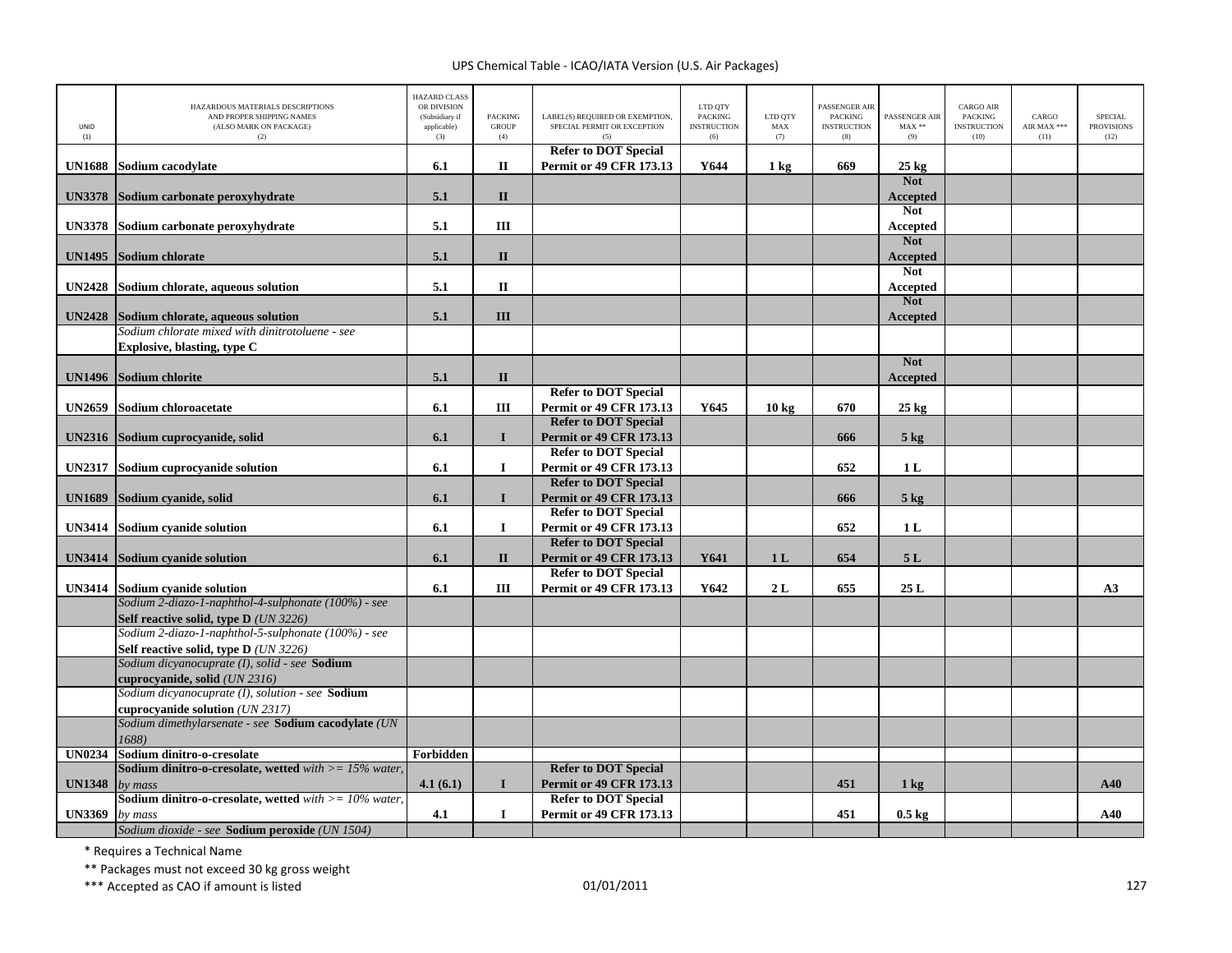| UNID<br>(1)   | HAZARDOUS MATERIALS DESCRIPTIONS<br>AND PROPER SHIPPING NAMES<br>(ALSO MARK ON PACKAGE)<br>(2)                  | <b>HAZARD CLASS</b><br>OR DIVISION<br>(Subsidiary if<br>applicable)<br>(3) | <b>PACKING</b><br><b>GROUP</b><br>(4) | LABEL(S) REQUIRED OR EXEMPTION,<br>SPECIAL PERMIT OR EXCEPTION<br>(5) | LTD QTY<br><b>PACKING</b><br><b>INSTRUCTION</b><br>(6) | LTD QTY<br>MAX<br>(7) | <b>PASSENGER AIR</b><br><b>PACKING</b><br><b>INSTRUCTION</b><br>(8) | PASSENGER AIR<br>$MAX**$<br>(9) | <b>CARGO AIR</b><br>PACKING<br><b>INSTRUCTION</b><br>(10) | CARGO<br>AIR MAX ***<br>(11) | SPECIAL<br><b>PROVISIONS</b><br>(12) |
|---------------|-----------------------------------------------------------------------------------------------------------------|----------------------------------------------------------------------------|---------------------------------------|-----------------------------------------------------------------------|--------------------------------------------------------|-----------------------|---------------------------------------------------------------------|---------------------------------|-----------------------------------------------------------|------------------------------|--------------------------------------|
| <b>UN1384</b> | Sodium dithionite                                                                                               | 4.2                                                                        | П                                     |                                                                       |                                                        |                       |                                                                     | <b>Not</b><br>Accepted          |                                                           |                              |                                      |
|               |                                                                                                                 |                                                                            |                                       | <b>Refer to DOT Special</b>                                           |                                                        |                       |                                                                     |                                 |                                                           |                              |                                      |
| <b>UN1690</b> | Sodium fluoride, solid                                                                                          | 6.1                                                                        | III                                   | <b>Permit or 49 CFR 173.13</b>                                        | Y645                                                   | $10 \text{ kg}$       | 670                                                                 | $25 \text{ kg}$                 |                                                           |                              |                                      |
|               |                                                                                                                 |                                                                            |                                       | <b>Refer to DOT Special</b>                                           |                                                        |                       |                                                                     |                                 |                                                           |                              |                                      |
| <b>UN3415</b> | Sodium fluoride solution                                                                                        | 6.1                                                                        | III                                   | <b>Permit or 49 CFR 173.13</b>                                        | Y642                                                   | 2L                    | 655                                                                 | 25 L                            |                                                           |                              | A3                                   |
|               |                                                                                                                 |                                                                            |                                       | <b>Refer to DOT Special</b>                                           |                                                        |                       |                                                                     |                                 |                                                           |                              |                                      |
| <b>UN2629</b> | <b>Sodium fluoroacetate</b>                                                                                     | 6.1                                                                        | $\bf{I}$                              | <b>Permit or 49 CFR 173.13</b>                                        |                                                        |                       | 666                                                                 | 5 <sub>kg</sub>                 |                                                           |                              |                                      |
|               |                                                                                                                 |                                                                            |                                       | <b>Refer to DOT Special</b>                                           |                                                        |                       |                                                                     |                                 |                                                           |                              |                                      |
| <b>UN2674</b> | Sodium fluorosilicate<br>Sodium hexafluorosilicate - see Sodium fluorosilicate                                  | 6.1                                                                        | Ш                                     | <b>Permit or 49 CFR 173.13</b>                                        | Y645                                                   | 10 kg                 | 670                                                                 | $25 \text{ kg}$                 |                                                           |                              |                                      |
|               | UN 2674)                                                                                                        |                                                                            |                                       |                                                                       |                                                        |                       |                                                                     |                                 |                                                           |                              |                                      |
|               | Sodium hydrate solution - see Sodium hydroxide                                                                  |                                                                            |                                       |                                                                       |                                                        |                       |                                                                     |                                 |                                                           |                              |                                      |
|               | solution (UN 1824)                                                                                              |                                                                            |                                       |                                                                       |                                                        |                       |                                                                     |                                 |                                                           |                              |                                      |
| <b>UN1427</b> | Sodium hydride                                                                                                  | Forbidden                                                                  | $\mathbf I$                           |                                                                       |                                                        |                       |                                                                     |                                 |                                                           |                              |                                      |
|               | Sodium hydrogen 4-aminophenylarsenate - see Sodium                                                              |                                                                            |                                       |                                                                       |                                                        |                       |                                                                     |                                 |                                                           |                              |                                      |
|               | arsanilate (UN 2473)                                                                                            |                                                                            |                                       |                                                                       |                                                        |                       |                                                                     |                                 |                                                           |                              |                                      |
| <b>UN2439</b> | Sodium hydrogendifluoride                                                                                       | $\overline{\mathbf{8}}$                                                    | $\mathbf{I}$                          | <b>CORROSIVE</b>                                                      | Y844                                                   | $5$ kg                | 859                                                                 | 15 <sub>kg</sub>                |                                                           |                              |                                      |
|               | <b>Sodium hydrosulphide</b> with $<$ 25% water of                                                               |                                                                            |                                       |                                                                       |                                                        |                       |                                                                     | <b>Not</b>                      |                                                           |                              |                                      |
| <b>UN2318</b> | crystallization<br><b>Sodium hydrosulphide, hydrated</b> with $>= 25\%$ water                                   | 4.2                                                                        | $\mathbf{I}$                          |                                                                       |                                                        |                       |                                                                     | Accepted                        |                                                           |                              |                                      |
| <b>UN2949</b> | of crystallization                                                                                              | 8                                                                          | $\mathbf{I}$                          | <b>CORROSIVE</b>                                                      | Y844                                                   | $5 \text{ kg}$        | 859                                                                 | 15 <sub>kg</sub>                |                                                           |                              |                                      |
|               |                                                                                                                 |                                                                            |                                       |                                                                       |                                                        |                       |                                                                     | <b>Not</b>                      |                                                           |                              |                                      |
|               | UN1384 Sodium hydrosulphite                                                                                     | 4.2                                                                        | $\mathbf{I}$                          |                                                                       |                                                        |                       |                                                                     | Accepted                        |                                                           |                              |                                      |
| <b>UN1823</b> | Sodium hydroxide, solid                                                                                         | $\overline{\bf 8}$                                                         | $\overline{\mathbf{u}}$               | <b>CORROSIVE</b>                                                      | <b>Y844</b>                                            | $5$ kg                | 859                                                                 | 15 <sub>kg</sub>                |                                                           |                              |                                      |
| <b>UN1824</b> | Sodium hydroxide solution                                                                                       | 8                                                                          | $\overline{\mathbf{u}}$               | <b>CORROSIVE</b>                                                      | <b>Y840</b>                                            | 0.5L                  | 851                                                                 | 1L                              |                                                           |                              |                                      |
| <b>UN1824</b> | Sodium hydroxide solution                                                                                       | 8                                                                          | $\overline{III}$                      | <b>CORROSIVE</b>                                                      | <b>Y841</b>                                            | 1 <sub>L</sub>        | 852                                                                 | 5L                              |                                                           |                              | A3                                   |
|               | Sodium metasilicate pentahydrate - see Disodium                                                                 |                                                                            |                                       |                                                                       |                                                        |                       |                                                                     |                                 |                                                           |                              |                                      |
|               | trioxosilicate (UN 3253)                                                                                        |                                                                            |                                       |                                                                       |                                                        |                       |                                                                     |                                 |                                                           |                              |                                      |
| <b>UN1431</b> | Sodium methylate                                                                                                | 4.2(8)                                                                     | $\mathbf{I}$                          |                                                                       |                                                        |                       |                                                                     | <b>Not</b><br><b>Accepted</b>   |                                                           |                              |                                      |
|               |                                                                                                                 |                                                                            |                                       | <b>FLAMMABLE LIQUID &amp;</b>                                         |                                                        |                       |                                                                     |                                 |                                                           |                              |                                      |
| <b>UN1289</b> | Sodium methylate solution in alcohol                                                                            | 3(8)                                                                       | $\mathbf{I}$                          | <b>CORROSIVE</b>                                                      | Y340                                                   | 0.5L                  | 352                                                                 | 1 <sub>L</sub>                  |                                                           |                              |                                      |
|               |                                                                                                                 |                                                                            |                                       | <b>FLAMMABLE LIQUID &amp;</b>                                         |                                                        |                       |                                                                     |                                 |                                                           |                              |                                      |
| <b>UN1289</b> | Sodium methylate solution in alcohol                                                                            | 3(8)                                                                       | III                                   | <b>CORROSIVE</b>                                                      | Y342                                                   | 1 <sub>L</sub>        | 354                                                                 | 5L                              |                                                           |                              | A3                                   |
| <b>UN1825</b> | Sodium monoxide                                                                                                 | 8                                                                          | $\overline{\mathbf{u}}$               | <b>CORROSIVE</b>                                                      | Y844                                                   | $5$ kg                | 859                                                                 | $15 \text{ kg}$                 |                                                           |                              |                                      |
| <b>UN1498</b> | <b>Sodium nitrate</b>                                                                                           | 5.1                                                                        | III                                   |                                                                       |                                                        |                       |                                                                     | <b>Not</b><br><b>Accepted</b>   |                                                           |                              |                                      |
|               |                                                                                                                 |                                                                            |                                       |                                                                       |                                                        |                       |                                                                     | <b>Not</b>                      |                                                           |                              |                                      |
| <b>UN1499</b> | Sodium nitrate and potassium nitrate mixture                                                                    | 5.1                                                                        | III                                   |                                                                       |                                                        |                       |                                                                     | Accepted                        |                                                           |                              |                                      |
|               |                                                                                                                 |                                                                            |                                       |                                                                       |                                                        |                       |                                                                     | <b>Not</b>                      |                                                           |                              |                                      |
|               | UN1500 Sodium nitrite                                                                                           | 5.1(6.1)                                                                   | III                                   |                                                                       |                                                        |                       |                                                                     | Accepted                        |                                                           |                              |                                      |
|               | Sodium nitrite and potassium nitrate mixture - see<br>Potassium nitrate and sodium nitrite mixture (UN<br>1487) |                                                                            |                                       |                                                                       |                                                        |                       |                                                                     |                                 |                                                           |                              |                                      |

\* Requires <sup>a</sup> Technical Name

\*\* Packages must not exceed 30 kg gross weight

\*\*\* Accepted as CAO if amount is listed 128 and the control of the control of the control of the control of the control of the control of the control of the control of the control of the control of the control of the contr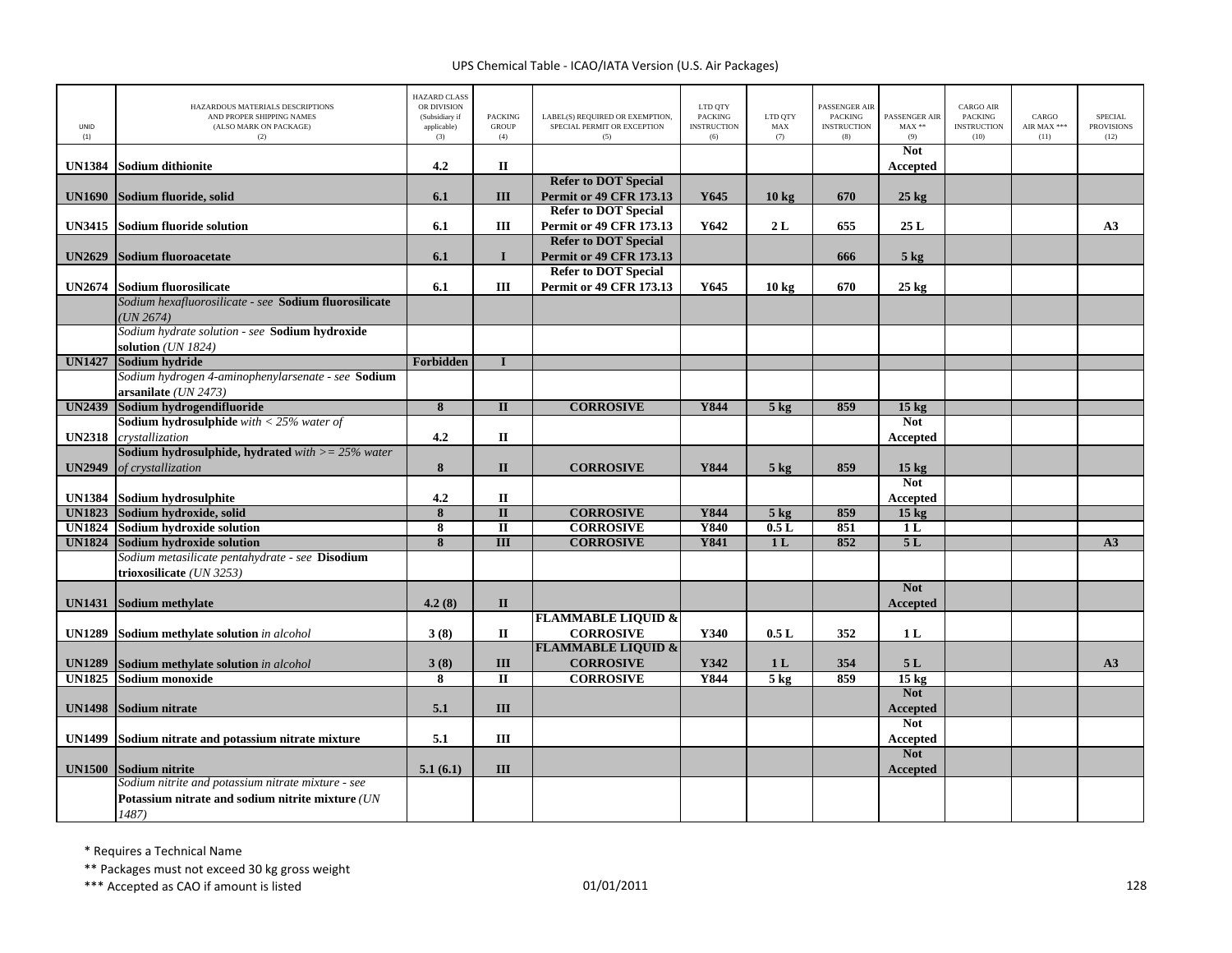| UNID<br>(1)   | HAZARDOUS MATERIALS DESCRIPTIONS<br>AND PROPER SHIPPING NAMES<br>(ALSO MARK ON PACKAGE)<br>(2) | <b>HAZARD CLASS</b><br>OR DIVISION<br>(Subsidiary if<br>applicable)<br>(3) | <b>PACKING</b><br><b>GROUP</b><br>(4) | LABEL(S) REQUIRED OR EXEMPTION,<br>SPECIAL PERMIT OR EXCEPTION<br>(5) | LTD QTY<br><b>PACKING</b><br><b>INSTRUCTION</b><br>(6) | LTD QTY<br>MAX<br>(7) | PASSENGER AIR<br><b>PACKING</b><br><b>INSTRUCTION</b><br>(8) | PASSENGER AIR<br>$MAX**$<br>(9) | <b>CARGO AIR</b><br>PACKING<br><b>INSTRUCTION</b><br>(10) | CARGO<br>AIR MAX ***<br>(11) | <b>SPECIAL</b><br><b>PROVISIONS</b><br>(12) |
|---------------|------------------------------------------------------------------------------------------------|----------------------------------------------------------------------------|---------------------------------------|-----------------------------------------------------------------------|--------------------------------------------------------|-----------------------|--------------------------------------------------------------|---------------------------------|-----------------------------------------------------------|------------------------------|---------------------------------------------|
| <b>UN2567</b> | Sodium pentachlorophenate                                                                      | 6.1                                                                        | $\mathbf{I}$                          | <b>Refer to DOT Special</b><br><b>Permit or 49 CFR 173.13</b>         | Y644                                                   | $1 \text{ kg}$        | 669                                                          | $25$ kg                         |                                                           |                              |                                             |
|               |                                                                                                |                                                                            |                                       |                                                                       |                                                        |                       |                                                              | <b>Not</b>                      |                                                           |                              |                                             |
| <b>UN3377</b> | Sodium perborate monohydrate                                                                   | 5.1                                                                        | Ш                                     |                                                                       |                                                        |                       |                                                              | Accepted                        |                                                           |                              |                                             |
|               |                                                                                                |                                                                            |                                       |                                                                       |                                                        |                       |                                                              | <b>Not</b>                      |                                                           |                              |                                             |
| <b>UN1502</b> | Sodium perchlorate                                                                             | 5.1                                                                        | $\mathbf{I}$                          |                                                                       |                                                        |                       |                                                              | Accepted                        |                                                           |                              |                                             |
|               |                                                                                                |                                                                            |                                       |                                                                       |                                                        |                       |                                                              | <b>Not</b>                      |                                                           |                              |                                             |
| <b>UN1503</b> | Sodium permanganate                                                                            | 5.1                                                                        | $\mathbf{I}$                          |                                                                       |                                                        |                       |                                                              | Accepted                        |                                                           |                              |                                             |
| <b>UN1504</b> | Sodium peroxide                                                                                | Forbidden                                                                  | $\mathbf{I}$                          |                                                                       |                                                        |                       |                                                              |                                 |                                                           |                              |                                             |
|               |                                                                                                |                                                                            |                                       |                                                                       |                                                        |                       |                                                              | <b>Not</b>                      |                                                           |                              |                                             |
| <b>UN3247</b> | Sodium peroxoborate, anhydrous                                                                 | 5.1                                                                        | $\mathbf{I}$                          |                                                                       |                                                        |                       |                                                              | Accepted                        |                                                           |                              |                                             |
|               |                                                                                                |                                                                            |                                       |                                                                       |                                                        |                       |                                                              | <b>Not</b>                      |                                                           |                              |                                             |
| <b>UN1505</b> | Sodium persulphate                                                                             | 5.1                                                                        | III                                   |                                                                       |                                                        |                       |                                                              | Accepted                        |                                                           |                              |                                             |
| <b>UN1432</b> | Sodium phosphide                                                                               | Forbidden                                                                  | $\mathbf I$                           |                                                                       |                                                        |                       |                                                              |                                 |                                                           |                              |                                             |
|               | <b>UN0235</b> Sodium picramate dry or wetted with $<$ 20% water                                | Forbidden                                                                  |                                       |                                                                       |                                                        |                       |                                                              |                                 |                                                           |                              |                                             |
| <b>UN1349</b> | <b>Sodium picramate, wetted</b> with $\geq$ 20% water, by mass                                 | Forbidden                                                                  | $\bf{I}$                              |                                                                       |                                                        |                       |                                                              |                                 |                                                           |                              |                                             |
|               | Sodium picryl peroxide                                                                         | Forbidden                                                                  |                                       |                                                                       |                                                        |                       |                                                              |                                 |                                                           |                              |                                             |
|               | Sodium potassium alloys - see Potassium sodium alloys                                          |                                                                            |                                       |                                                                       |                                                        |                       |                                                              |                                 |                                                           |                              |                                             |
|               | etc.                                                                                           |                                                                            |                                       |                                                                       |                                                        |                       |                                                              |                                 |                                                           |                              |                                             |
|               | Sodium selenate - see Selenates (UN 2630)                                                      |                                                                            |                                       |                                                                       |                                                        |                       |                                                              |                                 |                                                           |                              |                                             |
|               | Sodium selenite - see Selenites (UN 2630)                                                      |                                                                            |                                       |                                                                       |                                                        |                       |                                                              |                                 |                                                           |                              |                                             |
|               | Sodium silicofluoride - see Sodium fluorosilicate (UN                                          |                                                                            |                                       |                                                                       |                                                        |                       |                                                              |                                 |                                                           |                              |                                             |
|               | 2674)                                                                                          |                                                                            |                                       |                                                                       |                                                        |                       |                                                              |                                 |                                                           |                              |                                             |
|               | Sodium sulphate acid solution - see Bisulphates,                                               |                                                                            |                                       |                                                                       |                                                        |                       |                                                              |                                 |                                                           |                              |                                             |
|               | aqueous solution (UN 2837)                                                                     |                                                                            |                                       |                                                                       |                                                        |                       |                                                              |                                 |                                                           |                              |                                             |
|               |                                                                                                |                                                                            |                                       |                                                                       |                                                        |                       |                                                              | <b>Not</b>                      |                                                           |                              |                                             |
| <b>UN1385</b> | <b>Sodium sulphide</b> with $<$ 30% water of crystallization                                   | 4.2                                                                        | $\mathbf{I}$                          |                                                                       |                                                        |                       |                                                              | <b>Accepted</b><br><b>Not</b>   |                                                           |                              |                                             |
|               | UN1385 Sodium sulphide, anhydrous                                                              | 4.2                                                                        | $\mathbf{I}$                          |                                                                       |                                                        |                       |                                                              | Accepted                        |                                                           |                              |                                             |
| <b>UN1849</b> | <b>Sodium sulphide, hydrated</b> with $>=$ 30% water                                           | $\overline{\mathbf{8}}$                                                    | $\overline{\mathbf{u}}$               | <b>CORROSIVE</b>                                                      | Y844                                                   | $5$ kg                | 859                                                          | 15 <sub>kg</sub>                |                                                           |                              |                                             |
| <b>UN2547</b> | Sodium superoxide                                                                              | Forbidden                                                                  | $\mathbf{I}$                          |                                                                       |                                                        |                       |                                                              |                                 |                                                           |                              |                                             |
|               | Sodium tetranitride                                                                            | Forbidden                                                                  |                                       |                                                                       |                                                        |                       |                                                              |                                 |                                                           |                              |                                             |
| <b>UN3244</b> | Solids containing corrosive liquid, n.o.s.*                                                    | 8                                                                          | $\mathbf{I}$                          | <b>CORROSIVE</b>                                                      | Y844                                                   | $5 \text{ kg}$        | 859                                                          | $15 \text{ kg}$                 |                                                           |                              | A77                                         |
| <b>UN3175</b> | Solids containing flammable liquid, n.o.s.*                                                    | 4.1                                                                        | $\overline{\mathbf{u}}$               | <b>FLAMMABLE SOLID</b>                                                | <b>Y441</b>                                            | $5$ kg                | 445                                                          | 15 <sub>kg</sub>                |                                                           |                              | A46                                         |
|               |                                                                                                |                                                                            |                                       | <b>Refer to DOT Special</b>                                           |                                                        |                       |                                                              |                                 |                                                           |                              |                                             |
| <b>UN3243</b> | Solids containing toxic liquid, n.o.s.*                                                        | 6.1                                                                        | П                                     | <b>Permit or 49 CFR 173.13</b>                                        | Y644                                                   | 1 kg                  | 669                                                          | $25 \text{ kg}$                 |                                                           |                              | A50                                         |
|               | Solvents, flammable, n.o.s. - see Flammable liquid,                                            |                                                                            |                                       |                                                                       |                                                        |                       |                                                              |                                 |                                                           |                              |                                             |
|               | $n.o.s.$ ( <i>UN 1993</i> )                                                                    |                                                                            |                                       |                                                                       |                                                        |                       |                                                              |                                 |                                                           |                              |                                             |
|               | Solvents, flammable, toxic, n.o.s. - see Flammable                                             |                                                                            |                                       |                                                                       |                                                        |                       |                                                              |                                 |                                                           |                              |                                             |
|               | liquid, toxic, n.o.s. (UN 1992)                                                                |                                                                            |                                       |                                                                       |                                                        |                       |                                                              |                                 |                                                           |                              |                                             |
| <b>UN0204</b> | <b>Sounding devices, explosive</b>                                                             | Forbidden                                                                  |                                       |                                                                       |                                                        |                       |                                                              |                                 |                                                           |                              |                                             |
| <b>UN0296</b> | Sounding devices, explosive                                                                    | Forbidden                                                                  |                                       |                                                                       |                                                        |                       |                                                              |                                 |                                                           |                              |                                             |
| <b>UN0374</b> | <b>Sounding devices, explosive</b>                                                             | Forbidden                                                                  |                                       |                                                                       |                                                        |                       |                                                              |                                 |                                                           |                              |                                             |
| <b>UN0375</b> | Sounding devices, explosive                                                                    | Forbidden                                                                  |                                       |                                                                       |                                                        |                       |                                                              |                                 |                                                           |                              |                                             |
|               | Squibs - see Igniters                                                                          |                                                                            |                                       |                                                                       |                                                        |                       |                                                              |                                 |                                                           |                              |                                             |

\* Requires <sup>a</sup> Technical Name

\*\* Packages must not exceed 30 kg gross weight

\*\*\* Accepted as CAO if amount is listed 01/01/2011 <sup>129</sup>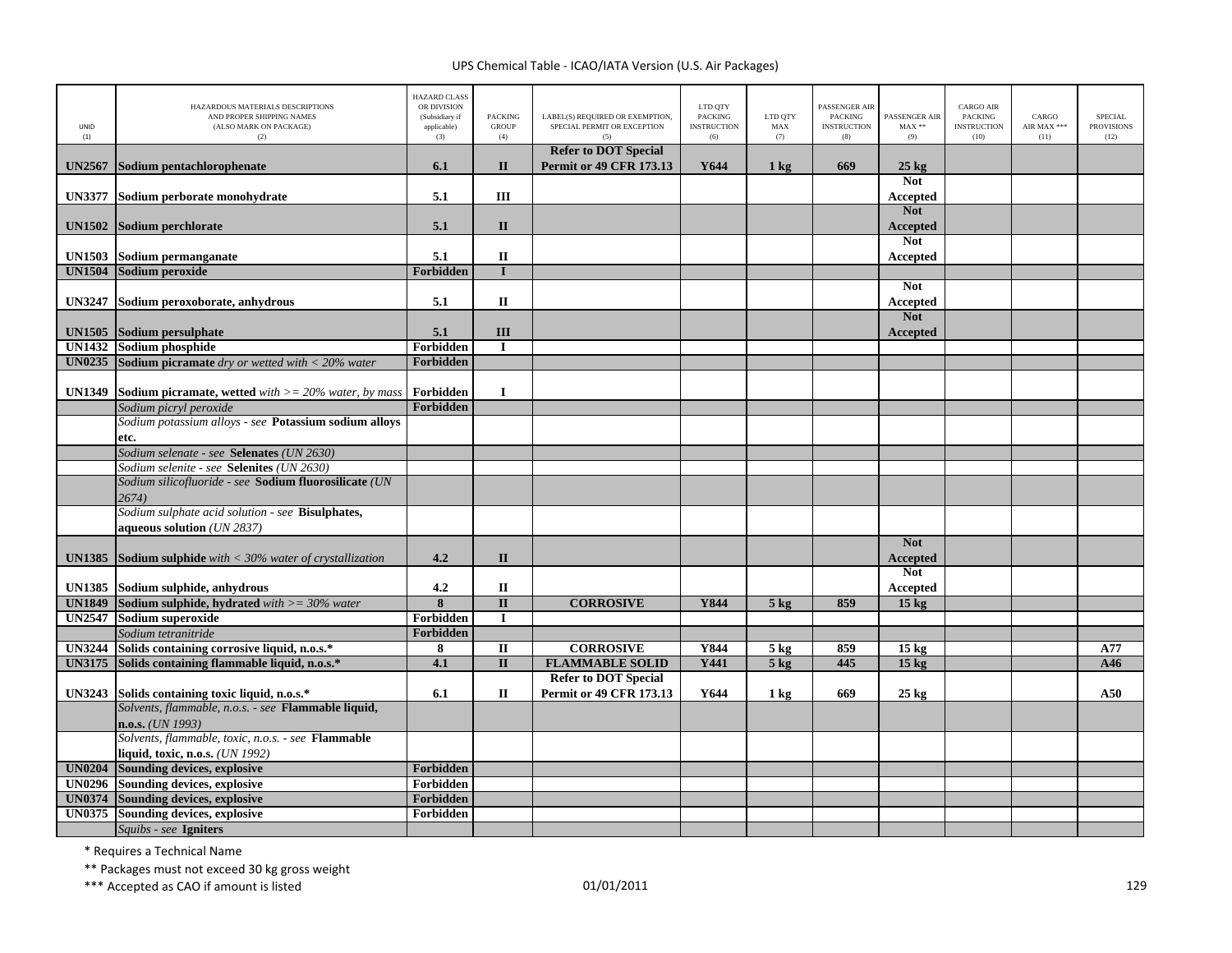| <b>UNID</b><br>(1) | HAZARDOUS MATERIALS DESCRIPTIONS<br>AND PROPER SHIPPING NAMES<br>(ALSO MARK ON PACKAGE)<br>(2) | <b>HAZARD CLASS</b><br>OR DIVISION<br>(Subsidiary if<br>applicable)<br>(3) | <b>PACKING</b><br><b>GROUP</b><br>(4) | LABEL(S) REQUIRED OR EXEMPTION,<br>SPECIAL PERMIT OR EXCEPTION<br>(5) | LTD QTY<br><b>PACKING</b><br><b>INSTRUCTION</b><br>(6) | LTD OTY<br>MAX<br>(7) | <b>PASSENGER AIR</b><br><b>PACKING</b><br><b>INSTRUCTION</b><br>(8) | PASSENGER AIR<br>$\text{MAX}$ **<br>(9) | <b>CARGO AIR</b><br><b>PACKING</b><br><b>INSTRUCTION</b><br>(10) | CARGO<br>AIR MAX ***<br>(11) | SPECIAL<br><b>PROVISIONS</b><br>(12) |
|--------------------|------------------------------------------------------------------------------------------------|----------------------------------------------------------------------------|---------------------------------------|-----------------------------------------------------------------------|--------------------------------------------------------|-----------------------|---------------------------------------------------------------------|-----------------------------------------|------------------------------------------------------------------|------------------------------|--------------------------------------|
| <b>UN1827</b>      | Stannic chloride, anhydrous                                                                    | 8                                                                          | $\mathbf{I}$                          | <b>CORROSIVE</b>                                                      | <b>Y840</b>                                            | 0.5L                  | 851                                                                 | 1L                                      |                                                                  |                              |                                      |
| <b>UN2440</b>      | Stannic chloride pentahydrate                                                                  | 8                                                                          | $\overline{\mathbf{III}}$             | <b>CORROSIVE</b>                                                      | Y845                                                   | $5$ kg                | 860                                                                 | $25$ kg                                 |                                                                  |                              |                                      |
| <b>UN1433</b>      | <b>Stannic phosphides</b>                                                                      | Forbidden                                                                  | $\mathbf I$                           |                                                                       |                                                        |                       |                                                                     |                                         |                                                                  |                              |                                      |
|                    | Steel swarf - see Ferrous metal borings; Ferrous metal                                         |                                                                            |                                       |                                                                       |                                                        |                       |                                                                     |                                         |                                                                  |                              |                                      |
|                    | cuttings; Ferrous metal shavings; Ferrous metal                                                |                                                                            |                                       |                                                                       |                                                        |                       |                                                                     |                                         |                                                                  |                              |                                      |
|                    | turnings                                                                                       |                                                                            |                                       |                                                                       |                                                        |                       |                                                                     |                                         |                                                                  |                              |                                      |
| <b>UN2676</b>      | <b>Stibine</b>                                                                                 | Forbidden                                                                  |                                       |                                                                       |                                                        |                       |                                                                     |                                         |                                                                  |                              |                                      |
|                    | Storage batteries, wet - see Batteries, wet, etc.                                              |                                                                            |                                       |                                                                       |                                                        |                       |                                                                     |                                         |                                                                  |                              |                                      |
|                    | Strontium alloy, pyrophoric - see Pyrophoric alloy,                                            |                                                                            |                                       |                                                                       |                                                        |                       |                                                                     |                                         |                                                                  |                              |                                      |
|                    | n.o.s.; Pyrophoric metal, n.o.s.                                                               |                                                                            |                                       |                                                                       |                                                        |                       |                                                                     |                                         |                                                                  |                              |                                      |
|                    |                                                                                                |                                                                            |                                       | <b>Refer to DOT Special</b>                                           |                                                        |                       |                                                                     |                                         |                                                                  |                              |                                      |
| <b>UN1691</b>      | <b>Strontium arsenite</b>                                                                      | 6.1                                                                        | $\mathbf{I}$                          | <b>Permit or 49 CFR 173.13</b>                                        | Y644                                                   | $1 \text{ kg}$        | 669                                                                 | $25 \text{ kg}$                         |                                                                  |                              |                                      |
|                    |                                                                                                |                                                                            |                                       |                                                                       |                                                        |                       |                                                                     | <b>Not</b>                              |                                                                  |                              |                                      |
| <b>UN1506</b>      | <b>Strontium chlorate</b>                                                                      | 5.1                                                                        | $\mathbf{I}$                          |                                                                       |                                                        |                       |                                                                     | Accepted                                |                                                                  |                              |                                      |
|                    |                                                                                                |                                                                            |                                       |                                                                       |                                                        |                       |                                                                     |                                         |                                                                  |                              |                                      |
|                    | Strontium dioxide - see <b>Strontium peroxide</b> (UN 1509)                                    |                                                                            |                                       |                                                                       |                                                        |                       |                                                                     |                                         |                                                                  |                              |                                      |
|                    |                                                                                                |                                                                            |                                       |                                                                       |                                                        |                       |                                                                     | <b>Not</b>                              |                                                                  |                              |                                      |
| <b>UN1507</b>      | <b>Strontium nitrate</b>                                                                       | 5.1                                                                        | III                                   |                                                                       |                                                        |                       |                                                                     | Accepted                                |                                                                  |                              |                                      |
|                    |                                                                                                |                                                                            |                                       |                                                                       |                                                        |                       |                                                                     | <b>Not</b>                              |                                                                  |                              |                                      |
| <b>UN1508</b>      | <b>Strontium perchlorate</b>                                                                   | 5.1                                                                        | $\Pi$                                 |                                                                       |                                                        |                       |                                                                     | <b>Accepted</b>                         |                                                                  |                              |                                      |
|                    |                                                                                                |                                                                            |                                       |                                                                       |                                                        |                       |                                                                     | <b>Not</b>                              |                                                                  |                              |                                      |
|                    | <b>UN1509</b> Strontium peroxide                                                               | 5.1                                                                        | $\rm II$                              |                                                                       |                                                        |                       |                                                                     | Accepted                                |                                                                  |                              |                                      |
| <b>UN2013</b>      | <b>Strontium phosphide</b>                                                                     | Forbidden                                                                  | T                                     |                                                                       |                                                        |                       |                                                                     |                                         |                                                                  |                              |                                      |
|                    |                                                                                                |                                                                            |                                       | <b>Refer to DOT Special</b>                                           |                                                        |                       |                                                                     |                                         |                                                                  |                              |                                      |
|                    | UN1692 Strychnine                                                                              | 6.1                                                                        | $\mathbf I$                           | Permit or 49 CFR 173.13                                               |                                                        |                       | 666                                                                 | $5$ kg                                  |                                                                  |                              | A5                                   |
|                    |                                                                                                |                                                                            |                                       | <b>Refer to DOT Special</b>                                           |                                                        |                       |                                                                     |                                         |                                                                  |                              |                                      |
|                    | UN1692 Strychnine salts                                                                        | 6.1                                                                        | $\mathbf{I}$                          | <b>Permit or 49 CFR 173.13</b>                                        |                                                        |                       | 666                                                                 | $5 \text{ kg}$                          |                                                                  |                              | A <sub>5</sub>                       |
|                    | Styphnic acid dry or wetted with less than 20% water, or                                       |                                                                            |                                       |                                                                       |                                                        |                       |                                                                     |                                         |                                                                  |                              |                                      |
| <b>UN0219</b>      | mixture of alcohol and water, by mass                                                          | Forbidden                                                                  |                                       |                                                                       |                                                        |                       |                                                                     |                                         |                                                                  |                              |                                      |
|                    | Styphnic acid, wetted not less than 20% water, or                                              |                                                                            |                                       |                                                                       |                                                        |                       |                                                                     |                                         |                                                                  |                              |                                      |
| <b>UN0394</b>      | mixture of alcohol and water, by mass                                                          | Forbidden                                                                  |                                       |                                                                       |                                                        |                       |                                                                     |                                         |                                                                  |                              |                                      |
|                    | UN2055 Styrene monomer, stabilized                                                             | $\mathbf{3}$                                                               | Ш                                     | <b>FLAMMABLE LIQUID</b>                                               | Y344                                                   | 10L                   | 355                                                                 | 25L                                     |                                                                  |                              |                                      |
|                    | UN0482 Substances, EVI, n.o.s.*                                                                | Forbidden                                                                  |                                       |                                                                       |                                                        |                       |                                                                     |                                         |                                                                  |                              |                                      |
|                    | UN0357 Substances, explosive, n.o.s.*                                                          | Forbidden                                                                  |                                       |                                                                       |                                                        |                       |                                                                     |                                         |                                                                  |                              |                                      |
| <b>UN0358</b>      | Substances, explosive, n.o.s.*                                                                 | Forbidden                                                                  |                                       |                                                                       |                                                        |                       |                                                                     |                                         |                                                                  |                              |                                      |
| <b>UN0359</b>      | Substances, explosive, n.o.s.*                                                                 | Forbidden                                                                  |                                       |                                                                       |                                                        |                       |                                                                     |                                         |                                                                  |                              |                                      |
| <b>UN0473</b>      | Substances, explosive, n.o.s.*                                                                 | Forbidden                                                                  |                                       |                                                                       |                                                        |                       |                                                                     |                                         |                                                                  |                              |                                      |
| <b>UN0475</b>      | UN0474 Substances, explosive, n.o.s.*<br>Substances, explosive, n.o.s.*                        | Forbidden                                                                  |                                       |                                                                       |                                                        |                       |                                                                     |                                         |                                                                  |                              |                                      |
|                    | UN0476 Substances, explosive, n.o.s.*                                                          | Forbidden<br>Forbidden                                                     |                                       |                                                                       |                                                        |                       |                                                                     |                                         |                                                                  |                              |                                      |
| <b>UN0477</b>      | Substances, explosive, n.o.s.*                                                                 | Forbidden                                                                  |                                       |                                                                       |                                                        |                       |                                                                     |                                         |                                                                  |                              |                                      |
|                    | UN0478 Substances, explosive, n.o.s.*                                                          | Forbidden                                                                  |                                       |                                                                       |                                                        |                       |                                                                     |                                         |                                                                  |                              |                                      |
| <b>UN0479</b>      | Substances, explosive, n.o.s.*                                                                 | Forbidden                                                                  |                                       |                                                                       |                                                        |                       |                                                                     |                                         |                                                                  |                              |                                      |
| <b>UN0480</b>      | Substances, explosive, n.o.s.*                                                                 | Forbidden                                                                  |                                       |                                                                       |                                                        |                       |                                                                     |                                         |                                                                  |                              |                                      |
| <b>UN0481</b>      | Substances, explosive, n.o.s.*                                                                 | 1.4S                                                                       |                                       | <b>EXPLOSIVE 1.4 S</b>                                                |                                                        |                       | 101                                                                 | $25 \text{ kg}$                         |                                                                  |                              | A62                                  |
|                    | UN0485 Substances, explosive, n.o.s.*                                                          | Forbidden                                                                  |                                       |                                                                       |                                                        |                       |                                                                     |                                         |                                                                  |                              |                                      |
|                    |                                                                                                |                                                                            |                                       |                                                                       |                                                        |                       |                                                                     |                                         |                                                                  |                              |                                      |

\* Requires <sup>a</sup> Technical Name

\*\* Packages must not exceed 30 kg gross weight

\*\*\* Accepted as CAO if amount is listed 130 per control to the control of the 130 per control of the control of the control of the control of the control of the control of the control of the control of the control of the c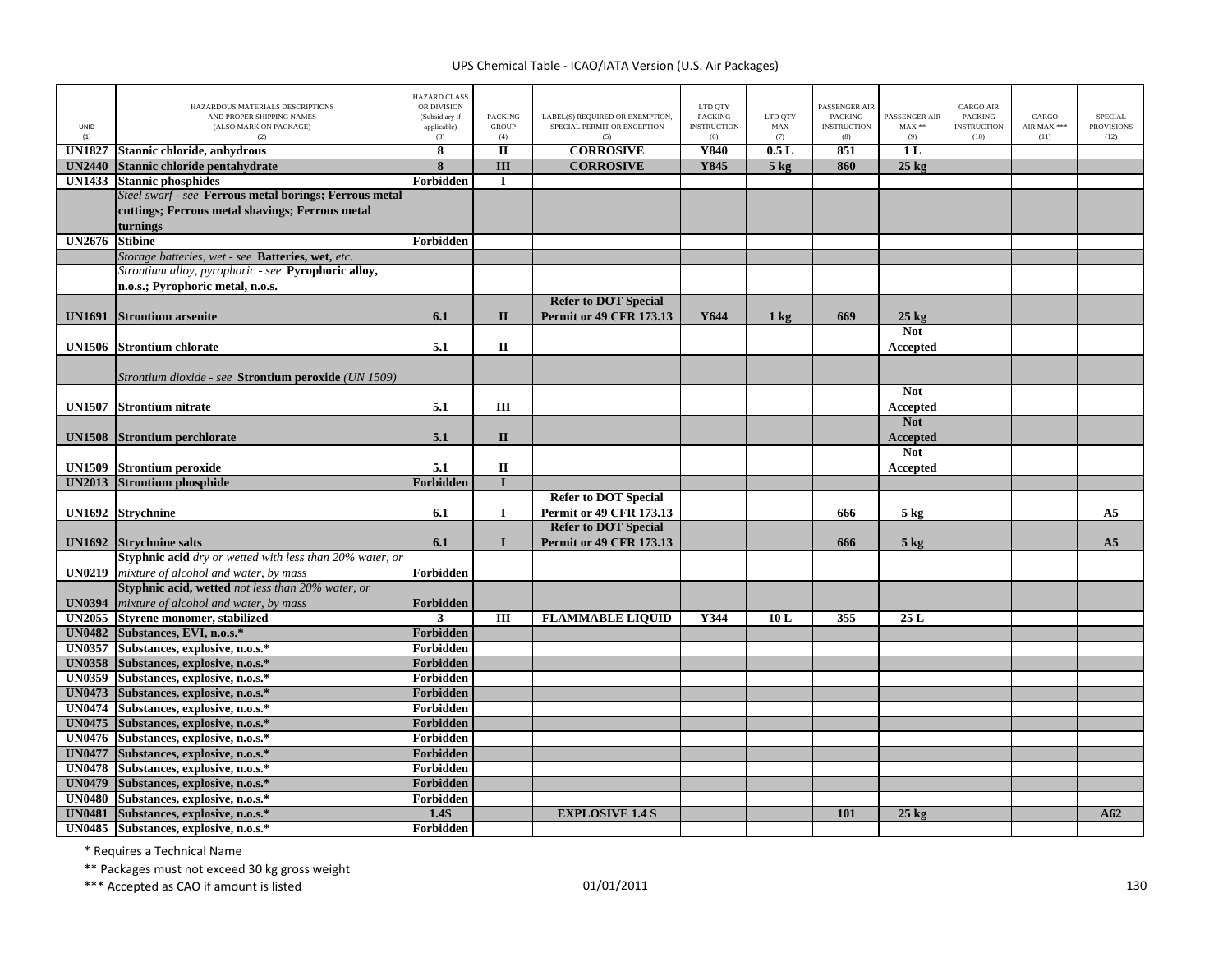| <b>UNID</b><br>(1) | HAZARDOUS MATERIALS DESCRIPTIONS<br>AND PROPER SHIPPING NAMES<br>(ALSO MARK ON PACKAGE)<br>(2)                                                                           | <b>HAZARD CLASS</b><br>OR DIVISION<br>(Subsidiary if<br>applicable)<br>(3) | <b>PACKING</b><br><b>GROUP</b><br>(4) | LABEL(S) REQUIRED OR EXEMPTION,<br>SPECIAL PERMIT OR EXCEPTION<br>(5) | LTD QTY<br><b>PACKING</b><br><b>INSTRUCTION</b><br>(6) | LTD QTY<br>MAX<br>(7) | PASSENGER AIR<br><b>PACKING</b><br><b>INSTRUCTION</b><br>(8) | PASSENGER AIR<br>$MAX**$<br>(9) | CARGO AIR<br><b>PACKING</b><br><b>INSTRUCTION</b><br>(10) | CARGO<br>AIR MAX ***<br>(11) | <b>SPECIAL</b><br><b>PROVISIONS</b><br>(12) |
|--------------------|--------------------------------------------------------------------------------------------------------------------------------------------------------------------------|----------------------------------------------------------------------------|---------------------------------------|-----------------------------------------------------------------------|--------------------------------------------------------|-----------------------|--------------------------------------------------------------|---------------------------------|-----------------------------------------------------------|------------------------------|---------------------------------------------|
| <b>UN0482</b>      | Substances, explosive, very insensitive, n.o.s.*                                                                                                                         | Forbidden                                                                  |                                       |                                                                       |                                                        |                       |                                                              |                                 |                                                           |                              |                                             |
|                    | Substances liable to spontaneous combustion, n.o.s. - see<br>Pyrophoric liquid/sold, inorganic/organic, n.o.s.; Self-<br>heating liquid/solid, inorganic/organic, n.o.s. |                                                                            |                                       |                                                                       |                                                        |                       |                                                              |                                 |                                                           |                              |                                             |
|                    | Substituted nitrophenol pesticide, liquid, flammable,                                                                                                                    |                                                                            |                                       |                                                                       |                                                        |                       |                                                              |                                 |                                                           |                              |                                             |
| <b>UN2780</b>      | toxic, flash point less than $23^{\circ}C^*$                                                                                                                             | Forbidden                                                                  | $\mathbf{I}$                          |                                                                       |                                                        |                       |                                                              |                                 |                                                           |                              |                                             |
|                    | Substituted nitrophenol pesticide, liquid, flammable,                                                                                                                    |                                                                            |                                       | <b>Refer to DOT Special</b>                                           |                                                        |                       |                                                              |                                 |                                                           |                              |                                             |
| <b>UN2780</b>      | toxic, flash point less than $23^{\circ}C^*$                                                                                                                             | 3(6.1)                                                                     | П                                     | Permit or 49 CFR 173.13                                               | Y341                                                   | 1 <sub>L</sub>        | 352                                                          | 1 <sub>L</sub>                  |                                                           |                              |                                             |
|                    |                                                                                                                                                                          |                                                                            |                                       | <b>Refer to DOT Special</b>                                           |                                                        |                       |                                                              |                                 |                                                           |                              |                                             |
| <b>UN3014</b>      | Substituted nitrophenol pesticide, liquid, toxic*                                                                                                                        | 6.1                                                                        | $\mathbf{I}$                          | <b>Permit or 49 CFR 173.13</b>                                        |                                                        |                       | 652                                                          | 1 <sub>L</sub>                  |                                                           |                              | A <sub>4</sub>                              |
|                    |                                                                                                                                                                          |                                                                            |                                       | <b>Refer to DOT Special</b>                                           |                                                        |                       |                                                              |                                 |                                                           |                              |                                             |
| <b>UN3014</b>      | Substituted nitrophenol pesticide, liquid, toxic*                                                                                                                        | 6.1                                                                        | $\mathbf{I}$                          | <b>Permit or 49 CFR 173.13</b>                                        | Y641                                                   | 1 <sub>L</sub>        | 654                                                          | 5L                              |                                                           |                              |                                             |
|                    |                                                                                                                                                                          |                                                                            |                                       | <b>Refer to DOT Special</b>                                           |                                                        |                       |                                                              |                                 |                                                           |                              |                                             |
|                    | UN3014 Substituted nitrophenol pesticide, liquid, toxic*                                                                                                                 | 6.1                                                                        | Ш                                     | <b>Permit or 49 CFR 173.13</b>                                        | Y642                                                   | 2L                    | 655                                                          | 25L                             |                                                           |                              | A3                                          |
|                    | Substituted nitrophenol pesticide, liquid, toxic,                                                                                                                        |                                                                            |                                       | <b>Refer to DOT Special</b>                                           |                                                        |                       |                                                              |                                 |                                                           |                              |                                             |
| <b>UN3013</b>      | <b>flammable</b> flash point not less than $23^{\circ}C^*$                                                                                                               | 6.1(3)                                                                     | Ι.                                    | <b>Permit or 49 CFR 173.13</b><br><b>Refer to DOT Special</b>         |                                                        |                       | 652                                                          | 1 <sub>L</sub>                  |                                                           |                              | A <sub>4</sub>                              |
|                    | Substituted nitrophenol pesticide, liquid, toxic,                                                                                                                        |                                                                            |                                       |                                                                       | Y641                                                   |                       |                                                              |                                 |                                                           |                              |                                             |
| <b>UN3013</b>      | <b>flammable</b> flash point not less than $23^{\circ}C^*$                                                                                                               | 6.1(3)                                                                     | $\mathbf{I}$                          | <b>Permit or 49 CFR 173.13</b><br><b>Refer to DOT Special</b>         |                                                        | 1 <sub>L</sub>        | 654                                                          | 5L                              |                                                           |                              |                                             |
|                    | Substituted nitrophenol pesticide, liquid, toxic,                                                                                                                        |                                                                            |                                       | <b>Permit or 49 CFR 173.13</b>                                        | Y642                                                   |                       |                                                              |                                 |                                                           |                              |                                             |
| <b>UN3013</b>      | <b>flammable</b> flash point not less than $23^{\circ}C^*$                                                                                                               | 6.1(3)                                                                     | Ш                                     | <b>Refer to DOT Special</b>                                           |                                                        | 2L                    | 655                                                          | 25L                             |                                                           |                              | A3                                          |
| <b>UN2779</b>      |                                                                                                                                                                          |                                                                            | $\mathbf{I}$                          | <b>Permit or 49 CFR 173.13</b>                                        |                                                        |                       | 666                                                          |                                 |                                                           |                              | A <sub>5</sub>                              |
|                    | Substituted nitrophenol pesticide, solid, toxic*                                                                                                                         | 6.1                                                                        |                                       | <b>Refer to DOT Special</b>                                           |                                                        |                       |                                                              | $5$ kg                          |                                                           |                              |                                             |
| <b>UN2779</b>      | Substituted nitrophenol pesticide, solid, toxic*                                                                                                                         | 6.1                                                                        | П                                     | <b>Permit or 49 CFR 173.13</b>                                        | Y644                                                   | $1 \text{ kg}$        | 669                                                          | $25 \text{ kg}$                 |                                                           |                              |                                             |
|                    |                                                                                                                                                                          |                                                                            |                                       | <b>Refer to DOT Special</b>                                           |                                                        |                       |                                                              |                                 |                                                           |                              |                                             |
| <b>UN2779</b>      | Substituted nitrophenol pesticide, solid, toxic*                                                                                                                         | 6.1                                                                        | III                                   | <b>Permit or 49 CFR 173.13</b>                                        | Y645                                                   | 10 <sub>kg</sub>      | 670                                                          | $25$ kg                         |                                                           |                              | A3                                          |
|                    | Sucrose octanitrate (dry)                                                                                                                                                | Forbidden                                                                  |                                       |                                                                       |                                                        |                       |                                                              |                                 |                                                           |                              |                                             |
| <b>UN2967</b>      | Sulphamic acid                                                                                                                                                           | 8                                                                          | III                                   | <b>CORROSIVE</b>                                                      | Y845                                                   | $5$ kg                | 860                                                          | $25$ kg                         |                                                           |                              |                                             |
| <b>UN1350</b>      | <b>Sulphur</b>                                                                                                                                                           | 4.1                                                                        | $\overline{III}$                      | <b>FLAMMABLE SOLID</b>                                                | Y443                                                   | 10 kg                 | 446                                                          | $25$ kg                         |                                                           |                              | A105                                        |
| <b>UN1828</b>      | <b>Sulphur chlorides</b>                                                                                                                                                 | Forbidden                                                                  | $\mathbf I$                           |                                                                       |                                                        |                       |                                                              |                                 |                                                           |                              |                                             |
|                    |                                                                                                                                                                          |                                                                            |                                       |                                                                       |                                                        |                       |                                                              |                                 |                                                           |                              |                                             |
|                    | Sulphur dichloride - see Sulphur chlorides (UN 1828)                                                                                                                     |                                                                            |                                       |                                                                       |                                                        |                       |                                                              |                                 |                                                           |                              |                                             |
| <b>UN1079</b>      | Sulphur dioxide                                                                                                                                                          | Forbidden                                                                  |                                       |                                                                       |                                                        |                       |                                                              |                                 |                                                           |                              |                                             |
|                    | Sulphuretted hydrogen - see Hydrogen sulphide (UN                                                                                                                        |                                                                            |                                       |                                                                       |                                                        |                       |                                                              |                                 |                                                           |                              |                                             |
|                    | 1053                                                                                                                                                                     |                                                                            |                                       |                                                                       |                                                        |                       |                                                              |                                 |                                                           |                              |                                             |
| <b>UN1080</b>      | Sulphur hexafluoride                                                                                                                                                     | 2.2                                                                        |                                       | <b>NON-FLAMMABLE GAS</b>                                              |                                                        |                       | 200                                                          | $30 \text{ kg}$                 |                                                           |                              |                                             |
| <b>UN1830</b>      | <b>Sulphuric acid</b> with $> 51\%$ acid                                                                                                                                 | $\overline{\bf 8}$                                                         | $\mathbf{I}$                          | <b>CORROSIVE</b>                                                      | <b>Y840</b>                                            | 0.5L                  | 851                                                          | 1 <sub>L</sub>                  |                                                           |                              |                                             |
|                    | <b>UN2796</b> Sulphuric acid with $\lt$ = 51% acid                                                                                                                       | 8                                                                          | $\overline{\mathbf{H}}$               | <b>CORROSIVE</b>                                                      | <b>Y840</b>                                            | 0.5L                  | 851                                                          | 1 <sub>L</sub>                  |                                                           |                              |                                             |
| <b>UN1831</b>      | Sulphuric acid, fuming                                                                                                                                                   | Forbidden                                                                  |                                       |                                                                       |                                                        |                       |                                                              |                                 |                                                           |                              |                                             |
| <b>UN1832</b>      | Sulphuric acid, spent                                                                                                                                                    | Forbidden                                                                  | $\mathbf{I}$                          |                                                                       |                                                        |                       |                                                              |                                 |                                                           |                              |                                             |
|                    | Sulphuric and hydrofluoric acid mixture - see                                                                                                                            |                                                                            |                                       |                                                                       |                                                        |                       |                                                              |                                 |                                                           |                              |                                             |
|                    | Hydrofluoric acid and sulphuric acid mixture (UN                                                                                                                         |                                                                            |                                       |                                                                       |                                                        |                       |                                                              |                                 |                                                           |                              |                                             |
|                    | 1786)                                                                                                                                                                    |                                                                            |                                       |                                                                       |                                                        |                       |                                                              |                                 |                                                           |                              |                                             |
|                    | UN2448 Sulphur, molten                                                                                                                                                   | Forbidden                                                                  |                                       |                                                                       |                                                        |                       |                                                              |                                 |                                                           |                              |                                             |

\* Requires <sup>a</sup> Technical Name

\*\* Packages must not exceed 30 kg gross weight

\*\*\* Accepted as CAO if amount is listed 131 and the control of the control of the control of the control of the control of the control of the control of the control of the control of the control of the control of the contr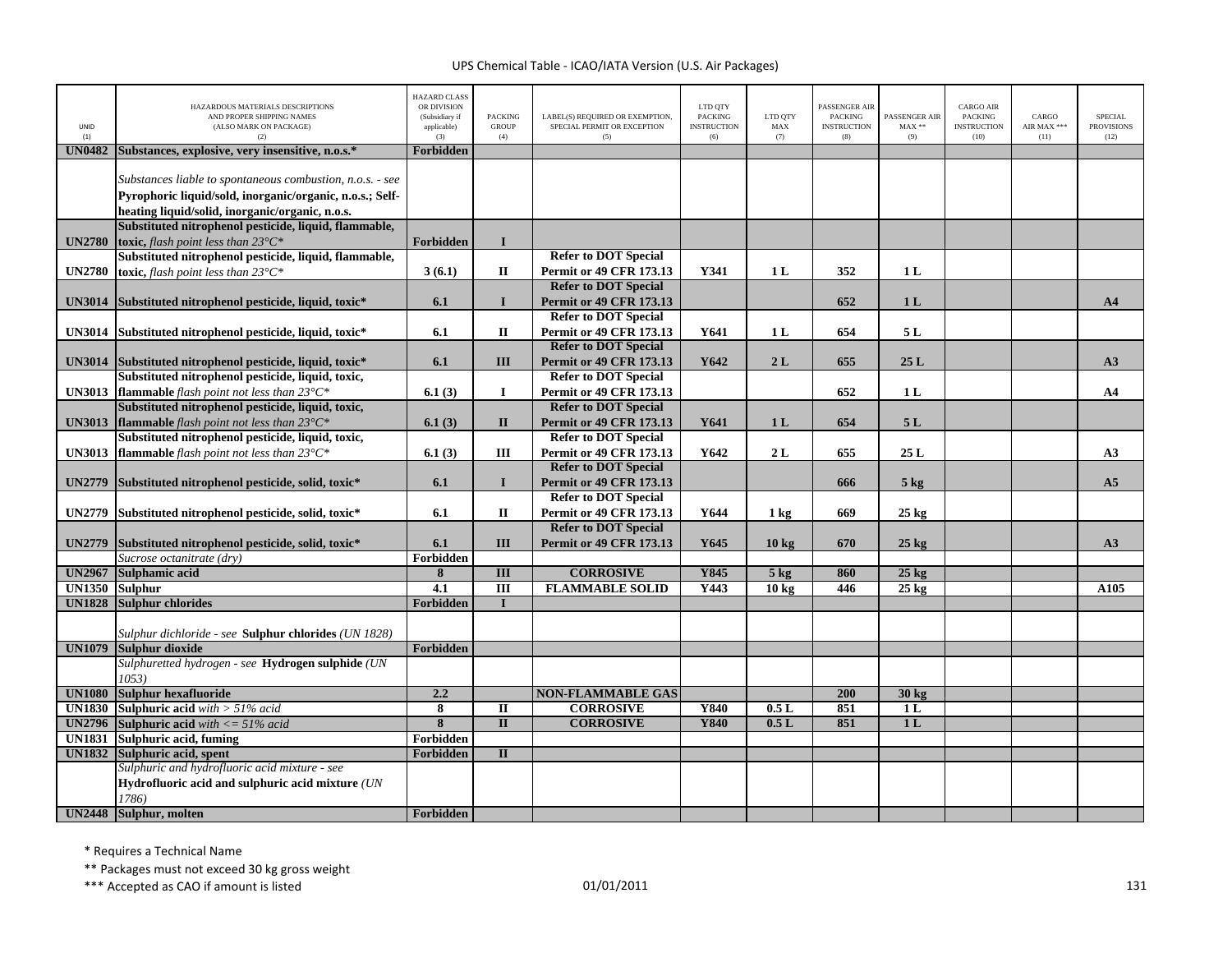| UNID<br>(1)   | HAZARDOUS MATERIALS DESCRIPTIONS<br>AND PROPER SHIPPING NAMES<br>(ALSO MARK ON PACKAGE)<br>(2) | <b>HAZARD CLASS</b><br>OR DIVISION<br>(Subsidiary if<br>applicable)<br>(3) | <b>PACKING</b><br><b>GROUP</b><br>(4) | LABEL(S) REQUIRED OR EXEMPTION,<br>SPECIAL PERMIT OR EXCEPTION<br>(5) | LTD QTY<br>PACKING<br><b>INSTRUCTION</b><br>(6) | LTD QTY<br>${\rm MAX}$<br>(7) | <b>PASSENGER AIR</b><br><b>PACKING</b><br><b>INSTRUCTION</b><br>(8) | PASSENGER AIR<br>$\text{MAX}$ **<br>(9) | CARGO AIR<br>PACKING<br><b>INSTRUCTION</b><br>(10) | CARGO<br>AIR MAX ***<br>(11) | <b>SPECIAL</b><br><b>PROVISIONS</b><br>(12) |
|---------------|------------------------------------------------------------------------------------------------|----------------------------------------------------------------------------|---------------------------------------|-----------------------------------------------------------------------|-------------------------------------------------|-------------------------------|---------------------------------------------------------------------|-----------------------------------------|----------------------------------------------------|------------------------------|---------------------------------------------|
|               | Sulphur monochloride - see Sulphur chlorides (UN<br>1828)                                      |                                                                            |                                       |                                                                       |                                                 |                               |                                                                     |                                         |                                                    |                              |                                             |
| <b>UN1833</b> | <b>Sulphurous acid</b>                                                                         | 8                                                                          | $\Pi$                                 | <b>CORROSIVE</b>                                                      | Y840                                            | 0.5L                          | 851                                                                 | 1 <sub>L</sub>                          |                                                    |                              |                                             |
| <b>UN2418</b> | Sulphur tetrafluoride                                                                          | Forbidden                                                                  |                                       |                                                                       |                                                 |                               |                                                                     |                                         |                                                    |                              |                                             |
| <b>UN1829</b> | Sulphur trioxide, stabilized                                                                   | <b>Forbidden</b>                                                           |                                       |                                                                       |                                                 |                               |                                                                     |                                         |                                                    |                              |                                             |
| <b>UN1834</b> | Sulphuryl chloride                                                                             | Forbidden                                                                  |                                       |                                                                       |                                                 |                               |                                                                     |                                         |                                                    |                              |                                             |
| <b>UN2191</b> | <b>Sulphuryl fluoride</b>                                                                      | Forbidden                                                                  |                                       |                                                                       |                                                 |                               |                                                                     |                                         |                                                    |                              |                                             |
|               | Talcum with tremolite and/or actinolite - see White                                            |                                                                            |                                       |                                                                       |                                                 |                               |                                                                     |                                         |                                                    |                              |                                             |
|               | asbestos (UN 2590)                                                                             |                                                                            |                                       |                                                                       |                                                 |                               |                                                                     |                                         |                                                    |                              |                                             |
|               |                                                                                                |                                                                            |                                       |                                                                       |                                                 |                               |                                                                     |                                         |                                                    |                              |                                             |
| <b>UN1999</b> | <b>Tars, liquid</b> including road oils and cut back bitumens                                  | $\mathbf{3}$                                                               | $\mathbf{I}$                          | <b>FLAMMABLE LIQUID</b>                                               | Y341                                            | 1 <sub>L</sub>                | 353                                                                 | 5L                                      |                                                    |                              |                                             |
|               |                                                                                                |                                                                            |                                       |                                                                       |                                                 |                               |                                                                     |                                         |                                                    |                              |                                             |
| <b>UN1999</b> | Tars, liquid including road oils and cut back bitumens                                         | $\mathbf{3}$                                                               | III                                   | <b>FLAMMABLE LIQUID</b>                                               | Y344                                            | 10L                           | 355                                                                 | 25L                                     |                                                    |                              | A3                                          |
|               | Tartar emetic - see Antimony potassium tartrate (UN<br>1551)                                   |                                                                            |                                       |                                                                       |                                                 |                               |                                                                     |                                         |                                                    |                              |                                             |
| <b>UN1700</b> | <b>Tear gas candles</b>                                                                        | Forbidden                                                                  | $\mathbf{I}$                          |                                                                       |                                                 |                               |                                                                     |                                         |                                                    |                              |                                             |
|               |                                                                                                |                                                                            |                                       |                                                                       |                                                 |                               |                                                                     |                                         |                                                    |                              |                                             |
|               | Tear gas cartridges - see Ammunition, tear-producing                                           |                                                                            |                                       |                                                                       |                                                 |                               |                                                                     |                                         |                                                    |                              |                                             |
|               | Tear gas devices containing tear gas substances - see                                          |                                                                            |                                       |                                                                       |                                                 |                               |                                                                     |                                         |                                                    |                              |                                             |
|               | Aerosols, etc.                                                                                 |                                                                            |                                       |                                                                       |                                                 |                               |                                                                     |                                         |                                                    |                              |                                             |
|               | Tear gas grenades - see Tear gas candles                                                       |                                                                            |                                       |                                                                       |                                                 |                               |                                                                     |                                         |                                                    |                              |                                             |
| <b>UN1693</b> | Tear gas substance, liquid, n.o.s.*                                                            | Forbidden                                                                  | $\bf{I}$                              |                                                                       |                                                 |                               |                                                                     |                                         |                                                    |                              |                                             |
| <b>UN1693</b> | Tear gas substance, liquid, n.o.s.*                                                            | Forbidden                                                                  | $\overline{\mathbf{u}}$               |                                                                       |                                                 |                               |                                                                     |                                         |                                                    |                              |                                             |
| <b>UN3448</b> | Tear gas substance, solid, n.o.s.*                                                             | Forbidden                                                                  | $\bf{I}$                              |                                                                       |                                                 |                               |                                                                     |                                         |                                                    |                              |                                             |
| <b>UN3448</b> | Tear gas substance, solid, n.o.s.*                                                             | Forbidden                                                                  | $\overline{\mathbf{u}}$               |                                                                       |                                                 |                               |                                                                     |                                         |                                                    |                              |                                             |
|               |                                                                                                |                                                                            |                                       | <b>Refer to DOT Special</b>                                           |                                                 |                               |                                                                     |                                         |                                                    |                              |                                             |
| <b>UN3284</b> | Tellurium compound, n.o.s.*                                                                    | 6.1                                                                        | $\bf{I}$                              | <b>Permit or 49 CFR 173.13</b>                                        |                                                 |                               | 666                                                                 | $5 \text{ kg}$                          |                                                    |                              | A <sub>5</sub>                              |
|               |                                                                                                |                                                                            |                                       | <b>Refer to DOT Special</b>                                           |                                                 |                               |                                                                     |                                         |                                                    |                              |                                             |
| <b>UN3284</b> | Tellurium compound, n.o.s.*                                                                    | 6.1                                                                        | $\mathbf{I}$                          | <b>Permit or 49 CFR 173.13</b>                                        | Y644                                            | $1 \text{ kg}$                | 669                                                                 | $25$ kg                                 |                                                    |                              |                                             |
|               |                                                                                                |                                                                            |                                       | <b>Refer to DOT Special</b>                                           |                                                 |                               |                                                                     |                                         |                                                    |                              |                                             |
| <b>UN3284</b> | Tellurium compound, n.o.s.*                                                                    | 6.1                                                                        | Ш                                     | Permit or 49 CFR 173.13                                               | Y645                                            | 10 <sub>kg</sub>              | 670                                                                 | $25$ kg                                 |                                                    |                              | A3                                          |
| <b>UN2195</b> | <b>Tellurium hexafluoride</b>                                                                  | Forbidden                                                                  |                                       |                                                                       |                                                 |                               |                                                                     |                                         |                                                    |                              |                                             |
| <b>UN2319</b> | Terpene hydrocarbons, n.o.s.                                                                   | $\mathbf{3}$                                                               | $\overline{III}$                      | <b>FLAMMABLE LIQUID</b>                                               | Y344                                            | 10L                           | 355                                                                 | 25L                                     |                                                    |                              |                                             |
| <b>UN2541</b> | <b>Terpinolene</b>                                                                             | $\overline{\mathbf{3}}$                                                    | III                                   | <b>FLAMMABLE LIQUID</b>                                               | Y344                                            | 10L                           | 355                                                                 | 25L                                     |                                                    |                              |                                             |
|               | Tetraazido benzene quinone                                                                     | Forbidden                                                                  |                                       | <b>Refer to DOT Special</b>                                           |                                                 |                               |                                                                     |                                         |                                                    |                              |                                             |
| <b>UN2504</b> | <b>Tetrabromoethane</b>                                                                        | 6.1                                                                        | III                                   | <b>Permit or 49 CFR 173.13</b>                                        | Y642                                            | 2L                            | 655                                                                 | 25L                                     |                                                    |                              |                                             |
|               | UN1702 1,1,2,2-Tetrachloroethane                                                               | 6.1                                                                        | $\mathbf{I}$                          | <b>Refer to DOT Special</b><br>Permit or 49 CFR 173.13                | Y641                                            | 1 <sub>L</sub>                | 654                                                                 | 5L                                      |                                                    |                              |                                             |
|               |                                                                                                |                                                                            |                                       | <b>Refer to DOT Special</b>                                           |                                                 |                               |                                                                     |                                         |                                                    |                              |                                             |
| <b>UN1897</b> | Tetrachloroethylene                                                                            | 6.1                                                                        | III                                   | <b>Permit or 49 CFR 173.13</b>                                        | Y642                                            | 2L                            | 655                                                                 | 25L                                     |                                                    |                              |                                             |
|               | Tetraethylammonium perchlorate (dry)                                                           | Forbidden                                                                  |                                       |                                                                       |                                                 |                               |                                                                     |                                         |                                                    |                              |                                             |
|               |                                                                                                |                                                                            |                                       | <b>Refer to DOT Special</b>                                           |                                                 |                               |                                                                     |                                         |                                                    |                              |                                             |
|               | UN1704 Tetraethyl dithiopyrophosphate                                                          | 6.1                                                                        | $\mathbf{I}$                          | <b>Permit or 49 CFR 173.13</b>                                        | Y641                                            | 1 <sub>L</sub>                | 654                                                                 | 5L                                      |                                                    |                              | A6                                          |
|               | UN2320 Tetraethylenepentamine                                                                  | 8                                                                          | $\overline{III}$                      | <b>CORROSIVE</b>                                                      | <b>Y841</b>                                     | 1 <sub>L</sub>                | 852                                                                 | 5L                                      |                                                    |                              |                                             |

\* Requires <sup>a</sup> Technical Name

\*\* Packages must not exceed 30 kg gross weight

\*\*\* Accepted as CAO if amount is listed 132 and the control of the control of the control of the control of the control of the control of the control of the control of the control of the control of the control of the contr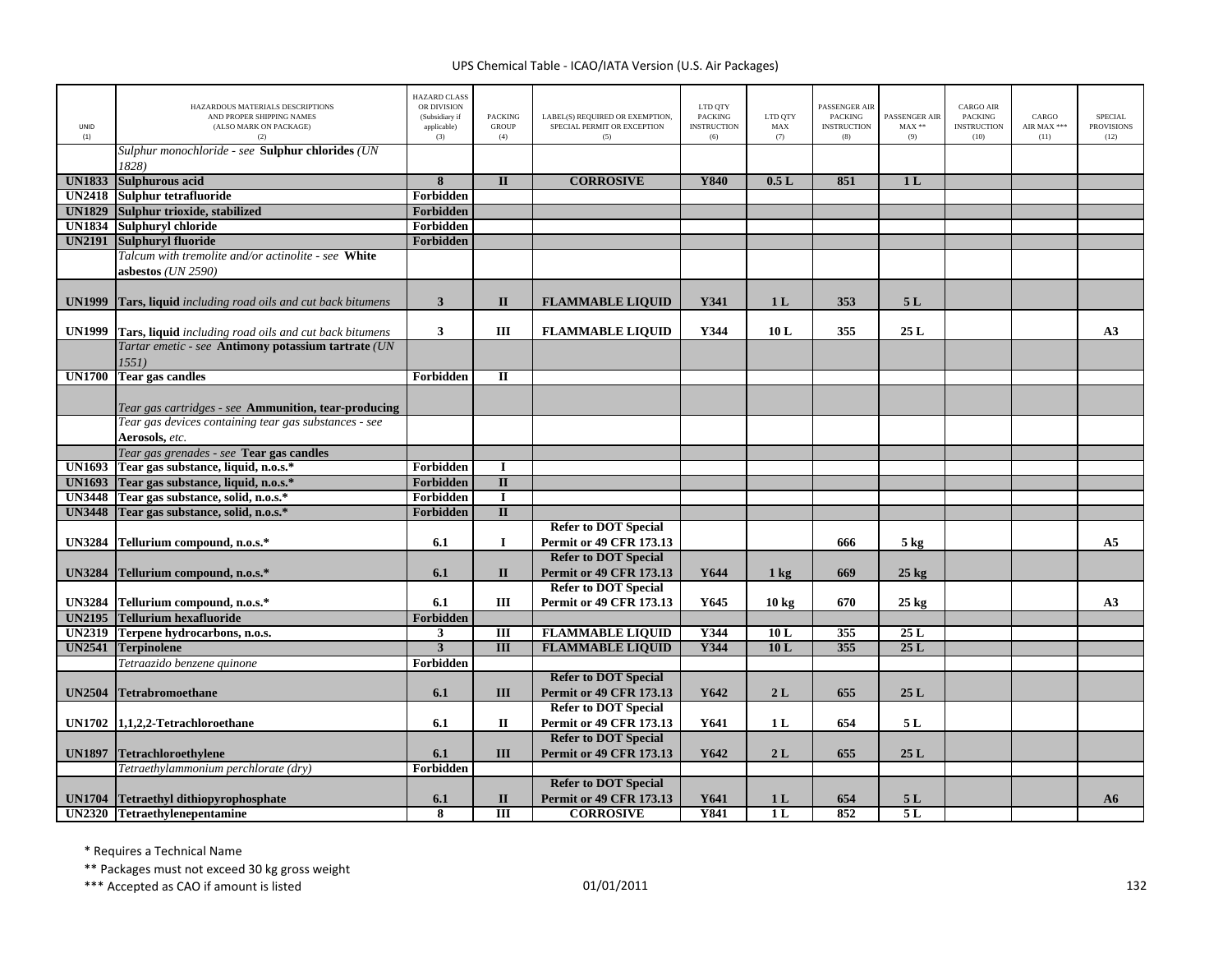| <b>UNID</b><br>(1) | HAZARDOUS MATERIALS DESCRIPTIONS<br>AND PROPER SHIPPING NAMES<br>(ALSO MARK ON PACKAGE)<br>(2) | <b>HAZARD CLASS</b><br>OR DIVISION<br>(Subsidiary if<br>applicable)<br>(3) | <b>PACKING</b><br><b>GROUP</b><br>(4) | LABEL(S) REQUIRED OR EXEMPTION,<br>SPECIAL PERMIT OR EXCEPTION<br>(5) | LTD QTY<br><b>PACKING</b><br><b>INSTRUCTION</b><br>(6) | LTD QTY<br>MAX<br>(7) | PASSENGER AIR<br>PACKING<br><b>INSTRUCTION</b><br>(8) | PASSENGER AIR<br>$MAX**$<br>(9) | <b>CARGO AIR</b><br>PACKING<br><b>INSTRUCTION</b><br>(10) | CARGO<br>AIR MAX ***<br>(11) | <b>SPECIAL</b><br><b>PROVISIONS</b><br>(12) |
|--------------------|------------------------------------------------------------------------------------------------|----------------------------------------------------------------------------|---------------------------------------|-----------------------------------------------------------------------|--------------------------------------------------------|-----------------------|-------------------------------------------------------|---------------------------------|-----------------------------------------------------------|------------------------------|---------------------------------------------|
|                    | Tetraethyl lead - see Motor fuel anti-knock mixture<br>UN 1649)                                |                                                                            |                                       |                                                                       |                                                        |                       |                                                       |                                 |                                                           |                              |                                             |
|                    |                                                                                                |                                                                            |                                       |                                                                       |                                                        |                       |                                                       |                                 |                                                           |                              |                                             |
| <b>UN1292</b>      | Tetraethyloxysilane - see <b>Tetraethyl silicate</b> (UN 1292)<br><b>Tetraethyl silicate</b>   | $\overline{\mathbf{3}}$                                                    | $\overline{\mathbf{H}}$               | <b>FLAMMABLE LIQUID</b>                                               | Y344                                                   | 10L                   | 355                                                   | 25L                             |                                                           |                              |                                             |
|                    | Tetrafluorodichloroethane - see Refrigerant Gas R114                                           |                                                                            |                                       |                                                                       |                                                        |                       |                                                       |                                 |                                                           |                              |                                             |
|                    | UN 1958)                                                                                       |                                                                            |                                       |                                                                       |                                                        |                       |                                                       |                                 |                                                           |                              |                                             |
| <b>UN3159</b>      | 1,1,1,2-Tetrafluoroethane                                                                      | 2.2                                                                        |                                       | <b>NON-FLAMMABLE GAS</b>                                              |                                                        |                       | 200                                                   | 30 kg                           |                                                           |                              |                                             |
| <b>UN1081</b>      | Tetrafluoroethylene, stabilized                                                                | Forbidden                                                                  |                                       |                                                                       |                                                        |                       |                                                       |                                 |                                                           |                              |                                             |
| <b>UN1982</b>      | <b>Tetrafluoromethane</b>                                                                      | 2.2                                                                        |                                       | <b>NON-FLAMMABLE GAS</b>                                              |                                                        |                       | 200                                                   | 30 kg                           |                                                           |                              |                                             |
| <b>UN2498</b>      | 1,2,3,6-Tetrahydrobenzaldehyde                                                                 | $\overline{\mathbf{3}}$                                                    | III                                   | <b>FLAMMABLE LIQUID</b>                                               | Y344                                                   | 10L                   | 355                                                   | 25L                             |                                                           |                              |                                             |
| <b>UN2056</b>      | Tetrahydrofuran                                                                                | $\overline{\mathbf{3}}$                                                    | $\mathbf{I}$                          | <b>FLAMMABLE LIQUID</b>                                               | Y341                                                   | 1 <sub>L</sub>        | 353                                                   | 5L                              |                                                           |                              |                                             |
| <b>UN2943</b>      | <b>Tetrahydrofurfurylamine</b>                                                                 | $\mathbf{3}$                                                               | Ш                                     | <b>FLAMMABLE LIQUID</b>                                               | Y344                                                   | 10L                   | 355                                                   | 25L                             |                                                           |                              |                                             |
|                    |                                                                                                |                                                                            |                                       |                                                                       |                                                        |                       |                                                       |                                 |                                                           |                              |                                             |
|                    | Tetrahydro-1,4-oxazine - see Morpholine (UN 2054)                                              |                                                                            |                                       |                                                                       |                                                        |                       |                                                       |                                 |                                                           |                              |                                             |
|                    | Tetrahydrophthalic anhydrides with more than 0.05%                                             |                                                                            |                                       |                                                                       |                                                        |                       |                                                       |                                 |                                                           |                              |                                             |
| <b>UN2698</b>      | maleic anhydride                                                                               | 8                                                                          | III                                   | <b>CORROSIVE</b>                                                      | Y845                                                   | $5 \text{ kg}$        | 860                                                   | $25 \text{ kg}$                 |                                                           |                              | A74                                         |
| <b>UN2410</b>      | 1,2,3,6-Tetrahydropyridine                                                                     | $\overline{\mathbf{3}}$                                                    | $\mathbf{I}$                          | <b>FLAMMABLE LIQUID</b>                                               | Y341                                                   | 1 <sub>L</sub>        | 353                                                   | 5L                              |                                                           |                              |                                             |
|                    | UN2412 Tetrahydrothiophene                                                                     | $\mathbf{3}$                                                               | $\mathbf{I}$                          | <b>FLAMMABLE LIQUID</b>                                               | Y341                                                   | 1 <sub>L</sub>        | 353                                                   | 5L                              |                                                           |                              |                                             |
|                    | Tetramethoxysilane - see Methyl orthosilicate (UN                                              |                                                                            |                                       |                                                                       |                                                        |                       |                                                       |                                 |                                                           |                              |                                             |
|                    | 2606)                                                                                          |                                                                            |                                       |                                                                       |                                                        |                       |                                                       |                                 |                                                           |                              |                                             |
| <b>UN3423</b>      | Tetramethylammonium hydroxide, solid                                                           | 8                                                                          | $\mathbf{I}$                          | <b>CORROSIVE</b>                                                      | Y844                                                   | $5$ kg                | 859                                                   | $15 \text{ kg}$                 |                                                           |                              |                                             |
| <b>UN1835</b>      | Tetramethylammonium hydroxide solution                                                         | 8                                                                          | $\mathbf{I}$                          | <b>CORROSIVE</b>                                                      | <b>Y840</b>                                            | 0.5L                  | 851                                                   | 1 <sub>L</sub>                  |                                                           |                              |                                             |
| <b>UN1835</b>      | Tetramethylammonium hydroxide solution                                                         | 8                                                                          | Ш                                     | <b>CORROSIVE</b>                                                      | Y841                                                   | 1 <sub>L</sub>        | 852                                                   | 5L                              |                                                           |                              | A <sub>3</sub>                              |
|                    |                                                                                                |                                                                            |                                       |                                                                       |                                                        |                       |                                                       |                                 |                                                           |                              |                                             |
|                    | 1,1,3,3-Tetramethylbutyl hydroperoxide $\left(\leq 100\%\right)$ - see                         |                                                                            |                                       |                                                                       |                                                        |                       |                                                       |                                 |                                                           |                              |                                             |
|                    | Organic peroxide type D, liquid (UN 3105)                                                      |                                                                            |                                       |                                                                       |                                                        |                       |                                                       |                                 |                                                           |                              |                                             |
|                    | 1,1,3,3-Tetramethylbutyl peroxy-2 ethyl-hexanoate                                              | Forbidden                                                                  |                                       |                                                                       |                                                        |                       |                                                       |                                 |                                                           |                              |                                             |
|                    | 1,1,3,3-Tetramethylbutyl peroxyneodecanoate                                                    | Forbidden                                                                  |                                       |                                                                       |                                                        |                       |                                                       |                                 |                                                           |                              |                                             |
|                    | 1,1,3,3-Tetramethylbutyl peroxypivalate $\ll 77\%$ ,                                           |                                                                            |                                       |                                                                       |                                                        |                       |                                                       |                                 |                                                           |                              |                                             |
|                    | diluent type $A \ge 23\%$                                                                      | Forbidden                                                                  |                                       |                                                                       |                                                        |                       |                                                       |                                 |                                                           |                              |                                             |
|                    | Tetramethylene - see Cyclobutane (UN 2601)                                                     |                                                                            |                                       |                                                                       |                                                        |                       |                                                       |                                 |                                                           |                              |                                             |
|                    |                                                                                                |                                                                            |                                       |                                                                       |                                                        |                       |                                                       |                                 |                                                           |                              |                                             |
|                    | Tetramethylene cyanide - see Adiponitrile (UN 2205)                                            |                                                                            |                                       |                                                                       |                                                        |                       |                                                       |                                 |                                                           |                              |                                             |
|                    | Tetramethylene diperoxide dicarbamide<br>Tetramethyl lead - see Motor fuel anti-knock mixture  | Forbidden                                                                  |                                       |                                                                       |                                                        |                       |                                                       |                                 |                                                           |                              |                                             |
|                    |                                                                                                |                                                                            |                                       |                                                                       |                                                        |                       |                                                       |                                 |                                                           |                              |                                             |
| <b>UN2749</b>      | (UN 1649)<br><b>Tetramethylsilane</b>                                                          | Forbidden                                                                  | $\mathbf{I}$                          |                                                                       |                                                        |                       |                                                       |                                 |                                                           |                              |                                             |
|                    |                                                                                                | Forbidden                                                                  |                                       |                                                                       |                                                        |                       |                                                       |                                 |                                                           |                              |                                             |
| <b>UN0207</b>      | Tetramine palladium (II) nitrate<br><b>Tetranitroaniline</b>                                   | Forbidden                                                                  |                                       |                                                                       |                                                        |                       |                                                       |                                 |                                                           |                              |                                             |
|                    | Tetranitro diglycerin                                                                          | Forbidden                                                                  |                                       |                                                                       |                                                        |                       |                                                       |                                 |                                                           |                              |                                             |
| <b>UN1510</b>      | <b>Tetranitromethane</b>                                                                       | Forbidden                                                                  |                                       |                                                                       |                                                        |                       |                                                       |                                 |                                                           |                              |                                             |
|                    | 2,3,4,6-Tetranitrophenol                                                                       | Forbidden                                                                  |                                       |                                                                       |                                                        |                       |                                                       |                                 |                                                           |                              |                                             |
|                    | 2.3.4.6-Tetranitrophenyl methyl nitramine                                                      | <b>Forbidden</b>                                                           |                                       |                                                                       |                                                        |                       |                                                       |                                 |                                                           |                              |                                             |
|                    | 2,3,4,6-Tetranitrophenylnitramine                                                              | Forbidden                                                                  |                                       |                                                                       |                                                        |                       |                                                       |                                 |                                                           |                              |                                             |
|                    | Tetranitroresorcinol (dry)                                                                     | Forbidden                                                                  |                                       |                                                                       |                                                        |                       |                                                       |                                 |                                                           |                              |                                             |

\* Requires <sup>a</sup> Technical Name

\*\* Packages must not exceed 30 kg gross weight

\*\*\* Accepted as CAO if amount is listed 133 and the control of the control of the control of the control of the control of the control of the control of the control of the control of the control of the control of the contr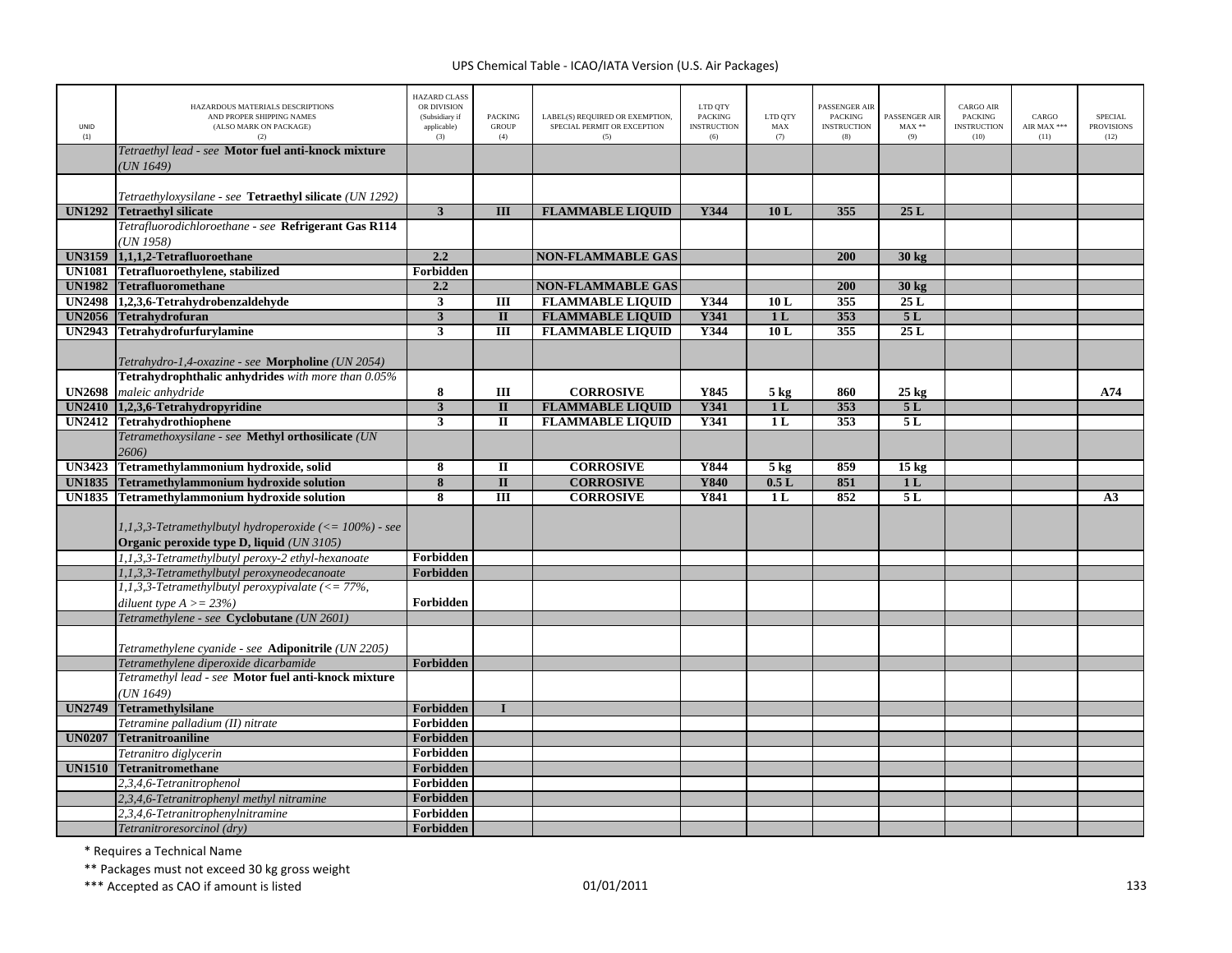| UNID<br>(1)   | HAZARDOUS MATERIALS DESCRIPTIONS<br>AND PROPER SHIPPING NAMES<br>(ALSO MARK ON PACKAGE)<br>(2) | <b>HAZARD CLASS</b><br>OR DIVISION<br>(Subsidiary if<br>applicable)<br>(3) | <b>PACKING</b><br><b>GROUP</b><br>(4) | LABEL(S) REQUIRED OR EXEMPTION,<br>SPECIAL PERMIT OR EXCEPTION<br>(5) | LTD QTY<br><b>PACKING</b><br><b>INSTRUCTION</b><br>(6) | LTD OTY<br>MAX<br>(7) | PASSENGER AIR<br><b>PACKING</b><br><b>INSTRUCTION</b><br>(8) | PASSENGER AIR<br>$MAX**$<br>(9) | <b>CARGO AIR</b><br><b>PACKING</b><br><b>INSTRUCTION</b><br>(10) | CARGO<br>AIR MAX ***<br>(11) | <b>SPECIAL</b><br><b>PROVISIONS</b><br>(12) |
|---------------|------------------------------------------------------------------------------------------------|----------------------------------------------------------------------------|---------------------------------------|-----------------------------------------------------------------------|--------------------------------------------------------|-----------------------|--------------------------------------------------------------|---------------------------------|------------------------------------------------------------------|------------------------------|---------------------------------------------|
|               | 2,3,5,6-Tetranitroso-1,4-dinitrobenzene                                                        | Forbidden                                                                  |                                       |                                                                       |                                                        |                       |                                                              |                                 |                                                                  |                              |                                             |
|               | 2,3,5,6-Tetranitroso nitrobenzene (dry)                                                        | Forbidden                                                                  |                                       |                                                                       |                                                        |                       |                                                              |                                 |                                                                  |                              |                                             |
|               | UN2413 Tetrapropyl orthotitanate                                                               | $\mathbf{3}$                                                               | Ш                                     | <b>FLAMMABLE LIQUID</b>                                               | Y344                                                   | 10L                   | 355                                                          | 25L                             |                                                                  |                              |                                             |
|               | Tetrazene (dry)                                                                                | <b>Forbidden</b>                                                           |                                       |                                                                       |                                                        |                       |                                                              |                                 |                                                                  |                              |                                             |
|               | <b>UN0114</b> Tetrazene, wetted                                                                | Forbidden                                                                  |                                       |                                                                       |                                                        |                       |                                                              |                                 |                                                                  |                              |                                             |
|               | Tetrazine                                                                                      | Forbidden                                                                  |                                       |                                                                       |                                                        |                       |                                                              |                                 |                                                                  |                              |                                             |
| <b>UN0407</b> | Tetrazol-1-acetic acid                                                                         | Forbidden                                                                  |                                       |                                                                       |                                                        |                       |                                                              |                                 |                                                                  |                              |                                             |
|               | UN0504 1H-Tetrazole                                                                            | Forbidden                                                                  |                                       |                                                                       |                                                        |                       |                                                              |                                 |                                                                  |                              |                                             |
|               | Tetrazolyl azide (dry)                                                                         | Forbidden                                                                  |                                       |                                                                       |                                                        |                       |                                                              |                                 |                                                                  |                              |                                             |
| <b>UN0208</b> | <b>Tetryl</b>                                                                                  | Forbidden                                                                  |                                       |                                                                       |                                                        |                       |                                                              |                                 |                                                                  |                              |                                             |
| <b>UN2573</b> | <b>Thallium chlorate</b>                                                                       | 5.1(6.1)                                                                   | $\mathbf{I}$                          |                                                                       |                                                        |                       |                                                              | <b>Not</b><br>Accepted          |                                                                  |                              |                                             |
|               |                                                                                                |                                                                            |                                       | <b>Refer to DOT Special</b>                                           |                                                        |                       |                                                              |                                 |                                                                  |                              |                                             |
| <b>UN1707</b> | Thallium compound, n.o.s.                                                                      | 6.1                                                                        | $\mathbf{I}$                          | <b>Permit or 49 CFR 173.13</b>                                        | Y644                                                   | $1 \text{ kg}$        | 669                                                          | $25 \text{ kg}$                 |                                                                  |                              | A6                                          |
|               |                                                                                                |                                                                            |                                       |                                                                       |                                                        |                       |                                                              | <b>Not</b>                      |                                                                  |                              |                                             |
| <b>UN2727</b> | <b>Thallium nitrate</b>                                                                        | 6.1(5.1)                                                                   | $\Pi$                                 |                                                                       |                                                        |                       |                                                              | Accepted                        |                                                                  |                              |                                             |
|               | Thallous chlorate - see Thallium chlorate                                                      |                                                                            |                                       |                                                                       |                                                        |                       |                                                              |                                 |                                                                  |                              |                                             |
|               |                                                                                                |                                                                            |                                       | <b>Refer to DOT Special</b>                                           |                                                        |                       |                                                              |                                 |                                                                  |                              |                                             |
|               | UN2785 4-Thiapentanal                                                                          | 6.1                                                                        | Ш                                     | <b>Permit or 49 CFR 173.13</b>                                        | Y642                                                   | 2L                    | 655                                                          | 25L                             |                                                                  |                              |                                             |
|               | Thia-4-pentanal - see 4-Thiapentanal (UN 2785)                                                 |                                                                            |                                       |                                                                       |                                                        |                       |                                                              |                                 |                                                                  |                              |                                             |
|               | UN2436 Thioacetic acid                                                                         | $\overline{\mathbf{3}}$                                                    | $\rm II$                              | <b>FLAMMABLE LIQUID</b>                                               | <b>Y341</b>                                            | 1 <sub>L</sub>        | 353                                                          | 5L                              |                                                                  |                              |                                             |
|               | Thiocarbamate pesticide, liquid, flammable, toxic                                              |                                                                            |                                       |                                                                       |                                                        |                       |                                                              |                                 |                                                                  |                              |                                             |
| <b>UN2772</b> | flash point less than $23^{\circ}C^*$                                                          | Forbidden                                                                  | $\mathbf{I}$                          |                                                                       |                                                        |                       |                                                              |                                 |                                                                  |                              |                                             |
|               | Thiocarbamate pesticide, liquid, flammable, toxic                                              |                                                                            |                                       | <b>Refer to DOT Special</b>                                           |                                                        |                       |                                                              |                                 |                                                                  |                              |                                             |
| <b>UN2772</b> | flash point less than $23^{\circ}C^*$                                                          | 3(6.1)                                                                     | П                                     | <b>Permit or 49 CFR 173.13</b>                                        | Y341                                                   | 1 <sub>L</sub>        | 352                                                          | 1 <sub>L</sub>                  |                                                                  |                              |                                             |
|               |                                                                                                |                                                                            |                                       | <b>Refer to DOT Special</b>                                           |                                                        |                       |                                                              |                                 |                                                                  |                              |                                             |
|               | UN3006 Thiocarbamate pesticide, liquid, toxic*                                                 | 6.1                                                                        | $\mathbf{I}$                          | <b>Permit or 49 CFR 173.13</b>                                        |                                                        |                       | 652                                                          | 1 <sub>L</sub>                  |                                                                  |                              | A <sub>4</sub>                              |
|               |                                                                                                |                                                                            |                                       | <b>Refer to DOT Special</b>                                           |                                                        |                       |                                                              |                                 |                                                                  |                              |                                             |
|               | UN3006 Thiocarbamate pesticide, liquid, toxic*                                                 | 6.1                                                                        | $\mathbf{I}$                          | <b>Permit or 49 CFR 173.13</b>                                        | Y641                                                   | 1 <sub>L</sub>        | 654                                                          | 5L                              |                                                                  |                              |                                             |
|               |                                                                                                |                                                                            |                                       | <b>Refer to DOT Special</b>                                           |                                                        |                       |                                                              |                                 |                                                                  |                              |                                             |
|               | UN3006 Thiocarbamate pesticide, liquid, toxic*                                                 | 6.1                                                                        | III                                   | <b>Permit or 49 CFR 173.13</b>                                        | Y642                                                   | 2L                    | 655                                                          | 25L                             |                                                                  |                              | A3                                          |
|               | Thiocarbamate pesticide, liquid, toxic, flammable                                              |                                                                            |                                       | <b>Refer to DOT Special</b>                                           |                                                        |                       |                                                              |                                 |                                                                  |                              |                                             |
| <b>UN3005</b> | flash point not less than $23^{\circ}C^*$                                                      | 6.1(3)                                                                     | $\bf{I}$                              | <b>Permit or 49 CFR 173.13</b>                                        |                                                        |                       | 652                                                          | 1 <sub>L</sub>                  |                                                                  |                              | A <sub>4</sub>                              |
|               | Thiocarbamate pesticide, liquid, toxic, flammable                                              |                                                                            |                                       | <b>Refer to DOT Special</b>                                           |                                                        |                       |                                                              |                                 |                                                                  |                              |                                             |
| <b>UN3005</b> | flash point not less than $23^{\circ}C^*$                                                      | 6.1(3)                                                                     | $\mathbf{I}$                          | <b>Permit or 49 CFR 173.13</b>                                        | Y641                                                   | 1 <sub>L</sub>        | 654                                                          | 5L                              |                                                                  |                              |                                             |
|               | Thiocarbamate pesticide, liquid, toxic, flammable                                              |                                                                            |                                       | <b>Refer to DOT Special</b>                                           |                                                        |                       |                                                              |                                 |                                                                  |                              |                                             |
|               | <b>UN3005</b> flash point not less than $23^{\circ}C^*$                                        | 6.1(3)                                                                     | Ш                                     | <b>Permit or 49 CFR 173.13</b>                                        | Y642                                                   | 2L                    | 655                                                          | 25L                             |                                                                  |                              | A3                                          |
|               |                                                                                                |                                                                            |                                       | <b>Refer to DOT Special</b>                                           |                                                        |                       |                                                              |                                 |                                                                  |                              |                                             |
| <b>UN2771</b> | Thiocarbamate pesticide, solid, toxic*                                                         | 6.1                                                                        | $\mathbf{I}$                          | <b>Permit or 49 CFR 173.13</b>                                        |                                                        |                       | 666                                                          | 5 <sub>kg</sub>                 |                                                                  |                              | A <sub>5</sub>                              |
|               |                                                                                                |                                                                            |                                       | <b>Refer to DOT Special</b>                                           |                                                        |                       |                                                              |                                 |                                                                  |                              |                                             |
| <b>UN2771</b> | Thiocarbamate pesticide, solid, toxic*                                                         | 6.1                                                                        | П                                     | <b>Permit or 49 CFR 173.13</b>                                        | Y644                                                   | $1 \text{ kg}$        | 669                                                          | $25 \text{ kg}$                 |                                                                  |                              |                                             |
|               |                                                                                                |                                                                            |                                       | <b>Refer to DOT Special</b>                                           |                                                        |                       |                                                              |                                 |                                                                  |                              |                                             |
| <b>UN2771</b> | Thiocarbamate pesticide, solid, toxic*                                                         | 6.1                                                                        | III                                   | <b>Permit or 49 CFR 173.13</b>                                        | Y645                                                   | $10 \text{ kg}$       | 670                                                          | $25 \text{ kg}$                 |                                                                  |                              | A3                                          |
|               |                                                                                                |                                                                            |                                       | <b>Refer to DOT Special</b>                                           |                                                        |                       |                                                              |                                 |                                                                  |                              |                                             |
|               | UN2966 Thioglycol                                                                              | 6.1                                                                        | $\mathbf I$                           | <b>Permit or 49 CFR 173.13</b>                                        | Y641                                                   | 1 <sub>L</sub>        | 654                                                          | 5L                              |                                                                  |                              |                                             |
|               | UN1940 Thioglycolic acid                                                                       | 8                                                                          | $\mathbf{I}$                          | <b>CORROSIVE</b>                                                      | <b>Y840</b>                                            | 0.5L                  | 851                                                          | 1 <sub>L</sub>                  |                                                                  |                              |                                             |

\* Requires <sup>a</sup> Technical Name

\*\* Packages must not exceed 30 kg gross weight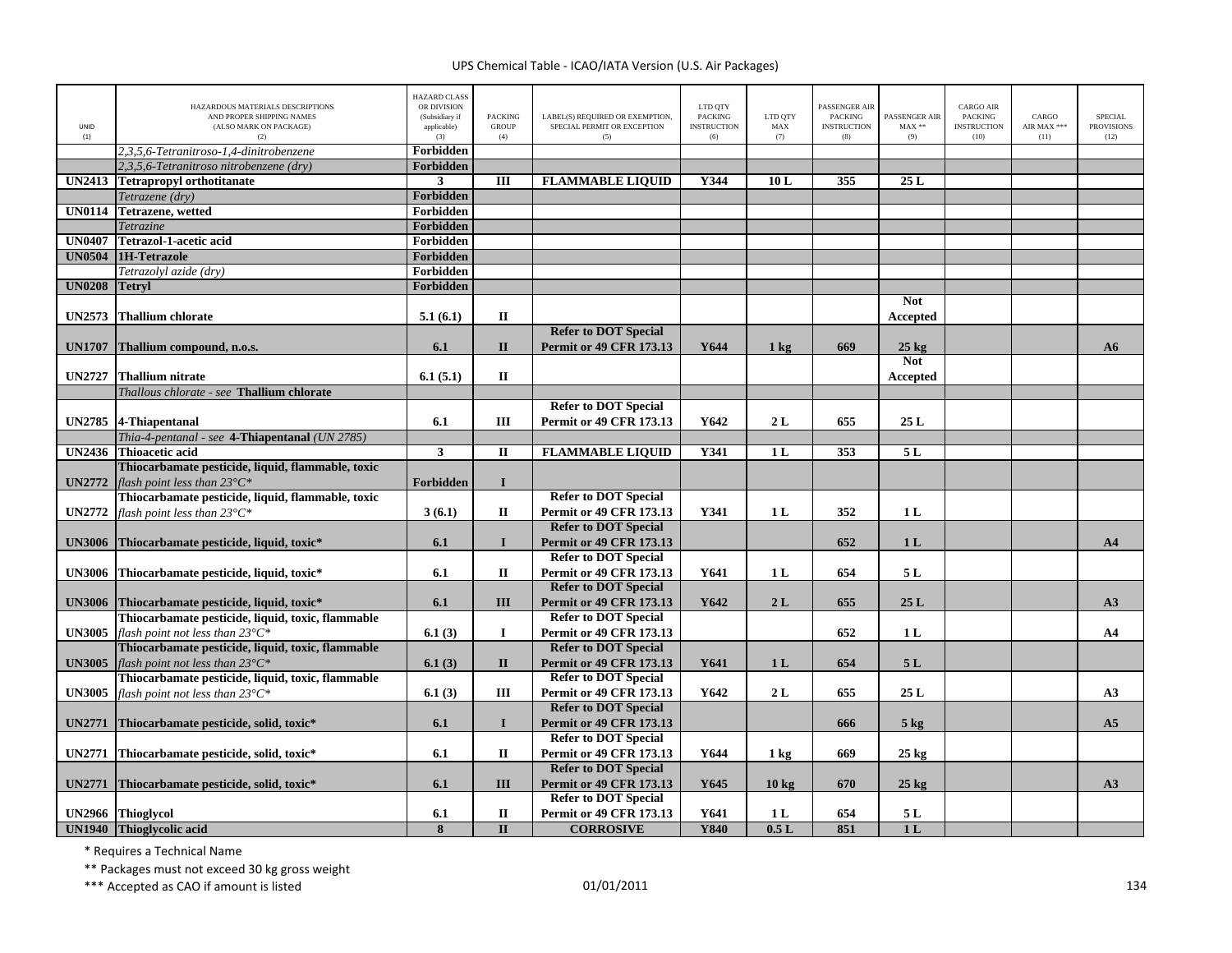| UNID<br>(1)   | HAZARDOUS MATERIALS DESCRIPTIONS<br>AND PROPER SHIPPING NAMES<br>(ALSO MARK ON PACKAGE)<br>(2) | <b>HAZARD CLASS</b><br>OR DIVISION<br>(Subsidiary if<br>applicable)<br>(3) | <b>PACKING</b><br><b>GROUP</b><br>(4) | LABEL(S) REQUIRED OR EXEMPTION,<br>SPECIAL PERMIT OR EXCEPTION | LTD QTY<br><b>PACKING</b><br><b>INSTRUCTION</b><br>(6) | LTD QTY<br>MAX<br>(7) | <b>PASSENGER AIR</b><br><b>PACKING</b><br><b>INSTRUCTION</b><br>(8) | PASSENGER AIR<br>$MAX**$<br>(9) | <b>CARGO AIR</b><br><b>PACKING</b><br><b>INSTRUCTION</b><br>(10) | CARGO<br>AIR MAX ***<br>(11) | <b>SPECIAL</b><br><b>PROVISIONS</b><br>(12) |
|---------------|------------------------------------------------------------------------------------------------|----------------------------------------------------------------------------|---------------------------------------|----------------------------------------------------------------|--------------------------------------------------------|-----------------------|---------------------------------------------------------------------|---------------------------------|------------------------------------------------------------------|------------------------------|---------------------------------------------|
| <b>UN2936</b> | <b>Thiolactic acid</b>                                                                         | 6.1                                                                        | П                                     | <b>Refer to DOT Special</b><br><b>Permit or 49 CFR 173.13</b>  | Y641                                                   | 1L                    | 654                                                                 | 5 L                             |                                                                  |                              |                                             |
| <b>UN1836</b> | <b>Thionyl chloride</b>                                                                        | Forbidden                                                                  |                                       |                                                                |                                                        |                       |                                                                     |                                 |                                                                  |                              |                                             |
| <b>UN2414</b> | <b>Thiophene</b>                                                                               | 3                                                                          | $\mathbf{I}$                          | <b>FLAMMABLE LIQUID</b>                                        | Y341                                                   | 1 <sub>L</sub>        | 353                                                                 | 5L                              |                                                                  |                              |                                             |
|               | Thiophenol - see Phenyl mercaptan (UN 2337)                                                    |                                                                            |                                       |                                                                |                                                        |                       |                                                                     |                                 |                                                                  |                              |                                             |
| <b>UN2474</b> | <b>Thiophosgene</b>                                                                            | Forbidden                                                                  |                                       |                                                                |                                                        |                       |                                                                     |                                 |                                                                  |                              |                                             |
| <b>UN1837</b> | Thiophosphoryl chloride                                                                        | Forbidden                                                                  | $\Pi$                                 |                                                                |                                                        |                       |                                                                     |                                 |                                                                  |                              |                                             |
|               |                                                                                                |                                                                            |                                       |                                                                |                                                        |                       |                                                                     | <b>Not</b>                      |                                                                  |                              |                                             |
| <b>UN3341</b> | Thiourea dioxide                                                                               | 4.2                                                                        | $\mathbf{I}$                          |                                                                |                                                        |                       |                                                                     | <b>Accepted</b>                 |                                                                  |                              |                                             |
|               |                                                                                                |                                                                            |                                       |                                                                |                                                        |                       |                                                                     | <b>Not</b>                      |                                                                  |                              |                                             |
| <b>UN3341</b> | Thiourea dioxide                                                                               | 4.2                                                                        | III                                   |                                                                |                                                        |                       |                                                                     | Accepted                        |                                                                  |                              |                                             |
|               | Tin and Tin (IV), etc. - see Stannic, etc.                                                     |                                                                            |                                       |                                                                |                                                        |                       |                                                                     |                                 |                                                                  |                              |                                             |
| <b>UN1293</b> | <b>Tinctures, medicinal</b>                                                                    | $\mathbf{3}$                                                               | $\mathbf{I}$                          | <b>FLAMMABLE LIQUID</b>                                        | Y341                                                   | 1 <sub>L</sub>        | 353                                                                 | 5L                              |                                                                  |                              |                                             |
| <b>UN1293</b> | <b>Tinctures, medicinal</b>                                                                    | $\overline{\mathbf{3}}$                                                    | $\overline{III}$                      | <b>FLAMMABLE LIQUID</b>                                        | Y344                                                   | 10L                   | 355                                                                 | 25L                             |                                                                  |                              | A <sub>3</sub>                              |
|               | Tin tetrachloride - see Stannic chloride, anhydrous                                            |                                                                            |                                       |                                                                |                                                        |                       |                                                                     |                                 |                                                                  |                              |                                             |
|               | Tire assemblies inflated, unservicable, damaged or above                                       |                                                                            |                                       |                                                                |                                                        |                       |                                                                     |                                 |                                                                  |                              |                                             |
|               | maximum rated pressure                                                                         | Forbidden                                                                  |                                       |                                                                |                                                        |                       |                                                                     |                                 |                                                                  |                              |                                             |
|               |                                                                                                |                                                                            |                                       |                                                                |                                                        |                       |                                                                     | <b>Not</b>                      |                                                                  |                              |                                             |
| <b>UN3174</b> | <b>Titanium disulphide</b>                                                                     | 4.2                                                                        | III                                   |                                                                |                                                        |                       |                                                                     | <b>Accepted</b>                 |                                                                  |                              |                                             |
| <b>UN1871</b> | Titanium hydride                                                                               | 4.1                                                                        | $\Pi$                                 | <b>FLAMMABLE SOLID</b>                                         | Y441                                                   | $5$ kg                | 445                                                                 | $15 \text{ kg}$                 |                                                                  |                              |                                             |
| <b>UN2546</b> | <b>Titanium powder, dry</b>                                                                    | Forbidden                                                                  | $\mathbf{I}$                          |                                                                |                                                        |                       |                                                                     |                                 |                                                                  |                              |                                             |
|               |                                                                                                |                                                                            |                                       |                                                                |                                                        |                       |                                                                     | <b>Not</b>                      |                                                                  |                              |                                             |
| <b>UN2546</b> | Titanium powder, dry                                                                           | 4.2                                                                        | $\mathbf{I}$                          |                                                                |                                                        |                       |                                                                     | Accepted                        |                                                                  |                              |                                             |
|               |                                                                                                |                                                                            |                                       |                                                                |                                                        |                       |                                                                     | <b>Not</b>                      |                                                                  |                              |                                             |
| <b>UN2546</b> | Titanium powder, dry                                                                           | 4.2                                                                        | III                                   |                                                                |                                                        |                       |                                                                     | Accepted                        |                                                                  |                              |                                             |
| <b>UN1352</b> | <b>Titanium powder, wetted</b>                                                                 | 4.1                                                                        | $\rm II$                              | <b>FLAMMABLE SOLID</b>                                         | Y441                                                   | $5 \text{ kg}$        | 445                                                                 | 15 <sub>kg</sub>                |                                                                  |                              | A35                                         |
| <b>UN2878</b> | <b>Titanium sponge granules</b>                                                                | 4.1                                                                        | $\overline{III}$                      | <b>FLAMMABLE SOLID</b>                                         | Y443                                                   | 10 kg                 | 446                                                                 | $25$ kg                         |                                                                  |                              | A3                                          |
| <b>UN2878</b> | <b>Titanium sponge powders</b>                                                                 | 4.1                                                                        | Ш                                     | <b>FLAMMABLE SOLID</b>                                         | Y443                                                   | 10 <sub>kg</sub>      | 446                                                                 | $25 \text{ kg}$                 |                                                                  |                              | A3                                          |
|               | Titanium sulphate solution with $<=45\%$ sulphuric acid -                                      |                                                                            |                                       |                                                                |                                                        |                       |                                                                     |                                 |                                                                  |                              |                                             |
|               | see Corrosive liquid, acidic, inorganic, n.o.s. (UN                                            |                                                                            |                                       |                                                                |                                                        |                       |                                                                     |                                 |                                                                  |                              |                                             |
|               | 3264)                                                                                          |                                                                            |                                       |                                                                |                                                        |                       |                                                                     |                                 |                                                                  |                              |                                             |
| <b>UN1838</b> | <b>Titanium tetrachloride</b>                                                                  | Forbidden                                                                  |                                       |                                                                |                                                        |                       |                                                                     |                                 |                                                                  |                              |                                             |
| <b>UN2869</b> | Titanium trichloride mixture                                                                   | 8                                                                          | $\mathbf{I}$                          | <b>CORROSIVE</b>                                               | Y844                                                   | $5$ kg                | 859                                                                 | 15 <sub>kg</sub>                |                                                                  |                              |                                             |
| <b>UN2869</b> | Titanium trichloride mixture                                                                   | $\overline{\mathbf{8}}$                                                    | $\overline{III}$                      | <b>CORROSIVE</b>                                               | Y845                                                   | 5 <sub>kg</sub>       | 860                                                                 | $25 \text{ kg}$                 |                                                                  |                              | A <sub>3</sub>                              |
| <b>UN2441</b> | Titanium trichloride, pyrophoric                                                               | Forbidden                                                                  |                                       |                                                                |                                                        |                       |                                                                     |                                 |                                                                  |                              |                                             |
| <b>UN2441</b> | Titanium trichloride mixture, pyrophoric                                                       | Forbidden                                                                  |                                       |                                                                |                                                        |                       |                                                                     |                                 |                                                                  |                              |                                             |
|               |                                                                                                |                                                                            |                                       |                                                                |                                                        |                       |                                                                     |                                 |                                                                  |                              |                                             |
| <b>UN0209</b> | <b>TNT</b> dry or wetted with less than $30\%$ water, by mass                                  | Forbidden                                                                  |                                       |                                                                |                                                        |                       |                                                                     |                                 |                                                                  |                              |                                             |
| <b>UN0388</b> | TNT and hexanitrostilbene mixture                                                              | Forbidden                                                                  |                                       |                                                                |                                                        |                       |                                                                     |                                 |                                                                  |                              |                                             |
| <b>UN0388</b> | <b>TNT</b> and trinitrobenzene mixture                                                         | Forbidden                                                                  |                                       |                                                                |                                                        |                       |                                                                     |                                 |                                                                  |                              |                                             |
|               | TNT mixed with aluminium - see Tritonal                                                        |                                                                            |                                       |                                                                |                                                        |                       |                                                                     |                                 |                                                                  |                              |                                             |
|               | TNT mixture containing trinitrobenzene and                                                     |                                                                            |                                       |                                                                |                                                        |                       |                                                                     |                                 |                                                                  |                              |                                             |
| <b>UN0389</b> | hexanitrostilbene                                                                              | Forbidden                                                                  |                                       |                                                                |                                                        |                       |                                                                     |                                 |                                                                  |                              |                                             |
| <b>UN3366</b> | TNT, wetted with not less than 10% water, by mass                                              | 4.1                                                                        |                                       | <b>FLAMMABLE SOLID</b>                                         |                                                        |                       | 451                                                                 | $0.5 \text{ kg}$                |                                                                  |                              | A40                                         |
|               | UN1356 TNT, wetted with not less than 30% water, by mass                                       | 4.1                                                                        |                                       | <b>FLAMMABLE SOLID</b>                                         |                                                        |                       | 451                                                                 | $0.5$ kg                        |                                                                  |                              | A40                                         |

\* Requires <sup>a</sup> Technical Name

\*\* Packages must not exceed 30 kg gross weight

\*\*\* Accepted as CAO if amount is listed 135 per control to the control of the 135 per control of the control of the control of the control of the control of the control of the control of the control of the control of the c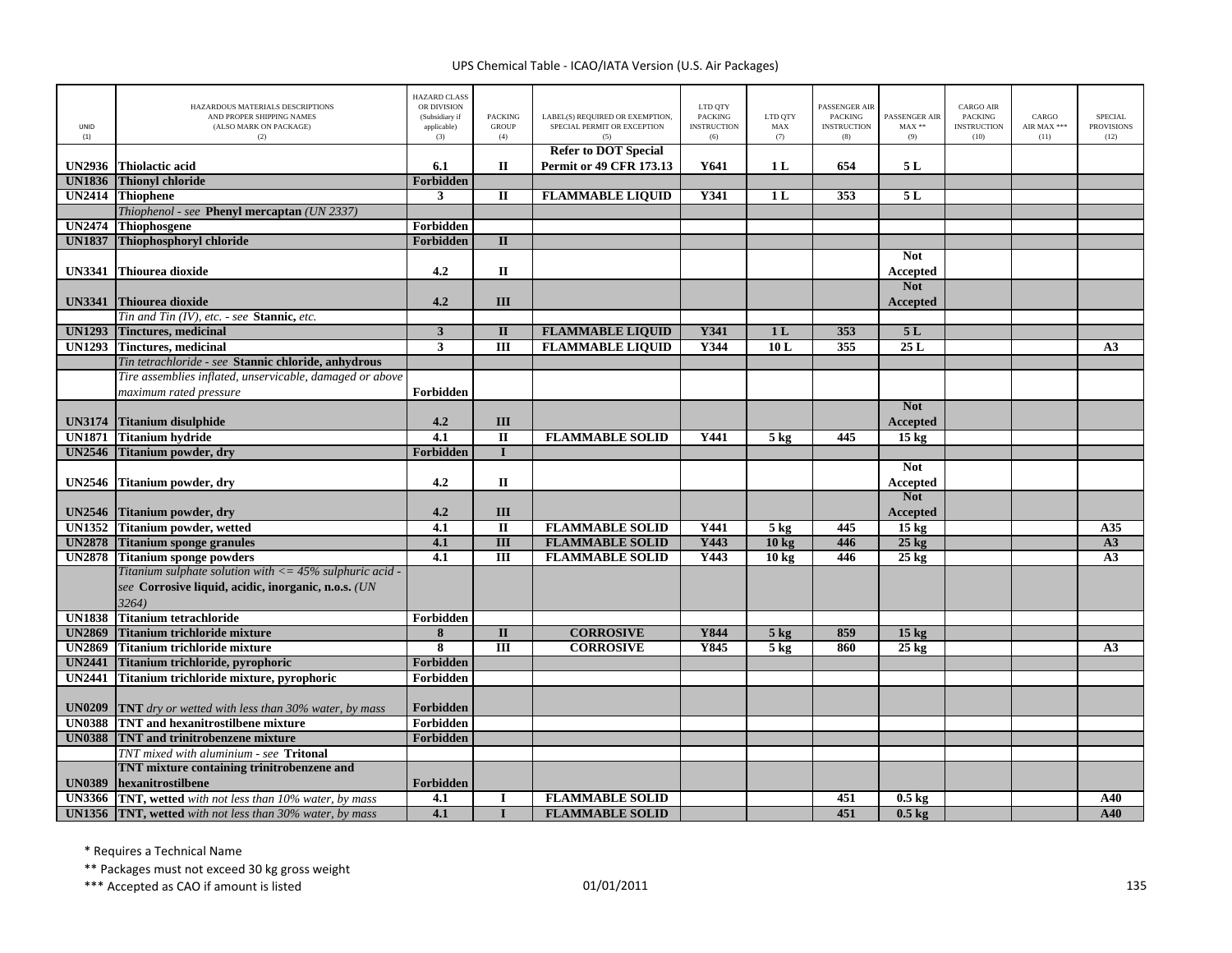| UNID<br>(1)   | HAZARDOUS MATERIALS DESCRIPTIONS<br>AND PROPER SHIPPING NAMES<br>(ALSO MARK ON PACKAGE)<br>(2)                                                       | <b>HAZARD CLASS</b><br>OR DIVISION<br>(Subsidiary if<br>applicable)<br>(3) | <b>PACKING</b><br><b>GROUP</b><br>(4) | LABEL(S) REQUIRED OR EXEMPTION,<br>SPECIAL PERMIT OR EXCEPTION<br>(5) | LTD QTY<br><b>PACKING</b><br><b>INSTRUCTION</b><br>(6) | LTD QTY<br>MAX<br>(7) | <b>PASSENGER AIR</b><br><b>PACKING</b><br><b>INSTRUCTION</b><br>(8) | PASSENGER AIR<br>$MAX**$<br>(9) | <b>CARGO AIR</b><br>PACKING<br><b>INSTRUCTION</b><br>(10) | CARGO<br>AIR MAX ***<br>(11) | <b>SPECIAL</b><br><b>PROVISIONS</b><br>(12) |
|---------------|------------------------------------------------------------------------------------------------------------------------------------------------------|----------------------------------------------------------------------------|---------------------------------------|-----------------------------------------------------------------------|--------------------------------------------------------|-----------------------|---------------------------------------------------------------------|---------------------------------|-----------------------------------------------------------|------------------------------|---------------------------------------------|
|               | Toe puffs, nitrocellulose base - see Fabrics impregnated                                                                                             |                                                                            |                                       |                                                                       |                                                        |                       |                                                                     |                                 |                                                           |                              |                                             |
|               | with weakly nitrated nitrocellulose, n.o.s.; Fabrics                                                                                                 |                                                                            |                                       |                                                                       |                                                        |                       |                                                                     |                                 |                                                           |                              |                                             |
|               | impregnated with weakly nitrated nitrocellulose, n.o.s.                                                                                              |                                                                            |                                       |                                                                       |                                                        |                       |                                                                     |                                 |                                                           |                              |                                             |
| <b>UN1294</b> | <b>Toluene</b>                                                                                                                                       | $\overline{\mathbf{3}}$                                                    | $\mathbf{I}$                          | <b>FLAMMABLE LIQUID</b>                                               | <b>Y341</b>                                            | 1L                    | 353                                                                 | 5L                              |                                                           |                              |                                             |
|               |                                                                                                                                                      |                                                                            |                                       | <b>Refer to DOT Special</b>                                           |                                                        |                       |                                                                     |                                 |                                                           |                              |                                             |
|               | UN2078 Toluene diisocyanate                                                                                                                          | 6.1                                                                        | $\mathbf H$                           | Permit or 49 CFR 173.13                                               | Y641                                                   | 1 <sub>L</sub>        | 654                                                                 | 5 L                             |                                                           |                              | A113                                        |
|               |                                                                                                                                                      |                                                                            |                                       | <b>Refer to DOT Special</b>                                           |                                                        |                       |                                                                     |                                 |                                                           |                              |                                             |
|               | UN1708 Toluidines, liquid                                                                                                                            | 6.1                                                                        | $\mathbf{I}$                          | <b>Permit or 49 CFR 173.13</b>                                        | Y641                                                   | 1 <sub>L</sub>        | 654                                                                 | 5L                              |                                                           |                              | A113                                        |
|               |                                                                                                                                                      |                                                                            |                                       | <b>Refer to DOT Special</b>                                           |                                                        |                       |                                                                     |                                 |                                                           |                              |                                             |
|               | UN3451 Toluidines, solid                                                                                                                             | 6.1                                                                        | П                                     | Permit or 49 CFR 173.13                                               | Y644                                                   | 1 kg                  | 669                                                                 | $25 \text{ kg}$                 |                                                           |                              | A113                                        |
|               | Toluol - see Toluene (UN 1294)                                                                                                                       |                                                                            |                                       |                                                                       |                                                        |                       |                                                                     |                                 |                                                           |                              |                                             |
|               |                                                                                                                                                      |                                                                            |                                       | <b>Refer to DOT Special</b>                                           |                                                        |                       |                                                                     |                                 |                                                           |                              |                                             |
| <b>UN1709</b> | 2,4-Toluylenediamine, solid                                                                                                                          | 6.1                                                                        | Ш                                     | <b>Permit or 49 CFR 173.13</b>                                        | Y645                                                   | 10 <sub>kg</sub>      | 670                                                                 | $25 \text{ kg}$                 |                                                           |                              |                                             |
|               | UN3418 2,4-Toluylenediamine solution                                                                                                                 | 6.1                                                                        | Ш                                     | <b>Refer to DOT Special</b><br><b>Permit or 49 CFR 173.13</b>         | Y642                                                   | 2L                    | 655                                                                 | 25L                             |                                                           |                              | A3                                          |
|               | Toluylene diisocyanate - see Toluene diisocyanate (UN                                                                                                |                                                                            |                                       |                                                                       |                                                        |                       |                                                                     |                                 |                                                           |                              |                                             |
|               | 2078)                                                                                                                                                |                                                                            |                                       |                                                                       |                                                        |                       |                                                                     |                                 |                                                           |                              |                                             |
|               | Tolylethylene, inhibited - see Vinyltoluenes, stabilized                                                                                             |                                                                            |                                       |                                                                       |                                                        |                       |                                                                     |                                 |                                                           |                              |                                             |
|               | (UN 2078)                                                                                                                                            |                                                                            |                                       |                                                                       |                                                        |                       |                                                                     |                                 |                                                           |                              |                                             |
|               | <b>UN0329</b> Torpedoes bursting charge                                                                                                              | Forbidden                                                                  |                                       |                                                                       |                                                        |                       |                                                                     |                                 |                                                           |                              |                                             |
| <b>UN0330</b> | <b>Torpedoes</b> bursting charge                                                                                                                     | Forbidden                                                                  |                                       |                                                                       |                                                        |                       |                                                                     |                                 |                                                           |                              |                                             |
| <b>UN0451</b> | <b>Torpedoes</b> bursting charge                                                                                                                     | Forbidden                                                                  |                                       |                                                                       |                                                        |                       |                                                                     |                                 |                                                           |                              |                                             |
| <b>UN0450</b> | Torpedoes, liquid fuelled inert head                                                                                                                 | Forbidden                                                                  |                                       |                                                                       |                                                        |                       |                                                                     |                                 |                                                           |                              |                                             |
|               | Torpedoes, liquid fuelled with or without bursting                                                                                                   |                                                                            |                                       |                                                                       |                                                        |                       |                                                                     |                                 |                                                           |                              |                                             |
| <b>UN0449</b> | charge                                                                                                                                               | Forbidden                                                                  |                                       |                                                                       |                                                        |                       |                                                                     |                                 |                                                           |                              |                                             |
|               | Toxic by inhalation liquid, n.o.s. LC $_{50}$ <= 200 mL/m <sup>3</sup>                                                                               | Forbidden                                                                  |                                       |                                                                       |                                                        |                       |                                                                     |                                 |                                                           |                              |                                             |
| <b>UN3381</b> | and V <sub>sat</sub> <= 500 LC <sub>50</sub> $*$                                                                                                     |                                                                            |                                       |                                                                       |                                                        |                       |                                                                     |                                 |                                                           |                              |                                             |
|               | Toxic by inhalation liquid, n.o.s. LC $_{50}$ <= 1000 mL/m <sup>3</sup>                                                                              |                                                                            |                                       |                                                                       |                                                        |                       |                                                                     |                                 |                                                           |                              |                                             |
| <b>UN3382</b> | and V <sub>sat</sub> <= 10 LC <sub>50</sub> *<br><b>Toxic by inhalation liquid, corrosive, n.o.s.</b> LC <sub>50</sub> <=                            | Forbidden                                                                  |                                       |                                                                       |                                                        |                       |                                                                     |                                 |                                                           |                              |                                             |
|               |                                                                                                                                                      |                                                                            |                                       |                                                                       |                                                        |                       |                                                                     |                                 |                                                           |                              |                                             |
| <b>UN3389</b> | 200 mL/m <sup>3</sup> and V <sub>sat</sub> <= 500 LC <sub>50</sub> <sup>*</sup><br>Toxic by inhalation liquid, corrosive, n.o.s. LC <sub>50</sub> <= | Forbidden                                                                  |                                       |                                                                       |                                                        |                       |                                                                     |                                 |                                                           |                              |                                             |
|               |                                                                                                                                                      |                                                                            |                                       |                                                                       |                                                        |                       |                                                                     |                                 |                                                           |                              |                                             |
| <b>UN3390</b> | 1000 mL/m <sup>3</sup> and V <sub>sat</sub> <= 10 LC <sub>50</sub> <sup>*</sup>                                                                      | Forbidden                                                                  |                                       |                                                                       |                                                        |                       |                                                                     |                                 |                                                           |                              |                                             |
|               |                                                                                                                                                      |                                                                            |                                       |                                                                       |                                                        |                       |                                                                     |                                 |                                                           |                              |                                             |
|               | Toxic by inhalation liquid, corrosive, flammable, n.o.s.                                                                                             |                                                                            |                                       |                                                                       |                                                        |                       |                                                                     |                                 |                                                           |                              |                                             |
|               | <b>UN3493</b> $LC_{50} \le 1000 \text{ mL/m}^3$ and $V_{sat} \le 10 \text{ LC}_{50}$ *                                                               | Forbidden                                                                  |                                       |                                                                       |                                                        |                       |                                                                     |                                 |                                                           |                              |                                             |
|               |                                                                                                                                                      |                                                                            |                                       |                                                                       |                                                        |                       |                                                                     |                                 |                                                           |                              |                                             |
|               | Toxic by inhalation liquid, corrosive, flammable, n.o.s.                                                                                             |                                                                            |                                       |                                                                       |                                                        |                       |                                                                     |                                 |                                                           |                              |                                             |
|               | <b>UN3492</b> $LC_{50} \le 200 \, \text{mL/m}^3$ and $V_{sat} \le 500 \, \text{LC}_{50}$ *                                                           | Forbidden                                                                  |                                       |                                                                       |                                                        |                       |                                                                     |                                 |                                                           |                              |                                             |
|               | Toxic by inhalation liquid, flammable, n.o.s. LC $_{50}$ <=                                                                                          |                                                                            |                                       |                                                                       |                                                        |                       |                                                                     |                                 |                                                           |                              |                                             |
|               | <b>UN3383</b> 200 mL/m <sup>3</sup> and V <sub>sat</sub> <= 500 LC <sub>50</sub> <sup>*</sup>                                                        | Forbidden                                                                  |                                       |                                                                       |                                                        |                       |                                                                     |                                 |                                                           |                              |                                             |

\* Requires <sup>a</sup> Technical Name

\*\* Packages must not exceed 30 kg gross weight

\*\*\* Accepted as CAO if amount is listed 136 per control to the control of the 136 per control of the control of the control of the control of the control of the control of the control of the control of the control of the c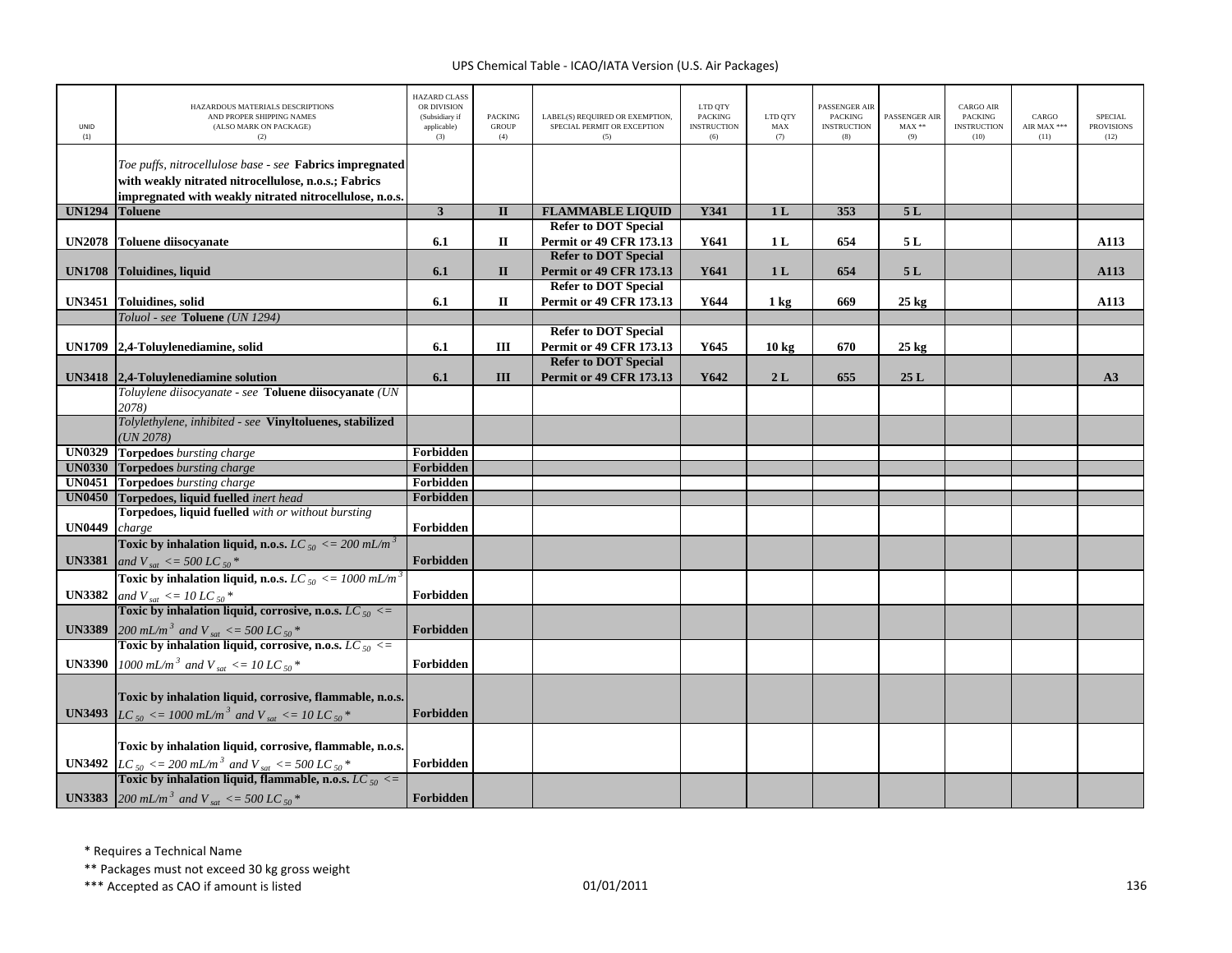| <b>UNID</b><br>(1) | HAZARDOUS MATERIALS DESCRIPTIONS<br>AND PROPER SHIPPING NAMES<br>(ALSO MARK ON PACKAGE)                                                                                                                             | <b>HAZARD CLASS</b><br>OR DIVISION<br>(Subsidiary if<br>applicable)<br>(3) | <b>PACKING</b><br><b>GROUP</b><br>(4) | LABEL(S) REOUIRED OR EXEMPTION.<br>SPECIAL PERMIT OR EXCEPTION<br>(5)                        | LTD OTY<br><b>PACKING</b><br><b>INSTRUCTION</b><br>(6) | LTD QTY<br>MAX<br>(7) | <b>ASSENGER AIR</b><br><b>PACKING</b><br><b>INSTRUCTION</b><br>(8) | <b>PASSENGER AIR</b><br>$MAX**$<br>(9) | <b>CARGO AIR</b><br><b>PACKING</b><br><b>INSTRUCTION</b><br>(10) | CARGO<br>AIR MAX ***<br>(11) | <b>SPECIAL</b><br><b>PROVISIONS</b><br>(12) |
|--------------------|---------------------------------------------------------------------------------------------------------------------------------------------------------------------------------------------------------------------|----------------------------------------------------------------------------|---------------------------------------|----------------------------------------------------------------------------------------------|--------------------------------------------------------|-----------------------|--------------------------------------------------------------------|----------------------------------------|------------------------------------------------------------------|------------------------------|---------------------------------------------|
| <b>UN3384</b>      | Toxic by inhalation liquid, flammable, n.o.s. LC $_{50}$ <=<br>1000 mL/m <sup>3</sup> and V <sub>sat</sub> <= 10 LC <sub>50</sub> *                                                                                 | Forbidden                                                                  |                                       |                                                                                              |                                                        |                       |                                                                    |                                        |                                                                  |                              |                                             |
|                    | Toxic by inhalation liquid, flammable, corrosive, n.o.s.<br><b>UN3489</b> LC <sub>50</sub> <= 1000 mL/m <sup>3</sup> and V <sub>sat</sub> <= 10 LC <sub>50</sub> <sup>*</sup>                                       | Forbidden                                                                  |                                       |                                                                                              |                                                        |                       |                                                                    |                                        |                                                                  |                              |                                             |
| <b>UN3488</b>      | Toxic by inhalation liquid, flammable, corrosive, n.o.s.<br>$LC_{50} \le 200 \, \text{mL/m}^3$ and $V_{sat} \le 500 \, \text{LC}_{50}$ *<br>Toxic by inhalation liquid, oxidizing, n.o.s. LC $_{50} \le$            | Forbidden                                                                  |                                       |                                                                                              |                                                        |                       |                                                                    |                                        |                                                                  |                              |                                             |
| <b>UN3387</b>      | $200 \text{ mL/m}^3$ and V <sub>sat</sub> <= 500 LC s <sub>0</sub> <sup>*</sup><br>Toxic by inhalation liquid, oxidizing, n.o.s. LC s <sub>0</sub> <=                                                               | Forbidden                                                                  |                                       |                                                                                              |                                                        |                       |                                                                    |                                        |                                                                  |                              |                                             |
| <b>UN3388</b>      | 1000 mL/m <sup>3</sup> and V <sub>sat</sub> > = 10 LC <sub>50</sub> *<br>Toxic by inhalation liquid, water-reactive, n.o.s. LC <sub>50</sub>                                                                        | Forbidden                                                                  |                                       |                                                                                              |                                                        |                       |                                                                    |                                        |                                                                  |                              |                                             |
| <b>UN3385</b>      | $\langle 2200 \, \frac{mL}{m^3} \rangle$ and V <sub>sat</sub> $> = 500 \, \frac{L}{m}$ s <sup>*</sup><br>Toxic by inhalation liquid, water-reactive, n.o.s. <i>LC</i> <sub>50</sub>                                 | Forbidden                                                                  |                                       |                                                                                              |                                                        |                       |                                                                    |                                        |                                                                  |                              |                                             |
| <b>UN3386</b>      | $\epsilon = 1000$ mL/m <sup>3</sup> and V <sub>sat</sub> >= 10 LC <sub>50</sub> *                                                                                                                                   | Forbidden                                                                  |                                       |                                                                                              |                                                        |                       |                                                                    |                                        |                                                                  |                              |                                             |
| <b>UN3491</b>      | Toxic by inhalation liquid, water-reactive, flammable,<br><b>n.o.s.</b> LC <sub>50</sub> <= 1000 mL/m <sup>3</sup> and V <sub>sat</sub> > 10 LC <sub>50</sub> *                                                     | Forbidden                                                                  |                                       |                                                                                              |                                                        |                       |                                                                    |                                        |                                                                  |                              |                                             |
| <b>UN3490</b>      | Toxic by inhalation liquid, water-reactive, flammable,<br><b>n.o.s.</b> $LC_{50} \le 200 \text{ mL/m}^3$ and $V_{sat} \ge 500 \text{ LC}_{50}^*$<br>Toxic gas, n.o.s. - see <b>Compressed gas, toxic; Liquefied</b> | Forbidden                                                                  |                                       |                                                                                              |                                                        |                       |                                                                    |                                        |                                                                  |                              |                                             |
|                    | gas, toxic                                                                                                                                                                                                          |                                                                            |                                       |                                                                                              |                                                        |                       |                                                                    |                                        |                                                                  |                              |                                             |
| <b>UN3289</b>      | Toxic liquid, corrosive, inorganic, n.o.s.*                                                                                                                                                                         | 6.1(8)                                                                     | $\mathbf I$                           | <b>Refer to DOT Special</b><br><b>Permit or 49 CFR 173.13</b>                                |                                                        |                       | 651                                                                | 0.5L                                   |                                                                  |                              | A4, A137                                    |
| <b>UN3289</b>      | Toxic liquid, corrosive, inorganic, n.o.s.*                                                                                                                                                                         | 6.1(8)                                                                     | $\mathbf{I}$                          | <b>Refer to DOT Special</b><br><b>Permit or 49 CFR 173.13</b>                                | Y640                                                   | 0.5L                  | 653                                                                | 1 <sub>L</sub>                         |                                                                  |                              |                                             |
| <b>UN2927</b>      | Toxic liquid, corrosive, organic, n.o.s.*                                                                                                                                                                           | 6.1(8)                                                                     | $\bf{I}$                              | <b>Refer to DOT Special</b><br><b>Permit or 49 CFR 173.13</b><br><b>Refer to DOT Special</b> |                                                        |                       | 651                                                                | 0.5L                                   |                                                                  |                              | A4, A137                                    |
| <b>UN2927</b>      | Toxic liquid, corrosive, organic, n.o.s.*                                                                                                                                                                           | 6.1(8)                                                                     | $\mathbf{I}$                          | <b>Permit or 49 CFR 173.13</b><br><b>Refer to DOT Special</b>                                | Y640                                                   | 0.5L                  | 653                                                                | 1 <sub>L</sub>                         |                                                                  |                              |                                             |
| <b>UN2929</b>      | Toxic liquid, flammable, organic, n.o.s.*                                                                                                                                                                           | 6.1(3)                                                                     | Ι.                                    | <b>Permit or 49 CFR 173.13</b><br><b>Refer to DOT Special</b>                                |                                                        |                       | 652                                                                | 1 <sub>L</sub>                         |                                                                  |                              | A4, A137                                    |
| <b>UN2929</b>      | Toxic liquid, flammable, organic, n.o.s.*                                                                                                                                                                           | 6.1(3)                                                                     | $\mathbf{I}$                          | <b>Permit or 49 CFR 173.13</b><br><b>Refer to DOT Special</b>                                | Y641                                                   | 1 <sub>L</sub>        | 654                                                                | 5L                                     |                                                                  |                              |                                             |
| <b>UN3287</b>      | Toxic liquid, inorganic, n.o.s.*                                                                                                                                                                                    | 6.1                                                                        | $\mathbf{I}$                          | <b>Permit or 49 CFR 173.13</b><br><b>Refer to DOT Special</b>                                |                                                        |                       | 652                                                                | 1 <sub>L</sub>                         |                                                                  |                              | A4, A137                                    |
| <b>UN3287</b>      | Toxic liquid, inorganic, n.o.s.*                                                                                                                                                                                    | 6.1                                                                        | $\mathbf{I}$                          | <b>Permit or 49 CFR 173.13</b><br><b>Refer to DOT Special</b>                                | Y641                                                   | 1 <sub>L</sub>        | 654                                                                | 5 L                                    |                                                                  |                              |                                             |
|                    | UN3287 Toxic liquid, inorganic, n.o.s.*                                                                                                                                                                             | 6.1                                                                        | Ш                                     | <b>Permit or 49 CFR 173.13</b>                                                               | Y642                                                   | 2L                    | 655                                                                | 25L                                    |                                                                  |                              | A3                                          |

\* Requires <sup>a</sup> Technical Name

\*\* Packages must not exceed 30 kg gross weight

\*\*\* Accepted as CAO if amount is listed 137 and the control of the control of the control of the control of the control of the control of the control of the control of the control of the control of the control of the contr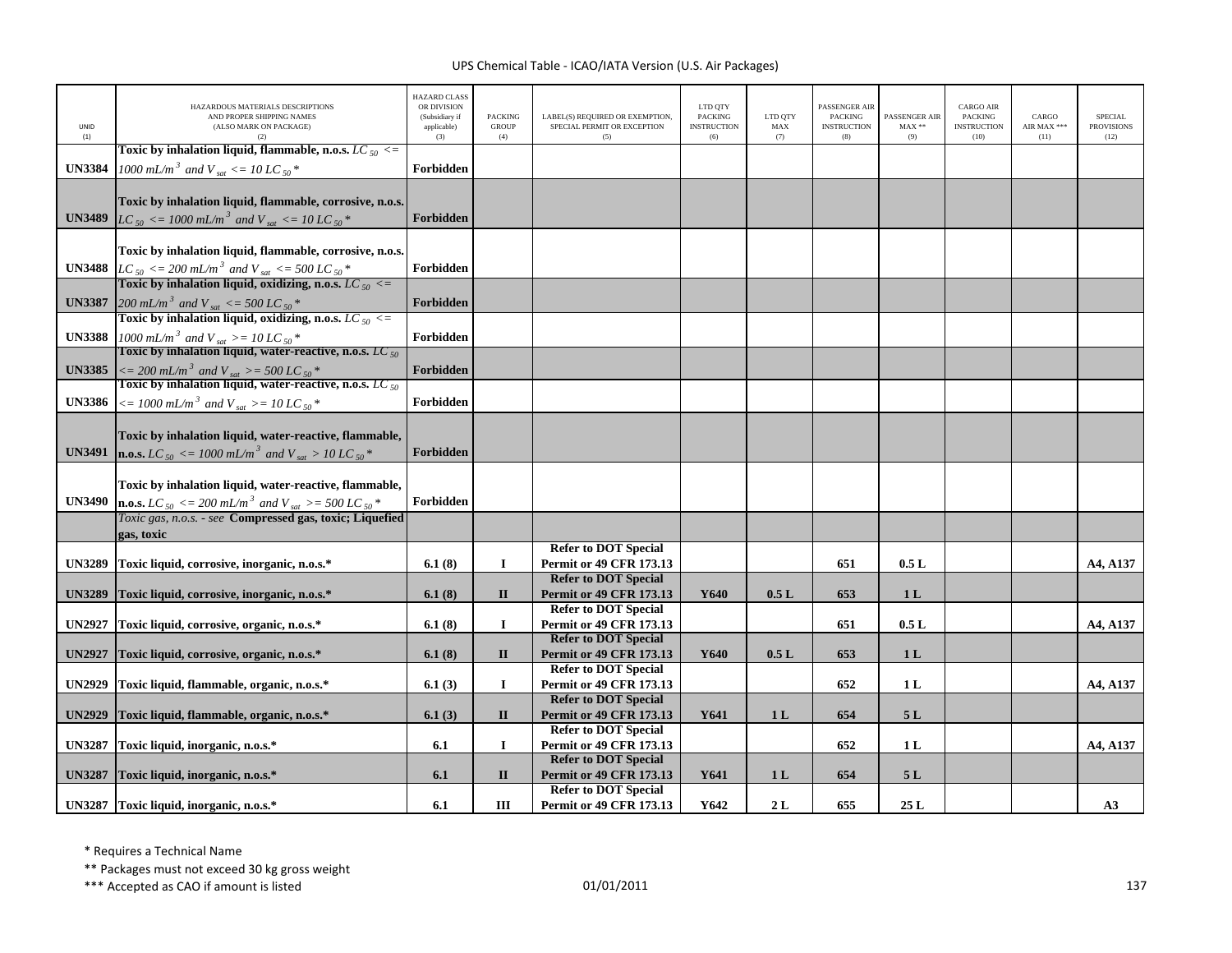| UNID<br>(1)   | HAZARDOUS MATERIALS DESCRIPTIONS<br>AND PROPER SHIPPING NAMES<br>(ALSO MARK ON PACKAGE)<br>(2) | <b>HAZARD CLASS</b><br>OR DIVISION<br>(Subsidiary if<br>applicable)<br>(3) | <b>PACKING</b><br><b>GROUP</b><br>(4) | LABEL(S) REQUIRED OR EXEMPTION.<br>SPECIAL PERMIT OR EXCEPTION<br>(5) | LTD QTY<br><b>PACKING</b><br><b>INSTRUCTION</b><br>(6) | LTD QTY<br>MAX<br>(7) | <b>PASSENGER AIR</b><br><b>PACKING</b><br><b>INSTRUCTION</b><br>(8) | PASSENGER AIR<br>$MAX**$<br>(9) | <b>CARGO AIR</b><br>PACKING<br><b>INSTRUCTION</b><br>(10) | CARGO<br>AIR MAX ***<br>(11) | SPECIAL<br><b>PROVISIONS</b><br>(12) |
|---------------|------------------------------------------------------------------------------------------------|----------------------------------------------------------------------------|---------------------------------------|-----------------------------------------------------------------------|--------------------------------------------------------|-----------------------|---------------------------------------------------------------------|---------------------------------|-----------------------------------------------------------|------------------------------|--------------------------------------|
|               |                                                                                                |                                                                            |                                       | <b>Refer to DOT Special</b>                                           |                                                        |                       |                                                                     |                                 |                                                           |                              |                                      |
| <b>UN2810</b> | Toxic liquid, organic, n.o.s.*                                                                 | 6.1                                                                        | $\mathbf I$                           | <b>Permit or 49 CFR 173.13</b>                                        |                                                        |                       | 652                                                                 | 1 <sub>L</sub>                  |                                                           |                              | A4, A137                             |
|               |                                                                                                |                                                                            |                                       | <b>Refer to DOT Special</b>                                           |                                                        |                       |                                                                     |                                 |                                                           |                              |                                      |
| <b>UN2810</b> | Toxic liquid, organic, n.o.s.*                                                                 | 6.1                                                                        | $\mathbf I$                           | <b>Permit or 49 CFR 173.13</b><br><b>Refer to DOT Special</b>         | Y641                                                   | 1 <sub>L</sub>        | 654                                                                 | 5L                              |                                                           |                              |                                      |
| <b>UN2810</b> |                                                                                                | 6.1                                                                        | III                                   | <b>Permit or 49 CFR 173.13</b>                                        | Y642                                                   | 2L                    | 655                                                                 | 25L                             |                                                           |                              | A3                                   |
| <b>UN3122</b> | Toxic liquid, organic, n.o.s.*<br>Toxic liquid, oxidizing, n.o.s.*                             | Forbidden                                                                  | $\mathbf I$                           |                                                                       |                                                        |                       |                                                                     |                                 |                                                           |                              |                                      |
|               |                                                                                                |                                                                            |                                       |                                                                       |                                                        |                       |                                                                     | <b>Not</b>                      |                                                           |                              |                                      |
| <b>UN3122</b> | Toxic liquid, oxidizing, n.o.s.*                                                               | 6.1(5.1)                                                                   | $\mathbf{I}$                          |                                                                       |                                                        |                       |                                                                     | Accepted                        |                                                           |                              |                                      |
| <b>UN3123</b> | Toxic liquid, water-reactive, n.o.s.*                                                          | Forbidden                                                                  | $\bf{I}$                              |                                                                       |                                                        |                       |                                                                     |                                 |                                                           |                              |                                      |
|               |                                                                                                |                                                                            |                                       | <b>Refer to DOT Special</b>                                           |                                                        |                       |                                                                     |                                 |                                                           |                              |                                      |
| <b>UN3123</b> | Toxic liquid, water-reactive, n.o.s.*                                                          | 6.1(4.3)                                                                   | $\mathbf{I}$                          | <b>Permit or 49 CFR 173.13</b>                                        |                                                        |                       | 653                                                                 | 1 <sub>L</sub>                  |                                                           |                              |                                      |
|               |                                                                                                |                                                                            |                                       | <b>Refer to DOT Special</b>                                           |                                                        |                       |                                                                     |                                 |                                                           |                              |                                      |
| <b>UN3290</b> | Toxic solid, corrosive, inorganic, n.o.s.*                                                     | 6.1(8)                                                                     | $\bf{I}$                              | <b>Permit or 49 CFR 173.13</b>                                        |                                                        |                       | 665                                                                 | 1 <sub>kg</sub>                 |                                                           |                              | A <sub>5</sub>                       |
|               |                                                                                                |                                                                            |                                       | <b>Refer to DOT Special</b>                                           |                                                        |                       |                                                                     |                                 |                                                           |                              |                                      |
| <b>UN3290</b> | Toxic solid, corrosive, inorganic, n.o.s.*                                                     | 6.1(8)                                                                     | $\mathbf{I}$                          | <b>Permit or 49 CFR 173.13</b>                                        | Y644                                                   | $1 \text{ kg}$        | 668                                                                 | 15 <sub>kg</sub>                |                                                           |                              |                                      |
|               |                                                                                                |                                                                            |                                       | <b>Refer to DOT Special</b>                                           |                                                        |                       |                                                                     |                                 |                                                           |                              |                                      |
| <b>UN2928</b> | Toxic solid, corrosive, organic, n.o.s.*                                                       | 6.1(8)                                                                     | $\bf{I}$                              | <b>Permit or 49 CFR 173.13</b>                                        |                                                        |                       | 665                                                                 | 1 <sub>kg</sub>                 |                                                           |                              | A <sub>5</sub>                       |
|               |                                                                                                |                                                                            |                                       | <b>Refer to DOT Special</b>                                           |                                                        |                       |                                                                     |                                 |                                                           |                              |                                      |
| <b>UN2928</b> | Toxic solid, corrosive, organic, n.o.s.*                                                       | 6.1(8)                                                                     | $\mathbf{I}$                          | <b>Permit or 49 CFR 173.13</b>                                        | Y644                                                   | $1 \text{ kg}$        | 668                                                                 | 15 <sub>kg</sub>                |                                                           |                              |                                      |
|               |                                                                                                |                                                                            |                                       | <b>Refer to DOT Special</b>                                           |                                                        |                       |                                                                     |                                 |                                                           |                              |                                      |
| <b>UN2930</b> | Toxic solid, flammable, organic, n.o.s.*                                                       | 6.1(4.1)                                                                   | $\mathbf{I}$                          | <b>Permit or 49 CFR 173.13</b>                                        |                                                        |                       | 665                                                                 | 1 <sub>kg</sub>                 |                                                           |                              | A <sub>5</sub>                       |
|               |                                                                                                |                                                                            |                                       | <b>Refer to DOT Special</b>                                           |                                                        |                       |                                                                     |                                 |                                                           |                              |                                      |
| <b>UN2930</b> | Toxic solid, flammable, organic, n.o.s.*                                                       | 6.1(4.1)                                                                   | $\mathbf{I}$                          | <b>Permit or 49 CFR 173.13</b>                                        | Y644                                                   | 1 <sub>kg</sub>       | 668                                                                 | 15 <sub>kg</sub>                |                                                           |                              |                                      |
|               |                                                                                                |                                                                            |                                       | <b>Refer to DOT Special</b>                                           |                                                        |                       |                                                                     |                                 |                                                           |                              |                                      |
| <b>UN3288</b> | Toxic solid, inorganic, n.o.s.*                                                                | 6.1                                                                        | $\mathbf{I}$                          | Permit or 49 CFR 173.13                                               |                                                        |                       | 666                                                                 | $5$ kg                          |                                                           |                              | A <sub>5</sub>                       |
|               |                                                                                                |                                                                            |                                       | <b>Refer to DOT Special</b>                                           |                                                        |                       |                                                                     |                                 |                                                           |                              |                                      |
| <b>UN3288</b> | Toxic solid, inorganic, n.o.s.*                                                                | 6.1                                                                        | $\mathbf{I}$                          | <b>Permit or 49 CFR 173.13</b>                                        | Y644                                                   | $1 \text{ kg}$        | 669                                                                 | $25 \text{ kg}$                 |                                                           |                              |                                      |
|               |                                                                                                |                                                                            |                                       | <b>Refer to DOT Special</b>                                           |                                                        |                       |                                                                     |                                 |                                                           |                              |                                      |
| <b>UN3288</b> | Toxic solid, inorganic, n.o.s.*                                                                | 6.1                                                                        | III                                   | <b>Permit or 49 CFR 173.13</b>                                        | Y645                                                   | $10 \text{ kg}$       | 670                                                                 | $25 \text{ kg}$                 |                                                           |                              | A3                                   |
|               |                                                                                                |                                                                            |                                       | <b>Refer to DOT Special</b>                                           |                                                        |                       |                                                                     |                                 |                                                           |                              |                                      |
| <b>UN2811</b> | Toxic solid, organic, n.o.s.*                                                                  | 6.1                                                                        | $\mathbf{I}$                          | <b>Permit or 49 CFR 173.13</b>                                        |                                                        |                       | 666                                                                 | $5 \text{ kg}$                  |                                                           |                              | A <sub>5</sub>                       |
|               |                                                                                                |                                                                            |                                       | <b>Refer to DOT Special</b>                                           |                                                        |                       |                                                                     |                                 |                                                           |                              |                                      |
| <b>UN2811</b> | Toxic solid, organic, n.o.s.*                                                                  | 6.1                                                                        | $\mathbf{I}$                          | <b>Permit or 49 CFR 173.13</b>                                        | Y644                                                   | 1 <sub>kg</sub>       | 669                                                                 | $25 \text{ kg}$                 |                                                           |                              |                                      |
|               |                                                                                                |                                                                            |                                       | <b>Refer to DOT Special</b>                                           |                                                        |                       |                                                                     |                                 |                                                           |                              |                                      |
| <b>UN2811</b> | Toxic solid, organic, n.o.s.*                                                                  | 6.1                                                                        | III                                   | <b>Permit or 49 CFR 173.13</b>                                        | Y645                                                   | $10 \text{ kg}$       | 670                                                                 | $25 \text{ kg}$                 |                                                           |                              | A3                                   |
|               |                                                                                                |                                                                            |                                       |                                                                       |                                                        |                       |                                                                     | <b>Not</b>                      |                                                           |                              |                                      |
| <b>UN3086</b> | Toxic solid, oxidizing, n.o.s.*                                                                | 6.1(5.1)                                                                   | $\mathbf{I}$                          |                                                                       |                                                        |                       |                                                                     | Accepted                        |                                                           |                              |                                      |
|               |                                                                                                |                                                                            |                                       |                                                                       |                                                        |                       |                                                                     | <b>Not</b>                      |                                                           |                              |                                      |
| <b>UN3086</b> | Toxic solid, oxidizing, n.o.s.*                                                                | 6.1(5.1)                                                                   | $\mathbf{I}$                          |                                                                       |                                                        |                       |                                                                     | <b>Accepted</b>                 |                                                           |                              |                                      |
|               |                                                                                                |                                                                            |                                       |                                                                       |                                                        |                       |                                                                     | <b>Not</b>                      |                                                           |                              |                                      |
| <b>UN3124</b> | Toxic solid, self-heating, n.o.s.*                                                             | 6.1(4.2)                                                                   | $\mathbf I$                           |                                                                       |                                                        |                       |                                                                     | Accepted                        |                                                           |                              |                                      |
|               |                                                                                                |                                                                            |                                       |                                                                       |                                                        |                       |                                                                     | <b>Not</b>                      |                                                           |                              |                                      |
| <b>UN3124</b> | Toxic solid, self-heating, n.o.s.*                                                             | 6.1(4.2)                                                                   | $\mathbf{I}$                          |                                                                       |                                                        |                       |                                                                     | <b>Accepted</b>                 |                                                           |                              |                                      |
|               |                                                                                                |                                                                            |                                       | <b>Refer to DOT Special</b>                                           |                                                        |                       |                                                                     |                                 |                                                           |                              |                                      |
|               | UN3125 Toxic solid, water-reactive, n.o.s.*                                                    | 6.1(4.3)                                                                   | $\bf{I}$                              | <b>Permit or 49 CFR 173.13</b>                                        |                                                        |                       | 699                                                                 | 5 kg                            |                                                           |                              | A <sub>5</sub>                       |

\* Requires <sup>a</sup> Technical Name

\*\* Packages must not exceed 30 kg gross weight

\*\*\* Accepted as CAO if amount is listed 138 and the control of the control of the control of the control of the control of the control of the control of the control of the control of the control of the control of the contr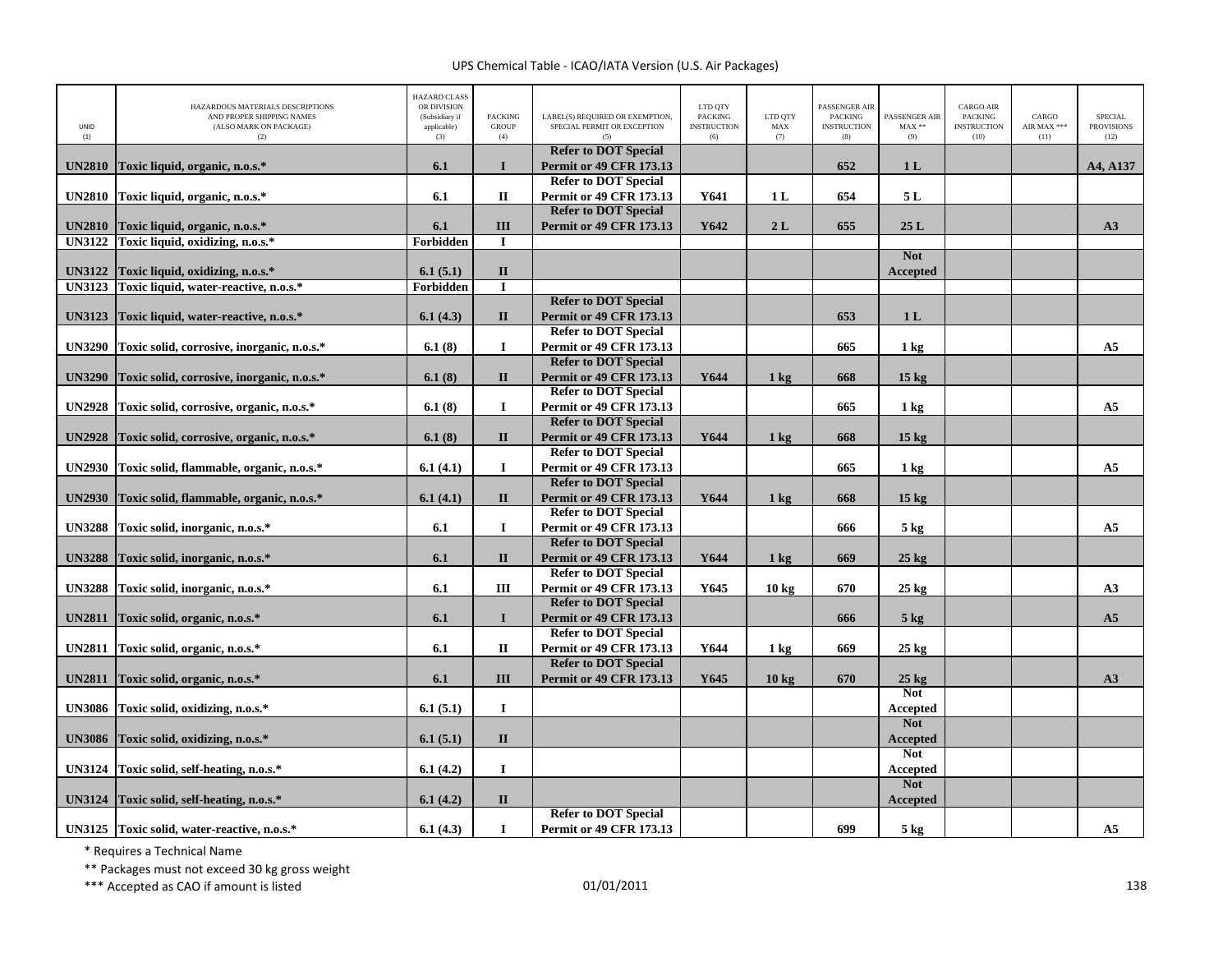| UNID<br>(1)   | HAZARDOUS MATERIALS DESCRIPTIONS<br>AND PROPER SHIPPING NAMES<br>(ALSO MARK ON PACKAGE)<br>(2) | <b>HAZARD CLASS</b><br>OR DIVISION<br>(Subsidiary if<br>applicable)<br>(3) | <b>PACKING</b><br><b>GROUP</b><br>(4) | LABEL(S) REQUIRED OR EXEMPTION,<br>SPECIAL PERMIT OR EXCEPTION | LTD QTY<br><b>PACKING</b><br><b>INSTRUCTION</b><br>(6) | LTD QTY<br>MAX<br>(7) | PASSENGER AIR<br><b>PACKING</b><br><b>INSTRUCTION</b><br>(8) | PASSENGER AIR<br>$MAX**$<br>(9) | <b>CARGO AIR</b><br><b>PACKING</b><br><b>INSTRUCTION</b><br>(10) | CARGO<br>AIR MAX ***<br>(11) | <b>SPECIAL</b><br><b>PROVISIONS</b><br>(12) |
|---------------|------------------------------------------------------------------------------------------------|----------------------------------------------------------------------------|---------------------------------------|----------------------------------------------------------------|--------------------------------------------------------|-----------------------|--------------------------------------------------------------|---------------------------------|------------------------------------------------------------------|------------------------------|---------------------------------------------|
| <b>UN3125</b> | Toxic solid, water-reactive, n.o.s.*                                                           | 6.1(4.3)                                                                   | $\mathbf{I}$                          | <b>Refer to DOT Special</b><br><b>Permit or 49 CFR 173.13</b>  | Y644                                                   | $1 \text{ kg}$        | 668                                                          | $15 \text{ kg}$                 |                                                                  |                              |                                             |
| <b>UN3172</b> | Toxins, extracted from living sources, liquid, n.o.s.*                                         | 6.1                                                                        | $\bf{I}$                              | <b>Refer to DOT Special</b><br><b>Permit or 49 CFR 173.13</b>  |                                                        |                       | 652                                                          | 1 <sub>L</sub>                  |                                                                  |                              | A43                                         |
|               |                                                                                                |                                                                            |                                       | <b>Refer to DOT Special</b>                                    |                                                        |                       |                                                              |                                 |                                                                  |                              |                                             |
| <b>UN3172</b> | Toxins, extracted from living sources, liquid, n.o.s.*                                         | 6.1                                                                        | $\mathbf{I}$                          | <b>Permit or 49 CFR 173.13</b>                                 | Y641                                                   | 1 <sub>L</sub>        | 654                                                          | 5L                              |                                                                  |                              | A43                                         |
| <b>UN3172</b> | Toxins, extracted from living sources, liquid, n.o.s.*                                         | 6.1                                                                        | Ш                                     | <b>Refer to DOT Special</b><br><b>Permit or 49 CFR 173.13</b>  | Y642                                                   | 2L                    | 655                                                          | 25L                             |                                                                  |                              | A3, A43                                     |
|               |                                                                                                |                                                                            |                                       | <b>Refer to DOT Special</b>                                    |                                                        |                       |                                                              |                                 |                                                                  |                              |                                             |
| <b>UN3462</b> | Toxins, extracted from living sources, solid, n.o.s.*                                          | 6.1                                                                        | $\mathbf{I}$                          | <b>Permit or 49 CFR 173.13</b>                                 |                                                        |                       | 666                                                          | $5$ kg                          |                                                                  |                              | A43                                         |
|               |                                                                                                |                                                                            |                                       | <b>Refer to DOT Special</b>                                    |                                                        |                       |                                                              |                                 |                                                                  |                              |                                             |
| <b>UN3462</b> | Toxins, extracted from living sources, solid, n.o.s.*                                          | 6.1                                                                        | $\mathbf{I}$                          | <b>Permit or 49 CFR 173.13</b><br><b>Refer to DOT Special</b>  | Y644                                                   | 1 <sub>kg</sub>       | 669                                                          | $25 \text{ kg}$                 |                                                                  |                              | A43                                         |
| <b>UN3462</b> | Toxins, extracted from living sources, solid, n.o.s.*                                          | 6.1                                                                        | III                                   | <b>Permit or 49 CFR 173.13</b>                                 | Y645                                                   | 10 <sub>kg</sub>      | 670                                                          | $25$ kg                         |                                                                  |                              | A3, A43                                     |
| <b>UN0212</b> | <b>Tracers for ammunition</b>                                                                  | Forbidden                                                                  |                                       |                                                                |                                                        |                       |                                                              |                                 |                                                                  |                              |                                             |
| <b>UN0306</b> | <b>Tracers for ammunition</b>                                                                  | Forbidden                                                                  |                                       |                                                                |                                                        |                       |                                                              |                                 |                                                                  |                              |                                             |
|               | Tractors - see Vehicle, flammable liquid powered;                                              |                                                                            |                                       |                                                                |                                                        |                       |                                                              |                                 |                                                                  |                              |                                             |
|               | Vehicle, flammable gas powered                                                                 |                                                                            |                                       |                                                                |                                                        |                       |                                                              |                                 |                                                                  |                              |                                             |
|               | Tremolite - see White asbestos (UN 2590)                                                       |                                                                            |                                       |                                                                |                                                        |                       |                                                              |                                 |                                                                  |                              |                                             |
| <b>UN2610</b> | <b>Triallylamine</b>                                                                           | 3(8)                                                                       | Ш                                     | <b>FLAMMABLE LIQUID &amp;</b><br><b>CORROSIVE</b>              | Y342                                                   | 1 L                   | 354                                                          | 5L                              |                                                                  |                              |                                             |
|               |                                                                                                |                                                                            |                                       | <b>Refer to DOT Special</b>                                    |                                                        |                       |                                                              |                                 |                                                                  |                              |                                             |
| <b>UN2609</b> | <b>Triallyl borate</b>                                                                         | 6.1                                                                        | III                                   | <b>Permit or 49 CFR 173.13</b>                                 | Y642                                                   | 2L                    | 655                                                          | $25 L$                          |                                                                  |                              |                                             |
|               | Triazine pesticide, liquid, flammable, toxic flash point                                       |                                                                            |                                       |                                                                |                                                        |                       |                                                              |                                 |                                                                  |                              |                                             |
| <b>UN2764</b> | less than $23^{\circ}C^*$                                                                      | Forbidden                                                                  | $\mathbf I$                           |                                                                |                                                        |                       |                                                              |                                 |                                                                  |                              |                                             |
|               | Triazine pesticide, liquid, flammable, toxic flash point                                       |                                                                            |                                       | <b>Refer to DOT Special</b>                                    |                                                        |                       |                                                              |                                 |                                                                  |                              |                                             |
| <b>UN2764</b> | less than $23^{\circ}C^*$                                                                      | 3(6.1)                                                                     | $\mathbf{I}$                          | <b>Permit or 49 CFR 173.13</b><br><b>Refer to DOT Special</b>  | Y341                                                   | 1 <sub>L</sub>        | 352                                                          | 1 <sub>L</sub>                  |                                                                  |                              |                                             |
| <b>UN2998</b> | Triazine pesticide, liquid, toxic*                                                             | 6.1                                                                        | $\bf{I}$                              | <b>Permit or 49 CFR 173.13</b>                                 |                                                        |                       | 652                                                          | 1 <sub>L</sub>                  |                                                                  |                              | A <sub>4</sub>                              |
|               |                                                                                                |                                                                            |                                       | <b>Refer to DOT Special</b>                                    |                                                        |                       |                                                              |                                 |                                                                  |                              |                                             |
| <b>UN2998</b> | Triazine pesticide, liquid, toxic*                                                             | 6.1                                                                        | $\mathbf{I}$                          | <b>Permit or 49 CFR 173.13</b>                                 | Y641                                                   | 1 <sub>L</sub>        | 654                                                          | 5L                              |                                                                  |                              |                                             |
|               |                                                                                                |                                                                            |                                       | <b>Refer to DOT Special</b>                                    |                                                        |                       |                                                              |                                 |                                                                  |                              |                                             |
| <b>UN2998</b> | Triazine pesticide, liquid, toxic*                                                             | 6.1                                                                        | III                                   | <b>Permit or 49 CFR 173.13</b>                                 | Y642                                                   | 2L                    | 655                                                          | 25L                             |                                                                  |                              | A3                                          |
|               | Triazine pesticide, liquid, toxic, flammable, flash point                                      |                                                                            |                                       | <b>Refer to DOT Special</b>                                    |                                                        |                       |                                                              |                                 |                                                                  |                              |                                             |
| <b>UN2997</b> | not less than $23^{\circ}C^*$<br>Triazine pesticide, liquid, toxic, flammable, flash point     | 6.1(3)                                                                     | $\mathbf{I}$                          | <b>Permit or 49 CFR 173.13</b><br><b>Refer to DOT Special</b>  |                                                        |                       | 652                                                          | 1 <sub>L</sub>                  |                                                                  |                              | A <sub>4</sub>                              |
| <b>UN2997</b> | not less than $23^{\circ}C^*$                                                                  | 6.1(3)                                                                     | П                                     | <b>Permit or 49 CFR 173.13</b>                                 | Y641                                                   | 1 <sub>L</sub>        | 654                                                          | 5L                              |                                                                  |                              |                                             |
|               | Triazine pesticide, liquid, toxic, flammable, flash point                                      |                                                                            |                                       | <b>Refer to DOT Special</b>                                    |                                                        |                       |                                                              |                                 |                                                                  |                              |                                             |
| <b>UN2997</b> | not less than $23^{\circ}C^*$                                                                  | 6.1(3)                                                                     | III                                   | <b>Permit or 49 CFR 173.13</b>                                 | Y642                                                   | 2L                    | 655                                                          | 25L                             |                                                                  |                              | A3                                          |
|               |                                                                                                |                                                                            |                                       | <b>Refer to DOT Special</b>                                    |                                                        |                       |                                                              |                                 |                                                                  |                              |                                             |
| <b>UN2763</b> | Triazine pesticide, solid, toxic*                                                              | 6.1                                                                        | $\bf I$                               | <b>Permit or 49 CFR 173.13</b>                                 |                                                        |                       | 666                                                          | $5$ kg                          |                                                                  |                              | A <sub>5</sub>                              |
| <b>UN2763</b> |                                                                                                | 6.1                                                                        | $\mathbf{I}$                          | <b>Refer to DOT Special</b><br><b>Permit or 49 CFR 173.13</b>  | Y644                                                   | 1 <sub>kg</sub>       | 669                                                          | $25 \text{ kg}$                 |                                                                  |                              |                                             |
|               | Triazine pesticide, solid, toxic*                                                              |                                                                            |                                       | <b>Refer to DOT Special</b>                                    |                                                        |                       |                                                              |                                 |                                                                  |                              |                                             |
| <b>UN2763</b> | Triazine pesticide, solid, toxic*                                                              | 6.1                                                                        | Ш                                     | <b>Permit or 49 CFR 173.13</b>                                 | Y645                                                   | 10 kg                 | 670                                                          | $25 \text{ kg}$                 |                                                                  |                              | A3                                          |
|               | Tribromoborane - see Boron tribromide (UN 2692)                                                |                                                                            |                                       |                                                                |                                                        |                       |                                                              |                                 |                                                                  |                              |                                             |

\* Requires <sup>a</sup> Technical Name

\*\* Packages must not exceed 30 kg gross weight

\*\*\* Accepted as CAO if amount is listed 01/01/2011 <sup>139</sup>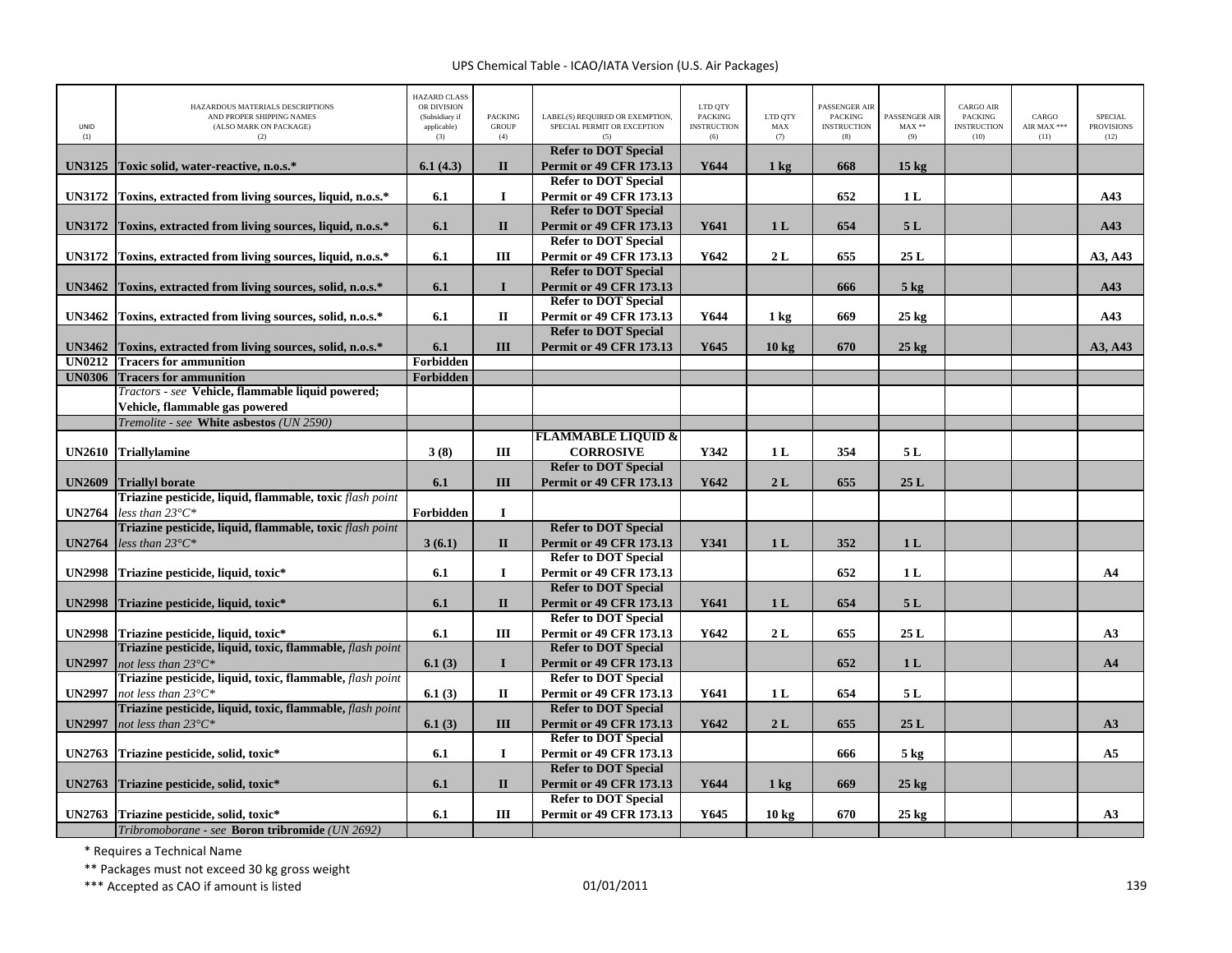| UNID          | HAZARDOUS MATERIALS DESCRIPTIONS<br>AND PROPER SHIPPING NAMES<br>(ALSO MARK ON PACKAGE)               | <b>HAZARD CLASS</b><br>OR DIVISION<br>(Subsidiary if<br>applicable) | <b>PACKING</b><br><b>GROUP</b> | LABEL(S) REQUIRED OR EXEMPTION,<br>SPECIAL PERMIT OR EXCEPTION | LTD QTY<br><b>PACKING</b><br><b>INSTRUCTION</b> | LTD QTY<br>MAX | PASSENGER AIR<br><b>PACKING</b><br><b>INSTRUCTION</b> | PASSENGER AIR<br>$\text{MAX}$ ** | CARGO AIR<br>PACKING<br><b>INSTRUCTION</b> | CARGO<br>AIR MAX *** | <b>SPECIAL</b><br><b>PROVISIONS</b> |
|---------------|-------------------------------------------------------------------------------------------------------|---------------------------------------------------------------------|--------------------------------|----------------------------------------------------------------|-------------------------------------------------|----------------|-------------------------------------------------------|----------------------------------|--------------------------------------------|----------------------|-------------------------------------|
| (1)           | (2)                                                                                                   | (3)                                                                 | (4)                            | (5)<br><b>Refer to DOT Special</b>                             | (6)                                             | (7)            | (8)                                                   | (9)                              | (10)                                       | (11)                 | (12)                                |
| <b>UN2542</b> | <b>Tributylamine</b>                                                                                  | 6.1                                                                 | $\mathbf{I}$                   | <b>Permit or 49 CFR 173.13</b>                                 | Y641                                            | 1 <sub>L</sub> | 654                                                   | 5L                               |                                            |                      |                                     |
|               | UN3254 Tributylphosphane                                                                              | Forbidden                                                           |                                |                                                                |                                                 |                |                                                       |                                  |                                            |                      |                                     |
|               | Trichloroacetaldehyde - see Chloral, anhydrous,                                                       |                                                                     |                                |                                                                |                                                 |                |                                                       |                                  |                                            |                      |                                     |
|               | stabilized (UN 2075)                                                                                  |                                                                     |                                |                                                                |                                                 |                |                                                       |                                  |                                            |                      |                                     |
| <b>UN1839</b> | <b>Trichloroacetic acid</b>                                                                           | 8                                                                   | $\mathbf{I}$                   | <b>CORROSIVE</b>                                               | Y844                                            | $5$ kg         | 859                                                   | 15 <sub>kg</sub>                 |                                            |                      |                                     |
| <b>UN2564</b> | <b>Trichloroacetic acid solution</b>                                                                  | $\overline{\mathbf{8}}$                                             | $\overline{\mathbf{u}}$        | <b>CORROSIVE</b>                                               | <b>Y840</b>                                     | 0.5L           | 851                                                   | 1 <sub>L</sub>                   |                                            |                      |                                     |
| <b>UN2564</b> | <b>Trichloroacetic acid solution</b>                                                                  | 8                                                                   | $\overline{III}$               | <b>CORROSIVE</b>                                               | <b>Y841</b>                                     | 1 <sub>L</sub> | 852                                                   | 5L                               |                                            |                      | A3                                  |
| <b>UN2442</b> | <b>Trichloroacetyl chloride</b>                                                                       | Forbidden                                                           |                                |                                                                |                                                 |                |                                                       |                                  |                                            |                      |                                     |
|               |                                                                                                       |                                                                     |                                | <b>Refer to DOT Special</b>                                    |                                                 |                |                                                       |                                  |                                            |                      |                                     |
| <b>UN2321</b> | Trichlorobenzenes, liquid                                                                             | 6.1                                                                 | III                            | <b>Permit or 49 CFR 173.13</b>                                 | Y642                                            | 2L             | 655                                                   | 25L                              |                                            |                      |                                     |
|               |                                                                                                       |                                                                     |                                | <b>Refer to DOT Special</b>                                    |                                                 |                |                                                       |                                  |                                            |                      |                                     |
| <b>UN2322</b> | <b>Trichlorobutene</b>                                                                                | 6.1                                                                 | $\mathbf{I}$                   | <b>Permit or 49 CFR 173.13</b>                                 | Y641                                            | 1 <sub>L</sub> | 654                                                   | 5 L                              |                                            |                      |                                     |
|               |                                                                                                       |                                                                     |                                | <b>Refer to DOT Special</b>                                    |                                                 |                |                                                       |                                  |                                            |                      |                                     |
| <b>UN2831</b> | 1,1,1-Trichloroethane                                                                                 | 6.1                                                                 | III                            | <b>Permit or 49 CFR 173.13</b>                                 | Y642                                            | 2L             | 655                                                   | 12L                              |                                            |                      |                                     |
|               |                                                                                                       |                                                                     |                                | <b>Refer to DOT Special</b>                                    |                                                 |                |                                                       |                                  |                                            |                      |                                     |
| <b>UN1710</b> | Trichloroethylene                                                                                     | 6.1                                                                 | III                            | <b>Permit or 49 CFR 173.13</b>                                 | Y642                                            | 2L             | 655                                                   | 25L                              |                                            |                      |                                     |
| <b>UN2468</b> | Trichloroisocyanuric acid, dry                                                                        | 5.1                                                                 | $\mathbf{I}$                   |                                                                |                                                 |                |                                                       | <b>Not</b><br>Accepted           |                                            |                      |                                     |
|               | Trichloromethyl perchlorate                                                                           | Forbidden                                                           |                                |                                                                |                                                 |                |                                                       |                                  |                                            |                      |                                     |
|               |                                                                                                       |                                                                     |                                |                                                                |                                                 |                |                                                       |                                  |                                            |                      |                                     |
|               | Trichloronitromethane - see Chloropicrin (UN 1580)                                                    |                                                                     |                                |                                                                |                                                 |                |                                                       |                                  |                                            |                      |                                     |
|               | UN1295 Trichlorosilane                                                                                | Forbidden                                                           |                                |                                                                |                                                 |                |                                                       |                                  |                                            |                      |                                     |
|               | 1,3,5-Trichloro-s-triazine-2,4,6-trione - see                                                         |                                                                     |                                |                                                                |                                                 |                |                                                       |                                  |                                            |                      |                                     |
|               | Trichloroisocyanuric acid, dry (UN 2468)                                                              |                                                                     |                                |                                                                |                                                 |                |                                                       |                                  |                                            |                      |                                     |
|               | 2,4,6-Trichloro-1,3,5-triazine - see Cyanuric chloride                                                |                                                                     |                                |                                                                |                                                 |                |                                                       |                                  |                                            |                      |                                     |
|               | (UN 2670)                                                                                             |                                                                     |                                |                                                                |                                                 |                |                                                       |                                  |                                            |                      |                                     |
|               |                                                                                                       |                                                                     |                                | <b>Refer to DOT Special</b>                                    |                                                 |                |                                                       |                                  |                                            |                      |                                     |
| <b>UN2574</b> | <b>Tricresyl phosphate</b> with more than 3% ortho isomer                                             | 6.1                                                                 | $\mathbf{I}$                   | <b>Permit or 49 CFR 173.13</b>                                 | Y641                                            | 1 <sub>L</sub> | 654                                                   | 5L                               |                                            |                      |                                     |
|               |                                                                                                       |                                                                     |                                | <b>FLAMMABLE LIQUID &amp;</b>                                  |                                                 |                |                                                       |                                  |                                            |                      |                                     |
|               | UN1296 Triethylamine                                                                                  | 3(8)                                                                | П                              | <b>CORROSIVE</b>                                               | Y340                                            | 0.5L           | 352                                                   | 1 <sub>L</sub>                   |                                            |                      |                                     |
|               | Triethyl borate - see Ethyl borate (UN 1176)                                                          |                                                                     |                                |                                                                |                                                 |                |                                                       |                                  |                                            |                      |                                     |
| <b>UN2259</b> | Triethylenetetramine                                                                                  | $\overline{\mathbf{8}}$                                             | П                              | <b>CORROSIVE</b>                                               | <b>Y840</b>                                     | 0.5L           | 851                                                   | 1 <sub>L</sub>                   |                                            |                      |                                     |
|               | Triethyl orthoformate - see Ethyl orthoformate (UN                                                    |                                                                     |                                |                                                                |                                                 |                |                                                       |                                  |                                            |                      |                                     |
|               | 2524)                                                                                                 |                                                                     |                                |                                                                |                                                 |                |                                                       |                                  |                                            |                      |                                     |
| <b>UN2323</b> | <b>Triethyl phosphite</b><br>3,6,9-Triethyl-3,6,9-trimethyl-1,4,7 triperoxonane $\left( \leq \right)$ | $\mathbf{3}$                                                        | III                            | <b>FLAMMABLE LIQUID</b>                                        | Y344                                            | 10L            | 355                                                   | 25L                              |                                            |                      |                                     |
|               | 42%, diluent type $A > = 58\%)$ - see <b>Organic peroxide</b>                                         |                                                                     |                                |                                                                |                                                 |                |                                                       |                                  |                                            |                      |                                     |
|               |                                                                                                       |                                                                     |                                |                                                                |                                                 |                |                                                       |                                  |                                            |                      |                                     |
| <b>UN2699</b> | type D, liquid (UN 3105)<br><b>Trifluoroacetic acid</b>                                               | $\overline{\mathbf{8}}$                                             | $\mathbf I$                    | <b>CORROSIVE</b>                                               |                                                 |                | 850                                                   | 0.5L                             |                                            |                      |                                     |
| <b>UN3057</b> | <b>Trifluoroacetyl chloride</b>                                                                       | Forbidden                                                           |                                |                                                                |                                                 |                |                                                       |                                  |                                            |                      |                                     |
|               | Trifluorobromomethane - see Bromotrifluoromethane                                                     |                                                                     |                                |                                                                |                                                 |                |                                                       |                                  |                                            |                      |                                     |
|               | (UN 1009)                                                                                             |                                                                     |                                |                                                                |                                                 |                |                                                       |                                  |                                            |                      |                                     |
|               | Trifluorochloroethane - see 1-Chloro-2,2,2-                                                           |                                                                     |                                |                                                                |                                                 |                |                                                       |                                  |                                            |                      |                                     |
|               | trifluoroethane (UN 1983)                                                                             |                                                                     |                                |                                                                |                                                 |                |                                                       |                                  |                                            |                      |                                     |
|               | UN1082 Trifluorochloroethylene, stabilized                                                            | Forbidden                                                           |                                |                                                                |                                                 |                |                                                       |                                  |                                            |                      |                                     |

\* Requires <sup>a</sup> Technical Name

\*\* Packages must not exceed 30 kg gross weight

\*\*\* Accepted as CAO if amount is listed 140  $01/01/2011$  and the set of the set of the set of the set of the set of the set of the set of the set of the set of the set of the set of the set of the set of the set of the set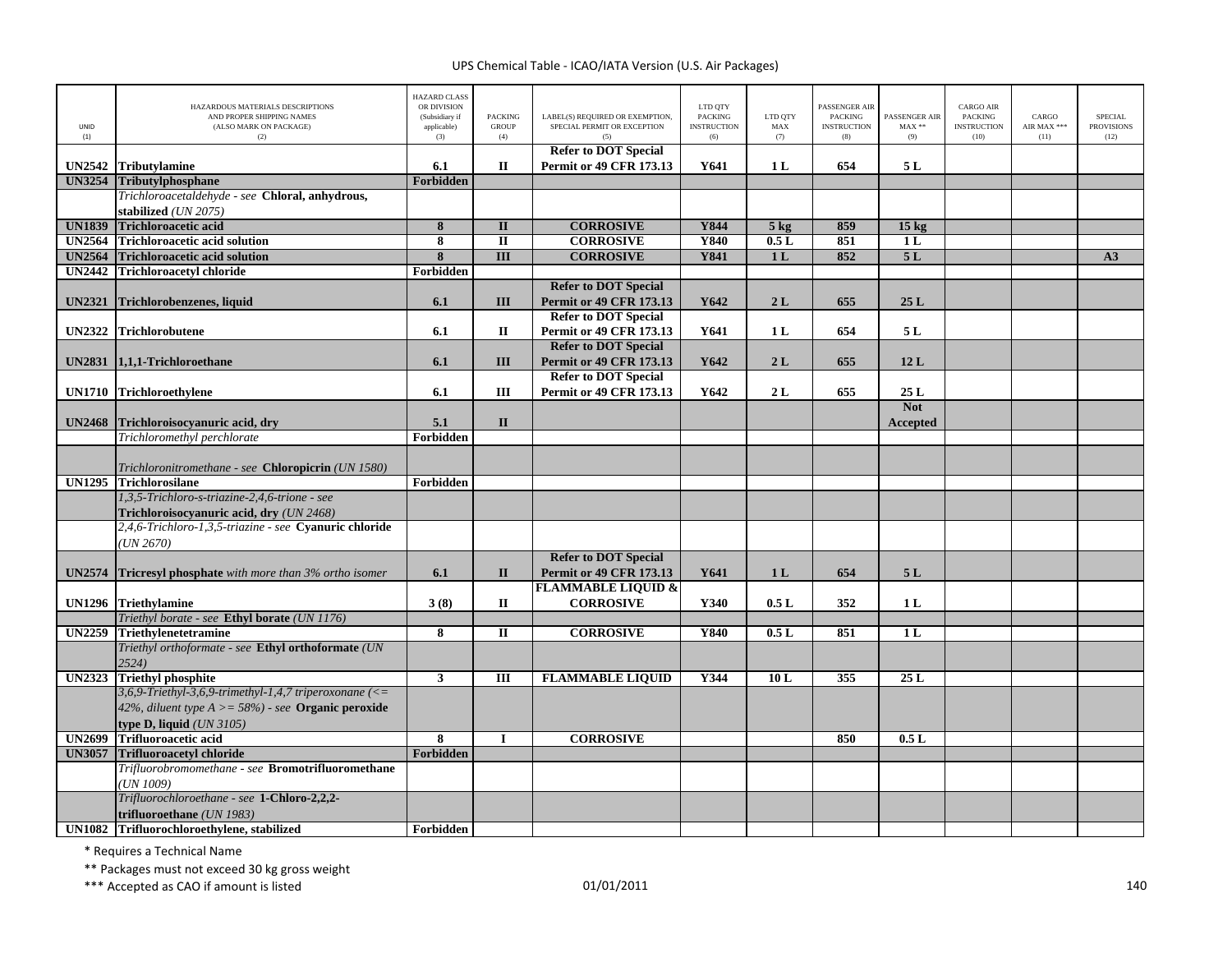| <b>UNID</b><br>(1) | HAZARDOUS MATERIALS DESCRIPTIONS<br>AND PROPER SHIPPING NAMES<br>(ALSO MARK ON PACKAGE)<br>(2) | <b>HAZARD CLASS</b><br>OR DIVISION<br>(Subsidiary if<br>applicable)<br>(3) | <b>PACKING</b><br><b>GROUP</b><br>(4) | LABEL(S) REQUIRED OR EXEMPTION,<br>SPECIAL PERMIT OR EXCEPTION<br>(5) | LTD QTY<br><b>PACKING</b><br><b>INSTRUCTION</b><br>(6) | LTD OTY<br>$\mathbf{MAX}$<br>(7) | <b>PASSENGER AIR</b><br><b>PACKING</b><br><b>INSTRUCTION</b><br>(8) | PASSENGER AIR<br>$MAX**$<br>(9) | <b>CARGO AIR</b><br><b>PACKING</b><br><b>INSTRUCTION</b><br>(10) | CARGO<br>AIR MAX ***<br>(11) | <b>SPECIAL</b><br><b>PROVISIONS</b><br>(12) |
|--------------------|------------------------------------------------------------------------------------------------|----------------------------------------------------------------------------|---------------------------------------|-----------------------------------------------------------------------|--------------------------------------------------------|----------------------------------|---------------------------------------------------------------------|---------------------------------|------------------------------------------------------------------|------------------------------|---------------------------------------------|
|                    | Trifluorochloromethane - see Chlorotrifluoromethane<br>UN $1022$ )                             |                                                                            |                                       |                                                                       |                                                        |                                  |                                                                     |                                 |                                                                  |                              |                                             |
| <b>UN2035</b>      | 1.1.1-Trifluoroethane                                                                          | Forbidden                                                                  |                                       |                                                                       |                                                        |                                  |                                                                     |                                 |                                                                  |                              |                                             |
| <b>UN1984</b>      | <b>Trifluoromethane</b>                                                                        | 2.2                                                                        |                                       | <b>NON-FLAMMABLE GAS</b>                                              |                                                        |                                  | 200                                                                 | 30 kg                           |                                                                  |                              |                                             |
|                    |                                                                                                |                                                                            |                                       | <b>NON-FLAMMABLE GAS</b>                                              |                                                        |                                  |                                                                     |                                 |                                                                  |                              |                                             |
| <b>UN3136</b>      | Trifluoromethane, refrigerated liquid                                                          | 2.2                                                                        |                                       | & CRYOGENIC LIQUID                                                    |                                                        |                                  | 202                                                                 | 30 kg                           |                                                                  |                              | A801                                        |
|                    |                                                                                                |                                                                            |                                       | <b>Refer to DOT Special</b>                                           |                                                        |                                  |                                                                     |                                 |                                                                  |                              |                                             |
| <b>UN2942</b>      | 2-Trifluoromethylaniline                                                                       | 6.1                                                                        | Ш                                     | <b>Permit or 49 CFR 173.13</b>                                        | Y642                                                   | 2L                               | 655                                                                 | 25L                             |                                                                  |                              |                                             |
|                    |                                                                                                |                                                                            |                                       | <b>Refer to DOT Special</b>                                           |                                                        |                                  |                                                                     |                                 |                                                                  |                              |                                             |
|                    | UN2948 3-Trifluoromethylaniline                                                                | 6.1                                                                        | $\mathbf H$                           | <b>Permit or 49 CFR 173.13</b>                                        | Y641                                                   | 1 <sub>L</sub>                   | 654                                                                 | 5 L                             |                                                                  |                              |                                             |
|                    | Triformoxime trinitrate                                                                        | Forbidden                                                                  |                                       |                                                                       |                                                        |                                  |                                                                     |                                 |                                                                  |                              |                                             |
| <b>UN2324</b>      | <b>Triisobutylene</b>                                                                          | $\mathbf{3}$                                                               | Ш                                     | <b>FLAMMABLE LIQUID</b>                                               | Y344                                                   | 10L                              | 355                                                                 | 25 L                            |                                                                  |                              |                                             |
| <b>UN2616</b>      | <b>Triisopropyl borate</b>                                                                     | $\overline{\mathbf{3}}$                                                    | $\mathbf{I}$                          | <b>FLAMMABLE LIQUID</b>                                               | <b>Y341</b>                                            | 1 <sub>L</sub>                   | 353                                                                 | 5L                              |                                                                  |                              |                                             |
| <b>UN2616</b>      | <b>Triisopropyl borate</b>                                                                     | $\overline{\mathbf{3}}$                                                    | $\overline{\mathbf{H}}$               | <b>FLAMMABLE LIQUID</b>                                               | Y344                                                   | 10L                              | 355                                                                 | 25L                             |                                                                  |                              | A3                                          |
| <b>UN2438</b>      | <b>Trimethylacetyl chloride</b>                                                                | Forbidden                                                                  |                                       |                                                                       |                                                        |                                  |                                                                     |                                 |                                                                  |                              |                                             |
| <b>UN1083</b>      | Trimethylamine, anhydrous                                                                      | Forbidden                                                                  |                                       |                                                                       |                                                        |                                  |                                                                     |                                 |                                                                  |                              |                                             |
|                    | Trimethylamine, aqueous solution not more than 50%                                             |                                                                            |                                       | <b>FLAMMABLE LIQUID &amp;</b>                                         |                                                        |                                  |                                                                     |                                 |                                                                  |                              |                                             |
| <b>UN1297</b>      | trimethylamine, by mass                                                                        | 3(8)                                                                       | $\mathbf I$                           | <b>CORROSIVE</b>                                                      |                                                        |                                  | 350                                                                 | 0.5L                            |                                                                  |                              |                                             |
|                    | Trimethylamine, aqueous solution not more than 50%                                             |                                                                            |                                       | <b>FLAMMABLE LIQUID &amp;</b>                                         |                                                        |                                  |                                                                     |                                 |                                                                  |                              |                                             |
| <b>UN1297</b>      | trimethylamine, by mass                                                                        | 3(8)                                                                       | $\mathbf{I}$                          | <b>CORROSIVE</b>                                                      | Y340                                                   | 0.5L                             | 352                                                                 | 1L                              |                                                                  |                              |                                             |
|                    | Trimethylamine, aqueous solution not more than 50%                                             |                                                                            |                                       | <b>FLAMMABLE LIQUID &amp;</b>                                         |                                                        |                                  |                                                                     |                                 |                                                                  |                              |                                             |
| <b>UN1297</b>      | trimethylamine, by mass                                                                        | 3(8)                                                                       | III                                   | <b>CORROSIVE</b>                                                      | Y342                                                   | 1 <sub>L</sub>                   | 354                                                                 | 5L                              |                                                                  |                              | A3                                          |
| <b>UN2325</b>      | 1,3,5-Trimethylbenzene                                                                         | $\mathbf{3}$                                                               | $\rm III$                             | <b>FLAMMABLE LIQUID</b>                                               | Y344                                                   | 10L                              | 355                                                                 | 25L                             |                                                                  |                              |                                             |
| <b>UN2416</b>      | <b>Trimethyl borate</b>                                                                        | $\overline{\mathbf{3}}$                                                    | $\mathbf{I}$                          | <b>FLAMMABLE LIQUID</b>                                               | Y341                                                   | 1 <sub>L</sub>                   | 353                                                                 | 5L                              |                                                                  |                              |                                             |
|                    |                                                                                                |                                                                            |                                       | <b>FLAMMABLE LIQUID &amp;</b>                                         |                                                        |                                  |                                                                     |                                 |                                                                  |                              |                                             |
|                    | UN1298 Trimethylchlorosilane                                                                   | 3(8)                                                                       | $\mathbf{I}$                          | <b>CORROSIVE</b>                                                      |                                                        |                                  | 377                                                                 | 1 <sub>L</sub>                  |                                                                  |                              |                                             |
| <b>UN2326</b>      | Trimethylcyclohexylamine                                                                       | 8                                                                          | $\overline{III}$                      | <b>CORROSIVE</b>                                                      | <b>Y841</b>                                            | 1 <sub>L</sub>                   | 852                                                                 | 5L                              |                                                                  |                              |                                             |
|                    | Trimethylenechlorobromide - see 1-Bromo-3-                                                     |                                                                            |                                       |                                                                       |                                                        |                                  |                                                                     |                                 |                                                                  |                              |                                             |
|                    | chloropropane (UN 2688)                                                                        |                                                                            |                                       |                                                                       |                                                        |                                  |                                                                     |                                 |                                                                  |                              |                                             |
|                    | Trimethylene glycol diperchlorate                                                              | Forbidden                                                                  |                                       |                                                                       |                                                        |                                  |                                                                     |                                 |                                                                  |                              |                                             |
| <b>UN2327</b>      | Trimethylhexamethylenediamines                                                                 | 8                                                                          | $\overline{\mathbf{H}}$               | <b>CORROSIVE</b>                                                      | <b>Y841</b>                                            | 1L                               | 852                                                                 | 5L                              |                                                                  |                              |                                             |
|                    |                                                                                                |                                                                            |                                       | <b>Refer to DOT Special</b>                                           |                                                        |                                  |                                                                     |                                 |                                                                  |                              |                                             |
| <b>UN2328</b>      | Trimethylhexamethylene diisocyanate                                                            | 6.1                                                                        | III                                   | <b>Permit or 49 CFR 173.13</b>                                        | Y642                                                   | 2L                               | 655                                                                 | 25L                             |                                                                  |                              |                                             |
|                    | Trimethylol nitromethane trinitrate                                                            | Forbidden                                                                  |                                       |                                                                       |                                                        |                                  |                                                                     |                                 |                                                                  |                              |                                             |
|                    | 2,4,4-Trimethylpentenes - see Diisobutylene, isomeric                                          |                                                                            |                                       |                                                                       |                                                        |                                  |                                                                     |                                 |                                                                  |                              |                                             |
|                    | compound $(UN 2050)$                                                                           |                                                                            |                                       |                                                                       |                                                        |                                  |                                                                     |                                 |                                                                  |                              |                                             |
| <b>UN2329</b>      | <b>Trimethyl phosphite</b>                                                                     | 3                                                                          | III                                   | <b>FLAMMABLE LIQUID</b>                                               | Y344                                                   | 10L                              | 355                                                                 | 5L                              |                                                                  |                              |                                             |
|                    | 1,3,5-Trimethyl-2,4,6-trinitrobenzene                                                          | <b>Forbidden</b>                                                           |                                       |                                                                       |                                                        |                                  |                                                                     |                                 |                                                                  |                              |                                             |
|                    | Trimethyoxy silane                                                                             | Forbidden                                                                  |                                       |                                                                       |                                                        |                                  |                                                                     |                                 |                                                                  |                              |                                             |
|                    | Trinitroacetic acid                                                                            | Forbidden                                                                  |                                       |                                                                       |                                                        |                                  |                                                                     |                                 |                                                                  |                              |                                             |
|                    | Trinitroacetonitrile                                                                           | Forbidden                                                                  |                                       |                                                                       |                                                        |                                  |                                                                     |                                 |                                                                  |                              |                                             |
|                    | Trinitroamine cobalt                                                                           | Forbidden                                                                  |                                       |                                                                       |                                                        |                                  |                                                                     |                                 |                                                                  |                              |                                             |
| <b>UN0153</b>      | <b>Trinitroaniline</b>                                                                         | Forbidden                                                                  |                                       |                                                                       |                                                        |                                  |                                                                     |                                 |                                                                  |                              |                                             |
| <b>UN0213</b>      | <b>Trinitroanisole</b>                                                                         | Forbidden                                                                  |                                       |                                                                       |                                                        |                                  |                                                                     |                                 |                                                                  |                              |                                             |
|                    | <b>UN0214 Trinitrobenzene</b>                                                                  | Forbidden                                                                  |                                       |                                                                       |                                                        |                                  |                                                                     |                                 |                                                                  |                              |                                             |
|                    | UN0386 Trinitrobenzenesulphonic acid                                                           | Forbidden                                                                  |                                       |                                                                       |                                                        |                                  |                                                                     |                                 |                                                                  |                              |                                             |

\* Requires <sup>a</sup> Technical Name

\*\* Packages must not exceed 30 kg gross weight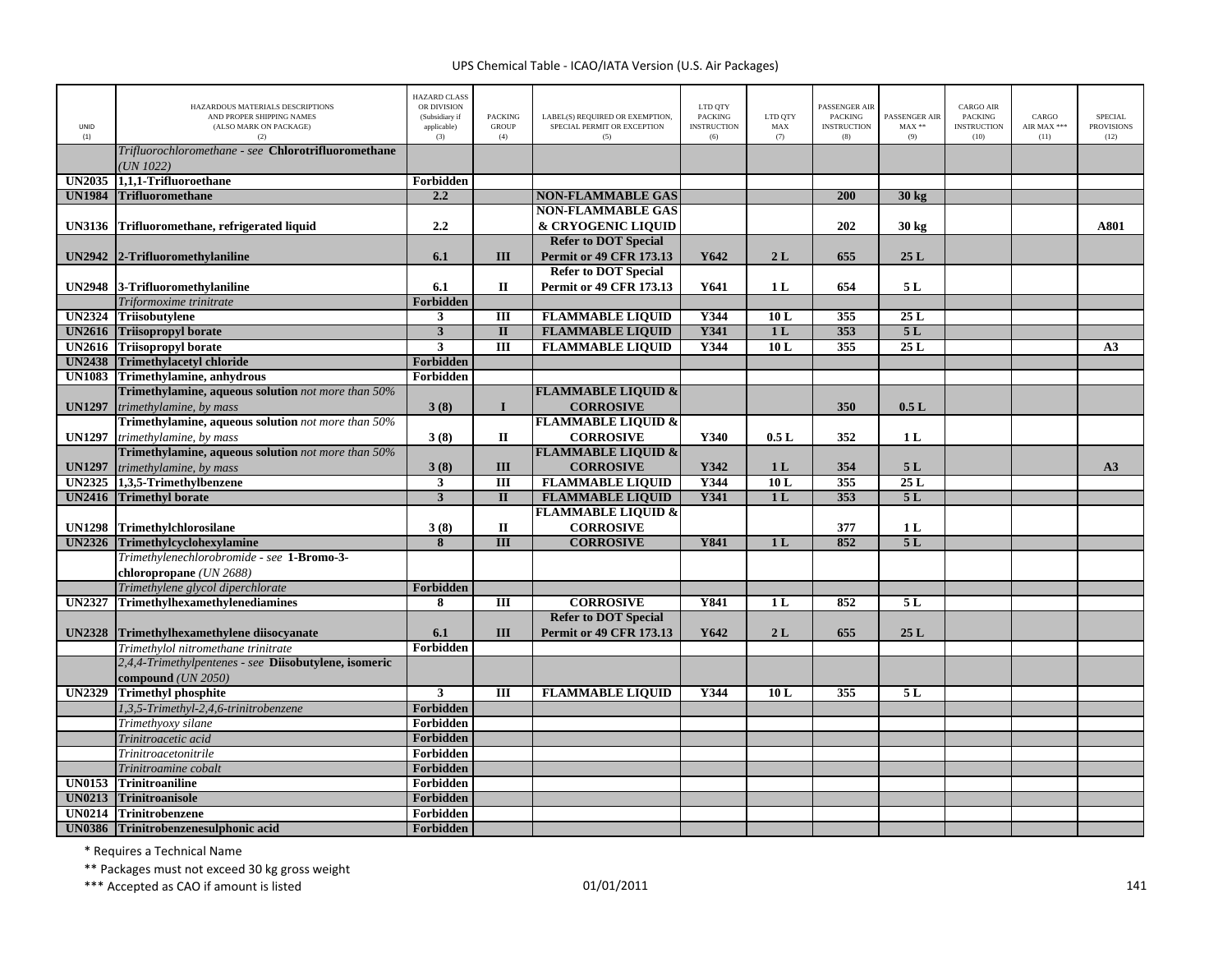| UNID<br>(1)   | HAZARDOUS MATERIALS DESCRIPTIONS<br>AND PROPER SHIPPING NAMES<br>(ALSO MARK ON PACKAGE)<br>(2) | <b>HAZARD CLASS</b><br>OR DIVISION<br>(Subsidiary if<br>applicable)<br>(3) | <b>PACKING</b><br><b>GROUP</b><br>(4) | LABEL(S) REQUIRED OR EXEMPTION,<br>SPECIAL PERMIT OR EXCEPTION<br>(5) | LTD QTY<br><b>PACKING</b><br><b>INSTRUCTION</b><br>(6) | LTD QTY<br>MAX<br>(7) | PASSENGER AIR<br><b>PACKING</b><br><b>INSTRUCTION</b><br>(8) | PASSENGER AIR<br>$MAX**$<br>(9) | <b>CARGO AIR</b><br><b>PACKING</b><br><b>INSTRUCTION</b><br>(10) | CARGO<br>AIR MAX ***<br>(11) | <b>SPECIAL</b><br><b>PROVISIONS</b><br>(12) |
|---------------|------------------------------------------------------------------------------------------------|----------------------------------------------------------------------------|---------------------------------------|-----------------------------------------------------------------------|--------------------------------------------------------|-----------------------|--------------------------------------------------------------|---------------------------------|------------------------------------------------------------------|------------------------------|---------------------------------------------|
| <b>UN1354</b> | <b>Trinitrobenzene, wetted</b> with $\geq$ = 30% water, by mass                                | 4.1                                                                        | $\mathbf I$                           | <b>FLAMMABLE SOLID</b>                                                |                                                        |                       | 451                                                          | $0.5 \text{ kg}$                |                                                                  |                              | A40                                         |
| <b>UN3367</b> | <b>Trinitrobenzene, wetted</b> with $\geq$ = 10% water, by mass                                | 4.1                                                                        | $\mathbf{I}$                          | <b>FLAMMABLE SOLID</b>                                                |                                                        |                       | 451                                                          | $0.5$ kg                        |                                                                  |                              | A40                                         |
| <b>UN0215</b> | Trinitrobenzoic acid                                                                           | Forbidden                                                                  |                                       |                                                                       |                                                        |                       |                                                              |                                 |                                                                  |                              |                                             |
|               | <b>Trinitrobenzoic acid, wetted</b> with $>= 10\%$ water, by                                   |                                                                            |                                       |                                                                       |                                                        |                       |                                                              |                                 |                                                                  |                              |                                             |
| <b>UN3368</b> | mass                                                                                           | 4.1                                                                        | L                                     | <b>FLAMMABLE SOLID</b>                                                |                                                        |                       | 451                                                          | $0.5 \text{ kg}$                |                                                                  |                              | A40                                         |
|               | <b>Trinitrobenzoic acid, wetted</b> with $>=$ 30% water, by                                    |                                                                            |                                       |                                                                       |                                                        |                       |                                                              |                                 |                                                                  |                              |                                             |
| <b>UN1355</b> | mass                                                                                           | 4.1                                                                        | $\bf{I}$                              | <b>FLAMMABLE SOLID</b>                                                |                                                        |                       | 451                                                          | $0.5 \text{ kg}$                |                                                                  |                              | A40                                         |
| <b>UN0155</b> | Trinitrochlorobenzene                                                                          | Forbidden                                                                  |                                       |                                                                       |                                                        |                       |                                                              |                                 |                                                                  |                              |                                             |
| <b>UN3365</b> | <b>Trinitrochlorobenzene, wetted</b> with $>= 10\%$ water                                      | $\overline{4.1}$                                                           | I                                     | <b>FLAMMABLE SOLID</b>                                                |                                                        |                       | 451                                                          | $0.5 \text{ kg}$                |                                                                  |                              | A40                                         |
| <b>UN0216</b> | Trinitro-m-cresol                                                                              | Forbidden                                                                  |                                       |                                                                       |                                                        |                       |                                                              |                                 |                                                                  |                              |                                             |
|               | 2,4,6-Trinitro-1,3-diazobenzene                                                                | Forbidden                                                                  |                                       |                                                                       |                                                        |                       |                                                              |                                 |                                                                  |                              |                                             |
|               | Trinitroethanol                                                                                | Forbidden                                                                  |                                       |                                                                       |                                                        |                       |                                                              |                                 |                                                                  |                              |                                             |
|               | Trinitroethylnitrate                                                                           | Forbidden                                                                  |                                       |                                                                       |                                                        |                       |                                                              |                                 |                                                                  |                              |                                             |
| <b>UN0387</b> | <b>Trinitrofluorenone</b>                                                                      | Forbidden                                                                  |                                       |                                                                       |                                                        |                       |                                                              |                                 |                                                                  |                              |                                             |
|               | Trinitromethane                                                                                | Forbidden                                                                  |                                       |                                                                       |                                                        |                       |                                                              |                                 |                                                                  |                              |                                             |
| <b>UN0217</b> | Trinitronaphthalene                                                                            | Forbidden                                                                  |                                       |                                                                       |                                                        |                       |                                                              |                                 |                                                                  |                              |                                             |
| <b>UN0218</b> | Trinitrophenetole                                                                              | Forbidden                                                                  |                                       |                                                                       |                                                        |                       |                                                              |                                 |                                                                  |                              |                                             |
| <b>UN0154</b> | <b>Trinitrophenol</b>                                                                          | Forbidden                                                                  |                                       |                                                                       |                                                        |                       |                                                              |                                 |                                                                  |                              |                                             |
| <b>UN3364</b> | <b>Trinitrophenol, wetted</b> with $>= 10\%$ water, by mass                                    | 4.1                                                                        | -1                                    | <b>FLAMMABLE SOLID</b>                                                |                                                        |                       | 451                                                          | $0.5 \text{ kg}$                |                                                                  |                              | A40                                         |
| <b>UN1344</b> | <b>Trinitrophenol, wetted</b> with $>=$ 30% water, by mass                                     | 4.1                                                                        | $\mathbf{I}$                          | <b>FLAMMABLE SOLID</b>                                                |                                                        |                       | 451                                                          | $1$ kg                          |                                                                  |                              | A40                                         |
|               | 2,4,6-Trinitrophenyl guanadine (dry)                                                           | Forbidden                                                                  |                                       |                                                                       |                                                        |                       |                                                              |                                 |                                                                  |                              |                                             |
| <b>UN0208</b> | Trinitrophenylmethylnitramine                                                                  | <b>Forbidden</b>                                                           |                                       |                                                                       |                                                        |                       |                                                              |                                 |                                                                  |                              |                                             |
|               | 2,4,6-Trinitrophenyl nitramine                                                                 | Forbidden                                                                  |                                       |                                                                       |                                                        |                       |                                                              |                                 |                                                                  |                              |                                             |
|               | 2,4,6-Trinitrophenyl trimethylol methyl nitramine                                              |                                                                            |                                       |                                                                       |                                                        |                       |                                                              |                                 |                                                                  |                              |                                             |
|               | trinitrate (dry)                                                                               | Forbidden                                                                  |                                       |                                                                       |                                                        |                       |                                                              |                                 |                                                                  |                              |                                             |
|               | Trinitroresorcino dry or wetted, with less than 20%                                            |                                                                            |                                       |                                                                       |                                                        |                       |                                                              |                                 |                                                                  |                              |                                             |
| <b>UN0219</b> | water, or mixture of alcohol and water, by mass                                                | Forbidden                                                                  |                                       |                                                                       |                                                        |                       |                                                              |                                 |                                                                  |                              |                                             |
|               | <b>Trinitroresorcinol, wetted</b> with $>= 20\%$ water or                                      |                                                                            |                                       |                                                                       |                                                        |                       |                                                              |                                 |                                                                  |                              |                                             |
| <b>UN0394</b> | mixture of alcohol and water, by mass                                                          | Forbidden                                                                  |                                       |                                                                       |                                                        |                       |                                                              |                                 |                                                                  |                              |                                             |
|               | 2,4,6-Trinitroso-3-methyl nitraminoanisole                                                     | Forbidden                                                                  |                                       |                                                                       |                                                        |                       |                                                              |                                 |                                                                  |                              |                                             |
|               | Trinitrotetramine cobalt nitrate                                                               | Forbidden                                                                  |                                       |                                                                       |                                                        |                       |                                                              |                                 |                                                                  |                              |                                             |
|               | UN0209 Trinitrotoluene                                                                         | Forbidden                                                                  |                                       |                                                                       |                                                        |                       |                                                              |                                 |                                                                  |                              |                                             |
| <b>UN0388</b> | Trinitrotoluene and hexanitrostilbene mixture                                                  | Forbidden                                                                  |                                       |                                                                       |                                                        |                       |                                                              |                                 |                                                                  |                              |                                             |
| <b>UN0388</b> | Trinitrotoluene and trinitrobenzene mixture                                                    | Forbidden                                                                  |                                       |                                                                       |                                                        |                       |                                                              |                                 |                                                                  |                              |                                             |
|               | <b>Trinitrotoluene mixture containing Trinitrobenzene</b>                                      |                                                                            |                                       |                                                                       |                                                        |                       |                                                              |                                 |                                                                  |                              |                                             |
| <b>UN0389</b> | and hexanitrostilbene                                                                          | Forbidden                                                                  |                                       |                                                                       |                                                        |                       |                                                              |                                 |                                                                  |                              |                                             |
| <b>UN3366</b> | <b>Trinitrotoluene, wetted</b> with $\geq$ 10% water, by mass                                  | 4.1                                                                        | 1                                     | <b>FLAMMABLE SOLID</b>                                                |                                                        |                       | 451                                                          | $0.5 \text{ kg}$                |                                                                  |                              | A40                                         |
|               | <b>UN1356</b> Trinitrotoluene, wetted with $\geq$ = 30% water, by mass                         | 4.1                                                                        | I                                     | <b>FLAMMABLE SOLID</b>                                                |                                                        |                       | 451                                                          | $0.5 \text{ kg}$                |                                                                  |                              | A40                                         |
|               | 2,4,6-Trinitro-1,3,5-triazido benzene (dry)                                                    | Forbidden                                                                  |                                       |                                                                       |                                                        |                       |                                                              |                                 |                                                                  |                              |                                             |
|               | Tri-(b-nitroxyethyl) ammonium nitrate                                                          | Forbidden                                                                  |                                       |                                                                       |                                                        |                       |                                                              |                                 |                                                                  |                              |                                             |
|               |                                                                                                |                                                                            |                                       | <b>FLAMMABLE LIQUID &amp;</b>                                         |                                                        |                       |                                                              |                                 |                                                                  |                              |                                             |
|               | UN2260 Tripropylamine                                                                          | 3(8)                                                                       | Ш                                     | <b>CORROSIVE</b>                                                      | Y342                                                   | 1 <sub>L</sub>        | 354                                                          | 5 L                             |                                                                  |                              |                                             |

\* Requires <sup>a</sup> Technical Name

\*\* Packages must not exceed 30 kg gross weight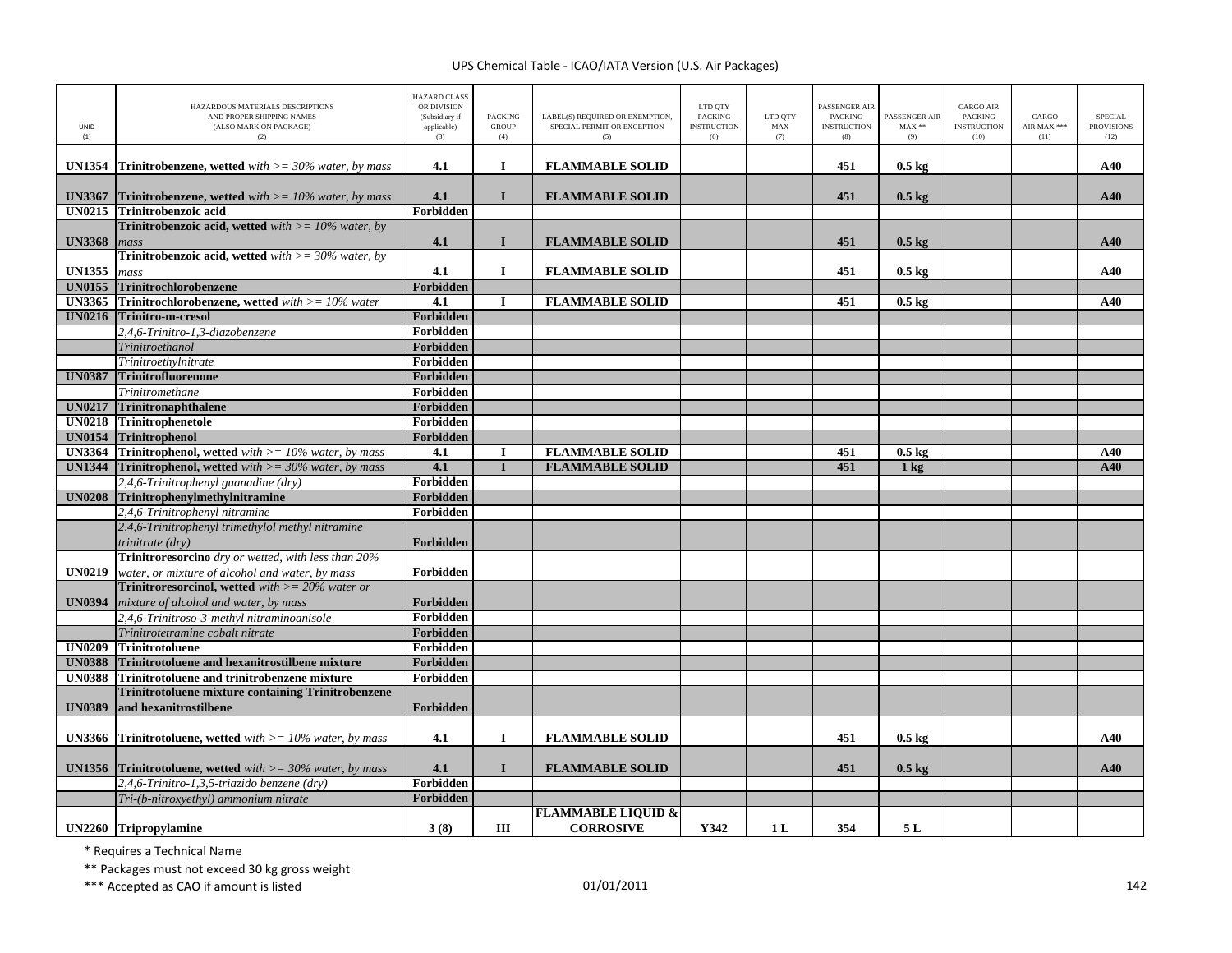| UNID<br>(1)   | HAZARDOUS MATERIALS DESCRIPTIONS<br>AND PROPER SHIPPING NAMES<br>(ALSO MARK ON PACKAGE)<br>(2)      | <b>HAZARD CLASS</b><br>OR DIVISION<br>(Subsidiary if<br>applicable)<br>(3) | <b>PACKING</b><br><b>GROUP</b><br>(4) | LABEL(S) REQUIRED OR EXEMPTION,<br>SPECIAL PERMIT OR EXCEPTION<br>(5) | LTD QTY<br><b>PACKING</b><br><b>INSTRUCTION</b><br>(6) | LTD QTY<br>MAX<br>(7) | PASSENGER AIR<br><b>PACKING</b><br><b>INSTRUCTION</b><br>(8) | PASSENGER AIR<br>$\text{MAX}$ **<br>(9) | <b>CARGO AIR</b><br>PACKING<br><b>INSTRUCTION</b><br>(10) | CARGO<br>AIR MAX ***<br>(11) | <b>SPECIAL</b><br><b>PROVISIONS</b><br>(12) |
|---------------|-----------------------------------------------------------------------------------------------------|----------------------------------------------------------------------------|---------------------------------------|-----------------------------------------------------------------------|--------------------------------------------------------|-----------------------|--------------------------------------------------------------|-----------------------------------------|-----------------------------------------------------------|------------------------------|---------------------------------------------|
| <b>UN2057</b> | <b>Tripropylene</b>                                                                                 | $\mathbf{3}$                                                               | $\overline{\mathbf{u}}$               | <b>FLAMMABLE LIQUID</b>                                               | <b>Y341</b>                                            | 1 <sub>L</sub>        | 353                                                          | 5L                                      |                                                           |                              |                                             |
| <b>UN2057</b> | Tripropylene                                                                                        | $\mathbf{3}$                                                               | $\overline{III}$                      | <b>FLAMMABLE LIQUID</b>                                               | Y344                                                   | 10L                   | 355                                                          | 25L                                     |                                                           |                              | A3                                          |
| <b>UN2501</b> | Tris-(1-aziridinyl) phosphine oxide solution                                                        | 6.1                                                                        | $\mathbf{I}$                          | <b>Refer to DOT Special</b><br><b>Permit or 49 CFR 173.13</b>         | Y641                                                   | 1 <sub>L</sub>        | 654                                                          | 5L                                      |                                                           |                              |                                             |
| <b>UN2501</b> | Tris-(1-aziridinyl) phosphine oxide solution                                                        | 6.1                                                                        | III                                   | <b>Refer to DOT Special</b><br><b>Permit or 49 CFR 173.13</b>         | Y642                                                   | 2L                    | 655                                                          | 25L                                     |                                                           |                              | A <sub>3</sub>                              |
|               | Tris, bis-bifluoroamino diethoxy propane (TVOPA)                                                    | Forbidden                                                                  |                                       |                                                                       |                                                        |                       |                                                              |                                         |                                                           |                              |                                             |
| <b>UN0390</b> | <b>Tritonal</b>                                                                                     | Forbidden                                                                  |                                       |                                                                       |                                                        |                       |                                                              |                                         |                                                           |                              |                                             |
|               | Tropilidene - see Cycloheptatriene (UN 2603)                                                        |                                                                            |                                       |                                                                       |                                                        |                       |                                                              |                                         |                                                           |                              |                                             |
| <b>UN2196</b> | <b>Tungsten hexafluoride</b>                                                                        | Forbidden                                                                  |                                       |                                                                       |                                                        |                       |                                                              |                                         |                                                           |                              |                                             |
| <b>UN1299</b> | <b>Turpentine</b>                                                                                   | $\mathbf{3}$                                                               | $\overline{\mathbf{III}}$             | <b>FLAMMABLE LIQUID</b>                                               | Y344                                                   | 10L                   | 355                                                          | 25 L                                    |                                                           |                              |                                             |
| <b>UN1300</b> | <b>Turpentine substitute</b>                                                                        | $\mathbf{3}$                                                               | $\overline{\mathbf{u}}$               | <b>FLAMMABLE LIQUID</b>                                               | Y341                                                   | 1 <sub>L</sub>        | 353                                                          | 5L                                      |                                                           |                              |                                             |
| <b>UN1300</b> | <b>Turpentine substitute</b>                                                                        | $\overline{\mathbf{3}}$                                                    | $\overline{III}$                      | <b>FLAMMABLE LIQUID</b>                                               | Y344                                                   | 10L                   | 355                                                          | 25L                                     |                                                           |                              | A3                                          |
|               | Tyre assemblies inflated, serviceable, inflated to the<br>maximum rated pressure or above           |                                                                            |                                       |                                                                       |                                                        |                       |                                                              | 30 kg                                   |                                                           |                              |                                             |
|               | Tyre assemblies inflated, unserviceable, damaged or<br>above their maximum rated pressure - see A59 | Forbidden                                                                  |                                       |                                                                       |                                                        |                       |                                                              |                                         |                                                           |                              |                                             |
| <b>UN2330</b> | <b>Undecane</b>                                                                                     | $\mathbf{3}$                                                               | Ш                                     | <b>FLAMMABLE LIQUID</b>                                               | Y344                                                   | 10L                   | 355                                                          | 25 L                                    |                                                           |                              |                                             |
| <b>UN1511</b> | Urea hydrogen peroxide                                                                              | 5.1(8)                                                                     | III                                   |                                                                       |                                                        |                       |                                                              | <b>Not</b><br><b>Accepted</b>           |                                                           |                              |                                             |
|               | UN0220 Urea nitrate                                                                                 | Forbidden                                                                  |                                       |                                                                       |                                                        |                       |                                                              |                                         |                                                           |                              |                                             |
|               | <b>UN1357</b> Urea nitrate, wetted with $>= 20\%$ water, by mass                                    | 4.1                                                                        | $\mathbf{I}$                          | <b>FLAMMABLE SOLID</b>                                                |                                                        |                       | 451                                                          | 1 <sub>kg</sub>                         |                                                           |                              | A40, A101                                   |
| <b>UN3370</b> | <b>Urea nitrate, wetted</b> with $>= 10\%$ water, by mass                                           | 4.1                                                                        | $\bf{I}$                              | <b>FLAMMABLE SOLID</b>                                                |                                                        |                       | 451                                                          | $0.5 \text{ kg}$                        |                                                           |                              | A40                                         |
|               | Valeral - see Valeraldehyde (UN 2058)                                                               |                                                                            |                                       |                                                                       |                                                        |                       |                                                              |                                         |                                                           |                              |                                             |
| <b>UN2058</b> | <b>Valeraldehyde</b>                                                                                | $\mathbf{3}$                                                               | П                                     | <b>FLAMMABLE LIQUID</b>                                               | Y341                                                   | 1 <sub>L</sub>        | 353                                                          | 5L                                      |                                                           |                              |                                             |
|               | n-Valeraldehyde - see Valeraldehyde (UN 2058)                                                       |                                                                            |                                       |                                                                       |                                                        |                       |                                                              |                                         |                                                           |                              |                                             |
|               | Valeric aldehyde - see Valeraldehyde (UN 2058)                                                      |                                                                            |                                       |                                                                       |                                                        |                       |                                                              |                                         |                                                           |                              |                                             |
|               |                                                                                                     |                                                                            |                                       | <b>CORROSIVE &amp;</b>                                                |                                                        |                       |                                                              |                                         |                                                           |                              |                                             |
| <b>UN2502</b> | Valeryl chloride                                                                                    | 8(3)                                                                       | П                                     | <b>FLAMMABLE LIQUID</b>                                               | <b>Y840</b>                                            | 0.5L                  | 851                                                          | 1 <sub>L</sub>                          |                                                           |                              |                                             |
|               |                                                                                                     |                                                                            |                                       | <b>Refer to DOT Special</b>                                           |                                                        |                       |                                                              |                                         |                                                           |                              |                                             |
| <b>UN3285</b> | Vanadium compound, n.o.s.*                                                                          | 6.1                                                                        | $\bf{I}$                              | <b>Permit or 49 CFR 173.13</b>                                        |                                                        |                       | 666                                                          | $5$ kg                                  |                                                           |                              | A <sub>5</sub>                              |
|               |                                                                                                     |                                                                            |                                       | <b>Refer to DOT Special</b>                                           |                                                        |                       |                                                              |                                         |                                                           |                              |                                             |
| <b>UN3285</b> | Vanadium compound, n.o.s.*                                                                          | 6.1                                                                        | $\mathbf{I}$                          | <b>Permit or 49 CFR 173.13</b>                                        | Y644                                                   | $1 \text{ kg}$        | 669                                                          | $25$ kg                                 |                                                           |                              |                                             |
|               |                                                                                                     |                                                                            |                                       | <b>Refer to DOT Special</b>                                           |                                                        |                       |                                                              |                                         |                                                           |                              |                                             |
| <b>UN3285</b> | Vanadium compound, n.o.s.*                                                                          | 6.1                                                                        | Ш                                     | <b>Permit or 49 CFR 173.13</b>                                        | Y645                                                   | 10 <sub>kg</sub>      | 670                                                          | $25 \text{ kg}$                         |                                                           |                              | A3, A5                                      |
|               | Vanadium (IV) oxide sulphate - see Vanadyl sulphate<br>UN 2931                                      |                                                                            |                                       |                                                                       |                                                        |                       |                                                              |                                         |                                                           |                              |                                             |
|               | Vanadium oxysulphate - see Vanadyl sulphate (UN<br>2931)                                            |                                                                            |                                       |                                                                       |                                                        |                       |                                                              |                                         |                                                           |                              |                                             |
| <b>UN2443</b> | Vanadium oxytrichloride                                                                             | Forbidden                                                                  | $\mathbf{I}$                          |                                                                       |                                                        |                       |                                                              |                                         |                                                           |                              |                                             |
|               |                                                                                                     |                                                                            |                                       | <b>Refer to DOT Special</b>                                           |                                                        |                       |                                                              |                                         |                                                           |                              |                                             |
| <b>UN2862</b> | Vanadium pentoxide non-fused form                                                                   | 6.1                                                                        | III                                   | <b>Permit or 49 CFR 173.13</b>                                        | Y645                                                   | 10 <sub>kg</sub>      | 670                                                          | $25 \text{ kg}$                         |                                                           |                              |                                             |
| <b>UN2444</b> | Vanadium tetrachloride                                                                              | Forbidden                                                                  | $\bf{I}$                              |                                                                       |                                                        |                       |                                                              |                                         |                                                           |                              |                                             |
| <b>UN2475</b> | Vanadium trichloride                                                                                | 8                                                                          | III                                   | <b>CORROSIVE</b>                                                      | Y845                                                   | $5 \text{ kg}$        | 860                                                          | $25 \text{ kg}$                         |                                                           |                              |                                             |
|               |                                                                                                     |                                                                            |                                       | <b>Refer to DOT Special</b>                                           |                                                        |                       |                                                              |                                         |                                                           |                              |                                             |
|               | UN2931 Vanadyl sulphate                                                                             | 6.1                                                                        | $\mathbf{I}$                          | <b>Permit or 49 CFR 173.13</b>                                        | Y644                                                   | $1 \text{ kg}$        | 669                                                          | $25 \text{ kg}$                         |                                                           |                              |                                             |

\* Requires <sup>a</sup> Technical Name

\*\* Packages must not exceed 30 kg gross weight

\*\*\* Accepted as CAO if amount is listed 143 and the control of the control of the control of the control of the control of the control of the control of the control of the control of the control of the control of the contr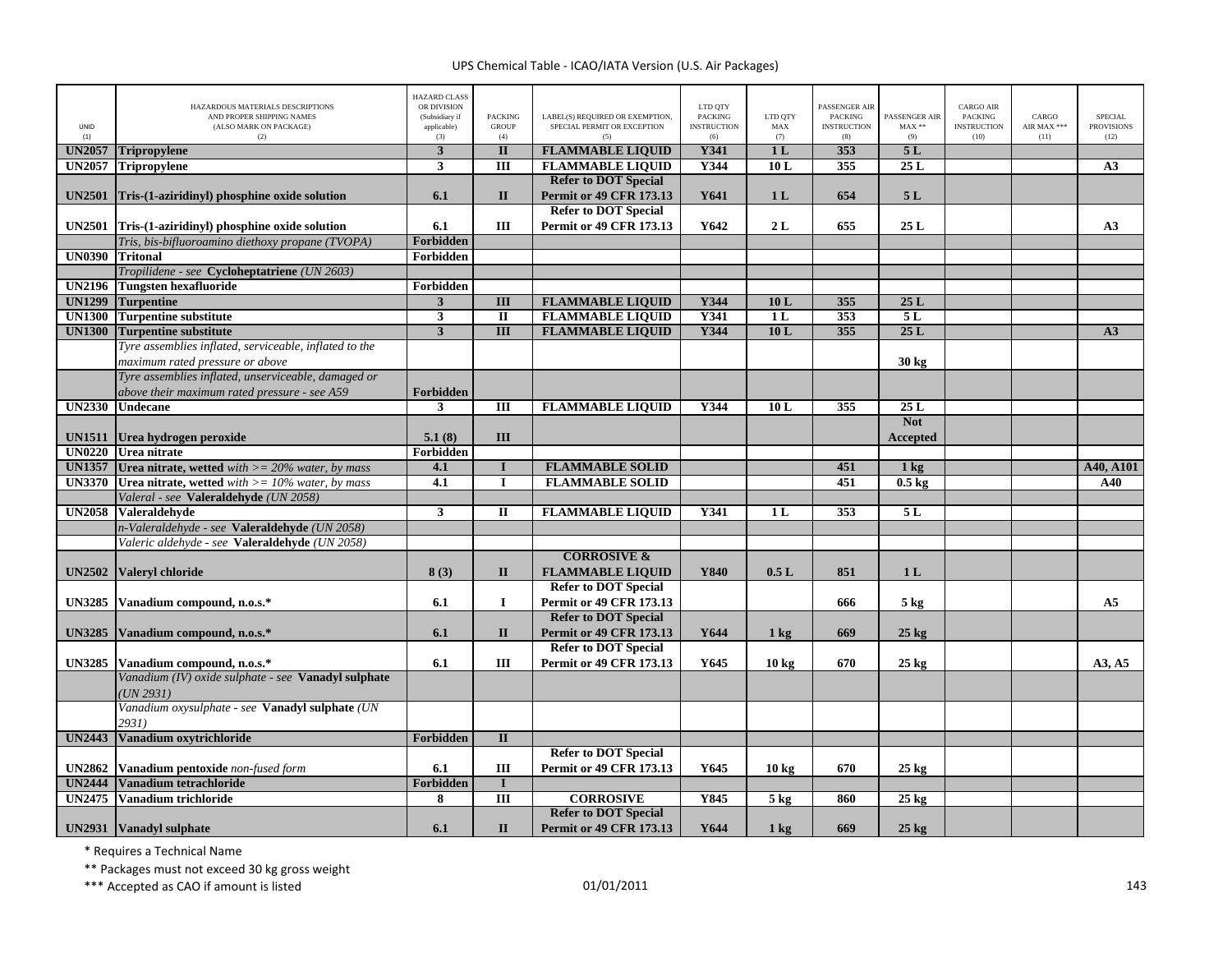| UNID<br>(1)   | HAZARDOUS MATERIALS DESCRIPTIONS<br>AND PROPER SHIPPING NAMES<br>(ALSO MARK ON PACKAGE)<br>(2)       | <b>HAZARD CLASS</b><br>OR DIVISION<br>(Subsidiary if<br>applicable)<br>(3) | <b>PACKING</b><br><b>GROUP</b><br>(4) | LABEL(S) REQUIRED OR EXEMPTION,<br>SPECIAL PERMIT OR EXCEPTION<br>(5) | LTD QTY<br><b>PACKING</b><br><b>INSTRUCTION</b><br>(6) | LTD QTY<br>MAX<br>(7) | <b>PASSENGER AIR</b><br><b>PACKING</b><br><b>INSTRUCTION</b><br>(8) | PASSENGER AIR<br>$MAX**$<br>(9) | <b>CARGO AIR</b><br><b>PACKING</b><br><b>INSTRUCTION</b><br>(10) | CARGO<br>AIR MAX ***<br>(11) | <b>SPECIAL</b><br><b>PROVISIONS</b><br>(12) |
|---------------|------------------------------------------------------------------------------------------------------|----------------------------------------------------------------------------|---------------------------------------|-----------------------------------------------------------------------|--------------------------------------------------------|-----------------------|---------------------------------------------------------------------|---------------------------------|------------------------------------------------------------------|------------------------------|---------------------------------------------|
| <b>UN3166</b> |                                                                                                      | 9                                                                          |                                       | <b>MISCELLANEOUS</b>                                                  |                                                        |                       | Forbidden                                                           | Forbidden                       |                                                                  | <b>Not</b><br>Accepted       | A806                                        |
| <b>UN3166</b> | Vehicle, flammable gas powered<br>Vehicle, flammable liquid powered                                  | $\overline{9}$                                                             |                                       | <b>MISCELLANEOUS</b>                                                  |                                                        |                       | 950                                                                 | 30 kg G                         | 950                                                              | 30 kg G                      | A806                                        |
|               |                                                                                                      |                                                                            |                                       |                                                                       |                                                        |                       |                                                                     |                                 |                                                                  | <b>Not</b>                   |                                             |
|               | UN3166 Vehicle fuel cell, flammable gas powered                                                      | 9                                                                          |                                       | <b>MISCELLANEOUS</b>                                                  |                                                        |                       |                                                                     |                                 |                                                                  | Accepted                     | A806                                        |
|               | UN3166 Vehicle fuel cell, flammable liquid powered                                                   | 9                                                                          |                                       | <b>MISCELLANEOUS</b>                                                  |                                                        |                       | 950                                                                 | 30 kg G                         |                                                                  |                              | A806                                        |
|               | Vehicles, self-propelled - see Battery-powered                                                       |                                                                            |                                       |                                                                       |                                                        |                       |                                                                     |                                 |                                                                  |                              |                                             |
|               | equipment or vehicle (UN 3171); Vehicle, flammable                                                   |                                                                            |                                       |                                                                       |                                                        |                       |                                                                     |                                 |                                                                  |                              |                                             |
|               | liquid or gas powered (UN 3166)                                                                      |                                                                            |                                       |                                                                       |                                                        |                       |                                                                     |                                 |                                                                  |                              |                                             |
|               | Villiaumite - see Sodium fluoride, solid (UN 1690);                                                  |                                                                            |                                       |                                                                       |                                                        |                       |                                                                     |                                 |                                                                  |                              |                                             |
|               | Sodium fluoride, solution (UN 3415)                                                                  |                                                                            |                                       |                                                                       |                                                        |                       |                                                                     |                                 |                                                                  |                              |                                             |
| <b>UN1301</b> | Vinyl acetate, stabilized                                                                            | $\overline{\mathbf{3}}$                                                    | $\mathbf{I}$                          | <b>FLAMMABLE LIQUID</b>                                               | Y341                                                   | 1 <sub>L</sub>        | 353                                                                 | 5L                              |                                                                  |                              |                                             |
|               | Vinyl benzene - see Styrene monomer, stabilized (UN                                                  |                                                                            |                                       |                                                                       |                                                        |                       |                                                                     |                                 |                                                                  |                              |                                             |
|               | 2055)                                                                                                |                                                                            |                                       |                                                                       |                                                        |                       |                                                                     |                                 |                                                                  |                              |                                             |
| <b>UN1085</b> | Vinyl bromide, stabilized                                                                            | Forbidden                                                                  |                                       |                                                                       |                                                        |                       |                                                                     |                                 |                                                                  |                              |                                             |
| <b>UN2838</b> | Vinyl butyrate, stabilized                                                                           | $\overline{3}$                                                             | $\Pi$                                 | <b>FLAMMABLE LIQUID</b>                                               | <b>Y341</b>                                            | 1L                    | 353                                                                 | 5L                              |                                                                  |                              |                                             |
| <b>UN1086</b> | Vinyl chloride, stabilized                                                                           | Forbidden                                                                  |                                       |                                                                       |                                                        |                       |                                                                     |                                 |                                                                  |                              |                                             |
|               |                                                                                                      |                                                                            |                                       | <b>Refer to DOT Special</b>                                           |                                                        |                       |                                                                     |                                 |                                                                  |                              |                                             |
| <b>UN2589</b> | <b>Vinyl chloroacetate</b>                                                                           | 6.1(3)                                                                     | $\mathbf{I}$                          | <b>Permit or 49 CFR 173.13</b>                                        | Y641                                                   | 1 <sub>L</sub>        | 654                                                                 | 5L                              |                                                                  |                              |                                             |
| <b>UN1302</b> | Vinyl ethyl ether, stabilized                                                                        | 3                                                                          |                                       | <b>FLAMMABLE LIQUID</b>                                               |                                                        |                       | 351                                                                 | 1L                              |                                                                  |                              |                                             |
| <b>UN1860</b> | Vinyl fluoride, stabilized                                                                           | Forbidden                                                                  |                                       |                                                                       |                                                        |                       |                                                                     |                                 |                                                                  |                              |                                             |
| <b>UN1303</b> | Vinylidene chloride, stabilized                                                                      | $\mathbf{3}$                                                               |                                       | <b>FLAMMABLE LIQUID</b>                                               |                                                        |                       | $\overline{351}$                                                    | 1 <sub>L</sub>                  |                                                                  |                              |                                             |
| <b>UN1304</b> | Vinyl isobutyl ether, stabilized                                                                     | $\overline{\mathbf{3}}$                                                    | $\mathbf{I}$                          | <b>FLAMMABLE LIQUID</b>                                               | Y341                                                   | 1 <sub>L</sub>        | 353                                                                 | 5L                              |                                                                  |                              |                                             |
| <b>UN1087</b> | Vinyl methyl ether, stabilized                                                                       | Forbidden                                                                  |                                       |                                                                       |                                                        |                       |                                                                     |                                 |                                                                  |                              |                                             |
|               | Vinyl nitrate polymer                                                                                | <b>Forbidden</b>                                                           |                                       |                                                                       |                                                        |                       |                                                                     |                                 |                                                                  |                              |                                             |
|               |                                                                                                      |                                                                            |                                       | <b>Refer to DOT Special</b>                                           |                                                        |                       |                                                                     |                                 |                                                                  |                              |                                             |
| <b>UN3073</b> | Vinylpyridines, stabilized                                                                           | 6.1(3,8)                                                                   | $\mathbf H$                           | Permit or 49 CFR 173.13                                               | Y640                                                   | 0.5L                  | 653                                                                 | 1L                              |                                                                  |                              |                                             |
| <b>UN2618</b> | Vinyltoluenes, stabilized                                                                            | 3                                                                          | $\overline{\mathbf{III}}$             | <b>FLAMMABLE LIQUID</b>                                               | <b>Y344</b>                                            | 10L                   | 355                                                                 | 25L                             |                                                                  |                              |                                             |
|               |                                                                                                      |                                                                            |                                       | <b>FLAMMABLE LIQUID &amp;</b>                                         |                                                        |                       |                                                                     |                                 |                                                                  |                              |                                             |
| <b>UN1305</b> | <b>Vinyltrichlorosilane</b>                                                                          | 3(8)                                                                       | $\mathbf{I}$                          | <b>CORROSIVE</b>                                                      |                                                        |                       | 377                                                                 | 1 <sub>L</sub>                  |                                                                  |                              |                                             |
|               | Warheads for guided missiles - see Warheads, rocket<br>(UN 0286, UN 0287, UN 0369, UN 0370, UN 0371) |                                                                            |                                       |                                                                       |                                                        |                       |                                                                     |                                 |                                                                  |                              |                                             |
| <b>UN0370</b> | <b>Warheads, rocket</b> with burster or expelling charge                                             | Forbidden                                                                  |                                       |                                                                       |                                                        |                       |                                                                     |                                 |                                                                  |                              |                                             |
|               | UN0371 Warheads, rocket with burster or expelling charge                                             | <b>Forbidden</b>                                                           |                                       |                                                                       |                                                        |                       |                                                                     |                                 |                                                                  |                              |                                             |
| <b>UN0286</b> | Warheads, rocket bursting charge                                                                     | Forbidden                                                                  |                                       |                                                                       |                                                        |                       |                                                                     |                                 |                                                                  |                              |                                             |
| <b>UN0287</b> | <b>Warheads, rocket</b> bursting charge                                                              | Forbidden                                                                  |                                       |                                                                       |                                                        |                       |                                                                     |                                 |                                                                  |                              |                                             |
| <b>UN0369</b> | Warheads, rocket bursting charge                                                                     | Forbidden                                                                  |                                       |                                                                       |                                                        |                       |                                                                     |                                 |                                                                  |                              |                                             |
| <b>UN0221</b> | Warheads, torpedo bursting charge                                                                    | <b>Forbidden</b>                                                           |                                       |                                                                       |                                                        |                       |                                                                     |                                 |                                                                  |                              |                                             |
| <b>UN3148</b> | Water-reactive liquid, n.o.s.*                                                                       | Forbidden                                                                  | $\mathbf I$                           |                                                                       |                                                        |                       |                                                                     |                                 |                                                                  |                              |                                             |
|               |                                                                                                      |                                                                            |                                       | <b>Refer to DOT Special</b>                                           |                                                        |                       |                                                                     |                                 |                                                                  |                              |                                             |
|               | UN3148   Water-reactive liquid, n.o.s.*                                                              | 4.3                                                                        | $\mathbf{I}$                          | <b>Permit or 49 CFR 173.13</b>                                        |                                                        |                       | 478                                                                 | 1 <sub>L</sub>                  |                                                                  |                              |                                             |
|               |                                                                                                      |                                                                            |                                       | <b>Refer to DOT Special</b>                                           |                                                        |                       |                                                                     |                                 |                                                                  |                              |                                             |
|               | UN3148   Water-reactive liquid, n.o.s.*                                                              | 4.3                                                                        | Ш                                     | <b>Permit or 49 CFR 173.13</b>                                        |                                                        |                       | 479                                                                 | 5L                              |                                                                  |                              | A3                                          |
|               | UN3129 Water-reactive liquid, corrosive, n.o.s.*                                                     | Forbidden                                                                  | T                                     |                                                                       |                                                        |                       |                                                                     |                                 |                                                                  |                              |                                             |

\* Requires <sup>a</sup> Technical Name

\*\* Packages must not exceed 30 kg gross weight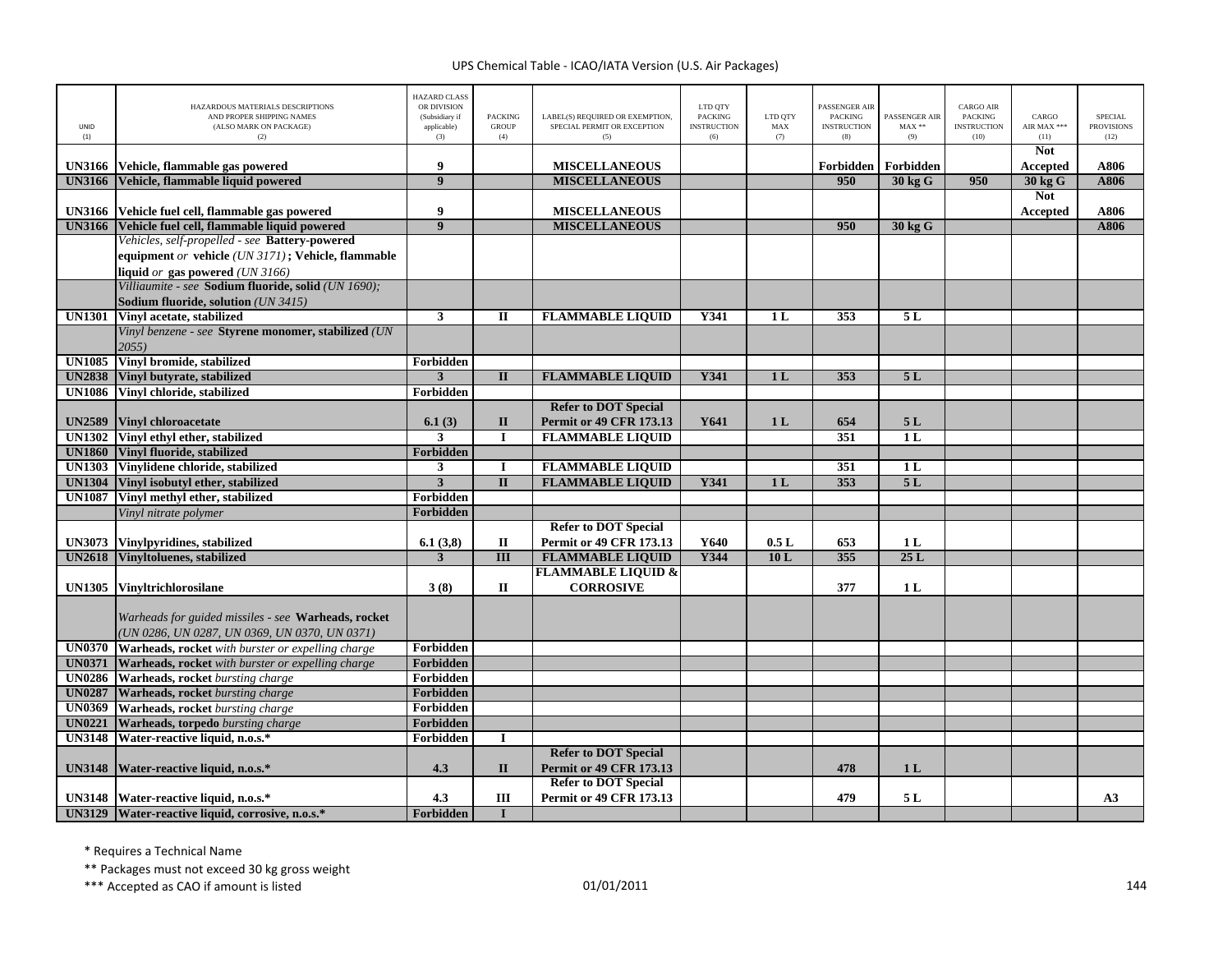## UPS Chemical Table ‐ ICAO/IATA Version (U.S. Air Packages)

| UNID<br>(1)   | HAZARDOUS MATERIALS DESCRIPTIONS<br>AND PROPER SHIPPING NAMES<br>(ALSO MARK ON PACKAGE)<br>(2)    | <b>HAZARD CLASS</b><br>OR DIVISION<br>(Subsidiary if<br>applicable)<br>(3) | <b>PACKING</b><br><b>GROUP</b><br>(4) | LABEL(S) REQUIRED OR EXEMPTION,<br>SPECIAL PERMIT OR EXCEPTION<br>(5) | LTD QTY<br><b>PACKING</b><br><b>INSTRUCTION</b><br>(6) | LTD QTY<br>${\rm MAX}$<br>(7) | PASSENGER AIR<br><b>PACKING</b><br><b>INSTRUCTION</b><br>(8) | PASSENGER AIR<br>$MAX**$<br>(9) | <b>CARGO AIR</b><br><b>PACKING</b><br><b>INSTRUCTION</b><br>(10) | CARGO<br>AIR MAX ***<br>(11) | <b>SPECIAL</b><br><b>PROVISIONS</b><br>(12) |
|---------------|---------------------------------------------------------------------------------------------------|----------------------------------------------------------------------------|---------------------------------------|-----------------------------------------------------------------------|--------------------------------------------------------|-------------------------------|--------------------------------------------------------------|---------------------------------|------------------------------------------------------------------|------------------------------|---------------------------------------------|
| <b>UN3129</b> |                                                                                                   | 4.3(8)                                                                     | $\mathbf{I}$                          | <b>Refer to DOT Special</b><br><b>Permit or 49 CFR 173.13</b>         |                                                        |                               | Forbidden                                                    | Forbidden                       |                                                                  |                              |                                             |
|               | Water-reactive liquid, corrosive, n.o.s.*                                                         |                                                                            |                                       | <b>Refer to DOT Special</b>                                           |                                                        |                               |                                                              |                                 |                                                                  |                              |                                             |
| <b>UN3129</b> | Water-reactive liquid, corrosive, n.o.s.*                                                         | 4.3(8)                                                                     | III                                   | <b>Permit or 49 CFR 173.13</b>                                        |                                                        |                               | 479                                                          | 5L                              |                                                                  |                              | A3                                          |
|               | UN3130 Water-reactive liquid, toxic, n.o.s.*                                                      | Forbidden                                                                  | $\mathbf I$                           |                                                                       |                                                        |                               |                                                              |                                 |                                                                  |                              |                                             |
|               |                                                                                                   |                                                                            |                                       | <b>Refer to DOT Special</b>                                           |                                                        |                               |                                                              |                                 |                                                                  |                              |                                             |
|               | UN3130 Water-reactive liquid, toxic, n.o.s.*                                                      | 4.3(6.1)                                                                   | $\mathbf{I}$                          | <b>Permit or 49 CFR 173.13</b>                                        |                                                        |                               |                                                              | Forbidden   Forbidden           |                                                                  |                              |                                             |
|               |                                                                                                   |                                                                            |                                       | <b>Refer to DOT Special</b>                                           |                                                        |                               |                                                              |                                 |                                                                  |                              |                                             |
| <b>UN3130</b> | Water-reactive liquid, toxic, n.o.s.*                                                             | 4.3(6.1)                                                                   | Ш                                     | <b>Permit or 49 CFR 173.13</b>                                        |                                                        |                               | 479                                                          | 5L                              |                                                                  |                              | A3                                          |
| <b>UN2813</b> | Water-reactive solid, n.o.s.*                                                                     | Forbidden                                                                  | п                                     |                                                                       |                                                        |                               |                                                              |                                 |                                                                  |                              |                                             |
|               |                                                                                                   |                                                                            |                                       | <b>Refer to DOT Special</b>                                           |                                                        |                               |                                                              |                                 |                                                                  |                              |                                             |
|               | UN2813 Water-reactive solid, n.o.s.*                                                              | 4.3                                                                        | $\mathbf{I}\mathbf{I}$                | Permit or 49 CFR 173.13                                               | Y475                                                   | $5 \text{ kg}$                | 484                                                          | 15 <sub>kg</sub>                |                                                                  |                              |                                             |
|               |                                                                                                   |                                                                            |                                       | <b>Refer to DOT Special</b>                                           |                                                        |                               |                                                              |                                 |                                                                  |                              |                                             |
| <b>UN2813</b> | Water-reactive solid, n.o.s.*                                                                     | 4.3                                                                        | III                                   | <b>Permit or 49 CFR 173.13</b>                                        | Y477                                                   | 10 <sub>kg</sub>              | 486                                                          | $25$ kg                         |                                                                  |                              | A3                                          |
|               | UN3131 Water-reactive solid, corrosive, n.o.s.*                                                   | Forbidden                                                                  | $\bf{I}$                              |                                                                       |                                                        |                               |                                                              |                                 |                                                                  |                              |                                             |
| <b>UN3131</b> | Water-reactive solid, corrosive, n.o.s.*                                                          | 4.3(8)                                                                     | $\mathbf{I}$                          | <b>Refer to DOT Special</b><br><b>Permit or 49 CFR 173.13</b>         | Y475                                                   | $5 \text{ kg}$                | 483                                                          | 15 <sub>kg</sub>                |                                                                  |                              |                                             |
|               |                                                                                                   |                                                                            |                                       | <b>Refer to DOT Special</b>                                           |                                                        |                               |                                                              |                                 |                                                                  |                              |                                             |
| <b>UN3131</b> | Water-reactive solid, corrosive, n.o.s.*                                                          | 4.3(8)                                                                     | Ш                                     | <b>Permit or 49 CFR 173.13</b>                                        | Y476                                                   | $5 \text{ kg}$                | 486                                                          | $25 \text{ kg}$                 |                                                                  |                              | A3                                          |
| <b>UN3132</b> | Water-reactive solid, flammable, n.o.s.*                                                          | Forbidden                                                                  |                                       |                                                                       |                                                        |                               |                                                              |                                 |                                                                  |                              |                                             |
|               |                                                                                                   |                                                                            |                                       | <b>Refer to DOT Special</b>                                           |                                                        |                               |                                                              |                                 |                                                                  |                              |                                             |
| <b>UN3132</b> | Water-reactive solid, flammable, n.o.s.*                                                          | 4.3(4.1)                                                                   | П                                     | <b>Permit or 49 CFR 173.13</b>                                        | Y475                                                   | $5 \text{ kg}$                | 483                                                          | $15 \text{ kg}$                 |                                                                  |                              |                                             |
|               |                                                                                                   |                                                                            |                                       | <b>Refer to DOT Special</b>                                           |                                                        |                               |                                                              |                                 |                                                                  |                              |                                             |
| <b>UN3132</b> | Water-reactive solid, flammable, n.o.s.*                                                          | 4.3(4.1)                                                                   | III                                   | <b>Permit or 49 CFR 173.13</b>                                        | Y476                                                   | $5 \text{ kg}$                | 486                                                          | $25 \text{ kg}$                 |                                                                  |                              | A3                                          |
| <b>UN3133</b> | Water-reactive solid, oxidizing, n.o.s.*                                                          | Forbidden                                                                  |                                       |                                                                       |                                                        |                               |                                                              |                                 |                                                                  |                              |                                             |
| <b>UN3135</b> | Water-reactive solid, self-heating, n.o.s.*                                                       | Forbidden                                                                  | $\mathbf{I}$                          |                                                                       |                                                        |                               |                                                              |                                 |                                                                  |                              |                                             |
|               |                                                                                                   |                                                                            |                                       |                                                                       |                                                        |                               |                                                              | <b>Not</b>                      |                                                                  |                              |                                             |
| <b>UN3135</b> | Water-reactive solid, self-heating, n.o.s.*                                                       | 4.3(4.2)                                                                   | $\mathbf{I}$                          |                                                                       |                                                        |                               |                                                              | Accepted                        |                                                                  |                              |                                             |
|               |                                                                                                   |                                                                            |                                       |                                                                       |                                                        |                               |                                                              | <b>Not</b>                      |                                                                  |                              |                                             |
| <b>UN3135</b> | Water-reactive solid, self-heating, n.o.s.*                                                       | 4.3(4.2)                                                                   | III                                   |                                                                       |                                                        |                               |                                                              | Accepted                        |                                                                  |                              |                                             |
| <b>UN3134</b> | Water-reactive solid, toxic, n.o.s.*                                                              | Forbidden                                                                  | $\bf{I}$                              |                                                                       |                                                        |                               |                                                              |                                 |                                                                  |                              |                                             |
|               |                                                                                                   |                                                                            |                                       | <b>Refer to DOT Special</b>                                           |                                                        |                               |                                                              |                                 |                                                                  |                              |                                             |
| <b>UN3134</b> | Water-reactive solid, toxic, n.o.s.*                                                              | 4.3(6.1)                                                                   | $\mathbf{I}$                          | <b>Permit or 49 CFR 173.13</b>                                        | Y474                                                   | $1 \text{ kg}$                | 483                                                          | $15 \text{ kg}$                 |                                                                  |                              |                                             |
|               |                                                                                                   |                                                                            |                                       | <b>Refer to DOT Special</b>                                           |                                                        |                               |                                                              |                                 |                                                                  |                              |                                             |
|               | UN3134 Water-reactive solid, toxic, n.o.s.*<br>Wheelchair, electric with batteries - see Battery- | 4.3(6.1)                                                                   | Ш                                     | <b>Permit or 49 CFR 173.13</b>                                        | Y477                                                   | $10 \text{ kg}$               | 486                                                          | $25 \text{ kg}$                 |                                                                  |                              | A3                                          |
|               | powered equipment (UN 3171); Battery-powered                                                      |                                                                            |                                       |                                                                       |                                                        |                               |                                                              |                                 |                                                                  |                              |                                             |
|               | vehicle (UN 3171)                                                                                 |                                                                            |                                       |                                                                       |                                                        |                               |                                                              |                                 |                                                                  |                              |                                             |
|               | White arsenic - see Arsenic trioxide (UN 1561)                                                    |                                                                            |                                       |                                                                       |                                                        |                               |                                                              |                                 |                                                                  |                              |                                             |
|               | White asbestos chrysotile, actinolite, anthophyllite,                                             |                                                                            |                                       |                                                                       |                                                        |                               |                                                              |                                 |                                                                  |                              |                                             |
| <b>UN2590</b> | tremolite                                                                                         | $\boldsymbol{9}$                                                           | III                                   | <b>MISCELLANEOUS</b>                                                  |                                                        |                               | 958                                                          | $30 \text{ kg}$                 | 958                                                              | $30 \text{ kg}$              | A61                                         |
|               | White spirit - see Turpentine substitute (UN 1300)                                                |                                                                            |                                       |                                                                       |                                                        |                               |                                                              |                                 |                                                                  |                              |                                             |
| <b>UN1306</b> | Wood preservatives, liquid                                                                        | 3                                                                          | $\mathbf{I}$                          | <b>FLAMMABLE LIQUID</b>                                               | Y341                                                   | 1 <sub>L</sub>                | 353                                                          | 5L                              |                                                                  |                              |                                             |
|               | UN1306 Wood preservatives, liquid                                                                 | 3                                                                          | $\overline{III}$                      | <b>FLAMMABLE LIQUID</b>                                               | Y344                                                   | 10L                           | 355                                                          | 25L                             |                                                                  |                              | A3                                          |
|               |                                                                                                   |                                                                            |                                       |                                                                       |                                                        |                               |                                                              | <b>Not</b>                      |                                                                  |                              |                                             |
|               | UN3342 Xanthates                                                                                  | 4.2                                                                        | $\mathbf{I}\mathbf{I}$                |                                                                       |                                                        |                               |                                                              | Accepted                        |                                                                  |                              |                                             |

\* Requires <sup>a</sup> Technical Name

\*\* Packages must not exceed 30 kg gross weight

\*\*\* Accepted as CAO if amount is listed 145 and the control of the control of the control of the control of the control of the control of the control of the control of the control of the control of the control of the contr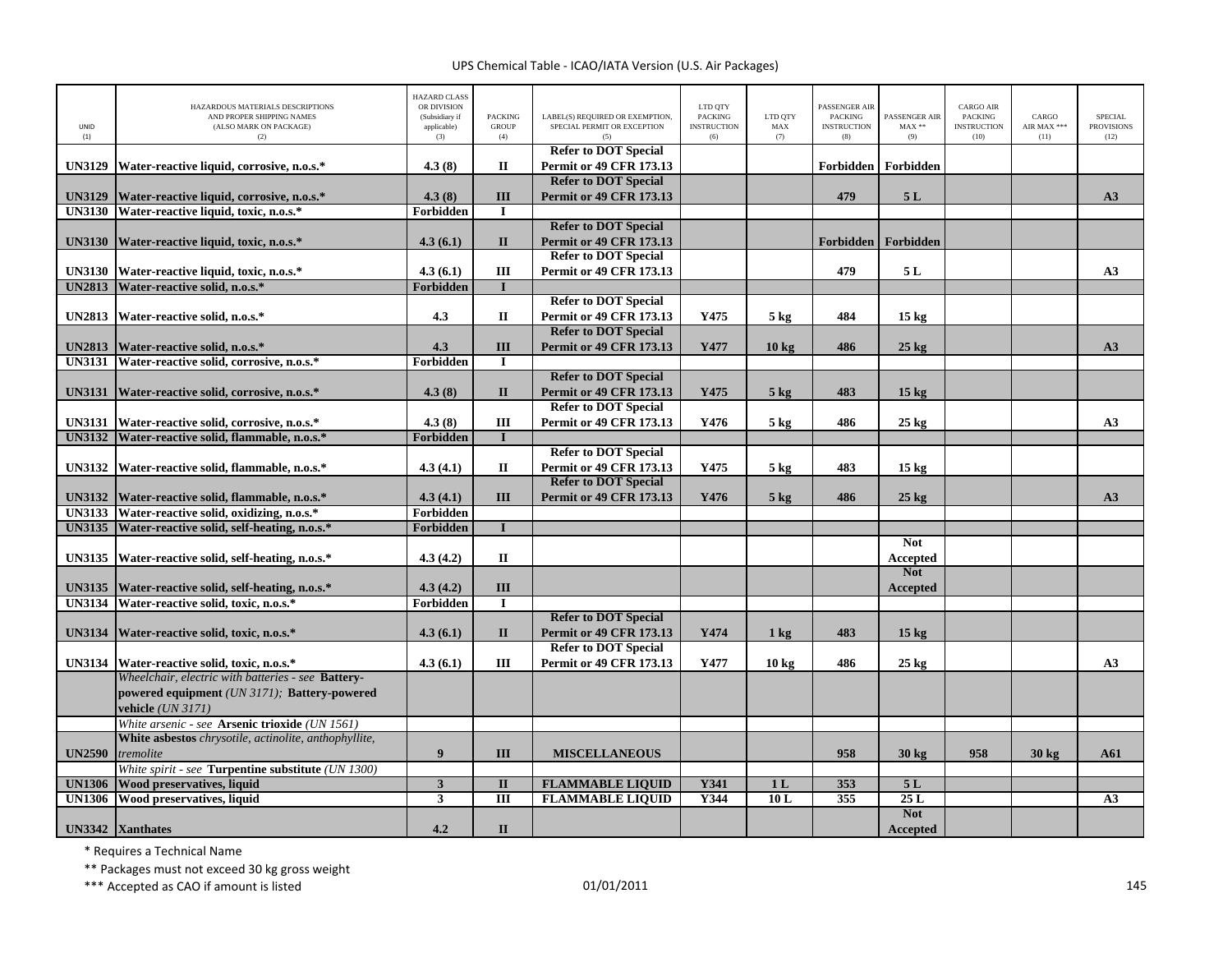## UPS Chemical Table ‐ ICAO/IATA Version (U.S. Air Packages)

| <b>UNID</b><br>(1) | HAZARDOUS MATERIALS DESCRIPTIONS<br>AND PROPER SHIPPING NAMES<br>(ALSO MARK ON PACKAGE)<br>(2) | <b>HAZARD CLASS</b><br>OR DIVISION<br>(Subsidiary if<br>applicable)<br>(3) | <b>PACKING</b><br><b>GROUP</b><br>(4) | LABEL(S) REQUIRED OR EXEMPTION.<br>SPECIAL PERMIT OR EXCEPTION<br>(5) | LTD QTY<br><b>PACKING</b><br><b>INSTRUCTION</b><br>(6) | LTD QTY<br>MAX<br>(7) | PASSENGER AIR<br><b>PACKING</b><br><b>INSTRUCTION</b><br>(8) | PASSENGER AIR<br>$MAX**$<br>(9) | <b>CARGO AIR</b><br>PACKING<br><b>INSTRUCTION</b><br>(10) | CARGO<br>AIR MAX ***<br>(11) | <b>SPECIAL</b><br><b>PROVISIONS</b><br>(12) |
|--------------------|------------------------------------------------------------------------------------------------|----------------------------------------------------------------------------|---------------------------------------|-----------------------------------------------------------------------|--------------------------------------------------------|-----------------------|--------------------------------------------------------------|---------------------------------|-----------------------------------------------------------|------------------------------|---------------------------------------------|
|                    |                                                                                                |                                                                            |                                       |                                                                       |                                                        |                       |                                                              | <b>Not</b>                      |                                                           |                              |                                             |
| <b>UN3342</b>      | <b>Xanthates</b>                                                                               | 4.2                                                                        | Ш                                     |                                                                       |                                                        |                       |                                                              | Accepted                        |                                                           |                              |                                             |
| <b>UN2036</b>      | <b>Xenon</b>                                                                                   | 2.2                                                                        |                                       | <b>NON-FLAMMABLE GAS</b>                                              |                                                        |                       | 200                                                          | 30 kg                           |                                                           |                              | A69                                         |
| <b>UN2591</b>      |                                                                                                | 2.2                                                                        |                                       | <b>NON-FLAMMABLE GAS</b><br>& CRYOGENIC LIQUID                        |                                                        |                       | 202                                                          | 30 kg                           |                                                           |                              | A801                                        |
| <b>UN1307</b>      | Xenon, refrigerated liquid<br><b>Xylenes</b>                                                   | $\mathbf{3}$                                                               | $\mathbf{I}$                          | <b>FLAMMABLE LIQUID</b>                                               | Y341                                                   | 1 <sub>L</sub>        | 353                                                          | 5L                              |                                                           |                              |                                             |
| <b>UN1307</b>      | <b>Xylenes</b>                                                                                 | $\mathbf{3}$                                                               | $\overline{III}$                      | <b>FLAMMABLE LIQUID</b>                                               | Y344                                                   | 10L                   | 355                                                          | 25L                             |                                                           |                              | A3                                          |
|                    |                                                                                                |                                                                            |                                       | <b>Refer to DOT Special</b>                                           |                                                        |                       |                                                              |                                 |                                                           |                              |                                             |
| <b>UN3430</b>      | Xylenols, liquid                                                                               | 6.1                                                                        | $\mathbf{I}$                          | <b>Permit or 49 CFR 173.13</b>                                        | Y641                                                   | 1 <sub>L</sub>        | 654                                                          | 5L                              |                                                           |                              |                                             |
|                    |                                                                                                |                                                                            |                                       | <b>Refer to DOT Special</b>                                           |                                                        |                       |                                                              |                                 |                                                           |                              |                                             |
| <b>UN2261</b>      | Xylenols, solid                                                                                | 6.1                                                                        | П                                     | <b>Permit or 49 CFR 173.13</b>                                        | Y644                                                   | $1 \text{ kg}$        | 669                                                          | $25 \text{ kg}$                 |                                                           |                              |                                             |
|                    |                                                                                                |                                                                            |                                       | <b>Refer to DOT Special</b>                                           |                                                        |                       |                                                              |                                 |                                                           |                              |                                             |
| <b>UN1711</b>      | Xylidines, liquid                                                                              | 6.1                                                                        | $\mathbf{I}$                          | <b>Permit or 49 CFR 173.13</b>                                        | Y641                                                   | 1 <sub>L</sub>        | 654                                                          | 5L                              |                                                           |                              |                                             |
|                    |                                                                                                |                                                                            |                                       | <b>Refer to DOT Special</b>                                           |                                                        |                       |                                                              |                                 |                                                           |                              |                                             |
|                    | UN3452 Xylidines, solid                                                                        | 6.1                                                                        | $\mathbf H$                           | <b>Permit or 49 CFR 173.13</b>                                        | Y644                                                   | $1$ kg                | 669                                                          | $25$ kg                         |                                                           |                              |                                             |
|                    | Xylols - see Xylenes (UN 1307)                                                                 |                                                                            |                                       |                                                                       |                                                        |                       |                                                              |                                 |                                                           |                              |                                             |
| <b>UN1701</b>      | Xylyl bromide, liquid                                                                          | Forbidden                                                                  | $\overline{\mathbf{u}}$               |                                                                       |                                                        |                       |                                                              |                                 |                                                           |                              |                                             |
|                    |                                                                                                |                                                                            |                                       | <b>Refer to DOT Special</b>                                           |                                                        |                       |                                                              |                                 |                                                           |                              |                                             |
| <b>UN3417</b>      | Xylyl bromide, solid                                                                           | 6.1                                                                        | $\mathbf{I}$                          | <b>Permit or 49 CFR 173.13</b>                                        |                                                        |                       | 669                                                          | $25 \text{ kg}$                 |                                                           |                              |                                             |
|                    | p-Xylyl diazide                                                                                | Forbidden                                                                  |                                       |                                                                       |                                                        |                       |                                                              |                                 |                                                           |                              |                                             |
|                    |                                                                                                |                                                                            |                                       |                                                                       |                                                        |                       |                                                              | <b>Not</b>                      |                                                           |                              |                                             |
|                    | UN1512 Zinc ammonium nitrite                                                                   | 5.1                                                                        | $\mathbf{I}$                          | <b>Refer to DOT Special</b>                                           |                                                        |                       |                                                              | <b>Accepted</b>                 |                                                           |                              |                                             |
|                    | UN1712 Zinc arsenate                                                                           | 6.1                                                                        | $\mathbf H$                           | Permit or 49 CFR 173.13                                               | Y644                                                   |                       | 669                                                          | $25 \text{ kg}$                 |                                                           |                              |                                             |
|                    |                                                                                                |                                                                            |                                       | <b>Refer to DOT Special</b>                                           |                                                        | $1 \text{ kg}$        |                                                              |                                 |                                                           |                              |                                             |
|                    | UN1712 Zinc arsenate and zinc arsenite mixture                                                 | 6.1                                                                        | $\Pi$                                 | <b>Permit or 49 CFR 173.13</b>                                        | Y644                                                   | $1 \text{ kg}$        | 669                                                          | $25 \text{ kg}$                 |                                                           |                              |                                             |
|                    |                                                                                                |                                                                            |                                       | <b>Refer to DOT Special</b>                                           |                                                        |                       |                                                              |                                 |                                                           |                              |                                             |
|                    | UN1712 Zinc arsenite                                                                           | 6.1                                                                        | $\mathbf{I}$                          | Permit or 49 CFR 173.13                                               | Y644                                                   | $1 \text{ kg}$        | 669                                                          | $25 \text{ kg}$                 |                                                           |                              |                                             |
|                    |                                                                                                |                                                                            |                                       | <b>Refer to DOT Special</b>                                           |                                                        |                       |                                                              |                                 |                                                           |                              |                                             |
| <b>UN1435</b>      | <b>Zinc</b> ashes                                                                              | 4.3                                                                        | III                                   | <b>Permit or 49 CFR 173.13</b>                                        | Y477                                                   | 10 <sub>kg</sub>      | 486                                                          | $25 \text{ kg}$                 |                                                           |                              | A3                                          |
|                    |                                                                                                |                                                                            |                                       |                                                                       |                                                        |                       |                                                              | <b>Not</b>                      |                                                           |                              |                                             |
| <b>UN2469</b>      | <b>Zinc bromate</b>                                                                            | 5.1                                                                        | Ш                                     |                                                                       |                                                        |                       |                                                              | Accepted                        |                                                           |                              |                                             |
|                    |                                                                                                |                                                                            |                                       |                                                                       |                                                        |                       |                                                              | <b>Not</b>                      |                                                           |                              |                                             |
| <b>UN1513</b>      | <b>Zinc chlorate</b>                                                                           | 5.1                                                                        | $\mathbf{I}$                          |                                                                       |                                                        |                       |                                                              | Accepted                        |                                                           |                              |                                             |
| <b>UN2331</b>      | Zinc chloride, anhydrous                                                                       | $\overline{\mathbf{8}}$                                                    | $\overline{III}$                      | <b>CORROSIVE</b>                                                      | Y845                                                   | 5 <sub>kg</sub>       | 860                                                          | $25$ kg                         |                                                           |                              |                                             |
| <b>UN1840</b>      | Zinc chloride solution                                                                         | $\overline{\mathbf{8}}$                                                    | $\overline{\mathbf{H}}$               | <b>CORROSIVE</b>                                                      | <b>Y841</b>                                            | 1 <sub>L</sub>        | 852                                                          | 5L                              |                                                           |                              | A3                                          |
|                    |                                                                                                |                                                                            |                                       | <b>Refer to DOT Special</b>                                           |                                                        |                       |                                                              |                                 |                                                           |                              |                                             |
| <b>UN1713</b>      | Zinc cyanide                                                                                   | 6.1                                                                        | $\mathbf{I}$                          | Permit or 49 CFR 173.13                                               |                                                        |                       | 666                                                          | $5$ kg                          |                                                           |                              |                                             |
| <b>UN1931</b>      | <b>Zinc dithionite</b>                                                                         | $\overline{9}$                                                             | $\overline{\mathbf{H}}$               | <b>MISCELLANEOUS</b>                                                  |                                                        |                       | 956                                                          | $30 \text{ kg}$                 | 956                                                       | $30 \text{ kg}$              | A48                                         |
| <b>UN1436</b>      | <b>Zinc</b> dust                                                                               | Forbidden                                                                  | $\mathbf I$                           |                                                                       |                                                        |                       |                                                              | <b>Not</b>                      |                                                           |                              |                                             |
|                    | UN1436 Zinc dust                                                                               | 4.3(4.2)                                                                   | $\mathbf{I}$                          |                                                                       |                                                        |                       |                                                              |                                 |                                                           |                              |                                             |
|                    |                                                                                                |                                                                            |                                       |                                                                       |                                                        |                       |                                                              | Accepted<br><b>Not</b>          |                                                           |                              |                                             |
|                    | UN1436 Zinc dust                                                                               | 4.3(4.2)                                                                   | Ш                                     |                                                                       |                                                        |                       |                                                              | Accepted                        |                                                           |                              |                                             |
|                    |                                                                                                |                                                                            |                                       | <b>Refer to DOT Special</b>                                           |                                                        |                       |                                                              |                                 |                                                           |                              |                                             |
|                    | UN2855 Zinc fluorosilicate                                                                     | 6.1                                                                        | III                                   | <b>Permit or 49 CFR 173.13</b>                                        | Y645                                                   | 10 kg                 | 670                                                          | 25 kg                           |                                                           |                              |                                             |
|                    |                                                                                                |                                                                            |                                       |                                                                       |                                                        |                       |                                                              |                                 |                                                           |                              |                                             |

\* Requires <sup>a</sup> Technical Name

\*\* Packages must not exceed 30 kg gross weight

\*\*\* Accepted as CAO if amount is listed 146 per control to the control of the control of the control of the control of the control of the control of the control of the control of the control of the control of the control o